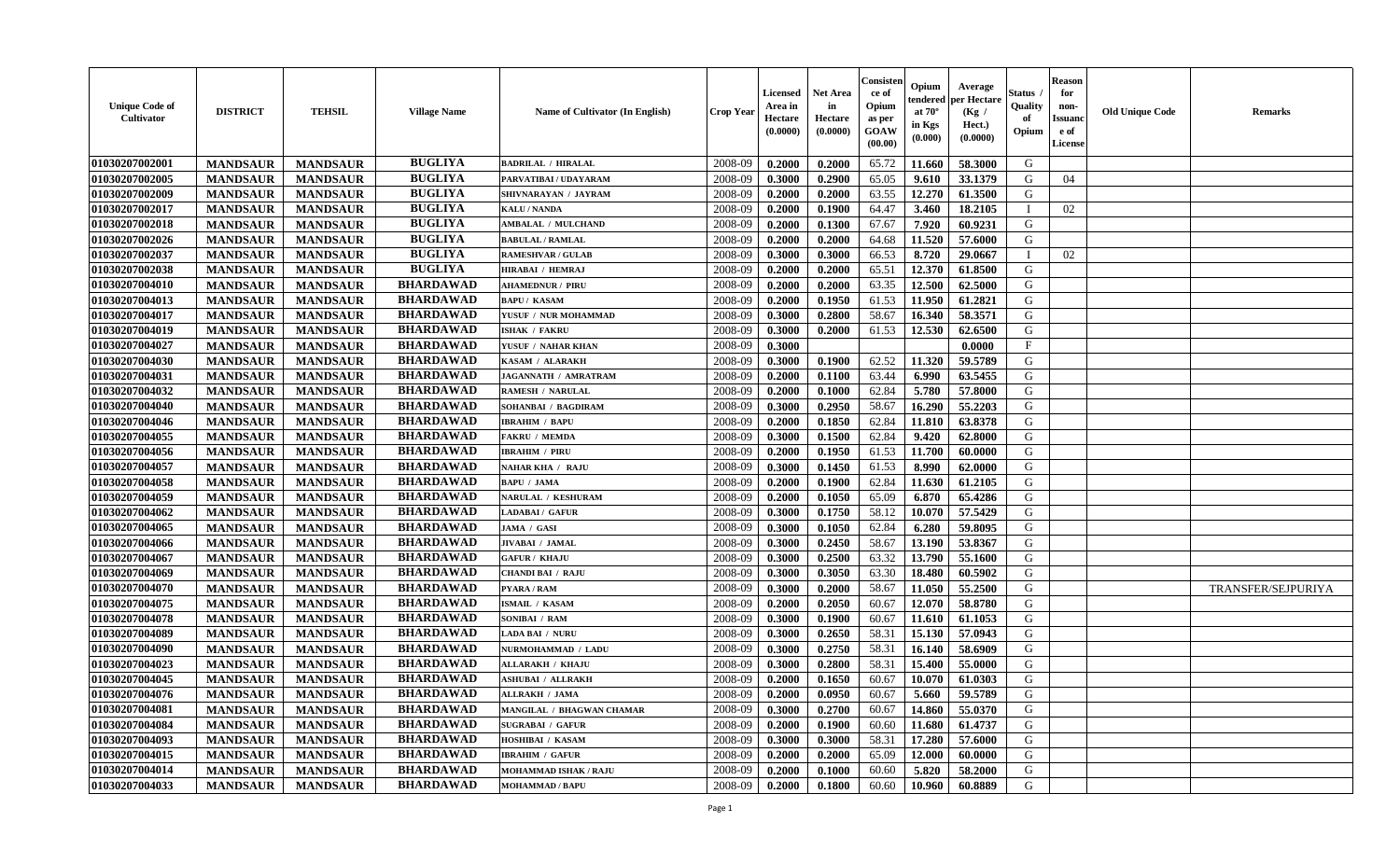| <b>Unique Code of</b><br>Cultivator | <b>DISTRICT</b> | <b>TEHSIL</b>   | <b>Village Name</b> | <b>Name of Cultivator (In English)</b> | <b>Crop Year</b> | Licensed<br>Area in<br>Hectare<br>(0.0000) | <b>Net Area</b><br>in<br>Hectare<br>(0.0000) | Consister<br>ce of<br>Opium<br>as per<br>GOAW<br>(00.00) | Opium<br>endered<br>at $70^\circ$<br>in Kgs<br>(0.000) | Average<br>per Hectare<br>(Kg /<br>Hect.)<br>(0.0000) | Status<br>Quality<br>of<br>Opium | <b>Reason</b><br>for<br>non-<br><b>Issuanc</b><br>e of<br>License | <b>Old Unique Code</b> | Remarks |
|-------------------------------------|-----------------|-----------------|---------------------|----------------------------------------|------------------|--------------------------------------------|----------------------------------------------|----------------------------------------------------------|--------------------------------------------------------|-------------------------------------------------------|----------------------------------|-------------------------------------------------------------------|------------------------|---------|
| 01030207004011                      | <b>MANDSAUR</b> | <b>MANDSAUR</b> | <b>BHARDAWAD</b>    | <b>ISMAIL / JAMA</b>                   | 2008-09          | 0.2000                                     |                                              |                                                          |                                                        | 0.0000                                                | $\mathbf{F}$                     |                                                                   |                        |         |
| 01030207004051                      | <b>MANDSAUR</b> | <b>MANDSAUR</b> | <b>BHARDAWAD</b>    | NURMOHAMMAD / LADU                     | 2008-09          | 0.2000                                     | 0.2000                                       | 58.31                                                    | 11.230                                                 | 56.1500                                               | G                                |                                                                   |                        |         |
| 01030207004080                      | <b>MANDSAUR</b> | <b>MANDSAUR</b> | <b>BHARDAWAD</b>    | RAMLAL / CHUNNILAL                     | 2008-09          | 0.2000                                     | 0.2100                                       | 58.31                                                    | 10.460                                                 | 49.8095                                               | G                                | 04                                                                |                        |         |
| 01030207004082                      | <b>MANDSAUR</b> | <b>MANDSAUR</b> | <b>BHARDAWAD</b>    | <b>ISMAIL / MEMDA</b>                  | 2008-09          | 0.2000                                     | 0.1950                                       | 59.49                                                    | 11.860                                                 | 60.8205                                               | G                                |                                                                   |                        |         |
| 01030207004094                      | <b>MANDSAUR</b> | <b>MANDSAUR</b> | <b>BHARDAWAD</b>    | <b>RAMENSH / BHAGGA</b>                | 2008-09          | 0.2000                                     |                                              |                                                          |                                                        | 0.0000                                                | $\mathbf{F}$                     |                                                                   |                        |         |
| 01030207004095                      | <b>MANDSAUR</b> | <b>MANDSAUR</b> | <b>BHARDAWAD</b>    | <b>MANGILAL / GULAB</b>                | 2008-09          | 0.2000                                     | 0.1950                                       | 59.49                                                    | 11.770                                                 | 60.3590                                               | G                                |                                                                   |                        |         |
| 01030207004096                      | <b>MANDSAUR</b> | <b>MANDSAUR</b> | <b>BHARDAWAD</b>    | RAMLAL / LALA                          | 2008-09          | 0.3000                                     |                                              |                                                          |                                                        | 0.0000                                                | $\mathbf F$                      |                                                                   |                        |         |
| 01030207004042                      | <b>MANDSAUR</b> | <b>MANDSAUR</b> | <b>BHARDAWAD</b>    | <b>BHARATLAL / DEVILAL</b>             | 2008-09          | 0.2000                                     | 0.1600                                       | 60.60                                                    | 9.580                                                  | 59.8750                                               | G                                |                                                                   |                        |         |
| <b>01030207004098</b>               | <b>MANDSAUR</b> | <b>MANDSAUR</b> | <b>BHARDAWAD</b>    | <b>KASAM / GHASI</b>                   | 2008-09          | 0.2000                                     |                                              |                                                          |                                                        | 0.0000                                                | $\mathbf{F}$                     |                                                                   |                        |         |
| 01030207004099                      | <b>MANDSAUR</b> | <b>MANDSAUR</b> | <b>BHARDAWAD</b>    | <b>ABDUL GAFUR / RAJU</b>              | 2008-09          | 0.2000                                     | 0.1900                                       | 63.32                                                    | 11.160                                                 | 58.7368                                               | G                                |                                                                   |                        |         |
| 01030207004100                      | <b>MANDSAUR</b> | <b>MANDSAUR</b> | <b>BHARDAWAD</b>    | <b>KASAM / KHAJU</b>                   | 2008-09          | 0.3000                                     | 0.1850                                       | 63.59                                                    | 12.450                                                 | 67.2973                                               | G                                |                                                                   |                        |         |
| 01030207005002                      | <b>MANDSAUR</b> | <b>MANDSAUR</b> | <b>BHUNIYAKHEDI</b> | KISHNIBAI / RAMLAL                     | 2008-09          | 0.2000                                     |                                              |                                                          |                                                        | 0.0000                                                | $\mathbf F$                      |                                                                   |                        |         |
| 01030207005004                      | <b>MANDSAUR</b> | <b>MANDSAUR</b> | <b>BHUNIYAKHEDI</b> | <b>BADRILAL / ONKARLAL</b>             | 2008-09          | 0.3000                                     | 0.2100                                       | 66.89                                                    | 13.160                                                 | 62.6667                                               | G                                |                                                                   |                        |         |
| 01030207005006                      | <b>MANDSAUR</b> | <b>MANDSAUR</b> | <b>BHUNIYAKHEDI</b> | MOHANBAI / MOTILAL                     | 2008-09          | 0.3000                                     | 0.3000                                       | 51.43                                                    | 7.720                                                  | 25.7333                                               | G                                | 04                                                                |                        |         |
| 01030207005007                      | <b>MANDSAUR</b> | <b>MANDSAUR</b> | <b>BHUNIYAKHEDI</b> | <b>JDAYRAM / GAMERA</b>                | 2008-09          | 0.2000                                     | 0.2000                                       | 56.82                                                    | 9.920                                                  | 49.6000                                               | G                                | 04                                                                |                        |         |
| 01030207005009                      | <b>MANDSAUR</b> | <b>MANDSAUR</b> | <b>BHUNIYAKHEDI</b> | <b>GANGA BAI / RATANLAL</b>            | 2008-09          | 0.2000                                     |                                              |                                                          |                                                        | 0.0000                                                | $\mathbf F$                      |                                                                   |                        |         |
| 01030207005010                      | <b>MANDSAUR</b> | <b>MANDSAUR</b> | <b>BHUNIYAKHEDI</b> | RAMCHANDRA / BHIMA                     | 2008-09          | 0.2000                                     | 0.2050                                       | 62.64                                                    | 12.240                                                 | 59.7073                                               | G                                |                                                                   |                        |         |
| 01030207005012                      | <b>MANDSAUR</b> | <b>MANDSAUR</b> | <b>BHUNIYAKHEDI</b> | KAMLA BAI / RAMLAL                     | 2008-09          | 0.2000                                     |                                              |                                                          |                                                        | 0.0000                                                | $\mathbf F$                      |                                                                   |                        |         |
| 01030207007005                      | <b>MANDSAUR</b> | <b>MANDSAUR</b> | <b>DAWOODKHEDI</b>  | <b>RAMESH / CHUNNILAL</b>              | 2008-09          | 0.2000                                     | 0.1200                                       | 51.39                                                    | 1.640                                                  | 13.6667                                               | G                                | 04                                                                |                        |         |
| 01030207007006                      | <b>MANDSAUR</b> | <b>MANDSAUR</b> | <b>DAWOODKHEDI</b>  | PRABHULAL / CHUNILAL                   | 2008-09          | 0.2000                                     | 0.1950                                       | 66.50                                                    | 13.270                                                 | 68.0513                                               | G                                |                                                                   |                        |         |
| 01030207007008                      | <b>MANDSAUR</b> | <b>MANDSAUR</b> | <b>DAWOODKHEDI</b>  | <b>KANCHAN BAI / RAMLAL</b>            | 2008-09          | 0.3000                                     | 0.2050                                       | 63.72                                                    | 12.810                                                 | 62.4878                                               | G                                |                                                                   |                        |         |
| 01030207007009                      | <b>MANDSAUR</b> | <b>MANDSAUR</b> | <b>DAWOODKHEDI</b>  | JAGANANTH / CHUNILAL                   | 2008-09          | 0.2000                                     | 0.0600                                       | 68.62                                                    | 3.990                                                  | 66.5000                                               | G                                |                                                                   |                        |         |
| 01030207007010                      | <b>MANDSAUR</b> | <b>MANDSAUR</b> | <b>DAWOODKHEDI</b>  | SITARAM / CHUNILAL                     | 2008-09          | 0.2000                                     | 0.1800                                       | 61.07                                                    | 10.650                                                 | 59.1667                                               | G                                |                                                                   |                        |         |
| 01030207007011                      | <b>MANDSAUR</b> | <b>MANDSAUR</b> | <b>DAWOODKHEDI</b>  | MAGANIRAM / CHUNILAL                   | 2008-09          | 0.2000                                     | 0.1950                                       | 63.72                                                    | 11.670                                                 | 59.8462                                               | G                                |                                                                   |                        |         |
| 01030207007015                      | <b>MANDSAUR</b> | <b>MANDSAUR</b> | <b>DAWOODKHEDI</b>  | KANVARALAL / BHAIRULAL                 | 2008-09          | 0.2000                                     | 0.2000                                       | 66.09                                                    | 4.780                                                  | 23.9000                                               | G                                | 04                                                                |                        |         |
| 01030207007017                      | <b>MANDSAUR</b> | <b>MANDSAUR</b> | <b>DAWOODKHEDI</b>  | <b>ONKAR / BHERA</b>                   | 2008-09          | 0.3000                                     | 0.2900                                       | 57.08                                                    | 11.810                                                 | 40.7241                                               | G                                | 04                                                                |                        |         |
| 01030207007023                      | <b>MANDSAUR</b> | <b>MANDSAUR</b> | <b>DAWOODKHEDI</b>  | RAMIBAI / MOTILAL                      | 2008-09          | 0.2000                                     | 0.1950                                       | 63.72                                                    | 11.550                                                 | 59.2308                                               | G                                |                                                                   |                        |         |
| 01030207007024                      | <b>MANDSAUR</b> | <b>MANDSAUR</b> | <b>DAWOODKHEDI</b>  | <b>BHARATLAL / UDAYRAM</b>             | 2008-09          | 0.3000                                     | 0.3000                                       | 61.07                                                    | 17.130                                                 | 57.1000                                               | G                                |                                                                   |                        |         |
| 01030207007025                      | <b>MANDSAUR</b> | <b>MANDSAUR</b> | <b>DAWOODKHEDI</b>  | <b>GANGABAI/MODIRAM</b>                | 2008-09          | 0.3000                                     | 0.1950                                       | 61.07                                                    | 6.400                                                  | 32.8205                                               | G                                | 04                                                                |                        |         |
| 01030207010004                      | <b>MANDSAUR</b> | <b>MANDSAUR</b> | <b>DHARIYAKHEDI</b> | <b>MOKAMSINGH / LALSINGH</b>           | 2008-09          | 0.3000                                     | 0.2900                                       | 68.03                                                    | 18.340                                                 | 63.2414                                               | G                                |                                                                   |                        |         |
| 01030207010005                      | <b>MANDSAUR</b> | <b>MANDSAUR</b> | <b>DHARIYAKHEDI</b> | <b>MANGILAL / NANURAM</b>              | 2008-09          | 0.2000                                     | 0.1800                                       | 65.40                                                    | 11.130                                                 | 61.8333                                               | G                                |                                                                   |                        |         |
| 01030207010006                      | <b>MANDSAUR</b> | <b>MANDSAUR</b> | <b>DHARIYAKHEDI</b> | DAYAL SINGH / BHARAT SINGH             | 2008-09          | 0.3000                                     | 0.1000                                       | 69.56                                                    | 6.850                                                  | 68.5000                                               | G                                |                                                                   |                        |         |
| 01030207010007                      | <b>MANDSAUR</b> | <b>MANDSAUR</b> | <b>DHARIYAKHEDI</b> | RAMCHANDRA / KHIMA                     | 2008-09          | 0.3000                                     | 0.2950                                       | 68.03                                                    | 18.640                                                 | 63.1864                                               | G                                |                                                                   |                        |         |
| 01030207010012                      | <b>MANDSAUR</b> | <b>MANDSAUR</b> | <b>DHARIYAKHEDI</b> | NATHULAL / BHAGCHAND                   | 2008-09          | 0.3000                                     | 0.2850                                       | 68.29                                                    | 19.070                                                 | 66.9123                                               | G                                |                                                                   |                        |         |
| 01030207010013                      | <b>MANDSAUR</b> | <b>MANDSAUR</b> | <b>DHARIYAKHEDI</b> | <b>BHANWARSINGH / BALWANT SINGH</b>    | 2008-09          | 0.3000                                     | 0.1400                                       | 63.95                                                    | 9.140                                                  | 65.2857                                               | G                                |                                                                   |                        |         |
| 01030207010014                      | <b>MANDSAUR</b> | <b>MANDSAUR</b> | <b>DHARIYAKHEDI</b> | HUKUM SINGH / MADHO SINGH              | 2008-09          | 0.3000                                     | 0.2900                                       | 70.52                                                    | 19.260                                                 | 66.4138                                               | G                                |                                                                   |                        |         |
| 01030207010016                      | <b>MANDSAUR</b> | <b>MANDSAUR</b> | <b>DHARIYAKHEDI</b> | PRATAPSINGH / TAKHATSINGH              | 2008-09          | 0.3000                                     | 0.2950                                       | 70.16                                                    | 19.190                                                 | 65.0508                                               | $\mathbf{I}$                     | 02                                                                |                        |         |
| 01030207010019                      | <b>MANDSAUR</b> | <b>MANDSAUR</b> | <b>DHARIYAKHEDI</b> | <b>RUP SINGH / RAM SINGH</b>           | 2008-09          | 0.2000                                     | 0.0200                                       | 64.60                                                    | 1.480                                                  | 74.0000                                               | G                                |                                                                   |                        |         |
| 01030207010022                      | <b>MANDSAUR</b> | <b>MANDSAUR</b> | <b>DHARIYAKHEDI</b> | PRAHLAD SINGH / RAMLAL                 | 2008-09          | 0.2000                                     | 0.0600                                       | 68.29                                                    | 4.050                                                  | 67.5000                                               | G                                |                                                                   |                        |         |
| 01030207010025                      | <b>MANDSAUR</b> | <b>MANDSAUR</b> | <b>DHARIYAKHEDI</b> | AKSHMIBAI / JAYASHNKAR                 | 2008-09          | 0.3000                                     | 0.2050                                       | 68.29                                                    | 13.810                                                 | 67.3659                                               | ${\bf G}$                        |                                                                   |                        |         |
| 01030207010028                      | <b>MANDSAUR</b> | <b>MANDSAUR</b> | <b>DHARIYAKHEDI</b> | <b>DEVILAL / KANA</b>                  | 2008-09          | 0.3000                                     | 0.2900                                       | 68.29                                                    | 19.520                                                 | 67.3103                                               | G                                |                                                                   |                        |         |
| 01030207010029                      | <b>MANDSAUR</b> | <b>MANDSAUR</b> | <b>DHARIYAKHEDI</b> | <b>BHANWAR SINGH / DEVI SINGH</b>      | 2008-09          | 0.3000                                     | 0.1800                                       | 65.40                                                    | 11.480                                                 | 63.7778                                               | G                                |                                                                   |                        |         |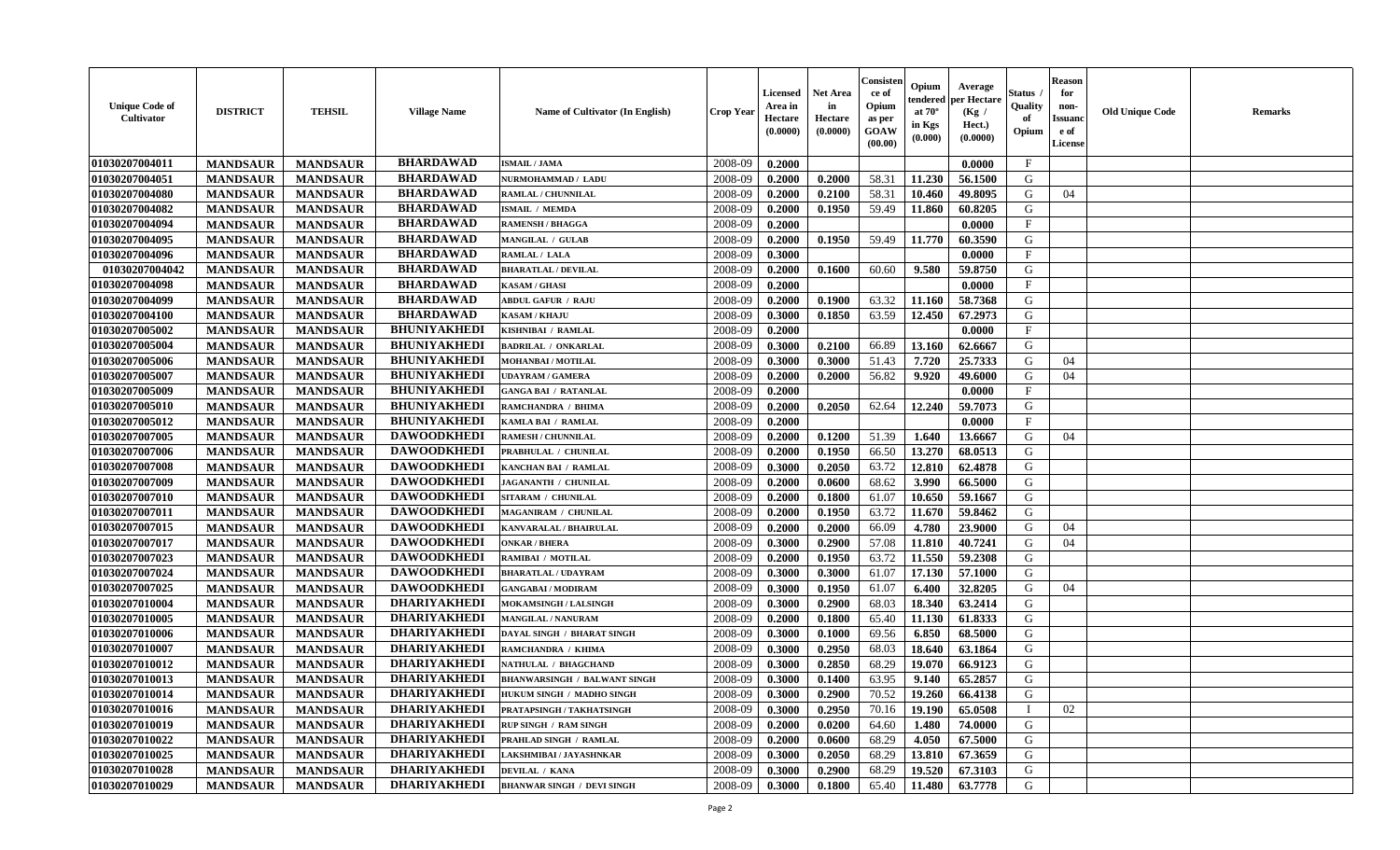| <b>Unique Code of</b><br><b>Cultivator</b> | <b>DISTRICT</b> | <b>TEHSIL</b>   | <b>Village Name</b> | <b>Name of Cultivator (In English)</b>  | <b>Crop Year</b> | Licensed<br>Area in<br>Hectare<br>(0.0000) | <b>Net Area</b><br>in<br>Hectare<br>(0.0000) | Consisteı<br>ce of<br>Opium<br>as per<br>GOAW<br>(00.00) | Opium<br>endered<br>at $70^\circ$<br>in Kgs<br>(0.000) | Average<br>per Hectare<br>(Kg /<br>Hect.)<br>(0.0000) | Status<br>Quality<br>of<br>Opium | <b>Reason</b><br>for<br>non-<br><b>Issuand</b><br>e of<br>License | <b>Old Unique Code</b> | Remarks |
|--------------------------------------------|-----------------|-----------------|---------------------|-----------------------------------------|------------------|--------------------------------------------|----------------------------------------------|----------------------------------------------------------|--------------------------------------------------------|-------------------------------------------------------|----------------------------------|-------------------------------------------------------------------|------------------------|---------|
| 01030207010032                             | <b>MANDSAUR</b> | <b>MANDSAUR</b> | <b>DHARIYAKHEDI</b> | <b>CHAGANLAL / RAMBAKSH</b>             | 2008-09          | 0.3000                                     | 0.1950                                       | 65.40                                                    | 13.100                                                 | 67.1795                                               | G                                |                                                                   |                        |         |
| 01030207010035                             | <b>MANDSAUR</b> | <b>MANDSAUR</b> | <b>DHARIYAKHEDI</b> | <b>BHANWARLAL / BHAGIRATH</b>           | 2008-09          | 0.3000                                     |                                              |                                                          |                                                        | 0.0000                                                | $\mathbf{F}$                     |                                                                   |                        |         |
| 01030207010037                             | <b>MANDSAUR</b> | <b>MANDSAUR</b> | <b>DHARIYAKHEDI</b> | <b>CHENRAM / KHIMA</b>                  | 2008-09          | 0.3000                                     | 0.2900                                       | 68.29                                                    | 18.860                                                 | 65.0345                                               | G                                |                                                                   |                        |         |
| 01030207010038                             | <b>MANDSAUR</b> | <b>MANDSAUR</b> | <b>DHARIYAKHEDI</b> | <b>BHERULAL / KISHAN</b>                | 2008-09          | 0.3000                                     |                                              |                                                          |                                                        | 0.0000                                                | $\mathbf{F}$                     |                                                                   |                        |         |
| 01030207010042                             | <b>MANDSAUR</b> | <b>MANDSAUR</b> | <b>DHARIYAKHEDI</b> | <b>BADRILAL / PRABHULAL</b>             | 2008-09          | 0.3000                                     | 0.1000                                       | 69.56                                                    | 6.800                                                  | 68.0000                                               | G                                |                                                                   |                        |         |
| 01030207010043                             | <b>MANDSAUR</b> | <b>MANDSAUR</b> | <b>DHARIYAKHEDI</b> | MAN SINGH / SHAMBHU SINGH               | 2008-09          | 0.2000                                     | 0.2000                                       | 69.02                                                    | 13.190                                                 | 65.9500                                               | G                                |                                                                   |                        |         |
| 01030207010046                             | <b>MANDSAUR</b> | <b>MANDSAUR</b> | <b>DHARIYAKHEDI</b> | <b>BALURAM / HARLAL</b>                 | 2008-09          | 0.3000                                     | 0.1250                                       | 65.40                                                    | 7.910                                                  | 63.2800                                               | G                                |                                                                   |                        |         |
| 01030207010047                             | <b>MANDSAUR</b> | <b>MANDSAUR</b> | <b>DHARIYAKHEDI</b> | <b>HARLAL / BHERULAL</b>                | 2008-09          | 0.3000                                     | 0.2800                                       | 66.55                                                    | 17.010                                                 | 60.7500                                               | G                                |                                                                   |                        |         |
| 01030207010048                             | <b>MANDSAUR</b> | <b>MANDSAUR</b> | <b>DHARIYAKHEDI</b> | <b>BALWANT SINGH / BALBAHADUR SINGH</b> | 2008-09          | 0.3000                                     | 0.1950                                       | 69.02                                                    | 13.170                                                 | 67.5385                                               | G                                |                                                                   |                        |         |
| 01030207010049                             | <b>MANDSAUR</b> | <b>MANDSAUR</b> | <b>DHARIYAKHEDI</b> | RAMCHANDSINGH / BALBAHADURSINGH         | 2008-09          | 0.2000                                     | 0.0950                                       | 72.13                                                    | 6.780                                                  | 71.3684                                               | G                                |                                                                   |                        |         |
| 01030207010050                             | <b>MANDSAUR</b> | <b>MANDSAUR</b> | <b>DHARIYAKHEDI</b> | <b>CHENSINGH / TAKHATSINGH</b>          | 2008-09          | 0.2000                                     | 0.2000                                       | 66.55                                                    | 13.310                                                 | 66.5500                                               | G                                |                                                                   |                        |         |
| 01030207010052                             | <b>MANDSAUR</b> | <b>MANDSAUR</b> | <b>DHARIYAKHEDI</b> | NEPAL SINGH / RANJIT SINGH              | 2008-09          | 0.3000                                     | 0.2900                                       | 66.55                                                    | 19.350                                                 | 66.7241                                               | G                                |                                                                   |                        |         |
| 01030207010054                             | <b>MANDSAUR</b> | <b>MANDSAUR</b> | <b>DHARIYAKHEDI</b> | <b>GAJRAJ SINGH / MANGU SINGH</b>       | 2008-09          | 0.3000                                     | 0.2950                                       | 66.55                                                    | 18.070                                                 | 61.2542                                               | G                                |                                                                   |                        |         |
| 01030207010055                             | <b>MANDSAUR</b> | <b>MANDSAUR</b> | <b>DHARIYAKHEDI</b> | KUSHAL SINGH / BHAGWAN SINGH            | 2008-09          | 0.3000                                     | 0.2950                                       | 63.95                                                    | 17.710                                                 | 60.0339                                               | G                                |                                                                   |                        |         |
| 01030207010056                             | <b>MANDSAUR</b> | <b>MANDSAUR</b> | <b>DHARIYAKHEDI</b> | <b>NATHULAL / RAM</b>                   | 2008-09          | 0.3000                                     |                                              |                                                          |                                                        | 0.0000                                                | F                                |                                                                   |                        |         |
| 01030207010061                             | <b>MANDSAUR</b> | <b>MANDSAUR</b> | <b>DHARIYAKHEDI</b> | <b>JETRAM / MANNA</b>                   | 2008-09          | 0.3000                                     | 0.1400                                       | 69.02                                                    | 9.810                                                  | 70.0714                                               | G                                |                                                                   |                        |         |
| 01030207010065                             | <b>MANDSAUR</b> | <b>MANDSAUR</b> | <b>DHARIYAKHEDI</b> | DASHRATH SINGH / BHARAT SINGH           | 2008-09          | 0.3000                                     | 0.1550                                       | 69.02                                                    | 9.610                                                  | 62.0000                                               | G                                |                                                                   |                        |         |
| 01030207010066                             | <b>MANDSAUR</b> | <b>MANDSAUR</b> | <b>DHARIYAKHEDI</b> | <b>GANESHRAM / MAGANIRAM</b>            | 2008-09          | 0.3000                                     | 0.2100                                       | 66.55                                                    | 12.110                                                 | 57.6667                                               | G                                |                                                                   |                        |         |
| 01030207010073                             | <b>MANDSAUR</b> | <b>MANDSAUR</b> | <b>DHARIYAKHEDI</b> | MADHAVLAL / KANA                        | 2008-09          | 0.3000                                     | 0.3000                                       | 69.02                                                    | 20.670                                                 | 68.9000                                               | G                                |                                                                   |                        |         |
| 01030207010074                             | <b>MANDSAUR</b> | <b>MANDSAUR</b> | <b>DHARIYAKHEDI</b> | <b>BADRILAL / BALURAM</b>               | 2008-09          | 0.2000                                     | 0.1600                                       | 69.56                                                    | 10.740                                                 | 67.1250                                               | G                                |                                                                   |                        |         |
| 01030207010077                             | <b>MANDSAUR</b> | <b>MANDSAUR</b> | <b>DHARIYAKHEDI</b> | AMAR SINGH / BHAGWAN SINGH              | 2008-09          | 0.3000                                     | 0.3050                                       | 66.06                                                    | 18.110                                                 | 59.3770                                               | G                                |                                                                   |                        |         |
| 01030207010078                             | <b>MANDSAUR</b> | <b>MANDSAUR</b> | <b>DHARIYAKHEDI</b> | <b>OMPRAKASH / SALAGRAM</b>             | 2008-09          | 0.2000                                     | 0.1550                                       | 66.06                                                    | 9.850                                                  | 63.5484                                               | G                                |                                                                   |                        |         |
| 01030207010079                             | <b>MANDSAUR</b> | <b>MANDSAUR</b> | <b>DHARIYAKHEDI</b> | <b>GOPAL / BASANTILAL</b>               | 2008-09          | 0.2000                                     | 0.1100                                       | 66.06                                                    | 7.200                                                  | 65.4545                                               | G                                |                                                                   |                        |         |
| 01030207010081                             | <b>MANDSAUR</b> | <b>MANDSAUR</b> | <b>DHARIYAKHEDI</b> | JAWAHARLAL / JAGDISH                    | 2008-09          | 0.3000                                     | 0.2900                                       | 70.27                                                    | 19.960                                                 | 68.8276                                               | G                                |                                                                   |                        |         |
| 01030207010082                             | <b>MANDSAUR</b> | <b>MANDSAUR</b> | <b>DHARIYAKHEDI</b> | PANNALAL / HIRALAL                      | 2008-09          | 0.3000                                     | 0.2500                                       | 59.21                                                    | 13.900                                                 | 55.6000                                               | G                                |                                                                   |                        |         |
| 01030207010084                             | <b>MANDSAUR</b> | <b>MANDSAUR</b> | <b>DHARIYAKHEDI</b> | KACHRU SINGH / MANOHAR SINGH            | 2008-09          | 0.2000                                     | 0.2000                                       | 59.21                                                    | 10.960                                                 | 54.8000                                               | G                                |                                                                   |                        |         |
| 01030207010086                             | <b>MANDSAUR</b> | <b>MANDSAUR</b> | <b>DHARIYAKHEDI</b> | MANOHAR SINGH / LAL SINGH               | 2008-09          | 0.3000                                     | 0.3000                                       | 70.72                                                    | 18.550                                                 | 61.8333                                               | G                                |                                                                   |                        |         |
| 01030207010089                             | <b>MANDSAUR</b> | <b>MANDSAUR</b> | <b>DHARIYAKHEDI</b> | KAILASH / RAMLAL                        | 2008-09          | 0.2000                                     | 0.1550                                       | 62.35                                                    | 8.870                                                  | 57.2258                                               | G                                |                                                                   |                        |         |
| 01030207010090                             | <b>MANDSAUR</b> | <b>MANDSAUR</b> | <b>DHARIYAKHEDI</b> | <b>CHEN SINGH / PRATAP SINGH</b>        | 2008-09          | 0.3000                                     | 0.1500                                       | 70.27                                                    | 9.740                                                  | 64.9333                                               | G                                |                                                                   |                        |         |
| 01030207010106                             | <b>MANDSAUR</b> | <b>MANDSAUR</b> | <b>DHARIYAKHEDI</b> | UMABAI / RAJENDRA SINGH                 | 2008-09          | 0.3000                                     | 0.1950                                       | 62.35                                                    | 11.920                                                 | 61.1282                                               | G                                |                                                                   |                        |         |
| 01030207010110                             | <b>MANDSAUR</b> | <b>MANDSAUR</b> | <b>DHARIYAKHEDI</b> | <b>GUDDIBAI/RAMESHCHANDRA</b>           | 2008-09          | 0.3000                                     | 0.3000                                       | 62.35                                                    | 17.630                                                 | 58.7667                                               | G                                |                                                                   |                        |         |
| 01030207010115                             | <b>MANDSAUR</b> | <b>MANDSAUR</b> | <b>DHARIYAKHEDI</b> | JAGDISH / JAYSHANKAR SHARMA             | 2008-09          | 0.3000                                     |                                              |                                                          |                                                        | 0.0000                                                | $\mathbf{F}$                     |                                                                   |                        |         |
| 01030207010119                             | <b>MANDSAUR</b> | <b>MANDSAUR</b> | <b>DHARIYAKHEDI</b> | CHAMANLAL / PRABHULAL                   | 2008-09          | 0.3000                                     | 0.2400                                       | 70.27                                                    | 15.730                                                 | 65.5417                                               | G                                |                                                                   |                        |         |
| 01030207010120                             | <b>MANDSAUR</b> | <b>MANDSAUR</b> | <b>DHARIYAKHEDI</b> | <b>JAGDISH / RATANLAL</b>               | 2008-09          | 0.3000                                     | 0.2950                                       | 69.05                                                    | 19.030                                                 | 64.5085                                               | G                                |                                                                   |                        |         |
| 01030207010121                             | <b>MANDSAUR</b> | <b>MANDSAUR</b> | <b>DHARIYAKHEDI</b> | KALU SINGH / HUKUM SINGH                | 2008-09          | 0.2000                                     | 0.1950                                       | 66.06                                                    | 13.180                                                 | 67.5897                                               | G                                |                                                                   |                        |         |
| 01030207010122                             | <b>MANDSAUR</b> | <b>MANDSAUR</b> | <b>DHARIYAKHEDI</b> | <b>SAMRATHMAL / DEVILAL</b>             | 2008-09          | 0.3000                                     |                                              |                                                          |                                                        | 0.0000                                                | F                                |                                                                   |                        |         |
| 01030207010126                             | <b>MANDSAUR</b> | <b>MANDSAUR</b> | <b>DHARIYAKHEDI</b> | <b>BANSHILAL / BHERULAL</b>             | 2008-09          | 0.2000                                     | 0.2000                                       | 64.89                                                    | 12.770                                                 | 63.8500                                               | G                                |                                                                   |                        |         |
| 01030207010128                             | <b>MANDSAUR</b> | <b>MANDSAUR</b> | <b>DHARIYAKHEDI</b> | <b>BHAGWAN SINGH / TAKHAT SINGH</b>     | 2008-09          | 0.3000                                     |                                              |                                                          |                                                        | 0.0000                                                | $\mathbf{F}$                     |                                                                   |                        |         |
| 01030207010130                             | <b>MANDSAUR</b> | <b>MANDSAUR</b> | <b>DHARIYAKHEDI</b> | TANKU BAI / BALU                        | 2008-09          | 0.2000                                     | 0.1950                                       | 68.10                                                    | 12.470                                                 | 63.9487                                               | G                                |                                                                   |                        |         |
| 01030207010132                             | <b>MANDSAUR</b> | <b>MANDSAUR</b> | <b>DHARIYAKHEDI</b> | <b>KHUSHALSINGH / GULABSINGH</b>        | 2008-09          | 0.3000                                     | 0.1050                                       | 74.57                                                    | 4.440                                                  | 42.2857                                               | G                                | 04                                                                |                        |         |
| 01030207010136                             | <b>MANDSAUR</b> | <b>MANDSAUR</b> | <b>DHARIYAKHEDI</b> | <b>SHIVNARAYAN / KALU</b>               | 2008-09          | 0.2000                                     | 0.0600                                       | 69.22                                                    | 3.900                                                  | 65.0000                                               | G                                |                                                                   |                        |         |
| 01030207010137                             | <b>MANDSAUR</b> | <b>MANDSAUR</b> | <b>DHARIYAKHEDI</b> | <b>SAREKUNWAR / BHANWAR SINGH</b>       | 2008-09          | 0.2000                                     | 0.2000                                       | 64.89                                                    | 12.440                                                 | 62.2000                                               | G                                |                                                                   |                        |         |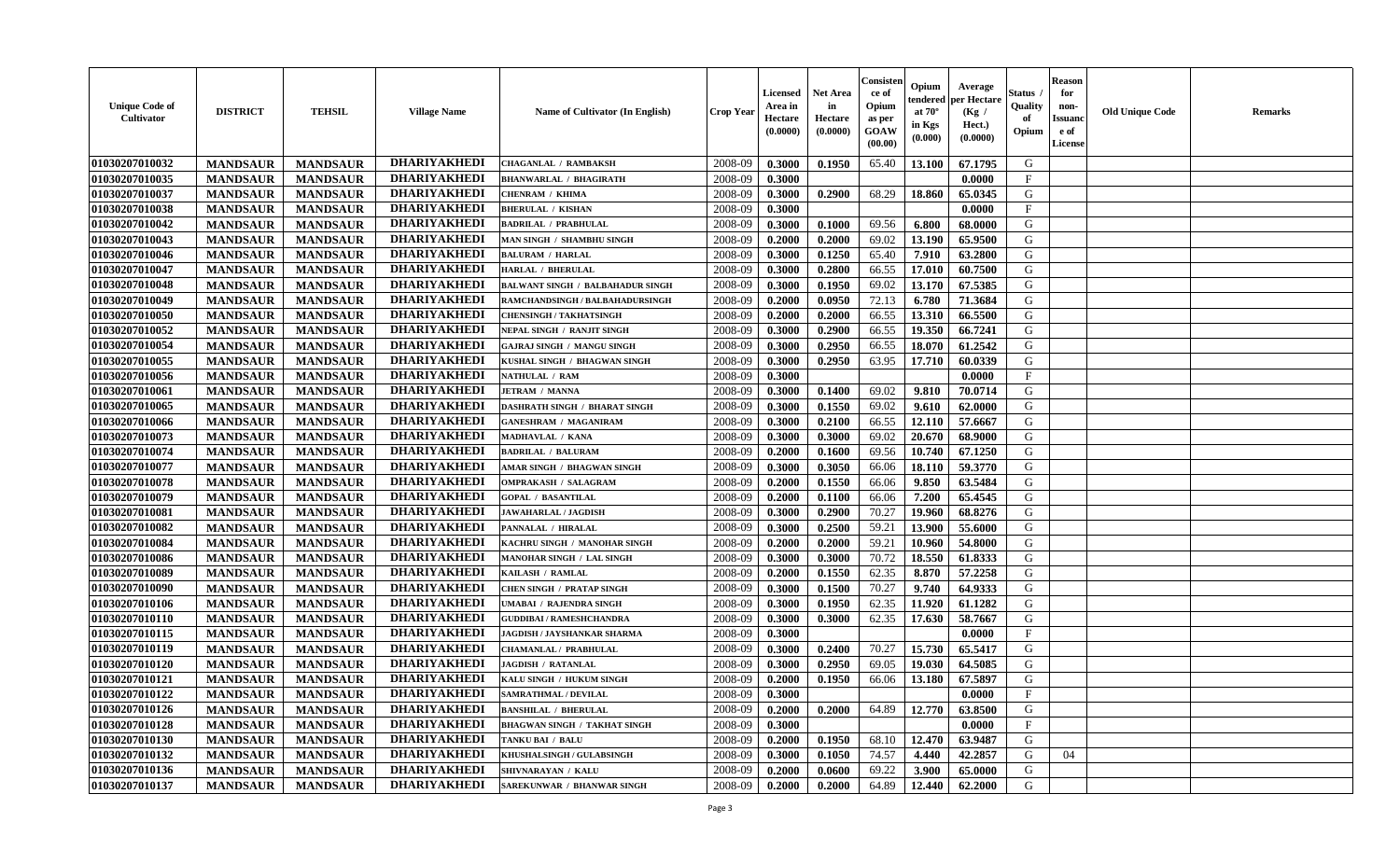| <b>Unique Code of</b><br>Cultivator | <b>DISTRICT</b> | <b>TEHSIL</b>   | <b>Village Name</b> | Name of Cultivator (In English)    | <b>Crop Year</b> | Licensed<br>Area in<br>Hectare<br>(0.0000) | <b>Net Area</b><br>in<br>Hectare<br>(0.0000) | Consister<br>ce of<br>Opium<br>as per<br>GOAW<br>(00.00) | Opium<br>endered<br>at $70^\circ$<br>in Kgs<br>$(\mathbf{0.000})$ | Average<br>per Hectare<br>(Kg /<br>Hect.)<br>(0.0000) | Status<br>Quality<br>of<br>Opium | <b>Reason</b><br>for<br>non-<br><b>Issuanc</b><br>e of<br>License | <b>Old Unique Code</b> | Remarks            |
|-------------------------------------|-----------------|-----------------|---------------------|------------------------------------|------------------|--------------------------------------------|----------------------------------------------|----------------------------------------------------------|-------------------------------------------------------------------|-------------------------------------------------------|----------------------------------|-------------------------------------------------------------------|------------------------|--------------------|
| 01030207010139                      | <b>MANDSAUR</b> | <b>MANDSAUR</b> | <b>DHARIYAKHEDI</b> | <b>BRADILAL / MAGANIRAM</b>        | 2008-09          | 0.3000                                     | 0.2250                                       | 69.05                                                    | 5.080                                                             | 22.5778                                               | G                                | 04                                                                |                        |                    |
| 01030207010142                      | <b>MANDSAUR</b> | <b>MANDSAUR</b> | <b>DHARIYAKHEDI</b> | <b>MOHAN / KACHRU</b>              | 2008-09          | 0.3000                                     | 0.2950                                       | 69.05                                                    | 19.060                                                            | 64.6102                                               | G                                |                                                                   |                        |                    |
| 01030207010143                      | <b>MANDSAUR</b> | <b>MANDSAUR</b> | <b>DHARIYAKHEDI</b> | <b>AMBALAL / KISHANLAL</b>         | 2008-09          | 0.2000                                     | 0.1950                                       | 70.27                                                    | 12.750                                                            | 65.3846                                               | G                                |                                                                   |                        |                    |
| 01030207010144                      | <b>MANDSAUR</b> | <b>MANDSAUR</b> | <b>DHARIYAKHEDI</b> | RAMESHWAR / PRABHULAL              | 2008-09          | 0.3000                                     | 0.0950                                       | 74.57                                                    | 6.490                                                             | 68.3158                                               | G                                |                                                                   |                        |                    |
| 01030207010147                      | <b>MANDSAUR</b> | <b>MANDSAUR</b> | <b>DHARIYAKHEDI</b> | <b>GORDHAN / KALU</b>              | 2008-09          | 0.2000                                     |                                              |                                                          |                                                                   | 0.0000                                                | $\mathbf F$                      |                                                                   |                        |                    |
| 01030207010149                      | <b>MANDSAUR</b> | <b>MANDSAUR</b> | <b>DHARIYAKHEDI</b> | <b>BALARAM / RAMBAKSH</b>          | 2008-09          | 0.3000                                     |                                              |                                                          |                                                                   | 0.0000                                                | $\mathbf{F}$                     |                                                                   |                        |                    |
| 01030207010152                      | <b>MANDSAUR</b> | <b>MANDSAUR</b> | <b>DHARIYAKHEDI</b> | SHETAN KUNVAR / KALUSINGH          | 2008-09          | 0.2000                                     | 0.2100                                       | 64.89                                                    | 12.590                                                            | 59.9524                                               | G                                |                                                                   |                        |                    |
| 01030207010153                      | <b>MANDSAUR</b> | <b>MANDSAUR</b> | <b>DHARIYAKHEDI</b> | <b>RODSINGH / FOAJSINGH</b>        | 2008-09          | 0.2000                                     | 0.0950                                       | 70.31                                                    | 6.540                                                             | 68.8421                                               | G                                |                                                                   |                        | <b>NAME CHANGE</b> |
| 01030207010165                      | <b>MANDSAUR</b> | <b>MANDSAUR</b> | <b>DHARIYAKHEDI</b> | RUKMAN BAI / JAGANNATH             | 2008-09          | 0.3000                                     | 0.1200                                       | 64.89                                                    | 7.560                                                             | 63.0000                                               | G                                |                                                                   |                        |                    |
| 01030207010175                      | <b>MANDSAUR</b> | <b>MANDSAUR</b> | <b>DHARIYAKHEDI</b> | KAMLASHANKAR / CHAMPALAL           | 2008-09          | 0.3000                                     |                                              |                                                          |                                                                   | 0.0000                                                | $\mathbf{F}$                     |                                                                   |                        |                    |
| 01030207010176                      | <b>MANDSAUR</b> | <b>MANDSAUR</b> | <b>DHARIYAKHEDI</b> | <b>MANGI BAI / MADANLAL</b>        | 2008-09          | 0.2000                                     | 0.2000                                       | 62.35                                                    | 11.490                                                            | 57.4500                                               | G                                |                                                                   |                        |                    |
| 01030207010179                      | <b>MANDSAUR</b> | <b>MANDSAUR</b> | <b>DHARIYAKHEDI</b> | <b>MANSINGH / PRAHALADSINGH</b>    | 2008-09          | 0.3000                                     | 0.2800                                       | 67.81                                                    | 10.270                                                            | 36.6786                                               | $\mathbf{I}$                     | 02                                                                |                        |                    |
| 01030207010182                      | <b>MANDSAUR</b> | <b>MANDSAUR</b> | <b>DHARIYAKHEDI</b> | SHAMBHUSINGH / MADANSINGH          | 2008-09          | 0.3000                                     | 0.1000                                       | 67.96                                                    | 6.630                                                             | 66.3000                                               | - I                              | 02                                                                |                        |                    |
| 01030207010183                      | <b>MANDSAUR</b> | <b>MANDSAUR</b> | <b>DHARIYAKHEDI</b> | TEJRAM / RAMCHANDRA                | 2008-09          | 0.2000                                     | 0.0500                                       | 68.43                                                    | 3.270                                                             | 65.4000                                               | G                                |                                                                   |                        |                    |
| 01030207010188                      | <b>MANDSAUR</b> | <b>MANDSAUR</b> | <b>DHARIYAKHEDI</b> | TULSIRAM / KANA                    | 2008-09          | 0.3000                                     |                                              |                                                          |                                                                   | 0.0000                                                | F                                |                                                                   |                        |                    |
| 01030207010189                      | <b>MANDSAUR</b> | <b>MANDSAUR</b> | <b>DHARIYAKHEDI</b> | <b>CHENARAM / JAGANNATH</b>        | 2008-09          | 0.3000                                     | 0.2150                                       | 66.96                                                    | 12.920                                                            | 60.0930                                               | G                                |                                                                   |                        |                    |
| 01030207010191                      | <b>MANDSAUR</b> | <b>MANDSAUR</b> | <b>DHARIYAKHEDI</b> | <b>BHERU SINGH / HINDU SINGH</b>   | 2008-09          | 0.3000                                     |                                              |                                                          |                                                                   | 0.0000                                                | $\mathbf{F}$                     |                                                                   |                        |                    |
| 01030207010192                      | <b>MANDSAUR</b> | <b>MANDSAUR</b> | <b>DHARIYAKHEDI</b> | YUSUF KHA / BASHIR KHA             | 2008-09          | 0.3000                                     | 0.1400                                       | 68.43                                                    | 9.630                                                             | 68.7857                                               | G                                |                                                                   |                        |                    |
| 01030207010193                      | <b>MANDSAUR</b> | <b>MANDSAUR</b> | <b>DHARIYAKHEDI</b> | <b>DASHRATH / MANGILAL</b>         | 2008-09          | 0.3000                                     |                                              |                                                          |                                                                   | 0.0000                                                | $\mathbf{F}$                     |                                                                   |                        |                    |
| 01030207010195                      | <b>MANDSAUR</b> | <b>MANDSAUR</b> | <b>DHARIYAKHEDI</b> | <b>GOVIND SINGH / LAL SINGH</b>    | 2008-09          | 0.3000                                     | 0.1150                                       | 66.31                                                    | 7.390                                                             | 64.2609                                               | G                                |                                                                   |                        |                    |
| 01030207010202                      | <b>MANDSAUR</b> | <b>MANDSAUR</b> | <b>DHARIYAKHEDI</b> | <b>BHERULAL / KACHRULAL</b>        | 2008-09          | 0.2000                                     | 0.1600                                       | 66.31                                                    | 9.670                                                             | 60.4375                                               | G                                |                                                                   |                        |                    |
| 01030207010204                      | <b>MANDSAUR</b> | <b>MANDSAUR</b> | <b>DHARIYAKHEDI</b> | MOHANLAL / KASHIRAM                | 2008-09          | 0.3000                                     | 0.2450                                       | 67.33                                                    | 15.340                                                            | 62.6122                                               | G                                |                                                                   |                        |                    |
| 01030207010205                      | <b>MANDSAUR</b> | <b>MANDSAUR</b> | <b>DHARIYAKHEDI</b> | <b>CHAINRAM / RUGNATH</b>          | 2008-09          | 0.3000                                     | 0.2250                                       | 66.31                                                    | 15.220                                                            | 67.6444                                               | G                                |                                                                   |                        |                    |
| 01030207010207                      | <b>MANDSAUR</b> | <b>MANDSAUR</b> | <b>DHARIYAKHEDI</b> | <b>SURATRAM / NANURAM</b>          | 2008-09          | 0.3000                                     | 0.1200                                       | 66.31                                                    | 8.010                                                             | 66.7500                                               | G                                |                                                                   |                        |                    |
| 01030207010208                      | <b>MANDSAUR</b> | <b>MANDSAUR</b> | <b>DHARIYAKHEDI</b> | ISHWARLAL / RAJARAM                | 2008-09          | 0.2000                                     | 0.2000                                       | 66.31                                                    | 12.190                                                            | 60.9500                                               | G                                |                                                                   |                        |                    |
| 01030207010124                      | <b>MANDSAUR</b> | <b>MANDSAUR</b> | <b>DHARIYAKHEDI</b> | <b>BHERULAL / MANGILAL</b>         | 2008-09          | 0.3000                                     | 0.2200                                       | 67.33                                                    | 14.220                                                            | 64.6364                                               | G                                |                                                                   |                        |                    |
| 01030207010034                      | <b>MANDSAUR</b> | <b>MANDSAUR</b> | <b>DHARIYAKHEDI</b> | NARAYANBAI / VARDICHAND            | 2008-09          | 0.3000                                     | 0.1000                                       | 63.30                                                    | 6.030                                                             | 60.3000                                               | G                                |                                                                   |                        |                    |
| 01030207010118                      | <b>MANDSAUR</b> | <b>MANDSAUR</b> | <b>DHARIYAKHEDI</b> | YASHPALSINGH / SHIVPALSINGH        | 2008-09          | 0.2000                                     | 0.1850                                       | 74.57                                                    | 12.290                                                            | 66.4324                                               | G                                |                                                                   |                        |                    |
| 01030207010092                      | <b>MANDSAUR</b> | <b>MANDSAUR</b> | <b>DHARIYAKHEDI</b> | <b>JALAM SINGH / RAM SINGH</b>     | 2008-09          | 0.3000                                     | 0.3000                                       | 67.33                                                    | 19.610                                                            | 65.3667                                               | G                                |                                                                   |                        |                    |
| 01030207010093                      | <b>MANDSAUR</b> | <b>MANDSAUR</b> | <b>DHARIYAKHEDI</b> | <b>GAJRAJ SINGH / BHOPAL SINGH</b> | 2008-09          | 0.3000                                     | 0.3000                                       | 65.72                                                    | 18.970                                                            | 63.2333                                               | G                                |                                                                   |                        |                    |
| 01030207010155                      | <b>MANDSAUR</b> | <b>MANDSAUR</b> | <b>DHARIYAKHEDI</b> | <b>HULASIBAI / RAMESHWAR</b>       | 2008-09          | 0.3000                                     | 0.3000                                       | 63.30                                                    | 17.580                                                            | 58.6000                                               | G                                |                                                                   |                        |                    |
| 01030207010123                      | <b>MANDSAUR</b> | <b>MANDSAUR</b> | <b>DHARIYAKHEDI</b> | <b>GITA BAI / ONKAR</b>            | 2008-09          | 0.3000                                     | 0.2000                                       | 65.72                                                    | 12.310                                                            | 61.5500                                               | G                                |                                                                   |                        |                    |
| 01030207010011                      | <b>MANDSAUR</b> | <b>MANDSAUR</b> | <b>DHARIYAKHEDI</b> | PRABHULAL / HIRALAL                | 2008-09          | 0.2000                                     | 0.2000                                       | 67.35                                                    | 13.500                                                            | 67.5000                                               | G                                |                                                                   |                        |                    |
| 01030207010162                      | <b>MANDSAUR</b> | <b>MANDSAUR</b> | <b>DHARIYAKHEDI</b> | VINODKUMAR / KANHAIYALAL           | 2008-09          | 0.3000                                     |                                              |                                                          |                                                                   | 0.0000                                                | $\mathbf{F}$                     |                                                                   |                        |                    |
| 01030207010125                      | <b>MANDSAUR</b> | <b>MANDSAUR</b> | <b>DHARIYAKHEDI</b> | MANGILAL / JAMNASHANKAR            | 2008-09          | 0.3000                                     | 0.0945                                       | 67.33                                                    | 6.480                                                             | 68.5714                                               | G                                |                                                                   |                        |                    |
| 01030207010116                      | <b>MANDSAUR</b> | <b>MANDSAUR</b> | <b>DHARIYAKHEDI</b> | AHSAN / NIJAM SHAH                 | 2008-09          | 0.3000                                     | 0.3000                                       | 65.72                                                    | 19.590                                                            | 65.3000                                               | G                                |                                                                   |                        |                    |
| 01030207010196                      | <b>MANDSAUR</b> | <b>MANDSAUR</b> | <b>DHARIYAKHEDI</b> | USMAN / NIJAM SHAH                 | 2008-09          | 0.3000                                     | 0.2950                                       | 67.31                                                    | 21.220                                                            | 71.9322                                               | G                                |                                                                   |                        |                    |
| 01030207010094                      | <b>MANDSAUR</b> | <b>MANDSAUR</b> | <b>DHARIYAKHEDI</b> | <b>BHOPAL SINGH / BHARAT SINGH</b> | 2008-09          | 0.3000                                     | 0.1100                                       | 67.31                                                    | 6.750                                                             | 61.3636                                               | G                                |                                                                   |                        |                    |
| 01030207010009                      | <b>MANDSAUR</b> | <b>MANDSAUR</b> | <b>DHARIYAKHEDI</b> | <b>BADRILAL / KACHRU</b>           | 2008-09          | 0.2000                                     | 0.1850                                       | 63.37                                                    | 11.290                                                            | 61.0270                                               | G                                |                                                                   |                        |                    |
| 01030207010001                      | <b>MANDSAUR</b> | <b>MANDSAUR</b> | <b>DHARIYAKHEDI</b> | SHAMBHU LAL / BHANWARLAL           | 2008-09          | 0.3000                                     | 0.2300                                       | 67.31                                                    | 13.990                                                            | 60.8261                                               | ${\bf G}$                        |                                                                   |                        |                    |
| 01030207010080                      | <b>MANDSAUR</b> | <b>MANDSAUR</b> | <b>DHARIYAKHEDI</b> | RAMESHCHANDRA / SHAMBHULAL         | 2008-09          | 0.3000                                     | 0.1200                                       | 67.31                                                    | 7.540                                                             | 62.8333                                               | G                                |                                                                   |                        |                    |
| 01030207010021                      | <b>MANDSAUR</b> | <b>MANDSAUR</b> | <b>DHARIYAKHEDI</b> | <b>MANGIBAI / BANSHILAL</b>        | 2008-09          | 0.3000                                     | 0.1150                                       | 63.37                                                    | 7.140                                                             | 62.0870                                               | G                                |                                                                   |                        |                    |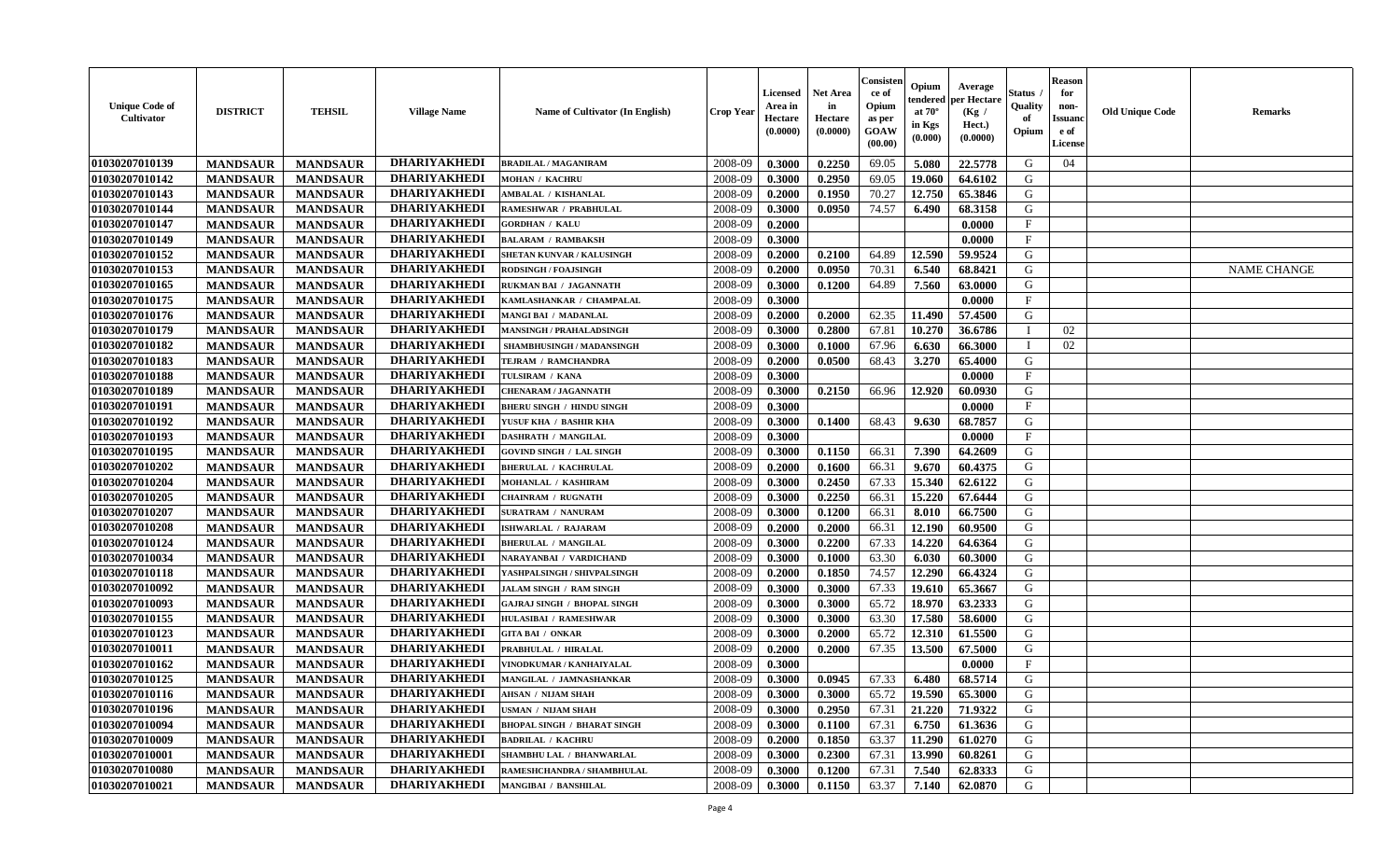| <b>Unique Code of</b><br><b>Cultivator</b> | <b>DISTRICT</b> | <b>TEHSIL</b>   | <b>Village Name</b> | Name of Cultivator (In English)      | <b>Crop Year</b> | <b>Licensed</b><br>Area in<br>Hectare<br>(0.0000) | <b>Net Area</b><br>in<br>Hectare<br>(0.0000) | Consisteı<br>ce of<br>Opium<br>as per<br><b>GOAW</b><br>(00.00) | Opium<br>endered<br>at $70^\circ$<br>in Kgs<br>$(\mathbf{0.000})$ | Average<br>per Hectare<br>(Kg /<br>Hect.)<br>(0.0000) | Status<br>Quality<br>of<br>Opium | <b>Reason</b><br>for<br>non-<br>Issuan<br>e of<br>License | <b>Old Unique Code</b> | <b>Remarks</b> |
|--------------------------------------------|-----------------|-----------------|---------------------|--------------------------------------|------------------|---------------------------------------------------|----------------------------------------------|-----------------------------------------------------------------|-------------------------------------------------------------------|-------------------------------------------------------|----------------------------------|-----------------------------------------------------------|------------------------|----------------|
| 01030207010148                             | <b>MANDSAUR</b> | <b>MANDSAUR</b> | <b>DHARIYAKHEDI</b> | <b>SURAJBAI / DEVILAL</b>            | 2008-09          | 0.2000                                            | 0.1300                                       | 67.31                                                           | 8.130                                                             | 62.5385                                               | G                                |                                                           |                        |                |
| 01030207010177                             | <b>MANDSAUR</b> | <b>MANDSAUR</b> | <b>DHARIYAKHEDI</b> | <b>GOPAL SINGH / RAM SINGH</b>       | 2008-09          | 0.2000                                            | 0.1900                                       | 68.10                                                           | 12.280                                                            | 64.6316                                               | G                                |                                                           |                        |                |
| 01030207010209                             | <b>MANDSAUR</b> | <b>MANDSAUR</b> | <b>DHARIYAKHEDI</b> | <b>BANOBEE / BASHIR</b>              | 2008-09          | 0.3000                                            | 0.0950                                       | 63.37                                                           | 6.250                                                             | 65.7895                                               | G                                |                                                           |                        |                |
| 01030207010024                             | <b>MANDSAUR</b> | <b>MANDSAUR</b> | <b>DHARIYAKHEDI</b> | SAJJANSINGH / NAGUSINGH              | 2008-09          | 0.3000                                            | 0.1450                                       | 63.37                                                           | 9.310                                                             | 64.2069                                               | G                                |                                                           |                        |                |
| 01030207010064                             | <b>MANDSAUR</b> | <b>MANDSAUR</b> | <b>DHARIYAKHEDI</b> | MANOHAR SINGH / NATHU SINGH          | 2008-09          | 0.3000                                            | 0.1900                                       | 68.10                                                           | 11.390                                                            | 59.9474                                               | G                                |                                                           |                        |                |
| 01030207010200                             | <b>MANDSAUR</b> | <b>MANDSAUR</b> | <b>DHARIYAKHEDI</b> | <b>NATHUSINGH / DEVISINGH</b>        | 2008-09          | 0.2000                                            | 0.2000                                       | 68.10                                                           | 4.020                                                             | 20.1000                                               | G                                | 04                                                        |                        |                |
| 01030207010190                             | <b>MANDSAUR</b> | <b>MANDSAUR</b> | <b>DHARIYAKHEDI</b> | <b>GAJRAJ SINGH / BHERU SINGH</b>    | 2008-09          | 0.3000                                            |                                              |                                                                 |                                                                   | 0.0000                                                | $\mathbf{F}$                     |                                                           |                        |                |
| 01030207010018                             | <b>MANDSAUR</b> | <b>MANDSAUR</b> | <b>DHARIYAKHEDI</b> | PREM SINGH / SHANKAR SINGH           | 2008-09          | 0.2000                                            | 0.1600                                       | 65.72                                                           | 9.910                                                             | 61.9375                                               | G                                |                                                           |                        |                |
| 01030207010109                             | <b>MANDSAUR</b> | <b>MANDSAUR</b> | <b>DHARIYAKHEDI</b> | KANHEYALAL / PYARCHANDRA             | 2008-09          | 0.3000                                            |                                              |                                                                 |                                                                   | 0.0000                                                | $_{\rm F}$                       |                                                           |                        |                |
| 01030207010198                             | <b>MANDSAUR</b> | <b>MANDSAUR</b> | <b>DHARIYAKHEDI</b> | SURESH KUMAR / CHAGANLAL             | 2008-09          | 0.3000                                            | 0.1900                                       | 65.72                                                           | 12.860                                                            | 67.6842                                               | G                                |                                                           |                        |                |
| 01030207010138                             | <b>MANDSAUR</b> | <b>MANDSAUR</b> | <b>DHARIYAKHEDI</b> | AKSHMIBAI / KANA                     | 2008-09          | 0.2000                                            | 0.2000                                       | 63.37                                                           | 12.340                                                            | 61.7000                                               | G                                |                                                           |                        |                |
| 01030207010150                             | <b>MANDSAUR</b> | <b>MANDSAUR</b> | <b>DHARIYAKHEDI</b> | <b>BHANWAR SINGH / BAHADUR SINGH</b> | 2008-09          | 0.3000                                            |                                              |                                                                 |                                                                   | 0.0000                                                | $\mathbf{F}$                     |                                                           |                        |                |
| 01030207010002                             | <b>MANDSAUR</b> | <b>MANDSAUR</b> | <b>DHARIYAKHEDI</b> | <b>KALURAM / NANURAM</b>             | 2008-09          | 0.2000                                            | 0.2000                                       | 66.06                                                           | 12.980                                                            | 64.9000                                               | G                                |                                                           | 01030207027151         |                |
| 01030207010161                             | <b>MANDSAUR</b> | <b>MANDSAUR</b> | <b>DHARIYAKHEDI</b> | <b>GOPAL / NATHU</b>                 | 2008-09          | 0.3000                                            | 0.2000                                       | 68.10                                                           | 12.850                                                            | 64.2500                                               | G                                |                                                           | 01030207027148         |                |
| 01030207010184                             | <b>MANDSAUR</b> | <b>MANDSAUR</b> | <b>DHARIYAKHEDI</b> | RAMPRASAD / MANGILAL                 | 2008-09          | 0.3000                                            |                                              |                                                                 |                                                                   | 0.0000                                                | $\mathbf{F}$                     |                                                           | 01030207027150         |                |
| 01030207010211                             | <b>MANDSAUR</b> | <b>MANDSAUR</b> | <b>DHARIYAKHEDI</b> | SOHAN KUNWAR / BAPU SINGH            | 2008-09          | 0.3000                                            |                                              |                                                                 |                                                                   | 0.0000                                                | $\mathbf{F}$                     |                                                           | 01040209047020         |                |
| 01030207010212                             | <b>MANDSAUR</b> | <b>MANDSAUR</b> | <b>DHARIYAKHEDI</b> | <b>ARJUN SINGH / MANGU SINGH</b>     | 2008-09          | 0.3000                                            |                                              |                                                                 |                                                                   | 0.0000                                                | $\mathbf{F}$                     |                                                           | 01040209047058         |                |
| 01030207010213                             | <b>MANDSAUR</b> | <b>MANDSAUR</b> | <b>DHARIYAKHEDI</b> | CHAMANLAL URF CHIMAN / RATANLAL      | 2008-09          | 0.2000                                            | 0.1600                                       | 68.10                                                           | 9.890                                                             | 61.8125                                               | G                                |                                                           | 01040209047095         |                |
| 01030207012001                             | <b>MANDSAUR</b> | <b>MANDSAUR</b> | <b>GUJRADA</b>      | RAMKISHAN / NANDRAM                  | 2008-09          | 0.3000                                            | 0.2000                                       | 63.28                                                           | 12.900                                                            | 64.5000                                               | G                                |                                                           |                        |                |
| 01030207012002                             | <b>MANDSAUR</b> | <b>MANDSAUR</b> | <b>GUJRADA</b>      | RAJARAM / FAKIRCHAND                 | 2008-09          | 0.3000                                            |                                              |                                                                 |                                                                   | 0.0000                                                | $\mathbf{F}$                     |                                                           |                        |                |
| 01030207012004                             | <b>MANDSAUR</b> | <b>MANDSAUR</b> | <b>GUJRADA</b>      | <b>BHANVARLAL / NANDRAM</b>          | 2008-09          | 0.3000                                            |                                              |                                                                 |                                                                   | 0.0000                                                | $_{\rm F}$                       |                                                           |                        |                |
| 01030207012006                             | <b>MANDSAUR</b> | <b>MANDSAUR</b> | <b>GUJRADA</b>      | <b>AMRITRAM / NANDA</b>              | 2008-09          | 0.3000                                            | 0.1550                                       | 73.53                                                           | 11.750                                                            | 75.8065                                               | - 1                              | 02                                                        |                        |                |
| 01030207012009                             | <b>MANDSAUR</b> | <b>MANDSAUR</b> | <b>GUJRADA</b>      | <b>AMBALAL / NANDRAM</b>             | 2008-09          | 0.3000                                            | 0.1550                                       | 59.21                                                           | 8.310                                                             | 53.6129                                               | G                                |                                                           |                        |                |
| 01030207012010                             | <b>MANDSAUR</b> | <b>MANDSAUR</b> | <b>GUJRADA</b>      | <b>GANGARAM / BHERA</b>              | 2008-09          | 0.3000                                            |                                              |                                                                 |                                                                   | 0.0000                                                | $\mathbf{F}$                     |                                                           |                        |                |
| 01030207012007                             | <b>MANDSAUR</b> | <b>MANDSAUR</b> | <b>GUJRADA</b>      | <b>BAGDIRAM / NANDRAM</b>            | 2008-09          | 0.3000                                            |                                              |                                                                 |                                                                   | 0.0000                                                | $\mathbf{F}$                     |                                                           |                        |                |
| 01030207012011                             | <b>MANDSAUR</b> | <b>MANDSAUR</b> | <b>GUJRADA</b>      | <b>BHARATSINGH / AMARSINGH</b>       | 2008-09          | 0.3000                                            |                                              |                                                                 |                                                                   | 0.0000                                                | $\mathbf{F}$                     |                                                           |                        |                |
| 01030207012012                             | <b>MANDSAUR</b> | <b>MANDSAUR</b> | <b>GUJRADA</b>      | SHANKARLAL / NANDRAM                 | 2008-09          | 0.3000                                            |                                              |                                                                 |                                                                   | 0.0000                                                | $_{\rm F}$                       |                                                           |                        |                |
| 01030207012013                             | <b>MANDSAUR</b> | <b>MANDSAUR</b> | <b>GUJRADA</b>      | <b>AMRITRAM / BHERULAL</b>           | 2008-09          | 0.3000                                            | 0.1500                                       | 64.88                                                           | 9.860                                                             | 65.7333                                               | G                                |                                                           |                        |                |
| 01030207012016                             | <b>MANDSAUR</b> | <b>MANDSAUR</b> | <b>GUJRADA</b>      | <b>HARIRAM / BHAGIRATH</b>           | 2008-09          | 0.3000                                            |                                              |                                                                 |                                                                   | 0.0000                                                | $\mathbf{F}$                     |                                                           |                        |                |
| 01030207012017                             | <b>MANDSAUR</b> | <b>MANDSAUR</b> | <b>GUJRADA</b>      | JAGANNATH / KISHANLAL                | 2008-09          | 0.3000                                            |                                              |                                                                 |                                                                   | 0.0000                                                | $_{\rm F}$                       |                                                           |                        |                |
| 01030207012018                             | <b>MANDSAUR</b> | <b>MANDSAUR</b> | <b>GUJRADA</b>      | RAMLAL / CHUNNILAL                   | 2008-09          | 0.3000                                            |                                              |                                                                 |                                                                   | 0.0000                                                | $_{\rm F}$                       |                                                           |                        |                |
| 01030207012020                             | <b>MANDSAUR</b> | <b>MANDSAUR</b> | <b>GUJRADA</b>      | <b>RAMRATAN / KISAN</b>              | 2008-09          | 0.3000                                            |                                              |                                                                 |                                                                   | 0.0000                                                | $\mathbf{F}$                     |                                                           |                        |                |
| 01030207012030                             | <b>MANDSAUR</b> | <b>MANDSAUR</b> | <b>GUJRADA</b>      | HULASIBAI / MANGILAL                 | 2008-09          | 0.2000                                            | 0.1900                                       | 63.28                                                           | 11.380                                                            | 59.8947                                               | G                                |                                                           |                        |                |
| 01030207012035                             | <b>MANDSAUR</b> | <b>MANDSAUR</b> | <b>GUJRADA</b>      | <b>RAMLAL / GULAB</b>                | 2008-09          | 0.3000                                            |                                              |                                                                 |                                                                   | 0.0000                                                | $\mathbf{F}$                     |                                                           |                        |                |
| 01030207012038                             | <b>MANDSAUR</b> | <b>MANDSAUR</b> | <b>GUJRADA</b>      | <b>HEMRAJ / KALU</b>                 | 2008-09          | 0.3000                                            | 0.1800                                       | 59.21                                                           | 11.880                                                            | 66.0000                                               | G                                |                                                           |                        |                |
| <b>01030207012042</b>                      | <b>MANDSAUR</b> | <b>MANDSAUR</b> | <b>GUJRADA</b>      | <b>CHUNNILAL / FAKIRLAL</b>          | 2008-09          | 0.3000                                            |                                              |                                                                 |                                                                   | 0.0000                                                | F                                |                                                           |                        |                |
| 01030207012044                             | <b>MANDSAUR</b> | <b>MANDSAUR</b> | <b>GUJRADA</b>      | <b>BABULAL / KACHRU</b>              | 2008-09          | 0.2000                                            |                                              |                                                                 |                                                                   | 0.0000                                                | $\mathbf{F}$                     |                                                           |                        |                |
| 01030207012050                             | <b>MANDSAUR</b> | <b>MANDSAUR</b> | <b>GUJRADA</b>      | <b>NANDRAM / LACCHIRAM</b>           | 2008-09          | 0.2000                                            | 0.1950                                       | 64.88                                                           | 12.850                                                            | 65.8974                                               | G                                |                                                           |                        |                |
| 01030207012052                             | <b>MANDSAUR</b> | <b>MANDSAUR</b> | <b>GUJRADA</b>      | <b>RAMLAL / BHAGIRATH</b>            | 2008-09          | 0.2000                                            | 0.1900                                       | 58.31                                                           | 11.090                                                            | 58.3684                                               | G                                |                                                           |                        |                |
| 01030207012060                             | <b>MANDSAUR</b> | <b>MANDSAUR</b> | <b>GUJRADA</b>      | <b>RAMPRATAP / KALU</b>              | 2008-09          | 0.2000                                            |                                              |                                                                 |                                                                   | 0.0000                                                | $\mathbf F$                      |                                                           |                        |                |
| 01030207012065                             | <b>MANDSAUR</b> | <b>MANDSAUR</b> | <b>GUJRADA</b>      | NANDUBAI / LAKSHMAN BAIRAGI          | 2008-09          | 0.3000                                            | 0.2850                                       | 59.44                                                           | 16.920                                                            | 59.3684                                               | - 1                              | 02                                                        |                        |                |
| 01030207012067                             | <b>MANDSAUR</b> | <b>MANDSAUR</b> | <b>GUJRADA</b>      | <b>AMARSINGH / JUJHARSINGH</b>       | 2008-09          | 0.2000                                            |                                              |                                                                 |                                                                   | 0.0000                                                | $\mathbf{F}$                     |                                                           |                        |                |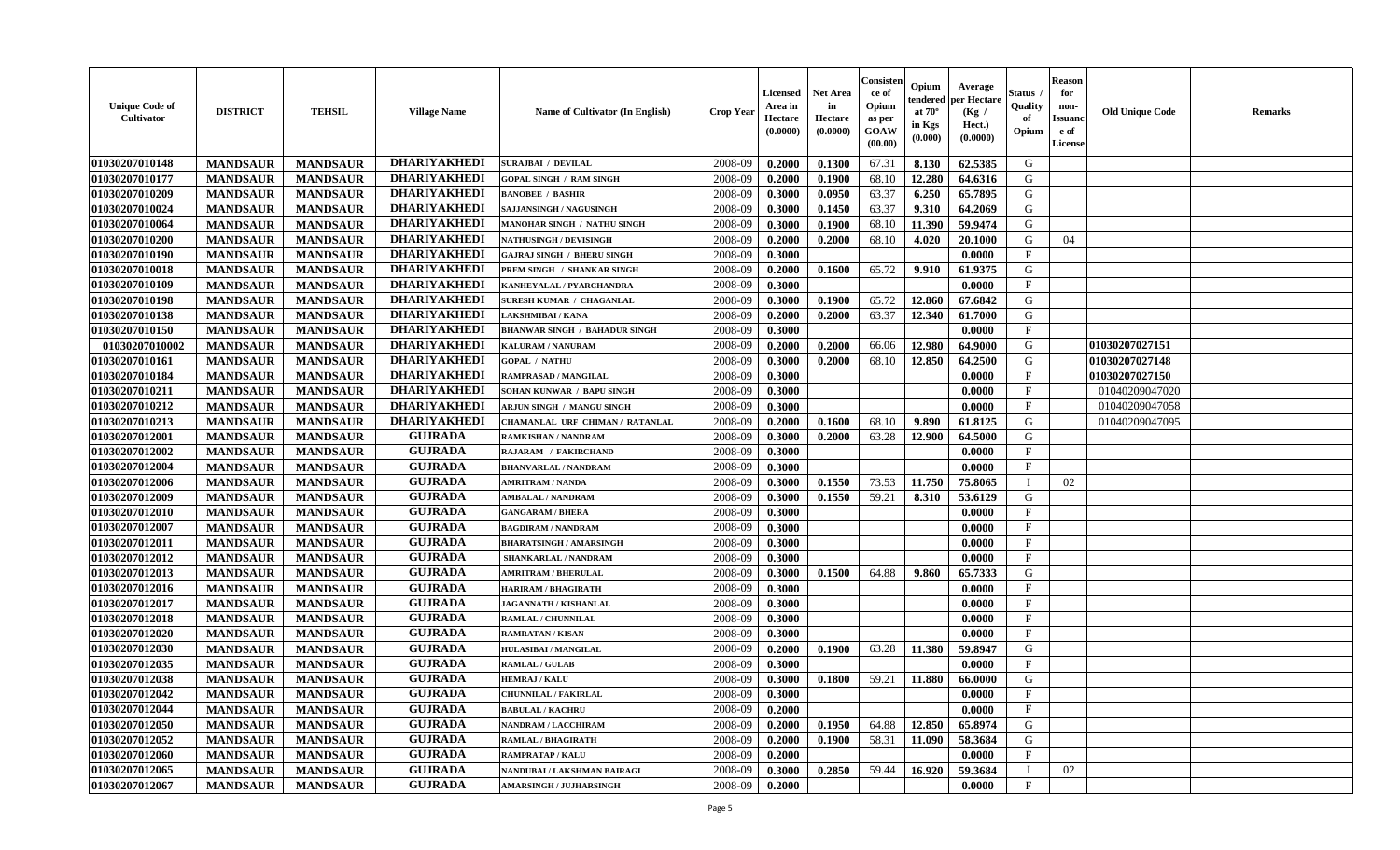| <b>Unique Code of</b><br>Cultivator | <b>DISTRICT</b> | <b>TEHSIL</b>   | <b>Village Name</b>  | <b>Name of Cultivator (In English)</b> | <b>Crop Year</b> | Licensed<br>Area in<br>Hectare<br>(0.0000) | <b>Net Area</b><br>in<br>Hectare<br>(0.0000) | Consister<br>ce of<br>Opium<br>as per<br><b>GOAW</b><br>(00.00) | Opium<br>tendered<br>at $70^{\circ}$<br>in Kgs<br>(0.000) | Average<br>per Hectare<br>(Kg /<br>Hect.)<br>(0.0000) | Status<br>Quality<br>of<br>Opium | <b>Reason</b><br>for<br>non-<br><b>Issuano</b><br>e of<br>License | <b>Old Unique Code</b> | <b>Remarks</b>     |
|-------------------------------------|-----------------|-----------------|----------------------|----------------------------------------|------------------|--------------------------------------------|----------------------------------------------|-----------------------------------------------------------------|-----------------------------------------------------------|-------------------------------------------------------|----------------------------------|-------------------------------------------------------------------|------------------------|--------------------|
| 01030207012068                      | <b>MANDSAUR</b> | <b>MANDSAUR</b> | <b>GUJRADA</b>       | <b>BALARAM / MANGILAL JAT</b>          | 2008-09          | 0.3000                                     |                                              |                                                                 |                                                           | 0.0000                                                | $\mathbf{F}$                     |                                                                   |                        |                    |
| 01030207012070                      | <b>MANDSAUR</b> | <b>MANDSAUR</b> | <b>GUJRADA</b>       | <b>DEVRAM / BHERULAL</b>               | 2008-09          | 0.3000                                     | 0.0950                                       | 64.88                                                           | 6.010                                                     | 63.2632                                               | G                                |                                                                   |                        |                    |
| 01030207012082                      | <b>MANDSAUR</b> | <b>MANDSAUR</b> | <b>GUJRADA</b>       | <b>RAMISHVAR / NANURAM</b>             | 2008-09          | 0.2000                                     | 0.1750                                       | 64.88                                                           | 5.870                                                     | 33.5429                                               | G                                | 04                                                                | 01030207007004         |                    |
| 01030207013001                      | <b>MANDSAUR</b> | <b>MANDSAUR</b> | <b>GURADIYA DEDA</b> | HUKMICHANDRA / LAXMINARAYAN            | 2008-09          | 0.2000                                     | 0.1900                                       | 69.58                                                           | 12.700                                                    | 66.8421                                               | G                                |                                                                   |                        |                    |
| 01030207013002                      | <b>MANDSAUR</b> | <b>MANDSAUR</b> | <b>GURADIYA DEDA</b> | <b>BHERULAL / BHANVARLAL</b>           | 2008-09          | 0.3000                                     | 0.1650                                       | 62.55                                                           | 10.530                                                    | 63.8182                                               | G                                |                                                                   |                        |                    |
| 01030207013003                      | <b>MANDSAUR</b> | <b>MANDSAUR</b> | <b>GURADIYA DEDA</b> | <b>GOPALKRISHAN / BAPULAL</b>          | 2008-09          | 0.2000                                     | 0.1850                                       | 65.63                                                           | 11.230                                                    | 60.7027                                               | G                                |                                                                   |                        |                    |
| 01030207013004                      | <b>MANDSAUR</b> | <b>MANDSAUR</b> | <b>GURADIYA DEDA</b> | RAMKUNWARBAI/ RAMLAL                   | 2008-09          | 0.2000                                     |                                              |                                                                 |                                                           | 0.0000                                                | $\mathbf{F}$                     |                                                                   |                        |                    |
| 01030207013005                      | <b>MANDSAUR</b> | <b>MANDSAUR</b> | <b>GURADIYA DEDA</b> | <b>HIRALAL / BAPULAL</b>               | 2008-09          | 0.3000                                     | 0.2900                                       | 65.63                                                           | 17.580                                                    | 60.6207                                               | G                                |                                                                   |                        |                    |
| 01030207013006                      | <b>MANDSAUR</b> | <b>MANDSAUR</b> | <b>GURADIYA DEDA</b> | RAMNIVAS / SHOBHARAM                   | 2008-09          | 0.3000                                     | 0.3100                                       | 67.75                                                           | 18.320                                                    | 59.0968                                               | G                                |                                                                   |                        |                    |
| 01030207013007                      | <b>MANDSAUR</b> | <b>MANDSAUR</b> | <b>GURADIYA DEDA</b> | NATHURAM / BHAGATRAM                   | 2008-09          | 0.2000                                     | 0.2050                                       | 67.75                                                           | 6.240                                                     | 30.4390                                               | G                                | 04                                                                |                        |                    |
| 01030207013008                      | <b>MANDSAUR</b> | <b>MANDSAUR</b> | <b>GURADIYA DEDA</b> | <b>JMMEDRAM / SHOBHARAM</b>            | 2008-09          | 0.3000                                     | 0.1550                                       | 62.55                                                           | 10.080                                                    | 65.0323                                               | G                                |                                                                   |                        |                    |
| 01030207013014                      | <b>MANDSAUR</b> | <b>MANDSAUR</b> | <b>GURADIYA DEDA</b> | <b>BADRILAL / CHATURBHUJ</b>           | 2008-09          | 0.2000                                     | 0.1000                                       | 60.17                                                           | 4.130                                                     | 41.3000                                               | G                                | 04                                                                |                        |                    |
| 01030207013015                      | <b>MANDSAUR</b> | <b>MANDSAUR</b> | <b>GURADIYA DEDA</b> | <b>BAGDIRAM / AASHARAM</b>             | 2008-09          | 0.3000                                     | 0.1600                                       | 67.28                                                           | 10.700                                                    | 66.8750                                               | G                                |                                                                   |                        |                    |
| 01030207013016                      | <b>MANDSAUR</b> | <b>MANDSAUR</b> | <b>GURADIYA DEDA</b> | <b>MANGILAL / BHUVANIRAM</b>           | 2008-09          | 0.3000                                     | 0.2950                                       | 65.63                                                           | 18.950                                                    | 64.2373                                               | G                                |                                                                   |                        |                    |
| 01030207013018                      | <b>MANDSAUR</b> | <b>MANDSAUR</b> | <b>GURADIYA DEDA</b> | <b>JANIBAI/GOPAL</b>                   | 2008-09          | 0.3000                                     | 0.2150                                       | 65.63                                                           | 9.320                                                     | 43.3488                                               | G                                | 04                                                                |                        |                    |
| 01030207013021                      | <b>MANDSAUR</b> | <b>MANDSAUR</b> | <b>GURADIYA DEDA</b> | <b>JAGDISH / NATHULAL</b>              | 2008-09          | 0.3000                                     | 0.1200                                       | 60.17                                                           | 7.250                                                     | 60.4167                                               | G                                |                                                                   |                        |                    |
| 01030207013022                      | <b>MANDSAUR</b> | <b>MANDSAUR</b> | <b>GURADIYA DEDA</b> | <b>BANSHILAL / SHIVNARAYAN</b>         | 2008-09          | 0.3000                                     | 0.2900                                       | 62.55                                                           | 17.840                                                    | 61.5172                                               | G                                |                                                                   |                        |                    |
| 01030207013023                      | <b>MANDSAUR</b> | <b>MANDSAUR</b> | <b>GURADIYA DEDA</b> | <b>MANGILAL / NANDRAM</b>              | 2008-09          | 0.3000                                     |                                              |                                                                 |                                                           | 0.0000                                                | $\mathbf{F}$                     |                                                                   |                        |                    |
| 01030207013024                      | <b>MANDSAUR</b> | <b>MANDSAUR</b> | <b>GURADIYA DEDA</b> | RAMDAYAL / KALURAM                     | 2008-09          | 0.3000                                     |                                              |                                                                 |                                                           | 0.0000                                                | $\mathbf{F}$                     |                                                                   |                        |                    |
| 01030207013027                      | <b>MANDSAUR</b> | <b>MANDSAUR</b> | <b>GURADIYA DEDA</b> | <b>BAGDIRAM / KALU</b>                 | 2008-09          | 0.3000                                     |                                              |                                                                 |                                                           | 0.0000                                                | $\mathbf F$                      |                                                                   |                        |                    |
| 01030207013029                      | <b>MANDSAUR</b> | <b>MANDSAUR</b> | <b>GURADIYA DEDA</b> | <b>GIRDHARI / KALU</b>                 | 2008-09          | 0.3000                                     |                                              |                                                                 |                                                           | 0.0000                                                | F                                |                                                                   |                        |                    |
| 01030207013032                      | <b>MANDSAUR</b> | <b>MANDSAUR</b> | <b>GURADIYA DEDA</b> | LALIBAI / CHAMPALAL                    | 2008-09          | 0.3000                                     | 0.1450                                       | 62.55                                                           | 8.420                                                     | 58.0690                                               | G                                | 09                                                                |                        | <b>NAME CHANGE</b> |
| 01030207013034                      | <b>MANDSAUR</b> | <b>MANDSAUR</b> | <b>GURADIYA DEDA</b> | KANVARLAL / KASHIRAM                   | 2008-09          | 0.3000                                     | 0.2950                                       | 62.73                                                           | 19.020                                                    | 64.4746                                               | G                                |                                                                   |                        |                    |
| 01030207013040                      | <b>MANDSAUR</b> | <b>MANDSAUR</b> | <b>GURADIYA DEDA</b> | KAILASHCHANDRA / SHIVLAL               | 2008-09          | 0.3000                                     | 0.3100                                       | 65.63                                                           | 19.960                                                    | 64.3871                                               | G                                |                                                                   |                        |                    |
| 01030207013041                      | <b>MANDSAUR</b> | <b>MANDSAUR</b> | <b>GURADIYA DEDA</b> | <b>BHAGATRAM / KALURAM</b>             | 2008-09          | 0.3000                                     | 0.1950                                       | 61.48                                                           | 11.860                                                    | 60.8205                                               | G                                |                                                                   |                        |                    |
| 01030207013042                      | <b>MANDSAUR</b> | <b>MANDSAUR</b> | <b>GURADIYA DEDA</b> | <b>MOHANBAI/BADRILAL</b>               | 2008-09          | 0.3000                                     | 0.3050                                       | 60.17                                                           | 5.660                                                     | 18.5574                                               | G                                | 04                                                                |                        |                    |
| 01030207013046                      | <b>MANDSAUR</b> | <b>MANDSAUR</b> | <b>GURADIYA DEDA</b> | LAKSHMINARAYAN / BAPULAL               | 2008-09          | 0.2000                                     | 0.1600                                       | 69.58                                                           | 10.990                                                    | 68.6875                                               | G                                |                                                                   |                        |                    |
| 01030207013047                      | <b>MANDSAUR</b> | <b>MANDSAUR</b> | <b>GURADIYA DEDA</b> | PANNALAL / GOTAM                       | 2008-09          | 0.3000                                     | 0.2850                                       | 64.11                                                           | 17.540                                                    | 61.5439                                               | G                                |                                                                   |                        |                    |
| 01030207013049                      | <b>MANDSAUR</b> | <b>MANDSAUR</b> | <b>GURADIYA DEDA</b> | <b>SHYAMSUNDAR / RATANLAL</b>          | 2008-09          | 0.3000                                     | 0.2000                                       | 67.28                                                           | 14.900                                                    | 74.5000                                               | G                                |                                                                   |                        |                    |
| 01030207013050                      | <b>MANDSAUR</b> | <b>MANDSAUR</b> | <b>GURADIYA DEDA</b> | <b>BHERULAL / CHAMANLAL</b>            | 2008-09          | 0.2000                                     | 0.1900                                       | 67.28                                                           | 12.000                                                    | 63.1579                                               | G                                |                                                                   |                        |                    |
| 01030207013051                      | <b>MANDSAUR</b> | <b>MANDSAUR</b> | <b>GURADIYA DEDA</b> | <b>BANSHIRAM / DALURAM</b>             | 2008-09          | 0.2000                                     | 0.1950                                       | 67.28                                                           | 4.860                                                     | 24.9231                                               | G                                | 04                                                                |                        |                    |
| 01030207013052                      | <b>MANDSAUR</b> | <b>MANDSAUR</b> | <b>GURADIYA DEDA</b> | RAMDAYAL / VISHRAM                     | 2008-09          | 0.2000                                     | 0.1300                                       | 73.26                                                           | 3.500                                                     | 26.9231                                               | G                                | 04                                                                |                        |                    |
| 01030207013055                      | <b>MANDSAUR</b> | <b>MANDSAUR</b> | <b>GURADIYA DEDA</b> | RADHESHYAM / BHUVANIRAM                | 2008-09          | 0.2000                                     | 0.1150                                       | 65.42                                                           | 6.980                                                     | 60.6957                                               | G                                |                                                                   |                        |                    |
| 01030207013058                      | <b>MANDSAUR</b> | <b>MANDSAUR</b> | <b>GURADIYA DEDA</b> | <b>GANGARAM / JAGANNATH</b>            | 2008-09          | 0.3000                                     |                                              |                                                                 |                                                           | 0.0000                                                | F                                |                                                                   |                        |                    |
| 01030207013061                      | <b>MANDSAUR</b> | <b>MANDSAUR</b> | <b>GURADIYA DEDA</b> | <b>BANSHILAL / MANGILAL</b>            | 2008-09          | 0.3000                                     | 0.1200                                       | 61.48                                                           | 7.280                                                     | 60.6667                                               | G                                |                                                                   |                        |                    |
| 01030207013063                      | <b>MANDSAUR</b> | <b>MANDSAUR</b> | GURADIYA DEDA        | <b>BAPULAL / MANNALAL</b>              | 2008-09          | 0.3000                                     | 0.2400                                       |                                                                 |                                                           | 61.48   14.740   61.4167                              | G                                |                                                                   |                        |                    |
| 01030207013065                      | <b>MANDSAUR</b> | <b>MANDSAUR</b> | <b>GURADIYA DEDA</b> | <b>HIRALAL / BHUVANIRAM</b>            | 2008-09          | 0.2000                                     | 0.0950                                       | 67.28                                                           | 6.040                                                     | 63.5789                                               | G                                |                                                                   |                        |                    |
| 01030207013069                      | <b>MANDSAUR</b> | <b>MANDSAUR</b> | <b>GURADIYA DEDA</b> | <b>ONKARSINGH / SHITALSINGH</b>        | 2008-09          | 0.3000                                     | 0.2600                                       | 65.42                                                           | 5.480                                                     | 21.0769                                               | G                                | 04                                                                |                        |                    |
| 01030207013071                      | <b>MANDSAUR</b> | <b>MANDSAUR</b> | <b>GURADIYA DEDA</b> | <b>CHAMPABAI / DHANRAJ</b>             | 2008-09          | 0.2000                                     | 0.2050                                       | 67.28                                                           | 13.090                                                    | 63.8537                                               | G                                |                                                                   |                        |                    |
| 01030207013072                      | <b>MANDSAUR</b> | <b>MANDSAUR</b> | <b>GURADIYA DEDA</b> | RAMESHCHANDRA / DAULATRAM              | 2008-09          | 0.3000                                     |                                              |                                                                 |                                                           | 0.0000                                                | $\mathbf{F}$                     |                                                                   |                        |                    |
| 01030207013073                      | <b>MANDSAUR</b> | <b>MANDSAUR</b> | <b>GURADIYA DEDA</b> | <b>KESHARBAI / BHAGIRATH</b>           | 2008-09          | 0.3000                                     | 0.1000                                       | 65.42                                                           | 6.630                                                     | 66.3000                                               | G                                |                                                                   |                        |                    |
| 01030207013076                      | <b>MANDSAUR</b> | <b>MANDSAUR</b> | <b>GURADIYA DEDA</b> | <b>MADANLAL / KASHIRAM</b>             | 2008-09          | 0.3000                                     | 0.0950                                       | 67.28                                                           | 6.550                                                     | 68.9474                                               | G                                |                                                                   |                        |                    |
|                                     |                 |                 |                      |                                        |                  |                                            |                                              |                                                                 |                                                           |                                                       |                                  |                                                                   |                        |                    |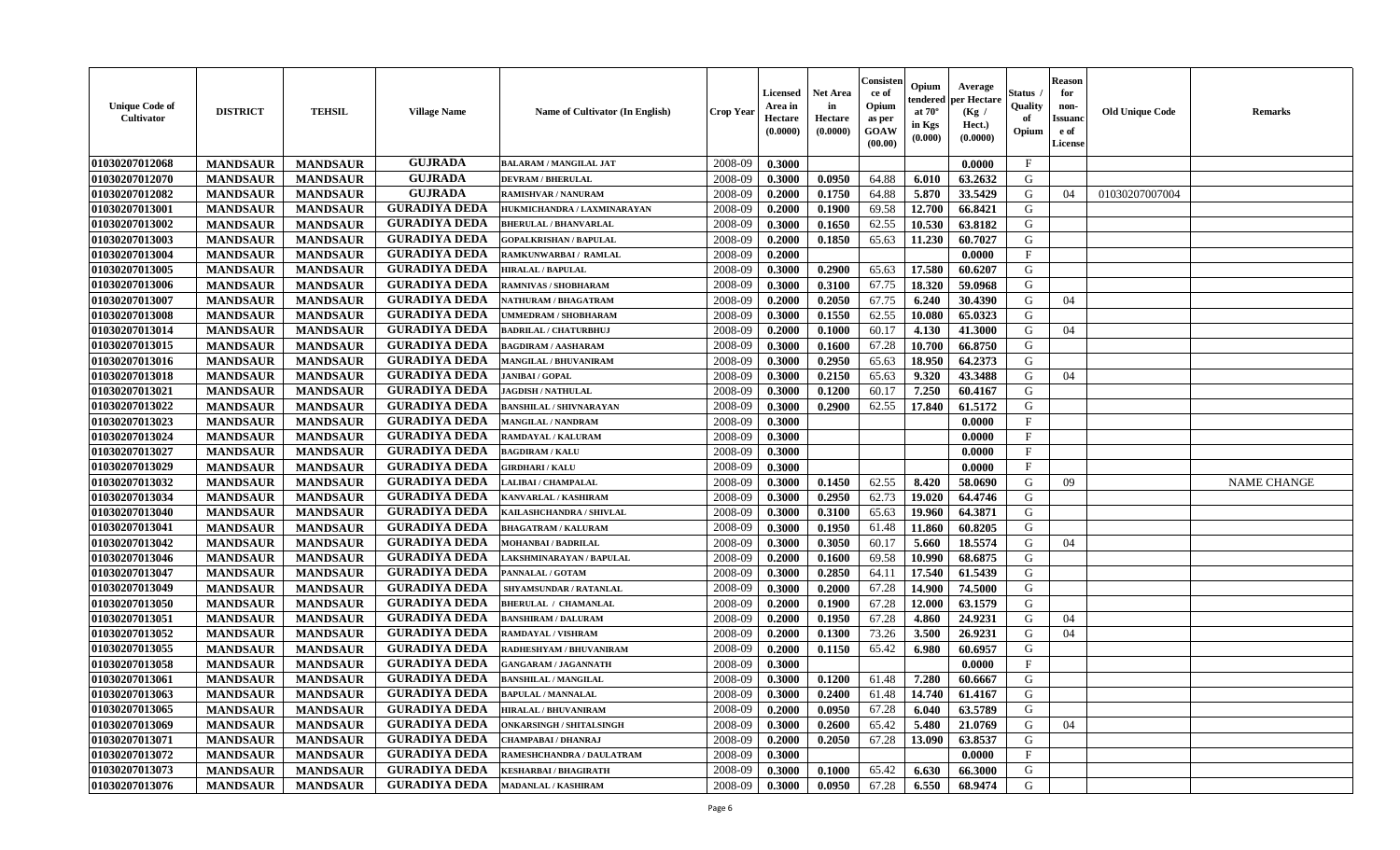| <b>Unique Code of</b><br>Cultivator | <b>DISTRICT</b> | <b>TEHSIL</b>   | <b>Village Name</b>  | Name of Cultivator (In English) | Crop Year | Licensed<br>Area in<br>Hectare<br>(0.0000) | <b>Net Area</b><br>in<br>Hectare<br>(0.0000) | Consisten<br>ce of<br>Opium<br>as per<br><b>GOAW</b><br>(00.00) | Opium<br>tendered<br>at $70^{\circ}$<br>in Kgs<br>(0.000) | Average<br>per Hectare<br>(Kg /<br>Hect.)<br>(0.0000) | Status<br>Quality<br>of<br>Opium | <b>Reason</b><br>for<br>non-<br><b>Issuand</b><br>e of<br>License | <b>Old Unique Code</b> | <b>Remarks</b>     |
|-------------------------------------|-----------------|-----------------|----------------------|---------------------------------|-----------|--------------------------------------------|----------------------------------------------|-----------------------------------------------------------------|-----------------------------------------------------------|-------------------------------------------------------|----------------------------------|-------------------------------------------------------------------|------------------------|--------------------|
| 01030207013077                      | <b>MANDSAUR</b> | <b>MANDSAUR</b> | <b>GURADIYA DEDA</b> | <b>GOPAL / BHUVANIRAM</b>       | 2008-09   | 0.3000                                     | 0.2950                                       | 67.92                                                           | 6.960                                                     | 23.5932                                               | G                                | 04                                                                |                        |                    |
| 01030207013079                      | <b>MANDSAUR</b> | <b>MANDSAUR</b> | <b>GURADIYA DEDA</b> | SHANTILAL / RATANLAL            | 2008-09   | 0.3000                                     | 0.1400                                       | 69.42                                                           | 9.550                                                     | 68.2143                                               | G                                |                                                                   |                        |                    |
| 01030207013080                      | <b>MANDSAUR</b> | <b>MANDSAUR</b> | <b>GURADIYA DEDA</b> | <b>SUKHALAL / BHAGIRATH</b>     | 2008-09   | 0.2000                                     | 0.1500                                       | 69.58                                                           | 3.920                                                     | 26.1333                                               | G                                | 04                                                                |                        |                    |
| 01030207013081                      | <b>MANDSAUR</b> | <b>MANDSAUR</b> | <b>GURADIYA DEDA</b> | <b>OMPRAKASH / MANNALAL</b>     | 2008-09   | 0.3000                                     |                                              |                                                                 |                                                           | 0.0000                                                | F                                |                                                                   |                        |                    |
| 01030207013082                      | <b>MANDSAUR</b> | <b>MANDSAUR</b> | <b>GURADIYA DEDA</b> | PUSHKARLAL / LAXMINARAYAN       | 2008-09   | 0.3000                                     | 0.2400                                       | 67.92                                                           | 16.350                                                    | 68.1250                                               | G                                |                                                                   |                        |                    |
| 01030207013084                      | <b>MANDSAUR</b> | <b>MANDSAUR</b> | <b>GURADIYA DEDA</b> | SUBHASHCHANDRA / PARASRAM       | 2008-09   | 0.2000                                     | 0.0900                                       | 66.01                                                           | 5.650                                                     | 62.7778                                               | G                                |                                                                   |                        |                    |
| 01030207013088                      | <b>MANDSAUR</b> | <b>MANDSAUR</b> | <b>GURADIYA DEDA</b> | <b>VIKRAM / NANDKISHOR</b>      | 2008-09   | 0.2000                                     | 0.1100                                       | 67.92                                                           | 7.230                                                     | 65.7273                                               | G                                |                                                                   |                        |                    |
| 01030207013093                      | <b>MANDSAUR</b> | <b>MANDSAUR</b> | <b>GURADIYA DEDA</b> | <b>BHUVANSINGH / ABHAYSINGH</b> | 2008-09   | 0.3000                                     |                                              |                                                                 |                                                           | 0.0000                                                | $\mathbf{F}$                     |                                                                   |                        | <b>NAME CHANGE</b> |
| 01030207013094                      | <b>MANDSAUR</b> | <b>MANDSAUR</b> | <b>GURADIYA DEDA</b> | <b>DASHRATH / MANNALAL</b>      | 2008-09   | 0.2000                                     | 0.1900                                       | 66.01                                                           | 11.680                                                    | 61.4737                                               | G                                |                                                                   |                        |                    |
| 01030207013095                      | <b>MANDSAUR</b> | <b>MANDSAUR</b> | <b>GURADIYA DEDA</b> | <b>RAMESHVAR / KALURAM</b>      | 2008-09   | 0.3000                                     |                                              |                                                                 |                                                           | 0.0000                                                | $\mathbf F$                      |                                                                   |                        |                    |
| 01030207013099                      | <b>MANDSAUR</b> | <b>MANDSAUR</b> | <b>GURADIYA DEDA</b> | SHIVNARAYAN / PRABHULAL         | 2008-09   | 0.3000                                     |                                              |                                                                 |                                                           | 0.0000                                                | $\mathbf{F}$                     |                                                                   |                        |                    |
| 01030207013100                      | <b>MANDSAUR</b> | <b>MANDSAUR</b> | <b>GURADIYA DEDA</b> | PUSHKARLAL / RAMPRASAD          | 2008-09   | 0.3000                                     | 0.0900                                       | 66.01                                                           | 5.630                                                     | 62.5556                                               | G                                |                                                                   |                        |                    |
| 01030207013101                      | <b>MANDSAUR</b> | <b>MANDSAUR</b> | <b>GURADIYA DEDA</b> | <b>GOPAL / MANNALAL</b>         | 2008-09   | 0.3000                                     | 0.2800                                       | 67.92                                                           | 7.130                                                     | 25.4643                                               | G                                | 04                                                                |                        |                    |
| 01030207013104                      | <b>MANDSAUR</b> | <b>MANDSAUR</b> | <b>GURADIYA DEDA</b> | <b>GOPAL / RAJARAM</b>          | 2008-09   | 0.2000                                     | 0.2050                                       | 66.93                                                           | 13.550                                                    | 66.0976                                               | G                                |                                                                   |                        |                    |
| 01030207013106                      | <b>MANDSAUR</b> | <b>MANDSAUR</b> | <b>GURADIYA DEDA</b> | <b>CHANDMAL / AMRITRAM</b>      | 2008-09   | 0.3000                                     | 0.1850                                       | 65.26                                                           | 11.400                                                    | 61.6216                                               | G                                |                                                                   |                        |                    |
| 01030207013107                      | <b>MANDSAUR</b> | <b>MANDSAUR</b> | <b>GURADIYA DEDA</b> | <b>KISHOR / KANVARLAL</b>       | 2008-09   | 0.3000                                     | 0.1150                                       | 65.26                                                           | 7.250                                                     | 63.0435                                               | G                                |                                                                   |                        |                    |
| 01030207013114                      | <b>MANDSAUR</b> | <b>MANDSAUR</b> | <b>GURADIYA DEDA</b> | SAMPATBAI / BHANVARLAL          | 2008-09   | 0.3000                                     | 0.1000                                       | 65.26                                                           | 6.280                                                     | 62.8000                                               | G                                |                                                                   |                        |                    |
| 01030207013116                      | <b>MANDSAUR</b> | <b>MANDSAUR</b> | <b>GURADIYA DEDA</b> | RAMRATAN / CHENRAM              | 2008-09   | 0.3000                                     | 0.1000                                       | 66.93                                                           | 6.320                                                     | 63.2000                                               | G                                |                                                                   |                        |                    |
| 01030207013119                      | <b>MANDSAUR</b> | <b>MANDSAUR</b> | <b>GURADIYA DEDA</b> | <b>BANSHILAL / BHERULAL</b>     | 2008-09   | 0.3000                                     |                                              |                                                                 |                                                           | 0.0000                                                | $\mathbf{F}$                     |                                                                   |                        |                    |
| 01030207013121                      | <b>MANDSAUR</b> | <b>MANDSAUR</b> | <b>GURADIYA DEDA</b> | <b>AMRITLAL / ONKARLAL</b>      | 2008-09   | 0.2000                                     |                                              |                                                                 |                                                           | 0.0000                                                | $\mathbf{F}$                     |                                                                   |                        |                    |
| 01030207013122                      | <b>MANDSAUR</b> | <b>MANDSAUR</b> | <b>GURADIYA DEDA</b> | RUKAMNIBAI / RAMCHANDRA         | 2008-09   | 0.2000                                     | 0.0550                                       | 66.82                                                           | 3.330                                                     | 60.5455                                               | G                                |                                                                   |                        |                    |
| 01030207013126                      | <b>MANDSAUR</b> | <b>MANDSAUR</b> | <b>GURADIYA DEDA</b> | <b>BHERULAL / BALU JI</b>       | 2008-09   | 0.3000                                     | 0.1050                                       | 65.26                                                           | 5.710                                                     | 54.3810                                               | G                                |                                                                   |                        |                    |
| 01030207013128                      | <b>MANDSAUR</b> | <b>MANDSAUR</b> | <b>GURADIYA DEDA</b> | PUSHKAR / RAMPRASD VYAPARI      | 2008-09   | 0.3000                                     | 0.1000                                       | 66.82                                                           | 6.390                                                     | 63.9000                                               | G                                |                                                                   |                        |                    |
| 01030207013142                      | <b>MANDSAUR</b> | <b>MANDSAUR</b> | <b>GURADIYA DEDA</b> | KAMLESH / SHYAMSUNDAR           | 2008-09   | 0.3000                                     |                                              |                                                                 |                                                           | 0.0000                                                | $\mathbf{F}$                     |                                                                   |                        |                    |
| 01030207013144                      | <b>MANDSAUR</b> | <b>MANDSAUR</b> | <b>GURADIYA DEDA</b> | SHYAMSUNDAR / GOPALKRISHAN      | 2008-09   | 0.3000                                     | 0.2400                                       | 65.26                                                           | 15.210                                                    | 63.3750                                               | G                                |                                                                   |                        |                    |
| 01030207013145                      | <b>MANDSAUR</b> | <b>MANDSAUR</b> | <b>GURADIYA DEDA</b> | <b>DVARKAPRASAD / HIRALAL</b>   | 2008-09   | 0.2000                                     |                                              |                                                                 |                                                           | 0.0000                                                | F                                |                                                                   |                        |                    |
| 01030207013146                      | <b>MANDSAUR</b> | <b>MANDSAUR</b> | <b>GURADIYA DEDA</b> | <b>BANVARILAL / RADHESHYAM</b>  | 2008-09   | 0.3000                                     | 0.1250                                       | 65.84                                                           | 8.170                                                     | 65.3600                                               | G                                |                                                                   |                        |                    |
| 01030207013148                      | <b>MANDSAUR</b> | <b>MANDSAUR</b> | <b>GURADIYA DEDA</b> | <b>GANESHRAM / JAGANNATH</b>    | 2008-09   | 0.3000                                     |                                              |                                                                 |                                                           | 0.0000                                                | $\mathbf{F}$                     |                                                                   |                        |                    |
| 01030207013151                      | <b>MANDSAUR</b> | <b>MANDSAUR</b> | <b>GURADIYA DEDA</b> | SATYNARAYAN / BHAIRULAL         | 2008-09   | 0.2000                                     | 0.1200                                       | 65.84                                                           | 7.630                                                     | 63.5833                                               | G                                |                                                                   |                        |                    |
| 01030207013152                      | <b>MANDSAUR</b> | <b>MANDSAUR</b> | <b>GURADIYA DEDA</b> | RAJMAL / LAKSHMINARAYAN         | 2008-09   | 0.2000                                     |                                              |                                                                 |                                                           | 0.0000                                                | $\mathbf{F}$                     |                                                                   |                        |                    |
| 01030207013157                      | <b>MANDSAUR</b> | <b>MANDSAUR</b> | <b>GURADIYA DEDA</b> | KANVARLAL / DHANRAJ             | 2008-09   | 0.2000                                     | 0.1900                                       | 65.84                                                           | 6.030                                                     | 31.7368                                               | G                                | 04                                                                |                        |                    |
| 01030207013159                      | <b>MANDSAUR</b> | <b>MANDSAUR</b> | <b>GURADIYA DEDA</b> | KALURAM / HIRALAL               | 2008-09   | 0.2000                                     | 0.1750                                       | 69.58                                                           | 11.770                                                    | 67.2571                                               | G                                |                                                                   |                        |                    |
| 01030207013160                      | <b>MANDSAUR</b> | <b>MANDSAUR</b> | <b>GURADIYA DEDA</b> | YASHNVANT / SHRILAL             | 2008-09   | 0.3000                                     | 0.2750                                       | 65.84                                                           | 5.110                                                     | 18.5818                                               | G                                | 04                                                                |                        |                    |
| 01030207013162                      | <b>MANDSAUR</b> | <b>MANDSAUR</b> | <b>GURADIYA DEDA</b> | SAMRATHLAL / BHUVANIRAM         | 2008-09   | 0.3000                                     | 0.2500                                       | 66.82                                                           | 16.060                                                    | 64.2400                                               | G                                |                                                                   |                        |                    |
| 01030207013166                      | <b>MANDSAUR</b> | <b>MANDSAUR</b> | <b>GURADIYA DEDA</b> | CHAGANLAL / BHAGATRAM           | 2008-09   | 0.3000                                     | 0.1750                                       | 66.82                                                           | 7.020                                                     | 40.1143                                               | G                                | 04                                                                |                        |                    |
| 01030207013168                      | <b>MANDSAUR</b> | <b>MANDSAUR</b> | <b>GURADIYA DEDA</b> | <b>HARIPRASAD / RAMDAYAL</b>    | 2008-09   | 0.3000                                     |                                              |                                                                 |                                                           | 0.0000                                                | $\mathbf{F}$                     |                                                                   |                        |                    |
| 01030207013170                      | <b>MANDSAUR</b> | <b>MANDSAUR</b> | <b>GURADIYA DEDA</b> | <b>KESHRIMAL / BHAGATRAM</b>    | 2008-09   | 0.2000                                     | 0.2000                                       | 66.82                                                           | 2.890                                                     | 14.4500                                               | G                                | 04                                                                |                        |                    |
| 01030207013171                      | <b>MANDSAUR</b> | <b>MANDSAUR</b> | <b>GURADIYA DEDA</b> | PREMSUKH / BHAGATRAM            | 2008-09   | 0.3000                                     | 0.2700                                       | 67.75                                                           | 19.700                                                    | 72.9630                                               | G                                |                                                                   |                        |                    |
| 01030207013172                      | <b>MANDSAUR</b> | <b>MANDSAUR</b> | <b>GURADIYA DEDA</b> | <b>SURATRAM / RAMA</b>          | 2008-09   | 0.3000                                     | 0.2950                                       | 67.75                                                           | 5.790                                                     | 19.6271                                               | G                                | 04                                                                |                        |                    |
| 01030207013045                      | <b>MANDSAUR</b> | <b>MANDSAUR</b> | <b>GURADIYA DEDA</b> | SHANKARLAL / NANDRAM            | 2008-09   | 0.3000                                     | 0.2050                                       | 62.55                                                           | 5.020                                                     | 24.4878                                               | G                                | 04                                                                |                        |                    |
| 01030207013111                      | <b>MANDSAUR</b> | <b>MANDSAUR</b> | <b>GURADIYA DEDA</b> | <b>KESHURAM / FAKIRCHANDRA</b>  | 2008-09   | 0.3000                                     |                                              |                                                                 |                                                           | 0.0000                                                | $\mathbf{F}$                     |                                                                   |                        |                    |
| 01030207013010                      | <b>MANDSAUR</b> | <b>MANDSAUR</b> | <b>GURADIYA DEDA</b> | NATHULAL / MANGILAL             | 2008-09   | 0.2000                                     | 0.2000                                       | 65.84                                                           | 6.000                                                     | 30.0000                                               | G                                | 04                                                                |                        |                    |
|                                     |                 |                 |                      |                                 |           |                                            |                                              |                                                                 |                                                           |                                                       |                                  |                                                                   |                        |                    |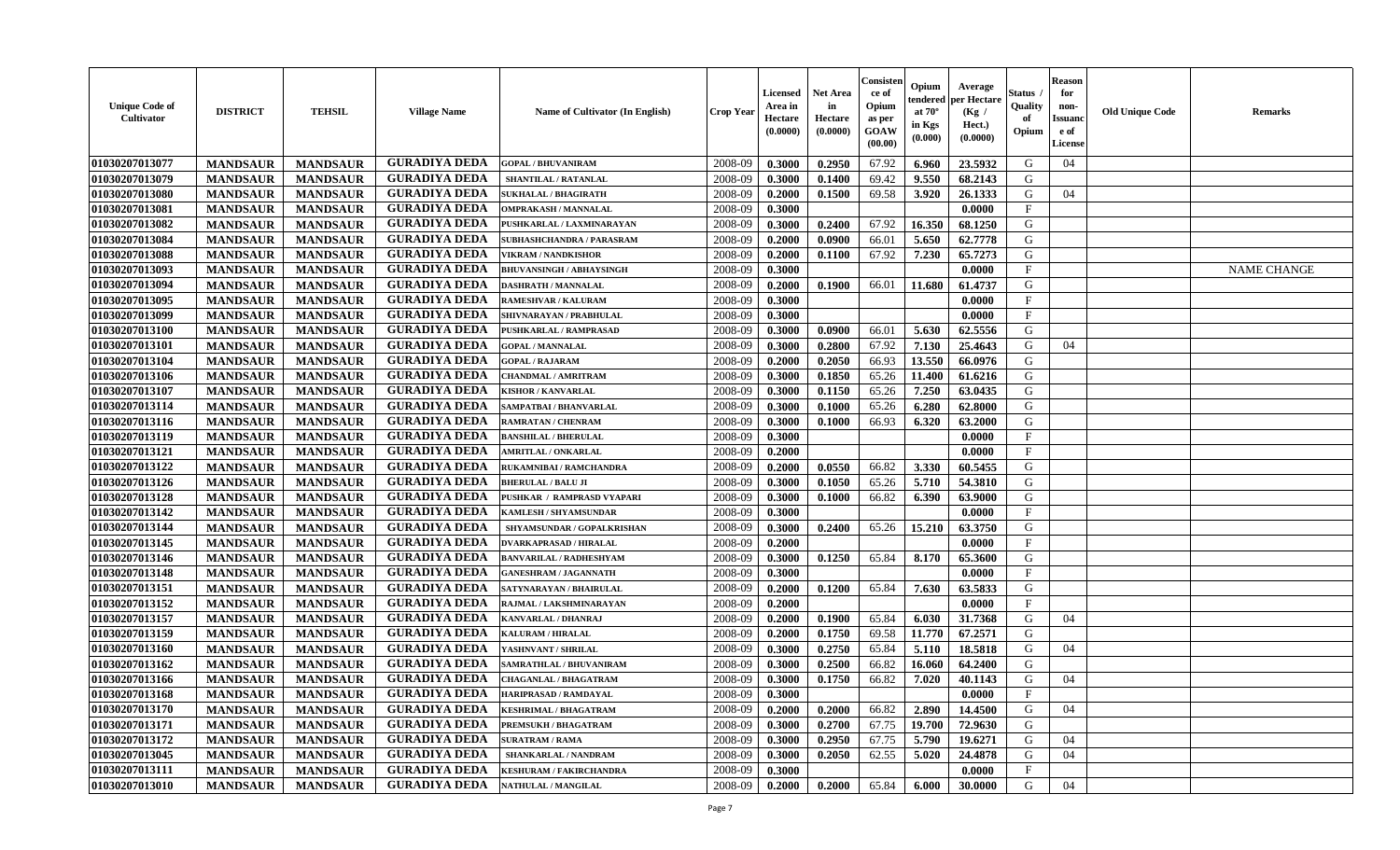| <b>GURADIYA DEDA</b><br>01030207013143<br>2008-09<br>0.3000<br>0.3000<br>67.75<br>20.250<br>67.5000<br>G<br><b>MANDSAUR</b><br><b>MANDSAUR</b><br>RANJITKUMAR / MADANLAL<br>01030207013078<br><b>GURADIYA DEDA</b><br>2008-09<br>69.58<br>4.540<br><b>MANDSAUR</b><br>0.1550<br>29.2903<br>G<br>04<br><b>MANDSAUR</b><br><b>GOPAL / RAMLAL</b><br>0.3000<br><b>KAROLI</b><br>01030207017001<br>2008-09<br>0.1900<br>64.92<br>13.250<br>69.7368<br><b>MANDSAUR</b><br><b>MANDSAUR</b><br>PANNALAL / VARDICHANDRA<br>0.2000<br>G<br><b>KAROLI</b><br>01030207017002<br><b>MANDSAUR</b><br><b>MANDSAUR</b><br>2008-09<br>0.2900<br>67.25<br>19.540<br>67.3793<br>G<br><b>GIRDHARILAL / VARDICHANDRA</b><br>0.3000<br><b>KAROLI</b><br>01030207017006<br><b>MANDSAUR</b><br><b>MANDSAUR</b><br>2008-09<br>0.2700<br>64.92<br>18.460<br>68.3704<br>G<br>NANDIBAI / BHANWARLAL<br>0.3000<br><b>KAROLI</b><br>01030207017009<br><b>MANDSAUR</b><br><b>MANDSAUR</b><br>0.2700<br>64.92<br>18.830<br>69.7407<br>G<br>2008-09<br>0.3000<br><b>MANGILAL / DOLATRAM</b><br><b>KAROLI</b><br>01030207017011<br><b>MANDSAUR</b><br>20.690<br>G<br><b>MANDSAUR</b><br>2008-09<br>0.3000<br>64.63<br>68.9667<br><b>RESHMKUNWAR / HIMMATSINGH</b><br>0.3000<br><b>KAROLI</b><br>01030207017013<br><b>MANDSAUR</b><br><b>MANDSAUR</b><br>2008-09<br>0.2150<br>63.36<br>12.480<br>58.0465<br>G<br>NARAYANSINGH / UDAYSINGH<br>0.3000<br><b>KAROLI</b><br>01030207017014<br>2008-09<br><b>MANDSAUR</b><br><b>MANDSAUR</b><br>0.3000<br>0.2000<br>63.36<br>13.300<br>66.5000<br>G<br><b>MANGILAL / RAMLAL</b><br><b>KAROLI</b><br>01030207017017<br>64.79<br>20.340<br>G<br><b>MANDSAUR</b><br>2008-09<br>0.3000<br>0.3000<br>67.8000<br><b>MANDSAUR</b><br><b>BHOPATSINGH / RAMSINGH</b><br><b>KAROLI</b><br>65.50<br>14.530<br>G<br>01030207017018<br><b>MANDSAUR</b><br><b>MANDSAUR</b><br>2008-09<br>0.2200<br>66.0455<br><b>NATHUSINGH / SAJJANSINGH</b><br>0.3000<br><b>KAROLI</b><br>01030207017020<br><b>MANDSAUR</b><br><b>MANDSAUR</b><br>MANGILAL / VARDICHADRA<br>2008-09<br>0.3000<br>0.2200<br>65.50<br>14.550<br>66.1364<br>G<br><b>KAROLI</b><br>01030207017021<br><b>MANDSAUR</b><br><b>MANDSAUR</b><br>13.490<br><b>RAMSINGH / SAJJANSINGH</b><br>2008-09<br>0.3000<br>0.2050<br>67.12<br>65.8049<br>G<br><b>KAROLI</b><br>01030207017022<br><b>MANDSAUR</b><br><b>MANDSAUR</b><br>65.50<br>19.490<br>64.9667<br>G<br><b>BHULIBAI/AMBALAL</b><br>2008-09<br>0.3000<br>0.3000<br><b>KAROLI</b><br>$\mathbf G$<br>01030207017024<br><b>MANDSAUR</b><br><b>MANDSAUR</b><br>0.2850<br>64.79<br>18.670<br>65.5088<br>2008-09<br>0.3000<br>RAMKISHAN / SHANKARLAL<br>01030207017025<br><b>KAROLI</b><br>0.2500<br>64.79<br>16.280<br>65.1200<br>G<br><b>MANDSAUR</b><br><b>MANDSAUR</b><br>2008-09<br>0.3000<br>SHANKARLAL / NATHULAL<br><b>KAROLI</b><br>01030207017027<br>2008-09<br>67.12<br>20.470<br>68.2333<br>G<br><b>MANDSAUR</b><br><b>MANDSAUR</b><br>0.3000<br>0.3000<br>RAJULAL / MODIRAM<br>01030207017029<br><b>KAROLI</b><br>2008-09<br>0.2950<br>67.53<br>21.640<br>73.3559<br>G<br><b>MANDSAUR</b><br><b>MANDSAUR</b><br>0.3000<br>MANGUSINGH / AMARSINGH<br><b>KAROLI</b><br>01030207017031<br>0.3000<br>64.79<br>20.950<br>69.8333<br>G<br><b>MANDSAUR</b><br><b>MANDSAUR</b><br>2008-09<br>0.3000<br><b>CHENSINGH / UDAYSINGH</b><br><b>KAROLI</b><br>2008-09<br>0.2750<br>19.780<br>01030207017032<br><b>MANDSAUR</b><br><b>MANDSAUR</b><br><b>DEVATSINGH / GULABSINGH</b><br>0.3000<br>65.64<br>71.9273<br>G<br><b>KAROLI</b><br>01030207017033<br><b>MANDSAUR</b><br><b>MANDSAUR</b><br>2008-09<br>0.2000<br>13.330<br>66.6500<br>G<br><b>KARUSINGH / GULABSINGH</b><br>0.3000<br>64.79<br><b>KAROLI</b><br>01030207017038<br><b>MANDSAUR</b><br><b>MANDSAUR</b><br>2008-09<br>0.3000<br>0.3000<br>63.55<br>20.870<br>69.5667<br>G<br>VISHNUKNUWAR / KUSHALSINGH<br><b>KAROLI</b><br>01030207017041<br>G<br><b>MANDSAUR</b><br><b>MANDSAUR</b><br>2008-09<br>0.2650<br>63.55<br>17.600<br>66.4151<br><b>KRISHNABAI / NANALAL</b><br>0.3000<br><b>KAROLI</b><br>G<br>01030207017043<br>0.2750<br>64.97<br>17.910<br><b>MANDSAUR</b><br><b>MANDSAUR</b><br>2008-09<br>0.3000<br>65.1273<br><b>AMRITRAM / PANNALAL</b><br><b>KAROLI</b><br>01030207017045<br><b>MANDSAUR</b><br>2008-09<br>0.2950<br>64.55<br>20.370<br>G<br><b>MANDSAUR</b><br><b>BHAGIRATH / PANNALAL</b><br>0.3000<br>69.0508<br><b>KAROLI</b><br>01030207017046<br><b>MANDSAUR</b><br>2008-09<br>0.2000<br>66.77<br>13.710<br>68.5500<br>G<br><b>MANDSAUR</b><br>0.2000<br>RAJULAL / BALMUKAND<br><b>KAROLI</b><br>01030207017047<br><b>MANDSAUR</b><br>2008-09<br>0.1950<br>66.87<br>13.360<br>68.5128<br>G<br><b>MANDSAUR</b><br>0.3000<br>DASHRATHLAL / BALMUKAND<br><b>KAROLI</b><br>01030207017048<br>0.2050<br>13.890<br>67.7561<br><b>MANDSAUR</b><br><b>MANDSAUR</b><br><b>ISHWAR SINGH / AMAR SINGH</b><br>2008-09<br>0.3000<br>66.87<br>G<br><b>KAROLI</b><br>20.590<br>01030207017049<br><b>MANDSAUR</b><br><b>MANDSAUR</b><br>2008-09<br>0.3000<br>0.3000<br>67.70<br>68.6333<br>G<br><b>KANTIBAI / TULSIRAM</b><br><b>KAROLI</b><br>01030207017050<br><b>MANDSAUR</b><br><b>MANDSAUR</b><br>2008-09<br>0.3000<br>0.2800<br>66.87<br>18.860<br>67.3571<br>G<br><b>MANUBAI/DEVILAL</b><br><b>KAROLI</b><br>01030207017058<br><b>MANDSAUR</b><br><b>MANDSAUR</b><br>0.2950<br>68.18<br>20.250<br>68.6441<br>G<br>2008-09<br>0.3000<br>SHYAMKUNWAR / JASVANTSINGH<br><b>KAROLI</b><br>01030207017059<br>G<br><b>MANDSAUR</b><br>2008-09<br>0.2550<br>64.55<br>17.380<br><b>MANDSAUR</b><br>0.3000<br>68.1569<br>NARENDRASINGH / BHNUVANISINGH<br><b>KAROLI</b><br>01030207017061<br><b>MANDSAUR</b><br>2008-09<br>0.2950<br>64.63<br>19.360<br>65.6271<br>G<br><b>MANDSAUR</b><br>KHUMANSINGH / UKARSINGH<br>0.3000<br><b>KAROLI</b><br>01030207017062<br>2008-09<br><b>MANDSAUR</b><br><b>MANDSAUR</b><br>0.3000<br>0.2650<br>63.31<br>17.810<br>67.2075<br>G<br><b>GOPALSINGH / BHUVANSINGH</b><br><b>KAROLI</b><br>01030207017028<br><b>MANDSAUR</b><br>2008-09<br>0.1600<br>66.87<br>11.040<br>69.0000<br>G<br><b>MANDSAUR</b><br>0.3000<br>KISHOR / ONKARLAL<br><b>KAROLI</b><br>01030207017037<br><b>MANDSAUR</b><br>2008-09<br>0.1600<br>63.31<br>10.400<br>65.0000<br>G<br><b>MANDSAUR</b><br><b>ONKARLAL / GORDHANLAL</b><br>0.3000<br><b>KAROLI</b><br>01030207017053<br><b>MANDSAUR</b><br><b>MANDSAUR</b><br>KAILASHKUNWAR / BHAGVANSINGH<br>2008-09<br>0.3000<br>0.3000<br>64.92<br>20.330<br>67.7667<br>G<br><b>KAROLI</b><br><b>MANDSAUR</b><br><b>MANDSAUR</b><br>01030207017063<br>KANWARLAL / DOLATRAM<br>2008-09<br>0.3000<br>0.2800<br>64.63<br>18.550<br>66.2500<br>G<br><b>KAROLI</b><br>01030207017012<br><b>MANDSAUR</b><br><b>MANDSAUR</b><br>20.200<br>68.4746<br>G<br>MODIRAM / GORDHANLAL<br>2008-09<br>0.3000<br>0.2950<br>66.88<br><b>KAROLI</b><br>65.2333<br>${\bf G}$<br>01030207017026<br><b>MANDSAUR</b><br><b>MANDSAUR</b><br>65.50<br>19.570<br>2008-09<br>0.3000<br>0.3000<br>LAKSHMINARAYAN / MODIRAM<br>G<br><b>KAROLI</b><br>01030207017055<br>2008-09<br>0.3000<br>64.92<br>19.480<br>64.9333<br><b>MANDSAUR</b><br><b>MANDSAUR</b><br><b>SHRIRAM / RATANLAL</b><br>0.3000<br><b>KAROLI</b><br>01030207017054<br>2008-09<br>0.3000<br>0.2050<br>67.53<br>68.5366<br>G<br><b>MANDSAUR</b><br>14.050<br><b>MANDSAUR</b><br><b>AMARSINGH / BALVANTSINGH</b> | <b>Unique Code of</b><br><b>Cultivator</b> | <b>DISTRICT</b> | <b>TEHSIL</b> | <b>Village Name</b> | Name of Cultivator (In English) | <b>Crop Year</b> | Licensed<br>Area in<br>Hectare<br>(0.0000) | <b>Net Area</b><br>in<br>Hectare<br>(0.0000) | Consisteı<br>ce of<br>Opium<br>as per<br>GOAW<br>(00.00) | Opium<br>endered<br>at $70^\circ$<br>in Kgs<br>(0.000) | Average<br>per Hectare<br>(Kg /<br>Hect.)<br>(0.0000) | Status<br>Quality<br>of<br>Opium | <b>Reason</b><br>for<br>non-<br><b>Issuand</b><br>e of<br>License | <b>Old Unique Code</b> | Remarks |
|--------------------------------------------------------------------------------------------------------------------------------------------------------------------------------------------------------------------------------------------------------------------------------------------------------------------------------------------------------------------------------------------------------------------------------------------------------------------------------------------------------------------------------------------------------------------------------------------------------------------------------------------------------------------------------------------------------------------------------------------------------------------------------------------------------------------------------------------------------------------------------------------------------------------------------------------------------------------------------------------------------------------------------------------------------------------------------------------------------------------------------------------------------------------------------------------------------------------------------------------------------------------------------------------------------------------------------------------------------------------------------------------------------------------------------------------------------------------------------------------------------------------------------------------------------------------------------------------------------------------------------------------------------------------------------------------------------------------------------------------------------------------------------------------------------------------------------------------------------------------------------------------------------------------------------------------------------------------------------------------------------------------------------------------------------------------------------------------------------------------------------------------------------------------------------------------------------------------------------------------------------------------------------------------------------------------------------------------------------------------------------------------------------------------------------------------------------------------------------------------------------------------------------------------------------------------------------------------------------------------------------------------------------------------------------------------------------------------------------------------------------------------------------------------------------------------------------------------------------------------------------------------------------------------------------------------------------------------------------------------------------------------------------------------------------------------------------------------------------------------------------------------------------------------------------------------------------------------------------------------------------------------------------------------------------------------------------------------------------------------------------------------------------------------------------------------------------------------------------------------------------------------------------------------------------------------------------------------------------------------------------------------------------------------------------------------------------------------------------------------------------------------------------------------------------------------------------------------------------------------------------------------------------------------------------------------------------------------------------------------------------------------------------------------------------------------------------------------------------------------------------------------------------------------------------------------------------------------------------------------------------------------------------------------------------------------------------------------------------------------------------------------------------------------------------------------------------------------------------------------------------------------------------------------------------------------------------------------------------------------------------------------------------------------------------------------------------------------------------------------------------------------------------------------------------------------------------------------------------------------------------------------------------------------------------------------------------------------------------------------------------------------------------------------------------------------------------------------------------------------------------------------------------------------------------------------------------------------------------------------------------------------------------------------------------------------------------------------------------------------------------------------------------------------------------------------------------------------------------------------------------------------------------------------------------------------------------------------------------------------------------------------------------------------------------------------------------------------------------------------------------------------------------------------------------------------------------------------------------------------------------------------------------------------------------------------------------------------------------------------------------------------------------------------------------------------------------------------------------------------------------------------------------------------------------------------------------------------------------------------------------------------------------------------------------------------------------------------------------------------------------------------------------------------------------------------------------------------------------------------------------------------------------------------------------------------------------------------------------------------------------------------------------------------------------------------------------------------------------------------------------------------------------------------------------------------------------------------------------------------------------------------------------------------------------------------------------------------------------------------------------------------------------------------------------------------------------------------------------------------------------------------------------------------------------------------------------------------------------------------------------------------------------------------------------------------------------------------------------------------------------------------|--------------------------------------------|-----------------|---------------|---------------------|---------------------------------|------------------|--------------------------------------------|----------------------------------------------|----------------------------------------------------------|--------------------------------------------------------|-------------------------------------------------------|----------------------------------|-------------------------------------------------------------------|------------------------|---------|
|                                                                                                                                                                                                                                                                                                                                                                                                                                                                                                                                                                                                                                                                                                                                                                                                                                                                                                                                                                                                                                                                                                                                                                                                                                                                                                                                                                                                                                                                                                                                                                                                                                                                                                                                                                                                                                                                                                                                                                                                                                                                                                                                                                                                                                                                                                                                                                                                                                                                                                                                                                                                                                                                                                                                                                                                                                                                                                                                                                                                                                                                                                                                                                                                                                                                                                                                                                                                                                                                                                                                                                                                                                                                                                                                                                                                                                                                                                                                                                                                                                                                                                                                                                                                                                                                                                                                                                                                                                                                                                                                                                                                                                                                                                                                                                                                                                                                                                                                                                                                                                                                                                                                                                                                                                                                                                                                                                                                                                                                                                                                                                                                                                                                                                                                                                                                                                                                                                                                                                                                                                                                                                                                                                                                                                                                                                                                                                                                                                                                                                                                                                                                                                                                                                                                                                                                                                                                                                                                                                                                                                                                                                                                                                                                                                                                                                                                                                                            |                                            |                 |               |                     |                                 |                  |                                            |                                              |                                                          |                                                        |                                                       |                                  |                                                                   |                        |         |
|                                                                                                                                                                                                                                                                                                                                                                                                                                                                                                                                                                                                                                                                                                                                                                                                                                                                                                                                                                                                                                                                                                                                                                                                                                                                                                                                                                                                                                                                                                                                                                                                                                                                                                                                                                                                                                                                                                                                                                                                                                                                                                                                                                                                                                                                                                                                                                                                                                                                                                                                                                                                                                                                                                                                                                                                                                                                                                                                                                                                                                                                                                                                                                                                                                                                                                                                                                                                                                                                                                                                                                                                                                                                                                                                                                                                                                                                                                                                                                                                                                                                                                                                                                                                                                                                                                                                                                                                                                                                                                                                                                                                                                                                                                                                                                                                                                                                                                                                                                                                                                                                                                                                                                                                                                                                                                                                                                                                                                                                                                                                                                                                                                                                                                                                                                                                                                                                                                                                                                                                                                                                                                                                                                                                                                                                                                                                                                                                                                                                                                                                                                                                                                                                                                                                                                                                                                                                                                                                                                                                                                                                                                                                                                                                                                                                                                                                                                                            |                                            |                 |               |                     |                                 |                  |                                            |                                              |                                                          |                                                        |                                                       |                                  |                                                                   |                        |         |
|                                                                                                                                                                                                                                                                                                                                                                                                                                                                                                                                                                                                                                                                                                                                                                                                                                                                                                                                                                                                                                                                                                                                                                                                                                                                                                                                                                                                                                                                                                                                                                                                                                                                                                                                                                                                                                                                                                                                                                                                                                                                                                                                                                                                                                                                                                                                                                                                                                                                                                                                                                                                                                                                                                                                                                                                                                                                                                                                                                                                                                                                                                                                                                                                                                                                                                                                                                                                                                                                                                                                                                                                                                                                                                                                                                                                                                                                                                                                                                                                                                                                                                                                                                                                                                                                                                                                                                                                                                                                                                                                                                                                                                                                                                                                                                                                                                                                                                                                                                                                                                                                                                                                                                                                                                                                                                                                                                                                                                                                                                                                                                                                                                                                                                                                                                                                                                                                                                                                                                                                                                                                                                                                                                                                                                                                                                                                                                                                                                                                                                                                                                                                                                                                                                                                                                                                                                                                                                                                                                                                                                                                                                                                                                                                                                                                                                                                                                                            |                                            |                 |               |                     |                                 |                  |                                            |                                              |                                                          |                                                        |                                                       |                                  |                                                                   |                        |         |
|                                                                                                                                                                                                                                                                                                                                                                                                                                                                                                                                                                                                                                                                                                                                                                                                                                                                                                                                                                                                                                                                                                                                                                                                                                                                                                                                                                                                                                                                                                                                                                                                                                                                                                                                                                                                                                                                                                                                                                                                                                                                                                                                                                                                                                                                                                                                                                                                                                                                                                                                                                                                                                                                                                                                                                                                                                                                                                                                                                                                                                                                                                                                                                                                                                                                                                                                                                                                                                                                                                                                                                                                                                                                                                                                                                                                                                                                                                                                                                                                                                                                                                                                                                                                                                                                                                                                                                                                                                                                                                                                                                                                                                                                                                                                                                                                                                                                                                                                                                                                                                                                                                                                                                                                                                                                                                                                                                                                                                                                                                                                                                                                                                                                                                                                                                                                                                                                                                                                                                                                                                                                                                                                                                                                                                                                                                                                                                                                                                                                                                                                                                                                                                                                                                                                                                                                                                                                                                                                                                                                                                                                                                                                                                                                                                                                                                                                                                                            |                                            |                 |               |                     |                                 |                  |                                            |                                              |                                                          |                                                        |                                                       |                                  |                                                                   |                        |         |
|                                                                                                                                                                                                                                                                                                                                                                                                                                                                                                                                                                                                                                                                                                                                                                                                                                                                                                                                                                                                                                                                                                                                                                                                                                                                                                                                                                                                                                                                                                                                                                                                                                                                                                                                                                                                                                                                                                                                                                                                                                                                                                                                                                                                                                                                                                                                                                                                                                                                                                                                                                                                                                                                                                                                                                                                                                                                                                                                                                                                                                                                                                                                                                                                                                                                                                                                                                                                                                                                                                                                                                                                                                                                                                                                                                                                                                                                                                                                                                                                                                                                                                                                                                                                                                                                                                                                                                                                                                                                                                                                                                                                                                                                                                                                                                                                                                                                                                                                                                                                                                                                                                                                                                                                                                                                                                                                                                                                                                                                                                                                                                                                                                                                                                                                                                                                                                                                                                                                                                                                                                                                                                                                                                                                                                                                                                                                                                                                                                                                                                                                                                                                                                                                                                                                                                                                                                                                                                                                                                                                                                                                                                                                                                                                                                                                                                                                                                                            |                                            |                 |               |                     |                                 |                  |                                            |                                              |                                                          |                                                        |                                                       |                                  |                                                                   |                        |         |
|                                                                                                                                                                                                                                                                                                                                                                                                                                                                                                                                                                                                                                                                                                                                                                                                                                                                                                                                                                                                                                                                                                                                                                                                                                                                                                                                                                                                                                                                                                                                                                                                                                                                                                                                                                                                                                                                                                                                                                                                                                                                                                                                                                                                                                                                                                                                                                                                                                                                                                                                                                                                                                                                                                                                                                                                                                                                                                                                                                                                                                                                                                                                                                                                                                                                                                                                                                                                                                                                                                                                                                                                                                                                                                                                                                                                                                                                                                                                                                                                                                                                                                                                                                                                                                                                                                                                                                                                                                                                                                                                                                                                                                                                                                                                                                                                                                                                                                                                                                                                                                                                                                                                                                                                                                                                                                                                                                                                                                                                                                                                                                                                                                                                                                                                                                                                                                                                                                                                                                                                                                                                                                                                                                                                                                                                                                                                                                                                                                                                                                                                                                                                                                                                                                                                                                                                                                                                                                                                                                                                                                                                                                                                                                                                                                                                                                                                                                                            |                                            |                 |               |                     |                                 |                  |                                            |                                              |                                                          |                                                        |                                                       |                                  |                                                                   |                        |         |
|                                                                                                                                                                                                                                                                                                                                                                                                                                                                                                                                                                                                                                                                                                                                                                                                                                                                                                                                                                                                                                                                                                                                                                                                                                                                                                                                                                                                                                                                                                                                                                                                                                                                                                                                                                                                                                                                                                                                                                                                                                                                                                                                                                                                                                                                                                                                                                                                                                                                                                                                                                                                                                                                                                                                                                                                                                                                                                                                                                                                                                                                                                                                                                                                                                                                                                                                                                                                                                                                                                                                                                                                                                                                                                                                                                                                                                                                                                                                                                                                                                                                                                                                                                                                                                                                                                                                                                                                                                                                                                                                                                                                                                                                                                                                                                                                                                                                                                                                                                                                                                                                                                                                                                                                                                                                                                                                                                                                                                                                                                                                                                                                                                                                                                                                                                                                                                                                                                                                                                                                                                                                                                                                                                                                                                                                                                                                                                                                                                                                                                                                                                                                                                                                                                                                                                                                                                                                                                                                                                                                                                                                                                                                                                                                                                                                                                                                                                                            |                                            |                 |               |                     |                                 |                  |                                            |                                              |                                                          |                                                        |                                                       |                                  |                                                                   |                        |         |
|                                                                                                                                                                                                                                                                                                                                                                                                                                                                                                                                                                                                                                                                                                                                                                                                                                                                                                                                                                                                                                                                                                                                                                                                                                                                                                                                                                                                                                                                                                                                                                                                                                                                                                                                                                                                                                                                                                                                                                                                                                                                                                                                                                                                                                                                                                                                                                                                                                                                                                                                                                                                                                                                                                                                                                                                                                                                                                                                                                                                                                                                                                                                                                                                                                                                                                                                                                                                                                                                                                                                                                                                                                                                                                                                                                                                                                                                                                                                                                                                                                                                                                                                                                                                                                                                                                                                                                                                                                                                                                                                                                                                                                                                                                                                                                                                                                                                                                                                                                                                                                                                                                                                                                                                                                                                                                                                                                                                                                                                                                                                                                                                                                                                                                                                                                                                                                                                                                                                                                                                                                                                                                                                                                                                                                                                                                                                                                                                                                                                                                                                                                                                                                                                                                                                                                                                                                                                                                                                                                                                                                                                                                                                                                                                                                                                                                                                                                                            |                                            |                 |               |                     |                                 |                  |                                            |                                              |                                                          |                                                        |                                                       |                                  |                                                                   |                        |         |
|                                                                                                                                                                                                                                                                                                                                                                                                                                                                                                                                                                                                                                                                                                                                                                                                                                                                                                                                                                                                                                                                                                                                                                                                                                                                                                                                                                                                                                                                                                                                                                                                                                                                                                                                                                                                                                                                                                                                                                                                                                                                                                                                                                                                                                                                                                                                                                                                                                                                                                                                                                                                                                                                                                                                                                                                                                                                                                                                                                                                                                                                                                                                                                                                                                                                                                                                                                                                                                                                                                                                                                                                                                                                                                                                                                                                                                                                                                                                                                                                                                                                                                                                                                                                                                                                                                                                                                                                                                                                                                                                                                                                                                                                                                                                                                                                                                                                                                                                                                                                                                                                                                                                                                                                                                                                                                                                                                                                                                                                                                                                                                                                                                                                                                                                                                                                                                                                                                                                                                                                                                                                                                                                                                                                                                                                                                                                                                                                                                                                                                                                                                                                                                                                                                                                                                                                                                                                                                                                                                                                                                                                                                                                                                                                                                                                                                                                                                                            |                                            |                 |               |                     |                                 |                  |                                            |                                              |                                                          |                                                        |                                                       |                                  |                                                                   |                        |         |
|                                                                                                                                                                                                                                                                                                                                                                                                                                                                                                                                                                                                                                                                                                                                                                                                                                                                                                                                                                                                                                                                                                                                                                                                                                                                                                                                                                                                                                                                                                                                                                                                                                                                                                                                                                                                                                                                                                                                                                                                                                                                                                                                                                                                                                                                                                                                                                                                                                                                                                                                                                                                                                                                                                                                                                                                                                                                                                                                                                                                                                                                                                                                                                                                                                                                                                                                                                                                                                                                                                                                                                                                                                                                                                                                                                                                                                                                                                                                                                                                                                                                                                                                                                                                                                                                                                                                                                                                                                                                                                                                                                                                                                                                                                                                                                                                                                                                                                                                                                                                                                                                                                                                                                                                                                                                                                                                                                                                                                                                                                                                                                                                                                                                                                                                                                                                                                                                                                                                                                                                                                                                                                                                                                                                                                                                                                                                                                                                                                                                                                                                                                                                                                                                                                                                                                                                                                                                                                                                                                                                                                                                                                                                                                                                                                                                                                                                                                                            |                                            |                 |               |                     |                                 |                  |                                            |                                              |                                                          |                                                        |                                                       |                                  |                                                                   |                        |         |
|                                                                                                                                                                                                                                                                                                                                                                                                                                                                                                                                                                                                                                                                                                                                                                                                                                                                                                                                                                                                                                                                                                                                                                                                                                                                                                                                                                                                                                                                                                                                                                                                                                                                                                                                                                                                                                                                                                                                                                                                                                                                                                                                                                                                                                                                                                                                                                                                                                                                                                                                                                                                                                                                                                                                                                                                                                                                                                                                                                                                                                                                                                                                                                                                                                                                                                                                                                                                                                                                                                                                                                                                                                                                                                                                                                                                                                                                                                                                                                                                                                                                                                                                                                                                                                                                                                                                                                                                                                                                                                                                                                                                                                                                                                                                                                                                                                                                                                                                                                                                                                                                                                                                                                                                                                                                                                                                                                                                                                                                                                                                                                                                                                                                                                                                                                                                                                                                                                                                                                                                                                                                                                                                                                                                                                                                                                                                                                                                                                                                                                                                                                                                                                                                                                                                                                                                                                                                                                                                                                                                                                                                                                                                                                                                                                                                                                                                                                                            |                                            |                 |               |                     |                                 |                  |                                            |                                              |                                                          |                                                        |                                                       |                                  |                                                                   |                        |         |
|                                                                                                                                                                                                                                                                                                                                                                                                                                                                                                                                                                                                                                                                                                                                                                                                                                                                                                                                                                                                                                                                                                                                                                                                                                                                                                                                                                                                                                                                                                                                                                                                                                                                                                                                                                                                                                                                                                                                                                                                                                                                                                                                                                                                                                                                                                                                                                                                                                                                                                                                                                                                                                                                                                                                                                                                                                                                                                                                                                                                                                                                                                                                                                                                                                                                                                                                                                                                                                                                                                                                                                                                                                                                                                                                                                                                                                                                                                                                                                                                                                                                                                                                                                                                                                                                                                                                                                                                                                                                                                                                                                                                                                                                                                                                                                                                                                                                                                                                                                                                                                                                                                                                                                                                                                                                                                                                                                                                                                                                                                                                                                                                                                                                                                                                                                                                                                                                                                                                                                                                                                                                                                                                                                                                                                                                                                                                                                                                                                                                                                                                                                                                                                                                                                                                                                                                                                                                                                                                                                                                                                                                                                                                                                                                                                                                                                                                                                                            |                                            |                 |               |                     |                                 |                  |                                            |                                              |                                                          |                                                        |                                                       |                                  |                                                                   |                        |         |
|                                                                                                                                                                                                                                                                                                                                                                                                                                                                                                                                                                                                                                                                                                                                                                                                                                                                                                                                                                                                                                                                                                                                                                                                                                                                                                                                                                                                                                                                                                                                                                                                                                                                                                                                                                                                                                                                                                                                                                                                                                                                                                                                                                                                                                                                                                                                                                                                                                                                                                                                                                                                                                                                                                                                                                                                                                                                                                                                                                                                                                                                                                                                                                                                                                                                                                                                                                                                                                                                                                                                                                                                                                                                                                                                                                                                                                                                                                                                                                                                                                                                                                                                                                                                                                                                                                                                                                                                                                                                                                                                                                                                                                                                                                                                                                                                                                                                                                                                                                                                                                                                                                                                                                                                                                                                                                                                                                                                                                                                                                                                                                                                                                                                                                                                                                                                                                                                                                                                                                                                                                                                                                                                                                                                                                                                                                                                                                                                                                                                                                                                                                                                                                                                                                                                                                                                                                                                                                                                                                                                                                                                                                                                                                                                                                                                                                                                                                                            |                                            |                 |               |                     |                                 |                  |                                            |                                              |                                                          |                                                        |                                                       |                                  |                                                                   |                        |         |
|                                                                                                                                                                                                                                                                                                                                                                                                                                                                                                                                                                                                                                                                                                                                                                                                                                                                                                                                                                                                                                                                                                                                                                                                                                                                                                                                                                                                                                                                                                                                                                                                                                                                                                                                                                                                                                                                                                                                                                                                                                                                                                                                                                                                                                                                                                                                                                                                                                                                                                                                                                                                                                                                                                                                                                                                                                                                                                                                                                                                                                                                                                                                                                                                                                                                                                                                                                                                                                                                                                                                                                                                                                                                                                                                                                                                                                                                                                                                                                                                                                                                                                                                                                                                                                                                                                                                                                                                                                                                                                                                                                                                                                                                                                                                                                                                                                                                                                                                                                                                                                                                                                                                                                                                                                                                                                                                                                                                                                                                                                                                                                                                                                                                                                                                                                                                                                                                                                                                                                                                                                                                                                                                                                                                                                                                                                                                                                                                                                                                                                                                                                                                                                                                                                                                                                                                                                                                                                                                                                                                                                                                                                                                                                                                                                                                                                                                                                                            |                                            |                 |               |                     |                                 |                  |                                            |                                              |                                                          |                                                        |                                                       |                                  |                                                                   |                        |         |
|                                                                                                                                                                                                                                                                                                                                                                                                                                                                                                                                                                                                                                                                                                                                                                                                                                                                                                                                                                                                                                                                                                                                                                                                                                                                                                                                                                                                                                                                                                                                                                                                                                                                                                                                                                                                                                                                                                                                                                                                                                                                                                                                                                                                                                                                                                                                                                                                                                                                                                                                                                                                                                                                                                                                                                                                                                                                                                                                                                                                                                                                                                                                                                                                                                                                                                                                                                                                                                                                                                                                                                                                                                                                                                                                                                                                                                                                                                                                                                                                                                                                                                                                                                                                                                                                                                                                                                                                                                                                                                                                                                                                                                                                                                                                                                                                                                                                                                                                                                                                                                                                                                                                                                                                                                                                                                                                                                                                                                                                                                                                                                                                                                                                                                                                                                                                                                                                                                                                                                                                                                                                                                                                                                                                                                                                                                                                                                                                                                                                                                                                                                                                                                                                                                                                                                                                                                                                                                                                                                                                                                                                                                                                                                                                                                                                                                                                                                                            |                                            |                 |               |                     |                                 |                  |                                            |                                              |                                                          |                                                        |                                                       |                                  |                                                                   |                        |         |
|                                                                                                                                                                                                                                                                                                                                                                                                                                                                                                                                                                                                                                                                                                                                                                                                                                                                                                                                                                                                                                                                                                                                                                                                                                                                                                                                                                                                                                                                                                                                                                                                                                                                                                                                                                                                                                                                                                                                                                                                                                                                                                                                                                                                                                                                                                                                                                                                                                                                                                                                                                                                                                                                                                                                                                                                                                                                                                                                                                                                                                                                                                                                                                                                                                                                                                                                                                                                                                                                                                                                                                                                                                                                                                                                                                                                                                                                                                                                                                                                                                                                                                                                                                                                                                                                                                                                                                                                                                                                                                                                                                                                                                                                                                                                                                                                                                                                                                                                                                                                                                                                                                                                                                                                                                                                                                                                                                                                                                                                                                                                                                                                                                                                                                                                                                                                                                                                                                                                                                                                                                                                                                                                                                                                                                                                                                                                                                                                                                                                                                                                                                                                                                                                                                                                                                                                                                                                                                                                                                                                                                                                                                                                                                                                                                                                                                                                                                                            |                                            |                 |               |                     |                                 |                  |                                            |                                              |                                                          |                                                        |                                                       |                                  |                                                                   |                        |         |
|                                                                                                                                                                                                                                                                                                                                                                                                                                                                                                                                                                                                                                                                                                                                                                                                                                                                                                                                                                                                                                                                                                                                                                                                                                                                                                                                                                                                                                                                                                                                                                                                                                                                                                                                                                                                                                                                                                                                                                                                                                                                                                                                                                                                                                                                                                                                                                                                                                                                                                                                                                                                                                                                                                                                                                                                                                                                                                                                                                                                                                                                                                                                                                                                                                                                                                                                                                                                                                                                                                                                                                                                                                                                                                                                                                                                                                                                                                                                                                                                                                                                                                                                                                                                                                                                                                                                                                                                                                                                                                                                                                                                                                                                                                                                                                                                                                                                                                                                                                                                                                                                                                                                                                                                                                                                                                                                                                                                                                                                                                                                                                                                                                                                                                                                                                                                                                                                                                                                                                                                                                                                                                                                                                                                                                                                                                                                                                                                                                                                                                                                                                                                                                                                                                                                                                                                                                                                                                                                                                                                                                                                                                                                                                                                                                                                                                                                                                                            |                                            |                 |               |                     |                                 |                  |                                            |                                              |                                                          |                                                        |                                                       |                                  |                                                                   |                        |         |
|                                                                                                                                                                                                                                                                                                                                                                                                                                                                                                                                                                                                                                                                                                                                                                                                                                                                                                                                                                                                                                                                                                                                                                                                                                                                                                                                                                                                                                                                                                                                                                                                                                                                                                                                                                                                                                                                                                                                                                                                                                                                                                                                                                                                                                                                                                                                                                                                                                                                                                                                                                                                                                                                                                                                                                                                                                                                                                                                                                                                                                                                                                                                                                                                                                                                                                                                                                                                                                                                                                                                                                                                                                                                                                                                                                                                                                                                                                                                                                                                                                                                                                                                                                                                                                                                                                                                                                                                                                                                                                                                                                                                                                                                                                                                                                                                                                                                                                                                                                                                                                                                                                                                                                                                                                                                                                                                                                                                                                                                                                                                                                                                                                                                                                                                                                                                                                                                                                                                                                                                                                                                                                                                                                                                                                                                                                                                                                                                                                                                                                                                                                                                                                                                                                                                                                                                                                                                                                                                                                                                                                                                                                                                                                                                                                                                                                                                                                                            |                                            |                 |               |                     |                                 |                  |                                            |                                              |                                                          |                                                        |                                                       |                                  |                                                                   |                        |         |
|                                                                                                                                                                                                                                                                                                                                                                                                                                                                                                                                                                                                                                                                                                                                                                                                                                                                                                                                                                                                                                                                                                                                                                                                                                                                                                                                                                                                                                                                                                                                                                                                                                                                                                                                                                                                                                                                                                                                                                                                                                                                                                                                                                                                                                                                                                                                                                                                                                                                                                                                                                                                                                                                                                                                                                                                                                                                                                                                                                                                                                                                                                                                                                                                                                                                                                                                                                                                                                                                                                                                                                                                                                                                                                                                                                                                                                                                                                                                                                                                                                                                                                                                                                                                                                                                                                                                                                                                                                                                                                                                                                                                                                                                                                                                                                                                                                                                                                                                                                                                                                                                                                                                                                                                                                                                                                                                                                                                                                                                                                                                                                                                                                                                                                                                                                                                                                                                                                                                                                                                                                                                                                                                                                                                                                                                                                                                                                                                                                                                                                                                                                                                                                                                                                                                                                                                                                                                                                                                                                                                                                                                                                                                                                                                                                                                                                                                                                                            |                                            |                 |               |                     |                                 |                  |                                            |                                              |                                                          |                                                        |                                                       |                                  |                                                                   |                        |         |
|                                                                                                                                                                                                                                                                                                                                                                                                                                                                                                                                                                                                                                                                                                                                                                                                                                                                                                                                                                                                                                                                                                                                                                                                                                                                                                                                                                                                                                                                                                                                                                                                                                                                                                                                                                                                                                                                                                                                                                                                                                                                                                                                                                                                                                                                                                                                                                                                                                                                                                                                                                                                                                                                                                                                                                                                                                                                                                                                                                                                                                                                                                                                                                                                                                                                                                                                                                                                                                                                                                                                                                                                                                                                                                                                                                                                                                                                                                                                                                                                                                                                                                                                                                                                                                                                                                                                                                                                                                                                                                                                                                                                                                                                                                                                                                                                                                                                                                                                                                                                                                                                                                                                                                                                                                                                                                                                                                                                                                                                                                                                                                                                                                                                                                                                                                                                                                                                                                                                                                                                                                                                                                                                                                                                                                                                                                                                                                                                                                                                                                                                                                                                                                                                                                                                                                                                                                                                                                                                                                                                                                                                                                                                                                                                                                                                                                                                                                                            |                                            |                 |               |                     |                                 |                  |                                            |                                              |                                                          |                                                        |                                                       |                                  |                                                                   |                        |         |
|                                                                                                                                                                                                                                                                                                                                                                                                                                                                                                                                                                                                                                                                                                                                                                                                                                                                                                                                                                                                                                                                                                                                                                                                                                                                                                                                                                                                                                                                                                                                                                                                                                                                                                                                                                                                                                                                                                                                                                                                                                                                                                                                                                                                                                                                                                                                                                                                                                                                                                                                                                                                                                                                                                                                                                                                                                                                                                                                                                                                                                                                                                                                                                                                                                                                                                                                                                                                                                                                                                                                                                                                                                                                                                                                                                                                                                                                                                                                                                                                                                                                                                                                                                                                                                                                                                                                                                                                                                                                                                                                                                                                                                                                                                                                                                                                                                                                                                                                                                                                                                                                                                                                                                                                                                                                                                                                                                                                                                                                                                                                                                                                                                                                                                                                                                                                                                                                                                                                                                                                                                                                                                                                                                                                                                                                                                                                                                                                                                                                                                                                                                                                                                                                                                                                                                                                                                                                                                                                                                                                                                                                                                                                                                                                                                                                                                                                                                                            |                                            |                 |               |                     |                                 |                  |                                            |                                              |                                                          |                                                        |                                                       |                                  |                                                                   |                        |         |
|                                                                                                                                                                                                                                                                                                                                                                                                                                                                                                                                                                                                                                                                                                                                                                                                                                                                                                                                                                                                                                                                                                                                                                                                                                                                                                                                                                                                                                                                                                                                                                                                                                                                                                                                                                                                                                                                                                                                                                                                                                                                                                                                                                                                                                                                                                                                                                                                                                                                                                                                                                                                                                                                                                                                                                                                                                                                                                                                                                                                                                                                                                                                                                                                                                                                                                                                                                                                                                                                                                                                                                                                                                                                                                                                                                                                                                                                                                                                                                                                                                                                                                                                                                                                                                                                                                                                                                                                                                                                                                                                                                                                                                                                                                                                                                                                                                                                                                                                                                                                                                                                                                                                                                                                                                                                                                                                                                                                                                                                                                                                                                                                                                                                                                                                                                                                                                                                                                                                                                                                                                                                                                                                                                                                                                                                                                                                                                                                                                                                                                                                                                                                                                                                                                                                                                                                                                                                                                                                                                                                                                                                                                                                                                                                                                                                                                                                                                                            |                                            |                 |               |                     |                                 |                  |                                            |                                              |                                                          |                                                        |                                                       |                                  |                                                                   |                        |         |
|                                                                                                                                                                                                                                                                                                                                                                                                                                                                                                                                                                                                                                                                                                                                                                                                                                                                                                                                                                                                                                                                                                                                                                                                                                                                                                                                                                                                                                                                                                                                                                                                                                                                                                                                                                                                                                                                                                                                                                                                                                                                                                                                                                                                                                                                                                                                                                                                                                                                                                                                                                                                                                                                                                                                                                                                                                                                                                                                                                                                                                                                                                                                                                                                                                                                                                                                                                                                                                                                                                                                                                                                                                                                                                                                                                                                                                                                                                                                                                                                                                                                                                                                                                                                                                                                                                                                                                                                                                                                                                                                                                                                                                                                                                                                                                                                                                                                                                                                                                                                                                                                                                                                                                                                                                                                                                                                                                                                                                                                                                                                                                                                                                                                                                                                                                                                                                                                                                                                                                                                                                                                                                                                                                                                                                                                                                                                                                                                                                                                                                                                                                                                                                                                                                                                                                                                                                                                                                                                                                                                                                                                                                                                                                                                                                                                                                                                                                                            |                                            |                 |               |                     |                                 |                  |                                            |                                              |                                                          |                                                        |                                                       |                                  |                                                                   |                        |         |
|                                                                                                                                                                                                                                                                                                                                                                                                                                                                                                                                                                                                                                                                                                                                                                                                                                                                                                                                                                                                                                                                                                                                                                                                                                                                                                                                                                                                                                                                                                                                                                                                                                                                                                                                                                                                                                                                                                                                                                                                                                                                                                                                                                                                                                                                                                                                                                                                                                                                                                                                                                                                                                                                                                                                                                                                                                                                                                                                                                                                                                                                                                                                                                                                                                                                                                                                                                                                                                                                                                                                                                                                                                                                                                                                                                                                                                                                                                                                                                                                                                                                                                                                                                                                                                                                                                                                                                                                                                                                                                                                                                                                                                                                                                                                                                                                                                                                                                                                                                                                                                                                                                                                                                                                                                                                                                                                                                                                                                                                                                                                                                                                                                                                                                                                                                                                                                                                                                                                                                                                                                                                                                                                                                                                                                                                                                                                                                                                                                                                                                                                                                                                                                                                                                                                                                                                                                                                                                                                                                                                                                                                                                                                                                                                                                                                                                                                                                                            |                                            |                 |               |                     |                                 |                  |                                            |                                              |                                                          |                                                        |                                                       |                                  |                                                                   |                        |         |
|                                                                                                                                                                                                                                                                                                                                                                                                                                                                                                                                                                                                                                                                                                                                                                                                                                                                                                                                                                                                                                                                                                                                                                                                                                                                                                                                                                                                                                                                                                                                                                                                                                                                                                                                                                                                                                                                                                                                                                                                                                                                                                                                                                                                                                                                                                                                                                                                                                                                                                                                                                                                                                                                                                                                                                                                                                                                                                                                                                                                                                                                                                                                                                                                                                                                                                                                                                                                                                                                                                                                                                                                                                                                                                                                                                                                                                                                                                                                                                                                                                                                                                                                                                                                                                                                                                                                                                                                                                                                                                                                                                                                                                                                                                                                                                                                                                                                                                                                                                                                                                                                                                                                                                                                                                                                                                                                                                                                                                                                                                                                                                                                                                                                                                                                                                                                                                                                                                                                                                                                                                                                                                                                                                                                                                                                                                                                                                                                                                                                                                                                                                                                                                                                                                                                                                                                                                                                                                                                                                                                                                                                                                                                                                                                                                                                                                                                                                                            |                                            |                 |               |                     |                                 |                  |                                            |                                              |                                                          |                                                        |                                                       |                                  |                                                                   |                        |         |
|                                                                                                                                                                                                                                                                                                                                                                                                                                                                                                                                                                                                                                                                                                                                                                                                                                                                                                                                                                                                                                                                                                                                                                                                                                                                                                                                                                                                                                                                                                                                                                                                                                                                                                                                                                                                                                                                                                                                                                                                                                                                                                                                                                                                                                                                                                                                                                                                                                                                                                                                                                                                                                                                                                                                                                                                                                                                                                                                                                                                                                                                                                                                                                                                                                                                                                                                                                                                                                                                                                                                                                                                                                                                                                                                                                                                                                                                                                                                                                                                                                                                                                                                                                                                                                                                                                                                                                                                                                                                                                                                                                                                                                                                                                                                                                                                                                                                                                                                                                                                                                                                                                                                                                                                                                                                                                                                                                                                                                                                                                                                                                                                                                                                                                                                                                                                                                                                                                                                                                                                                                                                                                                                                                                                                                                                                                                                                                                                                                                                                                                                                                                                                                                                                                                                                                                                                                                                                                                                                                                                                                                                                                                                                                                                                                                                                                                                                                                            |                                            |                 |               |                     |                                 |                  |                                            |                                              |                                                          |                                                        |                                                       |                                  |                                                                   |                        |         |
|                                                                                                                                                                                                                                                                                                                                                                                                                                                                                                                                                                                                                                                                                                                                                                                                                                                                                                                                                                                                                                                                                                                                                                                                                                                                                                                                                                                                                                                                                                                                                                                                                                                                                                                                                                                                                                                                                                                                                                                                                                                                                                                                                                                                                                                                                                                                                                                                                                                                                                                                                                                                                                                                                                                                                                                                                                                                                                                                                                                                                                                                                                                                                                                                                                                                                                                                                                                                                                                                                                                                                                                                                                                                                                                                                                                                                                                                                                                                                                                                                                                                                                                                                                                                                                                                                                                                                                                                                                                                                                                                                                                                                                                                                                                                                                                                                                                                                                                                                                                                                                                                                                                                                                                                                                                                                                                                                                                                                                                                                                                                                                                                                                                                                                                                                                                                                                                                                                                                                                                                                                                                                                                                                                                                                                                                                                                                                                                                                                                                                                                                                                                                                                                                                                                                                                                                                                                                                                                                                                                                                                                                                                                                                                                                                                                                                                                                                                                            |                                            |                 |               |                     |                                 |                  |                                            |                                              |                                                          |                                                        |                                                       |                                  |                                                                   |                        |         |
|                                                                                                                                                                                                                                                                                                                                                                                                                                                                                                                                                                                                                                                                                                                                                                                                                                                                                                                                                                                                                                                                                                                                                                                                                                                                                                                                                                                                                                                                                                                                                                                                                                                                                                                                                                                                                                                                                                                                                                                                                                                                                                                                                                                                                                                                                                                                                                                                                                                                                                                                                                                                                                                                                                                                                                                                                                                                                                                                                                                                                                                                                                                                                                                                                                                                                                                                                                                                                                                                                                                                                                                                                                                                                                                                                                                                                                                                                                                                                                                                                                                                                                                                                                                                                                                                                                                                                                                                                                                                                                                                                                                                                                                                                                                                                                                                                                                                                                                                                                                                                                                                                                                                                                                                                                                                                                                                                                                                                                                                                                                                                                                                                                                                                                                                                                                                                                                                                                                                                                                                                                                                                                                                                                                                                                                                                                                                                                                                                                                                                                                                                                                                                                                                                                                                                                                                                                                                                                                                                                                                                                                                                                                                                                                                                                                                                                                                                                                            |                                            |                 |               |                     |                                 |                  |                                            |                                              |                                                          |                                                        |                                                       |                                  |                                                                   |                        |         |
|                                                                                                                                                                                                                                                                                                                                                                                                                                                                                                                                                                                                                                                                                                                                                                                                                                                                                                                                                                                                                                                                                                                                                                                                                                                                                                                                                                                                                                                                                                                                                                                                                                                                                                                                                                                                                                                                                                                                                                                                                                                                                                                                                                                                                                                                                                                                                                                                                                                                                                                                                                                                                                                                                                                                                                                                                                                                                                                                                                                                                                                                                                                                                                                                                                                                                                                                                                                                                                                                                                                                                                                                                                                                                                                                                                                                                                                                                                                                                                                                                                                                                                                                                                                                                                                                                                                                                                                                                                                                                                                                                                                                                                                                                                                                                                                                                                                                                                                                                                                                                                                                                                                                                                                                                                                                                                                                                                                                                                                                                                                                                                                                                                                                                                                                                                                                                                                                                                                                                                                                                                                                                                                                                                                                                                                                                                                                                                                                                                                                                                                                                                                                                                                                                                                                                                                                                                                                                                                                                                                                                                                                                                                                                                                                                                                                                                                                                                                            |                                            |                 |               |                     |                                 |                  |                                            |                                              |                                                          |                                                        |                                                       |                                  |                                                                   |                        |         |
|                                                                                                                                                                                                                                                                                                                                                                                                                                                                                                                                                                                                                                                                                                                                                                                                                                                                                                                                                                                                                                                                                                                                                                                                                                                                                                                                                                                                                                                                                                                                                                                                                                                                                                                                                                                                                                                                                                                                                                                                                                                                                                                                                                                                                                                                                                                                                                                                                                                                                                                                                                                                                                                                                                                                                                                                                                                                                                                                                                                                                                                                                                                                                                                                                                                                                                                                                                                                                                                                                                                                                                                                                                                                                                                                                                                                                                                                                                                                                                                                                                                                                                                                                                                                                                                                                                                                                                                                                                                                                                                                                                                                                                                                                                                                                                                                                                                                                                                                                                                                                                                                                                                                                                                                                                                                                                                                                                                                                                                                                                                                                                                                                                                                                                                                                                                                                                                                                                                                                                                                                                                                                                                                                                                                                                                                                                                                                                                                                                                                                                                                                                                                                                                                                                                                                                                                                                                                                                                                                                                                                                                                                                                                                                                                                                                                                                                                                                                            |                                            |                 |               |                     |                                 |                  |                                            |                                              |                                                          |                                                        |                                                       |                                  |                                                                   |                        |         |
|                                                                                                                                                                                                                                                                                                                                                                                                                                                                                                                                                                                                                                                                                                                                                                                                                                                                                                                                                                                                                                                                                                                                                                                                                                                                                                                                                                                                                                                                                                                                                                                                                                                                                                                                                                                                                                                                                                                                                                                                                                                                                                                                                                                                                                                                                                                                                                                                                                                                                                                                                                                                                                                                                                                                                                                                                                                                                                                                                                                                                                                                                                                                                                                                                                                                                                                                                                                                                                                                                                                                                                                                                                                                                                                                                                                                                                                                                                                                                                                                                                                                                                                                                                                                                                                                                                                                                                                                                                                                                                                                                                                                                                                                                                                                                                                                                                                                                                                                                                                                                                                                                                                                                                                                                                                                                                                                                                                                                                                                                                                                                                                                                                                                                                                                                                                                                                                                                                                                                                                                                                                                                                                                                                                                                                                                                                                                                                                                                                                                                                                                                                                                                                                                                                                                                                                                                                                                                                                                                                                                                                                                                                                                                                                                                                                                                                                                                                                            |                                            |                 |               |                     |                                 |                  |                                            |                                              |                                                          |                                                        |                                                       |                                  |                                                                   |                        |         |
|                                                                                                                                                                                                                                                                                                                                                                                                                                                                                                                                                                                                                                                                                                                                                                                                                                                                                                                                                                                                                                                                                                                                                                                                                                                                                                                                                                                                                                                                                                                                                                                                                                                                                                                                                                                                                                                                                                                                                                                                                                                                                                                                                                                                                                                                                                                                                                                                                                                                                                                                                                                                                                                                                                                                                                                                                                                                                                                                                                                                                                                                                                                                                                                                                                                                                                                                                                                                                                                                                                                                                                                                                                                                                                                                                                                                                                                                                                                                                                                                                                                                                                                                                                                                                                                                                                                                                                                                                                                                                                                                                                                                                                                                                                                                                                                                                                                                                                                                                                                                                                                                                                                                                                                                                                                                                                                                                                                                                                                                                                                                                                                                                                                                                                                                                                                                                                                                                                                                                                                                                                                                                                                                                                                                                                                                                                                                                                                                                                                                                                                                                                                                                                                                                                                                                                                                                                                                                                                                                                                                                                                                                                                                                                                                                                                                                                                                                                                            |                                            |                 |               |                     |                                 |                  |                                            |                                              |                                                          |                                                        |                                                       |                                  |                                                                   |                        |         |
|                                                                                                                                                                                                                                                                                                                                                                                                                                                                                                                                                                                                                                                                                                                                                                                                                                                                                                                                                                                                                                                                                                                                                                                                                                                                                                                                                                                                                                                                                                                                                                                                                                                                                                                                                                                                                                                                                                                                                                                                                                                                                                                                                                                                                                                                                                                                                                                                                                                                                                                                                                                                                                                                                                                                                                                                                                                                                                                                                                                                                                                                                                                                                                                                                                                                                                                                                                                                                                                                                                                                                                                                                                                                                                                                                                                                                                                                                                                                                                                                                                                                                                                                                                                                                                                                                                                                                                                                                                                                                                                                                                                                                                                                                                                                                                                                                                                                                                                                                                                                                                                                                                                                                                                                                                                                                                                                                                                                                                                                                                                                                                                                                                                                                                                                                                                                                                                                                                                                                                                                                                                                                                                                                                                                                                                                                                                                                                                                                                                                                                                                                                                                                                                                                                                                                                                                                                                                                                                                                                                                                                                                                                                                                                                                                                                                                                                                                                                            |                                            |                 |               |                     |                                 |                  |                                            |                                              |                                                          |                                                        |                                                       |                                  |                                                                   |                        |         |
|                                                                                                                                                                                                                                                                                                                                                                                                                                                                                                                                                                                                                                                                                                                                                                                                                                                                                                                                                                                                                                                                                                                                                                                                                                                                                                                                                                                                                                                                                                                                                                                                                                                                                                                                                                                                                                                                                                                                                                                                                                                                                                                                                                                                                                                                                                                                                                                                                                                                                                                                                                                                                                                                                                                                                                                                                                                                                                                                                                                                                                                                                                                                                                                                                                                                                                                                                                                                                                                                                                                                                                                                                                                                                                                                                                                                                                                                                                                                                                                                                                                                                                                                                                                                                                                                                                                                                                                                                                                                                                                                                                                                                                                                                                                                                                                                                                                                                                                                                                                                                                                                                                                                                                                                                                                                                                                                                                                                                                                                                                                                                                                                                                                                                                                                                                                                                                                                                                                                                                                                                                                                                                                                                                                                                                                                                                                                                                                                                                                                                                                                                                                                                                                                                                                                                                                                                                                                                                                                                                                                                                                                                                                                                                                                                                                                                                                                                                                            |                                            |                 |               |                     |                                 |                  |                                            |                                              |                                                          |                                                        |                                                       |                                  |                                                                   |                        |         |
|                                                                                                                                                                                                                                                                                                                                                                                                                                                                                                                                                                                                                                                                                                                                                                                                                                                                                                                                                                                                                                                                                                                                                                                                                                                                                                                                                                                                                                                                                                                                                                                                                                                                                                                                                                                                                                                                                                                                                                                                                                                                                                                                                                                                                                                                                                                                                                                                                                                                                                                                                                                                                                                                                                                                                                                                                                                                                                                                                                                                                                                                                                                                                                                                                                                                                                                                                                                                                                                                                                                                                                                                                                                                                                                                                                                                                                                                                                                                                                                                                                                                                                                                                                                                                                                                                                                                                                                                                                                                                                                                                                                                                                                                                                                                                                                                                                                                                                                                                                                                                                                                                                                                                                                                                                                                                                                                                                                                                                                                                                                                                                                                                                                                                                                                                                                                                                                                                                                                                                                                                                                                                                                                                                                                                                                                                                                                                                                                                                                                                                                                                                                                                                                                                                                                                                                                                                                                                                                                                                                                                                                                                                                                                                                                                                                                                                                                                                                            |                                            |                 |               |                     |                                 |                  |                                            |                                              |                                                          |                                                        |                                                       |                                  |                                                                   |                        |         |
|                                                                                                                                                                                                                                                                                                                                                                                                                                                                                                                                                                                                                                                                                                                                                                                                                                                                                                                                                                                                                                                                                                                                                                                                                                                                                                                                                                                                                                                                                                                                                                                                                                                                                                                                                                                                                                                                                                                                                                                                                                                                                                                                                                                                                                                                                                                                                                                                                                                                                                                                                                                                                                                                                                                                                                                                                                                                                                                                                                                                                                                                                                                                                                                                                                                                                                                                                                                                                                                                                                                                                                                                                                                                                                                                                                                                                                                                                                                                                                                                                                                                                                                                                                                                                                                                                                                                                                                                                                                                                                                                                                                                                                                                                                                                                                                                                                                                                                                                                                                                                                                                                                                                                                                                                                                                                                                                                                                                                                                                                                                                                                                                                                                                                                                                                                                                                                                                                                                                                                                                                                                                                                                                                                                                                                                                                                                                                                                                                                                                                                                                                                                                                                                                                                                                                                                                                                                                                                                                                                                                                                                                                                                                                                                                                                                                                                                                                                                            |                                            |                 |               |                     |                                 |                  |                                            |                                              |                                                          |                                                        |                                                       |                                  |                                                                   |                        |         |
|                                                                                                                                                                                                                                                                                                                                                                                                                                                                                                                                                                                                                                                                                                                                                                                                                                                                                                                                                                                                                                                                                                                                                                                                                                                                                                                                                                                                                                                                                                                                                                                                                                                                                                                                                                                                                                                                                                                                                                                                                                                                                                                                                                                                                                                                                                                                                                                                                                                                                                                                                                                                                                                                                                                                                                                                                                                                                                                                                                                                                                                                                                                                                                                                                                                                                                                                                                                                                                                                                                                                                                                                                                                                                                                                                                                                                                                                                                                                                                                                                                                                                                                                                                                                                                                                                                                                                                                                                                                                                                                                                                                                                                                                                                                                                                                                                                                                                                                                                                                                                                                                                                                                                                                                                                                                                                                                                                                                                                                                                                                                                                                                                                                                                                                                                                                                                                                                                                                                                                                                                                                                                                                                                                                                                                                                                                                                                                                                                                                                                                                                                                                                                                                                                                                                                                                                                                                                                                                                                                                                                                                                                                                                                                                                                                                                                                                                                                                            |                                            |                 |               |                     |                                 |                  |                                            |                                              |                                                          |                                                        |                                                       |                                  |                                                                   |                        |         |
|                                                                                                                                                                                                                                                                                                                                                                                                                                                                                                                                                                                                                                                                                                                                                                                                                                                                                                                                                                                                                                                                                                                                                                                                                                                                                                                                                                                                                                                                                                                                                                                                                                                                                                                                                                                                                                                                                                                                                                                                                                                                                                                                                                                                                                                                                                                                                                                                                                                                                                                                                                                                                                                                                                                                                                                                                                                                                                                                                                                                                                                                                                                                                                                                                                                                                                                                                                                                                                                                                                                                                                                                                                                                                                                                                                                                                                                                                                                                                                                                                                                                                                                                                                                                                                                                                                                                                                                                                                                                                                                                                                                                                                                                                                                                                                                                                                                                                                                                                                                                                                                                                                                                                                                                                                                                                                                                                                                                                                                                                                                                                                                                                                                                                                                                                                                                                                                                                                                                                                                                                                                                                                                                                                                                                                                                                                                                                                                                                                                                                                                                                                                                                                                                                                                                                                                                                                                                                                                                                                                                                                                                                                                                                                                                                                                                                                                                                                                            |                                            |                 |               |                     |                                 |                  |                                            |                                              |                                                          |                                                        |                                                       |                                  |                                                                   |                        |         |
|                                                                                                                                                                                                                                                                                                                                                                                                                                                                                                                                                                                                                                                                                                                                                                                                                                                                                                                                                                                                                                                                                                                                                                                                                                                                                                                                                                                                                                                                                                                                                                                                                                                                                                                                                                                                                                                                                                                                                                                                                                                                                                                                                                                                                                                                                                                                                                                                                                                                                                                                                                                                                                                                                                                                                                                                                                                                                                                                                                                                                                                                                                                                                                                                                                                                                                                                                                                                                                                                                                                                                                                                                                                                                                                                                                                                                                                                                                                                                                                                                                                                                                                                                                                                                                                                                                                                                                                                                                                                                                                                                                                                                                                                                                                                                                                                                                                                                                                                                                                                                                                                                                                                                                                                                                                                                                                                                                                                                                                                                                                                                                                                                                                                                                                                                                                                                                                                                                                                                                                                                                                                                                                                                                                                                                                                                                                                                                                                                                                                                                                                                                                                                                                                                                                                                                                                                                                                                                                                                                                                                                                                                                                                                                                                                                                                                                                                                                                            |                                            |                 |               |                     |                                 |                  |                                            |                                              |                                                          |                                                        |                                                       |                                  |                                                                   |                        |         |
|                                                                                                                                                                                                                                                                                                                                                                                                                                                                                                                                                                                                                                                                                                                                                                                                                                                                                                                                                                                                                                                                                                                                                                                                                                                                                                                                                                                                                                                                                                                                                                                                                                                                                                                                                                                                                                                                                                                                                                                                                                                                                                                                                                                                                                                                                                                                                                                                                                                                                                                                                                                                                                                                                                                                                                                                                                                                                                                                                                                                                                                                                                                                                                                                                                                                                                                                                                                                                                                                                                                                                                                                                                                                                                                                                                                                                                                                                                                                                                                                                                                                                                                                                                                                                                                                                                                                                                                                                                                                                                                                                                                                                                                                                                                                                                                                                                                                                                                                                                                                                                                                                                                                                                                                                                                                                                                                                                                                                                                                                                                                                                                                                                                                                                                                                                                                                                                                                                                                                                                                                                                                                                                                                                                                                                                                                                                                                                                                                                                                                                                                                                                                                                                                                                                                                                                                                                                                                                                                                                                                                                                                                                                                                                                                                                                                                                                                                                                            |                                            |                 |               |                     |                                 |                  |                                            |                                              |                                                          |                                                        |                                                       |                                  |                                                                   |                        |         |
|                                                                                                                                                                                                                                                                                                                                                                                                                                                                                                                                                                                                                                                                                                                                                                                                                                                                                                                                                                                                                                                                                                                                                                                                                                                                                                                                                                                                                                                                                                                                                                                                                                                                                                                                                                                                                                                                                                                                                                                                                                                                                                                                                                                                                                                                                                                                                                                                                                                                                                                                                                                                                                                                                                                                                                                                                                                                                                                                                                                                                                                                                                                                                                                                                                                                                                                                                                                                                                                                                                                                                                                                                                                                                                                                                                                                                                                                                                                                                                                                                                                                                                                                                                                                                                                                                                                                                                                                                                                                                                                                                                                                                                                                                                                                                                                                                                                                                                                                                                                                                                                                                                                                                                                                                                                                                                                                                                                                                                                                                                                                                                                                                                                                                                                                                                                                                                                                                                                                                                                                                                                                                                                                                                                                                                                                                                                                                                                                                                                                                                                                                                                                                                                                                                                                                                                                                                                                                                                                                                                                                                                                                                                                                                                                                                                                                                                                                                                            |                                            |                 |               |                     |                                 |                  |                                            |                                              |                                                          |                                                        |                                                       |                                  |                                                                   |                        |         |
|                                                                                                                                                                                                                                                                                                                                                                                                                                                                                                                                                                                                                                                                                                                                                                                                                                                                                                                                                                                                                                                                                                                                                                                                                                                                                                                                                                                                                                                                                                                                                                                                                                                                                                                                                                                                                                                                                                                                                                                                                                                                                                                                                                                                                                                                                                                                                                                                                                                                                                                                                                                                                                                                                                                                                                                                                                                                                                                                                                                                                                                                                                                                                                                                                                                                                                                                                                                                                                                                                                                                                                                                                                                                                                                                                                                                                                                                                                                                                                                                                                                                                                                                                                                                                                                                                                                                                                                                                                                                                                                                                                                                                                                                                                                                                                                                                                                                                                                                                                                                                                                                                                                                                                                                                                                                                                                                                                                                                                                                                                                                                                                                                                                                                                                                                                                                                                                                                                                                                                                                                                                                                                                                                                                                                                                                                                                                                                                                                                                                                                                                                                                                                                                                                                                                                                                                                                                                                                                                                                                                                                                                                                                                                                                                                                                                                                                                                                                            |                                            |                 |               |                     |                                 |                  |                                            |                                              |                                                          |                                                        |                                                       |                                  |                                                                   |                        |         |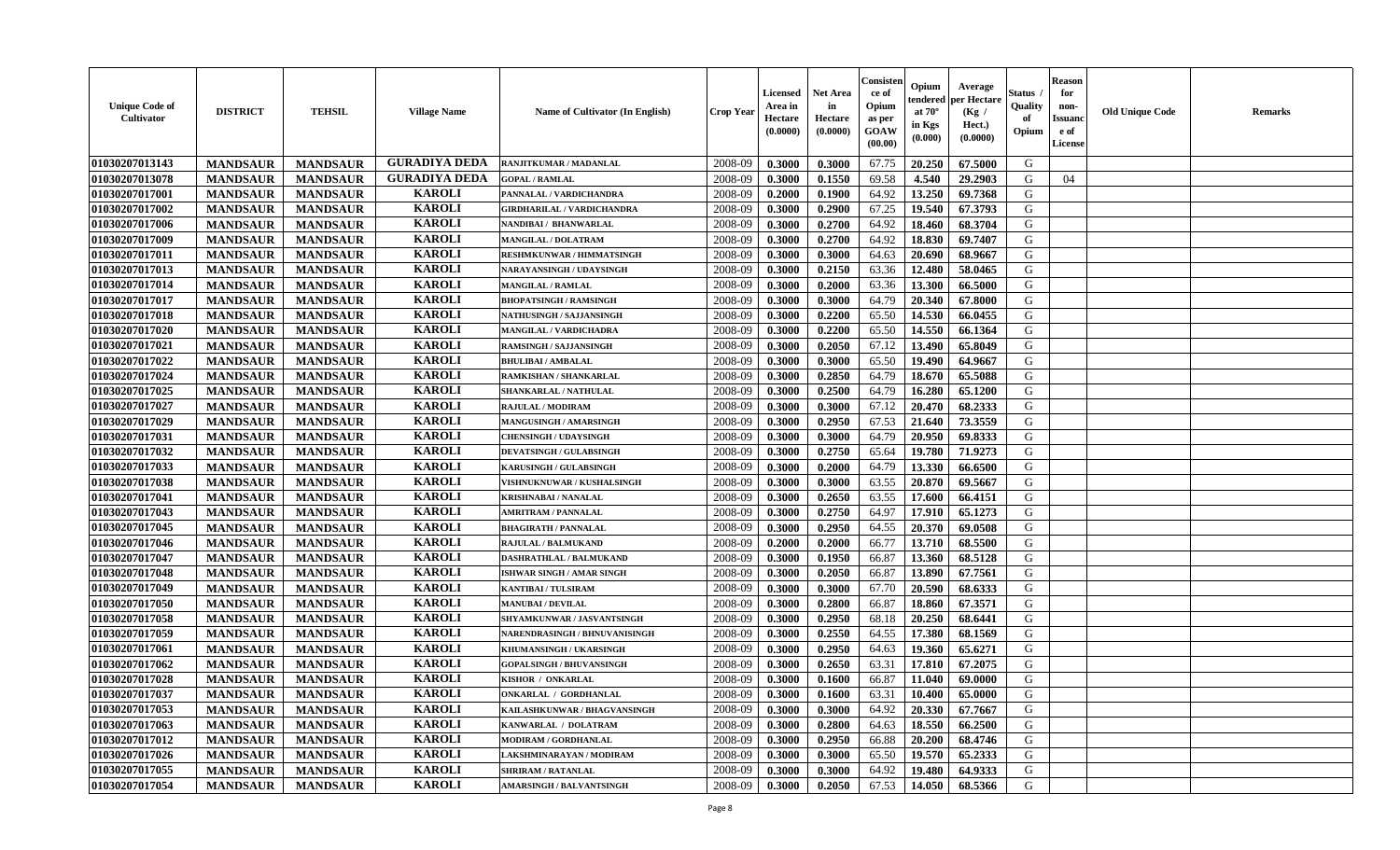| <b>Unique Code of</b><br>Cultivator | <b>DISTRICT</b> | <b>TEHSIL</b>   | <b>Village Name</b> | <b>Name of Cultivator (In English)</b> | <b>Crop Year</b> | <b>Licensed</b><br>Area in<br>Hectare<br>(0.0000) | <b>Net Area</b><br>in<br>Hectare<br>(0.0000) | Consister<br>ce of<br>Opium<br>as per<br>GOAW<br>(00.00) | Opium<br>tendered<br>at $70^{\circ}$<br>in Kgs<br>$(\mathbf{0.000})$ | Average<br>per Hectare<br>(Kg /<br>Hect.)<br>(0.0000) | Status .<br>Quality<br>of<br>Opium | <b>Reason</b><br>for<br>non-<br><b>Issuanc</b><br>e of<br>License | <b>Old Unique Code</b> | <b>Remarks</b>              |
|-------------------------------------|-----------------|-----------------|---------------------|----------------------------------------|------------------|---------------------------------------------------|----------------------------------------------|----------------------------------------------------------|----------------------------------------------------------------------|-------------------------------------------------------|------------------------------------|-------------------------------------------------------------------|------------------------|-----------------------------|
| 01030207017035                      | <b>MANDSAUR</b> | <b>MANDSAUR</b> | <b>KAROLI</b>       | <b>BHERUSINGH / MOTISINGH</b>          | 2008-09          | 0.3000                                            | 0.3000                                       | 64.63                                                    | 20.390                                                               | 67.9667                                               | G                                  |                                                                   |                        |                             |
| 01030207017044                      | <b>MANDSAUR</b> | <b>MANDSAUR</b> | <b>KAROLI</b>       | <b>RAGHUVIRSINGH / RAMSINGH</b>        | 2008-09          | 0.3000                                            | 0.1950                                       | 64.92                                                    | 12.850                                                               | 65.8974                                               | G                                  |                                                                   |                        |                             |
| 01030207017036                      | <b>MANDSAUR</b> | <b>MANDSAUR</b> | <b>KAROLI</b>       | <b>GOVINDSINGH / BHUVANSINGH</b>       | 2008-09          | 0.3000                                            | 0.2150                                       | 65.95                                                    | 14.630                                                               | 68.0465                                               | G                                  |                                                                   |                        |                             |
| 01030207017040                      | <b>MANDSAUR</b> | <b>MANDSAUR</b> | <b>KAROLI</b>       | <b>NISHABAI / SHIVLAL</b>              | 2008-09          | 0.3000                                            | 0.2200                                       | 64.63                                                    | 14.440                                                               | 65.6364                                               | G                                  |                                                                   |                        |                             |
| 01030207023001                      | <b>MANDSAUR</b> | <b>MANDSAUR</b> | <b>MULTANPURA</b>   | <b>IKBAL / ABDUL MAJID</b>             | 2008-09          | 0.2000                                            | 0.1350                                       | 55.99                                                    | 3.090                                                                | 22.8889                                               | G                                  | 04                                                                |                        |                             |
| 01030207023004                      | <b>MANDSAUR</b> | <b>MANDSAUR</b> | <b>MULTANPURA</b>   | <b>MUKTIYAR / IBRAHIM</b>              | 2008-09          | 0.3000                                            | 0.3050                                       | 61.83                                                    | 18.890                                                               | 61.9344                                               | G                                  |                                                                   |                        |                             |
| 01030207023008                      | <b>MANDSAUR</b> | <b>MANDSAUR</b> | <b>MULTANPURA</b>   | <b>HASMATBAI/SHABBIR</b>               | 2008-09          | 0.2000                                            | 0.2000                                       | 59.37                                                    | 11.840                                                               | 59.2000                                               | G                                  |                                                                   |                        |                             |
| 01030207023009                      | <b>MANDSAUR</b> | <b>MANDSAUR</b> | <b>MULTANPURA</b>   | <b>IBRAHIM / ABDUL RAHMAN</b>          | 2008-09          | 0.3000                                            | 0.3000                                       | 61.83                                                    | 18.370                                                               | 61.2333                                               | G                                  |                                                                   |                        |                             |
| 01030207023011                      | <b>MANDSAUR</b> | <b>MANDSAUR</b> | <b>MULTANPURA</b>   | RAHIM / IMAMBAKSH                      | 2008-09          | 0.3000                                            | 0.3050                                       | 55.99                                                    | 16.890                                                               | 55.3770                                               | G                                  |                                                                   |                        |                             |
| 01030207023013                      | <b>MANDSAUR</b> | <b>MANDSAUR</b> | <b>MULTANPURA</b>   | <b>ABDUL / IBRAHIM</b>                 | 2008-09          | 0.3000                                            |                                              |                                                          |                                                                      | 0.0000                                                | $\mathbf{F}$                       |                                                                   |                        | <u>I KANSPEN/UUKADI I A</u> |
| 01030207023018                      | <b>MANDSAUR</b> | <b>MANDSAUR</b> | <b>MULTANPURA</b>   | <b>SUGRABAI/ABDUL</b>                  | 2008-09          | 0.3000                                            | 0.0800                                       | 65.77                                                    | 5.470                                                                | 68.3750                                               | G                                  |                                                                   |                        |                             |
| 01030207023020                      | <b>MANDSAUR</b> | <b>MANDSAUR</b> | <b>MULTANPURA</b>   | AMNA JI / ABDUL LATIF                  | 2008-09          | 0.3000                                            | 0.2700                                       | 59.37                                                    | 5.110                                                                | 18.9259                                               | G                                  | 04                                                                |                        |                             |
| 01030207023021                      | <b>MANDSAUR</b> | <b>MANDSAUR</b> | <b>MULTANPURA</b>   | <b>BABULAL / BHANVARLAL</b>            | 2008-09          | 0.2000                                            | 0.1950                                       | 65.77                                                    | 12.180                                                               | 62.4615                                               | G                                  |                                                                   |                        |                             |
| 01030207023022                      | <b>MANDSAUR</b> | <b>MANDSAUR</b> | <b>MULTANPURA</b>   | NIJAMUDDIN / MAGIYA                    | 2008-09          | 0.2000                                            | 0.1900                                       | 67.14                                                    | 11.620                                                               | 61.1579                                               | G                                  |                                                                   |                        | I NAINJE LIVUU NADI LA      |
| 01030207023024                      | <b>MANDSAUR</b> | <b>MANDSAUR</b> | <b>MULTANPURA</b>   | HASMATBAI / MAJID KHAN                 | 2008-09          | 0.3000                                            | 0.2750                                       | 61.83                                                    | 15.980                                                               | 58.1091                                               | G                                  |                                                                   |                        | <b>DEDA</b>                 |
| 01030207023034                      | <b>MANDSAUR</b> | <b>MANDSAUR</b> | <b>MULTANPURA</b>   | SAIDIBAI / MOHAMMAD TIMARI             | 2008-09          | 0.3000                                            | 0.2950                                       | 65.77                                                    | 19.490                                                               | 66.0678                                               | G                                  |                                                                   |                        |                             |
| 01030207023038                      | <b>MANDSAUR</b> | <b>MANDSAUR</b> | <b>MULTANPURA</b>   | AHMAD / VALI MOHAMMAD                  | 2008-09          | 0.3000                                            | 0.2050                                       | 65.77                                                    | 13.150                                                               | 64.1463                                               | G                                  |                                                                   |                        |                             |
| 01030207023039                      | <b>MANDSAUR</b> | <b>MANDSAUR</b> | <b>MULTANPURA</b>   | SHOKATSHAH / YASINSHAH                 | 2008-09          | 0.3000                                            | 0.2800                                       | 61.83                                                    | 16.030                                                               | 57.2500                                               | G                                  |                                                                   |                        |                             |
| 01030207023051                      | <b>MANDSAUR</b> | <b>MANDSAUR</b> | <b>MULTANPURA</b>   | <b>RUKMANBAI / BAGDIRAM</b>            | 2008-09          | 0.2000                                            | 0.1850                                       | 67.14                                                    | 3.120                                                                | 16.8649                                               | G                                  | 04                                                                |                        |                             |
| 01030207023066                      | <b>MANDSAUR</b> | <b>MANDSAUR</b> | <b>MULTANPURA</b>   | <b>HALIMANBI / MUSHTAK</b>             | 2008-09          | 0.3000                                            | 0.1550                                       | 65.77                                                    | 9.680                                                                | 62.4516                                               | G                                  |                                                                   |                        | <b>IKANSFEN/UUKADI I A</b>  |
| 01030207023069                      | <b>MANDSAUR</b> | <b>MANDSAUR</b> | <b>MULTANPURA</b>   | <b>SHABBIR / ABDUL KARIM</b>           | 2008-09          | 0.3000                                            |                                              |                                                          |                                                                      | 0.0000                                                | F                                  | 08                                                                |                        | DED /                       |
| 01030207023075                      | <b>MANDSAUR</b> | <b>MANDSAUR</b> | <b>MULTANPURA</b>   | <b>GORDHAN / GANGARAM</b>              | 2008-09          | 0.2000                                            | 0.0200                                       | 61.65                                                    | 1.320                                                                | 66.0000                                               | G                                  |                                                                   |                        |                             |
| 01030207023082                      | <b>MANDSAUR</b> | <b>MANDSAUR</b> | <b>MULTANPURA</b>   | <b>BHERULAL / BABRU</b>                | 2008-09          | 0.2000                                            | 0.1950                                       | 64.59                                                    | 11.480                                                               | 58.8718                                               | G                                  |                                                                   |                        |                             |
| 01030207023083                      | <b>MANDSAUR</b> | <b>MANDSAUR</b> | <b>MULTANPURA</b>   | <b>ISHAK / EHAMAD PATEL</b>            | 2008-09          | 0.2000                                            | 0.2000                                       | 61.83                                                    | 12.530                                                               | 62.6500                                               | G                                  | 08                                                                |                        |                             |
| 01030207023060                      | <b>MANDSAUR</b> | <b>MANDSAUR</b> | <b>MULTANPURA</b>   | <b>RAMJAN / ILABAKSH</b>               | 2008-09          | 0.3000                                            | 0.2350                                       | 55.99                                                    | 4.060                                                                | 17.2766                                               | G                                  | 04                                                                |                        |                             |
| 01030207023079                      | <b>MANDSAUR</b> | <b>MANDSAUR</b> | <b>MULTANPURA</b>   | <b>SHAKUR / IBRAHIM</b>                | 2008-09          | 0.3000                                            | 0.2050                                       | 55.99                                                    | 4.280                                                                | 20.8780                                               | G                                  | 04                                                                |                        |                             |
| 01030207023072                      | <b>MANDSAUR</b> | <b>MANDSAUR</b> | <b>MULTANPURA</b>   | <b>GOPAL / CHHOGU</b>                  | 2008-09          | 0.3000                                            | 0.1850                                       | 63.85                                                    | 11.360                                                               | 61.4054                                               | G                                  |                                                                   |                        |                             |
| 01030207023096                      | <b>MANDSAUR</b> | <b>MANDSAUR</b> | <b>MULTANPURA</b>   | <b>JUMMA / ABDUL RAHMAN</b>            | 2008-09          | 0.3000                                            |                                              |                                                          |                                                                      | 0.0000                                                | $\mathbf{F}$                       |                                                                   |                        |                             |
| 01030207023097                      | <b>MANDSAUR</b> | <b>MANDSAUR</b> | <b>MULTANPURA</b>   | <b>FARUKH/AYYUB RODA</b>               | 2008-09          | 0.3000                                            | 0.2000                                       | 64.59                                                    | 12.980                                                               | 64.9000                                               | G                                  |                                                                   |                        |                             |
| 01030207023073                      | <b>MANDSAUR</b> | <b>MANDSAUR</b> | <b>MULTANPURA</b>   | RAMESHCHANDRA / BALARAM                | 2008-09          | 0.2000                                            | 0.1900                                       | 58.34                                                    | 11.370                                                               | 59.8421                                               | G                                  |                                                                   |                        |                             |
| 01030207023098                      | <b>MANDSAUR</b> | <b>MANDSAUR</b> | <b>MULTANPURA</b>   | <b>FATAMA BAI / SHAKUR</b>             | 2008-09          | 0.2000                                            | 0.2000                                       | 64.59                                                    | 12.950                                                               | 64.7500                                               | G                                  |                                                                   |                        |                             |
| 01030207023045                      | <b>MANDSAUR</b> | <b>MANDSAUR</b> | <b>MULTANPURA</b>   | <b>NATHULAL / BADRILAL</b>             | 2008-09          | 0.3000                                            | 0.2900                                       | 69.84                                                    | 18.590                                                               | 64.1034                                               | G                                  |                                                                   | 01030207027153         |                             |
| 01030207023101                      | <b>MANDSAUR</b> | <b>MANDSAUR</b> | <b>MULTANPURA</b>   | <b>RAMLAL / JAGDISH</b>                | 2008-09          | 0.2000                                            | 0.0200                                       | 69.64                                                    | 1.350                                                                | 67.5000                                               | G                                  |                                                                   | 01030207027104         |                             |
| 01030207023102                      | <b>MANDSAUR</b> | <b>MANDSAUR</b> | <b>MULTANPURA</b>   | KAMLESH / RADHESHYAM                   | 2008-09          | 0.3000                                            | 0.3000                                       | 64.59                                                    | 6.970                                                                | 23.2333                                               | G                                  | 04                                                                | 01030207027030         |                             |
| 01030207023103                      | <b>MANDSAUR</b> | <b>MANDSAUR</b> | <b>MULTANPURA</b>   | RAMPRSAD / MADANLAL                    | 2008-09          | 0.3000                                            |                                              |                                                          |                                                                      | 0.0000                                                | $\mathbf{F}$                       |                                                                   | 01030207027023         |                             |
| 01030207023104                      | <b>MANDSAUR</b> | <b>MANDSAUR</b> | <b>MULTANPURA</b>   | <b>DHAPU BAI / RAMCHANDRA</b>          | 2008-09          | 0.2000                                            | 0.0200                                       | 62.91                                                    | 1.250                                                                | 62.5000                                               | G                                  |                                                                   | 01030207027037         |                             |
| 01030207023105                      | <b>MANDSAUR</b> | <b>MANDSAUR</b> | <b>MULTANPURA</b>   | NANDRAM / ONKARLAL                     | 2008-09          | 0.2000                                            | 0.2000                                       | 64.59                                                    | 12.530                                                               | 62.6500                                               | G                                  |                                                                   | 01030207027015         |                             |
| 01030207025002                      | <b>MANDSAUR</b> | <b>MANDSAUR</b> | <b>NOGANVA</b>      | <b>MANGILAL / DOLATRAM</b>             | 2008-09          | 0.3000                                            | 0.1550                                       | 65.43                                                    | 10.030                                                               | 64.7097                                               | G                                  |                                                                   |                        |                             |
| 01030207025003                      | <b>MANDSAUR</b> | <b>MANDSAUR</b> | <b>NOGANVA</b>      | SOHANBAI / VISHNULAL                   | 2008-09          | 0.3000                                            | 0.1500                                       | 63.32                                                    | 9.420                                                                | 62.8000                                               | G                                  |                                                                   |                        |                             |
| 01030207025005                      | <b>MANDSAUR</b> | <b>MANDSAUR</b> | <b>NOGANVA</b>      | <b>BHURIBAI / BAGDIRAM</b>             | 2008-09          | 0.3000                                            | 0.2900                                       | 63.32                                                    | 18.340                                                               | 63.2414                                               | G                                  |                                                                   |                        |                             |
| 01030207025006                      | <b>MANDSAUR</b> | <b>MANDSAUR</b> | <b>NOGANVA</b>      | <b>MADANLAL / LAKSHMAN</b>             | 2008-09          | 0.3000                                            | 0.2000                                       | 64.36                                                    | 12.620                                                               | 63.1000                                               | G                                  |                                                                   |                        |                             |
| 01030207025008                      | <b>MANDSAUR</b> | <b>MANDSAUR</b> | <b>NOGANVA</b>      | <b>BHANWAR SINGH / BHERU SINGH</b>     | 2008-09          | 0.3000                                            | 0.3000                                       | 63.32                                                    | 19.180                                                               | 63.9333                                               | G                                  |                                                                   |                        |                             |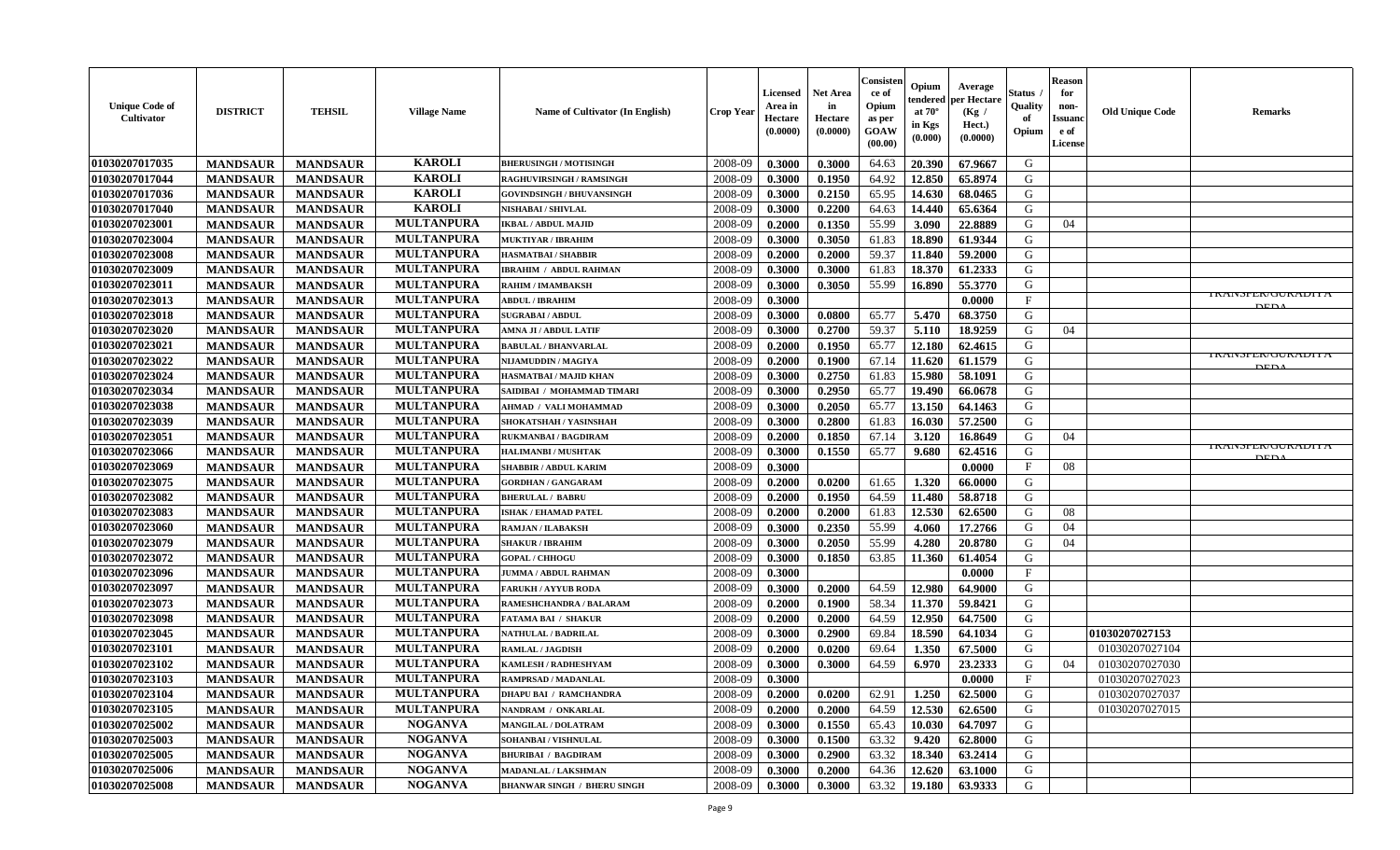| <b>Unique Code of</b><br>Cultivator | <b>DISTRICT</b> | <b>TEHSIL</b>   | <b>Village Name</b> | <b>Name of Cultivator (In English)</b> | <b>Crop Year</b> | <b>Licensed</b><br>Area in<br>Hectare<br>(0.0000) | Net Area<br>in<br><b>Hectare</b><br>(0.0000) | Consiste<br>ce of<br>Opium<br>as per<br>GOAW<br>(00.00) | Opium<br>endereo<br>at 70°<br>in Kgs<br>(0.000) | Average<br>er Hectare<br>(Kg /<br>Hect.)<br>(0.0000) | Status<br>Quality<br>of<br>Opium | <b>Reason</b><br>for<br>non-<br>Issuand<br>e of<br><b>License</b> | <b>Old Unique Code</b> | Remarks            |
|-------------------------------------|-----------------|-----------------|---------------------|----------------------------------------|------------------|---------------------------------------------------|----------------------------------------------|---------------------------------------------------------|-------------------------------------------------|------------------------------------------------------|----------------------------------|-------------------------------------------------------------------|------------------------|--------------------|
| 01030207025009                      | <b>MANDSAUR</b> | <b>MANDSAUR</b> | <b>NOGANVA</b>      | <b>MANGIBAI/AMBALAL</b>                | 2008-09          | 0.3000                                            | 0.2900                                       | 66.73                                                   | 19.080                                          | 65.7931                                              | G                                |                                                                   |                        |                    |
| 01030207025010                      | <b>MANDSAUR</b> | <b>MANDSAUR</b> | <b>NOGANVA</b>      | <b>PYARCHAND / BHUWAN</b>              | 2008-09          | 0.3000                                            | 0.2700                                       | 63.38                                                   | 17.280                                          | 64.0000                                              | G                                |                                                                   |                        |                    |
| 01030207025011                      | <b>MANDSAUR</b> | <b>MANDSAUR</b> | <b>NOGANVA</b>      | <b>SURATRAM / AMRITRAM</b>             | 2008-09          | 0.3000                                            | 0.2850                                       | 70.59                                                   | 18.780                                          | 65.8947                                              | G                                |                                                                   |                        |                    |
| 01030207025012                      | <b>MANDSAUR</b> | <b>MANDSAUR</b> | <b>NOGANVA</b>      | <b>BAPULAL / JAYCHAND</b>              | 2008-09          | 0.3000                                            | 0.2950                                       | 66.73                                                   | 19.420                                          | 65.8305                                              | G                                |                                                                   |                        |                    |
| 01030207025013                      | <b>MANDSAUR</b> | <b>MANDSAUR</b> | <b>NOGANVA</b>      | HIRABAI / LABHCHANDRA                  | 2008-09          | 0.3000                                            | 0.2850                                       | 66.71                                                   | 19.350                                          | 67.8947                                              | G                                |                                                                   |                        |                    |
| 01030207025014                      | <b>MANDSAUR</b> | <b>MANDSAUR</b> | <b>NOGANVA</b>      | PRATAPBAI / PRABHULAL                  | 2008-09          | 0.3000                                            | 0.2900                                       | 66.73                                                   | 19.310                                          | 66.5862                                              | G                                |                                                                   |                        |                    |
| 01030207025015                      | <b>MANDSAUR</b> | <b>MANDSAUR</b> | <b>NOGANVA</b>      | <b>CHIMANLAL / CHATURBHUJ</b>          | 2008-09          | 0.3000                                            | 0.2450                                       | 63.38                                                   | 15.470                                          | 63.1429                                              | G                                |                                                                   |                        |                    |
| 01030207025016                      | <b>MANDSAUR</b> | <b>MANDSAUR</b> | <b>NOGANVA</b>      | GHISIBAI / SHIVSHANKAR                 | 2008-09          | 0.3000                                            | 0.1500                                       | 63.38                                                   | 9.490                                           | 63.2667                                              | G                                |                                                                   |                        | <b>NAME CHANGE</b> |
| 01030207025019                      | <b>MANDSAUR</b> | <b>MANDSAUR</b> | <b>NOGANVA</b>      | <b>BHERULAL / NATHULAL</b>             | 2008-09          | 0.3000                                            | 0.1500                                       | 63.38                                                   | 9.110                                           | 60.7333                                              | G                                |                                                                   |                        | <b>NAME CHANGE</b> |
| 01030207025020                      | <b>MANDSAUR</b> | <b>MANDSAUR</b> | <b>NOGANVA</b>      | HIRALAL / BHANVARLAL                   | 2008-09          | 0.3000                                            | 0.3000                                       | 63.38                                                   | 18.710                                          | 62.3667                                              | G                                |                                                                   |                        |                    |
| 01030207025023                      | <b>MANDSAUR</b> | <b>MANDSAUR</b> | <b>NOGANVA</b>      | RAGURAJ SINGH / SAJJAN SINGH           | 2008-09          | 0.3000                                            |                                              |                                                         |                                                 | 0.0000                                               | $\rm F$                          |                                                                   |                        |                    |
| 01030207025025                      | <b>MANDSAUR</b> | <b>MANDSAUR</b> | <b>NOGANVA</b>      | NARAYANSINGH / NAHARSINGH              | 2008-09          | 0.3000                                            | 0.2650                                       | 63.60                                                   | 16.840                                          | 63.5472                                              | G                                |                                                                   |                        |                    |
| 01030207025026                      | <b>MANDSAUR</b> | <b>MANDSAUR</b> | <b>NOGANVA</b>      | <b>BALMUKUND / BHUWAN</b>              | 2008-09          | 0.3000                                            | 0.2800                                       | 64.52                                                   | 18.390                                          | 65.6786                                              | G                                |                                                                   |                        |                    |
| 01030207025027                      | <b>MANDSAUR</b> | <b>MANDSAUR</b> | <b>NOGANVA</b>      | <b>BALARAM / LAXMICHAND</b>            | 2008-09          | 0.3000                                            | 0.2950                                       | 63.60                                                   | 17.740                                          | 60.1356                                              | ${\bf G}$                        |                                                                   |                        |                    |
| 01030207025028                      | <b>MANDSAUR</b> | <b>MANDSAUR</b> | <b>NOGANVA</b>      | UDA / BHUVAN                           | 2008-09          | 0.3000                                            | 0.2050                                       | 66.73                                                   | 13.930                                          | 67.9512                                              | G                                |                                                                   |                        | <b>NAME CHANGE</b> |
| 01030207025029                      | <b>MANDSAUR</b> | <b>MANDSAUR</b> | <b>NOGANVA</b>      | <b>SUKHIBAI / LAKSHMICHND</b>          | 2008-09          | 0.3000                                            | 0.2550                                       | 69.98                                                   | 17.640                                          | 69.1765                                              | G                                |                                                                   |                        |                    |
| 01030207025030                      | <b>MANDSAUR</b> | <b>MANDSAUR</b> | <b>NOGANVA</b>      | <b>HIRALAL / BHERULAL</b>              | 2008-09          | 0.3000                                            | 0.3000                                       | 67.71                                                   | 20.280                                          | 67.6000                                              | G                                |                                                                   |                        |                    |
| 01030207025031                      | <b>MANDSAUR</b> | <b>MANDSAUR</b> | <b>NOGANVA</b>      | <b>MANGIBAI / NIRBHERAM</b>            | 2008-09          | 0.3000                                            | 0.2950                                       | 63.60                                                   | 18.550                                          | 62.8814                                              | G                                |                                                                   |                        |                    |
| 01030207025033                      | <b>MANDSAUR</b> | <b>MANDSAUR</b> | <b>NOGANVA</b>      | <b>KESHARBAI/NANDA</b>                 | 2008-09          | 0.3000                                            | 0.3050                                       | 66.73                                                   | 21.070                                          | 69.0820                                              | G                                |                                                                   |                        |                    |
| 01030207025037                      | <b>MANDSAUR</b> | <b>MANDSAUR</b> | <b>NOGANVA</b>      | TULSIRAM / NANDRAM                     | 2008-09          | 0.3000                                            | 0.2700                                       | 64.90                                                   | 17.070                                          | 63.2222                                              | G                                |                                                                   |                        |                    |
| 01030207025038                      | <b>MANDSAUR</b> | <b>MANDSAUR</b> | <b>NOGANVA</b>      | <b>HIRALAL / JAGANNATH</b>             | 2008-09          | 0.3000                                            | 0.2950                                       | 63.60                                                   | 18.990                                          | 64.3729                                              | G                                |                                                                   |                        |                    |
| 01030207025042                      | <b>MANDSAUR</b> | <b>MANDSAUR</b> | <b>NOGANVA</b>      | <b>GENDIBAI / BHAGIRATH</b>            | 2008-09          | 0.3000                                            | 0.2000                                       | 63.60                                                   | 12.620                                          | 63.1000                                              | G                                |                                                                   |                        |                    |
| 01030207025044                      | <b>MANDSAUR</b> | <b>MANDSAUR</b> | <b>NOGANVA</b>      | <b><i>TARABAI/BHERULAL</i></b>         | 2008-09          | 0.2000                                            | 0.1800                                       | 67.71                                                   | 12.300                                          | 68.3333                                              | ${\bf G}$                        |                                                                   |                        |                    |
| 01030207025046                      | <b>MANDSAUR</b> | <b>MANDSAUR</b> | <b>NOGANVA</b>      | KALABAI / SAVRAM                       | 2008-09          | 0.3000                                            | 0.1600                                       | 64.90                                                   | 10.500                                          | 65.6250                                              | G                                |                                                                   |                        |                    |
| 01030207025050                      | <b>MANDSAUR</b> | <b>MANDSAUR</b> | <b>NOGANVA</b>      | SHANTILAL / LABCHAND                   | 2008-09          | 0.3000                                            |                                              |                                                         |                                                 | 0.0000                                               | $\mathbf{F}$                     |                                                                   |                        |                    |
| 01030207025051                      | <b>MANDSAUR</b> | <b>MANDSAUR</b> | <b>NOGANVA</b>      | MOHANPAL SINGH / LAXMAN SINGH          | 2008-09          | 0.3000                                            | 0.1100                                       | 63.20                                                   | 6.900                                           | 62.7273                                              | G                                |                                                                   |                        |                    |
| 01030207025059                      | <b>MANDSAUR</b> | <b>MANDSAUR</b> | <b>NOGANVA</b>      | <b>JAGDISH / MANGILAL</b>              | 2008-09          | 0.3000                                            | 0.1200                                       | 64.90                                                   | 7.890                                           | 65.7500                                              | G                                |                                                                   |                        |                    |
| 01030207025062                      | <b>MANDSAUR</b> | <b>MANDSAUR</b> | <b>NOGANVA</b>      | SURESHKUMAR / LAXMINARAYAN             | 2008-09          | 0.3000                                            | 0.2500                                       | 63.20                                                   | 15.460                                          | 61.8400                                              | G                                |                                                                   |                        |                    |
| 01030207025063                      | <b>MANDSAUR</b> | <b>MANDSAUR</b> | <b>NOGANVA</b>      | <b>BABULAL / LAXMINARAYAN</b>          | 2008-09          | 0.3000                                            | 0.2050                                       | 64.90                                                   | 13.020                                          | 63.5122                                              | G                                |                                                                   |                        |                    |
| 01030207025070                      | <b>MANDSAUR</b> | <b>MANDSAUR</b> | <b>NOGANVA</b>      | <b>LAXMAN SINGH / SAJJAN SINGH</b>     | 2008-09          | 0.3000                                            | 0.3050                                       | 63.20                                                   | 19.010                                          | 62.3279                                              | G                                |                                                                   |                        |                    |
| 01030207025071                      | <b>MANDSAUR</b> | <b>MANDSAUR</b> | <b>NOGANVA</b>      | KOMAL SINGH / BHANWAR SINGH            | 2008-09          | 0.3000                                            | 0.2950                                       | 64.90                                                   | 19.830                                          | 67.2203                                              | G                                |                                                                   |                        |                    |
| 01030207025072                      | <b>MANDSAUR</b> | <b>MANDSAUR</b> | <b>NOGANVA</b>      | <b>DASHRATH SINGH / BHARAT SINGH</b>   | 2008-09          | 0.3000                                            | 0.3100                                       | 64.03                                                   | 19.750                                          | 63.7097                                              | G                                |                                                                   |                        |                    |
| 01030207025078                      | <b>MANDSAUR</b> | <b>MANDSAUR</b> | <b>NOGANVA</b>      | PANNALAL / BHAGIRATH                   | 2008-09          | 0.3000                                            | 0.3100                                       | 64.03                                                   | 19.970                                          | 64.4194                                              | G                                |                                                                   |                        |                    |
| 01030207025079                      | <b>MANDSAUR</b> | <b>MANDSAUR</b> | <b>NOGANVA</b>      | <b>BHANVARLAL / RADHU</b>              | 2008-09          | 0.3000                                            | 0.2700                                       | 63.20                                                   | 16.870                                          | 62.4815                                              | G                                |                                                                   |                        |                    |
| 01030207025084                      | <b>MANDSAUR</b> | <b>MANDSAUR</b> | <b>NOGANVA</b>      | <b>BHUWAN / BHERULAL</b>               | 2008-09          | 0.3000                                            | 0.2950                                       | 63.20                                                   | 18.920                                          | 64.1356                                              | G                                |                                                                   |                        |                    |
| 01030207025085                      | <b>MANDSAUR</b> | <b>MANDSAUR</b> | <b>NOGANVA</b>      | HAJARILAL / AMRITLAL                   | 2008-09          | 0.3000                                            | 0.3150                                       | 69.42                                                   | 20.500                                          | 65.0794                                              | G                                |                                                                   |                        | <b>NAME CHANGE</b> |
| 01030207025086                      | <b>MANDSAUR</b> | <b>MANDSAUR</b> | <b>NOGANVA</b>      | <b>HAKUBAI/VARADA</b>                  | 2008-09          | 0.3000                                            | 0.2900                                       | 64.03                                                   | 18.230                                          | 62.8621                                              | G                                |                                                                   |                        |                    |
| 01030207025091                      | <b>MANDSAUR</b> | <b>MANDSAUR</b> | <b>NOGANVA</b>      | PARVATSINGH / NATHUSINGH               | 2008-09          | 0.3000                                            | 0.1000                                       | 63.98                                                   | 6.390                                           | 63.9000                                              | G                                |                                                                   |                        |                    |
| 01030207025095                      | <b>MANDSAUR</b> | <b>MANDSAUR</b> | <b>NOGANVA</b>      | KANCHAN BAI / NATHU                    | 2008-09          | 0.3000                                            | 0.2800                                       | 64.03                                                   | 17.360                                          | 62.0000                                              | G                                |                                                                   |                        |                    |
| 01030207025099                      | <b>MANDSAUR</b> | <b>MANDSAUR</b> | <b>NOGANVA</b>      | MOHAN KUNWAR / MAHIPAL SINGH           | 2008-09          | 0.3000                                            | 0.2900                                       | 64.03                                                   | 18.570                                          | 64.0345                                              | G                                |                                                                   |                        |                    |
| 01030207025100                      | <b>MANDSAUR</b> | <b>MANDSAUR</b> | <b>NOGANVA</b>      | HIRALAL / SHOBHARAM                    | 2008-09          | 0.3000                                            | 0.1500                                       | 63.98                                                   | 9.570                                           | 63.8000                                              | G                                |                                                                   |                        |                    |
| 01030207025032                      | <b>MANDSAUR</b> | <b>MANDSAUR</b> | <b>NOGANVA</b>      | VAJABAI / BHURIYA                      | 2008-09          | 0.3000                                            | 0.2900                                       | 71.62                                                   | 21.080                                          | 72.6897                                              | $\mathbf I$                      | 02                                                                |                        |                    |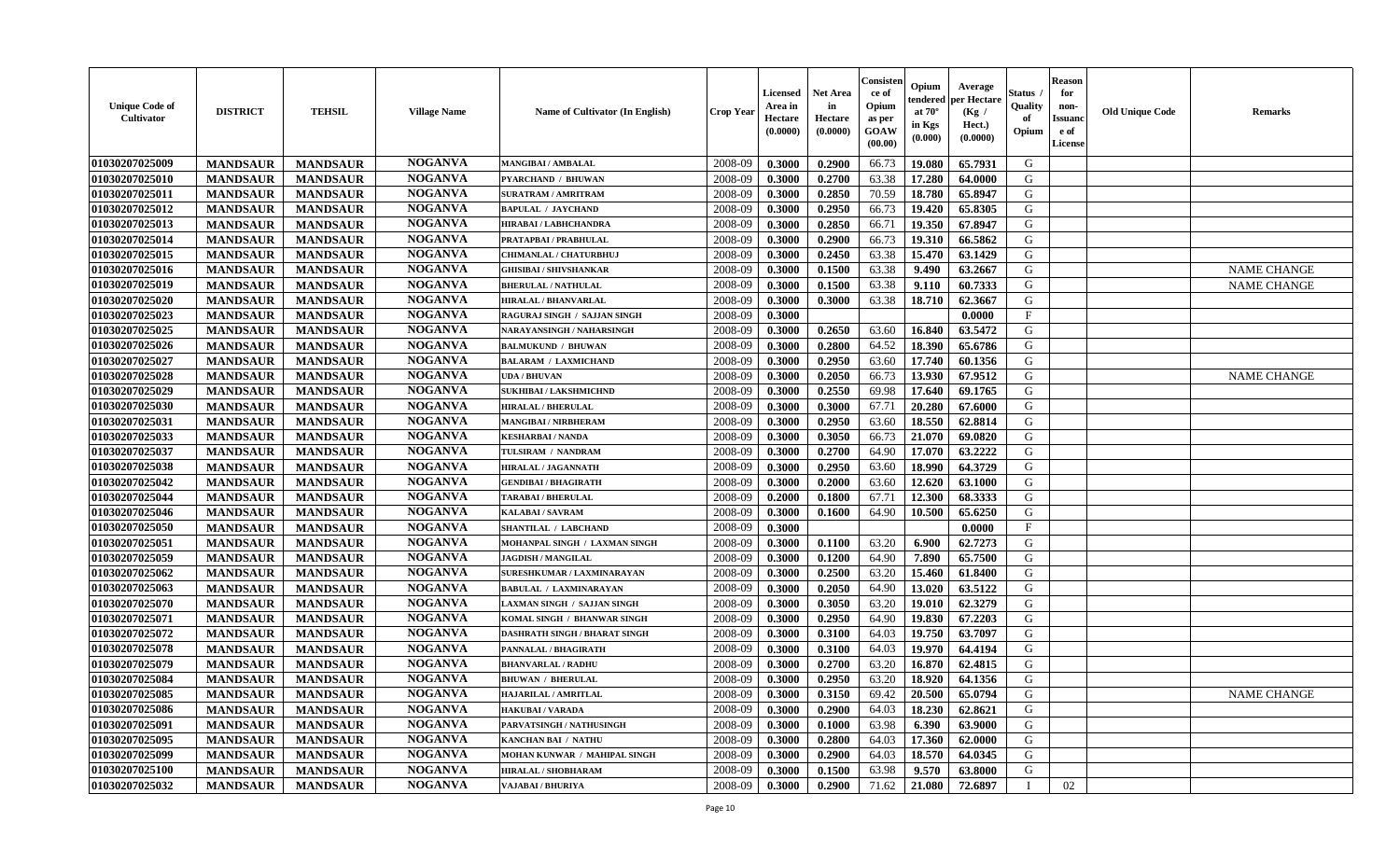| <b>Unique Code of</b><br><b>Cultivator</b> | <b>DISTRICT</b> | <b>TEHSIL</b>   | <b>Village Name</b> | <b>Name of Cultivator (In English)</b>  | <b>Crop Year</b> | <b>Licensed</b><br>Area in<br>Hectare<br>(0.0000) | <b>Net Area</b><br>in<br>Hectare<br>(0.0000) | Consister<br>ce of<br>Opium<br>as per<br><b>GOAW</b><br>(00.00) | Opium<br>endered<br>at $70^{\circ}$<br>in Kgs<br>$(\mathbf{0.000})$ | Average<br>per Hectare<br>(Kg)<br>Hect.)<br>(0.0000) | Status<br>Quality<br>of<br>Opium | <b>Reason</b><br>for<br>non-<br><b>Issuano</b><br>e of<br>License | <b>Old Unique Code</b> | <b>Remarks</b>     |
|--------------------------------------------|-----------------|-----------------|---------------------|-----------------------------------------|------------------|---------------------------------------------------|----------------------------------------------|-----------------------------------------------------------------|---------------------------------------------------------------------|------------------------------------------------------|----------------------------------|-------------------------------------------------------------------|------------------------|--------------------|
| 01030207025067                             | <b>MANDSAUR</b> | <b>MANDSAUR</b> | <b>NOGANVA</b>      | <b>GUNWANT SINGH / RAGURAJ SINGH</b>    | 2008-09          | 0.3000                                            | 0.2600                                       | 60.58                                                           | 15.930                                                              | 61.2692                                              | G                                |                                                                   |                        |                    |
| 01030207025069                             | <b>MANDSAUR</b> | <b>MANDSAUR</b> | <b>NOGANVA</b>      | <b>BHANUPRATAP SINGH / SAJJAN SINGH</b> | 2008-09          | 0.3000                                            | 0.3050                                       | 67.09                                                           | 20.160                                                              | 66.0984                                              | G                                |                                                                   |                        |                    |
| 01030207025001                             | <b>MANDSAUR</b> | <b>MANDSAUR</b> | <b>NOGANVA</b>      | <b>BHARATSINGH / NAHARSINGH</b>         | 2008-09          | 0.2000                                            | 0.1650                                       | 67.09                                                           | 11.170                                                              | 67.6970                                              | G                                |                                                                   |                        |                    |
| 01030207025024                             | <b>MANDSAUR</b> | <b>MANDSAUR</b> | <b>NOGANVA</b>      | <b>ONKARLAL / AMARCHAND</b>             | 2008-09          | 0.2000                                            | 0.2000                                       | 67.09                                                           | 13.570                                                              | 67.8500                                              | G                                |                                                                   |                        |                    |
| 01030207025004                             | <b>MANDSAUR</b> | <b>MANDSAUR</b> | <b>NOGANVA</b>      | RADHESHYAM / NANDA                      | 2008-09          | 0.3000                                            | 0.2800                                       | 63.98                                                           | 17.600                                                              | 62.8571                                              | G                                |                                                                   |                        |                    |
| 01030207025101                             | <b>MANDSAUR</b> | <b>MANDSAUR</b> | <b>NOGANVA</b>      | PUNAMCHANDRA / HIRALAL                  | 2008-09          | 0.3000                                            | 0.2000                                       | 67.09                                                           | 13.680                                                              | 68.4000                                              | G                                |                                                                   |                        |                    |
| 01030207025102                             | <b>MANDSAUR</b> | <b>MANDSAUR</b> | <b>NOGANVA</b>      | <b>AMRITRAM / NANDA</b>                 | 2008-09          | 0.2000                                            | 0.2000                                       | 63.98                                                           | 12.680                                                              | 63.4000                                              | G                                |                                                                   |                        |                    |
| 01030207025040                             | <b>MANDSAUR</b> | <b>MANDSAUR</b> | <b>NOGANVA</b>      | <b>SURESHKUMAR / HIRALAL</b>            | 2008-09          | 0.3000                                            | 0.1900                                       | 65.10                                                           | 12.440                                                              | 65.4737                                              | G                                |                                                                   |                        |                    |
| 01030207025017                             | <b>MANDSAUR</b> | <b>MANDSAUR</b> | <b>NOGANVA</b>      | <b>RUKMANIBAI / RAMLAL</b>              | 2008-09          | 0.3000                                            | 0.1000                                       | 65.10                                                           | 6.620                                                               | 66.2000                                              | G                                |                                                                   |                        |                    |
| 01030207025018                             | <b>MANDSAUR</b> | <b>MANDSAUR</b> | <b>NOGANVA</b>      | <b>KISHANLAL / GOBA</b>                 | 2008-09          | 0.3000                                            | 0.1000                                       | 65.10                                                           | 6.710                                                               | 67.1000                                              | G                                |                                                                   |                        |                    |
| 01030207026001                             | <b>MANDSAUR</b> | <b>MANDSAUR</b> | <b>PITHAKHEDI</b>   | PANKESH / MOTILAL                       | 2008-09          | 0.3000                                            |                                              |                                                                 |                                                                     | 0.0000                                               | $_{\rm F}$                       |                                                                   |                        |                    |
| 01030207026002                             | <b>MANDSAUR</b> | <b>MANDSAUR</b> | <b>PITHAKHEDI</b>   | MANGILAL URF MAHADEV / PRAYRCHAND       | 2008-09          | 0.3000                                            | 0.2850                                       | 63.13                                                           | 16.130                                                              | 56.5965                                              | G                                |                                                                   |                        |                    |
| 01030207026004                             | <b>MANDSAUR</b> | <b>MANDSAUR</b> | <b>PITHAKHEDI</b>   | <b>BHERULAL / TULSIRAM</b>              | 2008-09          | 0.3000                                            |                                              |                                                                 |                                                                     | 0.0000                                               | $\mathbf{F}$                     |                                                                   |                        |                    |
| 01030207026005                             | <b>MANDSAUR</b> | <b>MANDSAUR</b> | <b>PITHAKHEDI</b>   | <b>GOPAL / KISHNALAL</b>                | 2008-09          | 0.3000                                            | 0.2900                                       | 65.09                                                           | 18.690                                                              | 64.4483                                              | G                                |                                                                   |                        |                    |
| 01030207026006                             | <b>MANDSAUR</b> | <b>MANDSAUR</b> | <b>PITHAKHEDI</b>   | NARAYANSINGH / BALWANTSINGH             | 2008-09          | 0.3000                                            | 0.3000                                       | 61.07                                                           | 17.700                                                              | 59.0000                                              | G                                |                                                                   |                        |                    |
| 01030207026009                             | <b>MANDSAUR</b> | <b>MANDSAUR</b> | <b>PITHAKHEDI</b>   | MANGIBAI / CHUNILAL                     | 2008-09          | 0.3000                                            | 0.2850                                       | 64.88                                                           | 17.730                                                              | 62.2105                                              | G                                |                                                                   |                        |                    |
| 01030207026011                             | <b>MANDSAUR</b> | <b>MANDSAUR</b> | <b>PITHAKHEDI</b>   | <b>BEGAMBAI/HAMIDKODA</b>               | 2008-09          | 0.3000                                            | 0.1950                                       | 60.48                                                           | 9.970                                                               | 51.1282                                              | G                                | 04                                                                |                        |                    |
| 01030207026012                             | <b>MANDSAUR</b> | <b>MANDSAUR</b> | <b>PITHAKHEDI</b>   | NIRMALAKUNWAR / SHYAMSINGH              | 2008-09          | 0.3000                                            | 0.3050                                       | 65.09                                                           | 19.530                                                              | 64.0328                                              | G                                |                                                                   |                        |                    |
| 01030207026013                             | <b>MANDSAUR</b> | <b>MANDSAUR</b> | <b>PITHAKHEDI</b>   | GOVINDSINGH / MANOHARSINGH              | 2008-09          | 0.3000                                            | 0.1900                                       | 63.99                                                           | 11.680                                                              | 61.4737                                              | G                                |                                                                   |                        |                    |
| 01030207026014                             | <b>MANDSAUR</b> | <b>MANDSAUR</b> | <b>PITHAKHEDI</b>   | <b>BHUWAN / BHERA</b>                   | 2008-09          | 0.3000                                            | 0.3000                                       | 65.09                                                           | 17.520                                                              | 58.4000                                              | G                                |                                                                   |                        |                    |
| 01030207026017                             | <b>MANDSAUR</b> | <b>MANDSAUR</b> | <b>PITHAKHEDI</b>   | <b>JAGDISH / BHUWAN</b>                 | 2008-09          | 0.3000                                            | 0.3000                                       | 65.09                                                           | 17.560                                                              | 58.5333                                              | G                                |                                                                   |                        |                    |
| 01030207026024                             | <b>MANDSAUR</b> | <b>MANDSAUR</b> | <b>PITHAKHEDI</b>   | SHNKARLAL / PYARCHAND                   | 2008-09          | 0.3000                                            | 0.1750                                       | 68.84                                                           | 11.190                                                              | 63.9429                                              | G                                |                                                                   |                        |                    |
| 01030207026025                             | <b>MANDSAUR</b> | <b>MANDSAUR</b> | <b>PITHAKHEDI</b>   | KISHOR / CHUNILAL                       | 2008-09          | 0.3000                                            | 0.1850                                       | 68.84                                                           | 12.000                                                              | 64.8649                                              | G                                |                                                                   |                        |                    |
| 01030207026027                             | <b>MANDSAUR</b> | <b>MANDSAUR</b> | <b>PITHAKHEDI</b>   | TAMUSINGH / LAKSHMANSINGH               | 2008-09          | 0.3000                                            | 0.3000                                       | 60.48                                                           | 17.700                                                              | 59.0000                                              | G                                |                                                                   |                        |                    |
| 01030207026031                             | <b>MANDSAUR</b> | <b>MANDSAUR</b> | <b>PITHAKHEDI</b>   | <b>BHANWAR SINGH / MANGU SINGH</b>      | 2008-09          | 0.3000                                            | 0.1950                                       | 65.97                                                           | 12.620                                                              | 64.7179                                              | G                                |                                                                   |                        |                    |
| 01030207026032                             | <b>MANDSAUR</b> | <b>MANDSAUR</b> | <b>PITHAKHEDI</b>   | DEVI SINGH / KALU SINGH                 | 2008-09          | 0.3000                                            | 0.2050                                       | 65.97                                                           | 12.730                                                              | 62.0976                                              | G                                |                                                                   |                        |                    |
| 01030207026033                             | <b>MANDSAUR</b> | <b>MANDSAUR</b> | <b>PITHAKHEDI</b>   | NAGU SINGH / PRATAP SINGH               | 2008-09          | 0.3000                                            | 0.1950                                       | 65.97                                                           | 12.690                                                              | 65.0769                                              | G                                |                                                                   |                        |                    |
| 01030207026034                             | <b>MANDSAUR</b> | <b>MANDSAUR</b> | <b>PITHAKHEDI</b>   | LAXMINARAYAN / TULSIRAM                 | 2008-09          | 0.3000                                            | 0.2850                                       | 68.84                                                           | 18.990                                                              | 66.6316                                              | G                                |                                                                   |                        |                    |
| 01030207026035                             | <b>MANDSAUR</b> | <b>MANDSAUR</b> | <b>PITHAKHEDI</b>   | <b>JAGDISH / JAYRAM</b>                 | 2008-09          | 0.3000                                            | 0.0900                                       | 65.83                                                           | 5.700                                                               | 63.3333                                              | G                                |                                                                   |                        |                    |
| 01030207026036                             | <b>MANDSAUR</b> | <b>MANDSAUR</b> | <b>PITHAKHEDI</b>   | <b>MAHENDRA SINGH / DAYAL SINGH</b>     | 2008-09          | 0.3000                                            | 0.2750                                       | 65.97                                                           | 17.930                                                              | 65.2000                                              | G                                |                                                                   |                        |                    |
| 01030207026038                             | <b>MANDSAUR</b> | <b>MANDSAUR</b> | <b>PITHAKHEDI</b>   | <b>LOKENDRASINGH / DASHRATHSINGH</b>    | 2008-09          | 0.3000                                            | 0.2950                                       | 65.97                                                           | 18.330                                                              | 62.1356                                              | G                                |                                                                   |                        |                    |
| 01030207026039                             | <b>MANDSAUR</b> | <b>MANDSAUR</b> | <b>PITHAKHEDI</b>   | <b>GAJRAJ SINGH / DAYAL SINGH</b>       | 2008-09          | 0.3000                                            | 0.2600                                       | 67.24                                                           | 17.520                                                              | 67.3846                                              | G                                |                                                                   |                        |                    |
| 01030207026040                             | <b>MANDSAUR</b> | <b>MANDSAUR</b> | <b>PITHAKHEDI</b>   | <b>BABULAL / RAMLAL</b>                 | 2008-09          | 0.3000                                            |                                              |                                                                 |                                                                     | 0.0000                                               | $_{\rm F}$                       |                                                                   |                        |                    |
| 01030207026042                             | <b>MANDSAUR</b> | <b>MANDSAUR</b> | <b>PITHAKHEDI</b>   | KAILASHCHANDRA / BHURALAL               | 2008-09          | 0.3000                                            | 0.2950                                       | 67.11                                                           | 19.480                                                              | 66.0339                                              | G                                |                                                                   |                        |                    |
| 01030207026043                             | <b>MANDSAUR</b> | <b>MANDSAUR</b> | <b>PITHAKHEDI</b>   | <b>MUBARIK / MANGTU</b>                 | 2008-09          | 0.3000                                            | 0.2850                                       | 58.10                                                           | 16.000                                                              | 56.1404                                              | G                                |                                                                   |                        |                    |
| 01030207026045                             | <b>MANDSAUR</b> | <b>MANDSAUR</b> | PITHAKHEDI          | PREM SINGH / MOHAN SINGH                | 2008-09          | 0.3000                                            | 0.2450                                       |                                                                 | 67.11   15.530                                                      | 63.3878                                              | G                                |                                                                   |                        |                    |
| 01030207026046                             | <b>MANDSAUR</b> | <b>MANDSAUR</b> | <b>PITHAKHEDI</b>   | <b>RAKESH / MANGILAL</b>                | 2008-09          | 0.3000                                            |                                              |                                                                 |                                                                     | 0.0000                                               | $\mathbf{F}$                     |                                                                   |                        |                    |
| 01030207026050                             | <b>MANDSAUR</b> | <b>MANDSAUR</b> | <b>PITHAKHEDI</b>   | <b>BHAGWANSINGH / NAHARSINGH</b>        | 2008-09          | 0.3000                                            | 0.2900                                       | 63.80                                                           | 18.550                                                              | 63.9655                                              | G                                |                                                                   |                        |                    |
| 01030207026056                             | <b>MANDSAUR</b> | <b>MANDSAUR</b> | <b>PITHAKHEDI</b>   | <b>ONKARSINGH / NARAYANSINGH</b>        | 2008-09          | 0.3000                                            |                                              |                                                                 |                                                                     | 0.0000                                               | $\mathbf{F}$                     |                                                                   |                        |                    |
| 01030207026057                             | <b>MANDSAUR</b> | <b>MANDSAUR</b> | <b>PITHAKHEDI</b>   | <b>GHASIRAM / HEMRAJ</b>                | 2008-09          | 0.3000                                            |                                              |                                                                 |                                                                     | 0.0000                                               | $\mathbf{F}$                     |                                                                   |                        | <b>NAME CHANGE</b> |
| 01030207026058                             | <b>MANDSAUR</b> | <b>MANDSAUR</b> | <b>PITHAKHEDI</b>   | KAILASH / BHERULAL                      | 2008-09          | 0.3000                                            | 0.2950                                       | 60.48                                                           | 17.950                                                              | 60.8475                                              | G                                |                                                                   |                        |                    |
| 01030207026059                             | <b>MANDSAUR</b> | <b>MANDSAUR</b> | <b>PITHAKHEDI</b>   | DAYAL SINGH / RAM SINGH                 | 2008-09          | 0.3000                                            | 0.0950                                       | 67.11                                                           | 6.000                                                               | 63.1579                                              | G                                |                                                                   |                        |                    |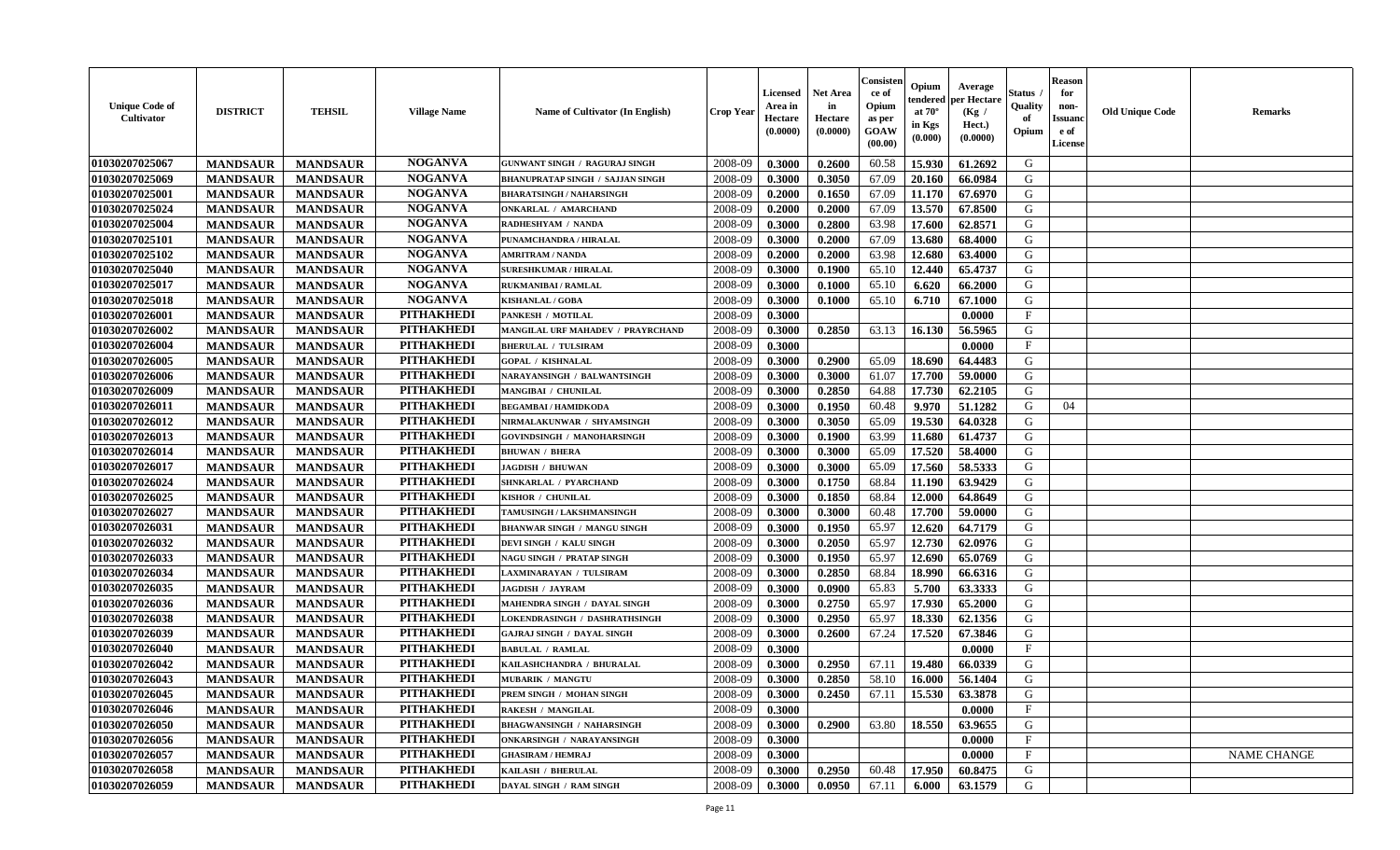| <b>Unique Code of</b><br><b>Cultivator</b> | <b>DISTRICT</b> | <b>TEHSIL</b>   | <b>Village Name</b> | Name of Cultivator (In English)   | <b>Crop Year</b> | <b>Licensed</b><br>Area in<br>Hectare<br>(0.0000) | <b>Net Area</b><br>in<br>Hectare<br>(0.0000) | Consister<br>ce of<br>Opium<br>as per<br><b>GOAW</b><br>(00.00) | Opium<br>endered<br>at $70^{\circ}$<br>in Kgs<br>$(\mathbf{0.000})$ | Average<br>per Hectare<br>(Kg)<br>Hect.)<br>(0.0000) | Status<br>Quality<br>of<br>Opium | <b>Reason</b><br>for<br>non-<br><b>Issuano</b><br>e of<br>License | <b>Old Unique Code</b> | <b>Remarks</b> |
|--------------------------------------------|-----------------|-----------------|---------------------|-----------------------------------|------------------|---------------------------------------------------|----------------------------------------------|-----------------------------------------------------------------|---------------------------------------------------------------------|------------------------------------------------------|----------------------------------|-------------------------------------------------------------------|------------------------|----------------|
| 01030207026060                             | <b>MANDSAUR</b> | <b>MANDSAUR</b> | <b>PITHAKHEDI</b>   | <b>RAGHUVIR SINGH / RAM SINGH</b> | 2008-09          | 0.3000                                            | 0.3050                                       | 67.11                                                           | 19.020                                                              | 62.3607                                              | G                                |                                                                   |                        |                |
| 01030207026065                             | <b>MANDSAUR</b> | <b>MANDSAUR</b> | <b>PITHAKHEDI</b>   | <b>RAGHUNATH / RAM SINGH</b>      | 2008-09          | 0.3000                                            | 0.3000                                       | 67.11                                                           | 19.700                                                              | 65.6667                                              | G                                |                                                                   |                        |                |
| 01030207026066                             | <b>MANDSAUR</b> | <b>MANDSAUR</b> | <b>PITHAKHEDI</b>   | PRAHLADSINGH / HUKUM SINGH        | 2008-09          | 0.3000                                            | 0.2900                                       | 60.48                                                           | 16.830                                                              | 58.0345                                              | G                                |                                                                   |                        |                |
| 01030207026102                             | <b>MANDSAUR</b> | <b>MANDSAUR</b> | <b>PITHAKHEDI</b>   | MUNSHILAL / GANGARAM              | 2008-09          | 0.2000                                            | 0.1300                                       | 67.19                                                           | 7.870                                                               | 60.5385                                              | G                                |                                                                   | 01030207023088         |                |
| 01030207026098                             | <b>MANDSAUR</b> | <b>MANDSAUR</b> | <b>PITHAKHEDI</b>   | RAMESHVAR / LAKSHMAN              | 2008-09          | 0.3000                                            | 0.1450                                       | 63.80                                                           | 9.530                                                               | 65.7241                                              | G                                |                                                                   | 01030207027003         |                |
| 01030207026099                             | <b>MANDSAUR</b> | <b>MANDSAUR</b> | <b>PITHAKHEDI</b>   | SHANKARLAL / BHURALAL             | 2008-09          | 0.3000                                            | 0.2450                                       | 63.80                                                           | 15.420                                                              | 62.9388                                              | G                                |                                                                   | 01030207027041         |                |
| 01030207026100                             | <b>MANDSAUR</b> | <b>MANDSAUR</b> | <b>PITHAKHEDI</b>   | MADANLAL / LAXMAN                 | 2008-09          | 0.3000                                            | 0.1800                                       | 63.80                                                           | 11.120                                                              | 61.7778                                              | G                                |                                                                   | 01030207027143         |                |
| 01030207026101                             | <b>MANDSAUR</b> | <b>MANDSAUR</b> | <b>PITHAKHEDI</b>   | JAGDISHCHAND / BHURALAL           | 2008-09          | 0.3000                                            | 0.2600                                       | 67.19                                                           | 16.670                                                              | 64.1154                                              | G                                |                                                                   | 01030207027053         |                |
| 01030207026103                             | <b>MANDSAUR</b> | <b>MANDSAUR</b> | <b>PITHAKHEDI</b>   | PRAHLAD / MOHANLAL                | 2008-09          | 0.2000                                            | 0.2000                                       | 60.48                                                           | 12.080                                                              | 60.4000                                              | G                                |                                                                   | 01030207027081         |                |
| 01030207026104                             | <b>MANDSAUR</b> | <b>MANDSAUR</b> | <b>PITHAKHEDI</b>   | SHRIRAM / BHERULAL                | 2008-09          | 0.2000                                            | 0.2000                                       | 67.19                                                           | 11.710                                                              | 58.5500                                              | G                                |                                                                   | 01040209047098         |                |
| 01030207026105                             | <b>MANDSAUR</b> | <b>MANDSAUR</b> | <b>PITHAKHEDI</b>   | PRABHULAL / BHURULAL              | 2008-09          | 0.3000                                            |                                              |                                                                 |                                                                     | 0.0000                                               | F                                |                                                                   | 01040209047073         |                |
| 01030207027006                             | <b>MANDSAUR</b> | <b>MANDSAUR</b> | <b>RALAYATA</b>     | <b>BADRILAL / NANDA</b>           | 2008-09          | 0.3000                                            |                                              |                                                                 |                                                                     | 0.0000                                               | $\mathbf{F}$                     |                                                                   |                        |                |
| 01030207027009                             | <b>MANDSAUR</b> | <b>MANDSAUR</b> | <b>RALAYATA</b>     | <b>RAMLAL / FAKIRCHAND</b>        | 2008-09          | 0.2000                                            | 0.0750                                       | 63.79                                                           | 4.380                                                               | 58.4000                                              | G                                |                                                                   |                        |                |
| 01030207027014                             | <b>MANDSAUR</b> | <b>MANDSAUR</b> | <b>RALAYATA</b>     | <b>BABULAL / HEMRAJ</b>           | 2008-09          | 0.2000                                            | 0.0700                                       | 66.40                                                           | 4.440                                                               | 63.4286                                              | G                                |                                                                   |                        |                |
| 01030207027040                             | <b>MANDSAUR</b> | <b>MANDSAUR</b> | <b>RALAYATA</b>     | KRISHNAKANHEYA / RAMNARAYAN       | 2008-09          | 0.3000                                            | 0.2950                                       | 63.69                                                           | 18.020                                                              | 61.0847                                              | G                                |                                                                   |                        |                |
| 01030207027060                             | <b>MANDSAUR</b> | <b>MANDSAUR</b> | <b>RALAYATA</b>     | NARENDRKUMAR / MADANLAL           | 2008-09          | 0.2000                                            | 0.2000                                       | 63.69                                                           | 4.290                                                               | 21.4500                                              | G                                | 04                                                                |                        |                |
| 01030207027068                             | <b>MANDSAUR</b> | <b>MANDSAUR</b> | <b>RALAYATA</b>     | RAMESHVAR / GOVARDHAN             | 2008-09          | 0.3000                                            | 0.1950                                       | 66.40                                                           | 13.170                                                              | 67.5385                                              | G                                |                                                                   |                        |                |
| 01030207027074                             | <b>MANDSAUR</b> | <b>MANDSAUR</b> | <b>RALAYATA</b>     | <b>BABULAL / MANGILAL</b>         | 2008-09          | 0.2000                                            | 0.2000                                       | 60.09                                                           | 11.870                                                              | 59.3500                                              | G                                |                                                                   |                        |                |
| 01030207027076                             | <b>MANDSAUR</b> | <b>MANDSAUR</b> | <b>RALAYATA</b>     | PAPPUBAI / NANURAM                | 2008-09          | 0.3000                                            | 0.2950                                       | 66.40                                                           | 18.960                                                              | 64.2712                                              | G                                |                                                                   |                        |                |
| 01030207027077                             | <b>MANDSAUR</b> | <b>MANDSAUR</b> | <b>RALAYATA</b>     | LALIBAI / MANGILAL                | 2008-09          | 0.2000                                            | 0.1050                                       | 63.79                                                           | 6.930                                                               | 66.0000                                              | G                                |                                                                   |                        |                |
| 01030207027090                             | <b>MANDSAUR</b> | <b>MANDSAUR</b> | <b>RALAYATA</b>     | <b>OMPRAKASH / HARIRAM</b>        | 2008-09          | 0.2000                                            | 0.0200                                       | 66.40                                                           | 1.400                                                               | 70.0000                                              | G                                |                                                                   |                        |                |
| 01030207027091                             | <b>MANDSAUR</b> | <b>MANDSAUR</b> | <b>RALAYATA</b>     | VARDICHAND / FAKIRCHAND           | 2008-09          | 0.2000                                            | 0.1900                                       | 63.61                                                           | 10.760                                                              | 56.6316                                              | G                                |                                                                   |                        |                |
| 01030207027098                             | <b>MANDSAUR</b> | <b>MANDSAUR</b> | <b>RALAYATA</b>     | <b>KAVERIBAI / BADRILAL</b>       | 2008-09          | 0.3000                                            |                                              |                                                                 |                                                                     | 0.0000                                               | $\mathbf{F}$                     |                                                                   |                        |                |
| 01030207027126                             | <b>MANDSAUR</b> | <b>MANDSAUR</b> | <b>RALAYATA</b>     | RAMLAL / MODA                     | 2008-09          | 0.2000                                            | 0.1400                                       | 66.40                                                           | 9.530                                                               | 68.0714                                              | G                                |                                                                   |                        |                |
| 01030207027135                             | <b>MANDSAUR</b> | <b>MANDSAUR</b> | <b>RALAYATA</b>     | <b>JAGDISH / RAMLAL</b>           | 2008-09          | 0.2000                                            | 0.2000                                       | 69.85                                                           | 2.980                                                               | 14.9000                                              | G                                | 04                                                                |                        |                |
| 01030207027004                             | <b>MANDSAUR</b> | <b>MANDSAUR</b> | <b>RALAYATA</b>     | SHANTIBAI / MOHANLAL              | 2008-09          | 0.2000                                            | 0.1950                                       | 66.96                                                           | 12.890                                                              | 66.1026                                              | G                                |                                                                   |                        |                |
| 01030207027061                             | <b>MANDSAUR</b> | <b>MANDSAUR</b> | <b>RALAYATA</b>     | NARAYAN / RAMLAL                  | 2008-09          | 0.2000                                            | 0.1950                                       | 60.09                                                           | 2.840                                                               | 14.5641                                              | G                                | 04                                                                |                        |                |
| 01030207027106                             | <b>MANDSAUR</b> | <b>MANDSAUR</b> | <b>RALAYATA</b>     | SHYAMLAL / MANGILAL               | 2008-09          | 0.2000                                            | 0.1950                                       | 63.61                                                           | 13.250                                                              | 67.9487                                              | G                                |                                                                   |                        |                |
| 01030207027005                             | <b>MANDSAUR</b> | <b>MANDSAUR</b> | <b>RALAYATA</b>     | <b>MANGILAL / RAMCHANDRA</b>      | 2008-09          | 0.2000                                            | 0.2000                                       | 66.77                                                           | 13.660                                                              | 68.3000                                              | G                                |                                                                   |                        |                |
| 01030207027013                             | <b>MANDSAUR</b> | <b>MANDSAUR</b> | <b>RALAYATA</b>     | DURGASHANKAR / AATMARAM           | 2008-09          | 0.2000                                            | 0.2000                                       | 69.85                                                           | 4.150                                                               | 20.7500                                              | G                                | 04                                                                |                        |                |
| 01030207027012                             | <b>MANDSAUR</b> | <b>MANDSAUR</b> | <b>RALAYATA</b>     | <b>KANIRAM / AASHARAM</b>         | 2008-09          | 0.2000                                            | 0.1550                                       | 62.56                                                           | 2.610                                                               | 16.8387                                              | G                                | 04                                                                |                        |                |
| 01030207028001                             | <b>MANDSAUR</b> | <b>MANDSAUR</b> | <b>REWASDEWDA</b>   | <b>NANALAL / RAMLAL</b>           | 2008-09          | 0.3000                                            | 0.2950                                       | 65.61                                                           | 21.070                                                              | 71.4237                                              | G                                |                                                                   |                        |                |
| 01030207028003                             | <b>MANDSAUR</b> | <b>MANDSAUR</b> | <b>REWASDEWDA</b>   | SOHANBAI / PUNAMCHNAD             | 2008-09          | 0.3000                                            | 0.3050                                       | 68.99                                                           | 21.330                                                              | 69.9344                                              | G                                |                                                                   |                        |                |
| 01030207028005                             | <b>MANDSAUR</b> | <b>MANDSAUR</b> | <b>REWASDEWDA</b>   | <b>GOPAL / RUPA</b>               | 2008-09          | 0.3000                                            | 0.3000                                       | 65.61                                                           | 20.060                                                              | 66.8667                                              | G                                |                                                                   |                        |                |
| 01030207028007                             | <b>MANDSAUR</b> | <b>MANDSAUR</b> | <b>REWASDEWDA</b>   | LAXMICHNAD / PANNALAL             | 2008-09          | 0.3000                                            | 0.1100                                       | 65.61                                                           | 6.550                                                               | 59.5455                                              | G                                |                                                                   |                        |                |
| 01030207028009                             | <b>MANDSAUR</b> | <b>MANDSAUR</b> | <b>REWASDEWDA</b>   | MOHANLAL / MATHURALAL             | 2008-09          | 0.3000                                            | 0.1550                                       | 65.61                                                           |                                                                     | $10.210 \mid 65.8710$                                | G                                |                                                                   |                        |                |
| 01030207028010                             | <b>MANDSAUR</b> | <b>MANDSAUR</b> | <b>REWASDEWDA</b>   | <b>DIWAN / BHUWAN</b>             | 2008-09          | 0.3000                                            | 0.3050                                       | 65.61                                                           | 19.940                                                              | 65.3770                                              | G                                |                                                                   |                        |                |
| 01030207028011                             | <b>MANDSAUR</b> | <b>MANDSAUR</b> | <b>REWASDEWDA</b>   | <b>MAGANIBAI / NANDA</b>          | 2008-09          | 0.3000                                            | 0.3000                                       | 65.39                                                           | 20.450                                                              | 68.1667                                              | G                                |                                                                   |                        |                |
| 01030207028013                             | <b>MANDSAUR</b> | <b>MANDSAUR</b> | <b>REWASDEWDA</b>   | PARMANAND / CHUNILAL              | 2008-09          | 0.3000                                            | 0.1950                                       | 65.39                                                           | 12.760                                                              | 65.4359                                              | G                                |                                                                   |                        |                |
| 01030207028014                             | <b>MANDSAUR</b> | <b>MANDSAUR</b> | <b>REWASDEWDA</b>   | <b>GOVARDHAN / BHERULAL</b>       | 2008-09          | 0.3000                                            | 0.1950                                       | 65.39                                                           | 12.940                                                              | 66.3590                                              | G                                |                                                                   |                        |                |
| 01030207028015                             | <b>MANDSAUR</b> | <b>MANDSAUR</b> | <b>REWASDEWDA</b>   | RADHESHYAM / MANGILAL             | 2008-09          | 0.3000                                            | 0.1950                                       | 65.39                                                           | 12.740                                                              | 65.3333                                              | G                                |                                                                   |                        |                |
| 01030207028016                             | <b>MANDSAUR</b> | <b>MANDSAUR</b> | <b>REWASDEWDA</b>   | <b>KAVERI BAI / PANNALAL</b>      | 2008-09          | 0.3000                                            | 0.2950                                       | 66.75                                                           | 20.680                                                              | 70.1017                                              | G                                |                                                                   |                        |                |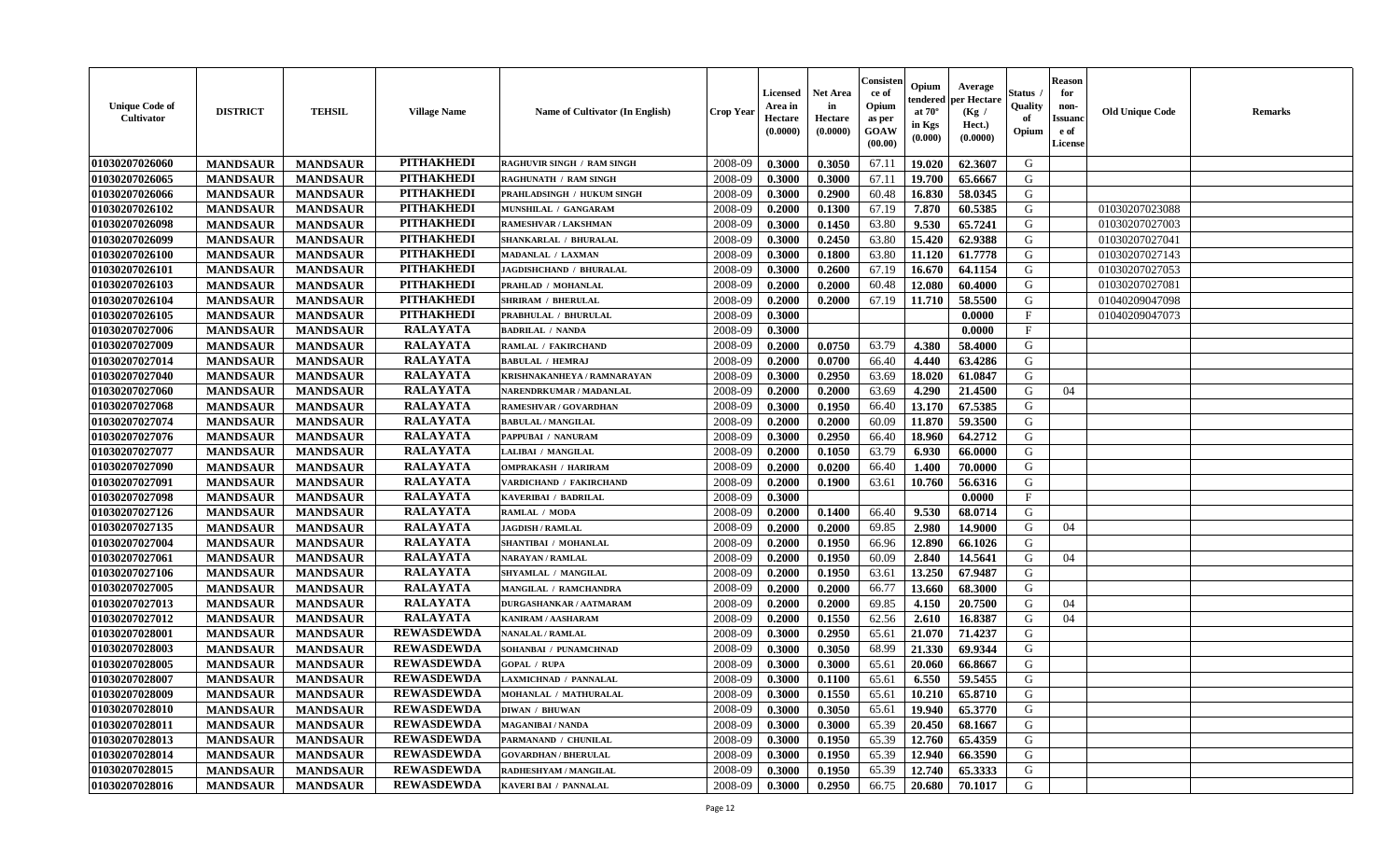| <b>Unique Code of</b><br><b>Cultivator</b> | <b>DISTRICT</b> | <b>TEHSIL</b>   | <b>Village Name</b> | <b>Name of Cultivator (In English)</b> | <b>Crop Year</b> | <b>Licensed</b><br>Area in<br>Hectare<br>(0.0000) | <b>Net Area</b><br>in<br>Hectare<br>(0.0000) | Consister<br>ce of<br>Opium<br>as per<br><b>GOAW</b><br>(00.00) | Opium<br>endered<br>at $70^{\circ}$<br>in Kgs<br>$(\mathbf{0.000})$ | Average<br>per Hectare<br>(Kg)<br>Hect.)<br>(0.0000) | Status<br>Quality<br>of<br>Opium | <b>Reason</b><br>for<br>non-<br><b>Issuano</b><br>e of<br>License | <b>Old Unique Code</b> | <b>Remarks</b> |
|--------------------------------------------|-----------------|-----------------|---------------------|----------------------------------------|------------------|---------------------------------------------------|----------------------------------------------|-----------------------------------------------------------------|---------------------------------------------------------------------|------------------------------------------------------|----------------------------------|-------------------------------------------------------------------|------------------------|----------------|
| 01030207028017                             | <b>MANDSAUR</b> | <b>MANDSAUR</b> | <b>REWASDEWDA</b>   | <b>PANIBAI / BHERULAL</b>              | 2008-09          | 0.3000                                            | 0.2000                                       | 67.55                                                           | 13.140                                                              | 65.7000                                              | G                                |                                                                   |                        |                |
| 01030207028104                             | <b>MANDSAUR</b> | <b>MANDSAUR</b> | <b>REWASDEWDA</b>   | MODIRAM / GANPAT                       | 2008-09          | 0.3000                                            | 0.2550                                       | 65.39                                                           | 16.930                                                              | 66.3922                                              | G                                |                                                                   |                        |                |
| 01030207028111                             | <b>MANDSAUR</b> | <b>MANDSAUR</b> | <b>REWASDEWDA</b>   | RAMCHAND / GOPAL                       | 2008-09          | 0.3000                                            | 0.3000                                       | 65.37                                                           | 19.960                                                              | 66.5333                                              | G                                |                                                                   |                        |                |
| 01030207028021                             | <b>MANDSAUR</b> | <b>MANDSAUR</b> | <b>REWASDEWDA</b>   | <b>GOVERDHAN SINGH / PARVAT SINGH</b>  | 2008-09          | 0.3000                                            | 0.2950                                       | 66.82                                                           | 19.120                                                              | 64.8136                                              | G                                |                                                                   |                        |                |
| 01030207028023                             | <b>MANDSAUR</b> | <b>MANDSAUR</b> | <b>REWASDEWDA</b>   | <b>SURATRAM / BHAGIRATH</b>            | 2008-09          | 0.3000                                            | 0.3000                                       | 72.55                                                           | 21.720                                                              | 72.4000                                              | G                                |                                                                   |                        |                |
| 01030207028026                             | <b>MANDSAUR</b> | <b>MANDSAUR</b> | <b>REWASDEWDA</b>   | <b>DHPUBAI / VARDA</b>                 | 2008-09          | 0.3000                                            | 0.1800                                       | 69.34                                                           | 12.660                                                              | 70.3333                                              | G                                |                                                                   |                        |                |
| 01030207028027                             | <b>MANDSAUR</b> | <b>MANDSAUR</b> | <b>REWASDEWDA</b>   | RADHESHYAM / CHUNILAL                  | 2008-09          | 0.3000                                            | 0.3000                                       | 62.31                                                           | 17.950                                                              | 59.8333                                              | G                                |                                                                   |                        |                |
| 01030207028028                             | <b>MANDSAUR</b> | <b>MANDSAUR</b> | <b>REWASDEWDA</b>   | <b>FAKIRCHAND / NANURAM</b>            | 2008-09          | 0.3000                                            | 0.2300                                       | 69.34                                                           | 15.910                                                              | 69.1739                                              | G                                |                                                                   |                        |                |
| 01030207028029                             | <b>MANDSAUR</b> | <b>MANDSAUR</b> | <b>REWASDEWDA</b>   | HIRALAL / PANNALAL                     | 2008-09          | 0.3000                                            | 0.2950                                       | 68.25                                                           | 20.700                                                              | 70.1695                                              | G                                |                                                                   |                        |                |
| 01030207028030                             | <b>MANDSAUR</b> | <b>MANDSAUR</b> | <b>REWASDEWDA</b>   | <b>GANESHRAM / VARDA</b>               | 2008-09          | 0.3000                                            | 0.1950                                       | 70.70                                                           | 13.480                                                              | 69.1282                                              | G                                |                                                                   |                        |                |
| 01030207028032                             | <b>MANDSAUR</b> | <b>MANDSAUR</b> | <b>REWASDEWDA</b>   | KISHANLAL / MATHURALAL                 | 2008-09          | 0.3000                                            | 0.2950                                       | 65.37                                                           | 19.520                                                              | 66.1695                                              | G                                |                                                                   |                        |                |
| 01030207028033                             | <b>MANDSAUR</b> | <b>MANDSAUR</b> | <b>REWASDEWDA</b>   | <b>CHAGANIBAI / MANGILAL</b>           | 2008-09          | 0.3000                                            | 0.2500                                       | 67.53                                                           | 17.780                                                              | 71.1200                                              | G                                |                                                                   |                        |                |
| 01030207028034                             | <b>MANDSAUR</b> | <b>MANDSAUR</b> | <b>REWASDEWDA</b>   | <b>KANKUBAI/TAIKA</b>                  | 2008-09          | 0.3000                                            | 0.3000                                       | 62.31                                                           | 17.560                                                              | 58.5333                                              | G                                |                                                                   |                        |                |
| 01030207028036                             | <b>MANDSAUR</b> | <b>MANDSAUR</b> | <b>REWASDEWDA</b>   | CHAMPALAL / KESARIMAL / SUNDARBAI      | 2008-09          | 0.3000                                            | 0.2750                                       | 68.25                                                           | 16.230                                                              | 59.0182                                              | G                                |                                                                   |                        |                |
| 01030207028037                             | <b>MANDSAUR</b> | <b>MANDSAUR</b> | <b>REWASDEWDA</b>   | MANGILAL / RAMLAL                      | 2008-09          | 0.3000                                            | 0.2000                                       | 68.25                                                           | 13.940                                                              | 69.7000                                              | G                                |                                                                   |                        |                |
| 01030207028040                             | <b>MANDSAUR</b> | <b>MANDSAUR</b> | <b>REWASDEWDA</b>   | KANHAIYALAL / AMRITRAM                 | 2008-09          | 0.3000                                            | 0.2500                                       | 69.34                                                           | 17.340                                                              | 69.3600                                              | G                                |                                                                   |                        |                |
| 01030207028041                             | <b>MANDSAUR</b> | <b>MANDSAUR</b> | <b>REWASDEWDA</b>   | <b>RATANLAL / MOTILAL</b>              | 2008-09          | 0.3000                                            | 0.2000                                       | 62.31                                                           | 12.220                                                              | 61.1000                                              | G                                |                                                                   |                        |                |
| 01030207028043                             | <b>MANDSAUR</b> | <b>MANDSAUR</b> | <b>REWASDEWDA</b>   | LAXMIBAI / BHGWATILAL                  | 2008-09          | 0.3000                                            | 0.2950                                       | 67.53                                                           | 19.410                                                              | 65.7966                                              | G                                |                                                                   |                        |                |
| 01030207028044                             | <b>MANDSAUR</b> | <b>MANDSAUR</b> | <b>REWASDEWDA</b>   | MULCHAND / KALURAM                     | 2008-09          | 0.3000                                            | 0.2050                                       | 62.22                                                           | 12.860                                                              | 62.7317                                              | G                                |                                                                   |                        |                |
| 01030207028046                             | <b>MANDSAUR</b> | <b>MANDSAUR</b> | <b>REWASDEWDA</b>   | LAXMINARAYAN / CHUNILAL                | 2008-09          | 0.3000                                            | 0.3000                                       | 68.48                                                           | 20.930                                                              | 69.7667                                              | G                                |                                                                   |                        |                |
| 01030207028054                             | <b>MANDSAUR</b> | <b>MANDSAUR</b> | <b>REWASDEWDA</b>   | <b>CHAGANLAL / PANNALAL</b>            | 2008-09          | 0.3000                                            | 0.2950                                       | 65.22                                                           | 19.290                                                              | 65.3898                                              | G                                |                                                                   |                        |                |
| 01030207028055                             | <b>MANDSAUR</b> | <b>MANDSAUR</b> | <b>REWASDEWDA</b>   | PARMANAND / CHUNNILAL                  | 2008-09          | 0.3000                                            | 0.3050                                       | 62.22                                                           | 16.020                                                              | 52.5246                                              | G                                | 04                                                                |                        |                |
| 01030207028056                             | <b>MANDSAUR</b> | <b>MANDSAUR</b> | <b>REWASDEWDA</b>   | MANGIBAI / RATANLAL                    | 2008-09          | 0.3000                                            | 0.2750                                       | 62.22                                                           | 17.160                                                              | 62.4000                                              | G                                |                                                                   |                        |                |
| 01030207028061                             | <b>MANDSAUR</b> | <b>MANDSAUR</b> | <b>REWASDEWDA</b>   | <b>BASANTIBAI / AMBARAM</b>            | 2008-09          | 0.3000                                            | 0.1900                                       | 69.23                                                           | 12.810                                                              | 67.4211                                              | G                                |                                                                   |                        |                |
| 01030207028062                             | <b>MANDSAUR</b> | <b>MANDSAUR</b> | <b>REWASDEWDA</b>   | TULSIRAMDAS / RAMDAS                   | 2008-09          | 0.3000                                            | 0.1600                                       | 65.22                                                           | 10.010                                                              | 62.5625                                              | G                                |                                                                   |                        |                |
| 01030207028067                             | <b>MANDSAUR</b> | <b>MANDSAUR</b> | <b>REWASDEWDA</b>   | <b>HIRALAL / NANALAL</b>               | 2008-09          | 0.3000                                            | 0.1200                                       | 68.48                                                           | 8.660                                                               | 72.1667                                              | G                                |                                                                   |                        |                |
| 01030207028068                             | <b>MANDSAUR</b> | <b>MANDSAUR</b> | <b>REWASDEWDA</b>   | <b>GOPAL / RAMLAL</b>                  | 2008-09          | 0.3000                                            | 0.2900                                       | 68.48                                                           | 20.440                                                              | 70.4828                                              | G                                |                                                                   |                        |                |
| 01030207028069                             | <b>MANDSAUR</b> | <b>MANDSAUR</b> | <b>REWASDEWDA</b>   | KISHANLAL / BHAGWAN                    | 2008-09          | 0.3000                                            | 0.2900                                       | 68.72                                                           | 19.930                                                              | 68.7241                                              | G                                |                                                                   |                        |                |
| 01030207028071                             | <b>MANDSAUR</b> | <b>MANDSAUR</b> | <b>REWASDEWDA</b>   | KAILASH / HARIRAM                      | 2008-09          | 0.3000                                            | 0.3000                                       | 62.22                                                           | 19.630                                                              | 65.4333                                              | G                                |                                                                   |                        |                |
| 01030207028073                             | <b>MANDSAUR</b> | <b>MANDSAUR</b> | <b>REWASDEWDA</b>   | VINOD / RAMCHAND                       | 2008-09          | 0.3000                                            | 0.2050                                       | 69.37                                                           | 14.140                                                              | 68.9756                                              | G                                |                                                                   |                        |                |
| 01030207028074                             | <b>MANDSAUR</b> | <b>MANDSAUR</b> | <b>REWASDEWDA</b>   | <b>BANSHILAL / RAMCHAND</b>            | 2008-09          | 0.3000                                            | 0.2050                                       | 69.37                                                           | 14.280                                                              | 69.6585                                              | G                                |                                                                   |                        |                |
| 01030207028075                             | <b>MANDSAUR</b> | <b>MANDSAUR</b> | <b>REWASDEWDA</b>   | KANWARLAL / RAMCHAND                   | 2008-09          | 0.3000                                            | 0.3000                                       | 71.02                                                           | 21.420                                                              | 71.4000                                              | G                                |                                                                   |                        |                |
| 01030207028076                             | <b>MANDSAUR</b> | <b>MANDSAUR</b> | <b>REWASDEWDA</b>   | KARULAL / BHAGWATILAL                  | 2008-09          | 0.3000                                            | 0.2950                                       | 66.12                                                           | 19.170                                                              | 64.9831                                              | G                                |                                                                   |                        |                |
| 01030207028082                             | <b>MANDSAUR</b> | <b>MANDSAUR</b> | <b>REWASDEWDA</b>   | MANMAL / SHANTILAL                     | 2008-09          | 0.3000                                            | 0.2550                                       | 68.72                                                           | 16.970                                                              | 66.5490                                              | G                                |                                                                   |                        |                |
| 01030207028083                             | <b>MANDSAUR</b> | <b>MANDSAUR</b> | <b>REWASDEWDA</b>   | RAMNATH / DALAMCHANDRA                 | 2008-09          | 0.3000                                            | 0.2950                                       | 66.12                                                           | 20.550                                                              | 69.6610                                              | G                                |                                                                   |                        |                |
| 01030207028086                             | <b>MANDSAUR</b> | <b>MANDSAUR</b> | <b>REWASDEWDA</b>   | <b>GOPAL / RATANLAL</b>                | 2008-09          | 0.3000                                            | 0.2950                                       | 62.22                                                           |                                                                     | $18.730 \cdot 63.4915$                               | G                                |                                                                   |                        |                |
| 01030207028087                             | <b>MANDSAUR</b> | <b>MANDSAUR</b> | <b>REWASDEWDA</b>   | KAMLA BAI / GANESHRAM                  | 2008-09          | 0.3000                                            | 0.2900                                       | 66.12                                                           | 19.020                                                              | 65.5862                                              | G                                |                                                                   |                        |                |
| 01030207028092                             | <b>MANDSAUR</b> | <b>MANDSAUR</b> | <b>REWASDEWDA</b>   | <b>GANESHRAM / DIWAN</b>               | 2008-09          | 0.3000                                            | 0.3000                                       | 66.12                                                           | 20.400                                                              | 68.0000                                              | G                                |                                                                   |                        |                |
| 01030207028102                             | <b>MANDSAUR</b> | <b>MANDSAUR</b> | <b>REWASDEWDA</b>   | <b>GANESHRAM / MAGANRAM</b>            | 2008-09          | 0.3000                                            | 0.2900                                       | 66.12                                                           | 18.200                                                              | 62.7586                                              | G                                |                                                                   |                        |                |
| 01030207028105                             | <b>MANDSAUR</b> | <b>MANDSAUR</b> | <b>REWASDEWDA</b>   | <b>SUBHASH / NANALAL</b>               | 2008-09          | 0.3000                                            | 0.2950                                       | 66.78                                                           | 20.750                                                              | 70.3390                                              | G                                |                                                                   |                        |                |
| 01030207028110                             | <b>MANDSAUR</b> | <b>MANDSAUR</b> | <b>REWASDEWDA</b>   | <b>BASANTILAL / KISHNA</b>             | 2008-09          | 0.3000                                            | 0.2200                                       | 68.72                                                           | 15.140                                                              | 68.8182                                              | G                                |                                                                   |                        |                |
| 01030207028114                             | <b>MANDSAUR</b> | <b>MANDSAUR</b> | <b>REWASDEWDA</b>   | <b>GOVINDRAM CHUNILAL</b>              | 2008-09          | 0.3000                                            | 0.2050                                       | 64.76                                                           |                                                                     | 13.870 67.6585                                       | G                                |                                                                   |                        |                |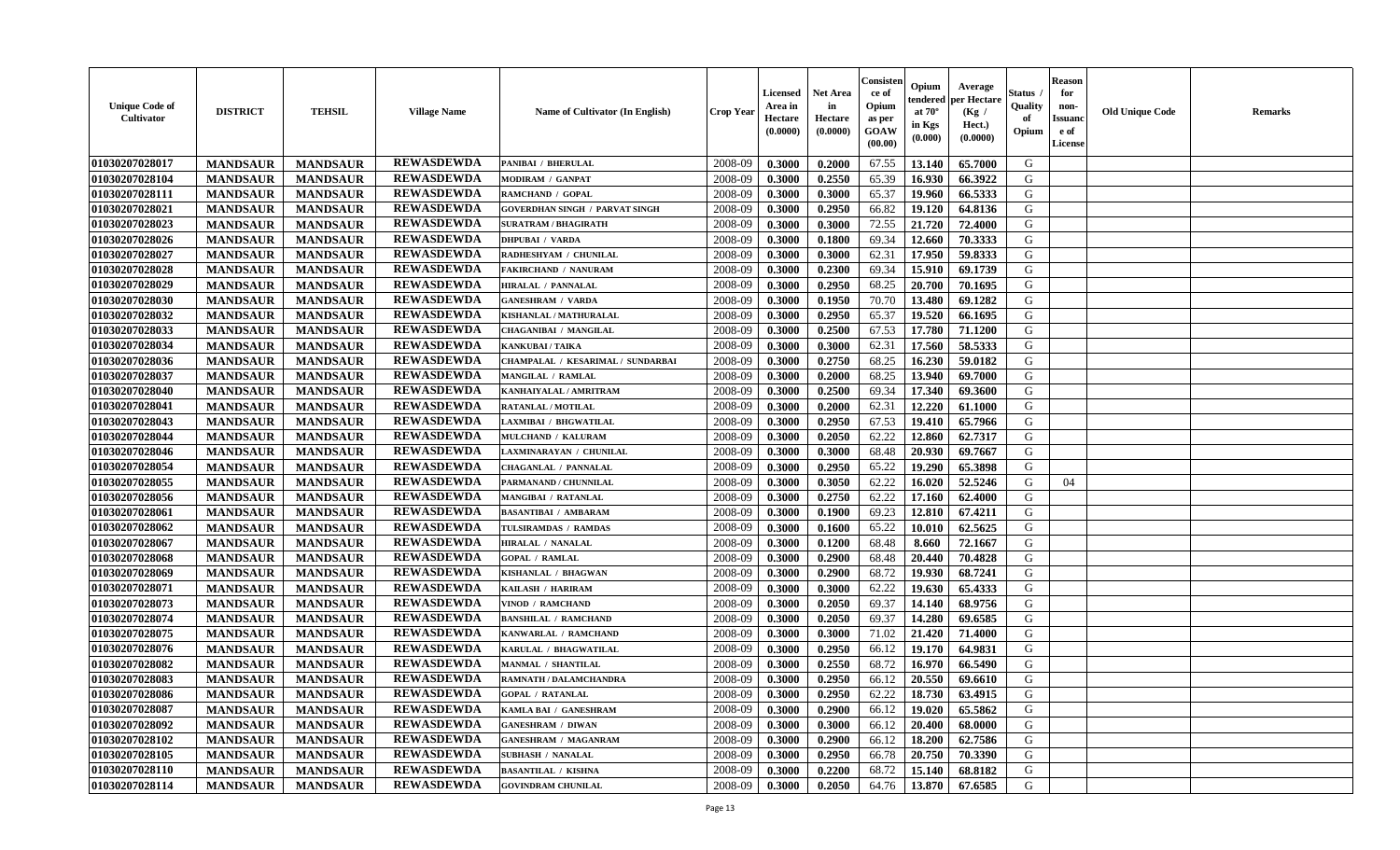| <b>Unique Code of</b><br><b>Cultivator</b> | <b>DISTRICT</b> | <b>TEHSIL</b>   | <b>Village Name</b> | <b>Name of Cultivator (In English)</b> | <b>Crop Year</b> | <b>Licensed</b><br>Area in<br>Hectare<br>(0.0000) | <b>Net Area</b><br>in<br>Hectare<br>(0.0000) | Consister<br>ce of<br>Opium<br>as per<br><b>GOAW</b><br>(00.00) | Opium<br>endered<br>at $70^{\circ}$<br>in Kgs<br>$(\mathbf{0.000})$ | Average<br>per Hectare<br>(Kg)<br>Hect.)<br>(0.0000) | Status<br>Quality<br>of<br>Opium | <b>Reason</b><br>for<br>non-<br><b>Issuano</b><br>e of<br>License | <b>Old Unique Code</b> | <b>Remarks</b>     |
|--------------------------------------------|-----------------|-----------------|---------------------|----------------------------------------|------------------|---------------------------------------------------|----------------------------------------------|-----------------------------------------------------------------|---------------------------------------------------------------------|------------------------------------------------------|----------------------------------|-------------------------------------------------------------------|------------------------|--------------------|
| 01030207028116                             | <b>MANDSAUR</b> | <b>MANDSAUR</b> | <b>REWASDEWDA</b>   | PANNALAL / CHUNILAL                    | 2008-09          | 0.3000                                            | 0.2300                                       | 64.76                                                           | 15.420                                                              | 67.0435                                              | G                                |                                                                   |                        |                    |
| 01030207028117                             | <b>MANDSAUR</b> | <b>MANDSAUR</b> | <b>REWASDEWDA</b>   | <b>BHERULAL / RATANLAL</b>             | 2008-09          | 0.3000                                            | 0.1850                                       | 70.30                                                           | 12.800                                                              | 69.1892                                              | G                                |                                                                   |                        | <b>NAME CHANGE</b> |
| 01030207028120                             | <b>MANDSAUR</b> | <b>MANDSAUR</b> | <b>REWASDEWDA</b>   | KANHAIYALAL / VARDICHAND               | 2008-09          | 0.3000                                            | 0.1500                                       | 64.76                                                           | 9.720                                                               | 64.8000                                              | G                                |                                                                   |                        |                    |
| 01030207028123                             | <b>MANDSAUR</b> | <b>MANDSAUR</b> | <b>REWASDEWDA</b>   | NIHALCHAND / KANHAIYALAL               | 2008-09          | 0.3000                                            | 0.2600                                       | 64.76                                                           | 16.530                                                              | 63.5769                                              | G                                |                                                                   |                        |                    |
| 01030207028125                             | <b>MANDSAUR</b> | <b>MANDSAUR</b> | <b>REWASDEWDA</b>   | SUKHLAL / LAXMICHNAD                   | 2008-09          | 0.3000                                            | 0.2850                                       | 64.76                                                           | 18.280                                                              | 64.1404                                              | G                                |                                                                   |                        |                    |
| 01030207028129                             | <b>MANDSAUR</b> | <b>MANDSAUR</b> | <b>REWASDEWDA</b>   | RAMNATH / MATHURALAL                   | 2008-09          | 0.3000                                            | 0.2950                                       | 69.34                                                           | 20.630                                                              | 69.9322                                              | G                                |                                                                   |                        |                    |
| 01030207028131                             | <b>MANDSAUR</b> | <b>MANDSAUR</b> | <b>REWASDEWDA</b>   | <b>BADRILAL / JAGNATH</b>              | 2008-09          | 0.3000                                            | 0.3000                                       | 69.01                                                           | 20.860                                                              | 69.5333                                              | G                                |                                                                   |                        |                    |
| 01030207028133                             | <b>MANDSAUR</b> | <b>MANDSAUR</b> | <b>REWASDEWDA</b>   | <b>HIRALAL / RATANLAL</b>              | 2008-09          | 0.3000                                            | 0.2450                                       | 68.93                                                           | 17.350                                                              | 70.8163                                              | G                                |                                                                   |                        |                    |
| 01030207028138                             | <b>MANDSAUR</b> | <b>MANDSAUR</b> | <b>REWASDEWDA</b>   | MOHANLAL / RADHAKISHAN                 | 2008-09          | 0.3000                                            | 0.2550                                       | 60.94                                                           | 15.600                                                              | 61.1765                                              | G                                |                                                                   |                        |                    |
| 01030207028142                             | <b>MANDSAUR</b> | <b>MANDSAUR</b> | <b>REWASDEWDA</b>   | MADANLAL / NANDUBAI                    | 2008-09          | 0.3000                                            | 0.3000                                       | 71.28                                                           | 21.360                                                              | 71.2000                                              | G                                |                                                                   |                        |                    |
| 01030207028149                             | <b>MANDSAUR</b> | <b>MANDSAUR</b> | <b>REWASDEWDA</b>   | <b>GITA BAI / LAXMINARAYAN</b>         | 2008-09          | 0.3000                                            | 0.3050                                       | 71.28                                                           | 21.590                                                              | 70.7869                                              | G                                |                                                                   |                        |                    |
| 01030207028154                             | <b>MANDSAUR</b> | <b>MANDSAUR</b> | <b>REWASDEWDA</b>   | <b>JAGDISH / BHAGIRATH</b>             | 2008-09          | 0.3000                                            | 0.2950                                       | 62.31                                                           | 17.410                                                              | 59.0169                                              | G                                |                                                                   |                        |                    |
| 01030207028160                             | <b>MANDSAUR</b> | <b>MANDSAUR</b> | <b>REWASDEWDA</b>   | <b>GHISIBAI/HIRALAL</b>                | 2008-09          | 0.3000                                            | 0.2800                                       | 68.93                                                           | 19.600                                                              | 70.0000                                              | G                                |                                                                   |                        |                    |
| 01030207028165                             | <b>MANDSAUR</b> | <b>MANDSAUR</b> | <b>REWASDEWDA</b>   | <b>BHAGIRATH / DADAMCHAND</b>          | 2008-09          | 0.3000                                            | 0.3000                                       | 68.93                                                           | 20.750                                                              | 69.1667                                              | G                                |                                                                   |                        |                    |
| 01030207028168                             | <b>MANDSAUR</b> | <b>MANDSAUR</b> | <b>REWASDEWDA</b>   | <b>GANGABAI / RAMCHAND</b>             | 2008-09          | 0.3000                                            | 0.1450                                       | 68.93                                                           | 9.950                                                               | 68.6207                                              | G                                |                                                                   |                        |                    |
| 01030207028173                             | <b>MANDSAUR</b> | <b>MANDSAUR</b> | <b>REWASDEWDA</b>   | MAGANIBAI / KACHRUMAL                  | 2008-09          | 0.3000                                            | 0.1500                                       | 69.34                                                           | 10.450                                                              | 69.6667                                              | G                                |                                                                   |                        |                    |
| 01030207028176                             | <b>MANDSAUR</b> | <b>MANDSAUR</b> | <b>REWASDEWDA</b>   | <b>AMBALAL / TRILOK</b>                | 2008-09          | 0.2000                                            | 0.2000                                       | 68.05                                                           | 12.610                                                              | 63.0500                                              | G                                |                                                                   |                        |                    |
| 01030207028180                             | <b>MANDSAUR</b> | <b>MANDSAUR</b> | <b>REWASDEWDA</b>   | <b>ONKAR / JAGANATH</b>                | 2008-09          | 0.3000                                            | 0.2900                                       | 68.93                                                           | 20.810                                                              | 71.7586                                              | G                                |                                                                   |                        |                    |
| 01030207028185                             | <b>MANDSAUR</b> | <b>MANDSAUR</b> | <b>REWASDEWDA</b>   | <b>BADRILAL / RAMLAL</b>               | 2008-09          | 0.3000                                            | 0.1950                                       | 65.37                                                           | 12.860                                                              | 65.9487                                              | G                                |                                                                   |                        |                    |
| 01030207028186                             | <b>MANDSAUR</b> | <b>MANDSAUR</b> | <b>REWASDEWDA</b>   | <b>DURGABAI/KISHANLAL</b>              | 2008-09          | 0.3000                                            | 0.2500                                       | 64.84                                                           | 16.530                                                              | 66.1200                                              | G                                |                                                                   |                        |                    |
| 01030207028192                             | <b>MANDSAUR</b> | <b>MANDSAUR</b> | <b>REWASDEWDA</b>   | KANWARLAL / NANURAM                    | 2008-09          | 0.3000                                            | 0.1100                                       | 65.37                                                           | 6.740                                                               | 61.2727                                              | G                                |                                                                   |                        |                    |
| 01030207028213                             | <b>MANDSAUR</b> | <b>MANDSAUR</b> | <b>REWASDEWDA</b>   | NONDRAM / PANNALAL                     | 2008-09          | 0.3000                                            | 0.2000                                       | 67.55                                                           | 14.570                                                              | 72.8500                                              | G                                |                                                                   |                        |                    |
| 01030207028214                             | <b>MANDSAUR</b> | <b>MANDSAUR</b> | <b>REWASDEWDA</b>   | KANHAIYALAL / RAMCHAND                 | 2008-09          | 0.3000                                            | 0.2450                                       | 65.37                                                           | 15.960                                                              | 65.1429                                              | G                                |                                                                   |                        |                    |
| 01030207028216                             | <b>MANDSAUR</b> | <b>MANDSAUR</b> | <b>REWASDEWDA</b>   | VIDHYABAI / BHANWARLAL                 | 2008-09          | 0.3000                                            | 0.2050                                       | 67.55                                                           | 14.020                                                              | 68.3902                                              | G                                |                                                                   |                        |                    |
| 01030207028217                             | <b>MANDSAUR</b> | <b>MANDSAUR</b> | <b>REWASDEWDA</b>   | KANHAIYALAL / NANDA                    | 2008-09          | 0.3000                                            | 0.2900                                       | 67.55                                                           | 20.820                                                              | 71.7931                                              | G                                |                                                                   |                        |                    |
| 01030207028218                             | <b>MANDSAUR</b> | <b>MANDSAUR</b> | <b>REWASDEWDA</b>   | <b>JAGANATH / KANIRAM</b>              | 2008-09          | 0.3000                                            | 0.2400                                       | 64.84                                                           | 16.040                                                              | 66.8333                                              | G                                |                                                                   |                        |                    |
| 01030207028085                             | <b>MANDSAUR</b> | <b>MANDSAUR</b> | <b>REWASDEWDA</b>   | <b>CHAMPALAL / BHAG SINGH</b>          | 2008-09          | 0.3000                                            | 0.2000                                       | 62.31                                                           | 12.360                                                              | 61.8000                                              | G                                |                                                                   |                        |                    |
| 01030207028190                             | <b>MANDSAUR</b> | <b>MANDSAUR</b> | <b>REWASDEWDA</b>   | <b>BADRILAL / KASTURCHAND</b>          | 2008-09          | 0.3000                                            | 0.2600                                       | 67.79                                                           | 17.600                                                              | 67.6923                                              | П                                | 02                                                                |                        |                    |
| 01030207028206                             | <b>MANDSAUR</b> | <b>MANDSAUR</b> | <b>REWASDEWDA</b>   | <b>DHARAMCHAND / PANNALAL</b>          | 2008-09          | 0.3000                                            | 0.2000                                       | 64.84                                                           | 12.480                                                              | 62.4000                                              | G                                |                                                                   |                        |                    |
| 01030207028205                             | <b>MANDSAUR</b> | <b>MANDSAUR</b> | <b>REWASDEWDA</b>   | <b>MANGILAL / DEVILAL</b>              | 2008-09          | 0.3000                                            | 0.2500                                       | 67.53                                                           | 16.940                                                              | 67.7600                                              | G                                |                                                                   |                        |                    |
| 01030207028220                             | <b>MANDSAUR</b> | <b>MANDSAUR</b> | <b>REWASDEWDA</b>   | <b>JAGDISH / MANGILAL</b>              | 2008-09          | 0.3000                                            | 0.2050                                       | 68.25                                                           | 14.190                                                              | 69.2195                                              | G                                |                                                                   |                        |                    |
| 01030207028058                             | <b>MANDSAUR</b> | <b>MANDSAUR</b> | <b>REWASDEWDA</b>   | <b>JAGDISH / NANURAM</b>               | 2008-09          | 0.3000                                            | 0.1950                                       | 67.56                                                           | 13.160                                                              | 67.4872                                              | G                                |                                                                   |                        |                    |
| 01030207028179                             | <b>MANDSAUR</b> | <b>MANDSAUR</b> | <b>REWASDEWDA</b>   | LAXMNA / MATHURALAL                    | 2008-09          | 0.3000                                            | 0.2900                                       | 65.25                                                           | 19.310                                                              | 66.5862                                              | G                                |                                                                   |                        |                    |
| 01030207028209                             | <b>MANDSAUR</b> | <b>MANDSAUR</b> | <b>REWASDEWDA</b>   | <b>JAGDISH / NANALAL</b>               | 2008-09          | 0.3000                                            | 0.1950                                       | 67.66                                                           | 14.030                                                              | 71.9487                                              | G                                |                                                                   |                        |                    |
| 01030207028064                             | <b>MANDSAUR</b> | <b>MANDSAUR</b> | <b>REWASDEWDA</b>   | RUPNARAYAN / RAMESHCHAND               | 2008-09          | 0.3000                                            | 0.2900                                       | 69.37                                                           | 20.480                                                              | 70.6207                                              | G                                |                                                                   |                        |                    |
| 01030207028049                             | <b>MANDSAUR</b> | <b>MANDSAUR</b> | <b>REWASDEWDA</b>   | <b>BHUWANISHANKAR / RATANLAL</b>       | 2008-09          | 0.3000                                            | 0.1500                                       | 67.88                                                           |                                                                     | $10.070$ 67.1333                                     | G                                |                                                                   |                        |                    |
| 01030207028197                             | <b>MANDSAUR</b> | <b>MANDSAUR</b> | <b>REWASDEWDA</b>   | NANURAM / PYARAJI                      | 2008-09          | 0.3000                                            | 0.2950                                       | 68.56                                                           | 20.740                                                              | 70.3051                                              | G                                |                                                                   |                        |                    |
| 01030207028170                             | <b>MANDSAUR</b> | <b>MANDSAUR</b> | <b>REWASDEWDA</b>   | RATANLAL / NARAYAN                     | 2008-09          | 0.3000                                            | 0.1900                                       | 70.83                                                           | 13.200                                                              | 69.4737                                              | G                                |                                                                   |                        |                    |
| 01030207028122                             | <b>MANDSAUR</b> | <b>MANDSAUR</b> | <b>REWASDEWDA</b>   | RAMNARAYAN / NANURAM                   | 2008-09          | 0.3000                                            | 0.2950                                       | 68.50                                                           | 19.830                                                              | 67.2203                                              | G                                |                                                                   |                        |                    |
| 01030207028097                             | <b>MANDSAUR</b> | <b>MANDSAUR</b> | <b>REWASDEWDA</b>   | KAMAL / BHERULAL                       | 2008-09          | 0.3000                                            | 0.2900                                       | 66.75                                                           | 19.160                                                              | 66.0690                                              | G                                |                                                                   |                        |                    |
| 01030207028163                             | <b>MANDSAUR</b> | <b>MANDSAUR</b> | <b>REWASDEWDA</b>   | <b>DHAPU BAI / MANNALAL</b>            | 2008-09          | 0.2000                                            | 0.1100                                       | 69.37                                                           | 7.480                                                               | 68.0000                                              | G                                |                                                                   |                        |                    |
| 01030207028066                             | <b>MANDSAUR</b> | <b>MANDSAUR</b> | <b>REWASDEWDA</b>   | <b>JAMANABAI / PURANMAL</b>            | 2008-09          | 0.3000                                            | 0.2950                                       | 69.37                                                           | 20.830                                                              | 70.6102                                              | G                                |                                                                   |                        |                    |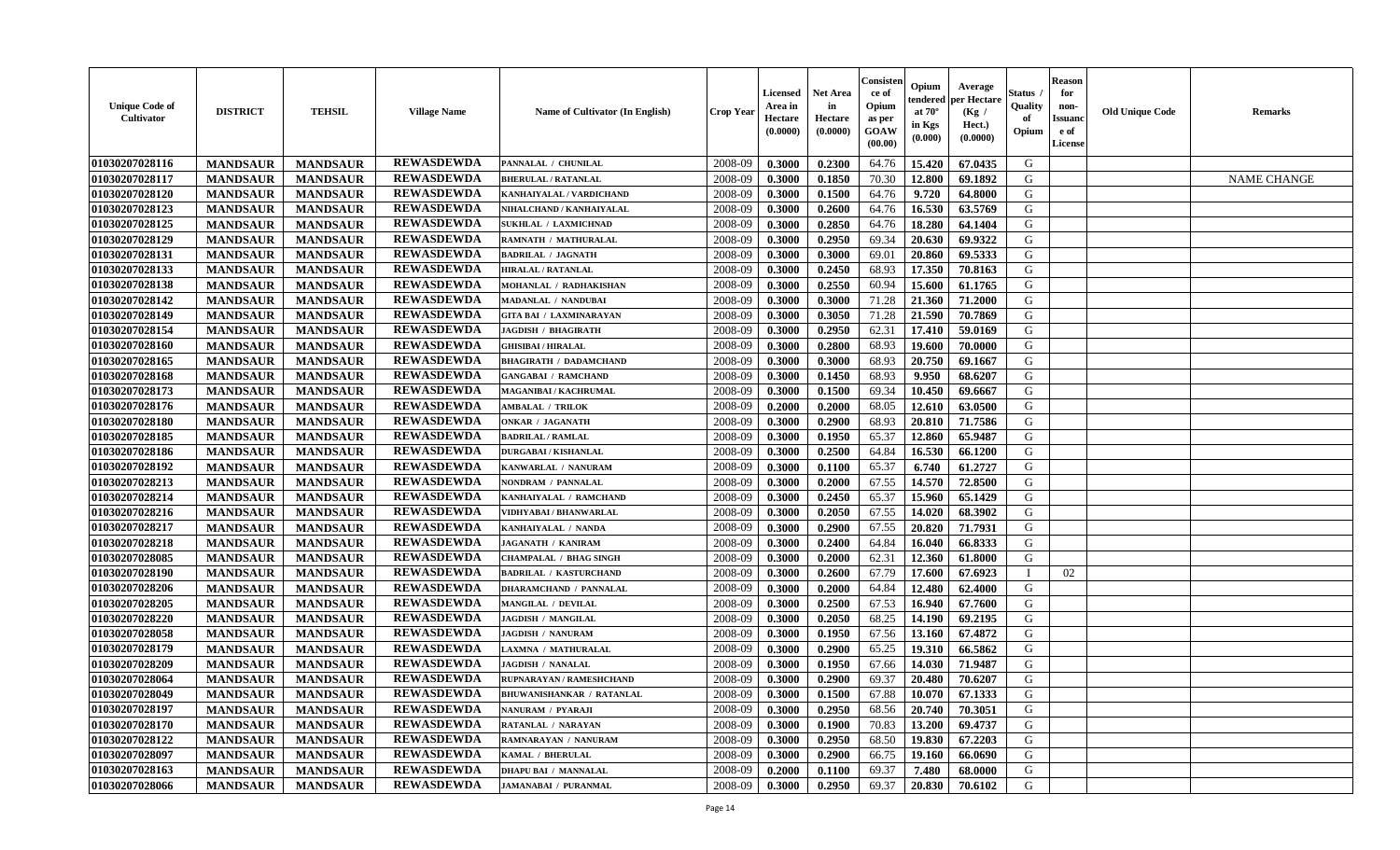| <b>Unique Code of</b><br>Cultivator | <b>DISTRICT</b> | <b>TEHSIL</b>   | <b>Village Name</b> | Name of Cultivator (In English)      | <b>Crop Year</b> | <b>Licensed</b><br>Area in<br>Hectare<br>(0.0000) | Net Area<br>in<br>Hectare<br>(0.0000) | Consisteı<br>ce of<br>Opium<br>as per<br><b>GOAW</b><br>(00.00) | Opium<br>:endereo<br>at $70^\circ$<br>in Kgs<br>$({\bf 0.000})$ | Average<br>per Hectare<br>(Kg /<br>Hect.)<br>(0.0000) | Status<br>Quality<br>of<br>Opium | <b>Reason</b><br>for<br>non-<br><b>Issuano</b><br>e of<br>License | <b>Old Unique Code</b> | <b>Remarks</b>     |
|-------------------------------------|-----------------|-----------------|---------------------|--------------------------------------|------------------|---------------------------------------------------|---------------------------------------|-----------------------------------------------------------------|-----------------------------------------------------------------|-------------------------------------------------------|----------------------------------|-------------------------------------------------------------------|------------------------|--------------------|
| 01030207028159                      | <b>MANDSAUR</b> | <b>MANDSAUR</b> | <b>REWASDEWDA</b>   | NANURAM / NATHU                      | 2008-09          | 0.3000                                            | 0.3000                                | 64.84                                                           | 19.740                                                          | 65.8000                                               | G                                |                                                                   |                        |                    |
| 01030207028063                      | <b>MANDSAUR</b> | <b>MANDSAUR</b> | <b>REWASDEWDA</b>   | <b>KESARBAI / MADANLAL</b>           | 2008-09          | 0.3000                                            | 0.1950                                | 66.75                                                           | 13.410                                                          | 68.7692                                               | G                                |                                                                   |                        |                    |
| 01030207028006                      | <b>MANDSAUR</b> | <b>MANDSAUR</b> | <b>REWASDEWDA</b>   | <b>BHAGWAN / RUPA</b>                | 2008-09          | 0.3000                                            | 0.2150                                | 66.66                                                           | 14.820                                                          | 68.9302                                               | G                                |                                                                   |                        |                    |
| 01030207028080                      | <b>MANDSAUR</b> | <b>MANDSAUR</b> | <b>REWASDEWDA</b>   | MUNNIBAI / DHANNALAL                 | 2008-09          | 0.3000                                            | 0.1850                                | 66.75                                                           | 12.050                                                          | 65.1351                                               | G                                |                                                                   |                        |                    |
| 01030207028124                      | <b>MANDSAUR</b> | <b>MANDSAUR</b> | <b>REWASDEWDA</b>   | NYAYSHANKAR / MANGILAL               | 2008-09          | 0.3000                                            | 0.2250                                | 69.06                                                           | 15.530                                                          | 69.0222                                               | G                                |                                                                   |                        |                    |
| 01030207028132                      | <b>MANDSAUR</b> | <b>MANDSAUR</b> | <b>REWASDEWDA</b>   | <b>GITABAI / MANGILAL</b>            | 2008-09          | 0.3000                                            | 0.2850                                | 66.75                                                           | 18.870                                                          | 66.2105                                               | G                                |                                                                   |                        |                    |
| 01030207028152                      | <b>MANDSAUR</b> | <b>MANDSAUR</b> | <b>REWASDEWDA</b>   | RATANLAL / RAMLAL                    | 2008-09          | 0.3000                                            | 0.2950                                | 64.84                                                           | 18.960                                                          | 64.2712                                               | G                                |                                                                   |                        | <b>NAME CHANGE</b> |
| 01030207028008                      | <b>MANDSAUR</b> | <b>MANDSAUR</b> | <b>REWASDEWDA</b>   | <b>RUGHNATH / RUPA</b>               | 2008-09          | 0.2000                                            | 0.2000                                | 66.75                                                           | 13.610                                                          | 68.0500                                               | G                                |                                                                   |                        |                    |
| 01030207028050                      | <b>MANDSAUR</b> | <b>MANDSAUR</b> | <b>REWASDEWDA</b>   | MULCHAND / MANGILAL                  | 2008-09          | 0.3000                                            | 0.2550                                | 68.08                                                           | 17.610                                                          | 69.0588                                               | G                                |                                                                   |                        |                    |
| 01030207028182                      | <b>MANDSAUR</b> | <b>MANDSAUR</b> | <b>REWASDEWDA</b>   | <b>MANGILAL / KHYALIRAM</b>          | 2008-09          | 0.2000                                            | 0.2000                                | 68.08                                                           | 13.360                                                          | 66.8000                                               | G                                |                                                                   |                        |                    |
| 01030207028072                      | <b>MANDSAUR</b> | <b>MANDSAUR</b> | <b>REWASDEWDA</b>   | AMBARAM / HIRALAL                    | 2008-09          | 0.3000                                            | 0.1100                                | 68.08                                                           | 7.550                                                           | 68.6364                                               | G                                |                                                                   |                        |                    |
| 01030207028022                      | <b>MANDSAUR</b> | <b>MANDSAUR</b> | <b>REWASDEWDA</b>   | NOJIBAI / KISHANLAL                  | 2008-09          | 0.2000                                            | 0.1400                                | 65.22                                                           | 8.930                                                           | 63.7857                                               | G                                |                                                                   |                        |                    |
| 01030207028089                      | <b>MANDSAUR</b> | <b>MANDSAUR</b> | <b>REWASDEWDA</b>   | <b>BHANWAR SINGH / KISHOR SINGH</b>  | 2008-09          | 0.3000                                            | 0.1000                                | 65.22                                                           | 6.360                                                           | 63.6000                                               | G                                |                                                                   |                        |                    |
| 01030207028167                      | <b>MANDSAUR</b> | <b>MANDSAUR</b> | <b>REWASDEWDA</b>   | RUKMANIBAI / AMRATRAM                | 2008-09          | 0.3000                                            | 0.2950                                | 65.22                                                           | 19.250                                                          | 65.2542                                               | G                                |                                                                   |                        |                    |
| 01030207028024                      | <b>MANDSAUR</b> | <b>MANDSAUR</b> | <b>REWASDEWDA</b>   | NANDUBAI / VARDICHANDRA              | 2008-09          | 0.3000                                            | 0.2000                                | 68.08                                                           | 14.020                                                          | 70.1000                                               | G                                |                                                                   |                        |                    |
| 01030207028128                      | <b>MANDSAUR</b> | <b>MANDSAUR</b> | <b>REWASDEWDA</b>   | RAMNRAYAN / BHERULAL                 | 2008-09          | 0.3000                                            | 0.2900                                | 68.08                                                           | 19.890                                                          | 68.5862                                               | G                                |                                                                   |                        |                    |
| 01030207028171                      | <b>MANDSAUR</b> | <b>MANDSAUR</b> | <b>REWASDEWDA</b>   | <b>NANURAM / HIRALAL</b>             | 2008-09          | 0.2000                                            | 0.2050                                | 62.31                                                           | 12.790                                                          | 62.3902                                               | G                                |                                                                   |                        |                    |
| 01030207028094                      | <b>MANDSAUR</b> | <b>MANDSAUR</b> | <b>REWASDEWDA</b>   | DALLA / KISHAN                       | 2008-09          | 0.3000                                            | 0.2050                                | 62.22                                                           | 12.760                                                          | 62.2439                                               | G                                |                                                                   |                        |                    |
| 01030207028121                      | <b>MANDSAUR</b> | <b>MANDSAUR</b> | <b>REWASDEWDA</b>   | <b>AMBALAL / DEVA</b>                | 2008-09          | 0.3000                                            | 0.2200                                | 69.14                                                           | 14.310                                                          | 65.0455                                               | - 1                              | 02                                                                |                        |                    |
| 01030207028198                      | <b>MANDSAUR</b> | <b>MANDSAUR</b> | <b>REWASDEWDA</b>   | <b>RUPA / TULSIRAM</b>               | 2008-09          | 0.3000                                            | 0.1500                                | 68.48                                                           | 10.250                                                          | 68.3333                                               | G                                |                                                                   |                        |                    |
| 01030207030001                      | <b>MANDSAUR</b> | <b>MANDSAUR</b> | <b>RINDWAN</b>      | <b>BALWANT SINGH / BAHADUR SINGH</b> | 2008-09          | 0.3000                                            | 0.2950                                | 61.33                                                           | 18.060                                                          | 61.2203                                               | G                                |                                                                   |                        |                    |
| 01030207030033                      | <b>MANDSAUR</b> | <b>MANDSAUR</b> | <b>RINDWAN</b>      | KAMAL SINGH / BALWANT SINGH          | 2008-09          | 0.2000                                            | 0.1900                                | 60.33                                                           | 11.390                                                          | 59.9474                                               | G                                |                                                                   |                        |                    |
| 01030207030004                      | <b>MANDSAUR</b> | <b>MANDSAUR</b> | <b>RINDWAN</b>      | <b>BAGDIRAM / JIVA</b>               | 2008-09          | 0.3000                                            | 0.2550                                | 68.80                                                           | 16.960                                                          | 66.5098                                               | G                                |                                                                   |                        |                    |
| 01030207030006                      | <b>MANDSAUR</b> | <b>MANDSAUR</b> | <b>RINDWAN</b>      | <b>BALWANT SINGH / JUJHAR SINGH</b>  | 2008-09          | 0.2000                                            | 0.1950                                | 60.33                                                           | 12.280                                                          | 62.9744                                               | G                                |                                                                   |                        |                    |
| 01030207030007                      | <b>MANDSAUR</b> | <b>MANDSAUR</b> | <b>RINDWAN</b>      | <b>GOPAL / MATHURALAL</b>            | 2008-09          | 0.3000                                            | 0.1950                                | 64.57                                                           | 12.910                                                          | 66.2051                                               | G                                |                                                                   |                        |                    |
| 01030207030010                      | <b>MANDSAUR</b> | <b>MANDSAUR</b> | <b>RINDWAN</b>      | FULCHAND / KISHANLAL                 | 2008-09          | 0.3000                                            | 0.2950                                | 64.67                                                           | 19.130                                                          | 64.8475                                               | G                                |                                                                   |                        |                    |
| 01030207030013                      | <b>MANDSAUR</b> | <b>MANDSAUR</b> | <b>RINDWAN</b>      | NANDRAM / DHANNA                     | 2008-09          | 0.3000                                            | 0.2000                                | 64.67                                                           | 12.650                                                          | 63.2500                                               | G                                |                                                                   |                        |                    |
| 01030207030014                      | <b>MANDSAUR</b> | <b>MANDSAUR</b> | <b>RINDWAN</b>      | <b>BHANWARLAL / HAJARILAL</b>        | 2008-09          | 0.3000                                            | 0.2950                                | 64.67                                                           | 19.400                                                          | 65.7627                                               | G                                |                                                                   |                        |                    |
| 01030207030019                      | <b>MANDSAUR</b> | <b>MANDSAUR</b> | <b>RINDWAN</b>      | <b>BHERULAL / RAMLAL</b>             | 2008-09          | 0.3000                                            | 0.2950                                | 61.33                                                           | 18.120                                                          | 61.4237                                               | G                                |                                                                   |                        |                    |
| 01030207030020                      | <b>MANDSAUR</b> | <b>MANDSAUR</b> | <b>RINDWAN</b>      | <b>CHAINRAM / BHERULAL</b>           | 2008-09          | 0.3000                                            | 0.1500                                | 70.34                                                           | 10.650                                                          | 71.0000                                               | G                                |                                                                   |                        |                    |
| 01030207030022                      | <b>MANDSAUR</b> | <b>MANDSAUR</b> | <b>RINDWAN</b>      | <b>BANSHILAL / MOTILAL</b>           | 2008-09          | 0.3000                                            | 0.2700                                | 67.21                                                           | 17.610                                                          | 65.2222                                               | G                                |                                                                   |                        |                    |
| 01030207030023                      | <b>MANDSAUR</b> | <b>MANDSAUR</b> | <b>RINDWAN</b>      | <b>BHANWARLAL / BHERULAL</b>         | 2008-09          | 0.3000                                            | 0.1950                                | 60.33                                                           | 12.290                                                          | 63.0256                                               | G                                |                                                                   |                        |                    |
| 01030207030024                      | <b>MANDSAUR</b> | <b>MANDSAUR</b> | <b>RINDWAN</b>      | FATE SINGH / JUJHAR SINGH            | 2008-09          | 0.2000                                            | 0.1950                                | 61.33                                                           | 12.490                                                          | 64.0513                                               | G                                |                                                                   |                        |                    |
| 01030207030025                      | <b>MANDSAUR</b> | <b>MANDSAUR</b> | <b>RINDWAN</b>      | <b>GENDKUNWAR / BHERUSINGH</b>       | 2008-09          | 0.3000                                            | 0.2950                                | 64.67                                                           | 19.010                                                          | 64.4407                                               | G                                |                                                                   |                        |                    |
| 01030207030026                      | <b>MANDSAUR</b> | <b>MANDSAUR</b> | <b>RINDWAN</b>      | <b>GOVINDSINGH / BALWANT SINGH</b>   | 2008-09          | 0.2000                                            | 0.2000                                | 70.34                                                           | 13.620                                                          | 68.1000                                               | G                                |                                                                   |                        |                    |
| 01030207030029                      | <b>MANDSAUR</b> | <b>MANDSAUR</b> | <b>RINDWAN</b>      | <b>BHANWARLAL / DHURA</b>            | 2008-09          | 0.3000                                            | 0.2000                                | 65.45                                                           | 13.130                                                          | 65.6500                                               | G                                |                                                                   |                        |                    |
| 01030207030030                      | <b>MANDSAUR</b> | <b>MANDSAUR</b> | <b>RINDWAN</b>      | <b>BHUWANI SINGH / RATAN SINGH</b>   | 2008-09          | 0.3000                                            | 0.3000                                | 67.21                                                           | 19.800                                                          | 66.0000                                               | G                                |                                                                   |                        |                    |
| 01030207030031                      | <b>MANDSAUR</b> | <b>MANDSAUR</b> | <b>RINDWAN</b>      | <b>MANSINGH / RATANSINGH</b>         | 2008-09          | 0.3000                                            | 0.3000                                | 67.99                                                           | 6.970                                                           | 23.2333                                               | G                                | 04                                                                |                        |                    |
| 01030207030035                      | <b>MANDSAUR</b> | <b>MANDSAUR</b> | <b>RINDWAN</b>      | HANGAMI BAI / CHATARBHUJ             | 2008-09          | 0.3000                                            | 0.0800                                | 68.65                                                           | 5.450                                                           | 68.1250                                               | G                                |                                                                   |                        |                    |
| 01030207030036                      | <b>MANDSAUR</b> | <b>MANDSAUR</b> | <b>RINDWAN</b>      | <b>NARAYAN / BHUWAN</b>              | 2008-09          | 0.3000                                            | 0.1150                                | 67.99                                                           | 7.630                                                           | 66.3478                                               | G                                |                                                                   |                        |                    |
| 01030207030039                      | <b>MANDSAUR</b> | <b>MANDSAUR</b> | <b>RINDWAN</b>      | <b>GOPAL / VARDICHAND</b>            | 2008-09          | 0.3000                                            | 0.2950                                | 67.99                                                           | 19.720                                                          | 66.8475                                               | G                                |                                                                   |                        |                    |
| 01030207030042                      | <b>MANDSAUR</b> | <b>MANDSAUR</b> | <b>RINDWAN</b>      | RANVIR SINGH / LAL SINGH             | 2008-09          | 0.3000                                            | 0.2800                                | 56.52                                                           |                                                                 | $14.910$ 53.2500                                      | G                                |                                                                   |                        |                    |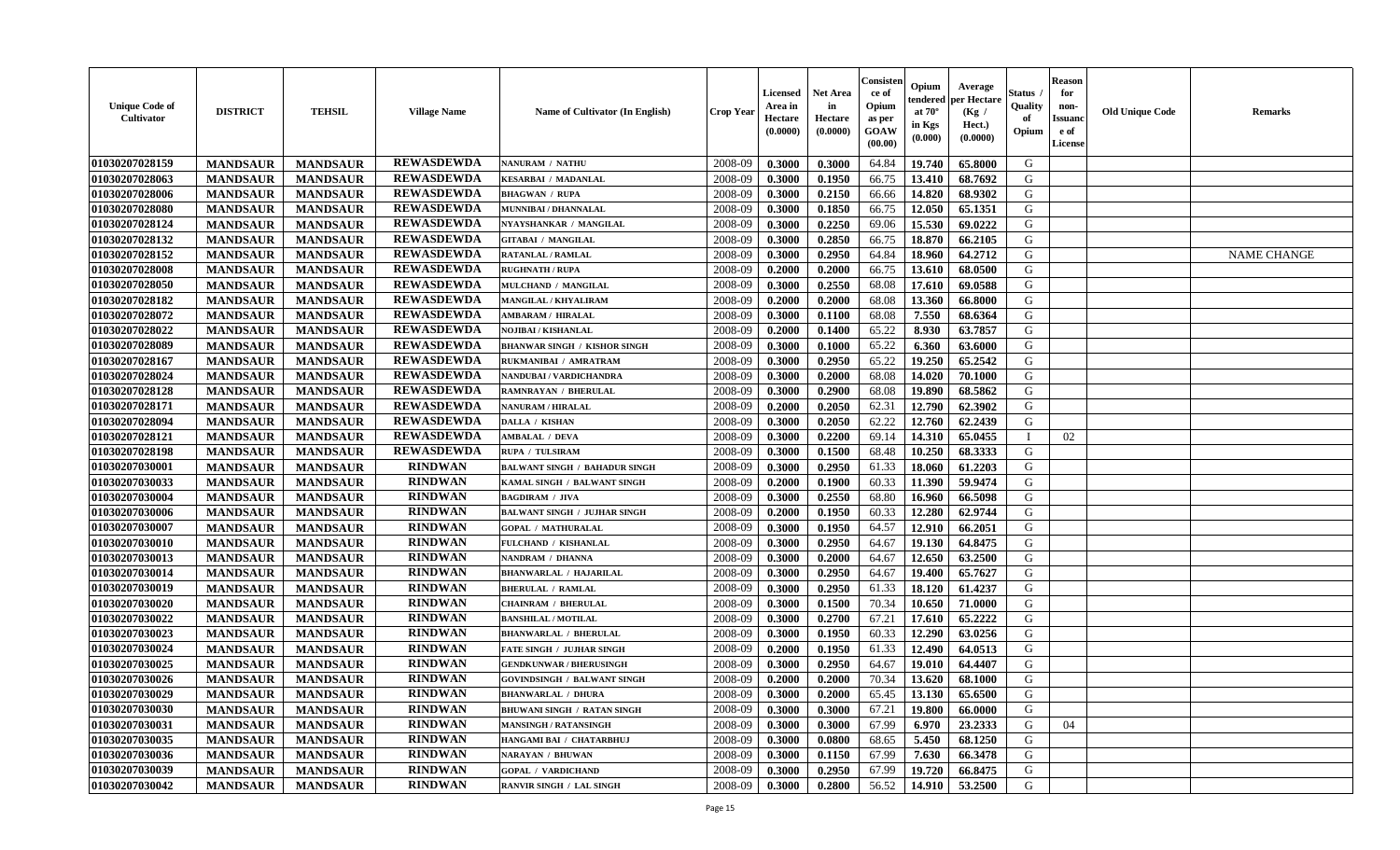| <b>Unique Code of</b><br><b>Cultivator</b> | <b>DISTRICT</b> | <b>TEHSIL</b>   | <b>Village Name</b> | Name of Cultivator (In English) | <b>Crop Year</b> | <b>Licensed</b><br>Area in<br>Hectare<br>(0.0000) | <b>Net Area</b><br>in<br>Hectare<br>(0.0000) | Consister<br>ce of<br>Opium<br>as per<br><b>GOAW</b><br>(00.00) | Opium<br>endered<br>at $70^\circ$<br>in Kgs<br>(0.000) | Average<br>per Hectare<br>(Kg /<br>Hect.)<br>(0.0000) | Status<br>Quality<br>of<br>Opium | <b>Reason</b><br>for<br>non-<br><b>Issuand</b><br>e of<br><b>License</b> | <b>Old Unique Code</b> | <b>Remarks</b> |
|--------------------------------------------|-----------------|-----------------|---------------------|---------------------------------|------------------|---------------------------------------------------|----------------------------------------------|-----------------------------------------------------------------|--------------------------------------------------------|-------------------------------------------------------|----------------------------------|--------------------------------------------------------------------------|------------------------|----------------|
| 01030207030043                             | <b>MANDSAUR</b> | <b>MANDSAUR</b> | <b>RINDWAN</b>      | <b>GHANSHYAM / VARDICHAND</b>   | 2008-09          | 0.3000                                            | 0.2900                                       | 65.45                                                           | 18.470                                                 | 63.6897                                               | G                                |                                                                          |                        |                |
| 01030207030044                             | <b>MANDSAUR</b> | <b>MANDSAUR</b> | <b>RINDWAN</b>      | PUNAMCHNAD / RAMNARAYAN         | 2008-09          | 0.3000                                            | 0.2050                                       | 60.68                                                           | 12.660                                                 | 61.7561                                               | G                                |                                                                          |                        |                |
| 01030207030017                             | <b>MANDSAUR</b> | <b>MANDSAUR</b> | <b>RINDWAN</b>      | <b>BHERULAL / DOULATRAM</b>     | 2008-09          | 0.3000                                            | 0.2450                                       | 65.45                                                           | 15.110                                                 | 61.6735                                               | G                                |                                                                          |                        |                |
| 01030207030015                             | <b>MANDSAUR</b> | <b>MANDSAUR</b> | <b>RINDWAN</b>      | RAMESHWAR / KISHANLAL           | 2008-09          | 0.3000                                            | 0.2050                                       | 70.60                                                           | 14.340                                                 | 69.9512                                               | G                                |                                                                          |                        |                |
| 01030207030012                             | <b>MANDSAUR</b> | <b>MANDSAUR</b> | <b>RINDWAN</b>      | <b>UDAYRAM / KISHANLAL</b>      | 2008-09          | 0.3000                                            | 0.2050                                       | 70.34                                                           | 14.020                                                 | 68.3902                                               | G                                |                                                                          |                        |                |
| 01030207031003                             | <b>MANDSAUR</b> | <b>MANDSAUR</b> | <b>SABAKHEDA</b>    | <b>BAGDIBAI / SHANKARLAL</b>    | 2008-09          | 0.3000                                            | 0.1200                                       | 66.12                                                           | 7.080                                                  | 59.0000                                               | $\mathbf I$                      | 02                                                                       |                        |                |
| 01030207031005                             | <b>MANDSAUR</b> | <b>MANDSAUR</b> | <b>SABAKHEDA</b>    | <b>BANSHILAL / BADRILAL</b>     | 2008-09          | 0.2000                                            | 0.1900                                       | 54.71                                                           | 3.360                                                  | 17.6842                                               | G                                | 04                                                                       |                        |                |
| 01030207031012                             | <b>MANDSAUR</b> | <b>MANDSAUR</b> | <b>SABAKHEDA</b>    | <b>BHAGIRATH / MANGILAL</b>     | 2008-09          | 0.2000                                            | 0.2050                                       | 64.18                                                           | 12.430                                                 | 60.6341                                               | G                                |                                                                          |                        |                |
| 01030207031007                             | <b>MANDSAUR</b> | <b>MANDSAUR</b> | <b>SABAKHEDA</b>    | <b>JAMANALAL / MANGILAL</b>     | 2008-09          | 0.2000                                            | 0.2000                                       | 71.20                                                           | 13.380                                                 | 66.9000                                               | T                                | 02                                                                       |                        |                |
| 01030207031013                             | <b>MANDSAUR</b> | <b>MANDSAUR</b> | <b>SABAKHEDA</b>    | MOHANBAI / MANGILAL             | 2008-09          | 0.3000                                            | 0.2050                                       | 64.27                                                           | 4.610                                                  | 22.4878                                               | G                                | 04                                                                       |                        |                |
| 01030207031016                             | <b>MANDSAUR</b> | <b>MANDSAUR</b> | <b>SABAKHEDA</b>    | KOMALRAM / MANGILAL             | 2008-09          | 0.3000                                            | 0.2950                                       | 64.27                                                           | 17.950                                                 | 60.8475                                               | G                                |                                                                          |                        |                |
| 01030207031017                             | <b>MANDSAUR</b> | <b>MANDSAUR</b> | <b>SABAKHEDA</b>    | MOHANBAI / GOVINDRAM            | 2008-09          | 0.2000                                            | 0.1950                                       | 64.27                                                           | 12.480                                                 | 64.0000                                               | G                                |                                                                          |                        |                |
| 01030207031024                             | <b>MANDSAUR</b> | <b>MANDSAUR</b> | <b>SABAKHEDA</b>    | <b>GHANSHYAM / CHAMPALAL</b>    | 2008-09          | 0.2000                                            | 0.1800                                       | 59.67                                                           | 10.260                                                 | 57.0000                                               | G                                |                                                                          |                        |                |
| 01030207031028                             | <b>MANDSAUR</b> | <b>MANDSAUR</b> | <b>SABAKHEDA</b>    | JHAMAKLAL / MOTILAL             | 2008-09          | 0.2000                                            | 0.2000                                       | 62.87                                                           | 12.280                                                 | 61.4000                                               | G                                |                                                                          |                        |                |
| 01030207031031                             | <b>MANDSAUR</b> | <b>MANDSAUR</b> | <b>SABAKHEDA</b>    | MOHAMMAD SHAH / NAHAR SHAH      | 2008-09          | 0.2000                                            |                                              |                                                                 |                                                        | 0.0000                                                | $\mathbf{F}$                     |                                                                          |                        |                |
| 01030207031034                             | <b>MANDSAUR</b> | <b>MANDSAUR</b> | <b>SABAKHEDA</b>    | <b>GOBARLAL / NIMBAJI</b>       | 2008-09          | 0.2000                                            | 0.0750                                       | 62.87                                                           | 4.460                                                  | 59.4667                                               | G                                |                                                                          |                        |                |
| 01030207031035                             | <b>MANDSAUR</b> | <b>MANDSAUR</b> | <b>SABAKHEDA</b>    | <b>JHAMAKLAL / JAYRAM</b>       | 2008-09          | 0.2000                                            | 0.2000                                       | 62.87                                                           | 7.190                                                  | 35.9500                                               | G                                | 04                                                                       |                        |                |
| 01030207031037                             | <b>MANDSAUR</b> | <b>MANDSAUR</b> | <b>SABAKHEDA</b>    | KOMALRAM / BADRILAL             | 2008-09          | 0.3000                                            | 0.2850                                       | 67.08                                                           | 18.980                                                 | 66.5965                                               | G                                |                                                                          |                        |                |
| 01030207031038                             | <b>MANDSAUR</b> | <b>MANDSAUR</b> | <b>SABAKHEDA</b>    | VARDICHANDRA / KALURAM          | 2008-09          | 0.2000                                            | 0.1900                                       | 65.29                                                           | 4.820                                                  | 25.3684                                               | G                                | 04                                                                       |                        |                |
| 01030207031042                             | <b>MANDSAUR</b> | <b>MANDSAUR</b> | <b>SABAKHEDA</b>    | RAMCHADNRA / KACHARMAL          | 2008-09          | 0.2000                                            | 0.1900                                       | 67.89                                                           | 12.890                                                 | 67.8421                                               | G                                |                                                                          |                        |                |
| 01030207031044                             | <b>MANDSAUR</b> | <b>MANDSAUR</b> | <b>SABAKHEDA</b>    | <b>JHAMKUBAI / LAXMINARAYAN</b> | 2008-09          | 0.2000                                            | 0.2000                                       | 62.87                                                           | 12.060                                                 | 60.3000                                               | G                                |                                                                          |                        |                |
| 01030207031045                             | <b>MANDSAUR</b> | <b>MANDSAUR</b> | <b>SABAKHEDA</b>    | <b>RAMESHCHNAD / BABRU</b>      | 2008-09          | 0.2000                                            | 0.1900                                       | 65.29                                                           | 11.000                                                 | 57.8947                                               | G                                |                                                                          |                        |                |
| 01030207031047                             | <b>MANDSAUR</b> | <b>MANDSAUR</b> | <b>SABAKHEDA</b>    | RAMKISHAN / KALU                | 2008-09          | 0.3000                                            |                                              |                                                                 |                                                        | 0.0000                                                | $\mathbf{F}$                     |                                                                          |                        |                |
| 01030207031048                             | <b>MANDSAUR</b> | <b>MANDSAUR</b> | <b>SABAKHEDA</b>    | <b>KESHURAM / DALU</b>          | 2008-09          | 0.3000                                            | 0.3100                                       | 62.82                                                           | 19.090                                                 | 61.5806                                               | G                                |                                                                          |                        |                |
| 01030207031049                             | <b>MANDSAUR</b> | <b>MANDSAUR</b> | <b>SABAKHEDA</b>    | <b>BHERULAL / SAMDA</b>         | 2008-09          | 0.2000                                            | 0.1950                                       | 62.82                                                           | 12.280                                                 | 62.9744                                               | G                                |                                                                          |                        |                |
| 01030207031050                             | <b>MANDSAUR</b> | <b>MANDSAUR</b> | <b>SABAKHEDA</b>    | <b>RUKMANBAI/RUGGA</b>          | 2008-09          | 0.2000                                            | 0.1900                                       | 67.89                                                           | 4.170                                                  | 21.9474                                               | G                                | 04                                                                       |                        |                |
| 01030207031051                             | <b>MANDSAUR</b> | <b>MANDSAUR</b> | <b>SABAKHEDA</b>    | <b>ONKARLAL / RATANLAL</b>      | 2008-09          | 0.2000                                            | 0.1950                                       | 72.28                                                           | 13.900                                                 | 71.2821                                               | G                                |                                                                          |                        |                |
| 01030207031052                             | <b>MANDSAUR</b> | <b>MANDSAUR</b> | <b>SABAKHEDA</b>    | <b>AMBALAL / MOTILAL</b>        | 2008-09          | 0.2000                                            | 0.1700                                       | 65.29                                                           | 11.280                                                 | 66.3529                                               | G                                |                                                                          |                        |                |
| 01030207031053                             | <b>MANDSAUR</b> | <b>MANDSAUR</b> | <b>SABAKHEDA</b>    | KANHAIYALAL / BHANWARLAL        | 2008-09          | 0.2000                                            | 0.2000                                       | 67.89                                                           | 13.560                                                 | 67.8000                                               | G                                |                                                                          |                        |                |
| 01030207031054                             | <b>MANDSAUR</b> | <b>MANDSAUR</b> | <b>SABAKHEDA</b>    | <b>ONKARLAL / CHAINRAM</b>      | 2008-09          | 0.3000                                            | 0.2400                                       | 67.89                                                           | 15.020                                                 | 62.5833                                               | G                                |                                                                          |                        |                |
| 01030207031055                             | <b>MANDSAUR</b> | <b>MANDSAUR</b> | <b>SABAKHEDA</b>    | HAJARILAL / BHERULAL            | 2008-09          | 0.2000                                            | 0.2050                                       | 65.29                                                           | 13.540                                                 | 66.0488                                               | G                                |                                                                          |                        |                |
| 01030207031059                             | <b>MANDSAUR</b> | <b>MANDSAUR</b> | <b>SABAKHEDA</b>    | RATANABAI / SURATARAM           | 2008-09          | 0.2000                                            | 0.2000                                       | 65.29                                                           | 12.230                                                 | 61.1500                                               | ${\bf G}$                        |                                                                          |                        |                |
| 01030207031060                             | <b>MANDSAUR</b> | <b>MANDSAUR</b> | <b>SABAKHEDA</b>    | <b>JAN KUNWAR / BHAGIRATH</b>   | 2008-09          | 0.2000                                            | 0.1900                                       | 65.29                                                           | 11.920                                                 | 62.7368                                               | G                                |                                                                          |                        |                |
| 01030207031061                             | <b>MANDSAUR</b> | <b>MANDSAUR</b> | <b>SABAKHEDA</b>    | <b>DEVRAM / JAYRAM</b>          | 2008-09          | 0.3000                                            |                                              |                                                                 |                                                        | 0.0000                                                | $\mathbf{F}$                     |                                                                          |                        |                |
| 01030207031069                             | <b>MANDSAUR</b> | <b>MANDSAUR</b> | <b>SABAKHEDA</b>    | NANI BAI / KISHAN LAL           | 2008-09          | 0.2000                                            | 0.0900                                       | 67.61                                                           | 6.040                                                  | 67.1111                                               | G                                |                                                                          |                        |                |
| 01030207031072                             | <b>MANDSAUR</b> | <b>MANDSAUR</b> | <b>SABAKHEDA</b>    | <b>RAMNIWAS / DEVRAM</b>        | 2008-09          | 0.3000                                            | 0.2950                                       | 65.29                                                           | 18.550                                                 | 62.8814                                               | G                                |                                                                          |                        |                |
| 01030207031073                             | <b>MANDSAUR</b> | <b>MANDSAUR</b> | <b>SABAKHEDA</b>    | KANKUBAI / MANGU                | 2008-09          | 0.3000                                            |                                              |                                                                 |                                                        | 0.0000                                                | $\rm F$                          |                                                                          |                        |                |
| 01030207031076                             | <b>MANDSAUR</b> | <b>MANDSAUR</b> | <b>SABAKHEDA</b>    | LALIBAI / MANGILAL              | 2008-09          | 0.2000                                            | 0.1050                                       | 62.98                                                           | 6.460                                                  | 61.5238                                               | G                                |                                                                          |                        |                |
| 01030207031077                             | <b>MANDSAUR</b> | <b>MANDSAUR</b> | <b>SABAKHEDA</b>    | <b>CHATRA NAND / VARDIBAI</b>   | 2008-09          | 0.2000                                            | 0.2000                                       | 65.29                                                           | 12.120                                                 | 60.6000                                               | G                                |                                                                          |                        |                |
| 01030207031080                             | <b>MANDSAUR</b> | <b>MANDSAUR</b> | <b>SABAKHEDA</b>    | PARASRAM / RATANLAL             | 2008-09          | 0.2000                                            | 0.0750                                       | 65.29                                                           | 4.780                                                  | 63.7333                                               | G                                |                                                                          |                        |                |
| 01030207031083                             | <b>MANDSAUR</b> | <b>MANDSAUR</b> | <b>SABAKHEDA</b>    | NATHU / JAGANNATH               | 2008-09          | 0.2000                                            | 0.1950                                       | 67.61                                                           | 12.710                                                 | 65.1795                                               | G                                |                                                                          |                        |                |
| 01030207031085                             | <b>MANDSAUR</b> | <b>MANDSAUR</b> | <b>SABAKHEDA</b>    | RAM KUNWAR / VARDICHAND         | 2008-09          | 0.2000                                            | 0.1550                                       | 62.98                                                           | 8.960                                                  | 57.8065                                               | G                                |                                                                          |                        |                |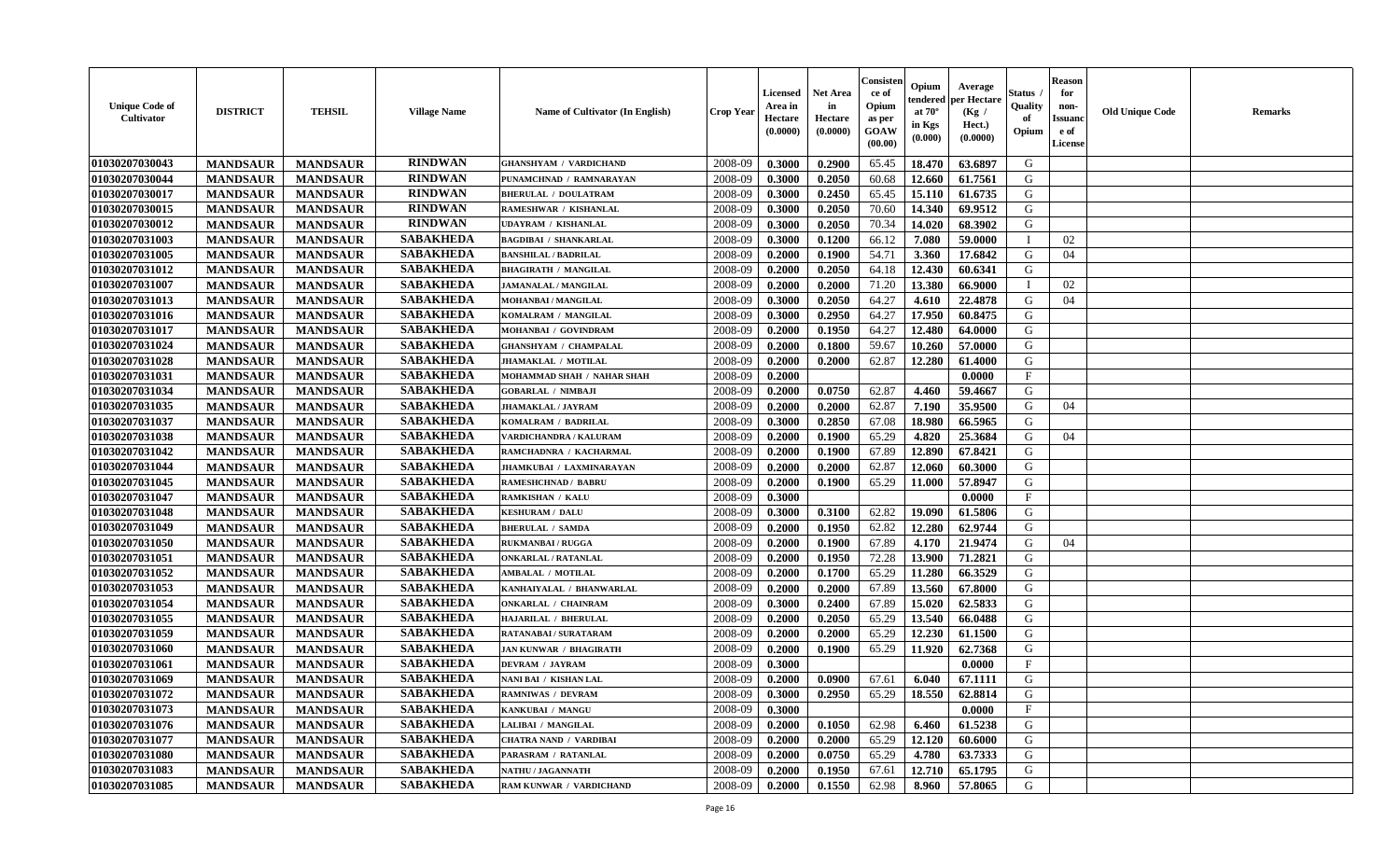| <b>Unique Code of</b><br><b>Cultivator</b> | <b>DISTRICT</b> | <b>TEHSIL</b>   | <b>Village Name</b> | Name of Cultivator (In English) | <b>Crop Year</b> | <b>Licensed</b><br>Area in<br>Hectare<br>(0.0000) | <b>Net Area</b><br>in<br>Hectare<br>(0.0000) | Consisteı<br>ce of<br>Opium<br>as per<br>GOAW<br>(00.00) | Opium<br>endered<br>at $70^\circ$<br>in Kgs<br>(0.000) | Average<br>per Hectare<br>(Kg /<br>Hect.)<br>(0.0000) | Status<br>Quality<br>of<br>Opium | <b>Reason</b><br>for<br>non-<br><b>Issuand</b><br>e of<br>License | <b>Old Unique Code</b> | Remarks            |
|--------------------------------------------|-----------------|-----------------|---------------------|---------------------------------|------------------|---------------------------------------------------|----------------------------------------------|----------------------------------------------------------|--------------------------------------------------------|-------------------------------------------------------|----------------------------------|-------------------------------------------------------------------|------------------------|--------------------|
| 01030207031088                             | <b>MANDSAUR</b> | <b>MANDSAUR</b> | <b>SABAKHEDA</b>    | FULCHAND / JAYRAM               | 2008-09          | 0.2000                                            | 0.2000                                       | 65.29                                                    | 12.040                                                 | 60.2000                                               | G                                |                                                                   |                        |                    |
| 01030207031089                             | <b>MANDSAUR</b> | <b>MANDSAUR</b> | <b>SABAKHEDA</b>    | <b>BHAGATRAM / BHAGWAN</b>      | 2008-09          | 0.3000                                            | 0.2900                                       | 62.98                                                    | 16.300                                                 | 56.2069                                               | G                                |                                                                   |                        |                    |
| 01030207031091                             | <b>MANDSAUR</b> | <b>MANDSAUR</b> | <b>SABAKHEDA</b>    | SAVIBAI / HEMA BHIL             | 2008-09          | 0.2000                                            |                                              |                                                          |                                                        | 0.0000                                                | $\mathbf{F}$                     |                                                                   |                        |                    |
| 01030207031097                             | <b>MANDSAUR</b> | <b>MANDSAUR</b> | <b>SABAKHEDA</b>    | MOHANBAI / RAMCHANDRA           | 2008-09          | 0.3000                                            |                                              |                                                          |                                                        | 0.0000                                                | $\mathbf{F}$                     |                                                                   |                        |                    |
| 01030207031098                             | <b>MANDSAUR</b> | <b>MANDSAUR</b> | <b>SABAKHEDA</b>    | SHYAMSUNDAR / SALAGRAM          | 2008-09          | 0.2000                                            | 0.1750                                       | 65.29                                                    | 11.590                                                 | 66.2286                                               | G                                |                                                                   |                        |                    |
| 01030207031103                             | <b>MANDSAUR</b> | <b>MANDSAUR</b> | <b>SABAKHEDA</b>    | <b>BALURAM / KISHANLAL</b>      | 2008-09          | 0.3000                                            | 0.2650                                       | 65.40                                                    | 17.570                                                 | 66.3019                                               | G                                |                                                                   |                        |                    |
| 01030207031109                             | <b>MANDSAUR</b> | <b>MANDSAUR</b> | <b>SABAKHEDA</b>    | <b>MOTYABAI/AMRA</b>            | 2008-09          | 0.2000                                            | 0.2000                                       | 62.98                                                    | 3.220                                                  | 16.1000                                               | G                                | 04                                                                |                        |                    |
| 01030207031111                             | <b>MANDSAUR</b> | <b>MANDSAUR</b> | <b>SABAKHEDA</b>    | <b>BHANWARLAL / KACHRU</b>      | 2008-09          | 0.3000                                            |                                              |                                                          |                                                        | 0.0000                                                | $\mathbf{F}$                     |                                                                   |                        |                    |
| 01030207031112                             | <b>MANDSAUR</b> | <b>MANDSAUR</b> | <b>SABAKHEDA</b>    | KALU / BHERA                    | 2008-09          | 0.3000                                            | 0.1600                                       | 62.98                                                    | 9.990                                                  | 62.4375                                               | G                                |                                                                   |                        |                    |
| 01030207031113                             | <b>MANDSAUR</b> | <b>MANDSAUR</b> | <b>SABAKHEDA</b>    | <b>RAGHUNATH / PRABHULAL</b>    | 2008-09          | 0.3000                                            | 0.3000                                       | 64.27                                                    | 18.100                                                 | 60.3333                                               | G                                |                                                                   |                        | <b>NAME CHANGE</b> |
| 01030207031114                             | <b>MANDSAUR</b> | <b>MANDSAUR</b> | <b>SABAKHEDA</b>    | TULSIRAM / CHUNNILAL            | 2008-09          | 0.2000                                            | 0.1950                                       | 64.27                                                    | 3.940                                                  | 20.2051                                               | G                                | 04                                                                |                        |                    |
| 01030207031116                             | <b>MANDSAUR</b> | <b>MANDSAUR</b> | <b>SABAKHEDA</b>    | RAMESHCHAND / UDAYRAM           | 2008-09          | 0.3000                                            | 0.1500                                       | 65.40                                                    | 9.690                                                  | 64.6000                                               | G                                |                                                                   |                        |                    |
| 01030207031117                             | <b>MANDSAUR</b> | <b>MANDSAUR</b> | <b>SABAKHEDA</b>    | RAMESHCHAND / RAMKISHAN         | 2008-09          | 0.3000                                            | 0.1450                                       | 65.40                                                    | 8.950                                                  | 61.7241                                               | G                                |                                                                   |                        |                    |
| 01030207031121                             | <b>MANDSAUR</b> | <b>MANDSAUR</b> | <b>SABAKHEDA</b>    | RAMCHANDRAIBAI / MANGILAL       | 2008-09          | 0.3000                                            | 0.1400                                       | 59.67                                                    | 8.260                                                  | 59.0000                                               | G                                |                                                                   |                        |                    |
| 01030207031123                             | <b>MANDSAUR</b> | <b>MANDSAUR</b> | <b>SABAKHEDA</b>    | <b>SITARAM / RAMCHAND</b>       | 2008-09          | 0.2000                                            | 0.0200                                       | 65.40                                                    | 1.300                                                  | 65.0000                                               | $\mathbf G$                      |                                                                   |                        |                    |
| 01030207031124                             | <b>MANDSAUR</b> | <b>MANDSAUR</b> | <b>SABAKHEDA</b>    | MANGILAL / SALAGRAM             | 2008-09          | 0.2000                                            | 0.1000                                       | 65.40                                                    | 6.490                                                  | 64.9000                                               | G                                |                                                                   |                        |                    |
| 01030207031128                             | <b>MANDSAUR</b> | <b>MANDSAUR</b> | <b>SABAKHEDA</b>    | <b>DHAKHIBAI / BAPULAL</b>      | 2008-09          | 0.2000                                            | 0.1500                                       | 66.64                                                    | 8.340                                                  | 55.6000                                               | G                                |                                                                   |                        |                    |
| 01030207031131                             | <b>MANDSAUR</b> | <b>MANDSAUR</b> | <b>SABAKHEDA</b>    | <b>KALULAL / SAMDA</b>          | 2008-09          | 0.2000                                            | 0.2050                                       | 59.67                                                    | 4.420                                                  | 21.5610                                               | G                                | 04                                                                |                        |                    |
| 01030207031133                             | <b>MANDSAUR</b> | <b>MANDSAUR</b> | <b>SABAKHEDA</b>    | DORAPATIBAI / KISHORILAL        | 2008-09          | 0.3000                                            | 0.2600                                       | 67.61                                                    | 4.020                                                  | 15.4615                                               | G                                | 04                                                                |                        |                    |
| 01030207031140                             | <b>MANDSAUR</b> | <b>MANDSAUR</b> | <b>SABAKHEDA</b>    | <b>GHANSHYAM / ONKARLAL</b>     | 2008-09          | 0.2000                                            | 0.1500                                       | 65.91                                                    | 9.260                                                  | 61.7333                                               | G                                |                                                                   |                        |                    |
| 01030207031142                             | <b>MANDSAUR</b> | <b>MANDSAUR</b> | <b>SABAKHEDA</b>    | <b>JANIBAI / RAGHUNATH</b>      | 2008-09          | 0.2000                                            | 0.2000                                       | 60.60                                                    | 11.240                                                 | 56.2000                                               | G                                |                                                                   |                        |                    |
| 01030207031143                             | <b>MANDSAUR</b> | <b>MANDSAUR</b> | <b>SABAKHEDA</b>    | <b>SURAJMAL / RAMCHAND</b>      | 2008-09          | 0.3000                                            | 0.1350                                       | 68.02                                                    | 8.760                                                  | 64.8889                                               | G                                |                                                                   |                        |                    |
| 01030207031145                             | <b>MANDSAUR</b> | <b>MANDSAUR</b> | <b>SABAKHEDA</b>    | PARMANAND / RAMCHANDRA          | 2008-09          | 0.3000                                            | 0.1700                                       | 68.02                                                    | 11.640                                                 | 68.4706                                               | G                                |                                                                   |                        |                    |
| 01030207031146                             | <b>MANDSAUR</b> | <b>MANDSAUR</b> | <b>SABAKHEDA</b>    | <b>GOPILAL / MANNALAL</b>       | 2008-09          | 0.2000                                            | 0.1500                                       | 65.68                                                    | 9.860                                                  | 65.7333                                               | G                                |                                                                   |                        |                    |
| 01030207031147                             | <b>MANDSAUR</b> | <b>MANDSAUR</b> | <b>SABAKHEDA</b>    | TULASIBAI / BHANVARLAL          | 2008-09          | 0.2000                                            | 0.0800                                       | 65.68                                                    | 1.190                                                  | 14.8750                                               | G                                | 04                                                                |                        |                    |
| 01030207031150                             | <b>MANDSAUR</b> | <b>MANDSAUR</b> | <b>SABAKHEDA</b>    | RAMESHCHAND / JAGDISH           | 2008-09          | 0.2000                                            | 0.0850                                       | 68.02                                                    | 5.710                                                  | 67.1765                                               | G                                |                                                                   |                        |                    |
| 01030207031152                             | <b>MANDSAUR</b> | <b>MANDSAUR</b> | <b>SABAKHEDA</b>    | <b>LAXMINARAYAN / RAMNIWAS</b>  | 2008-09          | 0.3000                                            | 0.1200                                       | 65.68                                                    | 7.970                                                  | 66.4167                                               | G                                |                                                                   |                        |                    |
| 01030207031153                             | <b>MANDSAUR</b> | <b>MANDSAUR</b> | <b>SABAKHEDA</b>    | SHIVLAL / BASANTILAL            | 2008-09          | 0.2000                                            | 0.1700                                       | 62.46                                                    | 10.710                                                 | 63.0000                                               | G                                |                                                                   |                        |                    |
| 01030207031158                             | <b>MANDSAUR</b> | <b>MANDSAUR</b> | <b>SABAKHEDA</b>    | RAM LAL / MANGILAL              | 2008-09          | 0.3000                                            | 0.1850                                       | 62.46                                                    | 11.470                                                 | 62.0000                                               | G                                |                                                                   |                        |                    |
| 01030207031160                             | <b>MANDSAUR</b> | <b>MANDSAUR</b> | <b>SABAKHEDA</b>    | PARASRAM / TULSIRAM             | 2008-09          | 0.2000                                            |                                              |                                                          |                                                        | 0.0000                                                | $_{\rm F}$                       |                                                                   |                        |                    |
| 01030207031162                             | <b>MANDSAUR</b> | <b>MANDSAUR</b> | <b>SABAKHEDA</b>    | <b>AMRATRAM / RAGHUNATH</b>     | 2008-09          | 0.3000                                            | 0.2250                                       | 65.68                                                    | 11.930                                                 | 53.0222                                               | G                                |                                                                   |                        |                    |
| 01030207031165                             | <b>MANDSAUR</b> | <b>MANDSAUR</b> | <b>SABAKHEDA</b>    | <b>SHANKARLAL / DEVRAM</b>      | 2008-09          | 0.2000                                            | 0.2000                                       | 65.68                                                    | 12.070                                                 | 60.3500                                               | G                                |                                                                   |                        | <b>NAME CHANGE</b> |
| 01030207031167                             | <b>MANDSAUR</b> | <b>MANDSAUR</b> | <b>SABAKHEDA</b>    | MOHANBAI / KESHURAM             | 2008-09          | 0.2000                                            | 0.1300                                       | 59.49                                                    | 7.270                                                  | 55.9231                                               | G                                |                                                                   |                        |                    |
| 01030207031169                             | <b>MANDSAUR</b> | <b>MANDSAUR</b> | <b>SABAKHEDA</b>    | <b>DINESHKUMAR / MANALAL</b>    | 2008-09          | 0.3000                                            | 0.1650                                       | 62.46                                                    | 9.730                                                  | 58.9697                                               | G                                |                                                                   |                        |                    |
| 01030207031173                             | <b>MANDSAUR</b> | <b>MANDSAUR</b> | <b>SABAKHEDA</b>    | RAJMAL / HIRALAL                | 2008-09          | 0.3000                                            | 0.1900                                       | 68.02                                                    | 12.390                                                 | 65.2105                                               | G                                |                                                                   |                        |                    |
| 01030207031175                             | <b>MANDSAUR</b> | <b>MANDSAUR</b> | <b>SABAKHEDA</b>    | <b>SURESHCHANDRA / TULSIRAM</b> | 2008-09          | 0.3000                                            | 0.2650                                       | 59.49                                                    | 5.070                                                  | 19.1321                                               | G                                | 04                                                                |                        |                    |
| 01030207031178                             | <b>MANDSAUR</b> | <b>MANDSAUR</b> | <b>SABAKHEDA</b>    | <b>KALABAI/DHANNALAL</b>        | 2008-09          | 0.2000                                            | 0.1850                                       | 59.49                                                    | 3.040                                                  | 16.4324                                               | G                                | 04                                                                |                        |                    |
| 01030207031183                             | <b>MANDSAUR</b> | <b>MANDSAUR</b> | <b>SABAKHEDA</b>    | <b>JUGALKISHOR / RAMNARAYAN</b> | 2008-09          | 0.3000                                            | 0.2050                                       | 59.49                                                    | 11.070                                                 | 54.0000                                               | G                                |                                                                   |                        |                    |
| 01030207031186                             | <b>MANDSAUR</b> | <b>MANDSAUR</b> | <b>SABAKHEDA</b>    | LAXMINARAYAN / RADHESHYAM       | 2008-09          | 0.2000                                            | 0.2000                                       | 62.46                                                    | 12.310                                                 | 61.5500                                               | G                                |                                                                   |                        |                    |
| 01030207031187                             | <b>MANDSAUR</b> | <b>MANDSAUR</b> | <b>SABAKHEDA</b>    | RAMESHCHAND / SALAGRAM          | 2008-09          | 0.2000                                            | 0.2000                                       | 64.94                                                    | 12.320                                                 | 61.6000                                               | ${\bf G}$                        |                                                                   |                        |                    |
| 01030207031190                             | <b>MANDSAUR</b> | <b>MANDSAUR</b> | <b>SABAKHEDA</b>    | <b>HIRALAL / GOBA</b>           | 2008-09          | 0.3000                                            | 0.3000                                       | 60.04                                                    | 17.230                                                 | 57.4333                                               | G                                |                                                                   |                        |                    |
| 01030207031191                             | <b>MANDSAUR</b> | <b>MANDSAUR</b> | <b>SABAKHEDA</b>    | PANNALAL / GOPILAL              | 2008-09          | 0.2000                                            | 0.1400                                       | 64.94                                                    | 9.250                                                  | 66.0714                                               | G                                |                                                                   |                        |                    |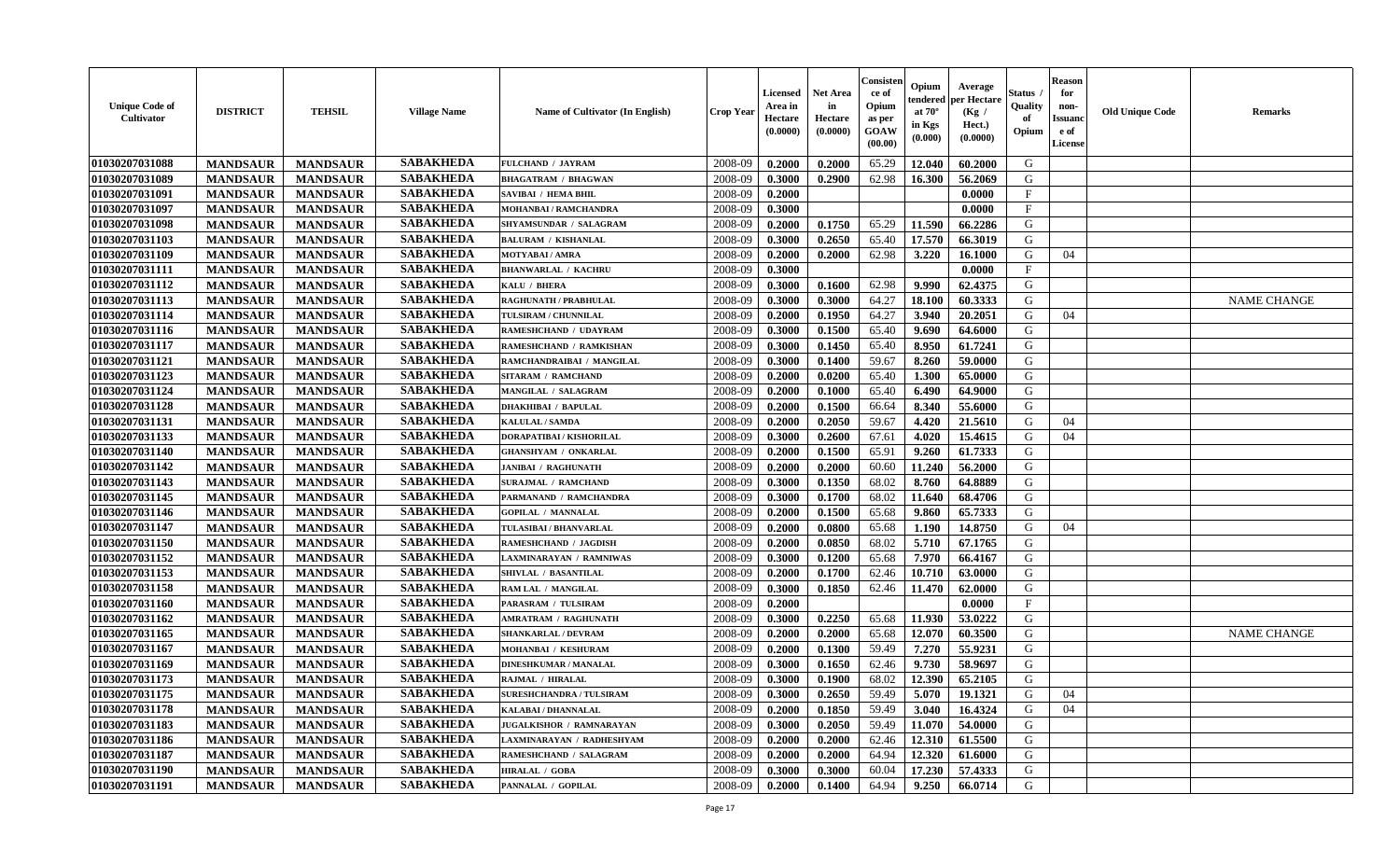| <b>Unique Code of</b><br><b>Cultivator</b> | <b>DISTRICT</b> | <b>TEHSIL</b>   | <b>Village Name</b> | Name of Cultivator (In English)    | <b>Crop Year</b> | <b>Licensed</b><br>Area in<br>Hectare<br>(0.0000) | <b>Net Area</b><br>in<br>Hectare<br>(0.0000) | Consister<br>ce of<br>Opium<br>as per<br><b>GOAW</b><br>(00.00) | Opium<br>endered<br>at $70^{\circ}$<br>in Kgs<br>(0.000) | Average<br>per Hectare<br>(Kg)<br>Hect.)<br>(0.0000) | Status<br>Quality<br>of<br>Opium | <b>Reason</b><br>for<br>non-<br><b>Issuano</b><br>e of<br>License | <b>Old Unique Code</b> | <b>Remarks</b> |
|--------------------------------------------|-----------------|-----------------|---------------------|------------------------------------|------------------|---------------------------------------------------|----------------------------------------------|-----------------------------------------------------------------|----------------------------------------------------------|------------------------------------------------------|----------------------------------|-------------------------------------------------------------------|------------------------|----------------|
| 01030207031195                             | <b>MANDSAUR</b> | <b>MANDSAUR</b> | <b>SABAKHEDA</b>    | PRAHLAD / KACHRMAL                 | 2008-09          | 0.2000                                            | 0.1450                                       | 62.46                                                           | 8.810                                                    | 60.7586                                              | G                                |                                                                   |                        |                |
| 01030207031200                             | <b>MANDSAUR</b> | <b>MANDSAUR</b> | <b>SABAKHEDA</b>    | <b>BHAGATRAM / ONKARLAL</b>        | 2008-09          | 0.3000                                            |                                              |                                                                 |                                                          | 0.0000                                               | $\mathbf{F}$                     |                                                                   |                        |                |
| 01030207031205                             | <b>MANDSAUR</b> | <b>MANDSAUR</b> | <b>SABAKHEDA</b>    | NIRMAL / RAMJAS                    | 2008-09          | 0.2000                                            |                                              |                                                                 |                                                          | 0.0000                                               | $\mathbf{F}$                     |                                                                   |                        |                |
| 01030207031207                             | <b>MANDSAUR</b> | <b>MANDSAUR</b> | <b>SABAKHEDA</b>    | <b>GHISALAL / DEVRAM</b>           | 2008-09          | 0.2000                                            | 0.1400                                       | 58.44                                                           | 8.030                                                    | 57.3571                                              | G                                |                                                                   |                        |                |
| 01030207031208                             | <b>MANDSAUR</b> | <b>MANDSAUR</b> | <b>SABAKHEDA</b>    | <b>BALMUKUND / MODIRAM</b>         | 2008-09          | 0.2000                                            | 0.0200                                       | 65.93                                                           | 1.290                                                    | 64.5000                                              | G                                |                                                                   |                        |                |
| 01030207031209                             | <b>MANDSAUR</b> | <b>MANDSAUR</b> | <b>SABAKHEDA</b>    | RUKMANBAI / GIRDHARI               | 2008-09          | 0.2000                                            | 0.1650                                       | 55.64                                                           | 1.810                                                    | 10.9697                                              | G                                | 04                                                                |                        |                |
| 01030207031210                             | <b>MANDSAUR</b> | <b>MANDSAUR</b> | <b>SABAKHEDA</b>    | <b>MANGIBAI / BHANVARLAL</b>       | 2008-09          | 0.2000                                            | 0.2000                                       | 58.13                                                           | 4.670                                                    | 23.3500                                              | G                                | 04                                                                |                        |                |
| 01030207031211                             | <b>MANDSAUR</b> | <b>MANDSAUR</b> | <b>SABAKHEDA</b>    | MUNNABAI / RAMNIWAS                | 2008-09          | 0.2000                                            | 0.2050                                       | 64.84                                                           | 13.060                                                   | 63.7073                                              | G                                |                                                                   |                        |                |
| 01030207031213                             | <b>MANDSAUR</b> | <b>MANDSAUR</b> | <b>SABAKHEDA</b>    | <b>GOPAL / CHAMPALAL</b>           | 2008-09          | 0.2000                                            | 0.1600                                       | 64.94                                                           | 9.860                                                    | 61.6250                                              | G                                |                                                                   |                        |                |
| 01030207031215                             | <b>MANDSAUR</b> | <b>MANDSAUR</b> | <b>SABAKHEDA</b>    | TULSIBAI / SHAMBHULAL              | 2008-09          | 0.2000                                            | 0.1500                                       | 64.94                                                           | 9.320                                                    | 62.1333                                              | G                                |                                                                   |                        |                |
| 01030207031216                             | <b>MANDSAUR</b> | <b>MANDSAUR</b> | <b>SABAKHEDA</b>    | <b>INDARMAL / HIRALAL</b>          | 2008-09          | 0.2000                                            | 0.1950                                       | 65.69                                                           | 12.170                                                   | 62.4103                                              | G                                |                                                                   |                        |                |
| 01030207031221                             | <b>MANDSAUR</b> | <b>MANDSAUR</b> | <b>SABAKHEDA</b>    | YASHWANT / PRAHLAD                 | 2008-09          | 0.2000                                            | 0.1500                                       | 68.02                                                           | 10.220                                                   | 68.1333                                              | G                                |                                                                   |                        |                |
| 01030207031224                             | <b>MANDSAUR</b> | <b>MANDSAUR</b> | <b>SABAKHEDA</b>    | DINESH KUMAR / KANHAIYALAL         | 2008-09          | 0.3000                                            | 0.1100                                       | 65.69                                                           | 7.140                                                    | 64.9091                                              | G                                |                                                                   |                        |                |
| 01030207031225                             | <b>MANDSAUR</b> | <b>MANDSAUR</b> | <b>SABAKHEDA</b>    | MOHANBAI / BHERULAL                | 2008-09          | 0.2000                                            | 0.2000                                       | 65.69                                                           | 12.570                                                   | 62.8500                                              | G                                |                                                                   |                        |                |
| 01030207031227                             | <b>MANDSAUR</b> | <b>MANDSAUR</b> | <b>SABAKHEDA</b>    | SURESHCHANDRA / MOHANLAL           | 2008-09          | 0.2000                                            | 0.1900                                       | 65.69                                                           | 4.250                                                    | 22.3684                                              | G                                | 04                                                                |                        |                |
| 01030207031228                             | <b>MANDSAUR</b> | <b>MANDSAUR</b> | <b>SABAKHEDA</b>    | KISHORILAL / MANGILAL              | 2008-09          | 0.2000                                            | 0.0200                                       | 63.58                                                           | 1.350                                                    | 67.5000                                              | G                                |                                                                   |                        |                |
| 01030207031229                             | <b>MANDSAUR</b> | <b>MANDSAUR</b> | <b>SABAKHEDA</b>    | <b>DEVRAM / PITHA</b>              | 2008-09          | 0.2000                                            | 0.1450                                       | 62.94                                                           | 8.960                                                    | 61.7931                                              | G                                |                                                                   |                        |                |
| 01030207031231                             | <b>MANDSAUR</b> | <b>MANDSAUR</b> | <b>SABAKHEDA</b>    | <b>ASHOK KUMAR / LAXMAN</b>        | 2008-09          | 0.3000                                            | 0.1000                                       | 67.55                                                           | 6.780                                                    | 67.8000                                              | G                                |                                                                   |                        |                |
| 01030207031232                             | <b>MANDSAUR</b> | <b>MANDSAUR</b> | <b>SABAKHEDA</b>    | RATANLAL / BHANWARLAL              | 2008-09          | 0.2000                                            | 0.1300                                       | 58.13                                                           | 7.570                                                    | 58.2308                                              | G                                |                                                                   |                        |                |
| 01030207031236                             |                 |                 | <b>SABAKHEDA</b>    |                                    | 2008-09          | 0.3000                                            |                                              |                                                                 |                                                          |                                                      | $\mathbf{F}$                     |                                                                   |                        |                |
|                                            | <b>MANDSAUR</b> | <b>MANDSAUR</b> | <b>SABAKHEDA</b>    | SATAYNARAYAN / HIRALAL             |                  |                                                   |                                              |                                                                 |                                                          | 0.0000                                               |                                  |                                                                   |                        |                |
| 01030207031237                             | <b>MANDSAUR</b> | <b>MANDSAUR</b> |                     | KARULAL / JAGANNATH                | 2008-09          | 0.3000                                            |                                              |                                                                 |                                                          | 0.0000                                               | $\mathbf{F}$                     |                                                                   |                        |                |
| 01030207031238                             | <b>MANDSAUR</b> | <b>MANDSAUR</b> | <b>SABAKHEDA</b>    | RAJENDRA KUMAR / AMBALAL           | 2008-09          | 0.2000                                            | 0.1800                                       | 65.69                                                           | 11.340                                                   | 63.0000                                              | G                                |                                                                   |                        |                |
| 01030207031240                             | <b>MANDSAUR</b> | <b>MANDSAUR</b> | <b>SABAKHEDA</b>    | <b>HIRALAL / BADRILAL</b>          | 2008-09          | 0.2000                                            | 0.2000                                       | 64.63                                                           | 11.620                                                   | 58.1000                                              | G                                |                                                                   |                        |                |
| 01030207031244                             | <b>MANDSAUR</b> | <b>MANDSAUR</b> | <b>SABAKHEDA</b>    | <b>OMPRAKASH / GOPILAL</b>         | 2008-09          | 0.2000                                            | 0.2050                                       | 64.63                                                           | 13.030                                                   | 63.5610                                              | G                                |                                                                   |                        |                |
| 01030207031245                             | <b>MANDSAUR</b> | <b>MANDSAUR</b> | <b>SABAKHEDA</b>    | MADANLAL / RAMKISHAN               | 2008-09          | 0.3000                                            | 0.2700                                       | 69.09                                                           | 15.970                                                   | 59.1481                                              | G                                |                                                                   |                        |                |
| 01030207031246                             | <b>MANDSAUR</b> | <b>MANDSAUR</b> | <b>SABAKHEDA</b>    | RADHESHYAM / RATANLAL              | 2008-09          | 0.2000                                            | 0.1950                                       | 67.55                                                           | 12.620                                                   | 64.7179                                              | G                                |                                                                   |                        |                |
| 01030207031255                             | <b>MANDSAUR</b> | <b>MANDSAUR</b> | <b>SABAKHEDA</b>    | RAJENDRA KUMAR / LAXMINARAYAN      | 2008-09          | 0.3000                                            | 0.1250                                       | 67.55                                                           | 8.060                                                    | 64.4800                                              | G                                |                                                                   |                        |                |
| 01030207031259                             | <b>MANDSAUR</b> | <b>MANDSAUR</b> | <b>SABAKHEDA</b>    | <b>NAR SINGH / RAMNARAYAN</b>      | 2008-09          | 0.3000                                            |                                              |                                                                 |                                                          | 0.0000                                               | $\mathbf{F}$                     |                                                                   |                        |                |
| 01030207031261                             | <b>MANDSAUR</b> | <b>MANDSAUR</b> | <b>SABAKHEDA</b>    | <b>GOPAL / NANURAM</b>             | 2008-09          | 0.2000                                            | 0.1550                                       | 64.63                                                           | 9.300                                                    | 60.0000                                              | G                                |                                                                   |                        |                |
| 01030207031263                             | <b>MANDSAUR</b> | <b>MANDSAUR</b> | <b>SABAKHEDA</b>    | RAMESHCHAND / NANURAM              | 2008-09          | 0.2000                                            | 0.1600                                       | 62.94                                                           | 9.860                                                    | 61.6250                                              | G                                |                                                                   |                        |                |
| 01030207031264                             | <b>MANDSAUR</b> | <b>MANDSAUR</b> | <b>SABAKHEDA</b>    | <b>NARENDRA / RAMESHCHAND</b>      | 2008-09          | 0.3000                                            | 0.1900                                       | 64.63                                                           | 12.170                                                   | 64.0526                                              | G                                |                                                                   |                        |                |
| 01030207031105                             | <b>MANDSAUR</b> | <b>MANDSAUR</b> | <b>SABAKHEDA</b>    | LAXMINARAYAN / MOHANLAL            | 2008-09          | 0.2000                                            |                                              |                                                                 |                                                          | 0.0000                                               | $\mathbf{F}$                     |                                                                   |                        |                |
| 01030207031134                             | <b>MANDSAUR</b> | <b>MANDSAUR</b> | <b>SABAKHEDA</b>    | DASHRATH / ONKARLAL                | 2008-09          | 0.2000                                            |                                              |                                                                 |                                                          | 0.0000                                               | $_{\rm F}$                       |                                                                   |                        |                |
| 01030207031266                             | <b>MANDSAUR</b> | <b>MANDSAUR</b> | <b>SABAKHEDA</b>    | <b>FAKIRCHAND / HARLAL</b>         | 2008-09          | 0.3000                                            |                                              |                                                                 |                                                          | 0.0000                                               | $\mathbf{F}$                     |                                                                   |                        |                |
| 01030207031269                             | <b>MANDSAUR</b> | <b>MANDSAUR</b> | <b>SABAKHEDA</b>    | RAMESHVAR / NARAYAN                | 2008-09          | 0.3000                                            | 0.2650                                       | 65.47                                                           | 15.720                                                   | 59.3208                                              | G                                |                                                                   |                        |                |
| 01030207031271                             | <b>MANDSAUR</b> | <b>MANDSAUR</b> | <b>SABAKHEDA</b>    | KACHRULAL / GOVINDRAM              | 2008-09          | 0.2000                                            | 0.1850                                       | 58.53                                                           | 3.300                                                    | 17.8378                                              | G                                | 04                                                                |                        |                |
| 01030207031273                             | <b>MANDSAUR</b> | <b>MANDSAUR</b> | <b>SABAKHEDA</b>    | MAHESH KUMAR / GORISHANKAR         | 2008-09          | 0.2000                                            | 0.0600                                       | 71.16                                                           | 4.130                                                    | 68.8333                                              | G                                |                                                                   |                        |                |
| 01030207031281                             | <b>MANDSAUR</b> | <b>MANDSAUR</b> | <b>SABAKHEDA</b>    | <b>DEVIRAM / UDAYRAM</b>           | 2008-09          | 0.3000                                            | 0.2150                                       | 65.47                                                           | 13.850                                                   | 64.4186                                              | G                                |                                                                   |                        |                |
| 01030207031283                             | <b>MANDSAUR</b> | <b>MANDSAUR</b> | <b>SABAKHEDA</b>    | RADHSHYAM / RAMKISHAN              | 2008-09          | 0.3000                                            | 0.3000                                       | 65.47                                                           | 16.910                                                   | 56.3667                                              | G                                |                                                                   |                        |                |
| 01030207031285                             | <b>MANDSAUR</b> | <b>MANDSAUR</b> | <b>SABAKHEDA</b>    | PRABHULAL / CHAMPALAL              | 2008-09          | 0.3000                                            | 0.1900                                       | 61.93                                                           | 11.630                                                   | 61.2105                                              | G                                |                                                                   |                        |                |
| 01030207031289                             | <b>MANDSAUR</b> | <b>MANDSAUR</b> | <b>SABAKHEDA</b>    | <b>BALURAM / BHERA JI</b>          | 2008-09          | 0.3000                                            | 0.2950                                       | 61.93                                                           | 4.850                                                    | 16.4407                                              | G                                | 04                                                                |                        |                |
| 01030207031293                             | <b>MANDSAUR</b> | <b>MANDSAUR</b> | <b>SABAKHEDA</b>    | <b>RAKESH KUMAR / RAMESH CHAND</b> | 2008-09          | 0.3000                                            | 0.2950                                       | 65.47                                                           | 19.360 65.6271                                           |                                                      | G                                |                                                                   |                        |                |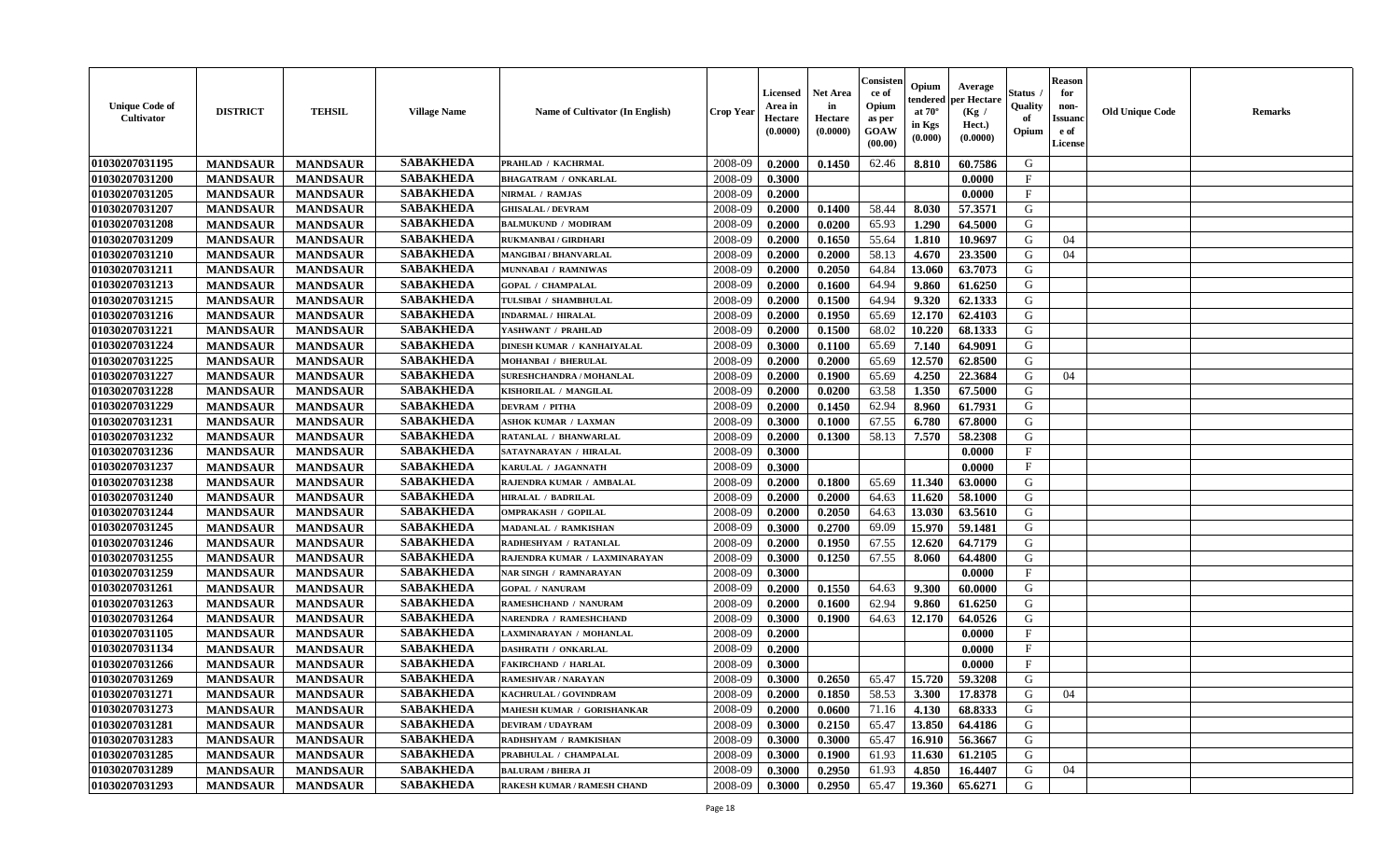| <b>Unique Code of</b><br><b>Cultivator</b> | <b>DISTRICT</b> | <b>TEHSIL</b>   | <b>Village Name</b> | <b>Name of Cultivator (In English)</b> | <b>Crop Year</b> | Licensed<br>Area in<br>Hectare<br>(0.0000) | <b>Net Area</b><br>in<br>Hectare<br>(0.0000) | Consister<br>ce of<br>Opium<br>as per<br>GOAW<br>(00.00) | Opium<br>endered<br>at $70^\circ$<br>in Kgs<br>(0.000) | Average<br>per Hectare<br>(Kg /<br>Hect.)<br>(0.0000) | Status<br>Quality<br>of<br>Opium | <b>Reason</b><br>for<br>non-<br><b>Issuand</b><br>e of<br>License | <b>Old Unique Code</b> | Remarks |
|--------------------------------------------|-----------------|-----------------|---------------------|----------------------------------------|------------------|--------------------------------------------|----------------------------------------------|----------------------------------------------------------|--------------------------------------------------------|-------------------------------------------------------|----------------------------------|-------------------------------------------------------------------|------------------------|---------|
| 01030207031294                             | <b>MANDSAUR</b> | <b>MANDSAUR</b> | <b>SABAKHEDA</b>    | RAMDAYAL / JHAMAKLAL                   | 2008-09          | 0.2000                                     | 0.2000                                       | 68.53                                                    | 13.050                                                 | 65.2500                                               | G                                |                                                                   |                        |         |
| 01030207031296                             | <b>MANDSAUR</b> | <b>MANDSAUR</b> | <b>SABAKHEDA</b>    | <b>CHAINRAM / HAJARILAL</b>            | 2008-09          | 0.2000                                     | 0.2050                                       | 65.47                                                    | 13.240                                                 | 64.5854                                               | G                                |                                                                   |                        |         |
| 01030207031298                             | <b>MANDSAUR</b> | <b>MANDSAUR</b> | <b>SABAKHEDA</b>    | SHANTILAL / KESHURAM GAYARI            | 2008-09          | 0.3000                                     |                                              |                                                          |                                                        | 0.0000                                                | $\mathbf{F}$                     |                                                                   |                        |         |
| 01030207031303                             | <b>MANDSAUR</b> | <b>MANDSAUR</b> | <b>SABAKHEDA</b>    | <b>BHAGIRATH / KESHURAM</b>            | 2008-09          | 0.2000                                     | 0.0350                                       | 66.66                                                    | 2.140                                                  | 61.1429                                               | G                                |                                                                   |                        |         |
| 01030207031305                             | <b>MANDSAUR</b> | <b>MANDSAUR</b> | <b>SABAKHEDA</b>    | <b>SURESHCHAND / DEVRAM</b>            | 2008-09          | 0.2000                                     | 0.1950                                       | 68.53                                                    | 12.030                                                 | 61.6923                                               | G                                |                                                                   |                        |         |
| 01030207031309                             | <b>MANDSAUR</b> | <b>MANDSAUR</b> | <b>SABAKHEDA</b>    | SHIVLAL / MANGILAL                     | 2008-09          | 0.2000                                     | 0.2050                                       | 59.77                                                    | 3.880                                                  | 18.9268                                               | $\mathbf{I}$                     | 02                                                                |                        |         |
| 01030207031310                             | <b>MANDSAUR</b> | <b>MANDSAUR</b> | <b>SABAKHEDA</b>    | NIRBHAYRAM / MANGILAL                  | 2008-09          | 0.2000                                     |                                              |                                                          |                                                        | 0.0000                                                | $\mathbf{F}$                     |                                                                   |                        |         |
| 01030207031311                             | <b>MANDSAUR</b> | <b>MANDSAUR</b> | <b>SABAKHEDA</b>    | SHYAMLAL / BHAGWAN                     | 2008-09          | 0.2000                                     | 0.0950                                       | 65.92                                                    | 6.190                                                  | 65.1579                                               | G                                |                                                                   |                        |         |
| 01030207031312                             | <b>MANDSAUR</b> | <b>MANDSAUR</b> | <b>SABAKHEDA</b>    | SHYAMSUNDAR / JAGANNATH                | 2008-09          | 0.3000                                     | 0.2000                                       | 65.92                                                    | 4.790                                                  | 23.9500                                               | G                                | 04                                                                |                        |         |
| 01030207031023                             | <b>MANDSAUR</b> | <b>MANDSAUR</b> | <b>SABAKHEDA</b>    | <b>BABULAL / SALAGRAM</b>              | 2008-09          | 0.3000                                     | 0.0950                                       | 65.92                                                    | 5.660                                                  | 59.5789                                               | G                                |                                                                   |                        |         |
| 01030207031092                             | <b>MANDSAUR</b> | <b>MANDSAUR</b> | <b>SABAKHEDA</b>    | <b>SITABAI/ CHENRAM</b>                | 2008-09          | 0.2000                                     |                                              |                                                          |                                                        | 0.0000                                                | F                                |                                                                   |                        |         |
| 01030207031136                             | <b>MANDSAUR</b> | <b>MANDSAUR</b> | <b>SABAKHEDA</b>    | RAVINDRA KUMAR / OMPRAKASH             | 2008-09          | 0.3000                                     | 0.2850                                       | 65.92                                                    | 17.310                                                 | 60.7368                                               | G                                |                                                                   |                        |         |
| 01030207031320                             | <b>MANDSAUR</b> | <b>MANDSAUR</b> | <b>SABAKHEDA</b>    | <b>SAMRATH / AMBALAL</b>               | 2008-09          | 0.3000                                     | 0.1000                                       | 65.92                                                    | 5.940                                                  | 59.4000                                               | G                                |                                                                   |                        |         |
| 01030207031233                             | <b>MANDSAUR</b> | <b>MANDSAUR</b> | <b>SABAKHEDA</b>    | <b>SUNDARBAI/RAMLAL</b>                | 2008-09          | 0.3000                                     | 0.1850                                       | 55.03                                                    | 4.870                                                  | 26.3243                                               | $\blacksquare$                   | 02                                                                |                        |         |
| 01030207031029                             | <b>MANDSAUR</b> | <b>MANDSAUR</b> | <b>SABAKHEDA</b>    | <b>RAM SINGH / PARTHA</b>              | 2008-09          | 0.2000                                     | 0.2000                                       | 58.53                                                    | 11.790                                                 | 58.9500                                               | G                                |                                                                   |                        |         |
| 01030207031203                             | <b>MANDSAUR</b> | <b>MANDSAUR</b> | <b>SABAKHEDA</b>    | LAXMINARAYAN / DEVRAM                  | 2008-09          | 0.3000                                     | 0.2750                                       | 64.18                                                    | 16.440                                                 | 59.7818                                               | G                                |                                                                   |                        |         |
| 01030207031288                             | <b>MANDSAUR</b> | <b>MANDSAUR</b> | <b>SABAKHEDA</b>    | <b>BALMUKUND / HIRALAL</b>             | 2008-09          | 0.2000                                     | 0.1850                                       | 71.16                                                    | 13.200                                                 | 71.3514                                               | G                                |                                                                   |                        |         |
| 01030207031328                             | <b>MANDSAUR</b> | <b>MANDSAUR</b> | <b>SABAKHEDA</b>    | PRAHALAD / NANDKISHOR                  | 2008-09          | 0.2000                                     | 0.1900                                       | 50.53                                                    | 5.320                                                  | 28.0000                                               | G                                | 04                                                                |                        |         |
| 01030207031331                             | <b>MANDSAUR</b> | <b>MANDSAUR</b> | <b>SABAKHEDA</b>    | <b>BANSHILAL / GANPAT</b>              | 2008-09          | 0.2000                                     |                                              |                                                          |                                                        | 0.0000                                                | $\mathbf{F}$                     |                                                                   |                        |         |
| 01030207031278                             | <b>MANDSAUR</b> | <b>MANDSAUR</b> | <b>SABAKHEDA</b>    | SANJAY / BHAGATRAM                     | 2008-09          | 0.2000                                     | 0.1950                                       | 61.93                                                    | 11.640                                                 | 59.6923                                               | G                                |                                                                   |                        |         |
| 01030207031015                             | <b>MANDSAUR</b> | <b>MANDSAUR</b> | <b>SABAKHEDA</b>    | <b>RAMRATAN / GANGARAM</b>             | 2008-09          | 0.3000                                     |                                              |                                                          |                                                        | 0.0000                                                | $\mathbf{F}$                     |                                                                   |                        |         |
| 01030207031235                             | <b>MANDSAUR</b> | <b>MANDSAUR</b> | <b>SABAKHEDA</b>    | <b>RAMCHANDRA / NANURAM</b>            | 2008-09          | 0.2000                                     | 0.1500                                       | 58.53                                                    | 2.330                                                  | 15.5333                                               | G                                | 04                                                                |                        |         |
| 01030207031212                             | <b>MANDSAUR</b> | <b>MANDSAUR</b> | <b>SABAKHEDA</b>    | <b>BHANWARLAL / HIRALAL</b>            | 2008-09          | 0.3000                                     | 0.2950                                       | 64.18                                                    | 18.660                                                 | 63.2542                                               | G                                |                                                                   |                        |         |
| 01030207031220                             | <b>MANDSAUR</b> | <b>MANDSAUR</b> | <b>SABAKHEDA</b>    | <b>DEVILAL / GOPILAL</b>               | 2008-09          | 0.3000                                     | 0.1300                                       | 67.17                                                    | 8.830                                                  | 67.9231                                               | G                                |                                                                   |                        |         |
| 01030207031176                             | <b>MANDSAUR</b> | <b>MANDSAUR</b> | <b>SABAKHEDA</b>    | <b>BHERULAL / KESHURAM</b>             | 2008-09          | 0.3000                                     | 0.1950                                       | 66.98                                                    | 12.620                                                 | 64.7179                                               | G                                |                                                                   |                        |         |
| 01030207031206                             | <b>MANDSAUR</b> | <b>MANDSAUR</b> | <b>SABAKHEDA</b>    | <b>BADRILAL / RAMJAS</b>               | 2008-09          | 0.2000                                     | 0.2000                                       | 65.27                                                    | 12.660                                                 | 63.3000                                               | G                                |                                                                   |                        |         |
| 01030207031330                             | <b>MANDSAUR</b> | <b>MANDSAUR</b> | <b>SABAKHEDA</b>    | <b>SUNDARBAI/PANNALAL</b>              | 2008-09          | 0.2000                                     | 0.2050                                       | 62.06                                                    | 6.240                                                  | 30.4390                                               | G                                | 04                                                                |                        |         |
| 01030207031247                             | <b>MANDSAUR</b> | <b>MANDSAUR</b> | <b>SABAKHEDA</b>    | <b>UDAYRAM / RAMCHANDRA</b>            | 2008-09          | 0.2000                                     |                                              |                                                          |                                                        | 0.0000                                                | $\mathbf{F}$                     |                                                                   |                        |         |
| 01030207031157                             | <b>MANDSAUR</b> | <b>MANDSAUR</b> | <b>SABAKHEDA</b>    | TULSIRAM / RAMA                        | 2008-09          | 0.2000                                     | 0.1650                                       | 68.53                                                    | 10.990                                                 | 66.6061                                               | G                                |                                                                   |                        |         |
| 01030207031194                             | <b>MANDSAUR</b> | <b>MANDSAUR</b> | <b>SABAKHEDA</b>    | KANHAIYALAL / BADRILAL                 | 2008-09          | 0.2000                                     | 0.1500                                       | 60.85                                                    | 8.360                                                  | 55.7333                                               | G                                |                                                                   |                        |         |
| 01030207031258                             | <b>MANDSAUR</b> | <b>MANDSAUR</b> | <b>SABAKHEDA</b>    | <b>DINESH / RAMLAL</b>                 | 2008-09          | 0.3000                                     | 0.1500                                       | 64.50                                                    | 9.510                                                  | 63.4000                                               | G                                |                                                                   |                        |         |
| 01030207031277                             | <b>MANDSAUR</b> | <b>MANDSAUR</b> | <b>SABAKHEDA</b>    | SATAYNARAYAN / CHAINRAM                | 2008-09          | 0.2000                                     | 0.2000                                       | 63.74                                                    | 12.200                                                 | 61.0000                                               | G                                |                                                                   |                        |         |
| 01030207031202                             | <b>MANDSAUR</b> | <b>MANDSAUR</b> | <b>SABAKHEDA</b>    | <b>KANVARLAL / RAMPRASAD</b>           | 2008-09          | 0.3000                                     | 0.1600                                       | 63.74                                                    | 4.910                                                  | 30.6875                                               | G                                | 04                                                                |                        |         |
| 01030207031164                             | <b>MANDSAUR</b> | <b>MANDSAUR</b> | <b>SABAKHEDA</b>    | <b>RAJMAL / BHAGATRAM</b>              | 2008-09          | 0.2000                                     | 0.2000                                       | 63.74                                                    | 11.540                                                 | 57.7000                                               | G                                |                                                                   |                        |         |
| 01030207031040                             | <b>MANDSAUR</b> | <b>MANDSAUR</b> | <b>SABAKHEDA</b>    | SUBHASHCHAND / BANSHILAL               | 2008-09          | 0.2000                                     | 0.0200                                       | 80.23                                                    | 1.750                                                  | 87.5000                                               | G                                |                                                                   |                        |         |
| 01030207031217                             | <b>MANDSAUR</b> | <b>MANDSAUR</b> | <b>SABAKHEDA</b>    | MAN KUNWARBAI / ONKARLAL               | 2008-09          | 0.2000                                     | 0.1500                                       | 64.50                                                    | 9.490                                                  | 63.2667                                               | G                                |                                                                   |                        |         |
| 01030207031118                             | <b>MANDSAUR</b> | <b>MANDSAUR</b> | <b>SABAKHEDA</b>    | MOHANLAL / PRAYAGBAI                   | 2008-09          | 0.2000                                     | 0.0200                                       | 64.65                                                    | 1.170                                                  | 58.5000                                               | G                                |                                                                   |                        |         |
| 01030207031189                             | <b>MANDSAUR</b> | <b>MANDSAUR</b> | <b>SABAKHEDA</b>    | <b>LILASHANKAR / SHIVLAL</b>           | 2008-09          | 0.2000                                     | 0.2050                                       | 63.74                                                    | 12.750                                                 | 62.1951                                               | G                                |                                                                   |                        |         |
| 01030207031196                             | <b>MANDSAUR</b> | <b>MANDSAUR</b> | <b>SABAKHEDA</b>    | PRAHLAD / GOPAL                        | 2008-09          | 0.2000                                     | 0.1950                                       | 63.74                                                    | 11.440                                                 | 58.6667                                               | G                                |                                                                   |                        |         |
| 01030207031126                             | <b>MANDSAUR</b> | <b>MANDSAUR</b> | <b>SABAKHEDA</b>    | HULASIBAI / KANHAIYALAL                | 2008-09          | 0.2000                                     | 0.1800                                       | 65.14                                                    | 3.950                                                  | 21.9444                                               | G                                | 04                                                                |                        |         |
| 01030207031185                             | <b>MANDSAUR</b> | <b>MANDSAUR</b> | <b>SABAKHEDA</b>    | MADANLAL / RAMCHANDRA                  | 2008-09          | 0.3000                                     |                                              |                                                          |                                                        | 0.0000                                                | $\mathbf{F}$                     |                                                                   |                        |         |
| 01030207031253                             | <b>MANDSAUR</b> | <b>MANDSAUR</b> | <b>SABAKHEDA</b>    | KANHAIYALAL / KASHIRAM                 | 2008-09          | 0.2000                                     | 0.2000                                       | 68.53                                                    | 4.190                                                  | 20.9500                                               | G                                | 04                                                                |                        |         |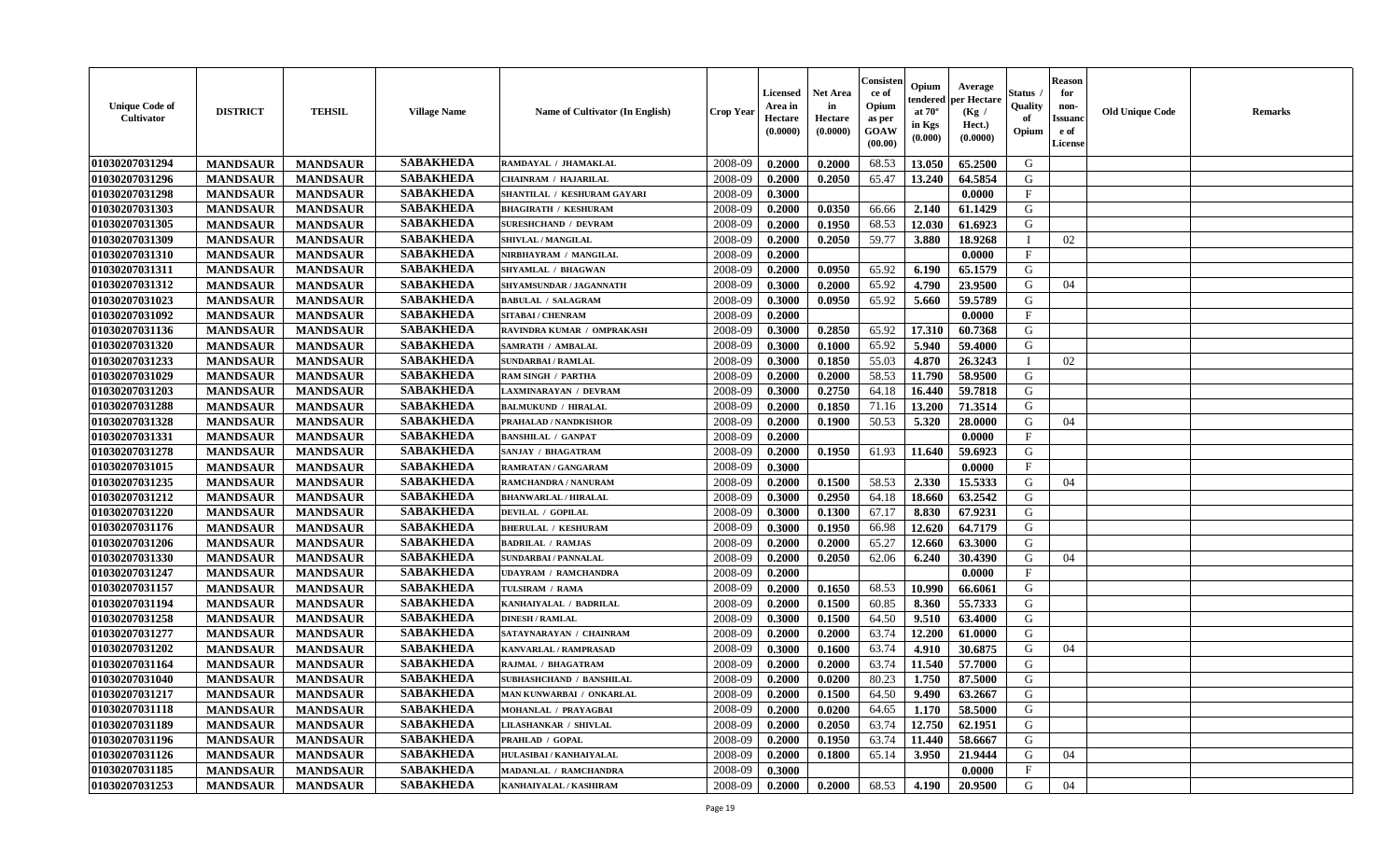| <b>Unique Code of</b><br><b>Cultivator</b> | <b>DISTRICT</b> | <b>TEHSIL</b>   | <b>Village Name</b> | Name of Cultivator (In English)  | <b>Crop Year</b> | <b>Licensed</b><br>Area in<br>Hectare<br>(0.0000) | <b>Net Area</b><br>in<br>Hectare<br>(0.0000) | Consister<br>ce of<br>Opium<br>as per<br>GOAW<br>(00.00) | Opium<br>endered<br>at $70^\circ$<br>in Kgs<br>(0.000) | Average<br>per Hectare<br>(Kg /<br>Hect.)<br>(0.0000) | Status<br>Quality<br>of<br>Opium | <b>Reason</b><br>for<br>non-<br><b>Issuand</b><br>e of<br>License | <b>Old Unique Code</b> | Remarks            |
|--------------------------------------------|-----------------|-----------------|---------------------|----------------------------------|------------------|---------------------------------------------------|----------------------------------------------|----------------------------------------------------------|--------------------------------------------------------|-------------------------------------------------------|----------------------------------|-------------------------------------------------------------------|------------------------|--------------------|
| 01030207031267                             | <b>MANDSAUR</b> | <b>MANDSAUR</b> | <b>SABAKHEDA</b>    | KANHAIYALAL / HARLAL             | 2008-09          | 0.3000                                            | 0.0800                                       | 65.14                                                    | 4.720                                                  | 59.0000                                               | G                                |                                                                   |                        |                    |
| 01030207031046                             | <b>MANDSAUR</b> | <b>MANDSAUR</b> | <b>SABAKHEDA</b>    | RAMESHCHANDRA / KACHRAML         | 2008-09          | 0.3000                                            | 0.3000                                       | 65.14                                                    | 4.650                                                  | 15.5000                                               | G                                | 04                                                                |                        |                    |
| 01030207031065                             | <b>MANDSAUR</b> | <b>MANDSAUR</b> | <b>SABAKHEDA</b>    | NANDLAL / SHIVLAL                | 2008-09          | 0.3000                                            | 0.1800                                       | 64.50                                                    | 9.960                                                  | 55.3333                                               | G                                |                                                                   |                        |                    |
| 01030207031078                             | <b>MANDSAUR</b> | <b>MANDSAUR</b> | <b>SABAKHEDA</b>    | RAMLAL / PRABHULAL               | 2008-09          | 0.2000                                            | 0.1050                                       | 64.50                                                    | 6.510                                                  | 62.0000                                               | G                                |                                                                   |                        |                    |
| 01030207031086                             | <b>MANDSAUR</b> | <b>MANDSAUR</b> | <b>SABAKHEDA</b>    | CHENRAM / CHAMPALAL              | 2008-09          | 0.2000                                            |                                              |                                                          |                                                        | 0.0000                                                | $_{\rm F}$                       |                                                                   |                        | <b>NAME CHANGE</b> |
| 01030207031329                             | <b>MANDSAUR</b> | <b>MANDSAUR</b> | <b>SABAKHEDA</b>    | MANGILAL / KANHAIYALAL           | 2008-09          | 0.2000                                            | 0.1950                                       | 60.85                                                    | 5.510                                                  | 28.2564                                               | G                                | 04                                                                |                        |                    |
| 01030207031334                             | <b>MANDSAUR</b> | <b>MANDSAUR</b> | <b>SABAKHEDA</b>    | <b>BAGDIRAM / KARULAL</b>        | 2008-09          | 0.3000                                            |                                              |                                                          |                                                        | 0.0000                                                | $\mathbf{F}$                     |                                                                   |                        |                    |
| 01030207031335                             | <b>MANDSAUR</b> | <b>MANDSAUR</b> | <b>SABAKHEDA</b>    | SAHAYTABAI / GOTAMLAL            | 2008-09          | 0.2000                                            |                                              |                                                          |                                                        | 0.0000                                                | $\mathbf{F}$                     |                                                                   |                        |                    |
| 01030207031336                             | <b>MANDSAUR</b> | <b>MANDSAUR</b> | <b>SABAKHEDA</b>    | <b>BHAGIRATH / KALU</b>          | 2008-09          | 0.2000                                            | 0.1900                                       | 72.30                                                    | 13.840                                                 | 72.8421                                               | G                                |                                                                   |                        |                    |
| 01030207031337                             | <b>MANDSAUR</b> | <b>MANDSAUR</b> | <b>SABAKHEDA</b>    | <b>GITABAI/BHANVARLAL</b>        | 2008-09          | 0.2000                                            | 0.1850                                       | 58.21                                                    | 4.160                                                  | 22.4865                                               | G                                | 04                                                                |                        |                    |
| 01030207031338                             | <b>MANDSAUR</b> | <b>MANDSAUR</b> | <b>SABAKHEDA</b>    | KARULAL / CHAMPALAL              | 2008-09          | 0.2000                                            | 0.1000                                       | 65.14                                                    | 6.320                                                  | 63.2000                                               | G                                |                                                                   |                        |                    |
| 01030207032004                             | <b>MANDSAUR</b> | <b>MANDSAUR</b> | <b>SINDPAN</b>      | <b>RATANLAL / TULASIRAM</b>      | 2008-09          | 0.3000                                            | 0.2500                                       | 66.41                                                    | 6.490                                                  | 25.9600                                               | G                                | 04                                                                |                        |                    |
| 01030207032006                             | <b>MANDSAUR</b> | <b>MANDSAUR</b> | <b>SINDPAN</b>      | <b>NANDRAM / DHURA</b>           | 2008-09          | 0.3000                                            |                                              |                                                          |                                                        | 0.0000                                                | $\mathbf{F}$                     |                                                                   |                        |                    |
| 01030207032008                             | <b>MANDSAUR</b> | <b>MANDSAUR</b> | <b>SINDPAN</b>      | <b>PRABHULAL / BALU</b>          | 2008-09          | 0.3000                                            | 0.2750                                       | 58.27                                                    | 7.230                                                  | 26.2909                                               | G                                | 04                                                                |                        |                    |
| 01030207032009                             | <b>MANDSAUR</b> | <b>MANDSAUR</b> | <b>SINDPAN</b>      | <b>SUKHIBAI / KANIRAM</b>        | 2008-09          | 0.3000                                            | 0.2200                                       | 66.80                                                    | 13.790                                                 | 62.6818                                               |                                  | 02                                                                |                        |                    |
| 01030207032011                             | <b>MANDSAUR</b> | <b>MANDSAUR</b> | <b>SINDPAN</b>      | NANDRAM / NARAYAN                | 2008-09          | 0.3000                                            | 0.2900                                       | 64.55                                                    | 17.350                                                 | 59.8276                                               | G                                |                                                                   |                        |                    |
| 01030207032012                             | <b>MANDSAUR</b> | <b>MANDSAUR</b> | <b>SINDPAN</b>      | <b>MOTILAL / PYARELAL</b>        | 2008-09          | 0.3000                                            | 0.2900                                       | 63.31                                                    | 5.410                                                  | 18.6552                                               | G                                | 04                                                                |                        |                    |
| 01030207032016                             | <b>MANDSAUR</b> | <b>MANDSAUR</b> | <b>SINDPAN</b>      | <b>JAGDISH / TULSIRAM</b>        | 2008-09          | 0.3000                                            | 0.2800                                       | 66.41                                                    | 8.360                                                  | 29.8571                                               | G                                | 04                                                                |                        |                    |
| 01030207032017                             | <b>MANDSAUR</b> | <b>MANDSAUR</b> | <b>SINDPAN</b>      | RUKMANBAI / RAJARAM              | 2008-09          | 0.3000                                            | 0.3000                                       | 67.56                                                    | 18.700                                                 | 62.3333                                               | G                                |                                                                   |                        |                    |
| 01030207032020                             | <b>MANDSAUR</b> | <b>MANDSAUR</b> | <b>SINDPAN</b>      | RAMCHANDRA / KHEMA               | 2008-09          | 0.3000                                            | 0.3000                                       | 63.31                                                    | 8.420                                                  | 28.0667                                               | G                                | 04                                                                |                        |                    |
| 01030207032021                             | <b>MANDSAUR</b> | <b>MANDSAUR</b> | <b>SINDPAN</b>      | MODIRAM / CHAMPALAL              | 2008-09          | 0.3000                                            | 0.3000                                       | 61.89                                                    | 18.240                                                 | 60.8000                                               | G                                |                                                                   |                        |                    |
| 01030207032028                             | <b>MANDSAUR</b> | <b>MANDSAUR</b> | <b>SINDPAN</b>      | <b>GHANSHYAM / KANWARLAL</b>     | 2008-09          | 0.3000                                            |                                              |                                                          |                                                        | 0.0000                                                | $_{\rm F}$                       |                                                                   |                        |                    |
| 01030207032027                             | <b>MANDSAUR</b> | <b>MANDSAUR</b> | <b>SINDPAN</b>      | RAMESHWAR / KISHANLAL            | 2008-09          | 0.2000                                            | 0.1950                                       | 66.41                                                    | 11.090                                                 | 56.8718                                               | G                                |                                                                   |                        |                    |
| 01030207032031                             | <b>MANDSAUR</b> | <b>MANDSAUR</b> | <b>SINDPAN</b>      | <b>BHAGWAN / POKHAR</b>          | 2008-09          | 0.2000                                            |                                              |                                                          |                                                        | 0.0000                                                | $\mathbf{F}$                     |                                                                   |                        |                    |
| 01030207032034                             | <b>MANDSAUR</b> | <b>MANDSAUR</b> | <b>SINDPAN</b>      | <b>GOPAL / UNKARLAL</b>          | 2008-09          | 0.3000                                            | 0.1500                                       | 59.08                                                    | 5.310                                                  | 35.4000                                               | G                                | 04                                                                |                        |                    |
| 01030207032035                             | <b>MANDSAUR</b> | <b>MANDSAUR</b> | <b>SINDPAN</b>      | <b>DOULATRAM / BHERULAL</b>      | 2008-09          | 0.3000                                            |                                              |                                                          |                                                        | 0.0000                                                | $\mathbf{F}$                     |                                                                   |                        |                    |
| 01030207032061                             | <b>MANDSAUR</b> | <b>MANDSAUR</b> | <b>SINDPAN</b>      | RATANLAL / RAMCHANDRA            | 2008-09          | 0.3000                                            | 0.2150                                       | 61.89                                                    | 7.230                                                  | 33.6279                                               | G                                | 04                                                                |                        |                    |
| 01030207032064                             | <b>MANDSAUR</b> | <b>MANDSAUR</b> | <b>SINDPAN</b>      | ISHVARLAL / NANURAM              | 2008-09          | 0.3000                                            | 0.2950                                       | 63.31                                                    | 6.490                                                  | 22.0000                                               | G                                | 04                                                                |                        |                    |
| 01030207032066                             | <b>MANDSAUR</b> | <b>MANDSAUR</b> | <b>SINDPAN</b>      | PRAHLAD / MOHANLAL               | 2008-09          | 0.3000                                            |                                              |                                                          |                                                        | 0.0000                                                | $\mathbf{F}$                     |                                                                   |                        |                    |
| 01030207032067                             | <b>MANDSAUR</b> | <b>MANDSAUR</b> | <b>SINDPAN</b>      | KANHAIYALAL / MOHANLAL           | 2008-09          | 0.3000                                            |                                              |                                                          |                                                        | 0.0000                                                | $_{\rm F}$                       |                                                                   |                        |                    |
| 01030207032069                             | <b>MANDSAUR</b> | <b>MANDSAUR</b> | <b>SINDPAN</b>      | <b>BAPULAL / MOTILAL</b>         | 2008-09          | 0.2000                                            | 0.0200                                       | 66.41                                                    | 1.530                                                  | 76.5000                                               | G                                |                                                                   |                        |                    |
| 01030207032075                             | <b>MANDSAUR</b> | <b>MANDSAUR</b> | <b>SINDPAN</b>      | RADHESHYAM / KACHARULAL          | 2008-09          | 0.2000                                            |                                              |                                                          |                                                        | 0.0000                                                | $\mathbf{F}$                     |                                                                   |                        |                    |
| 01030207032078                             | <b>MANDSAUR</b> | <b>MANDSAUR</b> | <b>SINDPAN</b>      | <b>CHUNNILAL / NATHU</b>         | 2008-09          | 0.3000                                            | 0.2250                                       | 59.08                                                    | 6.010                                                  | 26.7111                                               | G                                | 04                                                                |                        |                    |
| 01030207032093                             | <b>MANDSAUR</b> | <b>MANDSAUR</b> | <b>SINDPAN</b>      | RADHESHYAM./ NANDA               | 2008-09          | 0.2000                                            | 0.1400                                       | 61.89                                                    | 7.930                                                  | 56.6429                                               | G                                |                                                                   |                        |                    |
| 01030207032103                             | <b>MANDSAUR</b> | <b>MANDSAUR</b> | <b>SINDPAN</b>      | <b>MANNALAL / LAKSHMAN</b>       | 2008-09          | 0.3000                                            | 0.2500                                       | 61.89                                                    | 11.020                                                 | 44.0800                                               | G                                | 04                                                                |                        |                    |
| 01030207032104                             | <b>MANDSAUR</b> | <b>MANDSAUR</b> | <b>SINDPAN</b>      | <b>OMPRAKASH / NANDRAM</b>       | 2008-09          | 0.3000                                            |                                              |                                                          |                                                        | 0.0000                                                | F                                |                                                                   |                        |                    |
| 01030207032107                             | <b>MANDSAUR</b> | <b>MANDSAUR</b> | <b>SINDPAN</b>      | KISHOR / KANHAIYALAL             | 2008-09          | 0.3000                                            | 0.3000                                       | 64.55                                                    | 18.760                                                 | 62.5333                                               | G                                |                                                                   |                        |                    |
| 01030207032051                             | <b>MANDSAUR</b> | <b>MANDSAUR</b> | <b>SINDPAN</b>      | <b>MANGILAL / KACHRU</b>         | 2008-09          | 0.3000                                            | 0.2850                                       | 63.37                                                    | 17.170                                                 | 60.2456                                               | $\mathbf{I}$                     | 02                                                                |                        |                    |
| 01030207036003                             | <b>MANDSAUR</b> | <b>MANDSAUR</b> | <b>AGHORIYA</b>     | VAKTA / KACHARU                  | 2008-09          | 0.2000                                            | 0.2000                                       | 67.84                                                    | 12.970                                                 | 64.8500                                               | G                                |                                                                   |                        |                    |
| 01030207036009                             | <b>MANDSAUR</b> | <b>MANDSAUR</b> | <b>AGHORIYA</b>     | RAMCHANDRA / KACHARU             | 2008-09          | 0.2000                                            | 0.1800                                       | 65.37                                                    | 11.770                                                 | 65.3889                                               | ${\bf G}$                        |                                                                   |                        |                    |
| 01030207036014                             | <b>MANDSAUR</b> | <b>MANDSAUR</b> | <b>AGHORIYA</b>     | <b>JANIBAI / BHERA</b>           | 2008-09          | 0.2000                                            | 0.1950                                       | 65.37                                                    | 13.270                                                 | 68.0513                                               | G                                |                                                                   |                        |                    |
| 01030207036005                             | <b>MANDSAUR</b> | <b>MANDSAUR</b> | <b>AGHORIYA</b>     | BHNVARIBAI / NATHIBAI / MANGILAL | 2008-09          | 0.2000                                            | 0.1900                                       | 64.80                                                    | 12.640                                                 | 66.5263                                               | G                                |                                                                   |                        |                    |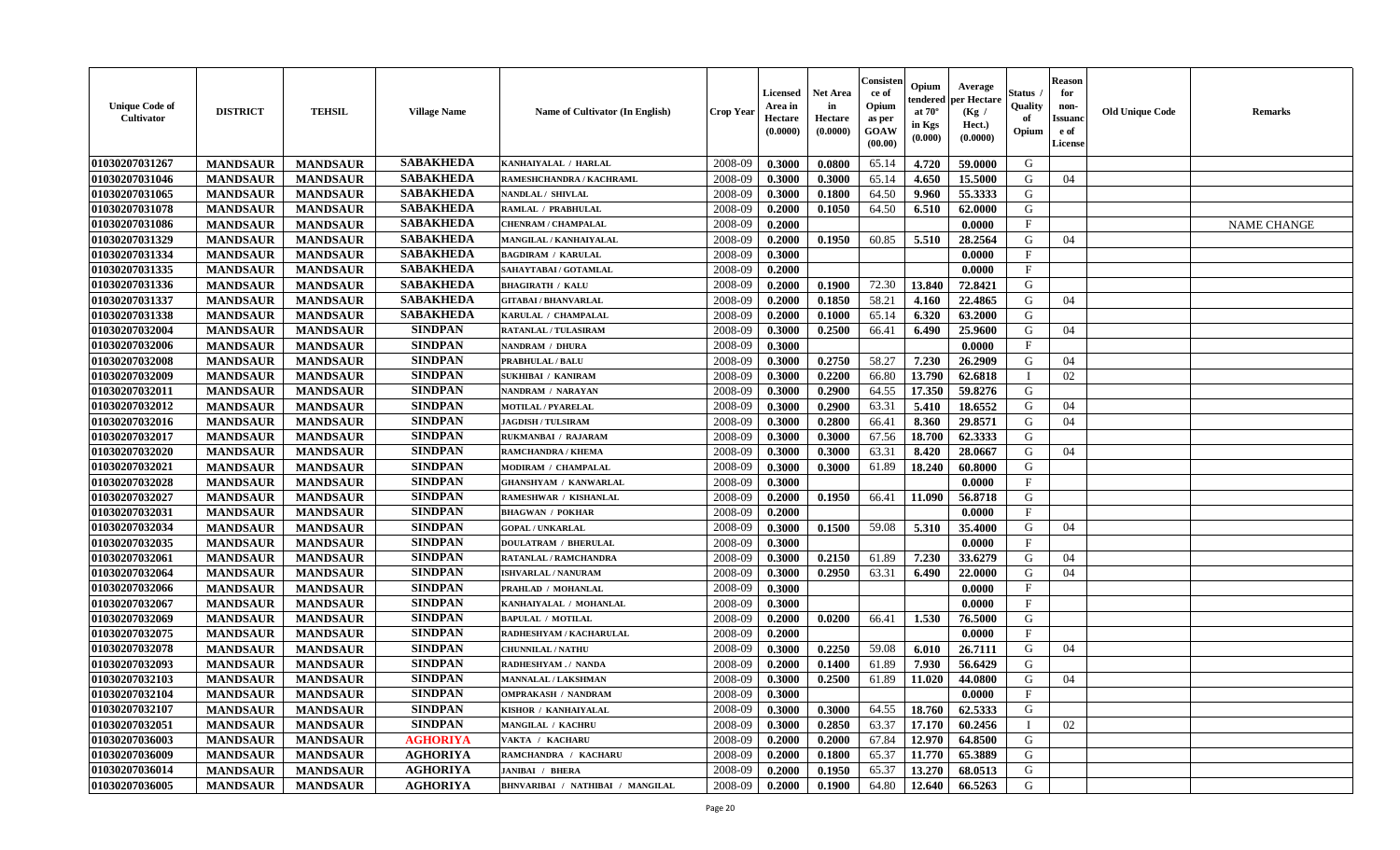| <b>Unique Code of</b><br><b>Cultivator</b> | <b>DISTRICT</b> | <b>TEHSIL</b>   | <b>Village Name</b> | Name of Cultivator (In English)    | <b>Crop Year</b> | Licensed<br>Area in<br>Hectare<br>(0.0000) | <b>Net Area</b><br>in<br>Hectare<br>(0.0000) | Consister<br>ce of<br>Opium<br>as per<br>GOAW<br>(00.00) | Opium<br>endered<br>at $70^\circ$<br>in Kgs<br>(0.000) | Average<br>per Hectare<br>(Kg /<br>Hect.)<br>(0.0000) | <b>Status</b> .<br>Quality<br>of<br>Opium | <b>Reason</b><br>for<br>non-<br><b>Issuand</b><br>e of<br>License | <b>Old Unique Code</b> | <b>Remarks</b> |
|--------------------------------------------|-----------------|-----------------|---------------------|------------------------------------|------------------|--------------------------------------------|----------------------------------------------|----------------------------------------------------------|--------------------------------------------------------|-------------------------------------------------------|-------------------------------------------|-------------------------------------------------------------------|------------------------|----------------|
| 01030207036013                             | <b>MANDSAUR</b> | <b>MANDSAUR</b> | <b>AGHORIYA</b>     | SHNBHULAL / RAJARAM                | 2008-09          | 0.2000                                     | 0.2000                                       | 64.80                                                    | 12.490                                                 | 62.4500                                               | G                                         |                                                                   |                        |                |
| 01030207036010                             | <b>MANDSAUR</b> | <b>MANDSAUR</b> | <b>AGHORIYA</b>     | SITABAI / GIRADHARI                | 2008-09          | 0.2000                                     | 0.1950                                       | 64.80                                                    | 12.110                                                 | 62.1026                                               | G                                         |                                                                   |                        |                |
| 01030207036028                             | <b>MANDSAUR</b> | <b>MANDSAUR</b> | <b>AGHORIYA</b>     | <b>DHANASINGH / BHNVARASINGH</b>   | 2008-09          | 0.2000                                     |                                              |                                                          |                                                        | 0.0000                                                | N                                         | 11                                                                |                        |                |
| 01030207036030                             | <b>MANDSAUR</b> | <b>MANDSAUR</b> | <b>AGHORIYA</b>     | <b>AMBALAL / HARALAL</b>           | 2008-09          | 0.2000                                     | 0.1000                                       | 57.51                                                    | 5.670                                                  | 56.7000                                               | G                                         |                                                                   |                        |                |
| 01030207036039                             | <b>MANDSAUR</b> | <b>MANDSAUR</b> | <b>AGHORIYA</b>     | SHANTILAL / MANGILAL               | 2008-09          | 0.3000                                     | 0.3050                                       | 63.16                                                    | 19.710                                                 | 64.6230                                               | G                                         |                                                                   | 01030207041223         |                |
| 01030207037001                             | <b>MANDSAUR</b> | <b>MANDSAUR</b> | <b>AMLAWAD</b>      | <b>HASTIMAL BAGMAL</b>             | 2008-09          | 0.2000                                     | 0.2000                                       | 63.42                                                    | 12.900                                                 | 64.5000                                               | G                                         |                                                                   |                        |                |
| 01030207037003                             | <b>MANDSAUR</b> | <b>MANDSAUR</b> | <b>AMLAWAD</b>      | <b>BALARAM BAGDIRAM</b>            | 2008-09          | 0.2000                                     | 0.1950                                       | 65.85                                                    | 13.200                                                 | 67.6923                                               | G                                         |                                                                   |                        |                |
| 01030207037004                             | <b>MANDSAUR</b> | <b>MANDSAUR</b> | <b>AMLAWAD</b>      | <b>GANGARAM / RAMCHANDRA</b>       | 2008-09          | 0.2000                                     | 0.2000                                       | 65.96                                                    | 13.180                                                 | 65.9000                                               | G                                         |                                                                   |                        |                |
| 01030207037010                             | <b>MANDSAUR</b> | <b>MANDSAUR</b> | <b>AMLAWAD</b>      | <b>NAGULAL CHUNNILAL</b>           | 2008-09          | 0.2000                                     | 0.2000                                       | 65.85                                                    | 12.630                                                 | 63.1500                                               | G                                         |                                                                   |                        |                |
| 01030207037011                             | <b>MANDSAUR</b> | <b>MANDSAUR</b> | <b>AMLAWAD</b>      | <b>CHUNNILAL DEVRAM</b>            | 2008-09          | 0.2000                                     | 0.1000                                       | 65.96                                                    | 6.770                                                  | 67.7000                                               | G                                         |                                                                   |                        |                |
| 01030207037013                             | <b>MANDSAUR</b> | <b>MANDSAUR</b> | <b>AMLAWAD</b>      | <b>LAKSHMAN MANGILAL</b>           | 2008-09          | 0.2000                                     | 0.1500                                       | 63.42                                                    | 9.400                                                  | 62.6667                                               | G                                         |                                                                   |                        |                |
| 01030207037015                             | <b>MANDSAUR</b> | <b>MANDSAUR</b> | <b>AMLAWAD</b>      | SHARDA KUNWAR / GAJEDNRA SINGH     | 2008-09          | 0.2000                                     | 0.2000                                       | 63.42                                                    | 12.430                                                 | 62.1500                                               | G                                         |                                                                   |                        |                |
| 01030207037017                             | <b>MANDSAUR</b> | <b>MANDSAUR</b> | <b>AMLAWAD</b>      | <b>GOVERDHANLAL VARDICHANDRA</b>   | 2008-09          | 0.2000                                     | 0.1750                                       | 65.96                                                    | 11.210                                                 | 64.0571                                               | G                                         |                                                                   |                        |                |
| 01030207037019                             | <b>MANDSAUR</b> | <b>MANDSAUR</b> | <b>AMLAWAD</b>      | <b>MANJU MAGANLAL</b>              | 2008-09          | 0.2000                                     | 0.1500                                       | 65.85                                                    | 10.270                                                 | 68.4667                                               | G                                         |                                                                   |                        |                |
| 01030207037020                             | <b>MANDSAUR</b> | <b>MANDSAUR</b> | <b>AMLAWAD</b>      | <b>RAMESHCHAND / KARULAL</b>       | 2008-09          | 0.2000                                     | 0.1500                                       | 65.85                                                    | 10.050                                                 | 67.0000                                               | ${\bf G}$                                 |                                                                   |                        |                |
| 01030207037022                             | <b>MANDSAUR</b> | <b>MANDSAUR</b> | <b>AMLAWAD</b>      | <b>GOPALDAS / AMARDAS</b>          | 2008-09          | 0.2000                                     | 0.1950                                       | 65.96                                                    | 12.220                                                 | 62.6667                                               | G                                         |                                                                   |                        |                |
| 01030207037024                             | <b>MANDSAUR</b> | <b>MANDSAUR</b> | <b>AMLAWAD</b>      | PRAHLAD / LAXMAN                   | 2008-09          | 0.2000                                     | 0.0900                                       | 68.19                                                    | 6.150                                                  | 68.3333                                               | G                                         |                                                                   |                        |                |
| 01030207037025                             | <b>MANDSAUR</b> | <b>MANDSAUR</b> | <b>AMLAWAD</b>      | PRAHLAD / KANHAIYALAL              | 2008-09          | 0.2000                                     | 0.1900                                       | 65.85                                                    | 12.490                                                 | 65.7368                                               | G                                         |                                                                   |                        |                |
| 01030207037026                             | <b>MANDSAUR</b> | <b>MANDSAUR</b> | <b>AMLAWAD</b>      | KHAYALIRAM / VARDICHAND            | 2008-09          | 0.2000                                     | 0.2000                                       | 66.82                                                    | 12.810                                                 | 64.0500                                               | G                                         |                                                                   |                        |                |
| 01030207037028                             | <b>MANDSAUR</b> | <b>MANDSAUR</b> | <b>AMLAWAD</b>      | <b>GANPAT / HIRALAL</b>            | 2008-09          | 0.2000                                     | 0.1850                                       | 66.89                                                    | 12.240                                                 | 66.1622                                               | G                                         |                                                                   |                        |                |
| 01030207037029                             | <b>MANDSAUR</b> | <b>MANDSAUR</b> | <b>AMLAWAD</b>      | DASHRATH / KANHAIYALAL             | 2008-09          | 0.2000                                     | 0.1900                                       | 67.37                                                    | 12.950                                                 | 68.1579                                               | G                                         |                                                                   |                        |                |
| 01030207037030                             | <b>MANDSAUR</b> | <b>MANDSAUR</b> | <b>AMLAWAD</b>      | <b>GOPAL BHANWARLAL</b>            | 2008-09          | 0.2000                                     | 0.2000                                       | 67.37                                                    | 12.970                                                 | 64.8500                                               | G                                         |                                                                   |                        |                |
| 01030207037031                             | <b>MANDSAUR</b> | <b>MANDSAUR</b> | <b>AMLAWAD</b>      | PRAHLAD / BHANWARLAL               | 2008-09          | 0.3000                                     |                                              | 66.02                                                    | 13.190                                                 | 64.3415                                               | ${\bf G}$                                 |                                                                   |                        |                |
|                                            |                 |                 |                     |                                    |                  |                                            | 0.2050                                       |                                                          |                                                        |                                                       |                                           |                                                                   |                        |                |
| 01030207037035                             | <b>MANDSAUR</b> | <b>MANDSAUR</b> | <b>AMLAWAD</b>      | JAGDISH / MANALAL                  | 2008-09          | 0.2000                                     | 0.1950                                       | 67.37                                                    | 12.940                                                 | 66.3590                                               | ${\bf G}$                                 |                                                                   |                        |                |
| 01030207037036                             | <b>MANDSAUR</b> | <b>MANDSAUR</b> | <b>AMLAWAD</b>      | <b>BALARAM / RADHAKISHAN</b>       | 2008-09          | 0.2000                                     | 0.2000                                       | 66.89                                                    | 13.600                                                 | 68.0000                                               | G                                         |                                                                   |                        |                |
| 01030207037038                             | <b>MANDSAUR</b> | <b>MANDSAUR</b> | <b>AMLAWAD</b>      | SHIVLAL / BHERULAL                 | 2008-09          | 0.2000                                     | 0.1700                                       | 66.06                                                    | 11.430                                                 | 67.2353                                               | G                                         |                                                                   |                        |                |
| 01030207037039                             | <b>MANDSAUR</b> | <b>MANDSAUR</b> | <b>AMLAWAD</b>      | <b>BHAGIRATH / RAMLAL</b>          | 2008-09          | 0.2000                                     | 0.2000                                       | 67.37                                                    | 12.300                                                 | 61.5000                                               | G                                         |                                                                   |                        |                |
| 01030207037040                             | <b>MANDSAUR</b> | <b>MANDSAUR</b> | <b>AMLAWAD</b>      | <b>GOPAL / RADHAKISHNA</b>         | 2008-09          | 0.2000                                     | 0.1850                                       | 66.33                                                    | 11.230                                                 | 60.7027                                               | $\mathbf I$                               | 02                                                                |                        |                |
| 01030207037041                             | <b>MANDSAUR</b> | <b>MANDSAUR</b> | <b>AMLAWAD</b>      | LAXMINARAYAN / SHOBHARAM           | 2008-09          | 0.2000                                     | 0.1950                                       | 67.19                                                    | 13.040                                                 | 66.8718                                               | G                                         |                                                                   |                        |                |
| 01030207037042                             | <b>MANDSAUR</b> | <b>MANDSAUR</b> | <b>AMLAWAD</b>      | <b>PRAKASH / HIRALAL</b>           | 2008-09          | 0.2000                                     | 0.1500                                       | 50.96                                                    | 3.790                                                  | 25.2667                                               | G                                         | 04                                                                |                        |                |
| 01030207037043                             | <b>MANDSAUR</b> | <b>MANDSAUR</b> | <b>AMLAWAD</b>      | RAMPRASAD / RAM LAL                | 2008-09          | 0.2000                                     | 0.2000                                       | 67.19                                                    | 13.240                                                 | 66.2000                                               | G                                         |                                                                   |                        |                |
| 01030207037046                             | <b>MANDSAUR</b> | <b>MANDSAUR</b> | <b>AMLAWAD</b>      | <b>DASHRATH / RAMLAL</b>           | 2008-09          | 0.2000                                     | 0.2000                                       | 67.19                                                    | 12.870                                                 | 64.3500                                               | G                                         |                                                                   |                        |                |
| 01030207037047                             | <b>MANDSAUR</b> | <b>MANDSAUR</b> | <b>AMLAWAD</b>      | <b>JAGDISH / PRATHVIRAJ</b>        | 2008-09          | 0.2000                                     | 0.1800                                       | 67.19                                                    | 11.300                                                 | 62.7778                                               | G                                         |                                                                   |                        |                |
| 01030207037048                             | <b>MANDSAUR</b> | <b>MANDSAUR</b> | <b>AMLAWAD</b>      | <b>BHAGATRAM / RAMLAL</b>          | 2008-09          | 0.2000                                     | 0.1950                                       | 66.06                                                    | 11.840                                                 | 60.7179                                               | G                                         |                                                                   |                        |                |
| 01030207037049                             | <b>MANDSAUR</b> | <b>MANDSAUR</b> | <b>AMLAWAD</b>      | <b>MANJU BAI / VANSHI LAL</b>      | 2008-09          | 0.2000                                     | 0.1750                                       | 67.19                                                    | 11.600                                                 | 66.2857                                               | ${\bf G}$                                 |                                                                   |                        |                |
| 01030207037051                             | <b>MANDSAUR</b> | <b>MANDSAUR</b> | <b>AMLAWAD</b>      | <b>BAPULAL / PRATHVIRAJ</b>        | 2008-09          | 0.2000                                     | 0.1750                                       | 68.82                                                    | 11.580                                                 | 66.1714                                               | G                                         |                                                                   |                        |                |
| 01030207037052                             | <b>MANDSAUR</b> | <b>MANDSAUR</b> | <b>AMLAWAD</b>      | KARULAL / JUJHAR                   | 2008-09          | 0.2000                                     | 0.1800                                       | 64.60                                                    | 11.570                                                 | 64.2778                                               | G                                         |                                                                   |                        |                |
| 01030207037059                             | <b>MANDSAUR</b> | <b>MANDSAUR</b> | <b>AMLAWAD</b>      | SHANTILAL / MOHANALAL              | 2008-09          | 0.2000                                     | 0.2000                                       | 68.82                                                    | 13.690                                                 | 68.4500                                               | G                                         |                                                                   |                        |                |
| 01030207037060                             | <b>MANDSAUR</b> | <b>MANDSAUR</b> | <b>AMLAWAD</b>      | <b>OMPRAKASH / RAMCHANDRAA</b>     | 2008-09          | 0.2000                                     | 0.2000                                       | 63.75                                                    | 12.410                                                 | 62.0500                                               | G                                         |                                                                   |                        |                |
| 01030207037061                             | <b>MANDSAUR</b> | <b>MANDSAUR</b> | <b>AMLAWAD</b>      | <b>GOPAL / BAPULAL</b>             | 2008-09          | 0.3000                                     | 0.2850                                       | 68.82                                                    | 18.960                                                 | 66.5263                                               | ${\bf G}$                                 |                                                                   |                        |                |
| 01030207037062                             | <b>MANDSAUR</b> | <b>MANDSAUR</b> | <b>AMLAWAD</b>      | HARISH KUMAR / RATANLAL            | 2008-09          | 0.3000                                     | 0.3000                                       | 64.60                                                    | 19.300                                                 | 64.3333                                               | G                                         |                                                                   |                        |                |
| 01030207037064                             | <b>MANDSAUR</b> | <b>MANDSAUR</b> | <b>AMLAWAD</b>      | <b>GHANSHYAM PURI / PRABHUPURI</b> | 2008-09          | 0.2000                                     | 0.2000                                       | 64.60                                                    | 12.360                                                 | 61.8000                                               | G                                         |                                                                   |                        |                |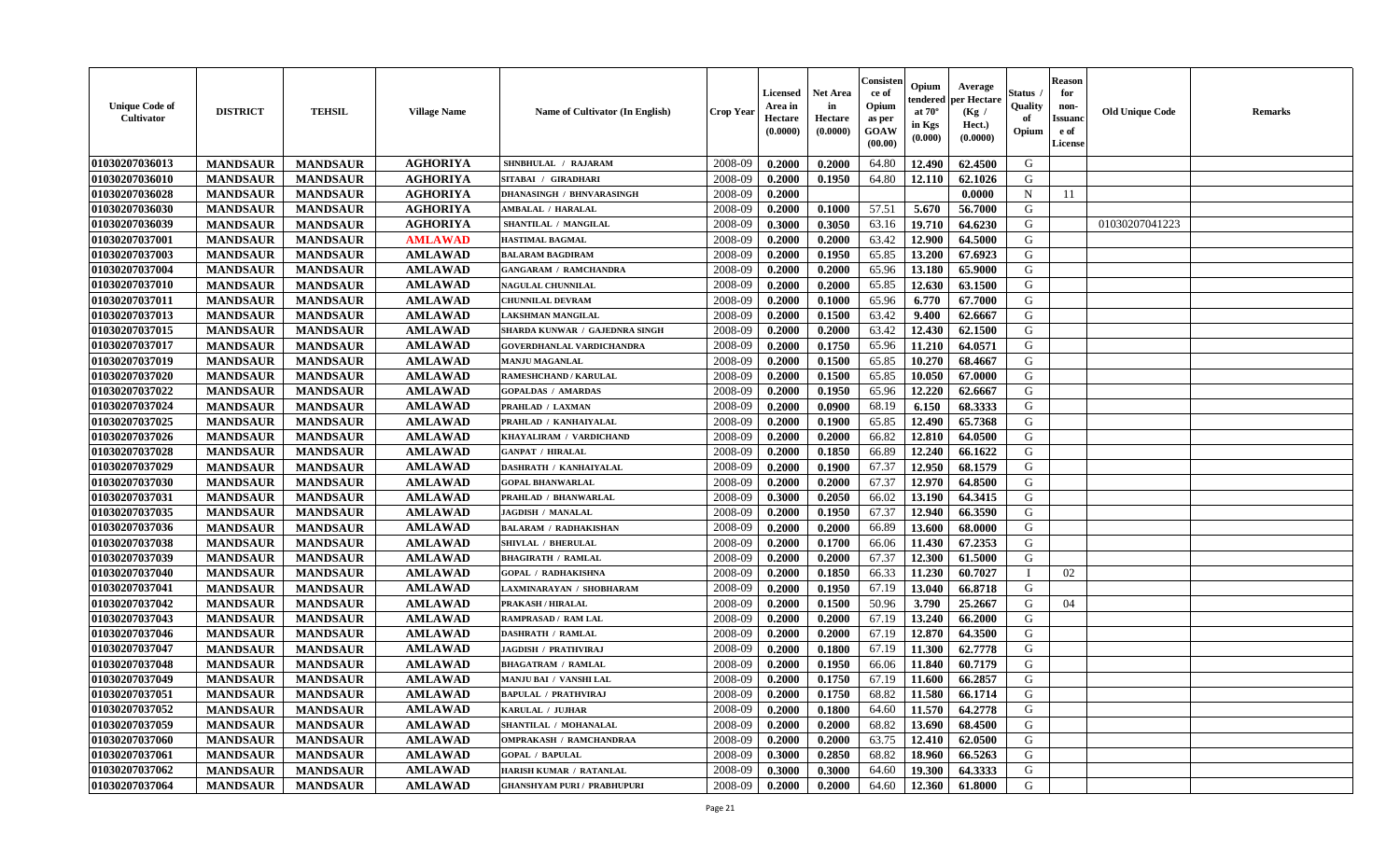| <b>Unique Code of</b><br><b>Cultivator</b> | <b>DISTRICT</b> | <b>TEHSIL</b>   | <b>Village Name</b> | Name of Cultivator (In English) | <b>Crop Year</b> | <b>Licensed</b><br>Area in<br>Hectare<br>(0.0000) | <b>Net Area</b><br>in<br>Hectare<br>(0.0000) | Consister<br>ce of<br>Opium<br>as per<br>GOAW<br>(00.00) | Opium<br>tendered<br>at $70^{\circ}$<br>in Kgs<br>(0.000) | Average<br>oer Hectare<br>(Kg /<br>Hect.)<br>(0.0000) | Status<br>Quality<br>of<br>Opium | <b>Reason</b><br>for<br>non-<br><b>Issuand</b><br>e of<br>License | <b>Old Unique Code</b> | <b>Remarks</b>     |
|--------------------------------------------|-----------------|-----------------|---------------------|---------------------------------|------------------|---------------------------------------------------|----------------------------------------------|----------------------------------------------------------|-----------------------------------------------------------|-------------------------------------------------------|----------------------------------|-------------------------------------------------------------------|------------------------|--------------------|
| 01030207037066                             | <b>MANDSAUR</b> | <b>MANDSAUR</b> | <b>AMLAWAD</b>      | KANTILAL / CHAGANLAL            | 2008-09          | 0.2000                                            | 0.2050                                       | 74.77                                                    | 14.210                                                    | 69.3171                                               | G                                |                                                                   |                        |                    |
| 01030207037068                             | <b>MANDSAUR</b> | <b>MANDSAUR</b> | <b>AMLAWAD</b>      | <b>GHANASHYAM / KNVARALAL</b>   | 2008-09          | 0.2000                                            | 0.2000                                       | 68.82                                                    | 5.270                                                     | 26.3500                                               | G                                | 04                                                                |                        |                    |
| 01030207037069                             | <b>MANDSAUR</b> | <b>MANDSAUR</b> | <b>AMLAWAD</b>      | DEVKANYABAI / RAMLAL            | 2008-09          | 0.3000                                            | 0.2800                                       | 64.60                                                    | 17.420                                                    | 62.2143                                               | G                                |                                                                   |                        |                    |
| 01030207037070                             | <b>MANDSAUR</b> | <b>MANDSAUR</b> | <b>AMLAWAD</b>      | <b>DASHRATH / GANGARAM</b>      | 2008-09          | 0.2000                                            | 0.1950                                       | 64.90                                                    | 12.580                                                    | 64.5128                                               | G                                |                                                                   |                        |                    |
| 01030207037072                             | <b>MANDSAUR</b> | <b>MANDSAUR</b> | <b>AMLAWAD</b>      | SHYAMSUNDAR / NARAYAN           | 2008-09          | 0.2000                                            | 0.1900                                       | 64.90                                                    | 12.340                                                    | 64.9474                                               | G                                |                                                                   |                        |                    |
| 01030207037073                             | <b>MANDSAUR</b> | <b>MANDSAUR</b> | <b>AMLAWAD</b>      | NARAYAN / DHANRAJ               | 2008-09          | 0.2000                                            | 0.1850                                       | 67.30                                                    | 13.530                                                    | 73.1351                                               | G                                |                                                                   |                        |                    |
| 01030207037079                             | <b>MANDSAUR</b> | <b>MANDSAUR</b> | <b>AMLAWAD</b>      | NATHULAL / HIRALAL              | 2008-09          | 0.2000                                            | 0.1800                                       | 68.82                                                    | 12.030                                                    | 66.8333                                               | G                                |                                                                   |                        |                    |
| 01030207037080                             | <b>MANDSAUR</b> | <b>MANDSAUR</b> | <b>AMLAWAD</b>      | <b>BHANWARLAL / BHERULAL</b>    | 2008-09          | 0.3000                                            | 0.2850                                       | 64.90                                                    | 18.900                                                    | 66.3158                                               | G                                |                                                                   |                        |                    |
| 01030207037081                             | <b>MANDSAUR</b> | <b>MANDSAUR</b> | <b>AMLAWAD</b>      | NAGESHWAR / BAGDIRAM            | 2008-09          | 0.3000                                            | 0.2200                                       | 63.75                                                    | 12.990                                                    | 59.0455                                               | G                                |                                                                   |                        |                    |
| 01030207037082                             | <b>MANDSAUR</b> | <b>MANDSAUR</b> | <b>AMLAWAD</b>      | NANIBAI / MANGILAL              | 2008-09          | 0.2000                                            | 0.1800                                       | 67.30                                                    | 12.050                                                    | 66.9444                                               | G                                |                                                                   |                        |                    |
| 01030207037085                             | <b>MANDSAUR</b> | <b>MANDSAUR</b> | <b>AMLAWAD</b>      | RAMGOPAL / BADRILAL             | 2008-09          | 0.2000                                            | 0.1500                                       | 71.41                                                    | 10.940                                                    | 72.9333                                               | G                                |                                                                   |                        |                    |
| 01030207037087                             | <b>MANDSAUR</b> | <b>MANDSAUR</b> | <b>AMLAWAD</b>      | <b>RATANLAL / BABARU</b>        | 2008-09          | 0.2000                                            | 0.1950                                       | 66.14                                                    | 12.600                                                    | 64.6154                                               | G                                |                                                                   |                        | <b>NAME CHANGE</b> |
| 01030207037088                             | <b>MANDSAUR</b> | <b>MANDSAUR</b> | <b>AMLAWAD</b>      | KANCHANBAI / PRATHVIRAJ         | 2008-09          | 0.2000                                            | 0.1650                                       | 67.30                                                    | 10.610                                                    | 64.3030                                               | G                                |                                                                   |                        |                    |
| 01030207037089                             | <b>MANDSAUR</b> | <b>MANDSAUR</b> | <b>AMLAWAD</b>      | <b>BHAGAVANTABAI / DHANNA</b>   | 2008-09          | 0.2000                                            | 0.1000                                       | 66.14                                                    | 6.430                                                     | 64.3000                                               | G                                |                                                                   |                        | <b>NAME CHANGE</b> |
| 01030207037091                             | <b>MANDSAUR</b> | <b>MANDSAUR</b> | <b>AMLAWAD</b>      | <b>GORDHAN / NARAYAN</b>        | 2008-09          | 0.2000                                            | 0.2000                                       | 63.75                                                    | 12.830                                                    | 64.1500                                               | G                                |                                                                   |                        |                    |
| 01030207037092                             | <b>MANDSAUR</b> | <b>MANDSAUR</b> | <b>AMLAWAD</b>      | CHHAGANALAL / PYARACHANDRA      | 2008-09          | 0.2000                                            | 0.1000                                       | 73.79                                                    | 6.960                                                     | 69.6000                                               | G                                |                                                                   |                        | <b>NAME CHANGE</b> |
| 01030207037093                             | <b>MANDSAUR</b> | <b>MANDSAUR</b> | <b>AMLAWAD</b>      | <b>GITABAI/RATANLAL</b>         | 2008-09          | 0.3000                                            | 0.3000                                       | 56.35                                                    | 8.940                                                     | 29.8000                                               | G                                | 04                                                                |                        |                    |
| 01030207037096                             | <b>MANDSAUR</b> | <b>MANDSAUR</b> | <b>AMLAWAD</b>      | KANCHANBAI / RATANLAL           | 2008-09          | 0.2000                                            | 0.2000                                       | 66.14                                                    | 12.880                                                    | 64.4000                                               | G                                |                                                                   |                        |                    |
| 01030207037099                             | <b>MANDSAUR</b> | <b>MANDSAUR</b> | <b>AMLAWAD</b>      | <b>BAGMAL / RAKHABDAS</b>       | 2008-09          | 0.2000                                            | 0.2000                                       | 65.55                                                    | 13.200                                                    | 66.0000                                               | G                                |                                                                   |                        |                    |
| 01030207037100                             | <b>MANDSAUR</b> | <b>MANDSAUR</b> | <b>AMLAWAD</b>      | <b>BANSHILAL / BHERULAL</b>     | 2008-09          | 0.2000                                            | 0.1900                                       | 66.14                                                    | 12.810                                                    | 67.4211                                               | G                                |                                                                   |                        |                    |
| 01030207037103                             | <b>MANDSAUR</b> | <b>MANDSAUR</b> | <b>AMLAWAD</b>      | <b>DHAPUBAI/MANNA</b>           | 2008-09          | 0.2000                                            | 0.1950                                       | 66.14                                                    | 12.870                                                    | 66.0000                                               | G                                |                                                                   |                        | <b>NAME CHANGE</b> |
| 01030207037104                             | <b>MANDSAUR</b> | <b>MANDSAUR</b> | <b>AMLAWAD</b>      | <b>BADRILAL / VARDICHAND</b>    | 2008-09          | 0.2000                                            | 0.1200                                       | 67.30                                                    | 8.020                                                     | 66.8333                                               | G                                |                                                                   |                        |                    |
| 01030207037116                             | <b>MANDSAUR</b> | <b>MANDSAUR</b> | <b>AMLAWAD</b>      | LAXMINARAYAN / HIRALAL          | 2008-09          | 0.3000                                            | 0.2700                                       | 66.14                                                    | 16.130                                                    | 59.7407                                               | G                                |                                                                   |                        |                    |
| 01030207037105                             | <b>MANDSAUR</b> | <b>MANDSAUR</b> | <b>AMLAWAD</b>      | RADHESHYAM / HIRALAL            | 2008-09          | 0.2000                                            | 0.2000                                       | 69.85                                                    | 13.360                                                    | 66.8000                                               | G                                |                                                                   |                        |                    |
| 01030207037106                             | <b>MANDSAUR</b> | <b>MANDSAUR</b> | <b>AMLAWAD</b>      | <b>GIRJABAI / GHANSHYAM</b>     | 2008-09          | 0.2000                                            | 0.1850                                       | 69.96                                                    | 12.780                                                    | 69.0811                                               | G                                |                                                                   |                        |                    |
| 01030207037108                             | <b>MANDSAUR</b> | <b>MANDSAUR</b> | <b>AMLAWAD</b>      | RAMLAL / BHANWARLAL             | 2008-09          | 0.2000                                            | 0.1850                                       | 69.96                                                    | 13.080                                                    | 70.7027                                               | G                                |                                                                   |                        |                    |
| 01030207037109                             | <b>MANDSAUR</b> | <b>MANDSAUR</b> | <b>AMLAWAD</b>      | <b>MOHANBAI / HARIRAM</b>       | 2008-09          | 0.2000                                            | 0.1900                                       | 69.96                                                    | 13.200                                                    | 69.4737                                               | G                                |                                                                   |                        |                    |
| 01030207037111                             | <b>MANDSAUR</b> | <b>MANDSAUR</b> | <b>AMLAWAD</b>      | VARDIBAI / KACHRU               | 2008-09          | 0.3000                                            | 0.2800                                       | 69.96                                                    | 19.370                                                    | 69.1786                                               | G                                |                                                                   |                        |                    |
| 01030207037114                             | <b>MANDSAUR</b> | <b>MANDSAUR</b> | <b>AMLAWAD</b>      | <b>BHERULAL / NAGESHVAR</b>     | 2008-09          | 0.2000                                            | 0.1500                                       | 47.04                                                    | 3.610                                                     | 24.0667                                               | G                                | 04                                                                |                        |                    |
| 01030207037115                             | <b>MANDSAUR</b> | <b>MANDSAUR</b> | <b>AMLAWAD</b>      | KANHAIYALAL / MAGANIRAM         | 2008-09          | 0.2000                                            | 0.1850                                       | 66.99                                                    | 12.550                                                    | 67.8378                                               | G                                |                                                                   |                        |                    |
| 01030207037119                             | <b>MANDSAUR</b> | <b>MANDSAUR</b> | <b>AMLAWAD</b>      | <b>DHURIBAI / CHAGANLAL</b>     | 2008-09          | 0.2000                                            | 0.0850                                       | 75.34                                                    | 6.110                                                     | 71.8824                                               | G                                |                                                                   |                        |                    |
| 01030207037120                             | <b>MANDSAUR</b> | <b>MANDSAUR</b> | <b>AMLAWAD</b>      | MADANLAL / CHAGANLAL            | 2008-09          | 0.2000                                            | 0.2000                                       | 72.45                                                    | 13.970                                                    | 69.8500                                               | G                                |                                                                   |                        |                    |
| 01030207037122                             | <b>MANDSAUR</b> | <b>MANDSAUR</b> | <b>AMLAWAD</b>      | <b>BAPULAL / MANALAL</b>        | 2008-09          | 0.2000                                            | 0.1950                                       | 69.96                                                    | 13.070                                                    | 67.0256                                               | G                                |                                                                   |                        |                    |
| 01030207037124                             | <b>MANDSAUR</b> | <b>MANDSAUR</b> | <b>AMLAWAD</b>      | SOHANBAI / RAMCHANDRAA          | 2008-09          | 0.3000                                            | 0.2000                                       | 66.42                                                    | 12.860                                                    | 64.3000                                               | G                                |                                                                   |                        |                    |
| 01030207037125                             | <b>MANDSAUR</b> | <b>MANDSAUR</b> | <b>AMLAWAD</b>      | MULCHAND / MANALAL              | 2008-09          | 0.2000                                            | 0.2000                                       | 66.42                                                    | 12.950                                                    | 64.7500                                               | G                                |                                                                   |                        |                    |
| 01030207037126                             | <b>MANDSAUR</b> | <b>MANDSAUR</b> | <b>AMLAWAD</b>      | <b>DHAPUBAI / KANHAIYALAL</b>   | 2008-09          | 0.2000                                            | 0.1200                                       | 69.87                                                    | 8.260                                                     | 68.8333                                               | G                                |                                                                   |                        |                    |
| 01030207037127                             | <b>MANDSAUR</b> | <b>MANDSAUR</b> | <b>AMLAWAD</b>      | <b>BHERULAL / GOBA</b>          | 2008-09          | 0.2000                                            | 0.2050                                       | 66.42                                                    | 12.930                                                    | 63.0732                                               | G                                |                                                                   |                        |                    |
| 01030207037131                             | <b>MANDSAUR</b> | <b>MANDSAUR</b> | <b>AMLAWAD</b>      | <b>DEVRAM / BHERULAL</b>        | 2008-09          | 0.2000                                            | 0.2000                                       | 66.42                                                    | 12.620                                                    | 63.1000                                               | G                                |                                                                   |                        |                    |
| 01030207037132                             | <b>MANDSAUR</b> | <b>MANDSAUR</b> | <b>AMLAWAD</b>      | <b>GIRJABAI / BADRILAL</b>      | 2008-09          | 0.2000                                            | 0.2000                                       | 69.87                                                    | 14.130                                                    | 70.6500                                               | $\mathbf G$                      |                                                                   |                        |                    |
| 01030207037134                             | <b>MANDSAUR</b> | <b>MANDSAUR</b> | <b>AMLAWAD</b>      | RADHESHYAM / BOTLAL             | 2008-09          | 0.2000                                            | 0.1400                                       | 69.87                                                    | 9.160                                                     | 65.4286                                               | G                                |                                                                   |                        |                    |
| 01030207037135                             | <b>MANDSAUR</b> | <b>MANDSAUR</b> | <b>AMLAWAD</b>      | KANHAIYALAL / NANDA             | 2008-09          | 0.2000                                            | 0.2050                                       | 69.87                                                    | 13.760                                                    | 67.1220                                               | G                                |                                                                   |                        |                    |
| 01030207037139                             | <b>MANDSAUR</b> | <b>MANDSAUR</b> | <b>AMLAWAD</b>      | <b>BABULAL / NATHULAL</b>       | 2008-09          | 0.2000                                            | 0.2050                                       | 72.45                                                    | 13.800                                                    | 67.3171                                               | G                                |                                                                   |                        |                    |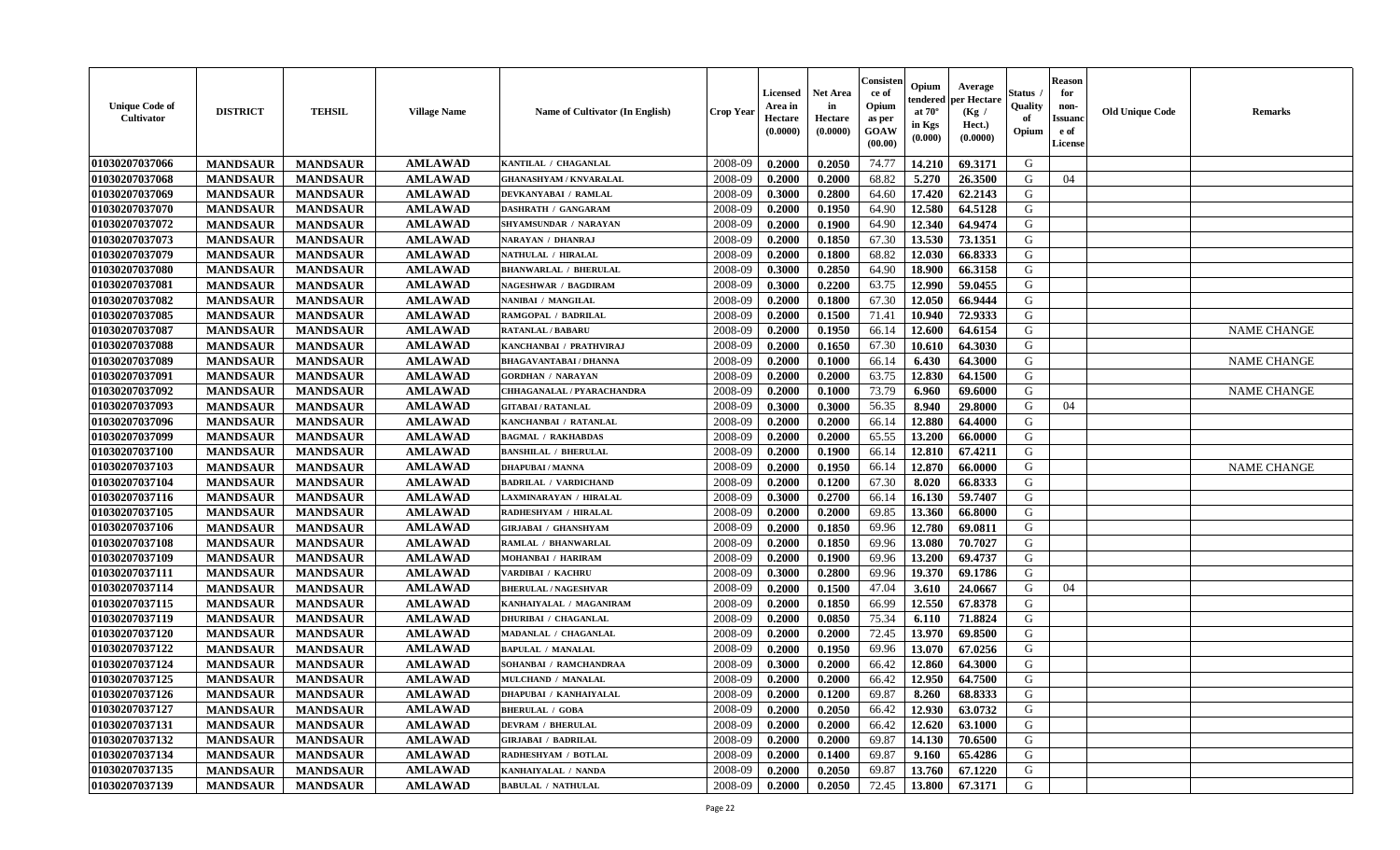| <b>Unique Code of</b><br>Cultivator | <b>DISTRICT</b> | <b>TEHSIL</b>   | <b>Village Name</b> | Name of Cultivator (In English)            | <b>Crop Year</b> | <b>Licensed</b><br>Area in<br>Hectare<br>(0.0000) | <b>Net Area</b><br>in<br>Hectare<br>(0.0000) | Consisten<br>ce of<br>Opium<br>as per<br><b>GOAW</b><br>(00.00) | Opium<br>tendered<br>at $70^{\circ}$<br>in Kgs<br>$(\mathbf{0.000})$ | Average<br>per Hectare<br>(Kg /<br>Hect.)<br>(0.0000) | <b>Status</b><br>Quality<br>of<br>Opium | <b>Reason</b><br>for<br>non-<br><b>Issuand</b><br>e of<br>License | <b>Old Unique Code</b> | <b>Remarks</b>                     |
|-------------------------------------|-----------------|-----------------|---------------------|--------------------------------------------|------------------|---------------------------------------------------|----------------------------------------------|-----------------------------------------------------------------|----------------------------------------------------------------------|-------------------------------------------------------|-----------------------------------------|-------------------------------------------------------------------|------------------------|------------------------------------|
| 01030207037140                      | <b>MANDSAUR</b> | <b>MANDSAUR</b> | <b>AMLAWAD</b>      | <b>RAMESHCHAND / BOTLAL</b>                | 2008-09          | 0.2000                                            | 0.1500                                       | 72.45                                                           | 10.160                                                               | 67.7333                                               | G                                       |                                                                   |                        |                                    |
| 01030207037144                      | <b>MANDSAUR</b> | <b>MANDSAUR</b> | <b>AMLAWAD</b>      | NANDUBAI / MOHANLAL                        | 2008-09          | 0.2000                                            | 0.2050                                       | 66.42                                                           | 13.370                                                               | 65.2195                                               | G                                       |                                                                   |                        |                                    |
| 01030207037149                      | <b>MANDSAUR</b> | <b>MANDSAUR</b> | <b>AMLAWAD</b>      | RAMCHANDRAA / PYARCHAND                    | 2008-09          | 0.2000                                            | 0.1450                                       | 69.87                                                           | 9.690                                                                | 66.8276                                               | G                                       |                                                                   |                        |                                    |
| 01030207037151                      | <b>MANDSAUR</b> | <b>MANDSAUR</b> | <b>AMLAWAD</b>      | SAMANDARABAI / NADARAM                     | 2008-09          | 0.2000                                            | 0.2000                                       | 63.69                                                           | 12.570                                                               | 62.8500                                               | G                                       |                                                                   |                        |                                    |
| 01030207037152                      | <b>MANDSAUR</b> | <b>MANDSAUR</b> | <b>AMLAWAD</b>      | <b>NAGUDAS / RAMDAS</b>                    | 2008-09          | 0.2000                                            | 0.2050                                       | 69.85                                                           | 13.880                                                               | 67.7073                                               | G                                       |                                                                   |                        |                                    |
| 01030207037158                      | <b>MANDSAUR</b> | <b>MANDSAUR</b> | <b>AMLAWAD</b>      | <b>GULABBAI / NANURAM</b>                  | 2008-09          | 0.2000                                            | 0.1950                                       | 63.69                                                           | 12.400                                                               | 63.5897                                               | G                                       |                                                                   |                        |                                    |
| 01030207037159                      | <b>MANDSAUR</b> | <b>MANDSAUR</b> | <b>AMLAWAD</b>      | <b>GHISIBAI / / KHYALIRAM</b>              | 2008-09          | 0.2000                                            | 0.2000                                       | 63.61                                                           | 11.860                                                               | 59.3000                                               | G                                       |                                                                   |                        |                                    |
| 01030207037163                      | <b>MANDSAUR</b> | <b>MANDSAUR</b> | <b>AMLAWAD</b>      | RAMCHANDRAA / VARDICHAND                   | 2008-09          | 0.2000                                            | 0.1900                                       | 66.77                                                           | 12.540                                                               | 66.0000                                               | G                                       |                                                                   |                        |                                    |
| 01030207037164                      | <b>MANDSAUR</b> | <b>MANDSAUR</b> | <b>AMLAWAD</b>      | <b>DOLIRAM / BHANWARLAL</b>                | 2008-09          | 0.2000                                            | 0.1950                                       | 69.63                                                           | 12.900                                                               | 66.1538                                               | G                                       |                                                                   |                        |                                    |
| 01030207037169                      | <b>MANDSAUR</b> | <b>MANDSAUR</b> | <b>AMLAWAD</b>      | SURAJBAI / SHANKARLAL                      | 2008-09          | 0.2000                                            | 0.1500                                       | 66.77                                                           | 9.800                                                                | 65.3333                                               | G                                       |                                                                   |                        |                                    |
| 01030207037170                      | <b>MANDSAUR</b> | <b>MANDSAUR</b> | <b>AMLAWAD</b>      | NARAYAN / BAGDIRAM                         | 2008-09          | 0.2000                                            | 0.2100                                       | 63.61                                                           | 13.590                                                               | 64.7143                                               | G                                       |                                                                   |                        |                                    |
| 01030207037172                      | <b>MANDSAUR</b> | <b>MANDSAUR</b> | <b>AMLAWAD</b>      | HIRALAL / MAGANIRAM                        | 2008-09          | 0.2000                                            | 0.2000                                       | 69.63                                                           | 13.990                                                               | 69.9500                                               | G                                       |                                                                   |                        |                                    |
| 01030207037178                      | <b>MANDSAUR</b> | <b>MANDSAUR</b> | <b>AMLAWAD</b>      | RATANBAI / MANGILAL                        | 2008-09          | 0.2000                                            | 0.2050                                       | 66.77                                                           | 12.980                                                               | 63.3171                                               | G                                       |                                                                   |                        |                                    |
| 01030207037050                      | <b>MANDSAUR</b> | <b>MANDSAUR</b> | <b>AMLAWAD</b>      | RAJ KUMAR / KANHAIYALAL                    | 2008-09          | 0.3000                                            | 0.1950                                       | 66.77                                                           | 12.830                                                               | 65.7949                                               | G                                       |                                                                   |                        |                                    |
| 01030207037177                      | <b>MANDSAUR</b> | <b>MANDSAUR</b> | <b>AMLAWAD</b>      | <b>RODA / DALU</b>                         | 2008-09          | 0.2000                                            | 0.2000                                       | 72.45                                                           | 13.340                                                               | 66.7000                                               | G                                       |                                                                   |                        |                                    |
| 01030207037175                      | <b>MANDSAUR</b> | <b>MANDSAUR</b> | <b>AMLAWAD</b>      | UDAYRAM / DHURA                            | 2008-09          | 0.2000                                            | 0.2000                                       | 72.45                                                           | 14.680                                                               | 73.4000                                               | G                                       |                                                                   |                        |                                    |
| 01030207037021                      | <b>MANDSAUR</b> | <b>MANDSAUR</b> | <b>AMLAWAD</b>      | SHYAMKUMAR / BABULAL                       | 2008-09          | 0.2000                                            | 0.1800                                       | 63.61                                                           | 11.000                                                               | 61.1111                                               | G                                       |                                                                   |                        |                                    |
| 01030207037084                      | <b>MANDSAUR</b> | <b>MANDSAUR</b> | <b>AMLAWAD</b>      | RAMIBAI / RAMCHANDRA                       | 2008-09          | 0.2000                                            | 0.1850                                       | 63.61                                                           | 11.500                                                               | 62.1622                                               | G                                       |                                                                   |                        |                                    |
| 01030207037101                      | <b>MANDSAUR</b> | <b>MANDSAUR</b> | <b>AMLAWAD</b>      | <b>LALUBAI / MAGANIRAM</b>                 | 2008-09          | 0.2000                                            | 0.2000                                       | 69.63                                                           | 13.670                                                               | 68.3500                                               | G                                       |                                                                   |                        |                                    |
| 01030207037027                      | <b>MANDSAUR</b> | <b>MANDSAUR</b> | <b>AMLAWAD</b>      | KAMALABAI / ISHWARLAL                      | 2008-09          | 0.2000                                            | 0.1950                                       | 60.09                                                           | 11.120                                                               | 57.0256                                               | G                                       |                                                                   |                        |                                    |
| 01030207037078                      | <b>MANDSAUR</b> | <b>MANDSAUR</b> | <b>AMLAWAD</b>      | <b>RAMLAL / BABRU</b>                      | 2008-09          | 0.2000                                            | 0.2000                                       | 60.09                                                           | 11.500                                                               | 57.5000                                               | G                                       |                                                                   |                        |                                    |
| 01030207037045                      | <b>MANDSAUR</b> | <b>MANDSAUR</b> | <b>AMLAWAD</b>      | <b>OMPRAKASH / MANGILAL</b>                | 2008-09          | 0.2000                                            | 0.2000                                       | 66.53                                                           | 13.140                                                               | 65.7000                                               | G                                       |                                                                   |                        |                                    |
| 01030207037067                      | <b>MANDSAUR</b> | <b>MANDSAUR</b> | <b>AMLAWAD</b>      | <b>DEVILAL / NAGULAL</b>                   | 2008-09          | 0.2000                                            | 0.1000                                       | 69.63                                                           | 6.870                                                                | 68.7000                                               | G                                       |                                                                   |                        |                                    |
| 01030207037136                      | <b>MANDSAUR</b> | <b>MANDSAUR</b> | <b>AMLAWAD</b>      | BHAGAVATILAL / AASHARAM                    | 2008-09          | 0.3000                                            | 0.1700                                       | 57.20                                                           | 6.020                                                                | 35.4118                                               | G                                       | 04                                                                |                        |                                    |
| 01030207037094                      | <b>MANDSAUR</b> | <b>MANDSAUR</b> | <b>AMLAWAD</b>      | <b>DEVRAM / RADHAKISHAN</b>                | 2008-09          | 0.2000                                            | 0.2000                                       | 66.53                                                           | 12.490                                                               | 62.4500                                               | G                                       |                                                                   |                        |                                    |
| 01030207037192                      | <b>MANDSAUR</b> | <b>MANDSAUR</b> | <b>AMLAWAD</b>      | <b>CHAINARAM<sup>®</sup> / NIRBHAYARAM</b> | 2008-09          | 0.3000                                            | 0.1500                                       | 65.32                                                           | 9.380                                                                | 62.5333                                               | G                                       |                                                                   | 01040209059054         | <b>NAME CHANGE</b>                 |
| 01030207037098                      | <b>MANDSAUR</b> | <b>MANDSAUR</b> | <b>AMLAWAD</b>      | MANGILAL / BHERULAL                        | 2008-09          | 0.2000                                            | 0.1950                                       | 66.53                                                           | 12.410                                                               | 63.6410                                               | G                                       |                                                                   |                        |                                    |
| 01030207037176                      | <b>MANDSAUR</b> | <b>MANDSAUR</b> | <b>AMLAWAD</b>      | NANALAL / GANESHRAM                        | 2008-09          | 0.2000                                            | 0.1500                                       | 66.53                                                           | 9.910                                                                | 66.0667                                               | G                                       |                                                                   |                        |                                    |
| 01030207037018                      | <b>MANDSAUR</b> | <b>MANDSAUR</b> | <b>AMLAWAD</b>      | <b>GOPAL / NAGULAL</b>                     | 2008-09          | 0.2000                                            | 0.1000                                       | 63.61                                                           | 6.030                                                                | 60.3000                                               | G                                       |                                                                   |                        | TRANSFER/SIDDAPURA<br>PRATAPGARG   |
| 01030207037032                      | <b>MANDSAUR</b> | <b>MANDSAUR</b> | <b>AMLAWAD</b>      | <b>SUMITRABAI / KOMAL</b>                  | 2008-09          | 0.2000                                            | 0.2000                                       | 66.53                                                           | 13.080                                                               | 65.4000                                               | G                                       |                                                                   |                        |                                    |
| 01030207037133                      | <b>MANDSAUR</b> | <b>MANDSAUR</b> | <b>AMLAWAD</b>      | SHIVNARAYAN / KANHAIYALAL                  | 2008-09          | 0.2000                                            | 0.2050                                       | 69.85                                                           | 13.800                                                               | 67.3171                                               | G                                       |                                                                   |                        |                                    |
| 01030207037123                      | <b>MANDSAUR</b> | <b>MANDSAUR</b> | <b>AMLAWAD</b>      | <b>BAGMAL / RATANLAL</b>                   | 2008-09          | 0.2000                                            | 0.2000                                       | 65.32                                                           | 12.690                                                               | 63.4500                                               | G                                       |                                                                   |                        |                                    |
| 01030207038012                      | <b>MANDSAUR</b> | <b>MANDSAUR</b> | <b>BARKHEDI</b>     | SHNKARALAL / DALU JI                       | 2008-09          | 0.3000                                            | 0.2950                                       | 66.19                                                           | 19.430                                                               | 65.8644                                               |                                         | 02                                                                |                        |                                    |
| 01030207038002                      | <b>MANDSAUR</b> | <b>MANDSAUR</b> | <b>BARKHEDI</b>     | <b>DEVARAM / RAJARAM</b>                   | 2008-09          | 0.3000                                            | 0.2750                                       | 63.06                                                           | 16.960                                                               | 61.6727                                               | G                                       |                                                                   |                        | <b>TRANSFER/PIPLIYA</b><br>MUZAWAR |
| 01030207038004                      | <b>MANDSAUR</b> | <b>MANDSAUR</b> | <b>BARKHEDI</b>     | <b>SHNKAR / MOTI</b>                       | 2008-09          | 0.3000                                            | 0.3000                                       | 65.54                                                           | 18.870                                                               | 62.9000                                               | G                                       |                                                                   |                        | TRANSFER/DORANA                    |
| 01030207038007                      | <b>MANDSAUR</b> | <b>MANDSAUR</b> | <b>BARKHEDI</b>     | <b>DHANNALAL / BAGDIRAM</b>                | 2008-09          | 0.3000                                            | 0.2800                                       | 62.85                                                           | 16.140                                                               | 57.6429                                               |                                         | 02                                                                |                        |                                    |
| 01030207038014                      | <b>MANDSAUR</b> | <b>MANDSAUR</b> | <b>BARKHEDI</b>     | <b>DURGASHNKAR / NATHULAL</b>              | 2008-09          | 0.3000                                            | 0.2950                                       | 63.87                                                           | 18.610                                                               | 63.0847                                               | G                                       |                                                                   |                        | <b>TRANSFER/BHALOT</b>             |
| 01030207038022                      | <b>MANDSAUR</b> | <b>MANDSAUR</b> | <b>BARKHEDI</b>     | <b>RATAN / DALU</b>                        | 2008-09          | 0.3000                                            | 0.2950                                       | 67.60                                                           | 20.210                                                               | 68.5085                                               | G                                       |                                                                   |                        | <b>TRANSFER/DORANA</b>             |
| 01030207038013                      | <b>MANDSAUR</b> | <b>MANDSAUR</b> | <b>BARKHEDI</b>     | <b>NANURAM / PEMA</b>                      | 2008-09          | 0.3000                                            | 0.3000                                       | 60.06                                                           | 7.700                                                                | 25.6667                                               | G                                       | 04                                                                |                        |                                    |
| 01030207040001                      | <b>MANDSAUR</b> | <b>MANDSAUR</b> | <b>BADAKHEDI</b>    | <b>MOHAMMAD / LADU</b>                     | 2008-09          | 0.3000                                            | 0.3000                                       | 67.95                                                           | 14.670                                                               | 48.9000                                               | G                                       | 04                                                                |                        |                                    |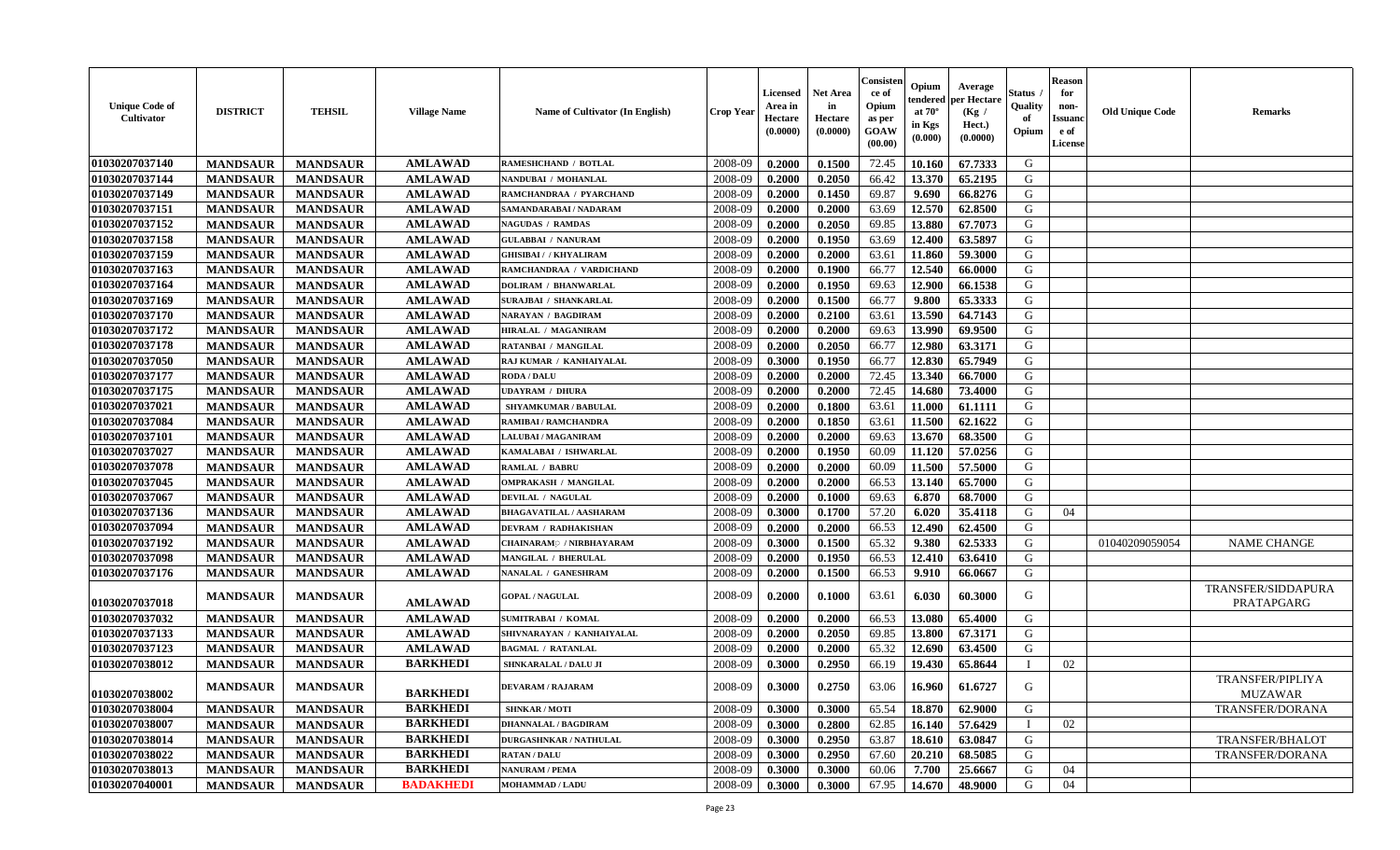| <b>Unique Code of</b><br>Cultivator | <b>DISTRICT</b> | <b>TEHSIL</b>   | <b>Village Name</b> | <b>Name of Cultivator (In English)</b> | <b>Crop Year</b> | <b>Licensed</b><br>Area in<br>Hectare<br>(0.0000) | <b>Net Area</b><br>in<br>Hectare<br>(0.0000) | Consister<br>ce of<br>Opium<br>as per<br><b>GOAW</b><br>(00.00) | Opium<br>tendered<br>at $70^{\circ}$<br>in Kgs<br>$(\mathbf{0.000})$ | Average<br>per Hectare<br>(Kg /<br>Hect.)<br>(0.0000) | Status .<br>Quality<br>of<br>Opium | <b>Reason</b><br>for<br>non-<br><b>Issuanc</b><br>e of<br>License | <b>Old Unique Code</b> | <b>Remarks</b>     |
|-------------------------------------|-----------------|-----------------|---------------------|----------------------------------------|------------------|---------------------------------------------------|----------------------------------------------|-----------------------------------------------------------------|----------------------------------------------------------------------|-------------------------------------------------------|------------------------------------|-------------------------------------------------------------------|------------------------|--------------------|
| 01030207040002                      | <b>MANDSAUR</b> | <b>MANDSAUR</b> | <b>BADAKHEDI</b>    | <b>MOHAMMAD / KASAM</b>                | 2008-09          | 0.2000                                            | 0.1950                                       | 62.60                                                           | 11.830                                                               | 60.6667                                               | G                                  |                                                                   |                        |                    |
| 01030207040003                      | <b>MANDSAUR</b> | <b>MANDSAUR</b> | <b>BADAKHEDI</b>    | <b>NASRUDDIN / FAKIRA</b>              | 2008-09          | 0.2000                                            | 0.1950                                       | 67.95                                                           | 13.370                                                               | 68.5641                                               | G                                  |                                                                   |                        |                    |
| 01030207040004                      | <b>MANDSAUR</b> | <b>MANDSAUR</b> | <b>BADAKHEDI</b>    | <b>JANNATBAI / PIR SHAH FAKIR</b>      | 2008-09          | 0.2000                                            | 0.1900                                       | 60.12                                                           | 11.180                                                               | 58.8421                                               | G                                  |                                                                   |                        |                    |
| 01030207040007                      | <b>MANDSAUR</b> | <b>MANDSAUR</b> | <b>BADAKHEDI</b>    | <b>HABIB / KASAM GAHALOT</b>           | 2008-09          | 0.3000                                            | 0.2900                                       | 62.60                                                           | 18.110                                                               | 62.4483                                               | G                                  |                                                                   |                        |                    |
| 01030207040008                      | <b>MANDSAUR</b> | <b>MANDSAUR</b> | <b>BADAKHEDI</b>    | YUSUF / KASAM                          | 2008-09          | 0.3000                                            | 0.2900                                       | 60.12                                                           | 17.480                                                               | 60.2759                                               | G                                  |                                                                   |                        |                    |
| 01030207040012                      | <b>MANDSAUR</b> | <b>MANDSAUR</b> | <b>BADAKHEDI</b>    | ISMAIL / FAKRU JAMA                    | 2008-09          | 0.2000                                            | 0.2000                                       | 65.29                                                           | 12.730                                                               | 63.6500                                               | G                                  |                                                                   |                        |                    |
| 01030207040017                      | <b>MANDSAUR</b> | <b>MANDSAUR</b> | <b>BADAKHEDI</b>    | SATTAR / HAJI MOHAMMAD                 | 2008-09          | 0.2000                                            | 0.2000                                       | 64.75                                                           | 12.410                                                               | 62.0500                                               | G                                  |                                                                   |                        |                    |
| 01030207040019                      | <b>MANDSAUR</b> | <b>MANDSAUR</b> | <b>BADAKHEDI</b>    | <b>GAPHUR / KASAM</b>                  | 2008-09          | 0.3000                                            | 0.2850                                       | 64.75                                                           | 18.560                                                               | 65.1228                                               | G                                  |                                                                   |                        |                    |
| 01030207040021                      | <b>MANDSAUR</b> | <b>MANDSAUR</b> | <b>BADAKHEDI</b>    | <b>BAPU / PHAKARU</b>                  | 2008-09          | 0.3000                                            | 0.3000                                       | 64.75                                                           | 19.500                                                               | 65.0000                                               | G                                  |                                                                   |                        |                    |
| 01030207040024                      | <b>MANDSAUR</b> | <b>MANDSAUR</b> | <b>BADAKHEDI</b>    | SNTOSHABAI / BHERU                     | 2008-09          | 0.2000                                            | 0.2000                                       | 62.60                                                           | 12.110                                                               | 60.5500                                               | G                                  |                                                                   |                        |                    |
| 01030207040026                      | <b>MANDSAUR</b> | <b>MANDSAUR</b> | <b>BADAKHEDI</b>    | <b>KASAM / ALLARAKH</b>                | 2008-09          | 0.2000                                            | 0.2000                                       | 64.75                                                           | 12.650                                                               | 63.2500                                               | G                                  |                                                                   |                        |                    |
| 01030207040027                      | <b>MANDSAUR</b> | <b>MANDSAUR</b> | <b>BADAKHEDI</b>    | PIR MOHAMMAD / KHAJU                   | 2008-09          | 0.3000                                            | 0.2850                                       | 62.60                                                           | 17.900                                                               | 62.8070                                               | G                                  |                                                                   |                        |                    |
| 01030207040028                      | <b>MANDSAUR</b> | <b>MANDSAUR</b> | <b>BADAKHEDI</b>    | PIRU / ALLARAKH                        | 2008-09          | 0.3000                                            | 0.3000                                       | 64.75                                                           | 19.030                                                               | 63.4333                                               | G                                  |                                                                   |                        |                    |
| 01030207040029                      | <b>MANDSAUR</b> | <b>MANDSAUR</b> | <b>BADAKHEDI</b>    | NURIBAI / KASAM JAMA                   | 2008-09          | 0.2000                                            | 0.2000                                       | 65.22                                                           | 12.840                                                               | 64.2000                                               | G                                  |                                                                   |                        |                    |
| 01030207040030                      | <b>MANDSAUR</b> | <b>MANDSAUR</b> | <b>BADAKHEDI</b>    | PHAKARUSHAH / RAMJANISHAH              | 2008-09          | 0.2000                                            | 0.1500                                       | 54.01                                                           | 3.770                                                                | 25.1333                                               | G                                  | 04                                                                |                        |                    |
| 01030207040033                      | <b>MANDSAUR</b> | <b>MANDSAUR</b> | <b>BADAKHEDI</b>    | <b>NATHU / RAJU</b>                    | 2008-09          | 0.2000                                            | 0.2000                                       | 65.22                                                           | 12.740                                                               | 63.7000                                               | G                                  |                                                                   |                        |                    |
| 01030207040034                      | <b>MANDSAUR</b> | <b>MANDSAUR</b> | <b>BADAKHEDI</b>    | <b>JIVA / RAJU</b>                     | 2008-09          | 0.2000                                            | 0.1850                                       | 65.22                                                           | 12.050                                                               | 65.1351                                               | G                                  |                                                                   |                        |                    |
| 01030207040041                      | <b>MANDSAUR</b> | <b>MANDSAUR</b> | <b>BADAKHEDI</b>    | <b>ISMAIL / KHAJU</b>                  | 2008-09          | 0.2000                                            | 0.2050                                       | 65.22                                                           | 13.470                                                               | 65.7073                                               | G                                  |                                                                   |                        |                    |
| 01030207040042                      | <b>MANDSAUR</b> | <b>MANDSAUR</b> | <b>BADAKHEDI</b>    | NUR MOHAMMAD / ALLARAKH                | 2008-09          | 0.2000                                            | 0.2000                                       | 67.95                                                           | 12.560                                                               | 62.8000                                               | G                                  |                                                                   |                        |                    |
| 01030207040047                      | <b>MANDSAUR</b> | <b>MANDSAUR</b> | <b>BADAKHEDI</b>    | NURIBAI / KASAM HAFIJ                  | 2008-09          | 0.2000                                            | 0.2050                                       | 65.22                                                           | 12.460                                                               | 60.7805                                               | G                                  |                                                                   |                        |                    |
| 01030207040049                      | <b>MANDSAUR</b> | <b>MANDSAUR</b> | <b>BADAKHEDI</b>    | <b>LADU / KASAM</b>                    | 2008-09          | 0.3000                                            | 0.2850                                       | 64.47                                                           | 18.650                                                               | 65.4386                                               | G                                  |                                                                   |                        | <b>NAME CHANGE</b> |
| 01030207040050                      | <b>MANDSAUR</b> | <b>MANDSAUR</b> | <b>BADAKHEDI</b>    | PYARA / KASAM                          | 2008-09          | 0.3000                                            | 0.2800                                       | 62.60                                                           | 18.160                                                               | 64.8571                                               | G                                  |                                                                   |                        |                    |
| 01030207040052                      | <b>MANDSAUR</b> | <b>MANDSAUR</b> | <b>BADAKHEDI</b>    | <b>ISMAIL / FAKIRA IMLIWALA</b>        | 2008-09          | 0.2000                                            | 0.1950                                       | 64.47                                                           | 12.360                                                               | 63.3846                                               | G                                  |                                                                   |                        |                    |
| 01030207040057                      | <b>MANDSAUR</b> | <b>MANDSAUR</b> | <b>BADAKHEDI</b>    | HAMID SHAH / RAMJAN SHAH FAKIR PIRSHAH | 2008-09          | 0.2000                                            | 0.1000                                       | 62.30                                                           | 6.300                                                                | 63.0000                                               | G                                  |                                                                   |                        |                    |
| 01030207040059                      | <b>MANDSAUR</b> | <b>MANDSAUR</b> | <b>BADAKHEDI</b>    | YUSUF / ALLARAKH                       | 2008-09          | 0.3000                                            | 0.2850                                       | 64.47                                                           | 17.870                                                               | 62.7018                                               | G                                  |                                                                   |                        |                    |
| 01030207040068                      | <b>MANDSAUR</b> | <b>MANDSAUR</b> | <b>BADAKHEDI</b>    | <b>NURI BAI / BHIMA</b>                | 2008-09          | 0.3000                                            | 0.3000                                       | 62.30                                                           | 17.380                                                               | 57.9333                                               | G                                  |                                                                   |                        |                    |
| 01030207040072                      | <b>MANDSAUR</b> | <b>MANDSAUR</b> | <b>BADAKHEDI</b>    | <b>MEHBUB / MOHAMMAD GEHLOD</b>        | 2008-09          | 0.2000                                            | 0.2000                                       | 64.47                                                           | 12.920                                                               | 64.6000                                               | G                                  |                                                                   |                        |                    |
| 01030207040073                      | <b>MANDSAUR</b> | <b>MANDSAUR</b> | <b>BADAKHEDI</b>    | <b>BABU / IBRAHIM</b>                  | 2008-09          | 0.3000                                            | 0.2900                                       | 68.18                                                           | 19.520                                                               | 67.3103                                               | G                                  |                                                                   |                        |                    |
| 01030207040077                      | <b>MANDSAUR</b> | <b>MANDSAUR</b> | <b>BADAKHEDI</b>    | <b>MUBARIK HUSEN / PHAKARU</b>         | 2008-09          | 0.2000                                            | 0.2000                                       | 67.22                                                           | 12.810                                                               | 64.0500                                               | G                                  |                                                                   |                        |                    |
| 01030207040078                      | <b>MANDSAUR</b> | <b>MANDSAUR</b> | <b>BADAKHEDI</b>    | <b>GAPHUR / ALLARAKH PATEL</b>         | 2008-09          | 0.3000                                            | 0.2950                                       | 66.24                                                           | 18.430                                                               | 62.4746                                               | G                                  |                                                                   |                        |                    |
| 01030207040079                      | <b>MANDSAUR</b> | <b>MANDSAUR</b> | <b>BADAKHEDI</b>    | SABIR HUSSAIN / FAKRU                  | 2008-09          | 0.3000                                            | 0.3000                                       | 66.87                                                           | 18.570                                                               | 61.9000                                               | G                                  |                                                                   |                        |                    |
| 01030207040080                      | <b>MANDSAUR</b> | <b>MANDSAUR</b> | <b>BADAKHEDI</b>    | HAPHIJ GAPHUR / NATHU JI               | 2008-09          | 0.2000                                            | 0.1950                                       | 62.30                                                           | 11.600                                                               | 59.4872                                               | G                                  |                                                                   |                        |                    |
| 01030207040086                      | <b>MANDSAUR</b> | <b>MANDSAUR</b> | <b>BADAKHEDI</b>    | TAJU / JAMA                            | 2008-09          | 0.2000                                            | 0.1900                                       | 62.30                                                           | 10.660                                                               | 56.1053                                               | G                                  |                                                                   |                        |                    |
| 01030207040046                      | <b>MANDSAUR</b> | <b>MANDSAUR</b> | <b>BADAKHEDI</b>    | <b>SUGARABAI / KHAJU</b>               | 2008-09          | 0.3000                                            | 0.1500                                       | 60.12                                                           | 9.010                                                                | 60.0667                                               | G                                  |                                                                   |                        |                    |
| 01030207040010                      | <b>MANDSAUR</b> | <b>MANDSAUR</b> | <b>BADAKHEDI</b>    | <b>MUBARIK / FAKARU</b>                | 2008-09          | 0.2000                                            | 0.1900                                       | 66.24                                                           | 12.890                                                               | 67.8421                                               | G                                  |                                                                   |                        |                    |
| 01030207040009                      | <b>MANDSAUR</b> | <b>MANDSAUR</b> | <b>BADAKHEDI</b>    | <b>NARU / KAMRU FAKRU</b>              | 2008-09          | 0.3000                                            | 0.2850                                       | 69.81                                                           | 18.220                                                               | 63.9298                                               | G                                  |                                                                   |                        |                    |
| 01030207040062                      | <b>MANDSAUR</b> | <b>MANDSAUR</b> | <b>BADAKHEDI</b>    | <b>GAFUR / MOHAMMAD</b>                | 2008-09          | 0.3000                                            | 0.3050                                       | 60.12                                                           | 5.450                                                                | 17.8689                                               | G                                  | 04                                                                |                        |                    |
| 01030207040063                      | <b>MANDSAUR</b> | <b>MANDSAUR</b> | <b>BADAKHEDI</b>    | <b>SATTAR / KASAM MUNSHI</b>           | 2008-09          | 0.2000                                            | 0.1950                                       | 62.30                                                           | 12.350                                                               | 63.3333                                               | G                                  |                                                                   |                        |                    |
| 01030207040013                      | <b>MANDSAUR</b> | <b>MANDSAUR</b> | <b>BADAKHEDI</b>    | YUSUPH / KHAJU                         | 2008-09          | 0.3000                                            | 0.3000                                       | 62.75                                                           | 19.240                                                               | 64.1333                                               | G                                  |                                                                   |                        |                    |
| 01030207040084                      | <b>MANDSAUR</b> | <b>MANDSAUR</b> | <b>BADAKHEDI</b>    | KAYYUM / LADU                          | 2008-09          | 0.3000                                            |                                              |                                                                 |                                                                      | 0.0000                                                | $\mathbf{F}$                       |                                                                   |                        |                    |
| 01030207040023                      | <b>MANDSAUR</b> | <b>MANDSAUR</b> | <b>BADAKHEDI</b>    | <b>RAJU / ALLARAKH</b>                 | 2008-09          | 0.2000                                            | 0.1900                                       | 60.12                                                           | 10.990                                                               | 57.8421                                               | G                                  |                                                                   |                        |                    |
| 01030207040076                      | <b>MANDSAUR</b> | <b>MANDSAUR</b> | <b>BADAKHEDI</b>    | <b>ISHAK / LADU</b>                    | 2008-09          | 0.2000                                            | 0.0950                                       | 64.96                                                           | 6.010                                                                | 63.2632                                               | G                                  |                                                                   |                        |                    |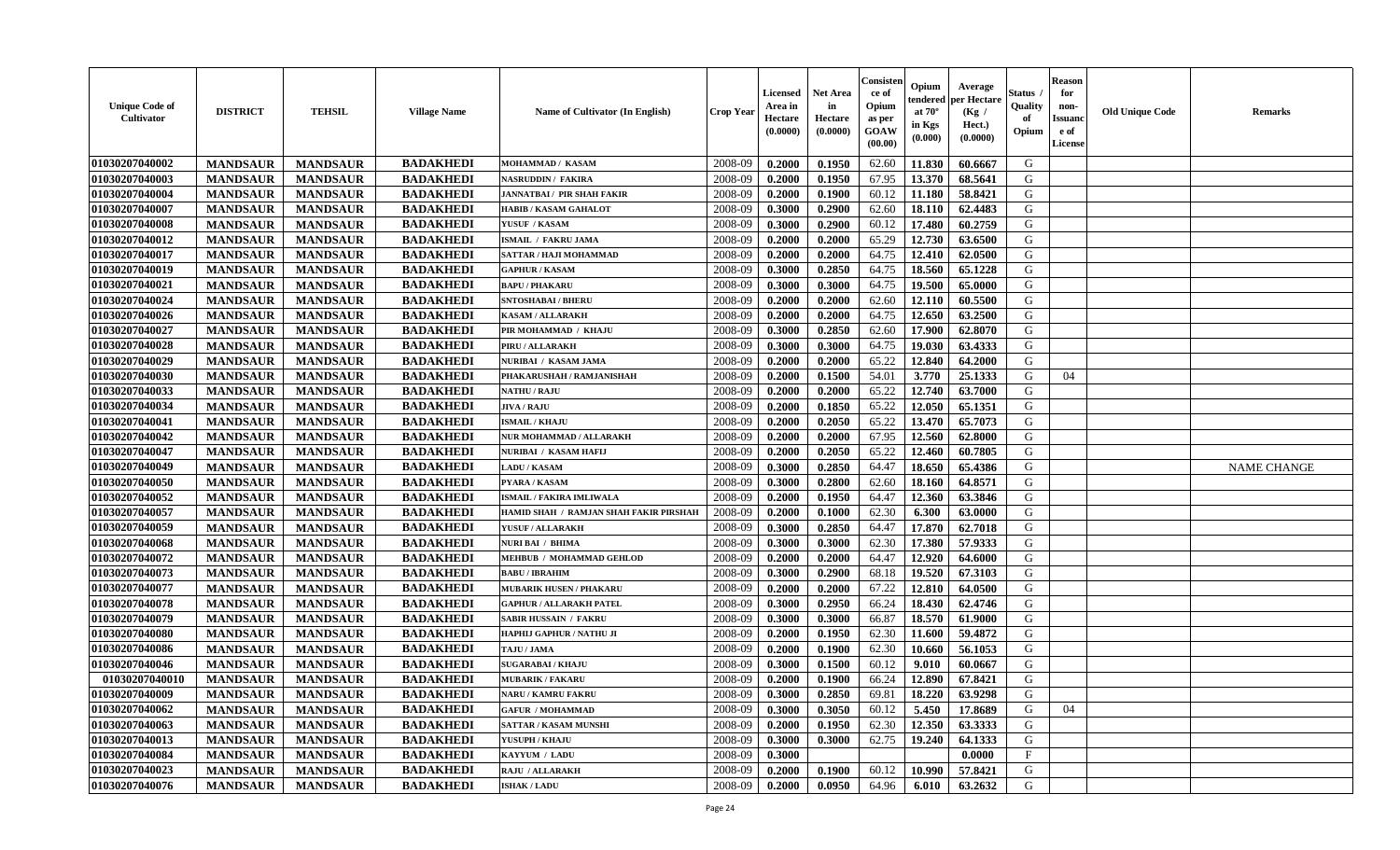| <b>Unique Code of</b><br><b>Cultivator</b> | <b>DISTRICT</b> | <b>TEHSIL</b>   | <b>Village Name</b> | Name of Cultivator (In English)  | <b>Crop Year</b> | Licensed<br>Area in<br>Hectare<br>(0.0000) | Net Area<br>in<br>Hectare<br>(0.0000) | Consisten<br>ce of<br>Opium<br>as per<br>GOAW<br>(00.00) | Opium<br>tendered<br>at $70^\circ$<br>in Kgs<br>(0.000) | Average<br>per Hectare<br>(Kg /<br>Hect.)<br>(0.0000) | Status<br>Quality<br>of<br>Opium | <b>Reason</b><br>for<br>non-<br>Issuanc<br>e of<br>License | <b>Old Unique Code</b> | <b>Remarks</b>        |
|--------------------------------------------|-----------------|-----------------|---------------------|----------------------------------|------------------|--------------------------------------------|---------------------------------------|----------------------------------------------------------|---------------------------------------------------------|-------------------------------------------------------|----------------------------------|------------------------------------------------------------|------------------------|-----------------------|
| 01030207040096                             | <b>MANDSAUR</b> | <b>MANDSAUR</b> | <b>BADAKHEDI</b>    | <b>FAKRU / NATHU</b>             | 2008-09          | 0.2000                                     | 0.0950                                | 60.12                                                    | 5.890                                                   | 62.0000                                               | G                                |                                                            |                        |                       |
| 01030207040020                             | <b>MANDSAUR</b> | <b>MANDSAUR</b> | <b>BADAKHEDI</b>    | NUR MOHAMMAD / FAKRU             | 2008-09          | 0.3000                                     | 0.3000                                | 66.24                                                    | 19.840                                                  | 66.1333                                               | G                                |                                                            |                        |                       |
| 01030207040005                             | <b>MANDSAUR</b> | <b>MANDSAUR</b> | <b>BADAKHEDI</b>    | HAMID / LADU                     | 2008-09          | 0.3000                                     | 0.2800                                | 62.09                                                    | 16.940                                                  | 60.5000                                               | G                                |                                                            |                        |                       |
| 01030207040054                             | <b>MANDSAUR</b> | <b>MANDSAUR</b> | <b>BADAKHEDI</b>    | <b>RAMCHANDRA / PHULA</b>        | 2008-09          | 0.3000                                     |                                       |                                                          |                                                         | 0.0000                                                | $\mathbf{F}$                     |                                                            |                        | TRANSFER/BANI JAORA-I |
| 01030207040098                             | <b>MANDSAUR</b> | <b>MANDSAUR</b> | <b>BADAKHEDI</b>    | ISHAK / NUR MOHAMMAD             | 2008-09          | 0.2000                                     | 0.1950                                | 62.75                                                    | 12.210                                                  | 62.6154                                               | G                                |                                                            |                        |                       |
| 01030207040071                             | <b>MANDSAUR</b> | <b>MANDSAUR</b> | <b>BADAKHEDI</b>    | KAYYUM / NUR MOHAMMAD            | 2008-09          | 0.2000                                     | 0.2000                                | 66.24                                                    | 13.320                                                  | 66.6000                                               | G                                |                                                            |                        |                       |
| 01030207040070                             | <b>MANDSAUR</b> | <b>MANDSAUR</b> | <b>BADAKHEDI</b>    | <b>ISMAIL / ALLARAKH</b>         | 2008-09          | 0.2000                                     | 0.1900                                | 62.75                                                    | 5.850                                                   | 30.7895                                               | G                                | 04                                                         |                        |                       |
| 01030207040100                             | <b>MANDSAUR</b> | <b>MANDSAUR</b> | <b>BADAKHEDI</b>    | <b>HASAM / GAPHUR</b>            | 2008-09          | 0.3000                                     | 0.3050                                | 62.75                                                    | 19.060                                                  | 62.4918                                               | G                                |                                                            |                        |                       |
| 01030207041031                             | <b>MANDSAUR</b> | <b>MANDSAUR</b> | <b>BHALOT</b>       | <b>BADRILAL / TULSIRAM</b>       | 2008-09          | 0.2000                                     | 0.1950                                | 66.91                                                    | 12.980                                                  | 66.5641                                               | G                                |                                                            |                        |                       |
| 01030207041003                             | <b>MANDSAUR</b> | <b>MANDSAUR</b> | <b>BHALOT</b>       | RAMCHANDRA / BHUWAN              | 2008-09          | 0.2000                                     | 0.2000                                | 66.91                                                    | 13.420                                                  | 67.1000                                               | G                                |                                                            |                        |                       |
| 01030207041009                             | <b>MANDSAUR</b> | <b>MANDSAUR</b> | <b>BHALOT</b>       | <b>GOVINDRAM / GANGARAM</b>      | 2008-09          | 0.2000                                     | 0.1700                                | 61.47                                                    | 11.260                                                  | 66.2353                                               | G                                |                                                            |                        |                       |
| 01030207041010                             | <b>MANDSAUR</b> | <b>MANDSAUR</b> | <b>BHALOT</b>       | <b>DEVILAL / BHAGWAN</b>         | 2008-09          | 0.3000                                     | 0.2850                                | 61.47                                                    | 16.620                                                  | 58.3158                                               | G                                |                                                            |                        |                       |
| 01030207041011                             | <b>MANDSAUR</b> | <b>MANDSAUR</b> | <b>BHALOT</b>       | KANWARLAL / MANGILAI             | 2008-09          | 0.3000                                     | 0.3050                                | 61.47                                                    | 19.410                                                  | 63.6393                                               | G                                |                                                            |                        |                       |
| 01030207041012                             | <b>MANDSAUR</b> | <b>MANDSAUR</b> | <b>BHALOT</b>       | NATHULAL / GANGARAM              | 2008-09          | 0.2000                                     | 0.1950                                | 66.91                                                    | 13.350                                                  | 68.4615                                               | G                                |                                                            |                        |                       |
| 01030207041013                             | <b>MANDSAUR</b> | <b>MANDSAUR</b> | <b>BHALOT</b>       | <b>BHAGWAN / JASRAJ</b>          | 2008-09          | 0.2000                                     | 0.1800                                | 66.91                                                    | 13.290                                                  | 73.8333                                               | G                                |                                                            |                        |                       |
| 01030207041014                             | <b>MANDSAUR</b> | <b>MANDSAUR</b> | <b>BHALOT</b>       | <b>JAGDISH / RAGUNATH</b>        | 2008-09          | 0.2000                                     | 0.2000                                | 66.91                                                    | 13.910                                                  | 69.5500                                               | G                                |                                                            |                        |                       |
| 01030207041015                             | <b>MANDSAUR</b> | <b>MANDSAUR</b> | <b>BHALOT</b>       | HIRANATH / ONKARNATH             | 2008-09          | 0.2000                                     | 0.2000                                | 63.01                                                    | 12.130                                                  | 60.6500                                               | G                                |                                                            |                        |                       |
| 01030207041016                             | <b>MANDSAUR</b> | <b>MANDSAUR</b> | <b>BHALOT</b>       | SHANTILAL / BHAGIRATH            | 2008-09          | 0.3000                                     | 0.3000                                | 65.40                                                    | 21.150                                                  | 70.5000                                               | G                                |                                                            |                        |                       |
| 01030207041017                             | <b>MANDSAUR</b> | <b>MANDSAUR</b> | <b>BHALOT</b>       | <b>BHARAT SINGH / HARI SINGH</b> | 2008-09          | 0.2000                                     | 0.2000                                | 65.40                                                    | 11.720                                                  | 58.6000                                               | G                                |                                                            |                        |                       |
| 01030207041020                             | <b>MANDSAUR</b> | <b>MANDSAUR</b> | <b>BHALOT</b>       | MANGILAL / GANGARAM              | 2008-09          | 0.3000                                     | 0.1050                                | 65.40                                                    | 7.320                                                   | 69.7143                                               | G                                |                                                            |                        |                       |
| 01030207041021                             | <b>MANDSAUR</b> | <b>MANDSAUR</b> | <b>BHALOT</b>       | <b>AMRATRAM / BAGDIRAM</b>       | 2008-09          | 0.2000                                     | 0.1500                                | 65.40                                                    | 9.520                                                   | 63.4667                                               | G                                |                                                            |                        |                       |
| 01030207041023                             | <b>MANDSAUR</b> | <b>MANDSAUR</b> | <b>BHALOT</b>       | <b>ONKARLAL / MODAJI</b>         | 2008-09          | 0.2000                                     | 0.0350                                | 67.86                                                    | 2.350                                                   | 67.1429                                               | G                                |                                                            |                        |                       |
| 01030207041024                             | <b>MANDSAUR</b> | <b>MANDSAUR</b> | <b>BHALOT</b>       | <b>DINDAYAL / AMRU</b>           | 2008-09          | 0.3000                                     | 0.2800                                | 63.01                                                    | 16.710                                                  | 59.6786                                               | G                                |                                                            |                        |                       |
| 01030207041025                             | <b>MANDSAUR</b> | <b>MANDSAUR</b> | <b>BHALOT</b>       | <b>UDAYRAM / KESHURAM</b>        | 2008-09          | 0.2000                                     | 0.1850                                | 67.86                                                    | 12.770                                                  | 69.0270                                               | G                                |                                                            |                        |                       |
| 01030207041026                             | <b>MANDSAUR</b> | <b>MANDSAUR</b> | <b>BHALOT</b>       | HUKUM SINGH / GORDHAN SINGH      | 2008-09          | 0.3000                                     | 0.2950                                | 67.86                                                    | 18.400                                                  | 62.3729                                               | G                                |                                                            |                        |                       |
| 01030207041027                             | <b>MANDSAUR</b> | <b>MANDSAUR</b> | <b>BHALOT</b>       | PREMCHAND / BAGDIRAM             | 2008-09          | 0.3000                                     | 0.2700                                | 65.40                                                    | 17.600                                                  | 65.1852                                               | G                                |                                                            |                        |                       |
| 01030207041029                             | <b>MANDSAUR</b> | <b>MANDSAUR</b> | <b>BHALOT</b>       | SHYAMLAL / BHERULAL              | 2008-09          | 0.3000                                     | 0.3000                                | 64.70                                                    | 19.770                                                  | 65.9000                                               | G                                |                                                            |                        |                       |
| 01030207041030                             | <b>MANDSAUR</b> | <b>MANDSAUR</b> | <b>BHALOT</b>       | KACHRU / NANURAM                 | 2008-09          | 0.2000                                     |                                       |                                                          |                                                         | 0.0000                                                | N                                |                                                            |                        |                       |
| 01030207041032                             | <b>MANDSAUR</b> | <b>MANDSAUR</b> | <b>BHALOT</b>       | <b>GANGARAM / FATTA</b>          | 2008-09          | 0.3000                                     | 0.2650                                | 67.86                                                    | 19.260                                                  | 72.6792                                               | G                                |                                                            |                        |                       |
| 01030207041033                             | <b>MANDSAUR</b> | <b>MANDSAUR</b> | <b>BHALOT</b>       | <b>SHANTILAL / TEKA</b>          | 2008-09          | 0.3000                                     | 0.2900                                | 67.86                                                    | 20.100                                                  | 69.3103                                               | G                                |                                                            |                        |                       |
| 01030207041034                             | <b>MANDSAUR</b> | <b>MANDSAUR</b> | <b>BHALOT</b>       | RUPLAL / BHUWAN                  | 2008-09          | 0.2000                                     | 0.1900                                | 64.70                                                    | 12.120                                                  | 63.7895                                               | G                                |                                                            |                        |                       |
| 01030207041035                             | <b>MANDSAUR</b> | <b>MANDSAUR</b> | <b>BHALOT</b>       | <b>MANGILAL / TEKA (SUTHAR)</b>  | 2008-09          | 0.2000                                     | 0.1950                                | 63.01                                                    | 12.400                                                  | 63.5897                                               | G                                |                                                            |                        |                       |
| 01030207041036                             | <b>MANDSAUR</b> | <b>MANDSAUR</b> | <b>BHALOT</b>       | <b>UDAYLAL / HANSRAJ</b>         | 2008-09          | 0.3000                                     | 0.2850                                | 64.70                                                    | 18.560                                                  | 65.1228                                               | G                                |                                                            |                        |                       |
| 01030207041038                             | <b>MANDSAUR</b> | <b>MANDSAUR</b> | <b>BHALOT</b>       | <b>RAMPRASAD / AMRU</b>          | 2008-09          | 0.2000                                     | 0.1850                                | 64.70                                                    | 11.550                                                  | 62.4324                                               | G                                |                                                            |                        |                       |
| 01030207041041                             | <b>MANDSAUR</b> | <b>MANDSAUR</b> | <b>BHALOT</b>       | <b>BHERULAL / BHUWAN</b>         | 2008-09          | 0.2000                                     | 0.0950                                | 67.73                                                    | 6.830                                                   | 71.8947                                               | G                                |                                                            |                        |                       |
| 01030207041046                             | <b>MANDSAUR</b> | <b>MANDSAUR</b> | <b>BHALOT</b>       | RATANLAL / RAMCHANDRAA           | 2008-09          | 0.2000                                     | 0.1950                                | 67.73                                                    | 13.250                                                  | 67.9487                                               | G                                |                                                            |                        |                       |
| 01030207041048                             | <b>MANDSAUR</b> | <b>MANDSAUR</b> | <b>BHALOT</b>       | KHEMRAJ / RAMCHANDRA             | 2008-09          | 0.2000                                     |                                       |                                                          |                                                         | 0.0000                                                | $\mathbf{F}$                     |                                                            |                        |                       |
| 01030207041051                             | <b>MANDSAUR</b> | <b>MANDSAUR</b> | <b>BHALOT</b>       | <b>BADRILAL / TEKA</b>           | 2008-09          | 0.2000                                     | 0.2000                                | 67.73                                                    | 13.790                                                  | 68.9500                                               | G                                |                                                            |                        |                       |
| 01030207041054                             | <b>MANDSAUR</b> | <b>MANDSAUR</b> | <b>BHALOT</b>       | <b>KESHIBAI / NARAYAN</b>        | 2008-09          | 0.2000                                     | 0.2000                                | 63.29                                                    | 12.920                                                  | 64.6000                                               | G                                |                                                            |                        |                       |
| 01030207041057                             | <b>MANDSAUR</b> | <b>MANDSAUR</b> | <b>BHALOT</b>       | <b>GANGARAM / BHUWAN</b>         | 2008-09          | 0.2000                                     | 0.2000                                | 64.70                                                    | 13.340                                                  | 66.7000                                               | G                                |                                                            |                        |                       |
| 01030207041060                             | <b>MANDSAUR</b> | <b>MANDSAUR</b> | <b>BHALOT</b>       | <b>RAM KUNWAR / VISHNU</b>       | 2008-09          | 0.2000                                     | 0.2000                                | 67.73                                                    | 12.660                                                  | 63.3000                                               | G                                |                                                            |                        |                       |
| 01030207041067                             | <b>MANDSAUR</b> | <b>MANDSAUR</b> | <b>BHALOT</b>       | <b>RUPLAL / BHORIRAM</b>         | 2008-09          | 0.3000                                     | 0.2600                                | 64.30                                                    | 16.870                                                  | 64.8846                                               | G                                |                                                            |                        |                       |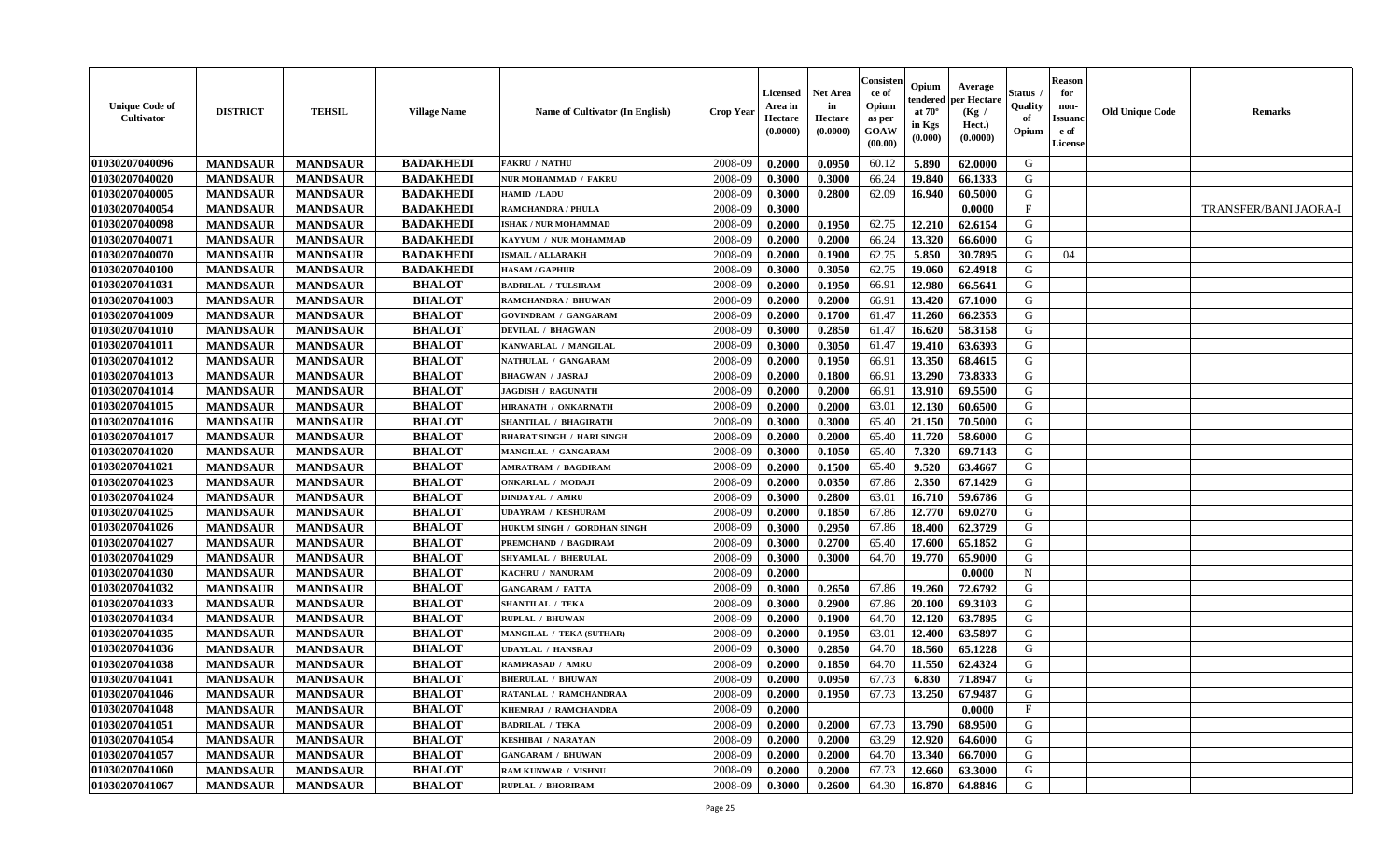| <b>Unique Code of</b><br><b>Cultivator</b> | <b>DISTRICT</b> | <b>TEHSIL</b>   | <b>Village Name</b> | Name of Cultivator (In English) | <b>Crop Year</b> | Licensed<br>Area in<br>Hectare<br>(0.0000) | <b>Net Area</b><br>in<br>Hectare<br>(0.0000) | Consisteı<br>ce of<br>Opium<br>as per<br>GOAW<br>(00.00) | Opium<br>endered<br>at $70^\circ$<br>in Kgs<br>(0.000) | Average<br>per Hectare<br>(Kg /<br>Hect.)<br>(0.0000) | Status<br>Quality<br>of<br>Opium | <b>Reason</b><br>for<br>non-<br><b>Issuand</b><br>e of<br><b>License</b> | <b>Old Unique Code</b> | <b>Remarks</b> |
|--------------------------------------------|-----------------|-----------------|---------------------|---------------------------------|------------------|--------------------------------------------|----------------------------------------------|----------------------------------------------------------|--------------------------------------------------------|-------------------------------------------------------|----------------------------------|--------------------------------------------------------------------------|------------------------|----------------|
| 01030207041069                             | <b>MANDSAUR</b> | <b>MANDSAUR</b> | <b>BHALOT</b>       | SHYAMLAL / NEMICHAND            | 2008-09          | 0.3000                                     | 0.3000                                       | 68.47                                                    | 20.290                                                 | 67.6333                                               | G                                |                                                                          |                        |                |
| 01030207041073                             | <b>MANDSAUR</b> | <b>MANDSAUR</b> | <b>BHALOT</b>       | <b>NANDRAM / BHERULAL</b>       | 2008-09          | 0.2000                                     |                                              |                                                          |                                                        | 0.0000                                                | $\mathbf{F}$                     |                                                                          |                        |                |
| 01030207041077                             | <b>MANDSAUR</b> | <b>MANDSAUR</b> | <b>BHALOT</b>       | <b>AMARU / KESHURAM</b>         | 2008-09          | 0.2000                                     | 0.1800                                       | 64.30                                                    | 11.100                                                 | 61.6667                                               | G                                |                                                                          |                        |                |
| 01030207041080                             | <b>MANDSAUR</b> | <b>MANDSAUR</b> | <b>BHALOT</b>       | <b>DEVA / BHERA</b>             | 2008-09          | 0.3000                                     | 0.2700                                       | 63.29                                                    | 17.010                                                 | 63.0000                                               | G                                |                                                                          |                        |                |
| 01030207041084                             | <b>MANDSAUR</b> | <b>MANDSAUR</b> | <b>BHALOT</b>       | KAMALNATH / SHAMBHUNATH         | 2008-09          | 0.2000                                     | 0.2050                                       | 64.30                                                    | 12.130                                                 | 59.1707                                               | G                                |                                                                          |                        |                |
| 01030207041088                             | <b>MANDSAUR</b> | <b>MANDSAUR</b> | <b>BHALOT</b>       | <b>SITABAI / KESHURAM</b>       | 2008-09          | 0.3000                                     |                                              |                                                          |                                                        | 0.0000                                                | F                                |                                                                          |                        |                |
| 01030207041092                             | <b>MANDSAUR</b> | <b>MANDSAUR</b> | <b>BHALOT</b>       | <b>RAMIBAI / BHERULAL</b>       | 2008-09          | 0.2000                                     | 0.2000                                       | 63.29                                                    | 12.630                                                 | 63.1500                                               | G                                |                                                                          |                        |                |
| 01030207041098                             | <b>MANDSAUR</b> | <b>MANDSAUR</b> | <b>BHALOT</b>       | <b>DIPAKUVNR / HARASINGH</b>    | 2008-09          | 0.2000                                     | 0.0950                                       | 64.30                                                    | 6.580                                                  | 69.2632                                               | G                                |                                                                          |                        |                |
| 01030207041103                             | <b>MANDSAUR</b> | <b>MANDSAUR</b> | <b>BHALOT</b>       | NANDIBAI / JASRAJ               | 2008-09          | 0.3000                                     |                                              |                                                          |                                                        | 0.0000                                                | $\mathbf{F}$                     |                                                                          |                        |                |
| 01030207041107                             | <b>MANDSAUR</b> | <b>MANDSAUR</b> | <b>BHALOT</b>       | <b>BHANWARLAL / PANNALAL</b>    | 2008-09          | 0.2000                                     | 0.2000                                       | 56.47                                                    | 11.070                                                 | 55.3500                                               | G                                |                                                                          |                        |                |
| 01030207041115                             | <b>MANDSAUR</b> | <b>MANDSAUR</b> | <b>BHALOT</b>       | <b>DEVA / GOPAL</b>             | 2008-09          | 0.3000                                     | 0.2900                                       | 64.30                                                    | 19.220                                                 | 66.2759                                               | G                                |                                                                          |                        |                |
| 01030207041126                             | <b>MANDSAUR</b> | <b>MANDSAUR</b> | <b>BHALOT</b>       | <b>BHERULAL / MODA</b>          | 2008-09          | 0.2000                                     | 0.2000                                       | 65.25                                                    | 14.210                                                 | 71.0500                                               | G                                |                                                                          |                        |                |
| 01030207041127                             | <b>MANDSAUR</b> | <b>MANDSAUR</b> | <b>BHALOT</b>       | <b>BAGDIRAM / BHERA</b>         | 2008-09          | 0.2000                                     | 0.2000                                       | 67.41                                                    | 12.440                                                 | 62.2000                                               | G                                |                                                                          |                        |                |
| 01030207041128                             | <b>MANDSAUR</b> | <b>MANDSAUR</b> | <b>BHALOT</b>       | KANHAIYALAL / CHUNILAL          | 2008-09          | 0.2000                                     |                                              |                                                          |                                                        | 0.0000                                                | F                                |                                                                          |                        |                |
| 01030207041133                             | <b>MANDSAUR</b> | <b>MANDSAUR</b> | <b>BHALOT</b>       | <b>HARIRAM / DEVA</b>           | 2008-09          | 0.2000                                     | 0.1950                                       | 65.25                                                    | 12.090                                                 | 62.0000                                               | G                                |                                                                          |                        |                |
| 01030207041134                             | <b>MANDSAUR</b> | <b>MANDSAUR</b> | <b>BHALOT</b>       | <b>RAMCHANDRA / DHURA</b>       | 2008-09          | 0.2000                                     | 0.1950                                       | 63.90                                                    | 11.880                                                 | 60.9231                                               | G                                |                                                                          |                        |                |
| 01030207041137                             | <b>MANDSAUR</b> | <b>MANDSAUR</b> | <b>BHALOT</b>       | <b>UDA / GOPAL</b>              | 2008-09          | 0.2000                                     | 0.1950                                       | 63.29                                                    | 11.460                                                 | 58.7692                                               | G                                |                                                                          |                        |                |
| 01030207041144                             | <b>MANDSAUR</b> | <b>MANDSAUR</b> | <b>BHALOT</b>       | <b>RAMESHWAR / NATHU</b>        | 2008-09          | 0.2000                                     | 0.2000                                       | 65.25                                                    | 12.030                                                 | 60.1500                                               | G                                |                                                                          |                        |                |
| 01030207041145                             | <b>MANDSAUR</b> | <b>MANDSAUR</b> | <b>BHALOT</b>       | <b>JANIBAI / BHERA</b>          | 2008-09          | 0.3000                                     | 0.2950                                       | 61.97                                                    | 18.110                                                 | 61.3898                                               | G                                |                                                                          |                        |                |
| 01030207041147                             | <b>MANDSAUR</b> | <b>MANDSAUR</b> | <b>BHALOT</b>       | <b>MANGILAL / RAMCHANDRA</b>    | 2008-09          | 0.2000                                     | 0.1900                                       | 65.25                                                    | 11.330                                                 | 59.6316                                               | G                                |                                                                          |                        |                |
| 01030207041149                             | <b>MANDSAUR</b> | <b>MANDSAUR</b> | <b>BHALOT</b>       | DALU / MANNA                    | 2008-09          | 0.2000                                     | 0.1950                                       | 65.25                                                    | 13.170                                                 | 67.5385                                               | G                                |                                                                          |                        |                |
| 01030207041152                             | <b>MANDSAUR</b> | <b>MANDSAUR</b> | <b>BHALOT</b>       | <b>MANGILAL / BAGDIRAM</b>      | 2008-09          | 0.2000                                     | 0.1900                                       | 66.22                                                    | 13.210                                                 | 69.5263                                               | G                                |                                                                          |                        |                |
| 01030207041167                             | <b>MANDSAUR</b> | <b>MANDSAUR</b> | <b>BHALOT</b>       | <b>BAPULAL / DHURA</b>          | 2008-09          | 0.2000                                     | 0.1950                                       | 63.29                                                    | 12.970                                                 | 66.5128                                               | G                                |                                                                          |                        |                |
| 01030207041172                             | <b>MANDSAUR</b> | <b>MANDSAUR</b> | <b>BHALOT</b>       | RAMIBAI / PUNAMCHANDRA          | 2008-09          | 0.2000                                     | 0.2000                                       | 63.18                                                    | 12.360                                                 | 61.8000                                               | G                                |                                                                          |                        |                |
| 01030207041178                             | <b>MANDSAUR</b> | <b>MANDSAUR</b> | <b>BHALOT</b>       | <b>BASANTIBAI/BHUVAN</b>        | 2008-09          | 0.2000                                     | 0.1100                                       | 63.18                                                    | 3.060                                                  | 27.8182                                               | G                                | 04                                                                       |                        |                |
| 01030207041179                             | <b>MANDSAUR</b> | <b>MANDSAUR</b> | <b>BHALOT</b>       | <b>SITABAI/TULSIRAM</b>         | 2008-09          | 0.2000                                     | 0.2000                                       | 66.22                                                    | 13.130                                                 | 65.6500                                               | G                                |                                                                          |                        |                |
| 01030207041188                             | <b>MANDSAUR</b> | <b>MANDSAUR</b> | <b>BHALOT</b>       | <b>BAPULAL / KANHAIYALAL</b>    | 2008-09          | 0.2000                                     |                                              |                                                          |                                                        | 0.0000                                                | $\mathbf{F}$                     |                                                                          |                        |                |
| 01030207041190                             | <b>MANDSAUR</b> | <b>MANDSAUR</b> | <b>BHALOT</b>       | <b>MANGILAL / BHAGIRATH</b>     | 2008-09          | 0.2000                                     | 0.1950                                       | 63.18                                                    | 12.300                                                 | 63.0769                                               | G                                |                                                                          |                        |                |
| 01030207041191                             | <b>MANDSAUR</b> | <b>MANDSAUR</b> | <b>BHALOT</b>       | RAMPRATAPIBAI / CHUNNILAL       | 2008-09          | 0.2000                                     | 0.2050                                       | 66.22                                                    | 13.530                                                 | 66.0000                                               | G                                |                                                                          |                        |                |
| 01030207041204                             | <b>MANDSAUR</b> | <b>MANDSAUR</b> | <b>BHALOT</b>       | <b>DULICHAND / BAGDIRAM</b>     | 2008-09          | 0.2000                                     | 0.2050                                       | 66.22                                                    | 13.040                                                 | 63.6098                                               | G                                |                                                                          |                        |                |
| 01030207041208                             | <b>MANDSAUR</b> | <b>MANDSAUR</b> | <b>BHALOT</b>       | ISHWARDAS / LAXMANDAS           | 2008-09          | 0.3000                                     | 0.3000                                       | 63.18                                                    | 19.030                                                 | 63.4333                                               | ${\bf G}$                        |                                                                          |                        |                |
| 01030207041221                             | <b>MANDSAUR</b> | <b>MANDSAUR</b> | <b>BHALOT</b>       | <b>OMPRAKASH / NANDRAM</b>      | 2008-09          | 0.2000                                     | 0.0900                                       | 63.18                                                    | 5.410                                                  | 60.1111                                               | G                                |                                                                          |                        |                |
| 01030207041227                             | <b>MANDSAUR</b> | <b>MANDSAUR</b> | <b>BHALOT</b>       | <b>BHERA / KISHAN</b>           | 2008-09          | 0.3000                                     | 0.3000                                       | 64.24                                                    | 18.810                                                 | 62.7000                                               | G                                |                                                                          |                        |                |
| 01030207041049                             | <b>MANDSAUR</b> | <b>MANDSAUR</b> | <b>BHALOT</b>       | TAMA BAI / BAJERAM              | 2008-09          | 0.2000                                     | 0.2000                                       | 64.24                                                    | 13.040                                                 | 65.2000                                               | G                                |                                                                          |                        |                |
| 01030207041058                             | <b>MANDSAUR</b> | <b>MANDSAUR</b> | <b>BHALOT</b>       | KALU / BHUWAN                   | 2008-09          | 0.2000                                     | 0.2050                                       | 64.24                                                    | 12.410                                                 | 60.5366                                               | G                                |                                                                          |                        |                |
| 01030207041055                             | <b>MANDSAUR</b> | <b>MANDSAUR</b> | <b>BHALOT</b>       | <b>MANNALAL / BHAGWAN</b>       | 2008-09          | 0.2000                                     | 0.2000                                       | 64.24                                                    | 13.870                                                 | 69.3500                                               | G                                |                                                                          |                        |                |
| 01030207041108                             | <b>MANDSAUR</b> | <b>MANDSAUR</b> | <b>BHALOT</b>       | <b>MANNALAL / JAYRAM</b>        | 2008-09          | 0.3000                                     | 0.3000                                       | 61.97                                                    | 18.790                                                 | 62.6333                                               | G                                |                                                                          |                        |                |
| 01030207041224                             | <b>MANDSAUR</b> | <b>MANDSAUR</b> | <b>BHALOT</b>       | PRABHULAL / HARLAL              | 2008-09          | 0.2000                                     | 0.1900                                       | 64.24                                                    | 12.780                                                 | 67.2632                                               | G                                |                                                                          |                        |                |
| 01030207041096                             | <b>MANDSAUR</b> | <b>MANDSAUR</b> | <b>BHALOT</b>       | HARLAL / CHAMPALAL              | 2008-09          | 0.3000                                     | 0.2550                                       | 64.01                                                    | 16.640                                                 | 65.2549                                               | G                                |                                                                          |                        |                |
| 01030207041083                             | <b>MANDSAUR</b> | <b>MANDSAUR</b> | <b>BHALOT</b>       | <b>BALURAM / TULSIRAM</b>       | 2008-09          | 0.2000                                     | 0.1950                                       | 64.01                                                    | 12.350                                                 | 63.3333                                               | G                                |                                                                          |                        |                |
| 01030207041087                             | <b>MANDSAUR</b> | <b>MANDSAUR</b> | <b>BHALOT</b>       | VISHNULAL / BHAGWANLAL          | 2008-09          | 0.2000                                     | 0.1950                                       | 64.01                                                    | 13.040                                                 | 66.8718                                               | G                                |                                                                          |                        |                |
| 01030207041064                             | <b>MANDSAUR</b> | <b>MANDSAUR</b> | <b>BHALOT</b>       | TULSIRAM / MOTI                 | 2008-09          | 0.3000                                     | 0.1450                                       | 64.01                                                    | 10.130                                                 | 69.8621                                               | G                                |                                                                          |                        |                |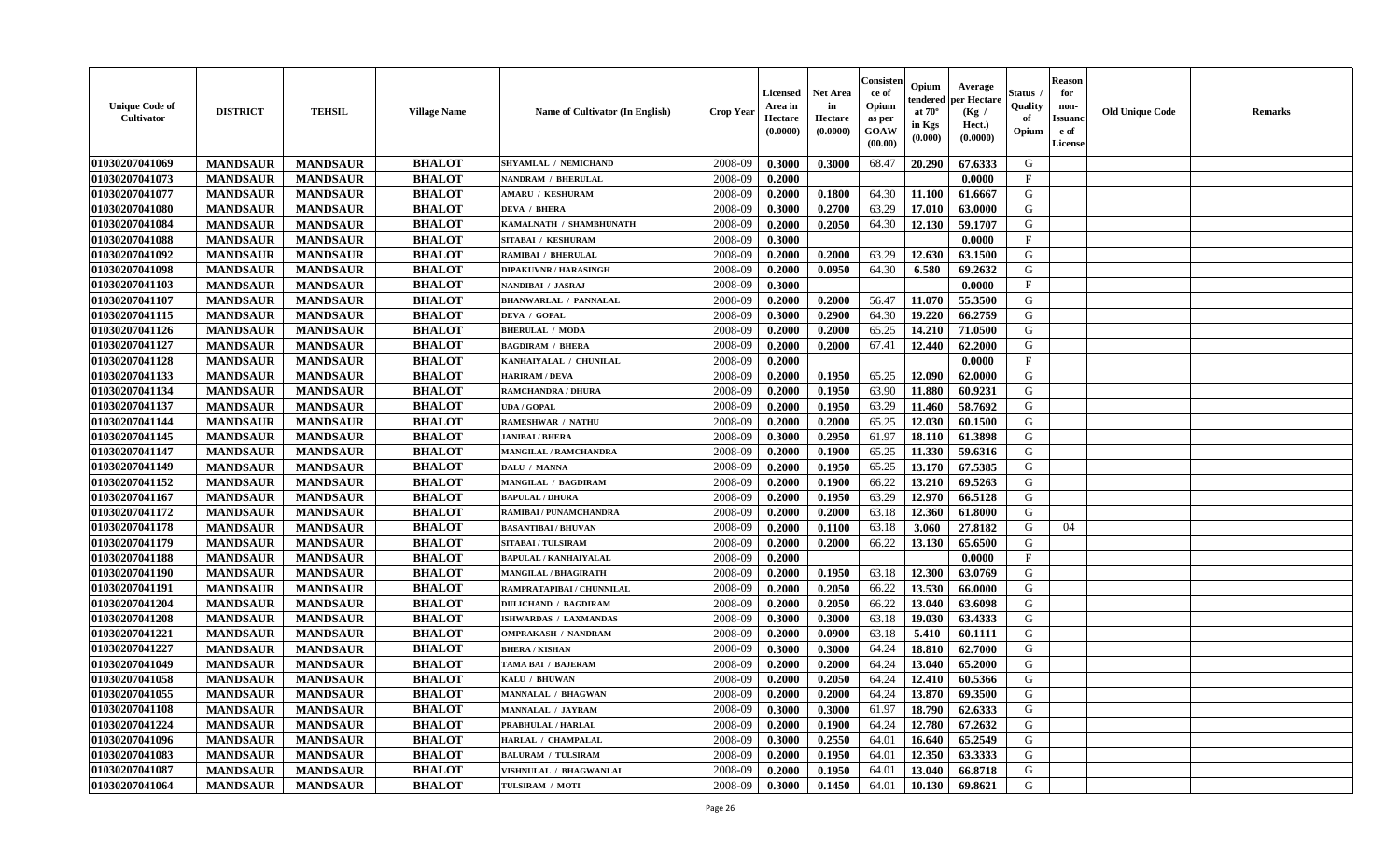| <b>Unique Code of</b><br><b>Cultivator</b> | <b>DISTRICT</b> | <b>TEHSIL</b>   | <b>Village Name</b> | Name of Cultivator (In English)  | <b>Crop Year</b> | Licensed<br>Area in<br>Hectare<br>(0.0000) | <b>Net Area</b><br>in<br>Hectare<br>(0.0000) | Consisteı<br>ce of<br>Opium<br>as per<br>GOAW<br>(00.00) | Opium<br>endered<br>at $70^\circ$<br>in Kgs<br>(0.000) | Average<br>per Hectare<br>(Kg /<br>Hect.)<br>(0.0000) | Status<br>Quality<br>of<br>Opium | <b>Reason</b><br>for<br>non-<br><b>Issuand</b><br>e of<br><b>License</b> | <b>Old Unique Code</b> | <b>Remarks</b>     |
|--------------------------------------------|-----------------|-----------------|---------------------|----------------------------------|------------------|--------------------------------------------|----------------------------------------------|----------------------------------------------------------|--------------------------------------------------------|-------------------------------------------------------|----------------------------------|--------------------------------------------------------------------------|------------------------|--------------------|
| 01030207041222                             | <b>MANDSAUR</b> | <b>MANDSAUR</b> | <b>BHALOT</b>       | RAMRATAN / MOHANLAL              | 2008-09          | 0.3000                                     | 0.1000                                       | 66.22                                                    | 6.910                                                  | 69.1000                                               | G                                |                                                                          |                        |                    |
| 01030207041043                             | <b>MANDSAUR</b> | <b>MANDSAUR</b> | <b>BHALOT</b>       | DEVA / KASTURA (KUMAWAT)         | 2008-09          | 0.2000                                     | 0.2000                                       | 61.97                                                    | 12.090                                                 | 60.4500                                               | G                                |                                                                          |                        |                    |
| 01030207041180                             | <b>MANDSAUR</b> | <b>MANDSAUR</b> | <b>BHALOT</b>       | MANGILAL / GANESHRAM             | 2008-09          | 0.3000                                     | 0.3000                                       | 68.14                                                    | 8.140                                                  | 27.1333                                               | $\mathbf{I}$                     | 02                                                                       |                        |                    |
| 01030207041125                             | <b>MANDSAUR</b> | <b>MANDSAUR</b> | <b>BHALOT</b>       | <b>MANIBAI / KISHANLAL</b>       | 2008-09          | 0.2000                                     | 0.2000                                       | 69.87                                                    | 14.390                                                 | 71.9500                                               | G                                |                                                                          |                        |                    |
| 01030207041231                             | <b>MANDSAUR</b> | <b>MANDSAUR</b> | <b>BHALOT</b>       | SHYAMLAL / KACHRULAL             | 2008-09          | 0.2000                                     | 0.1800                                       | 66.22                                                    | 12.180                                                 | 67.6667                                               | G                                |                                                                          |                        |                    |
| 01030207041207                             | <b>MANDSAUR</b> | <b>MANDSAUR</b> | <b>BHALOT</b>       | <b>DHANNALAL / BHERA</b>         | 2008-09          | 0.3000                                     |                                              |                                                          |                                                        | 0.0000                                                | F                                |                                                                          |                        |                    |
| 01030207041232                             | <b>MANDSAUR</b> | <b>MANDSAUR</b> | <b>BHALOT</b>       | <b>RATAN / RAM</b>               | 2008-09          | 0.2000                                     |                                              |                                                          |                                                        | 0.0000                                                | $\rm F$                          |                                                                          | 01030208050064         |                    |
| 01030208043003                             | <b>MANDSAUR</b> | <b>DALODA</b>   | <b>CHOUSLA</b>      | MOHAN / KACHRU                   | 2008-09          | 0.2000                                     | 0.0950                                       | 73.01                                                    | 6.270                                                  | 66.0000                                               | G                                |                                                                          |                        |                    |
| 01030208043006                             | <b>MANDSAUR</b> | <b>DALODA</b>   | <b>CHOUSLA</b>      | <b>BAGDIRAM / RAM CHAMAR</b>     | 2008-09          | 0.3000                                     | 0.1200                                       | 67.64                                                    | 7.890                                                  | 65.7500                                               | G                                |                                                                          |                        |                    |
| 01030208043007                             | <b>MANDSAUR</b> | <b>DALODA</b>   | <b>CHOUSLA</b>      | <b>GOPAL SINGH / BHERU SINGH</b> | 2008-09          | 0.3000                                     | 0.2650                                       | 70.40                                                    | 17.430                                                 | 65.7736                                               | G                                |                                                                          |                        |                    |
| 01030208043008                             | <b>MANDSAUR</b> | <b>DALODA</b>   | <b>CHOUSLA</b>      | <b>RAMESHWAR / UDAYRAM</b>       | 2008-09          | 0.2000                                     | 0.1950                                       | 67.64                                                    | 12.900                                                 | 66.1538                                               | G                                |                                                                          |                        |                    |
| 01030208043009                             | <b>MANDSAUR</b> | <b>DALODA</b>   | <b>CHOUSLA</b>      | MOHANLAL / RATANLAL              | 2008-09          | 0.3000                                     | 0.1450                                       | 67.64                                                    | 9.570                                                  | 66.0000                                               | G                                |                                                                          |                        |                    |
| 01030208043010                             | <b>MANDSAUR</b> | <b>DALODA</b>   | <b>CHOUSLA</b>      | <b>KALU / TULASIRAM</b>          | 2008-09          | 0.2000                                     | 0.1950                                       | 60.06                                                    | 5.220                                                  | 26.7692                                               | G                                | 04                                                                       |                        |                    |
| 01030208043011                             | <b>MANDSAUR</b> | <b>DALODA</b>   | <b>CHOUSLA</b>      | <b>JAMANA BAI / DOULATRAM</b>    | 2008-09          | 0.3000                                     | 0.1500                                       | 67.64                                                    | 10.020                                                 | 66.8000                                               | G                                |                                                                          |                        |                    |
| 01030208043013                             | <b>MANDSAUR</b> | <b>DALODA</b>   | <b>CHOUSLA</b>      | MOHAN SINGH / HARI SINGH         | 2008-09          | 0.2000                                     | 0.0350                                       | 70.40                                                    | 2.420                                                  | 69.1429                                               | G                                |                                                                          |                        |                    |
| 01030208043016                             | <b>MANDSAUR</b> | <b>DALODA</b>   | <b>CHOUSLA</b>      | PRAKASH / MOHANLAL               | 2008-09          | 0.3000                                     | 0.2500                                       | 70.40                                                    | 16.260                                                 | 65.0400                                               | G                                |                                                                          |                        |                    |
| 01030208043021                             | <b>MANDSAUR</b> | <b>DALODA</b>   | <b>CHOUSLA</b>      | <b>MANGILAL / BAJERAM</b>        | 2008-09          | 0.3000                                     | 0.2150                                       | 62.21                                                    | 13.300                                                 | 61.8605                                               | G                                |                                                                          |                        |                    |
| 01030208043022                             | <b>MANDSAUR</b> | <b>DALODA</b>   | <b>CHOUSLA</b>      | <b>NATHU / RAMCHAND</b>          | 2008-09          | 0.3000                                     | 0.2000                                       | 62.21                                                    | 11.490                                                 | 57.4500                                               | G                                |                                                                          |                        |                    |
| 01030208043025                             | <b>MANDSAUR</b> | <b>DALODA</b>   | <b>CHOUSLA</b>      | LALU / TULSIRAM                  | 2008-09          | 0.3000                                     | 0.2750                                       | 63.65                                                    | 15.140                                                 | 55.0545                                               | G                                |                                                                          |                        |                    |
| 01030208043028                             | <b>MANDSAUR</b> | <b>DALODA</b>   | <b>CHOUSLA</b>      | SHYAMLAL / SAJJANLAL             | 2008-09          | 0.3000                                     | 0.2550                                       | 65.18                                                    | 15.300                                                 | 60.0000                                               | G                                |                                                                          |                        |                    |
| 01030208043032                             | <b>MANDSAUR</b> | <b>DALODA</b>   | <b>CHOUSLA</b>      | <b>BHAGIRATH / TULSIRAM</b>      | 2008-09          | 0.3000                                     | 0.1750                                       | 65.18                                                    | 11.200                                                 | 64.0000                                               | G                                |                                                                          |                        |                    |
| 01030208043034                             | <b>MANDSAUR</b> | <b>DALODA</b>   | <b>CHOUSLA</b>      | RAMKNUVAR / GANAPATALAL          | 2008-09          | 0.3000                                     | 0.3000                                       | 62.21                                                    | 7.140                                                  | 23.8000                                               | G                                | 04                                                                       |                        |                    |
| 01030208043035                             | <b>MANDSAUR</b> | <b>DALODA</b>   | <b>CHOUSLA</b>      | <b>DHANNA / CHAINARAM</b>        | 2008-09          | 0.3000                                     | 0.2950                                       | 68.34                                                    | 18.920                                                 | 64.1356                                               | G                                |                                                                          |                        |                    |
| 01030208043052                             | <b>MANDSAUR</b> | <b>DALODA</b>   | <b>CHOUSLA</b>      | <b>RATNI BAI / RAM SINGH</b>     | 2008-09          | 0.3000                                     | 0.3000                                       | 65.18                                                    | 19.200                                                 | 64.0000                                               | G                                |                                                                          |                        |                    |
| 01030208043060                             | <b>MANDSAUR</b> | <b>DALODA</b>   | <b>CHOUSLA</b>      | SANTOSHABAI / BALAMUKAND         | 2008-09          | 0.3000                                     | 0.1500                                       | 63.88                                                    | 9.400                                                  | 62.6667                                               | G                                |                                                                          |                        |                    |
| 01030208043026                             | <b>MANDSAUR</b> | <b>DALODA</b>   | <b>CHOUSLA</b>      | NANDUBAI / MOTI                  | 2008-09          | 0.3000                                     | 0.2890                                       | 63.06                                                    | 16.950                                                 | 58.6505                                               | G                                |                                                                          |                        |                    |
| 01030208043072                             | <b>MANDSAUR</b> | <b>DALODA</b>   | <b>CHOUSLA</b>      | NANDRAM / SHAMBHULAL             | 2008-09          | 0.3000                                     | 0.1500                                       | 68.34                                                    | 9.830                                                  | 65.5333                                               | G                                |                                                                          |                        |                    |
| 01030208043073                             | <b>MANDSAUR</b> | <b>DALODA</b>   | <b>CHOUSLA</b>      | <b>RAMESHWAR / BHAGIRATH</b>     | 2008-09          | 0.2000                                     | 0.2000                                       | 68.34                                                    | 13.040                                                 | 65.2000                                               | G                                |                                                                          |                        |                    |
| 01030208043074                             | <b>MANDSAUR</b> | <b>DALODA</b>   | <b>CHOUSLA</b>      | SHAMBHULAL / NANDRAM             | 2008-09          | 0.3000                                     | 0.2950                                       | 65.18                                                    | 18.940                                                 | 64.2034                                               | G                                |                                                                          |                        |                    |
| 01030208044011                             | <b>MANDSAUR</b> | <b>DALODA</b>   | <b>DORANA</b>       | PREMDAS / DAWARKADAS             | 2008-09          | 0.2000                                     | 0.1850                                       | 67.34                                                    | 11.610                                                 | 62.7568                                               | G                                |                                                                          |                        |                    |
| 01030208044003                             | <b>MANDSAUR</b> | <b>DALODA</b>   | <b>DORANA</b>       | KASAM / HUSSAIN                  | 2008-09          | 0.3000                                     | 0.3000                                       | 62.08                                                    | 17.680                                                 | 58.9333                                               | ${\bf G}$                        |                                                                          |                        |                    |
| 01030208044020                             | <b>MANDSAUR</b> | <b>DALODA</b>   | <b>DORANA</b>       | <b>JHAMKUBAI / BHERULAL</b>      | 2008-09          | 0.3000                                     | 0.2950                                       | 66.55                                                    | 19.590                                                 | 66.4068                                               | G                                |                                                                          |                        |                    |
| 01030208044028                             | <b>MANDSAUR</b> | <b>DALODA</b>   | <b>DORANA</b>       | <b>MANNALAL / BAGDIRAM</b>       | 2008-09          | 0.2000                                     | 0.2000                                       | 58.39                                                    | 11.560                                                 | 57.8000                                               | G                                |                                                                          |                        |                    |
| 01030208044040                             | <b>MANDSAUR</b> | <b>DALODA</b>   | <b>DORANA</b>       | HASIRANBAI / NUR MO.             | 2008-09          | 0.2000                                     | 0.1950                                       | 64.60                                                    | 12.680                                                 | 65.0256                                               | G                                |                                                                          |                        |                    |
| 01030208044044                             | <b>MANDSAUR</b> | <b>DALODA</b>   | <b>DORANA</b>       | <b>BASANTIBAI / BHUVAN</b>       | 2008-09          | 0.2000                                     |                                              |                                                          |                                                        | 0.0000                                                | F                                |                                                                          |                        |                    |
| 01030208044041                             | <b>MANDSAUR</b> | <b>DALODA</b>   | <b>DORANA</b>       | PREMSINGH / BAHADURSINGH         | 2008-09          | 0.3000                                     | 0.3050                                       | 62.08                                                    | 18.150                                                 | 59.5082                                               | G                                |                                                                          |                        |                    |
| 01030208044024                             | <b>MANDSAUR</b> | <b>DALODA</b>   | <b>DORANA</b>       | <b>DHAPUBAI / AMARA</b>          | 2008-09          | 0.2000                                     | 0.0950                                       | 63.66                                                    | 5.950                                                  | 62.6316                                               | G                                |                                                                          |                        |                    |
| 01030208044069                             | <b>MANDSAUR</b> | <b>DALODA</b>   | <b>DORANA</b>       | <b>GANGARAM / PYARA</b>          | 2008-09          | 0.3000                                     | 0.2850                                       | 55.69                                                    | 7.790                                                  | 27.3333                                               | G                                | 04                                                                       |                        |                    |
| 01030208044039                             | <b>MANDSAUR</b> | <b>DALODA</b>   | <b>DORANA</b>       | <b>RAMBABAI/SUKKHA</b>           | 2008-09          | 0.3000                                     | 0.2950                                       | 63.90                                                    | 18.460                                                 | 62.5763                                               | G                                |                                                                          |                        | <b>NAME CHANGE</b> |
| 01030208044022                             | <b>MANDSAUR</b> | <b>DALODA</b>   | <b>DORANA</b>       | <b>MARIYAMBEE / BASHIR</b>       | 2008-09          | 0.2000                                     | 0.2050                                       | 62.08                                                    | 12.090                                                 | 58.9756                                               | G                                |                                                                          |                        |                    |
| 01030208044067                             | <b>MANDSAUR</b> | <b>DALODA</b>   | <b>DORANA</b>       | <b>MANGIBAI / BHERULAL</b>       | 2008-09          | 0.3000                                     | 0.3050                                       | 64.25                                                    | 19.040                                                 | 62.4262                                               | G                                |                                                                          |                        |                    |
| 01030208044017                             | <b>MANDSAUR</b> | <b>DALODA</b>   | <b>DORANA</b>       | <b>BADRILAL / GIRDHARI</b>       | 2008-09          | 0.3000                                     | 0.2750                                       | 64.25                                                    | 17.040                                                 | 61.9636                                               | G                                |                                                                          |                        |                    |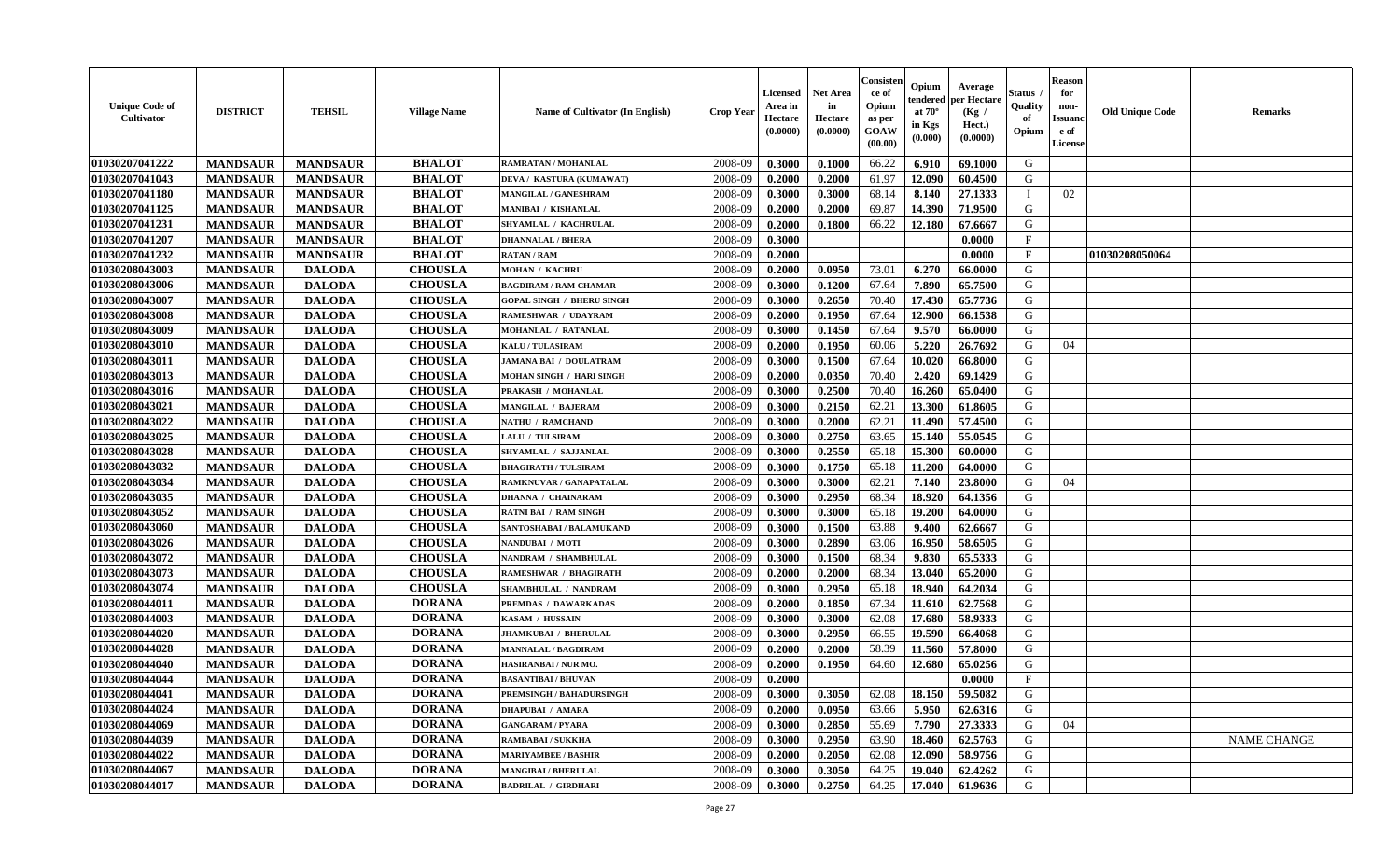| <b>Unique Code of</b><br><b>Cultivator</b> | <b>DISTRICT</b> | <b>TEHSIL</b> | <b>Village Name</b> | <b>Name of Cultivator (In English)</b> | <b>Crop Year</b> | <b>Licensed</b><br>Area in<br>Hectare<br>(0.0000) | <b>Net Area</b><br>in<br>Hectare<br>(0.0000) | Consisteı<br>ce of<br>Opium<br>as per<br>GOAW<br>(00.00) | Opium<br>endered<br>at $70^\circ$<br>in Kgs<br>(0.000) | Average<br>oer Hectare<br>(Kg /<br>Hect.)<br>(0.0000) | Status<br>Quality<br>of<br>Opium | <b>Reason</b><br>for<br>non-<br>Issuano<br>e of<br>License | <b>Old Unique Code</b> | Remarks                  |
|--------------------------------------------|-----------------|---------------|---------------------|----------------------------------------|------------------|---------------------------------------------------|----------------------------------------------|----------------------------------------------------------|--------------------------------------------------------|-------------------------------------------------------|----------------------------------|------------------------------------------------------------|------------------------|--------------------------|
| 01030208044030                             | <b>MANDSAUR</b> | <b>DALODA</b> | <b>DORANA</b>       | MATHURADAS / DAVARKADAS                | 2008-09          | 0.3000                                            | 0.2900                                       | 55.69                                                    | 9.270                                                  | 31.9655                                               | G                                | 04                                                         |                        |                          |
| 01030208044016                             | <b>MANDSAUR</b> | <b>DALODA</b> | <b>DORANA</b>       | <b>MATHURALAL / JIVAJI</b>             | 2008-09          | 0.2000                                            | 0.2000                                       | 70.95                                                    | 13.180                                                 | 65.9000                                               | G                                |                                                            |                        |                          |
| 01030208044025                             | <b>MANDSAUR</b> | <b>DALODA</b> | <b>DORANA</b>       | MOHANSINGH / BHAGVATSINGH              | 2008-09          | 0.3000                                            | 0.2850                                       | 62.43                                                    | 18.150                                                 | 63.6842                                               | G                                |                                                            |                        |                          |
| 01030208044072                             | <b>MANDSAUR</b> | <b>DALODA</b> | <b>DORANA</b>       | <b>BHAGIRATH / BHAGVAN KUMAVAT</b>     | 2008-09          | 0.2000                                            | 0.0900                                       | 60.96                                                    | 5.600                                                  | 62.2222                                               | G                                |                                                            |                        | <b>TRANSFER/LODH</b>     |
| 01030208044073                             | <b>MANDSAUR</b> | <b>DALODA</b> | <b>DORANA</b>       | MOHANBAI / NATHULAL                    | 2008-09          | 0.3000                                            | 0.2950                                       | 64.25                                                    | 17.660                                                 | 59.8644                                               | G                                |                                                            | 01030207038023         |                          |
| 01030208045019                             | <b>MANDSAUR</b> | <b>DALODA</b> | <b>FATEHGARH</b>    | SHANKARLAL / PUNAMCHANDRA              | 2008-09          | 0.2000                                            | 0.1700                                       | 64.23                                                    | 10.100                                                 | 59.4118                                               | G                                |                                                            |                        |                          |
| 01030208045001                             | <b>MANDSAUR</b> | <b>DALODA</b> | <b>FATEHGARH</b>    | <b>NAGULAL / NATHULAL</b>              | 2008-09          | 0.3000                                            | 0.3000                                       | 66.24                                                    | 20.480                                                 | 68.2667                                               | G                                |                                                            |                        |                          |
| 01030208045002                             | <b>MANDSAUR</b> | <b>DALODA</b> | <b>FATEHGARH</b>    | RAMESHACHANDRA / MANSHARAM             | 2008-09          | 0.2000                                            | 0.2000                                       | 68.18                                                    | 13.110                                                 | 65.5500                                               | G                                |                                                            |                        |                          |
| 01030208045003                             | <b>MANDSAUR</b> | <b>DALODA</b> | <b>FATEHGARH</b>    | <b>RAMSUKH / PANNALAL</b>              | 2008-09          | 0.2000                                            | 0.1400                                       | 67.95                                                    | 9.210                                                  | 65.7857                                               | G                                |                                                            |                        |                          |
| 01030208045005                             | <b>MANDSAUR</b> | <b>DALODA</b> | <b>FATEHGARH</b>    | <b>NANDALAL / SHAVLAL</b>              | 2008-09          | 0.2000                                            | 0.2050                                       | 64.82                                                    | 13.080                                                 | 63.8049                                               | G                                |                                                            |                        |                          |
| 01030208045015                             | <b>MANDSAUR</b> | <b>DALODA</b> | <b>FATEHGARH</b>    | <b>RAMESHVAR / KANIRAM</b>             | 2008-09          | 0.2000                                            | 0.2050                                       | 62.75                                                    | 12.210                                                 | 59.5610                                               | G                                |                                                            |                        |                          |
| 01030208045024                             | <b>MANDSAUR</b> | <b>DALODA</b> | <b>FATEHGARH</b>    | <b>NANURAM / SITARAM</b>               | 2008-09          | 0.2000                                            | 0.0300                                       | 73.90                                                    | 2.150                                                  | 71.6667                                               | G                                |                                                            |                        | <b>NAME CHANGE</b>       |
| 01030208045025                             | <b>MANDSAUR</b> | <b>DALODA</b> | <b>FATEHGARH</b>    | <b>KARULAL / JAGANNATH</b>             | 2008-09          | 0.2000                                            | 0.2000                                       | 64.82                                                    | 13.370                                                 | 66.8500                                               | G                                |                                                            |                        |                          |
| 01030208045010                             | <b>MANDSAUR</b> | <b>DALODA</b> | <b>FATEHGARH</b>    | RAMKANYABAI / RAMCHANDRA               | 2008-09          | 0.2000                                            | 0.2000                                       | 70.84                                                    | 13.770                                                 | 68.8500                                               | G                                |                                                            |                        |                          |
| 01030208045027                             | <b>MANDSAUR</b> | <b>DALODA</b> | <b>FATEHGARH</b>    | SITARAM / ABJI                         | 2008-09          | 0.2000                                            |                                              |                                                          |                                                        | 0.0000                                                | F                                |                                                            |                        | <b>TRANSFER/TOLKHEDI</b> |
| 01030208047003                             | <b>MANDSAUR</b> | <b>DALODA</b> | <b>GYANPURA</b>     | <b>GANGARAM / BHANVARLAL</b>           | 2008-09          | 0.2000                                            | 0.2000                                       | 65.59                                                    | 12.670                                                 | 63.3500                                               | G                                |                                                            |                        |                          |
| 01030208047001                             | <b>MANDSAUR</b> | <b>DALODA</b> | <b>GYANPURA</b>     | <b>SULEMAN / NABI BAKSH</b>            | 2008-09          | 0.2000                                            | 0.1550                                       | 65.76                                                    | 10.580                                                 | 68.2581                                               | G                                |                                                            |                        |                          |
| 01030208047005                             | <b>MANDSAUR</b> | <b>DALODA</b> | <b>GYANPURA</b>     | <b>CHUNNILAL / NANDA</b>               | 2008-09          | 0.3000                                            | 0.2550                                       | 60.97                                                    | 15.440                                                 | 60.5490                                               | G                                |                                                            |                        |                          |
| 01030208047008                             | <b>MANDSAUR</b> | <b>DALODA</b> | <b>GYANPURA</b>     | VAJERAM / PYARCHANDRA                  | 2008-09          | 0.2000                                            | 0.2000                                       | 65.59                                                    | 12.920                                                 | 64.6000                                               | G                                |                                                            |                        |                          |
| 01030208047011                             | <b>MANDSAUR</b> | <b>DALODA</b> | <b>GYANPURA</b>     | <b>GOTAMLAL / LAKSHMAN</b>             | 2008-09          | 0.2000                                            | 0.2000                                       | 65.59                                                    | 12.370                                                 | 61.8500                                               | G                                |                                                            |                        |                          |
| 01030208047015                             | <b>MANDSAUR</b> | <b>DALODA</b> | <b>GYANPURA</b>     | <b>GOVINDRAM / UDA</b>                 | 2008-09          | 0.2000                                            | 0.2000                                       | 60.97                                                    | 11.790                                                 | 58.9500                                               | G                                |                                                            |                        |                          |
| 01030208047017                             | <b>MANDSAUR</b> | <b>DALODA</b> | <b>GYANPURA</b>     | <b>MAGILAL / GORDHANLAL</b>            | 2008-09          | 0.3000                                            | 0.3000                                       | 66.37                                                    | 19.560                                                 | 65.2000                                               | G                                |                                                            |                        |                          |
| 01030208047002                             | <b>MANDSAUR</b> | <b>DALODA</b> | <b>GYANPURA</b>     | <b>GORISHANKAR / GANGARAM</b>          | 2008-09          | 0.2000                                            | 0.2000                                       | 65.59                                                    | 12.130                                                 | 60.6500                                               | G                                |                                                            |                        |                          |
| 01030208047023                             | <b>MANDSAUR</b> | <b>DALODA</b> | <b>GYANPURA</b>     | PREMBAI / MEVALAL                      | 2008-09          | 0.3000                                            | 0.3000                                       | 66.37                                                    | 18.660                                                 | 62.2000                                               | G                                |                                                            |                        |                          |
| 01030208047004                             | <b>MANDSAUR</b> | <b>DALODA</b> | <b>GYANPURA</b>     | <b>UDAYRAM / GANGARAM</b>              | 2008-09          | 0.2000                                            | 0.2050                                       | 58.99                                                    | 10.910                                                 | 53.2195                                               | G                                |                                                            |                        |                          |
| 01030208047016                             | <b>MANDSAUR</b> | <b>DALODA</b> | <b>GYANPURA</b>     | <b>IBRAHIM / SULEMAN</b>               | 2008-09          | 0.3000                                            | 0.3000                                       | 56.53                                                    | 15.610                                                 | 52.0333                                               | G                                | 01                                                         |                        |                          |
| 01030208047010                             | <b>MANDSAUR</b> | <b>DALODA</b> | <b>GYANPURA</b>     | PANNALAL / BHANVARLAL                  | 2008-09          | 0.2000                                            | 0.2050                                       | 65.59                                                    | 13.470                                                 | 65.7073                                               | G                                |                                                            |                        |                          |
| 01030208049018                             | <b>MANDSAUR</b> | <b>DALODA</b> | <b>HANUMANTI</b>    | <b>KISHANLAL / KASHIRAM</b>            | 2008-09          | 0.3000                                            |                                              |                                                          |                                                        | 0.0000                                                | $\mathbf{F}$                     |                                                            |                        |                          |
| 01030208049003                             | <b>MANDSAUR</b> | <b>DALODA</b> | <b>HANUMANTI</b>    | SHYAMSUNDAR / KISHANLAL                | 2008-09          | 0.2000                                            | 0.1950                                       | 70.00                                                    | 14.110                                                 | 72.3590                                               | G                                |                                                            |                        |                          |
| 01030208049008                             | <b>MANDSAUR</b> | <b>DALODA</b> | <b>HANUMANTI</b>    | <b>JUJHARSINGH / BHANVARSINGH</b>      | 2008-09          | 0.2000                                            | 0.1900                                       | 70.86                                                    | 12.680                                                 | 66.7368                                               | G                                |                                                            |                        |                          |
| 01030208049010                             | <b>MANDSAUR</b> | <b>DALODA</b> | <b>HANUMANTI</b>    | RAMPRASAD / MADHODAS                   | 2008-09          | 0.3000                                            | 0.1450                                       | 67.68                                                    | 9.290                                                  | 64.0690                                               | G                                |                                                            |                        |                          |
| 01030208049012                             | <b>MANDSAUR</b> | <b>DALODA</b> | <b>HANUMANTI</b>    | FULKUNWAR BAI / BHAGATRAM              | 2008-09          | 0.2000                                            | 0.2000                                       | 62.46                                                    | 11.730                                                 | 58.6500                                               | G                                |                                                            |                        |                          |
| 01030208049013                             | <b>MANDSAUR</b> | <b>DALODA</b> | <b>HANUMANTI</b>    | <b>DEVRAM / ONKARLAL</b>               | 2008-09          | 0.3000                                            | 0.2950                                       | 62.94                                                    | 17.780                                                 | 60.2712                                               | G                                |                                                            |                        |                          |
| 01030208049016                             | <b>MANDSAUR</b> | <b>DALODA</b> | <b>HANUMANTI</b>    | <b>GOPAL / BHERULAL</b>                | 2008-09          | 0.3000                                            | 0.2950                                       | 62.94                                                    | 17.540                                                 | 59.4576                                               | G                                |                                                            |                        |                          |
| 01030208049017                             | <b>MANDSAUR</b> | <b>DALODA</b> | <b>HANUMANTI</b>    | <b>DHAPUBAI / BHERULAL</b>             | 2008-09          | 0.2000                                            | 0.1950                                       | 70.00                                                    | 12.170                                                 | 62.4103                                               | G                                |                                                            |                        |                          |
| 01030208049021                             | <b>MANDSAUR</b> | <b>DALODA</b> | <b>HANUMANTI</b>    | RAMRATAN / MANGILAL                    | 2008-09          | 0.3000                                            | 0.1100                                       | 70.00                                                    | 7.000                                                  | 63.6364                                               | G                                |                                                            |                        |                          |
| 01030208049022                             | <b>MANDSAUR</b> | <b>DALODA</b> | <b>HANUMANTI</b>    | <b>VENIRAM / FULCHAND</b>              | 2008-09          | 0.3000                                            | 0.3000                                       | 67.32                                                    | 18.260                                                 | 60.8667                                               | G                                |                                                            |                        |                          |
| 01030208049025                             | <b>MANDSAUR</b> | <b>DALODA</b> | <b>HANUMANTI</b>    | JAGANNATH / MADHULAL                   | 2008-09          | 0.3000                                            | 0.3000                                       | 70.00                                                    | 20.100                                                 | 67.0000                                               | G                                |                                                            |                        |                          |
| 01030208049038                             | <b>MANDSAUR</b> | <b>DALODA</b> | <b>HANUMANTI</b>    | <b>BHANVARLAL / RAJARAM</b>            | 2008-09          | 0.3000                                            | 0.2550                                       | 46.98                                                    | 6.730                                                  | 26.3922                                               | T                                | 02                                                         |                        |                          |
| 01030208049039                             | <b>MANDSAUR</b> | <b>DALODA</b> | <b>HANUMANTI</b>    | <b>JAGDISH / DEVRAM</b>                | 2008-09          | 0.2000                                            | 0.0700                                       | 64.71                                                    | 4.590                                                  | 65.5714                                               | G                                |                                                            |                        |                          |
| 01030208049040                             | <b>MANDSAUR</b> | <b>DALODA</b> | <b>HANUMANTI</b>    | LAXMAN SINGH / MANGU SINGH             | 2008-09          | 0.2000                                            | 0.2000                                       | 64.71                                                    | 13.060                                                 | 65.3000                                               | G                                |                                                            |                        |                          |
| 01030208049041                             | <b>MANDSAUR</b> | <b>DALODA</b> | <b>HANUMANTI</b>    | RAGHUVIRSINGH / AMARSINGH              | 2008-09          | 0.2000                                            | 0.1900                                       | 64.71                                                    | 11.460                                                 | 60.3158                                               | G                                |                                                            |                        |                          |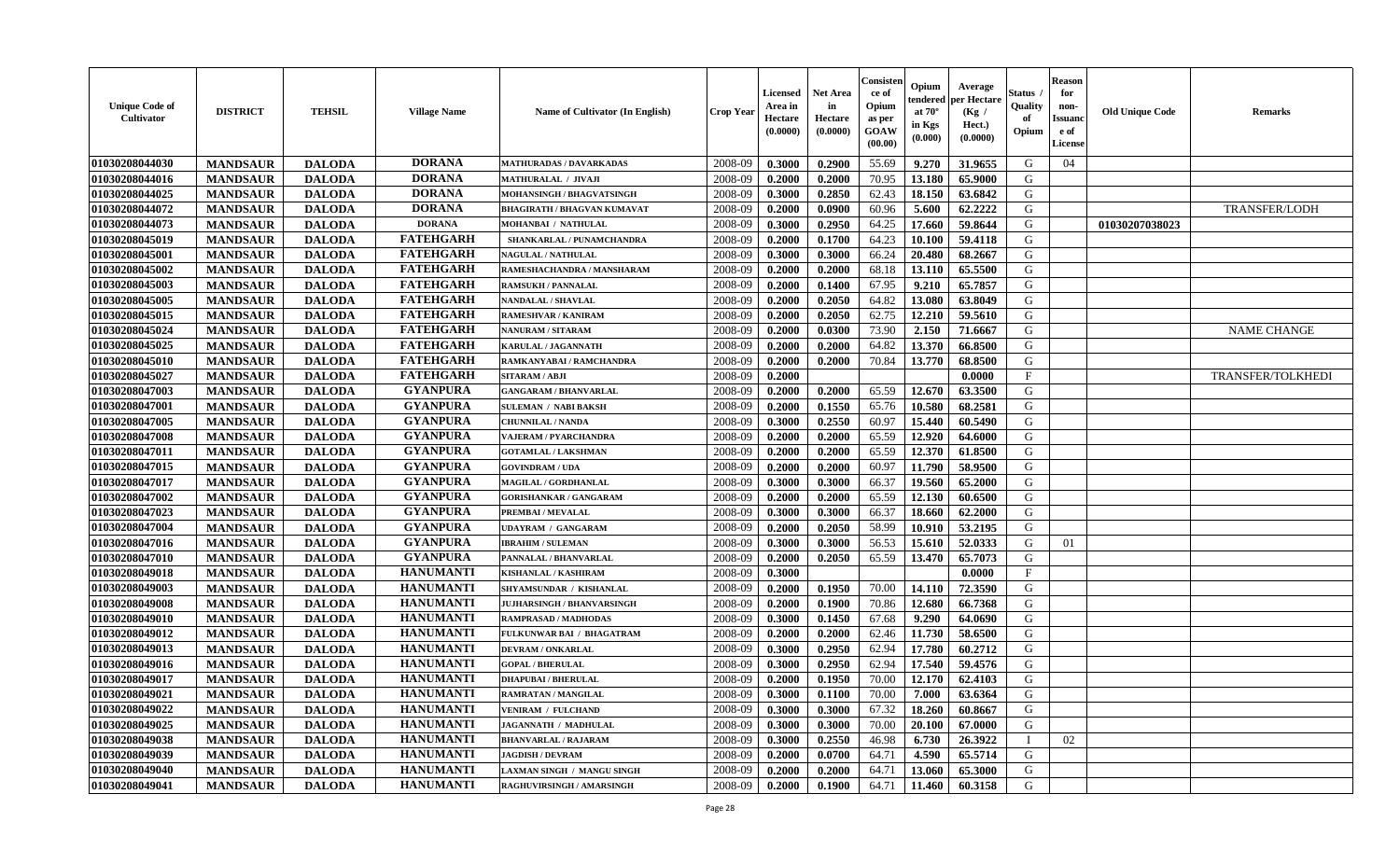| <b>Unique Code of</b><br><b>Cultivator</b> | <b>DISTRICT</b> | <b>TEHSIL</b> | <b>Village Name</b> | Name of Cultivator (In English) | <b>Crop Year</b> | Licensed<br>Area in<br>Hectare<br>(0.0000) | <b>Net Area</b><br>in<br>Hectare<br>(0.0000) | Consisteı<br>ce of<br>Opium<br>as per<br>GOAW<br>(00.00) | Opium<br>endered<br>at $70^\circ$<br>in Kgs<br>(0.000) | Average<br>oer Hectare<br>(Kg /<br>Hect.)<br>(0.0000) | Status<br>Quality<br>of<br>Opium | <b>Reason</b><br>for<br>non-<br>Issuano<br>e of<br>License | <b>Old Unique Code</b> | <b>Remarks</b> |
|--------------------------------------------|-----------------|---------------|---------------------|---------------------------------|------------------|--------------------------------------------|----------------------------------------------|----------------------------------------------------------|--------------------------------------------------------|-------------------------------------------------------|----------------------------------|------------------------------------------------------------|------------------------|----------------|
| 01030208049042                             | <b>MANDSAUR</b> | <b>DALODA</b> | <b>HANUMANTI</b>    | SALAGRAM / BHANVARLAL           | 2008-09          | 0.3000                                     | 0.3000                                       | 67.69                                                    | 19.180                                                 | 63.9333                                               | G                                |                                                            |                        |                |
| 01030208049043                             | <b>MANDSAUR</b> | <b>DALODA</b> | <b>HANUMANTI</b>    | RAMCHANDRA / MOTILAL            | 2008-09          | 0.2000                                     | 0.2000                                       | 70.00                                                    | 12.730                                                 | 63.6500                                               | G                                |                                                            |                        |                |
| 01030208049044                             | <b>MANDSAUR</b> | <b>DALODA</b> | <b>HANUMANTI</b>    | MUKESHKUMAR / RAMRATAN          | 2008-09          | 0.3000                                     |                                              |                                                          |                                                        | 0.0000                                                | $\mathbf{F}$                     |                                                            |                        |                |
| 01030208049046                             | <b>MANDSAUR</b> | <b>DALODA</b> | <b>HANUMANTI</b>    | <b>BADRILAL / KANHAIYALAL</b>   | 2008-09          | 0.3000                                     | 0.3000                                       | 66.27                                                    | 18.780                                                 | 62.6000                                               | G                                |                                                            |                        |                |
| 01030208049006                             | <b>MANDSAUR</b> | <b>DALODA</b> | <b>HANUMANTI</b>    | <b>SURESHCHANDRA / RAMRATAN</b> | 2008-09          | 0.2000                                     | 0.1000                                       | 70.90                                                    | 6.890                                                  | 68.9000                                               | G                                |                                                            |                        |                |
| 01030208049014                             | <b>MANDSAUR</b> | <b>DALODA</b> | <b>HANUMANTI</b>    | KASHIRAM / DHANNA               | 2008-09          | 0.2000                                     | 0.1800                                       | 67.11                                                    | 11.590                                                 | 64.3889                                               | G                                |                                                            |                        |                |
| 01030208049015                             | <b>MANDSAUR</b> | <b>DALODA</b> | <b>HANUMANTI</b>    | LAXMINARAYAN / BHANWARLAL       | 2008-09          | 0.3000                                     | 0.3000                                       | 70.90                                                    | 19.710                                                 | 65.7000                                               | G                                |                                                            |                        |                |
| 01030208049019                             | <b>MANDSAUR</b> | <b>DALODA</b> | <b>HANUMANTI</b>    | <b>HARLAL / BHAGVAN</b>         | 2008-09          | 0.2000                                     | 0.1200                                       | 68.81                                                    | 7.600                                                  | 63.3333                                               | G                                |                                                            |                        |                |
| 01030208049020                             | <b>MANDSAUR</b> | <b>DALODA</b> | <b>HANUMANTI</b>    | <b>RAMRATAN / RAMLAL</b>        | 2008-09          | 0.2000                                     | 0.2000                                       | 68.81                                                    | 13.420                                                 | 67.1000                                               | G                                |                                                            |                        |                |
| 01030208049049                             | <b>MANDSAUR</b> | <b>DALODA</b> | <b>HANUMANTI</b>    | <b>RAMESHVAR / RAGHUNATH</b>    | 2008-09          | 0.3000                                     | 0.2850                                       | 62.46                                                    | 16.980                                                 | 59.5789                                               | G                                |                                                            |                        |                |
| 01030208049036                             | <b>MANDSAUR</b> | <b>DALODA</b> | <b>HANUMANTI</b>    | <b>PREMCHAND / VAJERAM</b>      | 2008-09          | 0.3000                                     | 0.2950                                       | 64.71                                                    | 17.930                                                 | 60.7797                                               | $\mathbf G$                      |                                                            |                        |                |
| 01030208049050                             | <b>MANDSAUR</b> | <b>DALODA</b> | <b>HANUMANTI</b>    | <b>MANGILAL / PUNAMCHANDRA</b>  | 2008-09          | 0.2000                                     | 0.1000                                       | 68.81                                                    | 6.690                                                  | 66.9000                                               | G                                |                                                            |                        |                |
| 01030208049051                             | <b>MANDSAUR</b> | <b>DALODA</b> | <b>HANUMANTI</b>    | NANDKISHOR / GULABBAI           | 2008-09          | 0.3000                                     | 0.2900                                       | 62.46                                                    | 17.010                                                 | 58.6552                                               | G                                |                                                            |                        |                |
| 01030208049052                             | <b>MANDSAUR</b> | <b>DALODA</b> | <b>HANUMANTI</b>    | <b>BHERULAL / HIRALAL</b>       | 2008-09          | 0.3000                                     | 0.3000                                       | 64.71                                                    | 17.760                                                 | 59.2000                                               | G                                |                                                            |                        |                |
| 01030208049053                             | <b>MANDSAUR</b> | <b>DALODA</b> | <b>HANUMANTI</b>    | LAKSHMINARAYAN / RAMLAL         | 2008-09          | 0.3000                                     | 0.2750                                       | 62.46                                                    | 15.910                                                 | 57.8545                                               | G                                |                                                            |                        |                |
| 01030208049005                             | <b>MANDSAUR</b> | <b>DALODA</b> | <b>HANUMANTI</b>    | MANMOHAN / LAKSHMINARAYAN       | 2008-09          | 0.3000                                     |                                              |                                                          |                                                        | 0.0000                                                | $\rm F$                          |                                                            |                        |                |
| 01030208049024                             | <b>MANDSAUR</b> | <b>DALODA</b> | <b>HANUMANTI</b>    | <b>BHAGIRATH / GOTAMLAL</b>     | 2008-09          | 0.3000                                     | 0.1800                                       | 68.81                                                    | 11.460                                                 | 63.6667                                               | G                                |                                                            |                        |                |
| 01030208049054                             | <b>MANDSAUR</b> | <b>DALODA</b> | <b>HANUMANTI</b>    | <b>NAVALRAM / RAMLAL</b>        | 2008-09          | 0.2000                                     | 0.1050                                       | 70.90                                                    | 7.030                                                  | 66.9524                                               | G                                |                                                            |                        |                |
| 01030208049057                             | <b>MANDSAUR</b> | <b>DALODA</b> | <b>HANUMANTI</b>    | MANOHARLAL / NAVALRAM           | 2008-09          | 0.2000                                     | 0.1900                                       | 68.81                                                    | 12.310                                                 | 64.7895                                               | G                                |                                                            |                        |                |
| 01030208050001                             | <b>MANDSAUR</b> | <b>DALODA</b> | <b>JAWASIYA</b>     | <b>BALKRISHAN / MAGANIRAM</b>   | 2008-09          | 0.3000                                     | 0.2950                                       | 66.57                                                    | 22.380                                                 | 75.8644                                               | G                                |                                                            |                        |                |
| 01030208050002                             | <b>MANDSAUR</b> | <b>DALODA</b> | <b>JAWASIYA</b>     | <b>GOPAL / NATHU</b>            | 2008-09          | 0.2000                                     | 0.0850                                       | 66.26                                                    | 5.330                                                  | 62.7059                                               | G                                |                                                            |                        |                |
| 01030208050003                             | <b>MANDSAUR</b> | <b>DALODA</b> | <b>JAWASIYA</b>     | <b>GENDALAL / MAGANIRAM</b>     | 2008-09          | 0.2000                                     | 0.2000                                       | 63.60                                                    | 12.800                                                 | 64.0000                                               | G                                |                                                            |                        |                |
| 01030208050009                             | <b>MANDSAUR</b> | <b>DALODA</b> | <b>JAWASIYA</b>     | KACHRIBAI / GOPAL               | 2008-09          | 0.2000                                     | 0.1100                                       | 56.13                                                    | 6.100                                                  | 55.4545                                               | G                                |                                                            |                        |                |
| 01030208050010                             | <b>MANDSAUR</b> | <b>DALODA</b> | <b>JAWASIYA</b>     | PRAHLAD / BALARAM               | 2008-09          | 0.3000                                     | 0.1300                                       | 66.27                                                    | 10.140                                                 | 78.0000                                               | G                                |                                                            |                        |                |
| 01030208050011                             | <b>MANDSAUR</b> | <b>DALODA</b> | <b>JAWASIYA</b>     | DASHRATH / LAXMINARAYAN         | 2008-09          | 0.3000                                     | 0.2000                                       | 66.27                                                    | 13.100                                                 | 65.5000                                               | G                                |                                                            |                        |                |
| 01030208050014                             | <b>MANDSAUR</b> | <b>DALODA</b> | <b>JAWASIYA</b>     | <b>MANOHARLAL / AMBALAL</b>     | 2008-09          | 0.3000                                     | 0.2950                                       | 68.69                                                    | 19.900                                                 | 67.4576                                               | G                                |                                                            |                        |                |
| 01030208050015                             | <b>MANDSAUR</b> | <b>DALODA</b> | <b>JAWASIYA</b>     | RADHESHYAM / GANGARAM           | 2008-09          | 0.3000                                     | 0.2800                                       | 68.29                                                    | 18.900                                                 | 67.5000                                               | G                                |                                                            |                        |                |
| 01030208050016                             | <b>MANDSAUR</b> | <b>DALODA</b> | <b>JAWASIYA</b>     | NIRBHAYRAM / BALARAM            | 2008-09          | 0.3000                                     | 0.2000                                       | 68.29                                                    | 12.940                                                 | 64.7000                                               | G                                |                                                            |                        |                |
| 01030208050020                             | <b>MANDSAUR</b> | <b>DALODA</b> | <b>JAWASIYA</b>     | PRABHULAL / RAMLAL              | 2008-09          | 0.2000                                     | 0.1950                                       | 64.38                                                    | 12.220                                                 | 62.6667                                               | G                                |                                                            |                        |                |
| 01030208050021                             | <b>MANDSAUR</b> | <b>DALODA</b> | <b>JAWASIYA</b>     | <b>BHERULAL / RATANLAL</b>      | 2008-09          | 0.3000                                     | 0.2200                                       | 60.65                                                    | 12.730                                                 | 57.8636                                               | G                                |                                                            |                        |                |
| 01030208050022                             | <b>MANDSAUR</b> | <b>DALODA</b> | <b>JAWASIYA</b>     | <b>JASVANT / LAXMINARAYAN</b>   | 2008-09          | 0.3000                                     | 0.1000                                       | 66.57                                                    | 6.530                                                  | 65.3000                                               | ${\bf G}$                        |                                                            |                        |                |
| 01030208050024                             | <b>MANDSAUR</b> | <b>DALODA</b> | <b>JAWASIYA</b>     | RAMLAL / GANESHRAM              | 2008-09          | 0.2000                                     | 0.2000                                       | 68.69                                                    | 13.720                                                 | 68.6000                                               | G                                |                                                            |                        |                |
| 01030208050025                             | <b>MANDSAUR</b> | <b>DALODA</b> | <b>JAWASIYA</b>     | JAWAHARLAL / MOHANLAL           | 2008-09          | 0.3000                                     | 0.2850                                       | 68.29                                                    | 18.980                                                 | 66.5965                                               | G                                |                                                            |                        |                |
| 01030208050027                             | <b>MANDSAUR</b> | <b>DALODA</b> | <b>JAWASIYA</b>     | <b>KESHURAM / DEVA</b>          | 2008-09          | 0.3000                                     | 0.2600                                       | 66.27                                                    | 16.700                                                 | 64.2308                                               | G                                |                                                            |                        |                |
| 01030208050029                             | <b>MANDSAUR</b> | <b>DALODA</b> | <b>JAWASIYA</b>     | SHYAMSUNDAR / NATHULAL          | 2008-09          | 0.3000                                     | 0.3000                                       | 68.29                                                    | 19.800                                                 | 66.0000                                               | G                                |                                                            |                        |                |
| 01030208050030                             | <b>MANDSAUR</b> | <b>DALODA</b> | <b>JAWASIYA</b>     | RAMESHCHANDRA / BALARAM         | 2008-09          | 0.2000                                     | 0.1800                                       | 64.38                                                    | 11.780                                                 | 65.4444                                               | G                                |                                                            |                        |                |
| 01030208050031                             | <b>MANDSAUR</b> | <b>DALODA</b> | <b>JAWASIYA</b>     | <b>BALARAM / BHAGIRATH</b>      | 2008-09          | 0.2000                                     | 0.2000                                       | 66.57                                                    | 13.170                                                 | 65.8500                                               | G                                |                                                            |                        |                |
| 01030208050032                             | <b>MANDSAUR</b> | <b>DALODA</b> | <b>JAWASIYA</b>     | <b>SHANTIBAI / BAPULAL</b>      | 2008-09          | 0.2000                                     | 0.1950                                       | 66.57                                                    | 12.940                                                 | 66.3590                                               | G                                |                                                            |                        |                |
| 01030208050033                             | <b>MANDSAUR</b> | <b>DALODA</b> | <b>JAWASIYA</b>     | LAXMINARAYAN / RAMLAL           | 2008-09          | 0.2000                                     | 0.2000                                       | 47.66                                                    | 4.860                                                  | 24.3000                                               | G                                | 04                                                         |                        |                |
| 01030208050035                             | <b>MANDSAUR</b> | <b>DALODA</b> | <b>JAWASIYA</b>     | <b>AMBALAL / SHRILAL</b>        | 2008-09          | 0.2000                                     | 0.1950                                       | 68.69                                                    | 13.070                                                 | 67.0256                                               | G                                |                                                            |                        |                |
| 01030208050037                             | <b>MANDSAUR</b> | <b>DALODA</b> | <b>JAWASIYA</b>     | <b>LILABAI/DEVRAM</b>           | 2008-09          | 0.3000                                     | 0.2950                                       | 64.38                                                    | 19.080                                                 | 64.6780                                               | G                                |                                                            |                        |                |
| 01030208050038                             | <b>MANDSAUR</b> | <b>DALODA</b> | <b>JAWASIYA</b>     | PRABHULAL / PRITHVIRAJ          | 2008-09          | 0.2000                                     | 0.2050                                       | 68.69                                                    | 13.620                                                 | 66.4390                                               | G                                |                                                            |                        |                |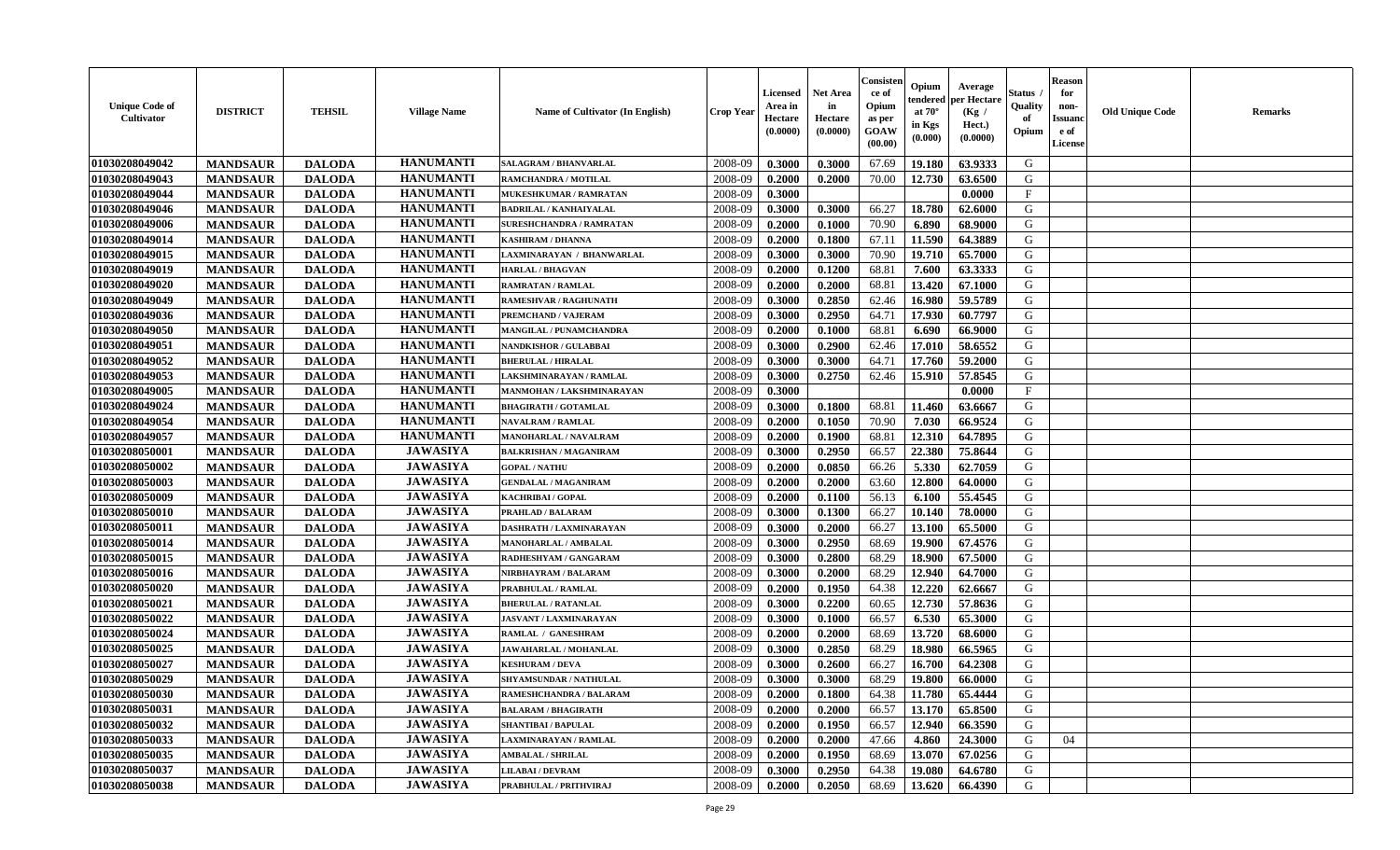| <b>Unique Code of</b><br>Cultivator | <b>DISTRICT</b> | <b>TEHSIL</b> | <b>Village Name</b> | Name of Cultivator (In English) | <b>Crop Year</b> | Licensed<br>Area in<br>Hectare<br>(0.0000) | <b>Net Area</b><br>in<br>Hectare<br>(0.0000) | Consisten<br>ce of<br>Opium<br>as per<br>GOAW<br>(00.00) | Opium<br>tendered<br>at $70^\circ$<br>in Kgs<br>(0.000) | Average<br>per Hectare<br>(Kg /<br>Hect.)<br>(0.0000) | Status<br>Quality<br>of<br>Opium | <b>Reason</b><br>for<br>non-<br><b>Issuand</b><br>e of<br><b>License</b> | <b>Old Unique Code</b> | <b>Remarks</b>                                     |
|-------------------------------------|-----------------|---------------|---------------------|---------------------------------|------------------|--------------------------------------------|----------------------------------------------|----------------------------------------------------------|---------------------------------------------------------|-------------------------------------------------------|----------------------------------|--------------------------------------------------------------------------|------------------------|----------------------------------------------------|
| 01030208050039                      | <b>MANDSAUR</b> | <b>DALODA</b> | <b>JAWASIYA</b>     | <b>BHERULAL / BHANWARLAL</b>    | 2008-09          | 0.3000                                     | 0.2800                                       | 66.57                                                    | 18.590                                                  | 66.3929                                               | G                                |                                                                          |                        |                                                    |
| 01030208050040                      | <b>MANDSAUR</b> | <b>DALODA</b> | <b>JAWASIYA</b>     | PANNALAL / SHOBHARAM            | 2008-09          | 0.3000                                     | 0.2850                                       | 66.03                                                    | 17.930                                                  | 62.9123                                               | G                                |                                                                          |                        |                                                    |
| 01030208050043                      | <b>MANDSAUR</b> | <b>DALODA</b> | <b>JAWASIYA</b>     | SAIDANBAI / ABDUL               | 2008-09          | 0.2000                                     |                                              |                                                          |                                                         | 0.0000                                                | $\mathbf{F}$                     |                                                                          |                        |                                                    |
| 01030208050047                      | <b>MANDSAUR</b> | <b>DALODA</b> | <b>JAWASIYA</b>     | <b>BHERA / KANIRAM</b>          | 2008-09          | 0.3000                                     | 0.2700                                       | 66.27                                                    | 17.560                                                  | 65.0370                                               | G                                |                                                                          |                        |                                                    |
| 01030208050051                      | <b>MANDSAUR</b> | <b>DALODA</b> | <b>JAWASIYA</b>     | <b>KAMLABAI/NANURAM</b>         | 2008-09          | 0.2000                                     | 0.1500                                       | 64.87                                                    | 9.590                                                   | 63.9333                                               | G                                |                                                                          |                        | <b>NAME</b><br>CHANGE/TRANSFER/GYANP<br><b>URA</b> |
| 01030208050053                      | <b>MANDSAUR</b> | <b>DALODA</b> | <b>JAWASIYA</b>     | <b>CHATURBHUJ / NANURAM</b>     | 2008-09          | 0.3000                                     | 0.2900                                       | 66.30                                                    | 19.000                                                  | 65.5172                                               | G                                |                                                                          |                        |                                                    |
| 01030208050058                      | <b>MANDSAUR</b> | <b>DALODA</b> | <b>JAWASIYA</b>     | <b>MOHANLAL / KISHANLAL</b>     | 2008-09          | 0.3000                                     | 0.2900                                       | 63.60                                                    | 18.840                                                  | 64.9655                                               | G                                |                                                                          |                        |                                                    |
| 01030208050059                      | <b>MANDSAUR</b> | <b>DALODA</b> | <b>JAWASIYA</b>     | <b>NATHULAL / TEKA</b>          | 2008-09          | 0.3000                                     | 0.1300                                       | 63.60                                                    | 8.190                                                   | 63.0000                                               | G                                |                                                                          |                        |                                                    |
| 01030208050060                      | <b>MANDSAUR</b> | <b>DALODA</b> | <b>JAWASIYA</b>     | KACHRU / ONKAR                  | 2008-09          | 0.2000                                     | 0.2000                                       | 68.69                                                    | 13.790                                                  | 68.9500                                               | G                                |                                                                          |                        |                                                    |
| 01030208050069                      | <b>MANDSAUR</b> | <b>DALODA</b> | <b>JAWASIYA</b>     | <b>BHAGATRAM / BALARAM</b>      | 2008-09          | 0.2000                                     | 0.1950                                       | 68.75                                                    | 13.710                                                  | 70.3077                                               | G                                |                                                                          |                        |                                                    |
| 01030208050070                      | <b>MANDSAUR</b> | <b>DALODA</b> | <b>JAWASIYA</b>     | <b>MOHANLAL / JAGDISH</b>       | 2008-09          | 0.3000                                     | 0.2900                                       | 61.76                                                    | 17.610                                                  | 60.7241                                               | G                                |                                                                          |                        |                                                    |
| 01030208050072                      | <b>MANDSAUR</b> | <b>DALODA</b> | <b>JAWASIYA</b>     | SHANKARLAL / KAWARLAL(REWA)     | 2008-09          | 0.2000                                     | 0.1900                                       | 68.69                                                    | 12.640                                                  | 66.5263                                               | G                                |                                                                          |                        |                                                    |
| 01030208050074                      | <b>MANDSAUR</b> | <b>DALODA</b> | <b>JAWASIYA</b>     | <b>BAPULAL / BALARAM</b>        | 2008-09          | 0.3000                                     | 0.2600                                       | 60.65                                                    | 15.630                                                  | 60.1154                                               | G                                |                                                                          |                        |                                                    |
| 01030208050077                      | <b>MANDSAUR</b> | <b>DALODA</b> | <b>JAWASIYA</b>     | UMMEDRAM / KISHANLAL            | 2008-09          | 0.3000                                     | 0.2900                                       | 60.65                                                    | 17.350                                                  | 59.8276                                               | G                                |                                                                          |                        |                                                    |
| 01030208050078                      | <b>MANDSAUR</b> | <b>DALODA</b> | <b>JAWASIYA</b>     | <b>DASHRATH / PYARCHAND</b>     | 2008-09          | 0.3000                                     | 0.2900                                       | 68.27                                                    | 19.180                                                  | 66.1379                                               | G                                |                                                                          |                        |                                                    |
| 01030208050079                      | <b>MANDSAUR</b> | <b>DALODA</b> | <b>JAWASIYA</b>     | PRAKASH / CHAMPALAL             | 2008-09          | 0.2000                                     | 0.1550                                       | 67.79                                                    | 10.470                                                  | 67.5484                                               | G                                |                                                                          |                        |                                                    |
| 01030208050081                      | <b>MANDSAUR</b> | <b>DALODA</b> | <b>JAWASIYA</b>     | <b>GANGARAM / NAGULAL</b>       | 2008-09          | 0.3000                                     | 0.2900                                       | 67.28                                                    | 19.360                                                  | 66.7586                                               | G                                |                                                                          |                        |                                                    |
| 01030208050084                      | <b>MANDSAUR</b> | <b>DALODA</b> | <b>JAWASIYA</b>     | <b>BALARAM / GORDHAN</b>        | 2008-09          | 0.3000                                     | 0.2900                                       | 67.28                                                    | 18.590                                                  | 64.1034                                               | $\mathbf G$                      |                                                                          |                        |                                                    |
| 01030208050085                      | <b>MANDSAUR</b> | <b>DALODA</b> | <b>JAWASIYA</b>     | MADANLAL / KANWARLAL            | 2008-09          | 0.3000                                     | 0.2900                                       | 67.29                                                    | 20.190                                                  | 69.6207                                               | G                                |                                                                          |                        |                                                    |
| 01030208050086                      | <b>MANDSAUR</b> | <b>DALODA</b> | <b>JAWASIYA</b>     | RAMKANYABAI / PRITHVIRAJ        | 2008-09          | 0.2000                                     | 0.2000                                       | 65.26                                                    | 13.060                                                  | 65.3000                                               | G                                |                                                                          |                        |                                                    |
| 01030208050087                      | <b>MANDSAUR</b> | <b>DALODA</b> | <b>JAWASIYA</b>     | <b>BHANWARLAL / HIRALAL</b>     | 2008-09          | 0.2000                                     | 0.2050                                       | 61.03                                                    | 12.680                                                  | 61.8537                                               | G                                |                                                                          |                        |                                                    |
| 01030208050088                      | <b>MANDSAUR</b> | <b>DALODA</b> | <b>JAWASIYA</b>     | SHANKARLAL / KANWARLAL          | 2008-09          | 0.3000                                     | 0.3000                                       | 65.26                                                    | 19.440                                                  | 64.8000                                               | G                                |                                                                          |                        |                                                    |
| 01030208050090                      | <b>MANDSAUR</b> | <b>DALODA</b> | <b>JAWASIYA</b>     | <b>GENDALAL / KANWARLAL</b>     | 2008-09          | 0.3000                                     | 0.3000                                       | 67.79                                                    | 19.920                                                  | 66.4000                                               | G                                |                                                                          |                        |                                                    |
| 01030208050091                      | <b>MANDSAUR</b> | <b>DALODA</b> | <b>JAWASIYA</b>     | <b>SAMPAT BAI / BHAGATRAM</b>   | 2008-09          | 0.2000                                     | 0.1900                                       | 67.79                                                    | 12.950                                                  | 68.1579                                               | G                                |                                                                          |                        |                                                    |
| 01030208050092                      | <b>MANDSAUR</b> | <b>DALODA</b> | <b>JAWASIYA</b>     | KASTURCHAND / DHURA             | 2008-09          | 0.3000                                     | 0.2950                                       | 65.26                                                    | 19.360                                                  | 65.6271                                               | G                                |                                                                          |                        |                                                    |
| 01030208050093                      | <b>MANDSAUR</b> | <b>DALODA</b> | <b>JAWASIYA</b>     | <b>BALARAM / SURATRAM</b>       | 2008-09          | 0.2000                                     | 0.1900                                       | 62.71                                                    | 11.910                                                  | 62.6842                                               | G                                |                                                                          |                        |                                                    |
| 01030208050094                      | <b>MANDSAUR</b> | <b>DALODA</b> | <b>JAWASIYA</b>     | MANGILAL / DEVA                 | 2008-09          | 0.2000                                     | 0.1950                                       | 66.53                                                    | 11.450                                                  | 58.7179                                               | G                                |                                                                          |                        |                                                    |
| 01030208050095                      | <b>MANDSAUR</b> | <b>DALODA</b> | <b>JAWASIYA</b>     | RAMESHCHNDRA / MOTILAL          | 2008-09          | 0.3000                                     |                                              |                                                          |                                                         | 0.0000                                                | $\mathbf{F}$                     |                                                                          |                        |                                                    |
| 01030208050098                      | <b>MANDSAUR</b> | <b>DALODA</b> | <b>JAWASIYA</b>     | <b>BALARAM / BAPULAL</b>        | 2008-09          | 0.2000                                     | 0.1850                                       | 64.38                                                    | 11.650                                                  | 62.9730                                               | G                                |                                                                          |                        |                                                    |
| 01030208050099                      | <b>MANDSAUR</b> | <b>DALODA</b> | <b>JAWASIYA</b>     | <b>MANGILAL / GENDALAL</b>      | 2008-09          | 0.3000                                     | 0.2800                                       | 67.71                                                    | 18.870                                                  | 67.3929                                               | $\mathbf G$                      |                                                                          |                        |                                                    |
| 01030208050101                      | <b>MANDSAUR</b> | <b>DALODA</b> | <b>JAWASIYA</b>     | PYARCHAND / NANURAM             | 2008-09          | 0.3000                                     | 0.2150                                       | 67.71                                                    | 14.860                                                  | 69.1163                                               | G                                |                                                                          |                        |                                                    |
| 01030208050102                      | <b>MANDSAUR</b> | <b>DALODA</b> | <b>JAWASIYA</b>     | <b>JAWAHARLAL / TEKA</b>        | 2008-09          | 0.2000                                     | 0.0950                                       | 69.01                                                    | 6.390                                                   | 67.2632                                               | G                                |                                                                          |                        |                                                    |
| 01030208050104                      | <b>MANDSAUR</b> | <b>DALODA</b> | <b>JAWASIYA</b>     | MANSUKHLAL / PRATHVIRAJ         | 2008-09          | 0.2000                                     | 0.1800                                       | 66.91                                                    | 12.020                                                  | 66.7778                                               | G                                |                                                                          |                        |                                                    |
| 01030208050105                      | <b>MANDSAUR</b> | <b>DALODA</b> | <b>JAWASIYA</b>     | <b>BADRILAL / NANURAM</b>       | 2008-09          | 0.3000                                     | 0.2954                                       | 70.71                                                    | 20.570                                                  | 69.6344                                               | G                                |                                                                          |                        |                                                    |
| 01030208050106                      | <b>MANDSAUR</b> | <b>DALODA</b> | <b>JAWASIYA</b>     | <b>MANGILAL / BHERA</b>         | 2008-09          | 0.3000                                     | 0.2950                                       | 68.55                                                    | 19.990                                                  | 67.7627                                               | G                                |                                                                          |                        |                                                    |
| 01030208050107                      | <b>MANDSAUR</b> | <b>DALODA</b> | <b>JAWASIYA</b>     | RAMCHANDRI BAI / KISHANLAL      | 2008-09          | 0.3000                                     | 0.2250                                       | 67.71                                                    | 14.890                                                  | 66.1778                                               | G                                |                                                                          |                        |                                                    |
| 01030208050108                      | <b>MANDSAUR</b> | <b>DALODA</b> | <b>JAWASIYA</b>     | <b>KACHRU / DHULIBAI</b>        | 2008-09          | 0.2000                                     | 0.1850                                       | 67.71                                                    | 12.720                                                  | 68.7568                                               | G                                |                                                                          |                        |                                                    |
| 01030208050109                      | <b>MANDSAUR</b> | <b>DALODA</b> | <b>JAWASIYA</b>     | <b>MANGILAL / SALAGRAM</b>      | 2008-09          | 0.3000                                     | 0.2950                                       | 67.71                                                    | 18.310                                                  | 62.0678                                               | $\mathbf G$                      |                                                                          |                        |                                                    |
| 01030208050110                      | <b>MANDSAUR</b> | <b>DALODA</b> | <b>JAWASIYA</b>     | <b>BALARAM / GULABCHAND</b>     | 2008-09          | 0.2000                                     | 0.1950                                       | 67.79                                                    | 12.190                                                  | 62.5128                                               | G                                |                                                                          |                        |                                                    |
| 01030208050111                      | <b>MANDSAUR</b> | <b>DALODA</b> | <b>JAWASIYA</b>     | <b>BHERULAL / DHANNA</b>        | 2008-09          | 0.3000                                     | 0.3000                                       | 68.29                                                    | 20.300                                                  | 67.6667                                               | G                                |                                                                          |                        |                                                    |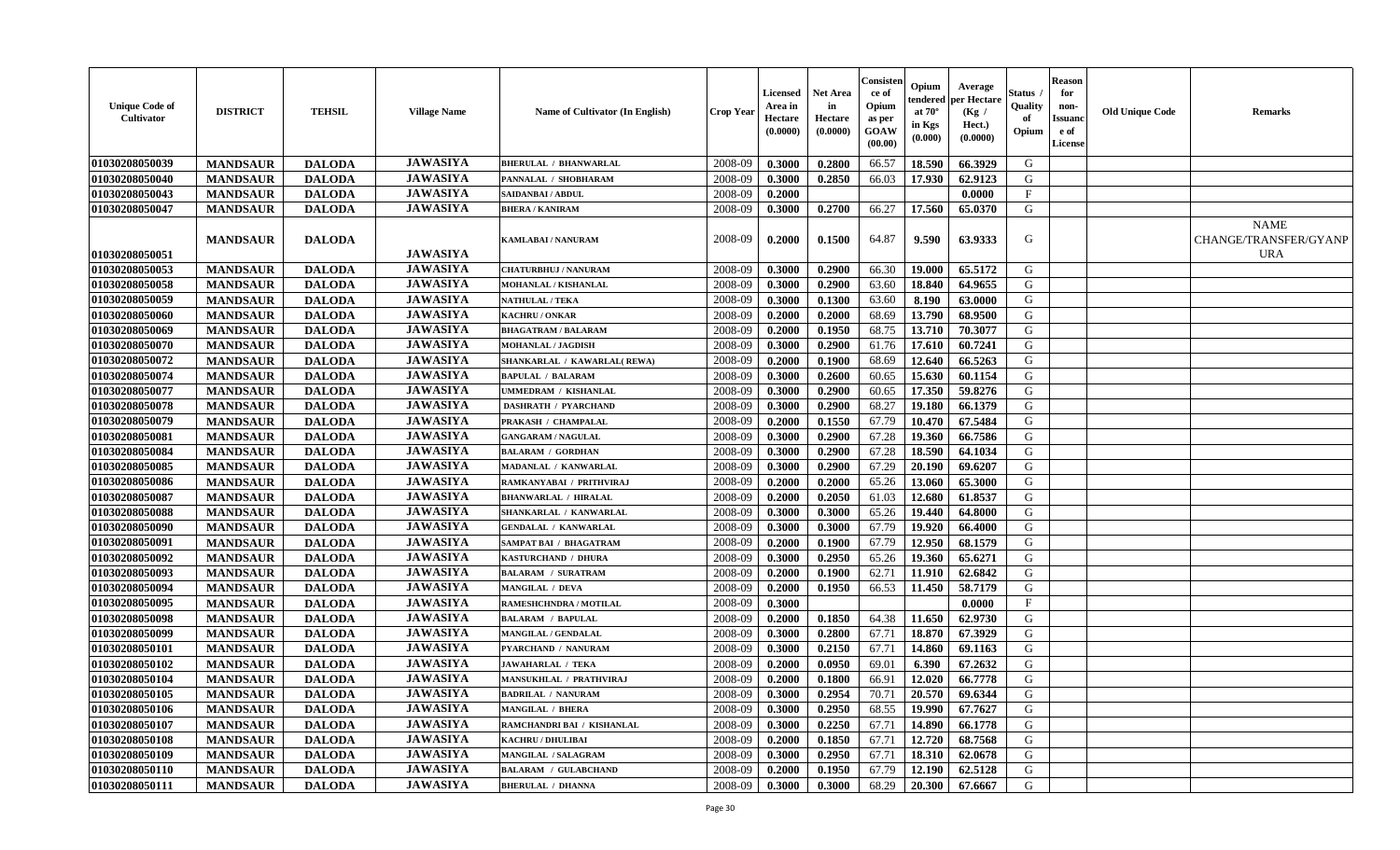| <b>Unique Code of</b><br><b>Cultivator</b> | <b>DISTRICT</b> | <b>TEHSIL</b> | <b>Village Name</b> | Name of Cultivator (In English)  | <b>Crop Year</b> | <b>Licensed</b><br>Area in<br>Hectare<br>(0.0000) | <b>Net Area</b><br>in<br>Hectare<br>(0.0000) | Consister<br>ce of<br>Opium<br>as per<br><b>GOAW</b><br>(00.00) | Opium<br>endered<br>at $70^\circ$<br>in Kgs<br>(0.000) | Average<br>per Hectare<br>(Kg /<br>Hect.)<br>(0.0000) | Status<br>Quality<br>of<br>Opium | <b>Reason</b><br>for<br>non-<br><b>Issuand</b><br>e of<br><b>License</b> | <b>Old Unique Code</b> | <b>Remarks</b>     |
|--------------------------------------------|-----------------|---------------|---------------------|----------------------------------|------------------|---------------------------------------------------|----------------------------------------------|-----------------------------------------------------------------|--------------------------------------------------------|-------------------------------------------------------|----------------------------------|--------------------------------------------------------------------------|------------------------|--------------------|
| 01030208050112                             | <b>MANDSAUR</b> | <b>DALODA</b> | <b>JAWASIYA</b>     | PARMANAND / RAMLAL               | 2008-09          | 0.2000                                            | 0.2000                                       | 66.57                                                           | 12.780                                                 | 63.9000                                               | G                                |                                                                          |                        |                    |
| 01030208050113                             | <b>MANDSAUR</b> | <b>DALODA</b> | <b>JAWASIYA</b>     | VARADLAL / LAXMICHAND            | 2008-09          | 0.2000                                            | 0.2000                                       | 66.42                                                           | 12.880                                                 | 64.4000                                               | G                                |                                                                          |                        |                    |
| 01030208050114                             | <b>MANDSAUR</b> | <b>DALODA</b> | <b>JAWASIYA</b>     | DEVARAM / LAXMICHANDRA           | 2008-09          | 0.2000                                            | 0.2050                                       | 68.72                                                           | 13.300                                                 | 64.8780                                               | п                                | 02                                                                       |                        | <b>NAME CHANGE</b> |
| 01030208050115                             | <b>MANDSAUR</b> | <b>DALODA</b> | <b>JAWASIYA</b>     | <b>MAGANIRAM / TEKA</b>          | 2008-09          | 0.2000                                            | 0.1100                                       | 60.65                                                           | 6.620                                                  | 60.1818                                               | G                                |                                                                          |                        |                    |
| 01030208050116                             | <b>MANDSAUR</b> | <b>DALODA</b> | <b>JAWASIYA</b>     | <b>HIRALAL / DHURA</b>           | 2008-09          | 0.3000                                            | 0.2100                                       | 68.29                                                           | 14.150                                                 | 67.3810                                               | G                                |                                                                          |                        |                    |
| 01030208050119                             | <b>MANDSAUR</b> | <b>DALODA</b> | <b>JAWASIYA</b>     | <b>BALARAM / DEVA</b>            | 2008-09          | 0.3000                                            | 0.2900                                       | 58.42                                                           | 16.910                                                 | 58.3103                                               | G                                |                                                                          |                        |                    |
| 01030208050117                             | <b>MANDSAUR</b> | <b>DALODA</b> | <b>JAWASIYA</b>     | <b>DALURAM / AMRITRAM</b>        | 2008-09          | 0.2000                                            | 0.1500                                       | 58.42                                                           | 5.060                                                  | 33.7333                                               | G                                | 04                                                                       |                        |                    |
| 01030208050120                             | <b>MANDSAUR</b> | <b>DALODA</b> | <b>JAWASIYA</b>     | <b>MANGILAL / LAXMAN</b>         | 2008-09          | 0.3000                                            | 0.2900                                       | 68.26                                                           | 19.480                                                 | 67.1724                                               | G                                |                                                                          |                        |                    |
| 01030208050121                             | <b>MANDSAUR</b> | <b>DALODA</b> | <b>JAWASIYA</b>     | <b>LAXMIBAI / BHERULAL</b>       | 2008-09          | 0.3000                                            | 0.3000                                       | 64.76                                                           | 17.580                                                 | 58.6000                                               | G                                |                                                                          |                        |                    |
| 01030208050127                             | <b>MANDSAUR</b> | <b>DALODA</b> | <b>JAWASIYA</b>     | <b>BALARAM / HIRALAL</b>         | 2008-09          | 0.2000                                            | 0.1950                                       | 62.76                                                           | 12.970                                                 | 66.5128                                               | G                                |                                                                          |                        |                    |
| 01030208050129                             | <b>MANDSAUR</b> | <b>DALODA</b> | <b>JAWASIYA</b>     | <b>NAGULAL / BASANTILAL</b>      | 2008-09          | 0.3000                                            | 0.2850                                       | 62.76                                                           | 17.950                                                 | 62.9825                                               | G                                |                                                                          |                        |                    |
| 01030208050130                             | <b>MANDSAUR</b> | <b>DALODA</b> | <b>JAWASIYA</b>     | <b>GANESHRAM / CHAMPALAL</b>     | 2008-09          | 0.3000                                            | 0.2950                                       | 62.76                                                           | 17.750                                                 | 60.1695                                               | G                                |                                                                          |                        |                    |
| 01030208050131                             | <b>MANDSAUR</b> | <b>DALODA</b> | <b>JAWASIYA</b>     | <b>MANGILAL / BHAGIRATH</b>      | 2008-09          | 0.3500                                            | 0.1950                                       | 68.55                                                           | 12.440                                                 | 63.7949                                               | G                                |                                                                          |                        |                    |
| 01030208050133                             | <b>MANDSAUR</b> | <b>DALODA</b> | <b>JAWASIYA</b>     | RADHESHYAM / GORISHANKAR         | 2008-09          | 0.3000                                            | 0.3000                                       | 69.87                                                           | 21.630                                                 | 72.1000                                               | G                                |                                                                          |                        |                    |
| 01030208050134                             | <b>MANDSAUR</b> | <b>DALODA</b> | <b>JAWASIYA</b>     | <b>ONKAR / BHAGGA</b>            | 2008-09          | 0.3000                                            | 0.0900                                       | 69.41                                                           | 5.930                                                  | 65.8889                                               | ${\bf G}$                        |                                                                          |                        |                    |
| 01030208050135                             | <b>MANDSAUR</b> | <b>DALODA</b> | <b>JAWASIYA</b>     | <b>GATTUBAI/HIRALAL</b>          | 2008-09          | 0.2000                                            | 0.2000                                       | 64.76                                                           | 13.600                                                 | 68.0000                                               | G                                |                                                                          |                        |                    |
| 01030208050137                             | <b>MANDSAUR</b> | <b>DALODA</b> | <b>JAWASIYA</b>     | SHANKARLAL / GANESHRAM           | 2008-09          | 0.3000                                            | 0.3000                                       | 64.76                                                           | 18.730                                                 | 62.4333                                               | G                                |                                                                          |                        |                    |
| 01030208050139                             | <b>MANDSAUR</b> | <b>DALODA</b> | <b>JAWASIYA</b>     | <b>MEHTABBAI/RAMLAL</b>          | 2008-09          | 0.3000                                            | 0.1400                                       | 67.78                                                           | 10.000                                                 | 71.4286                                               | G                                |                                                                          |                        |                    |
| 01030208050141                             | <b>MANDSAUR</b> | <b>DALODA</b> | <b>JAWASIYA</b>     | KANWARLAL / MODIRAM              | 2008-09          | 0.3000                                            |                                              |                                                                 |                                                        | 0.0000                                                | $\mathbf{F}$                     |                                                                          |                        |                    |
| 01030208050143                             | <b>MANDSAUR</b> | <b>DALODA</b> | <b>JAWASIYA</b>     | <b>JAWAHARLAL / BHANNA</b>       | 2008-09          | 0.2000                                            | 0.2050                                       | 65.23                                                           | 12.470                                                 | 60.8293                                               | G                                |                                                                          |                        |                    |
| 01030208050145                             | <b>MANDSAUR</b> | <b>DALODA</b> | <b>JAWASIYA</b>     | VIJAYSHANKAR / GULABCHAND        | 2008-09          | 0.2000                                            | 0.2000                                       | 65.23                                                           | 13.390                                                 | 66.9500                                               | G                                |                                                                          |                        |                    |
| 01030208050148                             | <b>MANDSAUR</b> | <b>DALODA</b> | <b>JAWASIYA</b>     | <b>BHAGATRAM / BHANWARLAL</b>    | 2008-09          | 0.3000                                            | 0.2950                                       | 62.76                                                           | 19.150                                                 | 64.9153                                               | G                                |                                                                          |                        |                    |
| 01030208050149                             | <b>MANDSAUR</b> | <b>DALODA</b> | <b>JAWASIYA</b>     | SITABAI / PYARCHAND              | 2008-09          | 0.3000                                            | 0.2000                                       | 65.23                                                           | 12.920                                                 | 64.6000                                               | ${\bf G}$                        |                                                                          |                        |                    |
| 01030208050150                             | <b>MANDSAUR</b> | <b>DALODA</b> | <b>JAWASIYA</b>     | KANWARLAL / RAMLAL               | 2008-09          | 0.3000                                            | 0.2850                                       | 68.55                                                           | 19.010                                                 | 66.7018                                               | G                                |                                                                          |                        |                    |
| 01030208050151                             | <b>MANDSAUR</b> | <b>DALODA</b> | <b>JAWASIYA</b>     | <b>GANGABAI / KANWARLAL</b>      | 2008-09          | 0.3000                                            | 0.0600                                       | 65.23                                                           | 5.020                                                  | 83.6667                                               | G                                |                                                                          |                        |                    |
| 01030208050152                             | <b>MANDSAUR</b> | <b>DALODA</b> | <b>JAWASIYA</b>     | MANGIBAI / BHAGATRAM             | 2008-09          | 0.3000                                            | 0.3000                                       | 63.96                                                           | 18.540                                                 | 61.8000                                               | G                                |                                                                          |                        |                    |
| 01030208050153                             | <b>MANDSAUR</b> | <b>DALODA</b> | <b>JAWASIYA</b>     | <b>DURGABAI/BAPULAL</b>          | 2008-09          | 0.3000                                            | 0.2950                                       | 65.23                                                           | 18.790                                                 | 63.6949                                               | G                                |                                                                          |                        |                    |
| 01030208050154                             | <b>MANDSAUR</b> | <b>DALODA</b> | <b>JAWASIYA</b>     | <b>BHULIBAI / BHAGATRAM</b>      | 2008-09          | 0.3000                                            | 0.3000                                       | 62.34                                                           | 18.280                                                 | 60.9333                                               | G                                |                                                                          |                        |                    |
| 01030208050155                             | <b>MANDSAUR</b> | <b>DALODA</b> | <b>JAWASIYA</b>     | <b>MOHANLAL / KALU</b>           | 2008-09          | 0.3000                                            | 0.2950                                       | 62.34                                                           | 18.050                                                 | 61.1864                                               | G                                |                                                                          |                        |                    |
| 01030208050156                             | <b>MANDSAUR</b> | <b>DALODA</b> | <b>JAWASIYA</b>     | <b>MOHANLAL / BHERULAL</b>       | 2008-09          | 0.3000                                            | 0.2950                                       | 65.76                                                           | 19.210                                                 | 65.1186                                               | G                                |                                                                          |                        |                    |
| 01030208050157                             | <b>MANDSAUR</b> | <b>DALODA</b> | <b>JAWASIYA</b>     | RAMNARAYAN / BHAGIRATH           | 2008-09          | 0.3000                                            | 0.2950                                       | 62.34                                                           | 18.480                                                 | 62.6441                                               | $\mathbf G$                      |                                                                          |                        |                    |
| 01030208050158                             | <b>MANDSAUR</b> | <b>DALODA</b> | <b>JAWASIYA</b>     | HARDERAM / AMBALAL               | 2008-09          | 0.3000                                            | 0.2000                                       | 58.39                                                           | 11.540                                                 | 57.7000                                               | G                                |                                                                          |                        |                    |
| 01030208050159                             | <b>MANDSAUR</b> | <b>DALODA</b> | <b>JAWASIYA</b>     | <b>GANGABAI / RADHAKISHAN</b>    | 2008-09          | 0.3000                                            | 0.2900                                       | 65.04                                                           | 17.280                                                 | 59.5862                                               | G                                |                                                                          |                        |                    |
| 01030208050160                             | <b>MANDSAUR</b> | <b>DALODA</b> | <b>JAWASIYA</b>     | <b>BAPULAL / BHAGIRATH</b>       | 2008-09          | 0.3000                                            | 0.2850                                       | 62.34                                                           | 18.100                                                 | 63.5088                                               | G                                |                                                                          |                        |                    |
| 01030208050162                             | <b>MANDSAUR</b> | <b>DALODA</b> | <b>JAWASIYA</b>     | <b>AMBALAL / BHERA (PATIDAR)</b> | 2008-09          | 0.2000                                            | 0.2000                                       | 65.04                                                           | 12.070                                                 | 60.3500                                               | G                                |                                                                          |                        |                    |
| 01030208050167                             | <b>MANDSAUR</b> | <b>DALODA</b> | <b>JAWASIYA</b>     | TEJRAM / SHIVRAM                 | 2008-09          | 0.3000                                            | 0.3000                                       | 67.09                                                           | 18.980                                                 | 63.2667                                               | G                                |                                                                          |                        |                    |
| 01030208050168                             | <b>MANDSAUR</b> | <b>DALODA</b> | <b>JAWASIYA</b>     | <b>ASHOK / BHERULAL</b>          | 2008-09          | 0.3000                                            | 0.1900                                       | 62.34                                                           | 11.630                                                 | 61.2105                                               | G                                |                                                                          |                        |                    |
| 01030208050170                             | <b>MANDSAUR</b> | <b>DALODA</b> | <b>JAWASIYA</b>     | <b>BHERULAL / MANGILAL</b>       | 2008-09          | 0.2000                                            | 0.1550                                       | 65.04                                                           | 10.230                                                 | 66.0000                                               | G                                |                                                                          |                        |                    |
| 01030208050173                             | <b>MANDSAUR</b> | <b>DALODA</b> | <b>JAWASIYA</b>     | HANSIBAI / UDA                   | 2008-09          | 0.3000                                            | 0.2850                                       | 62.91                                                           | 16.620                                                 | 58.3158                                               | G                                |                                                                          |                        |                    |
| 01030208050176                             | <b>MANDSAUR</b> | <b>DALODA</b> | <b>JAWASIYA</b>     | NANDRAM / BAGDIRAM               | 2008-09          | 0.2000                                            | 0.0950                                       | 61.70                                                           | 5.170                                                  | 54.4211                                               | G                                |                                                                          |                        |                    |
| 01030208050177                             | <b>MANDSAUR</b> | <b>DALODA</b> | <b>JAWASIYA</b>     | <b>LAKSHMINARAYAN / MOTI</b>     | 2008-09          | 0.3000                                            | 0.2950                                       | 63.60                                                           | 18.200                                                 | 61.6949                                               | G                                |                                                                          |                        |                    |
| 01030208050178                             | <b>MANDSAUR</b> | <b>DALODA</b> | <b>JAWASIYA</b>     | <b>GOPAL / DHAPUBAI</b>          | 2008-09          | 0.3000                                            | 0.2950                                       | 63.60                                                           | 17.640                                                 | 59.7966                                               | G                                |                                                                          |                        |                    |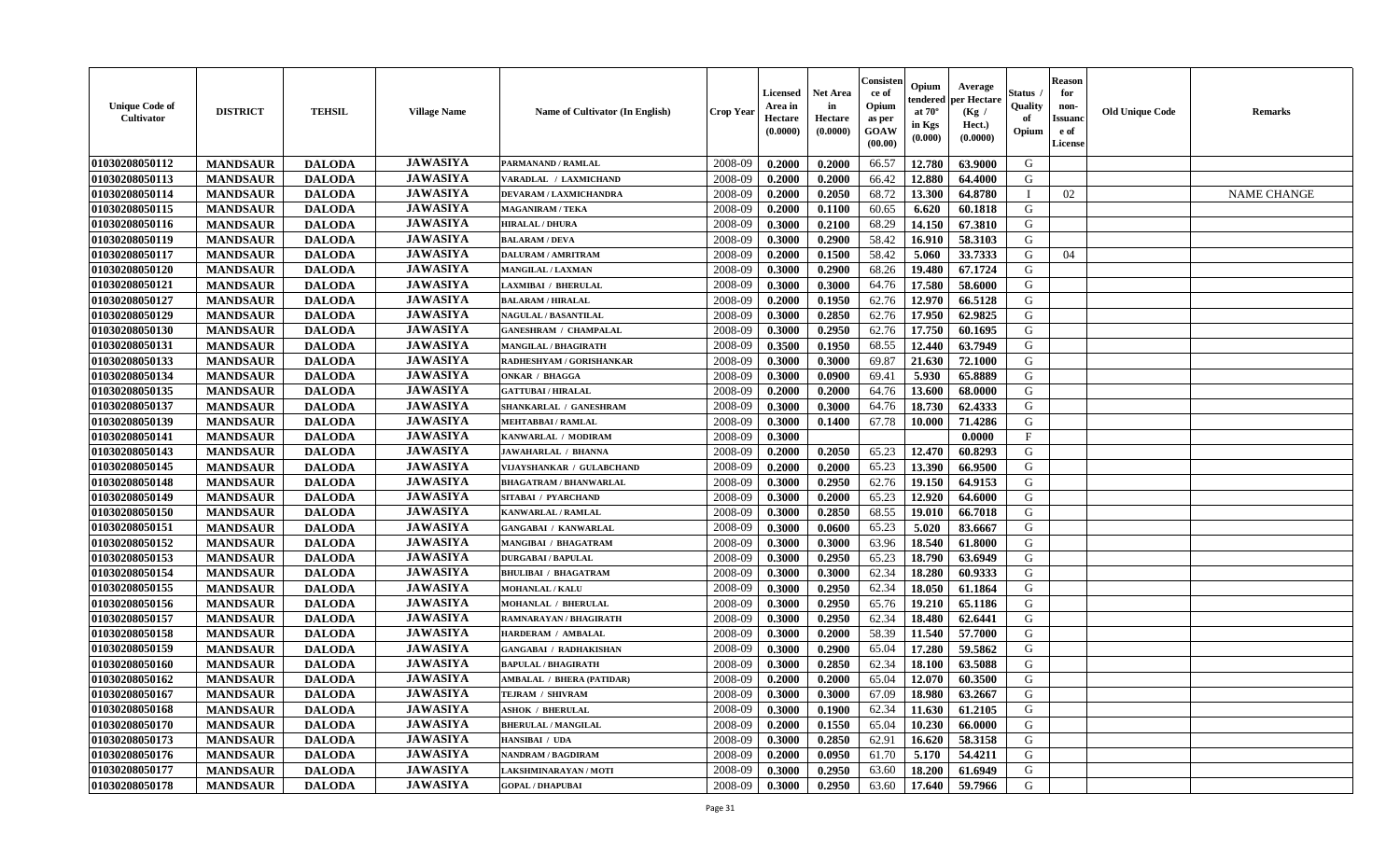| <b>Unique Code of</b><br><b>Cultivator</b> | <b>DISTRICT</b> | <b>TEHSIL</b> | <b>Village Name</b> | Name of Cultivator (In English) | <b>Crop Year</b> | Licensed<br>Area in<br>Hectare<br>(0.0000) | <b>Net Area</b><br>in<br>Hectare<br>(0.0000) | Consisteı<br>ce of<br>Opium<br>as per<br>GOAW<br>(00.00) | Opium<br>endered<br>at $70^\circ$<br>in Kgs<br>(0.000) | Average<br>per Hectare<br>(Kg /<br>Hect.)<br>(0.0000) | Status<br>Quality<br>of<br>Opium | <b>Reason</b><br>for<br>non-<br>Issuano<br>e of<br>License | <b>Old Unique Code</b> | Remarks           |
|--------------------------------------------|-----------------|---------------|---------------------|---------------------------------|------------------|--------------------------------------------|----------------------------------------------|----------------------------------------------------------|--------------------------------------------------------|-------------------------------------------------------|----------------------------------|------------------------------------------------------------|------------------------|-------------------|
| 01030208050180                             | <b>MANDSAUR</b> | <b>DALODA</b> | <b>JAWASIYA</b>     | <b>DHURALAL / GANESHARAM</b>    | 2008-09          | 0.3000                                     | 0.2100                                       | 68.02                                                    | 13.630                                                 | 64.9048                                               | G                                |                                                            |                        |                   |
| 01030208050184                             | <b>MANDSAUR</b> | <b>DALODA</b> | <b>JAWASIYA</b>     | <b>NANDKISHOR / BADAMIBAI</b>   | 2008-09          | 0.3000                                     | 0.2850                                       | 68.02                                                    | 18.790                                                 | 65.9298                                               | G                                |                                                            |                        |                   |
| 01030208050013                             | <b>MANDSAUR</b> | <b>DALODA</b> | <b>JAWASIYA</b>     | PRAKASH / AMBALAL               | 2008-09          | 0.3000                                     | 0.2850                                       | 66.03                                                    | 18.350                                                 | 64.3860                                               | G                                |                                                            |                        |                   |
| 01030208050192                             | <b>MANDSAUR</b> | <b>DALODA</b> | <b>JAWASIYA</b>     | <b>RAGHUNATH / AMBALAL</b>      | 2008-09          | 0.3000                                     | 0.2400                                       | 56.30                                                    | 13.170                                                 | 54.8750                                               | G                                |                                                            |                        |                   |
| 01030208050123                             | <b>MANDSAUR</b> | <b>DALODA</b> | <b>JAWASIYA</b>     | <b>AMRITRAM / NANDA</b>         | 2008-09          | 0.3000                                     | 0.3000                                       | 66.03                                                    | 19.530                                                 | 65.1000                                               | G                                |                                                            |                        |                   |
| 01030208050017                             | <b>MANDSAUR</b> | <b>DALODA</b> | <b>JAWASIYA</b>     | PREMSHANKAR / GANGARAM          | 2008-09          | 0.3000                                     | 0.2900                                       | 65.80                                                    | 19.250                                                 | 66.3793                                               | G                                |                                                            |                        |                   |
| 01030208050172                             | <b>MANDSAUR</b> | <b>DALODA</b> | <b>JAWASIYA</b>     | <b>SHOKINDAS / GOPIDAS</b>      | 2008-09          | 0.2000                                     | 0.1250                                       | 64.54                                                    | 8.490                                                  | 67.9200                                               | G                                |                                                            |                        |                   |
| 01030208050005                             | <b>MANDSAUR</b> | <b>DALODA</b> | <b>JAWASIYA</b>     | RADHESHYAM / MOHANLAL           | 2008-09          | 0.2000                                     | 0.2050                                       | 68.02                                                    | 14.600                                                 | 71.2195                                               | G                                |                                                            |                        |                   |
| 01030208050174                             | <b>MANDSAUR</b> | <b>DALODA</b> | <b>JAWASIYA</b>     | <b>BHERULAL / RATANLAL</b>      | 2008-09          | 0.3000                                     | 0.2400                                       | 68.02                                                    | 15.090                                                 | 62.8750                                               | G                                |                                                            |                        |                   |
| 01030208050179                             | <b>MANDSAUR</b> | <b>DALODA</b> | <b>JAWASIYA</b>     | NARAMDASHANKAR / RADHA BAI      | 2008-09          | 0.2000                                     | 0.1900                                       | 61.76                                                    | 11.110                                                 | 58.4737                                               | G                                |                                                            |                        |                   |
| 01030208050194                             | <b>MANDSAUR</b> | <b>DALODA</b> | <b>JAWASIYA</b>     | <b>GITABAI/BHAGVATILAL</b>      | 2008-09          | 0.3000                                     | 0.2850                                       | 66.32                                                    | 18.350                                                 | 64.3860                                               | $\mathbf{I}$                     | 02                                                         |                        |                   |
| 01030208050052                             | <b>MANDSAUR</b> | <b>DALODA</b> | <b>JAWASIYA</b>     | <b>RAMIBAI / BHERULAL</b>       | 2008-09          | 0.3000                                     | 0.2650                                       | 65.80                                                    | 16.420                                                 | 61.9623                                               | G                                |                                                            |                        |                   |
| 01030208050138                             | <b>MANDSAUR</b> | <b>DALODA</b> | <b>JAWASIYA</b>     | LAKSHMINARAYAN / VAJERAM        | 2008-09          | 0.2000                                     | 0.1750                                       | 65.80                                                    | 11.010                                                 | 62.9143                                               | G                                |                                                            |                        | TRANSFER/GYANPURA |
| 01030208050012                             | <b>MANDSAUR</b> | <b>DALODA</b> | <b>JAWASIYA</b>     | MANGILAL / CHAMPALAL            | 2008-09          | 0.3000                                     | 0.1950                                       | 64.54                                                    | 12.760                                                 | 65.4359                                               | G                                |                                                            |                        |                   |
| 01030208050144                             | <b>MANDSAUR</b> | <b>DALODA</b> | <b>JAWASIYA</b>     | RAMNARAYAN / PRATHVIRAJ         | 2008-09          | 0.2000                                     | 0.1950                                       | 68.02                                                    | 12.660                                                 | 64.9231                                               | $\mathbf G$                      |                                                            |                        |                   |
| 01030208050146                             | <b>MANDSAUR</b> | <b>DALODA</b> | <b>JAWASIYA</b>     | <b>GULABCHAND / BAGDIRAM</b>    | 2008-09          | 0.3000                                     | 0.3000                                       | 67.09                                                    | 20.170                                                 | 67.2333                                               | G                                |                                                            |                        |                   |
| 01030208050163                             | <b>MANDSAUR</b> | <b>DALODA</b> | <b>JAWASIYA</b>     | RAMRATAN / MODIRAM              | 2008-09          | 0.2000                                     |                                              |                                                          |                                                        | 0.0000                                                | $\mathbf{F}$                     |                                                            |                        |                   |
| 01030208050200                             | <b>MANDSAUR</b> | <b>DALODA</b> | <b>JAWASIYA</b>     | MATHURALAL / BHANWARLAL         | 2008-09          | 0.2000                                     | 0.0900                                       | 67.09                                                    | 6.270                                                  | 69.6667                                               | G                                |                                                            |                        |                   |
| 01030208050042                             | <b>MANDSAUR</b> | <b>DALODA</b> | <b>JAWASIYA</b>     | KISHANLAL / JAGNATH             | 2008-09          | 0.3000                                     | 0.3000                                       | 64.54                                                    | 19.980                                                 | 66.6000                                               | G                                |                                                            |                        |                   |
| 01030208050201                             | <b>MANDSAUR</b> | <b>DALODA</b> | <b>JAWASIYA</b>     | <b>BHAGWATILAL MANGILAL</b>     | 2008-09          | 0.3000                                     | 0.2900                                       | 64.54                                                    | 18.120                                                 | 62.4828                                               | G                                |                                                            |                        |                   |
| 01030208050067                             | <b>MANDSAUR</b> | <b>DALODA</b> | <b>JAWASIYA</b>     | <b>AMBALAL / DHURALAL</b>       | 2008-09          | 0.2000                                     | 0.1950                                       | 65.80                                                    | 13.440                                                 | 68.9231                                               | G                                |                                                            |                        |                   |
| 01030208050103                             | <b>MANDSAUR</b> | <b>DALODA</b> | <b>JAWASIYA</b>     | KISHANLAL / GANESHRAM           | 2008-09          | 0.2000                                     | 0.1800                                       | 65.80                                                    | 12.270                                                 | 68.1667                                               | G                                |                                                            |                        |                   |
| 01030208050185                             | <b>MANDSAUR</b> | <b>DALODA</b> | <b>JAWASIYA</b>     | RAMNARAYAN / DEVRAM             | 2008-09          | 0.2000                                     | 0.1950                                       | 67.09                                                    | 13.140                                                 | 67.3846                                               | G                                |                                                            |                        |                   |
| 01030208050175                             | <b>MANDSAUR</b> | <b>DALODA</b> | <b>JAWASIYA</b>     | <b>GOPALBAI/MURALIDAS</b>       | 2008-09          | 0.3000                                     | 0.1600                                       | 65.03                                                    | 9.860                                                  | 61.6250                                               | G                                |                                                            |                        |                   |
| 01030208050169                             | <b>MANDSAUR</b> | <b>DALODA</b> | <b>JAWASIYA</b>     | <b>BHERULAL / BHAGATRAM</b>     | 2008-09          | 0.3000                                     | 0.2800                                       | 64.76                                                    | 17.950                                                 | 64.1071                                               | G                                |                                                            |                        |                   |
| 01030208050125                             | <b>MANDSAUR</b> | <b>DALODA</b> | <b>JAWASIYA</b>     | <b>RAMRATAN / PYARCHAND</b>     | 2008-09          | 0.3000                                     | 0.2450                                       | 65.83                                                    | 14.540                                                 | 59.3469                                               | G                                |                                                            |                        |                   |
| 01030208050023                             | <b>MANDSAUR</b> | <b>DALODA</b> | <b>JAWASIYA</b>     | <b>BHANWARLAL / KESHURAM</b>    | 2008-09          | 0.3000                                     | 0.3050                                       | 61.75                                                    | 18.410                                                 | 60.3607                                               | G                                |                                                            |                        |                   |
| 01030208050202                             | <b>MANDSAUR</b> | <b>DALODA</b> | <b>JAWASIYA</b>     | <b>GANPATLAL / MOTI</b>         | 2008-09          | 0.2000                                     | 0.1550                                       | 64.57                                                    | 9.580                                                  | 61.8065                                               | G                                |                                                            |                        |                   |
| 01030208050118                             | <b>MANDSAUR</b> | <b>DALODA</b> | <b>JAWASIYA</b>     | <b>KISHANLAL / HARIRAM</b>      | 2008-09          | 0.3000                                     | 0.3000                                       | 64.57                                                    | 18.510                                                 | 61.7000                                               | G                                |                                                            |                        |                   |
| 01030208050041                             | <b>MANDSAUR</b> | <b>DALODA</b> | <b>JAWASIYA</b>     | <b>GORDHAN / BHAGIRATH</b>      | 2008-09          | 0.3000                                     | 0.2950                                       | 64.76                                                    | 18.670                                                 | 63.2881                                               | G                                |                                                            |                        |                   |
| 01030208050206                             | <b>MANDSAUR</b> | <b>DALODA</b> | <b>JAWASIYA</b>     | <b>MANGIBAI / LACHHIRAM</b>     | 2008-09          | 0.3000                                     | 0.2900                                       | 53.78                                                    | 10.790                                                 | 37.2069                                               | G                                | 04                                                         |                        |                   |
| 01030208051001                             | <b>MANDSAUR</b> | <b>DALODA</b> | <b>KARNAKHEDI</b>   | MANNALAL / CHUNNILAL            | 2008-09          | 0.3000                                     | 0.3000                                       | 72.34                                                    | 7.150                                                  | 23.8333                                               | G                                | 04                                                         |                        |                   |
| 01030208051002                             | <b>MANDSAUR</b> | <b>DALODA</b> | <b>KARNAKHEDI</b>   | <b>JAGDISH / RUPRAM</b>         | 2008-09          | 0.3000                                     | 0.2100                                       | 66.56                                                    | 13.360                                                 | 63.6190                                               | G                                |                                                            |                        |                   |
| 01030208051003                             | <b>MANDSAUR</b> | <b>DALODA</b> | <b>KARNAKHEDI</b>   | RAMESHVAR / RUPRAM GHATIWALA    | 2008-09          | 0.3000                                     | 0.2100                                       | 66.56                                                    | 12.150                                                 | 57.8571                                               | G                                |                                                            |                        |                   |
| 01030208051006                             | <b>MANDSAUR</b> | <b>DALODA</b> | <b>KARNAKHEDI</b>   | <b>RAMNIVAS / SALAGRAM</b>      | 2008-09          | 0.2000                                     | 0.2100                                       | 66.56                                                    | 13.270                                                 | 63.1905                                               | G                                |                                                            |                        |                   |
| 01030208051007                             | <b>MANDSAUR</b> | <b>DALODA</b> | <b>KARNAKHEDI</b>   | <b>DEVILAL / RUPRAM</b>         | 2008-09          | 0.3000                                     | 0.2100                                       | 65.23                                                    | 12.940                                                 | 61.6190                                               | G                                |                                                            |                        |                   |
| 01030208051009                             | <b>MANDSAUR</b> | <b>DALODA</b> | <b>KARNAKHEDI</b>   | RADHESHYAM / TARACHANDRA        | 2008-09          | 0.3000                                     | 0.2950                                       | 72.34                                                    | 19.080                                                 | 64.6780                                               | G                                |                                                            |                        |                   |
| 01030208051010                             | <b>MANDSAUR</b> | <b>DALODA</b> | <b>KARNAKHEDI</b>   | <b>JAGDISH / BHERULAL</b>       | 2008-09          | 0.3000                                     | 0.2900                                       | 67.21                                                    | 18.460                                                 | 63.6552                                               | G                                |                                                            |                        |                   |
| 01030208051011                             | <b>MANDSAUR</b> | <b>DALODA</b> | <b>KARNAKHEDI</b>   | <b>DEVRAM / HARIRAM</b>         | 2008-09          | 0.3000                                     | 0.2850                                       | 65.23                                                    | 17.560                                                 | 61.6140                                               | G                                |                                                            |                        |                   |
| 01030208051014                             | <b>MANDSAUR</b> | <b>DALODA</b> | <b>KARNAKHEDI</b>   | <b>BHANVARLAL / RUPRAM</b>      | 2008-09          | 0.3000                                     | 0.2800                                       | 67.21                                                    | 16.060                                                 | 57.3571                                               | ${\bf G}$                        |                                                            |                        |                   |
| 01030208051016                             | <b>MANDSAUR</b> | <b>DALODA</b> | <b>KARNAKHEDI</b>   | <b>KESARBAI/GOTAMLAL</b>        | 2008-09          | 0.3000                                     | 0.1450                                       | 67.21                                                    | 8.560                                                  | 59.0345                                               | G                                |                                                            |                        |                   |
| 01030208051017                             | <b>MANDSAUR</b> | <b>DALODA</b> | <b>KARNAKHEDI</b>   | <b>JAGDISH / HIRALAL</b>        | 2008-09          | 0.3000                                     | 0.1000                                       | 68.66                                                    | 6.530                                                  | 65.3000                                               | G                                |                                                            |                        |                   |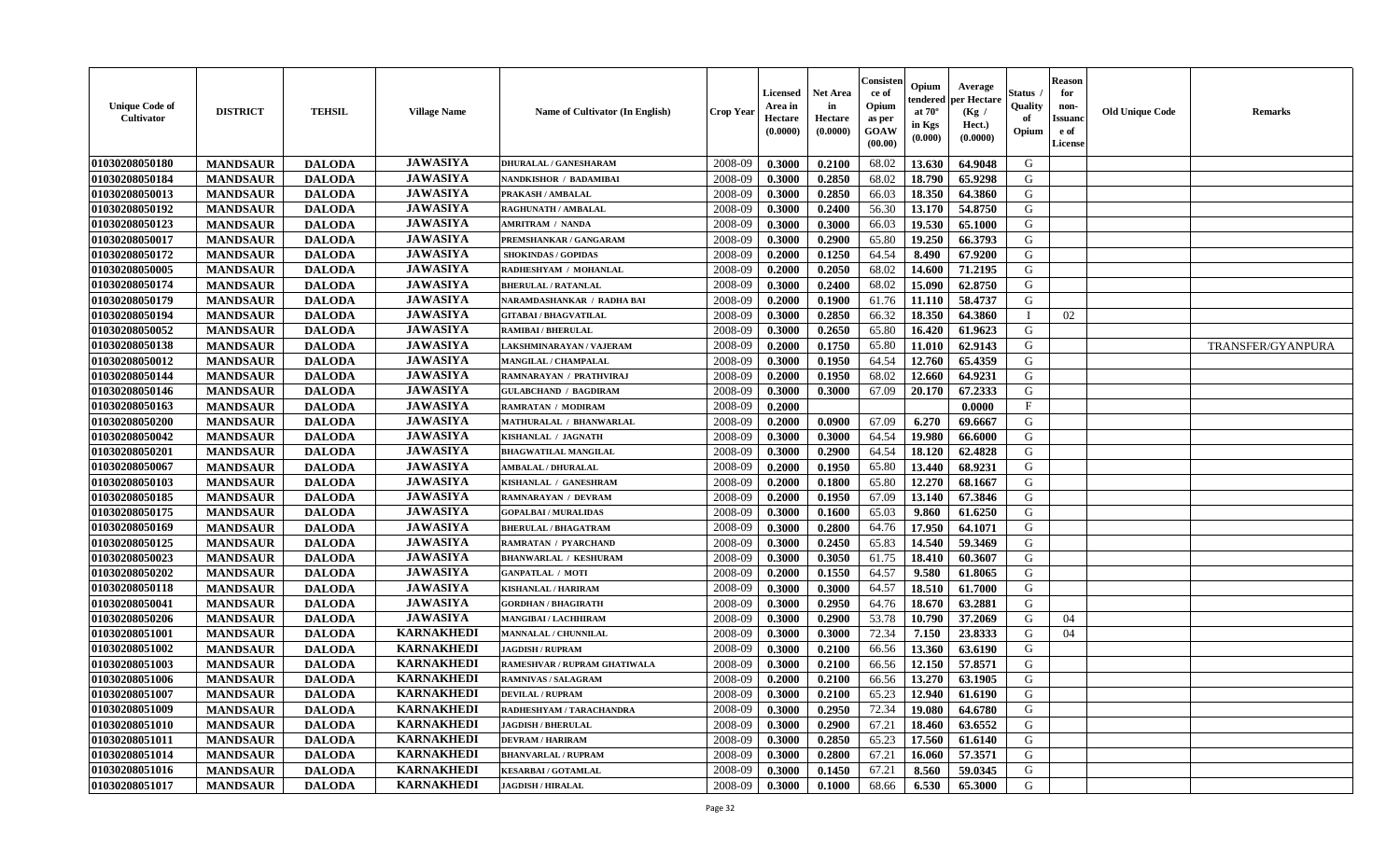| <b>Unique Code of</b><br>Cultivator | <b>DISTRICT</b> | <b>TEHSIL</b> | <b>Village Name</b> | Name of Cultivator (In English) | <b>Crop Year</b> | Licensed<br>Area in<br>Hectare<br>(0.0000) | <b>Net Area</b><br>in<br>Hectare<br>(0.0000) | Consisten<br>ce of<br>Opium<br>as per<br>GOAW<br>(00.00) | Opium<br>tendered<br>at $70^\circ$<br>in Kgs<br>(0.000) | Average<br>per Hectare<br>(Kg /<br>Hect.)<br>(0.0000) | Status<br>Quality<br>of<br>Opium | <b>Reason</b><br>for<br>non-<br>Issuanc<br>e of<br>License | <b>Old Unique Code</b> | <b>Remarks</b>     |
|-------------------------------------|-----------------|---------------|---------------------|---------------------------------|------------------|--------------------------------------------|----------------------------------------------|----------------------------------------------------------|---------------------------------------------------------|-------------------------------------------------------|----------------------------------|------------------------------------------------------------|------------------------|--------------------|
| 01030208051021                      | <b>MANDSAUR</b> | <b>DALODA</b> | <b>KARNAKHEDI</b>   | SHIVNARAYAN / RUPRAM            | 2008-09          | 0.3000                                     | 0.2600                                       | 68.66                                                    | 17.300                                                  | 66.5385                                               | G                                |                                                            |                        |                    |
| 01030208051023                      | <b>MANDSAUR</b> | <b>DALODA</b> | <b>KARNAKHEDI</b>   | <b>BALARAM / DEVRAM</b>         | 2008-09          | 0.3000                                     | 0.2450                                       | 64.22                                                    | 13.580                                                  | 55.4286                                               | G                                |                                                            |                        |                    |
| 01030208051024                      | <b>MANDSAUR</b> | <b>DALODA</b> | <b>KARNAKHEDI</b>   | <b>RUGNATH / GIRDHARI</b>       | 2008-09          | 0.3000                                     | 0.2200                                       | 72.34                                                    | 14.860                                                  | 67.5455                                               | G                                |                                                            |                        |                    |
| 01030208051027                      | <b>MANDSAUR</b> | <b>DALODA</b> | <b>KARNAKHEDI</b>   | <b>BALARAM / NANDA</b>          | 2008-09          | 0.3000                                     | 0.3000                                       | 68.66                                                    | 18.900                                                  | 63.0000                                               | G                                |                                                            |                        |                    |
| 01030208051028                      | <b>MANDSAUR</b> | <b>DALODA</b> | <b>KARNAKHEDI</b>   | <b>SURATRAM / KISHANLAL</b>     | 2008-09          | 0.3000                                     | 0.1800                                       | 68.66                                                    | 2.460                                                   | 13.6667                                               | G                                | 04                                                         |                        |                    |
| 01030208051004                      | <b>MANDSAUR</b> | <b>DALODA</b> | <b>KARNAKHEDI</b>   | JAGDISH / RUPRAM (RAWAT)        | 2008-09          | 0.3000                                     | 0.2050                                       | 72.34                                                    | 12.750                                                  | 62.1951                                               | G                                |                                                            |                        |                    |
| 01030208051029                      | <b>MANDSAUR</b> | <b>DALODA</b> | <b>KARNAKHEDI</b>   | <b>HARIRAM / DHANNA</b>         | 2008-09          | 0.2000                                     | 0.2000                                       | 64.22                                                    | 12.710                                                  | 63.5500                                               | G                                |                                                            |                        |                    |
| 01030208051030                      | <b>MANDSAUR</b> | <b>DALODA</b> | <b>KARNAKHEDI</b>   | <b>GITABAI/RAMCHANDRA</b>       | 2008-09          | 0.2000                                     | 0.1000                                       | 72.34                                                    | 6.610                                                   | 66.1000                                               | G                                |                                                            |                        | <b>NAME CHANGE</b> |
| 01030208051032                      | <b>MANDSAUR</b> | <b>DALODA</b> | <b>KARNAKHEDI</b>   | <b>JAGDISH / GIRDHARI</b>       | 2008-09          | 0.3000                                     | 0.1050                                       | 71.15                                                    | 7.020                                                   | 66.8571                                               | G                                |                                                            |                        |                    |
| 01030208051033                      | <b>MANDSAUR</b> | <b>DALODA</b> | <b>KARNAKHEDI</b>   | MUNNIBAI / KACHRULAL            | 2008-09          | 0.3000                                     | 0.1950                                       | 64.95                                                    | 12.030                                                  | 61.6923                                               | G                                |                                                            |                        |                    |
| 01030208051034                      | <b>MANDSAUR</b> | <b>DALODA</b> | <b>KARNAKHEDI</b>   | <b>RAMNARAYAN / RATANLAL</b>    | 2008-09          | 0.3000                                     | 0.1300                                       | 71.15                                                    | 8.060                                                   | 62.0000                                               | $\mathbf G$                      |                                                            |                        |                    |
| 01030208051035                      | <b>MANDSAUR</b> | <b>DALODA</b> | <b>KARNAKHEDI</b>   | TARACHANDRA / VARDA             | 2008-09          | 0.3000                                     | 0.2000                                       | 68.66                                                    | 11.840                                                  | 59.2000                                               | G                                |                                                            |                        |                    |
| 01030208051036                      | <b>MANDSAUR</b> | <b>DALODA</b> | <b>KARNAKHEDI</b>   | <b>BULAKBAI/SALAGRAM</b>        | 2008-09          | 0.3000                                     | 0.2600                                       | 67.81                                                    | 15.980                                                  | 61.4615                                               | G                                |                                                            |                        |                    |
| 01030208051037                      | <b>MANDSAUR</b> | <b>DALODA</b> | <b>KARNAKHEDI</b>   | <b>JAGANNATH / BAGDIRAM</b>     | 2008-09          | 0.2000                                     | 0.0350                                       | 71.15                                                    | 2.370                                                   | 67.7143                                               | G                                |                                                            |                        |                    |
| 01030208051038                      | <b>MANDSAUR</b> | <b>DALODA</b> | <b>KARNAKHEDI</b>   | <b>CHETRAM / KISHANLAL</b>      | 2008-09          | 0.3000                                     | 0.2350                                       | 67.81                                                    | 13.370                                                  | 56.8936                                               | G                                |                                                            |                        |                    |
| 01030208051039                      | <b>MANDSAUR</b> | <b>DALODA</b> | <b>KARNAKHEDI</b>   | <b>BALARAM / SALAGRAM</b>       | 2008-09          | 0.3000                                     | 0.1500                                       | 64.22                                                    | 9.590                                                   | 63.9333                                               | G                                |                                                            |                        |                    |
| 01030208051042                      | <b>MANDSAUR</b> | <b>DALODA</b> | <b>KARNAKHEDI</b>   | <b>LAKHMICHANDRA / NANDA</b>    | 2008-09          | 0.3000                                     | 0.2750                                       | 64.22                                                    | 17.040                                                  | 61.9636                                               | G                                |                                                            |                        |                    |
| 01030208051044                      | <b>MANDSAUR</b> | <b>DALODA</b> | <b>KARNAKHEDI</b>   | <b>BAPULAL / TARACHANDRA</b>    | 2008-09          | 0.2000                                     | 0.1900                                       | 71.15                                                    | 12.370                                                  | 65.1053                                               | G                                |                                                            |                        |                    |
| 01030208051045                      | <b>MANDSAUR</b> | <b>DALODA</b> | <b>KARNAKHEDI</b>   | <b>KALABAI/BHUVAN</b>           | 2008-09          | 0.3000                                     | 0.2800                                       | 67.81                                                    | 17.110                                                  | 61.1071                                               | G                                |                                                            |                        |                    |
| 01030208051046                      | <b>MANDSAUR</b> | <b>DALODA</b> | <b>KARNAKHEDI</b>   | KANVERIBAI / HIRALAL            | 2008-09          | 0.3000                                     | 0.2250                                       | 71.31                                                    | 14.750                                                  | 65.5556                                               | G                                |                                                            |                        |                    |
| 01030208051047                      | <b>MANDSAUR</b> | <b>DALODA</b> | <b>KARNAKHEDI</b>   | NANDARAM / MOHANALAL            | 2008-09          | 0.2000                                     | 0.1850                                       | 68.68                                                    | 11.210                                                  | 60.5946                                               | G                                |                                                            |                        | <b>NAME CHANGE</b> |
| 01030208051051                      | <b>MANDSAUR</b> | <b>DALODA</b> | <b>KARNAKHEDI</b>   | <b>NAGUDAS / RODIDAS</b>        | 2008-09          | 0.3000                                     | 0.3000                                       | 65.99                                                    | 18.146                                                  | 60.4867                                               | G                                |                                                            |                        |                    |
| 01030208051052                      | <b>MANDSAUR</b> | <b>DALODA</b> | <b>KARNAKHEDI</b>   | <b>RAMESHWAR / BAGDIRAM</b>     | 2008-09          | 0.2000                                     | 0.1950                                       | 66.71                                                    | 11.900                                                  | 61.0256                                               | G                                |                                                            |                        |                    |
| 01030208051066                      | <b>MANDSAUR</b> | <b>DALODA</b> | <b>KARNAKHEDI</b>   | <b>BAGDIBAI / CHAGANLAL</b>     | 2008-09          | 0.3000                                     | 0.3000                                       | 63.53                                                    | 6.720                                                   | 22.4000                                               | G                                | 04                                                         |                        |                    |
| 01030208051067                      | <b>MANDSAUR</b> | <b>DALODA</b> | <b>KARNAKHEDI</b>   | PARVATIBAI / GHANSHYAM          | 2008-09          | 0.3000                                     | 0.1900                                       | 68.68                                                    | 11.960                                                  | 62.9474                                               | G                                |                                                            |                        |                    |
| 01030208051080                      | <b>MANDSAUR</b> | <b>DALODA</b> | <b>KARNAKHEDI</b>   | <b>SHANTILAL / RAMLAL</b>       | 2008-09          | 0.3000                                     | 0.3000                                       | 68.68                                                    | 19.030                                                  | 63.4333                                               | G                                |                                                            |                        |                    |
| 01030208051082                      | <b>MANDSAUR</b> | <b>DALODA</b> | <b>KARNAKHEDI</b>   | <b>BHERULAL / DEVRAM</b>        | 2008-09          | 0.3000                                     | 0.2950                                       | 66.71                                                    | 17.360                                                  | 58.8475                                               | G                                |                                                            |                        |                    |
| 01030208051083                      | <b>MANDSAUR</b> | <b>DALODA</b> | <b>KARNAKHEDI</b>   | RAMCHANDRA / AMBARAM            | 2008-09          | 0.3000                                     | 0.1900                                       | 66.71                                                    | 11.420                                                  | 60.1053                                               | G                                |                                                            |                        |                    |
| 01030208051084                      | <b>MANDSAUR</b> | <b>DALODA</b> | <b>KARNAKHEDI</b>   | <b>RUKMANIBAI / NAGULAL</b>     | 2008-09          | 0.3000                                     | 0.2950                                       | 71.31                                                    | 17.340                                                  | 58.7797                                               | G                                |                                                            |                        | <b>NAME CHANGE</b> |
| 01030208051089                      | <b>MANDSAUR</b> | <b>DALODA</b> | <b>KARNAKHEDI</b>   | PRABHULAL / AASHARAM            | 2008-09          | 0.3000                                     | 0.3050                                       | 66.71                                                    | 17.300                                                  | 56.7213                                               | G                                |                                                            |                        |                    |
| 01030208051090                      | <b>MANDSAUR</b> | <b>DALODA</b> | <b>KARNAKHEDI</b>   | <b>DHAPUBAI/GANESHRAM</b>       | 2008-09          | 0.3000                                     | 0.1200                                       | 68.68                                                    | 7.420                                                   | 61.8333                                               | G                                |                                                            |                        |                    |
| 01030208051091                      | <b>MANDSAUR</b> | <b>DALODA</b> | <b>KARNAKHEDI</b>   | <b>RAMIBAI / RAMKUNWAR</b>      | 2008-09          | 0.3000                                     | 0.2000                                       | 66.71                                                    | 11.950                                                  | 59.7500                                               | G                                |                                                            |                        |                    |
| 01030208051094                      | <b>MANDSAUR</b> | <b>DALODA</b> | <b>KARNAKHEDI</b>   | <b>RAMA / VARDA MALI</b>        | 2008-09          | 0.3000                                     | 0.2400                                       | 66.71                                                    | 14.050                                                  | 58.5417                                               | G                                |                                                            |                        |                    |
| 01030208051095                      | <b>MANDSAUR</b> | <b>DALODA</b> | <b>KARNAKHEDI</b>   | <b>BHUVANIRAM / DEVRAM</b>      | 2008-09          | 0.3000                                     | 0.1500                                       | 66.71                                                    | 9.330                                                   | 62.2000                                               | G                                |                                                            |                        |                    |
| 01030208051101                      | <b>MANDSAUR</b> | <b>DALODA</b> | <b>KARNAKHEDI</b>   | <b>BHERULAL / KISHANLAL</b>     | 2008-09          | 0.3000                                     | 0.2400                                       | 68.68                                                    | 14.510                                                  | 60.4583                                               | G                                |                                                            |                        |                    |
| 01030208051103                      | <b>MANDSAUR</b> | <b>DALODA</b> | <b>KARNAKHEDI</b>   | <b>BHAGUBAI / NANURAM</b>       | 2008-09          | 0.2000                                     | 0.2050                                       | 66.58                                                    | 12.230                                                  | 59.6585                                               | G                                |                                                            |                        |                    |
| 01030208051104                      | <b>MANDSAUR</b> | <b>DALODA</b> | <b>KARNAKHEDI</b>   | <b>KASHIRAM / SHIVRAM</b>       | 2008-09          | 0.2000                                     | 0.1950                                       | 69.53                                                    | 12.510                                                  | 64.1538                                               | G                                |                                                            |                        |                    |
| 01030208051105                      | <b>MANDSAUR</b> | <b>DALODA</b> | <b>KARNAKHEDI</b>   | NANURAM / MAGANA                | 2008-09          | 0.2000                                     | 0.1050                                       | 66.58                                                    | 6.710                                                   | 63.9048                                               | G                                |                                                            |                        |                    |
| 01030208051109                      | <b>MANDSAUR</b> | <b>DALODA</b> | <b>KARNAKHEDI</b>   | <b>GUNDILAL / BHUVAN</b>        | 2008-09          | 0.2000                                     | 0.1950                                       | 66.58                                                    | 12.970                                                  | 66.5128                                               | G                                |                                                            |                        |                    |
| 01030208051111                      | <b>MANDSAUR</b> | <b>DALODA</b> | <b>KARNAKHEDI</b>   | <b>MANGILAL / RAMLAL</b>        | 2008-09          | 0.3000                                     | 0.2750                                       | 66.58                                                    | 15.860                                                  | 57.6727                                               | G                                |                                                            |                        |                    |
| 01030208051113                      | <b>MANDSAUR</b> | <b>DALODA</b> | <b>KARNAKHEDI</b>   | RODIBAI / NANURAM               | 2008-09          | 0.3000                                     | 0.2900                                       | 66.58                                                    | 16.730                                                  | 57.6897                                               | G                                |                                                            |                        | <b>NAME CHANGE</b> |
| 01030208051114                      | <b>MANDSAUR</b> | <b>DALODA</b> | <b>KARNAKHEDI</b>   | <b>SALAGRAM / NANURAM</b>       | 2008-09          | 0.2000                                     | 0.1950                                       | 69.53                                                    | 12.930                                                  | 66.3077                                               | G                                |                                                            |                        |                    |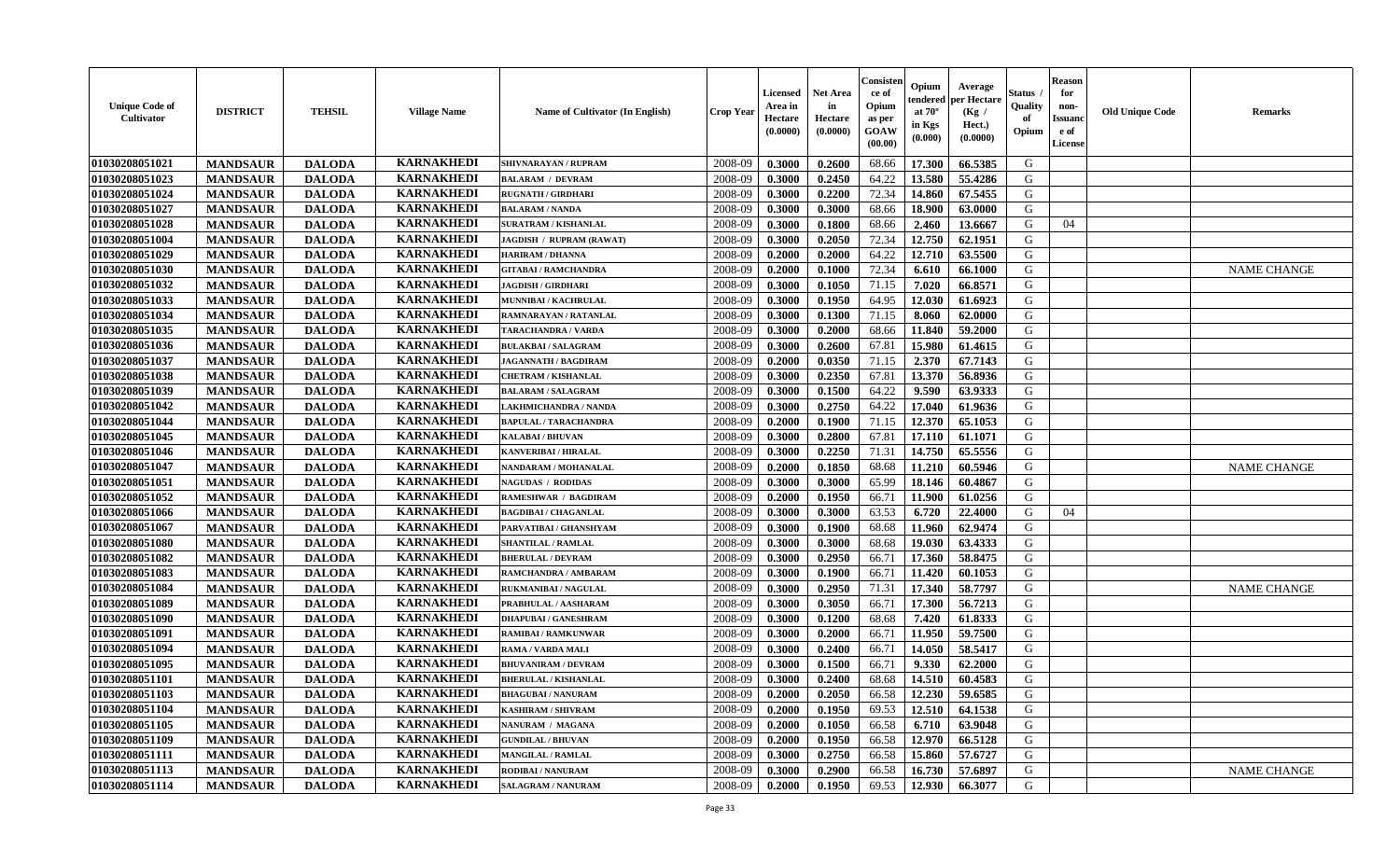| <b>Unique Code of</b><br><b>Cultivator</b> | <b>DISTRICT</b> | <b>TEHSIL</b> | <b>Village Name</b> | Name of Cultivator (In English) | <b>Crop Year</b> | <b>Licensed</b><br>Area in<br>Hectare<br>(0.0000) | <b>Net Area</b><br>in<br>Hectare<br>(0.0000) | Consister<br>ce of<br>Opium<br>as per<br>GOAW<br>(00.00) | Opium<br>endered<br>at $70^\circ$<br>in Kgs<br>(0.000) | Average<br>per Hectare<br>(Kg /<br>Hect.)<br>(0.0000) | Status<br>Quality<br>of<br>Opium | <b>Reason</b><br>for<br>non-<br>Issuano<br>e of<br>License | <b>Old Unique Code</b> | <b>Remarks</b>     |
|--------------------------------------------|-----------------|---------------|---------------------|---------------------------------|------------------|---------------------------------------------------|----------------------------------------------|----------------------------------------------------------|--------------------------------------------------------|-------------------------------------------------------|----------------------------------|------------------------------------------------------------|------------------------|--------------------|
| 01030208051121                             | <b>MANDSAUR</b> | <b>DALODA</b> | <b>KARNAKHEDI</b>   | SAKURANBANO / ALLABAKSH         | 2008-09          | 0.2000                                            | 0.2050                                       | 68.88                                                    | 12.700                                                 | 61.9512                                               | G                                |                                                            |                        |                    |
| 01030208051123                             | <b>MANDSAUR</b> | <b>DALODA</b> | <b>KARNAKHEDI</b>   | KHUSHIRAM / KISHAN              | 2008-09          | 0.3000                                            | 0.2900                                       | 69.53                                                    | 9.450                                                  | 32.5862                                               | G                                | 04                                                         |                        |                    |
| 01030208051124                             | <b>MANDSAUR</b> | <b>DALODA</b> | <b>KARNAKHEDI</b>   | <b>KACHRU / HARIRAM</b>         | 2008-09          | 0.3000                                            | 0.1850                                       | 68.68                                                    | 12.320                                                 | 66.5946                                               | G                                |                                                            |                        |                    |
| 01030208051127                             | <b>MANDSAUR</b> | <b>DALODA</b> | <b>KARNAKHEDI</b>   | <b>DEVRAM / NANURAM</b>         | 2008-09          | 0.2000                                            | 0.1950                                       | 69.53                                                    | 13.030                                                 | 66.8205                                               | G                                |                                                            |                        |                    |
| 01030208051128                             | <b>MANDSAUR</b> | <b>DALODA</b> | <b>KARNAKHEDI</b>   | KACHRU / BHUWAN                 | 2008-09          | 0.3000                                            | 0.2900                                       | 69.53                                                    | 18.070                                                 | 62.3103                                               | G                                |                                                            |                        |                    |
| 01030208051132                             | <b>MANDSAUR</b> | <b>DALODA</b> | <b>KARNAKHEDI</b>   | <b>BHANVARBAI/UKARLAL</b>       | 2008-09          | 0.3000                                            | 0.0900                                       | 65.99                                                    | 4.750                                                  | 52.7778                                               | G                                | 04                                                         |                        |                    |
| 01030208051135                             | <b>MANDSAUR</b> | <b>DALODA</b> | <b>KARNAKHEDI</b>   | <b>TULSIBAI/BHERU</b>           | 2008-09          | 0.3000                                            | 0.1900                                       | 65.99                                                    | 11.610                                                 | 61.1053                                               | G                                |                                                            |                        |                    |
| 01030208051138                             | <b>MANDSAUR</b> | <b>DALODA</b> | <b>KARNAKHEDI</b>   | KANHAIYALAL / NANDRAM           | 2008-09          | 0.3000                                            |                                              |                                                          |                                                        | 0.0000                                                | $\mathbf{F}$                     |                                                            |                        |                    |
| 01030208051141                             | <b>MANDSAUR</b> | <b>DALODA</b> | <b>KARNAKHEDI</b>   | RADHESHYAM / SAGU JI            | 2008-09          | 0.3000                                            | 0.2350                                       | 68.68                                                    | 14.340                                                 | 61.0213                                               | G                                |                                                            |                        |                    |
| 01030208051143                             | <b>MANDSAUR</b> | <b>DALODA</b> | <b>KARNAKHEDI</b>   | RAMDAYAL / SURATRAM             | 2008-09          | 0.3000                                            | 0.2450                                       | 68.88                                                    | 14.460                                                 | 59.0204                                               | G                                |                                                            |                        |                    |
| 01030208051144                             | <b>MANDSAUR</b> | <b>DALODA</b> | <b>KARNAKHEDI</b>   | <b>BADRILAL / RAMLAL</b>        | 2008-09          | 0.3000                                            | 0.3100                                       | 68.79                                                    | 19.050                                                 | 61.4516                                               | $\mathbf G$                      |                                                            |                        |                    |
| 01030208051146                             | <b>MANDSAUR</b> | <b>DALODA</b> | <b>KARNAKHEDI</b>   | RAGHUNATH / MANGILAL            | 2008-09          | 0.3000                                            |                                              |                                                          |                                                        | 0.0000                                                | $\mathbf{F}$                     |                                                            |                        |                    |
| 01030208051148                             | <b>MANDSAUR</b> | <b>DALODA</b> | <b>KARNAKHEDI</b>   | KACHRULAL / GANESHRAM           | 2008-09          | 0.3000                                            | 0.0950                                       | 70.37                                                    | 6.030                                                  | 63.4737                                               | G                                |                                                            |                        |                    |
| 01030208051149                             | <b>MANDSAUR</b> | <b>DALODA</b> | <b>KARNAKHEDI</b>   | RAMKUNWARBAI / GORDHANLAL       | 2008-09          | 0.3000                                            | 0.1300                                       | 68.79                                                    | 8.130                                                  | 62.5385                                               | G                                |                                                            |                        |                    |
| 01030208051153                             | <b>MANDSAUR</b> | <b>DALODA</b> | <b>KARNAKHEDI</b>   | KANWARLAL / NAGULAL             | 2008-09          | 0.2000                                            | 0.2000                                       | 66.60                                                    | 12.250                                                 | 61.2500                                               | G                                |                                                            |                        |                    |
| 01030208051154                             | <b>MANDSAUR</b> | <b>DALODA</b> | <b>KARNAKHEDI</b>   | <b>NAGULAL / RAMCHANDRA</b>     | 2008-09          | 0.3000                                            | 0.3100                                       | 66.60                                                    | 19.450                                                 | 62.7419                                               | G                                |                                                            |                        |                    |
| 01030208051155                             | <b>MANDSAUR</b> | <b>DALODA</b> | <b>KARNAKHEDI</b>   | <b>NAGU / KESHURAM</b>          | 2008-09          | 0.2000                                            | 0.2000                                       | 68.79                                                    | 12.240                                                 | 61.2000                                               | G                                |                                                            |                        |                    |
| 01030208051156                             | <b>MANDSAUR</b> | <b>DALODA</b> | <b>KARNAKHEDI</b>   | <b>BAPULAL / SALAGRAM</b>       | 2008-09          | 0.3000                                            |                                              |                                                          |                                                        | 0.0000                                                | $\mathbf{F}$                     |                                                            |                        |                    |
| 01030208051157                             | <b>MANDSAUR</b> | <b>DALODA</b> | <b>KARNAKHEDI</b>   | <b>JAGDISH / KACHRU</b>         | 2008-09          | 0.3000                                            | 0.1500                                       | 70.37                                                    | 9.980                                                  | 66.5333                                               | G                                |                                                            |                        |                    |
| 01030208051159                             | <b>MANDSAUR</b> | <b>DALODA</b> | <b>KARNAKHEDI</b>   | <b>BALARAM / CHUNNILAL</b>      | 2008-09          | 0.3000                                            | 0.1000                                       | 70.37                                                    | 6.650                                                  | 66.5000                                               | G                                |                                                            |                        |                    |
| 01030208051160                             | <b>MANDSAUR</b> | <b>DALODA</b> | <b>KARNAKHEDI</b>   | FULKUNWARBAI / BHERULAL         | 2008-09          | 0.2000                                            | 0.2000                                       | 68.79                                                    | 13.130                                                 | 65.6500                                               | G                                |                                                            |                        |                    |
| 01030208051164                             | <b>MANDSAUR</b> | <b>DALODA</b> | <b>KARNAKHEDI</b>   | <b>MOHANLAL / DOLATRAM</b>      | 2008-09          | 0.3000                                            | 0.3100                                       | 65.35                                                    | 19.650                                                 | 63.3871                                               | G                                |                                                            |                        |                    |
| 01030208051166                             | <b>MANDSAUR</b> | <b>DALODA</b> | <b>KARNAKHEDI</b>   | <b>RAJAMAL / PANNALAL</b>       | 2008-09          | 0.3000                                            | 0.3050                                       | 66.60                                                    | 19.610                                                 | 64.2951                                               | G                                |                                                            |                        |                    |
| 01030208051167                             | <b>MANDSAUR</b> | <b>DALODA</b> | <b>KARNAKHEDI</b>   | <b>RAMLAL / BHERULAL</b>        | 2008-09          | 0.3000                                            | 0.1750                                       | 66.60                                                    | 11.830                                                 | 67.6000                                               | G                                |                                                            |                        |                    |
| 01030208051054                             | <b>MANDSAUR</b> | <b>DALODA</b> | <b>KARNAKHEDI</b>   | <b>SHANKARLAL / NATHU</b>       | 2008-09          | 0.3000                                            | 0.1550                                       | 68.79                                                    | 9.370                                                  | 60.4516                                               | G                                |                                                            |                        |                    |
| 01030208051008                             | <b>MANDSAUR</b> | <b>DALODA</b> | <b>KARNAKHEDI</b>   | <b>DASHRATH / AMRITRAM</b>      | 2008-09          | 0.2000                                            | 0.2000                                       | 65.35                                                    | 11.900                                                 | 59.5000                                               | G                                |                                                            |                        |                    |
| 01030208051019                             | <b>MANDSAUR</b> | <b>DALODA</b> | <b>KARNAKHEDI</b>   | <b>BHUVANIRAM / RAMESHVAR</b>   | 2008-09          | 0.3000                                            | 0.2700                                       | 66.33                                                    | 15.870                                                 | 58.7778                                               | G                                |                                                            |                        |                    |
| 01030208051055                             | <b>MANDSAUR</b> | <b>DALODA</b> | <b>KARNAKHEDI</b>   | <b>LALU / NANDA</b>             | 2008-09          | 0.3000                                            | 0.2700                                       | 66.33                                                    | 6.540                                                  | 24,2222                                               | G                                | 04                                                         |                        |                    |
| 01030208051063                             | <b>MANDSAUR</b> | <b>DALODA</b> | <b>KARNAKHEDI</b>   | <b>HIRALAL / RAMCHANDRA</b>     | 2008-09          | 0.3000                                            | 0.1050                                       | 66.33                                                    | 6.660                                                  | 63.4286                                               | G                                |                                                            |                        | <b>NAME CHANGE</b> |
| 01030208051078                             | <b>MANDSAUR</b> | <b>DALODA</b> | <b>KARNAKHEDI</b>   | <b>SUKHIBAI / JANKIDAS</b>      | 2008-09          | 0.3000                                            | 0.1400                                       | 66.33                                                    | 8.250                                                  | 58.9286                                               | G                                |                                                            |                        |                    |
| 01030208051086                             | <b>MANDSAUR</b> | <b>DALODA</b> | <b>KARNAKHEDI</b>   | RADHESHYAM / NANURAM            | 2008-09          | 0.3000                                            | 0.3000                                       | 68.46                                                    | 17.410                                                 | 58.0333                                               | ${\bf G}$                        |                                                            |                        |                    |
| 01030208051096                             | <b>MANDSAUR</b> | <b>DALODA</b> | <b>KARNAKHEDI</b>   | <b>BHERULAL / BAGDIRAM</b>      | 2008-09          | 0.3000                                            | 0.2900                                       | 66.33                                                    | 17.530                                                 | 60.4483                                               | G                                |                                                            |                        |                    |
| 01030208051106                             | <b>MANDSAUR</b> | <b>DALODA</b> | <b>KARNAKHEDI</b>   | SHANTIBAI / SAJJANRAM           | 2008-09          | 0.3000                                            | 0.1500                                       | 68.46                                                    | 9.640                                                  | 64.2667                                               | G                                |                                                            |                        |                    |
| 01030208051110                             | <b>MANDSAUR</b> | <b>DALODA</b> | <b>KARNAKHEDI</b>   | <b>KISHAN / KESHURAM</b>        | 2008-09          | 0.2000                                            | 0.1950                                       | 68.46                                                    | 12.490                                                 | 64.0513                                               | G                                |                                                            |                        |                    |
| 01030208051116                             | <b>MANDSAUR</b> | <b>DALODA</b> | <b>KARNAKHEDI</b>   | <b>BAGDIRAM / NANDA DHOBI</b>   | 2008-09          | 0.2000                                            | 0.1950                                       | 74.62                                                    | 13.410                                                 | 68.7692                                               | G                                |                                                            |                        |                    |
| 01030208051122                             | <b>MANDSAUR</b> | <b>DALODA</b> | <b>KARNAKHEDI</b>   | <b>RAMA / NANDA</b>             | 2008-09          | 0.3000                                            | 0.2150                                       | 66.98                                                    | 12.610                                                 | 58.6512                                               | G                                |                                                            |                        |                    |
| 01030208051130                             | <b>MANDSAUR</b> | <b>DALODA</b> | <b>KARNAKHEDI</b>   | NANDRAM / JAGANNATH             | 2008-09          | 0.2000                                            | 0.1900                                       | 70.37                                                    | 12.020                                                 | 63.2632                                               | G                                |                                                            |                        |                    |
| 01030208051133                             | <b>MANDSAUR</b> | <b>DALODA</b> | <b>KARNAKHEDI</b>   | <b>MANNALAL / NANDA</b>         | 2008-09          | 0.3000                                            | 0.1350                                       | 70.37                                                    | 8.630                                                  | 63.9259                                               | G                                |                                                            |                        |                    |
| 01030208051134                             | <b>MANDSAUR</b> | <b>DALODA</b> | <b>KARNAKHEDI</b>   | SAJJANBAI / GAUTAM              | 2008-09          | 0.3000                                            | 0.2850                                       | 64.47                                                    | 16.950                                                 | 59.4737                                               | G                                |                                                            |                        |                    |
| 01030208051139                             | <b>MANDSAUR</b> | <b>DALODA</b> | <b>KARNAKHEDI</b>   | <b>GITABAI/KISHANLAL</b>        | 2008-09          | 0.3000                                            | 0.3000                                       | 66.98                                                    | 17.620                                                 | 58.7333                                               | G                                |                                                            |                        | <b>NAME CHANGE</b> |
| 01030208051147                             | <b>MANDSAUR</b> | <b>DALODA</b> | <b>KARNAKHEDI</b>   | <b>DEVRAM / NANDRAM</b>         | 2008-09          | 0.2000                                            | 0.1950                                       | 66.98                                                    | 11.140                                                 | 57.1282                                               | G                                |                                                            |                        |                    |
| 01030208051120                             | <b>MANDSAUR</b> | <b>DALODA</b> | <b>KARNAKHEDI</b>   | <b>MANGU / SALAGRAM</b>         | 2008-09          | 0.3000                                            | 0.2450                                       | 63.53                                                    | 9.870                                                  | 40.2857                                               | G                                | 04                                                         |                        |                    |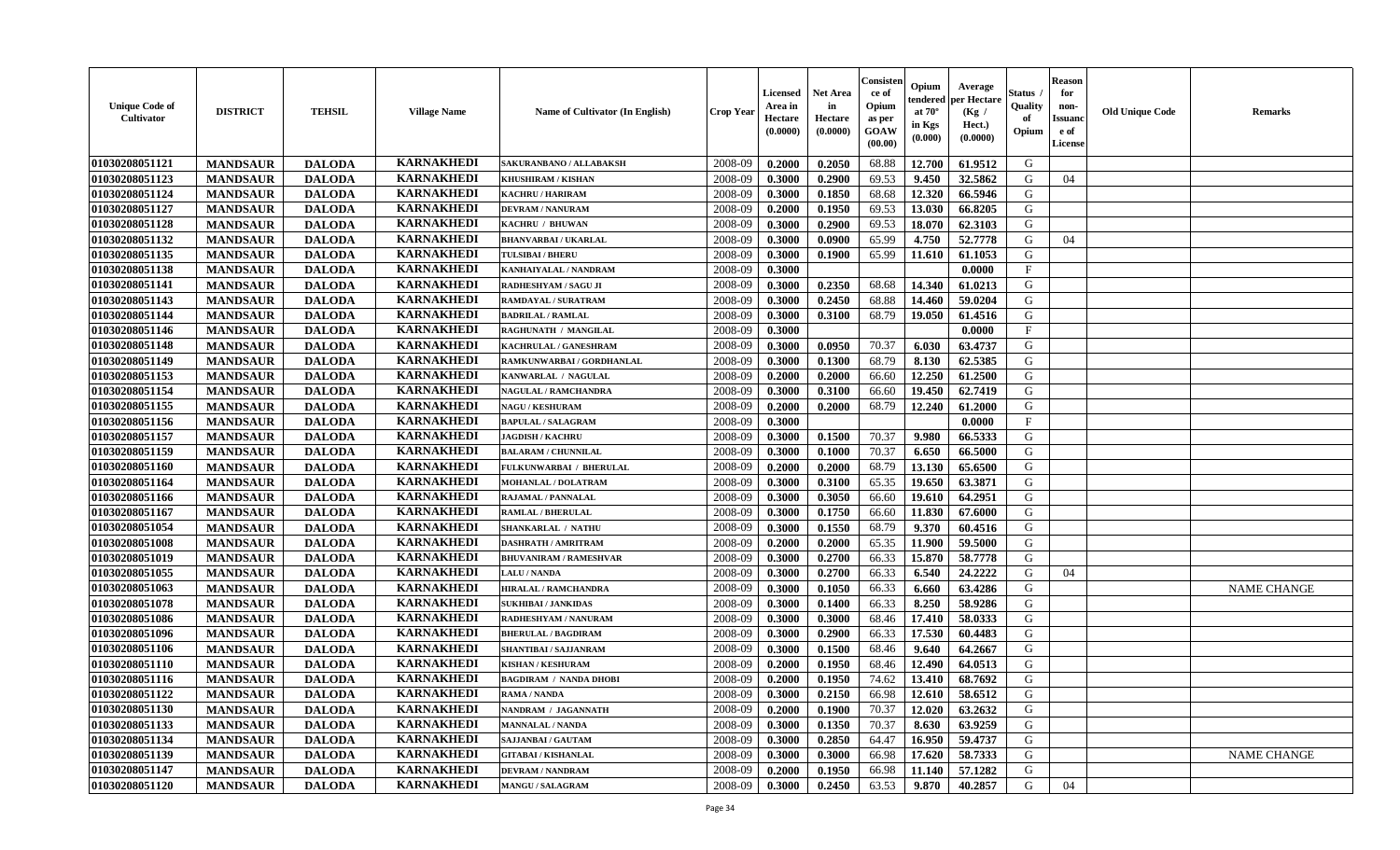| <b>Unique Code of</b><br>Cultivator | <b>DISTRICT</b> | <b>TEHSIL</b>   | <b>Village Name</b>    | Name of Cultivator (In English)  | <b>Crop Year</b> | Licensed<br>Area in<br>Hectare<br>(0.0000) | Net Area<br>in<br><b>Hectare</b><br>(0.0000) | Consisten<br>ce of<br>Opium<br>as per<br>GOAW<br>(00.00) | Opium<br>tendered<br>at $70^\circ$<br>in Kgs<br>(0.000) | Average<br>per Hectare<br>(Kg /<br>Hect.)<br>(0.0000) | Status<br>Quality<br>Opium | <b>Reason</b><br>for<br>non-<br>Issuanc<br>e of<br><b>License</b> | <b>Old Unique Code</b> | <b>Remarks</b>         |
|-------------------------------------|-----------------|-----------------|------------------------|----------------------------------|------------------|--------------------------------------------|----------------------------------------------|----------------------------------------------------------|---------------------------------------------------------|-------------------------------------------------------|----------------------------|-------------------------------------------------------------------|------------------------|------------------------|
| 01030208051108                      | <b>MANDSAUR</b> | <b>DALODA</b>   | <b>KARNAKHEDI</b>      | <b>RAMCHANDRA / MAGAN</b>        | 2008-09          | 0.3000                                     |                                              |                                                          |                                                         | 0.0000                                                | $\mathbf{F}$               |                                                                   |                        |                        |
| 01030208051098                      | <b>MANDSAUR</b> | <b>DALODA</b>   | <b>KARNAKHEDI</b>      | <b>BAPULAL / CHAGANLAL</b>       | 2008-09          | 0.2000                                     | 0.1650                                       | 73.20                                                    | 2.740                                                   | 16.6061                                               | G                          | 04                                                                |                        |                        |
| 01030208051075                      | <b>MANDSAUR</b> | <b>DALODA</b>   | <b>KARNAKHEDI</b>      | <b>BHAGATRAM / SHAVRAM</b>       | 2008-09          | 0.3000                                     | 0.3000                                       | 66.98                                                    | 17.520                                                  | 58.4000                                               | G                          |                                                                   |                        |                        |
| 01030208051013                      | <b>MANDSAUR</b> | <b>DALODA</b>   | <b>KARNAKHEDI</b>      | <b>GOPAL / RAMNARAYAN</b>        | 2008-09          | 0.3000                                     | 0.2750                                       | 66.98                                                    | 15.930                                                  | 57.9273                                               | G                          |                                                                   |                        |                        |
| 01030208051015                      | <b>MANDSAUR</b> | <b>DALODA</b>   | <b>KARNAKHEDI</b>      | <b>ONKARLAL / PANNALAL</b>       | 2008-09          | 0.3000                                     | 0.2900                                       | 64.47                                                    | 16.710                                                  | 57.6207                                               | G                          |                                                                   |                        |                        |
| 01030208051040                      | <b>MANDSAUR</b> | <b>DALODA</b>   | <b>KARNAKHEDI</b>      | <b>RUPRAM / BAGDIRAM</b>         | 2008-09          | 0.3000                                     |                                              |                                                          |                                                         | 0.0000                                                | $\mathbf{F}$               |                                                                   |                        |                        |
| 01030208051059                      | <b>MANDSAUR</b> | <b>DALODA</b>   | <b>KARNAKHEDI</b>      | MANGILAL / RAM                   | 2008-09          | 0.3000                                     | 0.2300                                       | 65.99                                                    | 14.760                                                  | 64.1739                                               | G                          |                                                                   |                        |                        |
| 01030208051169                      | <b>MANDSAUR</b> | <b>DALODA</b>   | <b>KARNAKHEDI</b>      | <b>BHAGATRAM / MAGNIRAM</b>      | 2008-09          | 0.2000                                     | 0.2050                                       | 68.46                                                    | 12.850                                                  | 62.6829                                               | G                          |                                                                   |                        |                        |
| 01030208051070                      | <b>MANDSAUR</b> | <b>DALODA</b>   | <b>KARNAKHEDI</b>      | <b>RATANLAL / CHUNNILAL</b>      | 2008-09          | 0.3000                                     | 0.2900                                       | 65.99                                                    | 7.180                                                   | 24.7586                                               | G                          | 04                                                                |                        |                        |
| 01030208051085                      | <b>MANDSAUR</b> | <b>DALODA</b>   | <b>KARNAKHEDI</b>      | <b>BHERULAL / SUKHLAL</b>        | 2008-09          | 0.3000                                     | 0.2050                                       | 68.46                                                    | 12.700                                                  | 61.9512                                               | G                          |                                                                   |                        |                        |
| 01030208051079                      | <b>MANDSAUR</b> | <b>DALODA</b>   | <b>KARNAKHEDI</b>      | <b>KANVARLAL / RATANLAL</b>      | 2008-09          | 0.3000                                     | 0.2900                                       | 55.67                                                    | 4.750                                                   | 16.3793                                               | G                          | 04                                                                |                        |                        |
| 01030208051068                      | <b>MANDSAUR</b> | <b>DALODA</b>   | <b>KARNAKHEDI</b>      | <b>RAMESHVAR / NANDA</b>         | 2008-09          | 0.3000                                     | 0.2650                                       | 64.47                                                    | 14.910                                                  | 56.2642                                               | G                          |                                                                   |                        |                        |
| 01030208051020                      | <b>MANDSAUR</b> | <b>DALODA</b>   | <b>KARNAKHEDI</b>      | <b>PUSHKAR / GANPATLAL</b>       | 2008-09          | 0.3000                                     | 0.2700                                       | 68.68                                                    | 16.620                                                  | 61.5556                                               | G                          |                                                                   |                        |                        |
| 01030207052001                      | <b>MANDSAUR</b> | <b>MANDSAUR</b> | KHAJURI BADALYA        | <b>MANGILAL / BHERA</b>          | 2008-09          | 0.3000                                     | 0.2850                                       | 60.49                                                    | 16.270                                                  | 57.0877                                               | G                          |                                                                   |                        |                        |
| 01030207052059                      | <b>MANDSAUR</b> | <b>MANDSAUR</b> | <b>KHAJURI BADALYA</b> | <b>HABIB / GULSHER</b>           | 2008-09          | 0.3000                                     | 0.1500                                       | 63.50                                                    | 8.830                                                   | 58.8667                                               | G                          |                                                                   |                        | <b>TRANSFER/ACHERA</b> |
| 01030207052006                      | <b>MANDSAUR</b> | <b>MANDSAUR</b> | KHAJURI BADALYA        | PANNALAL / MODIRAM               | 2008-09          | 0.3000                                     | 0.2900                                       | 63.50                                                    | 18.080                                                  | 62.3448                                               | G                          |                                                                   |                        |                        |
| 01030207052008                      | <b>MANDSAUR</b> | <b>MANDSAUR</b> | KHAJURI BADALYA        | AKSHMINARAYAN / PYARCHANDRA      | 2008-09          | 0.3000                                     | 0.2950                                       | 60.49                                                    | 17.970                                                  | 60.9153                                               | G                          |                                                                   |                        |                        |
| 01030207052009                      | <b>MANDSAUR</b> | <b>MANDSAUR</b> | KHAJURI BADALYA        | RUKAMANABAI / GHASI              | 2008-09          | 0.2000                                     | 0.1900                                       | 55.55                                                    | 11.220                                                  | 59.0526                                               |                            | 02                                                                |                        |                        |
| 01030207052017                      | <b>MANDSAUR</b> | <b>MANDSAUR</b> | KHAJURI BADALYA        | KHAJU / PIRU                     | 2008-09          | 0.2000                                     | 0.1800                                       | 60.56                                                    | 10.690                                                  | 59.3889                                               | G                          |                                                                   |                        |                        |
| 01030207052030                      | <b>MANDSAUR</b> | <b>MANDSAUR</b> | KHAJURI BADALYA        | SAGA / DEVA JI                   | 2008-09          | 0.2000                                     | 0.1650                                       | 66.99                                                    | 9.350                                                   | 56.6667                                               | G                          |                                                                   |                        |                        |
| 01030207052032                      | <b>MANDSAUR</b> | <b>MANDSAUR</b> | <b>KHAJURI BADALYA</b> | <b>RAMCHANDRA / DEVA</b>         | 2008-09          | 0.2000                                     | 0.1700                                       | 56.85                                                    | 5.540                                                   | 32.5882                                               | G                          | 04                                                                |                        |                        |
| 01030207052039                      | <b>MANDSAUR</b> | <b>MANDSAUR</b> | <b>KHAJURI BADALYA</b> | <b>SALIM / HUSSAIN</b>           | 2008-09          | 0.2000                                     | 0.1950                                       | 66.99                                                    | 13.430                                                  | 68.8718                                               | G                          |                                                                   |                        |                        |
| 01030207052041                      | <b>MANDSAUR</b> | <b>MANDSAUR</b> | KHAJURI BADALYA        | <b>FAKRU / ALLARAKH</b>          | 2008-09          | 0.2000                                     |                                              |                                                          |                                                         | 0.0000                                                | $\mathbf{F}$               |                                                                   |                        |                        |
| 01030207052049                      | <b>MANDSAUR</b> | <b>MANDSAUR</b> | KHAJURI BADALYA        | PYARIBAI / LALU                  | 2008-09          | 0.2000                                     | 0.2000                                       | 66.99                                                    | 13.510                                                  | 67.5500                                               | G                          |                                                                   |                        |                        |
| 01030208054026                      | <b>MANDSAUR</b> | <b>DALODA</b>   | <b>MANGROLA</b>        | PREMSINGH / PRATAPSINGH          | 2008-09          | 0.2000                                     | 0.1700                                       | 65.82                                                    | 10.580                                                  | 62.2353                                               | $\mathbf{I}$               | 02                                                                |                        |                        |
| 01030208054001                      | <b>MANDSAUR</b> | <b>DALODA</b>   | <b>MANGROLA</b>        | <b>AMARSINGH / UKARSINGH</b>     | 2008-09          | 0.3000                                     |                                              |                                                          |                                                         | 0.0000                                                | $\mathbf{F}$               |                                                                   |                        |                        |
| 01030208054003                      | <b>MANDSAUR</b> | <b>DALODA</b>   | <b>MANGROLA</b>        | <b>JAGDISH / KESHURAM</b>        | 2008-09          | 0.3000                                     | 0.2800                                       | 68.18                                                    | 18.150                                                  | 64.8214                                               | G                          |                                                                   |                        |                        |
| 01030208054005                      | <b>MANDSAUR</b> | <b>DALODA</b>   | <b>MANGROLA</b>        | <b>KASHIRAM / BHERA</b>          | 2008-09          | 0.2000                                     | 0.1850                                       | 65.27                                                    | 11.850                                                  | 64.0541                                               | G                          |                                                                   |                        |                        |
| 01030208054008                      | <b>MANDSAUR</b> | <b>DALODA</b>   | <b>MANGROLA</b>        | <b>SHIVRAM / NANURAM</b>         | 2008-09          | 0.2000                                     | 0.2000                                       | 68.18                                                    | 12.090                                                  | 60.4500                                               | G                          |                                                                   |                        |                        |
| 01030208054012                      | <b>MANDSAUR</b> | <b>DALODA</b>   | <b>MANGROLA</b>        | <b>BHANWARSINGH / ARJUNSINGH</b> | 2008-09          | 0.3000                                     | 0.2950                                       | 65.27                                                    | 17.690                                                  | 59.9661                                               | G                          |                                                                   |                        |                        |
| 01030208054013                      | <b>MANDSAUR</b> | <b>DALODA</b>   | <b>MANGROLA</b>        | <b>KACHRULAL / BHANVARLAL</b>    | 2008-09          | 0.2000                                     | 0.1900                                       | 69.45                                                    | 12.380                                                  | 65.1579                                               | G                          |                                                                   |                        |                        |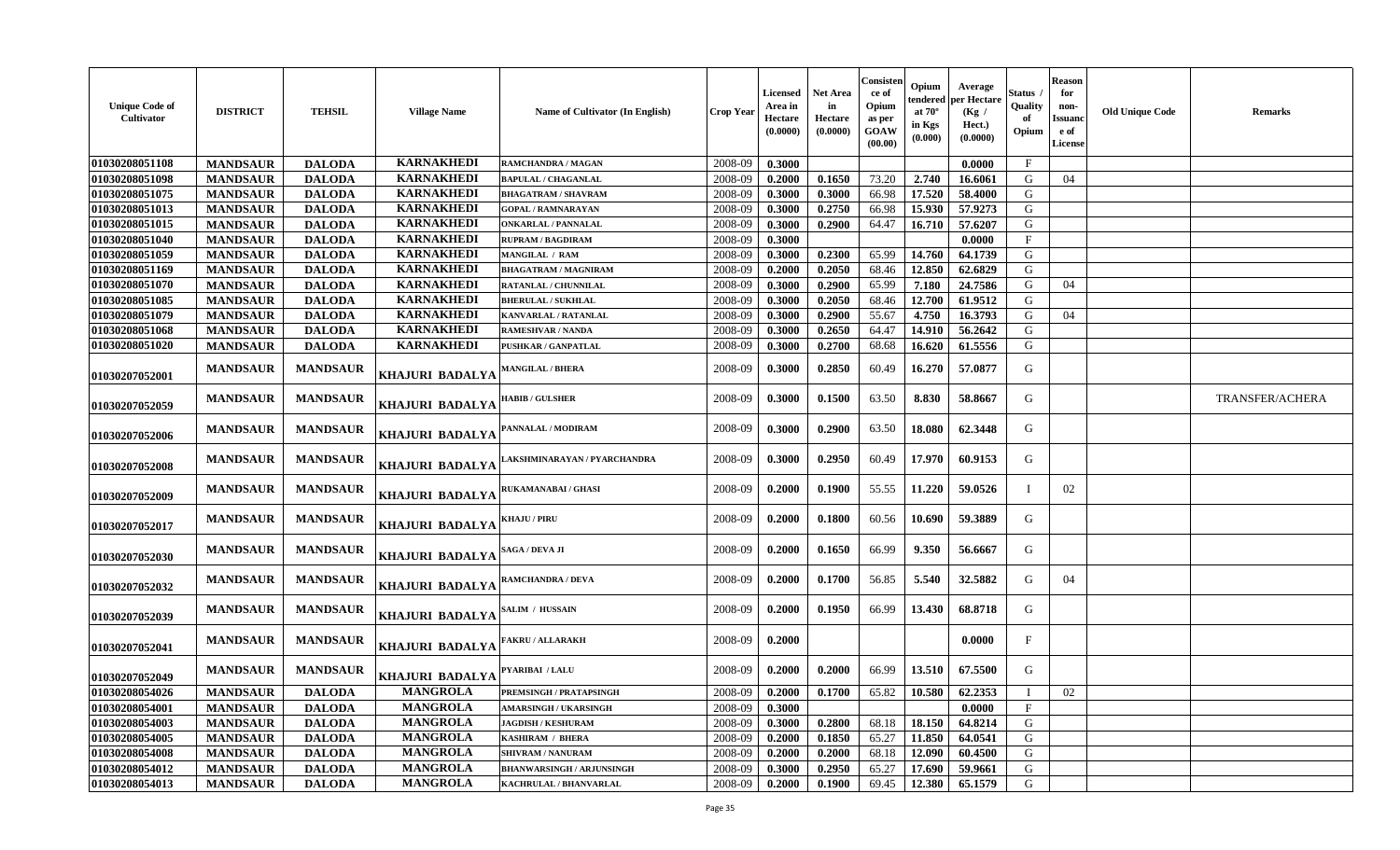| <b>Unique Code of</b><br><b>Cultivator</b> | <b>DISTRICT</b> | <b>TEHSIL</b>   | <b>Village Name</b> | Name of Cultivator (In English)    | <b>Crop Year</b> | <b>Licensed</b><br>Area in<br>Hectare<br>(0.0000) | <b>Net Area</b><br>in<br>Hectare<br>(0.0000) | Consisteı<br>ce of<br>Opium<br>as per<br>GOAW<br>(00.00) | Opium<br>endered<br>at $70^\circ$<br>in Kgs<br>(0.000) | Average<br>per Hectare<br>(Kg /<br>Hect.)<br>(0.0000) | Status<br>Quality<br>of<br>Opium | <b>Reason</b><br>for<br>non-<br>Issuano<br>e of<br>License | <b>Old Unique Code</b> | Remarks              |
|--------------------------------------------|-----------------|-----------------|---------------------|------------------------------------|------------------|---------------------------------------------------|----------------------------------------------|----------------------------------------------------------|--------------------------------------------------------|-------------------------------------------------------|----------------------------------|------------------------------------------------------------|------------------------|----------------------|
| 01030208054014                             | <b>MANDSAUR</b> | <b>DALODA</b>   | <b>MANGROLA</b>     | <b>RAMA / KISHAN</b>               | 2008-09          | 0.2000                                            | 0.1900                                       | 63.79                                                    | 12.900                                                 | 67.8947                                               | G                                |                                                            |                        |                      |
| 01030208054015                             | <b>MANDSAUR</b> | <b>DALODA</b>   | <b>MANGROLA</b>     | SHRIPAL / SHOBHAGMAL               | 2008-09          | 0.3000                                            |                                              |                                                          |                                                        | 0.0000                                                | $\mathbf{F}$                     |                                                            |                        | TRANSFER/NANDAWATA   |
| 01030208054019                             | <b>MANDSAUR</b> | <b>DALODA</b>   | <b>MANGROLA</b>     | <b>BASNTILAL / VENIRAM</b>         | 2008-09          | 0.2000                                            | 0.1800                                       | 71.47                                                    | 12.810                                                 | 71.1667                                               | G                                |                                                            |                        |                      |
| 01030208054020                             | <b>MANDSAUR</b> | <b>DALODA</b>   | <b>MANGROLA</b>     | <b>MIRABAI / KANWARLAL</b>         | 2008-09          | 0.2000                                            |                                              |                                                          |                                                        | 0.0000                                                | $\mathbf{F}$                     |                                                            |                        |                      |
| 01030208054029                             | <b>MANDSAUR</b> | <b>DALODA</b>   | <b>MANGROLA</b>     | <b>GANESHRAM / BHAGVAN</b>         | 2008-09          | 0.2000                                            |                                              |                                                          |                                                        | 0.0000                                                | $_{\rm F}$                       |                                                            |                        |                      |
| 01030208054030                             | <b>MANDSAUR</b> | <b>DALODA</b>   | <b>MANGROLA</b>     | KACHRULAL / SHIVLAL                | 2008-09          | 0.2000                                            | 0.2000                                       | 63.55                                                    | 11.190                                                 | 55.9500                                               | G                                |                                                            |                        |                      |
| 01030208054031                             | <b>MANDSAUR</b> | <b>DALODA</b>   | <b>MANGROLA</b>     | CHAMPABAI / MULCHANDRA             | 2008-09          | 0.2000                                            | 0.1750                                       | 65.27                                                    | 10.510                                                 | 60.0571                                               | G                                |                                                            |                        |                      |
| 01030208054048                             | <b>MANDSAUR</b> | <b>DALODA</b>   | <b>MANGROLA</b>     | <b>MAINABAI/MANNALAL</b>           | 2008-09          | 0.2000                                            | 0.1950                                       | 69.49                                                    | 11.930                                                 | 61.1795                                               | G                                |                                                            |                        |                      |
| 01030208054049                             | <b>MANDSAUR</b> | <b>DALODA</b>   | <b>MANGROLA</b>     | <b>GOTAMLAL / CHATARBHUJ</b>       | 2008-09          | 0.2000                                            | 0.2000                                       | 69.49                                                    | 13.460                                                 | 67.3000                                               | G                                |                                                            |                        |                      |
| 01030208054035                             | <b>MANDSAUR</b> | <b>DALODA</b>   | <b>MANGROLA</b>     | <b>HIRALAL / DEVRAM</b>            | 2008-09          | 0.2000                                            | 0.2000                                       | 65.27                                                    | 12.760                                                 | 63.8000                                               | G                                |                                                            |                        |                      |
| 01030208054011                             | <b>MANDSAUR</b> | <b>DALODA</b>   | <b>MANGROLA</b>     | <b>KASHIBAI / HIRALAL</b>          | 2008-09          | 0.2000                                            | 0.2000                                       | 65.27                                                    | 12.070                                                 | 60.3500                                               | G                                |                                                            |                        |                      |
| 01030208054004                             | <b>MANDSAUR</b> | <b>DALODA</b>   | <b>MANGROLA</b>     | <b>AMBALAL / SHOBHARAM</b>         | 2008-09          | 0.3000                                            |                                              |                                                          |                                                        | 0.0000                                                | $_{\rm F}$                       |                                                            |                        |                      |
| 01030208054046                             | <b>MANDSAUR</b> | <b>DALODA</b>   | <b>MANGROLA</b>     | <b>GOVINDRAM / SHAVRAM</b>         | 2008-09          | 0.3000                                            | 0.2500                                       | 52.21                                                    | 6.240                                                  | 24.9600                                               | $\mathbf{I}$                     | 02                                                         |                        |                      |
| 01030207055002                             | <b>MANDSAUR</b> | <b>MANDSAUR</b> | <b>MIRZAPURA</b>    | <b>RAMLAL / GORDHAN</b>            | 2008-09          | 0.3000                                            | 0.2900                                       | 56.41                                                    | 10.630                                                 | 36.6552                                               | G                                | 04                                                         |                        |                      |
| 01030207055001                             | <b>MANDSAUR</b> | <b>MANDSAUR</b> | <b>MIRZAPURA</b>    | VARDIBAI / MANGILAL                | 2008-09          | 0.3000                                            | 0.1950                                       | 61.94                                                    | 11.590                                                 | 59.4359                                               | $\mathbf G$                      |                                                            |                        |                      |
| 01030207055019                             | <b>MANDSAUR</b> | <b>MANDSAUR</b> | <b>MIRZAPURA</b>    | <b>NAHAR KHA / NATHU KHA</b>       | 2008-09          | 0.2000                                            | 0.2050                                       | 56.41                                                    | 11.610                                                 | 56.6341                                               | G                                |                                                            |                        |                      |
| 01030207055020                             | <b>MANDSAUR</b> | <b>MANDSAUR</b> | <b>MIRZAPURA</b>    | PIRU / JAMAL                       | 2008-09          | 0.3000                                            |                                              |                                                          |                                                        | 0.0000                                                | $\mathbf{F}$                     |                                                            |                        |                      |
| 01030207055021                             | <b>MANDSAUR</b> | <b>MANDSAUR</b> | <b>MIRZAPURA</b>    | NAHARU / PIR MOHAMMAD              | 2008-09          | 0.3000                                            |                                              |                                                          |                                                        | 0.0000                                                | $_{\rm F}$                       |                                                            |                        |                      |
| 01030207055022                             | <b>MANDSAUR</b> | <b>MANDSAUR</b> | <b>MIRZAPURA</b>    | RAMNARAYAN / MOHANLAL              | 2008-09          | 0.2000                                            | 0.1900                                       | 65.69                                                    | 3.650                                                  | 19.2105                                               | G                                | 04                                                         |                        | TRANSFER/THADOD M-II |
| 01030208057022                             | <b>MANDSAUR</b> | <b>DALODA</b>   | <b>NANDAWATA</b>    | SHANTILAL / BAHADURSINGH           | 2008-09          | 0.3000                                            | 0.0900                                       | 69.02                                                    | 6.820                                                  | 75.7778                                               | G                                |                                                            |                        |                      |
| 01030208057002                             | <b>MANDSAUR</b> | <b>DALODA</b>   | <b>NANDAWATA</b>    | <b>BHAGIRATH / VARADA</b>          | 2008-09          | 0.3000                                            |                                              |                                                          |                                                        | 0.0000                                                | $\mathbf{F}$                     |                                                            |                        |                      |
| 01030208057019                             | <b>MANDSAUR</b> | <b>DALODA</b>   | <b>NANDAWATA</b>    | <b>BALARAM / ONKAR</b>             | 2008-09          | 0.3000                                            | 0.2300                                       | 66.30                                                    | 15.120                                                 | 65.7391                                               | G                                |                                                            |                        |                      |
| 01030208057023                             | <b>MANDSAUR</b> | <b>DALODA</b>   | <b>NANDAWATA</b>    | <b>BHAGVANSINGH / BAHADURSINGH</b> | 2008-09          | 0.3000                                            |                                              |                                                          |                                                        | 0.0000                                                | F                                |                                                            |                        |                      |
| 01030208057024                             | <b>MANDSAUR</b> | <b>DALODA</b>   | <b>NANDAWATA</b>    | <b>SHAVRAM / VAJERAM</b>           | 2008-09          | 0.3000                                            | 0.2700                                       | 60.42                                                    | 16.040                                                 | 59.4074                                               | G                                |                                                            |                        |                      |
| 01030208057025                             | <b>MANDSAUR</b> | <b>DALODA</b>   | <b>NANDAWATA</b>    | <b>SURAJBAI / MANGILAL</b>         | 2008-09          | 0.3000                                            | 0.2850                                       | 56.86                                                    | 15.130                                                 | 53.0877                                               | G                                |                                                            |                        |                      |
| 01030208057029                             | <b>MANDSAUR</b> | <b>DALODA</b>   | <b>NANDAWATA</b>    | KAMLABAI / LAKSHMINARAYAN          | 2008-09          | 0.3000                                            | 0.1450                                       | 65.36                                                    | 9.660                                                  | 66.6207                                               | G                                |                                                            |                        |                      |
| 01030208057031                             | <b>MANDSAUR</b> | <b>DALODA</b>   | <b>NANDAWATA</b>    | SAMPATBAI / AMRITRAM               | 2008-09          | 0.3000                                            | 0.2250                                       | 65.36                                                    | 14.460                                                 | 64.2667                                               | G                                |                                                            |                        |                      |
| 01030208057032                             | <b>MANDSAUR</b> | <b>DALODA</b>   | <b>NANDAWATA</b>    | <b>BHERULAL / SUKHLAL (CHOTA)</b>  | 2008-09          | 0.3000                                            |                                              |                                                          |                                                        | 0.0000                                                | $\mathbf{F}$                     |                                                            |                        |                      |
| 01030208057034                             | <b>MANDSAUR</b> | <b>DALODA</b>   | <b>NANDAWATA</b>    | PANNALAL / GULAB                   | 2008-09          | 0.3000                                            | 0.3000                                       | 60.67                                                    | 13.810                                                 | 46.0333                                               | G                                | 04                                                         |                        |                      |
| 01030208057036                             | <b>MANDSAUR</b> | <b>DALODA</b>   | <b>NANDAWATA</b>    | <b>FULKUNVAR / RATANLAL</b>        | 2008-09          | 0.3000                                            | 0.2700                                       | 64.70                                                    | 15.680                                                 | 58.0741                                               | G                                |                                                            |                        |                      |
| 01030208057037                             | <b>MANDSAUR</b> | <b>DALODA</b>   | <b>NANDAWATA</b>    | <b>KANVERIBAI / RODA</b>           | 2008-09          | 0.3000                                            |                                              |                                                          |                                                        | 0.0000                                                | $\mathbf{F}$                     |                                                            |                        |                      |
| 01030208057038                             | <b>MANDSAUR</b> | <b>DALODA</b>   | <b>NANDAWATA</b>    | <b>RATANLAL / TULSIRAM</b>         | 2008-09          | 0.3000                                            |                                              |                                                          |                                                        | 0.0000                                                | $\mathbf{F}$                     |                                                            |                        |                      |
| 01030208057040                             | <b>MANDSAUR</b> | <b>DALODA</b>   | <b>NANDAWATA</b>    | SHAMBHULAL / BAGDIRAM              | 2008-09          | 0.2000                                            | 0.1550                                       | 58.61                                                    | 2.880                                                  | 18.5806                                               | G                                | 04                                                         |                        |                      |
| 01030208057042                             | <b>MANDSAUR</b> | <b>DALODA</b>   | <b>NANDAWATA</b>    | <b>BANSHILAL / VARDA</b>           | 2008-09          | 0.3000                                            | 0.2950                                       | 63.21                                                    | 18.470                                                 | 62.6102                                               | G                                |                                                            |                        |                      |
| 01030208057043                             | <b>MANDSAUR</b> | <b>DALODA</b>   | <b>NANDAWATA</b>    | <b>BHAGVANTIBAI / RADHESHYAM</b>   | 2008-09          | 0.2000                                            | 0.2000                                       | 65.36                                                    | 12.470                                                 | 62.3500                                               | G                                |                                                            |                        |                      |
| 01030208057053                             | <b>MANDSAUR</b> | <b>DALODA</b>   | <b>NANDAWATA</b>    | <b>BHERULAL / DHURA JI</b>         | 2008-09          | 0.2000                                            | 0.1000                                       | 68.14                                                    | 6.330                                                  | 63.3000                                               | G                                |                                                            |                        |                      |
| 01030208057054                             | <b>MANDSAUR</b> | <b>DALODA</b>   | <b>NANDAWATA</b>    | <b>RAMLAL / VISHRRAM</b>           | 2008-09          | 0.3000                                            |                                              |                                                          |                                                        | 0.0000                                                | $\rm F$                          |                                                            |                        | <b>NAME CHANGE</b>   |
| 01030208057055                             | <b>MANDSAUR</b> | <b>DALODA</b>   | <b>NANDAWATA</b>    | LAKSHMINARAYAN / AMBARAM           | 2008-09          | 0.3000                                            | 0.3100                                       | 64.32                                                    | 19.940                                                 | 64.3226                                               | $\mathbf{I}$                     | 02                                                         |                        |                      |
| 01030208057062                             | <b>MANDSAUR</b> | <b>DALODA</b>   | <b>NANDAWATA</b>    | <b>RATANBAI/BHERULAL</b>           | 2008-09          | 0.3000                                            | 0.1550                                       | 63.21                                                    | 9.430                                                  | 60.8387                                               | G                                |                                                            |                        |                      |
| 01030208057065                             | <b>MANDSAUR</b> | <b>DALODA</b>   | <b>NANDAWATA</b>    | <b>NANDA / MOTI</b>                | 2008-09          | 0.3000                                            | 0.0800                                       | 68.12                                                    | 5.460                                                  | 68.2500                                               | ${\bf G}$                        |                                                            |                        |                      |
| 01030208057066                             | <b>MANDSAUR</b> | <b>DALODA</b>   | <b>NANDAWATA</b>    | NANDI BAI / BHUVAN                 | 2008-09          | 0.3000                                            |                                              |                                                          |                                                        | 0.0000                                                | $\mathbf{F}$                     |                                                            |                        |                      |
| 01030208057067                             | <b>MANDSAUR</b> | <b>DALODA</b>   | <b>NANDAWATA</b>    | <b>GUL MOHAMMAD / ALLANUR</b>      | 2008-09          | 0.3000                                            | 0.2950                                       | 65.00                                                    | 19.330                                                 | 65.5254                                               | G                                |                                                            |                        |                      |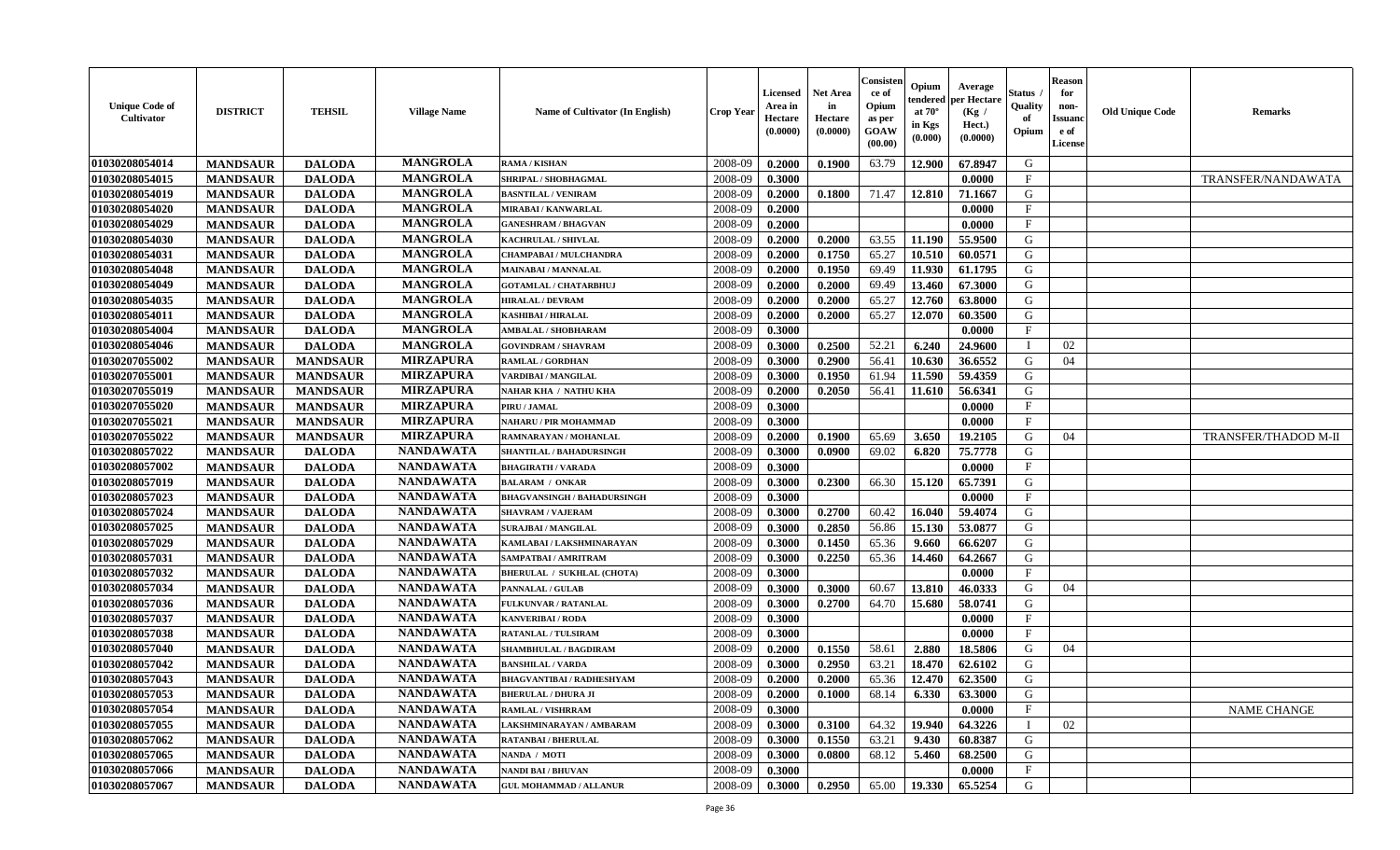| <b>Unique Code of</b><br><b>Cultivator</b> | <b>DISTRICT</b> | <b>TEHSIL</b> | <b>Village Name</b> | Name of Cultivator (In English)  | <b>Crop Year</b> | <b>Licensed</b><br>Area in<br>Hectare<br>(0.0000) | <b>Net Area</b><br>in<br>Hectare<br>(0.0000) | Consister<br>ce of<br>Opium<br>as per<br><b>GOAW</b><br>(00.00) | Opium<br>endered<br>at $70^\circ$<br>in Kgs<br>(0.000) | Average<br>per Hectare<br>(Kg /<br>Hect.)<br>(0.0000) | Status<br>Quality<br>of<br>Opium | <b>Reason</b><br>for<br>non-<br><b>Issuand</b><br>e of<br><b>License</b> | <b>Old Unique Code</b> | <b>Remarks</b> |
|--------------------------------------------|-----------------|---------------|---------------------|----------------------------------|------------------|---------------------------------------------------|----------------------------------------------|-----------------------------------------------------------------|--------------------------------------------------------|-------------------------------------------------------|----------------------------------|--------------------------------------------------------------------------|------------------------|----------------|
| 01030208057070                             | <b>MANDSAUR</b> | <b>DALODA</b> | <b>NANDAWATA</b>    | <b>RATANLAL / DEVRAM</b>         | 2008-09          | 0.2000                                            | 0.1900                                       | 68.12                                                           | 12.470                                                 | 65.6316                                               | G                                |                                                                          |                        |                |
| 01030208057072                             | <b>MANDSAUR</b> | <b>DALODA</b> | <b>NANDAWATA</b>    | <b>SITABAI/BANSHILAL</b>         | 2008-09          | 0.3000                                            | 0.2750                                       | 68.05                                                           | 15.250                                                 | 55.4545                                               | - 1                              | 02                                                                       |                        |                |
| 01030208057079                             | <b>MANDSAUR</b> | <b>DALODA</b> | <b>NANDAWATA</b>    | RAJENDRA / MOHANLAL              | 2008-09          | 0.3000                                            |                                              |                                                                 |                                                        | 0.0000                                                | $\mathbf{F}$                     |                                                                          |                        |                |
| 01030208057005                             | <b>MANDSAUR</b> | <b>DALODA</b> | <b>NANDAWATA</b>    | <b>MOHANLAL / BHERULAL</b>       | 2008-09          | 0.3000                                            | 0.2000                                       | 63.21                                                           | 12.620                                                 | 63.1000                                               | G                                |                                                                          |                        |                |
| 01030208057006                             | <b>MANDSAUR</b> | <b>DALODA</b> | <b>NANDAWATA</b>    | <b>SHANTILAL / BHERULAL</b>      | 2008-09          | 0.3000                                            | 0.1500                                       | 65.00                                                           | 9.660                                                  | 64.4000                                               | G                                |                                                                          |                        |                |
| 01030208057008                             | <b>MANDSAUR</b> | <b>DALODA</b> | <b>NANDAWATA</b>    | <b>GANPAT SINGH / BHOM SINGH</b> | 2008-09          | 0.3000                                            | 0.3000                                       | 67.05                                                           | 19.800                                                 | 66.0000                                               | $\mathbf I$                      | 02                                                                       |                        |                |
| 01030208057011                             | <b>MANDSAUR</b> | <b>DALODA</b> | <b>NANDAWATA</b>    | RAMESHCHANDRA / BHERULAL         | 2008-09          | 0.3000                                            | 0.2850                                       | 63.23                                                           | 18.270                                                 | 64.1053                                               | G                                |                                                                          |                        |                |
| 01030208057027                             | <b>MANDSAUR</b> | <b>DALODA</b> | <b>NANDAWATA</b>    | <b>GOPAL / RAMLAL</b>            | 2008-09          | 0.3000                                            |                                              |                                                                 |                                                        | 0.0000                                                | $\rm F$                          |                                                                          |                        |                |
| 01030208057035                             | <b>MANDSAUR</b> | <b>DALODA</b> | <b>NANDAWATA</b>    | MANGILAL / BHAGWAN               | 2008-09          | 0.3000                                            |                                              |                                                                 |                                                        | 0.0000                                                | $\mathbf{F}$                     |                                                                          |                        |                |
| 01030208057047                             | <b>MANDSAUR</b> | <b>DALODA</b> | <b>NANDAWATA</b>    | <b>BHERULAL / KACHRU</b>         | 2008-09          | 0.3000                                            | 0.2950                                       | 62.81                                                           | 18.330                                                 | 62.1356                                               | G                                |                                                                          |                        |                |
| 01030208057048                             | <b>MANDSAUR</b> | <b>DALODA</b> | <b>NANDAWATA</b>    | <b>CHENRAM / RATANLAL</b>        | 2008-09          | 0.2000                                            | 0.2000                                       | 65.00                                                           | 13.090                                                 | 65.4500                                               | G                                |                                                                          |                        |                |
| 01030208057049                             | <b>MANDSAUR</b> | <b>DALODA</b> | <b>NANDAWATA</b>    | CHNDABAI / SALAGRAM / BAGDIBAI   | 2008-09          | 0.2000                                            | 0.2000                                       | 65.00                                                           | 11.720                                                 | 58.6000                                               | G                                |                                                                          |                        |                |
| 01030208057074                             | <b>MANDSAUR</b> | <b>DALODA</b> | <b>NANDAWATA</b>    | <b>KAMLABAI/RAMPRATAP</b>        | 2008-09          | 0.3000                                            |                                              |                                                                 |                                                        | 0.0000                                                | $\mathbf{F}$                     |                                                                          |                        |                |
| 01030208057077                             | <b>MANDSAUR</b> | <b>DALODA</b> | <b>NANDAWATA</b>    | MOHANLAL / JAGANNATH             | 2008-09          | 0.2000                                            |                                              |                                                                 |                                                        | 0.0000                                                | $_{\rm F}$                       |                                                                          |                        |                |
| 01030208057082                             | <b>MANDSAUR</b> | <b>DALODA</b> | <b>NANDAWATA</b>    | <b>GANGABAI / GANESHRAM</b>      | 2008-09          | 0.3000                                            | 0.2900                                       | 58.61                                                           | 8.880                                                  | 30.6207                                               | G                                | 04                                                                       |                        |                |
| 01030208057088                             | <b>MANDSAUR</b> | <b>DALODA</b> | <b>NANDAWATA</b>    | <b>ASHARAM / KALURAM</b>         | 2008-09          | 0.3000                                            | 0.2100                                       | 68.12                                                           | 12.380                                                 | 58.9524                                               | G                                |                                                                          |                        |                |
| 01030208057004                             | <b>MANDSAUR</b> | <b>DALODA</b> | <b>NANDAWATA</b>    | <b>LAKSHMINARAYAN / BHERULAL</b> | 2008-09          | 0.3000                                            |                                              |                                                                 |                                                        | 0.0000                                                | $_{\rm F}$                       |                                                                          |                        |                |
| 01030208057073                             | <b>MANDSAUR</b> | <b>DALODA</b> | <b>NANDAWATA</b>    | <b>SUNDARBAI/SUKHLAL</b>         | 2008-09          | 0.3000                                            |                                              |                                                                 |                                                        | 0.0000                                                | $\mathbf{F}$                     |                                                                          |                        |                |
| 01030208057078                             | <b>MANDSAUR</b> | <b>DALODA</b> | <b>NANDAWATA</b>    | <b>GANGARAM / BAGDIRAM</b>       | 2008-09          | 0.2000                                            | 0.1650                                       | 63.21                                                           | 9.950                                                  | 60.3030                                               | G                                |                                                                          |                        |                |
| 01030208057084                             | <b>MANDSAUR</b> | <b>DALODA</b> | <b>NANDAWATA</b>    | PYARIBAI / RUGANATH              | 2008-09          | 0.2000                                            | 0.1850                                       | 68.12                                                           | 11.810                                                 | 63.8378                                               | G                                |                                                                          |                        |                |
| 01030208057090                             | <b>MANDSAUR</b> | <b>DALODA</b> | <b>NANDAWATA</b>    | <b>BAPULAL / LALU</b>            | 2008-09          | 0.3000                                            |                                              |                                                                 |                                                        | 0.0000                                                | $\mathbf{F}$                     |                                                                          |                        |                |
| 01030208057092                             | <b>MANDSAUR</b> | <b>DALODA</b> | <b>NANDAWATA</b>    | <b>ONKARLAL / GANGARAM</b>       | 2008-09          | 0.3000                                            |                                              |                                                                 |                                                        | 0.0000                                                | $_{\rm F}$                       |                                                                          |                        |                |
| 01030208057094                             | <b>MANDSAUR</b> | <b>DALODA</b> | <b>NANDAWATA</b>    | <b>HIRALAL / DHAPUBAI</b>        | 2008-09          | 0.3000                                            |                                              |                                                                 |                                                        | 0.0000                                                | $\mathbf{F}$                     |                                                                          |                        |                |
| 01030208057104                             | <b>MANDSAUR</b> | <b>DALODA</b> | <b>NANDAWATA</b>    | SAMPATBAI / BHAGVANSINGH         | 2008-09          | 0.3000                                            |                                              |                                                                 |                                                        | 0.0000                                                | $\mathbf{F}$                     |                                                                          |                        |                |
| 01030208057109                             | <b>MANDSAUR</b> | <b>DALODA</b> | <b>NANDAWATA</b>    | HUSSAIN/HAMIRBAI/ ALLANUR        | 2008-09          | 0.3000                                            | 0.2900                                       | 65.00                                                           | 18.140                                                 | 62.5517                                               | G                                |                                                                          |                        |                |
| 01030208057111                             | <b>MANDSAUR</b> | <b>DALODA</b> | <b>NANDAWATA</b>    | <b>BAPULAL / BHANWARLAL</b>      | 2008-09          | 0.3000                                            | 0.2850                                       | 69.22                                                           | 19.620                                                 | 68.8421                                               | G                                |                                                                          |                        |                |
| 01030208057113                             | <b>MANDSAUR</b> | <b>DALODA</b> | <b>NANDAWATA</b>    | <b>BAGDIBAI/DEV JI</b>           | 2008-09          | 0.2000                                            | 0.1950                                       | 63.21                                                           | 11.890                                                 | 60.9744                                               | G                                |                                                                          |                        |                |
| 01030208057116                             | <b>MANDSAUR</b> | <b>DALODA</b> | <b>NANDAWATA</b>    | SHANKARLAL / GANGARAM            | 2008-09          | 0.2000                                            | 0.2000                                       | 65.00                                                           | 12.120                                                 | 60.6000                                               | G                                |                                                                          |                        |                |
| 01030208057124                             | <b>MANDSAUR</b> | <b>DALODA</b> | <b>NANDAWATA</b>    | <b>BALKUNWAR / BASANTILAL</b>    | 2008-09          | 0.3000                                            | 0.1500                                       | 60.67                                                           | 9.000                                                  | 60.0000                                               | G                                |                                                                          |                        |                |
| 01030208057127                             | <b>MANDSAUR</b> | <b>DALODA</b> | <b>NANDAWATA</b>    | FAKIR MOHAMMAD / GUL MOHAMMAD    | 2008-09          | 0.3000                                            |                                              |                                                                 |                                                        | 0.0000                                                | $\mathbf{F}$                     |                                                                          |                        |                |
| 01030208057140                             | <b>MANDSAUR</b> | <b>DALODA</b> | <b>NANDAWATA</b>    | <b>BADRILAL / KACHRU</b>         | 2008-09          | 0.2000                                            | 0.1150                                       | 62.96                                                           | 7.120                                                  | 61.9130                                               | G                                |                                                                          |                        |                |
| 01030208057145                             | <b>MANDSAUR</b> | <b>DALODA</b> | <b>NANDAWATA</b>    | KAMALSINGH / BHAGVANSINGH        | 2008-09          | 0.3000                                            | 0.1950                                       | 67.41                                                           | 11.400                                                 | 58.4615                                               | ${\bf G}$                        |                                                                          |                        |                |
| 01030208057146                             | <b>MANDSAUR</b> | <b>DALODA</b> | <b>NANDAWATA</b>    | <b>RUGANATH / DHURA</b>          | 2008-09          | 0.3000                                            | 0.1000                                       | 67.23                                                           | 6.660                                                  | 66.6000                                               | G                                |                                                                          |                        |                |
| 01030208057147                             | <b>MANDSAUR</b> | <b>DALODA</b> | <b>NANDAWATA</b>    | <b>MOHANALAL / GHASI</b>         | 2008-09          | 0.2000                                            |                                              |                                                                 |                                                        | 0.0000                                                | $\mathbf{F}$                     |                                                                          |                        |                |
| 01030208057156                             | <b>MANDSAUR</b> | <b>DALODA</b> | <b>NANDAWATA</b>    | <b>SURATRAM / VARDICHAND</b>     | 2008-09          | 0.3000                                            | 0.2700                                       | 67.23                                                           | 17.810                                                 | 65.9630                                               | G                                |                                                                          |                        |                |
| 01030208057161                             | <b>MANDSAUR</b> | <b>DALODA</b> | <b>NANDAWATA</b>    | <b>GANESHRAM / DHURA</b>         | 2008-09          | 0.3000                                            |                                              |                                                                 |                                                        | 0.0000                                                | F                                |                                                                          |                        |                |
| 01030208057163                             | <b>MANDSAUR</b> | <b>DALODA</b> | <b>NANDAWATA</b>    | PARVATSINGH / BHAGVANSINGH       | 2008-09          | 0.3000                                            | 0.1500                                       | 65.11                                                           | 8.430                                                  | 56.2000                                               | G                                |                                                                          |                        |                |
| 01030208057166                             | <b>MANDSAUR</b> | <b>DALODA</b> | <b>NANDAWATA</b>    | PYARCHAND KANA GAYARI            | 2008-09          | 0.3000                                            | 0.2850                                       | 65.11                                                           | 17.810                                                 | 62.4912                                               | G                                |                                                                          |                        |                |
| 01030208057168                             | <b>MANDSAUR</b> | <b>DALODA</b> | <b>NANDAWATA</b>    | NIRMALAKUMAR / KANHAIYALAL       | 2008-09          | 0.3000                                            |                                              |                                                                 |                                                        | 0.0000                                                | $\mathbf{F}$                     |                                                                          |                        |                |
| 01030208057105                             | <b>MANDSAUR</b> | <b>DALODA</b> | <b>NANDAWATA</b>    | <b>BHAVNRALAL / RAMNARAYAN</b>   | 2008-09          | 0.3000                                            | 0.1500                                       | 67.13                                                           | 10.050                                                 | 67.0000                                               | ${\bf G}$                        |                                                                          |                        |                |
| 01030208057112                             | <b>MANDSAUR</b> | <b>DALODA</b> | <b>NANDAWATA</b>    | HAKLAL / GANGARAM                | 2008-09          | 0.3000                                            | 0.2850                                       | 62.96                                                           | 17.880                                                 | 62.7368                                               | G                                |                                                                          |                        |                |
| 01030208057118                             | <b>MANDSAUR</b> | <b>DALODA</b> | <b>NANDAWATA</b>    | RADHABAI / PYARCHANDRA           | 2008-09          | 0.3000                                            |                                              |                                                                 |                                                        | 0.0000                                                | $\mathbf{F}$                     |                                                                          |                        |                |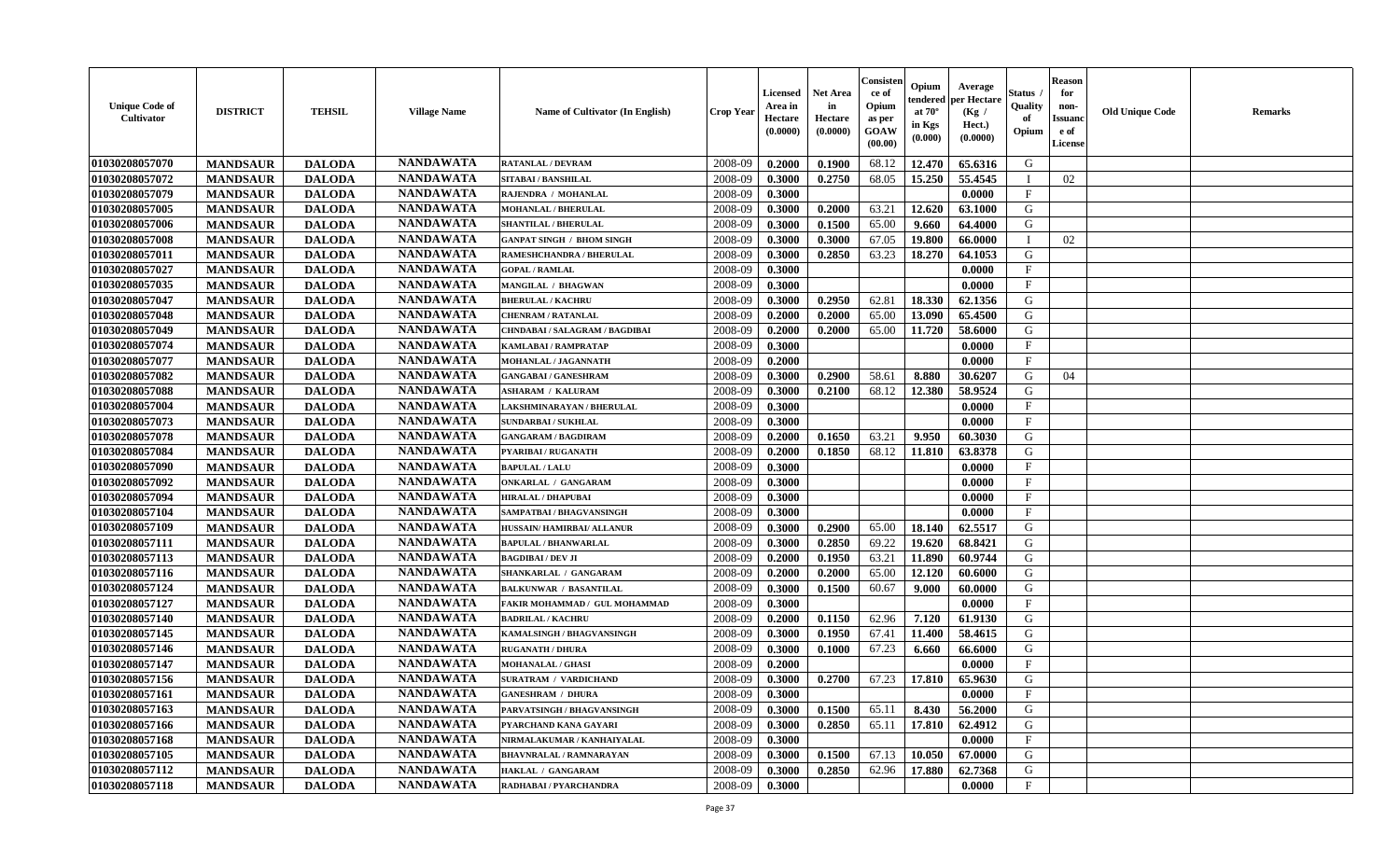| <b>Unique Code of</b><br><b>Cultivator</b> | <b>DISTRICT</b> | <b>TEHSIL</b>   | <b>Village Name</b> | <b>Name of Cultivator (In English)</b> | <b>Crop Year</b> | <b>Licensed</b><br>Area in<br>Hectare<br>(0.0000) | <b>Net Area</b><br>in<br>Hectare<br>(0.0000) | Consisteı<br>ce of<br>Opium<br>as per<br><b>GOAW</b><br>(00.00) | Opium<br>endered<br>at $70^\circ$<br>in Kgs<br>$(\mathbf{0.000})$ | Average<br>per Hectare<br>(Kg /<br>Hect.)<br>(0.0000) | Status<br>Quality<br>of<br>Opium | <b>Reason</b><br>for<br>non-<br>Issuan<br>e of<br>License | <b>Old Unique Code</b> | <b>Remarks</b>     |
|--------------------------------------------|-----------------|-----------------|---------------------|----------------------------------------|------------------|---------------------------------------------------|----------------------------------------------|-----------------------------------------------------------------|-------------------------------------------------------------------|-------------------------------------------------------|----------------------------------|-----------------------------------------------------------|------------------------|--------------------|
| 01030208057123                             | <b>MANDSAUR</b> | <b>DALODA</b>   | <b>NANDAWATA</b>    | <b>PARVATI BAI / BALU</b>              | 2008-09          | 0.3000                                            | 0.1100                                       | 67.23                                                           | 7.030                                                             | 63.9091                                               | G                                |                                                           |                        |                    |
| 01030208057137                             | <b>MANDSAUR</b> | <b>DALODA</b>   | <b>NANDAWATA</b>    | <b>RAMESHVAR / KALU</b>                | 2008-09          | 0.3000                                            |                                              |                                                                 |                                                                   | 0.0000                                                | $\mathbf{F}$                     |                                                           |                        |                    |
| 01030208057138                             | <b>MANDSAUR</b> | <b>DALODA</b>   | <b>NANDAWATA</b>    | <b>BAPULAL / SHANTILAL</b>             | 2008-09          | 0.3000                                            |                                              |                                                                 |                                                                   | 0.0000                                                | $\mathbf{F}$                     |                                                           |                        |                    |
| 01030208057142                             | <b>MANDSAUR</b> | <b>DALODA</b>   | <b>NANDAWATA</b>    | <b>BALU / GANGARAM</b>                 | 2008-09          | 0.2000                                            | 0.2050                                       | 65.04                                                           | 12.980                                                            | 63.3171                                               | G                                |                                                           |                        |                    |
| 01030208057150                             | <b>MANDSAUR</b> | <b>DALODA</b>   | <b>NANDAWATA</b>    | MADHUSUDHAN / DEVRAM                   | 2008-09          | 0.3000                                            | 0.2800                                       | 65.04                                                           | 17.350                                                            | 61.9643                                               | G                                |                                                           |                        |                    |
| 01030208057154                             | <b>MANDSAUR</b> | <b>DALODA</b>   | <b>NANDAWATA</b>    | PARASHRAM / MATHURALAL                 | 2008-09          | 0.3000                                            |                                              |                                                                 |                                                                   | 0.0000                                                | $_{\rm F}$                       |                                                           |                        |                    |
| 01030208057157                             | <b>MANDSAUR</b> | <b>DALODA</b>   | <b>NANDAWATA</b>    | <b>RANCHHOD / PANNALAL</b>             | 2008-09          | 0.2000                                            |                                              |                                                                 |                                                                   | 0.0000                                                | $\mathbf F$                      |                                                           |                        |                    |
| 01030208057167                             | <b>MANDSAUR</b> | <b>DALODA</b>   | <b>NANDAWATA</b>    | PREMCHAND / KISHANALAL                 | 2008-09          | 0.2000                                            | 0.2000                                       | 67.52                                                           | 13.250                                                            | 66.2500                                               | G                                |                                                           |                        |                    |
| 01030208057061                             | <b>MANDSAUR</b> | <b>DALODA</b>   | <b>NANDAWATA</b>    | NANDLAL / KANJI                        | 2008-09          | 0.3000                                            | 0.3000                                       | 64.25                                                           | 18.510                                                            | 61.7000                                               | G                                |                                                           |                        |                    |
| 01030208057135                             | <b>MANDSAUR</b> | <b>DALODA</b>   | <b>NANDAWATA</b>    | RAMKUNWARBAI / ATAMARAM                | 2008-09          | 0.3000                                            | 0.3000                                       | 67.23                                                           | 18.340                                                            | 61.1333                                               | G                                |                                                           |                        |                    |
| 01030208057139                             | <b>MANDSAUR</b> | <b>DALODA</b>   | <b>NANDAWATA</b>    | NANDIBAI / PRITHVIRAJ                  | 2008-09          | 0.3000                                            | 0.2900                                       | 68.14                                                           | 18.050                                                            | 62.2414                                               | G                                |                                                           |                        |                    |
| 01030208057001                             | <b>MANDSAUR</b> | <b>DALODA</b>   | <b>NANDAWATA</b>    | <b>BHAGIRATH / BHERULAL</b>            | 2008-09          | 0.2000                                            | 0.1800                                       | 65.04                                                           | 10.280                                                            | 57.1111                                               | G                                |                                                           |                        |                    |
| 01030208057058                             | <b>MANDSAUR</b> | <b>DALODA</b>   | <b>NANDAWATA</b>    | KACHRULAL / KANA                       | 2008-09          | 0.3000                                            | 0.2800                                       | 65.04                                                           | 18.260                                                            | 65.2143                                               | G                                |                                                           |                        |                    |
| 01030208057085                             | <b>MANDSAUR</b> | <b>DALODA</b>   | <b>NANDAWATA</b>    | <b>LAXMAN / BHERA</b>                  | 2008-09          | 0.3000                                            |                                              |                                                                 |                                                                   | 0.0000                                                | $\mathbf{F}$                     |                                                           |                        |                    |
| 01030208057164                             | <b>MANDSAUR</b> | <b>DALODA</b>   | <b>NANDAWATA</b>    | <b>BALARAM / MAGANIRAM</b>             | 2008-09          | 0.3000                                            | 0.1000                                       | 62.96                                                           | 5.800                                                             | 58.0000                                               | G                                |                                                           |                        |                    |
| 01030208057080                             | <b>MANDSAUR</b> | <b>DALODA</b>   | <b>NANDAWATA</b>    | SHRIPAL / UMMEDRAM                     | 2008-09          | 0.3000                                            | 0.1950                                       | 62.96                                                           | 12.900                                                            | 66.1538                                               | G                                |                                                           |                        |                    |
| 01030208057108                             | <b>MANDSAUR</b> | <b>DALODA</b>   | <b>NANDAWATA</b>    | <b>NANURAM / VARDA</b>                 | 2008-09          | 0.2000                                            | 0.0500                                       | 55.74                                                           | 2.890                                                             | 57.8000                                               | G                                |                                                           |                        |                    |
| 01030208057095                             | <b>MANDSAUR</b> | <b>DALODA</b>   | <b>NANDAWATA</b>    | <b>BHAGVATIPRASAD / SALAGARAM</b>      | 2008-09          | 0.2000                                            | 0.1500                                       | 68.14                                                           | 10.150                                                            | 67.6667                                               | G                                |                                                           |                        | <b>NAME CHANGE</b> |
| 01030208057172                             | <b>MANDSAUR</b> | <b>DALODA</b>   | <b>NANDAWATA</b>    | RAMPRASAD / NIRBHAYRAM                 | 2008-09          | 0.3000                                            | 0.2100                                       | 65.04                                                           | 12.620                                                            | 60.0952                                               | G                                |                                                           |                        |                    |
| 01030208057173                             | <b>MANDSAUR</b> | <b>DALODA</b>   | <b>NANDAWATA</b>    | <b>BHERULAL / NIRBHAYRAM</b>           | 2008-09          | 0.3000                                            | 0.1050                                       | 65.21                                                           | 6.690                                                             | 63.7143                                               | G                                |                                                           |                        |                    |
| 01030208057174                             | <b>MANDSAUR</b> | <b>DALODA</b>   | <b>NANDAWATA</b>    | <b>MEVALAL / NATHU</b>                 | 2008-09          | 0.3000                                            |                                              |                                                                 |                                                                   | 0.0000                                                | F                                |                                                           |                        |                    |
| 01030208057175                             | <b>MANDSAUR</b> | <b>DALODA</b>   | <b>NANDAWATA</b>    | PREMRAJ / MOTILAL                      | 2008-09          | 0.3000                                            |                                              |                                                                 |                                                                   | 0.0000                                                | $\mathbf{F}$                     |                                                           |                        |                    |
| 01030208057176                             | <b>MANDSAUR</b> | <b>DALODA</b>   | <b>NANDAWATA</b>    | SHOBHARAM / CHUNNILAL                  | 2008-09          | 0.3000                                            | 0.3000                                       | 60.67                                                           | 16.630                                                            | 55.4333                                               | G                                |                                                           |                        |                    |
| 01030208057143                             | <b>MANDSAUR</b> | <b>DALODA</b>   | <b>NANDAWATA</b>    | NANDIBAI / HAKLAL                      | 2008-09          | 0.3000                                            | 0.2050                                       | 62.96                                                           | 12.300                                                            | 60.0000                                               | G                                |                                                           |                        |                    |
| 01030208057017                             | <b>MANDSAUR</b> | <b>DALODA</b>   | <b>NANDAWATA</b>    | <b>UDAYLAL / RAGHUNATH</b>             | 2008-09          | 0.2000                                            | 0.1400                                       | 65.21                                                           | 8.710                                                             | 62.2143                                               | G                                |                                                           |                        |                    |
| 01030208057052                             | <b>MANDSAUR</b> | <b>DALODA</b>   | <b>NANDAWATA</b>    | SHOBHARAM / ONKARLAL                   | 2008-09          | 0.2000                                            | 0.2050                                       | 68.14                                                           | 13.580                                                            | 66.2439                                               | G                                |                                                           |                        |                    |
| 01030208057125                             | <b>MANDSAUR</b> | <b>DALODA</b>   | <b>NANDAWATA</b>    | <b>HIMMATSINGH / SHIVSINGH</b>         | 2008-09          | 0.2000                                            | 0.1000                                       | 65.21                                                           | 6.560                                                             | 65.6000                                               | G                                |                                                           |                        |                    |
| 01030208057117                             | <b>MANDSAUR</b> | <b>DALODA</b>   | <b>NANDAWATA</b>    | <b>DALU / SALAGRAM</b>                 | 2008-09          | 0.3000                                            | 0.3000                                       | 66.98                                                           | 19.410                                                            | 64.7000                                               | $\blacksquare$                   | 02                                                        |                        |                    |
| 01030208057128                             | <b>MANDSAUR</b> | <b>DALODA</b>   | <b>NANDAWATA</b>    | <b>KALABAI/AMBALAL</b>                 | 2008-09          | 0.2000                                            | 0.1400                                       | 68.14                                                           | 9.740                                                             | 69.5714                                               | G                                |                                                           |                        |                    |
| 01030208057103                             | <b>MANDSAUR</b> | <b>DALODA</b>   | <b>NANDAWATA</b>    | LAXMINARAYAN / SHOBHARAM               | 2008-09          | 0.2000                                            | 0.1950                                       | 65.21                                                           | 12.800                                                            | 65.6410                                               | G                                |                                                           |                        |                    |
| 01030208057180                             | <b>MANDSAUR</b> | <b>DALODA</b>   | <b>NANDAWATA</b>    | SHANKARLAL / BAHADURSINGH              | 2008-09          | 0.2000                                            |                                              |                                                                 |                                                                   | 0.0000                                                | $\mathbf{F}$                     |                                                           |                        |                    |
| 01030208057181                             | <b>MANDSAUR</b> | <b>DALODA</b>   | <b>NANDAWATA</b>    | <b>BHERULAL / SUKHLAL (BADA)</b>       | 2008-09          | 0.2000                                            | 0.1800                                       | 65.21                                                           | 10.260                                                            | 57.0000                                               | G                                |                                                           |                        |                    |
| 01030208057186                             | <b>MANDSAUR</b> | <b>DALODA</b>   | <b>NANDAWATA</b>    | <b>JAGDISH / BHANVARLAL</b>            | 2008-09          | 0.3000                                            | 0.2950                                       | 63.21                                                           | 17.570                                                            | 59.5593                                               | G                                |                                                           |                        |                    |
| 01030208057131                             | <b>MANDSAUR</b> | <b>DALODA</b>   | <b>NANDAWATA</b>    | <b>JAWAHARLAL / GABBA</b>              | 2008-09          | 0.2000                                            | 0.1050                                       | 60.67                                                           | 5.940                                                             | 56.5714                                               | G                                |                                                           |                        |                    |
| 01030208057187                             | <b>MANDSAUR</b> | <b>DALODA</b>   | <b>NANDAWATA</b>    | <b>BHAGATRAM / DEVRAM</b>              | 2008-09          | 0.2000                                            | 0.2000                                       | 65.82                                                           | 12.650                                                            | 63.2500                                               |                                  | 02                                                        |                        |                    |
| 01030208057188                             | <b>MANDSAUR</b> | <b>DALODA</b>   | <b>NANDAWATA</b>    | VINOD / MOHANALAL                      | 2008-09          | 0.2000                                            | 0.1850                                       |                                                                 |                                                                   | $65.36$   11.330   61.2432                            | G                                | 08                                                        |                        |                    |
| 01030208057158                             | <b>MANDSAUR</b> | <b>DALODA</b>   | <b>NANDAWATA</b>    | NAGULAL URAF NAGESHWAR PITA SURATRAM   | 2008-09          | 0.2000                                            |                                              |                                                                 |                                                                   | 0.0000                                                | $\mathbf{F}$                     |                                                           |                        |                    |
| 01030208057189                             | <b>MANDSAUR</b> | <b>DALODA</b>   | <b>NANDAWATA</b>    | MANKUNWARBAI / ATAMARAM                | 2008-09          | 0.2000                                            | 0.0500                                       | 69.31                                                           | 3.530                                                             | 70.6000                                               | G                                |                                                           | 01030208075011         |                    |
| 01030208057013                             | <b>MANDSAUR</b> | <b>DALODA</b>   | <b>NANDAWATA</b>    | RADHESHYAMPURI / MADHOPURI             | 2008-09          | 0.3000                                            |                                              |                                                                 |                                                                   | 0.0000                                                | $\mathbf{F}$                     |                                                           |                        |                    |
| 01030207059001                             | <b>MANDSAUR</b> | <b>MANDSAUR</b> | <b>RAJAKHEDI</b>    | KISHAN SINGH / DEVIDAN                 | 2008-09          | 0.2000                                            | 0.1950                                       | 62.06                                                           | 11.630                                                            | 59.6410                                               | G                                |                                                           |                        |                    |
| 01030207059003                             | <b>MANDSAUR</b> | <b>MANDSAUR</b> | <b>RAJAKHEDI</b>    | <b>GOPALDAN / KARNIDAN</b>             | 2008-09          | 0.2000                                            | 0.1900                                       | 62.06                                                           | 11.360                                                            | 59.7895                                               | G                                |                                                           |                        |                    |
| 01030207059004                             | <b>MANDSAUR</b> | <b>MANDSAUR</b> | <b>RAJAKHEDI</b>    | <b>INDARSINGH / DEVIDAN JI</b>         | 2008-09          | 0.3000                                            | 0.1850                                       | 62.06                                                           | 11.140                                                            | 60.2162                                               | G                                |                                                           |                        |                    |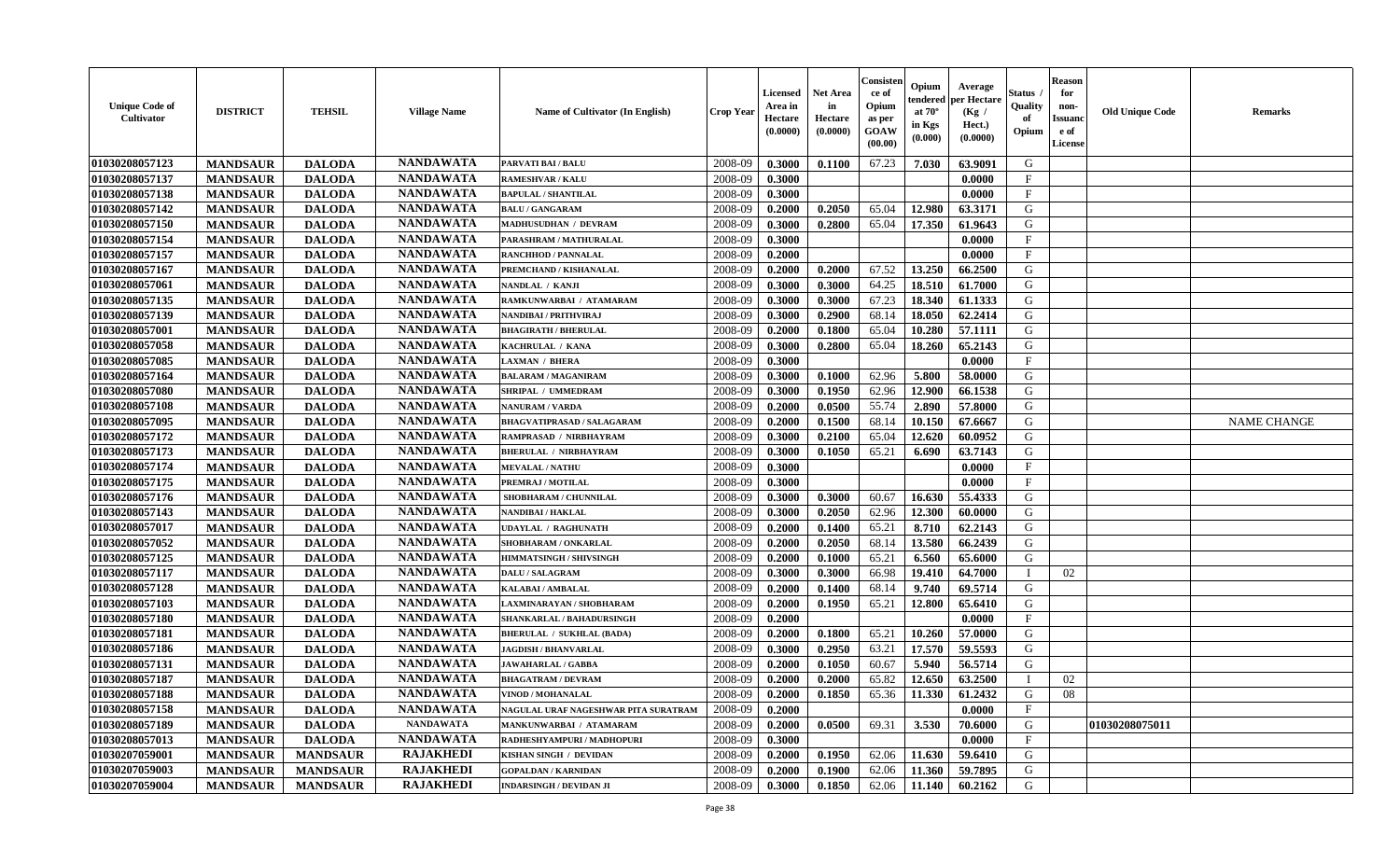| <b>Unique Code of</b><br>Cultivator | <b>DISTRICT</b> | <b>TEHSIL</b>   | <b>Village Name</b> | <b>Name of Cultivator (In English)</b> | <b>Crop Year</b> | <b>Licensed</b><br>Area in<br>Hectare<br>(0.0000) | Net Area<br>in<br>Hectare<br>(0.0000) | Consister<br>ce of<br>Opium<br>as per<br><b>GOAW</b><br>(00.00) | Opium<br>endered<br>at $70^\circ$<br>in Kgs<br>(0.000) | Average<br>per Hectare<br>(Kg /<br>Hect.)<br>(0.0000) | Status<br>Quality<br>of<br>Opium | <b>Reason</b><br>for<br>non-<br><b>Issuanc</b><br>e of<br>License | <b>Old Unique Code</b> | <b>Remarks</b>     |
|-------------------------------------|-----------------|-----------------|---------------------|----------------------------------------|------------------|---------------------------------------------------|---------------------------------------|-----------------------------------------------------------------|--------------------------------------------------------|-------------------------------------------------------|----------------------------------|-------------------------------------------------------------------|------------------------|--------------------|
| 01030207059005                      | <b>MANDSAUR</b> | <b>MANDSAUR</b> | <b>RAJAKHEDI</b>    | <b>GOPAL / AMBARAM</b>                 | 2008-09          | 0.2000                                            | 0.2000                                | 67.73                                                           | 13.440                                                 | 67.2000                                               | G                                |                                                                   |                        |                    |
| 01030207059008                      | <b>MANDSAUR</b> | <b>MANDSAUR</b> | <b>RAJAKHEDI</b>    | <b>GOPAL / MANGU</b>                   | 2008-09          | 0.2000                                            | 0.0950                                | 62.06                                                           | 6.370                                                  | 67.0526                                               | G                                |                                                                   |                        |                    |
| 01030207059009                      | <b>MANDSAUR</b> | <b>MANDSAUR</b> | <b>RAJAKHEDI</b>    | <b>BHERULAL / MODIRAM</b>              | 2008-09          | 0.2000                                            | 0.1750                                | 66.77                                                           | 11.840                                                 | 67.6571                                               | G                                |                                                                   |                        |                    |
| 01030207059010                      | <b>MANDSAUR</b> | <b>MANDSAUR</b> | <b>RAJAKHEDI</b>    | PUNAMCHAND / PANNALAL                  | 2008-09          | 0.2000                                            | 0.0950                                | 66.77                                                           | 6.690                                                  | 70.4211                                               | G                                |                                                                   |                        |                    |
| 01030207059011                      | <b>MANDSAUR</b> | <b>MANDSAUR</b> | <b>RAJAKHEDI</b>    | <b>BAPULAL / RAM LAL</b>               | 2008-09          | 0.2000                                            | 0.1850                                | 64.04                                                           | 11.830                                                 | 63.9459                                               | G                                |                                                                   |                        |                    |
| 01030207059013                      | <b>MANDSAUR</b> | <b>MANDSAUR</b> | <b>RAJAKHEDI</b>    | RAMLAL / KANIRAM                       | 2008-09          | 0.2000                                            | 0.1950                                | 66.82                                                           | 13.280                                                 | 68.1026                                               | G                                |                                                                   |                        |                    |
| 01030207059014                      | <b>MANDSAUR</b> | <b>MANDSAUR</b> | <b>RAJAKHEDI</b>    | HIRALAL / RADHESHYAM                   | 2008-09          | 0.2000                                            | 0.1850                                | 66.82                                                           | 11.910                                                 | 64.3784                                               | ${\bf G}$                        |                                                                   |                        |                    |
| 01030207059015                      | <b>MANDSAUR</b> | <b>MANDSAUR</b> | <b>RAJAKHEDI</b>    | <b>BALUDAS / GOPALDAS</b>              | 2008-09          | 0.3000                                            | 0.3050                                | 68.06                                                           | 19.660                                                 | 64.4590                                               | G                                |                                                                   |                        |                    |
| 01030207059016                      | <b>MANDSAUR</b> | <b>MANDSAUR</b> | <b>RAJAKHEDI</b>    | PARWAT SINGH / RUP SINGH               | 2008-09          | 0.2000                                            | 0.1900                                | 64.06                                                           | 12.190                                                 | 64.1579                                               | G                                |                                                                   |                        |                    |
| 01030207059017                      | <b>MANDSAUR</b> | <b>MANDSAUR</b> | <b>RAJAKHEDI</b>    | <b>BALMUKAND / LAKSHMAN</b>            | 2008-09          | 0.3000                                            | 0.3000                                | 64.04                                                           | 19.770                                                 | 65.9000                                               | G                                |                                                                   |                        |                    |
| 01030207059018                      | <b>MANDSAUR</b> | <b>MANDSAUR</b> | <b>RAJAKHEDI</b>    | RADHESHYAM / GANGARAM                  | 2008-09          | 0.2000                                            | 0.1950                                | 64.75                                                           | 12.410                                                 | 63.6410                                               | G                                |                                                                   |                        |                    |
| 01030207059019                      | <b>MANDSAUR</b> | <b>MANDSAUR</b> | <b>RAJAKHEDI</b>    | <b>BHULIBAI / GOUTAM</b>               | 2008-09          | 0.2000                                            | 0.1950                                | 69.61                                                           | 13.010                                                 | 66.7179                                               | G                                |                                                                   |                        |                    |
| 01030207059020                      | <b>MANDSAUR</b> | <b>MANDSAUR</b> | <b>RAJAKHEDI</b>    | RAMNIVAS / SUKHA JI                    | 2008-09          | 0.2000                                            | 0.2050                                | 64.75                                                           | 14.430                                                 | 70.3902                                               | G                                |                                                                   |                        |                    |
| 01030207059024                      | <b>MANDSAUR</b> | <b>MANDSAUR</b> | <b>RAJAKHEDI</b>    | <b>BALCHAND / GIRDHARI</b>             | 2008-09          | 0.2000                                            | 0.1700                                | 66.82                                                           | 11.470                                                 | 67.4706                                               | ${\bf G}$                        |                                                                   |                        |                    |
| 01030207059025                      | <b>MANDSAUR</b> | <b>MANDSAUR</b> | <b>RAJAKHEDI</b>    | SHANTILAL / BHERULAL                   | 2008-09          | 0.2000                                            | 0.1900                                | 64.75                                                           | 12.520                                                 | 65.8947                                               | G                                |                                                                   |                        |                    |
| 01030207059030                      | <b>MANDSAUR</b> | <b>MANDSAUR</b> | <b>RAJAKHEDI</b>    | TULSIRAM / PRABHULAL                   | 2008-09          | 0.2000                                            | 0.1950                                | 64.75                                                           | 12.380                                                 | 63.4872                                               | G                                |                                                                   |                        |                    |
| 01030207059031                      | <b>MANDSAUR</b> | <b>MANDSAUR</b> | <b>RAJAKHEDI</b>    | KANWARLAL / VARDA                      | 2008-09          | 0.2000                                            | 0.2000                                | 66.82                                                           | 13.550                                                 | 67.7500                                               | G                                |                                                                   |                        |                    |
| 01030207059032                      | <b>MANDSAUR</b> | <b>MANDSAUR</b> | <b>RAJAKHEDI</b>    | <b>AMBALAL / VARDA</b>                 | 2008-09          | 0.2000                                            | 0.1900                                | 66.82                                                           | 13.550                                                 | 71.3158                                               | G                                |                                                                   |                        |                    |
| 01030207059033                      | <b>MANDSAUR</b> | <b>MANDSAUR</b> | <b>RAJAKHEDI</b>    | SHAMBHULAL / JAGANNATH                 | 2008-09          | 0.2000                                            | 0.1950                                | 64.75                                                           | 12.880                                                 | 66.0513                                               | G                                |                                                                   |                        |                    |
| 01030207059035                      | <b>MANDSAUR</b> | <b>MANDSAUR</b> | <b>RAJAKHEDI</b>    | LAXMINARAYAN / BHERULAL                | 2008-09          | 0.3000                                            | 0.2950                                | 67.19                                                           | 19.980                                                 | 67.7288                                               | G                                |                                                                   |                        |                    |
| 01030207059036                      | <b>MANDSAUR</b> | <b>MANDSAUR</b> | <b>RAJAKHEDI</b>    | <b>BABULAL / NANDA</b>                 | 2008-09          | 0.2000                                            | 0.1950                                | 65.32                                                           | 12.690                                                 | 65.0769                                               | G                                |                                                                   |                        |                    |
| 01030207059037                      | <b>MANDSAUR</b> | <b>MANDSAUR</b> | <b>RAJAKHEDI</b>    | <b>RAMESH / JAGANATH</b>               | 2008-09          | 0.3000                                            | 0.1550                                | 65.32                                                           | 9.850                                                  | 63.5484                                               | G                                |                                                                   |                        |                    |
| 01030207059038                      | <b>MANDSAUR</b> | <b>MANDSAUR</b> | <b>RAJAKHEDI</b>    | VISHNU / RAJARAM                       | 2008-09          | 0.2000                                            | 0.1550                                | 67.73                                                           | 10.300                                                 | 66.4516                                               | G                                |                                                                   |                        |                    |
| 01030207059039                      | <b>MANDSAUR</b> | <b>MANDSAUR</b> | <b>RAJAKHEDI</b>    | <b>DEVRAM / BAGDIRAM</b>               | 2008-09          | 0.2000                                            | 0.2000                                | 65.32                                                           | 12.940                                                 | 64.7000                                               | G                                |                                                                   |                        |                    |
| 01030207059042                      | <b>MANDSAUR</b> | <b>MANDSAUR</b> | <b>RAJAKHEDI</b>    | <b>GORDHAN / GANGARAM</b>              | 2008-09          | 0.2000                                            | 0.1850                                | 64.69                                                           | 12.280                                                 | 66.3784                                               | G                                |                                                                   |                        |                    |
| 01030207059043                      | <b>MANDSAUR</b> | <b>MANDSAUR</b> | <b>RAJAKHEDI</b>    | <b>JAGDISH / BAGDIRAM</b>              | 2008-09          | 0.2000                                            | 0.2000                                | 66.77                                                           | 12.810                                                 | 64.0500                                               | G                                |                                                                   |                        |                    |
| 01030207059046                      | <b>MANDSAUR</b> | <b>MANDSAUR</b> | <b>RAJAKHEDI</b>    | <b>BADRILAL / GIRDHARI</b>             | 2008-09          | 0.2000                                            | 0.1750                                | 64.69                                                           | 11.370                                                 | 64.9714                                               | G                                |                                                                   |                        |                    |
| 01030207059047                      | <b>MANDSAUR</b> | <b>MANDSAUR</b> | <b>RAJAKHEDI</b>    | <b>GOPAL / NARSINGH</b>                | 2008-09          | 0.2000                                            | 0.1300                                | 67.73                                                           | 9.100                                                  | 70.0000                                               | G                                |                                                                   |                        |                    |
| 01030207059048                      | <b>MANDSAUR</b> | <b>MANDSAUR</b> | <b>RAJAKHEDI</b>    | <b>RAMCHANDRA / BHERULAL</b>           | 2008-09          | 0.2000                                            | 0.1850                                | 64.69                                                           | 13.010                                                 | 70.3243                                               | G                                |                                                                   |                        |                    |
| 01030207059049                      | <b>MANDSAUR</b> | <b>MANDSAUR</b> | <b>RAJAKHEDI</b>    | <b>BALARAM / KANHIYALAL</b>            | 2008-09          | 0.2000                                            | 0.2050                                | 66.77                                                           | 13.630                                                 | 66.4878                                               | G                                |                                                                   |                        |                    |
| 01030207059050                      | <b>MANDSAUR</b> | <b>MANDSAUR</b> | <b>RAJAKHEDI</b>    | <b>BALARAM / PANNALAL</b>              | 2008-09          | 0.2000                                            | 0.1500                                | 64.69                                                           | 10.110                                                 | 67.4000                                               | ${\bf G}$                        |                                                                   |                        |                    |
| 01030207059053                      | <b>MANDSAUR</b> | <b>MANDSAUR</b> | <b>RAJAKHEDI</b>    | <b>BAGDIRAM / DOLA</b>                 | 2008-09          | 0.2000                                            | 0.1750                                | 64.69                                                           | 11.290                                                 | 64.5143                                               | G                                |                                                                   |                        |                    |
| 01030207059054                      | <b>MANDSAUR</b> | <b>MANDSAUR</b> | <b>RAJAKHEDI</b>    | <b>VARDA / GHASI</b>                   | 2008-09          | 0.2000                                            | 0.1750                                | 69.61                                                           | 12.050                                                 | 68.8571                                               | G                                |                                                                   |                        | <b>NAME CHANGE</b> |
| 01030207059055                      | <b>MANDSAUR</b> | <b>MANDSAUR</b> | <b>RAJAKHEDI</b>    | MODIRAM / DEVA                         | 2008-09          | 0.2000                                            | 0.1800                                | 65.92                                                           | 18.880                                                 | 104.8889                                              | G                                |                                                                   |                        |                    |
| 01030207059059                      | <b>MANDSAUR</b> | <b>MANDSAUR</b> | <b>RAJAKHEDI</b>    | <b>JAGDISH / GIRDHARI</b>              | 2008-09          | 0.2000                                            | 0.1950                                | 65.92                                                           | 12.880                                                 | 66.0513                                               | G                                |                                                                   |                        |                    |
| 01030207059060                      | <b>MANDSAUR</b> | <b>MANDSAUR</b> | <b>RAJAKHEDI</b>    | MATHURALAL / LAXMAN                    | 2008-09          | 0.3000                                            | 0.2750                                | 65.92                                                           | 17.970                                                 | 65.3455                                               | G                                |                                                                   |                        |                    |
| 01030207059061                      | <b>MANDSAUR</b> | <b>MANDSAUR</b> | <b>RAJAKHEDI</b>    | <b>BAGDIRAM / KACHRU</b>               | 2008-09          | 0.2000                                            | 0.1850                                | 65.92                                                           | 11.230                                                 | 60.7027                                               | G                                |                                                                   |                        |                    |
| 01030207059063                      | <b>MANDSAUR</b> | <b>MANDSAUR</b> | <b>RAJAKHEDI</b>    | <b>JAGANNATH / BALARAM</b>             | 2008-09          | 0.3000                                            | 0.1900                                | 65.92                                                           | 12.860                                                 | 67.6842                                               | G                                |                                                                   |                        |                    |
| 01030207059065                      | <b>MANDSAUR</b> | <b>MANDSAUR</b> | <b>RAJAKHEDI</b>    | <b>GANGARAM / NANURAM</b>              | 2008-09          | 0.2000                                            | 0.2000                                | 64.04                                                           | 13.390                                                 | 66.9500                                               | G                                |                                                                   |                        |                    |
| 01030207059066                      | <b>MANDSAUR</b> | <b>MANDSAUR</b> | <b>RAJAKHEDI</b>    | MANGIBAI / LAKSHMAN                    | 2008-09          | 0.2000                                            | 0.1850                                | 67.73                                                           | 12.830                                                 | 69.3514                                               | G                                |                                                                   |                        |                    |
| 01030207059068                      | <b>MANDSAUR</b> | <b>MANDSAUR</b> | <b>RAJAKHEDI</b>    | <b>NANDA / DUGGA JI</b>                | 2008-09          | 0.2000                                            | 0.1600                                | 64.04                                                           | 10.610                                                 | 66.3125                                               | G                                |                                                                   |                        | <b>NAME CHANGE</b> |
| 01030207059070                      | <b>MANDSAUR</b> | <b>MANDSAUR</b> | <b>RAJAKHEDI</b>    | RADHESHYAM / MODA                      | 2008-09          | 0.2000                                            | 0.1650                                | 65.30                                                           | 11.450                                                 | 69.3939                                               | G                                |                                                                   |                        |                    |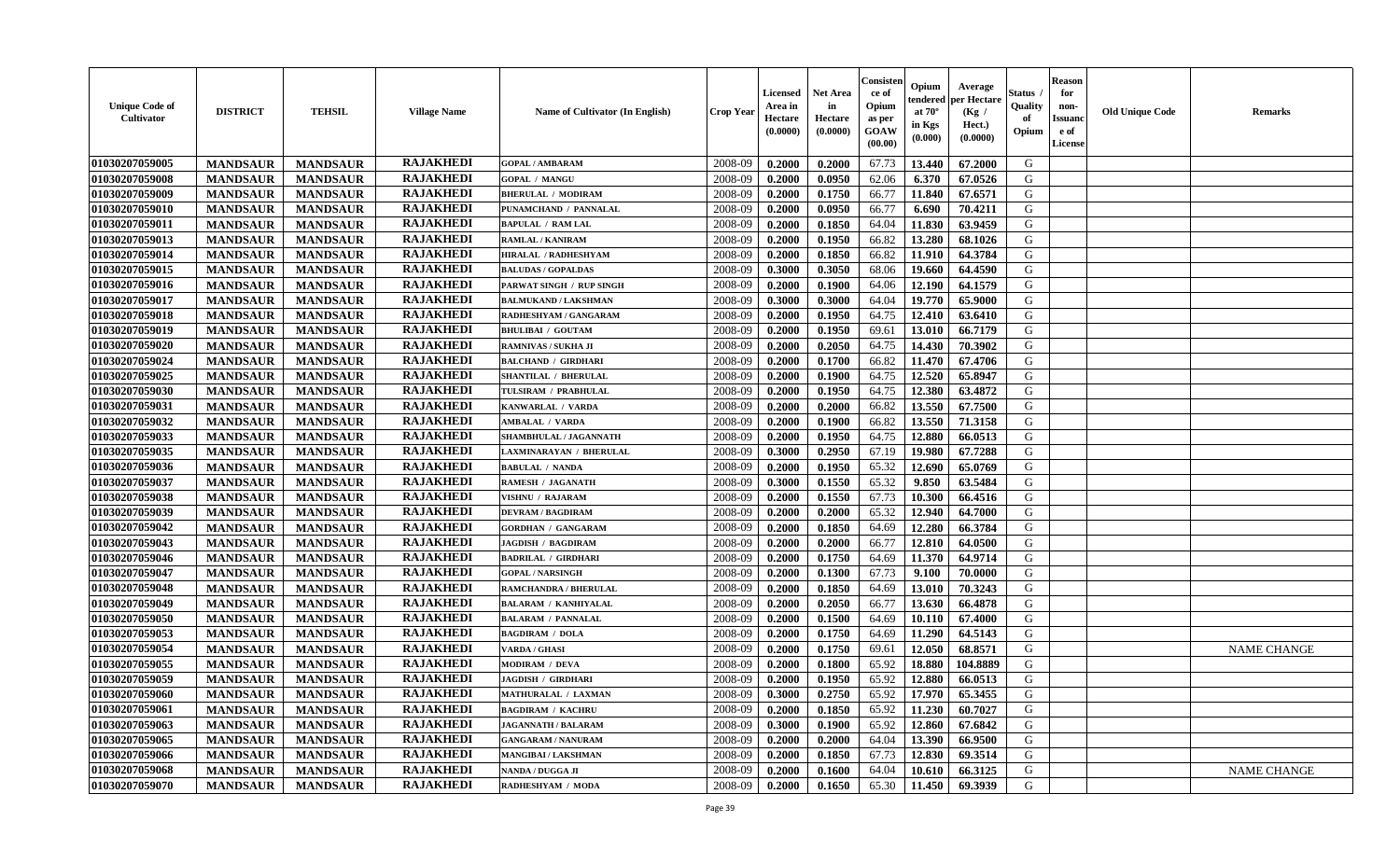| <b>Unique Code of</b><br>Cultivator | <b>DISTRICT</b> | <b>TEHSIL</b>   | <b>Village Name</b> | Name of Cultivator (In English) | <b>Crop Year</b> | <b>Licensed</b><br>Area in<br>Hectare<br>(0.0000) | <b>Net Area</b><br>in<br>Hectare<br>(0.0000) | Consisteı<br>ce of<br>Opium<br>as per<br>GOAW<br>(00.00) | Opium<br>endered<br>at 70°<br>in Kgs<br>(0.000) | Average<br>er Hectare<br>(Kg /<br>Hect.)<br>(0.0000) | Status<br>Quality<br>of<br>Opium | <b>Reason</b><br>for<br>non-<br><b>Issuand</b><br>e of<br>License | <b>Old Unique Code</b> | Remarks            |
|-------------------------------------|-----------------|-----------------|---------------------|---------------------------------|------------------|---------------------------------------------------|----------------------------------------------|----------------------------------------------------------|-------------------------------------------------|------------------------------------------------------|----------------------------------|-------------------------------------------------------------------|------------------------|--------------------|
| 01030207059072                      | <b>MANDSAUR</b> | <b>MANDSAUR</b> | <b>RAJAKHEDI</b>    | <b>NARSINGH / BHAGVAN</b>       | 2008-09          | 0.2000                                            | 0.1950                                       | 66.73                                                    | 13.060                                          | 66.9744                                              | G                                |                                                                   |                        |                    |
| 01030207059075                      | <b>MANDSAUR</b> | <b>MANDSAUR</b> | <b>RAJAKHEDI</b>    | <b>AMBALAL / BALU</b>           | 2008-09          | 0.2000                                            | 0.2050                                       | 66.61                                                    | 13.690                                          | 66.7805                                              | G                                |                                                                   |                        |                    |
| 01030207059077                      | <b>MANDSAUR</b> | <b>MANDSAUR</b> | <b>RAJAKHEDI</b>    | <b>DEVIDAN / KANIDAN</b>        | 2008-09          | 0.2000                                            | 0.1950                                       | 62.08                                                    | 11.120                                          | 57.0256                                              | G                                |                                                                   |                        |                    |
| 01030207059078                      | <b>MANDSAUR</b> | <b>MANDSAUR</b> | <b>RAJAKHEDI</b>    | <b>SITABAI / BALU</b>           | 2008-09          | 0.2000                                            | 0.2050                                       | 65.21                                                    | 13.150                                          | 64.1463                                              | G                                |                                                                   |                        |                    |
| 01030207059080                      | <b>MANDSAUR</b> | <b>MANDSAUR</b> | <b>RAJAKHEDI</b>    | <b>INDRABAI/KANIRAM</b>         | 2008-09          | 0.2000                                            | 0.2000                                       | 66.90                                                    | 13.680                                          | 68.4000                                              | G                                |                                                                   |                        | <b>NAME CHANGE</b> |
| 01030207059081                      | <b>MANDSAUR</b> | <b>MANDSAUR</b> | <b>RAJAKHEDI</b>    | GIRDHARI / NATHU JI             | 2008-09          | 0.2000                                            | 0.1650                                       | 66.61                                                    | 12.030                                          | 72.9091                                              | G                                |                                                                   |                        | <b>NAME CHANGE</b> |
| 01030207059082                      | <b>MANDSAUR</b> | <b>MANDSAUR</b> | <b>RAJAKHEDI</b>    | PURALAL / LALARAM               | 2008-09          | 0.2000                                            | 0.1850                                       | 69.61                                                    | 12.680                                          | 68.5405                                              | G                                |                                                                   |                        |                    |
| 01030207059083                      | <b>MANDSAUR</b> | <b>MANDSAUR</b> | <b>RAJAKHEDI</b>    | NARSINGH / MODIRAM              | 2008-09          | 0.2000                                            | 0.1350                                       | 64.84                                                    | 8.920                                           | 66.0741                                              | G                                |                                                                   |                        |                    |
| 01030207059086                      | <b>MANDSAUR</b> | <b>MANDSAUR</b> | <b>RAJAKHEDI</b>    | MOHANLAL / KESHURAM             | 2008-09          | 0.2000                                            | 0.1550                                       | 69.61                                                    | 10.870                                          | 70.1290                                              | G                                |                                                                   |                        |                    |
| 01030207059088                      | <b>MANDSAUR</b> | <b>MANDSAUR</b> | <b>RAJAKHEDI</b>    | NATHULAL / LAXMAN               | 2008-09          | 0.2000                                            | 0.1950                                       | 64.84                                                    | 12.790                                          | 65.5897                                              | G                                |                                                                   |                        |                    |
| 01030207059089                      | <b>MANDSAUR</b> | <b>MANDSAUR</b> | <b>RAJAKHEDI</b>    | <b>MANGILAL / RUPA JI</b>       | 2008-09          | 0.2000                                            | 0.1400                                       | 64.84                                                    | 9.070                                           | 64.7857                                              | G                                |                                                                   |                        |                    |
| 01030207059093                      | <b>MANDSAUR</b> | <b>MANDSAUR</b> | <b>RAJAKHEDI</b>    | <b>JAGANNATH / BHERULAL</b>     | 2008-09          | 0.2000                                            | 0.2000                                       | 69.61                                                    | 14.100                                          | 70.5000                                              | G                                |                                                                   |                        |                    |
| 01030207059107                      | <b>MANDSAUR</b> | <b>MANDSAUR</b> | <b>RAJAKHEDI</b>    | <b>BAGDIBAI / PANNALAL</b>      | 2008-09          | 0.2000                                            | 0.1700                                       | 62.08                                                    | 10.320                                          | 60.7059                                              | G                                |                                                                   |                        |                    |
| 01030207059108                      | <b>MANDSAUR</b> | <b>MANDSAUR</b> | <b>RAJAKHEDI</b>    | PARASRAM / BHERULAL             | 2008-09          | 0.2000                                            | 0.2000                                       | 66.61                                                    | 12.990                                          | 64.9500                                              | G                                |                                                                   |                        |                    |
| 01030207059109                      | <b>MANDSAUR</b> | <b>MANDSAUR</b> | <b>RAJAKHEDI</b>    | <b>MBALAL / RODA</b>            | 2008-09          | 0.2000                                            | 0.2000                                       | 64.84                                                    | 13.070                                          | 65.3500                                              | $\mathbf G$                      |                                                                   |                        |                    |
| 01030207059110                      | <b>MANDSAUR</b> | <b>MANDSAUR</b> | <b>RAJAKHEDI</b>    | TAKHATKUNVAR / GOVINDSINGH      | 2008-09          | 0.2000                                            | 0.1950                                       | 66.61                                                    | 11.440                                          | 58.6667                                              | G                                |                                                                   |                        |                    |
| 01030207059111                      | <b>MANDSAUR</b> | <b>MANDSAUR</b> | <b>RAJAKHEDI</b>    | SOHANBAI / KACHRU               | 2008-09          | 0.2000                                            | 0.1850                                       | 62.08                                                    | 10.220                                          | 55.2432                                              | G                                |                                                                   |                        |                    |
| 01030207059115                      | <b>MANDSAUR</b> | <b>MANDSAUR</b> | <b>RAJAKHEDI</b>    | <b>MOHANLAL / RODA</b>          | 2008-09          | 0.2000                                            | 0.1000                                       | 65.00                                                    | 6.820                                           | 68.2000                                              | G                                |                                                                   |                        |                    |
| 01030207059116                      | <b>MANDSAUR</b> | <b>MANDSAUR</b> | <b>RAJAKHEDI</b>    | KAMLASHANKAR / HARIRAM          | 2008-09          | 0.2000                                            | 0.1900                                       | 65.00                                                    | 12.730                                          | 67.0000                                              | G                                |                                                                   |                        |                    |
| 01030207059118                      |                 |                 | <b>RAJAKHEDI</b>    | RAMCHANDRA / NARAYAN            | 2008-09          | 0.2000                                            | 0.1950                                       | 65.00                                                    | 13.590                                          | 69.6923                                              | G                                |                                                                   |                        |                    |
|                                     | <b>MANDSAUR</b> | <b>MANDSAUR</b> | <b>RAJAKHEDI</b>    | SHIVNARAYAN / HARIRAM           |                  |                                                   |                                              |                                                          |                                                 |                                                      |                                  |                                                                   |                        |                    |
| 01030207059119                      | <b>MANDSAUR</b> | <b>MANDSAUR</b> | <b>RAJAKHEDI</b>    |                                 | 2008-09          | 0.2000                                            | 0.1500                                       | 66.90                                                    | 10.190                                          | 67.9333                                              | G                                |                                                                   |                        |                    |
| 01030207059121                      | <b>MANDSAUR</b> | <b>MANDSAUR</b> |                     | RADHAKISHAN / BHANVARLAL        | 2008-09          | 0.2000                                            | 0.1800                                       | 62.08                                                    | 11.060                                          | 61.4444                                              | G                                |                                                                   |                        |                    |
| 01030207059041                      | <b>MANDSAUR</b> | <b>MANDSAUR</b> | <b>RAJAKHEDI</b>    | <b>HARIRAM / NATHU</b>          | 2008-09          | 0.2000                                            | 0.2000                                       | 66.26                                                    | 13.240                                          | 66.2000                                              | G                                |                                                                   |                        |                    |
| 01030207059058                      | <b>MANDSAUR</b> | <b>MANDSAUR</b> | <b>RAJAKHEDI</b>    | <b>NARSINGH / NANURAM</b>       | 2008-09          | 0.2000                                            | 0.1450                                       | 61.59                                                    | 7.550                                           | 52.0690                                              | G                                | 04                                                                |                        |                    |
| 01030207059090                      | <b>MANDSAUR</b> | <b>MANDSAUR</b> | <b>RAJAKHEDI</b>    | KISHAN / SAVA                   | 2008-09          | 0.2000                                            | 0.2000                                       | 65.00                                                    | 13.080                                          | 65.4000                                              | G                                |                                                                   |                        |                    |
| 01030207059117                      | <b>MANDSAUR</b> | <b>MANDSAUR</b> | <b>RAJAKHEDI</b>    | JAGDISH / RODA                  | 2008-09          | 0.2000                                            | 0.1900                                       | 61.59                                                    | 12.060                                          | 63.4737                                              | G                                |                                                                   |                        |                    |
| 01030207059056                      | <b>MANDSAUR</b> | <b>MANDSAUR</b> | <b>RAJAKHEDI</b>    | <b>BANSHIDAS / RAMDAS</b>       | 2008-09          | 0.2000                                            | 0.2000                                       | 64.64                                                    | 13.710                                          | 68.5500                                              | G                                |                                                                   |                        |                    |
| 01030207059071                      | <b>MANDSAUR</b> | <b>MANDSAUR</b> | <b>RAJAKHEDI</b>    | RADHIBAI / BAGDIRAM             | 2008-09          | 0.2000                                            | 0.1800                                       | 67.19                                                    | 11.500                                          | 63.8889                                              | G                                |                                                                   |                        |                    |
| 01030207059076                      | <b>MANDSAUR</b> | <b>MANDSAUR</b> | <b>RAJAKHEDI</b>    | RAJENDRA SINGH / MADHU SINGH    | 2008-09          | 0.2000                                            | 0.1900                                       | 67.19                                                    | 11.850                                          | 62.3684                                              | G                                |                                                                   |                        |                    |
| 01030207059103                      | <b>MANDSAUR</b> | <b>MANDSAUR</b> | <b>RAJAKHEDI</b>    | KANIRAM / CHUNNILAL             | 2008-09          | 0.2000                                            | 0.1700                                       | 64.64                                                    | 11.330                                          | 66.6471                                              | G                                |                                                                   |                        |                    |
| 01030207059069                      | <b>MANDSAUR</b> | <b>MANDSAUR</b> | <b>RAJAKHEDI</b>    | RADHESHYAM / LAXMAN             | 2008-09          | 0.2000                                            | 0.2000                                       | 59.29                                                    | 11.870                                          | 59.3500                                              | G                                |                                                                   |                        |                    |
| 01030207059123                      | <b>MANDSAUR</b> | <b>MANDSAUR</b> | <b>RAJAKHEDI</b>    | ISHWARLAL / MODIRAM             | 2008-09          | 0.2000                                            | 0.1350                                       | 66.83                                                    | 9.120                                           | 67.5556                                              | G                                |                                                                   |                        |                    |
| 01030207059124                      | <b>MANDSAUR</b> | <b>MANDSAUR</b> | <b>RAJAKHEDI</b>    | <b>BHANVARIBAI/RODA</b>         | 2008-09          | 0.2000                                            | 0.0250                                       | 62.06                                                    | 1.620                                           | 64.8000                                              | G                                |                                                                   |                        |                    |
| 01030207059125                      | <b>MANDSAUR</b> | <b>MANDSAUR</b> | <b>RAJAKHEDI</b>    | <b>BHANWARIBAI / KANIRAM</b>    | 2008-09          | 0.2000                                            | 0.2050                                       | 67.19                                                    | 13.990                                          | 68.2439                                              | G                                |                                                                   |                        |                    |
| 01030207059126                      | <b>MANDSAUR</b> | <b>MANDSAUR</b> | <b>RAJAKHEDI</b>    | MANGILAL / RAMLAL               | 2008-09          | 0.2000                                            | 0.1900                                       | 61.67                                                    | 12.270                                          | 64.5789                                              | G                                |                                                                   |                        |                    |
| 01030207059127                      | <b>MANDSAUR</b> | <b>MANDSAUR</b> | <b>RAJAKHEDI</b>    | <b>MODIRAM / KACHRU</b>         | 2008-09          | 0.2000                                            | 0.2050                                       | 64.64                                                    | 13.420                                          | 65.4634                                              | G                                |                                                                   |                        |                    |
| 01030207059128                      | <b>MANDSAUR</b> | <b>MANDSAUR</b> | <b>RAJAKHEDI</b>    | <b>SUGANBAI / RAJARAM</b>       | 2008-09          | 0.2000                                            | 0.1950                                       | 64.64                                                    | 12.890                                          | 66.1026                                              | G                                |                                                                   |                        |                    |
| 01030207059129                      | <b>MANDSAUR</b> | <b>MANDSAUR</b> | <b>RAJAKHEDI</b>    | KANIRAM / ONKAR                 | 2008-09          | 0.2000                                            | 0.1950                                       | 67.19                                                    | 12.940                                          | 66.3590                                              | G                                |                                                                   |                        |                    |
| 01030207059130                      | <b>MANDSAUR</b> | <b>MANDSAUR</b> | <b>RAJAKHEDI</b>    | <b>GIRDHARI / DUGGA</b>         | 2008-09          | 0.2000                                            | 0.1750                                       | 64.64                                                    | 11.090                                          | 63.3714                                              | G                                |                                                                   |                        |                    |
| 01030207059131                      | <b>MANDSAUR</b> | <b>MANDSAUR</b> | <b>RAJAKHEDI</b>    | <b>MBALAL/LAKSHMAN</b>          | 2008-09          | 0.2000                                            | 0.2000                                       | 66.83                                                    | 13.310                                          | 66.5500                                              | $\mathbf G$                      |                                                                   |                        | <b>NAME CHANGE</b> |
| 01030207059132                      | <b>MANDSAUR</b> | <b>MANDSAUR</b> | <b>RAJAKHEDI</b>    | <b>GOPAL / KANIRAM</b>          | 2008-09          | 0.2000                                            | 0.1950                                       | 62.08                                                    | 12.580                                          | 64.5128                                              | G                                |                                                                   |                        |                    |
| 01030207059133                      | <b>MANDSAUR</b> | <b>MANDSAUR</b> | <b>RAJAKHEDI</b>    | NARAYAN / DUGGA                 | 2008-09          | 0.2000                                            | 0.1950                                       | 66.87                                                    | 13.620                                          | 69.8462                                              | G                                |                                                                   |                        |                    |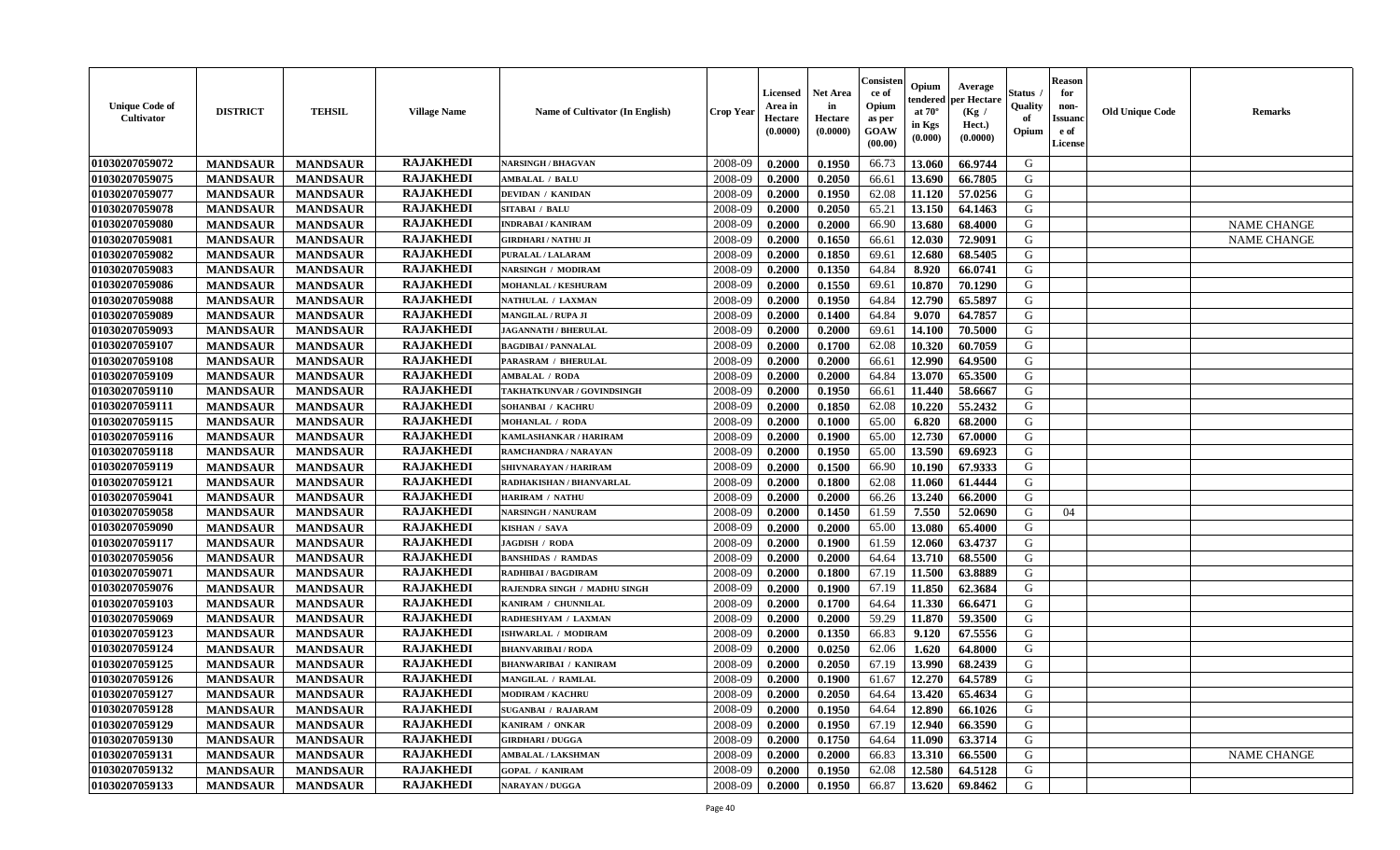| <b>Unique Code of</b><br><b>Cultivator</b> | <b>DISTRICT</b> | <b>TEHSIL</b>   | <b>Village Name</b> | Name of Cultivator (In English) | <b>Crop Year</b> | <b>Licensed</b><br>Area in<br>Hectare<br>(0.0000) | <b>Net Area</b><br>in<br>Hectare<br>(0.0000) | Consisteı<br>ce of<br>Opium<br>as per<br>GOAW<br>(00.00) | Opium<br>endered<br>at $70^\circ$<br>in Kgs<br>(0.000) | Average<br>per Hectare<br>(Kg /<br>Hect.)<br>(0.0000) | Status<br>Quality<br>of<br>Opium | <b>Reason</b><br>for<br>non-<br><b>Issuand</b><br>e of<br>License | <b>Old Unique Code</b> | Remarks |
|--------------------------------------------|-----------------|-----------------|---------------------|---------------------------------|------------------|---------------------------------------------------|----------------------------------------------|----------------------------------------------------------|--------------------------------------------------------|-------------------------------------------------------|----------------------------------|-------------------------------------------------------------------|------------------------|---------|
| 01030207059134                             | <b>MANDSAUR</b> | <b>MANDSAUR</b> | <b>RAJAKHEDI</b>    | <b>MOHANLAL / VARDA</b>         | 2008-09          | 0.3000                                            | 0.1050                                       | 64.17                                                    | 6.510                                                  | 62.0000                                               | G                                |                                                                   |                        |         |
| 01030207059112                             | <b>MANDSAUR</b> | <b>MANDSAUR</b> | <b>RAJAKHEDI</b>    | <b>BADRILAL / VARDA</b>         | 2008-09          | 0.3000                                            | 0.2100                                       | 64.17                                                    | 13.910                                                 | 66.2381                                               | G                                |                                                                   |                        |         |
| 01030207059040                             | <b>MANDSAUR</b> | <b>MANDSAUR</b> | <b>RAJAKHEDI</b>    | KANHAIYALAL / VARDA             | 2008-09          | 0.3000                                            | 0.1800                                       | 66.83                                                    | 12.310                                                 | 68.3889                                               | G                                |                                                                   |                        |         |
| 01030207059067                             | <b>MANDSAUR</b> | <b>MANDSAUR</b> | <b>RAJAKHEDI</b>    | <b>BHERULAL / KESHURAM</b>      | 2008-09          | 0.2000                                            | 0.0300                                       | 66.83                                                    | 2.230                                                  | 74.3333                                               | G                                |                                                                   |                        |         |
| 01030207059034                             | <b>MANDSAUR</b> | <b>MANDSAUR</b> | <b>RAJAKHEDI</b>    | RADHESHYAM / BHERULAL           | 2008-09          | 0.2000                                            | 0.1500                                       | 64.17                                                    | 9.870                                                  | 65.8000                                               | G                                |                                                                   |                        |         |
| 01030207059084                             | <b>MANDSAUR</b> | <b>MANDSAUR</b> | <b>RAJAKHEDI</b>    | <b>ONKAR / KACHRU</b>           | 2008-09          | 0.2000                                            | 0.2050                                       | 64.17                                                    | 12.920                                                 | 63.0244                                               | G                                |                                                                   |                        |         |
| 01030207059094                             | <b>MANDSAUR</b> | <b>MANDSAUR</b> | <b>RAJAKHEDI</b>    | SATYNARAYAN / ISHWARDAS         | 2008-09          | 0.2000                                            | 0.2000                                       | 66.61                                                    | 13.280                                                 | 66.4000                                               | G                                |                                                                   |                        |         |
| 01030207059064                             | <b>MANDSAUR</b> | <b>MANDSAUR</b> | <b>RAJAKHEDI</b>    | <b>GHISIBAI/BAGDIBAI</b>        | 2008-09          | 0.2000                                            | 0.1000                                       | 64.17                                                    | 6.380                                                  | 63.8000                                               | G                                |                                                                   |                        |         |
| 01030207059135                             | <b>MANDSAUR</b> | <b>MANDSAUR</b> | <b>RAJAKHEDI</b>    | <b>BHANWARLAL / KANIRAM</b>     | 2008-09          | 0.2000                                            | 0.1750                                       | 64.84                                                    | 10.830                                                 | 61.8857                                               | G                                |                                                                   |                        |         |
| 01030207059002                             | <b>MANDSAUR</b> | <b>MANDSAUR</b> | <b>RAJAKHEDI</b>    | <b>BHARAT SINGH / DEVIDAN</b>   | 2008-09          | 0.2000                                            | 0.1300                                       | 66.97                                                    | 7.920                                                  | 60.9231                                               | G                                |                                                                   |                        |         |
| 01030207062005                             | <b>MANDSAUR</b> | <b>MANDSAUR</b> | <b>SEJPURIYA</b>    | MANGILAL / GANPATLAL            | 2008-09          | 0.2000                                            | 0.2000                                       | 66.05                                                    | 13.410                                                 | 67.0500                                               | G                                |                                                                   |                        |         |
| 01030207062001                             | <b>MANDSAUR</b> | <b>MANDSAUR</b> | <b>SEJPURIYA</b>    | <b>CHAMPALAL / BHUWAN</b>       | 2008-09          | 0.2000                                            | 0.1500                                       | 60.06                                                    | 9.190                                                  | 61.2667                                               | G                                |                                                                   |                        |         |
| 01030207062004                             | <b>MANDSAUR</b> | <b>MANDSAUR</b> | <b>SEJPURIYA</b>    | NANDKISHOR / BALMUKUND          | 2008-09          | 0.2000                                            | 0.1850                                       | 68.17                                                    | 12.920                                                 | 69.8378                                               | G                                |                                                                   |                        |         |
| 01030207062009                             | <b>MANDSAUR</b> | <b>MANDSAUR</b> | <b>SEJPURIYA</b>    | NARAYAN / GANGARAM              | 2008-09          | 0.2000                                            | 0.1950                                       | 63.65                                                    | 12.620                                                 | 64.7179                                               | G                                |                                                                   |                        |         |
| 01030207062010                             | <b>MANDSAUR</b> | <b>MANDSAUR</b> | <b>SEJPURIYA</b>    | <b>GOPAL/BHERULAL</b>           | 2008-09          | 0.2000                                            | 0.1950                                       | 63.65                                                    | 12.610                                                 | 64.6667                                               | $\mathbf G$                      |                                                                   |                        |         |
| 01030207062016                             | <b>MANDSAUR</b> | <b>MANDSAUR</b> | <b>SEJPURIYA</b>    | RAMESH / SHANKARLAL             | 2008-09          | 0.3000                                            | 0.2950                                       | 66.05                                                    | 19.700                                                 | 66.7797                                               | G                                |                                                                   |                        |         |
| 01030207062017                             | <b>MANDSAUR</b> | <b>MANDSAUR</b> | <b>SEJPURIYA</b>    | <b>BHANWARBAI / RAMCHANDRA</b>  | 2008-09          | 0.2000                                            | 0.1050                                       | 66.05                                                    | 6.910                                                  | 65.8095                                               | G                                |                                                                   |                        |         |
| 01030207062018                             | <b>MANDSAUR</b> | <b>MANDSAUR</b> | <b>SEJPURIYA</b>    | SUGAN KUNWAR / BHANWAR SINGH    | 2008-09          | 0.2000                                            | 0.2000                                       | 63.65                                                    | 13.150                                                 | 65.7500                                               | G                                |                                                                   |                        |         |
| 01030207062022                             | <b>MANDSAUR</b> | <b>MANDSAUR</b> | <b>SEJPURIYA</b>    | <b>LILABAI / NANDLAL</b>        | 2008-09          | 0.2000                                            | 0.2000                                       | 67.20                                                    | 13.790                                                 | 68.9500                                               | G                                |                                                                   |                        |         |
| 01030207062023                             | <b>MANDSAUR</b> | <b>MANDSAUR</b> | <b>SEJPURIYA</b>    | <b>GOPAL / NANDRAM</b>          | 2008-09          | 0.3000                                            | 0.3050                                       | 67.26                                                    | 20.160                                                 | 66.0984                                               | G                                |                                                                   |                        |         |
| 01030207062024                             | <b>MANDSAUR</b> | <b>MANDSAUR</b> | <b>SEJPURIYA</b>    | PRABHULAL / NANDRAM             | 2008-09          | 0.2000                                            | 0.1950                                       | 67.27                                                    | 13.280                                                 | 68.1026                                               | G                                |                                                                   |                        |         |
| 01030207062026                             | <b>MANDSAUR</b> | <b>MANDSAUR</b> | <b>SEJPURIYA</b>    | MOHANLAL / VARDICHAND           | 2008-09          | 0.2000                                            | 0.1900                                       | 63.65                                                    | 12.940                                                 | 68.1053                                               | G                                |                                                                   |                        |         |
| 01030207062028                             | <b>MANDSAUR</b> | <b>MANDSAUR</b> | <b>SEJPURIYA</b>    | <b>BHANWARLAL / MOHANLAL</b>    | 2008-09          | 0.2000                                            | 0.2000                                       | 69.14                                                    | 14.050                                                 | 70.2500                                               | G                                |                                                                   |                        |         |
| 01030207062030                             | <b>MANDSAUR</b> | <b>MANDSAUR</b> | <b>SEJPURIYA</b>    | JAGDISH / MATHURALAL            | 2008-09          | 0.2000                                            | 0.1050                                       | 69.65                                                    | 7.550                                                  | 71.9048                                               | G                                |                                                                   |                        |         |
| 01030207062034                             | <b>MANDSAUR</b> | <b>MANDSAUR</b> | <b>SEJPURIYA</b>    | <b>BHERULAL / HIRALAL</b>       | 2008-09          | 0.2000                                            | 0.1900                                       | 68.17                                                    | 13.400                                                 | 70.5263                                               | G                                |                                                                   |                        |         |
| 01030207062035                             | <b>MANDSAUR</b> | <b>MANDSAUR</b> | <b>SEJPURIYA</b>    | <b>MANGILAL / NATHU</b>         | 2008-09          | 0.2000                                            | 0.1900                                       | 68.17                                                    | 12.750                                                 | 67.1053                                               | G                                |                                                                   |                        |         |
| 01030207062036                             | <b>MANDSAUR</b> | <b>MANDSAUR</b> | <b>SEJPURIYA</b>    | <b>SHANTIBAI / RATANLAL</b>     | 2008-09          | 0.2000                                            | 0.2000                                       | 68.17                                                    | 12.750                                                 | 63.7500                                               | G                                |                                                                   |                        |         |
| 01030207062043                             | <b>MANDSAUR</b> | <b>MANDSAUR</b> | <b>SEJPURIYA</b>    | SHANTILAL / NANDRAM             | 2008-09          | 0.2000                                            | 0.1950                                       | 68.17                                                    | 14.200                                                 | 72.8205                                               | G                                |                                                                   |                        |         |
| 01030207062047                             | <b>MANDSAUR</b> | <b>MANDSAUR</b> | <b>SEJPURIYA</b>    | <b>CHENGIR / NANDGIR</b>        | 2008-09          | 0.2000                                            | 0.2000                                       | 69.31                                                    | 11.750                                                 | 58.7500                                               | G                                |                                                                   |                        |         |
| 01030207062048                             | <b>MANDSAUR</b> | <b>MANDSAUR</b> | <b>SEJPURIYA</b>    | <b>BADRILAL / MANGILAL</b>      | 2008-09          | 0.3000                                            | 0.3000                                       | 60.06                                                    | 17.500                                                 | 58.3333                                               | G                                |                                                                   |                        |         |
| 01030207062050                             | <b>MANDSAUR</b> | <b>MANDSAUR</b> | <b>SEJPURIYA</b>    | SURENDRA KUMAR / RANJIT SINGH   | 2008-09          | 0.2000                                            | 0.2000                                       | 68.50                                                    | 12.980                                                 | 64.9000                                               | G                                |                                                                   |                        |         |
| 01030207062051                             | <b>MANDSAUR</b> | <b>MANDSAUR</b> | <b>SEJPURIYA</b>    | <b>HIRALAL / KHEMRAJ</b>        | 2008-09          | 0.2000                                            | 0.2000                                       | 68.50                                                    | 14.000                                                 | 70.0000                                               | G                                |                                                                   |                        |         |
| 01030207062052                             | <b>MANDSAUR</b> | <b>MANDSAUR</b> | <b>SEJPURIYA</b>    | RAMNARAYAN / RATANLAL           | 2008-09          | 0.2000                                            | 0.1800                                       | 65.23                                                    | 11.850                                                 | 65.8333                                               | G                                |                                                                   |                        |         |
| 01030207062058                             | <b>MANDSAUR</b> | <b>MANDSAUR</b> | <b>SEJPURIYA</b>    | PRAKASH / MANGILAL              | 2008-09          | 0.2000                                            | 0.2050                                       | 65.23                                                    | 13.340                                                 | 65.0732                                               | G                                |                                                                   |                        |         |
| 01030207062061                             | <b>MANDSAUR</b> | <b>MANDSAUR</b> | <b>SEJPURIYA</b>    | <b>RAMLAL / BHERULAL</b>        | 2008-09          | 0.2000                                            | 0.2000                                       | 68.50                                                    | 14.620                                                 | 73.1000                                               | G                                |                                                                   |                        |         |
| 01030207062062                             | <b>MANDSAUR</b> | <b>MANDSAUR</b> | <b>SEJPURIYA</b>    | <b>RAMESHVAR / UDA</b>          | 2008-09          | 0.2000                                            | 0.2000                                       | 65.87                                                    | 13.210                                                 | 66.0500                                               | G                                |                                                                   |                        |         |
| 01030207062063                             | <b>MANDSAUR</b> | <b>MANDSAUR</b> | <b>SEJPURIYA</b>    | SAMPATBAI / MATHURALAL          | 2008-09          | 0.3000                                            | 0.2950                                       | 65.23                                                    | 17.710                                                 | 60.0339                                               | G                                |                                                                   |                        |         |
| 01030207062064                             | <b>MANDSAUR</b> | <b>MANDSAUR</b> | <b>SEJPURIYA</b>    | <b>GANGARAM / PARTHA</b>        | 2008-09          | 0.2000                                            | 0.2000                                       | 67.76                                                    | 13.990                                                 | 69.9500                                               | G                                |                                                                   |                        |         |
| 01030207062070                             | <b>MANDSAUR</b> | <b>MANDSAUR</b> | <b>SEJPURIYA</b>    | <b>BADRILAL / KANIRAM</b>       | 2008-09          | 0.2000                                            | 0.2100                                       | 65.23                                                    | 13.660                                                 | 65.0476                                               | G                                |                                                                   |                        |         |
| 01030207062072                             | <b>MANDSAUR</b> | <b>MANDSAUR</b> | <b>SEJPURIYA</b>    | SAJJANBAI / SHANKARLAL          | 2008-09          | 0.2000                                            | 0.2000                                       | 68.80                                                    | 13.890                                                 | 69.4500                                               | ${\bf G}$                        |                                                                   |                        |         |
| 01030207062075                             | <b>MANDSAUR</b> | <b>MANDSAUR</b> | <b>SEJPURIYA</b>    | <b>DHURALAL / RODA</b>          | 2008-09          | 0.2000                                            | 0.1000                                       | 65.87                                                    | 6.340                                                  | 63.4000                                               | G                                |                                                                   |                        |         |
| 01030207062081                             | <b>MANDSAUR</b> | <b>MANDSAUR</b> | <b>SEJPURIYA</b>    | <b>BANSHILAL / NANDRAM</b>      | 2008-09          | 0.2000                                            | 0.1000                                       | 66.59                                                    | 6.440                                                  | 64.4000                                               | G                                |                                                                   |                        |         |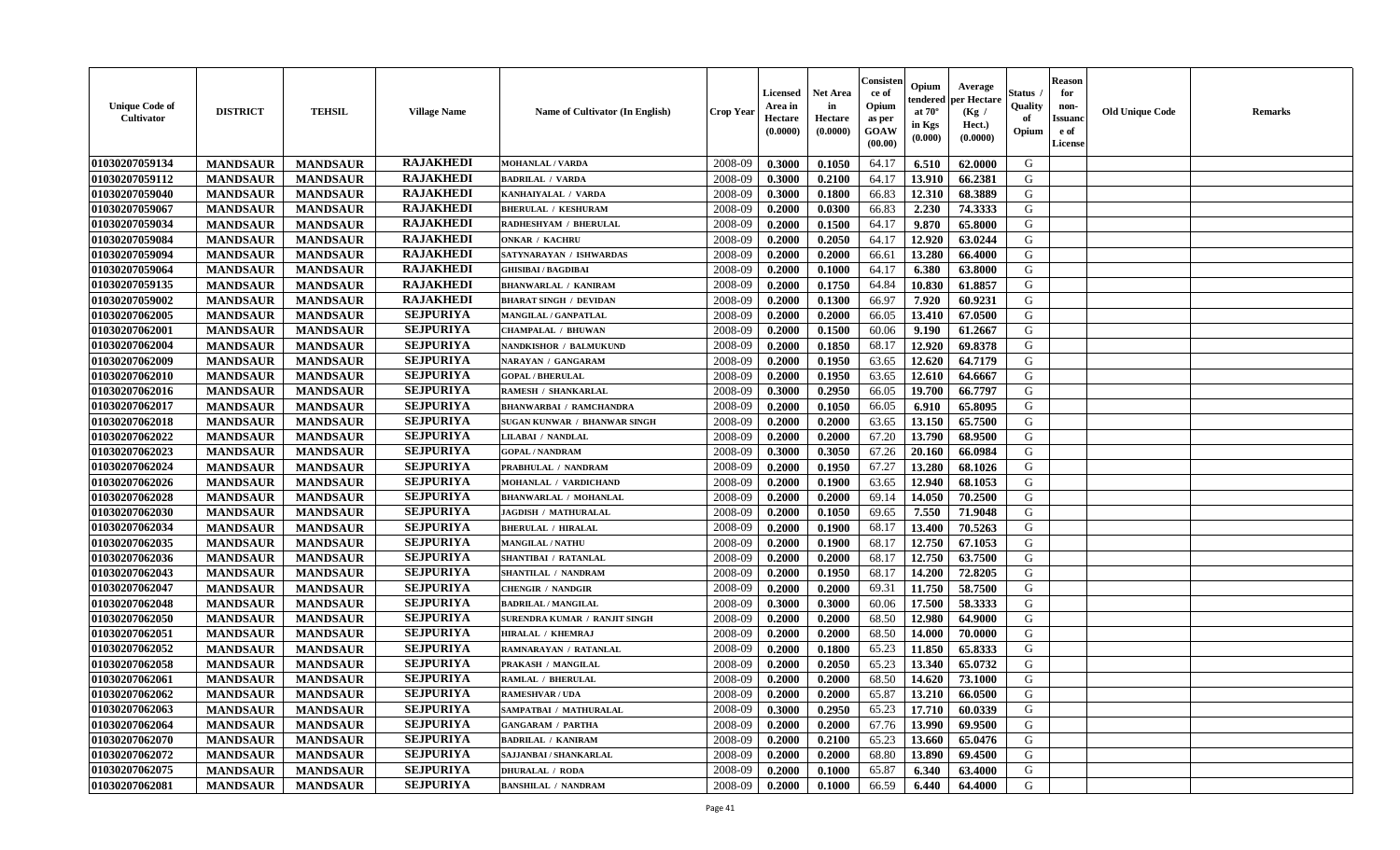| <b>Unique Code of</b><br><b>Cultivator</b> | <b>DISTRICT</b> | <b>TEHSIL</b>   | <b>Village Name</b> | Name of Cultivator (In English)   | <b>Crop Year</b> | <b>Licensed</b><br>Area in<br>Hectare<br>(0.0000) | <b>Net Area</b><br>in<br>Hectare<br>(0.0000) | Consisteı<br>ce of<br>Opium<br>as per<br>GOAW<br>(00.00) | Opium<br>endered<br>at $70^\circ$<br>in Kgs<br>(0.000) | Average<br>oer Hectare<br>(Kg /<br>Hect.)<br>(0.0000) | Status<br>Quality<br>of<br>Opium | <b>Reason</b><br>for<br>non-<br>Issuano<br>e of<br>License | <b>Old Unique Code</b> | Remarks                    |
|--------------------------------------------|-----------------|-----------------|---------------------|-----------------------------------|------------------|---------------------------------------------------|----------------------------------------------|----------------------------------------------------------|--------------------------------------------------------|-------------------------------------------------------|----------------------------------|------------------------------------------------------------|------------------------|----------------------------|
| 01030207062083                             | <b>MANDSAUR</b> | <b>MANDSAUR</b> | <b>SEJPURIYA</b>    | SHYAMLAL / HARIRAM                | 2008-09          | 0.3000                                            | 0.2300                                       | 66.41                                                    | 15.160                                                 | 65.9130                                               | G                                |                                                            |                        |                            |
| 01030207062084                             | <b>MANDSAUR</b> | <b>MANDSAUR</b> | <b>SEJPURIYA</b>    | SITABAI / RATANLAL                | 2008-09          | 0.2000                                            | 0.1000                                       | 65.87                                                    | 6.540                                                  | 65.4000                                               | G                                |                                                            |                        |                            |
| 01030207062086                             | <b>MANDSAUR</b> | <b>MANDSAUR</b> | <b>SEJPURIYA</b>    | <b>GOPAL / RAMCHANDRA</b>         | 2008-09          | 0.3000                                            |                                              |                                                          |                                                        | 0.0000                                                | $\mathbf{F}$                     |                                                            |                        |                            |
| 01030207062087                             | <b>MANDSAUR</b> | <b>MANDSAUR</b> | <b>SEJPURIYA</b>    | <b>BHANWARIBAI / PANNALAL</b>     | 2008-09          | 0.2000                                            | 0.1900                                       | 66.01                                                    | 12.720                                                 | 66.9474                                               | G                                |                                                            |                        |                            |
| 01030207062090                             | <b>MANDSAUR</b> | <b>MANDSAUR</b> | <b>SEJPURIYA</b>    | <b>MANGUBAI/GORDHAN</b>           | 2008-09          | 0.3000                                            | 0.3000                                       | 65.46                                                    | 19.470                                                 | 64.9000                                               | G                                |                                                            |                        |                            |
| 01030207062094                             | <b>MANDSAUR</b> | <b>MANDSAUR</b> | <b>SEJPURIYA</b>    | PARMANAND / GANESHRAM             | 2008-09          | 0.2000                                            | 0.2050                                       | 60.12                                                    | 12.900                                                 | 62.9268                                               | G                                |                                                            |                        |                            |
| 01030207062100                             | <b>MANDSAUR</b> | <b>MANDSAUR</b> | <b>SEJPURIYA</b>    | <b>KISHANLAL / BAGDIRAM</b>       | 2008-09          | 0.2000                                            | 0.1000                                       | 65.87                                                    | 6.670                                                  | 66.7000                                               | G                                |                                                            |                        |                            |
| 01030207062112                             | <b>MANDSAUR</b> | <b>MANDSAUR</b> | <b>SEJPURIYA</b>    | <b>RUGNATH / BHUVNISINGH</b>      | 2008-09          | 0.2000                                            | 0.2000                                       | 62.07                                                    | 12.410                                                 | 62.0500                                               | G                                |                                                            |                        |                            |
| 01030207062118                             | <b>MANDSAUR</b> | <b>MANDSAUR</b> | <b>SEJPURIYA</b>    | PRATAPBAI / BIHARILAL             | 2008-09          | 0.2000                                            | 0.2000                                       | 62.07                                                    | 12.650                                                 | 63.2500                                               | G                                |                                                            |                        |                            |
| 01030207062122                             | <b>MANDSAUR</b> | <b>MANDSAUR</b> | <b>SEJPURIYA</b>    | <b>RATAN / PARTHA</b>             | 2008-09          | 0.2000                                            | 0.1900                                       | 65.87                                                    | 12.230                                                 | 64.3684                                               | G                                |                                                            |                        |                            |
| 01030207062123                             | <b>MANDSAUR</b> | <b>MANDSAUR</b> | <b>SEJPURIYA</b>    | <b>BAGDIBAI / DEVRAM</b>          | 2008-09          | 0.2000                                            | 0.2000                                       | 66.45                                                    | 13.020                                                 | 65.1000                                               | G                                |                                                            |                        |                            |
| 01030207062135                             | <b>MANDSAUR</b> | <b>MANDSAUR</b> | <b>SEJPURIYA</b>    | MOHANBAI / MOHANLAL               | 2008-09          | 0.3000                                            | 0.1000                                       | 62.07                                                    | 6.420                                                  | 64.2000                                               | G                                |                                                            |                        |                            |
| 01030207062060                             | <b>MANDSAUR</b> | <b>MANDSAUR</b> | <b>SEJPURIYA</b>    | <b>BADRILAL / KESHURAM</b>        | 2008-09          | 0.2000                                            | 0.1950                                       | 66.05                                                    | 13.240                                                 | 67.8974                                               | G                                |                                                            |                        |                            |
| 01030207062111                             | <b>MANDSAUR</b> | <b>MANDSAUR</b> | <b>SEJPURIYA</b>    | PANNALAL / BHERA                  | 2008-09          | 0.2000                                            | 0.1850                                       | 62.07                                                    | 11.420                                                 | 61.7297                                               | G                                |                                                            |                        |                            |
| 01030207062040                             | <b>MANDSAUR</b> | <b>MANDSAUR</b> | <b>SEJPURIYA</b>    | <b>BALURAM / BAGDIRAM</b>         | 2008-09          | 0.2000                                            | 0.2000                                       | 66.05                                                    | 13.140                                                 | 65.7000                                               | $\mathbf G$                      |                                                            |                        |                            |
| 01030207062038                             | <b>MANDSAUR</b> | <b>MANDSAUR</b> | <b>SEJPURIYA</b>    | JASWANT SINGH / BEGAM SINGH       | 2008-09          | 0.2000                                            | 0.2000                                       | 66.08                                                    | 13.560                                                 | 67.8000                                               | G                                |                                                            |                        |                            |
| 01030207062104                             | <b>MANDSAUR</b> | <b>MANDSAUR</b> | <b>SEJPURIYA</b>    | <b>MADAN / ONKAR</b>              | 2008-09          | 0.2000                                            | 0.2000                                       | 65.70                                                    | 13.260                                                 | 66.3000                                               | G                                |                                                            |                        |                            |
| 01030207062129                             | <b>MANDSAUR</b> | <b>MANDSAUR</b> | <b>SEJPURIYA</b>    | <b>JAMNABAI/NANDA</b>             | 2008-09          | 0.2000                                            | 0.1950                                       | 62.07                                                    | 11.710                                                 | 60.0513                                               | G                                |                                                            |                        |                            |
| 01030207062006                             | <b>MANDSAUR</b> | <b>MANDSAUR</b> | <b>SEJPURIYA</b>    | <b>GITABAI / JIVRAM</b>           | 2008-09          | 0.2000                                            | 0.2050                                       | 65.40                                                    | 13.790                                                 | 67.2683                                               | G                                |                                                            |                        |                            |
| 01030207062044                             | <b>MANDSAUR</b> | <b>MANDSAUR</b> | <b>SEJPURIYA</b>    | <b>BHERULAL / KISHANLAL</b>       | 2008-09          | 0.2000                                            | 0.2000                                       | 65.40                                                    | 13.200                                                 | 66.0000                                               | G                                |                                                            |                        |                            |
| 01030207062076                             | <b>MANDSAUR</b> | <b>MANDSAUR</b> | <b>SEJPURIYA</b>    | KHUMAN SINGH / GOVIND SINGH       | 2008-09          | 0.2000                                            | 0.2000                                       | 64.62                                                    | 12.860                                                 | 64.3000                                               | G                                |                                                            |                        |                            |
| 01030207062141                             | <b>MANDSAUR</b> | <b>MANDSAUR</b> | <b>SEJPURIYA</b>    | <b>CHENSINGH / SAJJANSINGH</b>    | 2008-09          | 0.2000                                            | 0.1300                                       | 59.14                                                    | 7.540                                                  | 58.0000                                               | G                                |                                                            |                        |                            |
| 01030207062154                             | <b>MANDSAUR</b> | <b>MANDSAUR</b> | <b>SEJPURIYA</b>    | <b>KISHANLAL / GULAB</b>          | 2008-09          | 0.2000                                            | 0.2000                                       | 65.40                                                    | 12.170                                                 | 60.8500                                               | G                                |                                                            |                        | <b>TRANSFER/BEHPUR J-I</b> |
| 01030207062155                             | <b>MANDSAUR</b> | <b>MANDSAUR</b> | <b>SEJPURIYA</b>    | SAMPATBAI / NANDA                 | 2008-09          | 0.2000                                            | 0.1950                                       | 65.40                                                    | 13.020                                                 | 66.7692                                               | G                                |                                                            | 01030207041063         |                            |
| 01030208064003                             | <b>MANDSAUR</b> | <b>DALODA</b>   | <b>TOLKHEDI</b>     | <b>GANESHARAM / UDA</b>           | 2008-09          | 0.2000                                            | 0.2000                                       | 65.42                                                    | 12.930                                                 | 64.6500                                               | G                                |                                                            |                        |                            |
| 01030208064007                             | <b>MANDSAUR</b> | <b>DALODA</b>   | <b>TOLKHEDI</b>     | <b>NANDA / GULAB</b>              | 2008-09          | 0.2000                                            | 0.2000                                       | 62.17                                                    | 12.590                                                 | 62.9500                                               | G                                |                                                            |                        |                            |
| 01030208064012                             | <b>MANDSAUR</b> | <b>DALODA</b>   | <b>TOLKHEDI</b>     | LAXMINARAYAN / MANGILAL           | 2008-09          | 0.2000                                            | 0.2050                                       | 65.42                                                    | 13.240                                                 | 64.5854                                               | G                                |                                                            |                        |                            |
| 01030208064013                             | <b>MANDSAUR</b> | <b>DALODA</b>   | <b>TOLKHEDI</b>     | <b>MULCHAND / BHUWAN</b>          | 2008-09          | 0.2000                                            | 0.2000                                       | 65.42                                                    | 12.830                                                 | 64.1500                                               | G                                |                                                            |                        |                            |
| 01030208064017                             | <b>MANDSAUR</b> | <b>DALODA</b>   | <b>TOLKHEDI</b>     | KACHARULAL / GOVINDARAM           | 2008-09          | 0.2000                                            | 0.1850                                       | 62.17                                                    | 12.000                                                 | 64.8649                                               | G                                |                                                            |                        |                            |
| 01030208064020                             | <b>MANDSAUR</b> | <b>DALODA</b>   | <b>TOLKHEDI</b>     | <b>MOHANALAL / BAVARU</b>         | 2008-09          | 0.2000                                            | 0.1950                                       | 67.21                                                    | 12.120                                                 | 62.1538                                               | G                                |                                                            |                        |                            |
| 01030208064023                             | <b>MANDSAUR</b> | <b>DALODA</b>   | <b>TOLKHEDI</b>     | <b>KALU / BHAGCHANDRA</b>         | 2008-09          | 0.2000                                            | 0.1800                                       | 62.17                                                    | 10.600                                                 | 58.8889                                               | G                                |                                                            |                        |                            |
| 01030208065161                             | <b>MANDSAUR</b> | <b>DALODA</b>   | <b>AKODARA</b>      | SAJJANALAL / UDAYALAL             | 2008-09          | 0.3000                                            | 0.2000                                       | 68.54                                                    | 12.910                                                 | 64.5500                                               | G                                |                                                            |                        |                            |
| 01030208065001                             | <b>MANDSAUR</b> | <b>DALODA</b>   | <b>AKODARA</b>      | NABINUR / MOHAMMAD HUSSAIN        | 2008-09          | 0.3000                                            | 0.2100                                       | 65.95                                                    | 14.890                                                 | 70.9048                                               | G                                |                                                            |                        |                            |
| 01030208065002                             | <b>MANDSAUR</b> | <b>DALODA</b>   | <b>AKODARA</b>      | JAWARLAL / SHANKARLAL             | 2008-09          | 0.2000                                            | 0.1000                                       | 68.54                                                    | 6.560                                                  | 65.6000                                               | G                                |                                                            |                        |                            |
| 01030208065006                             | <b>MANDSAUR</b> | <b>DALODA</b>   | <b>AKODARA</b>      | <b>RAMESHVAR / KACHARU</b>        | 2008-09          | 0.3000                                            | 0.1700                                       | 70.90                                                    | 11.190                                                 | 65.8235                                               | G                                |                                                            |                        |                            |
| 01030208065007                             | <b>MANDSAUR</b> | <b>DALODA</b>   | <b>AKODARA</b>      | KANHAIYALAL / KACHARL             | 2008-09          | 0.3000                                            | 0.0950                                       | 68.54                                                    | 6.920                                                  | 72.8421                                               | G                                |                                                            |                        |                            |
| 01030208065008                             | <b>MANDSAUR</b> | <b>DALODA</b>   | <b>AKODARA</b>      | <b>DHANARAJ / BHERULAL GAYARI</b> | 2008-09          | 0.3000                                            | 0.1500                                       | 68.54                                                    | 10.100                                                 | 67.3333                                               | G                                |                                                            |                        |                            |
| 01030208065009                             | <b>MANDSAUR</b> | <b>DALODA</b>   | <b>AKODARA</b>      | <b>BAPULAL / BHAIRULAL TAIL!</b>  | 2008-09          | 0.2000                                            | 0.2000                                       | 65.95                                                    | 12.780                                                 | 63.9000                                               | G                                |                                                            |                        |                            |
| 01030208065010                             | <b>MANDSAUR</b> | <b>DALODA</b>   | <b>AKODARA</b>      | RAMNIWAS / RADHESHYAM             | 2008-09          | 0.3000                                            | 0.2000                                       | 68.54                                                    | 12.690                                                 | 63.4500                                               | G                                |                                                            |                        |                            |
| 01030208065012                             | <b>MANDSAUR</b> | <b>DALODA</b>   | <b>AKODARA</b>      | KARULAL / BADRILAL                | 2008-09          | 0.2000                                            | 0.1200                                       | 70.90                                                    | 8.500                                                  | 70.8333                                               | ${\bf G}$                        |                                                            |                        |                            |
| 01030208065013                             | <b>MANDSAUR</b> | <b>DALODA</b>   | <b>AKODARA</b>      | <b>MUNNIBAI/BALARAM</b>           | 2008-09          | 0.3000                                            | 0.0900                                       | 65.95                                                    | 5.790                                                  | 64.3333                                               | G                                |                                                            |                        |                            |
| 01030208065014                             | <b>MANDSAUR</b> | <b>DALODA</b>   | <b>AKODARA</b>      | <b>GORDHAN / RAMCHANDRA</b>       | 2008-09          | 0.2000                                            | 0.1150                                       | 72.59                                                    | 7.640                                                  | 66.4348                                               | G                                |                                                            |                        |                            |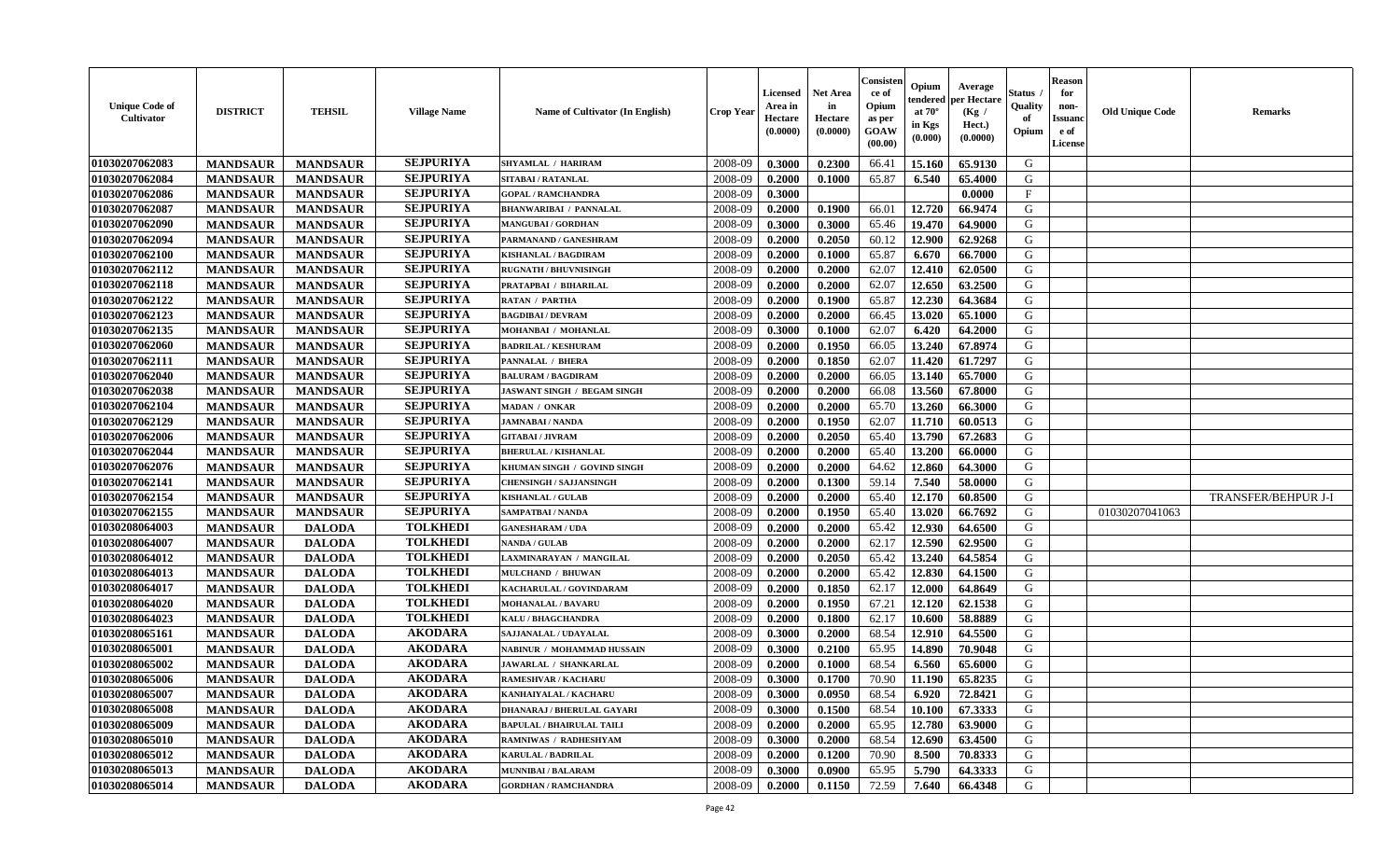| <b>Unique Code of</b><br><b>Cultivator</b> | <b>DISTRICT</b> | <b>TEHSIL</b> | <b>Village Name</b> | <b>Name of Cultivator (In English)</b> | <b>Crop Year</b> | Licensed<br>Area in<br>Hectare<br>(0.0000) | <b>Net Area</b><br>in<br>Hectare<br>(0.0000) | Consisteı<br>ce of<br>Opium<br>as per<br>GOAW<br>(00.00) | Opium<br>endered<br>at $70^\circ$<br>in Kgs<br>(0.000) | Average<br>per Hectare<br>(Kg /<br>Hect.)<br>(0.0000) | Status<br>Quality<br>of<br>Opium | <b>Reason</b><br>for<br>non-<br><b>Issuand</b><br>e of<br><b>License</b> | <b>Old Unique Code</b> | <b>Remarks</b> |
|--------------------------------------------|-----------------|---------------|---------------------|----------------------------------------|------------------|--------------------------------------------|----------------------------------------------|----------------------------------------------------------|--------------------------------------------------------|-------------------------------------------------------|----------------------------------|--------------------------------------------------------------------------|------------------------|----------------|
| 01030208065017                             | <b>MANDSAUR</b> | <b>DALODA</b> | <b>AKODARA</b>      | <b>BALARAM / BHANWARLAL</b>            | 2008-09          | 0.3000                                     | 0.2950                                       | 71.21                                                    | 19.930                                                 | 67.5593                                               | G                                |                                                                          |                        |                |
| 01030208065018                             | <b>MANDSAUR</b> | <b>DALODA</b> | <b>AKODARA</b>      | KARULAL / BHANWARLAL                   | 2008-09          | 0.2000                                     | 0.1500                                       | 68.08                                                    | 9.430                                                  | 62.8667                                               | G                                |                                                                          |                        |                |
| 01030208065020                             | <b>MANDSAUR</b> | <b>DALODA</b> | <b>AKODARA</b>      | <b>BALARAM / RAMLAL</b>                | 2008-09          | 0.3000                                     | 0.3050                                       | 64.10                                                    | 18.740                                                 | 61.4426                                               | G                                |                                                                          |                        |                |
| 01030208065021                             | <b>MANDSAUR</b> | <b>DALODA</b> | <b>AKODARA</b>      | LACHIRAM / RAMCHANDRAA                 | 2008-09          | 0.3000                                     | 0.0800                                       | 65.95                                                    | 5.300                                                  | 66.2500                                               | G                                |                                                                          |                        |                |
| 01030208065022                             | <b>MANDSAUR</b> | <b>DALODA</b> | <b>AKODARA</b>      | <b>BHULIBAI / ONKAR</b>                | 2008-09          | 0.3000                                     | 0.1900                                       | 68.08                                                    | 11.820                                                 | 62.2105                                               | G                                |                                                                          |                        |                |
| 01030208065023                             | <b>MANDSAUR</b> | <b>DALODA</b> | <b>AKODARA</b>      | <b>DHAPUBAI/BHANVARLAL</b>             | 2008-09          | 0.2000                                     | 0.2000                                       | 61.72                                                    | 5.070                                                  | 25.3500                                               | G                                | 04                                                                       |                        |                |
| 01030208065026                             | <b>MANDSAUR</b> | <b>DALODA</b> | <b>AKODARA</b>      | <b>MO DIRAM / NANURAM</b>              | 2008-09          | 0.3000                                     | 0.3000                                       | 64.10                                                    | 19.180                                                 | 63.9333                                               | G                                |                                                                          |                        |                |
| 01030208065029                             | <b>MANDSAUR</b> | <b>DALODA</b> | <b>AKODARA</b>      | <b>BHANWARLAL / RAJARAM</b>            | 2008-09          | 0.2000                                     | 0.1650                                       | 71.21                                                    | 11.110                                                 | 67.3333                                               | G                                |                                                                          |                        |                |
| 01030208065031                             | <b>MANDSAUR</b> | <b>DALODA</b> | <b>AKODARA</b>      | AHMAD NUR / MOHD. HUSSAIN              | 2008-09          | 0.3000                                     | 0.3000                                       | 65.95                                                    | 18.560                                                 | 61.8667                                               | G                                |                                                                          |                        |                |
| 01030208065032                             | <b>MANDSAUR</b> | <b>DALODA</b> | <b>AKODARA</b>      | SHNKARALAL / DHANNA BAVARI             | 2008-09          | 0.3000                                     | 0.2200                                       | 68.08                                                    | 14.680                                                 | 66.7273                                               | G                                |                                                                          |                        |                |
| 01030208065033                             | <b>MANDSAUR</b> | <b>DALODA</b> | <b>AKODARA</b>      | KANTABAI / FULCHAND                    | 2008-09          | 0.2000                                     | 0.1200                                       | 68.08                                                    | 7.290                                                  | 60.7500                                               | G                                |                                                                          |                        |                |
| 01030208065034                             | <b>MANDSAUR</b> | <b>DALODA</b> | <b>AKODARA</b>      | <b>LAXMINARAYAN / KISHAN</b>           | 2008-09          | 0.2000                                     | 0.1900                                       | 68.08                                                    | 12.470                                                 | 65.6316                                               | G                                |                                                                          |                        |                |
| 01030208065035                             | <b>MANDSAUR</b> | <b>DALODA</b> | <b>AKODARA</b>      | LALUPRASAD / BHUWANIRAM                | 2008-09          | 0.3000                                     | 0.2000                                       | 67.86                                                    | 13.230                                                 | 66.1500                                               | G                                |                                                                          |                        |                |
| 01030208065036                             | <b>MANDSAUR</b> | <b>DALODA</b> | <b>AKODARA</b>      | PRAKASH / BHUWANIRAM                   | 2008-09          | 0.3000                                     | 0.2300                                       | 71.21                                                    | 15.440                                                 | 67.1304                                               | G                                |                                                                          |                        |                |
| 01030208065038                             | <b>MANDSAUR</b> | <b>DALODA</b> | <b>AKODARA</b>      | <b>GANAPAT / BHAGIRATH</b>             | 2008-09          | 0.3000                                     | 0.2450                                       | 67.86                                                    | 16.300                                                 | 66.5306                                               | G                                |                                                                          |                        |                |
| 01030208065039                             | <b>MANDSAUR</b> | <b>DALODA</b> | <b>AKODARA</b>      | <b>MANGILAL / DEVRAM</b>               | 2008-09          | 0.3000                                     | 0.0950                                       | 67.86                                                    | 6.170                                                  | 64.9474                                               | G                                |                                                                          |                        |                |
| 01030208065040                             | <b>MANDSAUR</b> | <b>DALODA</b> | <b>AKODARA</b>      | RAJKUNWARBAI / DOULATRAM               | 2008-09          | 0.2000                                     | 0.1700                                       | 67.86                                                    | 11.480                                                 | 67.5294                                               | G                                |                                                                          |                        |                |
| 01030208065041                             | <b>MANDSAUR</b> | <b>DALODA</b> | <b>AKODARA</b>      | JAGDISH / BHUWANIRAM                   | 2008-09          | 0.3000                                     | 0.3000                                       | 67.86                                                    | 19.060                                                 | 63.5333                                               | G                                |                                                                          |                        |                |
| 01030208065042                             | <b>MANDSAUR</b> | <b>DALODA</b> | <b>AKODARA</b>      | <b>UDAYALAL / RAMESHVAR</b>            | 2008-09          | 0.3000                                     | 0.1950                                       | 65.88                                                    | 12.600                                                 | 64.6154                                               | G                                |                                                                          |                        |                |
| 01030208065043                             | <b>MANDSAUR</b> | <b>DALODA</b> | <b>AKODARA</b>      | VARADICHANDRA / BHAIRULAL BHIL         | 2008-09          | 0.3000                                     | 0.2050                                       | 67.66                                                    | 13.650                                                 | 66.5854                                               | G                                |                                                                          |                        |                |
| 01030208065044                             | <b>MANDSAUR</b> | <b>DALODA</b> | <b>AKODARA</b>      | <b>RAMPRASAD / SALAGRAM</b>            | 2008-09          | 0.2000                                     | 0.2000                                       | 64.10                                                    | 11.960                                                 | 59.8000                                               | G                                |                                                                          |                        |                |
| 01030208065049                             | <b>MANDSAUR</b> | <b>DALODA</b> | <b>AKODARA</b>      | <b>BALAKRISHN / KACHARU BHII</b>       | 2008-09          | 0.3000                                     | 0.1250                                       | 64.10                                                    | 7.570                                                  | 60.5600                                               | G                                |                                                                          |                        |                |
| 01030208065052                             | <b>MANDSAUR</b> | <b>DALODA</b> | <b>AKODARA</b>      | SATYANRAYAN / MANGILAL                 | 2008-09          | 0.2000                                     | 0.2000                                       | 67.66                                                    | 13.500                                                 | 67.5000                                               | G                                |                                                                          |                        |                |
| 01030208065053                             | <b>MANDSAUR</b> | <b>DALODA</b> | <b>AKODARA</b>      | <b>DHAPUBAI / SHANTILAL</b>            | 2008-09          | 0.2000                                     | 0.1000                                       | 71.21                                                    | 6.780                                                  | 67.8000                                               | G                                |                                                                          |                        |                |
| 01030208065055                             | <b>MANDSAUR</b> | <b>DALODA</b> | <b>AKODARA</b>      | <b>BHUWANIRAM / RAMLAL</b>             | 2008-09          | 0.2000                                     | 0.1200                                       | 67.66                                                    | 7.450                                                  | 62.0833                                               | G                                |                                                                          |                        |                |
| 01030208065057                             | <b>MANDSAUR</b> | <b>DALODA</b> | <b>AKODARA</b>      | <b>BAPULAL / DHANNA BAVARI</b>         | 2008-09          | 0.3000                                     | 0.3000                                       | 67.66                                                    | 19.710                                                 | 65.7000                                               | G                                |                                                                          |                        |                |
| 01030208065058                             | <b>MANDSAUR</b> | <b>DALODA</b> | <b>AKODARA</b>      | <b>SURESH / CHAINRAM</b>               | 2008-09          | 0.2000                                     | 0.0550                                       | 71.21                                                    | 3.780                                                  | 68.7273                                               | G                                |                                                                          |                        |                |
| 01030208065064                             | <b>MANDSAUR</b> | <b>DALODA</b> | <b>AKODARA</b>      | <b>MOHAMMAD / ISMAIL</b>               | 2008-09          | 0.3000                                     | 0.2650                                       | 67.66                                                    | 16.800                                                 | 63.3962                                               | G                                |                                                                          |                        |                |
| 01030208065065                             | <b>MANDSAUR</b> | <b>DALODA</b> | <b>AKODARA</b>      | <b>BALARAM / GANGARAM</b>              | 2008-09          | 0.2000                                     | 0.2050                                       | 67.69                                                    | 12.780                                                 | 62.3415                                               | G                                |                                                                          |                        |                |
| 01030208065066                             | <b>MANDSAUR</b> | <b>DALODA</b> | <b>AKODARA</b>      | <b>BADRILAL / HIRALAL</b>              | 2008-09          | 0.2000                                     | 0.0800                                       | 71.29                                                    | 5.930                                                  | 74.1250                                               | G                                |                                                                          |                        |                |
| 01030208065067                             | <b>MANDSAUR</b> | <b>DALODA</b> | <b>AKODARA</b>      | MANGILAL / BHAGCHAND                   | 2008-09          | 0.2000                                     | 0.1600                                       | 69.32                                                    | 10.820                                                 | 67.6250                                               | ${\bf G}$                        |                                                                          |                        |                |
| 01030208065068                             | <b>MANDSAUR</b> | <b>DALODA</b> | <b>AKODARA</b>      | NANDLAL / KISHANLAL                    | 2008-09          | 0.3000                                     | 0.2950                                       | 69.32                                                    | 18.850                                                 | 63.8983                                               | G                                |                                                                          |                        |                |
| 01030208065069                             | <b>MANDSAUR</b> | <b>DALODA</b> | <b>AKODARA</b>      | <b>SUBHASH / BHUWANIRAM</b>            | 2008-09          | 0.3000                                     | 0.3000                                       | 68.47                                                    | 19.710                                                 | 65.7000                                               | G                                |                                                                          |                        |                |
| 01030208065070                             | <b>MANDSAUR</b> | <b>DALODA</b> | <b>AKODARA</b>      | DEVENDRAKUMAR / RAMCHANDRA             | 2008-09          | 0.2000                                     | 0.2000                                       | 65.88                                                    | 12.560                                                 | 62.8000                                               | G                                |                                                                          |                        |                |
| 01030208065071                             | <b>MANDSAUR</b> | <b>DALODA</b> | <b>AKODARA</b>      | <b>BHUVANIRAM / SURATARAM</b>          | 2008-09          | 0.3000                                     | 0.2100                                       | 67.69                                                    | 13.660                                                 | 65.0476                                               | G                                |                                                                          |                        |                |
| 01030208065075                             | <b>MANDSAUR</b> | <b>DALODA</b> | <b>AKODARA</b>      | <b>GIRDHARI / HAJARI</b>               | 2008-09          | 0.3000                                     | 0.3000                                       | 67.69                                                    | 18.880                                                 | 62.9333                                               | G                                |                                                                          |                        |                |
| 01030208065078                             | <b>MANDSAUR</b> | <b>DALODA</b> | <b>AKODARA</b>      | RAMCHANDRIBAI / NATHULAL               | 2008-09          | 0.2000                                     | 0.1000                                       | 71.29                                                    | 6.630                                                  | 66.3000                                               | G                                |                                                                          |                        |                |
| 01030208065080                             | <b>MANDSAUR</b> | <b>DALODA</b> | <b>AKODARA</b>      | <b>JAGDISH / UMMEDRAM</b>              | 2008-09          | 0.3000                                     | 0.1000                                       | 71.55                                                    | 6.560                                                  | 65.6000                                               | G                                |                                                                          |                        |                |
| 01030208065081                             | <b>MANDSAUR</b> | <b>DALODA</b> | <b>AKODARA</b>      | DALURAM / BHUWANIRAM                   | 2008-09          | 0.3000                                     | 0.0800                                       | 71.29                                                    | 5.540                                                  | 69.2500                                               | G                                |                                                                          |                        |                |
| 01030208065082                             | <b>MANDSAUR</b> | <b>DALODA</b> | <b>AKODARA</b>      | <b>RAMESHVAR / HIRALAL</b>             | 2008-09          | 0.2000                                     | 0.1950                                       | 65.88                                                    | 12.560                                                 | 64.4103                                               | G                                |                                                                          |                        |                |
| 01030208065083                             | <b>MANDSAUR</b> | <b>DALODA</b> | <b>AKODARA</b>      | VINOD KUMAR / BHANWARLAL               | 2008-09          | 0.3000                                     | 0.1550                                       | 71.29                                                    | 10.950                                                 | 70.6452                                               | G                                |                                                                          |                        |                |
| 01030208065084                             | <b>MANDSAUR</b> | <b>DALODA</b> | <b>AKODARA</b>      | NANDA / SURATRAM                       | 2008-09          | 0.2000                                     | 0.2050                                       | 67.69                                                    | 13.210                                                 | 64.4390                                               | G                                |                                                                          |                        |                |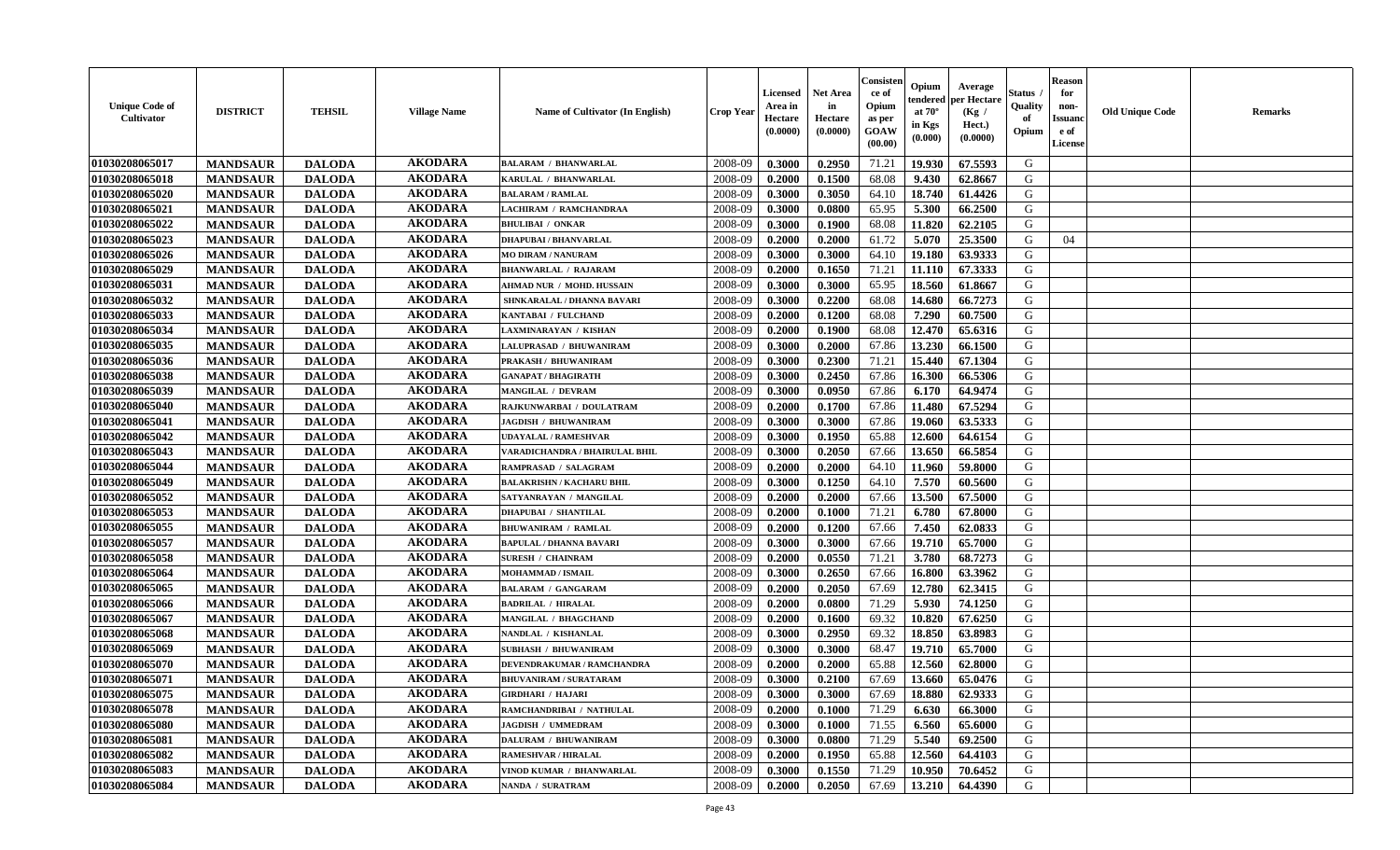| <b>Unique Code of</b><br><b>Cultivator</b> | <b>DISTRICT</b> | <b>TEHSIL</b> | <b>Village Name</b> | <b>Name of Cultivator (In English)</b> | <b>Crop Year</b> | Licensed<br>Area in<br>Hectare<br>(0.0000) | <b>Net Area</b><br>in<br>Hectare<br>(0.0000) | Consisteı<br>ce of<br>Opium<br>as per<br>GOAW<br>(00.00) | Opium<br>endered<br>at $70^\circ$<br>in Kgs<br>(0.000) | Average<br>oer Hectare<br>(Kg /<br>Hect.)<br>(0.0000) | Status<br>Quality<br>of<br>Opium | <b>Reason</b><br>for<br>non-<br><b>Issuand</b><br>e of<br>License | <b>Old Unique Code</b> | <b>Remarks</b> |
|--------------------------------------------|-----------------|---------------|---------------------|----------------------------------------|------------------|--------------------------------------------|----------------------------------------------|----------------------------------------------------------|--------------------------------------------------------|-------------------------------------------------------|----------------------------------|-------------------------------------------------------------------|------------------------|----------------|
| 01030208065086                             | <b>MANDSAUR</b> | <b>DALODA</b> | <b>AKODARA</b>      | <b>BHAIRU / GANGARAM</b>               | 2008-09          | 0.3000                                     | 0.2550                                       | 67.69                                                    | 15.440                                                 | 60.5490                                               | G                                |                                                                   |                        |                |
| 01030208065087                             | <b>MANDSAUR</b> | <b>DALODA</b> | <b>AKODARA</b>      | RAJENDRA / BHANWARLAL                  | 2008-09          | 0.2000                                     | 0.1000                                       | 69.32                                                    | 6.620                                                  | 66.2000                                               | G                                |                                                                   |                        |                |
| 01030208065088                             | <b>MANDSAUR</b> | <b>DALODA</b> | <b>AKODARA</b>      | <b>DHANA / CHAMNA</b>                  | 2008-09          | 0.3000                                     |                                              |                                                          |                                                        | 0.0000                                                | $\mathbf N$                      |                                                                   |                        |                |
| 01030208065090                             | <b>MANDSAUR</b> | <b>DALODA</b> | <b>AKODARA</b>      | <b>SHRILAL / SALAGRAM</b>              | 2008-09          | 0.2000                                     | 0.2000                                       | 69.32                                                    | 12.840                                                 | 64.2000                                               | G                                |                                                                   |                        |                |
| 01030208065091                             | <b>MANDSAUR</b> | <b>DALODA</b> | <b>AKODARA</b>      | <b>INDRAJIT / SAJJANALAL</b>           | 2008-09          | 0.2000                                     | 0.1000                                       | 69.32                                                    | 7.720                                                  | 77.2000                                               | G                                |                                                                   |                        |                |
| 01030208065092                             | <b>MANDSAUR</b> | <b>DALODA</b> | <b>AKODARA</b>      | UDAYLAL / ASHARAM                      | 2008-09          | 0.2000                                     | 0.0900                                       | 71.29                                                    | 6.090                                                  | 67.6667                                               | G                                |                                                                   |                        |                |
| 01030208065093                             | <b>MANDSAUR</b> | <b>DALODA</b> | <b>AKODARA</b>      | MOTYABAI / MOHANLAL                    | 2008-09          | 0.2000                                     | 0.1500                                       | 68.35                                                    | 10.150                                                 | 67.6667                                               | G                                |                                                                   |                        |                |
| 01030208065094                             | <b>MANDSAUR</b> | <b>DALODA</b> | <b>AKODARA</b>      | SHANKARLAL / NANURAM                   | 2008-09          | 0.2000                                     | 0.2050                                       | 68.47                                                    | 13.190                                                 | 64.3415                                               | G                                |                                                                   |                        |                |
| 01030208065095                             | <b>MANDSAUR</b> | <b>DALODA</b> | <b>AKODARA</b>      | <b>BHAGIRATH / SURATRAM</b>            | 2008-09          | 0.2000                                     | 0.1000                                       | 68.47                                                    | 6.660                                                  | 66.6000                                               | G                                |                                                                   |                        |                |
| 01030208065097                             | <b>MANDSAUR</b> | <b>DALODA</b> | <b>AKODARA</b>      | <b>BHUWANIRAM / BALARAM</b>            | 2008-09          | 0.2000                                     | 0.1950                                       | 71.47                                                    | 12.710                                                 | 65.1795                                               | G                                |                                                                   |                        |                |
| 01030208065098                             | <b>MANDSAUR</b> | <b>DALODA</b> | <b>AKODARA</b>      | NIRABHERAM / RATANLAL                  | 2008-09          | 0.2000                                     | 0.1800                                       | 68.47                                                    | 11.890                                                 | 66.0556                                               | G                                |                                                                   |                        |                |
| 01030208065099                             | <b>MANDSAUR</b> | <b>DALODA</b> | <b>AKODARA</b>      | <b>DALURAM / NANURAM</b>               | 2008-09          | 0.3000                                     | 0.1050                                       | 68.47                                                    | 7.320                                                  | 69.7143                                               | G                                |                                                                   |                        |                |
| 01030208065100                             | <b>MANDSAUR</b> | <b>DALODA</b> | <b>AKODARA</b>      | VISHNULAL / KISHANALAL                 | 2008-09          | 0.2000                                     | 0.0950                                       | 68.66                                                    | 6.530                                                  | 68.7368                                               | G                                |                                                                   |                        |                |
| 01030208065102                             | <b>MANDSAUR</b> | <b>DALODA</b> | <b>AKODARA</b>      | KALURAM / DHURILAL                     | 2008-09          | 0.3000                                     |                                              |                                                          |                                                        | 0.0000                                                | F                                |                                                                   |                        |                |
| 01030208065103                             | <b>MANDSAUR</b> | <b>DALODA</b> | <b>AKODARA</b>      | <b>DILIP KUMAR / KALURAM</b>           | 2008-09          | 0.3000                                     | 0.2100                                       | 68.66                                                    | 13.700                                                 | 65.2381                                               | G                                |                                                                   |                        |                |
| 01030208065105                             | <b>MANDSAUR</b> | <b>DALODA</b> | <b>AKODARA</b>      | SATYANARAYAN / BHUVANIRAM              | 2008-09          | 0.3000                                     | 0.0950                                       | 68.66                                                    | 6.470                                                  | 68.1053                                               | G                                |                                                                   |                        |                |
| 01030208065106                             | <b>MANDSAUR</b> | <b>DALODA</b> | <b>AKODARA</b>      | <b>BHAGATARAM / PARATHA</b>            | 2008-09          | 0.3000                                     | 0.3050                                       | 65.88                                                    | 19.340                                                 | 63.4098                                               | G                                |                                                                   |                        |                |
| 01030208065109                             | <b>MANDSAUR</b> | <b>DALODA</b> | <b>AKODARA</b>      | <b>BHERU / KISHANLAL</b>               | 2008-09          | 0.3000                                     | 0.1600                                       | 71.47                                                    | 11.060                                                 | 69.1250                                               | G                                |                                                                   |                        |                |
| 01030208065110                             | <b>MANDSAUR</b> | <b>DALODA</b> | <b>AKODARA</b>      | SAJJANABAI / PRABHULAL                 | 2008-09          | 0.3000                                     | 0.1000                                       | 68.66                                                    | 6.560                                                  | 65.6000                                               | G                                |                                                                   |                        |                |
| 01030208065111                             | <b>MANDSAUR</b> | <b>DALODA</b> | <b>AKODARA</b>      | <b>BHERU / BABARU</b>                  | 2008-09          | 0.3000                                     | 0.2050                                       | 68.66                                                    | 13.900                                                 | 67.8049                                               | G                                |                                                                   |                        |                |
| 01030208065113                             | <b>MANDSAUR</b> | <b>DALODA</b> | <b>AKODARA</b>      | <b>BALIBAI/RUGANATH</b>                | 2008-09          | 0.2000                                     | 0.2000                                       | 68.72                                                    | 13.220                                                 | 66.1000                                               | G                                |                                                                   |                        |                |
| 01030208065115                             | <b>MANDSAUR</b> | <b>DALODA</b> | <b>AKODARA</b>      | KAMALABAI / GIRADHARILAL               | 2008-09          | 0.3000                                     | 0.2300                                       | 65.88                                                    | 14.190                                                 | 61.6957                                               | G                                |                                                                   |                        |                |
| 01030208065116                             | <b>MANDSAUR</b> | <b>DALODA</b> | <b>AKODARA</b>      | SHIVANARAYAN / RAMLAL                  | 2008-09          | 0.2000                                     |                                              |                                                          |                                                        | 0.0000                                                | $\mathbf{F}$                     |                                                                   |                        |                |
| 01030208065117                             | <b>MANDSAUR</b> | <b>DALODA</b> | <b>AKODARA</b>      | <b>SHRIRAM / RAM</b>                   | 2008-09          | 0.2000                                     | 0.1850                                       | 68.72                                                    | 12.480                                                 | 67.4595                                               | G                                |                                                                   |                        |                |
| 01030208065119                             | <b>MANDSAUR</b> | <b>DALODA</b> | <b>AKODARA</b>      | <b>AMBALAL / BHUWANILAL</b>            | 2008-09          | 0.3000                                     | 0.1750                                       | 68.72                                                    | 11.440                                                 | 65.3714                                               | G                                |                                                                   |                        |                |
| 01030208065120                             | <b>MANDSAUR</b> | <b>DALODA</b> | <b>AKODARA</b>      | <b>BHUWANIRAM / SHOBHARAM</b>          | 2008-09          | 0.2000                                     | 0.1050                                       | 68.72                                                    | 6.940                                                  | 66.0952                                               | G                                |                                                                   |                        |                |
| 01030208065123                             | <b>MANDSAUR</b> | <b>DALODA</b> | <b>AKODARA</b>      | <b>GOUTAM / BHANWARLAL</b>             | 2008-09          | 0.3000                                     | 0.2950                                       | 68.72                                                    | 19.790                                                 | 67.0847                                               | G                                |                                                                   |                        |                |
| 01030208065125                             | <b>MANDSAUR</b> | <b>DALODA</b> | <b>AKODARA</b>      | <b>JASAKUNVAR / BHUVAN</b>             | 2008-09          | 0.2000                                     | 0.0200                                       | 72.15                                                    | 1.570                                                  | 78.5000                                               | G                                |                                                                   |                        |                |
| 01030208065126                             | <b>MANDSAUR</b> | <b>DALODA</b> | <b>AKODARA</b>      | MOHANLAL / ASHARAM                     | 2008-09          | 0.2000                                     | 0.1000                                       | 71.47                                                    | 6.820                                                  | 68.2000                                               | G                                |                                                                   |                        |                |
| 01030208065127                             | <b>MANDSAUR</b> | <b>DALODA</b> | <b>AKODARA</b>      | <b>DEVRAM / PARASARAM</b>              | 2008-09          | 0.2000                                     | 0.2000                                       | 68.21                                                    | 12.990                                                 | 64.9500                                               | G                                |                                                                   |                        |                |
| 01030208065129                             | <b>MANDSAUR</b> | <b>DALODA</b> | <b>AKODARA</b>      | <b>MANGILAL / AMRITRAM</b>             | 2008-09          | 0.2000                                     | 0.2000                                       | 65.88                                                    | 12.830                                                 | 64.1500                                               | ${\bf G}$                        |                                                                   |                        |                |
| 01030208065130                             | <b>MANDSAUR</b> | <b>DALODA</b> | <b>AKODARA</b>      | PRABHULAL / RATANLAL                   | 2008-09          | 0.3000                                     | 0.0950                                       | 68.21                                                    | 6.090                                                  | 64.1053                                               | G                                |                                                                   |                        |                |
| 01030208065131                             | <b>MANDSAUR</b> | <b>DALODA</b> | <b>AKODARA</b>      | MANGILAL / BHANWARLAL                  | 2008-09          | 0.2000                                     | 0.1000                                       | 68.21                                                    | 6.670                                                  | 66.7000                                               | G                                |                                                                   |                        |                |
| 01030208065132                             | <b>MANDSAUR</b> | <b>DALODA</b> | <b>AKODARA</b>      | RADHESHYAM / PARWATIBAI                | 2008-09          | 0.2000                                     | 0.1800                                       | 70.76                                                    | 12.540                                                 | 69.6667                                               | G                                |                                                                   |                        |                |
| 01030208065133                             | <b>MANDSAUR</b> | <b>DALODA</b> | <b>AKODARA</b>      | <b>CHOTE KHA / ISMAIL KHA</b>          | 2008-09          | 0.3000                                     | 0.2950                                       | 64.10                                                    | 18.990                                                 | 64.3729                                               | G                                |                                                                   |                        |                |
| 01030208065134                             | <b>MANDSAUR</b> | <b>DALODA</b> | <b>AKODARA</b>      | <b>SHANKAR / BHERA</b>                 | 2008-09          | 0.2000                                     | 0.0700                                       | 68.21                                                    | 4.680                                                  | 66.8571                                               | G                                |                                                                   |                        |                |
| 01030208065136                             | <b>MANDSAUR</b> | <b>DALODA</b> | <b>AKODARA</b>      | RUKMANIBAI / DEVRAM                    | 2008-09          | 0.2000                                     | 0.1450                                       | 68.21                                                    | 9.270                                                  | 63.9310                                               | G                                |                                                                   |                        |                |
| 01030208065137                             | <b>MANDSAUR</b> | <b>DALODA</b> | <b>AKODARA</b>      | RADHAKISHAN / BHUWANILAL               | 2008-09          | 0.2000                                     | 0.1850                                       | 65.69                                                    | 11.760                                                 | 63.5676                                               | G                                |                                                                   |                        |                |
| 01030208065139                             | <b>MANDSAUR</b> | <b>DALODA</b> | <b>AKODARA</b>      | <b>BALARAM / DAYARAM</b>               | 2008-09          | 0.3000                                     | 0.1900                                       | 67.93                                                    | 12.790                                                 | 67.3158                                               | ${\bf G}$                        |                                                                   |                        |                |
| 01030208065140                             | <b>MANDSAUR</b> | <b>DALODA</b> | <b>AKODARA</b>      | <b>GORISHANKAR / NANURAM</b>           | 2008-09          | 0.2000                                     | 0.0300                                       | 67.93                                                    | 2.040                                                  | 68.0000                                               | G                                |                                                                   |                        |                |
| 01030208065142                             | <b>MANDSAUR</b> | <b>DALODA</b> | <b>AKODARA</b>      | <b>JAGANATH / HIRALAL</b>              | 2008-09          | 0.2000                                     | 0.1800                                       | 69.64                                                    | 12.050                                                 | 66.9444                                               | G                                |                                                                   |                        |                |
| 01030208065143                             | <b>MANDSAUR</b> | <b>DALODA</b> | <b>AKODARA</b>      | <b>RAMLAL / BAGDIRAM</b>               | 2008-09          | 0.2000                                     | 0.1750                                       | 65.69                                                    | 10.610                                                 | 60.6286                                               | G                                |                                                                   |                        |                |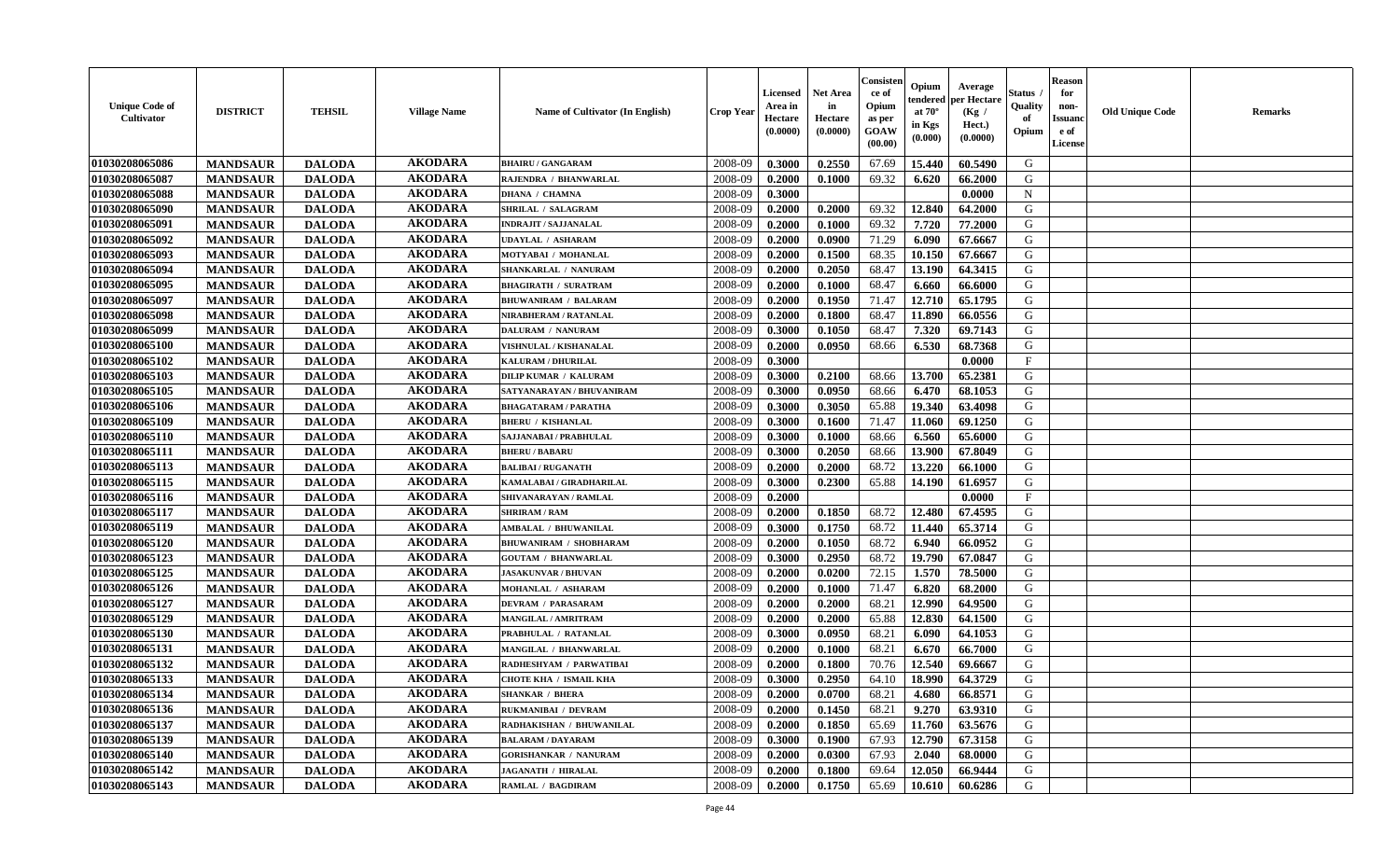| <b>Unique Code of</b><br><b>Cultivator</b> | <b>DISTRICT</b> | <b>TEHSIL</b> | <b>Village Name</b> | <b>Name of Cultivator (In English)</b> | <b>Crop Year</b> | Licensed<br>Area in<br>Hectare<br>(0.0000) | <b>Net Area</b><br>in<br>Hectare<br>(0.0000) | Consisteı<br>ce of<br>Opium<br>as per<br>GOAW<br>(00.00) | Opium<br>endered<br>at $70^\circ$<br>in Kgs<br>(0.000) | Average<br>per Hectare<br>(Kg /<br>Hect.)<br>(0.0000) | Status<br>Quality<br>of<br>Opium | <b>Reason</b><br>for<br>non-<br><b>Issuand</b><br>e of<br><b>License</b> | <b>Old Unique Code</b> | <b>Remarks</b> |
|--------------------------------------------|-----------------|---------------|---------------------|----------------------------------------|------------------|--------------------------------------------|----------------------------------------------|----------------------------------------------------------|--------------------------------------------------------|-------------------------------------------------------|----------------------------------|--------------------------------------------------------------------------|------------------------|----------------|
| 01030208065146                             | <b>MANDSAUR</b> | <b>DALODA</b> | <b>AKODARA</b>      | RAJARAM / KACHRU                       | 2008-09          | 0.2000                                     | 0.2000                                       | 67.93                                                    | 12.640                                                 | 63.2000                                               | G                                |                                                                          |                        |                |
| 01030208065147                             | <b>MANDSAUR</b> | <b>DALODA</b> | <b>AKODARA</b>      | <b>BHUWANIBAI / MANGILAL</b>           | 2008-09          | 0.2000                                     | 0.0900                                       | 67.93                                                    | 5.880                                                  | 65.3333                                               | G                                |                                                                          |                        |                |
| 01030208065148                             | <b>MANDSAUR</b> | <b>DALODA</b> | <b>AKODARA</b>      | SHOBHARAM / NANURAM                    | 2008-09          | 0.2000                                     | 0.2000                                       | 67.93                                                    | 11.820                                                 | 59.1000                                               | G                                |                                                                          |                        |                |
| 01030208065150                             | <b>MANDSAUR</b> | <b>DALODA</b> | <b>AKODARA</b>      | <b>BHANWARLAL / PARASRAM</b>           | 2008-09          | 0.2000                                     | 0.1950                                       | 67.86                                                    | 11.650                                                 | 59.7436                                               | G                                |                                                                          |                        |                |
| 01030208065152                             | <b>MANDSAUR</b> | <b>DALODA</b> | <b>AKODARA</b>      | NANURAM / GANESHRAM                    | 2008-09          | 0.2000                                     | 0.1750                                       | 67.86                                                    | 11.940                                                 | 68.2286                                               | G                                |                                                                          |                        |                |
| 01030208065153                             | <b>MANDSAUR</b> | <b>DALODA</b> | <b>AKODARA</b>      | <b>BASANTILAL / BHAGATARAM</b>         | 2008-09          | 0.3000                                     | 0.1000                                       | 67.86                                                    | 6.760                                                  | 67.6000                                               | G                                |                                                                          |                        |                |
| 01030208065155                             | <b>MANDSAUR</b> | <b>DALODA</b> | <b>AKODARA</b>      | DAYARAM / BHANWARLAL                   | 2008-09          | 0.3000                                     | 0.1700                                       | 67.86                                                    | 10.970                                                 | 64.5294                                               | G                                |                                                                          |                        |                |
| 01030208065156                             | <b>MANDSAUR</b> | <b>DALODA</b> | <b>AKODARA</b>      | NARENDRA KUMAR / SHANKARLAL            | 2008-09          | 0.2000                                     | 0.1000                                       | 67.86                                                    | 6.780                                                  | 67.8000                                               | G                                |                                                                          |                        |                |
| 01030208065157                             | <b>MANDSAUR</b> | <b>DALODA</b> | <b>AKODARA</b>      | <b>BHARATRAM / PARTHA SASARI</b>       | 2008-09          | 0.3000                                     |                                              |                                                          |                                                        | 0.0000                                                | $\mathbf{F}$                     |                                                                          |                        |                |
| 01030208065158                             | <b>MANDSAUR</b> | <b>DALODA</b> | <b>AKODARA</b>      | <b>BHERULAL / RATANLAL</b>             | 2008-09          | 0.3000                                     | 0.1700                                       | 69.73                                                    | 11.670                                                 | 68.6471                                               | G                                |                                                                          |                        |                |
| 01030208065159                             | <b>MANDSAUR</b> | <b>DALODA</b> | <b>AKODARA</b>      | NATHULAL / BHUWAN                      | 2008-09          | 0.3000                                     | 0.0500                                       | 69.73                                                    | 3.340                                                  | 66.8000                                               | G                                |                                                                          |                        |                |
| 01030208065163                             | <b>MANDSAUR</b> | <b>DALODA</b> | <b>AKODARA</b>      | MOHANLAL / NANDRAM                     | 2008-09          | 0.2000                                     | 0.1000                                       | 67.14                                                    | 6.560                                                  | 65.6000                                               | G                                |                                                                          |                        |                |
| 01030208065164                             | <b>MANDSAUR</b> | <b>DALODA</b> | <b>AKODARA</b>      | <b>GANESHRAM / BHUWANILAL</b>          | 2008-09          | 0.3000                                     | 0.0800                                       | 65.69                                                    | 5.570                                                  | 69.6250                                               | G                                |                                                                          |                        |                |
| 01030208065166                             | <b>MANDSAUR</b> | <b>DALODA</b> | <b>AKODARA</b>      | MAHENDRA KUMAR / BHAGWATILAL           | 2008-09          | 0.2000                                     | 0.1100                                       | 67.14                                                    | 7.090                                                  | 64.4545                                               | G                                |                                                                          |                        |                |
| 01030208065170                             | <b>MANDSAUR</b> | <b>DALODA</b> | <b>AKODARA</b>      | JAGANNATH / BHUWANIRAM                 | 2008-09          | 0.3000                                     | 0.1050                                       | 69.73                                                    | 6.950                                                  | 66.1905                                               | G                                |                                                                          |                        |                |
| 01030208065173                             | <b>MANDSAUR</b> | <b>DALODA</b> | <b>AKODARA</b>      | <b>RUKAMANIBAI / KARULAL</b>           | 2008-09          | 0.3000                                     | 0.2000                                       | 67.14                                                    | 13.260                                                 | 66.3000                                               | G                                |                                                                          |                        |                |
| 01030208065174                             | <b>MANDSAUR</b> | <b>DALODA</b> | <b>AKODARA</b>      | RATANLAL / CHUNNILAL                   | 2008-09          | 0.3000                                     | 0.1500                                       | 67.14                                                    | 9.690                                                  | 64.6000                                               | G                                |                                                                          |                        |                |
| 01030208065175                             | <b>MANDSAUR</b> | <b>DALODA</b> | <b>AKODARA</b>      | <b>CHANDRAASHEKHAR / JITMAL</b>        | 2008-09          | 0.2000                                     | 0.1350                                       | 67.14                                                    | 9.040                                                  | 66.9630                                               | G                                |                                                                          |                        |                |
| 01030208065176                             | <b>MANDSAUR</b> | <b>DALODA</b> | <b>AKODARA</b>      | KALABAI / BHUWANIRAM                   | 2008-09          | 0.3000                                     | 0.1900                                       | 64.97                                                    | 11.870                                                 | 62.4737                                               | G                                |                                                                          |                        |                |
| 01030208065177                             | <b>MANDSAUR</b> | <b>DALODA</b> | <b>AKODARA</b>      | <b>DEVRAM / SURATRAM</b>               | 2008-09          | 0.3000                                     | 0.2900                                       | 63.74                                                    | 17.890                                                 | 61.6897                                               | G                                |                                                                          |                        |                |
| 01030208065178                             | <b>MANDSAUR</b> | <b>DALODA</b> | <b>AKODARA</b>      | RAMIBAI / NIRBHAYRAM                   | 2008-09          | 0.3000                                     | 0.2300                                       | 63.74                                                    | 13.820                                                 | 60.0870                                               | G                                |                                                                          |                        |                |
| 01030208065179                             | <b>MANDSAUR</b> | <b>DALODA</b> | <b>AKODARA</b>      | SAJJANBAI / MADHULAL                   | 2008-09          | 0.2000                                     | 0.1500                                       | 66.81                                                    | 9.630                                                  | 64.2000                                               | G                                |                                                                          |                        |                |
| 01030208065181                             | <b>MANDSAUR</b> | <b>DALODA</b> | <b>AKODARA</b>      | <b>BALARAM / NANURAM</b>               | 2008-09          | 0.3000                                     |                                              |                                                          |                                                        | 0.0000                                                | $\mathbf{F}$                     |                                                                          |                        |                |
| 01030208065182                             | <b>MANDSAUR</b> | <b>DALODA</b> | <b>AKODARA</b>      | VARDICHANDRAA / RAJARAM                | 2008-09          | 0.2000                                     | 0.1900                                       | 66.81                                                    | 11.970                                                 | 63.0000                                               | G                                |                                                                          |                        |                |
| 01030208065187                             | <b>MANDSAUR</b> | <b>DALODA</b> | <b>AKODARA</b>      | <b>BALU / SUKHA</b>                    | 2008-09          | 0.2000                                     | 0.2000                                       | 63.74                                                    | 11.840                                                 | 59.2000                                               | G                                |                                                                          |                        |                |
| 01030208065188                             | <b>MANDSAUR</b> | <b>DALODA</b> | <b>AKODARA</b>      | LAXMINARAYAN / BAPULAL GAYARI          | 2008-09          | 0.2000                                     | 0.2050                                       | 63.74                                                    | 12.130                                                 | 59.1707                                               | G                                |                                                                          |                        |                |
| 01030208065189                             | <b>MANDSAUR</b> | <b>DALODA</b> | <b>AKODARA</b>      | KISHANLAL / HIRALAL                    | 2008-09          | 0.3000                                     | 0.2450                                       | 66.81                                                    | 15.700                                                 | 64.0816                                               | G                                |                                                                          |                        |                |
| 01030208065191                             | <b>MANDSAUR</b> | <b>DALODA</b> | <b>AKODARA</b>      | <b>BHERULAL / DHURA</b>                | 2008-09          | 0.3000                                     | 0.1850                                       | 66.81                                                    | 11.390                                                 | 61.5676                                               | G                                |                                                                          |                        |                |
| 01030208065193                             | <b>MANDSAUR</b> | <b>DALODA</b> | <b>AKODARA</b>      | <b>BHANVARABAI/NANDARAM</b>            | 2008-09          | 0.2000                                     | 0.0900                                       | 63.74                                                    | 5.490                                                  | 61.0000                                               | G                                |                                                                          |                        |                |
| 01030208065194                             | <b>MANDSAUR</b> | <b>DALODA</b> | <b>AKODARA</b>      | RAMKISHAN / BAPULAL                    | 2008-09          | 0.3000                                     | 0.2950                                       | 66.81                                                    | 17.110                                                 | 58.0000                                               | G                                |                                                                          |                        |                |
| 01030208065196                             | <b>MANDSAUR</b> | <b>DALODA</b> | <b>AKODARA</b>      | RADHESHYAM / BHERULAL                  | 2008-09          | 0.3000                                     | 0.1450                                       | 68.25                                                    | 9.270                                                  | 63.9310                                               | ${\bf G}$                        |                                                                          |                        |                |
| 01030208065200                             | <b>MANDSAUR</b> | <b>DALODA</b> | <b>AKODARA</b>      | <b>NANDA / BHUVAN</b>                  | 2008-09          | 0.3000                                     | 0.1500                                       | 68.25                                                    | 8.980                                                  | 59.8667                                               | G                                |                                                                          |                        |                |
| 01030208065201                             | <b>MANDSAUR</b> | <b>DALODA</b> | <b>AKODARA</b>      | <b>BADRILAL / GANESHRAM</b>            | 2008-09          | 0.2000                                     | 0.2000                                       | 64.39                                                    | 11.390                                                 | 56.9500                                               | G                                |                                                                          |                        |                |
| 01030208065205                             | <b>MANDSAUR</b> | <b>DALODA</b> | <b>AKODARA</b>      | <b>CHAGANLAL / BHUWANIRAM</b>          | 2008-09          | 0.2000                                     | 0.1050                                       | 69.64                                                    | 7.150                                                  | 68.0952                                               | G                                |                                                                          |                        |                |
| 01030208065208                             | <b>MANDSAUR</b> | <b>DALODA</b> | <b>AKODARA</b>      | <b>BABULAL / GIRDHARILAL</b>           | 2008-09          | 0.2000                                     | 0.1050                                       | 61.83                                                    | 6.550                                                  | 62.3810                                               | G                                |                                                                          |                        |                |
| 01030208065209                             | <b>MANDSAUR</b> | <b>DALODA</b> | <b>AKODARA</b>      | FULCHAND / SHRIRAM                     | 2008-09          | 0.3000                                     | 0.2900                                       | 68.25                                                    | 19.400                                                 | 66.8966                                               | G                                |                                                                          |                        |                |
| 01030208065212                             | <b>MANDSAUR</b> | <b>DALODA</b> | <b>AKODARA</b>      | NATHU / PREMA                          | 2008-09          | 0.2000                                     | 0.0650                                       | 64.39                                                    | 4.270                                                  | 65.6923                                               | G                                |                                                                          |                        |                |
| 01030208065213                             | <b>MANDSAUR</b> | <b>DALODA</b> | <b>AKODARA</b>      | KANWARLAL / DEVRAM                     | 2008-09          | 0.2000                                     | 0.2000                                       | 64.39                                                    | 11.960                                                 | 59.8000                                               | G                                |                                                                          |                        |                |
| 01030208065214                             | <b>MANDSAUR</b> | <b>DALODA</b> | <b>AKODARA</b>      | RAMCHANDRA / SHANKARALAL               | 2008-09          | 0.2000                                     | 0.1000                                       | 68.25                                                    | 6.500                                                  | 65.0000                                               | G                                |                                                                          |                        |                |
| 01030208065215                             | <b>MANDSAUR</b> | <b>DALODA</b> | <b>AKODARA</b>      | <b>BABULAL / LAXMINARAYAN</b>          | 2008-09          | 0.2000                                     | 0.2000                                       | 64.39                                                    | 12.630                                                 | 63.1500                                               | G                                |                                                                          |                        |                |
| 01030208065216                             | <b>MANDSAUR</b> | <b>DALODA</b> | <b>AKODARA</b>      | <b>BHAGWAN / RATANLAL</b>              | 2008-09          | 0.2000                                     | 0.1000                                       | 68.25                                                    | 6.920                                                  | 69.2000                                               | G                                |                                                                          |                        |                |
| 01030208065218                             | <b>MANDSAUR</b> | <b>DALODA</b> | <b>AKODARA</b>      | <b>BHUVANIRAM / MOHANALAL</b>          | 2008-09          | 0.2000                                     | 0.0800                                       | 71.89                                                    | 5.560                                                  | 69.5000                                               | G                                |                                                                          |                        |                |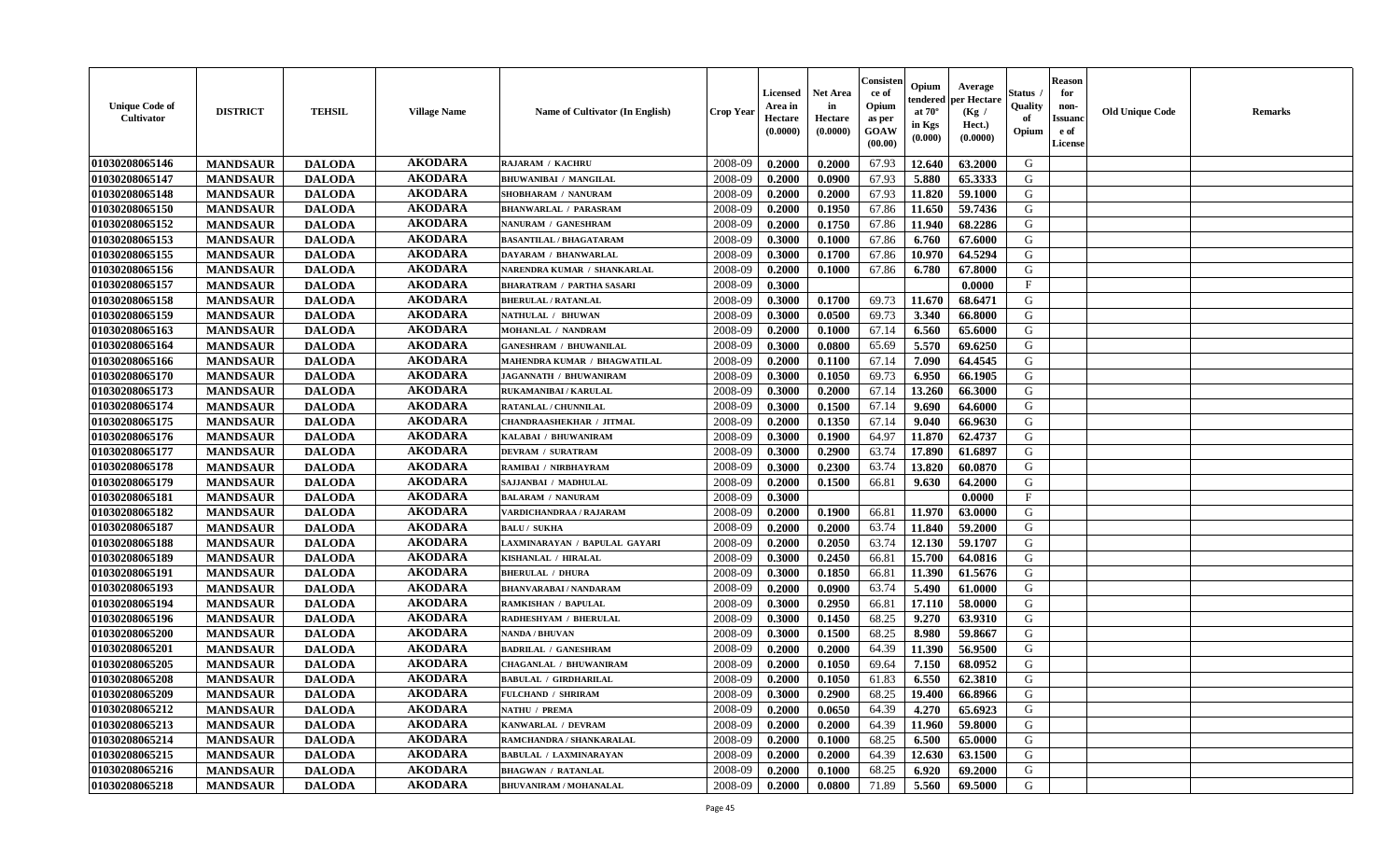| <b>Unique Code of</b><br>Cultivator | <b>DISTRICT</b> | <b>TEHSIL</b> | <b>Village Name</b> | <b>Name of Cultivator (In English)</b> | <b>Crop Year</b> | Licensed<br>Area in<br>Hectare<br>(0.0000) | <b>Net Area</b><br>in<br>Hectare<br>(0.0000) | Consister<br>ce of<br>Opium<br>as per<br>GOAW<br>(00.00) | Opium<br>endered<br>at $70^{\circ}$<br>in Kgs<br>$(\mathbf{0.000})$ | Average<br>per Hectare<br>(Kg /<br>Hect.)<br>(0.0000) | <b>Status</b> .<br>Quality<br>of<br>Opium | <b>Reason</b><br>for<br>non-<br><b>Issuand</b><br>e of<br>License | <b>Old Unique Code</b> | <b>Remarks</b> |
|-------------------------------------|-----------------|---------------|---------------------|----------------------------------------|------------------|--------------------------------------------|----------------------------------------------|----------------------------------------------------------|---------------------------------------------------------------------|-------------------------------------------------------|-------------------------------------------|-------------------------------------------------------------------|------------------------|----------------|
| 01030208065219                      | <b>MANDSAUR</b> | <b>DALODA</b> | <b>AKODARA</b>      | AMBARAM / BHUWANIRAM KACHNADIYA        | 2008-09          | 0.3000                                     | 0.2450                                       | 69.64                                                    | 15.820                                                              | 64.5714                                               | G                                         |                                                                   |                        |                |
| 01030208065221                      | <b>MANDSAUR</b> | <b>DALODA</b> | <b>AKODARA</b>      | DAYARAM / BHAGATRAM                    | 2008-09          | 0.2000                                     | 0.1950                                       | 64.39                                                    | 12.460                                                              | 63.8974                                               | G                                         |                                                                   |                        |                |
| 01030208065222                      | <b>MANDSAUR</b> | <b>DALODA</b> | <b>AKODARA</b>      | KANTILAL / AMBALAL                     | 2008-09          | 0.3000                                     | 0.0950                                       | 68.20                                                    | 6.300                                                               | 66.3158                                               | G                                         |                                                                   |                        |                |
| 01030208065223                      | <b>MANDSAUR</b> | <b>DALODA</b> | <b>AKODARA</b>      | <b>DEVILAL / KARULAL</b>               | 2008-09          | 0.2000                                     | 0.1400                                       | 69.64                                                    | 9.320                                                               | 66.5714                                               | G                                         |                                                                   |                        |                |
| 01030208065226                      | <b>MANDSAUR</b> | <b>DALODA</b> | <b>AKODARA</b>      | <b>RAMNIVAS / MANGILAL</b>             | 2008-09          | 0.3000                                     | 0.1550                                       | 68.20                                                    | 10.280                                                              | 66.3226                                               | G                                         |                                                                   |                        |                |
| 01030208065227                      | <b>MANDSAUR</b> | <b>DALODA</b> | <b>AKODARA</b>      | <b>RAMNIVAS / JAGANNATH</b>            | 2008-09          | 0.3000                                     | 0.2400                                       | 68.20                                                    | 14.740                                                              | 61.4167                                               | G                                         |                                                                   |                        |                |
| 01030208065232                      | <b>MANDSAUR</b> | <b>DALODA</b> | <b>AKODARA</b>      | MUKESH KUMAR / SHIVNARAYAN             | 2008-09          | 0.2000                                     | 0.1100                                       | 68.20                                                    | 7.360                                                               | 66.9091                                               | G                                         |                                                                   |                        |                |
| 01030208065233                      | <b>MANDSAUR</b> | <b>DALODA</b> | <b>AKODARA</b>      | SHIVPRASAD / RATANLAL                  | 2008-09          | 0.3000                                     | 0.1700                                       | 65.69                                                    | 10.840                                                              | 63.7647                                               | G                                         |                                                                   |                        |                |
| 01030208065235                      | <b>MANDSAUR</b> | <b>DALODA</b> | <b>AKODARA</b>      | HARISH KUMAR / GORISHANKAR             | 2008-09          | 0.3000                                     | 0.2050                                       | 68.20                                                    | 13.190                                                              | 64.3415                                               | G                                         |                                                                   |                        |                |
| 01030208065236                      | <b>MANDSAUR</b> | <b>DALODA</b> | <b>AKODARA</b>      | NARAYAN / HARDEVRAM                    | 2008-09          | 0.3000                                     | 0.1000                                       | 69.64                                                    | 6.520                                                               | 65.2000                                               | G                                         |                                                                   |                        |                |
| 01030208065237                      | <b>MANDSAUR</b> | <b>DALODA</b> | <b>AKODARA</b>      | RAMPRASAD / RATANLAL                   | 2008-09          | 0.2000                                     | 0.1300                                       | 64.97                                                    | 8.040                                                               | 61.8462                                               | G                                         |                                                                   |                        |                |
| 01030208065238                      | <b>MANDSAUR</b> | <b>DALODA</b> | <b>AKODARA</b>      | <b>GOPILAL / GIRDHARILAL</b>           | 2008-09          | 0.2000                                     | 0.1950                                       | 69.73                                                    | 13.120                                                              | 67.2821                                               | G                                         |                                                                   |                        |                |
| 01030208065239                      | <b>MANDSAUR</b> | <b>DALODA</b> | <b>AKODARA</b>      | <b>SHANTILAL / DEVRAM</b>              | 2008-09          | 0.2000                                     | 0.1450                                       | 64.97                                                    | 8.650                                                               | 59.6552                                               | G                                         |                                                                   |                        |                |
| 01030208065240                      | <b>MANDSAUR</b> | <b>DALODA</b> | <b>AKODARA</b>      | RAMESHWAR / DHURAJI                    | 2008-09          | 0.2000                                     | 0.1950                                       | 67.14                                                    | 12.220                                                              | 62.6667                                               | G                                         |                                                                   |                        |                |
| 01030208065241                      | <b>MANDSAUR</b> | <b>DALODA</b> | <b>AKODARA</b>      | KACHRULAL / RAMSHUKH                   | 2008-09          | 0.2000                                     | 0.1900                                       | 66.76                                                    | 12.010                                                              | 63.2105                                               | ${\bf G}$                                 |                                                                   |                        |                |
| 01030208065242                      | <b>MANDSAUR</b> | <b>DALODA</b> | <b>AKODARA</b>      | MANGILAL / MOHANALAL                   | 2008-09          | 0.2000                                     | 0.1400                                       | 66.78                                                    | 8.570                                                               | 61.2143                                               | G                                         |                                                                   |                        |                |
| 01030208065243                      | <b>MANDSAUR</b> | <b>DALODA</b> | <b>AKODARA</b>      | <b>BABULAL / RAMLAL</b>                | 2008-09          | 0.2000                                     | 0.1400                                       | 66.76                                                    | 9.040                                                               | 64.5714                                               | G                                         |                                                                   |                        |                |
| 01030208065244                      | <b>MANDSAUR</b> | <b>DALODA</b> | <b>AKODARA</b>      | <b>BASANTILAL / BHUWANIRAM</b>         | 2008-09          | 0.2000                                     | 0.2000                                       | 66.76                                                    | 12.910                                                              | 64.5500                                               | G                                         |                                                                   |                        |                |
| 01030208065245                      | <b>MANDSAUR</b> | <b>DALODA</b> | <b>AKODARA</b>      | <b>JAGDISH / MANGILAL</b>              | 2008-09          | 0.2000                                     | 0.1100                                       | 66.76                                                    | 7.310                                                               | 66.4545                                               | G                                         |                                                                   |                        |                |
| 01030208065062                      | <b>MANDSAUR</b> | <b>DALODA</b> | <b>AKODARA</b>      | NARENDR / LAKSHMINARAYAN               | 2008-09          | 0.2000                                     | 0.1600                                       | 66.69                                                    | 9.700                                                               | 60.6250                                               | G                                         |                                                                   |                        |                |
| 01030208065211                      | <b>MANDSAUR</b> | <b>DALODA</b> | <b>AKODARA</b>      | YOGESHAKUMAR / BANSHILAL               | 2008-09          | 0.2000                                     | 0.0700                                       | 72.15                                                    | 4.870                                                               | 69.5714                                               | G                                         |                                                                   |                        |                |
| 01030208065202                      | <b>MANDSAUR</b> | <b>DALODA</b> | <b>AKODARA</b>      | <b>DALURAM / NANDRAM</b>               | 2008-09          | 0.2000                                     | 0.1000                                       | 66.69                                                    | 6.700                                                               | 67.0000                                               | G                                         |                                                                   |                        |                |
| 01030208065003                      | <b>MANDSAUR</b> | <b>DALODA</b> | <b>AKODARA</b>      | SHYAMABAI / ONKARLAL                   | 2008-09          | 0.3000                                     | 0.2000                                       | 64.97                                                    | 12.210                                                              | 61.0500                                               | ${\bf G}$                                 |                                                                   |                        |                |
| 01030208065011                      | <b>MANDSAUR</b> | <b>DALODA</b> | <b>AKODARA</b>      | <b>GOPILAL / KACHRU</b>                | 2008-09          | 0.3000                                     | 0.0800                                       | 66.69                                                    | 5.380                                                               | 67.2500                                               | ${\bf G}$                                 |                                                                   |                        |                |
| 01030208065045                      | <b>MANDSAUR</b> | <b>DALODA</b> | <b>AKODARA</b>      | <b>GOVINDRAM / JADAWCHAND</b>          | 2008-09          | 0.3000                                     | 0.2100                                       | 61.83                                                    | 12.290                                                              | 58.5238                                               | G                                         |                                                                   |                        |                |
| 01030208065206                      | <b>MANDSAUR</b> | <b>DALODA</b> | <b>AKODARA</b>      | MOHANALAL / CHUNNILAL                  | 2008-09          | 0.2000                                     | 0.2000                                       | 66.69                                                    | 13.150                                                              | 65.7500                                               | $\mathsf G$                               |                                                                   | 01030207065206         |                |
| 01030208065184                      | <b>MANDSAUR</b> | <b>DALODA</b> | <b>AKODARA</b>      | SHANKARLAL / BAGDIRAM                  | 2008-09          | 0.2000                                     | 0.0400                                       | 72.15                                                    | 2.800                                                               | 70.0000                                               | G                                         |                                                                   | 01030207065184         |                |
| 01030208065199                      | <b>MANDSAUR</b> | <b>DALODA</b> | <b>AKODARA</b>      | CHANDABAI / BHUVANIRAM                 | 2008-09          | 0.3000                                     |                                              |                                                          |                                                                     | 0.0000                                                | $\mathbf{F}$                              |                                                                   | 01030207065199         |                |
| 01030208065037                      | <b>MANDSAUR</b> | <b>DALODA</b> | <b>AKODARA</b>      | <b>BHANWARLAL / MANGILAL</b>           | 2008-09          | 0.2000                                     | 0.0700                                       | 66.69                                                    | 4.430                                                               | 63.2857                                               | G                                         |                                                                   |                        |                |
| 01030208065050                      | <b>MANDSAUR</b> | <b>DALODA</b> | <b>AKODARA</b>      | <b>MADANLAL / BHUWANILAL</b>           | 2008-09          | 0.3000                                     | 0.1000                                       | 69.73                                                    | 6.410                                                               | 64.1000                                               | G                                         |                                                                   |                        |                |
| 01030208065060                      | <b>MANDSAUR</b> | <b>DALODA</b> | <b>AKODARA</b>      | KANHAIYALAL / RADHAKISHAN              | 2008-09          | 0.2000                                     | 0.1850                                       | 66.56                                                    | 11.920                                                              | 64.4324                                               | G                                         |                                                                   |                        |                |
| 01030208065246                      | <b>MANDSAUR</b> | <b>DALODA</b> | <b>AKODARA</b>      | SHOBHABAI / RATANLAL                   | 2008-09          | 0.2000                                     |                                              |                                                          |                                                                     | 0.0000                                                | $\boldsymbol{\mathrm{F}}$                 |                                                                   | 01030207065246         |                |
| 01030208065220                      | <b>MANDSAUR</b> | <b>DALODA</b> | <b>AKODARA</b>      | <b>DINESH KUMAR / BHANWARLAL</b>       | 2008-09          | 0.2000                                     | 0.1950                                       | 69.15                                                    | 12.430                                                              | 63.7436                                               | G                                         |                                                                   |                        |                |
| 01030208065250                      | <b>MANDSAUR</b> | <b>DALODA</b> | <b>AKODARA</b>      | <b>SHOBHARAM / RAMLAL</b>              | 2008-09          | 0.2000                                     | 0.1850                                       | 69.15                                                    | 12.520                                                              | 67.6757                                               | G                                         | 08                                                                | 01030207065250         |                |
| 01030208065128                      | <b>MANDSAUR</b> | <b>DALODA</b> | <b>AKODARA</b>      | <b>DROPATIBAI/RADHESHYAM</b>           | 2008-09          | 0.2000                                     | 0.1000                                       | 69.15                                                    | 6.820                                                               | 68.2000                                               | ${\bf G}$                                 |                                                                   |                        |                |
| 01030208065252                      | <b>MANDSAUR</b> | <b>DALODA</b> | <b>AKODARA</b>      | <b>BAPULAL / NANDLAL</b>               | 2008-09          | 0.3000                                     | 0.2900                                       | 64.97                                                    | 16.870                                                              | 58.1724                                               | G                                         |                                                                   | 01030207065252         |                |
| 01030208065225                      | <b>MANDSAUR</b> | <b>DALODA</b> | <b>AKODARA</b>      | <b>ONKARALAL / PRABHULAL</b>           | 2008-09          | 0.2000                                     | 0.2000                                       | 65.23                                                    | 12.120                                                              | 60.6000                                               | G                                         |                                                                   |                        |                |
| 01030208065027                      | <b>MANDSAUR</b> | <b>DALODA</b> | <b>AKODARA</b>      | <b>GHANASHYAM / SHRILAL</b>            | 2008-09          | 0.2000                                     | 0.2000                                       | 65.23                                                    | 12.980                                                              | 64.9000                                               | G                                         |                                                                   |                        |                |
| 01030208065253                      | <b>MANDSAUR</b> | <b>DALODA</b> | <b>AKODARA</b>      | PRAKASH / BAPULAL                      | 2008-09          | 0.2000                                     | 0.0450                                       | 73.19                                                    | 2.990                                                               | 66.4444                                               | G                                         |                                                                   | 01030207065253         |                |
| 01030208065089                      | <b>MANDSAUR</b> | <b>DALODA</b> | <b>AKODARA</b>      | <b>KESHURAM / CHHOTELAL</b>            | 2008-09          | 0.2000                                     | 0.1950                                       | 65.23                                                    | 11.430                                                              | 58.6154                                               | ${\bf G}$                                 |                                                                   | 01030207065089         |                |
| 01030208065254                      | <b>MANDSAUR</b> | <b>DALODA</b> | <b>AKODARA</b>      | <b>GOPILAL / SHOBHARAM</b>             | 2008-09          | 0.2000                                     | 0.1800                                       | 64.13                                                    | 10.710                                                              | 59.5000                                               | G                                         |                                                                   | 01030207065254         |                |
| 01030208065255                      | <b>MANDSAUR</b> | <b>DALODA</b> | <b>AKODARA</b>      | SHOBHARAM / BHARATARAM                 | 2008-09          | 0.2000                                     | 0.0600                                       | 69.15                                                    | 3.700                                                               | 61.6667                                               | G                                         |                                                                   |                        |                |
|                                     |                 |               |                     |                                        |                  |                                            |                                              |                                                          |                                                                     |                                                       |                                           |                                                                   |                        |                |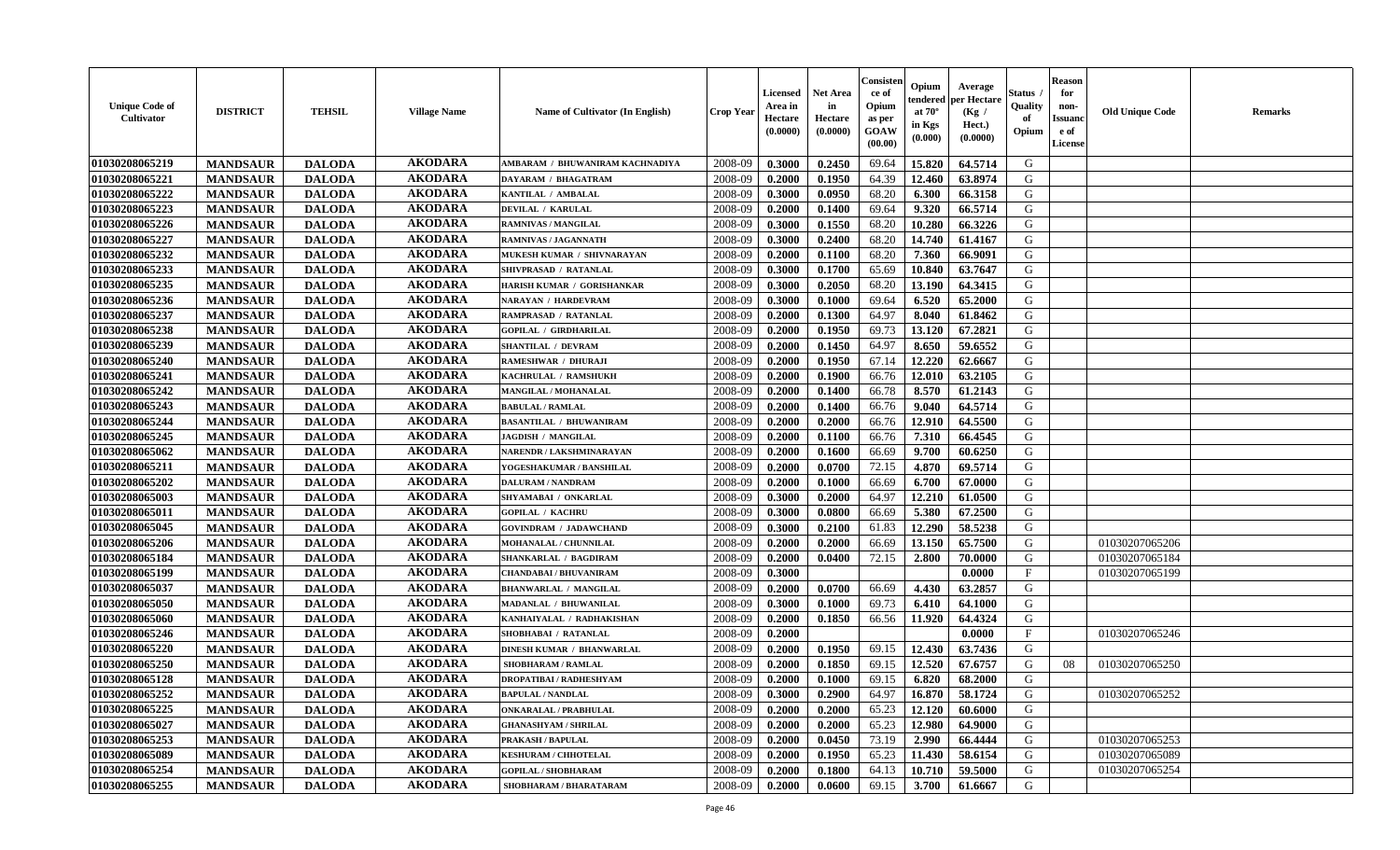| <b>Unique Code of</b><br>Cultivator | <b>DISTRICT</b> | <b>TEHSIL</b> | <b>Village Name</b> | <b>Name of Cultivator (In English)</b> | <b>Crop Year</b> | Licensed<br>Area in<br>Hectare<br>(0.0000) | Net Area<br>in<br>Hectare<br>(0.0000) | Consister<br>ce of<br>Opium<br>as per<br>GOAW<br>(00.00) | Opium<br>endered<br>at $70^{\circ}$<br>in Kgs<br>$(\mathbf{0.000})$ | Average<br>per Hectare<br>(Kg /<br>Hect.)<br>(0.0000) | Status<br>Quality<br>of<br>Opium | <b>Reason</b><br>for<br>non-<br><b>Issuano</b><br>e of<br>License | <b>Old Unique Code</b> | <b>Remarks</b>     |
|-------------------------------------|-----------------|---------------|---------------------|----------------------------------------|------------------|--------------------------------------------|---------------------------------------|----------------------------------------------------------|---------------------------------------------------------------------|-------------------------------------------------------|----------------------------------|-------------------------------------------------------------------|------------------------|--------------------|
| 01030208065230                      | <b>MANDSAUR</b> | <b>DALODA</b> | <b>AKODARA</b>      | <b>SURESH KUMAR / SHANKARLAL</b>       | 2008-09          | 0.2000                                     | 0.0950                                | 65.69                                                    | 6.080                                                               | 64.0000                                               | G                                |                                                                   | 01030207065230         |                    |
| 01030208066001                      | <b>MANDSAUR</b> | <b>DALODA</b> | <b>AILCHI</b>       | <b>JAGADISH / PRABHULAL</b>            | 2008-09          | 0.3000                                     | 0.2850                                | 60.56                                                    | 13.630                                                              | 47.8246                                               |                                  | 02                                                                | 01030207066001         |                    |
| 01030208066002                      | <b>MANDSAUR</b> | <b>DALODA</b> | <b>AILCHI</b>       | KISHANALAL / KESHURAM                  | 2008-09          | 0.2000                                     | 0.1950                                | 65.26                                                    | 12,220                                                              | 62.6667                                               | G                                |                                                                   | 01030207066002         |                    |
| 01030208066004                      | <b>MANDSAUR</b> | <b>DALODA</b> | <b>AILCHI</b>       | HARIRAM / MOTI MALI                    | 2008-09          | 0.3000                                     | 0.2900                                | 68.41                                                    | 19.780                                                              | 68.2069                                               | G                                |                                                                   | 01030207066004         |                    |
| 01030208066006                      | <b>MANDSAUR</b> | <b>DALODA</b> | <b>AILCHI</b>       | DULESINGH / KARANASINGH                | 2008-09          | 0.2000                                     | 0.1000                                | 68.55                                                    | 6.040                                                               | 60.4000                                               | G                                |                                                                   | 01030207066006         |                    |
| 01030208066007                      | <b>MANDSAUR</b> | <b>DALODA</b> | <b>AILCHI</b>       | <b>BHERULAL / HIRALAL</b>              | 2008-09          | 0.2000                                     | 0.1850                                | 66.97                                                    | 11.010                                                              | 59.5135                                               | G                                |                                                                   | 01030207066007         |                    |
| 01030208066009                      | <b>MANDSAUR</b> | <b>DALODA</b> | <b>AILCHI</b>       | <b>AMARIBAI/KESHURAM</b>               | 2008-09          | 0.2000                                     | 0.1800                                | 67.28                                                    | 11.290                                                              | 62.7222                                               | G                                |                                                                   | 01030207066009         |                    |
| 01030208066010                      | <b>MANDSAUR</b> | <b>DALODA</b> | <b>AILCHI</b>       | <b>MOTILAL / BHERULAL</b>              | 2008-09          | 0.2000                                     | 0.1950                                | 68.24                                                    | 13.090                                                              | 67.1282                                               | G                                |                                                                   | 01030207066010         |                    |
| 01030208066013                      | <b>MANDSAUR</b> | <b>DALODA</b> | <b>AILCHI</b>       | NANDARAM / PRABHULAL                   | 2008-09          | 0.2000                                     | 0.1950                                | 60.80                                                    | 11.620                                                              | 59.5897                                               | G                                |                                                                   | 01030207066013         |                    |
| 01030208066014                      | <b>MANDSAUR</b> | <b>DALODA</b> | <b>AILCHI</b>       | RAMKUNWARBAI / BHERULAL                | 2008-09          | 0.2000                                     | 0.1900                                | 68.24                                                    | 12.110                                                              | 63.7368                                               | G                                |                                                                   | 01030207066014         |                    |
| 01030208066015                      | <b>MANDSAUR</b> | <b>DALODA</b> | <b>AILCHI</b>       | RAMCHANDRA / MAGANIRAM                 | 2008-09          | 0.2000                                     | 0.2000                                | 68.55                                                    | 12.830                                                              | 64.1500                                               | G                                |                                                                   | 01030207066015         |                    |
| 01030208066016                      | <b>MANDSAUR</b> | <b>DALODA</b> | <b>AILCHI</b>       | <b>BALU / BHERULAL</b>                 | 2008-09          | 0.3000                                     | 0.2850                                | 62.73                                                    | 17.130                                                              | 60.1053                                               | G                                |                                                                   | 01030207066016         |                    |
| 01030208066022                      | <b>MANDSAUR</b> | <b>DALODA</b> | <b>AILCHI</b>       | <b>SURAJABAI / BHNVARABAI</b>          | 2008-09          | 0.2000                                     | 0.1800                                | 60.65                                                    | 10.750                                                              | 59.7222                                               | G                                |                                                                   |                        | <b>NAME CHANGE</b> |
| 01030208066026                      | <b>MANDSAUR</b> | <b>DALODA</b> | <b>AILCHI</b>       | <b>NANDARAM / NATHU</b>                | 2008-09          | 0.2000                                     | 0.1650                                | 69.41                                                    | 5.270                                                               | 31.9394                                               |                                  | 02                                                                | 01030207066026         |                    |
| 01030208066028                      | <b>MANDSAUR</b> | <b>DALODA</b> | <b>AILCHI</b>       | RATANLAL / LAXMAN                      | 2008-09          | 0.2000                                     | 0.1900                                | 68.55                                                    | 12.980                                                              | 68.3158                                               | G                                |                                                                   | 01030207066028         |                    |
| 01030208066032                      | <b>MANDSAUR</b> | <b>DALODA</b> | <b>AILCHI</b>       | LALAKUNVAR / KALUSINGH                 | 2008-09          | 0.2000                                     | 0.1950                                | 65.21                                                    | 11.400                                                              | 58.4615                                               | G                                |                                                                   | 01030207066032         |                    |
| 01030208066034                      | <b>MANDSAUR</b> | <b>DALODA</b> | <b>AILCHI</b>       | <b>RADHESHYAM / BALARAM</b>            | 2008-09          | 0.2000                                     | 0.1950                                | 67.28                                                    | 13.240                                                              | 67.8974                                               | G                                |                                                                   | 01030207066034         |                    |
| 01030208066035                      | <b>MANDSAUR</b> | <b>DALODA</b> | <b>AILCHI</b>       | RAGHUNATH / MAGANIRAM                  | 2008-09          | 0.2000                                     | 0.1900                                | 68.47                                                    | 13.420                                                              | 70.6316                                               | G                                |                                                                   | 01030207066035         |                    |
| 01030208066036                      | <b>MANDSAUR</b> | <b>DALODA</b> | <b>AILCHI</b>       | <b>LALACHAND / DHURA</b>               | 2008-09          | 0.2000                                     | 0.1900                                | 66.31                                                    | 11.700                                                              | 61.5789                                               | G                                |                                                                   | 01030207066036         |                    |
| 01030208066040                      | <b>MANDSAUR</b> | <b>DALODA</b> | <b>AILCHI</b>       | LACHCHHIBAI / ONKARALAL                | 2008-09          | 0.2000                                     | 0.1500                                | 66.31                                                    | 9.790                                                               | 65.2667                                               | G                                |                                                                   | 01030207066040         |                    |
| 01030208066043                      | <b>MANDSAUR</b> | <b>DALODA</b> | <b>AILCHI</b>       | <b>MANNUBAI/RATAN</b>                  | 2008-09          | 0.3000                                     | 0.3100                                | 60.17                                                    | 18.400                                                              | 59.3548                                               | G                                |                                                                   | 01030207066043         |                    |
| 01030208066045                      | <b>MANDSAUR</b> | <b>DALODA</b> | <b>AILCHI</b>       | <b>RAMLAL / NATHU</b>                  | 2008-09          | 0.2000                                     | 0.1000                                | 66.31                                                    | 6.560                                                               | 65.6000                                               | G                                |                                                                   | 01030207066045         |                    |
| 01030208066046                      | <b>MANDSAUR</b> | <b>DALODA</b> | <b>AILCHI</b>       | RADHABAI / MANAKALAL                   | 2008-09          | 0.2000                                     | 0.1900                                | 66.31                                                    | 12.220                                                              | 64.3158                                               | G                                |                                                                   | 01030207066046         |                    |
| 01030208066048                      | <b>MANDSAUR</b> | <b>DALODA</b> | <b>AILCHI</b>       | UMMEDARAM / NABBIBAI                   | 2008-09          | 0.2000                                     | 0.2050                                | 65.00                                                    | 12.490                                                              | 60.9268                                               | G                                |                                                                   | 01030207066048         |                    |
| 01030208066051                      | <b>MANDSAUR</b> | <b>DALODA</b> | <b>AILCHI</b>       | SAMPATABAI / MOHAN                     | 2008-09          | 0.2000                                     | 0.1050                                | 66.75                                                    | 7.140                                                               | 68.0000                                               | G                                |                                                                   | 01030207066051         |                    |
| 01030208066055                      | <b>MANDSAUR</b> | <b>DALODA</b> | <b>AILCHI</b>       | <b>MANGILAL / MOTILAL</b>              | 2008-09          | 0.2000                                     | 0.1550                                | 66.75                                                    | 10.410                                                              | 67.1613                                               | G                                |                                                                   |                        | <b>NAME CHANGE</b> |
| 01030208066057                      | <b>MANDSAUR</b> | <b>DALODA</b> | <b>AILCHI</b>       | <b>BHERUSINGH / RUPASINGH</b>          | 2008-09          | 0.2000                                     | 0.0650                                | 67.24                                                    | 4.170                                                               | 64.1538                                               | G                                |                                                                   | 01030207066057         |                    |
| 01030208066060                      | <b>MANDSAUR</b> | <b>DALODA</b> | <b>AILCHI</b>       | <b>BABU KHA / HURAMT KHAN</b>          | 2008-09          | 0.2000                                     | 0.2000                                | 61.59                                                    | 12.000                                                              | 60.0000                                               | G                                |                                                                   | 01030207066060         |                    |
| 01030208066062                      | <b>MANDSAUR</b> | <b>DALODA</b> | <b>AILCHI</b>       | <b>MUNNIBAI / DIPACHANDRA</b>          | 2008-09          | 0.3000                                     | 0.2850                                | 61.59                                                    | 18.320                                                              | 64.2807                                               | G                                |                                                                   | 01030207066062         |                    |
| 01030208066064                      | <b>MANDSAUR</b> | <b>DALODA</b> | <b>AILCHI</b>       | <b>NATHULAL / KACHRU</b>               | 2008-09          | 0.2000                                     | 0.1900                                | 61.59                                                    | 10.810                                                              | 56.8947                                               | G                                |                                                                   | 01030207066064         |                    |
| 01030208066065                      | <b>MANDSAUR</b> | <b>DALODA</b> | <b>AILCHI</b>       | RAMCHANDRA / TULASIRAM                 | 2008-09          | 0.2000                                     | 0.1850                                | 66.75                                                    | 11.440                                                              | 61.8378                                               | G                                |                                                                   | 01030207066065         |                    |
| 01030208066069                      | <b>MANDSAUR</b> | <b>DALODA</b> | <b>AILCHI</b>       | <b>DEVARAM / MAGAN</b>                 | 2008-09          | 0.3000                                     | 0.2900                                | 64.93                                                    | 17.110                                                              | 59.0000                                               | G                                |                                                                   | 01030207066069         |                    |
| 01030208066070                      | <b>MANDSAUR</b> | <b>DALODA</b> | <b>AILCHI</b>       | <b>BALARAM / RATANLAL</b>              | 2008-09          | 0.3000                                     | 0.2800                                | 64.93                                                    | 18.370                                                              | 65.6071                                               | G                                |                                                                   | 01030207066070         |                    |
| 01030208066076                      | <b>MANDSAUR</b> | <b>DALODA</b> | <b>AILCHI</b>       | <b>TAKHATSINGH / JUJHARSINGH</b>       | 2008-09          | 0.2000                                     | 0.2000                                | 63.72                                                    | 11.530                                                              | 57.6500                                               | G                                |                                                                   | 01030207066076         |                    |
| 01030208066078                      | <b>MANDSAUR</b> | <b>DALODA</b> | <b>AILCHI</b>       | <b>HARISINGH / PARVATASINGH</b>        | 2008-09          | 0.2000                                     | 0.1000                                | 68.41                                                    | 6.530                                                               | 65.3000                                               | G                                |                                                                   | 01030207066078         |                    |
| 01030208066079                      | <b>MANDSAUR</b> | <b>DALODA</b> | <b>AILCHI</b>       | <b>BALU / NAVRATAN</b>                 | 2008-09          | 0.2000                                     | 0.0500                                | 68.76                                                    | 3.400 l                                                             | 68.0000                                               | G                                |                                                                   | 01030207066079         |                    |
| 01030208066082                      | <b>MANDSAUR</b> | <b>DALODA</b> | <b>AILCHI</b>       | <b>DHAPUBAI/NANURAM</b>                | 2008-09          | 0.2000                                     | 0.1950                                | 64.36                                                    | 6.110                                                               | 31.3333                                               | G                                | 04                                                                | 01030207066082         |                    |
| 01030208066085                      | <b>MANDSAUR</b> | <b>DALODA</b> | <b>AILCHI</b>       | <b>GAFURANABAI / FULKHAN</b>           | 2008-09          | 0.3000                                     | 0.2850                                | 64.36                                                    | 17.280                                                              | 60.6316                                               | G                                |                                                                   |                        | <b>NAME CHANGE</b> |
| 01030208066087                      | <b>MANDSAUR</b> | <b>DALODA</b> | <b>AILCHI</b>       | <b>RAMKUVARBAI/RAMESHGIR</b>           | 2008-09          | 0.2000                                     | 0.1900                                | 62.56                                                    | 4.650                                                               | 24.4737                                               | G                                | 04                                                                | 01030207066087         |                    |
| 01030208066088                      | <b>MANDSAUR</b> | <b>DALODA</b> | <b>AILCHI</b>       | <b>KAILASH / BAGDIRAM</b>              | 2008-09          | 0.3000                                     | 0.2800                                | 64.36                                                    | 18.440                                                              | 65.8571                                               | G                                |                                                                   | 01030207066088         |                    |
| 01030208066089                      | <b>MANDSAUR</b> | <b>DALODA</b> | <b>AILCHI</b>       | <b>BAJERAM / BAGDIRAM</b>              | 2008-09          | 0.2000                                     | 0.1900                                | 64.21                                                    | 12.920                                                              | 68.0000                                               | G                                |                                                                   | 01030207066089         |                    |
| 01030208066091                      | <b>MANDSAUR</b> | <b>DALODA</b> | <b>AILCHI</b>       | CHUNNILAL / VARDICHANDRA               | 2008-09          | 0.2000                                     | 0.1950                                | 67.57                                                    | 12.010                                                              | 61.5897                                               | G                                |                                                                   | 01030207066091         |                    |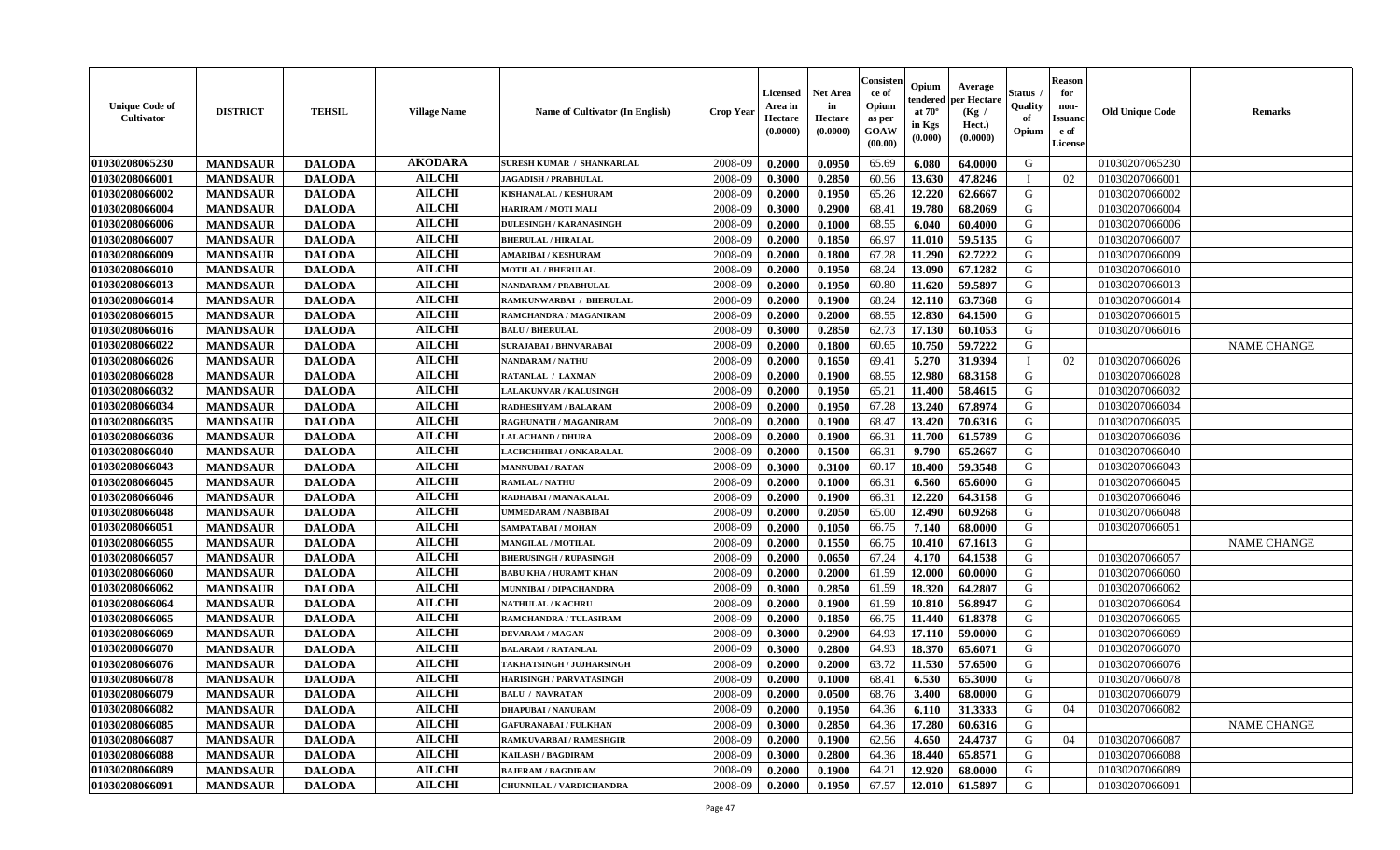| <b>Unique Code of</b><br>Cultivator | <b>DISTRICT</b> | <b>TEHSIL</b> | <b>Village Name</b> | <b>Name of Cultivator (In English)</b> | <b>Crop Year</b> | <b>Licensed</b><br>Area in<br>Hectare<br>(0.0000) | <b>Net Area</b><br>in<br>Hectare<br>(0.0000) | Consisteı<br>ce of<br>Opium<br>as per<br><b>GOAW</b><br>(00.00) | Opium<br>endered<br>at $70^\circ$<br>in Kgs<br>$(\mathbf{0.000})$ | Average<br>per Hectare<br>(Kg /<br>Hect.)<br>(0.0000) | Status<br>Quality<br>of<br>Opium | <b>Reason</b><br>for<br>non-<br>Issuan<br>e of<br><b>License</b> | <b>Old Unique Code</b> | <b>Remarks</b>     |
|-------------------------------------|-----------------|---------------|---------------------|----------------------------------------|------------------|---------------------------------------------------|----------------------------------------------|-----------------------------------------------------------------|-------------------------------------------------------------------|-------------------------------------------------------|----------------------------------|------------------------------------------------------------------|------------------------|--------------------|
| 01030208066092                      | <b>MANDSAUR</b> | <b>DALODA</b> | <b>AILCHI</b>       | JAYRAM / RUPA JI                       | 2008-09          | 0.2000                                            | 0.2000                                       | 62.56                                                           | 4.980                                                             | 24.9000                                               | G                                | 04                                                               | 01030207066092         |                    |
| 01030208066093                      | <b>MANDSAUR</b> | <b>DALODA</b> | <b>AILCHI</b>       | LAXMINARAYAN / BAGDIRAM                | 2008-09          | 0.2000                                            | 0.2050                                       | 64.36                                                           | 12.220                                                            | 59.6098                                               | G                                |                                                                  | 01030207066093         |                    |
| 01030208066095                      | <b>MANDSAUR</b> | <b>DALODA</b> | <b>AILCHI</b>       | <b>BABULAL / FAKIRCHAND</b>            | 2008-09          | 0.2000                                            | 0.1800                                       | 64.36                                                           | 11.530                                                            | 64.0556                                               | G                                |                                                                  | 01030207066095         |                    |
| 01030208066096                      | <b>MANDSAUR</b> | <b>DALODA</b> | <b>AILCHI</b>       | <b>MANAKLAL / BHERULAL</b>             | 2008-09          | 0.3000                                            | 0.2900                                       | 66.46                                                           | 20.690                                                            | 71.3448                                               | G                                |                                                                  | 01030207066096         |                    |
| 01030208066098                      | <b>MANDSAUR</b> | <b>DALODA</b> | <b>AILCHI</b>       | <b>RAMRATAN / BHERULAL</b>             | 2008-09          | 0.2000                                            | 0.2000                                       | 67.51                                                           | 12.930                                                            | 64.6500                                               | G                                |                                                                  | 01030207066098         |                    |
| 01030208066100                      | <b>MANDSAUR</b> | <b>DALODA</b> | <b>AILCHI</b>       | RODMAL / NANDRAM                       | 2008-09          | 0.2000                                            | 0.1800                                       | 62.56                                                           | 11.080                                                            | 61.5556                                               | G                                |                                                                  | 01030207066100         |                    |
| 01030208066102                      | <b>MANDSAUR</b> | <b>DALODA</b> | <b>AILCHI</b>       | RAMKISHAN / MANAKLAL                   | 2008-09          | 0.2000                                            | 0.2000                                       | 64.59                                                           | 12.580                                                            | 62.9000                                               | G                                |                                                                  | 01030207066102         |                    |
| 01030208066103                      | <b>MANDSAUR</b> | <b>DALODA</b> | <b>AILCHI</b>       | HANSRAJ / AMBARAM                      | 2008-09          | 0.2000                                            | 0.0950                                       | 59.97                                                           | 5.670                                                             | 59.6842                                               | G                                |                                                                  | 01030207066103         |                    |
| 01030208066104                      | <b>MANDSAUR</b> | <b>DALODA</b> | <b>AILCHI</b>       | UMRAVSINGH / DEVISINGH                 | 2008-09          | 0.2000                                            | 0.2000                                       | 56.41                                                           | 4.500                                                             | 22.5000                                               | G                                | 04                                                               | 01030207066104         |                    |
| 01030208066105                      | <b>MANDSAUR</b> | <b>DALODA</b> | <b>AILCHI</b>       | <b>GANESHRAM / RAMCHANDRA</b>          | 2008-09          | 0.2000                                            | 0.1000                                       | 67.65                                                           | 6.770                                                             | 67.7000                                               | G                                |                                                                  | 01030207066105         |                    |
| 01030208066106                      | <b>MANDSAUR</b> | <b>DALODA</b> | <b>AILCHI</b>       | PANNALAL / MANAKLAL                    | 2008-09          | 0.2000                                            | 0.2000                                       | 62.56                                                           | 12.160                                                            | 60.8000                                               | G                                |                                                                  | 01030207066106         |                    |
| 01030208066107                      | <b>MANDSAUR</b> | <b>DALODA</b> | <b>AILCHI</b>       | <b>ONKARLAL / RATANLAL</b>             | 2008-09          | 0.3000                                            | 0.3150                                       | 61.50                                                           | 19.300                                                            | 61.2698                                               | G                                |                                                                  | 01030207066107         |                    |
| 01030208066108                      | <b>MANDSAUR</b> | <b>DALODA</b> | <b>AILCHI</b>       | SHAKUNTALABAI / BHAGIRATH              | 2008-09          | 0.2000                                            | 0.1100                                       | 67.65                                                           | 7.450                                                             | 67.7273                                               | G                                |                                                                  | 01030207066108         |                    |
| 01030208066110                      | <b>MANDSAUR</b> | <b>DALODA</b> | <b>AILCHI</b>       | <b>RAMPRASAD / RAMLAL</b>              | 2008-09          | 0.2000                                            | 0.1950                                       | 64.59                                                           | 4.860                                                             | 24.9231                                               | G                                | 04                                                               | 01030207066110         |                    |
| 01030208066111                      | <b>MANDSAUR</b> | <b>DALODA</b> | <b>AILCHI</b>       | <b>DASHRATH / BALARAM</b>              | 2008-09          | 0.2000                                            | 0.2000                                       | 61.50                                                           | 12.410                                                            | 62.0500                                               | G                                |                                                                  | 01030207066111         |                    |
| 01030208066112                      | <b>MANDSAUR</b> | <b>DALODA</b> | <b>AILCHI</b>       | <b>BABULAL / RAGHUNATH</b>             | 2008-09          | 0.2000                                            | 0.1900                                       | 67.65                                                           | 13.130                                                            | 69.1053                                               | G                                |                                                                  | 01030207066112         |                    |
| 01030208066113                      | <b>MANDSAUR</b> | <b>DALODA</b> | <b>AILCHI</b>       | <b>HIRALAL / BHERULAL</b>              | 2008-09          | 0.2000                                            | 0.2000                                       | 67.65                                                           | 5.980                                                             | 29.9000                                               | G                                | 04                                                               | 01030207066113         |                    |
| 01030208066114                      | <b>MANDSAUR</b> | <b>DALODA</b> | <b>AILCHI</b>       | ISHWARLAL / AMBALAL                    | 2008-09          | 0.2000                                            | 0.2000                                       | 64.59                                                           | 13.050                                                            | 65.2500                                               | G                                |                                                                  | 01030207066114         |                    |
| 01030208066115                      | <b>MANDSAUR</b> | <b>DALODA</b> | <b>AILCHI</b>       | KAMLESH / PRABHULAL                    | 2008-09          | 0.3000                                            | 0.1800                                       | 68.11                                                           | 12.040                                                            | 66.8889                                               | G                                |                                                                  | 01030207066115         |                    |
| 01030208066117                      | <b>MANDSAUR</b> | <b>DALODA</b> | <b>AILCHI</b>       | <b>JAYRAM / LAXMAN</b>                 | 2008-09          | 0.2000                                            | 0.1950                                       | 68.11                                                           | 13.340                                                            | 68.4103                                               | G                                |                                                                  | 01030207066117         |                    |
| 01030208066119                      | <b>MANDSAUR</b> | <b>DALODA</b> | <b>AILCHI</b>       | KANWARLAL / CHAMPALAL                  | 2008-09          | 0.2000                                            | 0.0950                                       | 67.12                                                           | 5.760                                                             | 60.6316                                               | G                                |                                                                  | 01030207066119         |                    |
| 01030208066120                      | <b>MANDSAUR</b> | <b>DALODA</b> | <b>AILCHI</b>       | TULSIRAM / LAXMAN                      | 2008-09          | 0.2000                                            | 0.1850                                       | 67.12                                                           | 12.220                                                            | 66.0541                                               | G                                |                                                                  | 01030207066120         |                    |
| 01030208066121                      | <b>MANDSAUR</b> | <b>DALODA</b> | <b>AILCHI</b>       | KACHARMAL / NATHU                      | 2008-09          | 0.2000                                            | 0.2050                                       | 69.38                                                           | 13.710                                                            | 66.8780                                               | G                                |                                                                  | 01030207066121         |                    |
| 01030208066122                      | <b>MANDSAUR</b> | <b>DALODA</b> | <b>AILCHI</b>       | RAMPRASAD / RAMCHADNRA                 | 2008-09          | 0.2000                                            | 0.1950                                       | 67.12                                                           | 13.090                                                            | 67.1282                                               | G                                |                                                                  | 01030207066122         |                    |
| 01030208066123                      | <b>MANDSAUR</b> | <b>DALODA</b> | <b>AILCHI</b>       | KAILASHCHANDRA / BALARAM               | 2008-09          | 0.2000                                            | 0.0350                                       | 65.95                                                           | 2.530                                                             | 72.2857                                               | G                                |                                                                  | 01030207066123         |                    |
| 01030208066126                      | <b>MANDSAUR</b> | <b>DALODA</b> | <b>AILCHI</b>       | <b>JAKIR KHA / GUL KHA</b>             | 2008-09          | 0.2000                                            | 0.2050                                       | 67.12                                                           | 13.190                                                            | 64.3415                                               | G                                |                                                                  | 01030207066126         |                    |
| 01030208066127                      | <b>MANDSAUR</b> | <b>DALODA</b> | <b>AILCHI</b>       | <b>BHANWARLAL / MANGILAL</b>           | 2008-09          | 0.2000                                            | 0.1850                                       | 61.50                                                           | 11.250                                                            | 60.8108                                               | G                                |                                                                  | 01030207066127         |                    |
| 01030208066128                      | <b>MANDSAUR</b> | <b>DALODA</b> | <b>AILCHI</b>       | KANHAIYALAL / NATHU JI                 | 2008-09          | 0.2000                                            | 0.0500                                       | 67.64                                                           | 3.450                                                             | 69.0000                                               | G                                |                                                                  | 01030207066128         |                    |
| 01030208066125                      | <b>MANDSAUR</b> | <b>DALODA</b> | <b>AILCHI</b>       | <b>GOVINDRAM / PRABHULAL</b>           | 2008-09          | 0.2000                                            | 0.0950                                       | 64.59                                                           | 5.610                                                             | 59.0526                                               | G                                |                                                                  |                        |                    |
| 01030208066099                      | <b>MANDSAUR</b> | <b>DALODA</b> | <b>AILCHI</b>       | RAGHUVIRSINGH / JAYSINGH               | 2008-09          | 0.2000                                            | 0.1950                                       | 64.59                                                           | 6.220                                                             | 31.8974                                               | G                                | 04                                                               | 01030207066099         |                    |
| 01030208066024                      | <b>MANDSAUR</b> | <b>DALODA</b> | <b>AILCHI</b>       | <b>PRABHULAL / MOTI</b>                | 2008-09          | 0.3000                                            | 0.1000                                       | 69.38                                                           | 6.990                                                             | 69.9000                                               | G                                |                                                                  |                        | <b>NAME CHANGE</b> |
| 01030208066118                      | <b>MANDSAUR</b> | <b>DALODA</b> | <b>AILCHI</b>       | <b>GOVINDRAM / BADRILAL</b>            | 2008-09          | 0.2000                                            | 0.1950                                       | 64.59                                                           | 12.510                                                            | 64.1538                                               | G                                |                                                                  | 01030207066118         |                    |
| 01030208068001                      | <b>MANDSAUR</b> | <b>DALODA</b> | <b>DALODA RAIL</b>  | RADHESHYAM / RAMLAL                    | 2008-09          | 0.2000                                            | 0.2000                                       | 65.78                                                           | 12.700                                                            | 63.5000                                               | G                                |                                                                  | 01030207068001         |                    |
| 01030208068003                      | <b>MANDSAUR</b> | <b>DALODA</b> | <b>DALODA RAIL</b>  | RAMBAI / ASHOKKUMAR                    | 2008-09          | 0.2000                                            | 0.2050                                       | 58.34                                                           | 3.060                                                             | 14.9268                                               | G                                | 04                                                               | 01030207068003         |                    |
| 01030208068005                      | <b>MANDSAUR</b> | <b>DALODA</b> | <b>DALODA RAIL</b>  | NIRBHYRAM / RAMNARAYAN                 | 2008-09          | 0.2000                                            | 0.2050                                       | 65.13                                                           | 12.260                                                            | 59.8049                                               | G                                |                                                                  | 01030207068005         |                    |
| 01030208068006                      | <b>MANDSAUR</b> | <b>DALODA</b> | <b>DALODA RAIL</b>  | AMBARAM / RAMNARAYAN                   | 2008-09          | 0.2000                                            | 0.1000                                       | 65.13                                                           | $6.200$                                                           | 62.0000                                               | G                                |                                                                  | 01030207068006         |                    |
| 01030208068012                      | <b>MANDSAUR</b> | <b>DALODA</b> | <b>DALODA RAIL</b>  | RADHESHYAM / KHIMA                     | 2008-09          | 0.2000                                            | 0.1950                                       | 62.91                                                           | 11.840                                                            | 60.7179                                               | G                                |                                                                  | 01030207068012         |                    |
| 01030208068014                      | <b>MANDSAUR</b> | <b>DALODA</b> | <b>DALODA RAIL</b>  | KAILASHBAI / NANDKISHOR                | 2008-09          | 0.2000                                            | 0.1950                                       | 62.91                                                           | 10.990                                                            | 56.3590                                               | G                                |                                                                  | 01030207068014         |                    |
| 01030208068015                      | <b>MANDSAUR</b> | <b>DALODA</b> | <b>DALODA RAIL</b>  | HARISHANKAR / GOVINDARAM               | 2008-09          | 0.2000                                            | 0.1350                                       | 62.91                                                           | 3.220                                                             | 23.8519                                               | G                                | 04                                                               | 01030207068015         |                    |
| 01030208068018                      | <b>MANDSAUR</b> | <b>DALODA</b> | <b>DALODA RAIL</b>  | <b>BHERULAL / RAMNARAYAN</b>           | 2008-09          | 0.2000                                            | 0.1000                                       | 65.78                                                           | 6.490                                                             | 64.9000                                               | G                                |                                                                  | 01030207068018         |                    |
| 01030208068019                      | <b>MANDSAUR</b> | <b>DALODA</b> | <b>DALODA RAIL</b>  | ISHWARLAL / MOHANLAL                   | 2008-09          | 0.2000                                            | 0.2000                                       | 66.65                                                           | 12.900                                                            | 64.5000                                               | G                                |                                                                  | 01030207068019         |                    |
| 01030208068021                      | <b>MANDSAUR</b> | <b>DALODA</b> | <b>DALODA RAIL</b>  | <b>BANKATLAL / AMBARAM</b>             | 2008-09          | 0.3000                                            | 0.1500                                       | 64.61                                                           | 9.150                                                             | 61.0000                                               | G                                |                                                                  | 01030207068021         |                    |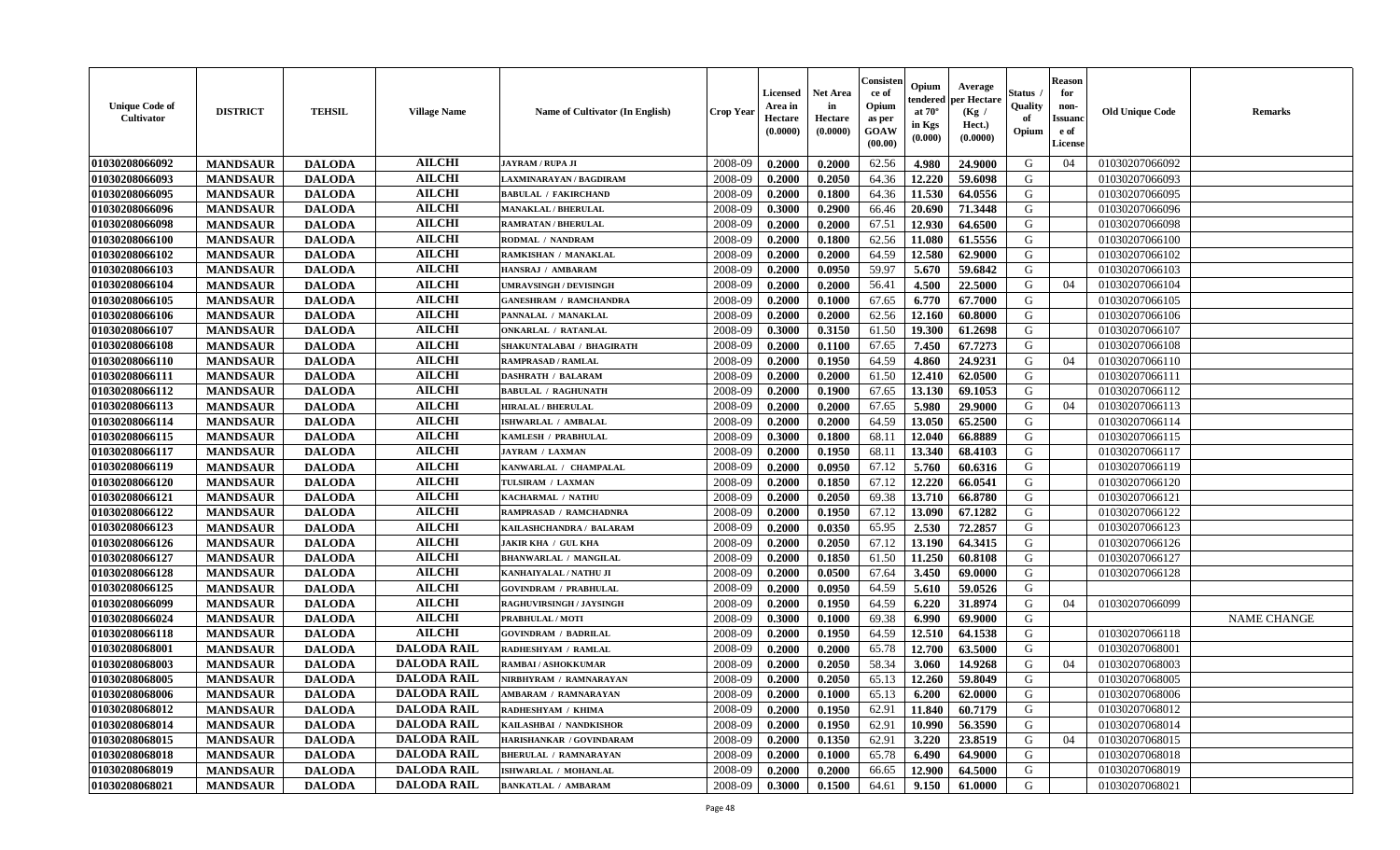| <b>Unique Code of</b><br>Cultivator | <b>DISTRICT</b> | <b>TEHSIL</b> | <b>Village Name</b> | Name of Cultivator (In English) | <b>Crop Year</b> | Licensed<br>Area in<br>Hectare<br>(0.0000) | <b>Net Area</b><br>in<br>Hectare<br>(0.0000) | Consisten<br>ce of<br>Opium<br>as per<br><b>GOAW</b><br>(00.00) | Opium<br>tendered<br>at $70^{\circ}$<br>in Kgs<br>(0.000) | Average<br>per Hectare<br>(Kg /<br>Hect.)<br>(0.0000) | Status<br>Quality<br>of<br>Opium | <b>Reason</b><br>for<br>non-<br><b>Issuand</b><br>e of<br>License | <b>Old Unique Code</b> | <b>Remarks</b> |
|-------------------------------------|-----------------|---------------|---------------------|---------------------------------|------------------|--------------------------------------------|----------------------------------------------|-----------------------------------------------------------------|-----------------------------------------------------------|-------------------------------------------------------|----------------------------------|-------------------------------------------------------------------|------------------------|----------------|
| 01030208068023                      | <b>MANDSAUR</b> | <b>DALODA</b> | <b>DALODA RAIL</b>  | <b>BHANWARLAL / BHERULAL</b>    | 2008-09          | 0.2000                                     | 0.2000                                       | 64.61                                                           | 11.280                                                    | 56.4000                                               | G                                |                                                                   | 01030207068023         |                |
| 01030208068026                      | <b>MANDSAUR</b> | <b>DALODA</b> | <b>DALODA RAIL</b>  | MOHANLAL / HANSRAJ              | 2008-09          | 0.2000                                     | 0.2000                                       | 66.65                                                           | 12.880                                                    | 64.4000                                               | G                                |                                                                   | 01030207068026         |                |
| 01030208068027                      | <b>MANDSAUR</b> | <b>DALODA</b> | <b>DALODA RAIL</b>  | <b>BADRILAL / KALU</b>          | 2008-09          | 0.2000                                     | 0.2000                                       | 64.61                                                           | 11.800                                                    | 59.0000                                               | G                                |                                                                   | 01030207068027         |                |
| 01030208068029                      | <b>MANDSAUR</b> | <b>DALODA</b> | <b>DALODA RAIL</b>  | <b>BALARAM / KISHANLAL</b>      | 2008-09          | 0.2000                                     | 0.2000                                       | 65.63                                                           | 12.390                                                    | 61.9500                                               | G                                |                                                                   | 01030207068029         |                |
| 01030208068030                      | <b>MANDSAUR</b> | <b>DALODA</b> | <b>DALODA RAIL</b>  | SANTOSHBAI / SALAGRAM           | 2008-09          | 0.3000                                     | 0.2050                                       | 62.91                                                           | 12.430                                                    | 60.6341                                               | G                                |                                                                   | 01030207068030         |                |
| 01030208068032                      | <b>MANDSAUR</b> | <b>DALODA</b> | <b>DALODA RAIL</b>  | <b>AMRITRAM / DEVICHAND</b>     | 2008-09          | 0.2000                                     | 0.2000                                       | 64.61                                                           | 12.670                                                    | 63.3500                                               | G                                |                                                                   | 01030207068032         |                |
| 01030208068033                      | <b>MANDSAUR</b> | <b>DALODA</b> | <b>DALODA RAIL</b>  | <b>BHANVARBAI/BHANVARLAL</b>    | 2008-09          | 0.2000                                     | 0.2000                                       | 64.69                                                           | 6.230                                                     | 31.1500                                               | - I                              | 02                                                                | 01030207068033         |                |
| 01030208068034                      | <b>MANDSAUR</b> | <b>DALODA</b> | <b>DALODA RAIL</b>  | <b>BALU / NANDA MALI</b>        | 2008-09          | 0.2000                                     | 0.2050                                       | 64.61                                                           | 12.610                                                    | 61.5122                                               | G                                |                                                                   | 01030207068034         |                |
| 01030208068039                      | <b>MANDSAUR</b> | <b>DALODA</b> | <b>DALODA RAIL</b>  | RAMKISHAN / NANURAM             | 2008-09          | 0.2000                                     | 0.1000                                       | 66.07                                                           | 6.280                                                     | 62.8000                                               | G                                |                                                                   |                        | NAME CHANGE    |
| 01030208068041                      | <b>MANDSAUR</b> | <b>DALODA</b> | <b>DALODA RAIL</b>  | <b>BHERULAL / KISHANLAL</b>     | 2008-09          | 0.2000                                     | 0.2000                                       | 62.67                                                           | 12.810                                                    | 64.0500                                               | G                                |                                                                   | 01030207068041         |                |
| 01030208068042                      | <b>MANDSAUR</b> | <b>DALODA</b> | <b>DALODA RAIL</b>  | <b>BHANWARLAL / MOHANLAL</b>    | 2008-09          | 0.2000                                     | 0.2000                                       | 66.07                                                           | 13.310                                                    | 66.5500                                               | G                                |                                                                   | 01030207068042         |                |
| 01030208068047                      | <b>MANDSAUR</b> | <b>DALODA</b> | <b>DALODA RAIL</b>  | RADHIBAI / GOPAL                | 2008-09          | 0.3000                                     | 0.1700                                       | 66.65                                                           | 11.180                                                    | 65.7647                                               | G                                |                                                                   | 01030207068047         |                |
| 01030208068052                      | <b>MANDSAUR</b> | <b>DALODA</b> | <b>DALODA RAIL</b>  | <b>ATAMARAM / KALURAM</b>       | 2008-09          | 0.2000                                     | 0.1900                                       | 66.07                                                           | 12.620                                                    | 66.4211                                               | G                                |                                                                   | 01030207068052         |                |
| 01030208068056                      | <b>MANDSAUR</b> | <b>DALODA</b> | <b>DALODA RAIL</b>  | <b>RATAN BAI / MANGILAL</b>     | 2008-09          | 0.2000                                     | 0.1500                                       | 70.84                                                           | 9.990                                                     | 66.6000                                               | G                                |                                                                   | 01030207068056         |                |
| 01030208068058                      | <b>MANDSAUR</b> | <b>DALODA</b> | <b>DALODA RAIL</b>  | PRABHULAL / JANIBAI             | 2008-09          | 0.2000                                     | 0.2000                                       | 62.67                                                           | 12.070                                                    | 60.3500                                               | G                                |                                                                   | 01030207068058         |                |
| 01030208068061                      | <b>MANDSAUR</b> | <b>DALODA</b> | <b>DALODA RAIL</b>  | <b>BALURAM / UDA</b>            | 2008-09          | 0.2000                                     | 0.1900                                       | 63.34                                                           | 11.850                                                    | 62.3684                                               | G                                |                                                                   | 01030207068061         |                |
| 01030208068063                      | <b>MANDSAUR</b> | <b>DALODA</b> | <b>DALODA RAIL</b>  | KACHANABAI / SALAGRAM           | 2008-09          | 0.2000                                     | 0.2000                                       | 57.25                                                           | 5.780                                                     | 28.9000                                               |                                  | 02                                                                | 01030207068063         |                |
| 01030208068064                      | <b>MANDSAUR</b> | <b>DALODA</b> | <b>DALODA RAIL</b>  | NAGULAL / KACHRU / GOVINDRAM    | 2008-09          | 0.2000                                     | 0.0950                                       | 66.07                                                           | 6.100                                                     | 64.2105                                               | G                                |                                                                   | 01030207068064         |                |
| 01030208068068                      | <b>MANDSAUR</b> | <b>DALODA</b> | <b>DALODA RAIL</b>  | SAMPATBAI / RAMNARAYAN          | 2008-09          | 0.2000                                     | 0.1500                                       | 65.96                                                           | 8.640                                                     | 57.6000                                               |                                  | 02                                                                | 01030207068068         |                |
| 01030208068069                      | <b>MANDSAUR</b> | <b>DALODA</b> | <b>DALODA RAIL</b>  | SAWARUP / GANGA                 | 2008-09          | 0.2000                                     | 0.1000                                       | 64.52                                                           | 6.190                                                     | 61.9000                                               | G                                |                                                                   | 01030207068069         |                |
| 01030208068071                      | <b>MANDSAUR</b> | <b>DALODA</b> | <b>DALODA RAIL</b>  | <b>BALDEV / MODIRAM</b>         | 2008-09          | 0.2000                                     | 0.2000                                       | 64.52                                                           | 11.990                                                    | 59.9500                                               | G                                |                                                                   | 01030207068071         |                |
| 01030208068072                      | <b>MANDSAUR</b> | <b>DALODA</b> | <b>DALODA RAIL</b>  | <b>JAGDISH / RAMNARAYAN</b>     | 2008-09          | 0.3000                                     | 0.3000                                       | 64.52                                                           | 19.660                                                    | 65.5333                                               | G                                |                                                                   | 01030207068072         |                |
| 01030208068075                      | <b>MANDSAUR</b> | <b>DALODA</b> | <b>DALODA RAIL</b>  | DALU / MOTI                     | 2008-09          | 0.3000                                     | 0.2350                                       | 62.67                                                           | 5.690                                                     | 24.2128                                               | G                                | 04                                                                | 01030207068075         |                |
| 01030208068076                      | <b>MANDSAUR</b> | <b>DALODA</b> | <b>DALODA RAIL</b>  | <b>GABRULAL / BAGDIRAM</b>      | 2008-09          | 0.2000                                     | 0.1000                                       | 62.67                                                           | 5.700                                                     | 57.0000                                               | G                                |                                                                   | 01030207068076         |                |
| 01030208068079                      | <b>MANDSAUR</b> | <b>DALODA</b> | <b>DALODA RAIL</b>  | RAMCHANDRA / GOPAL              | 2008-09          | 0.2000                                     | 0.2000                                       | 66.65                                                           | 12.750                                                    | 63.7500                                               | G                                |                                                                   | 01030207068079         |                |
| 01030208068081                      | <b>MANDSAUR</b> | <b>DALODA</b> | <b>DALODA RAIL</b>  | KAMAL SINGH / BHERU SINGH       | $2008 - 09$      | 0.3000                                     |                                              |                                                                 |                                                           | 0.0000                                                | F                                |                                                                   | 01030207068081         |                |
| 01030208068082                      | <b>MANDSAUR</b> | <b>DALODA</b> | <b>DALODA RAIL</b>  | SHANKARALAL / SHOBHARAM         | 2008-09          | 0.2000                                     | 0.2000                                       | 64.52                                                           | 5.340                                                     | 26.7000                                               | G                                | 04                                                                | 01030207068082         |                |
| 01030208068085                      | <b>MANDSAUR</b> | <b>DALODA</b> | <b>DALODA RAIL</b>  | MUKANDLAL / RODA JI             | 2008-09          | 0.2000                                     | 0.2000                                       | 66.65                                                           | 12.000                                                    | 60.0000                                               | G                                |                                                                   | 01030207068085         |                |
| 01030208068089                      | <b>MANDSAUR</b> | <b>DALODA</b> | <b>DALODA RAIL</b>  | <b>ONKARLAL / PRATHVIRAJ</b>    | 2008-09          | 0.2000                                     | 0.2000                                       | 64.52                                                           | 12.170                                                    | 60.8500                                               | G                                |                                                                   | 01030207068089         |                |
| 01030208068093                      | <b>MANDSAUR</b> | <b>DALODA</b> | <b>DALODA RAIL</b>  | <b>DEVRAM / KALURAM</b>         | 2008-09          | 0.2000                                     | 0.1900                                       | 67.26                                                           | 12.330                                                    | 64.8947                                               | G                                |                                                                   | 01030207068093         |                |
| 01030208068096                      | <b>MANDSAUR</b> | <b>DALODA</b> | <b>DALODA RAIL</b>  | <b>GOTAMLAL / DEVRAM</b>        | 2008-09          | 0.2000                                     | 0.1350                                       | 67.80                                                           | 4.790                                                     | 35.4815                                               |                                  | 02                                                                | 01030207068096         |                |
| 01030208068097                      | <b>MANDSAUR</b> | <b>DALODA</b> | <b>DALODA RAIL</b>  | KAMLABAI / SHIVNARAYAN          | 2008-09          | 0.2000                                     |                                              |                                                                 |                                                           | 0.0000                                                | $\mathbf{F}$                     |                                                                   | 01030207068097         |                |
| 01030208068100                      | <b>MANDSAUR</b> | <b>DALODA</b> | <b>DALODA RAIL</b>  | <b>BHAVARLAL / DEVRAM</b>       | 2008-09          | 0.2000                                     | 0.2100                                       | 56.79                                                           | 5.880                                                     | 28.0000                                               |                                  | 02                                                                | 01030207068100         |                |
| 01030208068102                      | <b>MANDSAUR</b> | <b>DALODA</b> | <b>DALODA RAIL</b>  | MANGILAL / DEVRAM               | 2008-09          | 0.2000                                     | 0.2050                                       | 65.69                                                           | 12.880                                                    | 62.8293                                               | G                                |                                                                   | 01030207068102         |                |
| 01030208068106                      | <b>MANDSAUR</b> | <b>DALODA</b> | <b>DALODA RAIL</b>  | RASULKHAN / NAHARKHAN           | 2008-09          | 0.2000                                     | 0.1550                                       | 73.49                                                           | 6.660                                                     | 42.9677                                               | G                                | 04                                                                | 01030207068106         |                |
| 01030208068109                      | <b>MANDSAUR</b> | <b>DALODA</b> | <b>DALODA RAIL</b>  | <b>BEGAM BI/AMIR KHAN</b>       | 2008-09          | 0.2000                                     |                                              |                                                                 |                                                           | 0.0000                                                | $\mathbf{F}$                     |                                                                   | 01030207068109         |                |
| 01030208068111                      | <b>MANDSAUR</b> | <b>DALODA</b> | <b>DALODA RAIL</b>  | KHIMA / GANGA                   | 2008-09          | 0.3000                                     | 0.2500                                       | 62.67                                                           | 15.800                                                    | 63.2000                                               | G                                |                                                                   | 01030207068111         |                |
| 01030208068117                      | <b>MANDSAUR</b> | <b>DALODA</b> | <b>DALODA RAIL</b>  | SHANKARLAL / HIRALAL            | 2008-09          | 0.2000                                     | 0.1750                                       | 70.84                                                           | 5.440                                                     | 31.0857                                               | G                                | 04                                                                | 01030207068117         |                |
| 01030208068123                      | <b>MANDSAUR</b> | <b>DALODA</b> | <b>DALODA RAIL</b>  | MANGILAL / KALURAM CHOUHAN      | 2008-09          | 0.2000                                     | 0.1000                                       | 65.69                                                           | 6.740                                                     | 67.4000                                               | G                                |                                                                   | 01030207068123         |                |
| 01030208068128                      | <b>MANDSAUR</b> | <b>DALODA</b> | <b>DALODA RAIL</b>  | RAMPRASAD / PRATHVIRAJ          | 2008-09          | 0.2000                                     | 0.2000                                       | 65.69                                                           | 13.250                                                    | 66.2500                                               | G                                |                                                                   | 01030207068128         |                |
| 01030208068002                      | <b>MANDSAUR</b> | <b>DALODA</b> | <b>DALODA RAIL</b>  | RANCHODLAL / MOHANLAL           | 2008-09          | 0.2000                                     |                                              |                                                                 |                                                           | 0.0000                                                | $\mathbf{F}$                     |                                                                   | 01030207068002         |                |
| 01030208068101                      | <b>MANDSAUR</b> | <b>DALODA</b> | <b>DALODA RAIL</b>  | RAMDAYAL / KALURAM              | 2008-09          | 0.2000                                     | 0.2000                                       | 62.67                                                           | 11.760                                                    | 58.8000                                               | G                                |                                                                   | 01030207068101         |                |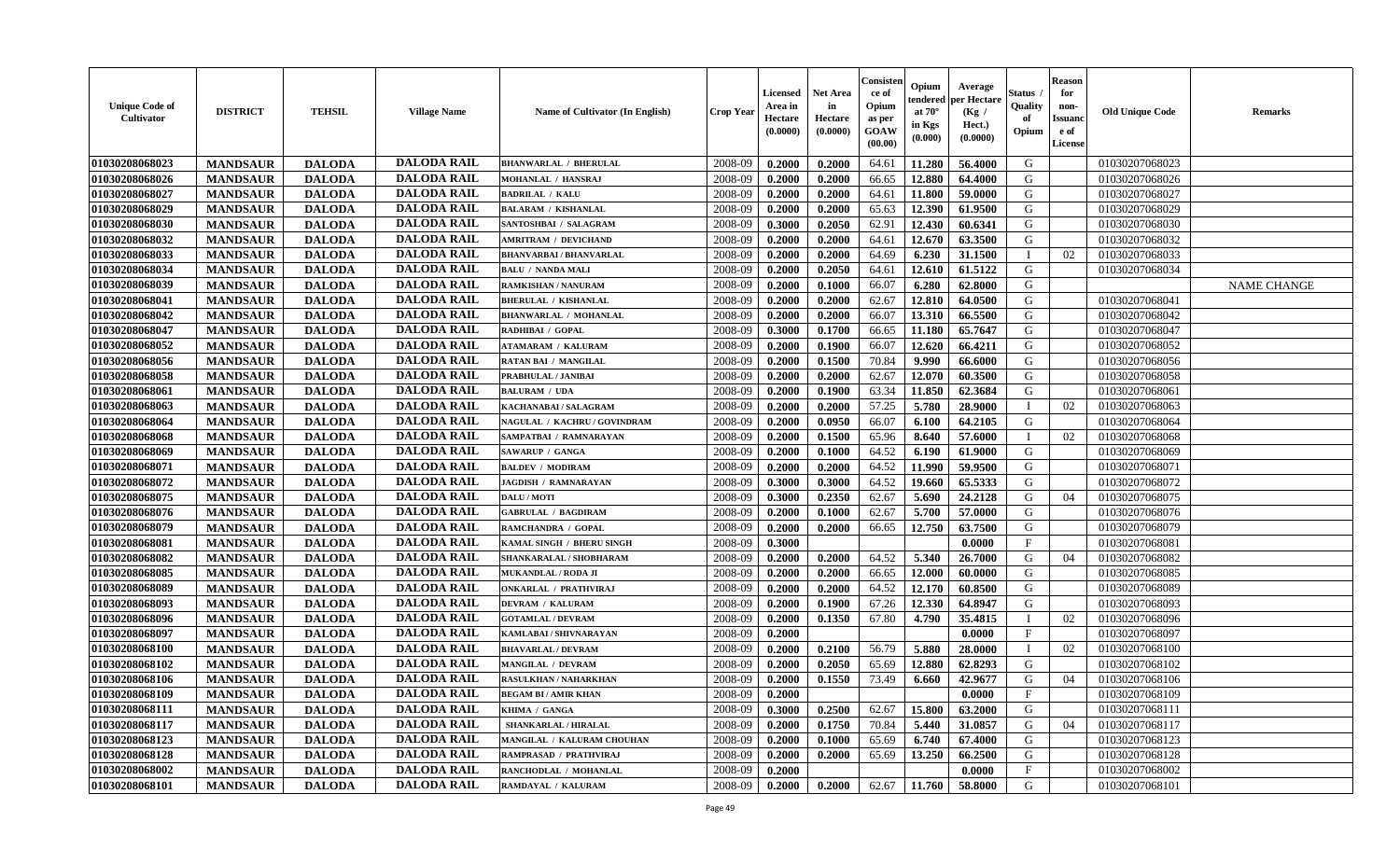| <b>Unique Code of</b><br>Cultivator | <b>DISTRICT</b> | <b>TEHSIL</b> | <b>Village Name</b>                         | Name of Cultivator (In English)                  | <b>Crop Year</b> | Licensed<br>Area in<br>Hectare<br>(0.0000) | <b>Net Area</b><br>in<br>Hectare<br>(0.0000) | Consisten<br>ce of<br>Opium<br>as per<br>GOAW<br>(00.00) | Opium<br>tendered<br>at $70^{\circ}$<br>in Kgs<br>(0.000) | Average<br>per Hectare<br>(Kg /<br>Hect.)<br>(0.0000) | Status<br>Quality<br>of<br>Opium | <b>Reason</b><br>for<br>non-<br><b>Issuand</b><br>e of<br>License | <b>Old Unique Code</b> | <b>Remarks</b>     |
|-------------------------------------|-----------------|---------------|---------------------------------------------|--------------------------------------------------|------------------|--------------------------------------------|----------------------------------------------|----------------------------------------------------------|-----------------------------------------------------------|-------------------------------------------------------|----------------------------------|-------------------------------------------------------------------|------------------------|--------------------|
| 01030208068113                      | <b>MANDSAUR</b> | <b>DALODA</b> | <b>DALODA RAIL</b>                          | <b>GITA BAI / RAMCHADNRA</b>                     | 2008-09          | 0.2000                                     | 0.1950                                       | 65.69                                                    | 12.250                                                    | 62.8205                                               | G                                |                                                                   | 01030207068113         |                    |
| 01030208068132                      | <b>MANDSAUR</b> | <b>DALODA</b> | <b>DALODA RAIL</b>                          | <b>RAMESHWAR / BHANA</b>                         | 2008-09          | 0.2000                                     | 0.1650                                       | 67.26                                                    | 10.960                                                    | 66.4242                                               | G                                |                                                                   | 01030207068132         |                    |
| 01030208068133                      | <b>MANDSAUR</b> | <b>DALODA</b> | <b>DALODA RAIL</b>                          | RADHESHYAM / BHAGIRATH                           | 2008-09          | 0.2000                                     | 0.2000                                       | 67.26                                                    | 13.010                                                    | 65.0500                                               | G                                |                                                                   | 01030207068133         |                    |
| 01030208068091                      | <b>MANDSAUR</b> | <b>DALODA</b> | <b>DALODA RAIL</b>                          | <b>BAPULAL / PANNALAL</b>                        | 2008-09          | 0.2000                                     | 0.1950                                       | 67.95                                                    | 13.020                                                    | 66.7692                                               | G                                |                                                                   | 01030207068091         |                    |
| 01030208068136                      | <b>MANDSAUR</b> | <b>DALODA</b> | <b>DALODA RAIL</b>                          | <b>CHANDABAI / NAGULAL</b>                       | 2008-09          | 0.2000                                     | 0.1950                                       | 65.69                                                    | 12.040                                                    | 61.7436                                               | G                                |                                                                   | 01030207068136         |                    |
| 01030208068067                      | <b>MANDSAUR</b> | <b>DALODA</b> | <b>DALODA RAIL</b>                          | MANGU / ONKARLAL                                 | 2008-09          | 0.2000                                     | 0.2000                                       | 66.68                                                    | 12.620                                                    | 63.1000                                               | G                                | 08                                                                |                        |                    |
| 01030208072002                      | <b>MANDSAUR</b> | <b>DALODA</b> | <b>GURADIYA LALMUHA</b>                     | <b>RAMLAL / BHANVARLAL</b>                       | 2008-09          | 0.3000                                     | 0.2000                                       | 68.05                                                    | 12.460                                                    | 62.3000                                               | G                                |                                                                   | 01030207072002         |                    |
| 01030208072001                      | <b>MANDSAUR</b> | <b>DALODA</b> | <b>GURADIYA LALMUHA</b>                     | <b>BRADILAL / NANDA</b>                          | 2008-09          | 0.2000                                     | 0.1900                                       | 65.27                                                    | 10.960                                                    | 57.6842                                               | G                                |                                                                   | 01030207072001         |                    |
| 01030208072003                      | <b>MANDSAUR</b> | <b>DALODA</b> | <b>GURADIYA LALMUHA</b>                     | <b>DEVILAL / BALARAM</b>                         | 2008-09          | 0.2000                                     | 0.1800                                       | 68.19                                                    | 10.910                                                    | 60.6111                                               | G                                |                                                                   | 01030207072003         |                    |
| 01030208072005                      | <b>MANDSAUR</b> | <b>DALODA</b> | <b>GURADIYA LALMUHA</b>                     | <b>DEVRAM / PYARELAL</b>                         | 2008-09          | 0.3000                                     | 0.2850                                       | 68.44                                                    | 18.820                                                    | 66.0351                                               | G                                |                                                                   | 01030207072005         |                    |
| 01030208072007                      | <b>MANDSAUR</b> | <b>DALODA</b> | <b>GURADIYA LALMUHA</b>                     | SHOBHARAM / DALIRAM                              | 2008-09          | 0.2000                                     | 0.1500                                       | 64.48                                                    | 9.930                                                     | 66.2000                                               | G                                |                                                                   | 01030207072007         |                    |
| 01030208072008                      | <b>MANDSAUR</b> | <b>DALODA</b> | <b>GURADIYA LALMUHA</b>                     | TULSIRAM / MOTIRAM                               | 2008-09          | 0.2000                                     | 0.0750                                       | 71.46                                                    | 5.250                                                     | 70.0000                                               | G                                |                                                                   | 01030207072008         |                    |
| 01030208072010                      | <b>MANDSAUR</b> | <b>DALODA</b> | <b>GURADIYA LALMUHA</b>                     | <b>RAMCHANDRA / DALURAM</b>                      | 2008-09          | 0.2000                                     | 0.2000                                       | 68.44                                                    | 13.280                                                    | 66.4000                                               | G                                |                                                                   | 01030207072010         |                    |
| 01030208072011                      | <b>MANDSAUR</b> | <b>DALODA</b> | <b>GURADIYA LALMUHA</b>                     | RAMCHANDRIBAI / BHANWARLAL                       | 2008-09          | 0.2000                                     | 0.0550                                       | 71.46                                                    | 3.820                                                     | 69.4545                                               | G                                |                                                                   | 01030207072011         |                    |
| 01030208072012                      | <b>MANDSAUR</b> | <b>DALODA</b> | <b>GURADIYA LALMUHA</b>                     | KANHAIYALAL / HIRALAL                            | 2008-09          | 0.2000                                     | 0.2000                                       | 68.44                                                    | 12.630                                                    | 63.1500                                               | G                                |                                                                   | 01030207072012         |                    |
| 01030208072013                      | <b>MANDSAUR</b> | <b>DALODA</b> | <b>GURADIYA LALMUHA</b>                     | <b>CHATURBHUJ / VAJERAM</b>                      | 2008-09          | 0.2000                                     | 0.2000                                       | 65.27                                                    | 12.080                                                    | 60.4000                                               | G                                |                                                                   | 01030207072013         |                    |
| 01030208072015                      | <b>MANDSAUR</b> | <b>DALODA</b> | <b>GURADIYA LALMUHA</b>                     | <b>DHAPUBAI/SUKHLAL</b>                          | 2008-09          | 0.3000                                     | 0.3000                                       | 68.44                                                    | 19.760                                                    | 65.8667                                               | G                                |                                                                   | 01030207072015         |                    |
| 01030208072017                      | <b>MANDSAUR</b> | <b>DALODA</b> | <b>GURADIYA LALMUHA</b>                     | <b>BHAGIRATH / BHERA</b>                         | 2008-09          | 0.2000                                     | 0.2000                                       | 65.27                                                    | 12.370                                                    | 61.8500                                               | G                                |                                                                   | 01030207072017         |                    |
| 01030208072020                      | <b>MANDSAUR</b> | <b>DALODA</b> | <b>GURADIYA LALMUHA</b>                     | <b>KAVERIBAI/ONKARLAL</b>                        | 2008-09          | 0.2000                                     | 0.1600                                       | 65.27                                                    | 10.290                                                    | 64.3125                                               | G                                |                                                                   | 01030207072020         |                    |
| 01030208072021                      | <b>MANDSAUR</b> | <b>DALODA</b> | <b>GURADIYA LALMUHA</b>                     | <b>RUKMANIBAI / GANGARAM</b>                     | 2008-09          | 0.2000                                     | 0.2000                                       | 71.46                                                    | 14.050                                                    | 70.2500                                               | G                                |                                                                   | 01030207072021         |                    |
| 01030208072022                      | <b>MANDSAUR</b> | <b>DALODA</b> | <b>GURADIYA LALMUHA</b>                     | RAMCHANDRA / BAGDIRAM                            | 2008-09          | 0.3000                                     | 0.2700                                       | 65.43                                                    | 17.740                                                    | 65.7037                                               | G                                |                                                                   |                        | <b>NAME CHANGE</b> |
| 01030208072023                      | <b>MANDSAUR</b> | <b>DALODA</b> | <b>GURADIYA LALMUHA</b>                     | <b>RAMLAL / GAMER</b>                            | 2008-09          | 0.2000                                     | 0.2000                                       | 62.77                                                    | 11.760                                                    | 58.8000                                               | G                                |                                                                   | 01030207072023         |                    |
| 01030208072024                      | <b>MANDSAUR</b> | <b>DALODA</b> | <b>GURADIYA LALMUHA</b>                     | <b>GANGABAI/ SITABAI</b>                         | 2008-09          | 0.2000                                     | 0.1050                                       | 65.43                                                    | 6.880                                                     | 65.5238                                               | G                                |                                                                   | 01030207072024         |                    |
| 01030208072026                      | <b>MANDSAUR</b> | <b>DALODA</b> | <b>GURADIYA LALMUHA</b>                     | SOHANBAI/AMBARAM                                 | 2008-09          | 0.2000                                     | 0.1900                                       | 71.46                                                    | 13.120                                                    | 69.0526                                               | G                                |                                                                   | 01030207072026         |                    |
| 01030208072028                      | <b>MANDSAUR</b> | <b>DALODA</b> | <b>GURADIYA LALMUHA</b>                     | <b>NATHU / GAMERA</b>                            | 2008-09          | 0.3000                                     | 0.1050                                       | 71.46                                                    | 7.510                                                     | 71.5238                                               | G                                |                                                                   | 01030207072028         |                    |
| 01030208072030                      | <b>MANDSAUR</b> | <b>DALODA</b> | <b>GURADIYA LALMUHA</b>                     | RAMPRASAD / BHERUSHANKAR                         | 2008-09          | 0.2000                                     | 0.1000                                       | 68.44                                                    | 6.490                                                     | 64.9000                                               | G                                |                                                                   | 01030207072030         |                    |
| 01030208072032                      | <b>MANDSAUR</b> | <b>DALODA</b> | <b>GURADIYA LALMUHA</b>                     | PYARCHANDRA / BHORIRAM                           | 2008-09          | 0.2000                                     | 0.2000                                       | 68.36                                                    | 13.220                                                    | 66.1000                                               | G                                |                                                                   | 01030207072032         |                    |
| 01030208072036                      | <b>MANDSAUR</b> | <b>DALODA</b> | <b>GURADIYA LALMUHA</b>                     | MODIBAI / LAKSHMICHANDRA                         | 2008-09          | 0.2000                                     | 0.1500                                       | 65.43                                                    | 9.730                                                     | 64.8667                                               | G                                |                                                                   | 01030207072036         |                    |
| 01030208072038                      | <b>MANDSAUR</b> | <b>DALODA</b> | <b>GURADIYA LALMUHA</b>                     | PREMNATH / SHAMBHUNATH                           | 2008-09          | 0.2000                                     | 0.2000                                       | 62.77                                                    | 6.460                                                     | 32.3000                                               | G                                | 04                                                                | 01030207072038         |                    |
| 01030208072039                      | <b>MANDSAUR</b> | <b>DALODA</b> | <b>GURADIYA LALMUHA</b>                     | RAMCHANDRA / SHIVLAL                             | 2008-09          | 0.2000                                     | 0.0350                                       | 71.21                                                    | 2.400                                                     | 68.5714                                               | G                                |                                                                   | 01030207072039         |                    |
| 01030208072041                      | <b>MANDSAUR</b> | <b>DALODA</b> | <b>GURADIYA LALMUHA</b>                     | SHANKARLAL / MOHANLAL                            | 2008-09          | 0.2000                                     | 0.1450                                       | 68.36                                                    | 9.960                                                     | 68.6897                                               | G                                |                                                                   | 01030207072041         |                    |
| 01030208072042                      | <b>MANDSAUR</b> | <b>DALODA</b> | <b>GURADIYA LALMUHA</b>                     | <b>DALURAM / BAGDIRAM</b>                        | 2008-09          | 0.2000                                     | 0.1600                                       | 68.36                                                    | 10.850                                                    | 67.8125                                               | G                                |                                                                   | 01030207072042         |                    |
| 01030208072043                      | <b>MANDSAUR</b> | <b>DALODA</b> | <b>GURADIYA LALMUHA</b>                     | KANIRAM / NAVALRAM                               | 2008-09          | 0.2000                                     | 0.1900                                       | 68.36                                                    | 12.860                                                    | 67.6842                                               | G                                |                                                                   | 01030207072043         |                    |
| 01030208072044                      | <b>MANDSAUR</b> | <b>DALODA</b> | <b>GURADIYA LALMUHA</b>                     | <b>BHAIRULAL / KESHURAM</b>                      | 2008-09          | 0.2000                                     | 0.1250                                       | 66.37                                                    | 7.560                                                     | 60.4800                                               | G                                |                                                                   | 01030207072044         |                    |
| 01030208072045                      | <b>MANDSAUR</b> | <b>DALODA</b> | <b>GURADIYA LALMUHA</b>                     | RAMKUVARBAI / RAMCHANDRA                         | 2008-09          | 0.2000                                     | 0.0400                                       | 68.36                                                    | 3.670                                                     | 91.7500                                               | G                                |                                                                   | 01030207072045         |                    |
| 01030208072047                      | <b>MANDSAUR</b> | <b>DALODA</b> | <b>GURADIYA LALMUHA   NANDLAL / MOTILAL</b> |                                                  | 2008-09          | 0.2000                                     | 0.1950                                       | 62.77                                                    |                                                           | $11.680$ 59.8974                                      | G                                |                                                                   | 01030207072047         |                    |
| 01030208072049                      | <b>MANDSAUR</b> | <b>DALODA</b> | <b>GURADIYA LALMUHA</b>                     | <b>LALCHANDRA / MOD JI</b>                       | 2008-09          | 0.3000                                     | 0.2500                                       | 65.43                                                    | 15.960                                                    | 63.8400                                               | G                                |                                                                   | 01030207072049         |                    |
| 01030208072050                      | <b>MANDSAUR</b> | <b>DALODA</b> | <b>GURADIYA LALMUHA</b>                     | <b>BALARAM / DALURAM</b>                         | 2008-09          | 0.2000                                     | 0.2000                                       | 68.22                                                    | 12.990                                                    | 64.9500                                               | G                                |                                                                   | 01030207072050         |                    |
| 01030208072051                      | <b>MANDSAUR</b> | <b>DALODA</b> |                                             | <b>GURADIYA LALMUHA   TULASIRAM / SUGANDHLAL</b> | 2008-09          | 0.2000                                     | 0.2000                                       | 71.21                                                    | 13.970                                                    | 69.8500                                               | G                                |                                                                   | 01030207072051         |                    |
| 01030208072053                      | <b>MANDSAUR</b> | <b>DALODA</b> | <b>GURADIYA LALMUHA</b>                     | HARDEVRAM / CHUNNILAL                            | 2008-09          | 0.3000                                     | 0.2600                                       | 65.43                                                    | 15.660                                                    | 60.2308                                               | G                                |                                                                   | 01030207072053         |                    |
| 01030208072054                      | <b>MANDSAUR</b> | <b>DALODA</b> | <b>GURADIYA LALMUHA</b>                     | RAMCHANDRA / CHAMPALAL                           | 2008-09          | 0.2000                                     | 0.2000                                       | 65.69                                                    | 13.140                                                    | 65.7000                                               | G                                |                                                                   | 01030207072054         |                    |
| 01030208072055                      | <b>MANDSAUR</b> | <b>DALODA</b> | <b>GURADIYA LALMUHA</b>                     | <b>GANGABAI/BALARAM</b>                          | 2008-09          | 0.2000                                     | 0.2000                                       | 62.77                                                    | 4.750                                                     | 23.7500                                               | G                                | 04                                                                | 01030207072055         |                    |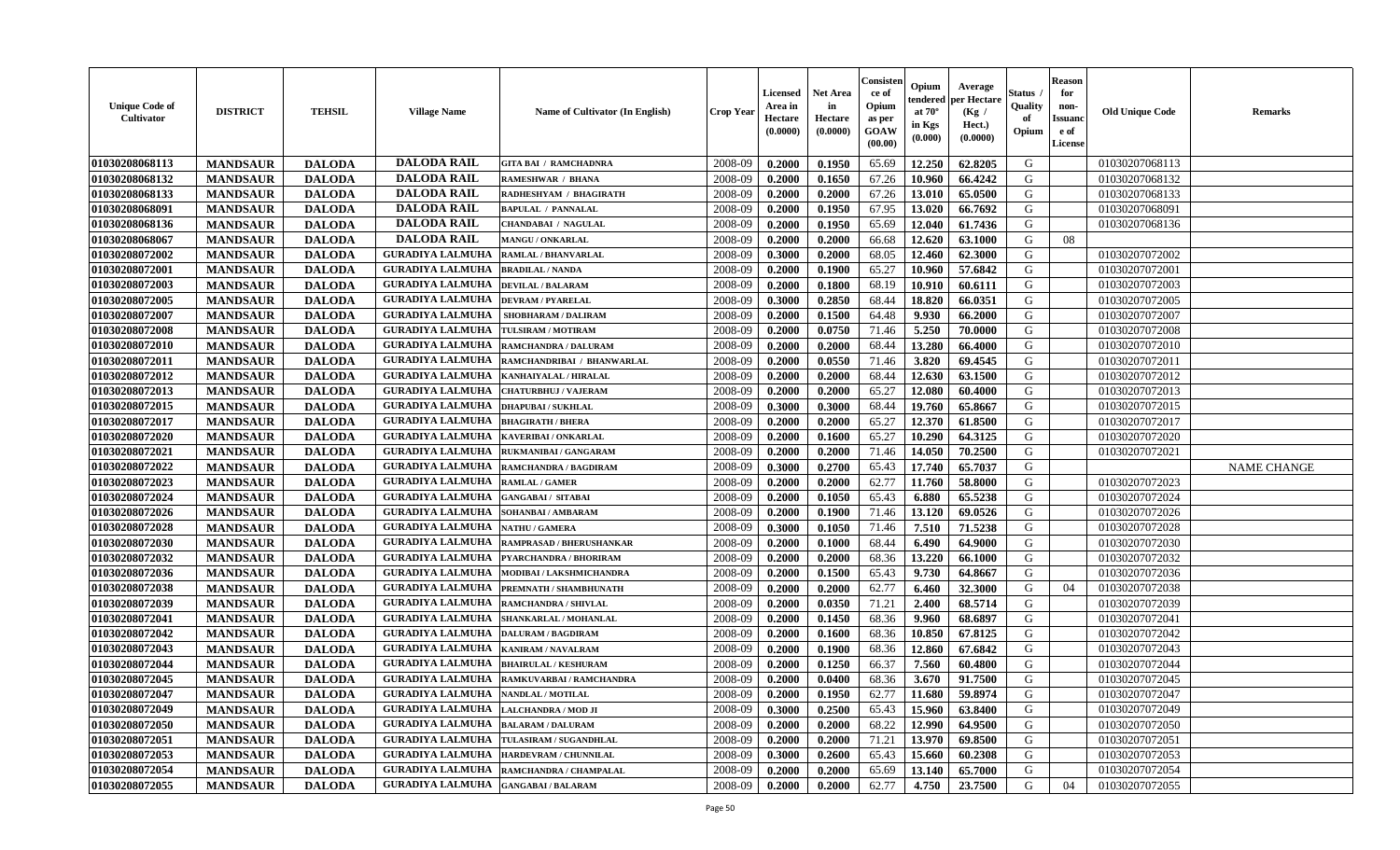| <b>Unique Code of</b><br>Cultivator | <b>DISTRICT</b> | <b>TEHSIL</b> | <b>Village Name</b>                     | Name of Cultivator (In English) | <b>Crop Year</b> | Licensed<br>Area in<br>Hectare<br>(0.0000) | <b>Net Area</b><br>in<br>Hectare<br>(0.0000) | Consisten<br>ce of<br>Opium<br>as per<br>GOAW<br>(00.00) | Opium<br>tendered<br>at $70^{\circ}$<br>in Kgs<br>(0.000) | Average<br>per Hectare<br>(Kg /<br>Hect.)<br>(0.0000) | Status<br>Quality<br>of<br>Opium | <b>Reason</b><br>for<br>non-<br><b>Issuand</b><br>e of<br>License | <b>Old Unique Code</b> | <b>Remarks</b> |
|-------------------------------------|-----------------|---------------|-----------------------------------------|---------------------------------|------------------|--------------------------------------------|----------------------------------------------|----------------------------------------------------------|-----------------------------------------------------------|-------------------------------------------------------|----------------------------------|-------------------------------------------------------------------|------------------------|----------------|
| 01030208072062                      | <b>MANDSAUR</b> | <b>DALODA</b> | <b>GURADIYA LALMUHA</b>                 | <b>SARDABAI/BHANVARLAL</b>      | 2008-09          | 0.2000                                     | 0.1950                                       | 68.22                                                    | 12.950                                                    | 66.4103                                               | G                                |                                                                   | 01030207072062         |                |
| 01030208072065                      | <b>MANDSAUR</b> | <b>DALODA</b> | <b>GURADIYA LALMUHA</b>                 | <b>KHEMIBAI/BALARAM</b>         | 2008-09          | 0.3000                                     | 0.3000                                       | 65.69                                                    | 19.440                                                    | 64.8000                                               | G                                |                                                                   | 01030207072065         |                |
| 01030208072068                      | <b>MANDSAUR</b> | <b>DALODA</b> | <b>GURADIYA LALMUHA</b>                 | RATANLAL / SAVRUPLAL            | 2008-09          | 0.2000                                     | 0.1850                                       | 65.69                                                    | 12.200                                                    | 65.9459                                               | G                                |                                                                   | 01030207072068         |                |
| 01030208072069                      | <b>MANDSAUR</b> | <b>DALODA</b> | <b>GURADIYA LALMUHA</b>                 | <b>KESHARBAI/MUNNALAL</b>       | 2008-09          | 0.3000                                     | 0.2950                                       | 65.69                                                    | 19.810                                                    | 67.1525                                               | G                                |                                                                   | 01030207072069         |                |
| 01030208072071                      | <b>MANDSAUR</b> | <b>DALODA</b> | <b>GURADIYA LALMUHA</b>                 | RAJMAL / MAGANIRAM              | 2008-09          | 0.3000                                     | 0.2900                                       | 62.77                                                    | 17.240                                                    | 59.4483                                               | G                                |                                                                   | 01030207072071         |                |
| 01030208072072                      | <b>MANDSAUR</b> | <b>DALODA</b> | <b>GURADIYA LALMUHA</b>                 | <b>MOHANLAL / KESHURAM</b>      | 2008-09          | 0.2000                                     | 0.1850                                       | 60.31                                                    | 10.640                                                    | 57.5135                                               | G                                |                                                                   | 01030207072072         |                |
| 01030208072077                      | <b>MANDSAUR</b> | <b>DALODA</b> | <b>GURADIYA LALMUHA</b>                 | SHANKARLAL / BAGDIRAM           | 2008-09          | 0.2000                                     | 0.0350                                       | 71.21                                                    | 2.530                                                     | 72.2857                                               | G                                |                                                                   | 01030207072077         |                |
| 01030208072078                      | <b>MANDSAUR</b> | <b>DALODA</b> | <b>GURADIYA LALMUHA</b>                 | <b>NANDA / KHEMA</b>            | 2008-09          | 0.2000                                     | 0.1800                                       | 63.45                                                    | 9.220                                                     | 51,2222                                               | G                                | 04                                                                | 01030207072078         |                |
| 01030208072080                      | <b>MANDSAUR</b> | <b>DALODA</b> | <b>GURADIYA LALMUHA</b>                 | RAMCHANDRA / BAGDIRAM           | 2008-09          | 0.2000                                     | 0.2000                                       | 63.45                                                    | 11.770                                                    | 58.8500                                               | G                                |                                                                   | 01030207072080         |                |
| 01030208072081                      | <b>MANDSAUR</b> | <b>DALODA</b> | <b>GURADIYA LALMUHA</b>                 | PUNIBAI / KESHURAM              | 2008-09          | 0.2000                                     | 0.1950                                       | 65.69                                                    | 12.400                                                    | 63.5897                                               | G                                |                                                                   | 01030207072081         |                |
| 01030208072084                      | <b>MANDSAUR</b> | <b>DALODA</b> | <b>GURADIYA LALMUHA</b>                 | KASTURIBAI / PYARAJI            | 2008-09          | 0.2000                                     | 0.1000                                       | 55.91                                                    | 2.270                                                     | 22.7000                                               | G                                | 04                                                                | 01030207072084         |                |
| 01030208072092                      | <b>MANDSAUR</b> | <b>DALODA</b> | <b>GURADIYA LALMUHA</b>                 | <b>NAGUDAS / BALARAMDAS</b>     | 2008-09          | 0.2000                                     | 0.2000                                       | 63.45                                                    | 12.320                                                    | 61.6000                                               | G                                |                                                                   | 01030207072092         |                |
| 01030208072094                      | <b>MANDSAUR</b> | <b>DALODA</b> | <b>GURADIYA LALMUHA</b>                 | <b>SALAGRAM / KISHANLAL</b>     | 2008-09          | 0.2000                                     | 0.1950                                       | 60.31                                                    | 11.270                                                    | 57.7949                                               | G                                |                                                                   | 01030207072094         |                |
| 01030208072104                      | <b>MANDSAUR</b> | <b>DALODA</b> | <b>GURADIYA LALMUHA</b>                 | <b>MULCHAND / PANNALAL</b>      | 2008-09          | 0.3000                                     | 0.2350                                       | 65.28                                                    | 15.290                                                    | 65.0638                                               | G                                |                                                                   | 01030207072104         |                |
| 01030208072108                      | <b>MANDSAUR</b> | <b>DALODA</b> | <b>GURADIYA LALMUHA</b>                 | <b>BALARAM / NANDRAM</b>        | 2008-09          | 0.3000                                     | 0.2800                                       | 65.28                                                    | 12.860                                                    | 45.9286                                               | G                                | 04                                                                | 01030207072108         |                |
| 01030208072109                      | <b>MANDSAUR</b> | <b>DALODA</b> | <b>GURADIYA LALMUHA</b>                 | PARASRAM / KESHURAM             | 2008-09          | 0.2000                                     | 0.1500                                       | 65.28                                                    | 9.510                                                     | 63.4000                                               | G                                |                                                                   | 01030207072109         |                |
| 01030208072120                      | <b>MANDSAUR</b> | <b>DALODA</b> | <b>GURADIYA LALMUHA</b>                 | <b>RAMPRASAD / DEVRAM</b>       | 2008-09          | 0.3000                                     | 0.2900                                       | 65.28                                                    | 17.650                                                    | 60.8621                                               | G                                |                                                                   | 01030207072120         |                |
| 01030208072129                      | <b>MANDSAUR</b> | <b>DALODA</b> | <b>GURADIYA LALMUHA</b>                 | <b>BADRILAL / PYARCHANDRA</b>   | 2008-09          | 0.2000                                     | 0.2050                                       | 60.31                                                    | 3.950                                                     | 19.2683                                               | G                                | 04                                                                | 01030207072129         |                |
| 01030208072134                      | <b>MANDSAUR</b> | <b>DALODA</b> | <b>GURADIYA LALMUHA</b>                 | RAMESHVAR / PYARCHANDRA         | 2008-09          | 0.3000                                     | 0.2850                                       | 65.28                                                    | 18.360                                                    | 64.4211                                               | G                                |                                                                   | 01030207072134         |                |
| 01030208072135                      | <b>MANDSAUR</b> | <b>DALODA</b> | <b>GURADIYA LALMUHA</b>                 | <b>MOTILAL / PYARELAL</b>       | 2008-09          | 0.3000                                     | 0.2700                                       | 64.96                                                    | 17.280                                                    | 64.0000                                               | G                                |                                                                   | 01030207072135         |                |
| 01030208072136                      | <b>MANDSAUR</b> | <b>DALODA</b> | <b>GURADIYA LALMUHA</b>                 | <b>DEUBAI/HARDEVRAM</b>         | 2008-09          | 0.3000                                     | 0.2000                                       | 68.22                                                    | 13.290                                                    | 66.4500                                               | G                                |                                                                   | 01030207072136         |                |
| 01030208072137                      | <b>MANDSAUR</b> | <b>DALODA</b> | <b>GURADIYA LALMUHA</b>                 | RAMLAL / SHOBHARAM              | 2008-09          | 0.2000                                     | 0.0600                                       | 71.21                                                    | 4.100                                                     | 68.3333                                               | G                                |                                                                   | 01030207072137         |                |
| 01030208072208                      | <b>MANDSAUR</b> | <b>DALODA</b> | <b>GURADIYA LALMUHA</b>                 | UDA / TEKA BALAI                | 2008-09          | 0.3000                                     | 0.2600                                       | 63.45                                                    | 15.580                                                    | 59.9231                                               | G                                |                                                                   | 01030208081057         |                |
| 01030208072067                      | <b>MANDSAUR</b> | <b>DALODA</b> | <b>GURADIYA LALMUHA</b>                 | <b>SALAGRAM / RANCHHOD</b>      | 2008-09          | 0.2000                                     | 0.0950                                       | 63.45                                                    | 5.490                                                     | 57.7895                                               | G                                |                                                                   | 01030208081186         |                |
| 01030208072139                      | <b>MANDSAUR</b> | <b>DALODA</b> | <b>GURADIYA LALMUHA</b>                 | <b>BALARAM / MOTILAL</b>        | 2008-09          | 0.2000                                     | 0.0500                                       | 69.19                                                    | 3.490                                                     | 69.8000                                               | G                                |                                                                   | 01030207072139         |                |
| 01030208072140                      | <b>MANDSAUR</b> | <b>DALODA</b> | <b>GURADIYA LALMUHA</b>                 | <b>SHIVLAL / KHEMRAJ</b>        | 2008-09          | 0.3000                                     | 0.3000                                       | 64.96                                                    | 19.730                                                    | 65.7667                                               | G                                |                                                                   | 01030207072140         |                |
| 01030208072142                      | <b>MANDSAUR</b> | <b>DALODA</b> | <b>GURADIYA LALMUHA</b>                 | <b>MANSUKHLAL / BHUVANIRAM</b>  | 2008-09          | 0.3000                                     |                                              |                                                          |                                                           | 0.0000                                                | $\mathbf{F}$                     |                                                                   | 01030207072142         |                |
| 01030208072144                      | <b>MANDSAUR</b> | <b>DALODA</b> | <b>GURADIYA LALMUHA</b>                 | <b>ASHOKKUMAR / RUGANATH</b>    | 2008-09          | 0.2000                                     | 0.1050                                       | 69.19                                                    | 6.740                                                     | 64.1905                                               | G                                |                                                                   | 01030207072144         |                |
| 01030208072145                      | <b>MANDSAUR</b> | <b>DALODA</b> | <b>GURADIYA LALMUHA</b>                 | AMBARAM / BHANVARLAL            | 2008-09          | 0.2000                                     | 0.1950                                       | 69.19                                                    | 13.360                                                    | 68.5128                                               | G                                |                                                                   | 01030207072145         |                |
| 01030208072146                      | <b>MANDSAUR</b> | <b>DALODA</b> | <b>GURADIYA LALMUHA</b>                 | <b>DEVILAL / DOLATRAM</b>       | 2008-09          | 0.2000                                     | 0.2000                                       | 64.96                                                    | 12.420                                                    | 62.1000                                               | G                                |                                                                   | 01030207072146         |                |
| 01030208072149                      | <b>MANDSAUR</b> | <b>DALODA</b> | <b>GURADIYA LALMUHA</b>                 | <b>JAGDISH / MANGILAL</b>       | 2008-09          | 0.2000                                     | 0.1000                                       | 64.96                                                    | 6.500                                                     | 65.0000                                               | G                                |                                                                   | 01030207072149         |                |
| 01030208072150                      | <b>MANDSAUR</b> | <b>DALODA</b> | <b>GURADIYA LALMUHA</b>                 | <b>GOPAL / BHANVARLAL</b>       | 2008-09          | 0.2000                                     | 0.1600                                       | 69.19                                                    | 11.020                                                    | 68.8750                                               | G                                |                                                                   | 01030207072150         |                |
| 01030208072151                      | <b>MANDSAUR</b> | <b>DALODA</b> | <b>GURADIYA LALMUHA</b>                 | TAJ MOHAMMAD / NANE KHAN        | 2008-09          | 0.2000                                     | 0.1850                                       | 63.65                                                    | 11.010                                                    | 59.5135                                               | G                                |                                                                   | 01030207072151         |                |
| 01030208072155                      | <b>MANDSAUR</b> | <b>DALODA</b> | <b>GURADIYA LALMUHA</b>                 | <b>MANGILAL / BAGDIRAM</b>      | 2008-09          | 0.3000                                     | 0.2500                                       | 69.19                                                    | 16.100                                                    | 64.4000                                               | G                                |                                                                   | 01030207072155         |                |
| 01030208072157                      | <b>MANDSAUR</b> | <b>DALODA</b> | <b>GURADIYA LALMUHA</b>                 | RAMDAYAL / PYARCHANDRA          | 2008-09          | 0.2000                                     | 0.2000                                       | 67.77                                                    | 13.230                                                    | 66.1500                                               | G                                |                                                                   | 01030207072157         |                |
| 01030208072158                      | <b>MANDSAUR</b> | <b>DALODA</b> | GURADIYA LALMUHA   JAGDISH / RAMCHANDRA |                                 | 2008-09          | 0.2000                                     | 0.2000                                       | 65.95                                                    | 12.970                                                    | 64.8500                                               | G                                |                                                                   | 01030207072158         |                |
| 01030208072160                      | <b>MANDSAUR</b> | <b>DALODA</b> | <b>GURADIYA LALMUHA</b>                 | KASHIRAM / ONKARLAL             | 2008-09          | 0.2000                                     | 0.2000                                       | 63.65                                                    | 11.380                                                    | 56.9000                                               | G                                |                                                                   | 01030207072160         |                |
| 01030208072161                      | <b>MANDSAUR</b> | <b>DALODA</b> | <b>GURADIYA LALMUHA</b>                 | JAMNASHANKAR / SHIVNARAYAN      | 2008-09          | 0.2000                                     | 0.1700                                       | 67.26                                                    | 10.760                                                    | 63.2941                                               | G                                |                                                                   | 01030207072161         |                |
| 01030208072162                      | <b>MANDSAUR</b> | <b>DALODA</b> | <b>GURADIYA LALMUHA</b>                 | RADHESHYAM / CHUNNILAL          | 2008-09          | 0.2000                                     | 0.1800                                       | 64.96                                                    | 11.570                                                    | 64.2778                                               | G                                |                                                                   | 01030207072162         |                |
| 01030208072163                      | <b>MANDSAUR</b> | <b>DALODA</b> | <b>GURADIYA LALMUHA</b>                 | <b>SHYAMLAL / RAMLAL</b>        | 2008-09          | 0.2000                                     | 0.1900                                       | 63.65                                                    | 3.160                                                     | 16.6316                                               | G                                | 04                                                                | 01030207072163         |                |
| 01030208072164                      | <b>MANDSAUR</b> | <b>DALODA</b> | <b>GURADIYA LALMUHA</b>                 | <b>BHANVARLAL / BAGDIRAM JI</b> | 2008-09          | 0.2000                                     | 0.1950                                       | 47.69                                                    | 3.230                                                     | 16.5641                                               | G                                | 04                                                                | 01030207072164         |                |
| 01030208072165                      | <b>MANDSAUR</b> | <b>DALODA</b> | <b>GURADIYA LALMUHA</b>                 | VIDHYABAI / SHAYAMLAL           | 2008-09          | 0.3000                                     | 0.1700                                       | 66.95                                                    | 11.520                                                    | 67.7647                                               |                                  | 02                                                                | 01030207072165         |                |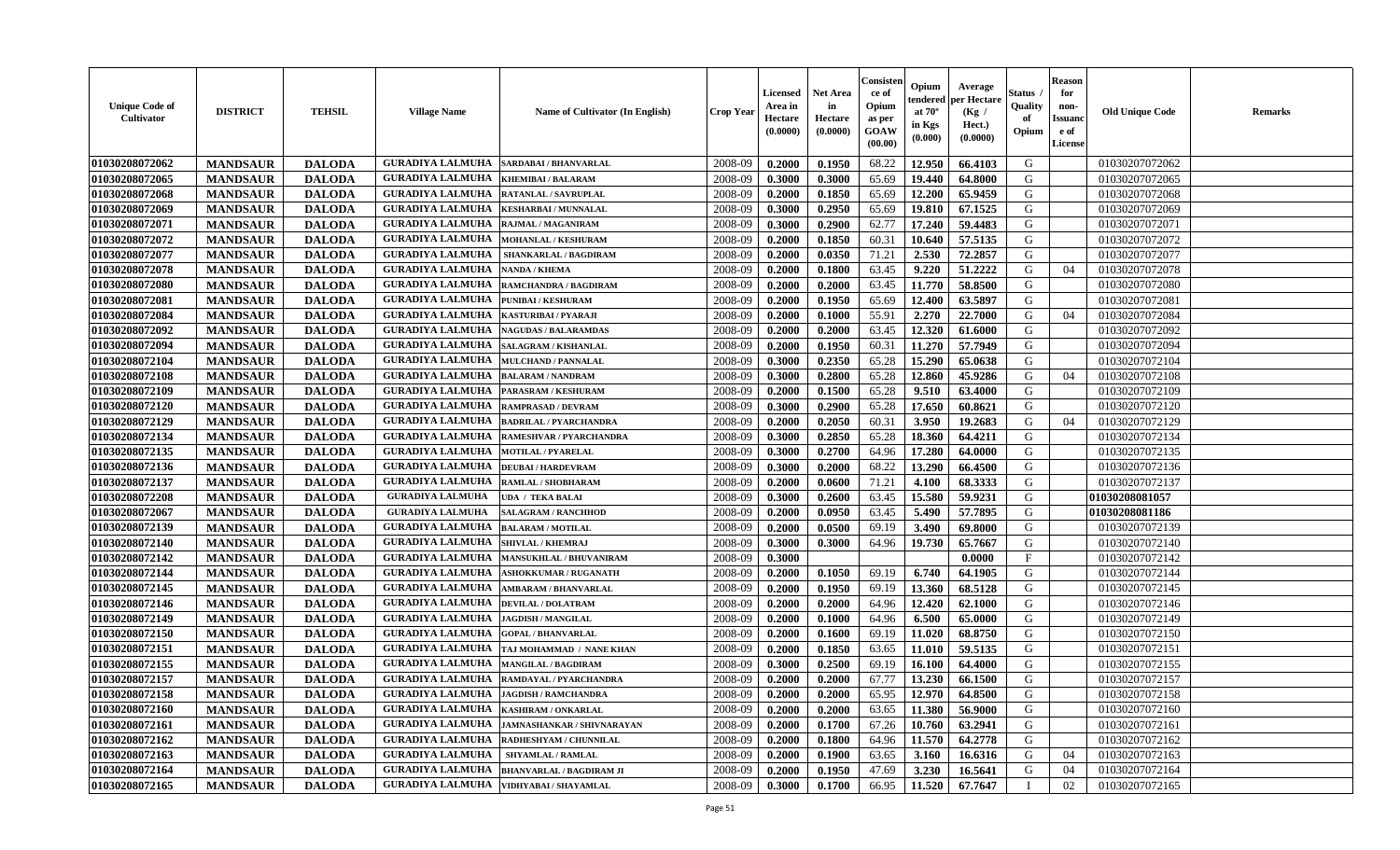| <b>Unique Code of</b><br>Cultivator | <b>DISTRICT</b> | <b>TEHSIL</b> | <b>Village Name</b>                          | <b>Name of Cultivator (In English)</b>      | <b>Crop Year</b> | <b>Licensed</b><br>Area in<br>Hectare<br>(0.0000) | <b>Net Area</b><br>in<br>Hectare<br>(0.0000) | Consisten<br>ce of<br>Opium<br>as per<br>GOAW<br>(00.00) | Opium<br>tendered<br>at $70^\circ$<br>in Kgs<br>(0.000) | Average<br>per Hectare<br>(Kg)<br>Hect.)<br>(0.0000) | Status<br>Quality<br>of<br>Opium | <b>Reason</b><br>for<br>non-<br><b>Issuanc</b><br>e of<br><b>License</b> | <b>Old Unique Code</b> | <b>Remarks</b>                     |
|-------------------------------------|-----------------|---------------|----------------------------------------------|---------------------------------------------|------------------|---------------------------------------------------|----------------------------------------------|----------------------------------------------------------|---------------------------------------------------------|------------------------------------------------------|----------------------------------|--------------------------------------------------------------------------|------------------------|------------------------------------|
| 01030208072166                      | <b>MANDSAUR</b> | <b>DALODA</b> | <b>GURADIYA LALMUHA</b>                      | SAMANDBAI / MANGILAL                        | 2008-09          | 0.2000                                            | 0.2000                                       | 65.78                                                    | 11.970                                                  | 59.8500                                              | G                                |                                                                          | 01030207072166         |                                    |
| 01030208072167                      | <b>MANDSAUR</b> | <b>DALODA</b> | <b>GURADIYA LALMUHA</b>                      | LACHCHHIBAI / HIRALAL                       | 2008-09          | 0.2000                                            | 0.1950                                       | 65.78                                                    | 6.710                                                   | 34.4103                                              | G                                | 04                                                                       | 01030207072167         |                                    |
| 01030208072169                      | <b>MANDSAUR</b> | <b>DALODA</b> | <b>GURADIYA LALMUHA</b>                      | ARJUNLAL / BHANVARLAL                       | 2008-09          | 0.2000                                            | 0.1900                                       | 65.78                                                    | 12.080                                                  | 63.5789                                              | G                                |                                                                          | 01030207072169         |                                    |
| 01030208072170                      | <b>MANDSAUR</b> | <b>DALODA</b> | <b>GURADIYA LALMUHA</b>                      | LAKSHMINARAYAN / BHERULAL                   | 2008-09          | 0.2000                                            | 0.1850                                       | 65.78                                                    | 11.170                                                  | 60.3784                                              | G                                |                                                                          | 01030207072170         |                                    |
| 01030208072171                      | <b>MANDSAUR</b> | <b>DALODA</b> | <b>GURADIYA LALMUHA</b>                      | <b>GHANSHYAMDAS / ONKARDAS</b>              | 2008-09          | 0.2000                                            | 0.1500                                       | 65.78                                                    | 9.410                                                   | 62.7333                                              | G                                |                                                                          | 01030207072171         |                                    |
| 01030208072175                      | <b>MANDSAUR</b> | <b>DALODA</b> | <b>GURADIYA LALMUHA</b>                      | <b>BANSHILAL / RATANLAL</b>                 | 2008-09          | 0.2000                                            | 0.2000                                       | 67.44                                                    | 13.700                                                  | 68.5000                                              | G                                |                                                                          | 01030207072175         |                                    |
| 01030208072178                      | <b>MANDSAUR</b> | <b>DALODA</b> | <b>GURADIYA LALMUHA</b>                      | <b>KARULAL / MANGILAL</b>                   | 2008-09          | 0.2000                                            | 0.1950                                       | 69.85                                                    | 13.100                                                  | 67.1795                                              | G                                |                                                                          | 01030207072178         |                                    |
| 01030208072179                      | <b>MANDSAUR</b> | <b>DALODA</b> | <b>GURADIYA LALMUHA</b>                      | KANVARLAL / SHOBHARAM                       | 2008-09          | 0.2000                                            | 0.2000                                       | 67.95                                                    | 6.300                                                   | 31.5000                                              | G                                | 04                                                                       | 01030207072179         |                                    |
| 01030208072180                      | <b>MANDSAUR</b> | <b>DALODA</b> | <b>GURADIYA LALMUHA</b>                      | <b>BAPULAL / MANGILAL</b>                   | 2008-09          | 0.2000                                            | 0.1000                                       | 65.78                                                    | 6.480                                                   | 64.8000                                              | G                                |                                                                          |                        | <b>NAME CHANGE</b>                 |
| 01030208072181                      | <b>MANDSAUR</b> | <b>DALODA</b> | <b>GURADIYA LALMUHA</b>                      | <b>NANDRAM / BHERULAL</b>                   | 2008-09          | 0.3000                                            | 0.2000                                       | 66.80                                                    | 12.270                                                  | 61.3500                                              | G                                |                                                                          | 01030207072181         |                                    |
| 01030208072182                      | <b>MANDSAUR</b> | <b>DALODA</b> | <b>GURADIYA LALMUHA</b>                      | <b>BHERULAL / SHAVRAM</b>                   | 2008-09          | 0.2000                                            | 0.2000                                       | 66.80                                                    | 12.690                                                  | 63.4500                                              | G                                |                                                                          | 01030207072182         |                                    |
| 01030208072183                      | <b>MANDSAUR</b> | <b>DALODA</b> | <b>GURADIYA LALMUHA</b>                      | <b>JODHRAM / HARIRAM</b>                    | 2008-09          | 0.3000                                            | 0.3000                                       | 66.80                                                    | 19.880                                                  | 66.2667                                              | G                                |                                                                          | 01030207072183         |                                    |
| 01030208072185                      | <b>MANDSAUR</b> | <b>DALODA</b> | <b>GURADIYA LALMUHA</b>                      | MOTILAL / BHANVARLAL                        | 2008-09          | 0.2000                                            | 0.1900                                       | 67.95                                                    | 12.330                                                  | 64.8947                                              | G                                |                                                                          |                        |                                    |
| 01030208072193                      | <b>MANDSAUR</b> | <b>DALODA</b> | <b>GURADIYA LALMUHA</b>                      | YASHODABAI / HIRALAL                        | 2008-09          | 0.2000                                            | 0.2000                                       | 67.95                                                    | 12.990                                                  | 64.9500                                              | G                                |                                                                          |                        |                                    |
| 01030208072194                      | <b>MANDSAUR</b> | <b>DALODA</b> | <b>GURADIYA LALMUHA</b>                      | <b>BALARAM / GANESHRAM</b>                  | 2008-09          | 0.2000                                            | 0.2000                                       | 66.80                                                    | 12.140                                                  | 60.7000                                              | G                                |                                                                          |                        |                                    |
| 01030208072195                      | <b>MANDSAUR</b> | <b>DALODA</b> | <b>GURADIYA LALMUHA</b>                      | SITABAI / RAMNARAYAN                        | 2008-09          | 0.2000                                            | 0.2000                                       | 55.91                                                    | 5.370                                                   | 26.8500                                              | G                                | 04                                                                       |                        |                                    |
| 01030208072196                      | <b>MANDSAUR</b> | <b>DALODA</b> | <b>GURADIYA LALMUHA</b>                      | <b>MANGILAL / DALIRAM</b>                   | 2008-09          | 0.2000                                            | 0.2000                                       | 63.65                                                    | 5.750                                                   | 28.7500                                              | G                                | 04                                                                       |                        |                                    |
| 01030208072197                      | <b>MANDSAUR</b> | <b>DALODA</b> | <b>GURADIYA LALMUHA</b>                      | <b>KUSHALIBAI / BHERUSHANKAR</b>            | 2008-09          | 0.2000                                            | 0.1000                                       | 66.80                                                    | 6.400                                                   | 64.0000                                              | G                                |                                                                          | 01030207072197         |                                    |
| 01030208072009                      | <b>MANDSAUR</b> | <b>DALODA</b> | <b>GURADIYA LALMUHA</b>                      | <b>KANKUBAI / BHAIRULAL</b>                 | 2008-09          | 0.3000                                            | 0.2700                                       | 66.80                                                    | 17.390                                                  | 64.4074                                              | G                                |                                                                          | 01030207072009         |                                    |
| 01030208072014                      | <b>MANDSAUR</b> | <b>DALODA</b> | <b>GURADIYA LALMUHA</b>                      | <b>DEVRAM / HIRALAL</b>                     | 2008-09          | 0.2000                                            | 0.2050                                       | 66.71                                                    | 13.090                                                  | 63.8537                                              | G                                |                                                                          | 01030207072014         |                                    |
| 01030208072027                      | <b>MANDSAUR</b> | <b>DALODA</b> | <b>GURADIYA LALMUHA</b>                      | <b>NANURAM / SAVA</b>                       | 2008-09          | 0.2000                                            | 0.2000                                       | 61.65                                                    | 11.700                                                  | 58.5000                                              | G                                |                                                                          | 01030207072027         |                                    |
| 01030208072037                      | <b>MANDSAUR</b> | <b>DALODA</b> | <b>GURADIYA LALMUHA</b>                      | <b>UMMEDRAM / SHOBHARAM</b>                 | 2008-09          | 0.2000                                            | 0.2000                                       | 66.71                                                    | 12.870                                                  | 64.3500                                              | G                                |                                                                          | 01030207072037         |                                    |
| 01030208072098                      | <b>MANDSAUR</b> | <b>DALODA</b> | <b>GURADIYA LALMUHA</b>                      | <b>RAMESHVAR / NARAYAN</b>                  | 2008-09          | 0.2000                                            | 0.1950                                       | 66.71                                                    | 12.760                                                  | 65.4359                                              | G                                |                                                                          | 01030207072098         |                                    |
| 01030208072107                      | <b>MANDSAUR</b> | <b>DALODA</b> | <b>GURADIYA LALMUHA</b>                      | <b>PARMANAND / PRITHVIRAJ</b>               | 2008-09          | 0.2000                                            | 0.2000                                       | 66.71                                                    | 12.860                                                  | 64.3000                                              | G                                |                                                                          | 01030207072107         |                                    |
| 01030208072114                      | <b>MANDSAUR</b> | <b>DALODA</b> | <b>GURADIYA LALMUHA</b>                      | <b>MANGILAL / AMARA</b>                     | 2008-09          | 0.2000                                            | 0.1850                                       | 61.65                                                    | 9.490                                                   | 51,2973                                              | G                                | 04                                                                       | 01030207072114         |                                    |
| 01030208072200                      | <b>MANDSAUR</b> | <b>DALODA</b> | <b>GURADIYA LALMUHA</b>                      | NAGESHVAR / NIRBHAYRAM                      | 2008-09          | 0.3000                                            |                                              |                                                          |                                                         | 0.0000                                               | $_{\rm F}$                       |                                                                          |                        |                                    |
| 01030208072201                      | <b>MANDSAUR</b> | <b>DALODA</b> | <b>GURADIYA LALMUHA</b>                      | LAKSHMINARAYAN / NANIBAI                    | 2008-09          | 0.2000                                            | 0.2000                                       | 67.95                                                    | 13.280                                                  | 66.4000                                              | G                                |                                                                          | 01030207072201         |                                    |
| 01030208072202                      | <b>MANDSAUR</b> | <b>DALODA</b> | <b>GURADIYA LALMUHA</b>                      | <b>RUKAMANIBAI / RAMLAL</b>                 | 2008-09          | 0.3000                                            | 0.3050                                       | 66.71                                                    | 19.360                                                  | 63.4754                                              | G                                |                                                                          |                        |                                    |
| 01030208072034                      | <b>MANDSAUR</b> | <b>DALODA</b> | <b>GURADIYA LALMUHA</b>                      | <b>RAMLAL / NANURAM</b>                     | 2008-09          | 0.2000                                            | 0.1050                                       | 66.71                                                    | 6.450                                                   | 61.4286                                              | G                                |                                                                          | 01030208072034         | TRANSFER/PADLIYA<br><b>LALMUHA</b> |
| 01030208072064                      | <b>MANDSAUR</b> | <b>DALODA</b> | <b>GURADIYA LALMUHA</b>                      | <b>KANVARLAL / NANURAM</b>                  | 2008-09          | 0.3000                                            | 0.2950                                       | 61.65                                                    | 17.440                                                  | 59.1186                                              | G                                |                                                                          |                        |                                    |
| 01030208072122                      | <b>MANDSAUR</b> | <b>DALODA</b> | <b>GURADIYA LALMUHA</b>                      | <b>NAGU / BHUVAN</b>                        | 2008-09          | 0.2000                                            | 0.1900                                       | 48.67                                                    | 3.890                                                   | 20.4737                                              | G                                | 04                                                                       |                        |                                    |
| 01030208072060                      | <b>MANDSAUR</b> | <b>DALODA</b> | <b>GURADIYA LALMUHA</b>                      | <b>BHUVANIRAM / DHANRAJ</b>                 | 2008-09          | 0.2000                                            | 0.1000                                       | 67.95                                                    | 6.470                                                   | 64.7000                                              | G                                |                                                                          | 01030207072060         |                                    |
| 01030208072206                      | <b>MANDSAUR</b> | <b>DALODA</b> | <b>GURADIYA LALMUHA</b>                      | <b>SURAJBAI/NANURAM</b>                     | 2008-09          | 0.2000                                            | 0.1050                                       | 65.90                                                    | 6.840                                                   | 65.1429                                              | G                                |                                                                          | 01030207072206         |                                    |
| 01030208072156                      | <b>MANDSAUR</b> | <b>DALODA</b> | <b>GURADIYA LALMUHA</b>                      | RAMESHVAR / LAKSHMICHANDRA                  | 2008-09          | 0.3000                                            | 0.0550                                       | 67.88                                                    | 3.660                                                   | 66.5455                                              | G                                |                                                                          | 01030207072156         |                                    |
| 01030208072152                      | <b>MANDSAUR</b> | <b>DALODA</b> |                                              | GURADIYA LALMUHA   KANHAIYALAL / BHANVARLAL | $2008 - 09$      | 0.2000                                            | 0.1350                                       | 67.88                                                    | 8.910                                                   | 66.0000                                              | G                                |                                                                          | 01030207072152         |                                    |
| 01030208072203                      | <b>MANDSAUR</b> | <b>DALODA</b> | <b>GURADIYA LALMUHA</b>                      | RAMKUVARBAI / KISHANLAL                     | 2008-09          | 0.2000                                            | 0.1850                                       | 65.90                                                    | 11.780                                                  | 63.6757                                              | G                                |                                                                          | 01030207072203         |                                    |
| 01030208072207                      | <b>MANDSAUR</b> | <b>DALODA</b> | <b>GURADIYA LALMUHA  NATHURAM / TULSIRAM</b> |                                             | 2008-09          | 0.2000                                            | 0.2000                                       | 65.90                                                    | 12.350                                                  | 61.7500                                              | G                                |                                                                          | 01030207072207         |                                    |
| 01030208072095                      | <b>MANDSAUR</b> | <b>DALODA</b> | <b>GURADIYA LALMUHA</b>                      | <b>DEVRAM / NANURAM</b>                     | 2008-09          | 0.3000                                            | 0.2200                                       | 67.88                                                    | 14.250                                                  | 64.7727                                              | G                                |                                                                          |                        |                                    |
| 01030208074001                      | <b>MANDSAUR</b> | <b>DALODA</b> | <b>LALAKHEDA</b>                             | <b>SURATRAM / DHANRAJ</b>                   | 2008-09          | 0.2000                                            | 0.0400                                       | 70.14                                                    | 2.790                                                   | 69.7500                                              | G                                |                                                                          | 01030207074001         |                                    |
| 01030208074004                      | <b>MANDSAUR</b> | <b>DALODA</b> | <b>LALAKHEDA</b>                             | <b>RAMIBAI / MANGILAL</b>                   | 2008-09          | 0.3000                                            | 0.1750                                       | 62.56                                                    | 10.340                                                  | 59.0857                                              | G                                |                                                                          | 01030207074004         |                                    |
| 01030208074002                      | <b>MANDSAUR</b> | <b>DALODA</b> | <b>LALAKHEDA</b>                             | <b>BHERULAL / NATHU</b>                     | 2008-09          | 0.2000                                            | 0.1850                                       | 68.26                                                    | 12.620                                                  | 68.2162                                              | G                                |                                                                          | 01030207074002         |                                    |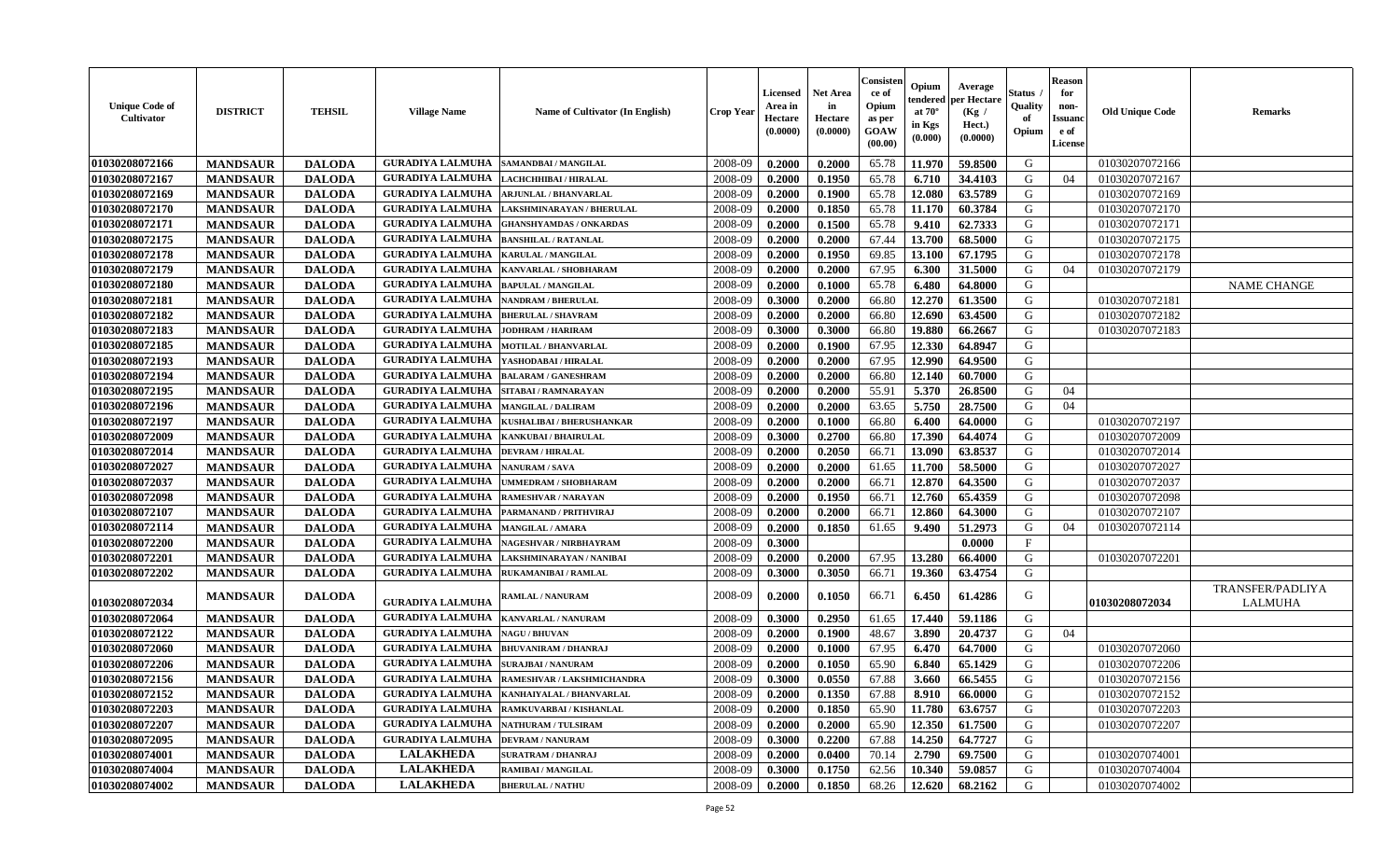| <b>Unique Code of</b><br><b>Cultivator</b> | <b>DISTRICT</b> | <b>TEHSIL</b> | <b>Village Name</b> | Name of Cultivator (In English) | <b>Crop Year</b> | <b>Licensed</b><br>Area in<br>Hectare<br>(0.0000) | <b>Net Area</b><br>in<br>Hectare<br>(0.0000) | Consister<br>ce of<br>Opium<br>as per<br><b>GOAW</b><br>(00.00) | Opium<br>endered<br>at $70^\circ$<br>in Kgs<br>$(\mathbf{0.000})$ | Average<br>per Hectare<br>(Kg)<br>Hect.)<br>(0.0000) | Status<br>Quality<br>of<br>Opium | <b>Reason</b><br>for<br>non-<br><b>Issuano</b><br>e of<br>License | <b>Old Unique Code</b> | <b>Remarks</b>     |
|--------------------------------------------|-----------------|---------------|---------------------|---------------------------------|------------------|---------------------------------------------------|----------------------------------------------|-----------------------------------------------------------------|-------------------------------------------------------------------|------------------------------------------------------|----------------------------------|-------------------------------------------------------------------|------------------------|--------------------|
| 01030208074008                             | <b>MANDSAUR</b> | <b>DALODA</b> | <b>LALAKHEDA</b>    | <b>SURATRAM / KISHAN</b>        | 2008-09          | 0.3000                                            | 0.3000                                       | 65.66                                                           | 18.890                                                            | 62.9667                                              | G                                |                                                                   | 01030207074008         |                    |
| 01030208074009                             | <b>MANDSAUR</b> | <b>DALODA</b> | <b>LALAKHEDA</b>    | <b>RUGNATH / KANVARLAL</b>      | 2008-09          | 0.2000                                            | 0.2000                                       | 68.26                                                           | 13.370                                                            | 66.8500                                              | G                                |                                                                   | 01030207074009         |                    |
| 01030208074010                             | <b>MANDSAUR</b> | <b>DALODA</b> | <b>LALAKHEDA</b>    | <b>BHAGATRAM / TULSIRAM</b>     | 2008-09          | 0.2000                                            | 0.0900                                       | 68.26                                                           | 5.880                                                             | 65.3333                                              | G                                |                                                                   | 01030207074010         |                    |
| 01030208074012                             | <b>MANDSAUR</b> | <b>DALODA</b> | <b>LALAKHEDA</b>    | DAMARLAL / CHUNILAL             | 2008-09          | 0.2000                                            | 0.1650                                       | 65.66                                                           | 10.660                                                            | 64.6061                                              | G                                |                                                                   | 01030207074012         |                    |
| 01030208074015                             | <b>MANDSAUR</b> | <b>DALODA</b> | <b>LALAKHEDA</b>    | <b>BHAIRULAL / LACHIRAM</b>     | 2008-09          | 0.2000                                            | 0.2050                                       | 68.26                                                           | 12.350                                                            | 60.2439                                              | G                                |                                                                   | 01030207074015         |                    |
| 01030208074017                             | <b>MANDSAUR</b> | <b>DALODA</b> | <b>LALAKHEDA</b>    | <b>SHAVRAM / DHANRAJ</b>        | 2008-09          | 0.2000                                            | 0.1200                                       | 72.03                                                           | 8.180                                                             | 68.1667                                              | G                                |                                                                   | 01030207074017         |                    |
| 01030208074018                             | <b>MANDSAUR</b> | <b>DALODA</b> | <b>LALAKHEDA</b>    | <b>MAGNIRAM / KESHURAM</b>      | 2008-09          | 0.2000                                            | 0.1000                                       | 68.26                                                           | 6.660                                                             | 66.6000                                              | G                                |                                                                   | 01030207074018         |                    |
| 01030208074021                             | <b>MANDSAUR</b> | <b>DALODA</b> | <b>LALAKHEDA</b>    | <b>JAGDISH / TIKAMCHAND</b>     | 2008-09          | 0.2000                                            | 0.1000                                       | 67.84                                                           | 6.680                                                             | 66.8000                                              | - 1                              | 02                                                                | 01030207074021         |                    |
| 01030208074023                             | <b>MANDSAUR</b> | <b>DALODA</b> | <b>LALAKHEDA</b>    | KANWARLAL / KESHURAM            | 2008-09          | 0.3000                                            | 0.2350                                       | 65.66                                                           | 13.660                                                            | 58.1277                                              | G                                |                                                                   | 01030207074023         |                    |
| 01030208074028                             | <b>MANDSAUR</b> | <b>DALODA</b> | <b>LALAKHEDA</b>    | <b>AMRITRAM / NANDA</b>         | 2008-09          | 0.2000                                            | 0.1900                                       | 65.66                                                           | 12.650                                                            | 66.5789                                              | G                                |                                                                   | 01030207074028         |                    |
| 01030208074031                             | <b>MANDSAUR</b> | <b>DALODA</b> | <b>LALAKHEDA</b>    | <b>BHUVANIRAM / SHOBHARAM</b>   | 2008-09          | 0.2000                                            | 0.1550                                       | 68.00                                                           | 10.880                                                            | 70.1935                                              | G                                |                                                                   | 01030207074031         |                    |
| 01030208074036                             | <b>MANDSAUR</b> | <b>DALODA</b> | <b>LALAKHEDA</b>    | MOHANBAI / UMMEDRAM             | 2008-09          | 0.2000                                            | 0.1500                                       | 68.00                                                           | 10.060                                                            | 67.0667                                              | G                                |                                                                   | 01030207074036         |                    |
| 01030208074040                             | <b>MANDSAUR</b> | <b>DALODA</b> | <b>LALAKHEDA</b>    | <b>HAJARILAL / MOTILAL</b>      | 2008-09          | 0.2000                                            | 0.1550                                       | 65.66                                                           | 9.910                                                             | 63.9355                                              | G                                |                                                                   | 01030207074040         |                    |
| 01030208074041                             | <b>MANDSAUR</b> | <b>DALODA</b> | <b>LALAKHEDA</b>    | <b>CHENRAM / DEVRAM</b>         | 2008-09          | 0.2000                                            | 0.1400                                       | 68.00                                                           | 9.150                                                             | 65.3571                                              | G                                |                                                                   | 01030207074041         |                    |
| 01030208074042                             | <b>MANDSAUR</b> | <b>DALODA</b> | <b>LALAKHEDA</b>    | KALAWATI BAI / PANNALAL         | 2008-09          | 0.2000                                            | 0.1600                                       | 68.00                                                           | 10.720                                                            | 67.0000                                              | G                                |                                                                   | 01030207074042         |                    |
| 01030208074049                             | <b>MANDSAUR</b> | <b>DALODA</b> | <b>LALAKHEDA</b>    | JAGDISHCHANDRA / BANSHILAL      | 2008-09          | 0.3000                                            | 0.1000                                       | 65.22                                                           | 6.670                                                             | 66.7000                                              | G                                |                                                                   | 01030207074049         |                    |
| 01030208074050                             | <b>MANDSAUR</b> | <b>DALODA</b> | <b>LALAKHEDA</b>    | <b>BALMUKAND / RAMLAL</b>       | 2008-09          | 0.2000                                            | 0.0800                                       | 70.14                                                           | 5.280                                                             | 66.0000                                              | G                                |                                                                   | 01030207074050         |                    |
| 01030208074054                             | <b>MANDSAUR</b> | <b>DALODA</b> | <b>LALAKHEDA</b>    | VARDICHANDRA / NANDRAM          | 2008-09          | 0.2000                                            | 0.1950                                       | 67.31                                                           | 11.760                                                            | 60.3077                                              | G                                |                                                                   | 01030207074054         |                    |
| 01030208074056                             | <b>MANDSAUR</b> | <b>DALODA</b> | <b>LALAKHEDA</b>    | <b>BHANVARBAI/BHERULAL</b>      | 2008-09          | 0.2000                                            | 0.1450                                       | 59.97                                                           | 8.400                                                             | 57.9310                                              | G                                |                                                                   | 01030207074056         |                    |
| 01030208074068                             | <b>MANDSAUR</b> | <b>DALODA</b> | <b>LALAKHEDA</b>    | SAMPATBAI / JAGANNATH           | 2008-09          | 0.3000                                            | 0.2750                                       | 65.22                                                           | 16.670                                                            | 60.6182                                              | G                                |                                                                   | 01030207074068         |                    |
| 01030208074069                             | <b>MANDSAUR</b> | <b>DALODA</b> | <b>LALAKHEDA</b>    | SHIVNARAYAN / SURATRAM          | 2008-09          | 0.2000                                            | 0.1950                                       | 67.80                                                           | 12.750                                                            | 65.3846                                              | G                                |                                                                   | 01030207074069         |                    |
| 01030208074070                             | <b>MANDSAUR</b> | <b>DALODA</b> | <b>LALAKHEDA</b>    | <b>BHANWARLAL / BHAGWAN</b>     | 2008-09          | 0.2000                                            | 0.1050                                       | 65.22                                                           | 6.450                                                             | 61.4286                                              | G                                |                                                                   | 01030207074070         |                    |
| 01030208074071                             | <b>MANDSAUR</b> | <b>DALODA</b> | <b>LALAKHEDA</b>    | ANESHVARBAI / RAMESHVAR         | 2008-09          | 0.3000                                            | 0.2800                                       | 70.14                                                           | 17.490                                                            | 62.4643                                              | G                                |                                                                   | 01030207074071         |                    |
| 01030208074072                             | <b>MANDSAUR</b> | <b>DALODA</b> | <b>LALAKHEDA</b>    | <b>BALARAM / NANDA</b>          | 2008-09          | 0.3000                                            | 0.0950                                       | 67.80                                                           | 2.090                                                             | 22.0000                                              | G                                | 04                                                                | 01030207074072         |                    |
| 01030208074073                             | <b>MANDSAUR</b> | <b>DALODA</b> | <b>LALAKHEDA</b>    | <b>RAMPRATAP / KARULAL</b>      | 2008-09          | 0.2000                                            | 0.1750                                       | 66.11                                                           | 11.300                                                            | 64.5714                                              | G                                |                                                                   | 01030207074073         |                    |
| 01030208074074                             | <b>MANDSAUR</b> | <b>DALODA</b> | <b>LALAKHEDA</b>    | <b>MULCHANDRA / DEVRAM</b>      | 2008-09          | 0.2000                                            | 0.1200                                       | 67.80                                                           | 7.860                                                             | 65.5000                                              | G                                |                                                                   | 01030207074074         |                    |
| 01030208074078                             | <b>MANDSAUR</b> | <b>DALODA</b> | <b>LALAKHEDA</b>    | <b>RAMKARAN / SURATRAM</b>      | 2008-09          | 0.2000                                            | 0.2000                                       | 67.80                                                           | 12.470                                                            | 62.3500                                              | G                                |                                                                   | 01030207074078         |                    |
| 01030208074080                             | <b>MANDSAUR</b> | <b>DALODA</b> | <b>LALAKHEDA</b>    | <b>FULCHANDRA / PRITHVIRAJ</b>  | 2008-09          | 0.2000                                            | 0.1600                                       | 67.80                                                           | 10.580                                                            | 66.1250                                              | G                                |                                                                   | 01030207074080         |                    |
| 01030208074082                             | <b>MANDSAUR</b> | <b>DALODA</b> | <b>LALAKHEDA</b>    | CHAMPALAL / AMRATRAM            | 2008-09          | 0.2000                                            | 0.0800                                       | 65.22                                                           | 4.940                                                             | 61.7500                                              | G                                |                                                                   | 01030207074082         |                    |
| 01030208074083                             | <b>MANDSAUR</b> | <b>DALODA</b> | <b>LALAKHEDA</b>    | SHRIRAM / RAMNARAYAN            | 2008-09          | 0.2000                                            | 0.1950                                       | 69.38                                                           | 13.150                                                            | 67.4359                                              | G                                |                                                                   | 01030207074083         |                    |
| 01030208074065                             | <b>MANDSAUR</b> | <b>DALODA</b> | <b>LALAKHEDA</b>    | <b>UKARLAL / PARTHA</b>         | 2008-09          | 0.2000                                            | 0.1700                                       | 67.51                                                           | 9.590                                                             | 56.4118                                              | G                                |                                                                   | 01030207074065         |                    |
| 01030208074086                             | <b>MANDSAUR</b> | <b>DALODA</b> | <b>LALAKHEDA</b>    | <b>RAMNIVAS / NATHU</b>         | 2008-09          | 0.2000                                            | 0.2000                                       | 67.51                                                           | 13.390                                                            | 66.9500                                              | G                                |                                                                   | 01030207074086         |                    |
| 01030208074087                             | <b>MANDSAUR</b> | <b>DALODA</b> | <b>LALAKHEDA</b>    | MANNALAL / NANURAM              | 2008-09          | 0.2000                                            | 0.2000                                       | 50.65                                                           | 3.390                                                             | 16.9500                                              | G                                | 04                                                                |                        |                    |
| 01030208074075                             | <b>MANDSAUR</b> | <b>DALODA</b> | <b>LALAKHEDA</b>    | <b>BALAKDAS / KANHAIYADAS</b>   | 2008-09          | 0.2000                                            | 0.1950                                       | 51.29                                                           | 5.310                                                             | 27.2308                                              | G                                | 04                                                                | 01030207074075         |                    |
| 01030208074029                             | <b>MANDSAUR</b> | <b>DALODA</b> | <b>LALAKHEDA</b>    | <b>RAMLAL / NANDRAM</b>         | 2008-09          | 0.2000                                            | 0.1200                                       | 65.22                                                           | 7.890                                                             | 65.7500                                              | G                                |                                                                   |                        | <b>NAME CHANGE</b> |
| 01030208075080                             | <b>MANDSAUR</b> | <b>DALODA</b> | <b>MAJESARA</b>     | MOHANLAL / PUNAMCHAND           | 2008-09          | 0.3000                                            | 0.1450                                       | 65.53                                                           | 9.230                                                             | 63.6552                                              | G                                |                                                                   | 01030207075080         |                    |
| 01030208075001                             | <b>MANDSAUR</b> | <b>DALODA</b> | <b>MAJESARA</b>     | TOKENDRASINGH / RAYSINGH        | 2008-09          | 0.2000                                            | 0.1000                                       | 69.06                                                           | 6.520                                                             | 65.2000                                              | G                                |                                                                   | 01030207075001         |                    |
| 01030208075003                             | <b>MANDSAUR</b> | <b>DALODA</b> | <b>MAJESARA</b>     | <b>GOPALSINGH / RAYSINGH</b>    | 2008-09          | 0.2000                                            | 0.0500                                       | 69.06                                                           | 3.280                                                             | 65.6000                                              | G                                |                                                                   | 01030207075003         |                    |
| 01030208075004                             | <b>MANDSAUR</b> | <b>DALODA</b> | <b>MAJESARA</b>     | LILABAI / RAMCHANDRA            | 2008-09          | 0.2000                                            | 0.1800                                       | 65.53                                                           | 11.300                                                            | 62.7778                                              | G                                |                                                                   | 01030207075004         |                    |
| 01030208075005                             | <b>MANDSAUR</b> | <b>DALODA</b> | <b>MAJESARA</b>     | <b>BADRILAL / PUNIRAM</b>       | 2008-09          | 0.2000                                            | 0.1500                                       | 65.53                                                           | 9.660                                                             | 64.4000                                              | G                                |                                                                   | 01030207075005         |                    |
| 01030208075007                             | <b>MANDSAUR</b> | <b>DALODA</b> | <b>MAJESARA</b>     | <b>SHANKARLAL / RAMSHUKH</b>    | 2008-09          | 0.2000                                            | 0.2000                                       | 65.53                                                           | 12.840                                                            | 64.2000                                              | G                                |                                                                   | 01030207075007         |                    |
| 01030208075010                             | <b>MANDSAUR</b> | <b>DALODA</b> | <b>MAJESARA</b>     | SHANTILAL / RAMNARAYAN          | 2008-09          | 0.2000                                            | 0.1900                                       | 67.55                                                           |                                                                   | 11.730 61.7368                                       | G                                |                                                                   | 01030207075010         |                    |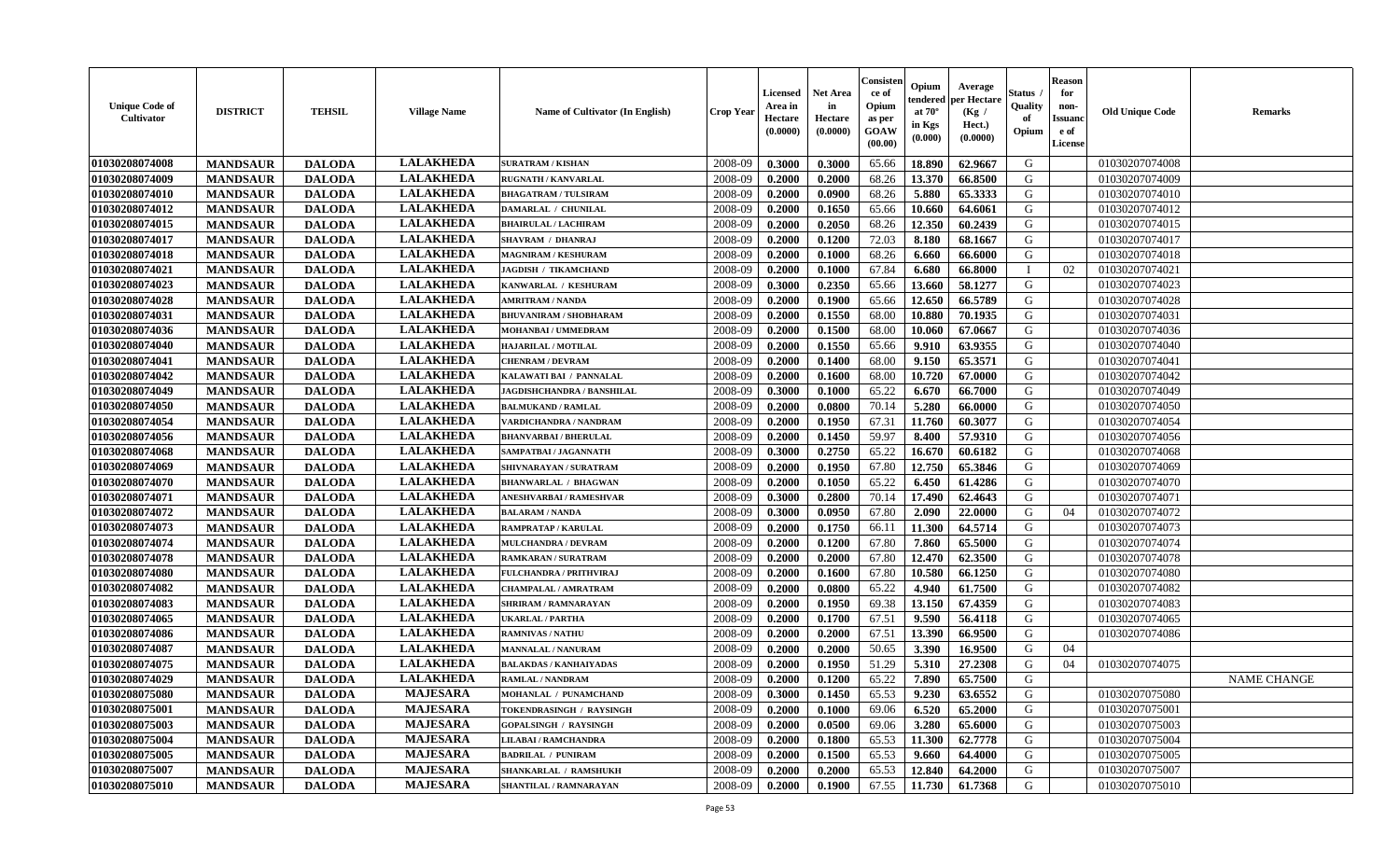| <b>Unique Code of</b><br>Cultivator | <b>DISTRICT</b> | <b>TEHSIL</b> | <b>Village Name</b> | <b>Name of Cultivator (In English)</b> | <b>Crop Year</b> | <b>Licensed</b><br>Area in<br>Hectare<br>(0.0000) | <b>Net Area</b><br>in<br>Hectare<br>(0.0000) | Consisteı<br>ce of<br>Opium<br>as per<br>GOAW<br>(00.00) | Opium<br>endered<br>at $70^{\circ}$<br>in Kgs<br>(0.000) | Average<br>er Hectare<br>(Kg /<br>Hect.)<br>(0.0000) | Status<br>Quality<br>of<br>Opium | <b>Reason</b><br>for<br>non-<br><b>Issuand</b><br>e of<br>License | <b>Old Unique Code</b> | Remarks            |
|-------------------------------------|-----------------|---------------|---------------------|----------------------------------------|------------------|---------------------------------------------------|----------------------------------------------|----------------------------------------------------------|----------------------------------------------------------|------------------------------------------------------|----------------------------------|-------------------------------------------------------------------|------------------------|--------------------|
| 01030208075012                      | <b>MANDSAUR</b> | <b>DALODA</b> | <b>MAJESARA</b>     | KANWARLAL / BHANWARLAL                 | 2008-09          | 0.2000                                            | 0.1000                                       | 69.09                                                    | 7.000                                                    | 70.0000                                              | G                                |                                                                   | 01030207075012         |                    |
| 01030208075013                      | <b>MANDSAUR</b> | <b>DALODA</b> | <b>MAJESARA</b>     | KANWARLAL / KISHANLAL                  | 2008-09          | 0.2000                                            | 0.2000                                       | 67.55                                                    | 13.300                                                   | 66.5000                                              | G                                |                                                                   | 01030207075013         |                    |
| 01030208075014                      | <b>MANDSAUR</b> | <b>DALODA</b> | <b>MAJESARA</b>     | SOHAN SINGH / BAHADUR SINGH            | 2008-09          | 0.2000                                            | 0.1000                                       | 69.09                                                    | 6.260                                                    | 62.6000                                              | G                                |                                                                   | 01030207075014         |                    |
| 01030208075015                      | <b>MANDSAUR</b> | <b>DALODA</b> | <b>MAJESARA</b>     | JARELAL / SHANKARLAL                   | 2008-09          | 0.2000                                            | 0.0600                                       | 64.51                                                    | 3.780                                                    | 63.0000                                              | G                                |                                                                   | 01030207075015         |                    |
| 01030208075016                      | <b>MANDSAUR</b> | <b>DALODA</b> | <b>MAJESARA</b>     | <b>BHANWAR SINGH / SHAMBHU SINGH</b>   | 2008-09          | 0.2000                                            | 0.1000                                       | 66.90                                                    | 6.460                                                    | 64.6000                                              | G                                |                                                                   | 01030207075016         |                    |
| 01030208075017                      | <b>MANDSAUR</b> | <b>DALODA</b> | <b>MAJESARA</b>     | <b>AANNDILAL / GAMERA</b>              | 2008-09          | 0.2000                                            | 0.0550                                       | 62.94                                                    | 3.350                                                    | 60.9091                                              | G                                |                                                                   | 01030207075017         |                    |
| 01030208075018                      | <b>MANDSAUR</b> | <b>DALODA</b> | <b>MAJESARA</b>     | <b>FUNDASINGH / KHUMANSINGH</b>        | 2008-09          | 0.2000                                            | 0.1650                                       | 62.94                                                    | 3.710                                                    | 22.4848                                              | G                                | 04                                                                | 01030207075018         |                    |
| 01030208075019                      | <b>MANDSAUR</b> | <b>DALODA</b> | <b>MAJESARA</b>     | <b>NAGUSINGH / SHAMBHUSINGH</b>        | 2008-09          | 0.2000                                            | 0.0600                                       | 66.90                                                    | 3.810                                                    | 63.5000                                              | G                                |                                                                   | 01030207075019         |                    |
| 01030208075021                      | <b>MANDSAUR</b> | <b>DALODA</b> | <b>MAJESARA</b>     | DALPAT SINGH / LAL SINGH               | 2008-09          | 0.2000                                            | 0.0800                                       | 65.53                                                    | 5.220                                                    | 65.2500                                              | G                                |                                                                   | 01030207075021         |                    |
| 01030208075023                      | <b>MANDSAUR</b> | <b>DALODA</b> | <b>MAJESARA</b>     | SHANKARLAL / BHAGATRAM                 | 2008-09          | 0.2000                                            | 0.1600                                       | 65.07                                                    | 9.860                                                    | 61.6250                                              | G                                |                                                                   | 01030207075023         |                    |
| 01030208075031                      | <b>MANDSAUR</b> | <b>DALODA</b> | <b>MAJESARA</b>     | MANGILAL / KISHANLAL                   | 2008-09          | 0.2000                                            | 0.1900                                       | 68.23                                                    | 12.250                                                   | 64.4737                                              | G                                |                                                                   | 01030207075031         |                    |
| 01030208075032                      | <b>MANDSAUR</b> | <b>DALODA</b> | <b>MAJESARA</b>     | <b>JARESINGH / NATHESINGH</b>          | 2008-09          | 0.2000                                            | 0.0800                                       | 65.07                                                    | 5.210                                                    | 65.1250                                              | G                                |                                                                   | 01030207075032         |                    |
| 01030208075035                      | <b>MANDSAUR</b> | <b>DALODA</b> | <b>MAJESARA</b>     | RAJARAM / RATANLAL                     | 2008-09          | 0.2000                                            | 0.1500                                       | 66.90                                                    | 9.720                                                    | 64.8000                                              | G                                |                                                                   |                        | <b>NAME CHANGE</b> |
| 01030208075036                      | <b>MANDSAUR</b> | <b>DALODA</b> | <b>MAJESARA</b>     | NATHIBAI / BHANVARLAL                  | 2008-09          | 0.2000                                            | 0.1950                                       | 64.63                                                    | 12.260                                                   | 62.8718                                              | G                                |                                                                   | 01030207075036         |                    |
| 01030208075037                      | <b>MANDSAUR</b> | <b>DALODA</b> | <b>MAJESARA</b>     | PARSADIBAI / RATANLAL                  | 2008-09          | 0.2000                                            | 0.1000                                       | 62.94                                                    | 6.240                                                    | 62.4000                                              | ${\bf G}$                        |                                                                   | 01030207075037         |                    |
| 01030208075040                      | <b>MANDSAUR</b> | <b>DALODA</b> | <b>MAJESARA</b>     | <b>BALU / UMMEDRAM</b>                 | 2008-09          | 0.2000                                            | 0.0800                                       | 65.07                                                    | 4.830                                                    | 60.3750                                              | G                                |                                                                   | 01030207075040         |                    |
| 01030208075043                      | <b>MANDSAUR</b> | <b>DALODA</b> | <b>MAJESARA</b>     | <b>DASHRATH / DEVA DAROGA</b>          | 2008-09          | 0.2000                                            | 0.1000                                       | 68.75                                                    | 6.400                                                    | 64.0000                                              | G                                |                                                                   | 01030207075043         |                    |
| 01030208075046                      | <b>MANDSAUR</b> | <b>DALODA</b> | <b>MAJESARA</b>     | PARWATIBAI / LALA                      | 2008-09          | 0.2000                                            | 0.1000                                       | 64.84                                                    | 6.130                                                    | 61.3000                                              | G                                |                                                                   | 01030207075046         |                    |
| 01030208075047                      | <b>MANDSAUR</b> | <b>DALODA</b> | <b>MAJESARA</b>     | <b>JARESINGH / JUJHARSINGH</b>         | 2008-09          | 0.2000                                            | 0.1050                                       | 65.07                                                    | 6.800                                                    | 64.7619                                              | G                                |                                                                   | 01030207075047         |                    |
| 01030208075048                      | <b>MANDSAUR</b> | <b>DALODA</b> | <b>MAJESARA</b>     | RAMNARAYAN / PUNIRAM                   | 2008-09          | 0.3000                                            | 0.3000                                       | 65.07                                                    | 19.180                                                   | 63.9333                                              | G                                |                                                                   | 01030207075048         |                    |
| 01030208075049                      | <b>MANDSAUR</b> | <b>DALODA</b> | <b>MAJESARA</b>     | ANANT KUNVAR / VIKRAMSINGH             | 2008-09          | 0.2000                                            |                                              |                                                          |                                                          | 0.0000                                               | $\mathbf{F}$                     |                                                                   | 01030207075049         |                    |
| 01030208075050                      | <b>MANDSAUR</b> | <b>DALODA</b> | <b>MAJESARA</b>     | RAMDAYAL / KESHURAM                    | 2008-09          | 0.2000                                            | 0.1150                                       | 66.90                                                    | 7.390                                                    | 64.2609                                              | G                                |                                                                   | 01030207075050         |                    |
| 01030208075051                      | <b>MANDSAUR</b> | <b>DALODA</b> | <b>MAJESARA</b>     | NANDRAM / BHAGIRATH                    | 2008-09          | 0.2000                                            | 0.1300                                       | 66.90                                                    | 8.430                                                    | 64.8462                                              | G                                |                                                                   | 01030207075051         |                    |
| 01030208075055                      | <b>MANDSAUR</b> | <b>DALODA</b> | <b>MAJESARA</b>     | DEVILAL / KANWARLAL                    | 2008-09          | 0.2000                                            | 0.0950                                       | 69.49                                                    | 6.500                                                    | 68.4211                                              | G                                |                                                                   | 01030207075055         |                    |
| 01030208075057                      | <b>MANDSAUR</b> | <b>DALODA</b> | <b>MAJESARA</b>     | RAMESHDAS / BHAGWANDAS                 | 2008-09          | 0.3000                                            | 0.1950                                       | 65.29                                                    | 12.230                                                   | 62.7179                                              | G                                |                                                                   | 01030207075057         |                    |
| 01030208075058                      | <b>MANDSAUR</b> | <b>DALODA</b> | <b>MAJESARA</b>     | <b>DHAPUBAI/NANDA</b>                  | 2008-09          | 0.2000                                            | 0.0500                                       | 63.80                                                    | 3.370                                                    | 67.4000                                              | G                                |                                                                   | 01030207075058         |                    |
| 01030208075060                      | <b>MANDSAUR</b> | <b>DALODA</b> | <b>MAJESARA</b>     | <b>HASIBAI / CHAINRAM</b>              | 2008-09          | 0.2000                                            | 0.1550                                       | 62.06                                                    | 9.500                                                    | 61.2903                                              | G                                |                                                                   | 01030207075060         |                    |
| 01030208075063                      | <b>MANDSAUR</b> | <b>DALODA</b> | <b>MAJESARA</b>     | PREMSINGH / BAHADURSINGH               | 2008-09          | 0.2000                                            | 0.0500                                       | 68.82                                                    | 3.260                                                    | 65.2000                                              | G                                |                                                                   | 01030207075063         |                    |
| 01030208075065                      | <b>MANDSAUR</b> | <b>DALODA</b> | <b>MAJESARA</b>     | AYODHYABAI / RADHESHYAM                | 2008-09          | 0.3000                                            | 0.1700                                       | 65.27                                                    | 10.830                                                   | 63.7059                                              | G                                |                                                                   | 01030207075065         |                    |
| 01030208075070                      | <b>MANDSAUR</b> | <b>DALODA</b> | <b>MAJESARA</b>     | KANWARLAL / BHANWARLAL                 | 2008-09          | 0.2000                                            | 0.1450                                       | 62.06                                                    | 4.340                                                    | 29.9310                                              | G                                | 04                                                                | 01030207075070         |                    |
| 01030208075074                      | <b>MANDSAUR</b> | <b>DALODA</b> | <b>MAJESARA</b>     | <b>MAGANBAI/VENIRAM</b>                | 2008-09          | 0.2000                                            | 0.1100                                       | 65.27                                                    | 2.830                                                    | 25.7273                                              | G                                | 04                                                                | 01030207075074         |                    |
| 01030208075075                      | <b>MANDSAUR</b> | <b>DALODA</b> | <b>MAJESARA</b>     | RATANLAL / GOTAM                       | 2008-09          | 0.2000                                            | 0.1950                                       | 57.83                                                    | 11.330                                                   | 58.1026                                              | G                                |                                                                   | 01030207075075         |                    |
| 01030208075081                      | <b>MANDSAUR</b> | <b>DALODA</b> | <b>MAJESARA</b>     | <b>BHUPENDRA SINGH / MOTYA KUNWAR</b>  | 2008-09          | 0.2000                                            | 0.1850                                       | 62.06                                                    | 11.160                                                   | 60.3243                                              | G                                |                                                                   | 01030207075081         |                    |
| 01030208075084                      | <b>MANDSAUR</b> | <b>DALODA</b> | <b>MAJESARA</b>     | MANSINGH / BHAGVANSINGH                | 2008-09          | 0.2000                                            | 0.1700                                       | 66.98                                                    | 11.050                                                   | 65.0000                                              | G                                |                                                                   | 01030207075084         |                    |
| 01030208075087                      | <b>MANDSAUR</b> | <b>DALODA</b> | <b>MAJESARA</b>     | <b>BHANWAR SINGH / PREM SINGH</b>      | 2008-09          | 0.2000                                            | 0.1000                                       | 66.98                                                    | 7.150                                                    | 71.5000                                              | G                                |                                                                   | 01030207075087         |                    |
| 01030208075089                      | <b>MANDSAUR</b> | <b>DALODA</b> | <b>MAJESARA</b>     | <b>LALSINGH / KHUMANSINGH</b>          | 2008-09          | 0.2000                                            | 0.1200                                       | 66.98                                                    | 7.430                                                    | 61.9167                                              | G                                |                                                                   | 01030207075089         |                    |
| 01030208075090                      | <b>MANDSAUR</b> | <b>DALODA</b> | <b>MAJESARA</b>     | <b>PREMSINGH / JARESINGH</b>           | 2008-09          | 0.2000                                            | 0.1000                                       | 65.27                                                    | 6.320                                                    | 63.2000                                              | G                                |                                                                   | 01030207075090         |                    |
| 01030208075093                      | <b>MANDSAUR</b> | <b>DALODA</b> | <b>MAJESARA</b>     | CHUNILAL / BHAGIRATH                   | 2008-09          | 0.2000                                            | 0.1250                                       | 66.98                                                    | 8.590                                                    | 68.7200                                              | G                                |                                                                   | 01030207075093         |                    |
| 01030208075009                      | <b>MANDSAUR</b> | <b>DALODA</b> | <b>MAJESARA</b>     | <b>JAGDISH / RAMNARAYAN</b>            | 2008-09          | 0.2000                                            | 0.2000                                       | 65.27                                                    | 12.040                                                   | 60.2000                                              | G                                |                                                                   |                        |                    |
| 01030208075042                      | <b>MANDSAUR</b> | <b>DALODA</b> | <b>MAJESARA</b>     | <b>BHAGATRAM / GAMERLAL</b>            | 2008-09          | 0.2000                                            | 0.1050                                       | 62.06                                                    | 5.880                                                    | 56.0000                                              | $\mathbf G$                      |                                                                   | 01030207075042         |                    |
| 01030208075072                      | <b>MANDSAUR</b> | <b>DALODA</b> | <b>MAJESARA</b>     | PREMKUNVAR / BHERUSINGH                | 2008-09          | 0.2000                                            | 0.1000                                       | 64.63                                                    | 6.090                                                    | 60.9000                                              | G                                |                                                                   | 01030207075072         |                    |
| 01030208076001                      | <b>MANDSAUR</b> | <b>DALODA</b> | <b>NIMBAKHEDI</b>   | PRABHULAL / GULAB                      | 2008-09          | 0.2000                                            | 0.2000                                       | 68.08                                                    | 13.730                                                   | 68.6500                                              |                                  | 02                                                                | 01030207076001         |                    |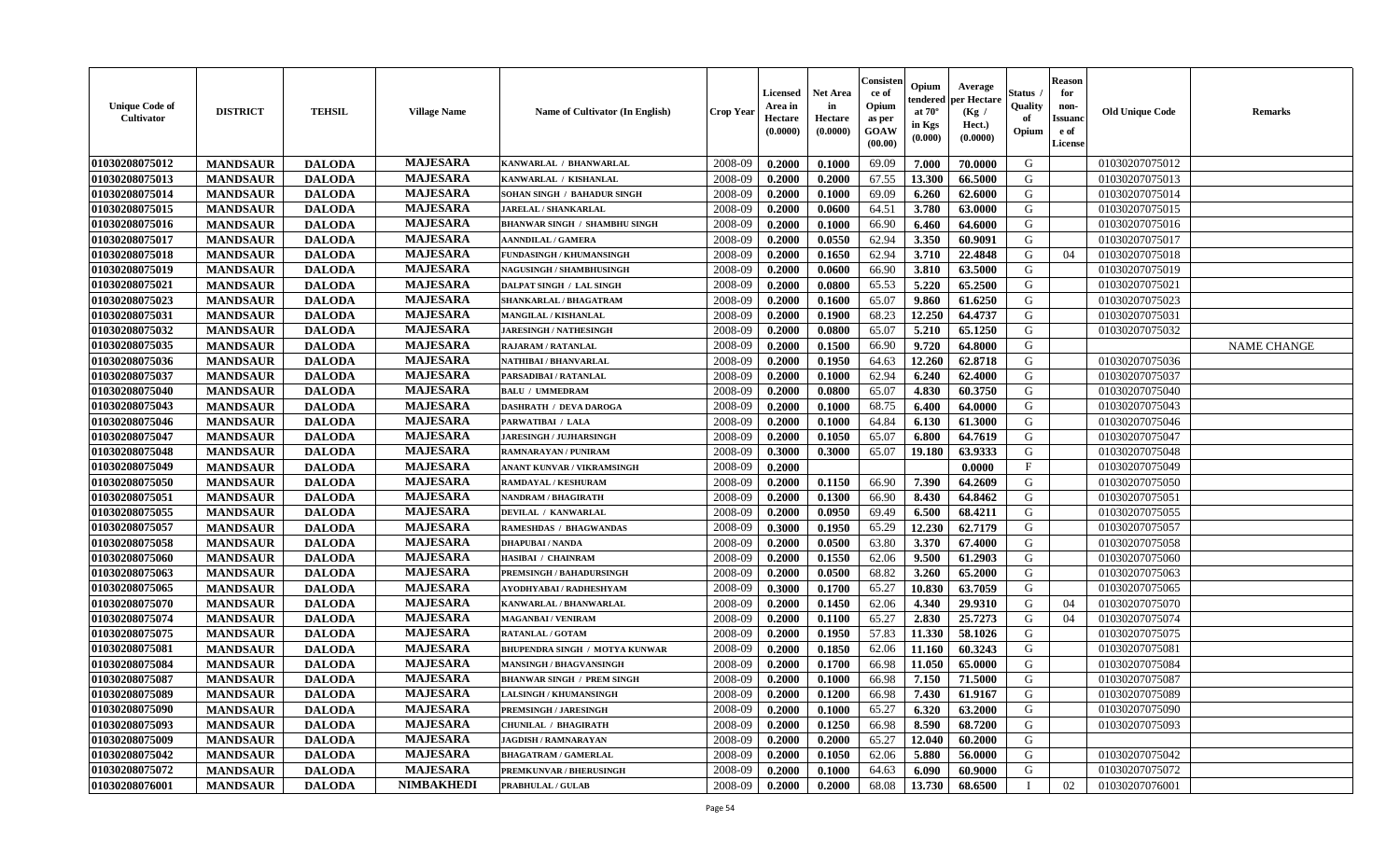| <b>Unique Code of</b><br><b>Cultivator</b> | <b>DISTRICT</b> | <b>TEHSIL</b> | <b>Village Name</b> | Name of Cultivator (In English)          | <b>Crop Year</b> | <b>Licensed</b><br>Area in<br>Hectare<br>(0.0000) | <b>Net Area</b><br>in<br>Hectare<br>(0.0000) | Consister<br>ce of<br>Opium<br>as per<br><b>GOAW</b><br>(00.00) | Opium<br>endered<br>at $70^\circ$<br>in Kgs<br>$(\mathbf{0.000})$ | Average<br>per Hectare<br>(Kg)<br>Hect.)<br>(0.0000) | Status<br>Quality<br>of<br>Opium | <b>Reason</b><br>for<br>non-<br><b>Issuano</b><br>e of<br>License | <b>Old Unique Code</b> | <b>Remarks</b> |
|--------------------------------------------|-----------------|---------------|---------------------|------------------------------------------|------------------|---------------------------------------------------|----------------------------------------------|-----------------------------------------------------------------|-------------------------------------------------------------------|------------------------------------------------------|----------------------------------|-------------------------------------------------------------------|------------------------|----------------|
| 01030208076002                             | <b>MANDSAUR</b> | <b>DALODA</b> | <b>NIMBAKHEDI</b>   | <b>DALLIBAI / SHOBHARAM</b>              | 2008-09          | 0.2000                                            | 0.0500                                       | 65.48                                                           | 3.260                                                             | 65.2000                                              | G                                |                                                                   | 01030207076002         |                |
| 01030208076003                             | <b>MANDSAUR</b> | <b>DALODA</b> | <b>NIMBAKHEDI</b>   | <b>BABULAL URF RAMPRASAD/ GULABCHAND</b> | 2008-09          | 0.2000                                            | 0.0350                                       | 67.52                                                           | 2.570                                                             | 73.4286                                              | G                                |                                                                   | 01030207076003         |                |
| 01030208076004                             | <b>MANDSAUR</b> | <b>DALODA</b> | <b>NIMBAKHEDI</b>   | <b>AVANTIBAI / BHUVANILAL</b>            | 2008-09          | 0.2000                                            | 0.0900                                       | 71.35                                                           | 6.460                                                             | 71.7778                                              | G                                |                                                                   | 01030207076004         |                |
| 01030208076005                             | <b>MANDSAUR</b> | <b>DALODA</b> | <b>NIMBAKHEDI</b>   | <b>RAMLAL / MODA</b>                     | 2008-09          | 0.2000                                            | 0.2000                                       | 71.35                                                           | 5.070                                                             | 25.3500                                              | G                                | 04                                                                | 01030207076005         |                |
| 01030208076006                             | <b>MANDSAUR</b> | <b>DALODA</b> | <b>NIMBAKHEDI</b>   | NARAYANSINGH / BHUVANISINGH              | 2008-09          | 0.2000                                            | 0.0500                                       | 63.76                                                           | 3.110                                                             | 62.2000                                              | G                                |                                                                   | 01030207076006         |                |
| 01030208076007                             | <b>MANDSAUR</b> | <b>DALODA</b> | <b>NIMBAKHEDI</b>   | <b>LALSINGH / PARTHESINGH</b>            | 2008-09          | 0.2000                                            | 0.2000                                       | 65.48                                                           | 6.990                                                             | 34.9500                                              | G                                | 04                                                                | 01030207076007         |                |
| 01030208076008                             | <b>MANDSAUR</b> | <b>DALODA</b> | <b>NIMBAKHEDI</b>   | <b>RAJKUNVAR / UMRAVSINGH</b>            | 2008-09          | 0.2000                                            | 0.2000                                       | 63.04                                                           | 11.780                                                            | 58.9000                                              | G                                |                                                                   | 01030207076008         |                |
| 01030208076009                             | <b>MANDSAUR</b> | <b>DALODA</b> | <b>NIMBAKHEDI</b>   | <b>BABUKUNVAR / RATANSINGH</b>           | 2008-09          | 0.2000                                            | 0.0400                                       | 65.48                                                           | 2.650                                                             | 66.2500                                              | G                                |                                                                   | 01030207076009         |                |
| 01030208076011                             | <b>MANDSAUR</b> | <b>DALODA</b> | <b>NIMBAKHEDI</b>   | ABDUL SHAPHI / FATTEKHAN                 | 2008-09          | 0.2000                                            | 0.1400                                       | 67.97                                                           | 8.670                                                             | 61.9286                                              | G                                |                                                                   | 01030207076011         |                |
| 01030208076012                             | <b>MANDSAUR</b> | <b>DALODA</b> | <b>NIMBAKHEDI</b>   | <b>MANGILAL / RAMA</b>                   | 2008-09          | 0.2000                                            | 0.2000                                       | 54.79                                                           | 4.280                                                             | 21.4000                                              | G                                | 04                                                                | 01030207076012         |                |
| 01030208076013                             | <b>MANDSAUR</b> | <b>DALODA</b> | <b>NIMBAKHEDI</b>   | NATHIBAI / PRITHVIRAJ                    | 2008-09          | 0.2000                                            | 0.2000                                       | 60.16                                                           | 11.570                                                            | 57.8500                                              | G                                |                                                                   | 01030207076013         |                |
| 01030208076015                             | <b>MANDSAUR</b> | <b>DALODA</b> | <b>NIMBAKHEDI</b>   | MEHABUB KHAN / NATTHE KHAN               | 2008-09          | 0.2000                                            | 0.2000                                       | 60.16                                                           | 11.210                                                            | 56.0500                                              | G                                |                                                                   | 01030207076015         |                |
| 01030208076017                             | <b>MANDSAUR</b> | <b>DALODA</b> | <b>NIMBAKHEDI</b>   | RAJ KUNWAR / NATHU SINGH                 | 2008-09          | 0.2000                                            | 0.1950                                       | 63.04                                                           | 12.220                                                            | 62.6667                                              | G                                |                                                                   | 01030207076017         |                |
| 01030208076018                             | <b>MANDSAUR</b> | <b>DALODA</b> | <b>NIMBAKHEDI</b>   | <b>RAMKISHAN / RAMA</b>                  | 2008-09          | 0.2000                                            | 0.0350                                       | 67.97                                                           | 2.470                                                             | 70.5714                                              | G                                |                                                                   | 01030207076018         |                |
| 01030208076025                             | <b>MANDSAUR</b> | <b>DALODA</b> | <b>NIMBAKHEDI</b>   | RATAN KUNWAR / JUJHAR SINGH              | 2008-09          | 0.2000                                            | 0.0400                                       | 71.03                                                           | 2.730                                                             | 68.2500                                              | G                                |                                                                   | 01030207076025         |                |
| 01030208076027                             | <b>MANDSAUR</b> | <b>DALODA</b> | <b>NIMBAKHEDI</b>   | <b>BHERUSINGH / DATARSINGH</b>           | 2008-09          | 0.2000                                            | 0.1900                                       | 65.94                                                           | 11.750                                                            | 61.8421                                              | G                                |                                                                   | 01030207076027         |                |
| 01030208076028                             | <b>MANDSAUR</b> | <b>DALODA</b> | <b>NIMBAKHEDI</b>   | <b>UDAYRAM / KISHANSINGH</b>             | 2008-09          | 0.2000                                            | 0.1150                                       | 65.94                                                           | 7.040                                                             | 61.2174                                              | G                                |                                                                   | 01030207076028         |                |
| 01030208076029                             | <b>MANDSAUR</b> | <b>DALODA</b> | <b>NIMBAKHEDI</b>   | RUKAMANBAI / MANGILAL                    | 2008-09          | 0.2000                                            | 0.1000                                       | 63.13                                                           | 6.260                                                             | 62.6000                                              | G                                |                                                                   | 01030207076029         |                |
| 01030208076030                             | <b>MANDSAUR</b> | <b>DALODA</b> | <b>NIMBAKHEDI</b>   | <b>DARYAVSINGH / RAYSINGH</b>            | 2008-09          | 0.2000                                            | 0.1900                                       | 65.94                                                           | 8.700                                                             | 45.7895                                              | G                                | 04                                                                | 01030207076030         |                |
| 01030208076034                             | <b>MANDSAUR</b> | <b>DALODA</b> | <b>NIMBAKHEDI</b>   | <b>SHAMBHUSINGH / BHANWARSINGH</b>       | 2008-09          | 0.2000                                            | 0.0400                                       | 65.94                                                           | 2.640                                                             | 66.0000                                              | G                                |                                                                   | 01030207076034         |                |
| 01030208076035                             | <b>MANDSAUR</b> | <b>DALODA</b> | <b>NIMBAKHEDI</b>   | NANDIBAI / RAMLAL                        | 2008-09          | 0.2000                                            | 0.1950                                       | 63.13                                                           | 11.670                                                            | 59.8462                                              | G                                |                                                                   | 01030207076035         |                |
| 01030208076037                             | <b>MANDSAUR</b> | <b>DALODA</b> | <b>NIMBAKHEDI</b>   | UGAMKUNVAR / JUJHARSINGH                 | 2008-09          | 0.2000                                            | 0.2000                                       | 64.75                                                           | 7.000                                                             | 35.0000                                              | G                                | 04                                                                | 01030207076037         |                |
| 01030208076042                             | <b>MANDSAUR</b> | <b>DALODA</b> | <b>NIMBAKHEDI</b>   | <b>SHANTIBAI / BHANVARLAL</b>            | 2008-09          | 0.2000                                            | 0.1950                                       | 63.13                                                           | 12.840                                                            | 65.8462                                              | G                                |                                                                   | 01030207076042         |                |
| 01030208076043                             | <b>MANDSAUR</b> | <b>DALODA</b> | <b>NIMBAKHEDI</b>   | KARULAL / GANGARAM                       | 2008-09          | 0.2000                                            | 0.1950                                       | 65.94                                                           | 11.470                                                            | 58.8205                                              | G                                |                                                                   | 01030207076043         |                |
| 01030208076044                             | <b>MANDSAUR</b> | <b>DALODA</b> | <b>NIMBAKHEDI</b>   | <b>DEVILAL / RAMESHVAR</b>               | 2008-09          | 0.2000                                            | 0.0450                                       | 68.11                                                           | 3.190                                                             | 70.8889                                              | G                                |                                                                   |                        |                |
| 01030208076038                             | <b>MANDSAUR</b> | <b>DALODA</b> | <b>NIMBAKHEDI</b>   | <b>BHANVARBAI/SAMMADBAI</b>              | 2008-09          | 0.2000                                            | 0.1700                                       | 63.64                                                           | 11.360                                                            | 66.8235                                              | G                                |                                                                   | 01030207076038         |                |
| 01030208076021                             | <b>MANDSAUR</b> | <b>DALODA</b> | <b>NIMBAKHEDI</b>   | <b>GIRDHARILAL / VAKTA</b>               | 2008-09          | 0.2000                                            | 0.2050                                       | 63.13                                                           | 6.540                                                             | 31.9024                                              | G                                | 04                                                                | 01030207076021         |                |
| 01030208076020                             | <b>MANDSAUR</b> | <b>DALODA</b> | <b>NIMBAKHEDI</b>   | YASINKHAN / BHUREKHAN                    | 2008-09          | 0.2000                                            | 0.0500                                       | 60.46                                                           | 3.030                                                             | 60.6000                                              | G                                |                                                                   |                        |                |
| 01030208076048                             | <b>MANDSAUR</b> | <b>DALODA</b> | <b>NIMBAKHEDI</b>   | <b>DHANNA / KALU</b>                     | 2008-09          | 0.2000                                            | 0.1500                                       | 66.45                                                           | 5.330                                                             | 35.5333                                              | G                                | 04                                                                | 01030207076048         |                |
| 01030208076050                             | <b>MANDSAUR</b> | <b>DALODA</b> | <b>NIMBAKHEDI</b>   | LACHCHHIRAM / TEJA JI                    | 2008-09          | 0.2000                                            | 0.2000                                       | 67.96                                                           | 7.770                                                             | 38.8500                                              | G                                | 04                                                                | 01030208067023         |                |
| 01030208076047                             | <b>MANDSAUR</b> | <b>DALODA</b> | <b>NIMBAKHEDI</b>   | <b>CHANDIBAI/RANASINGH</b>               | 2008-09          | 0.2000                                            | 0.0350                                       | 72.28                                                           | 0.910                                                             | 26.0000                                              | G                                | 04                                                                |                        |                |
| 01030208078004                             | <b>MANDSAUR</b> | <b>DALODA</b> | <b>PATELA</b>       | <b>DEVILAL / BHERULAL</b>                | 2008-09          | 0.2000                                            | 0.0950                                       | 72.70                                                           | 6.480                                                             | 68.2105                                              | G                                |                                                                   | 01030207078004         |                |
| 01030208078001                             | <b>MANDSAUR</b> | <b>DALODA</b> | <b>PATELA</b>       | MATHURALAL / TULSIRAM                    | 2008-09          | 0.2000                                            | 0.1450                                       | 68.19                                                           | 9.060                                                             | 62.4828                                              | G                                |                                                                   | 01030207078001         |                |
| 01030208078002                             | <b>MANDSAUR</b> | <b>DALODA</b> | <b>PATELA</b>       | LAKHMICHAND / RAMRATAN                   | 2008-09          | 0.3000                                            | 0.1100                                       | 69.41                                                           | 6.910                                                             | 62.8182                                              | G                                |                                                                   | 01030207078002         |                |
| 01030208078003                             | <b>MANDSAUR</b> | <b>DALODA</b> | <b>PATELA</b>       | LILABAI / NAGULAL                        | 2008-09          | 0.2000                                            | 0.2050                                       | 67.11                                                           | 13.200                                                            | 64.3902                                              | G                                |                                                                   | 01030207078003         |                |
| 01030208078006                             | <b>MANDSAUR</b> | <b>DALODA</b> | <b>PATELA</b>       | <b>NARAYAN / PARTHA</b>                  | 2008-09          | 0.2000                                            | 0.1000                                       | 69.41                                                           | 6.500                                                             | 65.0000                                              | G                                |                                                                   | 01030207078006         |                |
| 01030208078007                             | <b>MANDSAUR</b> | <b>DALODA</b> | <b>PATELA</b>       | KANWARLAL / TULSIRAM                     | 2008-09          | 0.3000                                            | 0.1000                                       | 67.11                                                           | 6.120                                                             | 61.2000                                              | G                                |                                                                   | 01030207078007         |                |
| 01030208078008                             | <b>MANDSAUR</b> | <b>DALODA</b> | <b>PATELA</b>       | RAMCHADNRA / SAWA                        | 2008-09          | 0.3000                                            | 0.3000                                       | 67.11                                                           | 18.800                                                            | 62.6667                                              | G                                |                                                                   | 01030207078008         |                |
| 01030208078010                             | <b>MANDSAUR</b> | <b>DALODA</b> | <b>PATELA</b>       | <b>GHANSHYAM / LAXMINACHAND</b>          | 2008-09          | 0.2000                                            | 0.1250                                       | 66.56                                                           | 7.290                                                             | 58.3200                                              | G                                |                                                                   | 01030207078010         |                |
| 01030208078011                             | <b>MANDSAUR</b> | <b>DALODA</b> | <b>PATELA</b>       | RADHESHYAM / CHAGANLAL                   | 2008-09          | 0.2000                                            | 0.1000                                       | 69.41                                                           | 6.620                                                             | 66.2000                                              | G                                |                                                                   | 01030207078011         |                |
| 01030208078013                             | <b>MANDSAUR</b> | <b>DALODA</b> | <b>PATELA</b>       | <b>NAGULAL / GULAB</b>                   | 2008-09          | 0.2000                                            | 0.1050                                       | 69.41                                                           | 7.040                                                             | 67.0476                                              | G                                |                                                                   | 01030207078013         |                |
| 01030208078014                             | <b>MANDSAUR</b> | <b>DALODA</b> | <b>PATELA</b>       | KASTURIBAI / RAMESHWAR                   | 2008-09          | 0.2000                                            | 0.1000                                       | 67.07                                                           | 5.870                                                             | 58.7000                                              | G                                |                                                                   | 01030207078014         |                |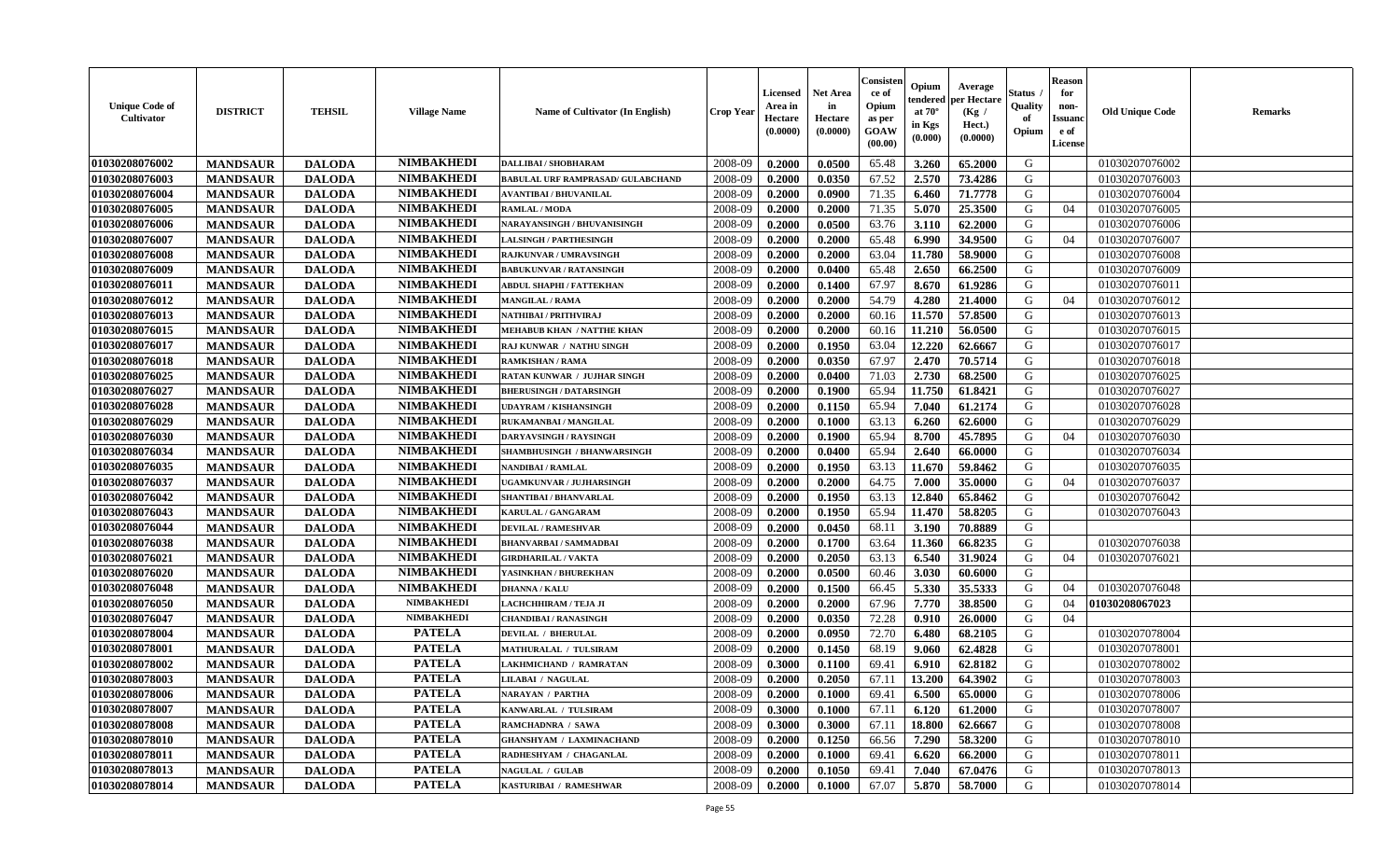| <b>Unique Code of</b><br><b>Cultivator</b> | <b>DISTRICT</b> | <b>TEHSIL</b> | <b>Village Name</b> | Name of Cultivator (In English) | <b>Crop Year</b> | <b>Licensed</b><br>Area in<br>Hectare<br>(0.0000) | <b>Net Area</b><br>in<br>Hectare<br>(0.0000) | Consister<br>ce of<br>Opium<br>as per<br><b>GOAW</b><br>(00.00) | Opium<br>endered<br>at $70^\circ$<br>in Kgs<br>(0.000) | Average<br>per Hectare<br>(Kg /<br>Hect.)<br>(0.0000) | Status<br>Quality<br>of<br>Opium | <b>Reason</b><br>for<br>non-<br><b>Issuand</b><br>e of<br><b>License</b> | <b>Old Unique Code</b> | <b>Remarks</b>     |
|--------------------------------------------|-----------------|---------------|---------------------|---------------------------------|------------------|---------------------------------------------------|----------------------------------------------|-----------------------------------------------------------------|--------------------------------------------------------|-------------------------------------------------------|----------------------------------|--------------------------------------------------------------------------|------------------------|--------------------|
| 01030208078015                             | <b>MANDSAUR</b> | <b>DALODA</b> | <b>PATELA</b>       | <b>DOLATRAM / DALURAM</b>       | 2008-09          | 0.2000                                            | 0.1700                                       | 67.01                                                           | 10.640                                                 | 62.5882                                               | G                                |                                                                          | 01030207078015         |                    |
| 01030208078016                             | <b>MANDSAUR</b> | <b>DALODA</b> | <b>PATELA</b>       | <b>GOUTAMLAL / BHERULAL</b>     | 2008-09          | 0.2000                                            | 0.1800                                       | 69.04                                                           | 11.450                                                 | 63.6111                                               | G                                |                                                                          | 01030207078016         |                    |
| 01030208078017                             | <b>MANDSAUR</b> | <b>DALODA</b> | <b>PATELA</b>       | <b>RAMDAYAL / DEVRAM</b>        | 2008-09          | 0.2000                                            | 0.2000                                       | 66.76                                                           | 12.370                                                 | 61.8500                                               | G                                |                                                                          | 01030207078017         |                    |
| 01030208078018                             | <b>MANDSAUR</b> | <b>DALODA</b> | <b>PATELA</b>       | <b>BHAGATRAM / BHANWARLAL</b>   | 2008-09          | 0.3000                                            | 0.2150                                       | 63.75                                                           | 13.080                                                 | 60.8372                                               | G                                |                                                                          | 01030207078018         |                    |
| 01030208078019                             | <b>MANDSAUR</b> | <b>DALODA</b> | <b>PATELA</b>       | RAMESHWAR / PAYARCHAND          | 2008-09          | 0.2000                                            | 0.1200                                       | 67.16                                                           | 7.400                                                  | 61.6667                                               | G                                |                                                                          | 01030207078019         |                    |
| 01030208078020                             | <b>MANDSAUR</b> | <b>DALODA</b> | <b>PATELA</b>       | <b>NAGULAL / KACHRU</b>         | 2008-09          | 0.2000                                            | 0.2050                                       | 68.65                                                           | 12.920                                                 | 63.0244                                               | $\mathbf I$                      | 02                                                                       | 01030207078020         |                    |
| 01030208078021                             | <b>MANDSAUR</b> | <b>DALODA</b> | <b>PATELA</b>       | SITABAI / GANESHRAM             | 2008-09          | 0.2000                                            | 0.1000                                       | 67.35                                                           | 6.150                                                  | 61.5000                                               | G                                |                                                                          | 01030207078021         |                    |
| 01030208078022                             | <b>MANDSAUR</b> | <b>DALODA</b> | <b>PATELA</b>       | JAGANATH / BHAGATRAM            | 2008-09          | 0.2000                                            | 0.1500                                       | 67.93                                                           | 9.730                                                  | 64.8667                                               | ${\bf G}$                        |                                                                          | 01030207078022         |                    |
| 01030208078023                             | <b>MANDSAUR</b> | <b>DALODA</b> | <b>PATELA</b>       | KAWERIBAI / RUPRAM              | 2008-09          | 0.2000                                            | 0.1450                                       | 69.41                                                           | 8.760                                                  | 60.4138                                               | G                                |                                                                          | 01030207078023         |                    |
| 01030208078024                             | <b>MANDSAUR</b> | <b>DALODA</b> | <b>PATELA</b>       | <b>BASANTILAL / NANDRAM</b>     | 2008-09          | 0.2000                                            | 0.1800                                       | 69.18                                                           | 10.860                                                 | 60.3333                                               | G                                |                                                                          | 01030207078024         |                    |
| 01030208078025                             | <b>MANDSAUR</b> | <b>DALODA</b> | <b>PATELA</b>       | <b>BHERULAL / GULAB KUMAWAT</b> | 2008-09          | 0.2000                                            | 0.1500                                       | 67.93                                                           | 9.390                                                  | 62.6000                                               | G                                |                                                                          | 01030207078025         |                    |
| 01030208078026                             | <b>MANDSAUR</b> | <b>DALODA</b> | <b>PATELA</b>       | <b>ONKARLAL / RATANLAL</b>      | 2008-09          | 0.2000                                            | 0.2000                                       | 67.93                                                           | 13.560                                                 | 67.8000                                               | G                                |                                                                          | 01030207078026         |                    |
| 01030208078027                             | <b>MANDSAUR</b> | <b>DALODA</b> | <b>PATELA</b>       | <b>DEVILAL / SUNDARBAI</b>      | 2008-09          | 0.2000                                            | 0.1450                                       | 67.93                                                           | 9.130                                                  | 62.9655                                               | G                                |                                                                          | 01030207078027         |                    |
| 01030208078028                             | <b>MANDSAUR</b> | <b>DALODA</b> | <b>PATELA</b>       | <b>RAMNIWAS / SAVA</b>          | 2008-09          | 0.2000                                            | 0.1750                                       | 69.18                                                           | 10.130                                                 | 57.8857                                               | G                                |                                                                          | 01030207078028         |                    |
| 01030208078029                             | <b>MANDSAUR</b> | <b>DALODA</b> | <b>PATELA</b>       | <b>BHERULAL / KODAR</b>         | 2008-09          | 0.2000                                            | 0.2050                                       | 64.72                                                           | 12.710                                                 | 62.0000                                               | G                                |                                                                          | 01030207078029         |                    |
| 01030208078031                             | <b>MANDSAUR</b> | <b>DALODA</b> | <b>PATELA</b>       | RAMNARAYAN / KESHURAM           | 2008-09          | 0.2000                                            | 0.1200                                       | 67.93                                                           | 7.370                                                  | 61.4167                                               | G                                |                                                                          | 01030207078031         |                    |
| 01030208078032                             | <b>MANDSAUR</b> | <b>DALODA</b> | <b>PATELA</b>       | SAVITRI / KARULAL               | 2008-09          | 0.2000                                            | 0.2000                                       | 64.60                                                           | 12.500                                                 | 62.5000                                               | G                                |                                                                          | 01030207078032         |                    |
| 01030208078033                             | <b>MANDSAUR</b> | <b>DALODA</b> | <b>PATELA</b>       | KHEMRAJ / RAMKISHAN             | 2008-09          | 0.2000                                            | 0.1850                                       | 67.93                                                           | 12.360                                                 | 66.8108                                               | G                                |                                                                          |                        |                    |
| 01030208078034                             | <b>MANDSAUR</b> | <b>DALODA</b> | <b>PATELA</b>       | <b>BASANTILAL / KACHRU</b>      | 2008-09          | 0.2000                                            | 0.1500                                       | 69.18                                                           | 9.660                                                  | 64.4000                                               | G                                |                                                                          | 01030207078034         |                    |
| 01030208078035                             | <b>MANDSAUR</b> | <b>DALODA</b> | <b>PATELA</b>       | <b>SURATRAM / GULAB</b>         | 2008-09          | 0.2000                                            | 0.1600                                       | 69.18                                                           | 10.180                                                 | 63.6250                                               | G                                |                                                                          | 01030207078035         |                    |
| 01030208078036                             | <b>MANDSAUR</b> | <b>DALODA</b> | <b>PATELA</b>       | RAMESHWAR / BHERULAL PATIDAR    | 2008-09          | 0.2000                                            | 0.2050                                       | 69.23                                                           | 12.890                                                 | 62.8780                                               | G                                |                                                                          | 01030207078036         |                    |
| 01030208078037                             | <b>MANDSAUR</b> | <b>DALODA</b> | <b>PATELA</b>       | <b>GANGABAI/VARDA</b>           | 2008-09          | 0.2000                                            | 0.2000                                       | 68.04                                                           | 12.150                                                 | 60.7500                                               | G                                |                                                                          | 01030207078037         |                    |
| 01030208078038                             | <b>MANDSAUR</b> | <b>DALODA</b> | <b>PATELA</b>       | <b>JAGDISH / BHANVARLAL</b>     | 2008-09          | 0.3000                                            | 0.1950                                       | 68.04                                                           | 12.160                                                 | 62.3590                                               | G                                |                                                                          | 01030207078038         |                    |
| 01030208078039                             | <b>MANDSAUR</b> | <b>DALODA</b> | <b>PATELA</b>       | RAMESHCHANDRA / PARASRAM        | 2008-09          | 0.2000                                            | 0.1400                                       | 69.23                                                           | 8.930                                                  | 63.7857                                               | G                                |                                                                          | 01030207078039         |                    |
| 01030208078040                             | <b>MANDSAUR</b> | <b>DALODA</b> | <b>PATELA</b>       | KHUDABAKSH / SULEMAN            | 2008-09          | 0.2000                                            | 0.1500                                       | 68.04                                                           | 9.730                                                  | 64.8667                                               | G                                |                                                                          | 01030207078040         |                    |
| 01030208078043                             | <b>MANDSAUR</b> | <b>DALODA</b> | <b>PATELA</b>       | MULCHAND / CHUNNILAL            | 2008-09          | 0.2000                                            | 0.1900                                       | 68.04                                                           | 12.420                                                 | 65.3684                                               | G                                |                                                                          |                        |                    |
| 01030208078044                             | <b>MANDSAUR</b> | <b>DALODA</b> | <b>PATELA</b>       | MOHANLAL / RAMRATAN             | 2008-09          | 0.3000                                            | 0.1350                                       | 68.04                                                           | 9.340                                                  | 69.1852                                               | G                                |                                                                          |                        |                    |
| 01030208078045                             | <b>MANDSAUR</b> | <b>DALODA</b> | <b>PATELA</b>       | HIRALAL / CHAMPALAL             | 2008-09          | 0.2000                                            | 0.1200                                       | 69.23                                                           | 7.670                                                  | 63.9167                                               | G                                |                                                                          | 01030207078045         |                    |
| 01030208078047                             | <b>MANDSAUR</b> | <b>DALODA</b> | <b>PATELA</b>       | PARWAT SINGH / BASANT SINGH     | 2008-09          | 0.2000                                            | 0.2000                                       | 68.04                                                           | 13.400                                                 | 67.0000                                               | G                                |                                                                          | 01030207078047         |                    |
| 01030208078048                             | <b>MANDSAUR</b> | <b>DALODA</b> | <b>PATELA</b>       | RUPARAM / RAMKISHAN             | 2008-09          | 0.3000                                            | 0.2950                                       | 69.15                                                           | 19.370                                                 | 65.6610                                               | G                                |                                                                          |                        |                    |
| 01030208078049                             | <b>MANDSAUR</b> | <b>DALODA</b> | <b>PATELA</b>       | MANGILAL / RATANLAL             | 2008-09          | 0.2000                                            | 0.1900                                       | 69.15                                                           | 11.570                                                 | 60.8947                                               | G                                |                                                                          | 01030207078049         |                    |
| 01030208078050                             | <b>MANDSAUR</b> | <b>DALODA</b> | <b>PATELA</b>       | PANNALAL / SHOBHARAM            | 2008-09          | 0.2000                                            | 0.0600                                       | 75.67                                                           | 4.260                                                  | 71.0000                                               | G                                |                                                                          | 01030207078050         |                    |
| 01030208078051                             | <b>MANDSAUR</b> | <b>DALODA</b> | <b>PATELA</b>       | <b>RUPSINGH / DULLESINGH</b>    | 2008-09          | 0.3000                                            | 0.0850                                       | 68.84                                                           | 4.990                                                  | 58.7059                                               | G                                |                                                                          |                        | <b>NAME CHANGE</b> |
| 01030208078052                             | <b>MANDSAUR</b> | <b>DALODA</b> | <b>PATELA</b>       | SOHANBAI / NATHULAL             | 2008-09          | 0.2000                                            | 0.1600                                       | 64.51                                                           | 9.150                                                  | 57.1875                                               | G                                |                                                                          | 01030207078052         |                    |
| 01030208078053                             | <b>MANDSAUR</b> | <b>DALODA</b> | <b>PATELA</b>       | KARULAL / RANCHOD               | 2008-09          | 0.2000                                            | 0.1950                                       | 64.10                                                           | 12.380                                                 | 63.4872                                               | G                                |                                                                          | 01030207078053         |                    |
| 01030208078055                             | <b>MANDSAUR</b> | <b>DALODA</b> | <b>PATELA</b>       | KHUSHALIRAM / KESARLAL          | 2008-09          | 0.3000                                            | 0.2000                                       | 64.51                                                           | 12.690                                                 | 63.4500                                               | G                                |                                                                          | 01030207078055         |                    |
| 01030208078056                             | <b>MANDSAUR</b> | <b>DALODA</b> | <b>PATELA</b>       | KISHANLAL / TULSIRAM            | 2008-09          | 0.2000                                            | 0.1550                                       | 69.15                                                           | 9.780                                                  | 63.0968                                               | G                                |                                                                          | 01030207078056         |                    |
| 01030208078057                             | <b>MANDSAUR</b> | <b>DALODA</b> | <b>PATELA</b>       | <b>MOTILAL / SHANKARLAL</b>     | 2008-09          | 0.2000                                            | 0.1850                                       | 71.66                                                           | 12.140                                                 | 65.6216                                               | G                                |                                                                          | 01030207078057         |                    |
| 01030208078061                             | <b>MANDSAUR</b> | <b>DALODA</b> | <b>PATELA</b>       | NIRBHAYRAM / RAMLAL             | 2008-09          | 0.2000                                            | 0.0500                                       | 70.35                                                           | 3.310                                                  | 66.2000                                               | G                                |                                                                          | 01030207078061         |                    |
| 01030208078064                             | <b>MANDSAUR</b> | <b>DALODA</b> | <b>PATELA</b>       | <b>DEUBAI/MAGNIRAM</b>          | 2008-09          | 0.2000                                            | 0.1600                                       | 69.15                                                           | 10.330                                                 | 64.5625                                               | G                                |                                                                          | 01030207078064         |                    |
| 01030208078065                             | <b>MANDSAUR</b> | <b>DALODA</b> | <b>PATELA</b>       | RAMCHANDRA / TULSIRAM           | 2008-09          | 0.2000                                            | 0.1000                                       | 64.51                                                           | 6.090                                                  | 60.9000                                               | G                                |                                                                          | 01030207078065         |                    |
| 01030208078066                             | <b>MANDSAUR</b> | <b>DALODA</b> | <b>PATELA</b>       | CHUNILAL / UMMEDRAM             | 2008-09          | 0.2000                                            | 0.0650                                       | 64.51                                                           | 3.800                                                  | 58.4615                                               | G                                |                                                                          | 01030207078066         |                    |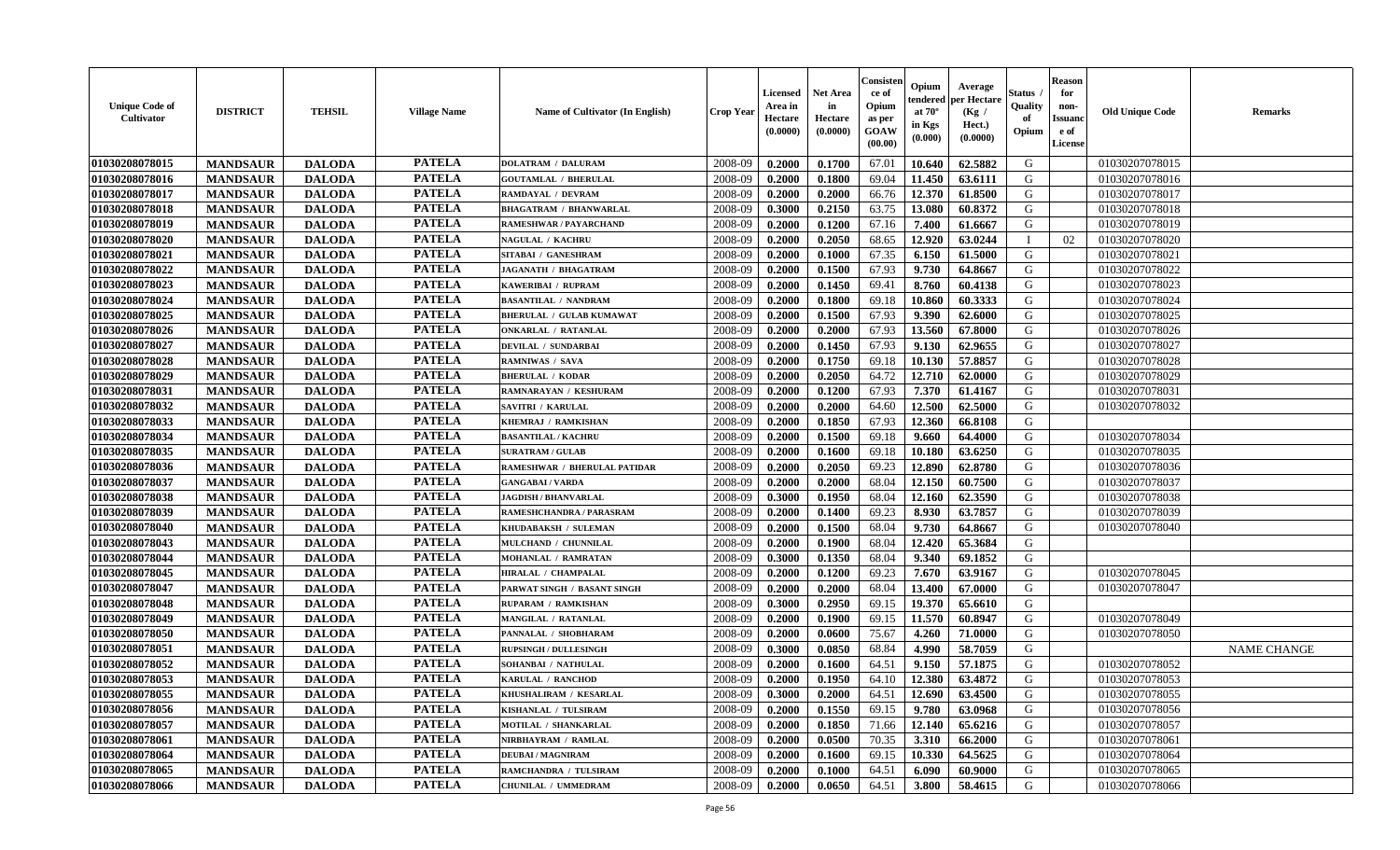| <b>Unique Code of</b><br>Cultivator | <b>DISTRICT</b> | <b>TEHSIL</b> | <b>Village Name</b> | <b>Name of Cultivator (In English)</b> | <b>Crop Year</b> | Licensed<br>Area in<br>Hectare<br>(0.0000) | Net Area<br>in<br>Hectare<br>(0.0000) | Consister<br>ce of<br>Opium<br>as per<br>GOAW<br>(00.00) | Opium<br>endered<br>at $70^{\circ}$<br>in Kgs<br>$(\mathbf{0.000})$ | Average<br>per Hectare<br>(Kg /<br>Hect.)<br>(0.0000) | Status<br>Quality<br>of<br>Opium | <b>Reason</b><br>for<br>non-<br><b>Issuano</b><br>e of<br>License | <b>Old Unique Code</b> | <b>Remarks</b> |
|-------------------------------------|-----------------|---------------|---------------------|----------------------------------------|------------------|--------------------------------------------|---------------------------------------|----------------------------------------------------------|---------------------------------------------------------------------|-------------------------------------------------------|----------------------------------|-------------------------------------------------------------------|------------------------|----------------|
| 01030208078068                      | <b>MANDSAUR</b> | <b>DALODA</b> | <b>PATELA</b>       | <b>MATHURALAL / HARIRAM</b>            | 2008-09          | 0.2000                                     | 0.0900                                | 68.53                                                    | 5.490                                                               | 61.0000                                               | G                                |                                                                   | 01030207078068         |                |
| 01030208078070                      | <b>MANDSAUR</b> | <b>DALODA</b> | <b>PATELA</b>       | PUNAMCHAND / NANURAM                   | 2008-09          | 0.2000                                     | 0.1850                                | 64.70                                                    | 10.590                                                              | 57.2432                                               | G                                |                                                                   | 01030207078070         |                |
| 01030208078072                      | <b>MANDSAUR</b> | <b>DALODA</b> | <b>PATELA</b>       | RAMCHANDRAA / BAJERAM                  | 2008-09          | 0.2000                                     | 0.1450                                | 64.70                                                    | 8.900                                                               | 61.3793                                               | G                                |                                                                   | 01030207078072         |                |
| 01030208078074                      | <b>MANDSAUR</b> | <b>DALODA</b> | <b>PATELA</b>       | SHIVNARAYAN / RAMRATAN                 | 2008-09          | 0.2000                                     | 0.1500                                | 68.53                                                    | 10.340                                                              | 68.9333                                               | G                                |                                                                   |                        |                |
| 01030208078075                      | <b>MANDSAUR</b> | <b>DALODA</b> | <b>PATELA</b>       | TULSIRAM / PARTHA                      | 2008-09          | 0.2000                                     | 0.1100                                | 70.35                                                    | 7.140                                                               | 64.9091                                               | G                                |                                                                   | 01030207078075         |                |
| 01030208078078                      | <b>MANDSAUR</b> | <b>DALODA</b> | <b>PATELA</b>       | <b>RUPRAM / KESHURAM</b>               | 2008-09          | 0.2000                                     | 0.1850                                | 61.73                                                    | 10.990                                                              | 59.4054                                               | G                                |                                                                   | 01030207078078         |                |
| 01030208078080                      | <b>MANDSAUR</b> | <b>DALODA</b> | <b>PATELA</b>       | <b>ISMAIL / IMAMI</b>                  | 2008-09          | 0.2000                                     | 0.1950                                | 59.42                                                    | 5.550                                                               | 28.4615                                               | G                                | 04                                                                | 01030207078080         |                |
| 01030208078081                      | <b>MANDSAUR</b> | <b>DALODA</b> | <b>PATELA</b>       | <b>JANIBAI / LALU</b>                  | 2008-09          | 0.2000                                     | 0.2050                                | 68.53                                                    | 13.030                                                              | 63.5610                                               | G                                |                                                                   | 01030207078081         |                |
| 01030208078083                      | <b>MANDSAUR</b> | <b>DALODA</b> | <b>PATELA</b>       | <b>DALURAM / SUKHKHA</b>               | 2008-09          | 0.2000                                     | 0.1000                                | 70.35                                                    | 6.530                                                               | 65.3000                                               | G                                |                                                                   | 01030207078083         |                |
| 01030208078085                      | <b>MANDSAUR</b> | <b>DALODA</b> | <b>PATELA</b>       | RAMESHWAR / SURATRAM                   | 2008-09          | 0.2000                                     | 0.1000                                | 70.35                                                    | 6.540                                                               | 65.4000                                               | G                                |                                                                   | 01030207078085         |                |
| 01030208078086                      | <b>MANDSAUR</b> | <b>DALODA</b> | <b>PATELA</b>       | <b>NAGULAL / BABRU</b>                 | 2008-09          | 0.2000                                     | 0.2000                                | 64.70                                                    | 12.200                                                              | 61.0000                                               | G                                |                                                                   | 01030207078086         |                |
| 01030208078087                      | <b>MANDSAUR</b> | <b>DALODA</b> | <b>PATELA</b>       | <b>DEVBAI</b> / SAVA                   | 2008-09          | 0.2000                                     | 0.1700                                | 63.49                                                    | 9.810                                                               | 57.7059                                               | G                                |                                                                   | 01030207078087         |                |
| 01030208078088                      | <b>MANDSAUR</b> | <b>DALODA</b> | <b>PATELA</b>       | DEVILAL / MANGILAL CHAMAR              | 2008-09          | 0.2000                                     | 0.1350                                | 70.35                                                    | 9.530                                                               | 70.5926                                               | G                                |                                                                   | 01030207078088         |                |
| 01030208078089                      | <b>MANDSAUR</b> | <b>DALODA</b> | <b>PATELA</b>       | <b>BASANTILAL / NANDA TELI</b>         | 2008-09          | 0.2000                                     | 0.1650                                | 70.35                                                    | 10.370                                                              | 62.8485                                               | G                                |                                                                   | 01030207078089         |                |
| 01030208078090                      | <b>MANDSAUR</b> | <b>DALODA</b> | <b>PATELA</b>       | <b>BALMUKUND / GOVINDRAM</b>           | 2008-09          | 0.2000                                     | 0.2050                                | 64.70                                                    | 12.030                                                              | 58.6829                                               | G                                |                                                                   | 01030207078090         |                |
| 01030208078091                      | <b>MANDSAUR</b> | <b>DALODA</b> | <b>PATELA</b>       | <b>GORDHANLAL / DEUBAI</b>             | 2008-09          | 0.2000                                     | 0.1100                                | 64.70                                                    | 6.760                                                               | 61.4545                                               | G                                |                                                                   | 01030207078091         |                |
| 01030208078092                      | <b>MANDSAUR</b> | <b>DALODA</b> | <b>PATELA</b>       | <b>GANGABAI / TULSIRAM</b>             | 2008-09          | 0.2000                                     | 0.2000                                | 61.73                                                    | 10.810                                                              | 54.0500                                               | G                                |                                                                   | 01030207078092         |                |
| 01030208078093                      | <b>MANDSAUR</b> | <b>DALODA</b> | <b>PATELA</b>       | <b>RAJ KUNWAR / JAGDISH</b>            | 2008-09          | 0.2000                                     | 0.1050                                | 68.53                                                    | 6.530                                                               | 62.1905                                               | G                                |                                                                   | 01030207078093         |                |
| 01030208078094                      | <b>MANDSAUR</b> | <b>DALODA</b> | <b>PATELA</b>       | PRATHVIRAJ / DOULATRAM                 | 2008-09          | 0.2000                                     | 0.1000                                | 68.53                                                    | 6.790                                                               | 67.9000                                               | G                                |                                                                   | 01030207078094         |                |
| 01030208078095                      | <b>MANDSAUR</b> | <b>DALODA</b> | <b>PATELA</b>       | LAXMINARAYAN / BABULAL                 | 2008-09          | 0.2000                                     | 0.2000                                | 65.89                                                    | 13.030                                                              | 65.1500                                               | G                                |                                                                   | 01030207078095         |                |
| 01030208078096                      | <b>MANDSAUR</b> | <b>DALODA</b> | <b>PATELA</b>       | KANHAIYALAL / BHERULAL DHOBI           | 2008-09          | 0.3000                                     | 0.2950                                | 65.87                                                    | 18.380                                                              | 62.3051                                               | G                                |                                                                   | 01030207078096         |                |
| 01030208078097                      | <b>MANDSAUR</b> | <b>DALODA</b> | <b>PATELA</b>       | <b>MANGILAL / KACHRU</b>               | 2008-09          | 0.2000                                     | 0.1200                                | 68.53                                                    | 7.670                                                               | 63.9167                                               | G                                |                                                                   | 01030207078097         |                |
| 01030208078098                      | <b>MANDSAUR</b> | <b>DALODA</b> | <b>PATELA</b>       | <b>BHAGIRATH / KANWARLAL PATIDAR</b>   | 2008-09          | 0.2000                                     | 0.2050                                | 64.80                                                    | 11.710                                                              | 57.1220                                               | - 1                              | 02                                                                | 01030207078098         |                |
| 01030208078099                      | <b>MANDSAUR</b> | <b>DALODA</b> | <b>PATELA</b>       | HAKIM / SULEMAN MANSURI                | 2008-09          | 0.3000                                     | 0.1500                                | 65.40                                                    | 9.180                                                               | 61.2000                                               | G                                |                                                                   | 01030207078099         |                |
| 01030208078100                      | <b>MANDSAUR</b> | <b>DALODA</b> | <b>PATELA</b>       | CHUNILAL / BAGDIRAM PATIDAR            | 2008-09          | 0.2000                                     | 0.1600                                | 66.27                                                    | 10.070                                                              | 62.9375                                               | G                                |                                                                   | 01030207078100         |                |
| 01030208078101                      | <b>MANDSAUR</b> | <b>DALODA</b> | <b>PATELA</b>       | <b>RUKMANBAI / MAGNIRAM</b>            | 2008-09          | 0.2000                                     | 0.0900                                | 67.30                                                    | 5.850                                                               | 65.0000                                               | G                                |                                                                   | 01030207078101         |                |
| 01030208078102                      | <b>MANDSAUR</b> | <b>DALODA</b> | <b>PATELA</b>       | JAGANATH / KASTURA BHIL                | 2008-09          | 0.2000                                     | 0.1550                                | 71.41                                                    | 10.080                                                              | 65.0323                                               | G                                |                                                                   | 01030207078102         |                |
| 01030208078103                      | <b>MANDSAUR</b> | <b>DALODA</b> | <b>PATELA</b>       | <b>HABIB / HUSSAIN MANSURI</b>         | 2008-09          | 0.2000                                     | 0.1250                                | 67.74                                                    | 8.140                                                               | 65.1200                                               | G                                |                                                                   | 01030207078103         |                |
| 01030208078104                      | <b>MANDSAUR</b> | <b>DALODA</b> | <b>PATELA</b>       | UDAYLAL / LACHIRAM GAYARI              | 2008-09          | 0.2000                                     | 0.1000                                | 71.41                                                    | 6.710                                                               | 67.1000                                               | G                                |                                                                   | 01030207078104         |                |
| 01030208078105                      | <b>MANDSAUR</b> | <b>DALODA</b> | <b>PATELA</b>       | <b>MUNNIBAI/UMASHANKAR</b>             | 2008-09          | 0.2000                                     | 0.1600                                | 67.74                                                    | 9.820                                                               | 61.3750                                               | G                                |                                                                   | 01030207078105         |                |
| 01030208078106                      | <b>MANDSAUR</b> | <b>DALODA</b> | <b>PATELA</b>       | KISHANLAL / BAJERAM KUMAWAT            | 2008-09          | 0.2000                                     | 0.1900                                | 71.41                                                    | 11.980                                                              | 63.0526                                               | G                                |                                                                   | 01030207078106         |                |
| 01030208078107                      | <b>MANDSAUR</b> | <b>DALODA</b> | <b>PATELA</b>       | AYODHAYABAI / TEKCHAND KUMAR           | 2008-09          | 0.2000                                     | 0.1550                                | 67.74                                                    | 9.160                                                               | 59.0968                                               | G                                |                                                                   | 01030207078107         |                |
| 01030208078108                      | <b>MANDSAUR</b> | <b>DALODA</b> | <b>PATELA</b>       | RAMCHANDRAA / DOULATRAM                | 2008-09          | 0.2000                                     | 0.2000                                | 71.41                                                    | 14.320                                                              | 71.6000                                               | G                                |                                                                   | 01030207078108         |                |
| 01030208078110                      | <b>MANDSAUR</b> | <b>DALODA</b> | <b>PATELA</b>       | <b>MADAN SINGH / RUP SINGH</b>         | 2008-09          | 0.2000                                     | 0.1400                                | 67.74                                                    | 8.300                                                               | 59.2857                                               | G                                |                                                                   | 01030207078110         |                |
| 01030208078111                      | <b>MANDSAUR</b> | <b>DALODA</b> | <b>PATELA</b>       | <b>BABULAL / KISHANLAL PATIDAR</b>     | 2008-09          | 0.2000                                     | 0.1050                                | 73.97                                                    | 7.150                                                               | 68.0952                                               |                                  | 02                                                                | 01030207078111         |                |
| 01030208078112                      | <b>MANDSAUR</b> | <b>DALODA</b> | <b>PATELA</b>       | KANHAIYALAL / BHERULAL KUMAWAT         | 2008-09          | 0.2000                                     | 0.2000                                | 67.74                                                    |                                                                     | $12.650 \mid 63.2500$                                 | G                                |                                                                   | 01030207078112         |                |
| 01030208078113                      | <b>MANDSAUR</b> | <b>DALODA</b> | <b>PATELA</b>       | <b>RAMESHWAR / BHERULAL</b>            | 2008-09          | 0.2000                                     | 0.1400                                | 69.10                                                    | 9.060                                                               | 64.7143                                               | G                                |                                                                   | 01030207078113         |                |
| 01030208078114                      | <b>MANDSAUR</b> | <b>DALODA</b> | <b>PATELA</b>       | <b>RAMRATAN / RAMLAL SUTHAR</b>        | 2008-09          | 0.2000                                     | 0.0950                                | 70.68                                                    | 6.410                                                               | 67.4737                                               |                                  | 02                                                                | 01030207078114         |                |
| 01030208078115                      | <b>MANDSAUR</b> | <b>DALODA</b> | <b>PATELA</b>       | <b>BHAGIRATH / RAMCHANDAR</b>          | 2008-09          | 0.2000                                     | 0.2050                                | 66.39                                                    | 12.960                                                              | 63.2195                                               | G                                |                                                                   | 01030207078115         |                |
| 01030208078116                      | <b>MANDSAUR</b> | <b>DALODA</b> | <b>PATELA</b>       | SHIVLAL / KISHANLAL                    | 2008-09          | 0.2000                                     | 0.2050                                | 66.50                                                    | 12.410                                                              | 60.5366                                               |                                  | 02                                                                | 01030207078116         |                |
| 01030208078117                      | <b>MANDSAUR</b> | <b>DALODA</b> | <b>PATELA</b>       | <b>BHANWARLAL / KACHRU NAI</b>         | 2008-09          | 0.2000                                     | 0.1200                                | 69.10                                                    | 7.600                                                               | 63.3333                                               | G                                |                                                                   | 01030207078117         |                |
| 01030208078119                      | <b>MANDSAUR</b> | <b>DALODA</b> | <b>PATELA</b>       | <b>RUPRAM / NANDA</b>                  | 2008-09          | 0.2000                                     | 0.2000                                | 65.64                                                    | 11.990                                                              | 59.9500                                               | G                                |                                                                   | 01030207078119         |                |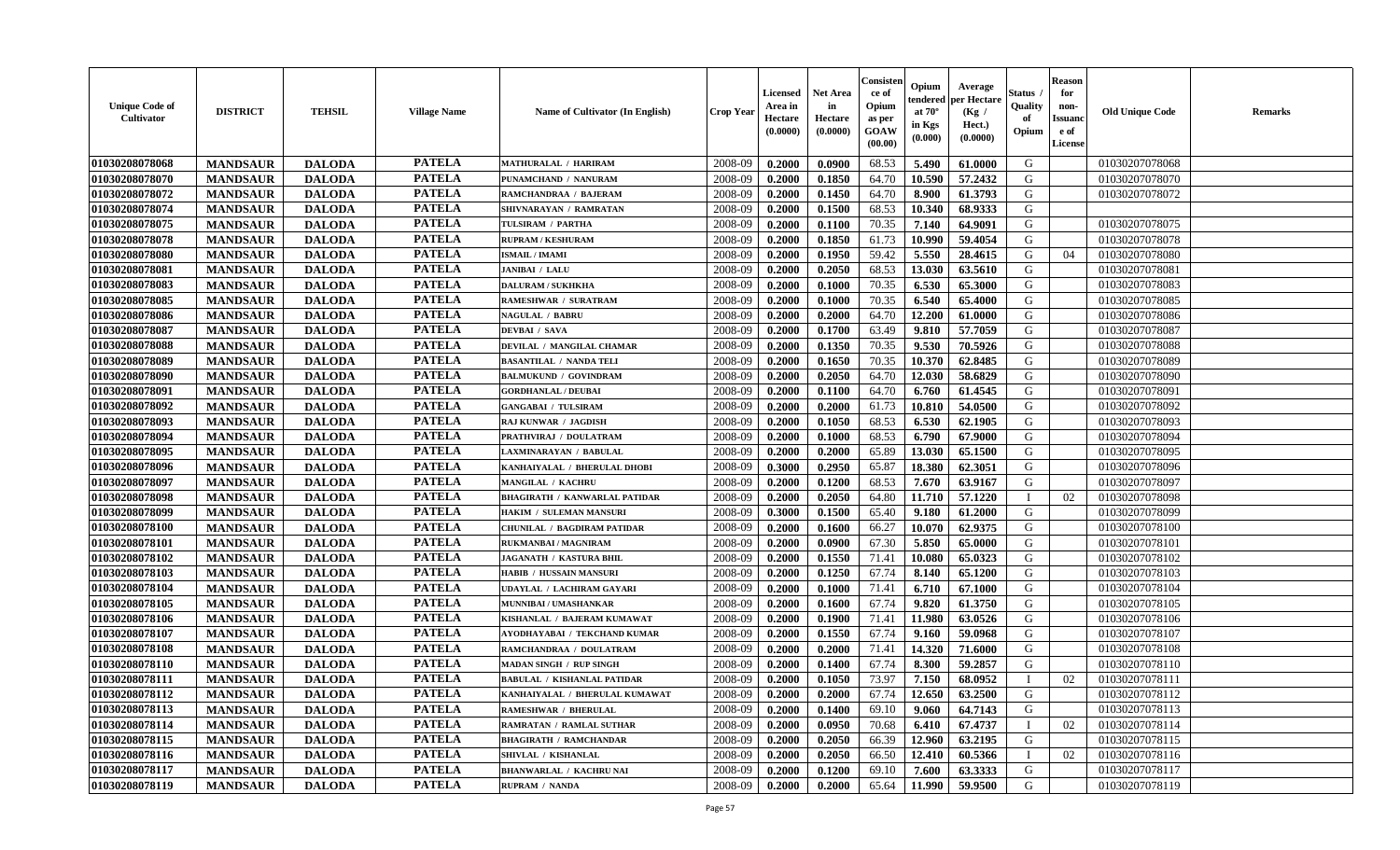| <b>Unique Code of</b><br>Cultivator | <b>DISTRICT</b> | <b>TEHSIL</b> | <b>Village Name</b>    | Name of Cultivator (In English) | <b>Crop Year</b> | <b>Licensed</b><br>Area in<br>Hectare<br>(0.0000) | <b>Net Area</b><br>in<br>Hectare<br>(0.0000) | Consister<br>ce of<br>Opium<br>as per<br><b>GOAW</b><br>(00.00) | Opium<br>endered<br>at $70^\circ$<br>in Kgs<br>(0.000) | Average<br>per Hectare<br>(Kg /<br>Hect.)<br>(0.0000) | Status<br>Quality<br>of<br>Opium | ${\bf Reason}$<br>for<br>non-<br><b>Issuanc</b><br>e of<br>License | <b>Old Unique Code</b> | Remarks            |
|-------------------------------------|-----------------|---------------|------------------------|---------------------------------|------------------|---------------------------------------------------|----------------------------------------------|-----------------------------------------------------------------|--------------------------------------------------------|-------------------------------------------------------|----------------------------------|--------------------------------------------------------------------|------------------------|--------------------|
| 01030208078122                      | <b>MANDSAUR</b> | <b>DALODA</b> | <b>PATELA</b>          | <b>BHAGATRAM / GORDHANLAL</b>   | 2008-09          | 0.2000                                            | 0.0800                                       | 69.61                                                           | 4.930                                                  | 61.6250                                               | G                                |                                                                    | 01030207078122         |                    |
| 01030208078123                      | <b>MANDSAUR</b> | <b>DALODA</b> | <b>PATELA</b>          | <b>GANGABAI / KANWARLAL</b>     | 2008-09          | 0.2000                                            | 0.2000                                       | 69.10                                                           | 13.120                                                 | 65.6000                                               | ${\bf G}$                        |                                                                    | 01030207078123         |                    |
| 01030208078124                      | <b>MANDSAUR</b> | <b>DALODA</b> | <b>PATELA</b>          | DEVILAL / MANGILAL PATIDAR      | 2008-09          | 0.2000                                            | 0.1850                                       | 69.10                                                           | 12.180                                                 | 65.8378                                               | G                                |                                                                    | 01030207078124         |                    |
| 01030208078125                      | <b>MANDSAUR</b> | <b>DALODA</b> | <b>PATELA</b>          | RAMNARAYAN / SUKHA              | 2008-09          | 0.2000                                            | 0.1950                                       | 65.64                                                           | 11.760                                                 | 60.3077                                               | G                                |                                                                    | 01030207078125         |                    |
| 01030208078127                      | <b>MANDSAUR</b> | <b>DALODA</b> | <b>PATELA</b>          | KALABAI / SHIVNARAYAN           | 2008-09          | 0.2000                                            | 0.1750                                       | 65.64                                                           | 11.310                                                 | 64.6286                                               | G                                |                                                                    | 01030207078127         |                    |
| 01030208078129                      | <b>MANDSAUR</b> | <b>DALODA</b> | <b>PATELA</b>          | KANCHANBAI / CHIMANLAL          | 2008-09          | 0.3000                                            | 0.2450                                       | 70.71                                                           | 16.300                                                 | 66.5306                                               | G                                |                                                                    | 01030207078129         |                    |
| 01030208078121                      | <b>MANDSAUR</b> | <b>DALODA</b> | <b>PATELA</b>          | SUNDARLAL / MATHURALAL          | 2008-09          | 0.3000                                            | 0.1050                                       | 69.10                                                           | 6.670                                                  | 63.5238                                               | ${\bf G}$                        |                                                                    | 01030207078121         |                    |
| 01030208078059                      | <b>MANDSAUR</b> | <b>DALODA</b> | <b>PATELA</b>          | MADHOLAL / NANURAM              | 2008-09          | 0.2000                                            | 0.1450                                       | 65.64                                                           | 8.710                                                  | 60.0690                                               | G                                |                                                                    | 01030207078059         |                    |
| 01030208078084                      | <b>MANDSAUR</b> | <b>DALODA</b> | <b>PATELA</b>          | <b>DULESINGH / NATHUSINGH</b>   | 2008-09          | 0.2000                                            | 0.1500                                       | 69.15                                                           | 9.830                                                  | 65.5333                                               | G                                |                                                                    | 01030207078084         |                    |
| 01030208078132                      | <b>MANDSAUR</b> | <b>DALODA</b> | <b>PATELA</b>          | <b>BALMUKUND / CHUNNILAL</b>    | 2008-09          | 0.3000                                            | 0.1300                                       | 69.38                                                           | 8.960                                                  | 68.9231                                               | G                                |                                                                    |                        |                    |
| 01030208078041                      | <b>MANDSAUR</b> | <b>DALODA</b> | <b>PATELA</b>          | MANGILAL / SHOBHARAM            | 2008-09          | 0.2000                                            | 0.2000                                       | 75.29                                                           | 12.510                                                 | 62.5500                                               | G                                |                                                                    |                        |                    |
| 01030208078135                      | <b>MANDSAUR</b> | <b>DALODA</b> | <b>PATELA</b>          | <b>DEVILAL / BASANTILAL</b>     | 2008-09          | 0.2000                                            | 0.1950                                       | 65.64                                                           | 12.190                                                 | 62.5128                                               | G                                |                                                                    | 01030207078135         |                    |
| 01030208078136                      | <b>MANDSAUR</b> | <b>DALODA</b> | <b>PATELA</b>          | <b>HARIVALLABH / BALARAM</b>    | 2008-09          | 0.2000                                            | 0.0900                                       | 74.91                                                           | 7.010                                                  | 77.8889                                               | G                                |                                                                    | 01030207078136         |                    |
| 01030208078137                      | <b>MANDSAUR</b> | <b>DALODA</b> | <b>PATELA</b>          | <b>PUNA / NATHU</b>             | 2008-09          | 0.2000                                            | 0.1050                                       | 61.73                                                           | 5.120                                                  | 48.7619                                               | G                                | 04                                                                 | 01030207078137         |                    |
| 01030208078138                      | <b>MANDSAUR</b> | <b>DALODA</b> | <b>PATELA</b>          | <b>HIRALAL / KALURAM</b>        | 2008-09          | 0.2000                                            | 0.1000                                       | 64.51                                                           | 6.230                                                  | 62.3000                                               | G                                |                                                                    | 01030207078138         |                    |
| 01030208079001                      | <b>MANDSAUR</b> | <b>DALODA</b> | PADLIYA LALMUHA        | <b>BHAGWATILAL / CHUNILAL</b>   | 2008-09          | 0.2000                                            | 0.0900                                       | 67.97                                                           | 7.470                                                  | 83.0000                                               | G                                |                                                                    | 01030207079001         |                    |
| 01030208079003                      | <b>MANDSAUR</b> | <b>DALODA</b> | PADLIYA LALMUHA        | <b>BHANWARBAI / UDAY SINGH</b>  | 2008-09          | 0.2000                                            | 0.1900                                       | 67.97                                                           | 12.720                                                 | 66.9474                                               | G                                |                                                                    | 01030207079003         |                    |
| 01030208079005                      | <b>MANDSAUR</b> | <b>DALODA</b> | PADLIYA LALMUHA        | <b>NANDIBAI / MOTI</b>          | 2008-09          | 0.2000                                            | 0.2000                                       | 67.97                                                           | 13.510                                                 | 67.5500                                               | G                                |                                                                    | 01030207079004         |                    |
| 01030208079006                      | <b>MANDSAUR</b> | <b>DALODA</b> | PADLIYA LALMUHA        | <b>DEUBAI/VAKTIRAM</b>          | 2008-09          | 0.2000                                            | 0.2000                                       | 65.48                                                           | 12.180                                                 | 60.9000                                               | G                                |                                                                    | 01030207079006         |                    |
| 01030208079007                      | <b>MANDSAUR</b> | <b>DALODA</b> | PADLIYA LALMUHA        | <b>BHABHUTLAL / GODA</b>        | 2008-09          | 0.2000                                            | 0.1950                                       | 68.77                                                           | 13.190                                                 | 67.6410                                               | G                                |                                                                    | 01030207079007         |                    |
| 01030208079008                      | <b>MANDSAUR</b> | <b>DALODA</b> | <b>PADLIYA LALMUHA</b> | TEJ SINGH / DEVI SINGH          | 2008-09          | 0.2000                                            | 0.1950                                       | 65.48                                                           | 13.280                                                 | 68.1026                                               | G                                |                                                                    | 01030207079008         |                    |
| 01030208079010                      | <b>MANDSAUR</b> | <b>DALODA</b> | PADLIYA LALMUHA        | SOHANBAI / BADRILAL             | 2008-09          | 0.2000                                            | 0.1550                                       | 63.04                                                           | 8.900                                                  | 57.4194                                               | G                                |                                                                    | 01030207079010         |                    |
| 01030208079012                      | <b>MANDSAUR</b> | <b>DALODA</b> | PADLIYA LALMUHA        | RAMA / UDA                      | 2008-09          | 0.2000                                            | 0.1850                                       | 60.16                                                           | 5.570                                                  | 30.1081                                               | G                                | 04                                                                 | 01030207079012         |                    |
| 01030208079013                      | <b>MANDSAUR</b> | <b>DALODA</b> | PADLIYA LALMUHA        | <b>KARANSINGH / RAMSINGH</b>    | 2008-09          | 0.2000                                            | 0.1950                                       | 65.10                                                           | 12.740                                                 | 65.3333                                               | G                                |                                                                    | 01030207079013         |                    |
| 01030208079015                      | <b>MANDSAUR</b> | <b>DALODA</b> | PADLIYA LALMUHA        | <b>DEVILAL / RAJARAM</b>        | 2008-09          | 0.2000                                            | 0.1350                                       | 68.77                                                           | 9.540                                                  | 70.6667                                               | G                                |                                                                    | 01030207079015         |                    |
| 01030208079016                      | <b>MANDSAUR</b> | <b>DALODA</b> | <b>PADLIYA LALMUHA</b> | <b>GANGABAI / TULSIRAM</b>      | 2008-09          | 0.2000                                            | 0.2000                                       | 65.10                                                           | 11.520                                                 | 57.6000                                               | G                                |                                                                    | 01030207079016         |                    |
| 01030208079017                      | <b>MANDSAUR</b> | <b>DALODA</b> | PADLIYA LALMUHA        | <b>SAGU / DEVA</b>              | 2008-09          | 0.2000                                            | 0.1950                                       | 65.10                                                           | 11.510                                                 | 59.0256                                               | G                                |                                                                    |                        | <b>NAME CHANGE</b> |
| 01030208079018                      | <b>MANDSAUR</b> | <b>DALODA</b> | PADLIYA LALMUHA        | <b>GITABAI/BHERULAL</b>         | 2008-09          | 0.2000                                            | 0.1850                                       | 66.14                                                           | 11.980                                                 | 64.7568                                               | G                                |                                                                    | 01030207079018         |                    |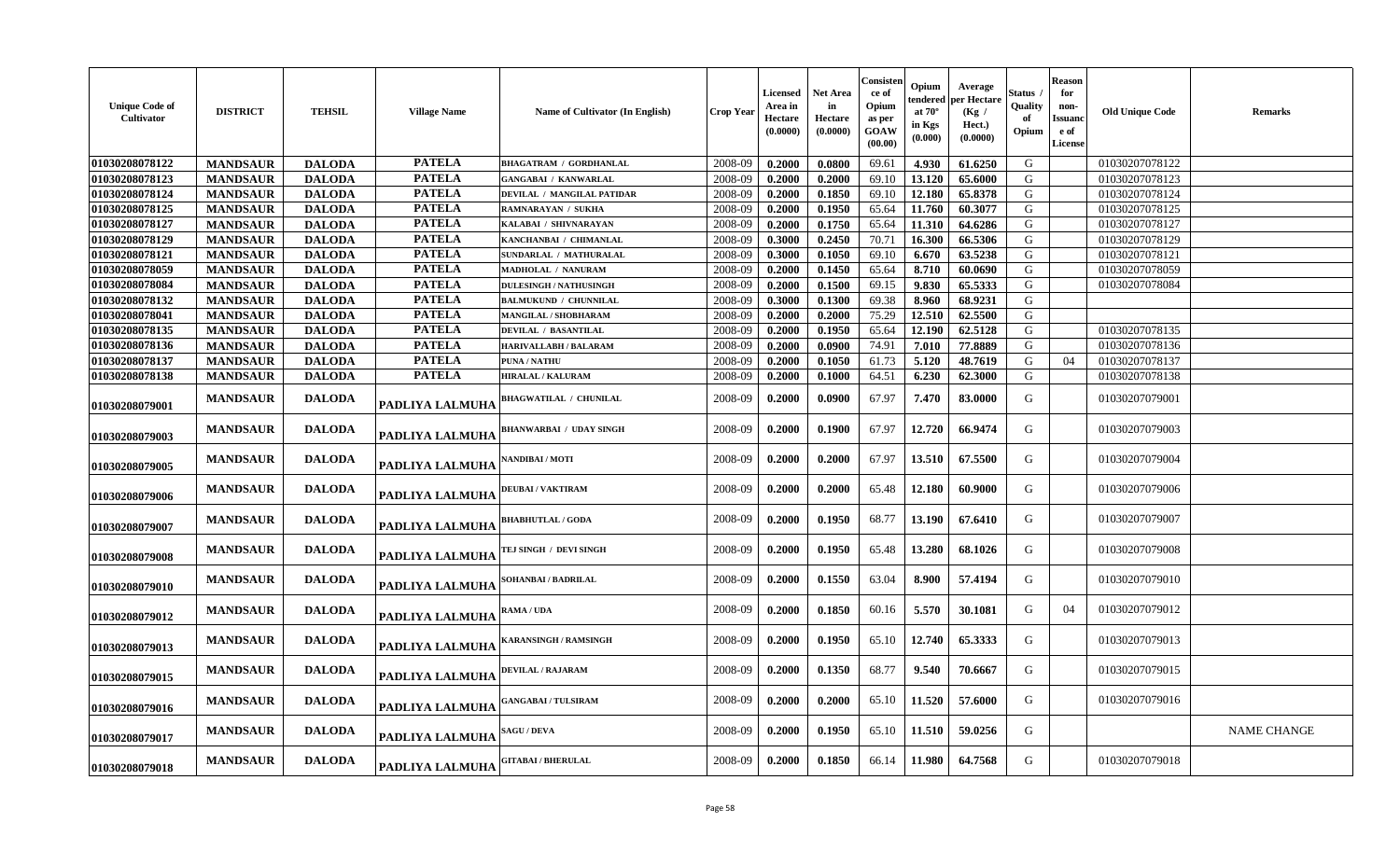| <b>Unique Code of</b><br><b>Cultivator</b> | <b>DISTRICT</b> | <b>TEHSIL</b> | <b>Village Name</b>    | Name of Cultivator (In English) | <b>Crop Year</b> | <b>Licensed</b><br>Area in<br>Hectare<br>(0.0000) | <b>Net Area</b><br>in<br>Hectare<br>(0.0000) | Consister<br>ce of<br>Opium<br>as per<br><b>GOAW</b><br>(00.00) | Opium<br>endered<br>at $70^\circ$<br>in Kgs<br>(0.000) | Average<br>oer Hectare<br>(Kg /<br>Hect.)<br>(0.0000) | Status<br>Quality<br>of<br>Opium | <b>Reason</b><br>for<br>non-<br>Issuano<br>e of<br>License | <b>Old Unique Code</b> | Remarks |
|--------------------------------------------|-----------------|---------------|------------------------|---------------------------------|------------------|---------------------------------------------------|----------------------------------------------|-----------------------------------------------------------------|--------------------------------------------------------|-------------------------------------------------------|----------------------------------|------------------------------------------------------------|------------------------|---------|
| 01030208079020                             | <b>MANDSAUR</b> | <b>DALODA</b> | <b>PADLIYA LALMUHA</b> | <b>OMPRAKASH / DEVIDAS</b>      | 2008-09          | 0.2000                                            | 0.1950                                       | 68.77                                                           | 12.890                                                 | 66.1026                                               | G                                |                                                            | 01030207079020         |         |
| 01030208079021                             | <b>MANDSAUR</b> | <b>DALODA</b> | <b>PADLIYA LALMUHA</b> | <b>GITABAI/BALARAM</b>          | 2008-09          | 0.2000                                            | 0.1950                                       | 68.77                                                           | 13.970                                                 | 71.6410                                               | G                                |                                                            | 01030207079021         |         |
| 01030208079022                             | <b>MANDSAUR</b> | <b>DALODA</b> | PADLIYA LALMUHA        | VARDIBAI / MANGILAL             | 2008-09          | 0.2000                                            | 0.1950                                       | 65.10                                                           | 13.320                                                 | 68.3077                                               | G                                |                                                            | 01030207079022         |         |
| 01030208079023                             | <b>MANDSAUR</b> | <b>DALODA</b> | PADLIYA LALMUHA        | <b>CHAGANLAL / CHUNILAL</b>     | 2008-09          | 0.2000                                            | 0.0900                                       | 68.99                                                           | 6.540                                                  | 72.6667                                               | G                                |                                                            | 01030207079023         |         |
| 01030208079025                             | <b>MANDSAUR</b> | <b>DALODA</b> | PADLIYA LALMUHA        | <b>DHAPUBAI / KALU</b>          | 2008-09          | 0.2000                                            | 0.2000                                       | 68.99                                                           | 13.810                                                 | 69.0500                                               | G                                |                                                            | 01030207079025         |         |
| 01030208079029                             | <b>MANDSAUR</b> | <b>DALODA</b> | PADLIYA LALMUHA        | <b>IUJHARSINGH / NATHUSINGH</b> | 2008-09          | 0.2000                                            | 0.2000                                       | 68.77                                                           | 13.060                                                 | 65.3000                                               | G                                |                                                            | 01030207079029         |         |
| 01030208079031                             | <b>MANDSAUR</b> | <b>DALODA</b> | PADLIYA LALMUHA        | NAGUBAI / NAGULAL / GANGABAI    | 2008-09          | 0.2000                                            | 0.1800                                       | 71.35                                                           | 12.880                                                 | 71.5556                                               | G                                |                                                            | 01030207079031         |         |
| 01030208079032                             | <b>MANDSAUR</b> | <b>DALODA</b> | PADLIYA LALMUHA        | <b>MADANLAL / NANDLAL</b>       | 2008-09          | 0.2000                                            | 0.1850                                       | 65.10                                                           | 11.290                                                 | 61.0270                                               | G                                |                                                            | 01030207079032         |         |
| 01030208079034                             | <b>MANDSAUR</b> | <b>DALODA</b> | PADLIYA LALMUHA        | <b>AASHAKUNVAR / RAMESHVAR</b>  | 2008-09          | 0.2000                                            | 0.1000                                       | 71.35                                                           | 6.930                                                  | 69.3000                                               | G                                |                                                            | 01030207079034         |         |
| 01030208079035                             | <b>MANDSAUR</b> | <b>DALODA</b> | <b>PADLIYA LALMUHA</b> | <b>MANGIBAI / GOTAMLAL</b>      | 2008-09          | 0.2000                                            | 0.1900                                       | 69.04                                                           | 12.670                                                 | 66.6842                                               | G                                |                                                            | 01030207079035         |         |
| 01030208079037                             | <b>MANDSAUR</b> | <b>DALODA</b> | PADLIYA LALMUHA        | SHYAMUBAI / SITARAM             | 2008-09          | 0.2000                                            | 0.2000                                       | 69.04                                                           | 12.930                                                 | 64.6500                                               | G                                |                                                            | 01030207079037         |         |
| 01030208079038                             | <b>MANDSAUR</b> | <b>DALODA</b> | <b>PADLIYA LALMUHA</b> | <b>DEVRAM / GOPAL</b>           | 2008-09          | 0.2000                                            | 0.1950                                       | 69.04                                                           | 13.080                                                 | 67.0769                                               | G                                |                                                            | 01030207079038         |         |
| 01030208079041                             | <b>MANDSAUR</b> | <b>DALODA</b> | PADLIYA LALMUHA        | KARULAL / LACHIRAM              | 2008-09          | 0.2000                                            | 0.1800                                       | 75.19                                                           | 12.500                                                 | 69.4444                                               | G                                |                                                            | 01030207079041         |         |
| 01030208079039                             | <b>MANDSAUR</b> | <b>DALODA</b> | PADLIYA LALMUHA        | <b>BHERULAL / KACHRU</b>        | 2008-09          | 0.2000                                            | 0.2050                                       | 63.57                                                           | 13.300                                                 | 64.8780                                               | G                                |                                                            | 01030207079039         |         |
| 01030208079042                             | <b>MANDSAUR</b> | <b>DALODA</b> | PADLIYA LALMUHA        | RAMESHWAR / NAWAL               | 2008-09          | 0.2000                                            | 0.1950                                       | 63.57                                                           | 12.020                                                 | 61.6410                                               | G                                |                                                            | 01030207079042         |         |
| 01030208079044                             | <b>MANDSAUR</b> | <b>DALODA</b> | PADLIYA LALMUHA        | DEVILAL / KANWARLAL             | 2008-09          | 0.2000                                            | 0.1750                                       | 67.68                                                           | 11.410                                                 | 65.2000                                               | -1                               | 02                                                         | 01030207079044         |         |
| 01030208079049                             | <b>MANDSAUR</b> | <b>DALODA</b> | PADLIYA LALMUHA        | RUKMANIBAI / DHANA              | 2008-09          | 0.2000                                            | 0.1800                                       | 66.45                                                           | 11.460                                                 | 63.6667                                               | G                                |                                                            | 01030207079049         |         |
| 01030208079052                             | <b>MANDSAUR</b> | <b>DALODA</b> | PADLIYA LALMUHA        | <b>RUKMANBAI / DEVRAM</b>       | 2008-09          | 0.2000                                            | 0.1600                                       | 68.11                                                           | 9.580                                                  | 59.8750                                               | G                                |                                                            | 01030207079052         |         |
| 01030208079055                             | <b>MANDSAUR</b> | <b>DALODA</b> | <b>PADLIYA LALMUHA</b> | PUNAM SINGH / LAXMAN SINGH      | 2008-09          | 0.2000                                            | 0.1900                                       | 68.11                                                           | 12.580                                                 | 66.2105                                               | G                                |                                                            | 01030207079055         |         |
| 01030208079057                             | <b>MANDSAUR</b> | <b>DALODA</b> | PADLIYA LALMUHA        | KANWARLAL / BAJERAM             | 2008-09          | 0.2000                                            | 0.2050                                       | 68.11                                                           | 12.720                                                 | 62.0488                                               | G                                |                                                            | 01030207079057         |         |
| 01030208079058                             | <b>MANDSAUR</b> | <b>DALODA</b> | PADLIYA LALMUHA        | HEMKUNWAR / LAXMAN SINGH        | 2008-09          | 0.2000                                            | 0.2000                                       | 66.45                                                           | 13.160                                                 | 65.8000                                               | G                                |                                                            | 01030207079058         |         |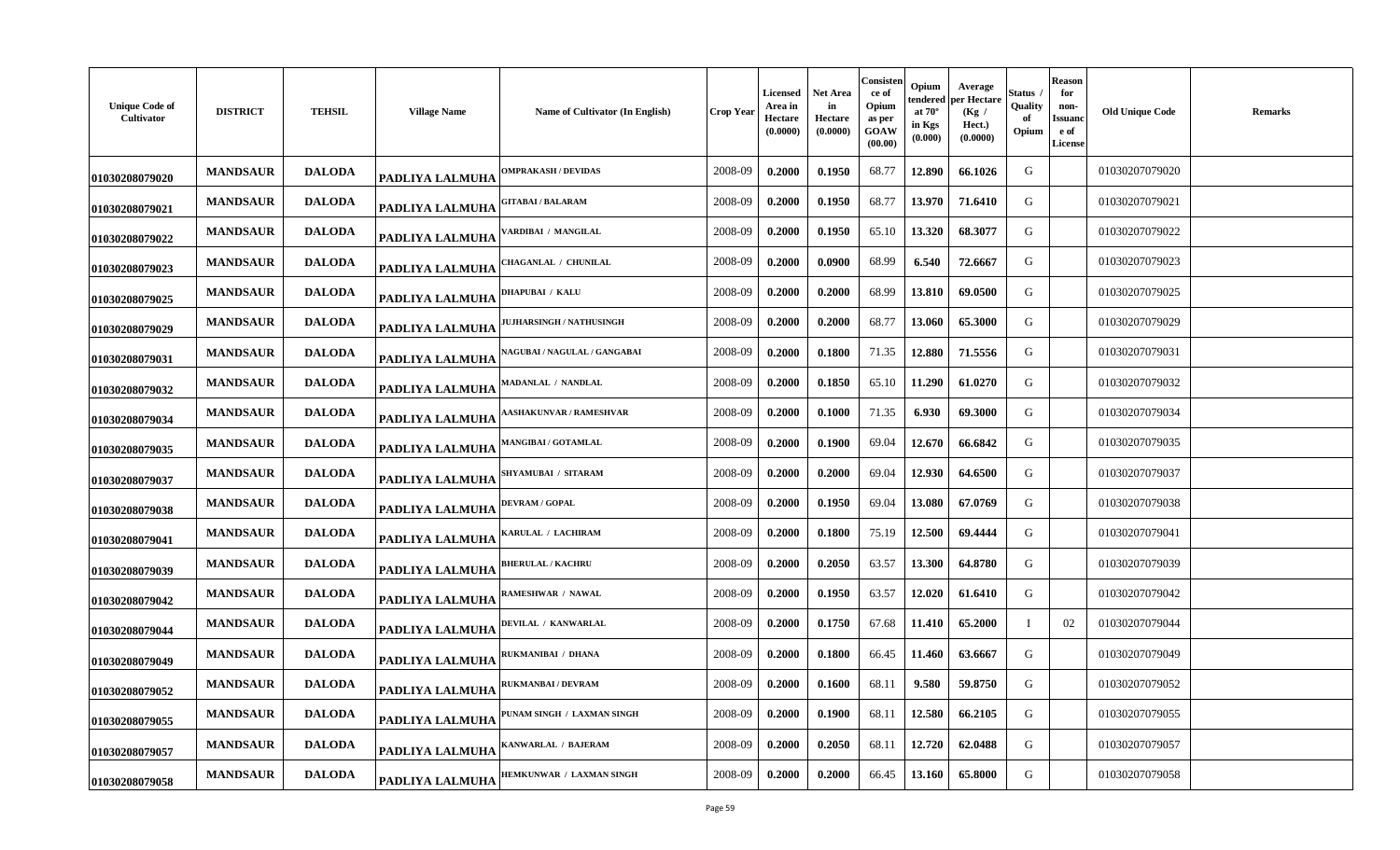| <b>Unique Code of</b><br><b>Cultivator</b> | <b>DISTRICT</b>                    | <b>TEHSIL</b>                  | <b>Village Name</b>                 | Name of Cultivator (In English)                            | <b>Crop Year</b>   | <b>Licensed</b><br>Area in<br>Hectare<br>(0.0000) | <b>Net Area</b><br>in<br>Hectare<br>(0.0000) | Consister<br>ce of<br>Opium<br>as per<br><b>GOAW</b><br>(00.00) | Opium<br>endered<br>at $70^\circ$<br>in Kgs<br>(0.000) | Average<br>oer Hectare<br>(Kg /<br>Hect.)<br>(0.0000) | Status<br>Quality<br>of<br>Opium | <b>Reason</b><br>for<br>non-<br>Issuano<br>e of<br><b>License</b> | <b>Old Unique Code</b>           | Remarks                             |
|--------------------------------------------|------------------------------------|--------------------------------|-------------------------------------|------------------------------------------------------------|--------------------|---------------------------------------------------|----------------------------------------------|-----------------------------------------------------------------|--------------------------------------------------------|-------------------------------------------------------|----------------------------------|-------------------------------------------------------------------|----------------------------------|-------------------------------------|
| 01030208079061                             | <b>MANDSAUR</b>                    | <b>DALODA</b>                  | <b>PADLIYA LALMUHA</b>              | KAMAL SINGH / AMAR SINGH                                   | 2008-09            | 0.2000                                            | 0.1950                                       | 68.11                                                           | 12.940                                                 | 66.3590                                               | G                                |                                                                   | 01030207079061                   |                                     |
| 01030208079065                             | <b>MANDSAUR</b>                    | <b>DALODA</b>                  | <b>PADLIYA LALMUHA</b>              | KASTURIBAI / GANGARAM                                      | 2008-09            | 0.2000                                            | 0.1900                                       | 63.57                                                           | 11.930                                                 | 62.7895                                               | G                                |                                                                   | 01030207079065                   |                                     |
| 01030208079067                             | <b>MANDSAUR</b>                    | <b>DALODA</b>                  | PADLIYA LALMUHA                     | <b>ABHCHANDRA / DEVA</b>                                   | 2008-09            | 0.2000                                            | 0.1800                                       | 66.45                                                           | 10.730                                                 | 59.6111                                               | G                                |                                                                   | 01030207079067                   |                                     |
| 01030208079069                             | <b>MANDSAUR</b>                    | <b>DALODA</b>                  | PADLIYA LALMUHA                     | GAJENDRASINGH / VAKTAVARSINGH                              | 2008-09            | 0.2000                                            | 0.2000                                       | 63.57                                                           | 12.270                                                 | 61.3500                                               | G                                |                                                                   | 01030207079069                   |                                     |
| 01030208079071                             | <b>MANDSAUR</b>                    | <b>DALODA</b>                  | PADLIYA LALMUHA                     | <b>BHERULAL / RAMLAL</b>                                   | 2008-09            | 0.2000                                            | 0.1350                                       | 69.34                                                           | 9.100                                                  | 67.4074                                               | G                                |                                                                   | 01030207079071                   |                                     |
| 01030208079073                             | <b>MANDSAUR</b>                    | <b>DALODA</b>                  | PADLIYA LALMUHA                     | SUNDARBAI / RATANLAL                                       | 2008-09            | 0.2000                                            | 0.1850                                       | 66.45                                                           | 11.200                                                 | 60.5405                                               | G                                |                                                                   | 01030207079073                   |                                     |
| 01030208079074                             | <b>MANDSAUR</b>                    | <b>DALODA</b>                  | PADLIYA LALMUHA                     | TULSIRAM / VAKTA                                           | 2008-09            | 0.2000                                            | 0.1750                                       | 66.32                                                           | 11.250                                                 | 64.2857                                               | G                                |                                                                   | 01030207079074                   |                                     |
| 01030208079076                             | <b>MANDSAUR</b>                    | <b>DALODA</b>                  | PADLIYA LALMUHA                     | KASHIBAI / TORIRAM                                         | 2008-09            | 0.2000                                            | 0.1800                                       | 66.32                                                           | 4.210                                                  | 23.3889                                               | G                                | 04                                                                | 01030207079076                   |                                     |
| 01030208079081                             | <b>MANDSAUR</b>                    | <b>DALODA</b>                  | PADLIYA LALMUHA                     | <b>GOVINDRAM / VAKTA</b>                                   | 2008-09            | 0.2000                                            | 0.0900                                       | 60.16                                                           | 5.290                                                  | 58,7778                                               | G                                |                                                                   | 01030207079081                   |                                     |
| 01030208079082                             | <b>MANDSAUR</b>                    | <b>DALODA</b>                  | <b>PADLIYA LALMUHA</b>              | RAJIBAI / KHEMRAJ                                          | 2008-09            | 0.2000                                            | 0.1450                                       | 67.52                                                           | 8.870                                                  | 61.1724                                               | G                                |                                                                   | 01030207079082                   |                                     |
| 01030208079083                             | <b>MANDSAUR</b>                    | <b>DALODA</b>                  | PADLIYA LALMUHA                     | <b>JNKARLAL / GANGARAM</b>                                 | 2008-09            | 0.2000                                            | 0.1000                                       | 66.32                                                           | 2.630                                                  | 26.3000                                               | G                                | 04                                                                | 01030207079083                   |                                     |
| 01030208079084                             | <b>MANDSAUR</b>                    | <b>DALODA</b>                  | <b>PADLIYA LALMUHA</b>              | BHANVARLAL / KHEMRAJ                                       | 2008-09            | 0.2000                                            | 0.2000                                       | 66.32                                                           | 8.430                                                  | 42.1500                                               | G                                | 04                                                                | 01030207079084                   |                                     |
| 01030208079085                             | <b>MANDSAUR</b>                    | <b>DALODA</b>                  | PADLIYA LALMUHA                     | LAXMINARAYAN / BHAGWANDAS                                  | 2008-09            | 0.2000                                            | 0.1900                                       | 66.85                                                           | 12.430                                                 | 65.4211                                               | G                                |                                                                   | 01030207079085                   |                                     |
| 01030208079086                             | <b>MANDSAUR</b>                    | <b>DALODA</b>                  | PADLIYA LALMUHA                     | SITARAM / MANGILAL                                         | 2008-09            | 0.2000                                            | 0.2000                                       | 66.32                                                           | 12.240                                                 | 61.2000                                               | G                                |                                                                   | 01030207079086                   |                                     |
| 01030208079088                             | <b>MANDSAUR</b>                    | <b>DALODA</b>                  | PADLIYA LALMUHA                     | KANWARLAL / MANGILAL                                       | 2008-09            | 0.2000                                            | 0.2050                                       | 67.52                                                           | 13.090                                                 | 63.8537                                               | G                                |                                                                   | 01030207079088                   |                                     |
| 01030208079091                             | <b>MANDSAUR</b>                    | <b>DALODA</b>                  | PADLIYA LALMUHA                     | RAMLAL / HAMER JI                                          | 2008-09            | 0.2000                                            | 0.2000                                       | 63.57                                                           | 8.480                                                  | 42.4000                                               | G                                | 04                                                                | 01030207079091                   |                                     |
| 01030208079099                             | <b>MANDSAUR</b>                    | <b>DALODA</b>                  | <b>PADLIYA LALMUHA</b>              | DALU / ONKARLAL                                            | 2008-09            | 0.2000                                            | 0.1700                                       | 67.52                                                           | 10.930                                                 | 64.2941                                               | G                                |                                                                   | 01030207079099                   |                                     |
| 01030208079101                             | <b>MANDSAUR</b>                    | <b>DALODA</b>                  | PADLIYA LALMUHA                     | <b>NAWALRAM / ONKARLAL</b>                                 | 2008-09            | 0.2000                                            | 0.2000                                       | 68.38                                                           | 13.000                                                 | 65.0000                                               | G                                |                                                                   | 01030207079101                   |                                     |
| 01030208079036                             | <b>MANDSAUR</b>                    | <b>DALODA</b>                  | PADLIYA LALMUHA                     | BALARAM / AMRITRAM                                         | 2008-09            | 0.2000                                            | 0.1950                                       | 69.32                                                           | 13.080                                                 | 67.0769                                               | G                                | 08                                                                | 01030208079036                   | TRANSFER/GURADIYA<br><b>LALMUHA</b> |
| 01030208079103                             | <b>MANDSAUR</b>                    | <b>DALODA</b>                  | PADLIYA LALMUHA                     | <b>BHURIBAI / VARDICHANDRA</b>                             | 2008-09            | 0.2000                                            | 0.1850                                       | 65.48                                                           | 12.160                                                 | 65.7297                                               | G                                |                                                                   | 01030207079103                   |                                     |
| 01030208079104<br>01030208080016           | <b>MANDSAUR</b><br><b>MANDSAUR</b> | <b>DALODA</b><br><b>DALODA</b> | PADLIYA LALMUHA<br>PIPLIYA MUJHAWER | <b>BHANVARSINGH / FULSINGH</b><br><b>GANESHRAM / GULAB</b> | 2008-09<br>2008-09 | 0.2000<br>0.2000                                  | 0.1950<br>0.1350                             | 63.04<br>67.71                                                  | 12.530<br>8.460                                        | 64.2564<br>62.6667                                    | G<br>G                           |                                                                   | 01080213047070<br>01030207080016 |                                     |
|                                            |                                    |                                |                                     |                                                            |                    |                                                   |                                              |                                                                 |                                                        |                                                       |                                  |                                                                   |                                  |                                     |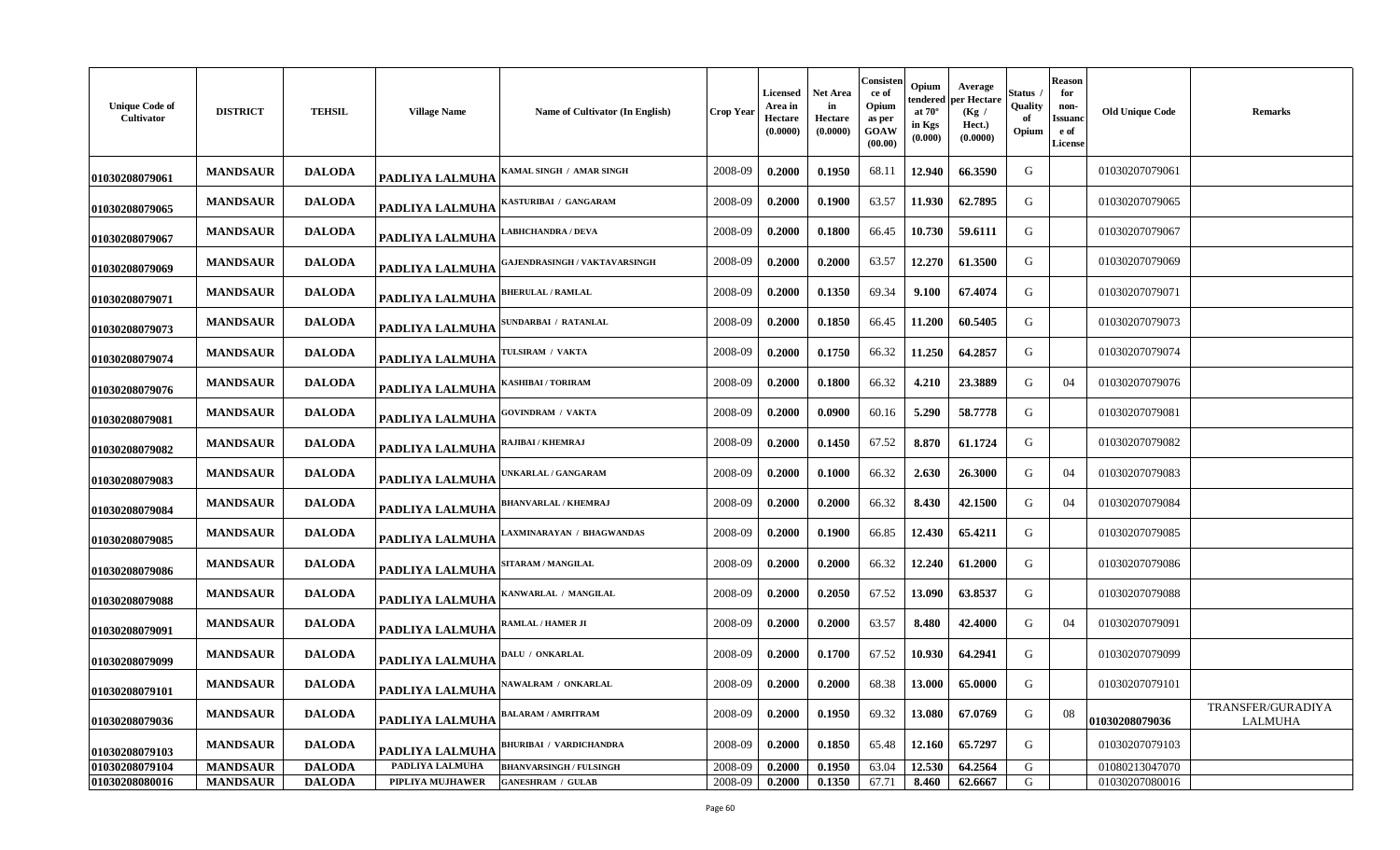| <b>Unique Code of</b><br><b>Cultivator</b> | <b>DISTRICT</b> | <b>TEHSIL</b> | <b>Village Name</b> | Name of Cultivator (In English)   | <b>Crop Year</b> | Licensed<br>Area in<br>Hectare<br>(0.0000) | Net Area<br>in<br>Hectare<br>(0.0000) | Consisteı<br>ce of<br>Opium<br>as per<br>GOAW<br>(00.00) | Opium<br>endered<br>at $70^\circ$<br>in Kgs<br>(0.000) | Average<br>per Hectare<br>(Kg /<br>Hect.)<br>(0.0000) | Status<br>Quality<br>of<br>Opium | <b>Reason</b><br>for<br>non-<br>Issuano<br>e of<br>License | <b>Old Unique Code</b> | Remarks            |
|--------------------------------------------|-----------------|---------------|---------------------|-----------------------------------|------------------|--------------------------------------------|---------------------------------------|----------------------------------------------------------|--------------------------------------------------------|-------------------------------------------------------|----------------------------------|------------------------------------------------------------|------------------------|--------------------|
| 01030208080004                             | <b>MANDSAUR</b> | <b>DALODA</b> | PIPLIYA MUJHAWER    | <b>CHAINSINGH / VAKTAWARSINGH</b> | 2008-09          | 0.2000                                     | 0.1900                                | 59.04                                                    | 11.580                                                 | 60.9474                                               | G                                |                                                            | 01030207080004         |                    |
| 01030208080008                             | <b>MANDSAUR</b> | <b>DALODA</b> | PIPLIYA MUJHAWER    | PRABHULAL / BABRU                 | 2008-09          | 0.2000                                     | 0.1800                                | 64.43                                                    | 11.610                                                 | 64.5000                                               | G                                |                                                            |                        |                    |
| 01030208080012                             | <b>MANDSAUR</b> | <b>DALODA</b> | PIPLIYA MUJHAWER    | PREMKUNWAR / ONKARLAL             | 2008-09          | 0.2000                                     | 0.1900                                | 64.43                                                    | 12.030                                                 | 63.3158                                               | G                                |                                                            | 01030207080012         |                    |
| 01030208080015                             | <b>MANDSAUR</b> | <b>DALODA</b> | PIPLIYA MUJHAWER    | KAILASH / SHAVRAM                 | 2008-09          | 0.2000                                     | 0.1950                                | 67.62                                                    | 11.720                                                 | 60.1026                                               | G                                |                                                            | 01030207080015         |                    |
| 01030208080020                             | <b>MANDSAUR</b> | <b>DALODA</b> | PIPLIYA MUJHAWER    | <b>MANGILAL / NARAYAN</b>         | 2008-09          | 0.2000                                     | 0.1800                                | 67.49                                                    | 4.490                                                  | 24.9444                                               | G                                | 04                                                         | 01030207080020         |                    |
| 01030208080023                             | <b>MANDSAUR</b> | <b>DALODA</b> | PIPLIYA MUJHAWER    | <b>BHERULAL / DHURA</b>           | 2008-09          | 0.2000                                     | 0.1900                                | 61.83                                                    | 10.180                                                 | 53.5789                                               | G                                |                                                            | 01030207080023         |                    |
| 01030208080025                             | <b>MANDSAUR</b> | <b>DALODA</b> | PIPLIYA MUJHAWER    | MOD SINGH / KHUMAN SINGH          | 2008-09          | 0.2000                                     | 0.1100                                | 61.83                                                    | 6.720                                                  | 61.0909                                               | G                                |                                                            | 01030207080025         |                    |
| 01030208080032                             | <b>MANDSAUR</b> | <b>DALODA</b> | PIPLIYA MUJHAWER    | <b>CHUNNILAL / BABRU</b>          | 2008-09          | 0.2000                                     | 0.1750                                | 70.08                                                    | 11.960                                                 | 68.3429                                               | G                                |                                                            | 01030207080032         |                    |
| 01030208080033                             | <b>MANDSAUR</b> | <b>DALODA</b> | PIPLIYA MUJHAWER    | MOHAN SINGH / LAL SINGH           | 2008-09          | 0.2000                                     | 0.1800                                | 63.46                                                    | 11.300                                                 | 62.7778                                               | G                                |                                                            | 01030207080033         |                    |
| 01030208080013                             | <b>MANDSAUR</b> | <b>DALODA</b> | PIPLIYA MUJHAWER    | SHARIF MOHAMMAD / SAID MOHAMMAD   | 2008-09          | 0.2000                                     | 0.1900                                | 63.46                                                    | 10.310                                                 | 54.2632                                               | G                                |                                                            | 01030207080013         |                    |
| 01030208080038                             | <b>MANDSAUR</b> | <b>DALODA</b> | PIPLIYA MUJHAWER    | <b>NAGULAL / CHUNILAL</b>         | 2008-09          | 0.2000                                     | 0.1800                                | 70.08                                                    | 11.210                                                 | 62.2778                                               | G                                |                                                            | 01030207080038         |                    |
| 01030208080028                             | <b>MANDSAUR</b> | <b>DALODA</b> | PIPLIYA MUJHAWER    | HUKUM SINGH / CHIMAN SINGH        | 2008-09          | 0.2000                                     | 0.0950                                | 63.46                                                    | 5.590                                                  | 58.8421                                               | G                                |                                                            | 01030208066141         |                    |
| 01030208081019                             | <b>MANDSAUR</b> | <b>DALODA</b> | <b>RAKODA</b>       | KANHAIYALAL / RAMNARAYAN          | 2008-09          | 0.2000                                     | 0.1850                                | 69.25                                                    | 11.730                                                 | 63.4054                                               | G                                |                                                            | 01030207081019         |                    |
| 01030208081082                             | <b>MANDSAUR</b> | <b>DALODA</b> | <b>RAKODA</b>       | <b>ONKARLAL / BHERULAL</b>        | 2008-09          | 0.3000                                     | 0.2250                                | 69.25                                                    | 16.740                                                 | 74.4000                                               | G                                |                                                            | 01030207081082         |                    |
| 01030208081001                             | <b>MANDSAUR</b> | <b>DALODA</b> | <b>RAKODA</b>       | AMBALAL / KANWARLAL               | 2008-09          | 0.2000                                     | 0.1550                                | 66.71                                                    | 9.630                                                  | 62.1290                                               | G                                |                                                            | 01030207081001         |                    |
| 01030208081002                             | <b>MANDSAUR</b> | <b>DALODA</b> | <b>RAKODA</b>       | <b>BALMUKUND / BALARAM</b>        | 2008-09          | 0.3000                                     | 0.1200                                | 65.22                                                    | 7.600                                                  | 63.3333                                               | G                                |                                                            | 01030207081002         |                    |
| 01030208081003                             | <b>MANDSAUR</b> | <b>DALODA</b> | <b>RAKODA</b>       | <b>BHUWANILAL / DEVILAL</b>       | 2008-09          | 0.2000                                     | 0.0850                                | 69.25                                                    | 5.460                                                  | 64.2353                                               | G                                |                                                            | 01030207081003         |                    |
| 01030208081006                             | <b>MANDSAUR</b> | <b>DALODA</b> | <b>RAKODA</b>       | <b>JAGANNATH / MANNALAL</b>       | 2008-09          | 0.2000                                     | 0.1850                                | 61.08                                                    | 10.900                                                 | 58.9189                                               | G                                |                                                            | 01030207081006         |                    |
| 01030208081007                             | <b>MANDSAUR</b> | <b>DALODA</b> | <b>RAKODA</b>       | VARDICHAND / BHAGIRATH            | 2008-09          | 0.3000                                     | 0.3000                                | 65.22                                                    | 18.860                                                 | 62.8667                                               | G                                |                                                            | 01030207081007         |                    |
| 01030208081008                             | <b>MANDSAUR</b> | <b>DALODA</b> | <b>RAKODA</b>       | RAMCHANDRAA / BALARAM             | 2008-09          | 0.3000                                     | 0.2950                                | 65.22                                                    | 19.000                                                 | 64.4068                                               | G                                |                                                            | 01030207081008         |                    |
| 01030208081009                             | <b>MANDSAUR</b> | <b>DALODA</b> | <b>RAKODA</b>       | <b>JAGDISH / KHUSHALILAL</b>      | 2008-09          | 0.3000                                     | 0.3000                                | 63.02                                                    | 19.100                                                 | 63.6667                                               | G                                |                                                            | 01030207081009         |                    |
| 01030208081011                             | <b>MANDSAUR</b> | <b>DALODA</b> | <b>RAKODA</b>       | <b>BABULAL / BALARAM</b>          | 2008-09          | 0.2000                                     | 0.1400                                | 65.22                                                    | 8.940                                                  | 63.8571                                               | G                                |                                                            | 01030207081011         |                    |
| 01030208081012                             | <b>MANDSAUR</b> | <b>DALODA</b> | <b>RAKODA</b>       | LAKSHMINARAYAN / BHANVARLAL       | 2008-09          | 0.3000                                     | 0.3000                                | 63.02                                                    | 18.220                                                 | 60.7333                                               | G                                |                                                            |                        | <b>NAME CHANGE</b> |
| 01030208081015                             | <b>MANDSAUR</b> | <b>DALODA</b> | <b>RAKODA</b>       | <b>GUNWANT KUMAR / RADHESHYAM</b> | 2008-09          | 0.2000                                     | 0.1100                                | 65.22                                                    | 6.910                                                  | 62.8182                                               | G                                |                                                            | 01030207081015         |                    |
| 01030208081016                             | <b>MANDSAUR</b> | <b>DALODA</b> | <b>RAKODA</b>       | KANHAIYALAL / DEVILAL             | 2008-09          | 0.2000                                     | 0.1900                                | 65.63                                                    | 11.860                                                 | 62.4211                                               | G                                |                                                            | 01030207081016         |                    |
| 01030208081018                             | <b>MANDSAUR</b> | <b>DALODA</b> | <b>RAKODA</b>       | RAJESH / JAWHARLAL                | 2008-09          | 0.3000                                     | 0.1000                                | 65.63                                                    | 6.050                                                  | 60.5000                                               | G                                |                                                            | 01030207081018         |                    |
| 01030208081022                             | <b>MANDSAUR</b> | <b>DALODA</b> | <b>RAKODA</b>       | <b>RAMLAL / SURATRAM</b>          | 2008-09          | 0.3000                                     |                                       |                                                          |                                                        | 0.0000                                                | F                                |                                                            | 01030207081022         |                    |
| 01030208081023                             | <b>MANDSAUR</b> | <b>DALODA</b> | <b>RAKODA</b>       | PARWATIBAI / AMBARAM              | 2008-09          | 0.3000                                     | 0.1250                                | 63.02                                                    | 7.840                                                  | 62.7200                                               | G                                |                                                            | 01030207081023         |                    |
| 01030208081025                             | <b>MANDSAUR</b> | <b>DALODA</b> | <b>RAKODA</b>       | RAM KUNWARBAI / CHAMPALAL         | 2008-09          | 0.3000                                     | 0.1950                                | 63.02                                                    | 11.790                                                 | 60.4615                                               | G                                |                                                            | 01030207081025         |                    |
| 01030208081026                             | <b>MANDSAUR</b> | <b>DALODA</b> | <b>RAKODA</b>       | RATANLAL / BHERULAL               | 2008-09          | 0.3000                                     | 0.3000                                | 63.02                                                    | 18.890                                                 | 62.9667                                               | G                                |                                                            | 01030207081026         |                    |
| 01030208081027                             | <b>MANDSAUR</b> | <b>DALODA</b> | <b>RAKODA</b>       | <b>MULCHANDRA / RUPA</b>          | 2008-09          | 0.3000                                     | 0.1500                                | 69.25                                                    | 10.050                                                 | 67.0000                                               | G                                |                                                            | 01030207081027         |                    |
| 01030208081029                             | <b>MANDSAUR</b> | <b>DALODA</b> | <b>RAKODA</b>       | <b>BALARAM / CHATURBHUJ</b>       | 2008-09          | 0.2000                                     |                                       |                                                          |                                                        | 0.0000                                                | $\mathbf{F}$                     |                                                            | 01030207081029         |                    |
| 01030208081032                             | <b>MANDSAUR</b> | <b>DALODA</b> | <b>RAKODA</b>       | <b>BASANTILAL / RATANLAL</b>      | 2008-09          | 0.2000                                     | 0.2000                                | 66.71                                                    | 12.000                                                 | 60.0000                                               | G                                |                                                            | 01030207081032         |                    |
| 01030208081034                             | <b>MANDSAUR</b> | <b>DALODA</b> | <b>RAKODA</b>       | <b>BANSHILAL / RAJARAM</b>        | 2008-09          | 0.2000                                     | 0.2000                                | 65.63                                                    | 13.100                                                 | 65.5000                                               | G                                |                                                            | 01030207081034         |                    |
| 01030208081035                             | <b>MANDSAUR</b> | <b>DALODA</b> | <b>RAKODA</b>       | <b>BALU / GOPAL</b>               | 2008-09          | 0.2000                                     | 0.2000                                | 65.63                                                    | 13.320                                                 | 66.6000                                               | G                                |                                                            | 01030207081035         |                    |
| 01030208081036                             | <b>MANDSAUR</b> | <b>DALODA</b> | <b>RAKODA</b>       | RATANLAL / TULSIRAM               | 2008-09          | 0.3000                                     | 0.1200                                | 65.63                                                    | 7.760                                                  | 64.6667                                               | G                                |                                                            | 01030207081036         |                    |
| 01030208081037                             | <b>MANDSAUR</b> | <b>DALODA</b> | <b>RAKODA</b>       | <b>RAMRATAN / BALU</b>            | 2008-09          | 0.3000                                     | 0.2900                                | 60.43                                                    | 17.200                                                 | 59.3103                                               | G                                |                                                            | 01030207081037         |                    |
| 01030208081038                             | <b>MANDSAUR</b> | <b>DALODA</b> | <b>RAKODA</b>       | <b>BASANTILAL / CHUNNILAL</b>     | 2008-09          | 0.2000                                     | 0.2000                                | 66.71                                                    | 12.270                                                 | 61.3500                                               | G                                |                                                            | 01030207081038         |                    |
| 01030208081039                             | <b>MANDSAUR</b> | <b>DALODA</b> | <b>RAKODA</b>       | <b>BALARAM / RUPRAM</b>           | 2008-09          | 0.2000                                     | 0.1750                                | 67.90                                                    | 10.670                                                 | 60.9714                                               | G                                |                                                            | 01030207081039         |                    |
| 01030208081040                             | <b>MANDSAUR</b> | <b>DALODA</b> | <b>RAKODA</b>       | LACHIRAM / DHANNA                 | 2008-09          | 0.2000                                     | 0.2000                                | 67.90                                                    | 12.990                                                 | 64.9500                                               | G                                |                                                            | 01030207081040         |                    |
| 01030208081041                             | <b>MANDSAUR</b> | <b>DALODA</b> | <b>RAKODA</b>       | <b>BHERULAL / BHANWARLAL</b>      | 2008-09          | 0.2000                                     | 0.1000                                | 67.90                                                    | 6.870                                                  | 68.7000                                               | G                                |                                                            | 01030207081041         |                    |
| 01030208081042                             | <b>MANDSAUR</b> | <b>DALODA</b> | <b>RAKODA</b>       | SAMANDARBAI / BAPULAL             | 2008-09          | 0.3000                                     | 0.0800                                | 72.70                                                    | 5.360                                                  | 67.0000                                               | G                                |                                                            | 01030207081042         |                    |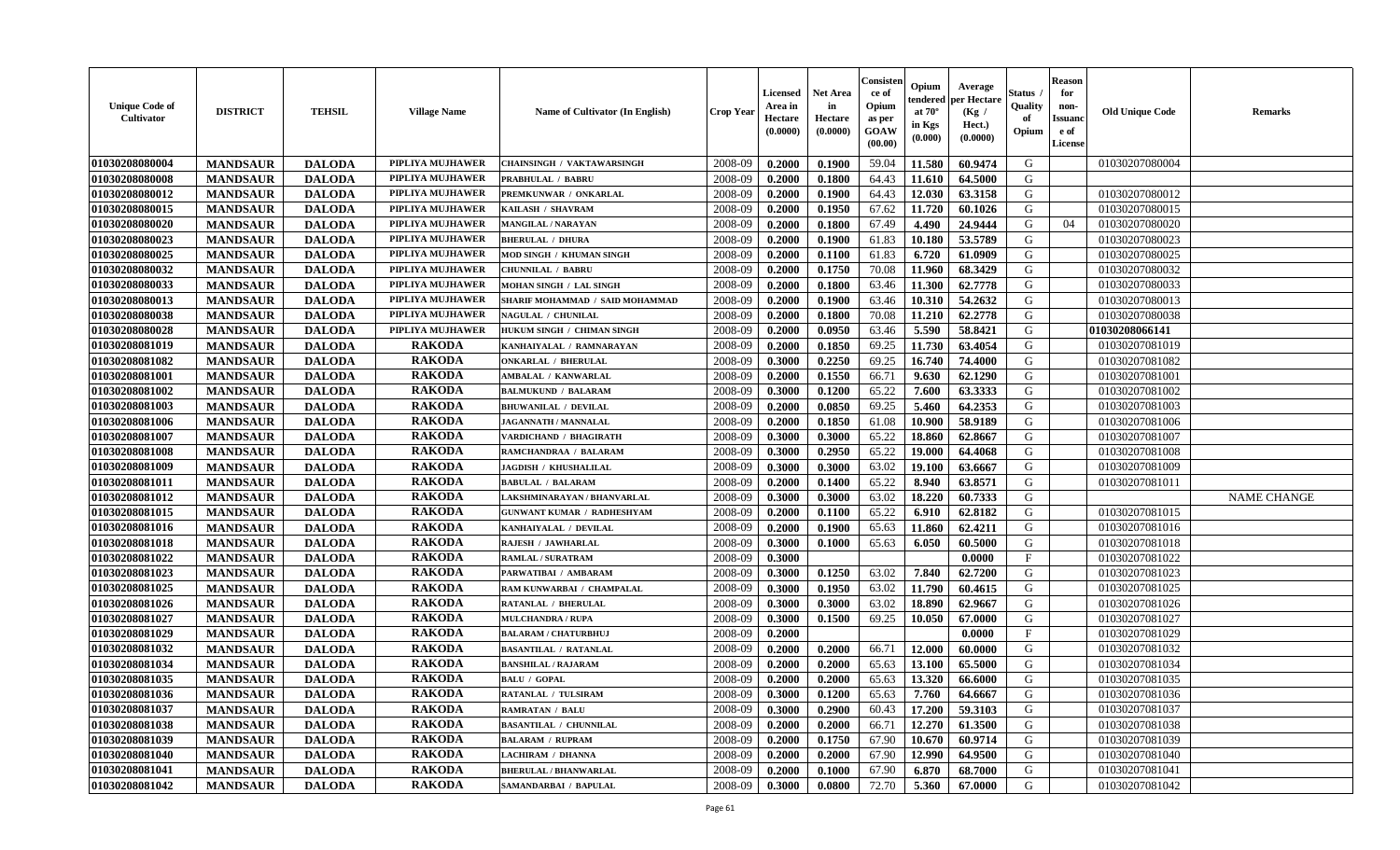| <b>Unique Code of</b><br><b>Cultivator</b> | <b>DISTRICT</b> | <b>TEHSIL</b> | <b>Village Name</b> | Name of Cultivator (In English) | <b>Crop Year</b> | <b>Licensed</b><br>Area in<br>Hectare<br>(0.0000) | <b>Net Area</b><br>in<br>Hectare<br>(0.0000) | Consisteı<br>ce of<br>Opium<br>as per<br><b>GOAW</b><br>(00.00) | Opium<br>endered<br>at $70^\circ$<br>in Kgs<br>$(\mathbf{0.000})$ | Average<br>per Hectare<br>(Kg /<br>Hect.)<br>(0.0000) | Status<br>Quality<br>of<br>Opium | <b>Reason</b><br>for<br>non-<br>Issuan<br>e of<br><b>License</b> | <b>Old Unique Code</b> | <b>Remarks</b>                      |
|--------------------------------------------|-----------------|---------------|---------------------|---------------------------------|------------------|---------------------------------------------------|----------------------------------------------|-----------------------------------------------------------------|-------------------------------------------------------------------|-------------------------------------------------------|----------------------------------|------------------------------------------------------------------|------------------------|-------------------------------------|
| 01030208081043                             | <b>MANDSAUR</b> | <b>DALODA</b> | <b>RAKODA</b>       | <b>DINESH / DHURILAL</b>        | 2008-09          | 0.2000                                            | 0.2000                                       | 65.18                                                           | 12.470                                                            | 62.3500                                               | G                                |                                                                  | 01030207081043         |                                     |
| 01030208081044                             | <b>MANDSAUR</b> | <b>DALODA</b> | <b>RAKODA</b>       | RAMKUNWAR / HAJARILAL           | 2008-09          | 0.2000                                            | 0.1650                                       | 67.90                                                           | 10.660                                                            | 64.6061                                               | G                                |                                                                  | 01030207081044         |                                     |
| 01030208081045                             | <b>MANDSAUR</b> | <b>DALODA</b> | <b>RAKODA</b>       | KANHAIYALAL / BHANWARLAL        | 2008-09          | 0.2000                                            | 0.2000                                       | 65.18                                                           | 12.730                                                            | 63.6500                                               | G                                |                                                                  | 01030207081045         |                                     |
| 01030208081050                             | <b>MANDSAUR</b> | <b>DALODA</b> | <b>RAKODA</b>       | NATHULAL / RATANLAL             | 2008-09          | 0.2000                                            | 0.2000                                       | 69.25                                                           | 13.830                                                            | 69.1500                                               | G                                |                                                                  | 01030207081050         |                                     |
| 01030208081051                             | <b>MANDSAUR</b> | <b>DALODA</b> | <b>RAKODA</b>       | <b>DEVILAL / PUNAMCHAND</b>     | 2008-09          | 0.2000                                            | 0.2050                                       | 67.90                                                           | 12.830                                                            | 62.5854                                               | G                                |                                                                  | 01030207081051         |                                     |
| 01030208081053                             | <b>MANDSAUR</b> | <b>DALODA</b> | <b>RAKODA</b>       | <b>BHAGATRAM / SURATRAM</b>     | 2008-09          | 0.3000                                            |                                              |                                                                 |                                                                   | 0.0000                                                | $\mathbf{F}$                     |                                                                  | 01030207081053         |                                     |
| 01030208081054                             | <b>MANDSAUR</b> | <b>DALODA</b> | <b>RAKODA</b>       | <b>BASANTILAL / BALARAM</b>     | 2008-09          | 0.3000                                            | 0.2850                                       | 69.25                                                           | 17.960                                                            | 63.0175                                               | G                                |                                                                  | 01030207081054         |                                     |
| 01030208081055                             | <b>MANDSAUR</b> | <b>DALODA</b> | <b>RAKODA</b>       | RATANBAI / KHEMRAJ              | 2008-09          | 0.3000                                            | 0.1050                                       | 66.94                                                           | 6.480                                                             | 61.7143                                               | G                                |                                                                  | 01030207081055         |                                     |
| 01030208081056                             | <b>MANDSAUR</b> | <b>DALODA</b> | <b>RAKODA</b>       | RATANBAI / MANGILAL             | 2008-09          | 0.2000                                            | 0.2000                                       | 66.94                                                           | 13.470                                                            | 67.3500                                               | G                                |                                                                  | 01030207081056         |                                     |
| 01030208081058                             | <b>MANDSAUR</b> | <b>DALODA</b> | <b>RAKODA</b>       | <b>DHAPUBAI / BALARAM</b>       | 2008-09          | 0.3000                                            | 0.3050                                       | 65.18                                                           | 18.270                                                            | 59.9016                                               | G                                |                                                                  | 01030207081058         |                                     |
| 01030208081059                             | <b>MANDSAUR</b> | <b>DALODA</b> | <b>RAKODA</b>       | <b>CHAGANLAL / CHATURBHUJ</b>   | 2008-09          | 0.3000                                            | 0.1500                                       | 62.49                                                           | 8.990                                                             | 59.9333                                               | G                                |                                                                  | 01030207081059         |                                     |
| 01030208081060                             | <b>MANDSAUR</b> | <b>DALODA</b> | <b>RAKODA</b>       | RAMESHWAR / KANWARLAL           | 2008-09          | 0.3000                                            | 0.2000                                       | 66.94                                                           | 13.190                                                            | 65.9500                                               | G                                |                                                                  | 01030207081060         |                                     |
| 01030208081063                             | <b>MANDSAUR</b> | <b>DALODA</b> | <b>RAKODA</b>       | <b>SURESH / BHUWANILAL</b>      | 2008-09          | 0.3000                                            | 0.2550                                       | 65.18                                                           | 15.450                                                            | 60.5882                                               | G                                |                                                                  | 01030207081063         |                                     |
| 01030208081064                             | <b>MANDSAUR</b> | <b>DALODA</b> | <b>RAKODA</b>       | <b>MANALAL / NANURAM</b>        | 2008-09          | 0.3000                                            | 0.3000                                       | 66.94                                                           | 18.660                                                            | 62.2000                                               | G                                |                                                                  | 01030207081064         |                                     |
| 01030208081065                             | <b>MANDSAUR</b> | <b>DALODA</b> | <b>RAKODA</b>       | <b>KISHANLAL / DEVA</b>         | 2008-09          | 0.3000                                            | 0.2700                                       | 65.18                                                           | 16.130                                                            | 59.7407                                               | G                                |                                                                  | 01030207081065         |                                     |
| 01030208081067                             | <b>MANDSAUR</b> | <b>DALODA</b> | <b>RAKODA</b>       | <b>BHULIBAI / RAMLAL</b>        | 2008-09          | 0.2000                                            | 0.1500                                       | 66.94                                                           | 9.590                                                             | 63.9333                                               | G                                |                                                                  | 01030207081067         |                                     |
| 01030208081068                             | <b>MANDSAUR</b> | <b>DALODA</b> | <b>RAKODA</b>       | <b>RATANLAL / RUPRAM</b>        | 2008-09          | 0.3000                                            | 0.2050                                       | 66.67                                                           | 13.280                                                            | 64.7805                                               | G                                |                                                                  | 01030207081068         |                                     |
| 01030208081069                             | <b>MANDSAUR</b> | <b>DALODA</b> | <b>RAKODA</b>       | <b>NANDRAM / RAMLAL</b>         | 2008-09          | 0.2000                                            | 0.2000                                       | 66.67                                                           | 13.140                                                            | 65.7000                                               | G                                |                                                                  | 01030207081069         |                                     |
| 01030208081070                             | <b>MANDSAUR</b> | <b>DALODA</b> | <b>RAKODA</b>       | SHIVLAL / CHUNILAL              | 2008-09          | 0.3000                                            | 0.1950                                       | 66.67                                                           | 12.530                                                            | 64.2564                                               | G                                |                                                                  | 01030207081070         |                                     |
| 01030208081071                             | <b>MANDSAUR</b> | <b>DALODA</b> | <b>RAKODA</b>       | LAXMINARAYAN / KASHIRAM         | 2008-09          | 0.3000                                            | 0.2950                                       | 65.05                                                           | 19.250                                                            | 65.2542                                               | G                                |                                                                  | 01030207081071         |                                     |
| 01030208081072                             | <b>MANDSAUR</b> | <b>DALODA</b> | <b>RAKODA</b>       | JAGDISH / CHATURBHUJ            | 2008-09          | 0.2000                                            | 0.1400                                       | 66.67                                                           | 9.550                                                             | 68.2143                                               | G                                |                                                                  | 01030207081072         |                                     |
| 01030208081075                             | <b>MANDSAUR</b> | <b>DALODA</b> | <b>RAKODA</b>       | RAMNARAYAN / RUPRAM             | 2008-09          | 0.2000                                            | 0.1250                                       | 65.05                                                           | 7.860                                                             | 62.8800                                               | G                                |                                                                  | 01030207081075         |                                     |
| 01030208081077                             | <b>MANDSAUR</b> | <b>DALODA</b> | <b>RAKODA</b>       | <b>BHAGATRAM / RATANLAL</b>     | 2008-09          | 0.3000                                            | 0.2100                                       | 65.05                                                           | 12.320                                                            | 58.6667                                               | G                                |                                                                  | 01030207081077         |                                     |
| 01030208081079                             | <b>MANDSAUR</b> | <b>DALODA</b> | <b>RAKODA</b>       | <b>VENIRAM / GOPAL</b>          | 2008-09          | 0.3000                                            | 0.2000                                       | 65.05                                                           | 12.810                                                            | 64.0500                                               | G                                |                                                                  | 01030207081079         |                                     |
| 01030208081084                             | <b>MANDSAUR</b> | <b>DALODA</b> | <b>RAKODA</b>       | <b>BADRILAL / NARAYAN</b>       | 2008-09          | 0.2000                                            | 0.2000                                       | 65.05                                                           | 12.130                                                            | 60.6500                                               | G                                |                                                                  | 01030207081084         |                                     |
| 01030208081085                             | <b>MANDSAUR</b> | <b>DALODA</b> | <b>RAKODA</b>       | PUNAMCHAND / GIRDHARI           | 2008-09          | 0.3000                                            | 0.2800                                       | 66.67                                                           | 16.630                                                            | 59.3929                                               | G                                |                                                                  | 01030207081085         |                                     |
| 01030208081088                             | <b>MANDSAUR</b> | <b>DALODA</b> | <b>RAKODA</b>       | RAMESHWAR / BHANWARLAL          | 2008-09          | 0.3000                                            | 0.1000                                       | 65.09                                                           | 6.360                                                             | 63.6000                                               | G                                |                                                                  | 01030207081088         |                                     |
| 01030208081092                             | <b>MANDSAUR</b> | <b>DALODA</b> | <b>RAKODA</b>       | <b>BALARAM / RUPRAM</b>         | 2008-09          | 0.2000                                            | 0.0550                                       | 65.09                                                           | 3.540                                                             | 64.3636                                               | G                                |                                                                  | 01030207081092         |                                     |
| 01030208081093                             | <b>MANDSAUR</b> | <b>DALODA</b> | <b>RAKODA</b>       | SHYAMLAL / PRABHULAL            | 2008-09          | 0.2000                                            | 0.1500                                       | 62.49                                                           | 8.710                                                             | 58.0667                                               | G                                |                                                                  | 01030207081093         |                                     |
| 01030208081188                             | <b>MANDSAUR</b> | <b>DALODA</b> | <b>RAKODA</b>       | <b>BHERULAL / PARASRAM</b>      | 2008-09          | 0.3000                                            | 0.2950                                       | 62.49                                                           | 17.610                                                            | 59.6949                                               | G                                |                                                                  | 01030208072090         | TRANSFER/GURADIYA<br><b>LALMUHA</b> |
| 01030208081014                             | <b>MANDSAUR</b> | <b>DALODA</b> | <b>RAKODA</b>       | JAGDISH / KANHAIYALAL           | 2008-09          | 0.2000                                            | 0.1850                                       | 69.82                                                           | 11.720                                                            | 63.3514                                               | G                                |                                                                  | 01030207081014         |                                     |
| 01030208081097                             | <b>MANDSAUR</b> | <b>DALODA</b> | <b>RAKODA</b>       | NANDRAM / BHERULAL              | 2008-09          | 0.3000                                            | 0.2950                                       | 67.71                                                           | 19.490                                                            | 66.0678                                               | G                                |                                                                  | 01030207081097         |                                     |
| 01030208081098                             | <b>MANDSAUR</b> | <b>DALODA</b> | <b>RAKODA</b>       | KANWARLAL / NIRBHYARAM          | 2008-09          | 0.2000                                            | 0.1150                                       | 67.71                                                           | 7.650                                                             | 66.5217                                               | G                                |                                                                  | 01030207081098         |                                     |
| 01030208081099                             | <b>MANDSAUR</b> | <b>DALODA</b> | <b>RAKODA</b>       | JAWAHARLAL / NAWALRAM           | 2008-09          | 0.2000                                            | 0.2000                                       | 67.71                                                           | 12.070                                                            | 60.3500                                               | G                                |                                                                  | 01030207081099         |                                     |
| 01030208081103                             | <b>MANDSAUR</b> | <b>DALODA</b> | <b>RAKODA</b>       | RAMESHWAR / KHUSHALIRAM         | 2008-09          | 0.3000                                            | 0.3000                                       | 65.09                                                           |                                                                   | $19.100 \times 63.6667$                               | G                                |                                                                  | 01030207081103         |                                     |
| 01030208081104                             | <b>MANDSAUR</b> | <b>DALODA</b> | <b>RAKODA</b>       | AMRATRAM / BALARAM              | 2008-09          | 0.2000                                            |                                              |                                                                 |                                                                   | 0.0000                                                | $\mathbf N$                      |                                                                  | 01030207081104         |                                     |
| 01030208081108                             | <b>MANDSAUR</b> | <b>DALODA</b> | <b>RAKODA</b>       | SALAGRAM / NIRBHAYRAM           | 2008-09          | 0.3000                                            | 0.1000                                       | 65.09                                                           | 6.540                                                             | 65.4000                                               | G                                |                                                                  | 01030207081108         |                                     |
| 01030208081110                             | <b>MANDSAUR</b> | <b>DALODA</b> | <b>RAKODA</b>       | PREMCHANDRA / BALARAM           | 2008-09          | 0.3000                                            |                                              |                                                                 |                                                                   | 0.0000                                                | $\mathbf F$                      |                                                                  | 01030207081110         |                                     |
| 01030208081111                             | <b>MANDSAUR</b> | <b>DALODA</b> | <b>RAKODA</b>       | <b>BANSHILAL / KISHANLAL</b>    | 2008-09          | 0.3000                                            | 0.2450                                       | 65.09                                                           | 11.800                                                            | 48.1633                                               | G                                | 01                                                               | 01030207081111         |                                     |
| 01030208081117                             | <b>MANDSAUR</b> | <b>DALODA</b> | <b>RAKODA</b>       | RAMLAL / KISHANLAL              | 2008-09          | 0.2000                                            | 0.1850                                       | 65.64                                                           | 10.970                                                            | 59.2973                                               | G                                |                                                                  | 01030207081117         |                                     |
| 01030208081118                             | <b>MANDSAUR</b> | <b>DALODA</b> | <b>RAKODA</b>       | SHIVNARAYAN / CHAMARLAL         | 2008-09          | 0.3000                                            | 0.2500                                       | 65.64                                                           | 15.190                                                            | 60.7600                                               | G                                |                                                                  | 01030207081118         |                                     |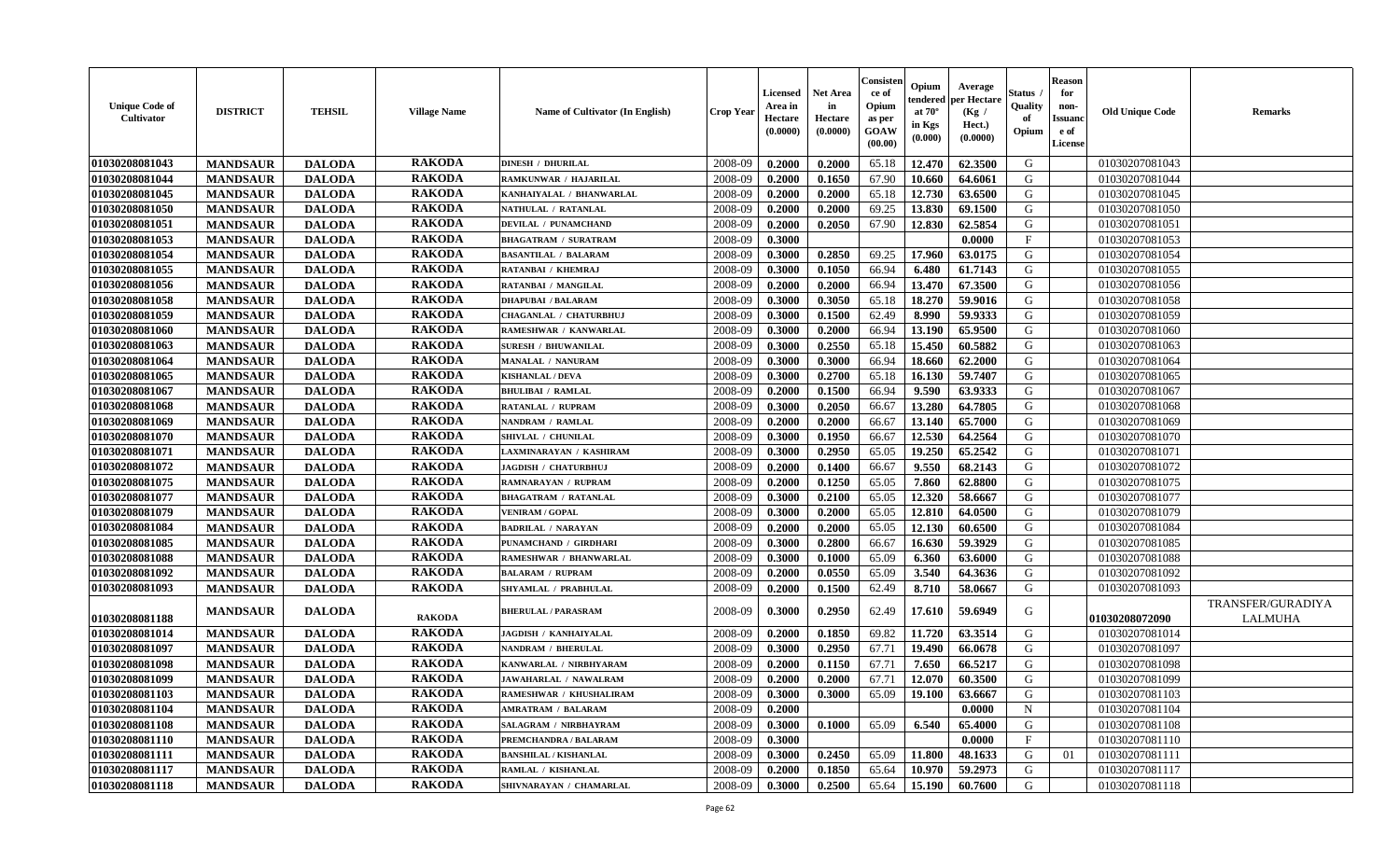| <b>Unique Code of</b><br><b>Cultivator</b> | <b>DISTRICT</b> | <b>TEHSIL</b> | <b>Village Name</b> | Name of Cultivator (In English)    | <b>Crop Year</b> | <b>Licensed</b><br>Area in<br>Hectare<br>(0.0000) | <b>Net Area</b><br>in<br>Hectare<br>(0.0000) | Consisteı<br>ce of<br>Opium<br>as per<br><b>GOAW</b><br>(00.00) | Opium<br>endered<br>at $70^\circ$<br>in Kgs<br>$(\mathbf{0.000})$ | Average<br>per Hectare<br>(Kg /<br>Hect.)<br>(0.0000) | Status<br>Quality<br>of<br>Opium | <b>Reason</b><br>for<br>non-<br>Issuan<br>e of<br><b>License</b> | <b>Old Unique Code</b> | <b>Remarks</b> |
|--------------------------------------------|-----------------|---------------|---------------------|------------------------------------|------------------|---------------------------------------------------|----------------------------------------------|-----------------------------------------------------------------|-------------------------------------------------------------------|-------------------------------------------------------|----------------------------------|------------------------------------------------------------------|------------------------|----------------|
| 01030208081120                             | <b>MANDSAUR</b> | <b>DALODA</b> | <b>RAKODA</b>       | <b>CHAINRAM / ASHARAM</b>          | 2008-09          | 0.3000                                            | 0.2000                                       | 65.64                                                           | 12.880                                                            | 64.4000                                               | G                                |                                                                  | 01030207081120         |                |
| 01030208081121                             | <b>MANDSAUR</b> | <b>DALODA</b> | <b>RAKODA</b>       | <b>GANGABAI / HIRALAL</b>          | 2008-09          | 0.3000                                            | 0.2750                                       | 65.64                                                           | 16.430                                                            | 59.7455                                               | G                                |                                                                  | 01030207081121         |                |
| 01030208081190                             | <b>MANDSAUR</b> | <b>DALODA</b> | <b>RAKODA</b>       | MOHANBAI / RAMESHWAR               | 2008-09          | 0.2000                                            | 0.1900                                       | 65.64                                                           | 11.900                                                            | 62.6316                                               | G                                |                                                                  | 01030207081122         |                |
| 01030208081191                             | <b>MANDSAUR</b> | <b>DALODA</b> | <b>RAKODA</b>       | DEVILAL / NANDARAM                 | 2008-09          | 0.3000                                            | 0.2000                                       | 65.31                                                           | 12.670                                                            | 63.3500                                               | G                                | 01                                                               | 01030207081123         |                |
| 01030208081126                             | <b>MANDSAUR</b> | <b>DALODA</b> | <b>RAKODA</b>       | <b>GHANSHYAM / BHAGATRAM</b>       | 2008-09          | 0.2000                                            | 0.2000                                       | 65.31                                                           | 12.240                                                            | 61.2000                                               | G                                |                                                                  | 01030207081126         |                |
| 01030208081127                             | <b>MANDSAUR</b> | <b>DALODA</b> | <b>RAKODA</b>       | RADHESHYAM / RUPRAM TELI           | 2008-09          | 0.3000                                            | 0.3000                                       | 65.31                                                           | 19.240                                                            | 64.1333                                               | G                                |                                                                  | 01030207081127         |                |
| 01030208081131                             | <b>MANDSAUR</b> | <b>DALODA</b> | <b>RAKODA</b>       | RADHESHYAM / SHIVLAL               | 2008-09          | 0.2000                                            | 0.1800                                       | 67.71                                                           | 11.410                                                            | 63.3889                                               | G                                |                                                                  | 01030207081131         |                |
| 01030208081132                             | <b>MANDSAUR</b> | <b>DALODA</b> | <b>RAKODA</b>       | <b>DASHRATH / ONKARLAL</b>         | 2008-09          | 0.3000                                            | 0.2950                                       | 62.49                                                           | 16.860                                                            | 57.1525                                               | G                                |                                                                  | 01030207081132         |                |
| 01030208081134                             | <b>MANDSAUR</b> | <b>DALODA</b> | <b>RAKODA</b>       | <b>MEWALAL / RAMLAL</b>            | 2008-09          | 0.3000                                            | 0.0900                                       | 65.31                                                           | 5.510                                                             | 61.2222                                               | G                                |                                                                  | 01030207081134         |                |
| 01030208081138                             | <b>MANDSAUR</b> | <b>DALODA</b> | <b>RAKODA</b>       | PANALAL / RUPRAM                   | 2008-09          | 0.3000                                            | 0.1050                                       | 65.31                                                           | 6.960                                                             | 66.2857                                               | G                                |                                                                  | 01030207081138         |                |
| 01030208081140                             | <b>MANDSAUR</b> | <b>DALODA</b> | <b>RAKODA</b>       | SURESHCHAND / JAWAHARLAL           | 2008-09          | 0.3000                                            |                                              |                                                                 |                                                                   | 0.0000                                                | $\mathbf{F}$                     |                                                                  | 01030207081140         |                |
| 01030208081143                             | <b>MANDSAUR</b> | <b>DALODA</b> | <b>RAKODA</b>       | <b>JAGADISH / AMBARAM</b>          | 2008-09          | 0.3000                                            | 0.1250                                       | 62.93                                                           | 7.970                                                             | 63.7600                                               | G                                |                                                                  | 01030207081143         |                |
| 01030208081145                             | <b>MANDSAUR</b> | <b>DALODA</b> | <b>RAKODA</b>       | <b>GOPAL / RAMLAL</b>              | 2008-09          | 0.2000                                            | 0.0650                                       | 67.71                                                           | 4.290                                                             | 66.0000                                               | G                                |                                                                  | 01030207081145         |                |
| 01030208081146                             | <b>MANDSAUR</b> | <b>DALODA</b> | <b>RAKODA</b>       | SHANKARLAL / BHAGATRAM             | 2008-09          | 0.3000                                            | 0.1500                                       | 69.82                                                           | 9.640                                                             | 64.2667                                               | G                                |                                                                  | 01030207081146         |                |
| 01030208081147                             | <b>MANDSAUR</b> | <b>DALODA</b> | <b>RAKODA</b>       | <b>LILESH / RAMESHWAR</b>          | 2008-09          | 0.3000                                            | 0.2850                                       | 67.71                                                           | 18.020                                                            | 63.2281                                               | G                                |                                                                  | 01030207081147         |                |
| 01030208081148                             | <b>MANDSAUR</b> | <b>DALODA</b> | <b>RAKODA</b>       | ATAMARAM / MANNALAL                | 2008-09          | 0.2000                                            | 0.1400                                       | 68.13                                                           | 9.260                                                             | 66.1429                                               | G                                |                                                                  | 01030207081148         |                |
| 01030208081149                             | <b>MANDSAUR</b> | <b>DALODA</b> | <b>RAKODA</b>       | <b>MAHESH / BAPULAL</b>            | 2008-09          | 0.3000                                            |                                              |                                                                 |                                                                   | 0.0000                                                | $\mathbf{F}$                     |                                                                  | 01030207081149         |                |
| 01030208081150                             | <b>MANDSAUR</b> | <b>DALODA</b> | <b>RAKODA</b>       | PAPPULAL / BHERULAL                | 2008-09          | 0.3000                                            | 0.1700                                       | 69.82                                                           | 11.340                                                            | 66.7059                                               | G                                |                                                                  | 01030207081150         |                |
| 01030208081151                             | <b>MANDSAUR</b> | <b>DALODA</b> | <b>RAKODA</b>       | SUNDARLAL / KASHIRAM               | 2008-09          | 0.3000                                            | 0.2500                                       | 62.93                                                           | 14.750                                                            | 59.0000                                               | G                                |                                                                  | 01030207081151         |                |
| 01030208081152                             | <b>MANDSAUR</b> | <b>DALODA</b> | <b>RAKODA</b>       | VANIRAM / PANNALAL                 | 2008-09          | 0.3000                                            | 0.1650                                       | 62.93                                                           | 9.900                                                             | 60.0000                                               | G                                |                                                                  | 01030207081152         |                |
| 01030208081153                             | <b>MANDSAUR</b> | <b>DALODA</b> | <b>RAKODA</b>       | UDAYLAL / CHAMPALAL                | 2008-09          | 0.2000                                            | 0.1800                                       | 65.31                                                           | 11.500                                                            | 63.8889                                               | G                                |                                                                  | 01030207081153         |                |
| 01030208081158                             | <b>MANDSAUR</b> | <b>DALODA</b> | <b>RAKODA</b>       | RAMNIWAS / BHAIYALAL               | 2008-09          | 0.3000                                            | 0.1000                                       | 71.33                                                           | 6.720                                                             | 67.2000                                               | - 1                              | 02                                                               | 01030207081158         |                |
| 01030208081159                             | <b>MANDSAUR</b> | <b>DALODA</b> | <b>RAKODA</b>       | <b>BASANTILAL / PANNALAL</b>       | 2008-09          | 0.3000                                            | 0.1150                                       | 62.93                                                           | 7.350                                                             | 63.9130                                               | G                                |                                                                  | 01030207081159         |                |
| 01030208081161                             | <b>MANDSAUR</b> | <b>DALODA</b> | <b>RAKODA</b>       | RUKAMANIBAI / MADANLAL             | 2008-09          | 0.3000                                            | 0.3000                                       | 62.86                                                           | 18.200                                                            | 60.6667                                               | G                                |                                                                  | 01030207081161         |                |
| 01030208081162                             | <b>MANDSAUR</b> | <b>DALODA</b> | <b>RAKODA</b>       | ABHA KUNWAR / RADHESHYAM           | 2008-09          | 0.3000                                            | 0.1100                                       | 66.18                                                           | 7.010                                                             | 63.7273                                               | G                                |                                                                  | 01030207081162         |                |
| 01030208081164                             | <b>MANDSAUR</b> | <b>DALODA</b> | <b>RAKODA</b>       | <b>UDAYLAL / KANWARLAL</b>         | 2008-09          | 0.2000                                            | 0.1950                                       | 66.18                                                           | 12.870                                                            | 66.0000                                               | G                                |                                                                  | 01030207081164         |                |
| 01030208081166                             | <b>MANDSAUR</b> | <b>DALODA</b> | <b>RAKODA</b>       | MANOHARLAL / AMBALAL               | 2008-09          | 0.3000                                            | 0.2200                                       | 66.18                                                           | 13.390                                                            | 60.8636                                               | G                                |                                                                  | 01030207081166         |                |
| 01030208081167                             | <b>MANDSAUR</b> | <b>DALODA</b> | <b>RAKODA</b>       | <b>OMPRAKASH / NANDRAM</b>         | 2008-09          | 0.3000                                            | 0.2800                                       | 66.18                                                           | 17.680                                                            | 63.1429                                               | G                                |                                                                  | 01030207081167         |                |
| 01030208081168                             | <b>MANDSAUR</b> | <b>DALODA</b> | <b>RAKODA</b>       | <b>MUKESH / RADHESHYAM</b>         | 2008-09          | 0.3000                                            | 0.1500                                       | 68.13                                                           | 10.050                                                            | 67.0000                                               | G                                |                                                                  | 01030207081168         |                |
| 01030208081169                             | <b>MANDSAUR</b> | <b>DALODA</b> | <b>RAKODA</b>       | DEVILAL / KACHRULAL                | 2008-09          | 0.3000                                            |                                              |                                                                 |                                                                   | 0.0000                                                | $\mathbf{F}$                     |                                                                  | 01030207081169         |                |
| 01030208081171                             | <b>MANDSAUR</b> | <b>DALODA</b> | <b>RAKODA</b>       | JUJHARLAL / PRABHULAL              | 2008-09          | 0.2000                                            | 0.1500                                       | 62.88                                                           | 8.870                                                             | 59.1333                                               | G                                |                                                                  | 01030207081171         |                |
| 01030208081172                             | <b>MANDSAUR</b> | <b>DALODA</b> | <b>RAKODA</b>       | <b>JAGDISH / HARDEVRAM</b>         | 2008-09          | 0.3000                                            | 0.2000                                       | 62.88                                                           | 12.130                                                            | 60.6500                                               | G                                |                                                                  | 01030207081172         |                |
| 01030208081163                             | <b>MANDSAUR</b> | <b>DALODA</b> | <b>RAKODA</b>       | SHANTILAL / NAGULAL                | 2008-09          | 0.3000                                            | 0.2200                                       | 66.18                                                           | 14.220                                                            | 64.6364                                               | G                                |                                                                  |                        |                |
| 01030208081087                             | <b>MANDSAUR</b> | <b>DALODA</b> | <b>RAKODA</b>       | <b>AMRATRAM / BHANWARLAL</b>       | 2008-09          | 0.2000                                            | 0.1950                                       | 64.90                                                           | 12.020                                                            | 61.6410                                               | G                                |                                                                  |                        |                |
| 01030208081066                             | <b>MANDSAUR</b> | <b>DALODA</b> | <b>RAKODA</b>       | <b>NANDRAM / BALARAM</b>           | 2008-09          | 0.2000                                            | 0.1250                                       | 62.88                                                           | 7.470                                                             | 59.7600                                               | G                                |                                                                  |                        |                |
| 01030208081141                             | <b>MANDSAUR</b> | <b>DALODA</b> | <b>RAKODA</b>       | <b>GHANSHYAM / RAMESHWAR</b>       | 2008-09          | 0.2000                                            | 0.2000                                       | 64.90                                                           | 12.610                                                            | 63.0500                                               | G                                |                                                                  |                        |                |
| 01030208081156                             | <b>MANDSAUR</b> | <b>DALODA</b> | <b>RAKODA</b>       | NIRBHAYARAM / DEVARAM / PUNAMCHAND | 2008-09          | 0.3000                                            | 0.1500                                       | 64.90                                                           | 10.380                                                            | 69.2000                                               |                                  | 02                                                               | 01030207081156         |                |
| 01030208081115                             | <b>MANDSAUR</b> | <b>DALODA</b> | <b>RAKODA</b>       | KACHRU / GANESHRAM                 | 2008-09          | 0.3000                                            | 0.2000                                       | 64.90                                                           | 12.280                                                            | 61.4000                                               | G                                |                                                                  | 01030207081115         |                |
| 01030208081176                             | <b>MANDSAUR</b> | <b>DALODA</b> | <b>RAKODA</b>       | <b>BHAGATRAM / SAVRAM</b>          | 2008-09          | 0.2000                                            | 0.1100                                       | 68.13                                                           | 6.790                                                             | 61.7273                                               | G                                |                                                                  | 01030207081176         |                |
| 01030208081086                             | <b>MANDSAUR</b> | <b>DALODA</b> | <b>RAKODA</b>       | SHANKARLAL / SAMPATBAI             | 2008-09          | 0.2000                                            | 0.1300                                       | 64.90                                                           | 8.170                                                             | 62.8462                                               | G                                |                                                                  | 01030207081086         |                |
| 01030208081177                             | <b>MANDSAUR</b> | <b>DALODA</b> | <b>RAKODA</b>       | KANHAIYALAL / KISHANLAL            | 2008-09          | 0.3000                                            | 0.2100                                       | 68.13                                                           | 14.070                                                            | 67.0000                                               | G                                |                                                                  | 01030207081177         |                |
| 01030208081180                             | <b>MANDSAUR</b> | <b>DALODA</b> | <b>RAKODA</b>       | VARDICHAND / AMRATRAM              | 2008-09          | 0.2000                                            | 0.1800                                       | 68.13                                                           | 11.540                                                            | 64.1111                                               | G                                |                                                                  | 01030207081180         |                |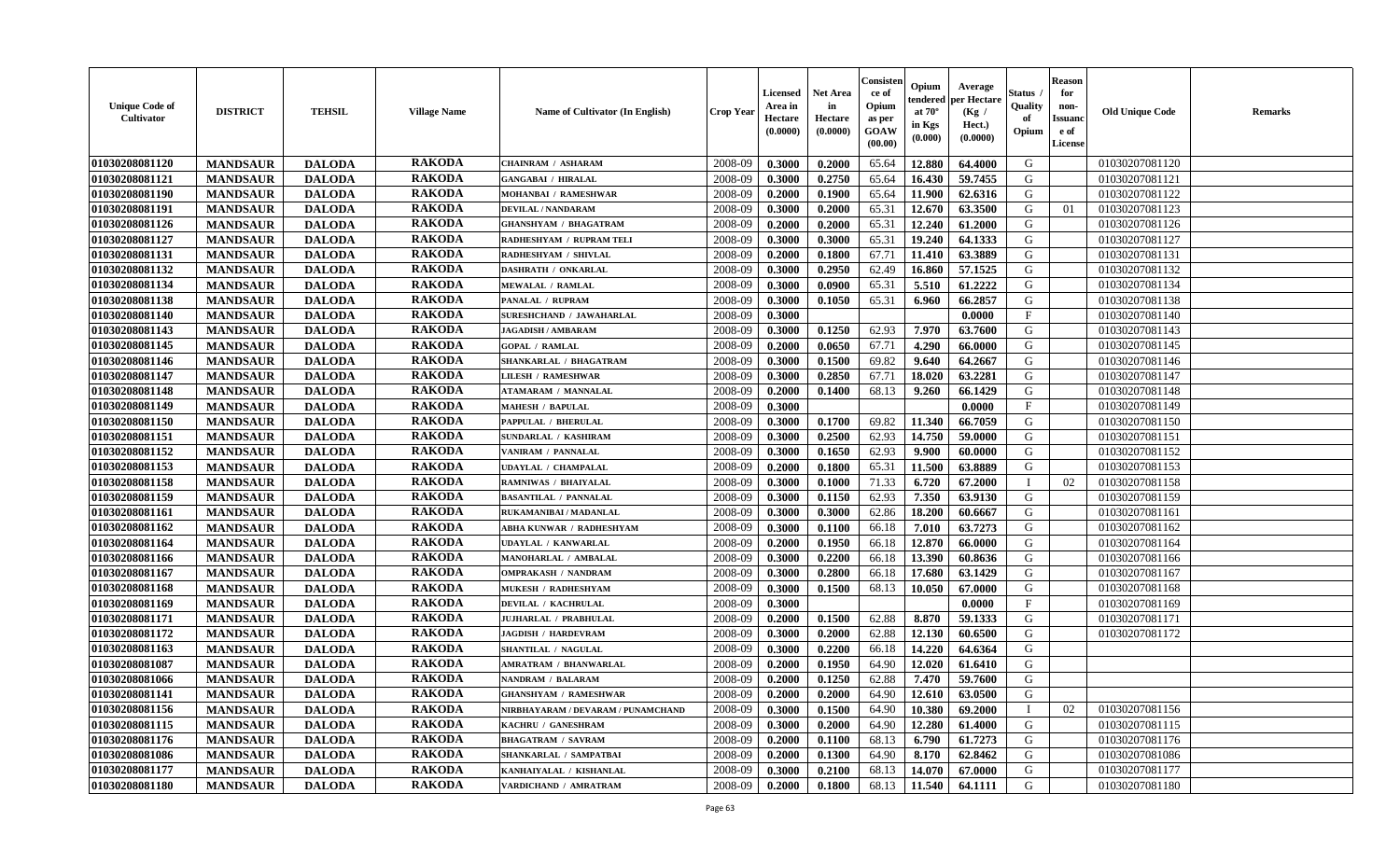| <b>Unique Code of</b><br>Cultivator | <b>DISTRICT</b> | <b>TEHSIL</b> | <b>Village Name</b> | <b>Name of Cultivator (In English)</b> | <b>Crop Year</b> | <b>Licensed</b><br>Area in<br>Hectare<br>(0.0000) | <b>Net Area</b><br>in<br>Hectare<br>(0.0000) | Consisten<br>ce of<br>Opium<br>as per<br>GOAW<br>(00.00) | Opium<br>tendered<br>at $70^\circ$<br>in Kgs<br>(0.000) | Average<br>per Hectare<br>(Kg)<br>Hect.)<br>(0.0000) | Status<br>Quality<br>of<br>Opium | <b>Reason</b><br>for<br>non-<br>Issuano<br>e of<br><b>License</b> | <b>Old Unique Code</b> | <b>Remarks</b>       |
|-------------------------------------|-----------------|---------------|---------------------|----------------------------------------|------------------|---------------------------------------------------|----------------------------------------------|----------------------------------------------------------|---------------------------------------------------------|------------------------------------------------------|----------------------------------|-------------------------------------------------------------------|------------------------|----------------------|
| 01030208081182                      | <b>MANDSAUR</b> | <b>DALODA</b> | <b>RAKODA</b>       | MANGAL KUMAR / RAM LAL                 | 2008-09          | 0.3000                                            | 0.1050                                       | 69.82                                                    | 7.190                                                   | 68.4762                                              | G                                |                                                                   | 01030207081182         |                      |
| 01030208081183                      | <b>MANDSAUR</b> | <b>DALODA</b> | <b>RAKODA</b>       | <b>BALU / NARAYAN</b>                  | 2008-09          | 0.3000                                            | 0.1900                                       | 64.90                                                    | 11.770                                                  | 61.9474                                              | G                                | 08                                                                |                        | TRANSFER/KITKIYA J-I |
| 01030208081129                      | <b>MANDSAUR</b> | <b>DALODA</b> | <b>RAKODA</b>       | <b>OMPRAKASH / BHAGATRAM</b>           | 2008-09          | 0.2000                                            | 0.1300                                       | 68.13                                                    | 8.340                                                   | 64.1538                                              | G                                |                                                                   |                        |                      |
| 01030208081185                      | <b>MANDSAUR</b> | <b>DALODA</b> | <b>RAKODA</b>       | SAMANDALAL / BHERULAL                  | 2008-09          | 0.2000                                            | 0.0500                                       | 69.82                                                    | 3.410                                                   | 68.2000                                              | G                                |                                                                   | 01030207081185         |                      |
| 01030208081187                      | <b>MANDSAUR</b> | <b>DALODA</b> | <b>RAKODA</b>       | RAMIBAI / KHEMRAJ                      | 2008-09          | 0.2000                                            | 0.2000                                       | 68.35                                                    | 12.850                                                  | 64.2500                                              | G                                |                                                                   | 01030208081187         |                      |
| 01030208082062                      | <b>MANDSAUR</b> | <b>DALODA</b> | <b>SEMLIYA HIRA</b> | RAMNARAYAN / MAGNIRAM                  | 2008-09          | 0.2000                                            | 0.2000                                       | 63.49                                                    | 12.480                                                  | 62.4000                                              | G                                |                                                                   | 01030207082062         |                      |
| 01030208082001                      | <b>MANDSAUR</b> | <b>DALODA</b> | <b>SEMLIYA HIRA</b> | <b>GANPATLAL / MANNALAL</b>            | 2008-09          | 0.2000                                            | 0.1000                                       | 63.49                                                    | 6.440                                                   | 64.4000                                              | G                                |                                                                   | 01030207082001         |                      |
| 01030208082002                      | <b>MANDSAUR</b> | <b>DALODA</b> | <b>SEMLIYA HIRA</b> | KANWARLAL / AMRATRAM                   | 2008-09          | 0.2000                                            | 0.1050                                       | 70.72                                                    | 7.450                                                   | 70.9524                                              |                                  | 02                                                                | 01030207082002         |                      |
| 01030208082005                      | <b>MANDSAUR</b> | <b>DALODA</b> | <b>SEMLIYA HIRA</b> | MANGILAL / MADHOLAL                    | 2008-09          | 0.2000                                            | 0.1900                                       | 66.48                                                    | 12.400                                                  | 65.2632                                              | G                                |                                                                   | 01030207082005         |                      |
| 01030208082006                      | <b>MANDSAUR</b> | <b>DALODA</b> | <b>SEMLIYA HIRA</b> | JAGANATH / AMARCHAND                   | 2008-09          | 0.2000                                            | 0.1950                                       | 63.49                                                    | 12.430                                                  | 63.7436                                              | G                                |                                                                   | 01030207082006         |                      |
| 01030208082009                      | <b>MANDSAUR</b> | <b>DALODA</b> | <b>SEMLIYA HIRA</b> | <b>RAMESHVAR / TULSIRAM</b>            | 2008-09          | 0.2000                                            | 0.1150                                       | 66.45                                                    | 7.400                                                   | 64.3478                                              | G                                |                                                                   | 01030207082009         |                      |
| 01030208082011                      | <b>MANDSAUR</b> | <b>DALODA</b> | <b>SEMLIYA HIRA</b> | <b>KISHAN/UDA</b>                      | 2008-09          | 0.2000                                            | 0.2000                                       | 63.49                                                    | 12.360                                                  | 61.8000                                              | G                                |                                                                   | 01030207082011         |                      |
| 01030208082012                      | <b>MANDSAUR</b> | <b>DALODA</b> | <b>SEMLIYA HIRA</b> | <b>BALARAM / AMRITRAM</b>              | 2008-09          | 0.2000                                            | 0.2000                                       | 66.45                                                    | 13.280                                                  | 66.4000                                              | G                                |                                                                   | 01030207082012         |                      |
| 01030208082013                      | <b>MANDSAUR</b> | <b>DALODA</b> | <b>SEMLIYA HIRA</b> | SATAYNARAYAN / CHAMPABAI               | 2008-09          | 0.2000                                            | 0.1150                                       | 63.49                                                    | 7.240                                                   | 62.9565                                              | G                                |                                                                   | 01030207082013         |                      |
| 01030208082014                      | <b>MANDSAUR</b> | <b>DALODA</b> | <b>SEMLIYA HIRA</b> | <b>GITABAI/NANURAM</b>                 | 2008-09          | 0.2000                                            | 0.1500                                       | 66.45                                                    | 10.490                                                  | 69.9333                                              | G                                |                                                                   | 01030207082014         |                      |
| 01030208082016                      | <b>MANDSAUR</b> | <b>DALODA</b> | <b>SEMLIYA HIRA</b> | <b>SUHAGBAI/SUKHLAL</b>                | 2008-09          | 0.2000                                            | 0.1950                                       | 66.45                                                    | 12.630                                                  | 64.7692                                              | G                                |                                                                   | 01030207082015         |                      |
| 01030208082017                      | <b>MANDSAUR</b> | <b>DALODA</b> | <b>SEMLIYA HIRA</b> | PRABHULAL / MADHO KULMI                | 2008-09          | 0.2000                                            | 0.1950                                       | 66.45                                                    | 12.630                                                  | 64.7692                                              | G                                |                                                                   | 01030207082017         |                      |
| 01030208082018                      | <b>MANDSAUR</b> | <b>DALODA</b> | <b>SEMLIYA HIRA</b> | <b>BHERULAL / BALARAM</b>              | 2008-09          | 0.2000                                            | 0.1850                                       | 64.79                                                    | 11.820                                                  | 63.8919                                              | G                                |                                                                   | 01030207082018         |                      |
| 01030208082021                      | <b>MANDSAUR</b> | <b>DALODA</b> | <b>SEMLIYA HIRA</b> | SHANTIBAI / BHERULAL                   | 2008-09          | 0.2000                                            | 0.2000                                       | 64.79                                                    | 12.590                                                  | 62.9500                                              | G                                |                                                                   | 01030207082021         |                      |
| 01030208082023                      | <b>MANDSAUR</b> | <b>DALODA</b> | <b>SEMLIYA HIRA</b> | <b>UMARAO SINGH / SHAITAN KUNWAR</b>   | 2008-09          | 0.2000                                            | 0.0500                                       | 62.27                                                    | 3.130                                                   | 62.6000                                              | G                                |                                                                   | 01030207082023         |                      |
| 01030208082024                      | <b>MANDSAUR</b> | <b>DALODA</b> | <b>SEMLIYA HIRA</b> | <b>AVANTIBAI / CHAMARLAL</b>           | 2008-09          | 0.2000                                            | 0.2000                                       | 64.79                                                    | 12.570                                                  | 62.8500                                              | G                                |                                                                   | 01030207082024         |                      |
| 01030208082025                      | <b>MANDSAUR</b> | <b>DALODA</b> | <b>SEMLIYA HIRA</b> | PRAKASHCHANDRA / AMARATRAM             | 2008-09          | 0.2000                                            | 0.1000                                       | 72.59                                                    | 7.210                                                   | 72.1000                                              |                                  | 02                                                                | 01030207082025         |                      |
| 01030208082026                      | <b>MANDSAUR</b> | <b>DALODA</b> | <b>SEMLIYA HIRA</b> | <b>RUGNATH / RAM KUMHAR</b>            | 2008-09          | 0.2000                                            | 0.0500                                       | 64.79                                                    | 3.190                                                   | 63.8000                                              | G                                |                                                                   | 01030207082026         |                      |
| 01030208082027                      | <b>MANDSAUR</b> | <b>DALODA</b> | <b>SEMLIYA HIRA</b> | <b>LACHHIBAI/BALURAM</b>               | 2008-09          | 0.2000                                            | 0.2000                                       | 67.88                                                    | 13.550                                                  | 67.7500                                              | G                                |                                                                   | 01030207082027         |                      |
| 01030208082030                      | <b>MANDSAUR</b> | <b>DALODA</b> | <b>SEMLIYA HIRA</b> | <b>BHANVARLAL / KISHANLAL</b>          | 2008-09          | 0.2000                                            | 0.1900                                       | 67.88                                                    | 12.570                                                  | 66.1579                                              | G                                |                                                                   | 01030207082030         |                      |
| 01030208082031                      | <b>MANDSAUR</b> | <b>DALODA</b> | <b>SEMLIYA HIRA</b> | <b>HURJABAI/GANESHRAM</b>              | 2008-09          | 0.2000                                            | 0.2000                                       | 64.79                                                    | 12.810                                                  | 64.0500                                              | G                                |                                                                   | 01030207082031         |                      |
| 01030208082033                      | <b>MANDSAUR</b> | <b>DALODA</b> | <b>SEMLIYA HIRA</b> | NARAYAN / MATHURABAI                   | 2008-09          | 0.2000                                            | 0.1000                                       | 72.45                                                    | 7.250                                                   | 72.5000                                              |                                  | 02                                                                | 01030207082033         |                      |
| 01030208082034                      | <b>MANDSAUR</b> | <b>DALODA</b> | <b>SEMLIYA HIRA</b> | <b>UDAYLAL / SHIVNARAYAN</b>           | 2008-09          | 0.2000                                            | 0.1700                                       | 67.88                                                    | 10.820                                                  | 63.6471                                              | G                                |                                                                   | 01030207082034         |                      |
| 01030208082035                      | <b>MANDSAUR</b> | <b>DALODA</b> | <b>SEMLIYA HIRA</b> | <b>BALARAM / NANDA KULMI</b>           | 2008-09          | 0.2000                                            | 0.2000                                       | 64.54                                                    | 12.410                                                  | 62.0500                                              | G                                |                                                                   | 01030207082035         |                      |
| 01030208082036                      | <b>MANDSAUR</b> | <b>DALODA</b> | <b>SEMLIYA HIRA</b> | <b>DHANNA / MANNA</b>                  | 2008-09          | 0.2000                                            | 0.2000                                       | 62.27                                                    | 12.520                                                  | 62.6000                                              | G                                |                                                                   | 01030207082036         |                      |
| 01030208082038                      | <b>MANDSAUR</b> | <b>DALODA</b> | <b>SEMLIYA HIRA</b> | <b>DILIP KUMAR / BHERULAL</b>          | 2008-09          | 0.2000                                            | 0.1950                                       | 67.88                                                    | 13.530                                                  | 69.3846                                              | G                                |                                                                   | 01030207082038         |                      |
| 01030208082042                      | <b>MANDSAUR</b> | <b>DALODA</b> | <b>SEMLIYA HIRA</b> | <b>BHANWARLAL / BHERULAL</b>           | 2008-09          | 0.2000                                            | 0.2000                                       | 64.54                                                    | 13.310                                                  | 66.5500                                              | G                                |                                                                   | 01030207082042         |                      |
| 01030208082044                      | <b>MANDSAUR</b> | <b>DALODA</b> | <b>SEMLIYA HIRA</b> | KANHAIYALAL / AMRATRAM                 | 2008-09          | 0.2000                                            | 0.2000                                       | 64.54                                                    | 12.480                                                  | 62.4000                                              | G                                |                                                                   | 01030207082044         |                      |
| 01030208082045                      | <b>MANDSAUR</b> | <b>DALODA</b> | <b>SEMLIYA HIRA</b> | NATHULAL / GANESHRAM GAYARI            | 2008-09          | 0.2000                                            | 0.1800                                       | 60.47                                                    | 10.840                                                  | 60.2222                                              | G                                |                                                                   | 01030207082045         |                      |
| 01030208082046                      | <b>MANDSAUR</b> | <b>DALODA</b> | <b>SEMLIYA HIRA</b> | <b>GOPAL / GANPAT</b>                  | 2008-09          | 0.2000                                            | 0.1950                                       | 64.54                                                    | 12.630                                                  | 64.7692                                              | G                                |                                                                   | 01030207082046         |                      |
| 01030208082047                      | <b>MANDSAUR</b> | <b>DALODA</b> | <b>SEMLIYA HIRA</b> | KANVARLAL / BHANVARLAL                 | 2008-09          | 0.2000                                            | 0.1850                                       | 61.55                                                    | 11.110                                                  | 60.0541                                              | G                                |                                                                   |                        | <b>NAME CHANGE</b>   |
| 01030208082048                      | <b>MANDSAUR</b> | <b>DALODA</b> | <b>SEMLIYA HIRA</b> | <b>BHUVANISINGH / BHAIRUSINGH</b>      | 2008-09          | 0.2000                                            | 0.0500                                       | 65.85                                                    | 3.270                                                   | 65.4000                                              | G                                |                                                                   |                        | NAME CHANGE          |
| 01030208082049                      | <b>MANDSAUR</b> | <b>DALODA</b> | <b>SEMLIYA HIRA</b> | <b>BAJRANGLAL / CHAMARLAL</b>          | 2008-09          | 0.2000                                            | 0.1950                                       | 63.94                                                    | 12.160                                                  | 62.3590                                              | G                                |                                                                   | 01030207082049         |                      |
| 01030208082050                      | <b>MANDSAUR</b> | <b>DALODA</b> | <b>SEMLIYA HIRA</b> | MOHANLAL / KHIMA                       | 2008-09          | 0.2000                                            | 0.1700                                       | 63.87                                                    | 10.130                                                  | 59.5882                                              | G                                |                                                                   | 01030207082050         |                      |
| 01030208082051                      | <b>MANDSAUR</b> | <b>DALODA</b> | <b>SEMLIYA HIRA</b> | RUKAMANBAI / MADHO                     | 2008-09          | 0.2000                                            | 0.0500                                       | 63.87                                                    | 3.280                                                   | 65.6000                                              | G                                |                                                                   | 01030207082051         |                      |
| 01030208082054                      | <b>MANDSAUR</b> | <b>DALODA</b> | <b>SEMLIYA HIRA</b> | RAMCHANDRA / SHANKARLAL                | 2008-09          | 0.2000                                            | 0.1800                                       | 63.87                                                    | 11.510                                                  | 63.9444                                              | G                                |                                                                   | 01030207082054         |                      |
| 01030208082055                      | <b>MANDSAUR</b> | <b>DALODA</b> | <b>SEMLIYA HIRA</b> | <b>BAKSHIRAM / MADHODAS</b>            | 2008-09          | 0.2000                                            | 0.1750                                       | 63.87                                                    | 10.120                                                  | 57.8286                                              | G                                |                                                                   | 01030207082055         |                      |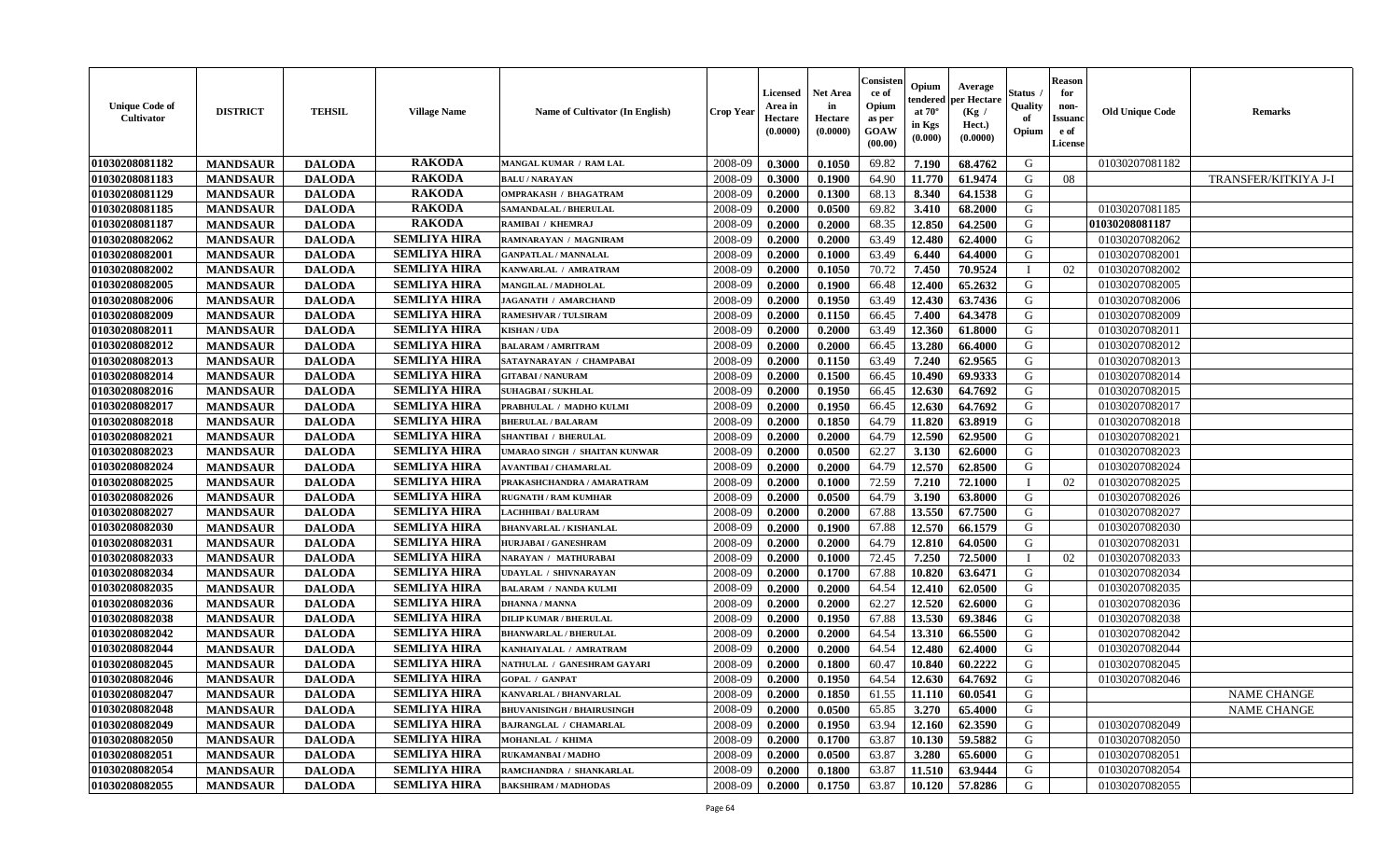| <b>Unique Code of</b><br>Cultivator | <b>DISTRICT</b> | <b>TEHSIL</b> | <b>Village Name</b> | <b>Name of Cultivator (In English)</b> | <b>Crop Year</b> | Licensed<br>Area in<br>Hectare<br>(0.0000) | <b>Net Area</b><br>in<br>Hectare<br>(0.0000) | Consister<br>ce of<br>Opium<br>as per<br><b>GOAW</b><br>(00.00) | Opium<br>tendered<br>at $70^{\circ}$<br>in Kgs<br>(0.000) | Average<br>per Hectare<br>(Kg /<br>Hect.)<br>(0.0000) | Status<br>Quality<br>of<br>Opium | <b>Reason</b><br>for<br>non-<br><b>Issuan</b><br>e of<br><b>License</b> | <b>Old Unique Code</b> | <b>Remarks</b>              |
|-------------------------------------|-----------------|---------------|---------------------|----------------------------------------|------------------|--------------------------------------------|----------------------------------------------|-----------------------------------------------------------------|-----------------------------------------------------------|-------------------------------------------------------|----------------------------------|-------------------------------------------------------------------------|------------------------|-----------------------------|
| 01030208082057                      | <b>MANDSAUR</b> | <b>DALODA</b> | <b>SEMLIYA HIRA</b> | <b>SALAGRAM / DHANNA</b>               | 2008-09          | 0.2000                                     | 0.0200                                       | 67.90                                                           | 1.250                                                     | 62.5000                                               |                                  | 02                                                                      | 01030207082057         |                             |
| 01030208082059                      | <b>MANDSAUR</b> | <b>DALODA</b> | <b>SEMLIYA HIRA</b> | <b>GANGARAM / NANDRAM</b>              | 2008-09          | 0.2000                                     | 0.1850                                       | 63.87                                                           | 12.130                                                    | 65.5676                                               | G                                |                                                                         |                        | TRANSFER/PADLIYA<br>LALMUHA |
| 01030208082060                      | <b>MANDSAUR</b> | <b>DALODA</b> | <b>SEMLIYA HIRA</b> | PRATAPBAI / BHANWARLAL                 | 2008-09          | 0.2000                                     | 0.1950                                       | 65.85                                                           | 11.920                                                    | 61.1282                                               | G                                |                                                                         | 01030207082060         |                             |
| 01030208082064                      | <b>MANDSAUR</b> | <b>DALODA</b> | <b>SEMLIYA HIRA</b> | <b>BADRILAL / BHARATRAM</b>            | 2008-09          | 0.2000                                     | 0.1000                                       | 65.85                                                           | 6.320                                                     | 63.2000                                               | G                                |                                                                         | 01030207082064         |                             |
| 01030208082065                      | <b>MANDSAUR</b> | <b>DALODA</b> | <b>SEMLIYA HIRA</b> | <b>HIRALAL / NANDIBAI</b>              | 2008-09          | 0.2000                                     | 0.1500                                       | 64.54                                                           | 9.820                                                     | 65.4667                                               | G                                |                                                                         | 01030207082065         |                             |
| 01030208082067                      | <b>MANDSAUR</b> | <b>DALODA</b> | <b>SEMLIYA HIRA</b> | <b>CHAINRAM / GANESHRAM</b>            | 2008-09          | 0.2000                                     | 0.1150                                       | 64.54                                                           | 6.980                                                     | 60.6957                                               | G                                |                                                                         | 01030207082067         |                             |
| 01030208082069                      | <b>MANDSAUR</b> | <b>DALODA</b> | <b>SEMLIYA HIRA</b> | <b>BAGDIRAM / BHAGIRATH</b>            | 2008-09          | 0.2000                                     | 0.1700                                       | 65.85                                                           | 10.670                                                    | 62.7647                                               | G                                |                                                                         | 01030207082069         |                             |
| 01030208082070                      | <b>MANDSAUR</b> | <b>DALODA</b> | <b>SEMLIYA HIRA</b> | <b>GENDIBAI / RAMGIR</b>               | 2008-09          | 0.2000                                     | 0.1950                                       | 64.54                                                           | 12.160                                                    | 62.3590                                               | G                                |                                                                         | 01030207082070         |                             |
| 01030208082071                      | <b>MANDSAUR</b> | <b>DALODA</b> | <b>SEMLIYA HIRA</b> | <b>BABU KHA / IBRAHIM KHA</b>          | 2008-09          | 0.2000                                     | 0.0400                                       | 64.54                                                           | 2.540                                                     | 63.5000                                               | G                                |                                                                         | 01030207082071         |                             |
| 01030208082074                      | <b>MANDSAUR</b> | <b>DALODA</b> | <b>SEMLIYA HIRA</b> | RAMESHWAR / BHANWARLAL                 | 2008-09          | 0.3000                                     | 0.2900                                       | 65.85                                                           | 18.230                                                    | 62.8621                                               | G                                |                                                                         | 01030207082074         |                             |
| 01030208082075                      | <b>MANDSAUR</b> | <b>DALODA</b> | <b>SEMLIYA HIRA</b> | PRAKASHCHAND / GANESHRAM               | 2008-09          | 0.2000                                     | 0.1750                                       | 66.48                                                           | 11.240                                                    | 64.2286                                               | G                                |                                                                         | 01030207082075         |                             |
| 01030208082076                      | <b>MANDSAUR</b> | <b>DALODA</b> | <b>SEMLIYA HIRA</b> | <b>DHAPUBAI/PREMCHAND</b>              | 2008-09          | 0.2000                                     | 0.1000                                       | 64.54                                                           | 6.450                                                     | 64.5000                                               | G                                |                                                                         | 01030207082076         |                             |
| 01030208082078                      | <b>MANDSAUR</b> | <b>DALODA</b> | <b>SEMLIYA HIRA</b> | TULSIBAI / NANDA                       | 2008-09          | 0.2000                                     | 0.0750                                       | 66.48                                                           | 4.450                                                     | 59.3333                                               | G                                |                                                                         | 01030207082078         |                             |
| 01030208082080                      | <b>MANDSAUR</b> | <b>DALODA</b> | <b>SEMLIYA HIRA</b> | <b>BHERULAL / NANDA</b>                | 2008-09          | 0.2000                                     | 0.1950                                       | 67.27                                                           | 13.100                                                    | 67.1795                                               | G                                |                                                                         | 01030207082080         |                             |
| 01030208082081                      | <b>MANDSAUR</b> | <b>DALODA</b> | <b>SEMLIYA HIRA</b> | <b>RAMLAL / KASHIRAM</b>               | 2008-09          | 0.2000                                     | 0.1350                                       | 66.63                                                           | 9.070                                                     | 67.1852                                               |                                  | 02                                                                      | 01030207082081         |                             |
| 01030208082085                      | <b>MANDSAUR</b> | <b>DALODA</b> | <b>SEMLIYA HIRA</b> | <b>SURESHKUMAR / BHUVAN</b>            | 2008-09          | 0.2000                                     | 0.2050                                       | 66.71                                                           | 5.300                                                     | 25.8537                                               | $\blacksquare$                   | 02                                                                      | 01030207082085         |                             |
| 01030208082089                      | <b>MANDSAUR</b> | <b>DALODA</b> | <b>SEMLIYA HIRA</b> | <b>BHUWANIBAI / UDA</b>                | 2008-09          | 0.2000                                     | 0.1400                                       | 67.82                                                           | 8.990                                                     | 64.2143                                               | G                                |                                                                         | 01030207082089         |                             |
| 01030208082091                      | <b>MANDSAUR</b> | <b>DALODA</b> | <b>SEMLIYA HIRA</b> | <b>MANGILAL / NANDARAM</b>             | 2008-09          | 0.2000                                     | 0.2000                                       | 64.62                                                           | 11.930                                                    | 59.6500                                               | G                                |                                                                         | 01030207082091         |                             |
| 01030208082092                      | <b>MANDSAUR</b> | <b>DALODA</b> | <b>SEMLIYA HIRA</b> | <b>RATANBAI/NAGU</b>                   | 2008-09          | 0.2000                                     | 0.1600                                       | 61.55                                                           | 9.950                                                     | 62.1875                                               | G                                |                                                                         | 01030207082092         |                             |
| 01030208082093                      | <b>MANDSAUR</b> | <b>DALODA</b> | <b>SEMLIYA HIRA</b> | NATHULAL / GANESHRAM PATIDAR           | 2008-09          | 0.2000                                     | 0.1650                                       | 67.97                                                           | 10.530                                                    | 63.8182                                               | -i                               | 02                                                                      | 01030207082093         |                             |
| 01030208082095                      | <b>MANDSAUR</b> | <b>DALODA</b> | <b>SEMLIYA HIRA</b> | SHIVNARAYAN / SUKHLAL                  | 2008-09          | 0.2000                                     | 0.1450                                       | 66.48                                                           | 9.060                                                     | 62.4828                                               | G                                |                                                                         | 01030207082095         |                             |
| 01030208082096                      | <b>MANDSAUR</b> | <b>DALODA</b> | <b>SEMLIYA HIRA</b> | SONIBAI / KANHAIYALAL                  | 2008-09          | 0.2000                                     | 0.1750                                       | 66.48                                                           | 11.070                                                    | 63.2571                                               | G                                |                                                                         | 01030207082096         |                             |
| 01030208082100                      | <b>MANDSAUR</b> | <b>DALODA</b> | <b>SEMLIYA HIRA</b> | RAMLAL / DEVA KUMAWAT                  | 2008-09          | 0.2000                                     | 0.0900                                       | 66.87                                                           | 6.390                                                     | 71.0000                                               | G                                |                                                                         | 01030207082100         |                             |
| 01030208082103                      | <b>MANDSAUR</b> | <b>DALODA</b> | <b>SEMLIYA HIRA</b> | KISHANLAL / NATHULAL                   | 2008-09          | 0.2000                                     | 0.2000                                       | 65.97                                                           | 13.360                                                    | 66.8000                                               | G                                |                                                                         | 01030207082103         |                             |
| 01030208082105                      | <b>MANDSAUR</b> | <b>DALODA</b> | <b>SEMLIYA HIRA</b> | <b>DEVRAM / BHUVANILAL</b>             | 2008-09          | 0.2000                                     | 0.1500                                       | 62.00                                                           | 9.250                                                     | 61.6667                                               | G                                |                                                                         | 01030207082105         |                             |
| 01030208082108                      | <b>MANDSAUR</b> | <b>DALODA</b> | <b>SEMLIYA HIRA</b> | <b>SAJJAN KUNWAR / RAM SINGH</b>       | 2008-09          | 0.2000                                     | 0.1600                                       | 68.26                                                           | 10.480                                                    | 65.5000                                               | G                                |                                                                         | 01030207082108         |                             |
| 01030208082109                      | <b>MANDSAUR</b> | <b>DALODA</b> | <b>SEMLIYA HIRA</b> | <b>CHAMARLAL / KALU</b>                | 2008-09          | 0.2000                                     | 0.1900                                       | 65.58                                                           | 12.070                                                    | 63.5263                                               | G                                |                                                                         | 01030207082109         |                             |
| 01030208082114                      | <b>MANDSAUR</b> | <b>DALODA</b> | <b>SEMLIYA HIRA</b> | <b>DILIP KUMAR / NANDRAM</b>           | 2008-09          | 0.2000                                     | 0.1650                                       | 67.62                                                           | 11.700                                                    | 70.9091                                               | G                                |                                                                         | 01030207082114         |                             |
| 01030208082115                      | <b>MANDSAUR</b> | <b>DALODA</b> | <b>SEMLIYA HIRA</b> | <b>BADRILAL / CHAMPABAI</b>            | 2008-09          | 0.2000                                     | 0.1750                                       | 64.16                                                           | 10.360                                                    | 59.2000                                               | G                                |                                                                         | 01030207082115         |                             |
| 01030208082120                      | <b>MANDSAUR</b> | <b>DALODA</b> | <b>SEMLIYA HIRA</b> | <b>KAMRUDIN / VALIKHAN</b>             | 2008-09          | 0.2000                                     | 0.2000                                       | 52.14                                                           | 3.830                                                     | 19.1500                                               | G                                | 04                                                                      | 01030207082120         |                             |
| 01030208082121                      | <b>MANDSAUR</b> | <b>DALODA</b> | <b>SEMLIYA HIRA</b> | MOHANLAL / NATHULAL                    | 2008-09          | 0.2000                                     | 0.2000                                       | 64.16                                                           | 12.970                                                    | 64.8500                                               | G                                |                                                                         | 01030207082121         |                             |
| 01030208082122                      | <b>MANDSAUR</b> | <b>DALODA</b> | <b>SEMLIYA HIRA</b> | <b>BHAGATRAM / GANESHRAM</b>           | 2008-09          | 0.2000                                     | 0.1950                                       | 65.97                                                           | 12.520                                                    | 64.2051                                               | G                                |                                                                         | 01030207082122         |                             |
| 01030208082125                      | <b>MANDSAUR</b> | <b>DALODA</b> | <b>SEMLIYA HIRA</b> | MANGILAL / BHANWARLAL                  | 2008-09          | 0.2000                                     | 0.1800                                       | 69.64                                                           | 11.960                                                    | 66.4444                                               | G                                |                                                                         | 01030207082125         |                             |
| 01030208082127                      | <b>MANDSAUR</b> | <b>DALODA</b> | <b>SEMLIYA HIRA</b> | <b>CHUNILAL / DHANA</b>                | 2008-09          | 0.2000                                     | 0.2000                                       | 65.97                                                           | 12.570                                                    | 62.8500                                               | G                                |                                                                         | 01030207082127         |                             |
| 01030208082132                      | <b>MANDSAUR</b> | <b>DALODA</b> | SEMLIYA HIRA        | <b>MANGILAL / CHAMPALAL</b>            | 2008-09          | 0.2000                                     | 0.2000                                       | 65.97                                                           |                                                           | $12.950 \mid 64.7500$                                 | G                                |                                                                         | 01030207082132         |                             |
| 01030208082135                      | <b>MANDSAUR</b> | <b>DALODA</b> | SEMLIYA HIRA        | RUPANATH / BAGDIRAMNATH                | 2008-09          | 0.2000                                     | 0.2000                                       | 62.00                                                           | 12.830                                                    | 64.1500                                               | G                                |                                                                         |                        | <b>NAME CHANGE</b>          |
| 01030208082139                      | <b>MANDSAUR</b> | <b>DALODA</b> | <b>SEMLIYA HIRA</b> | MOHANBAI / BHUWANIRAM                  | 2008-09          | 0.2000                                     | 0.1000                                       | 65.97                                                           | 6.310                                                     | 63.1000                                               | G                                |                                                                         | 01030207082139         |                             |
| 01030208082177                      | <b>MANDSAUR</b> | <b>DALODA</b> | <b>SEMLIYA HIRA</b> | RAJENDRAKUMAR / BHERULAL               | 2008-09          | 0.2000                                     | 0.1850                                       | 64.16                                                           | 11.280                                                    | 60.9730                                               | G                                |                                                                         | 01030207082140         |                             |
| 01030208082141                      | <b>MANDSAUR</b> | <b>DALODA</b> | <b>SEMLIYA HIRA</b> | PRAKASHCHANDRA / SHIVNARAYAN           | 2008-09          | 0.2000                                     | 0.1900                                       | 66.34                                                           | 12.790                                                    | 67.3158                                               | G                                |                                                                         | 01030207082141         |                             |
| 01030208082142                      | <b>MANDSAUR</b> | <b>DALODA</b> | <b>SEMLIYA HIRA</b> | <b>RAMESHVAR / BALARAM</b>             | 2008-09          | 0.2000                                     | 0.1800                                       | 64.16                                                           | 11.160                                                    | 62.0000                                               | G                                |                                                                         | 01030207082142         |                             |
| 01030208082144                      | <b>MANDSAUR</b> | <b>DALODA</b> | <b>SEMLIYA HIRA</b> | RAMCHANDRA / NANURAM                   | 2008-09          | 0.2000                                     | 0.1850                                       | 64.16                                                           | 12.330                                                    | 66.6486                                               | G                                |                                                                         | 01030207082144         |                             |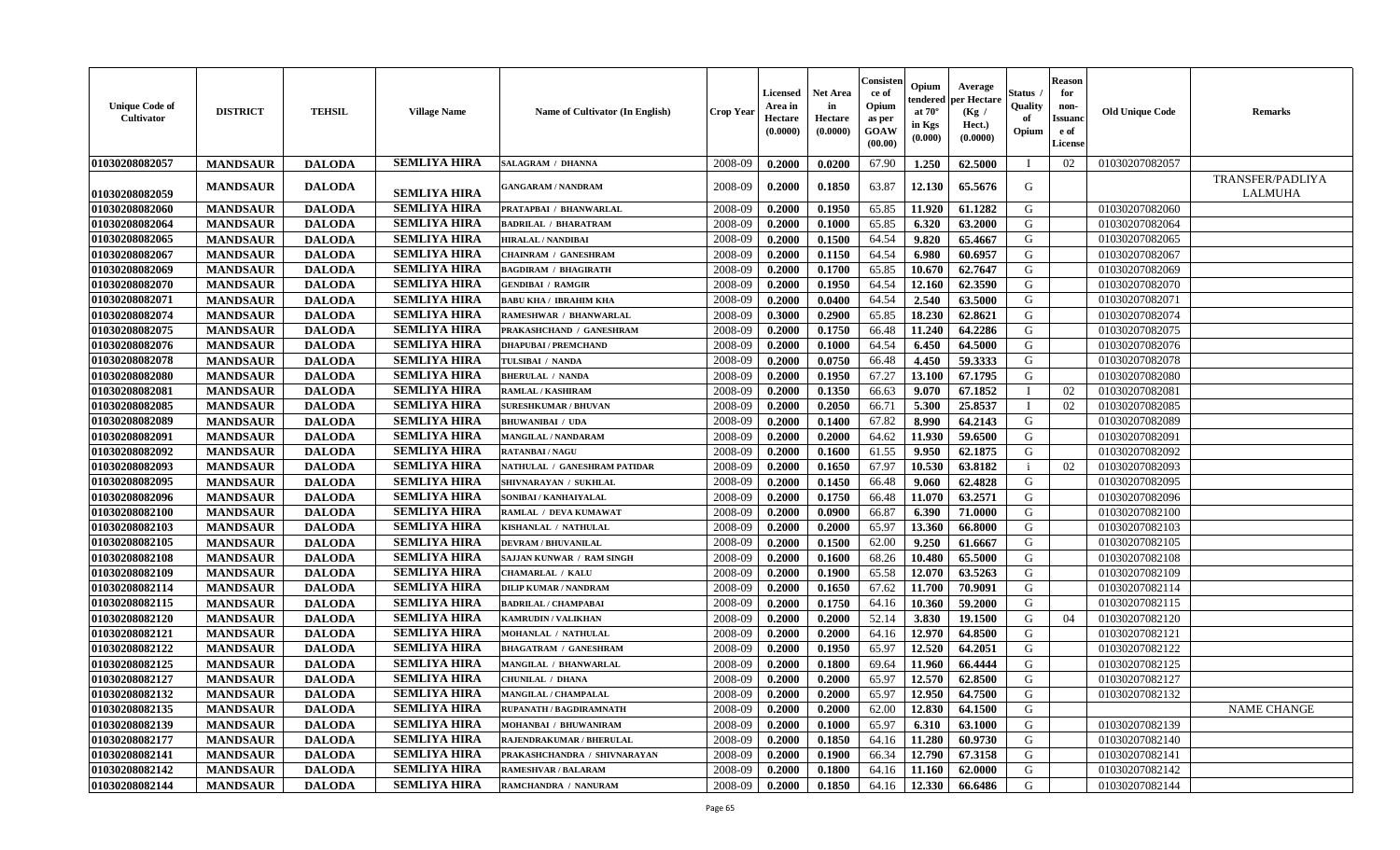| <b>Unique Code of</b><br><b>Cultivator</b> | <b>DISTRICT</b> | <b>TEHSIL</b> | <b>Village Name</b> | Name of Cultivator (In English) | <b>Crop Year</b> | Licensed<br>Area in<br>Hectare<br>(0.0000) | Net Area<br>in<br>Hectare<br>(0.0000) | Consisteı<br>ce of<br>Opium<br>as per<br>GOAW<br>(00.00) | Opium<br>endered<br>at $70^\circ$<br>in Kgs<br>(0.000) | Average<br>per Hectare<br>(Kg /<br>Hect.)<br>(0.0000) | Status<br>Quality<br>of<br>Opium | <b>Reason</b><br>for<br>non-<br>Issuanc<br>e of<br>License | <b>Old Unique Code</b> | Remarks |
|--------------------------------------------|-----------------|---------------|---------------------|---------------------------------|------------------|--------------------------------------------|---------------------------------------|----------------------------------------------------------|--------------------------------------------------------|-------------------------------------------------------|----------------------------------|------------------------------------------------------------|------------------------|---------|
| 01030208082146                             | <b>MANDSAUR</b> | <b>DALODA</b> | <b>SEMLIYA HIRA</b> | <b>HIRANATH / RUPANATH</b>      | 2008-09          | 0.2000                                     | 0.2000                                | 66.34                                                    | 12.960                                                 | 64.8000                                               | G                                |                                                            | 01030207082146         |         |
| 01030208082147                             | <b>MANDSAUR</b> | <b>DALODA</b> | <b>SEMLIYA HIRA</b> | <b>PUSHKAR / BALARAM</b>        | 2008-09          | 0.2000                                     | 0.2000                                | 64.32                                                    | 13.040                                                 | 65.2000                                               | G                                |                                                            | 01030207082147         |         |
| 01030208082148                             | <b>MANDSAUR</b> | <b>DALODA</b> | <b>SEMLIYA HIRA</b> | KANHAIYALAL / GANPATLAL         | 2008-09          | 0.3000                                     | 0.2900                                | 64.32                                                    | 18.760                                                 | 64.6897                                               | G                                |                                                            | 01030207082148         |         |
| 01030208082152                             | <b>MANDSAUR</b> | <b>DALODA</b> | <b>SEMLIYA HIRA</b> | <b>JAGDISH / NATHULAL</b>       | 2008-09          | 0.2000                                     | 0.1200                                | 64.32                                                    | 7.650                                                  | 63.7500                                               | G                                |                                                            | 01030207082152         |         |
| 01030208082153                             | <b>MANDSAUR</b> | <b>DALODA</b> | <b>SEMLIYA HIRA</b> | RADHESHYAM / PRABHULAL          | 2008-09          | 0.2000                                     | 0.1950                                | 66.34                                                    | 12.880                                                 | 66.0513                                               | G                                |                                                            | 01030207082153         |         |
| 01030208082154                             | <b>MANDSAUR</b> | <b>DALODA</b> | <b>SEMLIYA HIRA</b> | <b>RESHAMBAI / DEVILAL</b>      | 2008-09          | 0.2000                                     | 0.0250                                | 66.34                                                    | 1.720                                                  | 68.8000                                               | G                                |                                                            | 01030207082154         |         |
| 01030208082155                             | <b>MANDSAUR</b> | <b>DALODA</b> | <b>SEMLIYA HIRA</b> | SHANTIBAI / AVANTILAL           | 2008-09          | 0.2000                                     | 0.1900                                | 62.00                                                    | 11.790                                                 | 62.0526                                               | G                                |                                                            |                        |         |
| 01030208082156                             | <b>MANDSAUR</b> | <b>DALODA</b> | <b>SEMLIYA HIRA</b> | RADHESHYAM / PUNAMCHAND         | 2008-09          | 0.2000                                     | 0.0900                                | 64.54                                                    | 5.870                                                  | 65,2222                                               | G                                |                                                            | 01030207082156         |         |
| 01030208082157                             | <b>MANDSAUR</b> | <b>DALODA</b> | <b>SEMLIYA HIRA</b> | PRAKASHCHAND / PRABHULAL        | 2008-09          | 0.2000                                     | 0.2000                                | 64.26                                                    | 12.870                                                 | 64.3500                                               | G                                |                                                            | 01030207082157         |         |
| 01030208082158                             | <b>MANDSAUR</b> | <b>DALODA</b> | <b>SEMLIYA HIRA</b> | MANGILAL / PRABHULAL            | 2008-09          | 0.2000                                     | 0.2000                                | 64.26                                                    | 12.540                                                 | 62.7000                                               | G                                |                                                            | 01030207082158         |         |
| 01030208082159                             | <b>MANDSAUR</b> | <b>DALODA</b> | <b>SEMLIYA HIRA</b> | SATYANRAYAN / SHIVNARAYAN       | 2008-09          | 0.2000                                     | 0.1050                                | 67.88                                                    | 7.010                                                  | 66.7619                                               | G                                |                                                            | 01030207082159         |         |
| 01030208082162                             | <b>MANDSAUR</b> | <b>DALODA</b> | <b>SEMLIYA HIRA</b> | <b>BHERULAL / KANWARLAL</b>     | 2008-09          | 0.3000                                     | 0.2000                                | 62.27                                                    | 12.030                                                 | 60.1500                                               | G                                |                                                            | 01030207082162         |         |
| 01030208082165                             | <b>MANDSAUR</b> | <b>DALODA</b> | <b>SEMLIYA HIRA</b> | <b>NAGGIBAI / BALMUKUND</b>     | 2008-09          | 0.2000                                     | 0.1850                                | 64.26                                                    | 10.750                                                 | 58.1081                                               | G                                |                                                            | 01030207082165         |         |
| 01030208082166                             | <b>MANDSAUR</b> | <b>DALODA</b> | <b>SEMLIYA HIRA</b> | PREMCHAND / BHERULAL            | 2008-09          | 0.2000                                     | 0.2000                                | 65.97                                                    | 12.750                                                 | 63.7500                                               | G                                |                                                            | 01030207082166         |         |
| 01030208082167                             | <b>MANDSAUR</b> | <b>DALODA</b> | <b>SEMLIYA HIRA</b> | PANNALAL / DULICHAND            | 2008-09          | 0.2000                                     | 0.1900                                | 64.26                                                    | 11.890                                                 | 62.5789                                               | G                                |                                                            | 01030207082167         |         |
| 01030208082169                             | <b>MANDSAUR</b> | <b>DALODA</b> | <b>SEMLIYA HIRA</b> | <b>DEVILAL / BHAGATRAM</b>      | 2008-09          | 0.2000                                     | 0.1450                                | 64.26                                                    | 9.160                                                  | 63.1724                                               | G                                |                                                            | 01030207082169         |         |
| 01030208082170                             | <b>MANDSAUR</b> | <b>DALODA</b> | <b>SEMLIYA HIRA</b> | RAMESHWAR / BHERULAL            | 2008-09          | 0.2000                                     | 0.2000                                | 64.22                                                    | 12.150                                                 | 60.7500                                               | G                                |                                                            | 01030207082170         |         |
| 01030208082020                             | <b>MANDSAUR</b> | <b>DALODA</b> | <b>SEMLIYA HIRA</b> | KANWARLAL / GOVINDRAM           | 2008-09          | 0.2000                                     | 0.1100                                | 64.22                                                    | 6.570                                                  | 59.7273                                               | G                                |                                                            | 01030207082020         |         |
| 01030208082058                             | <b>MANDSAUR</b> | <b>DALODA</b> | <b>SEMLIYA HIRA</b> | <b>HIRALAL / BHUWAN</b>         | 2008-09          | 0.2000                                     | 0.2000                                | 62.27                                                    | 12.370                                                 | 61.8500                                               | G                                |                                                            | 01030207082058         |         |
| 01030208082106                             | <b>MANDSAUR</b> | <b>DALODA</b> | <b>SEMLIYA HIRA</b> | <b>BALMUKAND / MOTILAL</b>      | 2008-09          | 0.2000                                     | 0.2000                                | 64.22                                                    | 12.120                                                 | 60.6000                                               | G                                |                                                            | 01030207082106         |         |
| 01030208082007                             | <b>MANDSAUR</b> | <b>DALODA</b> | <b>SEMLIYA HIRA</b> | NANDKISHOR / RAMKISHAN          | 2008-09          | 0.2000                                     | 0.1300                                | 62.27                                                    | 7.590                                                  | 58.3846                                               | G                                |                                                            | 01030207082007         |         |
| 01030208082008                             | <b>MANDSAUR</b> | <b>DALODA</b> | <b>SEMLIYA HIRA</b> | <b>BALARAM / RAMRATAN</b>       | 2008-09          | 0.2000                                     | 0.1900                                | 64.22                                                    | 11.870                                                 | 62.4737                                               | G                                |                                                            | 01030207082008         |         |
| 01030208082010                             | <b>MANDSAUR</b> | <b>DALODA</b> | <b>SEMLIYA HIRA</b> | MANGILAL / SHIVNARAYAN          | 2008-09          | 0.3000                                     | 0.1850                                | 64.22                                                    | 12.310                                                 | 66.5405                                               | G                                |                                                            | 01030207082010         |         |
| 01030208082053                             | <b>MANDSAUR</b> | <b>DALODA</b> | <b>SEMLIYA HIRA</b> | NANDRAM / BALARAM               | 2008-09          | 0.2000                                     | 0.1950                                | 64.82                                                    | 11.790                                                 | 60.4615                                               | G                                |                                                            | 01030207082053         |         |
| 01030208082160                             | <b>MANDSAUR</b> | <b>DALODA</b> | <b>SEMLIYA HIRA</b> | <b>BAGDIBAI / DEVILAL</b>       | 2008-09          | 0.2000                                     | 0.1750                                | 64.82                                                    | 10.560                                                 | 60.3429                                               | G                                |                                                            | 01030207082160         |         |
| 01030208082084                             | <b>MANDSAUR</b> | <b>DALODA</b> | <b>SEMLIYA HIRA</b> | LAKSHMINARAYAN / UDERAM         | 2008-09          | 0.2000                                     | 0.0850                                | 53.43                                                    | 2.040                                                  | 24.0000                                               | G                                | 04                                                         | 01030207082084         |         |
| 01030208082171                             | <b>MANDSAUR</b> | <b>DALODA</b> | <b>SEMLIYA HIRA</b> | KAMERIBAI / RUPA                | 2008-09          | 0.2000                                     | 0.1800                                | 64.82                                                    | 10.750                                                 | 59.7222                                               | G                                |                                                            | 01030207082171         |         |
| 01030208082173                             | <b>MANDSAUR</b> | <b>DALODA</b> | <b>SEMLIYA HIRA</b> | KANVARLAL / KALURAM             | 2008-09          | 0.2000                                     | 0.2000                                | 64.82                                                    | 12.680                                                 | 63.4000                                               | G                                |                                                            | 01030207082173         |         |
| 01030208082174                             | <b>MANDSAUR</b> | <b>DALODA</b> | <b>SEMLIYA HIRA</b> | MADHOLAL / KALURAM JI           | 2008-09          | 0.2000                                     | 0.1850                                | 64.82                                                    | 11.580                                                 | 62.5946                                               | G                                |                                                            |                        |         |
| 01030208082101                             | <b>MANDSAUR</b> | <b>DALODA</b> | <b>SEMLIYA HIRA</b> | <b>BASNTIBAI / BHERULAL</b>     | 2008-09          | 0.2000                                     | 0.2000                                | 64.41                                                    | 11.520                                                 | 57.6000                                               | $\mathbf{I}$                     | 02                                                         | 01030207082101         |         |
| 01030208082175                             | <b>MANDSAUR</b> | <b>DALODA</b> | <b>SEMLIYA HIRA</b> | <b>DHAPUBAI / HARIRAM KUMAR</b> | 2008-09          | 0.2000                                     | 0.1850                                | 67.98                                                    | 12.260                                                 | 66.2703                                               | G                                |                                                            | 01030207082175         |         |
| 01030208082176                             | <b>MANDSAUR</b> | <b>DALODA</b> | <b>SEMLIYA HIRA</b> | <b>DHANA / BHERA</b>            | 2008-09          | 0.2000                                     | 0.1900                                | 69.12                                                    | 12.130                                                 | 63.8421                                               |                                  | 02                                                         | 01030207082176         |         |
| 01030208083001                             | <b>MANDSAUR</b> | <b>DALODA</b> | <b>TAJKHEDI</b>     | <b>BHAGVANSINGH / MOTISINGH</b> | 2008-09          | 0.2000                                     | 0.1450                                | 63.72                                                    | 9.600                                                  | 66.2069                                               | G                                |                                                            | 01030207083001         |         |
| 01030208083002                             | <b>MANDSAUR</b> | <b>DALODA</b> | <b>TAJKHEDI</b>     | SHOBHARAM / DALURAM             | 2008-09          | 0.2000                                     | 0.1950                                | 68.62                                                    | 13.990                                                 | 71.7436                                               | G                                |                                                            | 01030207083002         |         |
| 01030208083003                             | <b>MANDSAUR</b> | <b>DALODA</b> | <b>TAJKHEDI</b>     | <b>LALURAM / GOTAM</b>          | 2008-09          | 0.2000                                     | 0.1150                                | 66.50                                                    | 7.570                                                  | 65.8261                                               | G                                |                                                            | 01030207083003         |         |
| 01030208083004                             | <b>MANDSAUR</b> | <b>DALODA</b> | <b>TAJKHEDI</b>     | MANGILAL / MAGNIRAM             | 2008-09          | 0.2000                                     | 0.0900                                | 68.62                                                    | 6.310                                                  | 70.1111                                               | G                                |                                                            | 01030207083004         |         |
| 01030208083005                             | <b>MANDSAUR</b> | <b>DALODA</b> | <b>TAJKHEDI</b>     | <b>BALDEV / KESHURAM</b>        | 2008-09          | 0.2000                                     | 0.1200                                | 68.30                                                    | 8.490                                                  | 70.7500                                               | G                                |                                                            | 01030207083005         |         |
| 01030208083006                             | <b>MANDSAUR</b> | <b>DALODA</b> | <b>TAJKHEDI</b>     | <b>SURAJBAI / MULCHAND</b>      | 2008-09          | 0.2000                                     | 0.1800                                | 68.30                                                    | 12.420                                                 | 69.0000                                               | G                                |                                                            | 01030207083006         |         |
| 01030208083010                             | <b>MANDSAUR</b> | <b>DALODA</b> | <b>TAJKHEDI</b>     | <b>GANESHRAM / DALURAM</b>      | 2008-09          | 0.2000                                     | 0.2000                                | 70.30                                                    | 13.440                                                 | 67.2000                                               | G                                |                                                            | 01030207083010         |         |
| 01030208083012                             | <b>MANDSAUR</b> | <b>DALODA</b> | <b>TAJKHEDI</b>     | <b>AMBARAM / GANGARAM</b>       | 2008-09          | 0.2000                                     | 0.1700                                | 66.50                                                    | 10.900                                                 | 64.1176                                               | G                                |                                                            | 01030207083012         |         |
| 01030208083013                             | <b>MANDSAUR</b> | <b>DALODA</b> | <b>TAJKHEDI</b>     | <b>NANDRAM / BHERULAL</b>       | 2008-09          | 0.2000                                     | 0.0500                                | 63.72                                                    | 3.070                                                  | 61.4000                                               | G                                |                                                            | 01030207083013         |         |
| 01030208083014                             | <b>MANDSAUR</b> | <b>DALODA</b> | <b>TAJKHEDI</b>     | <b>GULABSINGH / NAHARSINGH</b>  | 2008-09          | 0.2000                                     | 0.1000                                | 69.74                                                    | 7.000                                                  | 70.0000                                               | G                                |                                                            | 01030207083014         |         |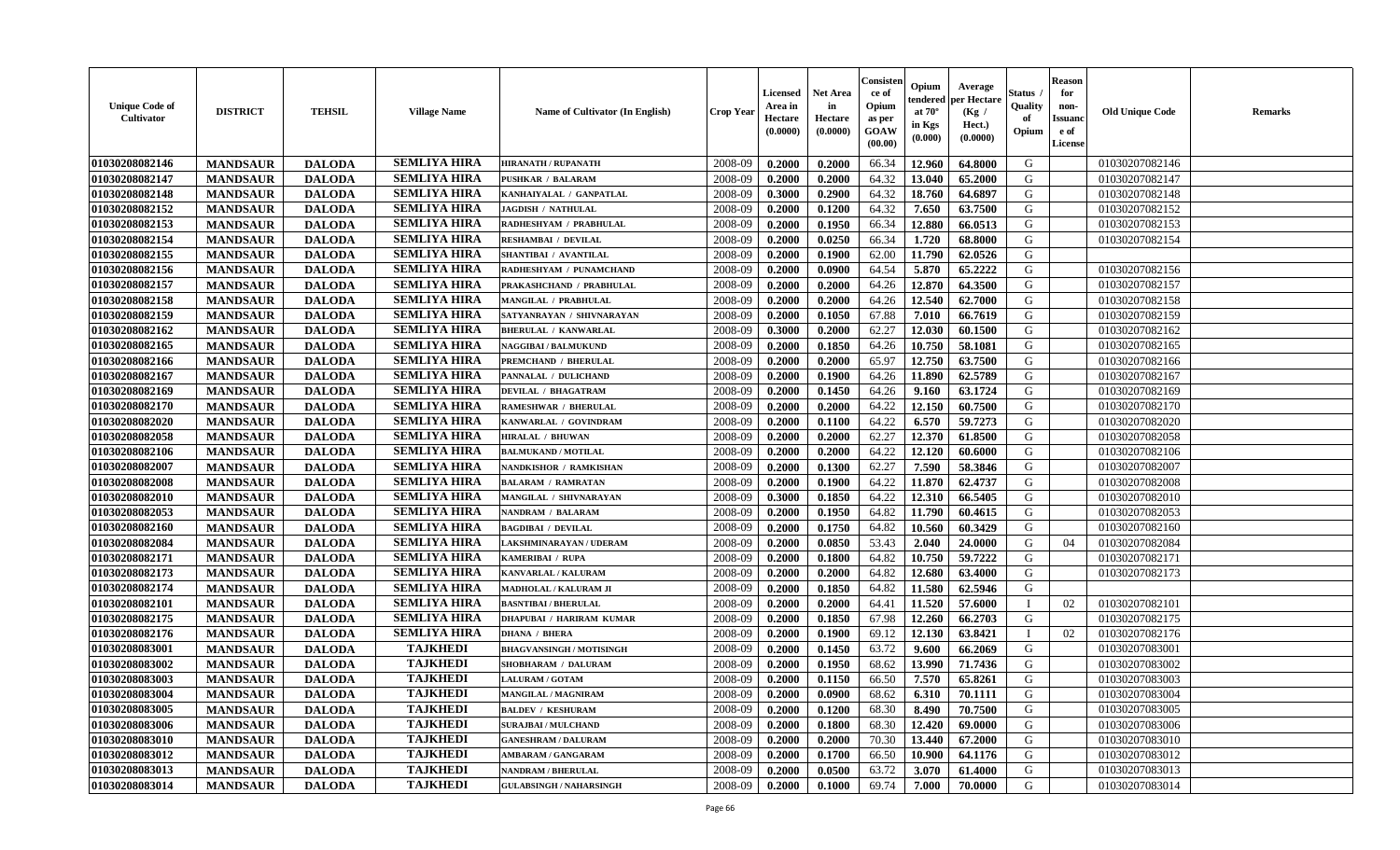| <b>Unique Code of</b><br>Cultivator | <b>DISTRICT</b> | <b>TEHSIL</b>   | <b>Village Name</b> | Name of Cultivator (In English)        | <b>Crop Year</b> | <b>Licensed</b><br>Area in<br>Hectare<br>(0.0000) | <b>Net Area</b><br>in<br>Hectare<br>(0.0000) | Consister<br>ce of<br>Opium<br>as per<br>GOAW<br>(00.00) | Opium<br>endered<br>at $70^{\circ}$<br>in Kgs<br>(0.000) | Average<br>per Hectare<br>(Kg /<br>Hect.)<br>(0.0000) | <b>Status</b><br>Quality<br>of<br>Opium | <b>Reason</b><br>for<br>non-<br><b>Issuand</b><br>e of<br>License | <b>Old Unique Code</b> | <b>Remarks</b>                    |
|-------------------------------------|-----------------|-----------------|---------------------|----------------------------------------|------------------|---------------------------------------------------|----------------------------------------------|----------------------------------------------------------|----------------------------------------------------------|-------------------------------------------------------|-----------------------------------------|-------------------------------------------------------------------|------------------------|-----------------------------------|
| 01030208083016                      | <b>MANDSAUR</b> | <b>DALODA</b>   | <b>TAJKHEDI</b>     | <b>DEVILAL / RATANLAL</b>              | 2008-09          | 0.3000                                            | 0.2000                                       | 65.68                                                    | 14.210                                                   | 71.0500                                               | G                                       |                                                                   | 01030207083016         |                                   |
| 01030208083017                      | <b>MANDSAUR</b> | <b>DALODA</b>   | <b>TAJKHEDI</b>     | TEJKUNWAR / NAGU SINGH                 | 2008-09          | 0.2000                                            | 0.2050                                       | 68.30                                                    | 13.500                                                   | 65.8537                                               | G                                       |                                                                   | 01030207083017         |                                   |
| 01030208083022                      | <b>MANDSAUR</b> | <b>DALODA</b>   | <b>TAJKHEDI</b>     | <b>BALARAM / BHUWANISHANKAR</b>        | 2008-09          | 0.2000                                            | 0.1100                                       | 65.68                                                    | 7.160                                                    | 65.0909                                               | G                                       |                                                                   | 01030207083022         |                                   |
| 01030208083025                      | <b>MANDSAUR</b> | <b>DALODA</b>   | <b>TAJKHEDI</b>     | NATHULAL / RATANLAL                    | 2008-09          | 0.2000                                            | 0.1800                                       | 67.68                                                    | 12.110                                                   | 67.2778                                               | G                                       |                                                                   | 01030207083025         |                                   |
| 01030208083033                      | <b>MANDSAUR</b> | <b>DALODA</b>   | <b>TAJKHEDI</b>     | <b>CHAINRAM / MAGANIRAM</b>            | 2008-09          | 0.2000                                            | 0.1200                                       | 63.23                                                    | 7.330                                                    | 61.0833                                               | G                                       |                                                                   | 01030207083033         |                                   |
| 01030208083036                      | <b>MANDSAUR</b> | <b>DALODA</b>   | <b>TAJKHEDI</b>     | NATTHE KHAN / BHURE KHAN               | 2008-09          | 0.2000                                            | 0.2100                                       | 68.30                                                    | 14.450                                                   | 68.8095                                               | G                                       |                                                                   | 01030207083036         |                                   |
| 01030208083038                      | <b>MANDSAUR</b> | <b>DALODA</b>   | <b>TAJKHEDI</b>     | <b>MOHAN / RAMA</b>                    | 2008-09          | 0.2000                                            | 0.2000                                       | 70.30                                                    | 13.450                                                   | 67.2500                                               | G                                       |                                                                   | 01030207083038         |                                   |
| 01030208083045                      | <b>MANDSAUR</b> | <b>DALODA</b>   | <b>TAJKHEDI</b>     | HANS KUNWAR / DHUL SINGH               | 2008-09          | 0.2000                                            | 0.1950                                       | 68.00                                                    | 13.160                                                   | 67.4872                                               | $\mathbf I$                             | 02                                                                | 01030207083045         |                                   |
| 01030208083046                      | <b>MANDSAUR</b> | <b>DALODA</b>   | <b>TAJKHEDI</b>     | <b>GOPAL / LALURAM</b>                 | 2008-09          | 0.2000                                            | 0.1200                                       | 65.68                                                    | 7.840                                                    | 65.3333                                               | G                                       |                                                                   | 01030207083046         |                                   |
| 01030208083047                      | <b>MANDSAUR</b> | <b>DALODA</b>   | <b>TAJKHEDI</b>     | MAHIPAL SINGH / BHAGWAN SINGH          | 2008-09          | 0.2000                                            | 0.1050                                       | 65.68                                                    | 7.190                                                    | 68.4762                                               | G                                       |                                                                   | 01030207083047         |                                   |
| 01030208083051                      | <b>MANDSAUR</b> | <b>DALODA</b>   | <b>TAJKHEDI</b>     | <b>BHUWANI SINGH / VIKRAM SINGH</b>    | 2008-09          | 0.2000                                            | 0.1800                                       | 70.30                                                    | 12.400                                                   | 68.8889                                               | G                                       |                                                                   | 01030207083051         |                                   |
| 01030208083054                      | <b>MANDSAUR</b> | <b>DALODA</b>   | <b>TAJKHEDI</b>     | KANHAIYALAL / KESHURAM                 | 2008-09          | 0.2000                                            | 0.1800                                       | 67.85                                                    | 12.280                                                   | 68.2222                                               | G                                       |                                                                   | 01030207083054         |                                   |
| 01030208083055                      | <b>MANDSAUR</b> | <b>DALODA</b>   | <b>TAJKHEDI</b>     | <b>BHANWAR SINGH / BHERU SINGH</b>     | 2008-09          | 0.2000                                            | 0.0950                                       | 70.30                                                    | 6.420                                                    | 67.5789                                               | G                                       |                                                                   | 01030207083055         |                                   |
| 01030208083056                      | <b>MANDSAUR</b> | <b>DALODA</b>   | <b>TAJKHEDI</b>     | <b>RAMPRASAD / BAGDIRAM</b>            | 2008-09          | 0.2000                                            | 0.1950                                       | 67.85                                                    | 12.660                                                   | 64.9231                                               | G                                       |                                                                   | 01030207083056         |                                   |
| 01030208083057                      | <b>MANDSAUR</b> | <b>DALODA</b>   | <b>TAJKHEDI</b>     | <b>NARENDRA SINGH / DASHRATH SINGH</b> | 2008-09          | 0.2000                                            | 0.1150                                       | 67.85                                                    | 7.880                                                    | 68.5217                                               | G                                       |                                                                   | 01030207083057         |                                   |
| 01030208083058                      | <b>MANDSAUR</b> | <b>DALODA</b>   | <b>TAJKHEDI</b>     | <b>DOLATSINGH / NAHAR SINGH</b>        | 2008-09          | 0.2000                                            | 0.1050                                       | 69.92                                                    | 7.250                                                    | 69.0476                                               | G                                       |                                                                   | 01030207083058         |                                   |
| 01030208083059                      | <b>MANDSAUR</b> | <b>DALODA</b>   | <b>TAJKHEDI</b>     | KISHAN KUNWAR / KISHOR SINGH           | 2008-09          | 0.2000                                            | 0.0900                                       | 67.85                                                    | 6.060                                                    | 67.3333                                               | G                                       |                                                                   | 01030207083059         |                                   |
| 01030208083060                      | <b>MANDSAUR</b> | <b>DALODA</b>   | <b>TAJKHEDI</b>     | ISHWAR SINGH / SARDAR SINGH            | 2008-09          | 0.2000                                            | 0.0850                                       | 67.85                                                    | 5.640                                                    | 66.3529                                               | G                                       |                                                                   | 01030207083060         |                                   |
| 01030208083061                      | <b>MANDSAUR</b> | <b>DALODA</b>   | <b>TAJKHEDI</b>     | PUNAMCHAND / GANGARAM                  | 2008-09          | 0.2000                                            | 0.0850                                       | 65.26                                                    | 5.790                                                    | 68.1176                                               | G                                       |                                                                   | 01030207083061         |                                   |
| 01030208083064                      | <b>MANDSAUR</b> | <b>DALODA</b>   | <b>TAJKHEDI</b>     | KAILASHLAL / RATANLAL                  | 2008-09          | 0.2000                                            | 0.1050                                       | 65.69                                                    | 7.060                                                    | 67.2381                                               | G                                       |                                                                   | 01030207083064         |                                   |
| 01030208083068                      | <b>MANDSAUR</b> | <b>DALODA</b>   | <b>TAJKHEDI</b>     | JITENDRA SINGH / RAGHUVIR SINGH        | 2008-09          | 0.2000                                            | 0.2000                                       | 65.69                                                    | 13.060                                                   | 65.3000                                               | G                                       |                                                                   | 01030207083068         |                                   |
| 01030208083072                      | <b>MANDSAUR</b> | <b>DALODA</b>   | <b>TAJKHEDI</b>     | <b>BHARAT KUNWAR / DEVI SINGH</b>      | 2008-09          | 0.2000                                            | 0.1050                                       | 68.62                                                    | 7.080                                                    | 67.4286                                               | G                                       |                                                                   | 01030207083072         |                                   |
| 01030208083075                      | <b>MANDSAUR</b> | <b>DALODA</b>   | <b>TAJKHEDI</b>     | RAJENDRA SINGH / SAWRUP SINGH          | 2008-09          | 0.2000                                            | 0.1150                                       | 65.69                                                    | 7.610                                                    | 66.1739                                               | G                                       |                                                                   | 01030207083075         |                                   |
| 01030208083076                      | <b>MANDSAUR</b> | <b>DALODA</b>   | <b>TAJKHEDI</b>     | PREMCHAND / MANGILAL                   | 2008-09          | 0.2000                                            | 0.2050                                       | 70.30                                                    | 14.060                                                   | 68.5854                                               | G                                       |                                                                   | 01030207083076         |                                   |
| 01030208083050                      | <b>MANDSAUR</b> | <b>DALODA</b>   | <b>TAJKHEDI</b>     | MODIRAM / GANGARAM                     | 2008-09          | 0.2000                                            | 0.1100                                       | 65.69                                                    | 7.280                                                    | 66.1818                                               | G                                       |                                                                   | 01030207083050         |                                   |
| 01030208083018                      | <b>MANDSAUR</b> | <b>DALODA</b>   | <b>TAJKHEDI</b>     | <b>SUKHRAM / BHUWAN</b>                | 2008-09          | 0.2000                                            | 0.1200                                       | 72.38                                                    | 9.060                                                    | 75.5000                                               | G                                       |                                                                   | 01030207083018         |                                   |
| 01030208083007                      | <b>MANDSAUR</b> | <b>DALODA</b>   | <b>TAJKHEDI</b>     | <b>BALWANT SINGH / MADAN SINGH</b>     | 2008-09          | 0.2000                                            | 0.1950                                       | 65.69                                                    | 12.930                                                   | 66.3077                                               | G                                       |                                                                   | 01030207083007         |                                   |
| 01030208083042                      | <b>MANDSAUR</b> | <b>DALODA</b>   | <b>TAJKHEDI</b>     | <b>BHANWARLAL / PAYARCHAND</b>         | 2008-09          | 0.2000                                            | 0.1700                                       | 66.50                                                    | 11.050                                                   | 65.0000                                               | G                                       |                                                                   | 01030207083042         |                                   |
| 01030208083041                      | <b>MANDSAUR</b> | <b>DALODA</b>   | <b>TAJKHEDI</b>     | <b>DEVARAM / BHULLIBAI</b>             | 2008-09          | 0.2000                                            | 0.1000                                       | 66.50                                                    | 6.580                                                    | 65.8000                                               | G                                       |                                                                   | 01030207083041         |                                   |
| 01030208083077                      | <b>MANDSAUR</b> | <b>DALODA</b>   | <b>TAJKHEDI</b>     | <b>BHANWAR SINGH / SARDAR SINGH</b>    | 2008-09          | 0.2000                                            | 0.0550                                       | 68.62                                                    | 3.670                                                    | 66.7273                                               | G                                       |                                                                   | 01030207083077         |                                   |
| 01030207034014                      | <b>MANDSAUR</b> | <b>MANDSAUR</b> | <b>AZIZKHEDI</b>    | RAJARAM / DEVRAM                       | 2008-09          | 0.2000                                            | 0.1900                                       | 61.65                                                    | 11.630                                                   | 61.2105                                               | ${\bf G}$                               |                                                                   |                        |                                   |
| 01030207034005                      | <b>MANDSAUR</b> | <b>MANDSAUR</b> | <b>AZIZKHEDI</b>    | <b>UDAYRAM / MAGANIRAM</b>             | 2008-09          | 0.3000                                            | 0.2050                                       | 61.65                                                    | 11.700                                                   | 57.0732                                               | G                                       |                                                                   |                        |                                   |
| 01030207034007                      | <b>MANDSAUR</b> | <b>MANDSAUR</b> | <b>AZIZKHEDI</b>    | RAMLAL / MAGANIRAM                     | 2008-09          | 0.2000                                            | 0.2000                                       | 56.53                                                    | 11.610                                                   | 58.0500                                               | G                                       |                                                                   |                        |                                   |
| 01030207034020                      | <b>MANDSAUR</b> | <b>MANDSAUR</b> | <b>AZIZKHEDI</b>    | MAGANBAI / BHUWAN                      | 2008-09          | 0.3000                                            | 0.2450                                       | 61.65                                                    | 14.910                                                   | 60.8571                                               | G                                       |                                                                   |                        |                                   |
| 01030207034021                      | <b>MANDSAUR</b> | <b>MANDSAUR</b> | <b>AZIZKHEDI</b>    | <b>MANGILAL / RAMLAL</b>               | 2008-09          | 0.2000                                            | 0.2050                                       | 65.90                                                    | 12.810                                                   | 62.4878                                               | G                                       |                                                                   |                        | <b>I KAINSFEIVINIUHAININIADPU</b> |
| 01030207034022                      | <b>MANDSAUR</b> | <b>MANDSAUR</b> | <b>AZIZKHEDI</b>    | <b>SITARAM / NANDARAM</b>              | 2008-09          | 0.2000                                            | 0.1950                                       | 56.53                                                    | 6.460                                                    | 33.1282                                               | G                                       | 04                                                                |                        |                                   |
| 01030207035011                      | <b>MANDSAUR</b> | <b>MANDSAUR</b> | <b>AADHARI</b>      | <b>BAGDIBAI / BHAGIRATH</b>            | 2008-09          | 0.2000                                            | 0.2000                                       | 62.83                                                    | 12.760                                                   | 63.8000                                               | G                                       |                                                                   |                        |                                   |
| 01030207035013                      | <b>MANDSAUR</b> | <b>MANDSAUR</b> | <b>AADHARI</b>      | MAN SINGH / LAL SINGH                  | 2008-09          | 0.2000                                            | 0.2000                                       | 59.41                                                    | 12.120                                                   | 60.6000                                               | G                                       |                                                                   |                        |                                   |
| 01030207035014                      | <b>MANDSAUR</b> | <b>MANDSAUR</b> | <b>AADHARI</b>      | KANIRAM / JUJHAR                       | 2008-09          | 0.2000                                            | 0.2000                                       | 62.83                                                    | 12.640                                                   | 63.2000                                               | G                                       |                                                                   |                        |                                   |
| 01030207035018                      | <b>MANDSAUR</b> | <b>MANDSAUR</b> | <b>AADHARI</b>      | <b>BHERU SINGH / ONKAR SINGH</b>       | 2008-09          | 0.2000                                            | 0.1950                                       | 62.83                                                    | 12.550                                                   | 64.3590                                               | G                                       |                                                                   |                        |                                   |
| 01030207035019                      | <b>MANDSAUR</b> | <b>MANDSAUR</b> | <b>AADHARI</b>      | <b>GOPALSINGH / ONKARSINGH</b>         | 2008-09          | 0.2000                                            | 0.2000                                       | 64.83                                                    | 13.310                                                   | 66.5500                                               | G                                       |                                                                   |                        |                                   |
| 01030207035020                      | <b>MANDSAUR</b> | <b>MANDSAUR</b> | <b>AADHARI</b>      | SATTUBAI / SITARAM                     | 2008-09          | 0.3000                                            | 0.3000                                       | 65.71                                                    | 20.550                                                   | 68.5000                                               | G                                       |                                                                   |                        |                                   |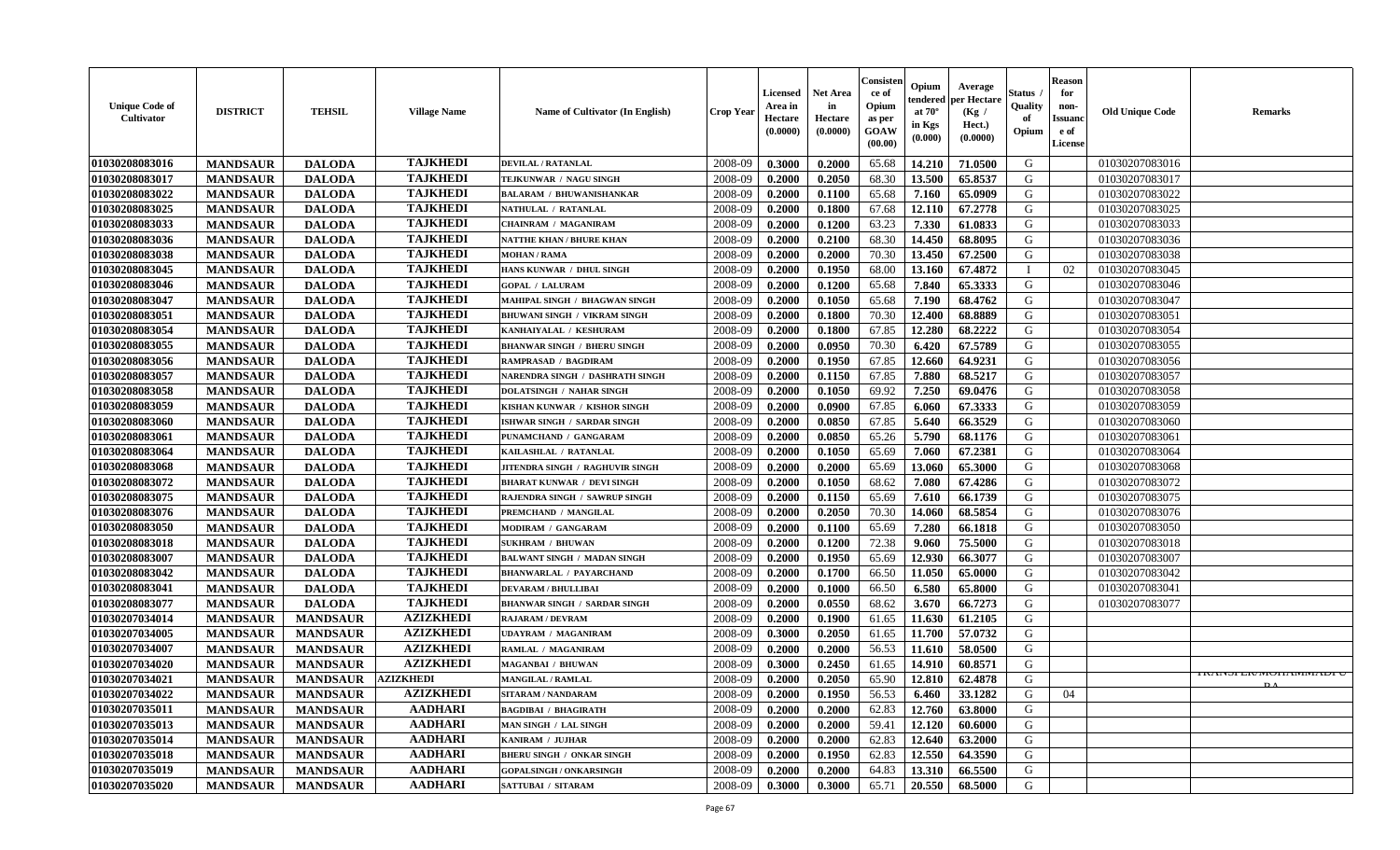| <b>Unique Code of</b><br>Cultivator | <b>DISTRICT</b> | <b>TEHSIL</b>   | <b>Village Name</b> | Name of Cultivator (In English)   | <b>Crop Year</b> | <b>Licensed</b><br>Area in<br>Hectare<br>(0.0000) | <b>Net Area</b><br>in<br>Hectare<br>(0.0000) | Consister<br>ce of<br>Opium<br>as per<br>GOAW<br>(00.00) | Opium<br>endered<br>at $70^\circ$<br>in Kgs<br>(0.000) | Average<br>per Hectare<br>(Kg /<br>Hect.)<br>(0.0000) | <b>Status</b><br>Quality<br>of<br>Opium | <b>Reason</b><br>for<br>non-<br><b>Issuanc</b><br>e of<br>License | <b>Old Unique Code</b> | <b>Remarks</b>     |
|-------------------------------------|-----------------|-----------------|---------------------|-----------------------------------|------------------|---------------------------------------------------|----------------------------------------------|----------------------------------------------------------|--------------------------------------------------------|-------------------------------------------------------|-----------------------------------------|-------------------------------------------------------------------|------------------------|--------------------|
| 01030207035021                      | <b>MANDSAUR</b> | <b>MANDSAUR</b> | <b>AADHARI</b>      | <b>BHAGIBAI / DEVA</b>            | 2008-09          | 0.2000                                            | 0.2000                                       | 59.41                                                    | 11.930                                                 | 59.6500                                               | G                                       |                                                                   |                        |                    |
| 01030207035029                      | <b>MANDSAUR</b> | <b>MANDSAUR</b> | <b>AADHARI</b>      | VARDICHAND / KESHURAM             | 2008-09          | 0.2000                                            | 0.2050                                       | 63.30                                                    | 13.720                                                 | 66.9268                                               | G                                       |                                                                   |                        |                    |
| 01030207035038                      | <b>MANDSAUR</b> | <b>MANDSAUR</b> | <b>AADHARI</b>      | <b>NATHU / KACHARU</b>            | 2008-09          | 0.3000                                            | 0.2000                                       | 59.41                                                    | 11.790                                                 | 58.9500                                               | G                                       |                                                                   |                        | <b>NAME CHANGE</b> |
| 01030207035043                      | <b>MANDSAUR</b> | <b>MANDSAUR</b> | <b>AADHARI</b>      | <b>HIRALAL / NATHU</b>            | 2008-09          | 0.2000                                            | 0.1750                                       | 63.01                                                    | 11.250                                                 | 64.2857                                               | G                                       |                                                                   |                        |                    |
| 01030207035048                      | <b>MANDSAUR</b> | <b>MANDSAUR</b> | <b>AADHARI</b>      | <b>BHANVARLAL / KACHARU</b>       | 2008-09          | 0.3000                                            | 0.2050                                       | 64.69                                                    | 12.910                                                 | 62.9756                                               | G                                       |                                                                   |                        |                    |
| 01030207035049                      | <b>MANDSAUR</b> | <b>MANDSAUR</b> | <b>AADHARI</b>      | <b>TULSIRAM / DHURA</b>           | 2008-09          | 0.2000                                            | 0.2000                                       | 64.69                                                    | 13.260                                                 | 66.3000                                               | G                                       |                                                                   |                        |                    |
| 01030207035024                      | <b>MANDSAUR</b> | <b>MANDSAUR</b> | <b>AADHARI</b>      | JUJHAR SINGH / RAY SINGH          | 2008-09          | 0.2000                                            | 0.1850                                       | 67.04                                                    | 12.690                                                 | 68.5946                                               | G                                       |                                                                   |                        |                    |
| 01030207035009                      | <b>MANDSAUR</b> | <b>MANDSAUR</b> | <b>AADHARI</b>      | DATARASINGH / ARJUNASINGH         | 2008-09          | 0.2000                                            | 0.2050                                       | 64.69                                                    | 13.440                                                 | 65.5610                                               | G                                       |                                                                   |                        |                    |
| 01030207035002                      | <b>MANDSAUR</b> | <b>MANDSAUR</b> | <b>AADHARI</b>      | MOTYABAI / BHAGWAN                | 2008-09          | 0.3000                                            | 0.2650                                       | 56.67                                                    | 15.570                                                 | 58.7547                                               | G                                       |                                                                   |                        |                    |
| 01030207035055                      | <b>MANDSAUR</b> | <b>MANDSAUR</b> | <b>AADHARI</b>      | RAJARAM / SITARAM                 | 2008-09          | 0.2000                                            | 0.2000                                       | 63.01                                                    | 12.720                                                 | 63.6000                                               | G                                       |                                                                   |                        |                    |
| 01030207084004                      | <b>MANDSAUR</b> | <b>MANDSAUR</b> | <b>BABRECHA</b>     | <b>BHERULAL / KACHRU</b>          | 2008-09          | 0.2000                                            | 0.2050                                       | 62.72                                                    | 12.710                                                 | 62.0000                                               | $\mathbf G$                             |                                                                   |                        |                    |
| 01030207084010                      | <b>MANDSAUR</b> | <b>MANDSAUR</b> | <b>BABRECHA</b>     | <b>JAGDISH / BALU</b>             | 2008-09          | 0.2000                                            | 0.1950                                       | 62.72                                                    | 12.890                                                 | 66.1026                                               | G                                       |                                                                   |                        |                    |
| 01030207084011                      | <b>MANDSAUR</b> | <b>MANDSAUR</b> | <b>BABRECHA</b>     | VAJERAM / GANGARAM                | 2008-09          | 0.2000                                            | 0.2050                                       | 68.19                                                    | 13.000                                                 | 63.4146                                               | G                                       |                                                                   |                        |                    |
| 01030207084013                      | <b>MANDSAUR</b> | <b>MANDSAUR</b> | <b>BABRECHA</b>     | <b>KAILASHACHANDRA / RATANLAL</b> | 2008-09          | 0.2000                                            | 0.1900                                       | 68.19                                                    | 5.050                                                  | 26.5789                                               | G                                       | 04                                                                |                        |                    |
| 01030207084014                      | <b>MANDSAUR</b> | <b>MANDSAUR</b> | <b>BABRECHA</b>     | <b>GORISHANKAR / BALARAM</b>      | 2008-09          | 0.2000                                            | 0.1600                                       | 68.84                                                    | 10.480                                                 | 65.5000                                               | G                                       |                                                                   |                        |                    |
| 01030207084016                      | <b>MANDSAUR</b> | <b>MANDSAUR</b> | <b>BABRECHA</b>     | <b>BALARAM / MODA</b>             | 2008-09          | 0.2000                                            | 0.2050                                       | 62.00                                                    | 12.960                                                 | 63.2195                                               | G                                       |                                                                   |                        |                    |
| 01030207084022                      | <b>MANDSAUR</b> | <b>MANDSAUR</b> | <b>BABRECHA</b>     | <b>BHULI BAI / JADAWCHAND</b>     | 2008-09          | 0.2000                                            | 0.2000                                       | 64.41                                                    | 12.970                                                 | 64.8500                                               | G                                       |                                                                   |                        |                    |
| 01030207084026                      | <b>MANDSAUR</b> | <b>MANDSAUR</b> | <b>BABRECHA</b>     | DARIYAVBAI / NANURAM              | 2008-09          | 0.2000                                            | 0.2000                                       | 62.00                                                    | 12.610                                                 | 63.0500                                               | G                                       |                                                                   |                        |                    |
| 01030207084028                      | <b>MANDSAUR</b> | <b>MANDSAUR</b> | <b>BABRECHA</b>     | <b>JAGANNATH / SALAGARAM</b>      | 2008-09          | 0.2000                                            | 0.1950                                       | 64.95                                                    | 11.920                                                 | 61.1282                                               | G                                       |                                                                   |                        |                    |
| 01030207084030                      | <b>MANDSAUR</b> | <b>MANDSAUR</b> | <b>BABRECHA</b>     | ISHWARLAL / RATANLAL              | 2008-09          | 0.2000                                            | 0.1950                                       | 68.14                                                    | 13.220                                                 | 67.7949                                               | G                                       |                                                                   |                        |                    |
| 01030207084031                      | <b>MANDSAUR</b> | <b>MANDSAUR</b> | <b>BABRECHA</b>     | <b>GORDHANLAL / RATANLAL</b>      | 2008-09          | 0.2000                                            | 0.2050                                       | 64.95                                                    | 13.560                                                 | 66.1463                                               | G                                       |                                                                   |                        |                    |
| 01030207084034                      | <b>MANDSAUR</b> | <b>MANDSAUR</b> | <b>BABRECHA</b>     | <b>GANGABAI / BHANWARLAL</b>      | 2008-09          | 0.3000                                            | 0.3000                                       | 64.95                                                    | 19.740                                                 | 65.8000                                               | G                                       |                                                                   |                        |                    |
| 01030207084035                      | <b>MANDSAUR</b> | <b>MANDSAUR</b> | <b>BABRECHA</b>     | <b>MANGU / KISHAN</b>             | 2008-09          | 0.2000                                            | 0.1750                                       | 62.00                                                    | 11.030                                                 | 63.0286                                               | ${\bf G}$                               |                                                                   |                        |                    |
| 01030207084044                      | <b>MANDSAUR</b> | <b>MANDSAUR</b> | <b>BABRECHA</b>     | <b>JAGANNATH / BHAGWAN</b>        | 2008-09          | 0.2000                                            | 0.1900                                       | 67.06                                                    | 11.960                                                 | 62.9474                                               | G                                       |                                                                   |                        |                    |
| 01030207084060                      | <b>MANDSAUR</b> | <b>MANDSAUR</b> | <b>BABRECHA</b>     | RAMCHANDRAA / RATANLAL            | 2008-09          | 0.2000                                            | 0.1200                                       | 68.14                                                    | 7.770                                                  | 64.7500                                               | G                                       |                                                                   |                        |                    |
| 01030207084061                      | <b>MANDSAUR</b> | <b>MANDSAUR</b> | <b>BABRECHA</b>     | KAMLABAI / NANDKISHOR             | 2008-09          | 0.2000                                            | 0.1850                                       | 62.00                                                    | 11.360                                                 | 61.4054                                               | G                                       |                                                                   |                        |                    |
| 01030207084063                      | <b>MANDSAUR</b> | <b>MANDSAUR</b> | <b>BABRECHA</b>     | <b>BALU SINGH / GOVINDRAM</b>     | 2008-09          | 0.2000                                            | 0.1850                                       | 65.10                                                    | 11.230                                                 | 60.7027                                               | G                                       |                                                                   |                        |                    |
| 01030207084071                      | <b>MANDSAUR</b> | <b>MANDSAUR</b> | <b>BABRECHA</b>     | MANGILAL / GOUTAM                 | 2008-09          | 0.2000                                            | 0.1000                                       | 68.57                                                    | 6.940                                                  | 69.4000                                               | G                                       |                                                                   |                        |                    |
| 01030207084072                      | <b>MANDSAUR</b> | <b>MANDSAUR</b> | <b>BABRECHA</b>     | <b>BHULIBAI / RODA</b>            | 2008-09          | 0.2000                                            | 0.1800                                       | 65.44                                                    | 11.370                                                 | 63.1667                                               | G                                       |                                                                   |                        |                    |
| 01030207084076                      | <b>MANDSAUR</b> | <b>MANDSAUR</b> | <b>BABRECHA</b>     | <b>BHANWARBAI / HIRALAL</b>       | 2008-09          | 0.2000                                            | 0.1750                                       | 62.00                                                    | 10.200                                                 | 58.2857                                               | G                                       |                                                                   |                        |                    |
| 01030207084079                      | <b>MANDSAUR</b> | <b>MANDSAUR</b> | <b>BABRECHA</b>     | GOVRDHANALAL / SHANKARLAL         | 2008-09          | 0.2000                                            | 0.1950                                       | 60.57                                                    | 5.240                                                  | 26.8718                                               | G                                       | 04                                                                |                        |                    |
| 01030207084082                      | <b>MANDSAUR</b> | <b>MANDSAUR</b> | <b>BABRECHA</b>     | <b>BHANWARLAL / RATANLAL</b>      | 2008-09          | 0.2000                                            | 0.1950                                       | 63.81                                                    | 11.510                                                 | 59.0256                                               | G                                       |                                                                   |                        |                    |
| 01030207084085                      | <b>MANDSAUR</b> | <b>MANDSAUR</b> | <b>BABRECHA</b>     | MANGILAL / NIRBHAYRAM             | 2008-09          | 0.2000                                            | 0.2000                                       | 68.84                                                    | 13.630                                                 | 68.1500                                               | G                                       |                                                                   |                        |                    |
| 01030207084087                      | <b>MANDSAUR</b> | <b>MANDSAUR</b> | <b>BABRECHA</b>     | MANGILAL / SAVA                   | 2008-09          | 0.2000                                            | 0.1900                                       | 63.81                                                    | 11.890                                                 | 62.5789                                               | G                                       |                                                                   |                        | <b>NAME CHANGE</b> |
| 01030207084089                      | <b>MANDSAUR</b> | <b>MANDSAUR</b> | <b>BABRECHA</b>     | <b>JAGDISH / NATHULAL</b>         | 2008-09          | 0.2000                                            | 0.2050                                       | 61.74                                                    | 11.600                                                 | 56.5854                                               | G                                       |                                                                   |                        |                    |
| 01030207084091                      | <b>MANDSAUR</b> | <b>MANDSAUR</b> | <b>BABRECHA</b>     | <b>NAGUBAI/BALU</b>               | 2008-09          | 0.2000                                            | 0.1600                                       | 62.09                                                    | 9.750                                                  | 60.9375                                               | G                                       |                                                                   |                        |                    |
| 01030207084093                      | <b>MANDSAUR</b> | <b>MANDSAUR</b> | <b>BABRECHA</b>     | <b>BHERULAL / RAMLAL</b>          | 2008-09          | 0.2000                                            | 0.1900                                       | 70.29                                                    | 12.780                                                 | 67.2632                                               | G                                       |                                                                   |                        |                    |
| 01030207084096                      | <b>MANDSAUR</b> | <b>MANDSAUR</b> | <b>BABRECHA</b>     | <b>BHERULAL / KISHAN</b>          | 2008-09          | 0.2000                                            | 0.1850                                       | 63.82                                                    | 10.820                                                 | 58.4865                                               | G                                       |                                                                   |                        |                    |
| 01030207084002                      | <b>MANDSAUR</b> | <b>MANDSAUR</b> | <b>BABRECHA</b>     | <b>GANPAT / JAGNNATH</b>          | 2008-09          | 0.2000                                            | 0.1850                                       | 68.84                                                    | 12.090                                                 | 65.3514                                               | ${\bf G}$                               |                                                                   |                        |                    |
| 01030207084003                      | <b>MANDSAUR</b> | <b>MANDSAUR</b> | <b>BABRECHA</b>     | RAMNIVAS / JAGANNATH              | 2008-09          | 0.2000                                            | 0.1950                                       | 65.08                                                    | 12.080                                                 | 61.9487                                               | G                                       |                                                                   |                        |                    |
| 01030207084005                      | <b>MANDSAUR</b> | <b>MANDSAUR</b> | <b>BABRECHA</b>     | <b>KAMLABAI/BHERULAL</b>          | 2008-09          | 0.2000                                            | 0.1850                                       | 60.57                                                    | 9.830                                                  | 53.1351                                               | G                                       |                                                                   |                        |                    |
| 01030207084008                      | <b>MANDSAUR</b> | <b>MANDSAUR</b> | <b>BABRECHA</b>     | <b>GOPAL / BHERULAL</b>           | 2008-09          | 0.2000                                            | 0.1550                                       | 68.19                                                    | 9.790                                                  | 63.1613                                               | G                                       |                                                                   |                        |                    |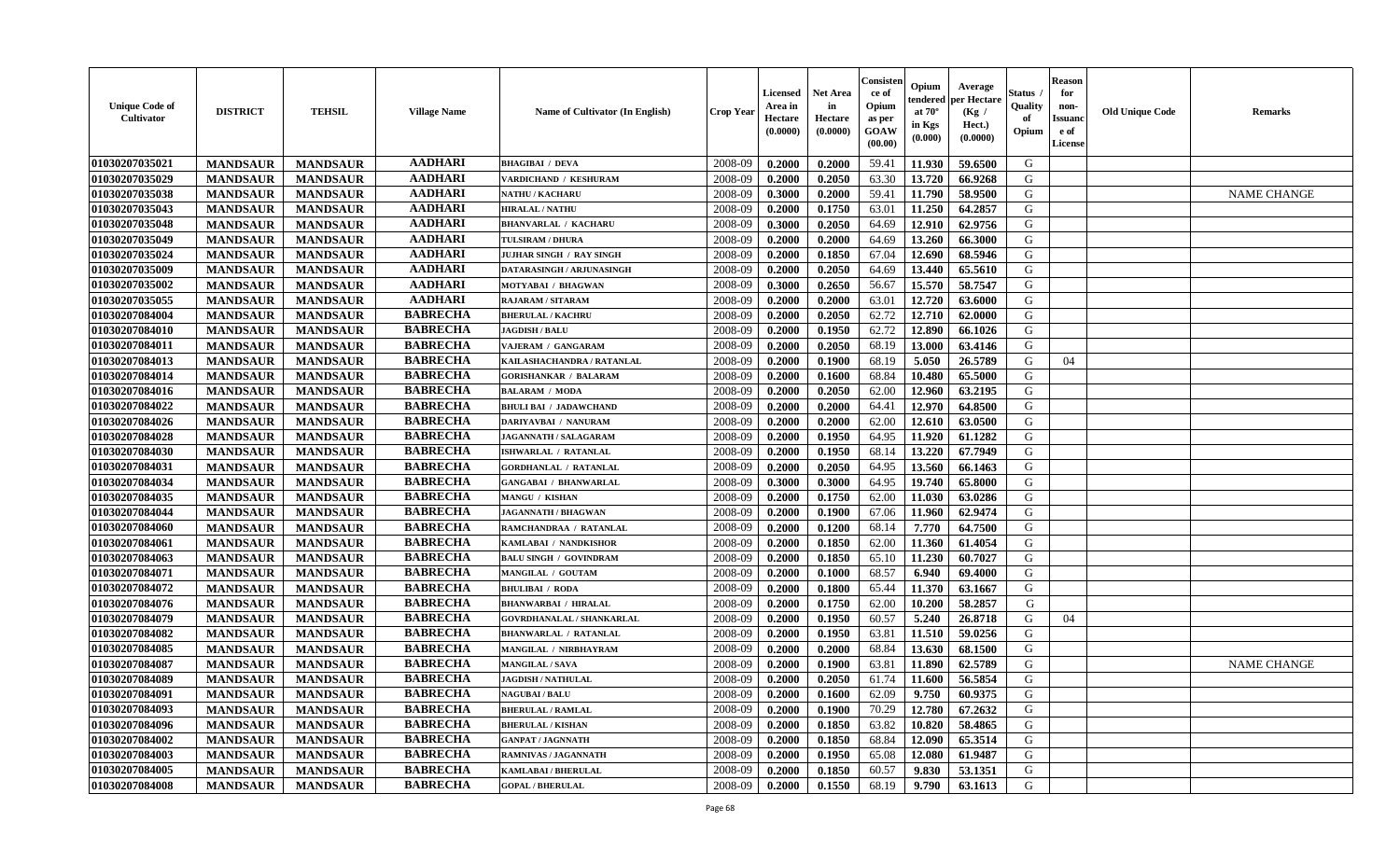| <b>Unique Code of</b><br><b>Cultivator</b> | <b>DISTRICT</b> | <b>TEHSIL</b>   | <b>Village Name</b> | Name of Cultivator (In English)   | <b>Crop Year</b> | <b>Licensed</b><br>Area in<br>Hectare<br>(0.0000) | <b>Net Area</b><br>in<br>Hectare<br>(0.0000) | Consisteı<br>ce of<br>Opium<br>as per<br>GOAW<br>(00.00) | Opium<br>endered<br>at $70^\circ$<br>in Kgs<br>(0.000) | Average<br>oer Hectare<br>(Kg /<br>Hect.)<br>(0.0000) | Status<br>Quality<br>of<br>Opium | <b>Reason</b><br>for<br>non-<br>Issuano<br>e of<br>License | <b>Old Unique Code</b> | <b>Remarks</b>     |
|--------------------------------------------|-----------------|-----------------|---------------------|-----------------------------------|------------------|---------------------------------------------------|----------------------------------------------|----------------------------------------------------------|--------------------------------------------------------|-------------------------------------------------------|----------------------------------|------------------------------------------------------------|------------------------|--------------------|
| 01030207084017                             | <b>MANDSAUR</b> | <b>MANDSAUR</b> | <b>BABRECHA</b>     | <b>SHUKHDEV / BHERULAL</b>        | 2008-09          | 0.2000                                            | 0.2000                                       | 70.27                                                    | 13.830                                                 | 69.1500                                               | G                                |                                                            |                        |                    |
| 01030207084018                             | <b>MANDSAUR</b> | <b>MANDSAUR</b> | <b>BABRECHA</b>     | PRATAPBAI / RODMAL                | 2008-09          | 0.2000                                            | 0.1950                                       | 62.09                                                    | 10.850                                                 | 55.6410                                               | G                                |                                                            |                        |                    |
| 01030207084029                             | <b>MANDSAUR</b> | <b>MANDSAUR</b> | <b>BABRECHA</b>     | <b>INDRAPRASAD / LALUPRASAD</b>   | 2008-09          | 0.2000                                            | 0.2000                                       | 65.08                                                    | 12.570                                                 | 62.8500                                               | G                                |                                                            |                        |                    |
| 01030207084040                             | <b>MANDSAUR</b> | <b>MANDSAUR</b> | <b>BABRECHA</b>     | SAJJANBAI / LAXMICHAND            | 2008-09          | 0.2000                                            | 0.2000                                       | 65.08                                                    | 12.850                                                 | 64.2500                                               | G                                |                                                            |                        |                    |
| 01030207084052                             | <b>MANDSAUR</b> | <b>MANDSAUR</b> | <b>BABRECHA</b>     | RAMSUKHIBAI / NATHULAL            | 2008-09          | 0.2000                                            | 0.1850                                       | 60.57                                                    | 11.090                                                 | 59.9459                                               | G                                |                                                            |                        |                    |
| 01030207084070                             | <b>MANDSAUR</b> | <b>MANDSAUR</b> | <b>BABRECHA</b>     | KAMLABAI / DEVA                   | 2008-09          | 0.2000                                            | 0.1900                                       | 65.08                                                    | 12.310                                                 | 64.7895                                               | G                                |                                                            |                        |                    |
| 01030207084075                             | <b>MANDSAUR</b> | <b>MANDSAUR</b> | <b>BABRECHA</b>     | RAMCHANDRA / HIRALAL              | 2008-09          | 0.2000                                            | 0.2050                                       | 68.19                                                    | 13.360                                                 | 65.1707                                               | G                                |                                                            |                        |                    |
| 01030207084092                             | <b>MANDSAUR</b> | <b>MANDSAUR</b> | <b>BABRECHA</b>     | <b>BAGDIRAM / BHERA</b>           | 2008-09          | 0.2000                                            | 0.1050                                       | 62.09                                                    | 6.180                                                  | 58.8571                                               | G                                |                                                            |                        |                    |
| 01030207084039                             | <b>MANDSAUR</b> | <b>MANDSAUR</b> | <b>BABRECHA</b>     | <b>DHANARAJ / KANA</b>            | 2008-09          | 0.2000                                            | 0.2000                                       | 33.94                                                    | 3.780                                                  | 18.9000                                               | G                                | 04                                                         |                        |                    |
| 01030207084080                             | <b>MANDSAUR</b> | <b>MANDSAUR</b> | <b>BABRECHA</b>     | <b>LALU/BHUWAN</b>                | 2008-09          | 0.2000                                            | 0.1900                                       | 71.88                                                    | 13.880                                                 | 73.0526                                               | $\mathbf{I}$                     | 02                                                         |                        |                    |
| 01030207084109                             | <b>MANDSAUR</b> | <b>MANDSAUR</b> | <b>BABRECHA</b>     | <b>RAMSINGH / NANDA</b>           | 2008-09          | 0.2000                                            | 0.2000                                       | 65.08                                                    | 12.750                                                 | 63.7500                                               | G                                |                                                            |                        | <b>NAME CHANGE</b> |
| 01030207084074                             | <b>MANDSAUR</b> | <b>MANDSAUR</b> | <b>BABRECHA</b>     | KAMLABAI / PARMANAND              | 2008-09          | 0.2000                                            | 0.1500                                       | 68.84                                                    | 8.010                                                  | 53.4000                                               | G                                |                                                            |                        |                    |
| 01030207084110                             | <b>MANDSAUR</b> | <b>MANDSAUR</b> | <b>BABRECHA</b>     | <b>SHRILAL / RAMLAL</b>           | 2008-09          | 0.2000                                            | 0.2000                                       | 62.09                                                    | 12.120                                                 | 60.6000                                               | G                                |                                                            |                        |                    |
| 01030207085007                             | <b>MANDSAUR</b> | <b>MANDSAUR</b> | <b>BADWAN</b>       | <b>JAMNASHANKER / SHIVNARAYAN</b> | 2008-09          | 0.3000                                            | 0.3100                                       | 68.13                                                    | 20.590                                                 | 66.4194                                               | G                                |                                                            |                        |                    |
| 01030207085016                             | <b>MANDSAUR</b> | <b>MANDSAUR</b> | <b>BADWAN</b>       | <b>GORISHNKAR / BHERULAL</b>      | 2008-09          | 0.2000                                            | 0.2000                                       | 67.18                                                    | 13.220                                                 | 66.1000                                               | G                                |                                                            |                        |                    |
| 01030207085017                             | <b>MANDSAUR</b> | <b>MANDSAUR</b> | <b>BADWAN</b>       | <b>MODIRAM / RAMCHANDRA</b>       | 2008-09          | 0.3000                                            | 0.2850                                       | 68.55                                                    | 19.660                                                 | 68.9825                                               | G                                |                                                            |                        |                    |
| 01030207085018                             | <b>MANDSAUR</b> | <b>MANDSAUR</b> | <b>BADWAN</b>       | <b>BAGDIRAM / HARIRAM</b>         | 2008-09          | 0.2000                                            | 0.1950                                       | 67.18                                                    | 13.550                                                 | 69.4872                                               | G                                |                                                            |                        |                    |
| 01030207085028                             | <b>MANDSAUR</b> | <b>MANDSAUR</b> | <b>BADWAN</b>       | <b>SANTOSH BAI / HIRALAL</b>      | 2008-09          | 0.2000                                            | 0.2000                                       | 66.58                                                    | 13.000                                                 | 65.0000                                               | $\mathbf{I}$                     | 02                                                         |                        |                    |
| 01030207085031                             | <b>MANDSAUR</b> | <b>MANDSAUR</b> | <b>BADWAN</b>       | NANIBAI / NANDA                   | 2008-09          | 0.2000                                            | 0.2050                                       | 68.43                                                    | 13.920                                                 | 67.9024                                               | G                                |                                                            |                        |                    |
| 01030207085032                             | <b>MANDSAUR</b> | <b>MANDSAUR</b> | <b>BADWAN</b>       | <b>BHERULAL / BAGDIRAM</b>        | 2008-09          | 0.2000                                            | 0.2000                                       | 67.18                                                    | 13.440                                                 | 67.2000                                               | G                                |                                                            |                        |                    |
| 01030207085039                             | <b>MANDSAUR</b> | <b>MANDSAUR</b> | <b>BADWAN</b>       | <b>KANKUBAI/BAGDIRAM</b>          | 2008-09          | 0.2000                                            | 0.1950                                       | 67.11                                                    | 13.360                                                 | 68.5128                                               | $\mathbf{I}$                     | 02                                                         |                        |                    |
| 01030207085050                             | <b>MANDSAUR</b> | <b>MANDSAUR</b> | <b>BADWAN</b>       | <b>DARIYAVBAI / BHERULAL</b>      | 2008-09          | 0.3000                                            | 0.3000                                       | 65.93                                                    | 19.070                                                 | 63.5667                                               | G                                |                                                            |                        |                    |
| 01030207085090                             | <b>MANDSAUR</b> | <b>MANDSAUR</b> | <b>BADWAN</b>       | <b>BALURAM / LAXMAN</b>           | 2008-09          | 0.3000                                            | 0.2750                                       | 66.53                                                    | 17.980                                                 | 65.3818                                               | G                                |                                                            |                        |                    |
| 01030207085099                             | <b>MANDSAUR</b> | <b>MANDSAUR</b> | <b>BADWAN</b>       | SALAGRAM / BAGDIRAM               | 2008-09          | 0.2000                                            | 0.2000                                       | 65.25                                                    | 13.020                                                 | 65.1000                                               | G                                |                                                            |                        |                    |
| 01030207085101                             | <b>MANDSAUR</b> | <b>MANDSAUR</b> | <b>BADWAN</b>       | <b>NANDALAL / SITARAM</b>         | 2008-09          | 0.2000                                            | 0.2000                                       | 68.51                                                    | 13.100                                                 | 65.5000                                               | G                                |                                                            |                        |                    |
| 01030207085002                             | <b>MANDSAUR</b> | <b>MANDSAUR</b> | <b>BADWAN</b>       | <b>BHERULAL / DEVARAM</b>         | 2008-09          | 0.3000                                            | 0.3050                                       | 68.16                                                    | 20.550                                                 | 67.3770                                               | G                                |                                                            |                        |                    |
| 01030207085006                             | <b>MANDSAUR</b> | <b>MANDSAUR</b> | <b>BADWAN</b>       | <b>DEVILAL / LAXMAN</b>           | 2008-09          | 0.3000                                            | 0.2000                                       | 68.16                                                    | 13.550                                                 | 67.7500                                               | G                                |                                                            |                        |                    |
| 01030207085021                             | <b>MANDSAUR</b> | <b>MANDSAUR</b> | <b>BADWAN</b>       | <b>RAMNIVAS / BHAWATIBAI</b>      | 2008-09          | 0.2000                                            | 0.2000                                       | 67.11                                                    | 13.510                                                 | 67.5500                                               | G                                |                                                            |                        |                    |
| 01030207085034                             | <b>MANDSAUR</b> | <b>MANDSAUR</b> | <b>BADWAN</b>       | RADHESHYAM / BAGDIRAM             | 2008-09          | 0.2000                                            | 0.1600                                       | 65.80                                                    | 9.990                                                  | 62.4375                                               | G                                |                                                            |                        |                    |
| 01030207085047                             | <b>MANDSAUR</b> | <b>MANDSAUR</b> | <b>BADWAN</b>       | <b>UDAYALAL / BHERULAL</b>        | 2008-09          | 0.2000                                            | 0.1950                                       | 68.55                                                    | 12.710                                                 | 65.1795                                               | G                                |                                                            |                        |                    |
| 01030207085065                             | <b>MANDSAUR</b> | <b>MANDSAUR</b> | <b>BADWAN</b>       | <b>SALAGARAM / DALLA</b>          | 2008-09          | 0.2000                                            | 0.2100                                       | 65.25                                                    | 13.480                                                 | 64.1905                                               | ${\bf G}$                        |                                                            |                        |                    |
| 01030207085074                             | <b>MANDSAUR</b> | <b>MANDSAUR</b> | <b>BADWAN</b>       | <b>RAMLAL / BHERULAL</b>          | 2008-09          | 0.3000                                            |                                              |                                                          |                                                        | 0.0000                                                | $_{\rm F}$                       |                                                            |                        |                    |
| 01030207085079                             | <b>MANDSAUR</b> | <b>MANDSAUR</b> | <b>BADWAN</b>       | <b>NANURAM / KALU</b>             | 2008-09          | 0.2000                                            | 0.2000                                       | 68.36                                                    | 12.470                                                 | 62.3500                                               | G                                |                                                            |                        | <b>NAME CHANGE</b> |
| 01030207085098                             | <b>MANDSAUR</b> | <b>MANDSAUR</b> | <b>BADWAN</b>       | <b>LILABAI/DEVILAL</b>            | 2008-09          | 0.3000                                            |                                              |                                                          |                                                        | 0.0000                                                | $\mathbf{F}$                     |                                                            |                        |                    |
| 01030207085108                             | <b>MANDSAUR</b> | <b>MANDSAUR</b> | <b>BADWAN</b>       | PARVATIBAI / DEVILAL              | 2008-09          | 0.3000                                            | 0.2900                                       | 65.25                                                    | 18.240                                                 | 62.8966                                               | G                                |                                                            |                        |                    |
| 01030207085109                             | <b>MANDSAUR</b> | <b>MANDSAUR</b> | <b>BADWAN</b>       | <b>MANGILAL / KESHURAM</b>        | 2008-09          | 0.2000                                            | 0.2000                                       | 65.25                                                    | 13.090                                                 | 65.4500                                               | G                                |                                                            |                        |                    |
| 01030207085013                             | <b>MANDSAUR</b> | <b>MANDSAUR</b> | <b>BADWAN</b>       | <b>MANGILAL / PARATHA</b>         | 2008-09          | 0.3000                                            | 0.3000                                       | 68.36                                                    | 19.890                                                 | 66.3000                                               | G                                |                                                            |                        |                    |
| 01030207085059                             | <b>MANDSAUR</b> | <b>MANDSAUR</b> | <b>BADWAN</b>       | <b>BADRILAL / HIRALAL</b>         | 2008-09          | 0.2000                                            | 0.1900                                       | 64.08                                                    | 12.510                                                 | 65.8421                                               | G                                |                                                            |                        |                    |
| 01030207085005                             | <b>MANDSAUR</b> | <b>MANDSAUR</b> | <b>BADWAN</b>       | <b>MANIBAI/KALU</b>               | 2008-09          | 0.2000                                            | 0.2000                                       | 64.59                                                    | 12.860                                                 | 64.3000                                               | G                                |                                                            |                        |                    |
| 01030207085055                             | <b>MANDSAUR</b> | <b>MANDSAUR</b> | <b>BADWAN</b>       | RAMLAL / KALU                     | 2008-09          | 0.2000                                            | 0.1900                                       | 64.08                                                    | 11.820                                                 | 62.2105                                               | G                                |                                                            |                        |                    |
| 01030207085115                             | <b>MANDSAUR</b> | <b>MANDSAUR</b> | <b>BADWAN</b>       | <b>DEVRAM / KAWERJI</b>           | 2008-09          | 0.2000                                            | 0.2000                                       | 68.55                                                    | 13.980                                                 | 69.9000                                               | G                                |                                                            |                        |                    |
| 01030207085118                             | <b>MANDSAUR</b> | <b>MANDSAUR</b> | <b>BADWAN</b>       | <b>MANGILAL / RAMRATAN</b>        | 2008-09          | 0.2000                                            | 0.0300                                       | 67.07                                                    | 2.030                                                  | 67.6667                                               | G                                |                                                            |                        |                    |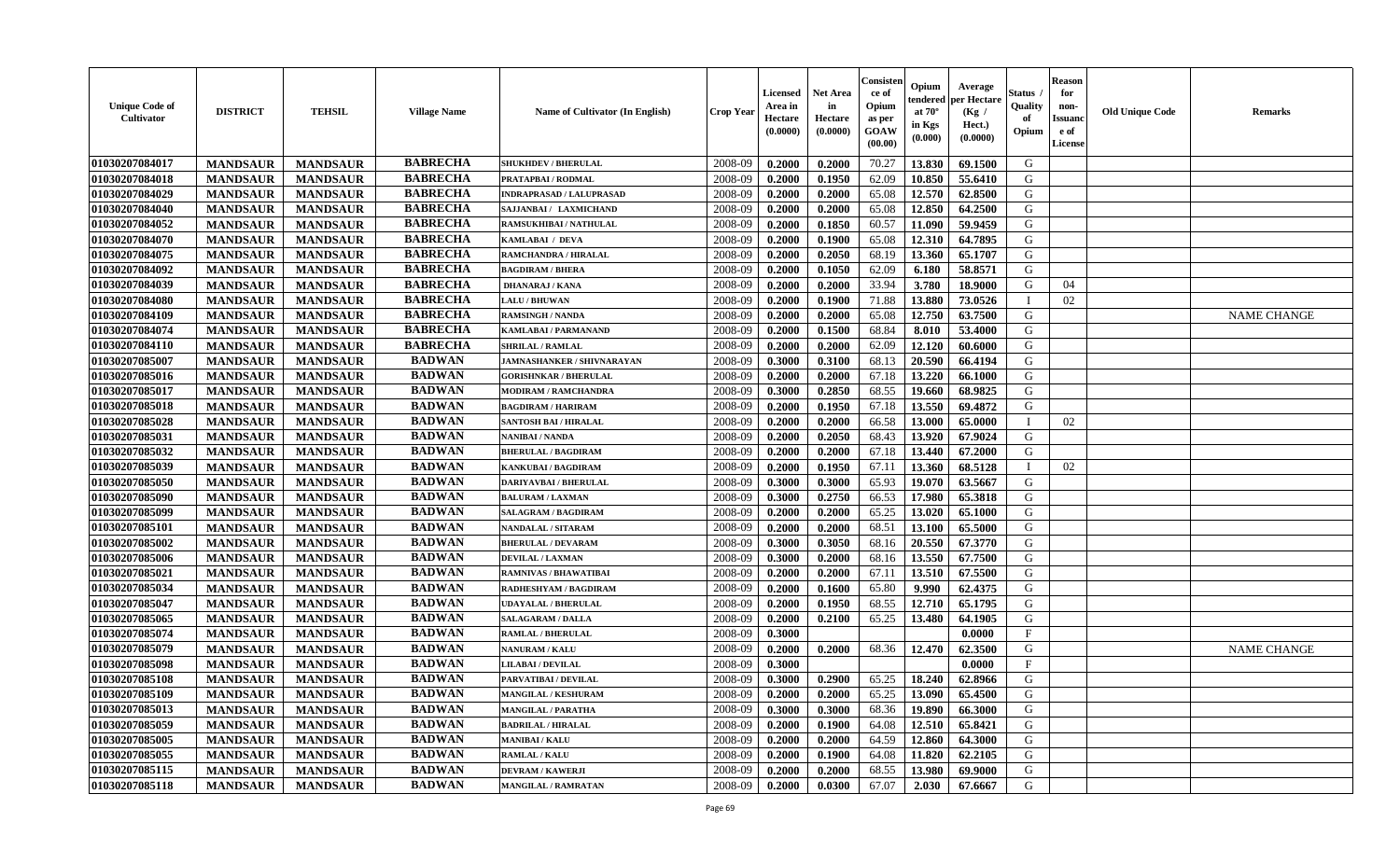| <b>Unique Code of</b><br>Cultivator | <b>DISTRICT</b> | <b>TEHSIL</b>   | <b>Village Name</b> | Name of Cultivator (In English)        | <b>Crop Year</b> | <b>Licensed</b><br>Area in<br>Hectare<br>(0.0000) | <b>Net Area</b><br>in<br>Hectare<br>(0.0000) | Consisteı<br>ce of<br>Opium<br>as per<br>GOAW<br>(00.00) | Opium<br>endered<br>at $70^{\circ}$<br>in Kgs<br>(0.000) | Average<br>er Hectare<br>(Kg /<br>Hect.)<br>(0.0000) | Status<br>Quality<br>of<br>Opium | <b>Reason</b><br>for<br>non-<br><b>Issuand</b><br>e of<br>License | <b>Old Unique Code</b> | Remarks                     |
|-------------------------------------|-----------------|-----------------|---------------------|----------------------------------------|------------------|---------------------------------------------------|----------------------------------------------|----------------------------------------------------------|----------------------------------------------------------|------------------------------------------------------|----------------------------------|-------------------------------------------------------------------|------------------------|-----------------------------|
| 01030207085112                      | <b>MANDSAUR</b> | <b>MANDSAUR</b> | <b>BADWAN</b>       | <b>KACHRU / BALURAM</b>                | 2008-09          | 0.3000                                            | 0.2800                                       | 66.43                                                    | 18.480                                                   | 66.0000                                              | G                                |                                                                   |                        |                             |
| 01030207085082                      | <b>MANDSAUR</b> | <b>MANDSAUR</b> | <b>BADWAN</b>       | NATHIBAI / KESHURAM                    | 2008-09          | 0.3000                                            |                                              |                                                          |                                                          | 0.0000                                               | $\mathbf{F}$                     |                                                                   |                        |                             |
| 01030207085056                      | <b>MANDSAUR</b> | <b>MANDSAUR</b> | <b>BADWAN</b>       | MOHANBAI / SITARAM                     | 2008-09          | 0.2000                                            | 0.1950                                       | 62.82                                                    | 12.190                                                   | 62.5128                                              | G                                |                                                                   |                        |                             |
| 01030207085069                      | <b>MANDSAUR</b> | <b>MANDSAUR</b> | <b>BADWAN</b>       | <b>SITARAM / BHERULAL</b>              | 2008-09          | 0.2000                                            |                                              |                                                          |                                                          | 0.0000                                               | $_{\rm F}$                       |                                                                   |                        |                             |
| 01030207085120                      | <b>MANDSAUR</b> | <b>MANDSAUR</b> | <b>BADWAN</b>       | RAMKANYABAI / RATANLAL                 | 2008-09          | 0.2000                                            |                                              |                                                          |                                                          | 0.0000                                               | F                                |                                                                   | 01030207106100         |                             |
| 01030207086005                      | <b>MANDSAUR</b> | <b>MANDSAUR</b> | <b>BAGYA</b>        | <b>VARADICHAND / NANDA</b>             | 2008-09          | 0.2000                                            | 0.0850                                       | 64.31                                                    | 5.150                                                    | 60.5882                                              | G                                |                                                                   |                        |                             |
| 01030207086012                      | <b>MANDSAUR</b> | <b>MANDSAUR</b> | <b>BAGYA</b>        | TULSIBAI / KISHAN                      | 2008-09          | 0.3000                                            | 0.3050                                       | 64.31                                                    | 17.780                                                   | 58.2951                                              | G                                |                                                                   |                        |                             |
| 01030207086013                      | <b>MANDSAUR</b> | <b>MANDSAUR</b> | <b>BAGYA</b>        | <b>MOTYABAI/VERDA</b>                  | 2008-09          | 0.2000                                            | 0.0200                                       | 73.95                                                    | 1.380                                                    | 69.0000                                              | G                                |                                                                   |                        |                             |
| 01030207086014                      | <b>MANDSAUR</b> | <b>MANDSAUR</b> | <b>BAGYA</b>        | <b>AMARLAL / KALU</b>                  | 2008-09          | 0.2000                                            | 0.2000                                       | 68.18                                                    | 11.650                                                   | 58.2500                                              | G                                |                                                                   |                        |                             |
| 01030207086016                      | <b>MANDSAUR</b> | <b>MANDSAUR</b> | <b>BAGYA</b>        | RATANLAL / KALU                        | 2008-09          | 0.2000                                            | 0.2000                                       | 67.37                                                    | 11.490                                                   | 57.4500                                              | G                                |                                                                   |                        | <b>NAME CHANGE</b>          |
| 01030207086017                      | <b>MANDSAUR</b> | <b>MANDSAUR</b> | <b>BAGYA</b>        | OMPRAKASH / SHOBHARAM                  | 2008-09          | 0.2000                                            | 0.0900                                       | 67.37                                                    | 5.870                                                    | 65.2222                                              | G                                |                                                                   |                        |                             |
| 01030207086020                      | <b>MANDSAUR</b> | <b>MANDSAUR</b> | <b>BAGYA</b>        | <b>JANIBAI / NANDA</b>                 | 2008-09          | 0.2000                                            | 0.2100                                       | 61.13                                                    | 11.340                                                   | 54.0000                                              | G                                |                                                                   |                        |                             |
| 01030207086023                      | <b>MANDSAUR</b> | <b>MANDSAUR</b> | <b>BAGYA</b>        | <b>JANIBAI / KISHANLAL (GHATIWALA)</b> | 2008-09          | 0.2000                                            | 0.1700                                       | 67.37                                                    | 10.980                                                   | 64.5882                                              | G                                |                                                                   |                        |                             |
| 01030207086025                      | <b>MANDSAUR</b> | <b>MANDSAUR</b> | <b>BAGYA</b>        | <b>MANGU / NATHU</b>                   | 2008-09          | 0.2000                                            |                                              |                                                          |                                                          | 0.0000                                               | $\mathbf{F}$                     |                                                                   |                        |                             |
| 01030207086027                      | <b>MANDSAUR</b> | <b>MANDSAUR</b> | <b>BAGYA</b>        | <b>DEVRAM / NANDRAM</b>                | 2008-09          | 0.2000                                            | 0.1000                                       | 64.31                                                    | 6.250                                                    | 62.5000                                              | $\mathbf G$                      |                                                                   |                        | <b>NAME CHANGE</b>          |
| 01030207086029                      | <b>MANDSAUR</b> | <b>MANDSAUR</b> | <b>BAGYA</b>        | <b>NANALAL / VERDICHAND</b>            | 2008-09          | 0.2000                                            | 0.2050                                       | 61.13                                                    | 11.530                                                   | 56.2439                                              | G                                |                                                                   |                        |                             |
| 01030207086032                      | <b>MANDSAUR</b> | <b>MANDSAUR</b> | <b>BAGYA</b>        | <b>SHAMBHULAL / BALU</b>               | 2008-09          | 0.2000                                            | 0.0750                                       | 64.80                                                    | 4.910                                                    | 65.4667                                              | G                                |                                                                   |                        |                             |
| 01030207086037                      | <b>MANDSAUR</b> | <b>MANDSAUR</b> | <b>BAGYA</b>        | <b>SAJJANBAI / RATANLAL</b>            | 2008-09          | 0.3000                                            | 0.3000                                       | 65.01                                                    | 17.690                                                   | 58.9667                                              | G                                |                                                                   |                        |                             |
| 01030207086001                      | <b>MANDSAUR</b> | <b>MANDSAUR</b> | <b>BAGYA</b>        | NANIBAI / BAGDIRAM                     | 2008-09          | 0.2000                                            | 0.2050                                       | 67.37                                                    | 12.390                                                   | 60.4390                                              | G                                |                                                                   |                        |                             |
| 01030207086004                      | <b>MANDSAUR</b> | <b>MANDSAUR</b> | <b>BAGYA</b>        | RAMESHVAR / KISHANALAL                 | 2008-09          | 0.2000                                            | 0.2000                                       | 65.01                                                    | 12.800                                                   | 64.0000                                              | G                                |                                                                   |                        | <b>TRANSFER/DHAKADKHEDI</b> |
| 01030207086039                      | <b>MANDSAUR</b> | <b>MANDSAUR</b> | <b>BAGYA</b>        | <b>VERDICHAND / BHAGWAN</b>            | 2008-09          | 0.2000                                            | 0.2000                                       | 62.64                                                    | 12.170                                                   | 60.8500                                              | G                                |                                                                   |                        |                             |
| 01030207086022                      | <b>MANDSAUR</b> | <b>MANDSAUR</b> | <b>BAGYA</b>        | <b>JANIBAI/AMRA</b>                    | 2008-09          | 0.2000                                            | 0.0200                                       | 69.70                                                    | 1.540                                                    | 77.0000                                              | G                                |                                                                   |                        |                             |
| 01030207086041                      | <b>MANDSAUR</b> | <b>MANDSAUR</b> | <b>BAGYA</b>        | <b>SHIVRAM / HIRALAL</b>               | 2008-09          | 0.2000                                            | 0.1950                                       | 68.18                                                    | 12.500                                                   | 64.1026                                              | G                                |                                                                   |                        |                             |
| 01030207087001                      | <b>MANDSAUR</b> | <b>MANDSAUR</b> | <b>BHATREWAS</b>    | RADHAKISHAN / KALURAM                  | 2008-09          | 0.2000                                            | 0.2000                                       | 62.75                                                    | 11.720                                                   | 58.6000                                              | G                                |                                                                   |                        |                             |
| 01030207087002                      | <b>MANDSAUR</b> | <b>MANDSAUR</b> | <b>BHATREWAS</b>    | RATANLAL / RAMLAL                      | 2008-09          | 0.2000                                            | 0.2050                                       | 62.75                                                    | 13.070                                                   | 63.7561                                              | G                                |                                                                   |                        | <b>NAME CHANGE</b>          |
| 01030207087005                      | <b>MANDSAUR</b> | <b>MANDSAUR</b> | <b>BHATREWAS</b>    | <b>DHANNA / GHAMER</b>                 | 2008-09          | 0.2000                                            | 0.2000                                       | 62.75                                                    | 13.290                                                   | 66.4500                                              | G                                |                                                                   |                        |                             |
| 01030207087006                      | <b>MANDSAUR</b> | <b>MANDSAUR</b> | <b>BHATREWAS</b>    | <b>MANSINGH / PANALAL</b>              | 2008-09          | 0.2000                                            | 0.2000                                       | 62.75                                                    | 12.270                                                   | 61.3500                                              | G                                |                                                                   |                        |                             |
| 01030207087009                      | <b>MANDSAUR</b> | <b>MANDSAUR</b> | <b>BHATREWAS</b>    | RAMCHANDRA / NANDA                     | 2008-09          | 0.2000                                            | 0.2050                                       | 62.37                                                    | 12.680                                                   | 61.8537                                              | G                                |                                                                   |                        |                             |
| 01030207087013                      | <b>MANDSAUR</b> | <b>MANDSAUR</b> | <b>BHATREWAS</b>    | <b>BAGDIRAM / GANGARAM</b>             | 2008-09          | 0.2000                                            | 0.2000                                       | 56.53                                                    | 5.130                                                    | 25.6500                                              | G                                | 04                                                                |                        |                             |
| 01030207087016                      | <b>MANDSAUR</b> | <b>MANDSAUR</b> | <b>BHATREWAS</b>    | NANDIBAI / RAMCHANDRA                  | 2008-09          | 0.2000                                            | 0.1950                                       | 64.64                                                    | 12.120                                                   | 62.1538                                              | G                                |                                                                   |                        |                             |
| 01030207087018                      | <b>MANDSAUR</b> | <b>MANDSAUR</b> | <b>BHATREWAS</b>    | <b>MANGALSINGH / HARIRAM</b>           | 2008-09          | 0.2000                                            | 0.1700                                       | 63.44                                                    | 10.720                                                   | 63.0588                                              | G                                |                                                                   |                        |                             |
| 01030207087019                      | <b>MANDSAUR</b> | <b>MANDSAUR</b> | <b>BHATREWAS</b>    | <b>GITABAI/HIRALAL</b>                 | 2008-09          | 0.3000                                            | 0.3000                                       | 63.15                                                    | 18.160                                                   | 60.5333                                              | G                                |                                                                   |                        |                             |
| 01030207087032                      | <b>MANDSAUR</b> | <b>MANDSAUR</b> | <b>BHATREWAS</b>    | AXMINARAYAN / NATHU                    | 2008-09          | 0.3000                                            | 0.2950                                       | 63.60                                                    | 19.520                                                   | 66.1695                                              | G                                |                                                                   |                        |                             |
| 01030207087033                      | <b>MANDSAUR</b> | <b>MANDSAUR</b> | <b>BHATREWAS</b>    | <b>AASHARAM / BHUWAN</b>               | 2008-09          | 0.2000                                            | 0.2050                                       | 66.57                                                    | 12.710                                                   | 62.0000                                              | G                                |                                                                   |                        |                             |
| 01030207087047                      | <b>MANDSAUR</b> | <b>MANDSAUR</b> | <b>BHATREWAS</b>    | <b>JAYRAM / BAGDIRAM</b>               | 2008-09          | 0.3000                                            | 0.2350                                       | 64.64                                                    | 14.600                                                   | 62.1277                                              | G                                |                                                                   |                        |                             |
| 01030207087049                      | <b>MANDSAUR</b> | <b>MANDSAUR</b> | <b>BHATREWAS</b>    | <b>BAGDIRAM / NANDA</b>                | 2008-09          | 0.2000                                            | 0.2000                                       | 64.64                                                    | 12.510                                                   | 62.5500                                              | G                                |                                                                   |                        |                             |
| 01030207087053                      | <b>MANDSAUR</b> | <b>MANDSAUR</b> | <b>BHATREWAS</b>    | <b>KESHERBAI/AMBARAM</b>               | 2008-09          | 0.2000                                            | 0.2000                                       | 62.37                                                    | 12.900                                                   | 64.5000                                              | G                                |                                                                   |                        |                             |
| 01030207087056                      | <b>MANDSAUR</b> | <b>MANDSAUR</b> | <b>BHATREWAS</b>    | <b>SUNDERBAI/ CHENRAM</b>              | 2008-09          | 0.2000                                            | 0.2000                                       | 64.64                                                    | 13.410                                                   | 67.0500                                              | G                                |                                                                   |                        |                             |
| 01030207087057                      | <b>MANDSAUR</b> | <b>MANDSAUR</b> | <b>BHATREWAS</b>    | KALU / SAVA                            | 2008-09          | 0.2000                                            | 0.2050                                       | 59.37                                                    | 12.770                                                   | 62.2927                                              | G                                |                                                                   |                        |                             |
| 01030207087059                      | <b>MANDSAUR</b> | <b>MANDSAUR</b> | <b>BHATREWAS</b>    | <b>GOPILAL / HERCHAND</b>              | 2008-09          | 0.3000                                            | 0.3050                                       | 62.37                                                    | 19.090                                                   | 62.5902                                              | ${\bf G}$                        |                                                                   |                        |                             |
| 01030207087061                      | <b>MANDSAUR</b> | <b>MANDSAUR</b> | <b>BHATREWAS</b>    | DALLA / DEVA                           | 2008-09          | 0.2000                                            | 0.1950                                       | 62.37                                                    | 11.840                                                   | 60.7179                                              | G                                |                                                                   |                        |                             |
| 01030207087063                      | <b>MANDSAUR</b> | <b>MANDSAUR</b> | <b>BHATREWAS</b>    | <b>MANGALSINGH / RAMLAL</b>            | 2008-09          | 0.2000                                            | 0.2000                                       | 64.64                                                    | 12.350                                                   | 61.7500                                              | G                                |                                                                   |                        |                             |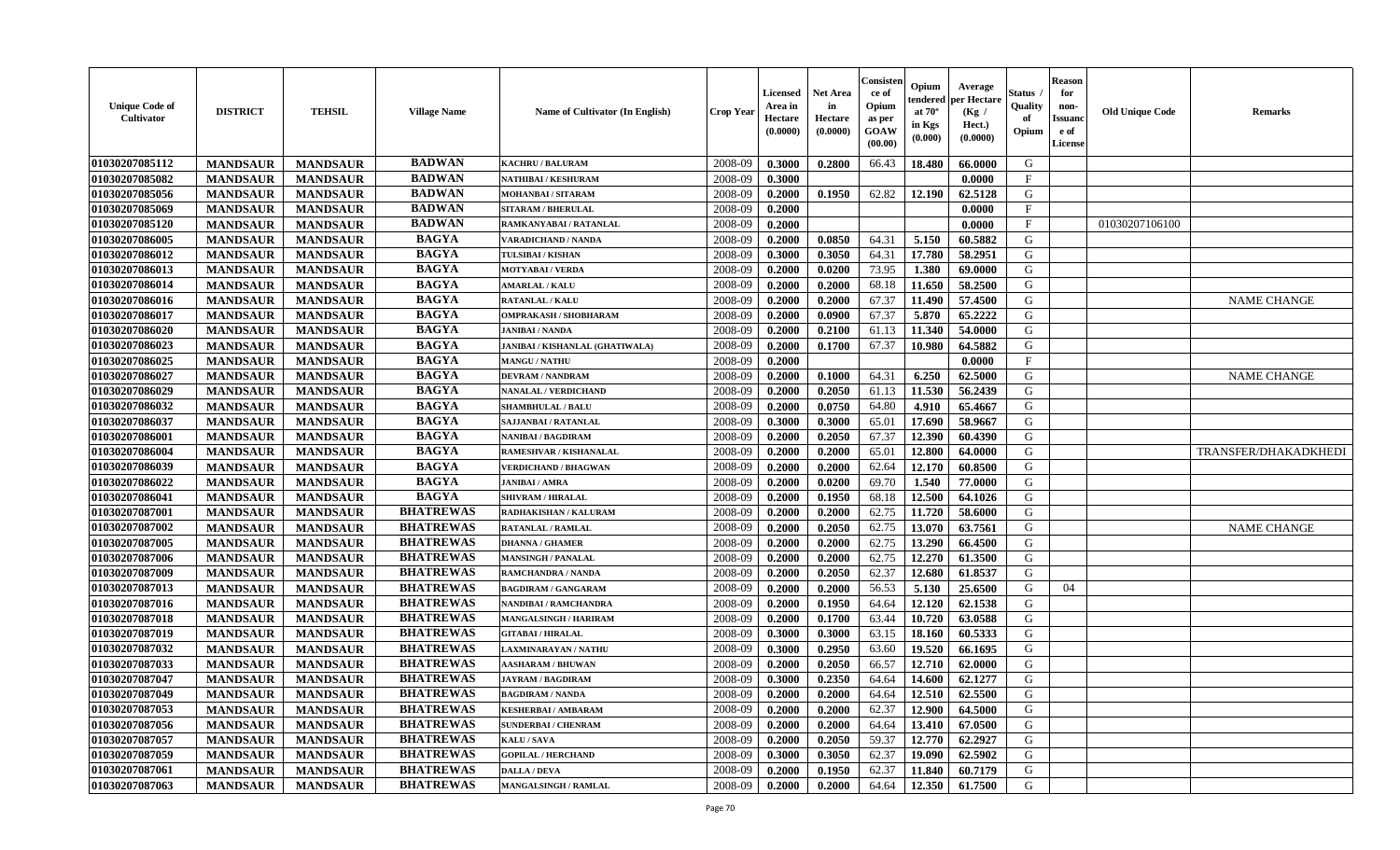| <b>BHATREWAS</b><br>2008-09<br><b>MANDSAUR</b><br>0.2000<br>0.1050<br>65.64<br>G<br><b>MANDSAUR</b><br><b>KAMLABAI/BAGDIRAM</b><br>6.660<br>63.4286<br>01030207087067<br><b>BHATREWAS</b><br>G<br>2008-09<br>64.56<br>12.050<br>60.2500<br><b>MANDSAUR</b><br><b>MANDSAUR</b><br>0.2000<br>0.2000<br>PRAHLADSINGH / UDAYLAL<br><b>BHATREWAS</b><br>01030207087069<br>9.370<br>G<br><b>MANDSAUR</b><br><b>MANDSAUR</b><br>2008-09<br>0.2000<br>0.1950<br>56.53<br>48.0513<br><b>UDAYARAM / MOTI</b><br>04<br><b>BHATREWAS</b><br>12.900<br>01030207087074<br><b>MANDSAUR</b><br><b>MANDSAUR</b><br>2008-09<br>0.2000<br>0.2000<br>62.37<br>64.5000<br>G<br><b>SAMRATH / HARCHANDRA</b><br><b>BHATREWAS</b><br>0.2050<br>62.35<br>12.870<br>62.7805<br>G<br>01030207087075<br><b>MANDSAUR</b><br><b>MANDSAUR</b><br>2008-09<br>0.2000<br><b>RAMESWER / RAGHUNATH</b><br><b>BHATREWAS</b><br>01030207087026<br><b>MANDSAUR</b><br><b>MANDSAUR</b><br>0.2950<br>62.35<br>17.900<br>60.6780<br>G<br><b>AWANTABAI/BALU</b><br>2008-09<br>0.3000<br><b>CHAJUKHEDA</b><br>01030207089004<br><b>MANDSAUR</b><br>2008-09<br>0.1850<br>62.35<br>10.980<br>59.3514<br>G<br><b>MANDSAUR</b><br><b>RAMSINGH / BALUSINGH</b><br>0.2000<br><b>CHAJUKHEDA</b><br>01030207089002<br>G<br>2008-09<br>0.1350<br>64.56<br>8.770<br><b>MANDSAUR</b><br><b>MANDSAUR</b><br>0.2000<br>64.9630<br>DIPABAI / CHOTHMAL<br>01030207089010<br><b>CHAJUKHEDA</b><br>2008-09<br><b>MANDSAUR</b><br><b>MANDSAUR</b><br>0.2000<br>0.2000<br>66.00<br>12.370<br>61.8500<br>02<br><b>BHAGWATIBAI / MANGILAL</b><br><b>CHAJUKHEDA</b><br>59.37<br>G<br>01030207089011<br>2008-09<br>0.2050<br>9.810<br>04<br><b>MANDSAUR</b><br><b>MANDSAUR</b><br>0.2000<br>47.8537<br><b>BHNVARASINGH / GOPALSINGH</b><br><b>CHAJUKHEDA</b><br>8.730<br>G<br>01030207089016<br><b>MANDSAUR</b><br><b>MANDSAUR</b><br>2008-09<br>0.2000<br>0.1400<br>64.56<br>62.3571<br>RAMCHANDRAA / KACHRU<br><b>CHAJUKHEDA</b><br>01030207089024<br><b>MANDSAUR</b><br><b>MANDSAUR</b><br>0.2950<br>59.37<br>13.210<br>44.7797<br>2008-09<br>0.3000<br>G<br>NANDARAM / MANGU<br>04<br><b>CHAJUKHEDA</b><br>01030207089017<br><b>MANDSAUR</b><br><b>MANDSAUR</b><br>2008-09<br>0.2100<br>64.56<br>13.000<br>61.9048<br>G<br>0.2000<br><b>BHERULAL / UDA</b><br><b>CHAJUKHEDA</b><br>01030207089007<br><b>MANDSAUR</b><br>0.2050<br>13.840<br>67.5122<br>G<br><b>MANDSAUR</b><br><b>RATANLAL / CHUNILAL</b><br>2008-09<br>0.2000<br>64.56<br><b>CHAJUKHEDA</b><br>15.370<br>51.2333<br>01030207089005<br><b>MANDSAUR</b><br><b>MANDSAUR</b><br>2008-09<br>0.3000<br>0.3000<br>62.35<br>G<br>SHNKARALAL / CHUNNILAL<br>04<br><b>CHAJUKHEDA</b><br>65.23<br>6.700<br>35.2632<br>01030207089031<br><b>MANDSAUR</b><br><b>MANDSAUR</b><br>2008-09<br>0.2000<br>0.1900<br>G<br>04<br><b>ASHOK / SHNKARALAL</b><br><b>CHAJUKHEDA</b><br>01030207089032<br>G<br><b>MANDSAUR</b><br><b>MANDSAUR</b><br>2008-09<br>65.23<br>57.0000<br>0.2000<br>0.2000<br>11.400<br><b>ASHOK / VERDICHAND</b><br><b>CHAJUKHEDA</b><br>01030207089033<br>65.23<br>12.760<br>G<br><b>MANDSAUR</b><br><b>MANDSAUR</b><br>2008-09<br>0.2000<br>63.8000<br><b>NAMSHIBAI / RAMNARAYAN</b><br>0.2000<br><b>DHAKADKHEDI</b><br>01030207091004<br><b>MANDSAUR</b><br>13.080<br><b>MANDSAUR</b><br>2008-09<br>0.2000<br>0.2000<br>66.67<br>65.4000<br>G<br><b>GITABAI/GANGARAM</b><br>01030207091005<br><b>DHAKADKHEDI</b><br><b>MANDSAUR</b><br><b>MANDSAUR</b><br>2008-09<br>0.2000<br>0.2000<br>67.21<br>12.960<br>64.8000<br>G<br><b>RATNIBAI / BHUWAN</b><br><b>DHAKADKHEDI</b><br>6.740<br>01030207091006<br><b>MANDSAUR</b><br><b>MANDSAUR</b><br>2008-09<br>0.2000<br>0.2000<br>54.99<br>33.7000<br>G<br>MADHOSINGH / AMARASINGH<br>04<br><b>DHAKADKHEDI</b><br>01030207091008<br><b>MANDSAUR</b><br><b>MANDSAUR</b><br>2008-09<br>0.2000<br>0.2000<br>65.99<br>11.430<br>57.1500<br>G<br>SHAMBHULAL / PURALAL<br><b>DHAKADKHEDI</b><br>01030207091011<br><b>MANDSAUR</b><br><b>MANDSAUR</b><br>0.2000<br>12.150<br>60.7500<br>G<br><b>DEVILAL / RAMJI</b><br>2008-09<br>0.2000<br>63.86<br><b>DHAKADKHEDI</b><br>01030207091013<br>G<br><b>MANDSAUR</b><br>2008-09<br>63.86<br>6.540<br>65.4000<br><b>MANDSAUR</b><br>0.2000<br>0.1000<br>MADANSINGH / KALUSINGH<br><b>DHAKADKHEDI</b><br>01030207091014<br>65.99<br>G<br><b>MANDSAUR</b><br>2008-09<br>6.900<br>65.7143<br><b>MANDSAUR</b><br>0.2000<br>0.1050<br>SITARAM / RAMCHANDRA<br><b>DHAKADKHEDI</b><br>01030207091015<br><b>MANDSAUR</b><br>2008-09<br>0.2000<br>0.2000<br>65.99<br>13.300<br>66.5000<br>G<br><b>MANDSAUR</b><br><b>BAGDIRAM / BHERULAL</b><br><b>DHAKADKHEDI</b><br>12.340<br>61.7000<br>G<br>01030207091016<br><b>MANDSAUR</b><br>2008-09<br>0.2000<br>0.2000<br>64.43<br><b>MANDSAUR</b><br>NANDRAM / BHUWAN<br><b>DHAKADKHEDI</b><br>G<br><b>MANDSAUR</b><br><b>MANDSAUR</b><br>62.54<br>6.100<br>01030207091020<br>2008-09<br>0.2000<br>0.1000<br>61.0000<br><b>JMRAWSINGH / AMERSINGH</b><br><b>DHAKADKHEDI</b><br>01030207091021<br><b>MANDSAUR</b><br><b>MANDSAUR</b><br>65.99<br>12.110<br>63.7368<br>G<br>2008-09<br>0.2000<br>0.1900<br><b>VISHNUDAS / SHANKERDAS</b><br><b>DHAKADKHEDI</b><br>01030207091023<br><b>MANDSAUR</b><br><b>MANDSAUR</b><br>62.54<br>4.740<br>52.6667<br>2008-09<br>0.2000<br>0.0900<br>G<br>04<br><b>SITABAI / BHUVAN</b><br>01030207091024<br><b>DHAKADKHEDI</b><br><b>MANDSAUR</b><br><b>MANDSAUR</b><br>59.1351<br>G<br><b>RAMCHANDRA / KALU</b><br>2008-09<br>0.2000<br>0.1850<br>64.43<br>10.940<br>01030207091025<br><b>DHAKADKHEDI</b><br>2008-09<br>G<br><b>MANDSAUR</b><br><b>MANDSAUR</b><br><b>BALURAM / DEVRAM</b><br>0.2000<br>0.1950<br>64.43<br>12.680<br>65.0256<br><b>DHAKADKHEDI</b><br>01030207091027<br>59.5789<br>G<br><b>MANDSAUR</b><br><b>MANDSAUR</b><br>2008-09<br>0.2000<br>0.1900<br>61.83<br>11.320<br>MANGILAL / NANURAM<br>01030207091029<br><b>DHAKADKHEDI</b><br>G<br><b>MANDSAUR</b><br><b>MANDSAUR</b><br>2008-09<br>0.1950<br>64.43<br>13.130<br>67.3333<br>0.2000<br>MOHANLAL / RATANLAL<br><b>DHAKADKHEDI</b><br>0.2000<br>G<br>01030207091031<br>2008-09<br>0.2000<br>65.99<br>12.800<br>64.0000<br><b>MANDSAUR</b><br><b>MANDSAUR</b><br><b>TULSIDAS / SHANKERDAS</b><br>01030207091019<br><b>DHAKADKHEDI</b><br><b>MANDSAUR</b><br><b>MANDSAUR</b><br>2008-09<br>0.2000<br>0.1950<br>65.99<br>12.080   61.9487<br>G<br><b>BHAWERLAL / RAMCHANDRA</b><br><b>DHAKADKHEDI</b><br>01030207091002<br>G<br><b>MANDSAUR</b><br><b>MANDSAUR</b><br>RAMNARAYAN / D.P.BAGDIRAM<br>2008-09<br>0.2000<br>0.1650<br>66.89<br>10.430<br>63.2121<br><b>DHAKADKHEDI</b><br>01030207091030<br><b>MANDSAUR</b><br><b>MANDSAUR</b><br>2008-09<br>0.1850<br>64.43<br>10.810<br>58.4324<br>G<br>MOHANSINGH / BHAWERSINGH<br>0.2000<br><b>DHAMNAR</b><br><b>MANDSAUR</b><br>G<br>01030207069035<br><b>MANDSAUR</b><br>2008-09<br>67.81<br>13.820<br>69.1000<br>RAMPRASHAD / OKARLAL<br>0.2000<br>0.2000<br>$\mathbf{F}$<br>01030207069001<br><b>DHAMNAR</b><br><b>MANDSAUR</b><br><b>MANDSAUR</b><br>2008-09<br>0.3000<br>0.0000<br>PARWATIBAI / BADRILAL<br><b>DHAMNAR</b><br>01030207069002<br>2008-09<br>0.1950<br>67.81<br>5.490<br>G<br>04<br><b>MANDSAUR</b><br><b>MANDSAUR</b><br>0.2000<br>28.1538<br>RAMPRASAD / PRABHULAL<br><b>DHAMNAR</b><br>G<br>01030207069005<br><b>MANDSAUR</b><br>0.2000<br>0.2000<br>65.58<br>12.600<br>63.0000<br><b>MANDSAUR</b><br>SHIVNARAYAN / NIRBHAYRAM<br>2008-09 | <b>Unique Code of</b><br><b>Cultivator</b> | <b>DISTRICT</b> | <b>TEHSIL</b> | <b>Village Name</b> | <b>Name of Cultivator (In English)</b> | <b>Crop Year</b> | <b>Licensed</b><br>Area in<br>Hectare<br>(0.0000) | <b>Net Area</b><br>in<br>Hectare<br>(0.0000) | Consister<br>ce of<br>Opium<br>as per<br><b>GOAW</b><br>(00.00) | Opium<br>endered<br>at $70^\circ$<br>in Kgs<br>$(\mathbf{0.000})$ | Average<br>per Hectare<br>(Kg)<br>Hect.)<br>(0.0000) | Status<br>Quality<br>of<br>Opium | <b>Reason</b><br>for<br>non-<br><b>Issuano</b><br>e of<br>License | <b>Old Unique Code</b> | <b>Remarks</b> |
|-------------------------------------------------------------------------------------------------------------------------------------------------------------------------------------------------------------------------------------------------------------------------------------------------------------------------------------------------------------------------------------------------------------------------------------------------------------------------------------------------------------------------------------------------------------------------------------------------------------------------------------------------------------------------------------------------------------------------------------------------------------------------------------------------------------------------------------------------------------------------------------------------------------------------------------------------------------------------------------------------------------------------------------------------------------------------------------------------------------------------------------------------------------------------------------------------------------------------------------------------------------------------------------------------------------------------------------------------------------------------------------------------------------------------------------------------------------------------------------------------------------------------------------------------------------------------------------------------------------------------------------------------------------------------------------------------------------------------------------------------------------------------------------------------------------------------------------------------------------------------------------------------------------------------------------------------------------------------------------------------------------------------------------------------------------------------------------------------------------------------------------------------------------------------------------------------------------------------------------------------------------------------------------------------------------------------------------------------------------------------------------------------------------------------------------------------------------------------------------------------------------------------------------------------------------------------------------------------------------------------------------------------------------------------------------------------------------------------------------------------------------------------------------------------------------------------------------------------------------------------------------------------------------------------------------------------------------------------------------------------------------------------------------------------------------------------------------------------------------------------------------------------------------------------------------------------------------------------------------------------------------------------------------------------------------------------------------------------------------------------------------------------------------------------------------------------------------------------------------------------------------------------------------------------------------------------------------------------------------------------------------------------------------------------------------------------------------------------------------------------------------------------------------------------------------------------------------------------------------------------------------------------------------------------------------------------------------------------------------------------------------------------------------------------------------------------------------------------------------------------------------------------------------------------------------------------------------------------------------------------------------------------------------------------------------------------------------------------------------------------------------------------------------------------------------------------------------------------------------------------------------------------------------------------------------------------------------------------------------------------------------------------------------------------------------------------------------------------------------------------------------------------------------------------------------------------------------------------------------------------------------------------------------------------------------------------------------------------------------------------------------------------------------------------------------------------------------------------------------------------------------------------------------------------------------------------------------------------------------------------------------------------------------------------------------------------------------------------------------------------------------------------------------------------------------------------------------------------------------------------------------------------------------------------------------------------------------------------------------------------------------------------------------------------------------------------------------------------------------------------------------------------------------------------------------------------------------------------------------------------------------------------------------------------------------------------------------------------------------------------------------------------------------------------------------------------------------------------------------------------------------------------------------------------------------------------------------------------------------------------------------------------------------------------------------------------------------------------------------------------------------------------------------------------------------------------------------------------------------------------------------------------------------------------------------------------------------------------------------------------------------------------------------------------------------------------------------------------------------------------------------------------------------------------------------------------------------------------------------------------------------------------------------------------------------------------------------------------------------------------------------------------------------------------------------------------------------------------------------------------------------------------------------------------------------------------------------------------------------------------------------------------------------------------------------------------------------------------------------------------------------------------------------------------------------------------------|--------------------------------------------|-----------------|---------------|---------------------|----------------------------------------|------------------|---------------------------------------------------|----------------------------------------------|-----------------------------------------------------------------|-------------------------------------------------------------------|------------------------------------------------------|----------------------------------|-------------------------------------------------------------------|------------------------|----------------|
|                                                                                                                                                                                                                                                                                                                                                                                                                                                                                                                                                                                                                                                                                                                                                                                                                                                                                                                                                                                                                                                                                                                                                                                                                                                                                                                                                                                                                                                                                                                                                                                                                                                                                                                                                                                                                                                                                                                                                                                                                                                                                                                                                                                                                                                                                                                                                                                                                                                                                                                                                                                                                                                                                                                                                                                                                                                                                                                                                                                                                                                                                                                                                                                                                                                                                                                                                                                                                                                                                                                                                                                                                                                                                                                                                                                                                                                                                                                                                                                                                                                                                                                                                                                                                                                                                                                                                                                                                                                                                                                                                                                                                                                                                                                                                                                                                                                                                                                                                                                                                                                                                                                                                                                                                                                                                                                                                                                                                                                                                                                                                                                                                                                                                                                                                                                                                                                                                                                                                                                                                                                                                                                                                                                                                                                                                                                                                                                                                                                                                                                                                                                                                                                                                                                                                                                                                                                                                                                                                                                                                                                                                                                                                                                                                                                                                                                                                                                                                                                       | 01030207087065                             |                 |               |                     |                                        |                  |                                                   |                                              |                                                                 |                                                                   |                                                      |                                  |                                                                   |                        |                |
|                                                                                                                                                                                                                                                                                                                                                                                                                                                                                                                                                                                                                                                                                                                                                                                                                                                                                                                                                                                                                                                                                                                                                                                                                                                                                                                                                                                                                                                                                                                                                                                                                                                                                                                                                                                                                                                                                                                                                                                                                                                                                                                                                                                                                                                                                                                                                                                                                                                                                                                                                                                                                                                                                                                                                                                                                                                                                                                                                                                                                                                                                                                                                                                                                                                                                                                                                                                                                                                                                                                                                                                                                                                                                                                                                                                                                                                                                                                                                                                                                                                                                                                                                                                                                                                                                                                                                                                                                                                                                                                                                                                                                                                                                                                                                                                                                                                                                                                                                                                                                                                                                                                                                                                                                                                                                                                                                                                                                                                                                                                                                                                                                                                                                                                                                                                                                                                                                                                                                                                                                                                                                                                                                                                                                                                                                                                                                                                                                                                                                                                                                                                                                                                                                                                                                                                                                                                                                                                                                                                                                                                                                                                                                                                                                                                                                                                                                                                                                                                       |                                            |                 |               |                     |                                        |                  |                                                   |                                              |                                                                 |                                                                   |                                                      |                                  |                                                                   |                        |                |
|                                                                                                                                                                                                                                                                                                                                                                                                                                                                                                                                                                                                                                                                                                                                                                                                                                                                                                                                                                                                                                                                                                                                                                                                                                                                                                                                                                                                                                                                                                                                                                                                                                                                                                                                                                                                                                                                                                                                                                                                                                                                                                                                                                                                                                                                                                                                                                                                                                                                                                                                                                                                                                                                                                                                                                                                                                                                                                                                                                                                                                                                                                                                                                                                                                                                                                                                                                                                                                                                                                                                                                                                                                                                                                                                                                                                                                                                                                                                                                                                                                                                                                                                                                                                                                                                                                                                                                                                                                                                                                                                                                                                                                                                                                                                                                                                                                                                                                                                                                                                                                                                                                                                                                                                                                                                                                                                                                                                                                                                                                                                                                                                                                                                                                                                                                                                                                                                                                                                                                                                                                                                                                                                                                                                                                                                                                                                                                                                                                                                                                                                                                                                                                                                                                                                                                                                                                                                                                                                                                                                                                                                                                                                                                                                                                                                                                                                                                                                                                                       |                                            |                 |               |                     |                                        |                  |                                                   |                                              |                                                                 |                                                                   |                                                      |                                  |                                                                   |                        |                |
|                                                                                                                                                                                                                                                                                                                                                                                                                                                                                                                                                                                                                                                                                                                                                                                                                                                                                                                                                                                                                                                                                                                                                                                                                                                                                                                                                                                                                                                                                                                                                                                                                                                                                                                                                                                                                                                                                                                                                                                                                                                                                                                                                                                                                                                                                                                                                                                                                                                                                                                                                                                                                                                                                                                                                                                                                                                                                                                                                                                                                                                                                                                                                                                                                                                                                                                                                                                                                                                                                                                                                                                                                                                                                                                                                                                                                                                                                                                                                                                                                                                                                                                                                                                                                                                                                                                                                                                                                                                                                                                                                                                                                                                                                                                                                                                                                                                                                                                                                                                                                                                                                                                                                                                                                                                                                                                                                                                                                                                                                                                                                                                                                                                                                                                                                                                                                                                                                                                                                                                                                                                                                                                                                                                                                                                                                                                                                                                                                                                                                                                                                                                                                                                                                                                                                                                                                                                                                                                                                                                                                                                                                                                                                                                                                                                                                                                                                                                                                                                       |                                            |                 |               |                     |                                        |                  |                                                   |                                              |                                                                 |                                                                   |                                                      |                                  |                                                                   |                        |                |
|                                                                                                                                                                                                                                                                                                                                                                                                                                                                                                                                                                                                                                                                                                                                                                                                                                                                                                                                                                                                                                                                                                                                                                                                                                                                                                                                                                                                                                                                                                                                                                                                                                                                                                                                                                                                                                                                                                                                                                                                                                                                                                                                                                                                                                                                                                                                                                                                                                                                                                                                                                                                                                                                                                                                                                                                                                                                                                                                                                                                                                                                                                                                                                                                                                                                                                                                                                                                                                                                                                                                                                                                                                                                                                                                                                                                                                                                                                                                                                                                                                                                                                                                                                                                                                                                                                                                                                                                                                                                                                                                                                                                                                                                                                                                                                                                                                                                                                                                                                                                                                                                                                                                                                                                                                                                                                                                                                                                                                                                                                                                                                                                                                                                                                                                                                                                                                                                                                                                                                                                                                                                                                                                                                                                                                                                                                                                                                                                                                                                                                                                                                                                                                                                                                                                                                                                                                                                                                                                                                                                                                                                                                                                                                                                                                                                                                                                                                                                                                                       |                                            |                 |               |                     |                                        |                  |                                                   |                                              |                                                                 |                                                                   |                                                      |                                  |                                                                   |                        |                |
|                                                                                                                                                                                                                                                                                                                                                                                                                                                                                                                                                                                                                                                                                                                                                                                                                                                                                                                                                                                                                                                                                                                                                                                                                                                                                                                                                                                                                                                                                                                                                                                                                                                                                                                                                                                                                                                                                                                                                                                                                                                                                                                                                                                                                                                                                                                                                                                                                                                                                                                                                                                                                                                                                                                                                                                                                                                                                                                                                                                                                                                                                                                                                                                                                                                                                                                                                                                                                                                                                                                                                                                                                                                                                                                                                                                                                                                                                                                                                                                                                                                                                                                                                                                                                                                                                                                                                                                                                                                                                                                                                                                                                                                                                                                                                                                                                                                                                                                                                                                                                                                                                                                                                                                                                                                                                                                                                                                                                                                                                                                                                                                                                                                                                                                                                                                                                                                                                                                                                                                                                                                                                                                                                                                                                                                                                                                                                                                                                                                                                                                                                                                                                                                                                                                                                                                                                                                                                                                                                                                                                                                                                                                                                                                                                                                                                                                                                                                                                                                       |                                            |                 |               |                     |                                        |                  |                                                   |                                              |                                                                 |                                                                   |                                                      |                                  |                                                                   |                        |                |
|                                                                                                                                                                                                                                                                                                                                                                                                                                                                                                                                                                                                                                                                                                                                                                                                                                                                                                                                                                                                                                                                                                                                                                                                                                                                                                                                                                                                                                                                                                                                                                                                                                                                                                                                                                                                                                                                                                                                                                                                                                                                                                                                                                                                                                                                                                                                                                                                                                                                                                                                                                                                                                                                                                                                                                                                                                                                                                                                                                                                                                                                                                                                                                                                                                                                                                                                                                                                                                                                                                                                                                                                                                                                                                                                                                                                                                                                                                                                                                                                                                                                                                                                                                                                                                                                                                                                                                                                                                                                                                                                                                                                                                                                                                                                                                                                                                                                                                                                                                                                                                                                                                                                                                                                                                                                                                                                                                                                                                                                                                                                                                                                                                                                                                                                                                                                                                                                                                                                                                                                                                                                                                                                                                                                                                                                                                                                                                                                                                                                                                                                                                                                                                                                                                                                                                                                                                                                                                                                                                                                                                                                                                                                                                                                                                                                                                                                                                                                                                                       |                                            |                 |               |                     |                                        |                  |                                                   |                                              |                                                                 |                                                                   |                                                      |                                  |                                                                   |                        |                |
|                                                                                                                                                                                                                                                                                                                                                                                                                                                                                                                                                                                                                                                                                                                                                                                                                                                                                                                                                                                                                                                                                                                                                                                                                                                                                                                                                                                                                                                                                                                                                                                                                                                                                                                                                                                                                                                                                                                                                                                                                                                                                                                                                                                                                                                                                                                                                                                                                                                                                                                                                                                                                                                                                                                                                                                                                                                                                                                                                                                                                                                                                                                                                                                                                                                                                                                                                                                                                                                                                                                                                                                                                                                                                                                                                                                                                                                                                                                                                                                                                                                                                                                                                                                                                                                                                                                                                                                                                                                                                                                                                                                                                                                                                                                                                                                                                                                                                                                                                                                                                                                                                                                                                                                                                                                                                                                                                                                                                                                                                                                                                                                                                                                                                                                                                                                                                                                                                                                                                                                                                                                                                                                                                                                                                                                                                                                                                                                                                                                                                                                                                                                                                                                                                                                                                                                                                                                                                                                                                                                                                                                                                                                                                                                                                                                                                                                                                                                                                                                       |                                            |                 |               |                     |                                        |                  |                                                   |                                              |                                                                 |                                                                   |                                                      |                                  |                                                                   |                        |                |
|                                                                                                                                                                                                                                                                                                                                                                                                                                                                                                                                                                                                                                                                                                                                                                                                                                                                                                                                                                                                                                                                                                                                                                                                                                                                                                                                                                                                                                                                                                                                                                                                                                                                                                                                                                                                                                                                                                                                                                                                                                                                                                                                                                                                                                                                                                                                                                                                                                                                                                                                                                                                                                                                                                                                                                                                                                                                                                                                                                                                                                                                                                                                                                                                                                                                                                                                                                                                                                                                                                                                                                                                                                                                                                                                                                                                                                                                                                                                                                                                                                                                                                                                                                                                                                                                                                                                                                                                                                                                                                                                                                                                                                                                                                                                                                                                                                                                                                                                                                                                                                                                                                                                                                                                                                                                                                                                                                                                                                                                                                                                                                                                                                                                                                                                                                                                                                                                                                                                                                                                                                                                                                                                                                                                                                                                                                                                                                                                                                                                                                                                                                                                                                                                                                                                                                                                                                                                                                                                                                                                                                                                                                                                                                                                                                                                                                                                                                                                                                                       |                                            |                 |               |                     |                                        |                  |                                                   |                                              |                                                                 |                                                                   |                                                      |                                  |                                                                   |                        |                |
|                                                                                                                                                                                                                                                                                                                                                                                                                                                                                                                                                                                                                                                                                                                                                                                                                                                                                                                                                                                                                                                                                                                                                                                                                                                                                                                                                                                                                                                                                                                                                                                                                                                                                                                                                                                                                                                                                                                                                                                                                                                                                                                                                                                                                                                                                                                                                                                                                                                                                                                                                                                                                                                                                                                                                                                                                                                                                                                                                                                                                                                                                                                                                                                                                                                                                                                                                                                                                                                                                                                                                                                                                                                                                                                                                                                                                                                                                                                                                                                                                                                                                                                                                                                                                                                                                                                                                                                                                                                                                                                                                                                                                                                                                                                                                                                                                                                                                                                                                                                                                                                                                                                                                                                                                                                                                                                                                                                                                                                                                                                                                                                                                                                                                                                                                                                                                                                                                                                                                                                                                                                                                                                                                                                                                                                                                                                                                                                                                                                                                                                                                                                                                                                                                                                                                                                                                                                                                                                                                                                                                                                                                                                                                                                                                                                                                                                                                                                                                                                       |                                            |                 |               |                     |                                        |                  |                                                   |                                              |                                                                 |                                                                   |                                                      |                                  |                                                                   |                        |                |
|                                                                                                                                                                                                                                                                                                                                                                                                                                                                                                                                                                                                                                                                                                                                                                                                                                                                                                                                                                                                                                                                                                                                                                                                                                                                                                                                                                                                                                                                                                                                                                                                                                                                                                                                                                                                                                                                                                                                                                                                                                                                                                                                                                                                                                                                                                                                                                                                                                                                                                                                                                                                                                                                                                                                                                                                                                                                                                                                                                                                                                                                                                                                                                                                                                                                                                                                                                                                                                                                                                                                                                                                                                                                                                                                                                                                                                                                                                                                                                                                                                                                                                                                                                                                                                                                                                                                                                                                                                                                                                                                                                                                                                                                                                                                                                                                                                                                                                                                                                                                                                                                                                                                                                                                                                                                                                                                                                                                                                                                                                                                                                                                                                                                                                                                                                                                                                                                                                                                                                                                                                                                                                                                                                                                                                                                                                                                                                                                                                                                                                                                                                                                                                                                                                                                                                                                                                                                                                                                                                                                                                                                                                                                                                                                                                                                                                                                                                                                                                                       |                                            |                 |               |                     |                                        |                  |                                                   |                                              |                                                                 |                                                                   |                                                      |                                  |                                                                   |                        |                |
|                                                                                                                                                                                                                                                                                                                                                                                                                                                                                                                                                                                                                                                                                                                                                                                                                                                                                                                                                                                                                                                                                                                                                                                                                                                                                                                                                                                                                                                                                                                                                                                                                                                                                                                                                                                                                                                                                                                                                                                                                                                                                                                                                                                                                                                                                                                                                                                                                                                                                                                                                                                                                                                                                                                                                                                                                                                                                                                                                                                                                                                                                                                                                                                                                                                                                                                                                                                                                                                                                                                                                                                                                                                                                                                                                                                                                                                                                                                                                                                                                                                                                                                                                                                                                                                                                                                                                                                                                                                                                                                                                                                                                                                                                                                                                                                                                                                                                                                                                                                                                                                                                                                                                                                                                                                                                                                                                                                                                                                                                                                                                                                                                                                                                                                                                                                                                                                                                                                                                                                                                                                                                                                                                                                                                                                                                                                                                                                                                                                                                                                                                                                                                                                                                                                                                                                                                                                                                                                                                                                                                                                                                                                                                                                                                                                                                                                                                                                                                                                       |                                            |                 |               |                     |                                        |                  |                                                   |                                              |                                                                 |                                                                   |                                                      |                                  |                                                                   |                        |                |
|                                                                                                                                                                                                                                                                                                                                                                                                                                                                                                                                                                                                                                                                                                                                                                                                                                                                                                                                                                                                                                                                                                                                                                                                                                                                                                                                                                                                                                                                                                                                                                                                                                                                                                                                                                                                                                                                                                                                                                                                                                                                                                                                                                                                                                                                                                                                                                                                                                                                                                                                                                                                                                                                                                                                                                                                                                                                                                                                                                                                                                                                                                                                                                                                                                                                                                                                                                                                                                                                                                                                                                                                                                                                                                                                                                                                                                                                                                                                                                                                                                                                                                                                                                                                                                                                                                                                                                                                                                                                                                                                                                                                                                                                                                                                                                                                                                                                                                                                                                                                                                                                                                                                                                                                                                                                                                                                                                                                                                                                                                                                                                                                                                                                                                                                                                                                                                                                                                                                                                                                                                                                                                                                                                                                                                                                                                                                                                                                                                                                                                                                                                                                                                                                                                                                                                                                                                                                                                                                                                                                                                                                                                                                                                                                                                                                                                                                                                                                                                                       |                                            |                 |               |                     |                                        |                  |                                                   |                                              |                                                                 |                                                                   |                                                      |                                  |                                                                   |                        |                |
|                                                                                                                                                                                                                                                                                                                                                                                                                                                                                                                                                                                                                                                                                                                                                                                                                                                                                                                                                                                                                                                                                                                                                                                                                                                                                                                                                                                                                                                                                                                                                                                                                                                                                                                                                                                                                                                                                                                                                                                                                                                                                                                                                                                                                                                                                                                                                                                                                                                                                                                                                                                                                                                                                                                                                                                                                                                                                                                                                                                                                                                                                                                                                                                                                                                                                                                                                                                                                                                                                                                                                                                                                                                                                                                                                                                                                                                                                                                                                                                                                                                                                                                                                                                                                                                                                                                                                                                                                                                                                                                                                                                                                                                                                                                                                                                                                                                                                                                                                                                                                                                                                                                                                                                                                                                                                                                                                                                                                                                                                                                                                                                                                                                                                                                                                                                                                                                                                                                                                                                                                                                                                                                                                                                                                                                                                                                                                                                                                                                                                                                                                                                                                                                                                                                                                                                                                                                                                                                                                                                                                                                                                                                                                                                                                                                                                                                                                                                                                                                       |                                            |                 |               |                     |                                        |                  |                                                   |                                              |                                                                 |                                                                   |                                                      |                                  |                                                                   |                        |                |
|                                                                                                                                                                                                                                                                                                                                                                                                                                                                                                                                                                                                                                                                                                                                                                                                                                                                                                                                                                                                                                                                                                                                                                                                                                                                                                                                                                                                                                                                                                                                                                                                                                                                                                                                                                                                                                                                                                                                                                                                                                                                                                                                                                                                                                                                                                                                                                                                                                                                                                                                                                                                                                                                                                                                                                                                                                                                                                                                                                                                                                                                                                                                                                                                                                                                                                                                                                                                                                                                                                                                                                                                                                                                                                                                                                                                                                                                                                                                                                                                                                                                                                                                                                                                                                                                                                                                                                                                                                                                                                                                                                                                                                                                                                                                                                                                                                                                                                                                                                                                                                                                                                                                                                                                                                                                                                                                                                                                                                                                                                                                                                                                                                                                                                                                                                                                                                                                                                                                                                                                                                                                                                                                                                                                                                                                                                                                                                                                                                                                                                                                                                                                                                                                                                                                                                                                                                                                                                                                                                                                                                                                                                                                                                                                                                                                                                                                                                                                                                                       |                                            |                 |               |                     |                                        |                  |                                                   |                                              |                                                                 |                                                                   |                                                      |                                  |                                                                   |                        |                |
|                                                                                                                                                                                                                                                                                                                                                                                                                                                                                                                                                                                                                                                                                                                                                                                                                                                                                                                                                                                                                                                                                                                                                                                                                                                                                                                                                                                                                                                                                                                                                                                                                                                                                                                                                                                                                                                                                                                                                                                                                                                                                                                                                                                                                                                                                                                                                                                                                                                                                                                                                                                                                                                                                                                                                                                                                                                                                                                                                                                                                                                                                                                                                                                                                                                                                                                                                                                                                                                                                                                                                                                                                                                                                                                                                                                                                                                                                                                                                                                                                                                                                                                                                                                                                                                                                                                                                                                                                                                                                                                                                                                                                                                                                                                                                                                                                                                                                                                                                                                                                                                                                                                                                                                                                                                                                                                                                                                                                                                                                                                                                                                                                                                                                                                                                                                                                                                                                                                                                                                                                                                                                                                                                                                                                                                                                                                                                                                                                                                                                                                                                                                                                                                                                                                                                                                                                                                                                                                                                                                                                                                                                                                                                                                                                                                                                                                                                                                                                                                       |                                            |                 |               |                     |                                        |                  |                                                   |                                              |                                                                 |                                                                   |                                                      |                                  |                                                                   |                        |                |
|                                                                                                                                                                                                                                                                                                                                                                                                                                                                                                                                                                                                                                                                                                                                                                                                                                                                                                                                                                                                                                                                                                                                                                                                                                                                                                                                                                                                                                                                                                                                                                                                                                                                                                                                                                                                                                                                                                                                                                                                                                                                                                                                                                                                                                                                                                                                                                                                                                                                                                                                                                                                                                                                                                                                                                                                                                                                                                                                                                                                                                                                                                                                                                                                                                                                                                                                                                                                                                                                                                                                                                                                                                                                                                                                                                                                                                                                                                                                                                                                                                                                                                                                                                                                                                                                                                                                                                                                                                                                                                                                                                                                                                                                                                                                                                                                                                                                                                                                                                                                                                                                                                                                                                                                                                                                                                                                                                                                                                                                                                                                                                                                                                                                                                                                                                                                                                                                                                                                                                                                                                                                                                                                                                                                                                                                                                                                                                                                                                                                                                                                                                                                                                                                                                                                                                                                                                                                                                                                                                                                                                                                                                                                                                                                                                                                                                                                                                                                                                                       |                                            |                 |               |                     |                                        |                  |                                                   |                                              |                                                                 |                                                                   |                                                      |                                  |                                                                   |                        |                |
|                                                                                                                                                                                                                                                                                                                                                                                                                                                                                                                                                                                                                                                                                                                                                                                                                                                                                                                                                                                                                                                                                                                                                                                                                                                                                                                                                                                                                                                                                                                                                                                                                                                                                                                                                                                                                                                                                                                                                                                                                                                                                                                                                                                                                                                                                                                                                                                                                                                                                                                                                                                                                                                                                                                                                                                                                                                                                                                                                                                                                                                                                                                                                                                                                                                                                                                                                                                                                                                                                                                                                                                                                                                                                                                                                                                                                                                                                                                                                                                                                                                                                                                                                                                                                                                                                                                                                                                                                                                                                                                                                                                                                                                                                                                                                                                                                                                                                                                                                                                                                                                                                                                                                                                                                                                                                                                                                                                                                                                                                                                                                                                                                                                                                                                                                                                                                                                                                                                                                                                                                                                                                                                                                                                                                                                                                                                                                                                                                                                                                                                                                                                                                                                                                                                                                                                                                                                                                                                                                                                                                                                                                                                                                                                                                                                                                                                                                                                                                                                       |                                            |                 |               |                     |                                        |                  |                                                   |                                              |                                                                 |                                                                   |                                                      |                                  |                                                                   |                        |                |
|                                                                                                                                                                                                                                                                                                                                                                                                                                                                                                                                                                                                                                                                                                                                                                                                                                                                                                                                                                                                                                                                                                                                                                                                                                                                                                                                                                                                                                                                                                                                                                                                                                                                                                                                                                                                                                                                                                                                                                                                                                                                                                                                                                                                                                                                                                                                                                                                                                                                                                                                                                                                                                                                                                                                                                                                                                                                                                                                                                                                                                                                                                                                                                                                                                                                                                                                                                                                                                                                                                                                                                                                                                                                                                                                                                                                                                                                                                                                                                                                                                                                                                                                                                                                                                                                                                                                                                                                                                                                                                                                                                                                                                                                                                                                                                                                                                                                                                                                                                                                                                                                                                                                                                                                                                                                                                                                                                                                                                                                                                                                                                                                                                                                                                                                                                                                                                                                                                                                                                                                                                                                                                                                                                                                                                                                                                                                                                                                                                                                                                                                                                                                                                                                                                                                                                                                                                                                                                                                                                                                                                                                                                                                                                                                                                                                                                                                                                                                                                                       |                                            |                 |               |                     |                                        |                  |                                                   |                                              |                                                                 |                                                                   |                                                      |                                  |                                                                   |                        |                |
|                                                                                                                                                                                                                                                                                                                                                                                                                                                                                                                                                                                                                                                                                                                                                                                                                                                                                                                                                                                                                                                                                                                                                                                                                                                                                                                                                                                                                                                                                                                                                                                                                                                                                                                                                                                                                                                                                                                                                                                                                                                                                                                                                                                                                                                                                                                                                                                                                                                                                                                                                                                                                                                                                                                                                                                                                                                                                                                                                                                                                                                                                                                                                                                                                                                                                                                                                                                                                                                                                                                                                                                                                                                                                                                                                                                                                                                                                                                                                                                                                                                                                                                                                                                                                                                                                                                                                                                                                                                                                                                                                                                                                                                                                                                                                                                                                                                                                                                                                                                                                                                                                                                                                                                                                                                                                                                                                                                                                                                                                                                                                                                                                                                                                                                                                                                                                                                                                                                                                                                                                                                                                                                                                                                                                                                                                                                                                                                                                                                                                                                                                                                                                                                                                                                                                                                                                                                                                                                                                                                                                                                                                                                                                                                                                                                                                                                                                                                                                                                       |                                            |                 |               |                     |                                        |                  |                                                   |                                              |                                                                 |                                                                   |                                                      |                                  |                                                                   |                        |                |
|                                                                                                                                                                                                                                                                                                                                                                                                                                                                                                                                                                                                                                                                                                                                                                                                                                                                                                                                                                                                                                                                                                                                                                                                                                                                                                                                                                                                                                                                                                                                                                                                                                                                                                                                                                                                                                                                                                                                                                                                                                                                                                                                                                                                                                                                                                                                                                                                                                                                                                                                                                                                                                                                                                                                                                                                                                                                                                                                                                                                                                                                                                                                                                                                                                                                                                                                                                                                                                                                                                                                                                                                                                                                                                                                                                                                                                                                                                                                                                                                                                                                                                                                                                                                                                                                                                                                                                                                                                                                                                                                                                                                                                                                                                                                                                                                                                                                                                                                                                                                                                                                                                                                                                                                                                                                                                                                                                                                                                                                                                                                                                                                                                                                                                                                                                                                                                                                                                                                                                                                                                                                                                                                                                                                                                                                                                                                                                                                                                                                                                                                                                                                                                                                                                                                                                                                                                                                                                                                                                                                                                                                                                                                                                                                                                                                                                                                                                                                                                                       |                                            |                 |               |                     |                                        |                  |                                                   |                                              |                                                                 |                                                                   |                                                      |                                  |                                                                   |                        |                |
|                                                                                                                                                                                                                                                                                                                                                                                                                                                                                                                                                                                                                                                                                                                                                                                                                                                                                                                                                                                                                                                                                                                                                                                                                                                                                                                                                                                                                                                                                                                                                                                                                                                                                                                                                                                                                                                                                                                                                                                                                                                                                                                                                                                                                                                                                                                                                                                                                                                                                                                                                                                                                                                                                                                                                                                                                                                                                                                                                                                                                                                                                                                                                                                                                                                                                                                                                                                                                                                                                                                                                                                                                                                                                                                                                                                                                                                                                                                                                                                                                                                                                                                                                                                                                                                                                                                                                                                                                                                                                                                                                                                                                                                                                                                                                                                                                                                                                                                                                                                                                                                                                                                                                                                                                                                                                                                                                                                                                                                                                                                                                                                                                                                                                                                                                                                                                                                                                                                                                                                                                                                                                                                                                                                                                                                                                                                                                                                                                                                                                                                                                                                                                                                                                                                                                                                                                                                                                                                                                                                                                                                                                                                                                                                                                                                                                                                                                                                                                                                       |                                            |                 |               |                     |                                        |                  |                                                   |                                              |                                                                 |                                                                   |                                                      |                                  |                                                                   |                        |                |
|                                                                                                                                                                                                                                                                                                                                                                                                                                                                                                                                                                                                                                                                                                                                                                                                                                                                                                                                                                                                                                                                                                                                                                                                                                                                                                                                                                                                                                                                                                                                                                                                                                                                                                                                                                                                                                                                                                                                                                                                                                                                                                                                                                                                                                                                                                                                                                                                                                                                                                                                                                                                                                                                                                                                                                                                                                                                                                                                                                                                                                                                                                                                                                                                                                                                                                                                                                                                                                                                                                                                                                                                                                                                                                                                                                                                                                                                                                                                                                                                                                                                                                                                                                                                                                                                                                                                                                                                                                                                                                                                                                                                                                                                                                                                                                                                                                                                                                                                                                                                                                                                                                                                                                                                                                                                                                                                                                                                                                                                                                                                                                                                                                                                                                                                                                                                                                                                                                                                                                                                                                                                                                                                                                                                                                                                                                                                                                                                                                                                                                                                                                                                                                                                                                                                                                                                                                                                                                                                                                                                                                                                                                                                                                                                                                                                                                                                                                                                                                                       |                                            |                 |               |                     |                                        |                  |                                                   |                                              |                                                                 |                                                                   |                                                      |                                  |                                                                   |                        |                |
|                                                                                                                                                                                                                                                                                                                                                                                                                                                                                                                                                                                                                                                                                                                                                                                                                                                                                                                                                                                                                                                                                                                                                                                                                                                                                                                                                                                                                                                                                                                                                                                                                                                                                                                                                                                                                                                                                                                                                                                                                                                                                                                                                                                                                                                                                                                                                                                                                                                                                                                                                                                                                                                                                                                                                                                                                                                                                                                                                                                                                                                                                                                                                                                                                                                                                                                                                                                                                                                                                                                                                                                                                                                                                                                                                                                                                                                                                                                                                                                                                                                                                                                                                                                                                                                                                                                                                                                                                                                                                                                                                                                                                                                                                                                                                                                                                                                                                                                                                                                                                                                                                                                                                                                                                                                                                                                                                                                                                                                                                                                                                                                                                                                                                                                                                                                                                                                                                                                                                                                                                                                                                                                                                                                                                                                                                                                                                                                                                                                                                                                                                                                                                                                                                                                                                                                                                                                                                                                                                                                                                                                                                                                                                                                                                                                                                                                                                                                                                                                       |                                            |                 |               |                     |                                        |                  |                                                   |                                              |                                                                 |                                                                   |                                                      |                                  |                                                                   |                        |                |
|                                                                                                                                                                                                                                                                                                                                                                                                                                                                                                                                                                                                                                                                                                                                                                                                                                                                                                                                                                                                                                                                                                                                                                                                                                                                                                                                                                                                                                                                                                                                                                                                                                                                                                                                                                                                                                                                                                                                                                                                                                                                                                                                                                                                                                                                                                                                                                                                                                                                                                                                                                                                                                                                                                                                                                                                                                                                                                                                                                                                                                                                                                                                                                                                                                                                                                                                                                                                                                                                                                                                                                                                                                                                                                                                                                                                                                                                                                                                                                                                                                                                                                                                                                                                                                                                                                                                                                                                                                                                                                                                                                                                                                                                                                                                                                                                                                                                                                                                                                                                                                                                                                                                                                                                                                                                                                                                                                                                                                                                                                                                                                                                                                                                                                                                                                                                                                                                                                                                                                                                                                                                                                                                                                                                                                                                                                                                                                                                                                                                                                                                                                                                                                                                                                                                                                                                                                                                                                                                                                                                                                                                                                                                                                                                                                                                                                                                                                                                                                                       |                                            |                 |               |                     |                                        |                  |                                                   |                                              |                                                                 |                                                                   |                                                      |                                  |                                                                   |                        |                |
|                                                                                                                                                                                                                                                                                                                                                                                                                                                                                                                                                                                                                                                                                                                                                                                                                                                                                                                                                                                                                                                                                                                                                                                                                                                                                                                                                                                                                                                                                                                                                                                                                                                                                                                                                                                                                                                                                                                                                                                                                                                                                                                                                                                                                                                                                                                                                                                                                                                                                                                                                                                                                                                                                                                                                                                                                                                                                                                                                                                                                                                                                                                                                                                                                                                                                                                                                                                                                                                                                                                                                                                                                                                                                                                                                                                                                                                                                                                                                                                                                                                                                                                                                                                                                                                                                                                                                                                                                                                                                                                                                                                                                                                                                                                                                                                                                                                                                                                                                                                                                                                                                                                                                                                                                                                                                                                                                                                                                                                                                                                                                                                                                                                                                                                                                                                                                                                                                                                                                                                                                                                                                                                                                                                                                                                                                                                                                                                                                                                                                                                                                                                                                                                                                                                                                                                                                                                                                                                                                                                                                                                                                                                                                                                                                                                                                                                                                                                                                                                       |                                            |                 |               |                     |                                        |                  |                                                   |                                              |                                                                 |                                                                   |                                                      |                                  |                                                                   |                        |                |
|                                                                                                                                                                                                                                                                                                                                                                                                                                                                                                                                                                                                                                                                                                                                                                                                                                                                                                                                                                                                                                                                                                                                                                                                                                                                                                                                                                                                                                                                                                                                                                                                                                                                                                                                                                                                                                                                                                                                                                                                                                                                                                                                                                                                                                                                                                                                                                                                                                                                                                                                                                                                                                                                                                                                                                                                                                                                                                                                                                                                                                                                                                                                                                                                                                                                                                                                                                                                                                                                                                                                                                                                                                                                                                                                                                                                                                                                                                                                                                                                                                                                                                                                                                                                                                                                                                                                                                                                                                                                                                                                                                                                                                                                                                                                                                                                                                                                                                                                                                                                                                                                                                                                                                                                                                                                                                                                                                                                                                                                                                                                                                                                                                                                                                                                                                                                                                                                                                                                                                                                                                                                                                                                                                                                                                                                                                                                                                                                                                                                                                                                                                                                                                                                                                                                                                                                                                                                                                                                                                                                                                                                                                                                                                                                                                                                                                                                                                                                                                                       |                                            |                 |               |                     |                                        |                  |                                                   |                                              |                                                                 |                                                                   |                                                      |                                  |                                                                   |                        |                |
|                                                                                                                                                                                                                                                                                                                                                                                                                                                                                                                                                                                                                                                                                                                                                                                                                                                                                                                                                                                                                                                                                                                                                                                                                                                                                                                                                                                                                                                                                                                                                                                                                                                                                                                                                                                                                                                                                                                                                                                                                                                                                                                                                                                                                                                                                                                                                                                                                                                                                                                                                                                                                                                                                                                                                                                                                                                                                                                                                                                                                                                                                                                                                                                                                                                                                                                                                                                                                                                                                                                                                                                                                                                                                                                                                                                                                                                                                                                                                                                                                                                                                                                                                                                                                                                                                                                                                                                                                                                                                                                                                                                                                                                                                                                                                                                                                                                                                                                                                                                                                                                                                                                                                                                                                                                                                                                                                                                                                                                                                                                                                                                                                                                                                                                                                                                                                                                                                                                                                                                                                                                                                                                                                                                                                                                                                                                                                                                                                                                                                                                                                                                                                                                                                                                                                                                                                                                                                                                                                                                                                                                                                                                                                                                                                                                                                                                                                                                                                                                       |                                            |                 |               |                     |                                        |                  |                                                   |                                              |                                                                 |                                                                   |                                                      |                                  |                                                                   |                        |                |
|                                                                                                                                                                                                                                                                                                                                                                                                                                                                                                                                                                                                                                                                                                                                                                                                                                                                                                                                                                                                                                                                                                                                                                                                                                                                                                                                                                                                                                                                                                                                                                                                                                                                                                                                                                                                                                                                                                                                                                                                                                                                                                                                                                                                                                                                                                                                                                                                                                                                                                                                                                                                                                                                                                                                                                                                                                                                                                                                                                                                                                                                                                                                                                                                                                                                                                                                                                                                                                                                                                                                                                                                                                                                                                                                                                                                                                                                                                                                                                                                                                                                                                                                                                                                                                                                                                                                                                                                                                                                                                                                                                                                                                                                                                                                                                                                                                                                                                                                                                                                                                                                                                                                                                                                                                                                                                                                                                                                                                                                                                                                                                                                                                                                                                                                                                                                                                                                                                                                                                                                                                                                                                                                                                                                                                                                                                                                                                                                                                                                                                                                                                                                                                                                                                                                                                                                                                                                                                                                                                                                                                                                                                                                                                                                                                                                                                                                                                                                                                                       |                                            |                 |               |                     |                                        |                  |                                                   |                                              |                                                                 |                                                                   |                                                      |                                  |                                                                   |                        |                |
|                                                                                                                                                                                                                                                                                                                                                                                                                                                                                                                                                                                                                                                                                                                                                                                                                                                                                                                                                                                                                                                                                                                                                                                                                                                                                                                                                                                                                                                                                                                                                                                                                                                                                                                                                                                                                                                                                                                                                                                                                                                                                                                                                                                                                                                                                                                                                                                                                                                                                                                                                                                                                                                                                                                                                                                                                                                                                                                                                                                                                                                                                                                                                                                                                                                                                                                                                                                                                                                                                                                                                                                                                                                                                                                                                                                                                                                                                                                                                                                                                                                                                                                                                                                                                                                                                                                                                                                                                                                                                                                                                                                                                                                                                                                                                                                                                                                                                                                                                                                                                                                                                                                                                                                                                                                                                                                                                                                                                                                                                                                                                                                                                                                                                                                                                                                                                                                                                                                                                                                                                                                                                                                                                                                                                                                                                                                                                                                                                                                                                                                                                                                                                                                                                                                                                                                                                                                                                                                                                                                                                                                                                                                                                                                                                                                                                                                                                                                                                                                       |                                            |                 |               |                     |                                        |                  |                                                   |                                              |                                                                 |                                                                   |                                                      |                                  |                                                                   |                        |                |
|                                                                                                                                                                                                                                                                                                                                                                                                                                                                                                                                                                                                                                                                                                                                                                                                                                                                                                                                                                                                                                                                                                                                                                                                                                                                                                                                                                                                                                                                                                                                                                                                                                                                                                                                                                                                                                                                                                                                                                                                                                                                                                                                                                                                                                                                                                                                                                                                                                                                                                                                                                                                                                                                                                                                                                                                                                                                                                                                                                                                                                                                                                                                                                                                                                                                                                                                                                                                                                                                                                                                                                                                                                                                                                                                                                                                                                                                                                                                                                                                                                                                                                                                                                                                                                                                                                                                                                                                                                                                                                                                                                                                                                                                                                                                                                                                                                                                                                                                                                                                                                                                                                                                                                                                                                                                                                                                                                                                                                                                                                                                                                                                                                                                                                                                                                                                                                                                                                                                                                                                                                                                                                                                                                                                                                                                                                                                                                                                                                                                                                                                                                                                                                                                                                                                                                                                                                                                                                                                                                                                                                                                                                                                                                                                                                                                                                                                                                                                                                                       |                                            |                 |               |                     |                                        |                  |                                                   |                                              |                                                                 |                                                                   |                                                      |                                  |                                                                   |                        |                |
|                                                                                                                                                                                                                                                                                                                                                                                                                                                                                                                                                                                                                                                                                                                                                                                                                                                                                                                                                                                                                                                                                                                                                                                                                                                                                                                                                                                                                                                                                                                                                                                                                                                                                                                                                                                                                                                                                                                                                                                                                                                                                                                                                                                                                                                                                                                                                                                                                                                                                                                                                                                                                                                                                                                                                                                                                                                                                                                                                                                                                                                                                                                                                                                                                                                                                                                                                                                                                                                                                                                                                                                                                                                                                                                                                                                                                                                                                                                                                                                                                                                                                                                                                                                                                                                                                                                                                                                                                                                                                                                                                                                                                                                                                                                                                                                                                                                                                                                                                                                                                                                                                                                                                                                                                                                                                                                                                                                                                                                                                                                                                                                                                                                                                                                                                                                                                                                                                                                                                                                                                                                                                                                                                                                                                                                                                                                                                                                                                                                                                                                                                                                                                                                                                                                                                                                                                                                                                                                                                                                                                                                                                                                                                                                                                                                                                                                                                                                                                                                       |                                            |                 |               |                     |                                        |                  |                                                   |                                              |                                                                 |                                                                   |                                                      |                                  |                                                                   |                        |                |
|                                                                                                                                                                                                                                                                                                                                                                                                                                                                                                                                                                                                                                                                                                                                                                                                                                                                                                                                                                                                                                                                                                                                                                                                                                                                                                                                                                                                                                                                                                                                                                                                                                                                                                                                                                                                                                                                                                                                                                                                                                                                                                                                                                                                                                                                                                                                                                                                                                                                                                                                                                                                                                                                                                                                                                                                                                                                                                                                                                                                                                                                                                                                                                                                                                                                                                                                                                                                                                                                                                                                                                                                                                                                                                                                                                                                                                                                                                                                                                                                                                                                                                                                                                                                                                                                                                                                                                                                                                                                                                                                                                                                                                                                                                                                                                                                                                                                                                                                                                                                                                                                                                                                                                                                                                                                                                                                                                                                                                                                                                                                                                                                                                                                                                                                                                                                                                                                                                                                                                                                                                                                                                                                                                                                                                                                                                                                                                                                                                                                                                                                                                                                                                                                                                                                                                                                                                                                                                                                                                                                                                                                                                                                                                                                                                                                                                                                                                                                                                                       |                                            |                 |               |                     |                                        |                  |                                                   |                                              |                                                                 |                                                                   |                                                      |                                  |                                                                   |                        |                |
|                                                                                                                                                                                                                                                                                                                                                                                                                                                                                                                                                                                                                                                                                                                                                                                                                                                                                                                                                                                                                                                                                                                                                                                                                                                                                                                                                                                                                                                                                                                                                                                                                                                                                                                                                                                                                                                                                                                                                                                                                                                                                                                                                                                                                                                                                                                                                                                                                                                                                                                                                                                                                                                                                                                                                                                                                                                                                                                                                                                                                                                                                                                                                                                                                                                                                                                                                                                                                                                                                                                                                                                                                                                                                                                                                                                                                                                                                                                                                                                                                                                                                                                                                                                                                                                                                                                                                                                                                                                                                                                                                                                                                                                                                                                                                                                                                                                                                                                                                                                                                                                                                                                                                                                                                                                                                                                                                                                                                                                                                                                                                                                                                                                                                                                                                                                                                                                                                                                                                                                                                                                                                                                                                                                                                                                                                                                                                                                                                                                                                                                                                                                                                                                                                                                                                                                                                                                                                                                                                                                                                                                                                                                                                                                                                                                                                                                                                                                                                                                       |                                            |                 |               |                     |                                        |                  |                                                   |                                              |                                                                 |                                                                   |                                                      |                                  |                                                                   |                        |                |
|                                                                                                                                                                                                                                                                                                                                                                                                                                                                                                                                                                                                                                                                                                                                                                                                                                                                                                                                                                                                                                                                                                                                                                                                                                                                                                                                                                                                                                                                                                                                                                                                                                                                                                                                                                                                                                                                                                                                                                                                                                                                                                                                                                                                                                                                                                                                                                                                                                                                                                                                                                                                                                                                                                                                                                                                                                                                                                                                                                                                                                                                                                                                                                                                                                                                                                                                                                                                                                                                                                                                                                                                                                                                                                                                                                                                                                                                                                                                                                                                                                                                                                                                                                                                                                                                                                                                                                                                                                                                                                                                                                                                                                                                                                                                                                                                                                                                                                                                                                                                                                                                                                                                                                                                                                                                                                                                                                                                                                                                                                                                                                                                                                                                                                                                                                                                                                                                                                                                                                                                                                                                                                                                                                                                                                                                                                                                                                                                                                                                                                                                                                                                                                                                                                                                                                                                                                                                                                                                                                                                                                                                                                                                                                                                                                                                                                                                                                                                                                                       |                                            |                 |               |                     |                                        |                  |                                                   |                                              |                                                                 |                                                                   |                                                      |                                  |                                                                   |                        |                |
|                                                                                                                                                                                                                                                                                                                                                                                                                                                                                                                                                                                                                                                                                                                                                                                                                                                                                                                                                                                                                                                                                                                                                                                                                                                                                                                                                                                                                                                                                                                                                                                                                                                                                                                                                                                                                                                                                                                                                                                                                                                                                                                                                                                                                                                                                                                                                                                                                                                                                                                                                                                                                                                                                                                                                                                                                                                                                                                                                                                                                                                                                                                                                                                                                                                                                                                                                                                                                                                                                                                                                                                                                                                                                                                                                                                                                                                                                                                                                                                                                                                                                                                                                                                                                                                                                                                                                                                                                                                                                                                                                                                                                                                                                                                                                                                                                                                                                                                                                                                                                                                                                                                                                                                                                                                                                                                                                                                                                                                                                                                                                                                                                                                                                                                                                                                                                                                                                                                                                                                                                                                                                                                                                                                                                                                                                                                                                                                                                                                                                                                                                                                                                                                                                                                                                                                                                                                                                                                                                                                                                                                                                                                                                                                                                                                                                                                                                                                                                                                       |                                            |                 |               |                     |                                        |                  |                                                   |                                              |                                                                 |                                                                   |                                                      |                                  |                                                                   |                        |                |
|                                                                                                                                                                                                                                                                                                                                                                                                                                                                                                                                                                                                                                                                                                                                                                                                                                                                                                                                                                                                                                                                                                                                                                                                                                                                                                                                                                                                                                                                                                                                                                                                                                                                                                                                                                                                                                                                                                                                                                                                                                                                                                                                                                                                                                                                                                                                                                                                                                                                                                                                                                                                                                                                                                                                                                                                                                                                                                                                                                                                                                                                                                                                                                                                                                                                                                                                                                                                                                                                                                                                                                                                                                                                                                                                                                                                                                                                                                                                                                                                                                                                                                                                                                                                                                                                                                                                                                                                                                                                                                                                                                                                                                                                                                                                                                                                                                                                                                                                                                                                                                                                                                                                                                                                                                                                                                                                                                                                                                                                                                                                                                                                                                                                                                                                                                                                                                                                                                                                                                                                                                                                                                                                                                                                                                                                                                                                                                                                                                                                                                                                                                                                                                                                                                                                                                                                                                                                                                                                                                                                                                                                                                                                                                                                                                                                                                                                                                                                                                                       |                                            |                 |               |                     |                                        |                  |                                                   |                                              |                                                                 |                                                                   |                                                      |                                  |                                                                   |                        |                |
|                                                                                                                                                                                                                                                                                                                                                                                                                                                                                                                                                                                                                                                                                                                                                                                                                                                                                                                                                                                                                                                                                                                                                                                                                                                                                                                                                                                                                                                                                                                                                                                                                                                                                                                                                                                                                                                                                                                                                                                                                                                                                                                                                                                                                                                                                                                                                                                                                                                                                                                                                                                                                                                                                                                                                                                                                                                                                                                                                                                                                                                                                                                                                                                                                                                                                                                                                                                                                                                                                                                                                                                                                                                                                                                                                                                                                                                                                                                                                                                                                                                                                                                                                                                                                                                                                                                                                                                                                                                                                                                                                                                                                                                                                                                                                                                                                                                                                                                                                                                                                                                                                                                                                                                                                                                                                                                                                                                                                                                                                                                                                                                                                                                                                                                                                                                                                                                                                                                                                                                                                                                                                                                                                                                                                                                                                                                                                                                                                                                                                                                                                                                                                                                                                                                                                                                                                                                                                                                                                                                                                                                                                                                                                                                                                                                                                                                                                                                                                                                       |                                            |                 |               |                     |                                        |                  |                                                   |                                              |                                                                 |                                                                   |                                                      |                                  |                                                                   |                        |                |
|                                                                                                                                                                                                                                                                                                                                                                                                                                                                                                                                                                                                                                                                                                                                                                                                                                                                                                                                                                                                                                                                                                                                                                                                                                                                                                                                                                                                                                                                                                                                                                                                                                                                                                                                                                                                                                                                                                                                                                                                                                                                                                                                                                                                                                                                                                                                                                                                                                                                                                                                                                                                                                                                                                                                                                                                                                                                                                                                                                                                                                                                                                                                                                                                                                                                                                                                                                                                                                                                                                                                                                                                                                                                                                                                                                                                                                                                                                                                                                                                                                                                                                                                                                                                                                                                                                                                                                                                                                                                                                                                                                                                                                                                                                                                                                                                                                                                                                                                                                                                                                                                                                                                                                                                                                                                                                                                                                                                                                                                                                                                                                                                                                                                                                                                                                                                                                                                                                                                                                                                                                                                                                                                                                                                                                                                                                                                                                                                                                                                                                                                                                                                                                                                                                                                                                                                                                                                                                                                                                                                                                                                                                                                                                                                                                                                                                                                                                                                                                                       |                                            |                 |               |                     |                                        |                  |                                                   |                                              |                                                                 |                                                                   |                                                      |                                  |                                                                   |                        |                |
|                                                                                                                                                                                                                                                                                                                                                                                                                                                                                                                                                                                                                                                                                                                                                                                                                                                                                                                                                                                                                                                                                                                                                                                                                                                                                                                                                                                                                                                                                                                                                                                                                                                                                                                                                                                                                                                                                                                                                                                                                                                                                                                                                                                                                                                                                                                                                                                                                                                                                                                                                                                                                                                                                                                                                                                                                                                                                                                                                                                                                                                                                                                                                                                                                                                                                                                                                                                                                                                                                                                                                                                                                                                                                                                                                                                                                                                                                                                                                                                                                                                                                                                                                                                                                                                                                                                                                                                                                                                                                                                                                                                                                                                                                                                                                                                                                                                                                                                                                                                                                                                                                                                                                                                                                                                                                                                                                                                                                                                                                                                                                                                                                                                                                                                                                                                                                                                                                                                                                                                                                                                                                                                                                                                                                                                                                                                                                                                                                                                                                                                                                                                                                                                                                                                                                                                                                                                                                                                                                                                                                                                                                                                                                                                                                                                                                                                                                                                                                                                       |                                            |                 |               |                     |                                        |                  |                                                   |                                              |                                                                 |                                                                   |                                                      |                                  |                                                                   |                        |                |
|                                                                                                                                                                                                                                                                                                                                                                                                                                                                                                                                                                                                                                                                                                                                                                                                                                                                                                                                                                                                                                                                                                                                                                                                                                                                                                                                                                                                                                                                                                                                                                                                                                                                                                                                                                                                                                                                                                                                                                                                                                                                                                                                                                                                                                                                                                                                                                                                                                                                                                                                                                                                                                                                                                                                                                                                                                                                                                                                                                                                                                                                                                                                                                                                                                                                                                                                                                                                                                                                                                                                                                                                                                                                                                                                                                                                                                                                                                                                                                                                                                                                                                                                                                                                                                                                                                                                                                                                                                                                                                                                                                                                                                                                                                                                                                                                                                                                                                                                                                                                                                                                                                                                                                                                                                                                                                                                                                                                                                                                                                                                                                                                                                                                                                                                                                                                                                                                                                                                                                                                                                                                                                                                                                                                                                                                                                                                                                                                                                                                                                                                                                                                                                                                                                                                                                                                                                                                                                                                                                                                                                                                                                                                                                                                                                                                                                                                                                                                                                                       |                                            |                 |               |                     |                                        |                  |                                                   |                                              |                                                                 |                                                                   |                                                      |                                  |                                                                   |                        |                |
|                                                                                                                                                                                                                                                                                                                                                                                                                                                                                                                                                                                                                                                                                                                                                                                                                                                                                                                                                                                                                                                                                                                                                                                                                                                                                                                                                                                                                                                                                                                                                                                                                                                                                                                                                                                                                                                                                                                                                                                                                                                                                                                                                                                                                                                                                                                                                                                                                                                                                                                                                                                                                                                                                                                                                                                                                                                                                                                                                                                                                                                                                                                                                                                                                                                                                                                                                                                                                                                                                                                                                                                                                                                                                                                                                                                                                                                                                                                                                                                                                                                                                                                                                                                                                                                                                                                                                                                                                                                                                                                                                                                                                                                                                                                                                                                                                                                                                                                                                                                                                                                                                                                                                                                                                                                                                                                                                                                                                                                                                                                                                                                                                                                                                                                                                                                                                                                                                                                                                                                                                                                                                                                                                                                                                                                                                                                                                                                                                                                                                                                                                                                                                                                                                                                                                                                                                                                                                                                                                                                                                                                                                                                                                                                                                                                                                                                                                                                                                                                       |                                            |                 |               |                     |                                        |                  |                                                   |                                              |                                                                 |                                                                   |                                                      |                                  |                                                                   |                        |                |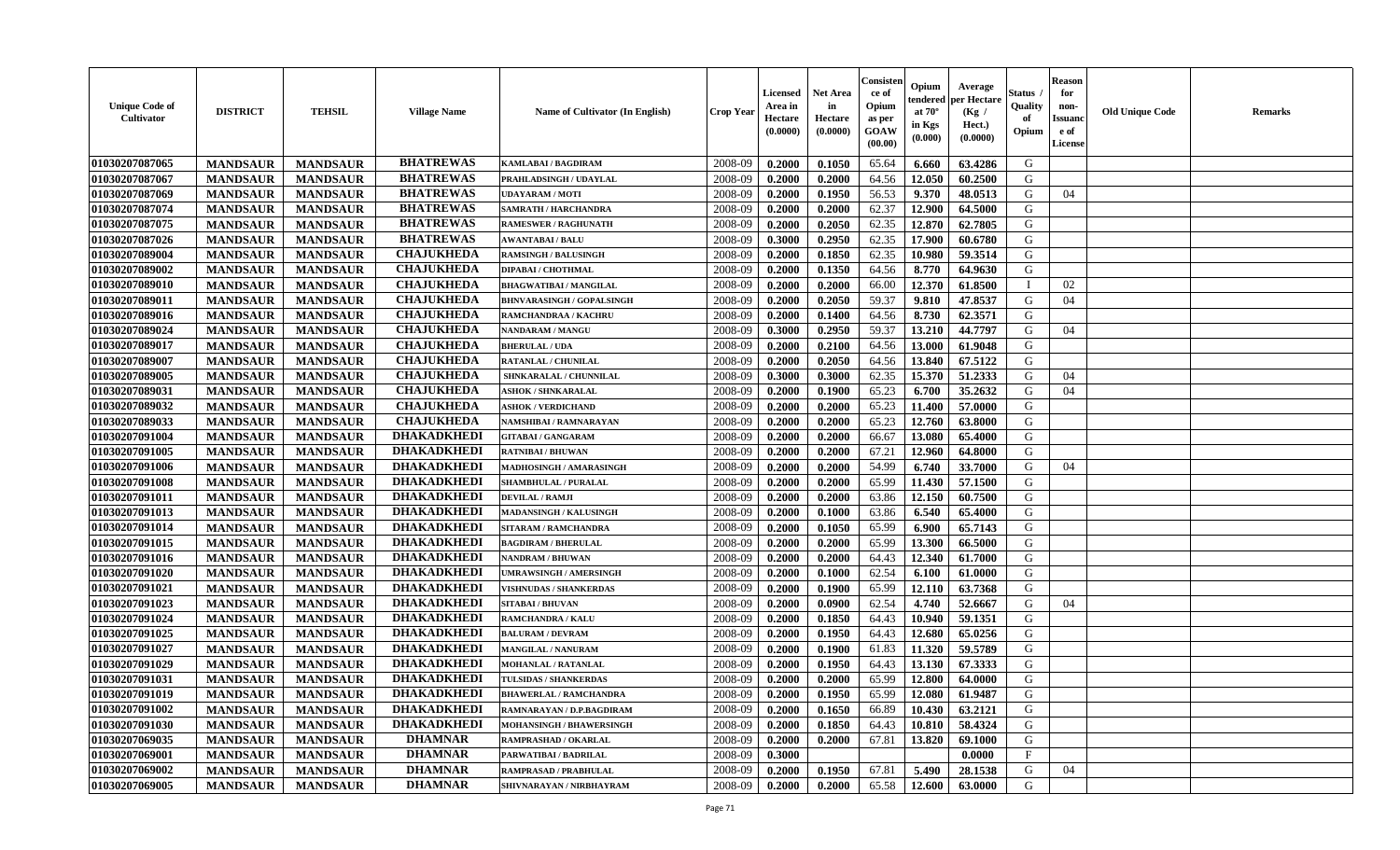| <b>DHAMNAR</b><br>01030207069006<br>2008-09<br>65.58<br>G<br>0.2000<br>0.1950<br>11.220<br>57.5385<br><b>MANDSAUR</b><br><b>MANDSAUR</b><br><b>KASTURIBAI / RAJARAM</b><br><b>DHAMNAR</b><br>01030207069007<br>2008-09<br>0.2900<br>65.35<br>18.270<br>G<br><b>MANDSAUR</b><br><b>MANDSAUR</b><br>0.3000<br>63.0000<br><b>BALURAM / ASHARAM</b><br><b>DHAMNAR</b><br>01030207069012<br><b>MANDSAUR</b><br><b>MANDSAUR</b><br>0.1950<br>13.310<br>68.2564<br>G<br>RADHESHYAM / ONKARLAL<br>2008-09<br>0.2000<br>68.58<br><b>DHAMNAR</b><br>G<br>01030207069013<br><b>MANDSAUR</b><br><b>MANDSAUR</b><br>2008-09<br>0.2000<br>0.1000<br>65.58<br>6.500<br>65.0000<br><b>BHANWERLAL / RAMNARAYAN</b><br><b>DHAMNAR</b><br>12.600<br>01030207069019<br><b>MANDSAUR</b><br><b>MANDSAUR</b><br>2008-09<br>0.2000<br>0.2000<br>66.58<br>63.0000<br>G<br>KANHIYALAL / RAMRATAN<br><b>DHAMNAR</b><br>01030207069024<br><b>MANDSAUR</b><br><b>MANDSAUR</b><br>0.2900<br>65.58<br>19.370<br>66.7931<br>G<br><b>ONKARLAL / BHAGIRTH</b><br>2008-09<br>0.3000<br><b>DHAMNAR</b><br>01030207069025<br><b>MANDSAUR</b><br><b>MANDSAUR</b><br>0.1950<br>71.15<br>12.870<br>G<br><b>NANDRAM / BAGDIRAM</b><br>2008-09<br>0.2000<br>66.0000<br><b>DHAMNAR</b><br>01030207069028<br>69.35<br>13.240<br>G<br><b>MANDSAUR</b><br><b>MANDSAUR</b><br>2008-09<br>0.2000<br>0.2000<br>66.2000<br><b>ASHOK KUMAR / AMBARAM</b><br><b>DHAMNAR</b><br>01030207069029<br><b>MANDSAUR</b><br>2008-09<br>68.58<br>11.830<br>65.7222<br>G<br><b>MANDSAUR</b><br>0.2000<br>0.1800<br>SHANTILAL / RAMNARAYAN<br><b>DHAMNAR</b><br>01030207069032<br>2008-09<br>63.53<br>6.720<br>G<br><b>MANDSAUR</b><br>0.2000<br>0.2000<br>33.6000<br>04<br><b>MANDSAUR</b><br>MANGILAL / BAGDIRAM<br><b>DHAMNAR</b><br><b>MANDSAUR</b><br><b>MANDSAUR</b><br>0.2000<br>69.35<br>12.840<br>64.2000<br>G<br>01030207069037<br>2008-09<br>0.2000<br><b>JAGDISGH / BAGDIRAM</b><br><b>DHAMNAR</b><br>01030207069039<br><b>MANDSAUR</b><br>12.900<br>64.5000<br>G<br><b>MANDSAUR</b><br>PRABHULAL / SHUKHA<br>2008-09<br>0.2000<br>0.2000<br>69.35<br><b>DHAMNAR</b><br>01030207069042<br>12.650<br>G<br><b>MANDSAUR</b><br><b>MANDSAUR</b><br>2008-09<br>0.2000<br>0.2000<br>66.60<br>63.2500<br>HARISHANKAR / AMBALAL<br><b>DHAMNAR</b><br>01030207069043<br><b>MANDSAUR</b><br><b>MANDSAUR</b><br>$\mathbf{F}$<br>RATANLAL / PARTHA GAYRI<br>2008-09<br>0.2000<br>0.0000<br><b>DHAMNAR</b><br><b>MANDSAUR</b><br>0.1800<br>69.35<br>11.480<br>63.7778<br>G<br>01030207069053<br><b>MANDSAUR</b><br>2008-09<br>0.2000<br><b>BADRILAL / ONKARLAL</b><br><b>DHAMNAR</b><br>12.940<br>64.7000<br>G<br>01030207069060<br><b>MANDSAUR</b><br><b>MANDSAUR</b><br>2008-09<br>0.2000<br>0.2000<br>68.58<br>SATYNARAYAN / NANDRAM<br><b>DHAMNAR</b><br>58.58<br>12.900<br>G<br>01030207069073<br><b>MANDSAUR</b><br><b>MANDSAUR</b><br>2008-09<br>0.2000<br>64.5000<br>VINODAKUMAR / AVANTIPRASAD<br>0.2000<br><b>DHAMNAR</b><br>01030207069076<br>2008-09<br>65.58<br>G<br><b>MANDSAUR</b><br><b>MANDSAUR</b><br>12.860<br>62.7317<br><b>AMBALAL / DEVRAM</b><br>0.2000<br>0.2050<br><b>DHAMNAR</b><br>01030207069089<br>0.3000<br>68.58<br>19.590<br>65.3000<br>G<br><b>MANDSAUR</b><br><b>MANDSAUR</b><br><b>MOHANLAL / RODMAL</b><br>2008-09<br>0.3000<br><b>DHAMNAR</b><br>01030207069095<br><b>MANDSAUR</b><br><b>MANDSAUR</b><br>12.150<br>67.5000<br><b>MUIKUND / BALARAM</b><br>2008-09<br>0.2000<br>0.1800<br>69.35<br>G<br><b>DHAMNAR</b><br>0.2950<br>G<br>01030207069097<br><b>MANDSAUR</b><br><b>MANDSAUR</b><br>2008-09<br>0.3000<br>66.48<br>18.610<br>63.0847<br><b>DOLATRAM / NANDA</b><br><b>DHAMNAR</b><br><b>MANDSAUR</b><br>0.1050<br>G<br>01030207069099<br><b>MANDSAUR</b><br>0.2000<br>68.88<br>7.170<br>68.2857<br>RAMNARAYAN / PRABHULAL<br>2008-09 | <b>Unique Code of</b><br><b>Cultivator</b> | <b>DISTRICT</b> | <b>TEHSIL</b>   | <b>Village Name</b> | Name of Cultivator (In English) | <b>Crop Year</b> | <b>Licensed</b><br>Area in<br>Hectare<br>(0.0000) | <b>Net Area</b><br>in<br>Hectare<br>(0.0000) | Consisteı<br>ce of<br>Opium<br>as per<br><b>GOAW</b><br>(00.00) | Opium<br>endered<br>at $70^\circ$<br>in Kgs<br>$(\mathbf{0.000})$ | Average<br>per Hectare<br>(Kg /<br>Hect.)<br>(0.0000) | Status<br>Quality<br>of<br>Opium | Reason<br>for<br>non-<br>Issuan<br>e of<br><b>License</b> | <b>Old Unique Code</b> | <b>Remarks</b> |
|----------------------------------------------------------------------------------------------------------------------------------------------------------------------------------------------------------------------------------------------------------------------------------------------------------------------------------------------------------------------------------------------------------------------------------------------------------------------------------------------------------------------------------------------------------------------------------------------------------------------------------------------------------------------------------------------------------------------------------------------------------------------------------------------------------------------------------------------------------------------------------------------------------------------------------------------------------------------------------------------------------------------------------------------------------------------------------------------------------------------------------------------------------------------------------------------------------------------------------------------------------------------------------------------------------------------------------------------------------------------------------------------------------------------------------------------------------------------------------------------------------------------------------------------------------------------------------------------------------------------------------------------------------------------------------------------------------------------------------------------------------------------------------------------------------------------------------------------------------------------------------------------------------------------------------------------------------------------------------------------------------------------------------------------------------------------------------------------------------------------------------------------------------------------------------------------------------------------------------------------------------------------------------------------------------------------------------------------------------------------------------------------------------------------------------------------------------------------------------------------------------------------------------------------------------------------------------------------------------------------------------------------------------------------------------------------------------------------------------------------------------------------------------------------------------------------------------------------------------------------------------------------------------------------------------------------------------------------------------------------------------------------------------------------------------------------------------------------------------------------------------------------------------------------------------------------------------------------------------------------------------------------------------------------------------------------------------------------------------------------------------------------------------------------------------------------------------------------------------------------------------------------------------------------------------------------------------------------------------------------------------------------------------------------------------------------------------------------------------------------------------------------------------------------------------------------|--------------------------------------------|-----------------|-----------------|---------------------|---------------------------------|------------------|---------------------------------------------------|----------------------------------------------|-----------------------------------------------------------------|-------------------------------------------------------------------|-------------------------------------------------------|----------------------------------|-----------------------------------------------------------|------------------------|----------------|
|                                                                                                                                                                                                                                                                                                                                                                                                                                                                                                                                                                                                                                                                                                                                                                                                                                                                                                                                                                                                                                                                                                                                                                                                                                                                                                                                                                                                                                                                                                                                                                                                                                                                                                                                                                                                                                                                                                                                                                                                                                                                                                                                                                                                                                                                                                                                                                                                                                                                                                                                                                                                                                                                                                                                                                                                                                                                                                                                                                                                                                                                                                                                                                                                                                                                                                                                                                                                                                                                                                                                                                                                                                                                                                                                                                                                                      |                                            |                 |                 |                     |                                 |                  |                                                   |                                              |                                                                 |                                                                   |                                                       |                                  |                                                           |                        |                |
|                                                                                                                                                                                                                                                                                                                                                                                                                                                                                                                                                                                                                                                                                                                                                                                                                                                                                                                                                                                                                                                                                                                                                                                                                                                                                                                                                                                                                                                                                                                                                                                                                                                                                                                                                                                                                                                                                                                                                                                                                                                                                                                                                                                                                                                                                                                                                                                                                                                                                                                                                                                                                                                                                                                                                                                                                                                                                                                                                                                                                                                                                                                                                                                                                                                                                                                                                                                                                                                                                                                                                                                                                                                                                                                                                                                                                      |                                            |                 |                 |                     |                                 |                  |                                                   |                                              |                                                                 |                                                                   |                                                       |                                  |                                                           |                        |                |
|                                                                                                                                                                                                                                                                                                                                                                                                                                                                                                                                                                                                                                                                                                                                                                                                                                                                                                                                                                                                                                                                                                                                                                                                                                                                                                                                                                                                                                                                                                                                                                                                                                                                                                                                                                                                                                                                                                                                                                                                                                                                                                                                                                                                                                                                                                                                                                                                                                                                                                                                                                                                                                                                                                                                                                                                                                                                                                                                                                                                                                                                                                                                                                                                                                                                                                                                                                                                                                                                                                                                                                                                                                                                                                                                                                                                                      |                                            |                 |                 |                     |                                 |                  |                                                   |                                              |                                                                 |                                                                   |                                                       |                                  |                                                           |                        |                |
|                                                                                                                                                                                                                                                                                                                                                                                                                                                                                                                                                                                                                                                                                                                                                                                                                                                                                                                                                                                                                                                                                                                                                                                                                                                                                                                                                                                                                                                                                                                                                                                                                                                                                                                                                                                                                                                                                                                                                                                                                                                                                                                                                                                                                                                                                                                                                                                                                                                                                                                                                                                                                                                                                                                                                                                                                                                                                                                                                                                                                                                                                                                                                                                                                                                                                                                                                                                                                                                                                                                                                                                                                                                                                                                                                                                                                      |                                            |                 |                 |                     |                                 |                  |                                                   |                                              |                                                                 |                                                                   |                                                       |                                  |                                                           |                        |                |
|                                                                                                                                                                                                                                                                                                                                                                                                                                                                                                                                                                                                                                                                                                                                                                                                                                                                                                                                                                                                                                                                                                                                                                                                                                                                                                                                                                                                                                                                                                                                                                                                                                                                                                                                                                                                                                                                                                                                                                                                                                                                                                                                                                                                                                                                                                                                                                                                                                                                                                                                                                                                                                                                                                                                                                                                                                                                                                                                                                                                                                                                                                                                                                                                                                                                                                                                                                                                                                                                                                                                                                                                                                                                                                                                                                                                                      |                                            |                 |                 |                     |                                 |                  |                                                   |                                              |                                                                 |                                                                   |                                                       |                                  |                                                           |                        |                |
|                                                                                                                                                                                                                                                                                                                                                                                                                                                                                                                                                                                                                                                                                                                                                                                                                                                                                                                                                                                                                                                                                                                                                                                                                                                                                                                                                                                                                                                                                                                                                                                                                                                                                                                                                                                                                                                                                                                                                                                                                                                                                                                                                                                                                                                                                                                                                                                                                                                                                                                                                                                                                                                                                                                                                                                                                                                                                                                                                                                                                                                                                                                                                                                                                                                                                                                                                                                                                                                                                                                                                                                                                                                                                                                                                                                                                      |                                            |                 |                 |                     |                                 |                  |                                                   |                                              |                                                                 |                                                                   |                                                       |                                  |                                                           |                        |                |
|                                                                                                                                                                                                                                                                                                                                                                                                                                                                                                                                                                                                                                                                                                                                                                                                                                                                                                                                                                                                                                                                                                                                                                                                                                                                                                                                                                                                                                                                                                                                                                                                                                                                                                                                                                                                                                                                                                                                                                                                                                                                                                                                                                                                                                                                                                                                                                                                                                                                                                                                                                                                                                                                                                                                                                                                                                                                                                                                                                                                                                                                                                                                                                                                                                                                                                                                                                                                                                                                                                                                                                                                                                                                                                                                                                                                                      |                                            |                 |                 |                     |                                 |                  |                                                   |                                              |                                                                 |                                                                   |                                                       |                                  |                                                           |                        |                |
|                                                                                                                                                                                                                                                                                                                                                                                                                                                                                                                                                                                                                                                                                                                                                                                                                                                                                                                                                                                                                                                                                                                                                                                                                                                                                                                                                                                                                                                                                                                                                                                                                                                                                                                                                                                                                                                                                                                                                                                                                                                                                                                                                                                                                                                                                                                                                                                                                                                                                                                                                                                                                                                                                                                                                                                                                                                                                                                                                                                                                                                                                                                                                                                                                                                                                                                                                                                                                                                                                                                                                                                                                                                                                                                                                                                                                      |                                            |                 |                 |                     |                                 |                  |                                                   |                                              |                                                                 |                                                                   |                                                       |                                  |                                                           |                        |                |
|                                                                                                                                                                                                                                                                                                                                                                                                                                                                                                                                                                                                                                                                                                                                                                                                                                                                                                                                                                                                                                                                                                                                                                                                                                                                                                                                                                                                                                                                                                                                                                                                                                                                                                                                                                                                                                                                                                                                                                                                                                                                                                                                                                                                                                                                                                                                                                                                                                                                                                                                                                                                                                                                                                                                                                                                                                                                                                                                                                                                                                                                                                                                                                                                                                                                                                                                                                                                                                                                                                                                                                                                                                                                                                                                                                                                                      |                                            |                 |                 |                     |                                 |                  |                                                   |                                              |                                                                 |                                                                   |                                                       |                                  |                                                           |                        |                |
|                                                                                                                                                                                                                                                                                                                                                                                                                                                                                                                                                                                                                                                                                                                                                                                                                                                                                                                                                                                                                                                                                                                                                                                                                                                                                                                                                                                                                                                                                                                                                                                                                                                                                                                                                                                                                                                                                                                                                                                                                                                                                                                                                                                                                                                                                                                                                                                                                                                                                                                                                                                                                                                                                                                                                                                                                                                                                                                                                                                                                                                                                                                                                                                                                                                                                                                                                                                                                                                                                                                                                                                                                                                                                                                                                                                                                      |                                            |                 |                 |                     |                                 |                  |                                                   |                                              |                                                                 |                                                                   |                                                       |                                  |                                                           |                        |                |
|                                                                                                                                                                                                                                                                                                                                                                                                                                                                                                                                                                                                                                                                                                                                                                                                                                                                                                                                                                                                                                                                                                                                                                                                                                                                                                                                                                                                                                                                                                                                                                                                                                                                                                                                                                                                                                                                                                                                                                                                                                                                                                                                                                                                                                                                                                                                                                                                                                                                                                                                                                                                                                                                                                                                                                                                                                                                                                                                                                                                                                                                                                                                                                                                                                                                                                                                                                                                                                                                                                                                                                                                                                                                                                                                                                                                                      |                                            |                 |                 |                     |                                 |                  |                                                   |                                              |                                                                 |                                                                   |                                                       |                                  |                                                           |                        |                |
|                                                                                                                                                                                                                                                                                                                                                                                                                                                                                                                                                                                                                                                                                                                                                                                                                                                                                                                                                                                                                                                                                                                                                                                                                                                                                                                                                                                                                                                                                                                                                                                                                                                                                                                                                                                                                                                                                                                                                                                                                                                                                                                                                                                                                                                                                                                                                                                                                                                                                                                                                                                                                                                                                                                                                                                                                                                                                                                                                                                                                                                                                                                                                                                                                                                                                                                                                                                                                                                                                                                                                                                                                                                                                                                                                                                                                      |                                            |                 |                 |                     |                                 |                  |                                                   |                                              |                                                                 |                                                                   |                                                       |                                  |                                                           |                        |                |
|                                                                                                                                                                                                                                                                                                                                                                                                                                                                                                                                                                                                                                                                                                                                                                                                                                                                                                                                                                                                                                                                                                                                                                                                                                                                                                                                                                                                                                                                                                                                                                                                                                                                                                                                                                                                                                                                                                                                                                                                                                                                                                                                                                                                                                                                                                                                                                                                                                                                                                                                                                                                                                                                                                                                                                                                                                                                                                                                                                                                                                                                                                                                                                                                                                                                                                                                                                                                                                                                                                                                                                                                                                                                                                                                                                                                                      |                                            |                 |                 |                     |                                 |                  |                                                   |                                              |                                                                 |                                                                   |                                                       |                                  |                                                           |                        |                |
|                                                                                                                                                                                                                                                                                                                                                                                                                                                                                                                                                                                                                                                                                                                                                                                                                                                                                                                                                                                                                                                                                                                                                                                                                                                                                                                                                                                                                                                                                                                                                                                                                                                                                                                                                                                                                                                                                                                                                                                                                                                                                                                                                                                                                                                                                                                                                                                                                                                                                                                                                                                                                                                                                                                                                                                                                                                                                                                                                                                                                                                                                                                                                                                                                                                                                                                                                                                                                                                                                                                                                                                                                                                                                                                                                                                                                      |                                            |                 |                 |                     |                                 |                  |                                                   |                                              |                                                                 |                                                                   |                                                       |                                  |                                                           |                        |                |
|                                                                                                                                                                                                                                                                                                                                                                                                                                                                                                                                                                                                                                                                                                                                                                                                                                                                                                                                                                                                                                                                                                                                                                                                                                                                                                                                                                                                                                                                                                                                                                                                                                                                                                                                                                                                                                                                                                                                                                                                                                                                                                                                                                                                                                                                                                                                                                                                                                                                                                                                                                                                                                                                                                                                                                                                                                                                                                                                                                                                                                                                                                                                                                                                                                                                                                                                                                                                                                                                                                                                                                                                                                                                                                                                                                                                                      |                                            |                 |                 |                     |                                 |                  |                                                   |                                              |                                                                 |                                                                   |                                                       |                                  |                                                           |                        |                |
|                                                                                                                                                                                                                                                                                                                                                                                                                                                                                                                                                                                                                                                                                                                                                                                                                                                                                                                                                                                                                                                                                                                                                                                                                                                                                                                                                                                                                                                                                                                                                                                                                                                                                                                                                                                                                                                                                                                                                                                                                                                                                                                                                                                                                                                                                                                                                                                                                                                                                                                                                                                                                                                                                                                                                                                                                                                                                                                                                                                                                                                                                                                                                                                                                                                                                                                                                                                                                                                                                                                                                                                                                                                                                                                                                                                                                      |                                            |                 |                 |                     |                                 |                  |                                                   |                                              |                                                                 |                                                                   |                                                       |                                  |                                                           |                        |                |
|                                                                                                                                                                                                                                                                                                                                                                                                                                                                                                                                                                                                                                                                                                                                                                                                                                                                                                                                                                                                                                                                                                                                                                                                                                                                                                                                                                                                                                                                                                                                                                                                                                                                                                                                                                                                                                                                                                                                                                                                                                                                                                                                                                                                                                                                                                                                                                                                                                                                                                                                                                                                                                                                                                                                                                                                                                                                                                                                                                                                                                                                                                                                                                                                                                                                                                                                                                                                                                                                                                                                                                                                                                                                                                                                                                                                                      |                                            |                 |                 |                     |                                 |                  |                                                   |                                              |                                                                 |                                                                   |                                                       |                                  |                                                           |                        |                |
|                                                                                                                                                                                                                                                                                                                                                                                                                                                                                                                                                                                                                                                                                                                                                                                                                                                                                                                                                                                                                                                                                                                                                                                                                                                                                                                                                                                                                                                                                                                                                                                                                                                                                                                                                                                                                                                                                                                                                                                                                                                                                                                                                                                                                                                                                                                                                                                                                                                                                                                                                                                                                                                                                                                                                                                                                                                                                                                                                                                                                                                                                                                                                                                                                                                                                                                                                                                                                                                                                                                                                                                                                                                                                                                                                                                                                      |                                            |                 |                 |                     |                                 |                  |                                                   |                                              |                                                                 |                                                                   |                                                       |                                  |                                                           |                        |                |
|                                                                                                                                                                                                                                                                                                                                                                                                                                                                                                                                                                                                                                                                                                                                                                                                                                                                                                                                                                                                                                                                                                                                                                                                                                                                                                                                                                                                                                                                                                                                                                                                                                                                                                                                                                                                                                                                                                                                                                                                                                                                                                                                                                                                                                                                                                                                                                                                                                                                                                                                                                                                                                                                                                                                                                                                                                                                                                                                                                                                                                                                                                                                                                                                                                                                                                                                                                                                                                                                                                                                                                                                                                                                                                                                                                                                                      |                                            |                 |                 |                     |                                 |                  |                                                   |                                              |                                                                 |                                                                   |                                                       |                                  |                                                           |                        |                |
|                                                                                                                                                                                                                                                                                                                                                                                                                                                                                                                                                                                                                                                                                                                                                                                                                                                                                                                                                                                                                                                                                                                                                                                                                                                                                                                                                                                                                                                                                                                                                                                                                                                                                                                                                                                                                                                                                                                                                                                                                                                                                                                                                                                                                                                                                                                                                                                                                                                                                                                                                                                                                                                                                                                                                                                                                                                                                                                                                                                                                                                                                                                                                                                                                                                                                                                                                                                                                                                                                                                                                                                                                                                                                                                                                                                                                      |                                            |                 |                 |                     |                                 |                  |                                                   |                                              |                                                                 |                                                                   |                                                       |                                  |                                                           |                        |                |
|                                                                                                                                                                                                                                                                                                                                                                                                                                                                                                                                                                                                                                                                                                                                                                                                                                                                                                                                                                                                                                                                                                                                                                                                                                                                                                                                                                                                                                                                                                                                                                                                                                                                                                                                                                                                                                                                                                                                                                                                                                                                                                                                                                                                                                                                                                                                                                                                                                                                                                                                                                                                                                                                                                                                                                                                                                                                                                                                                                                                                                                                                                                                                                                                                                                                                                                                                                                                                                                                                                                                                                                                                                                                                                                                                                                                                      |                                            |                 |                 |                     |                                 |                  |                                                   |                                              |                                                                 |                                                                   |                                                       |                                  |                                                           |                        |                |
|                                                                                                                                                                                                                                                                                                                                                                                                                                                                                                                                                                                                                                                                                                                                                                                                                                                                                                                                                                                                                                                                                                                                                                                                                                                                                                                                                                                                                                                                                                                                                                                                                                                                                                                                                                                                                                                                                                                                                                                                                                                                                                                                                                                                                                                                                                                                                                                                                                                                                                                                                                                                                                                                                                                                                                                                                                                                                                                                                                                                                                                                                                                                                                                                                                                                                                                                                                                                                                                                                                                                                                                                                                                                                                                                                                                                                      |                                            |                 |                 |                     |                                 |                  |                                                   |                                              |                                                                 |                                                                   |                                                       |                                  |                                                           |                        |                |
|                                                                                                                                                                                                                                                                                                                                                                                                                                                                                                                                                                                                                                                                                                                                                                                                                                                                                                                                                                                                                                                                                                                                                                                                                                                                                                                                                                                                                                                                                                                                                                                                                                                                                                                                                                                                                                                                                                                                                                                                                                                                                                                                                                                                                                                                                                                                                                                                                                                                                                                                                                                                                                                                                                                                                                                                                                                                                                                                                                                                                                                                                                                                                                                                                                                                                                                                                                                                                                                                                                                                                                                                                                                                                                                                                                                                                      | 01030207069021                             | <b>MANDSAUR</b> | <b>MANDSAUR</b> | <b>DHAMNAR</b>      | <b>RUKMANBAI/GIRDHARI</b>       | 2008-09          | 0.2000                                            | 0.2000                                       | 65.35                                                           | 12.610                                                            | 63.0500                                               | G                                |                                                           |                        |                |
| 01030207069044<br><b>DHAMNAR</b><br>68.88<br>13.230<br><b>MANDSAUR</b><br>2008-09<br>0.2000<br>G<br><b>MANDSAUR</b><br>0.2000<br>66.1500<br><b>OMPRAKASH / RAMLAL</b>                                                                                                                                                                                                                                                                                                                                                                                                                                                                                                                                                                                                                                                                                                                                                                                                                                                                                                                                                                                                                                                                                                                                                                                                                                                                                                                                                                                                                                                                                                                                                                                                                                                                                                                                                                                                                                                                                                                                                                                                                                                                                                                                                                                                                                                                                                                                                                                                                                                                                                                                                                                                                                                                                                                                                                                                                                                                                                                                                                                                                                                                                                                                                                                                                                                                                                                                                                                                                                                                                                                                                                                                                                                |                                            |                 |                 |                     |                                 |                  |                                                   |                                              |                                                                 |                                                                   |                                                       |                                  |                                                           |                        |                |
| <b>DHAMNAR</b><br>01030207069004<br>12.320<br>G<br><b>MANDSAUR</b><br><b>MANDSAUR</b><br>2008-09<br>0.2000<br>66.48<br>64.8421<br>0.1900<br>MANGILAL / BAGDIRAM DHAKAD                                                                                                                                                                                                                                                                                                                                                                                                                                                                                                                                                                                                                                                                                                                                                                                                                                                                                                                                                                                                                                                                                                                                                                                                                                                                                                                                                                                                                                                                                                                                                                                                                                                                                                                                                                                                                                                                                                                                                                                                                                                                                                                                                                                                                                                                                                                                                                                                                                                                                                                                                                                                                                                                                                                                                                                                                                                                                                                                                                                                                                                                                                                                                                                                                                                                                                                                                                                                                                                                                                                                                                                                                                               |                                            |                 |                 |                     |                                 |                  |                                                   |                                              |                                                                 |                                                                   |                                                       |                                  |                                                           |                        |                |
| <b>DHAMNAR</b><br>01030207069027<br><b>MANDSAUR</b><br>2008-09<br>0.2000<br>68.88<br>G<br><b>MANDSAUR</b><br>RUKAMANIBAI / AMRIRITARAM<br>0.2000<br>4.130<br>20.6500<br>04                                                                                                                                                                                                                                                                                                                                                                                                                                                                                                                                                                                                                                                                                                                                                                                                                                                                                                                                                                                                                                                                                                                                                                                                                                                                                                                                                                                                                                                                                                                                                                                                                                                                                                                                                                                                                                                                                                                                                                                                                                                                                                                                                                                                                                                                                                                                                                                                                                                                                                                                                                                                                                                                                                                                                                                                                                                                                                                                                                                                                                                                                                                                                                                                                                                                                                                                                                                                                                                                                                                                                                                                                                           |                                            |                 |                 |                     |                                 |                  |                                                   |                                              |                                                                 |                                                                   |                                                       |                                  |                                                           |                        |                |
| <b>DHAMNAR</b><br>01030207069100<br><b>MANDSAUR</b><br><b>MANDSAUR</b><br>2008-09<br>0.2000<br>0.1000<br>68.88<br>6.880<br>68.8000<br>G<br>RATANBAI / RAMCHANDRA                                                                                                                                                                                                                                                                                                                                                                                                                                                                                                                                                                                                                                                                                                                                                                                                                                                                                                                                                                                                                                                                                                                                                                                                                                                                                                                                                                                                                                                                                                                                                                                                                                                                                                                                                                                                                                                                                                                                                                                                                                                                                                                                                                                                                                                                                                                                                                                                                                                                                                                                                                                                                                                                                                                                                                                                                                                                                                                                                                                                                                                                                                                                                                                                                                                                                                                                                                                                                                                                                                                                                                                                                                                     |                                            |                 |                 |                     |                                 |                  |                                                   |                                              |                                                                 |                                                                   |                                                       |                                  |                                                           |                        |                |
| <b>DHAMNAR</b><br>01030207069101<br><b>MANDSAUR</b><br><b>MANDSAUR</b><br>0.2550<br>15.830<br>62.0784<br>G<br><b>RAMESHVAR / BHERULAL</b><br>2008-09<br>0.3000<br>66.48                                                                                                                                                                                                                                                                                                                                                                                                                                                                                                                                                                                                                                                                                                                                                                                                                                                                                                                                                                                                                                                                                                                                                                                                                                                                                                                                                                                                                                                                                                                                                                                                                                                                                                                                                                                                                                                                                                                                                                                                                                                                                                                                                                                                                                                                                                                                                                                                                                                                                                                                                                                                                                                                                                                                                                                                                                                                                                                                                                                                                                                                                                                                                                                                                                                                                                                                                                                                                                                                                                                                                                                                                                              |                                            |                 |                 |                     |                                 |                  |                                                   |                                              |                                                                 |                                                                   |                                                       |                                  |                                                           |                        |                |
| <b>DHAMNAR</b><br>01030207069064<br><b>MANDSAUR</b><br><b>MANDSAUR</b><br>2008-09<br>0.1050<br>58.3810<br>G<br>0.3000<br>66.48<br>6.130<br>SOHANBAI / HIRALAL                                                                                                                                                                                                                                                                                                                                                                                                                                                                                                                                                                                                                                                                                                                                                                                                                                                                                                                                                                                                                                                                                                                                                                                                                                                                                                                                                                                                                                                                                                                                                                                                                                                                                                                                                                                                                                                                                                                                                                                                                                                                                                                                                                                                                                                                                                                                                                                                                                                                                                                                                                                                                                                                                                                                                                                                                                                                                                                                                                                                                                                                                                                                                                                                                                                                                                                                                                                                                                                                                                                                                                                                                                                        |                                            |                 |                 |                     |                                 |                  |                                                   |                                              |                                                                 |                                                                   |                                                       |                                  |                                                           |                        |                |
| <b>DHAMNAR</b><br>01030207069049<br>63.53<br>4.880<br><b>MANDSAUR</b><br><b>MANDSAUR</b><br><b>SURENDRASINGH / BHERUSINGH</b><br>2008-09<br>0.2000<br>0.1000<br>48.8000<br>G<br>04                                                                                                                                                                                                                                                                                                                                                                                                                                                                                                                                                                                                                                                                                                                                                                                                                                                                                                                                                                                                                                                                                                                                                                                                                                                                                                                                                                                                                                                                                                                                                                                                                                                                                                                                                                                                                                                                                                                                                                                                                                                                                                                                                                                                                                                                                                                                                                                                                                                                                                                                                                                                                                                                                                                                                                                                                                                                                                                                                                                                                                                                                                                                                                                                                                                                                                                                                                                                                                                                                                                                                                                                                                   |                                            |                 |                 |                     |                                 |                  |                                                   |                                              |                                                                 |                                                                   |                                                       |                                  |                                                           |                        |                |
| <b>DHAMNAR</b><br>01030207069106<br><b>MANDSAUR</b><br><b>MANDSAUR</b><br><b>RAMNANDI / HIRALAL</b><br>2008-09<br>0.3000<br>0.1900<br>63.53<br>10.710<br>56.3684<br>G                                                                                                                                                                                                                                                                                                                                                                                                                                                                                                                                                                                                                                                                                                                                                                                                                                                                                                                                                                                                                                                                                                                                                                                                                                                                                                                                                                                                                                                                                                                                                                                                                                                                                                                                                                                                                                                                                                                                                                                                                                                                                                                                                                                                                                                                                                                                                                                                                                                                                                                                                                                                                                                                                                                                                                                                                                                                                                                                                                                                                                                                                                                                                                                                                                                                                                                                                                                                                                                                                                                                                                                                                                                |                                            |                 |                 |                     |                                 |                  |                                                   |                                              |                                                                 |                                                                   |                                                       |                                  |                                                           |                        |                |
| <b>DHAMNAR</b><br>G<br>01030207069107<br>2008-09<br>66.48<br><b>MANDSAUR</b><br><b>MANDSAUR</b><br>0.3000<br>0.2900<br>19.640<br>67.7241<br>MOHANLAL / DOLATRAM                                                                                                                                                                                                                                                                                                                                                                                                                                                                                                                                                                                                                                                                                                                                                                                                                                                                                                                                                                                                                                                                                                                                                                                                                                                                                                                                                                                                                                                                                                                                                                                                                                                                                                                                                                                                                                                                                                                                                                                                                                                                                                                                                                                                                                                                                                                                                                                                                                                                                                                                                                                                                                                                                                                                                                                                                                                                                                                                                                                                                                                                                                                                                                                                                                                                                                                                                                                                                                                                                                                                                                                                                                                      |                                            |                 |                 |                     |                                 |                  |                                                   |                                              |                                                                 |                                                                   |                                                       |                                  |                                                           |                        |                |
| <b>DHAMNAR</b><br>$\mathbf{F}$<br>01030207069109<br><b>MANDSAUR</b><br><b>MANDSAUR</b><br>2008-09<br>0.3000<br>0.0000<br><b>SEJATJI / BABU KHA</b>                                                                                                                                                                                                                                                                                                                                                                                                                                                                                                                                                                                                                                                                                                                                                                                                                                                                                                                                                                                                                                                                                                                                                                                                                                                                                                                                                                                                                                                                                                                                                                                                                                                                                                                                                                                                                                                                                                                                                                                                                                                                                                                                                                                                                                                                                                                                                                                                                                                                                                                                                                                                                                                                                                                                                                                                                                                                                                                                                                                                                                                                                                                                                                                                                                                                                                                                                                                                                                                                                                                                                                                                                                                                   |                                            |                 |                 |                     |                                 |                  |                                                   |                                              |                                                                 |                                                                   |                                                       |                                  |                                                           |                        |                |
| <b>DHAMNAR</b><br>01030207069110<br><b>MANDSAUR</b><br>2008-09<br>$_{\rm F}$<br><b>MANDSAUR</b><br>0.3000<br>0.0000<br><b>RAMKUNWER / ONKARLAL</b>                                                                                                                                                                                                                                                                                                                                                                                                                                                                                                                                                                                                                                                                                                                                                                                                                                                                                                                                                                                                                                                                                                                                                                                                                                                                                                                                                                                                                                                                                                                                                                                                                                                                                                                                                                                                                                                                                                                                                                                                                                                                                                                                                                                                                                                                                                                                                                                                                                                                                                                                                                                                                                                                                                                                                                                                                                                                                                                                                                                                                                                                                                                                                                                                                                                                                                                                                                                                                                                                                                                                                                                                                                                                   |                                            |                 |                 |                     |                                 |                  |                                                   |                                              |                                                                 |                                                                   |                                                       |                                  |                                                           |                        |                |
| 0.2900<br>17.050<br>58.7931<br>G<br>01030207070047<br><b>MANDSAUR</b><br><b>MANDSAUR</b><br>DHUNDHADKA<br>2008-09<br>0.3000<br>58.91<br>RAISHAKHA / ALLARAKH                                                                                                                                                                                                                                                                                                                                                                                                                                                                                                                                                                                                                                                                                                                                                                                                                                                                                                                                                                                                                                                                                                                                                                                                                                                                                                                                                                                                                                                                                                                                                                                                                                                                                                                                                                                                                                                                                                                                                                                                                                                                                                                                                                                                                                                                                                                                                                                                                                                                                                                                                                                                                                                                                                                                                                                                                                                                                                                                                                                                                                                                                                                                                                                                                                                                                                                                                                                                                                                                                                                                                                                                                                                         |                                            |                 |                 |                     |                                 |                  |                                                   |                                              |                                                                 |                                                                   |                                                       |                                  |                                                           |                        |                |
| 01030207070005<br><b>DHUNDHADKA</b><br>$10.540$ 72.6897<br><b>MANDSAUR</b><br>MANDSAUR<br><b>BHARATRAM / NANDA</b><br>2008-09<br>0.3000<br>0.1450<br>70.78<br>G                                                                                                                                                                                                                                                                                                                                                                                                                                                                                                                                                                                                                                                                                                                                                                                                                                                                                                                                                                                                                                                                                                                                                                                                                                                                                                                                                                                                                                                                                                                                                                                                                                                                                                                                                                                                                                                                                                                                                                                                                                                                                                                                                                                                                                                                                                                                                                                                                                                                                                                                                                                                                                                                                                                                                                                                                                                                                                                                                                                                                                                                                                                                                                                                                                                                                                                                                                                                                                                                                                                                                                                                                                                      |                                            |                 |                 |                     |                                 |                  |                                                   |                                              |                                                                 |                                                                   |                                                       |                                  |                                                           |                        |                |
| <b>01030207070010</b><br><b>MANDSAUR</b><br><b>DHUNDHADKA</b><br>2008-09<br>0.2000<br>65.11<br>13.180<br>65.9000<br>G<br><b>MANDSAUR</b><br>NATHULAL / SALAGRAM<br>0.2000                                                                                                                                                                                                                                                                                                                                                                                                                                                                                                                                                                                                                                                                                                                                                                                                                                                                                                                                                                                                                                                                                                                                                                                                                                                                                                                                                                                                                                                                                                                                                                                                                                                                                                                                                                                                                                                                                                                                                                                                                                                                                                                                                                                                                                                                                                                                                                                                                                                                                                                                                                                                                                                                                                                                                                                                                                                                                                                                                                                                                                                                                                                                                                                                                                                                                                                                                                                                                                                                                                                                                                                                                                            |                                            |                 |                 |                     |                                 |                  |                                                   |                                              |                                                                 |                                                                   |                                                       |                                  |                                                           |                        |                |
| 01030207070015<br><b>MANDSAUR</b><br><b>MANDSAUR</b><br><b>DHUNDHADKA</b><br>2008-09<br>0.2000<br>0.1900<br>67.61<br>12.030<br>63.3158<br>G<br><b>NATHU / HIRA</b>                                                                                                                                                                                                                                                                                                                                                                                                                                                                                                                                                                                                                                                                                                                                                                                                                                                                                                                                                                                                                                                                                                                                                                                                                                                                                                                                                                                                                                                                                                                                                                                                                                                                                                                                                                                                                                                                                                                                                                                                                                                                                                                                                                                                                                                                                                                                                                                                                                                                                                                                                                                                                                                                                                                                                                                                                                                                                                                                                                                                                                                                                                                                                                                                                                                                                                                                                                                                                                                                                                                                                                                                                                                   |                                            |                 |                 |                     |                                 |                  |                                                   |                                              |                                                                 |                                                                   |                                                       |                                  |                                                           |                        |                |
| 01030207070016<br><b>MANDSAUR</b><br><b>MANDSAUR</b><br><b>DHUNDHADKA</b><br>66.5366<br>G<br>2008-09<br>0.2050<br>70.78<br>13.640<br><b>BALMUKAND / BAGDIRAM</b><br>0.2000                                                                                                                                                                                                                                                                                                                                                                                                                                                                                                                                                                                                                                                                                                                                                                                                                                                                                                                                                                                                                                                                                                                                                                                                                                                                                                                                                                                                                                                                                                                                                                                                                                                                                                                                                                                                                                                                                                                                                                                                                                                                                                                                                                                                                                                                                                                                                                                                                                                                                                                                                                                                                                                                                                                                                                                                                                                                                                                                                                                                                                                                                                                                                                                                                                                                                                                                                                                                                                                                                                                                                                                                                                           |                                            |                 |                 |                     |                                 |                  |                                                   |                                              |                                                                 |                                                                   |                                                       |                                  |                                                           |                        |                |
| 01030207070020<br>62.7500<br>G<br><b>MANDSAUR</b><br><b>MANDSAUR</b><br>DHUNDHADKA<br>2008-09<br>0.2000<br>62.47<br>12.550<br><b>DEVRAM / KISHAN</b><br>0.2000                                                                                                                                                                                                                                                                                                                                                                                                                                                                                                                                                                                                                                                                                                                                                                                                                                                                                                                                                                                                                                                                                                                                                                                                                                                                                                                                                                                                                                                                                                                                                                                                                                                                                                                                                                                                                                                                                                                                                                                                                                                                                                                                                                                                                                                                                                                                                                                                                                                                                                                                                                                                                                                                                                                                                                                                                                                                                                                                                                                                                                                                                                                                                                                                                                                                                                                                                                                                                                                                                                                                                                                                                                                       |                                            |                 |                 |                     |                                 |                  |                                                   |                                              |                                                                 |                                                                   |                                                       |                                  |                                                           |                        |                |
| 01030207070023<br><b>DHUNDHADKA</b><br>2008-09<br>G<br><b>MANDSAUR</b><br><b>MANDSAUR</b><br><b>BADRILAL / BHUWAN</b><br>0.2000<br>67.61<br>12.060<br>61.8462<br>0.1950                                                                                                                                                                                                                                                                                                                                                                                                                                                                                                                                                                                                                                                                                                                                                                                                                                                                                                                                                                                                                                                                                                                                                                                                                                                                                                                                                                                                                                                                                                                                                                                                                                                                                                                                                                                                                                                                                                                                                                                                                                                                                                                                                                                                                                                                                                                                                                                                                                                                                                                                                                                                                                                                                                                                                                                                                                                                                                                                                                                                                                                                                                                                                                                                                                                                                                                                                                                                                                                                                                                                                                                                                                              |                                            |                 |                 |                     |                                 |                  |                                                   |                                              |                                                                 |                                                                   |                                                       |                                  |                                                           |                        |                |
| 01030207070024<br>G<br><b>MANDSAUR</b><br><b>DHUNDHADKA</b><br>2008-09<br>62.47<br>17.850<br>58.5246<br><b>MANDSAUR</b><br>SHANKARLAL / PANNALAL<br>0.3000<br>0.3050                                                                                                                                                                                                                                                                                                                                                                                                                                                                                                                                                                                                                                                                                                                                                                                                                                                                                                                                                                                                                                                                                                                                                                                                                                                                                                                                                                                                                                                                                                                                                                                                                                                                                                                                                                                                                                                                                                                                                                                                                                                                                                                                                                                                                                                                                                                                                                                                                                                                                                                                                                                                                                                                                                                                                                                                                                                                                                                                                                                                                                                                                                                                                                                                                                                                                                                                                                                                                                                                                                                                                                                                                                                 |                                            |                 |                 |                     |                                 |                  |                                                   |                                              |                                                                 |                                                                   |                                                       |                                  |                                                           |                        |                |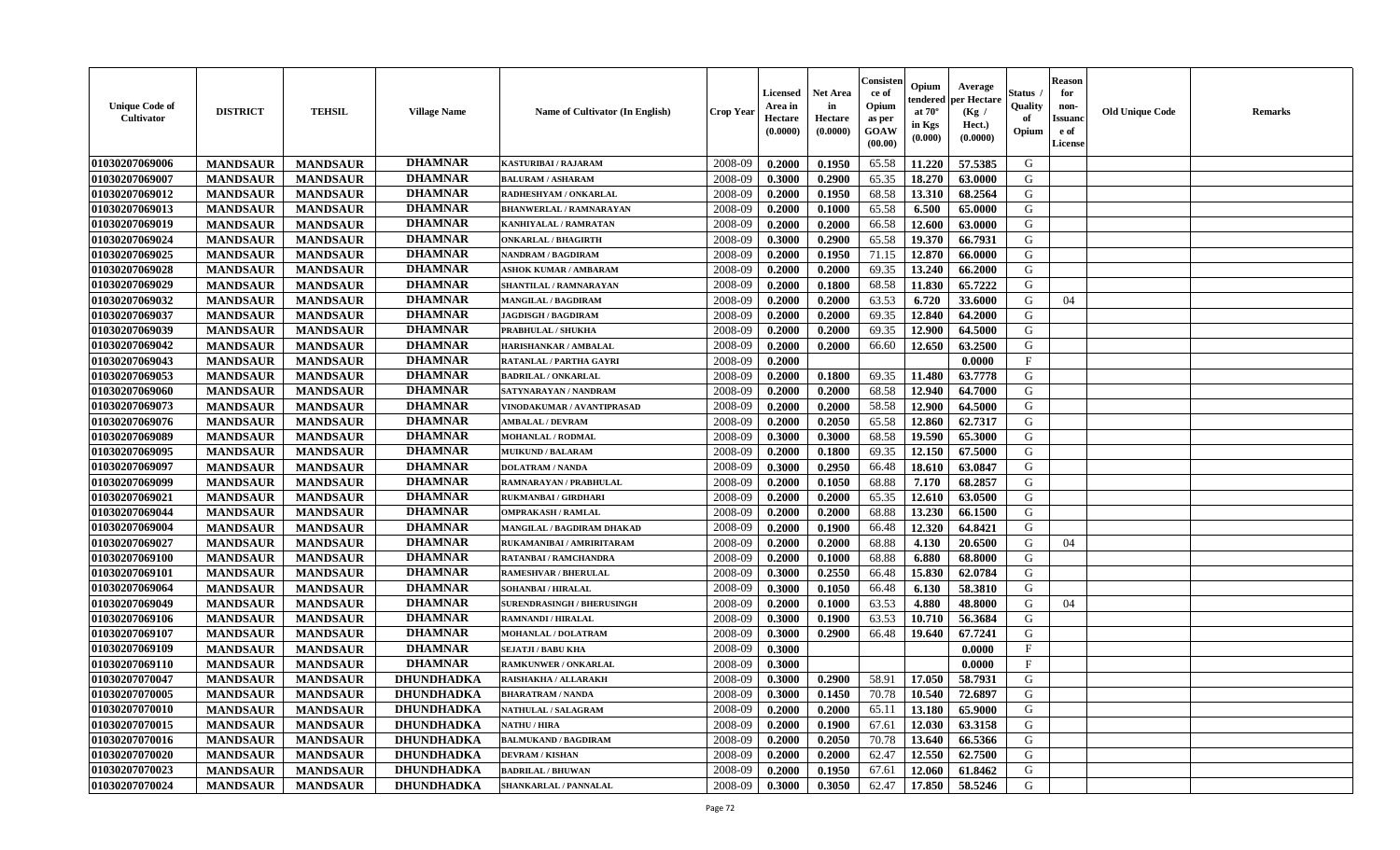| <b>Unique Code of</b><br><b>Cultivator</b> | <b>DISTRICT</b> | <b>TEHSIL</b>   | <b>Village Name</b> | <b>Name of Cultivator (In English)</b> | <b>Crop Year</b> | <b>Licensed</b><br>Area in<br>Hectare<br>(0.0000) | <b>Net Area</b><br>in<br>Hectare<br>(0.0000) | Consister<br>ce of<br>Opium<br>as per<br><b>GOAW</b><br>(00.00) | Opium<br>endered<br>at $70^{\circ}$<br>in Kgs<br>$(\mathbf{0.000})$ | Average<br>per Hectare<br>(Kg)<br>Hect.)<br>(0.0000) | Status<br>Quality<br>of<br>Opium | <b>Reason</b><br>for<br>non-<br><b>Issuano</b><br>e of<br>License | <b>Old Unique Code</b> | <b>Remarks</b> |
|--------------------------------------------|-----------------|-----------------|---------------------|----------------------------------------|------------------|---------------------------------------------------|----------------------------------------------|-----------------------------------------------------------------|---------------------------------------------------------------------|------------------------------------------------------|----------------------------------|-------------------------------------------------------------------|------------------------|----------------|
| 01030207070026                             | <b>MANDSAUR</b> | <b>MANDSAUR</b> | <b>DHUNDHADKA</b>   | NANDIBAI / LAXMAN                      | 2008-09          | 0.2000                                            | 0.2000                                       | 67.57                                                           | 13.210                                                              | 66.0500                                              | G                                |                                                                   |                        |                |
| 01030207070028                             | <b>MANDSAUR</b> | <b>MANDSAUR</b> | DHUNDHADKA          | SARJUNABAI / MAGNIRAM                  | 2008-09          | 0.3000                                            | 0.2850                                       | 62.47                                                           | 16.460                                                              | 57.7544                                              | G                                |                                                                   |                        |                |
| 01030207070030                             | <b>MANDSAUR</b> | <b>MANDSAUR</b> | DHUNDHADKA          | <b>RAMLAL / BAGDIRAM</b>               | 2008-09          | 0.2000                                            | 0.2000                                       | 67.57                                                           | 13.230                                                              | 66.1500                                              | G                                |                                                                   |                        |                |
| 01030207070032                             | <b>MANDSAUR</b> | <b>MANDSAUR</b> | DHUNDHADKA          | <b>DEVRAM / RAMLAL</b>                 | 2008-09          | 0.2000                                            | 0.1900                                       | 62.10                                                           | 11.390                                                              | 59.9474                                              | G                                |                                                                   |                        |                |
| 01030207070033                             | <b>MANDSAUR</b> | <b>MANDSAUR</b> | <b>DHUNDHADKA</b>   | <b>BASNTILAL / MOTILAL</b>             | 2008-09          | 0.2000                                            | 0.2000                                       | 71.20                                                           | 13.850                                                              | 69.2500                                              | G                                |                                                                   |                        |                |
| 01030207070034                             | <b>MANDSAUR</b> | <b>MANDSAUR</b> | <b>DHUNDHADKA</b>   | SARDARSINGH / VIJAYSINGH               | 2008-09          | 0.2000                                            | 0.1950                                       | 65.11                                                           | 11.530                                                              | 59.1282                                              | G                                |                                                                   |                        |                |
| 01030207070035                             | <b>MANDSAUR</b> | <b>MANDSAUR</b> | <b>DHUNDHADKA</b>   | <b>RAMLAL / SITARAM</b>                | 2008-09          | 0.3000                                            | 0.2900                                       | 58.22                                                           | 16.830                                                              | 58.0345                                              | G                                |                                                                   |                        |                |
| 01030207070037                             | <b>MANDSAUR</b> | <b>MANDSAUR</b> | <b>DHUNDHADKA</b>   | <b>RUPA / ONKAR</b>                    | 2008-09          | 0.2000                                            | 0.2000                                       | 67.57                                                           | 12.310                                                              | 61.5500                                              | G                                |                                                                   |                        |                |
| 01030207070039                             | <b>MANDSAUR</b> | <b>MANDSAUR</b> | <b>DHUNDHADKA</b>   | <b>VISRAMDAS / GURURAMDAS</b>          | 2008-09          | 0.2000                                            | 0.1850                                       | 67.57                                                           | 11.760                                                              | 63.5676                                              | G                                |                                                                   |                        |                |
| 01030207070041                             | <b>MANDSAUR</b> | <b>MANDSAUR</b> | <b>DHUNDHADKA</b>   | <b>BALURAM / KESHURAM</b>              | 2008-09          | 0.3000                                            | 0.2700                                       | 62.10                                                           | 16.820                                                              | 62.2963                                              | G                                |                                                                   |                        |                |
| 01030207070043                             | <b>MANDSAUR</b> | <b>MANDSAUR</b> | DHUNDHADKA          | <b>KARULAL / BAGDIRAM</b>              | 2008-09          | 0.2000                                            | 0.2000                                       | 65.11                                                           | 12.760                                                              | 63.8000                                              | G                                |                                                                   |                        |                |
| 01030207070044                             | <b>MANDSAUR</b> | <b>MANDSAUR</b> | <b>DHUNDHADKA</b>   | <b>BAPULAL / RUPRAM</b>                | 2008-09          | 0.2000                                            | 0.1900                                       | 64.67                                                           | 12.030                                                              | 63.3158                                              | G                                |                                                                   |                        |                |
| 01030207070052                             | <b>MANDSAUR</b> | <b>MANDSAUR</b> | <b>DHUNDHADKA</b>   | <b>BADRILAL / RAMLAL</b>               | 2008-09          | 0.3000                                            | 0.2900                                       | 64.67                                                           | 18.270                                                              | 63.0000                                              | G                                |                                                                   |                        |                |
| 01030207070064                             | <b>MANDSAUR</b> | <b>MANDSAUR</b> | <b>DHUNDHADKA</b>   | SALAGRAM / GANGARAM                    | 2008-09          | 0.2000                                            | 0.2000                                       | 64.67                                                           | 13.240                                                              | 66.2000                                              | G                                |                                                                   |                        |                |
| 01030207070073                             | <b>MANDSAUR</b> | <b>MANDSAUR</b> | <b>DHUNDHADKA</b>   | <b>BALURAM / SHANKARLAL</b>            | 2008-09          | 0.2000                                            | 0.1900                                       | 67.57                                                           | 13.110                                                              | 69.0000                                              | G                                |                                                                   |                        |                |
| 01030207070086                             | <b>MANDSAUR</b> | <b>MANDSAUR</b> | <b>DHUNDHADKA</b>   | NANDKISHOR / RAMCHANDRA                | 2008-09          | 0.3000                                            | 0.2950                                       | 67.99                                                           | 20.320                                                              | 68.8814                                              | G                                |                                                                   |                        |                |
| 01030207070087                             | <b>MANDSAUR</b> | <b>MANDSAUR</b> | <b>DHUNDHADKA</b>   | <b>JUJHAR / KISHAN</b>                 | 2008-09          | 0.2000                                            | 0.2000                                       | 62.10                                                           | 12.100                                                              | 60.5000                                              | G                                |                                                                   |                        |                |
| 01030207070089                             | <b>MANDSAUR</b> | <b>MANDSAUR</b> | <b>DHUNDHADKA</b>   | <b>SITRAM / NANURAM</b>                | 2008-09          | 0.2000                                            | 0.1950                                       | 67.99                                                           | 13.690                                                              | 70.2051                                              | G                                |                                                                   |                        |                |
| 01030207070091                             | <b>MANDSAUR</b> | <b>MANDSAUR</b> | <b>DHUNDHADKA</b>   | NANIBAI / PURUSHOTAM                   | 2008-09          | 0.2000                                            | 0.1950                                       | 64.67                                                           | 12.180                                                              | 62.4615                                              | G                                | 08                                                                |                        |                |
| 01030207070095                             | <b>MANDSAUR</b> | <b>MANDSAUR</b> | DHUNDHADKA          | NANDRAM / BAGDIRAM KUDIWALA            | 2008-09          | 0.2000                                            | 0.1950                                       | 67.99                                                           | 13.270                                                              | 68.0513                                              | G                                |                                                                   |                        |                |
| 01030207070098                             | <b>MANDSAUR</b> | <b>MANDSAUR</b> | <b>DHUNDHADKA</b>   | <b>VERDICHAND / BAGDIRAM</b>           | 2008-09          | 0.2000                                            | 0.1950                                       | 64.67                                                           | 11.860                                                              | 60.8205                                              | G                                |                                                                   |                        |                |
| 01030207070100                             | <b>MANDSAUR</b> | <b>MANDSAUR</b> | DHUNDHADKA          | <b>BHERULAL / FAKIRCHANDRA</b>         | 2008-09          | 0.2000                                            | 0.1950                                       | 70.78                                                           | 14.090                                                              | 72.2564                                              | G                                |                                                                   |                        |                |
| 01030207070101                             | <b>MANDSAUR</b> | <b>MANDSAUR</b> | <b>DHUNDHADKA</b>   | <b>LAXMICHAND / SHIVRAM</b>            | 2008-09          | 0.3000                                            | 0.3000                                       | 59.18                                                           | 17.140                                                              | 57.1333                                              | G                                |                                                                   |                        |                |
| 01030207070103                             | <b>MANDSAUR</b> | <b>MANDSAUR</b> | <b>DHUNDHADKA</b>   | <b>MOHANLAL / HIRALAL</b>              | 2008-09          | 0.2000                                            | 0.1800                                       | 66.43                                                           | 12.040                                                              | 66.8889                                              | G                                |                                                                   |                        |                |
| 01030207070108                             | <b>MANDSAUR</b> | <b>MANDSAUR</b> | <b>DHUNDHADKA</b>   | NANDKISHOR / RAMCHANDRA MALI           | 2008-09          | 0.2000                                            | 0.1500                                       | 67.25                                                           | 9.770                                                               | 65.1333                                              | G                                |                                                                   |                        |                |
| 01030207070109                             | <b>MANDSAUR</b> | <b>MANDSAUR</b> | DHUNDHADKA          | <b>SITABAI/KHUBRAM</b>                 | 2008-09          | 0.2000                                            | 0.1900                                       | 62.12                                                           | 12.630                                                              | 66.4737                                              | G                                |                                                                   |                        |                |
| 01030207070112                             | <b>MANDSAUR</b> | <b>MANDSAUR</b> | <b>DHUNDHADKA</b>   | <b>BAPULAL / SHOBHAGMAL</b>            | 2008-09          | 0.2000                                            | 0.1850                                       | 73.44                                                           | 12.120                                                              | 65.5135                                              | G                                |                                                                   |                        |                |
| 01030207070117                             | <b>MANDSAUR</b> | <b>MANDSAUR</b> | <b>DHUNDHADKA</b>   | <b>NAGU / BAGDIRAM</b>                 | 2008-09          | 0.2000                                            | 0.2000                                       | 66.43                                                           | 12.760                                                              | 63.8000                                              | G                                |                                                                   |                        |                |
| 01030207070118                             | <b>MANDSAUR</b> | <b>MANDSAUR</b> | <b>DHUNDHADKA</b>   | NATHULAL / MAGNIRAM                    | 2008-09          | 0.2000                                            | 0.1350                                       | 70.78                                                           | 9.050                                                               | 67.0370                                              | G                                |                                                                   |                        |                |
| 01030207070121                             | <b>MANDSAUR</b> | <b>MANDSAUR</b> | <b>DHUNDHADKA</b>   | RAMCHANDRA / LAXMAN                    | 2008-09          | 0.2000                                            | 0.1850                                       | 59.94                                                           | 11.660                                                              | 63.0270                                              | G                                |                                                                   |                        |                |
| 01030207070124                             | <b>MANDSAUR</b> | <b>MANDSAUR</b> | <b>DHUNDHADKA</b>   | <b>BANSHILAL / SITARAM</b>             | 2008-09          | 0.3000                                            | 0.3050                                       | 67.25                                                           | 19.520                                                              | 64.0000                                              | G                                |                                                                   |                        |                |
| 01030207070125                             | <b>MANDSAUR</b> | <b>MANDSAUR</b> | <b>DHUNDHADKA</b>   | RAMLAL / SHALAGRAM                     | 2008-09          | 0.2000                                            | 0.1500                                       | 62.12                                                           | 9.240                                                               | 61.6000                                              | G                                |                                                                   |                        |                |
| 01030207070126                             | <b>MANDSAUR</b> | <b>MANDSAUR</b> | <b>DHUNDHADKA</b>   | KANHIYALAL / SHANKERLAL                | 2008-09          | 0.2000                                            | 0.1900                                       | 66.43                                                           | 12.430                                                              | 65.4211                                              | G                                |                                                                   |                        |                |
| 01030207070129                             | <b>MANDSAUR</b> | <b>MANDSAUR</b> | DHUNDHADKA          | KAILASHCHANDRA / SHAMBHULAL            | 2008-09          | 0.2000                                            | 0.1950                                       | 62.12                                                           | 11.970                                                              | 61.3846                                              | G                                |                                                                   |                        |                |
| 01030207070131                             | <b>MANDSAUR</b> | <b>MANDSAUR</b> | <b>DHUNDHADKA</b>   | PARWATIBAI / CHENGIR                   | 2008-09          | 0.2000                                            | 0.2000                                       | 66.43                                                           | 12.850                                                              | 64.2500                                              | G                                |                                                                   |                        |                |
| 01030207070132                             | <b>MANDSAUR</b> | <b>MANDSAUR</b> | <b>DHUNDHADKA</b>   | <b>BHERULAL / BAGDIRAM RATHORE</b>     | 2008-09          | 0.2000                                            | 0.1900                                       | 65.99                                                           |                                                                     | $12.350 \mid 65.0000$                                | G                                |                                                                   |                        |                |
| 01030207070133                             | <b>MANDSAUR</b> | <b>MANDSAUR</b> | <b>DHUNDHADKA</b>   | <b>RATANSINGH / BHERUSINGH</b>         | 2008-09          | 0.2000                                            | 0.1950                                       | 66.85                                                           | 13.710                                                              | 70.3077                                              | G                                |                                                                   |                        |                |
| 01030207070134                             | <b>MANDSAUR</b> | <b>MANDSAUR</b> | DHUNDHADKA          | <b>RAMESHCHAND / BALMUKUND</b>         | 2008-09          | 0.3000                                            | 0.3000                                       | 70.78                                                           | 20.310                                                              | 67.7000                                              | G                                |                                                                   |                        |                |
| 01030207070135                             | <b>MANDSAUR</b> | <b>MANDSAUR</b> | <b>DHUNDHADKA</b>   | <b>SHANKERLAL / RANCHOR</b>            | 2008-09          | 0.2000                                            | 0.1750                                       | 67.25                                                           | 11.930                                                              | 68.1714                                              | G                                |                                                                   |                        |                |
| 01030207070136                             | <b>MANDSAUR</b> | <b>MANDSAUR</b> | <b>DHUNDHADKA</b>   | YASWANTKUMAR / OMPRAKASH DHAKAD        | 2008-09          | 0.2000                                            | 0.1900                                       | 65.99                                                           | 12.360                                                              | 65.0526                                              | G                                |                                                                   |                        |                |
| 01030207070138                             | <b>MANDSAUR</b> | <b>MANDSAUR</b> | <b>DHUNDHADKA</b>   | <b>BAPULAL / MAGNIRAM</b>              | 2008-09          | 0.2000                                            | 0.2000                                       | 67.61                                                           | 13.250                                                              | 66.2500                                              | G                                |                                                                   |                        |                |
| 01030207070141                             | <b>MANDSAUR</b> | <b>MANDSAUR</b> | <b>DHUNDHADKA</b>   | <b>BADRILAL / BHERULAL MALI</b>        | 2008-09          | 0.3000                                            | 0.2900                                       | 65.99                                                           | 18.250                                                              | 62.9310                                              | G                                |                                                                   |                        |                |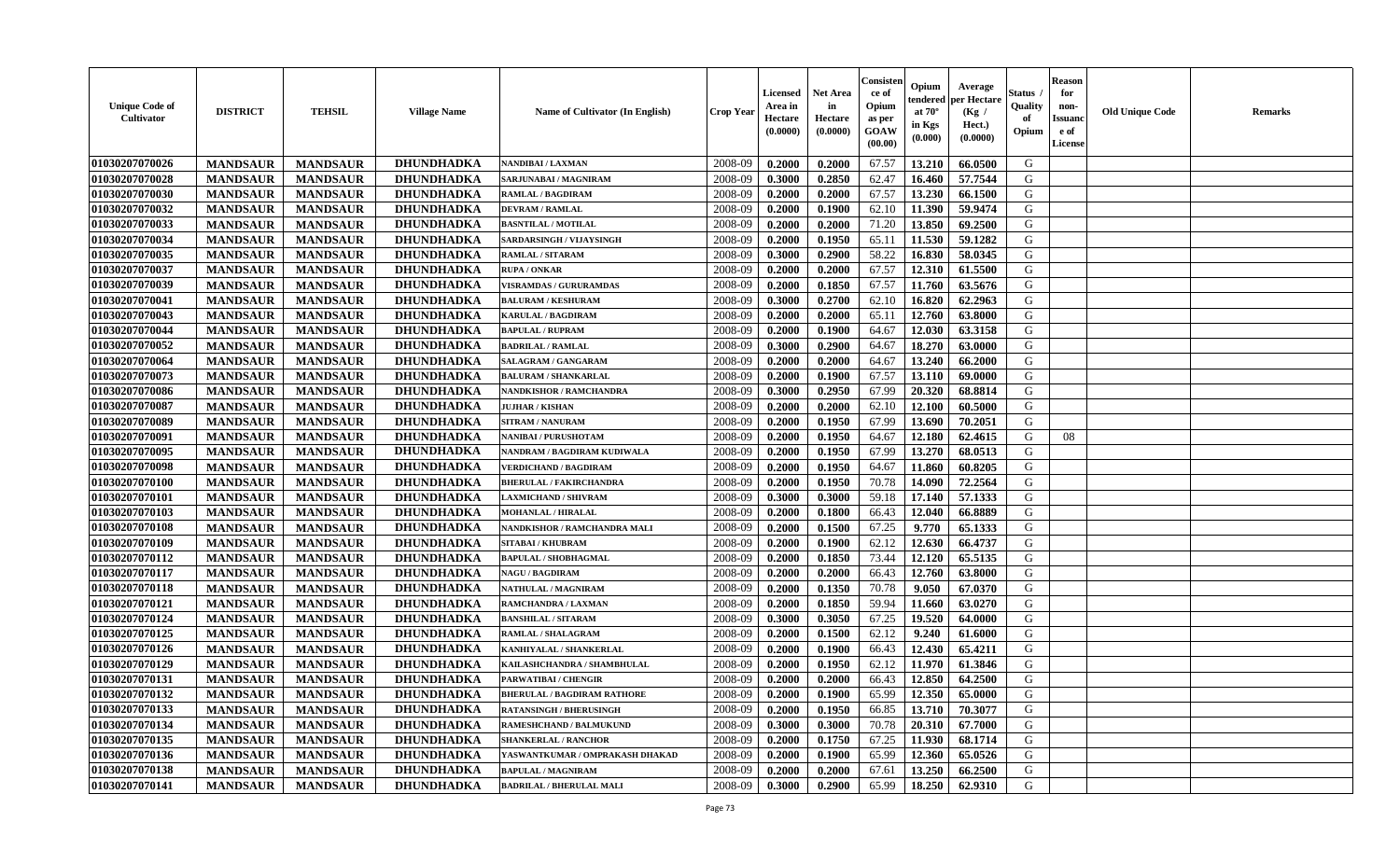| <b>Unique Code of</b><br><b>Cultivator</b> | <b>DISTRICT</b> | <b>TEHSIL</b>   | <b>Village Name</b> | Name of Cultivator (In English) | <b>Crop Year</b> | <b>Licensed</b><br>Area in<br>Hectare<br>(0.0000) | <b>Net Area</b><br>in<br>Hectare<br>(0.0000) | Consisteı<br>ce of<br>Opium<br>as per<br><b>GOAW</b><br>(00.00) | Opium<br>endered<br>at $70^\circ$<br>in Kgs<br>$(\mathbf{0.000})$ | Average<br>per Hectare<br>(Kg /<br>Hect.)<br>(0.0000) | Status<br>Quality<br>of<br>Opium | Reason<br>for<br>non-<br>Issuan<br>e of<br><b>License</b> | <b>Old Unique Code</b> | <b>Remarks</b>     |
|--------------------------------------------|-----------------|-----------------|---------------------|---------------------------------|------------------|---------------------------------------------------|----------------------------------------------|-----------------------------------------------------------------|-------------------------------------------------------------------|-------------------------------------------------------|----------------------------------|-----------------------------------------------------------|------------------------|--------------------|
| 01030207070144                             | <b>MANDSAUR</b> | <b>MANDSAUR</b> | DHUNDHADKA          | KARULAL / SHOBHARAM NANDA       | 2008-09          | 0.2000                                            | 0.2000                                       | 65.99                                                           | 12.760                                                            | 63.8000                                               | G                                |                                                           |                        |                    |
| 01030207070147                             | <b>MANDSAUR</b> | <b>MANDSAUR</b> | DHUNDHADKA          | RAMESHWER / ONKARLAL            | 2008-09          | 0.2000                                            | 0.2000                                       | 64.82                                                           | 12.020                                                            | 60.1000                                               | G                                |                                                           |                        |                    |
| 01030207070046                             | <b>MANDSAUR</b> | <b>MANDSAUR</b> | <b>DHUNDHADKA</b>   | PREMLATABAI / DILIP             | 2008-09          | 0.2000                                            | 0.1850                                       | 63.41                                                           | 11.490                                                            | 62.1081                                               | G                                |                                                           |                        |                    |
| 01030207070006                             | <b>MANDSAUR</b> | <b>MANDSAUR</b> | <b>DHUNDHADKA</b>   | NATHIBAI / BHANWERLAL           | 2008-09          | 0.2000                                            | 0.1900                                       | 67.61                                                           | 12.970                                                            | 68.2632                                               | G                                |                                                           |                        |                    |
| 01030207070080                             | <b>MANDSAUR</b> | <b>MANDSAUR</b> | <b>DHUNDHADKA</b>   | RAMCHAND / ONKARLAL             | 2008-09          | 0.2000                                            | 0.1850                                       | 62.47                                                           | 11.620                                                            | 62.8108                                               | G                                |                                                           |                        |                    |
| 01030207070013                             | <b>MANDSAUR</b> | <b>MANDSAUR</b> | <b>DHUNDHADKA</b>   | <b>BAPULAL / KESHRIMAL</b>      | 2008-09          | 0.2000                                            | 0.2000                                       | 67.61                                                           | 12.950                                                            | 64.7500                                               | G                                |                                                           |                        |                    |
| 01030207070012                             | <b>MANDSAUR</b> | <b>MANDSAUR</b> | <b>DHUNDHADKA</b>   | <b>DHAPUBAI/KISHANLAL</b>       | 2008-09          | 0.3000                                            | 0.2850                                       | 65.11                                                           | 18.990                                                            | 66.6316                                               | G                                |                                                           |                        |                    |
| 01030207070027                             | <b>MANDSAUR</b> | <b>MANDSAUR</b> | <b>DHUNDHADKA</b>   | <b>DEVRAM / KISHANALAL</b>      | 2008-09          | 0.2000                                            | 0.2000                                       | 62.47                                                           | 11.670                                                            | 58.3500                                               | G                                |                                                           |                        |                    |
| 01030207071006                             | <b>MANDSAUR</b> | <b>MANDSAUR</b> | <b>GULIYANA</b>     | PURALAL / BHERA                 | 2008-09          | 0.2000                                            | 0.1950                                       | 62.28                                                           | 12.410                                                            | 63.6410                                               | G                                |                                                           |                        |                    |
| 01030207071017                             | <b>MANDSAUR</b> | <b>MANDSAUR</b> | <b>GULIYANA</b>     | <b>MANGILAL / RODU</b>          | 2008-09          | 0.2000                                            | 0.2000                                       | 67.34                                                           | 13.110                                                            | 65.5500                                               | G                                |                                                           |                        |                    |
| 01030207071004                             | <b>MANDSAUR</b> | <b>MANDSAUR</b> | <b>GULIYANA</b>     | <b>BAGDIRAM / VARDA</b>         | 2008-09          | 0.2000                                            | 0.1900                                       | 67.97                                                           | 12.740                                                            | 67.0526                                               | G                                |                                                           |                        |                    |
| 01030207071007                             | <b>MANDSAUR</b> | <b>MANDSAUR</b> | <b>GULIYANA</b>     | <b>GITABAI/BHERA</b>            | 2008-09          | 0.2000                                            | 0.2000                                       | 67.34                                                           | 13.220                                                            | 66.1000                                               | G                                |                                                           |                        |                    |
| 01030207071008                             | <b>MANDSAUR</b> | <b>MANDSAUR</b> | <b>GULIYANA</b>     | <b>SHAMBHULAL / BHERA</b>       | 2008-09          | 0.2000                                            | 0.1950                                       | 67.34                                                           | 13.340                                                            | 68.4103                                               | G                                |                                                           |                        |                    |
| 01030207071009                             | <b>MANDSAUR</b> | <b>MANDSAUR</b> | <b>GULIYANA</b>     | NANDLAL / RUGGA                 | 2008-09          | 0.2000                                            | 0.1950                                       | 64.04                                                           | 12.960                                                            | 66.4615                                               | G                                |                                                           |                        |                    |
| 01030207071011                             | <b>MANDSAUR</b> | <b>MANDSAUR</b> | <b>GULIYANA</b>     | <b>RAMCHANDRA / FATTA</b>       | 2008-09          | 0.3000                                            | 0.1800                                       | 62.28                                                           | 10.120                                                            | 56.2222                                               | G                                |                                                           |                        |                    |
| 01030207071012                             | <b>MANDSAUR</b> | <b>MANDSAUR</b> | <b>GULIYANA</b>     | RAMIBAI / BAGDIRAM              | 2008-09          | 0.2000                                            | 0.1800                                       | 55.46                                                           | 5.020                                                             | 27.8889                                               | G                                | 04                                                        |                        |                    |
| 01030207071016                             | <b>MANDSAUR</b> | <b>MANDSAUR</b> | <b>GULIYANA</b>     | <b>GANGABAI / BHERULAL</b>      | 2008-09          | 0.2000                                            | 0.1900                                       | 68.44                                                           | 13.380                                                            | 70.4211                                               | G                                |                                                           |                        |                    |
| 01030207071023                             | <b>MANDSAUR</b> | <b>MANDSAUR</b> | <b>GULIYANA</b>     | SHIVNARAYAN / SITARAM           | 2008-09          | 0.2000                                            | 0.2000                                       | 68.62                                                           | 13.150                                                            | 65.7500                                               | G                                |                                                           |                        |                    |
| 01030207071026                             | <b>MANDSAUR</b> | <b>MANDSAUR</b> | <b>GULIYANA</b>     | KAMLABAI / GOPAL                | 2008-09          | 0.2000                                            | 0.1750                                       | 69.12                                                           | 11.780                                                            | 67.3143                                               | G                                |                                                           |                        |                    |
| 01030207071027                             | <b>MANDSAUR</b> | <b>MANDSAUR</b> | <b>GULIYANA</b>     | <b>KARULAL / FAKIRCHAND</b>     | 2008-09          | 0.2000                                            | 0.1700                                       | 64.25                                                           | 10.220                                                            | 60.1176                                               | G                                |                                                           |                        |                    |
| 01030207071032                             | <b>MANDSAUR</b> | <b>MANDSAUR</b> | <b>GULIYANA</b>     | <b>MANGIBAI/SITARAM</b>         | 2008-09          | 0.2000                                            | 0.1900                                       | 66.65                                                           | 13.080                                                            | 68.8421                                               | G                                |                                                           |                        |                    |
| 01030207071052                             | <b>MANDSAUR</b> | <b>MANDSAUR</b> | <b>GULIYANA</b>     | SAJJANBAI / MANGILAL            | 2008-09          | 0.2000                                            | 0.1950                                       | 66.65                                                           | 12.080                                                            | 61.9487                                               | G                                |                                                           |                        |                    |
| 01030207071056                             | <b>MANDSAUR</b> | <b>MANDSAUR</b> | <b>GULIYANA</b>     | <b>BASNTIBAI / RAMCHANDRA</b>   | 2008-09          | 0.2000                                            | 0.2000                                       | 69.37                                                           | 13.530                                                            | 67.6500                                               | G                                |                                                           |                        |                    |
| 01030207071057                             | <b>MANDSAUR</b> | <b>MANDSAUR</b> | <b>GULIYANA</b>     | <b>KAILASH / HIRALAL</b>        | 2008-09          | 0.2000                                            | 0.2000                                       | 69.12                                                           | 13.250                                                            | 66.2500                                               | G                                |                                                           |                        |                    |
| 01030207071058                             | <b>MANDSAUR</b> | <b>MANDSAUR</b> | <b>GULIYANA</b>     | RATANLAL / JAGANNATH            | 2008-09          | 0.2000                                            | 0.1850                                       | 69.12                                                           | 12.680                                                            | 68.5405                                               | G                                |                                                           |                        |                    |
| 01030207071061                             | <b>MANDSAUR</b> | <b>MANDSAUR</b> | <b>GULIYANA</b>     | <b>BHANVARLAL / BHERULAL</b>    | 2008-09          | 0.2000                                            | 0.1500                                       | 69.12                                                           | 9.570                                                             | 63.8000                                               | G                                |                                                           |                        |                    |
| 01030207071064                             | <b>MANDSAUR</b> | <b>MANDSAUR</b> | <b>GULIYANA</b>     | RAMNARAYAN / BHERULAL           | 2008-09          | 0.2000                                            | 0.2000                                       | 64.25                                                           | 13.090                                                            | 65.4500                                               | G                                |                                                           |                        |                    |
| 01030207071065                             | <b>MANDSAUR</b> | <b>MANDSAUR</b> | <b>GULIYANA</b>     | <b>BHANVARLAL / SITARAM</b>     | 2008-09          | 0.2000                                            | 0.2000                                       | 69.12                                                           | 13.000                                                            | 65.0000                                               | G                                |                                                           |                        |                    |
| 01030207071068                             | <b>MANDSAUR</b> | <b>MANDSAUR</b> | <b>GULIYANA</b>     | PRABHULAL / BHERULAL            | 2008-09          | 0.2000                                            | 0.1900                                       | 68.05                                                           | 13.350                                                            | 70.2632                                               | G                                |                                                           |                        |                    |
| 01030207071069                             | <b>MANDSAUR</b> | <b>MANDSAUR</b> | <b>GULIYANA</b>     | <b>HIRALAL / RUGGA</b>          | 2008-09          | 0.2000                                            | 0.1900                                       | 66.65                                                           | 12.350                                                            | 65.0000                                               | G                                |                                                           |                        |                    |
| 01030207071070                             | <b>MANDSAUR</b> | <b>MANDSAUR</b> | <b>GULIYANA</b>     | PURALAL / RAMCHANDRA            | 2008-09          | 0.2000                                            | 0.2000                                       | 70.14                                                           | 13.620                                                            | 68.1000                                               | G                                |                                                           |                        |                    |
| 01030207071043                             | <b>MANDSAUR</b> | <b>MANDSAUR</b> | <b>GULIYANA</b>     | <b>MANGILAL / MEGHA</b>         | 2008-09          | 0.2000                                            |                                              |                                                                 |                                                                   | 0.0000                                                | $\mathbf{F}$                     |                                                           |                        |                    |
| 01030207071039                             | <b>MANDSAUR</b> | <b>MANDSAUR</b> | <b>GULIYANA</b>     | <b>MANGIBAI/DEVRAM</b>          | 2008-09          | 0.2000                                            | 0.2000                                       | 67.97                                                           | 13.140                                                            | 65.7000                                               | G                                |                                                           |                        |                    |
| 01030207093001                             | <b>MANDSAUR</b> | <b>MANDSAUR</b> | <b>JOGIKHEDA</b>    | <b>BHANVARLAL / PYARCHANDRA</b> | 2008-09          | 0.2000                                            | 0.1900                                       | 67.71                                                           | 12.660                                                            | 66.6316                                               | G                                |                                                           |                        |                    |
| 01030207093003                             | <b>MANDSAUR</b> | <b>MANDSAUR</b> | <b>JOGIKHEDA</b>    | <b>BAGDIRAM / GULABCHANDRA</b>  | 2008-09          | 0.2000                                            | 0.2000                                       | 67.35                                                           | 13.110                                                            | 65.5500                                               | G                                |                                                           |                        |                    |
| 01030207093004                             | <b>MANDSAUR</b> | <b>MANDSAUR</b> | JOGIKHEDA           | DEVILAL / RAMNARAYAN            | 2008-09          | 0.2000                                            | 0.1900                                       | 64.61                                                           |                                                                   | $ 11.990 $ 63.1053                                    | G                                |                                                           |                        |                    |
| 01030207093005                             | <b>MANDSAUR</b> | <b>MANDSAUR</b> | <b>JOGIKHEDA</b>    | <b>GOPAL / BHANVARLAL</b>       | 2008-09          | 0.2000                                            | 0.2000                                       | 60.84                                                           | 11.770                                                            | 58.8500                                               | G                                |                                                           |                        |                    |
| 01030207093006                             | <b>MANDSAUR</b> | <b>MANDSAUR</b> | <b>JOGIKHEDA</b>    | <b>AMRITRAM / KANIRAM</b>       | 2008-09          | 0.3000                                            | 0.1750                                       | 60.84                                                           | 4.720                                                             | 26.9714                                               | G                                | 04                                                        |                        |                    |
| 01030207093020                             | <b>MANDSAUR</b> | <b>MANDSAUR</b> | <b>JOGIKHEDA</b>    | <b>SHANTILAL / TEKA</b>         | 2008-09          | 0.2000                                            | 0.1800                                       | 60.84                                                           | 10.550                                                            | 58.6111                                               | G                                |                                                           |                        |                    |
| 01030207093022                             | <b>MANDSAUR</b> | <b>MANDSAUR</b> | <b>JOGIKHEDA</b>    | <b>RUGNATH / BALDEV JI</b>      | 2008-09          | 0.2000                                            | 0.1900                                       | 64.61                                                           | 12.360                                                            | 65.0526                                               | G                                |                                                           |                        |                    |
| 01030207093032                             | <b>MANDSAUR</b> | <b>MANDSAUR</b> | <b>JOGIKHEDA</b>    | <b>MANGILAL / RAMNARAYAN</b>    | 2008-09          | 0.2000                                            | 0.1950                                       | 69.88                                                           | 13.550                                                            | 69.4872                                               | G                                |                                                           |                        | <b>NAME CHANGE</b> |
| 01030207093035                             | <b>MANDSAUR</b> | <b>MANDSAUR</b> | <b>JOGIKHEDA</b>    | RAMCHANDRA / DEVA BALAI         | 2008-09          | 0.2000                                            | 0.1950                                       | 65.81                                                           | 11.870                                                            | 60.8718                                               | G                                |                                                           |                        | NAME CHANGE        |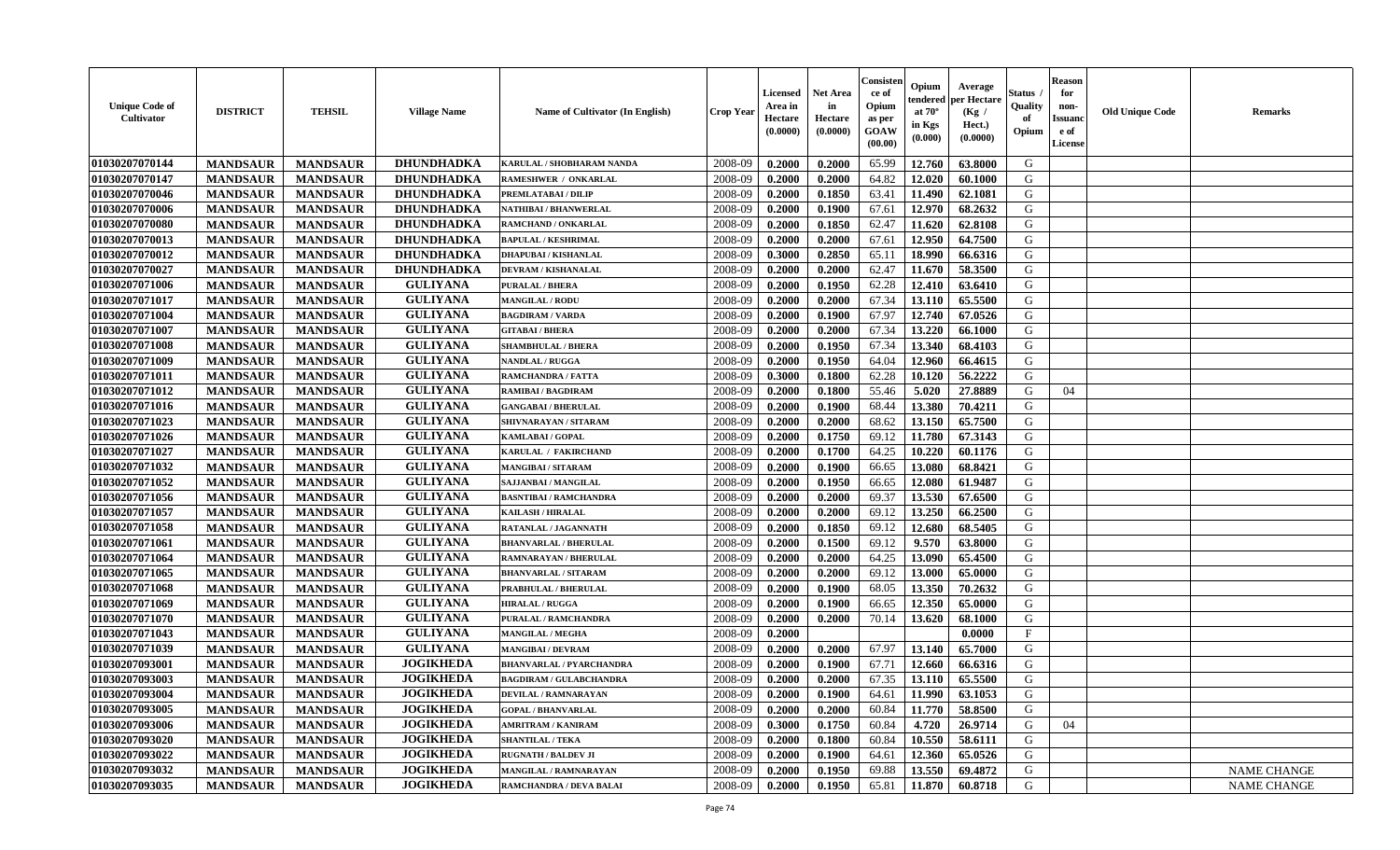| <b>Unique Code of</b><br>Cultivator | <b>DISTRICT</b> | <b>TEHSIL</b>   | <b>Village Name</b> | Name of Cultivator (In English)             | Crop Yeaı | Licensed<br>Area in<br>Hectare<br>(0.0000) | <b>Net Area</b><br>in<br>Hectare<br>(0.0000) | Consister<br>ce of<br>Opium<br>as per<br><b>GOAW</b><br>(00.00) | Opium<br>endered<br>at $70^\circ$<br>in Kgs<br>(0.000) | Average<br>per Hectare<br>(Kg /<br>Hect.)<br>(0.0000) | Status<br>Quality<br>of<br>Opium | <b>Reason</b><br>for<br>non-<br><b>Issuanc</b><br>e of<br><b>License</b> | <b>Old Unique Code</b> | Remarks            |
|-------------------------------------|-----------------|-----------------|---------------------|---------------------------------------------|-----------|--------------------------------------------|----------------------------------------------|-----------------------------------------------------------------|--------------------------------------------------------|-------------------------------------------------------|----------------------------------|--------------------------------------------------------------------------|------------------------|--------------------|
| 01030207093036                      | <b>MANDSAUR</b> | <b>MANDSAUR</b> | <b>JOGIKHEDA</b>    | <b>BHANVARLAL / AMRITRAM</b>                | 2008-09   | 0.2000                                     | 0.2000                                       | 62.51                                                           | 12.400                                                 | 62.0000                                               | G                                |                                                                          |                        |                    |
| 01030207093043                      | <b>MANDSAUR</b> | <b>MANDSAUR</b> | <b>JOGIKHEDA</b>    | <b>GENDALAL / RAMNARAYAN</b>                | 2008-09   | 0.2000                                     | 0.2000                                       | 66.71                                                           | 12.820                                                 | 64.1000                                               | G                                |                                                                          |                        | <b>NAME CHANGE</b> |
| 01030207093045                      | <b>MANDSAUR</b> | <b>MANDSAUR</b> | <b>JOGIKHEDA</b>    | <b>RANSINGH / CHENSINGH</b>                 | 2008-09   | 0.2000                                     | 0.2000                                       | 64.61                                                           | 12.750                                                 | 63.7500                                               | G                                |                                                                          |                        | <b>NAME CHANGE</b> |
| 01030207093047                      | <b>MANDSAUR</b> | <b>MANDSAUR</b> | <b>JOGIKHEDA</b>    | <b>DALURAM / BALDEVRAM</b>                  | 2008-09   | 0.2000                                     | 0.1950                                       | 62.51                                                           | 12.310                                                 | 63.1282                                               | G                                |                                                                          |                        |                    |
| 01030207093051                      | <b>MANDSAUR</b> | <b>MANDSAUR</b> | <b>JOGIKHEDA</b>    | MANGILAL / UDA GAYARI                       | 2008-09   | 0.2000                                     | 0.2000                                       | 67.07                                                           | 12.930                                                 | 64.6500                                               | G                                |                                                                          |                        |                    |
| 01030207093052                      | <b>MANDSAUR</b> | <b>MANDSAUR</b> | <b>JOGIKHEDA</b>    | <b>BHAGUBAI / RAMCHANDRA</b>                | 2008-09   | 0.2000                                     | 0.1900                                       | 64.61                                                           | 11.870                                                 | 62.4737                                               | G                                |                                                                          |                        |                    |
| 01030207093054                      | <b>MANDSAUR</b> | <b>MANDSAUR</b> | <b>JOGIKHEDA</b>    | <b>BHERULAL / KISHANLAL</b>                 | 2008-09   | 0.2000                                     | 0.1950                                       | 68.98                                                           | 13.530                                                 | 69.3846                                               | G                                |                                                                          |                        |                    |
| 01030207093060                      | <b>MANDSAUR</b> | <b>MANDSAUR</b> | <b>JOGIKHEDA</b>    | <b>KACHRU / HARIRAM</b>                     | 2008-09   | 0.2000                                     | 0.1900                                       | 64.61                                                           | 11.510                                                 | 60.5789                                               | G                                |                                                                          |                        |                    |
| 01030207093063                      | <b>MANDSAUR</b> | <b>MANDSAUR</b> | <b>JOGIKHEDA</b>    | <b>HIRALAL / SHOBHARAM</b>                  | 2008-09   | 0.2000                                     | 0.1950                                       | 62.51                                                           | 11.040                                                 | 56.6154                                               | G                                |                                                                          |                        |                    |
| 01030207093065                      | <b>MANDSAUR</b> | <b>MANDSAUR</b> | <b>JOGIKHEDA</b>    | CHAMPA / UDA                                | 2008-09   | 0.2000                                     | 0.1800                                       | 66.71                                                           | 11.630                                                 | 64.6111                                               | G                                |                                                                          |                        |                    |
| 01030207093072                      | <b>MANDSAUR</b> | <b>MANDSAUR</b> | <b>JOGIKHEDA</b>    | KAMLAKUNVAR / MADHOSINGH /<br>CHANDRAKUNVAR | 2008-09   | 0.2000                                     | 0.1950                                       | 64.54                                                           | 12.540                                                 | 64.3077                                               | G                                |                                                                          |                        |                    |
| 01030207093067                      | <b>MANDSAUR</b> | <b>MANDSAUR</b> | <b>JOGIKHEDA</b>    | <b>KAVERIBAI/RAJARAM</b>                    | 2008-09   | 0.2000                                     | 0.1900                                       | 66.71                                                           | 12.350                                                 | 65.0000                                               | G                                |                                                                          |                        |                    |
| 01030207093070                      | <b>MANDSAUR</b> | <b>MANDSAUR</b> | <b>JOGIKHEDA</b>    | <b>UMMEDIBAI / DOLA</b>                     | 2008-09   | 0.3000                                     | 0.2850                                       | 64.54                                                           | 18.550                                                 | 65.0877                                               | G                                |                                                                          |                        |                    |
| 01030207093026                      | <b>MANDSAUR</b> | <b>MANDSAUR</b> | <b>JOGIKHEDA</b>    | DEVILAL / JHAMAKLAL                         | 2008-09   | 0.2000                                     | 0.1850                                       | 64.54                                                           | 12.220                                                 | 66.0541                                               | G                                |                                                                          |                        |                    |
| 01030207093018                      | <b>MANDSAUR</b> | <b>MANDSAUR</b> | <b>JOGIKHEDA</b>    | <b>JAGDISH / KANIRAM</b>                    | 2008-09   | 0.3000                                     | 0.2900                                       | 62.51                                                           | 17.580                                                 | 60.6207                                               | G                                |                                                                          |                        |                    |
| 01030207093074                      | <b>MANDSAUR</b> | <b>MANDSAUR</b> | <b>JOGIKHEDA</b>    | <b>RUPA / TEKA</b>                          | 2008-09   | 0.2000                                     | 0.2000                                       | 66.71                                                           | 12.550                                                 | 62.7500                                               | G                                |                                                                          | 01030208067022         |                    |
| 01030207094002                      | <b>MANDSAUR</b> | <b>MANDSAUR</b> | <b>JHAWAL</b>       | <b>BHERULAL / RAMLAL</b>                    | 2008-09   | 0.2000                                     | 0.2000                                       | 54.40                                                           | 10.220                                                 | 51.1000                                               | G                                | 04                                                                       |                        |                    |
| 01030207094004                      | <b>MANDSAUR</b> | <b>MANDSAUR</b> | <b>JHAWAL</b>       | <b>MANGILAL / NANURAM</b>                   | 2008-09   | 0.3000                                     | 0.2950                                       | 64.88                                                           | 19.540                                                 | 66.2373                                               | G                                |                                                                          |                        |                    |
| 01030207094009                      | <b>MANDSAUR</b> | <b>MANDSAUR</b> | <b>JHAWAL</b>       | <b>NANDRAM / KALU BALAI</b>                 | 2008-09   | 0.2000                                     | 0.2000                                       | 62.30                                                           | 12.580                                                 | 62.9000                                               | G                                |                                                                          |                        |                    |
| 01030207094011                      | <b>MANDSAUR</b> | <b>MANDSAUR</b> | <b>JHAWAL</b>       | <b>AHMAD KHA / MAMUR KHA</b>                | 2008-09   | 0.3000                                     | 0.1550                                       | 58.31                                                           | 4.580                                                  | 29.5484                                               | G                                | 04                                                                       |                        |                    |
| 01030207094013                      | <b>MANDSAUR</b> | <b>MANDSAUR</b> | <b>JHAWAL</b>       | <b>RAYSINGH / LAKSHMAN</b>                  | 2008-09   | 0.2000                                     | 0.1900                                       | 68.43                                                           | 12.400                                                 | 65.2632                                               | G                                |                                                                          |                        |                    |
| 01030207094015                      | <b>MANDSAUR</b> | <b>MANDSAUR</b> | <b>JHAWAL</b>       | <b>BHERULAL / HANSRAJ</b>                   | 2008-09   | 0.3000                                     |                                              |                                                                 |                                                        | 0.0000                                                | $\mathbf{F}$                     |                                                                          |                        |                    |
| 01030207094022                      | <b>MANDSAUR</b> | <b>MANDSAUR</b> | <b>JHAWAL</b>       | <b>BALURAM / DEVICHANDRA</b>                | 2008-09   | 0.3000                                     |                                              |                                                                 |                                                        | 0.0000                                                | $\mathbf{F}$                     |                                                                          |                        |                    |
| 01030207094025                      | <b>MANDSAUR</b> | <b>MANDSAUR</b> | <b>JHAWAL</b>       | RAMIBAI / SHANKARLAL                        | 2008-09   | 0.2000                                     | 0.2000                                       | 58.98                                                           | 12.250                                                 | 61.2500                                               | $\mathbf I$                      | 02                                                                       |                        |                    |
| 01030207094027                      | <b>MANDSAUR</b> | <b>MANDSAUR</b> | <b>JHAWAL</b>       | <b>BHERULAL / BALURAM</b>                   | 2008-09   | 0.3000                                     |                                              |                                                                 |                                                        | 0.0000                                                | $\mathbf{F}$                     |                                                                          |                        |                    |
| 01030207094029                      | <b>MANDSAUR</b> | <b>MANDSAUR</b> | <b>JHAWAL</b>       | <b>SUKHIBAI / RATANLAL</b>                  | 2008-09   | 0.2000                                     | 0.1950                                       | 64.29                                                           | 12.530                                                 | 64.2564                                               | G                                |                                                                          |                        |                    |
| 01030207094036                      | <b>MANDSAUR</b> | <b>MANDSAUR</b> | <b>JHAWAL</b>       | <b>BHERULAL / KESHURAM</b>                  | 2008-09   | 0.2000                                     | 0.1000                                       | 64.29                                                           | 6.670                                                  | 66.7000                                               | G                                |                                                                          |                        |                    |
| 01030207094037                      | <b>MANDSAUR</b> | <b>MANDSAUR</b> | <b>JHAWAL</b>       | RAMPRASAD / BHUVANISHANKAR                  | 2008-09   | 0.3000                                     | 0.1600                                       | 64.29                                                           | 9.520                                                  | 59.5000                                               | G                                |                                                                          |                        |                    |
| 01030207094043                      | <b>MANDSAUR</b> | <b>MANDSAUR</b> | <b>JHAWAL</b>       | <b>GANGARAM / BALURAM</b>                   | 2008-09   | 0.3000                                     | 0.3000                                       | 64.29                                                           | 19.090                                                 | 63.6333                                               | G                                |                                                                          |                        |                    |
| 01030207094054                      | <b>MANDSAUR</b> | <b>MANDSAUR</b> | <b>JHAWAL</b>       | <b>KANTILAL / HANSRAJ</b>                   | 2008-09   | 0.2000                                     | 0.1950                                       | 61.55                                                           | 11.830                                                 | 60.6667                                               | G                                |                                                                          |                        |                    |
| 01030207094064                      | <b>MANDSAUR</b> | <b>MANDSAUR</b> | <b>JHAWAL</b>       | DASHRATH / KANVARLAL                        | 2008-09   | 0.2000                                     | 0.2050                                       | 64.29                                                           | 12.950                                                 | 63.1707                                               | G                                |                                                                          |                        |                    |
| 01030207094065                      | <b>MANDSAUR</b> | <b>MANDSAUR</b> | <b>JHAWAL</b>       | <b>GANESHRAM / NANURAM</b>                  | 2008-09   | 0.2000                                     | 0.1900                                       | 64.41                                                           | 12.680                                                 | 66.7368                                               | G                                |                                                                          |                        |                    |
| 01030207094071                      | <b>MANDSAUR</b> | <b>MANDSAUR</b> | <b>JHAWAL</b>       | <b>JATANBAI / SHANKARLAL</b>                | 2008-09   | 0.3000                                     |                                              |                                                                 |                                                        | 0.0000                                                | $\mathbf{F}$                     |                                                                          |                        |                    |
| 01030207094081                      | <b>MANDSAUR</b> | <b>MANDSAUR</b> | <b>JHAWAL</b>       | <b>RAMIBAI / PRABHULAL</b>                  | 2008-09   | 0.2000                                     | 0.1750                                       | 61.55                                                           | 9.950                                                  | 56.8571                                               | G                                |                                                                          |                        |                    |
| 01030207094087                      | <b>MANDSAUR</b> | <b>MANDSAUR</b> | <b>JHAWAL</b>       | <b>SHOBHARAM / UDA</b>                      | 2008-09   | 0.2000                                     | 0.2000                                       | 64.41                                                           | 13.210                                                 | 66.0500                                               | ${\bf G}$                        |                                                                          |                        |                    |
| 01030207094099                      | <b>MANDSAUR</b> | <b>MANDSAUR</b> | <b>JHAWAL</b>       | <b>MANGIBAI/MANGILAL</b>                    | 2008-09   | 0.2000                                     | 0.2000                                       | 64.41                                                           | 13.050                                                 | 65.2500                                               | G                                |                                                                          |                        |                    |
| 01030207094103                      | <b>MANDSAUR</b> | <b>MANDSAUR</b> | <b>JHAWAL</b>       | RAM KUNWARBAI / GULABBAI                    | 2008-09   | 0.2000                                     | 0.0200                                       | 65.77                                                           | 1.370                                                  | 68.5000                                               | G                                |                                                                          |                        |                    |
| 01030207094005                      | <b>MANDSAUR</b> | <b>MANDSAUR</b> | <b>JHAWAL</b>       | <b>GITABAI/NANDLAL</b>                      | 2008-09   | 0.2000                                     | 0.1900                                       | 61.55                                                           | 12.480                                                 | 65.6842                                               | G                                |                                                                          |                        |                    |
| 01030207094067                      | <b>MANDSAUR</b> | <b>MANDSAUR</b> | <b>JHAWAL</b>       | <b>MANGIBAI/MANGILAL</b>                    | 2008-09   | 0.2000                                     | 0.1900                                       | 66.00                                                           | 13.070                                                 | 68.7895                                               | $\mathbf I$                      | 02                                                                       |                        |                    |
| 01030207094059                      | <b>MANDSAUR</b> | <b>MANDSAUR</b> | <b>JHAWAL</b>       | <b>GIRDHARI / RAGHUNATH</b>                 | 2008-09   | 0.2000                                     | 0.1900                                       | 58.31                                                           | 10.850                                                 | 57.1053                                               | G                                |                                                                          |                        |                    |
| 01030207094094                      | <b>MANDSAUR</b> | <b>MANDSAUR</b> | <b>JHAWAL</b>       | <b>MAGNIRAM / BAGDIRAM</b>                  | 2008-09   | 0.2000                                     | 0.2000                                       | 58.31                                                           | 11.600                                                 | 58.0000                                               | G                                |                                                                          |                        |                    |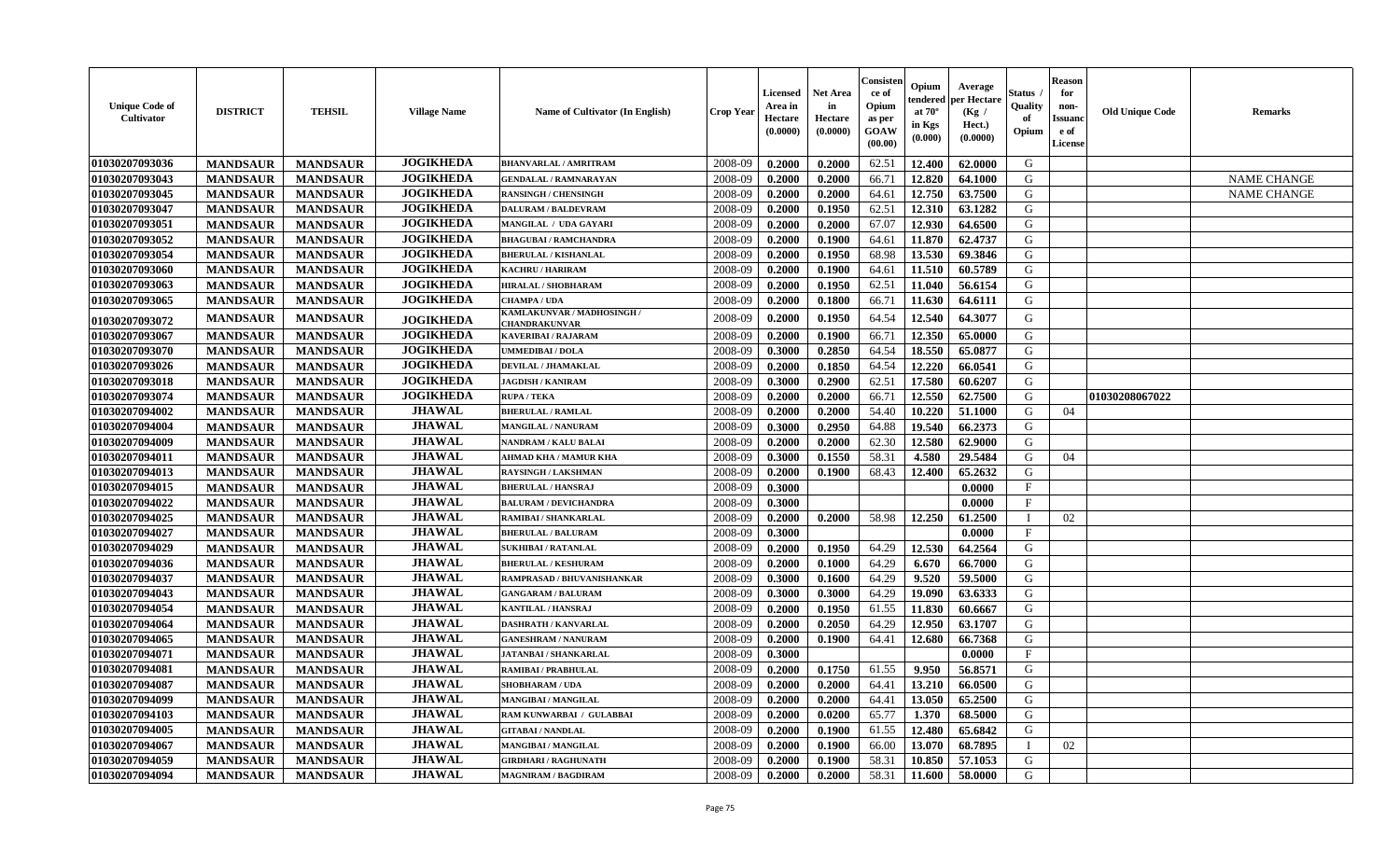| Unique Code of<br>Cultivator | <b>DISTRICT</b> | <b>TEHSIL</b>   | <b>Village Name</b>   | <b>Name of Cultivator (In English)</b> | <b>Crop Year</b> | <b>Licensed</b><br>Area in<br>Hectare<br>(0.0000) | <b>Net Area</b><br>in<br>Hectare<br>(0.0000) | Consisten<br>ce of<br>Opium<br>as per<br>GOAW<br>(00.00) | Opium<br>tendered<br>at $70^\circ$<br>in Kgs<br>(0.000) | Average<br>per Hectare<br>(Kg)<br>Hect.)<br>(0.0000) | Status<br>Quality<br>of<br>Opium | <b>Reason</b><br>for<br>non-<br>Issuano<br>e of<br>License | <b>Old Unique Code</b> | <b>Remarks</b>     |
|------------------------------|-----------------|-----------------|-----------------------|----------------------------------------|------------------|---------------------------------------------------|----------------------------------------------|----------------------------------------------------------|---------------------------------------------------------|------------------------------------------------------|----------------------------------|------------------------------------------------------------|------------------------|--------------------|
| 01030207095004               | <b>MANDSAUR</b> | <b>MANDSAUR</b> | <b>JHAKRDA</b>        | <b>HIRALAL / RAMCHANDRA</b>            | 2008-09          | 0.2000                                            | 0.1950                                       | 65.05                                                    | 12.680                                                  | 65.0256                                              | G                                |                                                            |                        |                    |
| 01030207095016               | <b>MANDSAUR</b> | <b>MANDSAUR</b> | <b>JHAKRDA</b>        | RAMESHWAR / GANESHRAM                  | 2008-09          | 0.2000                                            | 0.2000                                       | 68.53                                                    | 13.780                                                  | 68.9000                                              | G                                |                                                            |                        |                    |
| 01030207095017               | <b>MANDSAUR</b> | <b>MANDSAUR</b> | <b>JHAKRDA</b>        | <b>BALARAM / CHAMPALAL</b>             | 2008-09          | 0.2000                                            | 0.1950                                       | 60.34                                                    | 11.900                                                  | 61.0256                                              | G                                |                                                            |                        |                    |
| 01030207095030               | <b>MANDSAUR</b> | <b>MANDSAUR</b> | <b>JHAKRDA</b>        | <b>OMPRAKASH / RAMESHWAR</b>           | 2008-09          | 0.2000                                            | 0.2050                                       | 65.05                                                    | 13.340                                                  | 65.0732                                              | G                                |                                                            |                        |                    |
| 01030207095033               | <b>MANDSAUR</b> | <b>MANDSAUR</b> | <b>JHAKRDA</b>        | <b>BHERULAL / RAMCHADNRA</b>           | 2008-09          | 0.2000                                            | 0.1800                                       | 60.34                                                    | 11.230                                                  | 62.3889                                              | G                                |                                                            |                        |                    |
| 01030207095069               | <b>MANDSAUR</b> | <b>MANDSAUR</b> | <b>JHAKRDA</b>        | <b>MANGILAL / DEVA</b>                 | 2008-09          | 0.2000                                            | 0.0950                                       | 65.56                                                    | 5.790                                                   | 60.9474                                              | G                                |                                                            |                        | <b>NAME CHANGE</b> |
| 01030207095071               | <b>MANDSAUR</b> | <b>MANDSAUR</b> | <b>JHAKRDA</b>        | <b>DEVILAL / RAMCHANDRA</b>            | 2008-09          | 0.2000                                            | 0.1950                                       | 60.34                                                    | 11.670                                                  | 59.8462                                              | G                                |                                                            |                        |                    |
| 01030207095046               | <b>MANDSAUR</b> | <b>MANDSAUR</b> | <b>JHAKRDA</b>        | KACHRUNATH / BHERUNATH                 | 2008-09          | 0.2000                                            | 0.1900                                       | 65.87                                                    | 12.520                                                  | 65.8947                                              |                                  | 02                                                         |                        | <b>NAME CHANGE</b> |
| 01030207095031               | <b>MANDSAUR</b> | <b>MANDSAUR</b> | <b>JHAKRDA</b>        | SITARAM / CHAMPALAL                    | 2008-09          | 0.3000                                            | 0.2550                                       | 65.05                                                    | 17.070                                                  | 66.9412                                              | G                                |                                                            |                        |                    |
| 01030207096009               | <b>MANDSAUR</b> | <b>MANDSAUR</b> | <b>JHIRKAN</b>        | <b>KACHRU / SAVA</b>                   | 2008-09          | 0.2000                                            | 0.1550                                       | 65.13                                                    | 9.430                                                   | 60.8387                                              | G                                |                                                            |                        |                    |
| 01030207096022               | <b>MANDSAUR</b> | <b>MANDSAUR</b> | <b>JHIRKAN</b>        | <b>RAMSINGH / KAVARLAL</b>             | 2008-09          | 0.2000                                            | 0.1900                                       | 66.88                                                    | 12.770                                                  | 67.2105                                              |                                  | 02                                                         |                        |                    |
| 01030207096030               | <b>MANDSAUR</b> | <b>MANDSAUR</b> | <b>JHIRKAN</b>        | <b>HARLAL / NANDA</b>                  | 2008-09          | 0.2000                                            | 0.2050                                       | 62.06                                                    | 13.480                                                  | 65.7561                                              | G                                |                                                            |                        |                    |
| 01030207096043               | <b>MANDSAUR</b> | <b>MANDSAUR</b> | <b>JHIRKAN</b>        | <b>VISHNUBAI / CHAMPALAL</b>           | 2008-09          | 0.3000                                            | 0.3000                                       | 63.86                                                    | 19.100                                                  | 63.6667                                              |                                  | 02                                                         |                        |                    |
| 01030207096046               | <b>MANDSAUR</b> | <b>MANDSAUR</b> | <b>JHIRKAN</b>        | <b>MAGNIRAM / RAMRATAN</b>             | 2008-09          | 0.2000                                            | 0.1850                                       | 68.04                                                    | 11.920                                                  | 64.4324                                              |                                  | 02                                                         |                        |                    |
| 01030207096058               | <b>MANDSAUR</b> | <b>MANDSAUR</b> | <b>JHIRKAN</b>        | <b>TEKA / KESHAR</b>                   | 2008-09          | 0.3000                                            | 0.2950                                       | 69.16                                                    | 21.030                                                  | 71.2881                                              |                                  | 02                                                         |                        |                    |
| 01030207096093               | <b>MANDSAUR</b> | <b>MANDSAUR</b> | <b>JHIRKAN</b>        | RAMKUNVARBAI / KALU                    | 2008-09          | 0.3000                                            | 0.3000                                       | 61.29                                                    | 18.940                                                  | 63.1333                                              | G                                |                                                            |                        |                    |
| 01030207096045               | <b>MANDSAUR</b> | <b>MANDSAUR</b> | <b>JHIRKAN</b>        | <b>BAGDIRAM / GANGARAM</b>             | 2008-09          | 0.2000                                            | 0.2000                                       | 65.13                                                    | 12.940                                                  | 64.7000                                              | G                                |                                                            |                        |                    |
| 01030207096061               | <b>MANDSAUR</b> | <b>MANDSAUR</b> | <b>JHIRKAN</b>        | RAMA / DEVA JI                         | 2008-09          | 0.2000                                            | 0.1850                                       | 67.48                                                    | 12.220                                                  | 66.0541                                              |                                  | 02                                                         |                        | <b>NAME CHANGE</b> |
| 01030207096056               | <b>MANDSAUR</b> | <b>MANDSAUR</b> | <b>JHIRKAN</b>        | SUNDARBAI / KANHEYALAL                 | 2008-09          | 0.2000                                            | 0.1900                                       | 65.13                                                    | 12.090                                                  | 63.6316                                              | G                                |                                                            |                        |                    |
| 01030207096044               | <b>MANDSAUR</b> | <b>MANDSAUR</b> | <b>JHIRKAN</b>        | <b>VISHRAM / VAJERAM</b>               | 2008-09          | 0.3000                                            | 0.2150                                       | 61.75                                                    | 14.130                                                  | 65.7209                                              | G                                |                                                            |                        |                    |
| 01030207096098               | <b>MANDSAUR</b> | <b>MANDSAUR</b> | <b>JHIRKAN</b>        | <b>MANGILAL / BHAGGA</b>               | 2008-09          | 0.2000                                            | 0.1850                                       | 61.75                                                    | 10.500                                                  | 56.7568                                              | G                                |                                                            |                        | TRANSFER/GUDIYANA  |
| 01030207097001               | <b>MANDSAUR</b> | <b>MANDSAUR</b> | <b>KAYAMKHEDA</b>     | <b>MO. RAFIK / ABDUL SATTAR</b>        | 2008-09          | 0.2000                                            | 0.1650                                       | 70.86                                                    | 11.750                                                  | 71.2121                                              | G                                |                                                            |                        |                    |
| 01030207097004               | <b>MANDSAUR</b> | <b>MANDSAUR</b> | <b>KAYAMKHEDA</b>     | <b>BADRILAL / NARAYAN</b>              | 2008-09          | 0.3000                                            | 0.2900                                       | 63.42                                                    | 18.520                                                  | 63.8621                                              | G                                |                                                            |                        |                    |
| 01030207097005               | <b>MANDSAUR</b> | <b>MANDSAUR</b> | <b>KAYAMKHEDA</b>     | <b>GITABAI/ AMRITRAM</b>               | 2008-09          | 0.2000                                            | 0.2000                                       | 63.42                                                    | 11.270                                                  | 56.3500                                              | G                                |                                                            |                        |                    |
| 01030207097014               | <b>MANDSAUR</b> | <b>MANDSAUR</b> | <b>KAYAMKHEDA</b>     | <b>BALURAM / NANURAM</b>               | 2008-09          | 0.2000                                            | 0.1950                                       | 63.79                                                    | 12.320                                                  | 63.1795                                              | G                                |                                                            |                        |                    |
| 01030207097013               | <b>MANDSAUR</b> | <b>MANDSAUR</b> | <b>KAYAMKHEDA</b>     | RASHID MOH. / VASALJI                  | 2008-09          | 0.2000                                            | 0.1600                                       | 68.22                                                    | 11.210                                                  | 70.0625                                              | G                                |                                                            |                        |                    |
| 01030207097008               | <b>MANDSAUR</b> | <b>MANDSAUR</b> | <b>KAYAMKHEDA</b>     | <b>AMRITRAM / SUKKHA</b>               | 2008-09          | 0.3000                                            | 0.3000                                       | 65.10                                                    | 18.280                                                  | 60.9333                                              | G                                |                                                            |                        |                    |
| 01030207097015               | <b>MANDSAUR</b> | <b>MANDSAUR</b> | <b>KAYAMKHEDA</b>     | PUSHKAR / VARDICHANDRA                 | 2008-09          | 0.2000                                            | 0.1950                                       | 74.54                                                    | 14.500                                                  | 74.3590                                              | G                                |                                                            |                        |                    |
| 01030207097016               | <b>MANDSAUR</b> | <b>MANDSAUR</b> | <b>KAYAMKHEDA</b>     | SHIVNARAYAN / NANDLAL                  | 2008-09          | 0.2000                                            | 0.2000                                       | 68.50                                                    | 12.920                                                  | 64.6000                                              |                                  | 02                                                         |                        |                    |
| 01030207097018               | <b>MANDSAUR</b> | <b>MANDSAUR</b> | <b>KAYAMKHEDA</b>     | RAMIBAI / DOULATRAM                    | 2008-09          | 0.3000                                            | 0.2150                                       | 64.59                                                    | 13.670                                                  | 63.5814                                              | G                                |                                                            | 01030207109040         | <b>NAME CHANGE</b> |
| 01030207098002               | <b>MANDSAUR</b> | <b>MANDSAUR</b> | <b>KHAJURI AAJANA</b> | <b>HIRALAL / AMARA JI</b>              | 2008-09          | 0.2000                                            | 0.2050                                       | 59.05                                                    | 5.850                                                   | 28.5366                                              |                                  | 02                                                         |                        |                    |
| 01030207098014               | <b>MANDSAUR</b> | <b>MANDSAUR</b> | <b>KHAJURI AAJANA</b> | <b>MADHU / RAMA</b>                    | 2008-09          | 0.2000                                            | 0.2000                                       | 67.99                                                    | 12.860                                                  | 64.3000                                              | G                                |                                                            |                        |                    |
| 01030207098015               | <b>MANDSAUR</b> | <b>MANDSAUR</b> | <b>KHAJURI AAJANA</b> | KHIMA / KANA BALAI                     | 2008-09          | 0.2000                                            |                                              |                                                          |                                                         | 0.0000                                               | $_{\rm F}$                       |                                                            |                        |                    |
| 01030207098018               | <b>MANDSAUR</b> | <b>MANDSAUR</b> | <b>KHAJURI AAJANA</b> | SHIVLAL / NANURAM AAJANA               | 2008-09          | 0.2000                                            | 0.2000                                       | 67.99                                                    | 13.820                                                  | 69.1000                                              | G                                |                                                            |                        |                    |
| 01030207098029               | <b>MANDSAUR</b> | <b>MANDSAUR</b> | <b>KHAJURI AAJANA</b> | RAMCHANDRA / CHAMPALAL                 | 2008-09          | 0.2000                                            | 0.2050                                       | 69.21                                                    | 13.980                                                  | 68.1951                                              | G                                |                                                            |                        |                    |
| 01030207098048               | <b>MANDSAUR</b> | <b>MANDSAUR</b> | KHAJURI AAJANA        | <b>KESHURAM / KAN JI</b>               | 2008-09          | 0.3000                                            | 0.1750                                       | 65.56                                                    | 11.400                                                  | 65.1429                                              |                                  | 02                                                         |                        |                    |
| 01030207098067               | <b>MANDSAUR</b> | <b>MANDSAUR</b> | KHAJURI AAJANA        | <b>MOHAN / MODIRAM</b>                 | 2008-09          | 0.2000                                            | 0.1900                                       | 58.43                                                    | 10.480                                                  | 55.1579                                              | G                                |                                                            |                        |                    |
| 01030207098049               | <b>MANDSAUR</b> | <b>MANDSAUR</b> | KHAJURI AAJANA        | PRABHULAL / NANURAM                    | 2008-09          | 0.2000                                            | 0.1950                                       | 62.10                                                    | 11.520                                                  | 59.0769                                              | G                                |                                                            |                        |                    |
| 01030207099001               | <b>MANDSAUR</b> | <b>MANDSAUR</b> | <b>LADUSA</b>         | <b>BALASHANKAR / BADRILAL</b>          | 2008-09          | 0.2000                                            | 0.1950                                       | 70.62                                                    | 13.730                                                  | 70.4103                                              | G                                |                                                            |                        |                    |
| 01030207099003               | <b>MANDSAUR</b> | <b>MANDSAUR</b> | <b>LADUSA</b>         | VARDICHANDRA / KISHANLAL               | 2008-09          | 0.2000                                            | 0.1900                                       | 65.28                                                    | 12.380                                                  | 65.1579                                              | G                                |                                                            |                        |                    |
| 01030207099015               | <b>MANDSAUR</b> | <b>MANDSAUR</b> | <b>LADUSA</b>         | NANDLAL / DAYARAM                      | 2008-09          | 0.2000                                            | 0.1950                                       | 65.28                                                    | 12.330                                                  | 63.2308                                              | G                                |                                                            |                        |                    |
| 01030207099006               | <b>MANDSAUR</b> | <b>MANDSAUR</b> | <b>LADUSA</b>         | LAXMINARAYAN / ONKARLAL                | 2008-09          | 0.2000                                            | 0.2050                                       | 67.31                                                    | 13.840                                                  | 67.5122                                              | G                                |                                                            |                        |                    |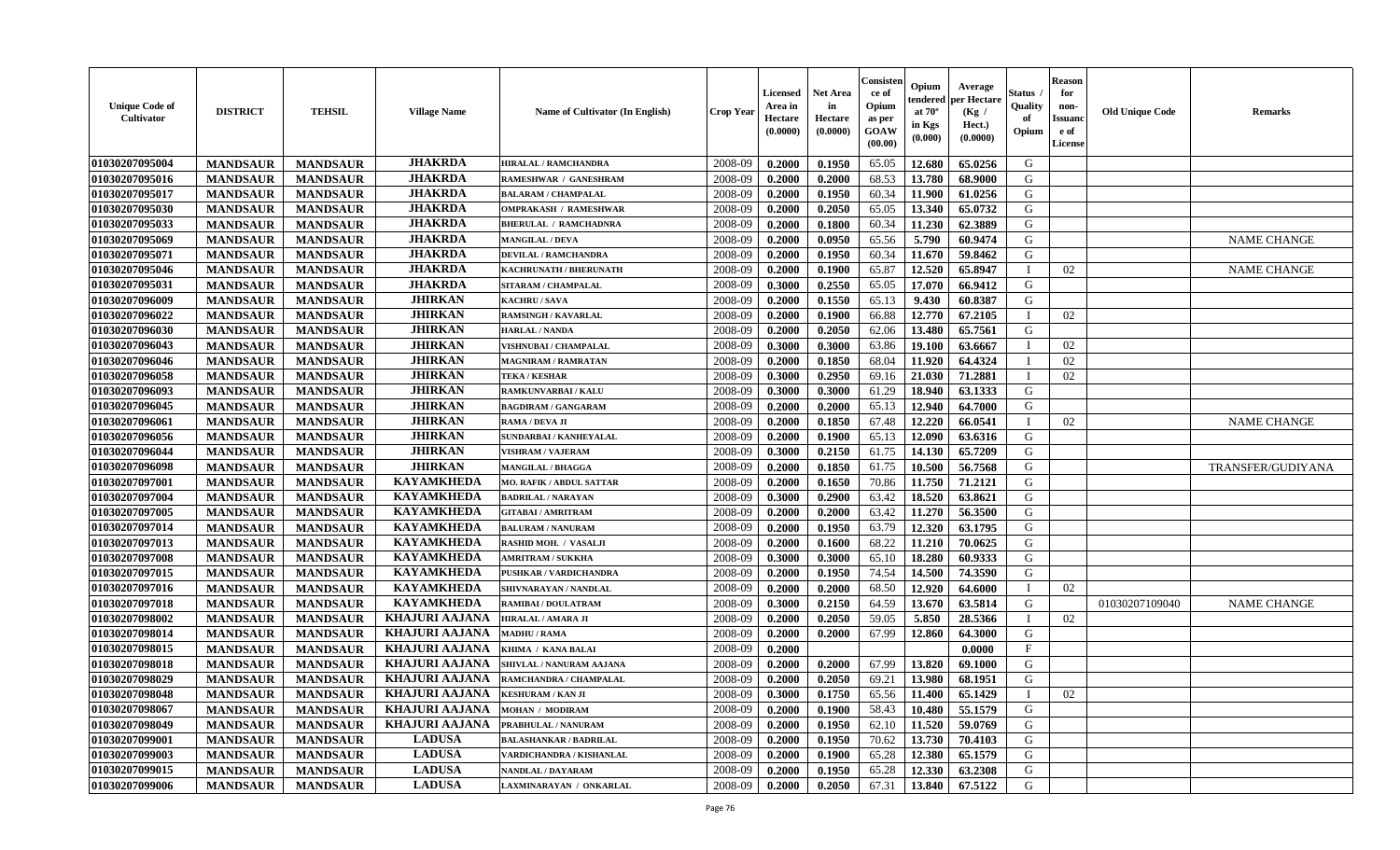| <b>Unique Code of</b><br><b>Cultivator</b> | <b>DISTRICT</b> | <b>TEHSIL</b>   | <b>Village Name</b> | <b>Name of Cultivator (In English)</b> | <b>Crop Year</b> | <b>Licensed</b><br>Area in<br>Hectare<br>(0.0000) | Net Area<br>in<br>Hectare<br>(0.0000) | Consisteı<br>ce of<br>Opium<br>as per<br>GOAW<br>(00.00) | Opium<br>endered<br>at $70^\circ$<br>in Kgs<br>(0.000) | Average<br>per Hectare<br>(Kg /<br>Hect.)<br>(0.0000) | Status<br>Quality<br>of<br>Opium | <b>Reason</b><br>for<br>non-<br><b>Issuand</b><br>e of<br>License | <b>Old Unique Code</b> | Remarks |
|--------------------------------------------|-----------------|-----------------|---------------------|----------------------------------------|------------------|---------------------------------------------------|---------------------------------------|----------------------------------------------------------|--------------------------------------------------------|-------------------------------------------------------|----------------------------------|-------------------------------------------------------------------|------------------------|---------|
| 01030207099007                             | <b>MANDSAUR</b> | <b>MANDSAUR</b> | <b>LADUSA</b>       | PARMANAND / BADRILAL                   | 2008-09          | 0.2000                                            | 0.2000                                | 65.76                                                    | 12.800                                                 | 64.0000                                               | G                                |                                                                   |                        |         |
| 01030207099025                             | <b>MANDSAUR</b> | <b>MANDSAUR</b> | <b>LADUSA</b>       | <b>BHERULAL / CHUNNILAL</b>            | 2008-09          | 0.2000                                            | 0.1250                                | 65.28                                                    | 8.030                                                  | 64.2400                                               | G                                |                                                                   |                        |         |
| 01030207099027                             | <b>MANDSAUR</b> | <b>MANDSAUR</b> | <b>LADUSA</b>       | SHANTIBAI / KESHURAM                   | 2008-09          | 0.2000                                            | 0.2000                                | 60.97                                                    | 11.760                                                 | 58.8000                                               | G                                |                                                                   |                        |         |
| 01030207099031                             | <b>MANDSAUR</b> | <b>MANDSAUR</b> | <b>LADUSA</b>       | <b>RADHESHYAM / BALARAM</b>            | 2008-09          | 0.2000                                            | 0.1900                                | 65.46                                                    | 12.380                                                 | 65.1579                                               | G                                |                                                                   |                        |         |
| 01030207099040                             | <b>MANDSAUR</b> | <b>MANDSAUR</b> | <b>LADUSA</b>       | <b>SHANTILAL / DEVA</b>                | 2008-09          | 0.3000                                            | 0.3000                                | 70.42                                                    | 20.430                                                 | 68.1000                                               | G                                |                                                                   |                        |         |
| 01030207099019                             | <b>MANDSAUR</b> | <b>MANDSAUR</b> | <b>LADUSA</b>       | <b>VASUDEV / RAMCHANDRA</b>            | 2008-09          | 0.2000                                            | 0.1950                                | 67.31                                                    | 12.950                                                 | 66.4103                                               | G                                |                                                                   |                        |         |
| 01030207099029                             | <b>MANDSAUR</b> | <b>MANDSAUR</b> | <b>LADUSA</b>       | KANHAIYALAL / AMIRCHANDRA              | 2008-09          | 0.2000                                            | 0.2000                                | 65.28                                                    | 12.280                                                 | 61.4000                                               | G                                |                                                                   |                        |         |
| 01030207099016                             | <b>MANDSAUR</b> | <b>MANDSAUR</b> | <b>LADUSA</b>       | <b>MODIRAM / BADRILAL</b>              | 2008-09          | 0.2000                                            | 0.1950                                | 67.31                                                    | 13.590                                                 | 69.6923                                               | G                                |                                                                   |                        |         |
| 01030207099018                             | <b>MANDSAUR</b> | <b>MANDSAUR</b> | <b>LADUSA</b>       | <b>RAMESHWAR / DAYARAM</b>             | 2008-09          | 0.3000                                            | 0.3000                                | 65.28                                                    | 19.070                                                 | 63.5667                                               | G                                |                                                                   |                        |         |
| 01030207099021                             | <b>MANDSAUR</b> | <b>MANDSAUR</b> | <b>LADUSA</b>       | PUNAMCHAND / NATHU                     | 2008-09          | 0.2000                                            | 0.2000                                | 67.31                                                    | 13.490                                                 | 67.4500                                               | G                                |                                                                   |                        |         |
| 01030207099017                             | <b>MANDSAUR</b> | <b>MANDSAUR</b> | <b>LADUSA</b>       | KANHAIYALAL / AASHARAM                 | 2008-09          | 0.2000                                            | 0.2100                                | 62.75                                                    | 3.250                                                  | 15.4762                                               | G                                | 04                                                                |                        |         |
| 01030207099014                             | <b>MANDSAUR</b> | <b>MANDSAUR</b> | <b>LADUSA</b>       | <b>GITABAI/BAGDIRAM</b>                | 2008-09          | 0.3000                                            | 0.3000                                | 68.88                                                    | 22.940                                                 | 76.4667                                               | G                                |                                                                   |                        |         |
| 01030207099022                             | <b>MANDSAUR</b> | <b>MANDSAUR</b> | <b>LADUSA</b>       | <b>DEVRAM / BALARAM</b>                | 2008-09          | 0.3000                                            | 0.2950                                | 65.28                                                    | 17.420                                                 | 59.0508                                               | G                                |                                                                   |                        |         |
| 01030207100001                             | <b>MANDSAUR</b> | <b>MANDSAUR</b> | <b>LASUDAWAN</b>    | KAMLASHANKAR / BHERULAL                | 2008-09          | 0.2000                                            | 0.2000                                | 67.52                                                    | 13.930                                                 | 69.6500                                               | G                                |                                                                   |                        |         |
| 01030207100006                             | <b>MANDSAUR</b> | <b>MANDSAUR</b> | <b>LASUDAWAN</b>    | <b>GANPATLAL / MOHANLAL</b>            | 2008-09          | 0.2000                                            | 0.2000                                | 62.81                                                    | 12.850                                                 | 64.2500                                               | G                                |                                                                   |                        |         |
| 01030207100008                             | <b>MANDSAUR</b> | <b>MANDSAUR</b> | <b>LASUDAWAN</b>    | <b>GOPAL / BHERULAL</b>                | 2008-09          | 0.2000                                            | 0.1000                                | 64.73                                                    | 6.540                                                  | 65.4000                                               | G                                |                                                                   |                        |         |
| 01030207100009                             | <b>MANDSAUR</b> | <b>MANDSAUR</b> | <b>LASUDAWAN</b>    | ONKARILAL / BHANWARLAL                 | 2008-09          | 0.2000                                            | 0.1950                                | 59.97                                                    | 12.410                                                 | 63.6410                                               | G                                |                                                                   |                        |         |
| 01030207100010                             | <b>MANDSAUR</b> | <b>MANDSAUR</b> | <b>LASUDAWAN</b>    | RATANLAL / BHANVARLAL                  | 2008-09          | 0.2000                                            | 0.1950                                | 59.97                                                    | 12.060                                                 | 61.8462                                               | G                                |                                                                   |                        |         |
| 01030207100012                             | <b>MANDSAUR</b> | <b>MANDSAUR</b> | <b>LASUDAWAN</b>    | <b>RAMNIVAS / BHANVARLAL</b>           | 2008-09          | 0.2000                                            | 0.1900                                | 69.24                                                    | 14.020                                                 | 73.7895                                               | G                                |                                                                   |                        |         |
| 01030207100014                             | <b>MANDSAUR</b> | <b>MANDSAUR</b> | <b>LASUDAWAN</b>    | <b>SHANKARLAL / NANDA</b>              | 2008-09          | 0.2000                                            | 0.1000                                | 64.73                                                    | 6.700                                                  | 67.0000                                               | G                                |                                                                   |                        |         |
| 01030207100020                             | <b>MANDSAUR</b> | <b>MANDSAUR</b> | <b>LASUDAWAN</b>    | <b>NARSINGH / MANGILAL</b>             | 2008-09          | 0.2000                                            | 0.2000                                | 64.73                                                    | 12.900                                                 | 64.5000                                               | G                                |                                                                   |                        |         |
| 01030207100030                             | <b>MANDSAUR</b> | <b>MANDSAUR</b> | <b>LASUDAWAN</b>    | <b>DHAPUBAI/NAGULAL</b>                | 2008-09          | 0.2000                                            | 0.2000                                | 64.73                                                    | 13.210                                                 | 66.0500                                               | G                                |                                                                   |                        |         |
| 01030207100032                             | <b>MANDSAUR</b> | <b>MANDSAUR</b> | <b>LASUDAWAN</b>    | <b>AMBALAL / JAYRAM</b>                | 2008-09          | 0.2000                                            | 0.1000                                | 64.73                                                    | 6.680                                                  | 66.8000                                               | G                                |                                                                   |                        |         |
| 01030207100034                             | <b>MANDSAUR</b> | <b>MANDSAUR</b> | <b>LASUDAWAN</b>    | <b>MANGILAL / BHUVAN</b>               | 2008-09          | 0.2000                                            | 0.1900                                | 67.52                                                    | 13.210                                                 | 69.5263                                               | G                                |                                                                   |                        |         |
| 01030207100039                             | <b>MANDSAUR</b> | <b>MANDSAUR</b> | <b>LASUDAWAN</b>    | CHNDRAKALABAI / RAMPRASAD / HULASIBAI  | 2008-09          | 0.2000                                            | 0.1600                                | 65.18                                                    | 11.170                                                 | 69.8125                                               | G                                |                                                                   |                        |         |
| 01030207100043                             | <b>MANDSAUR</b> | <b>MANDSAUR</b> | <b>LASUDAWAN</b>    | <b>BHULIBAI / HARCHANDRA</b>           | 2008-09          | 0.2000                                            | 0.0950                                | 62.81                                                    | 5.970                                                  | 62.8421                                               | G                                |                                                                   |                        |         |
| 01030207100044                             | <b>MANDSAUR</b> | <b>MANDSAUR</b> | <b>LASUDAWAN</b>    | RAMCHANDRA / LAKSHMAN                  | 2008-09          | 0.2000                                            | 0.2000                                | 65.18                                                    | 12.370                                                 | 61.8500                                               | G                                |                                                                   |                        |         |
| 01030207100047                             | <b>MANDSAUR</b> | <b>MANDSAUR</b> | <b>LASUDAWAN</b>    | <b>DHAPUBAI/HIRALAL</b>                | 2008-09          | 0.2000                                            | 0.2050                                | 63.69                                                    | 12.670                                                 | 61.8049                                               | G                                |                                                                   |                        |         |
| 01030207100049                             | <b>MANDSAUR</b> | <b>MANDSAUR</b> | <b>LASUDAWAN</b>    | PRABHULAL / MODA JI                    | 2008-09          | 0.2000                                            | 0.1900                                | 62.81                                                    | 12.910                                                 | 67.9474                                               | G                                |                                                                   |                        |         |
| 01030207100050                             | <b>MANDSAUR</b> | <b>MANDSAUR</b> | <b>LASUDAWAN</b>    | LAKSHMINARAYAN / NATHU                 | 2008-09          | 0.2000                                            | 0.1500                                | 62.69                                                    | 10.750                                                 | 71.6667                                               | G                                |                                                                   |                        |         |
| 01030207100051                             | <b>MANDSAUR</b> | <b>MANDSAUR</b> | <b>LASUDAWAN</b>    | PANNALAL / RODA JI                     | 2008-09          | 0.3000                                            | 0.2950                                | 67.52                                                    | 21.190                                                 | 71.8305                                               | G                                |                                                                   |                        |         |
| 01030207100053                             | <b>MANDSAUR</b> | <b>MANDSAUR</b> | <b>LASUDAWAN</b>    | SHANTILAL / HARISHANKAR                | 2008-09          | 0.2000                                            | 0.1900                                | 65.18                                                    | 12.210                                                 | 64.2632                                               | G                                |                                                                   |                        |         |
| 01030207100059                             | <b>MANDSAUR</b> | <b>MANDSAUR</b> | <b>LASUDAWAN</b>    | <b>HIRALAL / GULAB</b>                 | 2008-09          | 0.2000                                            | 0.2000                                | 65.18                                                    | 13.220                                                 | 66.1000                                               | G                                |                                                                   |                        |         |
| 01030207100063                             | <b>MANDSAUR</b> | <b>MANDSAUR</b> | <b>LASUDAWAN</b>    | <b>KISHOR / MODIBAI</b>                | 2008-09          | 0.2000                                            | 0.1900                                | 67.52                                                    | 12.750                                                 | 67.1053                                               | G                                |                                                                   |                        |         |
| 01030207100064                             | <b>MANDSAUR</b> | <b>MANDSAUR</b> | <b>LASUDAWAN</b>    | KISHANLAL / LAKSHMAN                   | 2008-09          | 0.2000                                            | 0.2050                                | 62.69                                                    | 13.660                                                 | 66.6341                                               | G                                |                                                                   |                        |         |
| 01030207100067                             | <b>MANDSAUR</b> | <b>MANDSAUR</b> | <b>LASUDAWAN</b>    | <b>BHERULAL / RAMCHANDRA</b>           | 2008-09          | 0.2000                                            | 0.2000                                | 67.52                                                    | 13.590                                                 | 67.9500                                               | G                                |                                                                   |                        |         |
| 01030207100072                             | <b>MANDSAUR</b> | <b>MANDSAUR</b> | <b>LASUDAWAN</b>    | <b>VAJERAM / BHUVAN</b>                | 2008-09          | 0.2000                                            | 0.2000                                | 63.41                                                    | 4.750                                                  | 23.7500                                               | G                                | 04                                                                |                        |         |
| 01030207100073                             | <b>MANDSAUR</b> | <b>MANDSAUR</b> | <b>LASUDAWAN</b>    | <b>SHANKARLAL / BHERULAL</b>           | 2008-09          | 0.2000                                            | 0.1400                                | 67.52                                                    | 9.410                                                  | 67.2143                                               | G                                |                                                                   |                        |         |
| 01030207100075                             | <b>MANDSAUR</b> | <b>MANDSAUR</b> | <b>LASUDAWAN</b>    | <b>JHABBABAI/RAMCHANDRA</b>            | 2008-09          | 0.2000                                            | 0.2000                                | 56.41                                                    | 11.400                                                 | 57.0000                                               | G                                |                                                                   |                        |         |
| 01030207100077                             | <b>MANDSAUR</b> | <b>MANDSAUR</b> | <b>LASUDAWAN</b>    | SOHANBAI / CHAMPALAL                   | 2008-09          | 0.2000                                            | 0.1000                                | 63.41                                                    | 6.400                                                  | 64.0000                                               | ${\bf G}$                        |                                                                   |                        |         |
| 01030207100084                             | <b>MANDSAUR</b> | <b>MANDSAUR</b> | <b>LASUDAWAN</b>    | <b>SHOBHARAM / BHERA JI</b>            | 2008-09          | 0.2000                                            | 0.1900                                | 63.19                                                    | 12.580                                                 | 66.2105                                               | G                                |                                                                   |                        |         |
| 01030207100089                             | <b>MANDSAUR</b> | <b>MANDSAUR</b> | <b>LASUDAWAN</b>    | <b>BADRILAL / NATHU</b>                | 2008-09          | 0.2000                                            | 0.2000                                | 60.06                                                    | 13.510                                                 | 67.5500                                               | G                                |                                                                   |                        |         |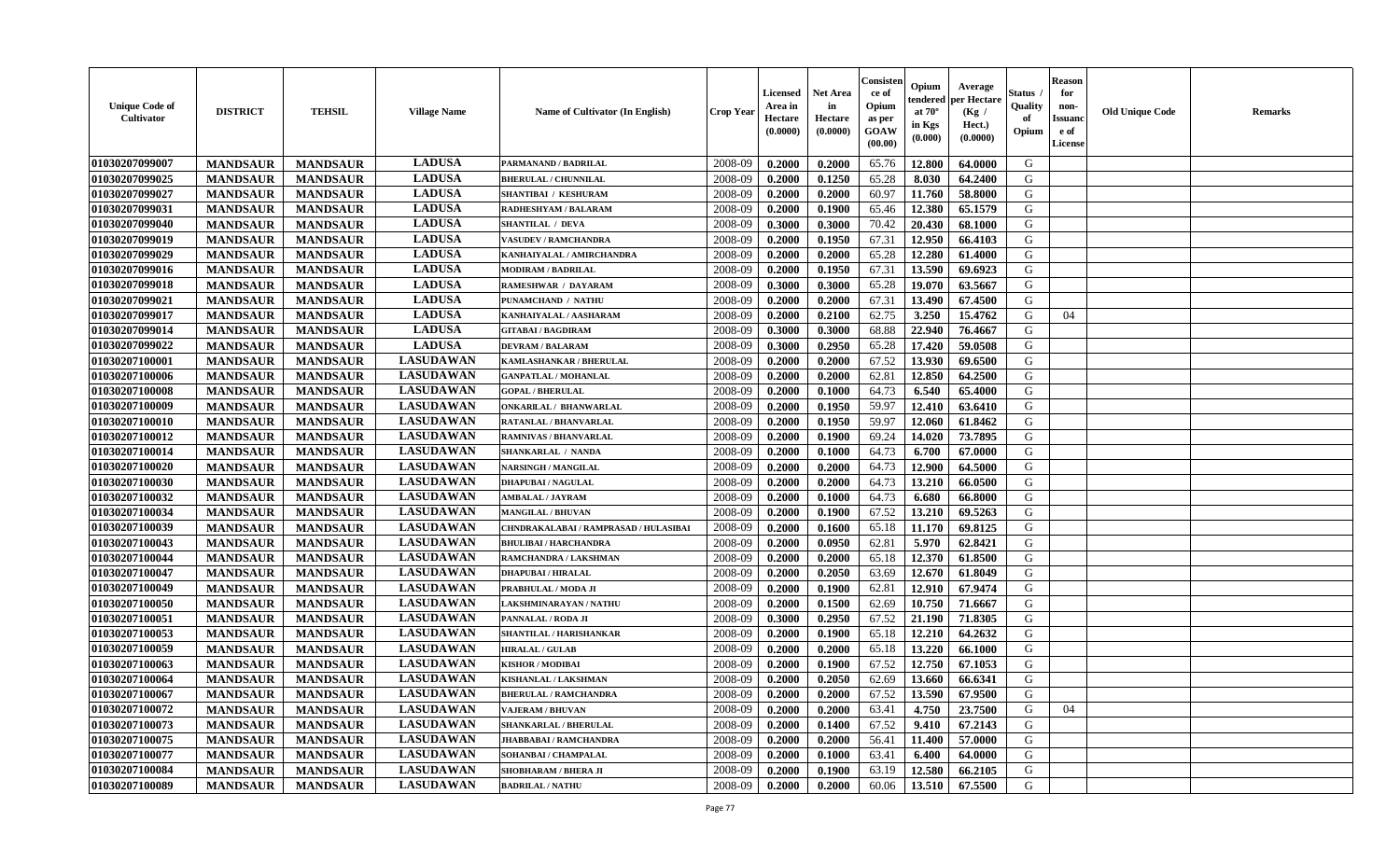| <b>Unique Code of</b><br><b>Cultivator</b> | <b>DISTRICT</b> | <b>TEHSIL</b>   | <b>Village Name</b> | <b>Name of Cultivator (In English)</b> | <b>Crop Year</b> | <b>Licensed</b><br>Area in<br>Hectare<br>(0.0000) | Net Area<br>in<br>Hectare<br>(0.0000) | Consisteı<br>ce of<br>Opium<br>as per<br>GOAW<br>(00.00) | Opium<br>endered<br>at $70^\circ$<br>in Kgs<br>(0.000) | Average<br>per Hectare<br>(Kg /<br>Hect.)<br>(0.0000) | Status<br>Quality<br>of<br>Opium | <b>Reason</b><br>for<br>non-<br>Issuano<br>e of<br>License | <b>Old Unique Code</b> | Remarks |
|--------------------------------------------|-----------------|-----------------|---------------------|----------------------------------------|------------------|---------------------------------------------------|---------------------------------------|----------------------------------------------------------|--------------------------------------------------------|-------------------------------------------------------|----------------------------------|------------------------------------------------------------|------------------------|---------|
| 01030207100092                             | <b>MANDSAUR</b> | <b>MANDSAUR</b> | <b>LASUDAWAN</b>    | SITABAI / NANDA                        | 2008-09          | 0.2000                                            | 0.2000                                | 65.18                                                    | 13.120                                                 | 65.6000                                               | G                                |                                                            |                        |         |
| 01030207100095                             | <b>MANDSAUR</b> | <b>MANDSAUR</b> | <b>LASUDAWAN</b>    | <b>DASHRATH / MOHANLAL</b>             | 2008-09          | 0.3000                                            | 0.2900                                | 60.06                                                    | 17.560                                                 | 60.5517                                               | G                                |                                                            |                        |         |
| 01030207100101                             | <b>MANDSAUR</b> | <b>MANDSAUR</b> | <b>LASUDAWAN</b>    | <b>BAGDIRAM / HARIRAM</b>              | 2008-09          | 0.2000                                            | 0.1900                                | 62.95                                                    | 12.350                                                 | 65.0000                                               | G                                |                                                            |                        |         |
| 01030207100102                             | <b>MANDSAUR</b> | <b>MANDSAUR</b> | <b>LASUDAWAN</b>    | <b>RATANBAI/BALU</b>                   | 2008-09          | 0.2000                                            | 0.1000                                | 60.06                                                    | 5.900                                                  | 59.0000                                               | G                                |                                                            |                        |         |
| 01030207100113                             | <b>MANDSAUR</b> | <b>MANDSAUR</b> | <b>LASUDAWAN</b>    | <b>DHAPUBAI/RATANLAL</b>               | 2008-09          | 0.2000                                            | 0.2000                                | 65.24                                                    | 12.930                                                 | 64.6500                                               | G                                |                                                            |                        |         |
| 01030207100119                             | <b>MANDSAUR</b> | <b>MANDSAUR</b> | <b>LASUDAWAN</b>    | LAKSHMINARAYAN / NARSINGH              | 2008-09          | 0.2000                                            | 0.1950                                | 62.95                                                    | 12.580                                                 | 64.5128                                               | G                                |                                                            |                        |         |
| 01030207100133                             | <b>MANDSAUR</b> | <b>MANDSAUR</b> | <b>LASUDAWAN</b>    | RAJUBAI / JAGANNATH                    | 2008-09          | 0.2000                                            | 0.2000                                | 62.95                                                    | 12.830                                                 | 64.1500                                               | G                                |                                                            |                        |         |
| 01030207100135                             | <b>MANDSAUR</b> | <b>MANDSAUR</b> | <b>LASUDAWAN</b>    | KANHAIYALAL / BHERULAL                 | 2008-09          | 0.2000                                            | 0.1950                                | 62.95                                                    | 12.550                                                 | 64.3590                                               | G                                |                                                            |                        |         |
| 01030207100138                             | <b>MANDSAUR</b> | <b>MANDSAUR</b> | <b>LASUDAWAN</b>    | <b>BHANVARLAL / SAVRAM</b>             | 2008-09          | 0.2000                                            | 0.2000                                | 65.24                                                    | 13.620                                                 | 68.1000                                               | G                                |                                                            |                        |         |
| 01030207100155                             | <b>MANDSAUR</b> | <b>MANDSAUR</b> | <b>LASUDAWAN</b>    | MANOHARSINGH / HARISHANKAR             | 2008-09          | 0.2000                                            | 0.2000                                | 63.54                                                    | 13.460                                                 | 67.3000                                               | G                                |                                                            |                        |         |
| 01030207100158                             | <b>MANDSAUR</b> | <b>MANDSAUR</b> | <b>LASUDAWAN</b>    | PARIBAI / RATANLAL                     | 2008-09          | 0.2000                                            | 0.2000                                | 65.24                                                    | 13.100                                                 | 65.5000                                               | G                                |                                                            |                        |         |
| 01030207100161                             | <b>MANDSAUR</b> | <b>MANDSAUR</b> | <b>LASUDAWAN</b>    | <b>BHUVAN / HARIRAM</b>                | 2008-09          | 0.3000                                            | 0.2900                                | 60.06                                                    | 9.770                                                  | 33.6897                                               | G                                | 04                                                         |                        |         |
| 01030207100163                             | <b>MANDSAUR</b> | <b>MANDSAUR</b> | <b>LASUDAWAN</b>    | RAMCHANDRADAS / SEVADAS                | 2008-09          | 0.2000                                            | 0.1800                                | 65.24                                                    | 11.260                                                 | 62.5556                                               | G                                |                                                            |                        |         |
| 01030207100175                             | <b>MANDSAUR</b> | <b>MANDSAUR</b> | <b>LASUDAWAN</b>    | <b>SHRILAL / PRABHULAL</b>             | 2008-09          | 0.2000                                            | 0.2000                                | 67.04                                                    | 13.240                                                 | 66.2000                                               | G                                |                                                            |                        |         |
| 01030207100176                             | <b>MANDSAUR</b> | <b>MANDSAUR</b> | <b>LASUDAWAN</b>    | <b>BHANWARLAL / BHERULAL</b>           | 2008-09          | 0.3000                                            | 0.2950                                | 62.83                                                    | 19.940                                                 | 67.5932                                               | G                                |                                                            |                        |         |
| 01030207100177                             | <b>MANDSAUR</b> | <b>MANDSAUR</b> | <b>LASUDAWAN</b>    | <b>RAJARAM / NANDA</b>                 | 2008-09          | 0.2000                                            | 0.2000                                | 65.24                                                    | 12.850                                                 | 64.2500                                               | G                                |                                                            |                        |         |
| 01030207100178                             | <b>MANDSAUR</b> | <b>MANDSAUR</b> | <b>LASUDAWAN</b>    | LAKSHMINARAYAN / UDA                   | 2008-09          | 0.2000                                            | 0.2000                                | 63.86                                                    | 13.290                                                 | 66.4500                                               | G                                |                                                            |                        |         |
| 01030207100184                             | <b>MANDSAUR</b> | <b>MANDSAUR</b> | <b>LASUDAWAN</b>    | KANHAIYALAL / RAMDEV                   | 2008-09          | 0.2000                                            | 0.1850                                | 63.72                                                    | 11.340                                                 | 61.2973                                               | G                                |                                                            |                        |         |
| 01030207100187                             | <b>MANDSAUR</b> | <b>MANDSAUR</b> | <b>LASUDAWAN</b>    | HIRALAL / KASTURCHANDRA                | 2008-09          | 0.2000                                            | 0.1750                                | 62.83                                                    | 10.540                                                 | 60.2286                                               | G                                |                                                            |                        |         |
| 01030207100190                             | <b>MANDSAUR</b> | <b>MANDSAUR</b> | <b>LASUDAWAN</b>    | <b>NARSINGH / UDAYRAM</b>              | 2008-09          | 0.2000                                            | 0.1850                                | 69.24                                                    | 13.020                                                 | 70.3784                                               | G                                |                                                            |                        |         |
| 01030207100003                             | <b>MANDSAUR</b> | <b>MANDSAUR</b> | <b>LASUDAWAN</b>    | <b>GIRDHARI / NANURAM</b>              | 2008-09          | 0.2000                                            | 0.1900                                | 69.24                                                    | 13.350                                                 | 70.2632                                               | G                                |                                                            |                        |         |
| 01030207100007                             | <b>MANDSAUR</b> | <b>MANDSAUR</b> | <b>LASUDAWAN</b>    | <b>RAGHUVIRSINGH / RAMDEV</b>          | 2008-09          | 0.2000                                            |                                       | 69.24                                                    | 13.970                                                 | 69.8500                                               | G                                |                                                            |                        |         |
|                                            |                 |                 | <b>LASUDAWAN</b>    |                                        |                  |                                                   | 0.2000                                |                                                          |                                                        |                                                       | G                                |                                                            |                        |         |
| 01030207100013                             | <b>MANDSAUR</b> | <b>MANDSAUR</b> |                     | <b>MOHANLAL / BHERULAL</b>             | 2008-09          | 0.2000                                            | 0.1650                                | 67.04                                                    | 12.110                                                 | 73.3939                                               |                                  |                                                            |                        |         |
| 01030207100016                             | <b>MANDSAUR</b> | <b>MANDSAUR</b> | <b>LASUDAWAN</b>    | <b>KISHANLAL / RAMCHANDRA</b>          | 2008-09          | 0.2000                                            | 0.2000                                | 64.69                                                    | 13.620                                                 | 68.1000                                               | G                                |                                                            |                        |         |
| 01030207100021                             | <b>MANDSAUR</b> | <b>MANDSAUR</b> | <b>LASUDAWAN</b>    | <b>ONKARLAL / BALURAM</b>              | 2008-09          | 0.2000                                            | 0.2050                                | 63.99                                                    | 14.110                                                 | 68.8293                                               | G                                |                                                            |                        |         |
| 01030207100026                             | <b>MANDSAUR</b> | <b>MANDSAUR</b> | <b>LASUDAWAN</b>    | <b>SUNDARLAL / VAJERAM</b>             | 2008-09          | 0.2000                                            | 0.0750                                | 67.04                                                    | 5.270                                                  | 70.2667                                               | G                                |                                                            |                        |         |
| 01030207100033                             | <b>MANDSAUR</b> | <b>MANDSAUR</b> | <b>LASUDAWAN</b>    | <b>BALARAM / NANURAM</b>               | 2008-09          | 0.2000                                            | 0.1550                                | 67.04                                                    | 9.930                                                  | 64.0645                                               | G                                |                                                            |                        |         |
| 01030207100035                             | <b>MANDSAUR</b> | <b>MANDSAUR</b> | <b>LASUDAWAN</b>    | <b>BALU / GHASI</b>                    | 2008-09          | 0.2000                                            | 0.1950                                | 62.50                                                    | 12.800                                                 | 65.6410                                               | G                                |                                                            |                        |         |
| 01030207100037                             | <b>MANDSAUR</b> | <b>MANDSAUR</b> | <b>LASUDAWAN</b>    | <b>BABRU / KHIMA</b>                   | 2008-09          | 0.2000                                            | 0.2000                                | 52.91                                                    | 3.800                                                  | 19.0000                                               | G                                | 04                                                         |                        |         |
| 01030207100038                             | <b>MANDSAUR</b> | <b>MANDSAUR</b> | <b>LASUDAWAN</b>    | <b>KISHANLAL / RUPA</b>                | 2008-09          | 0.2000                                            | 0.1950                                | 64.23                                                    | 14.490                                                 | 74.3077                                               | G                                |                                                            |                        |         |
| 01030207100041                             | <b>MANDSAUR</b> | <b>MANDSAUR</b> | <b>LASUDAWAN</b>    | <b>SURAJBAI / BHERUSINGH</b>           | 2008-09          | 0.2000                                            | 0.2000                                | 59.41                                                    | 11.300                                                 | 56.5000                                               | G                                |                                                            |                        |         |
| 01030207100042                             | <b>MANDSAUR</b> | <b>MANDSAUR</b> | <b>LASUDAWAN</b>    | <b>BHERULAL / BALU JI</b>              | 2008-09          | 0.2000                                            | 0.1950                                | 64.23                                                    | 12.350                                                 | 63.3333                                               | G                                |                                                            |                        |         |
| 01030207100052                             | <b>MANDSAUR</b> | <b>MANDSAUR</b> | <b>LASUDAWAN</b>    | <b>JANIBAI / MANNA</b>                 | 2008-09          | 0.2000                                            | 0.2050                                | 52.91                                                    | 7.730                                                  | 37.7073                                               | G                                | 04                                                         |                        |         |
| 01030207100065                             | <b>MANDSAUR</b> | <b>MANDSAUR</b> | <b>LASUDAWAN</b>    | <b>MANGILAL / MODIRAM</b>              | 2008-09          | 0.2000                                            | 0.2000                                | 64.23                                                    | 12.500                                                 | 62.5000                                               | G                                |                                                            |                        |         |
| 01030207100068                             | <b>MANDSAUR</b> | <b>MANDSAUR</b> | <b>LASUDAWAN</b>    | MOHANBAI / MANGILAL                    | 2008-09          | 0.3000                                            | 0.2950                                | 62.80                                                    | 18.420                                                 | 62.4407                                               | G                                |                                                            |                        |         |
| 01030207100076                             | <b>MANDSAUR</b> | <b>MANDSAUR</b> | <b>LASUDAWAN</b>    | <b>GOPAL / NANDRAM</b>                 | 2008-09          | 0.2000                                            | 0.1900                                | 62.80                                                    | 12.310                                                 | 64.7895                                               | G                                |                                                            |                        |         |
| 01030207100078                             | <b>MANDSAUR</b> | <b>MANDSAUR</b> | <b>LASUDAWAN</b>    | NANURAM / RAKVA                        | 2008-09          | 0.2000                                            | 0.1600                                | 69.24                                                    | 11.040                                                 | 69.0000                                               | G                                |                                                            |                        |         |
| 01030207100087                             | <b>MANDSAUR</b> | <b>MANDSAUR</b> | <b>LASUDAWAN</b>    | <b>MANGIBAI/BADRILAL</b>               | 2008-09          | 0.2000                                            | 0.2000                                | 64.23                                                    | 13.000                                                 | 65.0000                                               | G                                |                                                            |                        |         |
| 01030207100098                             | <b>MANDSAUR</b> | <b>MANDSAUR</b> | <b>LASUDAWAN</b>    | <b>KACHRIBAI/NANDIBAI</b>              | 2008-09          | 0.2000                                            | 0.2050                                | 64.23                                                    | 13.970                                                 | 68.1463                                               | G                                |                                                            |                        |         |
| 01030207100104                             | <b>MANDSAUR</b> | <b>MANDSAUR</b> | <b>LASUDAWAN</b>    | <b>CHAMPALAL / TEKA</b>                | 2008-09          | 0.2000                                            | 0.1950                                | 65.05                                                    | 12.970                                                 | 66.5128                                               | ${\bf G}$                        |                                                            |                        |         |
| 01030207100117                             | <b>MANDSAUR</b> | <b>MANDSAUR</b> | <b>LASUDAWAN</b>    | <b>BHERULAL / HARIRAM</b>              | 2008-09          | 0.2000                                            | 0.1900                                | 65.05                                                    | 13.080                                                 | 68.8421                                               | G                                |                                                            |                        |         |
| 01030207100120                             | <b>MANDSAUR</b> | <b>MANDSAUR</b> | <b>LASUDAWAN</b>    | RAMESHVAR / JAMANABAI                  | 2008-09          | 0.2000                                            | 0.1950                                | 59.41                                                    | 12.090                                                 | 62.0000                                               | G                                |                                                            |                        |         |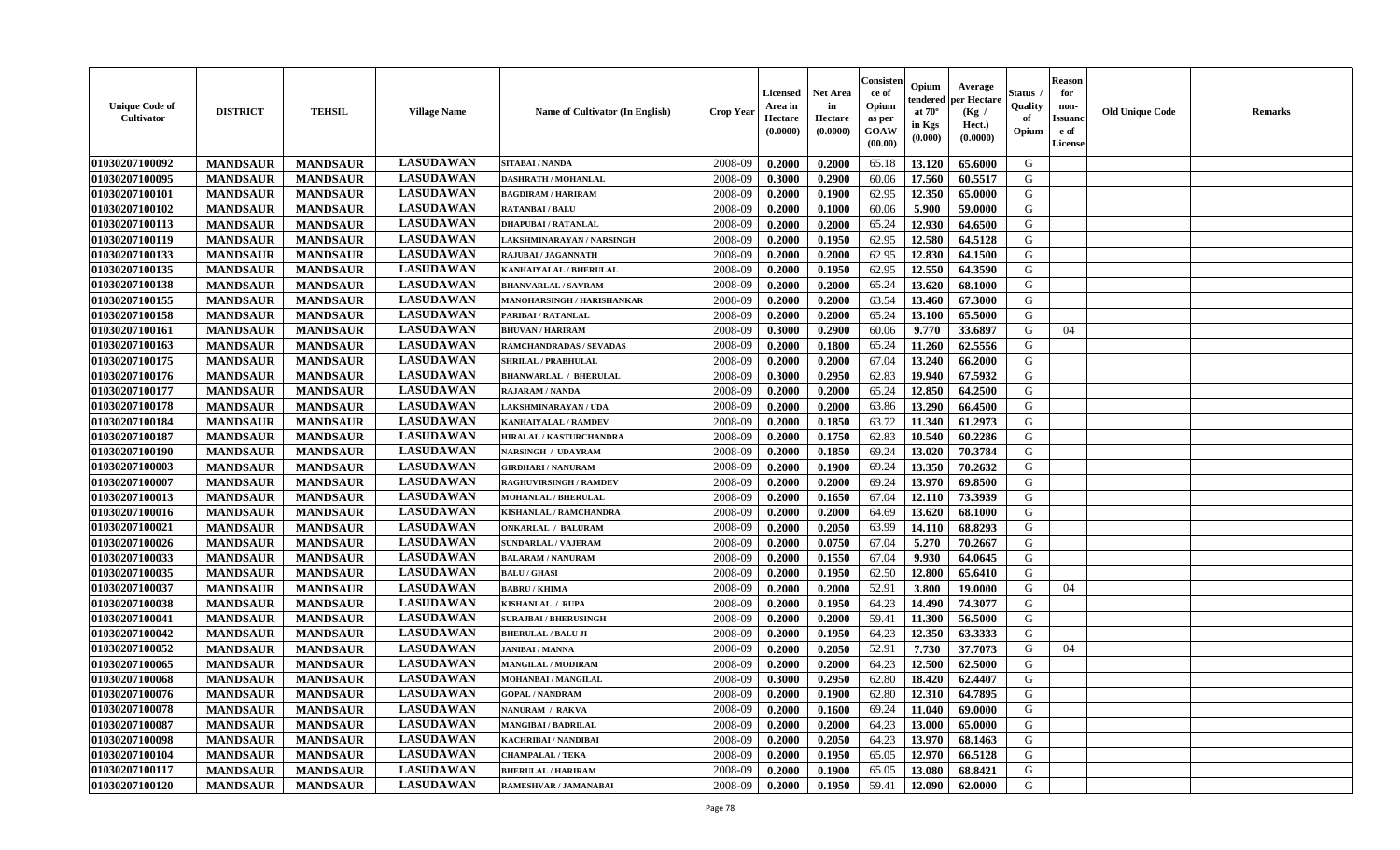| <b>Unique Code of</b><br>Cultivator | <b>DISTRICT</b> | <b>TEHSIL</b>   | <b>Village Name</b>               | Name of Cultivator (In English)    | Crop Year | <b>Licensed</b><br>Area in<br>Hectare<br>(0.0000) | Net Area<br>in<br>Hectare<br>(0.0000) | C <b>onsiste</b> ı<br>ce of<br>Opium<br>as per<br><b>GOAW</b><br>(00.00) | Opium<br>endered<br>at $70^\circ$<br>in Kgs<br>(0.000) | Average<br>er Hectare<br>(Kg /<br>Hect.)<br>(0.0000) | Status<br>Quality<br>of<br>Opium | <b>Reason</b><br>for<br>non-<br><b>Issuano</b><br>e of<br>License | <b>Old Unique Code</b> | Remarks            |
|-------------------------------------|-----------------|-----------------|-----------------------------------|------------------------------------|-----------|---------------------------------------------------|---------------------------------------|--------------------------------------------------------------------------|--------------------------------------------------------|------------------------------------------------------|----------------------------------|-------------------------------------------------------------------|------------------------|--------------------|
| 01030207100122                      | <b>MANDSAUR</b> | <b>MANDSAUR</b> | <b>LASUDAWAN</b>                  | KANWARLAL / DEVILAL                | 2008-09   | 0.2000                                            | 0.2000                                | 60.28                                                                    | 12.510                                                 | 62.5500                                              | G                                |                                                                   |                        |                    |
| 01030207100136                      | <b>MANDSAUR</b> | <b>MANDSAUR</b> | <b>LASUDAWAN</b>                  | MANGILAL / NANDRAM                 | 2008-09   | 0.2000                                            | 0.1950                                | 60.28                                                                    | 12.620                                                 | 64.7179                                              | G                                |                                                                   |                        |                    |
| 01030207100140                      | <b>MANDSAUR</b> | <b>MANDSAUR</b> | <b>LASUDAWAN</b>                  | KACHRULAL / BHUWAN                 | 2008-09   | 0.2000                                            | 0.2050                                | 56.67                                                                    | 12.050                                                 | 58.7805                                              | G                                |                                                                   |                        |                    |
| 01030207100143                      | <b>MANDSAUR</b> | <b>MANDSAUR</b> | <b>LASUDAWAN</b>                  | <b>GHANSHYAM / NANDRAM</b>         | 2008-09   | 0.2000                                            | 0.1950                                | 60.28                                                                    | 12.440                                                 | 63.7949                                              | G                                |                                                                   |                        |                    |
| 01030207100145                      | <b>MANDSAUR</b> | <b>MANDSAUR</b> | <b>LASUDAWAN</b>                  | RAMGOPAL / PRAHLAD JI              | 2008-09   | 0.2000                                            | 0.2050                                | 65.05                                                                    | 13.600                                                 | 66.3415                                              | G                                |                                                                   |                        |                    |
| 01030207100146                      | <b>MANDSAUR</b> | <b>MANDSAUR</b> | <b>LASUDAWAN</b>                  | RATANLAL / NANDRAM                 | 2008-09   | 0.2000                                            | 0.2000                                | 67.04                                                                    | 14.670                                                 | 73.3500                                              | G                                |                                                                   |                        |                    |
| 01030207100150                      | <b>MANDSAUR</b> | <b>MANDSAUR</b> | <b>LASUDAWAN</b>                  | <b>GOPAL / HARCHANDRA</b>          | 2008-09   | 0.2000                                            | 0.1950                                | 65.05                                                                    | 12.610                                                 | 64.6667                                              | G                                |                                                                   |                        |                    |
| 01030207100159                      | <b>MANDSAUR</b> | <b>MANDSAUR</b> | <b>LASUDAWAN</b>                  | <b>AMBALAL / KACHRULAL</b>         | 2008-09   | 0.2000                                            | 0.1950                                | 62.62                                                                    | 13.180                                                 | 67.5897                                              | G                                |                                                                   |                        |                    |
| 01030207100166                      | <b>MANDSAUR</b> | <b>MANDSAUR</b> | <b>LASUDAWAN</b>                  | RAM KUNWARBAI / ONKARLAL           | 2008-09   | 0.2000                                            | 0.2000                                | 56.67                                                                    | 11.300                                                 | 56.5000                                              | G                                |                                                                   |                        |                    |
| 01030207100167                      | <b>MANDSAUR</b> | <b>MANDSAUR</b> | <b>LASUDAWAN</b>                  | JAGDISHCHANDRA / BHERULAL          | 2008-09   | 0.2000                                            | 0.1450                                | 69.24                                                                    | 11.040                                                 | 76.1379                                              | G                                |                                                                   |                        |                    |
| 01030207100171                      | <b>MANDSAUR</b> | <b>MANDSAUR</b> | <b>LASUDAWAN</b>                  | <b>NANDA / DHURA</b>               | 2008-09   | 0.2000                                            | 0.1900                                | 60.28                                                                    | 11.430                                                 | 60.1579                                              | G                                |                                                                   |                        |                    |
| 01030207100188                      | <b>MANDSAUR</b> | <b>MANDSAUR</b> | <b>LASUDAWAN</b>                  | <b>KAMALSINGH / RAMDEV</b>         | 2008-09   | 0.2000                                            | 0.2000                                | 63.76                                                                    | 12.980                                                 | 64.9000                                              | G                                |                                                                   |                        |                    |
| 01030207100036                      | <b>MANDSAUR</b> | <b>MANDSAUR</b> | <b>LASUDAWAN</b>                  | <b>BHAIRULAL / RATANLAL</b>        | 2008-09   | 0.2000                                            | 0.1500                                | 69.24                                                                    | 11.040                                                 | 73.6000                                              | G                                |                                                                   |                        | <b>NAME CHANGE</b> |
| 01030207100069                      | <b>MANDSAUR</b> | <b>MANDSAUR</b> | <b>LASUDAWAN</b>                  | KANHAIYALAL / BHUWAN               | 2008-09   | 0.2000                                            | 0.2000                                | 65.05                                                                    | 13.240                                                 | 66.2000                                              | G                                |                                                                   |                        |                    |
| 01030207100110                      | <b>MANDSAUR</b> | <b>MANDSAUR</b> | <b>LASUDAWAN</b>                  | <b>NATHIBAI / NANDA</b>            | 2008-09   | 0.2000                                            | 0.1850                                | 60.28                                                                    | 10.530                                                 | 56.9189                                              | G                                |                                                                   |                        |                    |
| 01030207100192                      | <b>MANDSAUR</b> | <b>MANDSAUR</b> | <b>LASUDAWAN</b>                  | <b>RAMIBAI / BHERULAL</b>          | 2008-09   | 0.2000                                            | 0.1950                                | 65.05                                                                    | 12.870                                                 | 66.0000                                              | G                                |                                                                   |                        |                    |
| 01030207100085                      | <b>MANDSAUR</b> | <b>MANDSAUR</b> | <b>LASUDAWAN</b>                  | KAMLA BAI / MANGILAL               | 2008-09   | 0.2000                                            | 0.1950                                | 63.76                                                                    | 12.880                                                 | 66.0513                                              | G                                |                                                                   |                        |                    |
| 01030207100126                      | <b>MANDSAUR</b> | <b>MANDSAUR</b> | <b>LASUDAWAN</b>                  | <b>SUKHIBAI / BHUVAN</b>           | 2008-09   | 0.2000                                            | 0.1900                                | 62.62                                                                    | 11.210                                                 | 59.0000                                              | G                                |                                                                   |                        |                    |
| 01030207100179                      | <b>MANDSAUR</b> | <b>MANDSAUR</b> | <b>LASUDAWAN</b>                  | <b>MANGIBAI/RAMCHANDRA</b>         | 2008-09   | 0.2000                                            | 0.1950                                | 65.70                                                                    | 12.620                                                 | 64.7179                                              | G                                |                                                                   |                        |                    |
| 01030207100172                      | <b>MANDSAUR</b> | <b>MANDSAUR</b> | <b>LASUDAWAN</b>                  | <b>CHAMPALAL / NATHU</b>           | 2008-09   | 0.2000                                            | 0.2000                                | 52.91                                                                    | 6.590                                                  | 32.9500                                              | G                                | 04                                                                |                        |                    |
| 01030207100002                      | <b>MANDSAUR</b> | <b>MANDSAUR</b> | <b>LASUDAWAN</b>                  | <b>SHAMBHULAL / BHERULAL</b>       | 2008-09   | 0.2000                                            | 0.1950                                | 67.04                                                                    | 13.890                                                 | 71.2308                                              | G                                |                                                                   |                        |                    |
| 01030207100160                      | <b>MANDSAUR</b> | <b>MANDSAUR</b> | <b>LASUDAWAN</b>                  | <b>GANPATLAL / HARCHANDRA</b>      | 2008-09   | 0.2000                                            | 0.2000                                | 60.28                                                                    | 12.020                                                 | 60.1000                                              | G                                |                                                                   |                        |                    |
| 01030207101003                      | <b>MANDSAUR</b> | <b>MANDSAUR</b> | <b>LUHARI SHEKH</b>               | FAKIRCHAND / KANWARLAL             | 2008-09   | 0.2000                                            | 0.2000                                | 67.21                                                                    | 13.230                                                 | 66.1500                                              | G                                |                                                                   |                        |                    |
| 01030207101004                      | <b>MANDSAUR</b> | <b>MANDSAUR</b> | <b>LUHARI SHEKH</b>               | LAKSHMINARAYAN / BALMUKAND         | 2008-09   | 0.2000                                            | 0.2000                                | 61.90                                                                    | 12.500                                                 | 62.5000                                              | G                                |                                                                   |                        |                    |
| 01030207101005                      | <b>MANDSAUR</b> | <b>MANDSAUR</b> | <b>LUHARI SHEKH</b>               | <b>GITABAI/KANVARLAL</b>           | 2008-09   | 0.2000                                            | 0.2000                                | 61.90                                                                    | 12.610                                                 | 63.0500                                              | G                                |                                                                   |                        |                    |
| 01030207101007                      | <b>MANDSAUR</b> | <b>MANDSAUR</b> | <b>LUHARI SHEKH</b>               | DEVILAL / D.PU. MODIRAM            | 2008-09   | 0.2000                                            | 0.1450                                | 62.23                                                                    | 8.780                                                  | 60.5517                                              | G                                |                                                                   |                        |                    |
| 01030207101008                      | <b>MANDSAUR</b> | <b>MANDSAUR</b> | <b>LUHARI SHEKH</b>               | <b>MAGNIRAM / JAYRAM</b>           | 2008-09   | 0.2000                                            | 0.1500                                | 61.90                                                                    | 9.140                                                  | 60.9333                                              | G                                |                                                                   |                        |                    |
| 01030207101009                      | <b>MANDSAUR</b> | <b>MANDSAUR</b> | <b>LUHARI SHEKH</b>               | <b>MAHAVIRDAS / GOMATIDAS</b>      | 2008-09   | 0.2000                                            | 0.1850                                | 58.53                                                                    | 11.090                                                 | 59.9459                                              | G                                |                                                                   |                        |                    |
| 01030207101011                      | <b>MANDSAUR</b> | <b>MANDSAUR</b> | <b>LUHARI SHEKH</b>               | <b>BHAGATRAM / BHANWARLAL</b>      | 2008-09   | 0.2000                                            | 0.1950                                | 62.23                                                                    | 12.610                                                 | 64.6667                                              | G                                |                                                                   |                        |                    |
| 01030207101001                      | <b>MANDSAUR</b> | <b>MANDSAUR</b> | <b>LUHARI SHEKH</b>               | <b>SUKHLAL / NANDA JI</b>          | 2008-09   | 0.2000                                            | 0.1850                                | 64.47                                                                    | 11.390                                                 | 61.5676                                              | G                                |                                                                   |                        |                    |
| 01030207102004                      | <b>MANDSAUR</b> | <b>MANDSAUR</b> | <b>LUHARI</b><br><b>SREEPANTH</b> | DEVICHANDRA / GANESHRAM            | 2008-09   | 0.2000                                            | 0.1900                                | 61.83                                                                    | 10.190                                                 | 53.6316                                              | G                                |                                                                   |                        |                    |
| <b>01030207102006</b>               | <b>MANDSAUR</b> | <b>MANDSAUR</b> | <b>LUHARI</b><br><b>SREEPANTH</b> | SAJJANBAI / KANVARLAL              | 2008-09   | 0.2000                                            | 0.1950                                | 63.46                                                                    | 12.330                                                 | 63.2308                                              | G                                |                                                                   |                        |                    |
| 01030207102009                      | <b>MANDSAUR</b> | <b>MANDSAUR</b> | <b>LUHARI</b><br><b>SREEPANTH</b> | <b>BHAGVAN / KALU</b>              | 2008-09   | 0.2000                                            | 0.1250                                | 63.46                                                                    | 8.360                                                  | 66.8800                                              | G                                |                                                                   |                        |                    |
| <b>01030207102010</b>               | <b>MANDSAUR</b> | <b>MANDSAUR</b> | <b>LUHARI</b><br><b>SREEPANTH</b> | <b>BHANVARIBAI / BEVA MANSINGH</b> | 2008-09   | 0.2000                                            | 0.2000                                | 61.83                                                                    | 12.390                                                 | 61.9500                                              | G                                |                                                                   |                        |                    |
| 01030207102011                      | <b>MANDSAUR</b> | <b>MANDSAUR</b> | <b>LUHARI</b><br><b>SREEPANTH</b> | <b>BHUVAN / FAKIRA</b>             | 2008-09   | 0.2000                                            | 0.1450                                | 62.49                                                                    | 8.400                                                  | 57.9310                                              | G                                |                                                                   |                        |                    |
| 01030207102012                      | <b>MANDSAUR</b> | <b>MANDSAUR</b> | <b>LUHARI</b><br><b>SREEPANTH</b> | <b>BHULIBAI / KARULAL</b>          | 2008-09   | 0.2000                                            | 0.2000                                | 61.11                                                                    | 11.690                                                 | 58.4500                                              | G                                |                                                                   |                        |                    |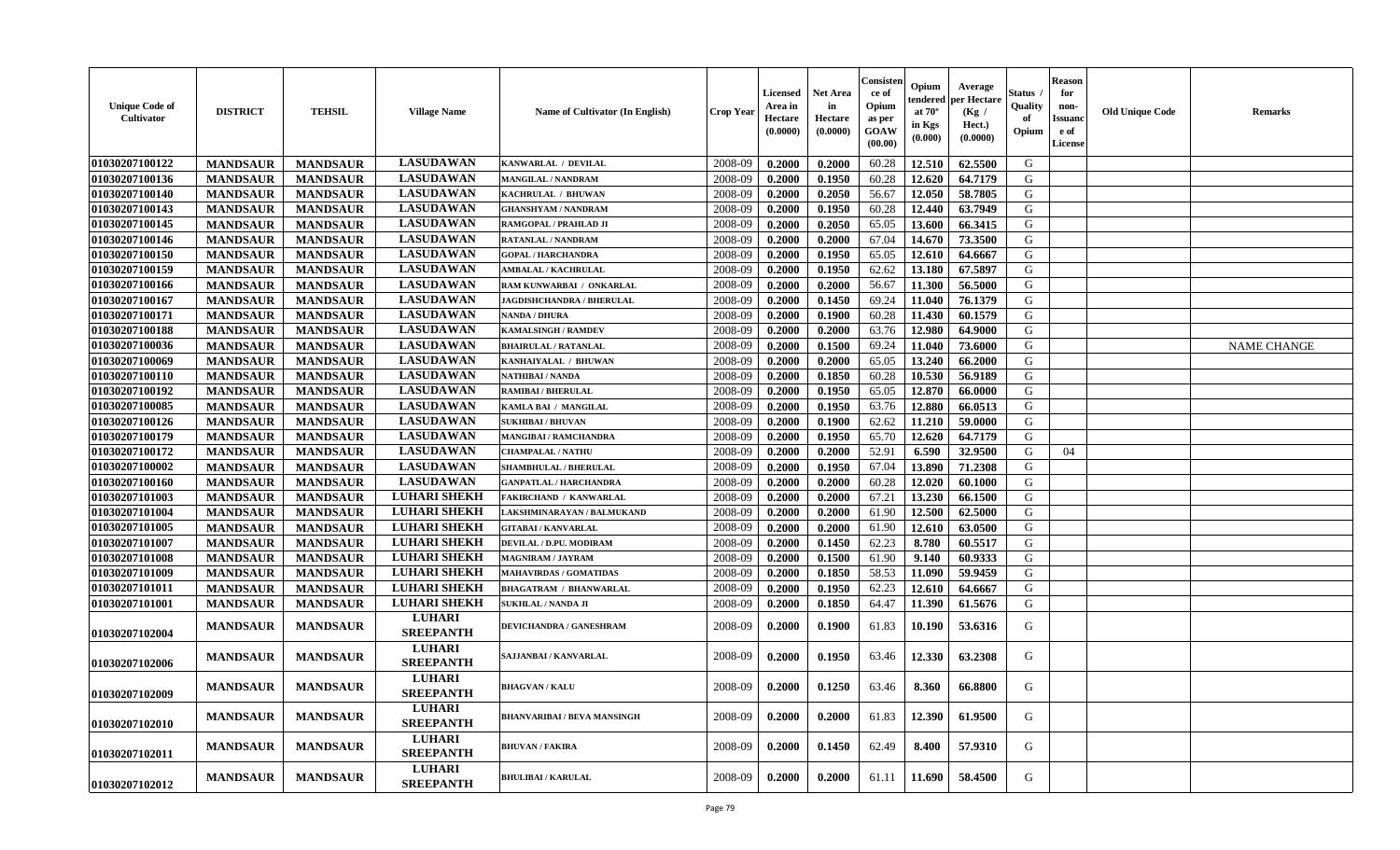| <b>Unique Code of</b><br>Cultivator | <b>DISTRICT</b> | <b>TEHSIL</b>   | <b>Village Name</b>               | Name of Cultivator (In English) | Crop Year | Licensed<br>Area in<br>Hectare<br>(0.0000) | Net Area<br>in<br>Hectare<br>(0.0000) | Consister<br>ce of<br>Opium<br>as per<br><b>GOAW</b><br>(00.00) | Opium<br>endered<br>at $70^\circ$<br>in Kgs<br>(0.000) | Average<br>per Hectaro<br>(Kg /<br>Hect.)<br>(0.0000) | Status<br>Quality<br>of<br>Opium | <b>Reason</b><br>for<br>non-<br><b>Issuanc</b><br>e of<br><b>License</b> | <b>Old Unique Code</b> | <b>Remarks</b> |
|-------------------------------------|-----------------|-----------------|-----------------------------------|---------------------------------|-----------|--------------------------------------------|---------------------------------------|-----------------------------------------------------------------|--------------------------------------------------------|-------------------------------------------------------|----------------------------------|--------------------------------------------------------------------------|------------------------|----------------|
| 01030207102015                      | <b>MANDSAUR</b> | <b>MANDSAUR</b> | <b>LUHARI</b><br><b>SREEPANTH</b> | <b>JUJHAR / NATHU</b>           | 2008-09   | 0.2000                                     | 0.1650                                | 54.30                                                           | 3.510                                                  | 21,2727                                               | G                                | 04                                                                       |                        |                |
| 01030207102024                      | <b>MANDSAUR</b> | <b>MANDSAUR</b> | <b>LUHARI</b><br><b>SREEPANTH</b> | <b>SAMRATH / RAMLAL</b>         | 2008-09   | 0.2000                                     | 0.1000                                | 62.49                                                           | 6.240                                                  | 62.4000                                               | G                                |                                                                          |                        |                |
| 01030207102030                      | <b>MANDSAUR</b> | <b>MANDSAUR</b> | <b>LUHARI</b><br><b>SREEPANTH</b> | TULSIRAM / GOVINDRAM            | 2008-09   | 0.2000                                     | 0.1700                                | 62.49                                                           | 9.920                                                  | 58.3529                                               | G                                |                                                                          |                        |                |
| 01030207102031                      | <b>MANDSAUR</b> | <b>MANDSAUR</b> | <b>LUHARI</b><br><b>SREEPANTH</b> | <b>MEGHRAJ / RAMLAL</b>         | 2008-09   | 0.2000                                     | 0.2000                                | 61.11                                                           | 12.780                                                 | 63.9000                                               | G                                |                                                                          |                        |                |
| 01030207102032                      | <b>MANDSAUR</b> | <b>MANDSAUR</b> | <b>LUHARI</b><br><b>SREEPANTH</b> | RADHESHYAM / NATHU JI           | 2008-09   | 0.2000                                     | 0.1550                                | 52.17                                                           | 4.580                                                  | 29.5484                                               | G                                | 04                                                                       |                        |                |
| 01030207102034                      | <b>MANDSAUR</b> | <b>MANDSAUR</b> | <b>LUHARI</b><br><b>SREEPANTH</b> | KISHANLAL / GOVINDRAM           | 2008-09   | 0.2000                                     | 0.1750                                | 62.49                                                           | 10.020                                                 | 57.2571                                               | G                                |                                                                          |                        |                |
| 01030207102036                      | <b>MANDSAUR</b> | <b>MANDSAUR</b> | <b>LUHARI</b><br><b>SREEPANTH</b> | RAJARAM / GOVINDRAM             | 2008-09   | 0.2000                                     | 0.1950                                | 67.03                                                           | 12.830                                                 | 65.7949                                               | G                                |                                                                          |                        |                |
| 01030207102039                      | <b>MANDSAUR</b> | <b>MANDSAUR</b> | <b>LUHARI</b><br><b>SREEPANTH</b> | KAILASH / VARDA JI              | 2008-09   | 0.2000                                     | 0.1850                                | 65.65                                                           | 12.360                                                 | 66.8108                                               | G                                |                                                                          |                        |                |
| 01030207102045                      | <b>MANDSAUR</b> | <b>MANDSAUR</b> | <b>LUHARI</b><br><b>SREEPANTH</b> | RATANLAL / MANGILAL             | 2008-09   | 0.2000                                     | 0.1600                                | 65.65                                                           | 10.130                                                 | 63.3125                                               | G                                |                                                                          |                        |                |
| 01030207102050                      | <b>MANDSAUR</b> | <b>MANDSAUR</b> | <b>LUHARI</b><br><b>SREEPANTH</b> | <b>GANESHRAM / VERDA</b>        | 2008-09   | 0.2000                                     | 0.2000                                | 61.11                                                           | 11.990                                                 | 59.9500                                               | G                                |                                                                          |                        |                |
| 01030207102051                      | <b>MANDSAUR</b> | <b>MANDSAUR</b> | <b>LUHARI</b><br><b>SREEPANTH</b> | <b>SHYAMUBAI/GOPAL</b>          | 2008-09   | 0.2000                                     | 0.1800                                | 61.11                                                           | 10.510                                                 | 58.3889                                               | G                                |                                                                          |                        |                |
| 01030207102040                      | <b>MANDSAUR</b> | <b>MANDSAUR</b> | <b>LUHARI</b><br><b>SREEPANTH</b> | <b>GOPAL / RAMLAL</b>           | 2008-09   | 0.2000                                     | 0.2050                                | 65.65                                                           | 12.490                                                 | 60.9268                                               | G                                |                                                                          |                        |                |
| 01030207102047                      | <b>MANDSAUR</b> | <b>MANDSAUR</b> | <b>LUHARI</b><br><b>SREEPANTH</b> | <b>ONKARLAL / RUGHNATH</b>      | 2008-09   | 0.2000                                     | 0.1900                                | 61.11                                                           | 11.510                                                 | 60.5789                                               | G                                |                                                                          |                        |                |
| 01030207102048                      | <b>MANDSAUR</b> | <b>MANDSAUR</b> | <b>LUHARI</b><br><b>SREEPANTH</b> | <b>INDRASINGH / KARULAL</b>     | 2008-09   | 0.2000                                     | 0.2000                                | 58.51                                                           | 11.440                                                 | 57.2000                                               | G                                |                                                                          |                        |                |
| 01030207102005                      | <b>MANDSAUR</b> | <b>MANDSAUR</b> | <b>LUHARI</b><br><b>SREEPANTH</b> | RAMESHVAR / BHERA               | 2008-09   | 0.2000                                     | 0.1900                                | 55.96                                                           | 6.400                                                  | 33.6842                                               | G                                | 04                                                                       |                        |                |
| 01030207102054                      | <b>MANDSAUR</b> | <b>MANDSAUR</b> | <b>LUHARI</b><br><b>SREEPANTH</b> | <b>RAMDAS / MOHANDAS</b>        | 2008-09   | 0.2000                                     | 0.1900                                | 61.11                                                           | 11.700                                                 | 61.5789                                               | G                                |                                                                          |                        |                |
| 01030207077002                      | <b>MANDSAUR</b> | <b>MANDSAUR</b> | NIPANIYA AFZALPUR                 | <b>BHERULAL / KALU</b>          | 2008-09   | 0.3000                                     | 0.2000                                | 61.88                                                           | 11.810                                                 | 59.0500                                               | G                                |                                                                          |                        |                |
| 01030207077003                      | <b>MANDSAUR</b> | <b>MANDSAUR</b> | NIPANIYA AFZALPUR                 | <b>CHENSINGH / UDESINGH</b>     | 2008-09   | 0.3000                                     | 0.3000                                | 65.99                                                           | 19.050                                                 | 63.5000                                               | G                                |                                                                          |                        |                |
| 01030207077007                      | <b>MANDSAUR</b> | <b>MANDSAUR</b> | NIPANIYA AFZALPUR                 | RAMLAL / ONKARLAL               | 2008-09   | 0.3000                                     | 0.3050                                | 69.06                                                           | 21.000                                                 | 68.8525                                               | G                                |                                                                          |                        |                |
| 01030207077009                      | <b>MANDSAUR</b> | <b>MANDSAUR</b> | NIPANIYA AFZALPUR                 | <b>GITABAI/KESHURAM</b>         | 2008-09   | 0.3000                                     | 0.1950                                | 65.99                                                           | 12.590                                                 | 64.5641                                               | ${\bf G}$                        |                                                                          |                        |                |
| 01030207077010                      | <b>MANDSAUR</b> | <b>MANDSAUR</b> | NIPANIYA AFZALPUR                 | <b>GHANSHYAM / HIRALAL</b>      | 2008-09   | 0.2000                                     | 0.2000                                | 70.10                                                           | 14.070                                                 | 70.3500                                               | G                                |                                                                          |                        |                |
| 01030207077015                      | <b>MANDSAUR</b> | <b>MANDSAUR</b> | NIPANIYA AFZALPUR                 | <b>BHERULAL / HIRALAL</b>       | 2008-09   | 0.2000                                     | 0.1950                                | 68.18                                                           | 13.170                                                 | 67.5385                                               | G                                |                                                                          |                        |                |
| 01030207077028                      | <b>MANDSAUR</b> | <b>MANDSAUR</b> | NIPANIYA AFZALPUR                 | <b>BHUVANSINGH / BHERUSINGH</b> | 2008-09   | 0.2000                                     | 0.2000                                | 65.99                                                           | 13.620                                                 | 68.1000                                               | G                                |                                                                          |                        |                |
| 01030207077034                      | <b>MANDSAUR</b> | <b>MANDSAUR</b> | NIPANIYA AFZALPUR                 | <b>MOHANLAL / PANNALAL</b>      | 2008-09   | 0.3000                                     | 0.1500                                | 61.88                                                           | 8.710                                                  | 58.0667                                               | G                                |                                                                          |                        |                |
| 01030207077035                      | <b>MANDSAUR</b> | <b>MANDSAUR</b> | NIPANIYA AFZALPUR                 | <b>FAKIRCHAND / RAMCHAND</b>    | 2008-09   | 0.3000                                     | 0.2750                                | 61.00                                                           | 16.410                                                 | 59.6727                                               | G                                |                                                                          |                        |                |
| 01030207077038                      | <b>MANDSAUR</b> | <b>MANDSAUR</b> | NIPANIYA AFZALPUR                 | LAXMINARAYAN / BHERULAL         | 2008-09   | 0.2000                                     | 0.1950                                | 68.18                                                           | 12.740                                                 | 65.3333                                               | G                                |                                                                          |                        |                |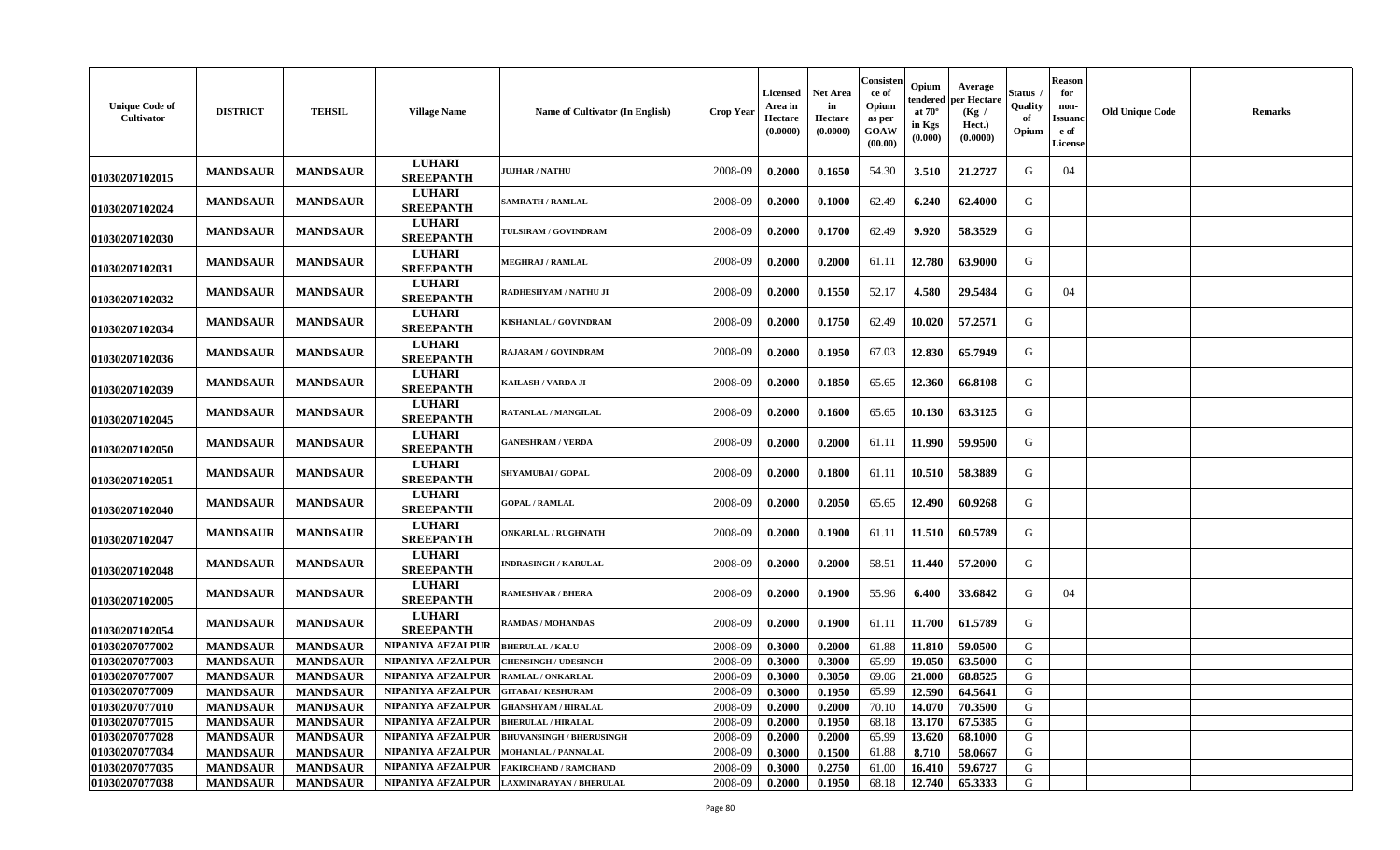| <b>Unique Code of</b><br><b>Cultivator</b> | <b>DISTRICT</b> | <b>TEHSIL</b>   | <b>Village Name</b> | Name of Cultivator (In English) | <b>Crop Year</b> | <b>Licensed</b><br>Area in<br>Hectare<br>(0.0000) | Net Area<br>in<br>Hectare<br>(0.0000) | Consisteı<br>ce of<br>Opium<br>as per<br>GOAW<br>(00.00) | Opium<br>endered<br>at $70^\circ$<br>in Kgs<br>(0.000) | Average<br>per Hectare<br>(Kg /<br>Hect.)<br>(0.0000) | Status<br>Quality<br>of<br>Opium | <b>Reason</b><br>for<br>non-<br><b>Issuand</b><br>e of<br>License | <b>Old Unique Code</b> | Remarks |
|--------------------------------------------|-----------------|-----------------|---------------------|---------------------------------|------------------|---------------------------------------------------|---------------------------------------|----------------------------------------------------------|--------------------------------------------------------|-------------------------------------------------------|----------------------------------|-------------------------------------------------------------------|------------------------|---------|
| 01030207077040                             | <b>MANDSAUR</b> | <b>MANDSAUR</b> | NIPANIYA AFZALPUR   | PEPKUNVAR / FATESINGH           | 2008-09          | 0.3000                                            | 0.2200                                | 60.89                                                    | 10.050                                                 | 45.6818                                               | П                                | 02                                                                |                        |         |
| 01030207077041                             | <b>MANDSAUR</b> | <b>MANDSAUR</b> | NIPANIYA AFZALPUR   | KHURSHID / MOHD. KHAJU          | 2008-09          | 0.3000                                            | 0.3050                                | 65.99                                                    | 20.320                                                 | 66.6230                                               | G                                |                                                                   |                        |         |
| 01030207077045                             | <b>MANDSAUR</b> | <b>MANDSAUR</b> | NIPANIYA AFZALPUR   | <b>RUKAMANBAI/RATANLAL</b>      | 2008-09          | 0.3000                                            | 0.1000                                | 68.18                                                    | 6.460                                                  | 64.6000                                               | G                                |                                                                   |                        |         |
| 01030207077048                             | <b>MANDSAUR</b> | <b>MANDSAUR</b> | NIPANIYA AFZALPUR   | <b>CHAMPABAI/RAMA</b>           | 2008-09          | 0.3000                                            | 0.2950                                | 63.68                                                    | 19.310                                                 | 65.4576                                               | G                                |                                                                   |                        |         |
| 01030207077051                             | <b>MANDSAUR</b> | <b>MANDSAUR</b> | NIPANIYA AFZALPUR   | <b>HUDIBAI/BHAGIRATH</b>        | 2008-09          | 0.3000                                            | 0.2950                                | 61.88                                                    | 17.860                                                 | 60.5424                                               | G                                |                                                                   |                        |         |
| 01030207077052                             | <b>MANDSAUR</b> | <b>MANDSAUR</b> | NIPANIYA AFZALPUR   | KANIRAM / HARIRAM               | 2008-09          | 0.3000                                            | 0.2000                                | 65.99                                                    | 13.580                                                 | 67.9000                                               | G                                |                                                                   |                        |         |
| 01030207077055                             | <b>MANDSAUR</b> | <b>MANDSAUR</b> | NIPANIYA AFZALPUR   | AHMAD KHAN / KHAJU JI           | 2008-09          | 0.3000                                            | 0.3000                                | 64.53                                                    | 19.880                                                 | 66.2667                                               |                                  | 02                                                                |                        |         |
| 01030207077021                             | <b>MANDSAUR</b> | <b>MANDSAUR</b> | NIPANIYA AFZALPUR   | <b>BALUBAI/RAMA</b>             | 2008-09          | 0.3000                                            | 0.3000                                | 65.01                                                    | 18.330                                                 | 61.1000                                               | G                                |                                                                   |                        |         |
| 01030207077020                             | <b>MANDSAUR</b> | <b>MANDSAUR</b> | NIPANIYA AFZALPUR   | <b>GOMKUNVAR / GORDHANSINGH</b> | 2008-09          | 0.3000                                            | 0.2950                                | 64.68                                                    | 19.280                                                 | 65.3559                                               | T                                | 02                                                                |                        |         |
| 01030207077058                             | <b>MANDSAUR</b> | <b>MANDSAUR</b> | NIPANIYA AFZALPUR   | <b>MANGILAL / TORIRAM</b>       | 2008-09          | 0.3000                                            | 0.3000                                | 64.31                                                    | 18.960                                                 | 63.2000                                               | G                                |                                                                   |                        |         |
| 01030207077059                             | <b>MANDSAUR</b> | <b>MANDSAUR</b> | NIPANIYA AFZALPUR   | <b>VALIBAI/MANGILAL</b>         | 2008-09          | 0.2000                                            | 0.1900                                | 68.18                                                    | 11.270                                                 | 59.3158                                               | G                                |                                                                   |                        |         |
| 01030207106005                             | <b>MANDSAUR</b> | <b>MANDSAUR</b> | <b>PINDA</b>        | KANIYALAL / HAJARILAL           | 2008-09          | 0.2000                                            | 0.2000                                | 64.51                                                    | 11.840                                                 | 59.2000                                               | G                                |                                                                   |                        |         |
| 01030207106006                             | <b>MANDSAUR</b> | <b>MANDSAUR</b> | <b>PINDA</b>        | <b>BADRILAL / HAJARILAL</b>     | 2008-09          | 0.2000                                            | 0.2000                                | 65.28                                                    | 12.170                                                 | 60.8500                                               | G                                |                                                                   |                        |         |
| 01030207106007                             | <b>MANDSAUR</b> | <b>MANDSAUR</b> | <b>PINDA</b>        | RAMESHCHAND / BHAGATRAM         | 2008-09          | 0.2000                                            | 0.1700                                | 62.87                                                    | 10.550                                                 | 62.0588                                               | G                                |                                                                   |                        |         |
| 01030207106008                             | <b>MANDSAUR</b> | <b>MANDSAUR</b> | <b>PINDA</b>        | LAKSHMICHANDRA / BHAGATRAM      | 2008-09          | 0.2000                                            | 0.1800                                | 65.28                                                    | 11.130                                                 | 61.8333                                               | $\mathbf G$                      |                                                                   |                        |         |
| 01030207106009                             | <b>MANDSAUR</b> | <b>MANDSAUR</b> | <b>PINDA</b>        | <b>DASHARATH / RADHESHYAM</b>   | 2008-09          | 0.2000                                            | 0.1850                                | 67.21                                                    | 11.660                                                 | 63.0270                                               | G                                |                                                                   |                        |         |
| 01030207106013                             | <b>MANDSAUR</b> | <b>MANDSAUR</b> | <b>PINDA</b>        | ANTARKUNVAR / HIMMATSINGH       | 2008-09          | 0.3000                                            | 0.2800                                | 61.07                                                    | 12.770                                                 | 45.6071                                               | G                                | 04                                                                |                        |         |
| 01030207106017                             | <b>MANDSAUR</b> | <b>MANDSAUR</b> | <b>PINDA</b>        | <b>MANGILAL / GORISHANKER</b>   | 2008-09          | 0.2000                                            | 0.1450                                | 65.28                                                    | 8.810                                                  | 60.7586                                               | G                                |                                                                   |                        |         |
| 01030207106020                             | <b>MANDSAUR</b> | <b>MANDSAUR</b> | <b>PINDA</b>        | SOHANSINGH / JAYSINGH           | 2008-09          | 0.2000                                            | 0.1750                                | 65.28                                                    | 6.770                                                  | 38.6857                                               | G                                | 04                                                                |                        |         |
|                                            |                 |                 | <b>PINDA</b>        | SATAYNARAYAN / NANDRAM          | 2008-09          |                                                   |                                       |                                                          | 12.560                                                 | 62.8000                                               |                                  |                                                                   |                        |         |
| 01030207106021                             | <b>MANDSAUR</b> | <b>MANDSAUR</b> | <b>PINDA</b>        |                                 |                  | 0.2000                                            | 0.2000                                | 62.87                                                    |                                                        |                                                       | G                                |                                                                   |                        |         |
| 01030207106023                             | <b>MANDSAUR</b> | <b>MANDSAUR</b> | <b>PINDA</b>        | <b>KAILASH / SITARAM</b>        | 2008-09          | 0.2000                                            | 0.2000                                | 67.21                                                    | 13.080                                                 | 65.4000                                               | G                                |                                                                   |                        |         |
| 01030207106026                             | <b>MANDSAUR</b> | <b>MANDSAUR</b> |                     | RADHESHYAM / SITARAM            | 2008-09          | 0.2000                                            | 0.1900                                | 60.56                                                    | 4.530                                                  | 23.8421                                               | G                                | 04                                                                |                        |         |
| 01030207106033                             | <b>MANDSAUR</b> | <b>MANDSAUR</b> | <b>PINDA</b>        | <b>GOPAL / MANGILAL</b>         | 2008-09          | 0.2000                                            | 0.1550                                | 65.28                                                    | 9.440                                                  | 60.9032                                               | G                                |                                                                   |                        |         |
| 01030207106034                             | <b>MANDSAUR</b> | <b>MANDSAUR</b> | <b>PINDA</b>        | <b>SHANKARDAS / BHUWANDAS</b>   | 2008-09          | 0.2000                                            | 0.0250                                | 67.21                                                    | 1.600                                                  | 64.0000                                               | G                                |                                                                   |                        |         |
| 01030207106035                             | <b>MANDSAUR</b> | <b>MANDSAUR</b> | <b>PINDA</b>        | <b>BABULAL / SITARAM</b>        | 2008-09          | 0.2000                                            | 0.1600                                | 67.21                                                    | 4.570                                                  | 28.5625                                               | G                                | 04                                                                |                        |         |
| 01030207106037                             | <b>MANDSAUR</b> | <b>MANDSAUR</b> | <b>PINDA</b>        | <b>DOLATRAM / KESHURAM</b>      | 2008-09          | 0.2000                                            | 0.2000                                | 67.21                                                    | 13.280                                                 | 66.4000                                               | G                                |                                                                   |                        |         |
| 01030207106039                             | <b>MANDSAUR</b> | <b>MANDSAUR</b> | <b>PINDA</b>        | SATAYNARAYAN / DEVILAL          | 2008-09          | 0.2000                                            | 0.1950                                | 65.78                                                    | 12.750                                                 | 65.3846                                               | G                                |                                                                   |                        |         |
| 01030207106040                             | <b>MANDSAUR</b> | <b>MANDSAUR</b> | <b>PINDA</b>        | <b>NATHULAL / BHAGWAN</b>       | 2008-09          | 0.2000                                            | 0.1900                                | 67.21                                                    | 11.540                                                 | 60.7368                                               | G                                |                                                                   |                        |         |
| 01030207106041                             | <b>MANDSAUR</b> | <b>MANDSAUR</b> | <b>PINDA</b>        | <b>BAPULAL / RAMJAS</b>         | 2008-09          | 0.2000                                            | 0.2000                                | 62.87                                                    | 11.680                                                 | 58.4000                                               | G                                |                                                                   |                        |         |
| 01030207106042                             | <b>MANDSAUR</b> | <b>MANDSAUR</b> | <b>PINDA</b>        | <b>TULSIRAM / RAMESHWER</b>     | 2008-09          | 0.2000                                            | 0.1850                                | 66.44                                                    | 11.290                                                 | 61.0270                                               | T                                | 02                                                                |                        |         |
| 01030207106044                             | <b>MANDSAUR</b> | <b>MANDSAUR</b> | <b>PINDA</b>        | <b>RAMESH / MANGILAL</b>        | 2008-09          | 0.2000                                            | 0.2000                                | 52.60                                                    | 4.280                                                  | 21.4000                                               | G                                | 04                                                                |                        |         |
| 01030207106045                             | <b>MANDSAUR</b> | <b>MANDSAUR</b> | <b>PINDA</b>        | HAJARILAL / DEVRAM              | 2008-09          | 0.2000                                            |                                       |                                                          |                                                        | 0.0000                                                | $\mathbf{F}$                     |                                                                   |                        |         |
| 01030207106046                             | <b>MANDSAUR</b> | <b>MANDSAUR</b> | <b>PINDA</b>        | KAMLABAI / HIRALAL              | 2008-09          | 0.2000                                            | 0.1750                                | 67.25                                                    | 11.740                                                 | 67.0857                                               | G                                |                                                                   |                        |         |
| 01030207106047                             | <b>MANDSAUR</b> | <b>MANDSAUR</b> | <b>PINDA</b>        | <b>DINESH / DEVILAL</b>         | 2008-09          | 0.2000                                            | 0.1900                                | 65.78                                                    | 11.790                                                 | 62.0526                                               | G                                |                                                                   |                        |         |
| 01030207106048                             | <b>MANDSAUR</b> | <b>MANDSAUR</b> | <b>PINDA</b>        | <b>RAMESHVAR / MAGNIRAM</b>     | 2008-09          | 0.2000                                            | 0.1950                                | 65.78                                                    | 11.960                                                 | 61.3333                                               | G                                |                                                                   |                        |         |
| 01030207106050                             | <b>MANDSAUR</b> | <b>MANDSAUR</b> | <b>PINDA</b>        | RAMNARAYAN / PRABHULAL          | 2008-09          | 0.2000                                            | 0.1700                                | 63.16                                                    | 10.100                                                 | 59.4118                                               | G                                |                                                                   |                        |         |
| 01030207106051                             | <b>MANDSAUR</b> | <b>MANDSAUR</b> | <b>PINDA</b>        | <b>BHUVANDAS / MADHODAS</b>     | 2008-09          | 0.2000                                            | 0.2000                                | 63.16                                                    | 11.970                                                 | 59.8500                                               | G                                |                                                                   |                        |         |
| 01030207106053                             | <b>MANDSAUR</b> | <b>MANDSAUR</b> | <b>PINDA</b>        | PRABHULAL / NANDA               | 2008-09          | 0.2000                                            | 0.2050                                | 65.78                                                    | 10.070                                                 | 49.1220                                               | G                                | 04                                                                |                        |         |
| 01030207106054                             | <b>MANDSAUR</b> | <b>MANDSAUR</b> | <b>PINDA</b>        | <b>UMENDRAM / SAWRAM</b>        | 2008-09          | 0.2000                                            | 0.1900                                | 62.45                                                    | 11.530                                                 | 60.6842                                               | G                                |                                                                   |                        |         |
| 01030207106055                             | <b>MANDSAUR</b> | <b>MANDSAUR</b> | <b>PINDA</b>        | <b>UDAYLAL / JAGDISH</b>        | 2008-09          | 0.2000                                            | 0.1900                                | 60.56                                                    | 6.010                                                  | 31.6316                                               | G                                | 04                                                                |                        |         |
| 01030207106056                             | <b>MANDSAUR</b> | <b>MANDSAUR</b> | <b>PINDA</b>        | SHYAMLAL / D.P.KANWERLAL        | 2008-09          | 0.2000                                            | 0.0500                                | 63.16                                                    | 2.930                                                  | 58.6000                                               | G                                |                                                                   |                        |         |
| 01030207106057                             | <b>MANDSAUR</b> | <b>MANDSAUR</b> | <b>PINDA</b>        | <b>RAMLAL / MAGNIRAM</b>        | 2008-09          | 0.2000                                            | 0.1850                                | 66.08                                                    | 11.150                                                 | 60.2703                                               | G                                |                                                                   |                        |         |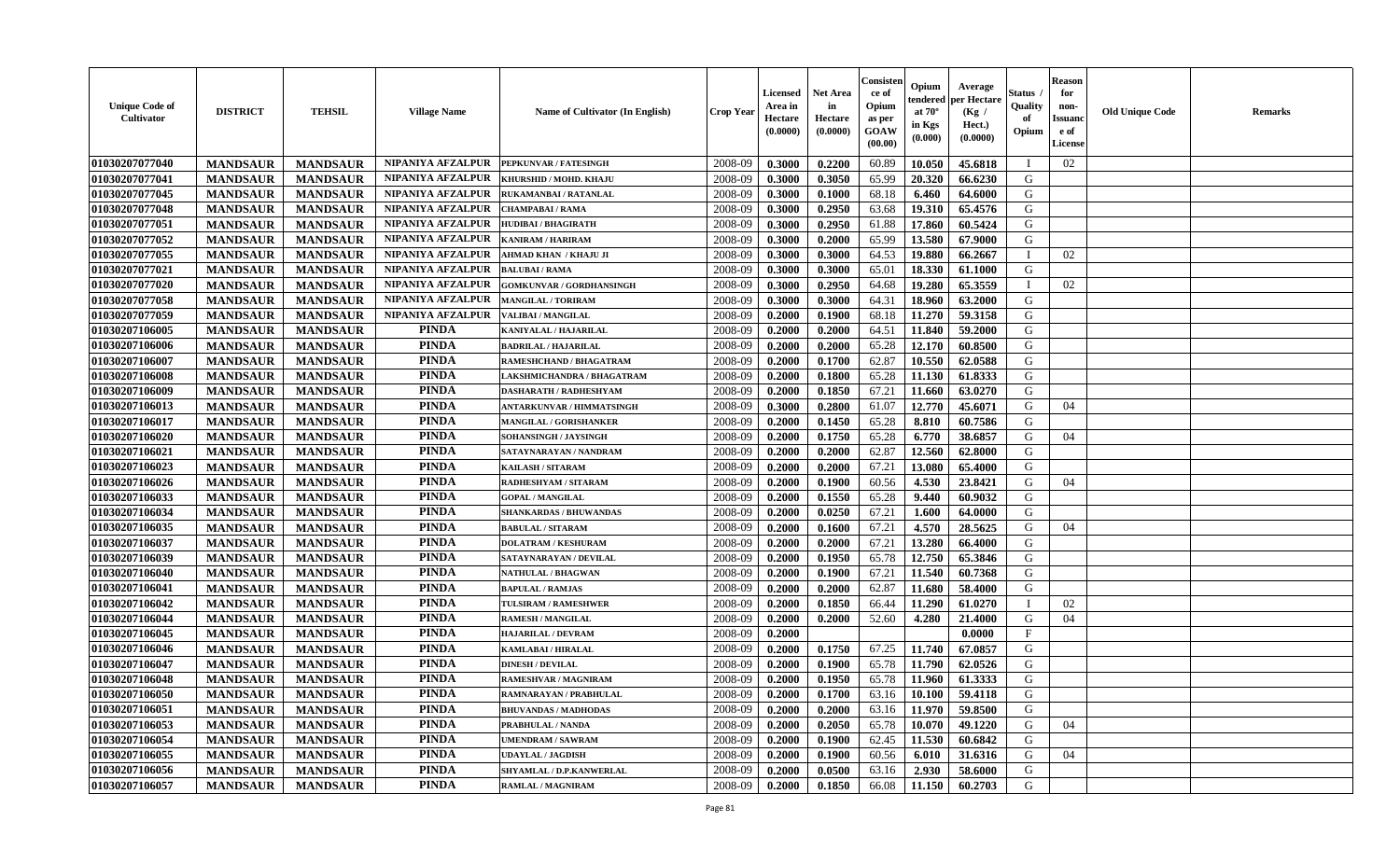| <b>Unique Code of</b><br><b>Cultivator</b> | <b>DISTRICT</b> | <b>TEHSIL</b>   | <b>Village Name</b> | Name of Cultivator (In English)     | <b>Crop Year</b> | Licensed<br>Area in<br>Hectare<br>(0.0000) | Net Area<br>in<br>Hectare<br>(0.0000) | Consisten<br>ce of<br>Opium<br>as per<br>GOAW<br>(00.00) | Opium<br>tendered<br>at $70^\circ$<br>in Kgs<br>(0.000) | Average<br>per Hectare<br>(Kg /<br>Hect.)<br>(0.0000) | Status<br><b>Quality</b><br>of<br>Opium | <b>Reason</b><br>for<br>non-<br>Issuanc<br>e of<br>License | <b>Old Unique Code</b> | <b>Remarks</b>         |
|--------------------------------------------|-----------------|-----------------|---------------------|-------------------------------------|------------------|--------------------------------------------|---------------------------------------|----------------------------------------------------------|---------------------------------------------------------|-------------------------------------------------------|-----------------------------------------|------------------------------------------------------------|------------------------|------------------------|
| 01030207106058                             | <b>MANDSAUR</b> | <b>MANDSAUR</b> | <b>PINDA</b>        | RADHESHYAM / BHAGATRAM              | 2008-09          | 0.2000                                     | 0.0650                                | 67.25                                                    | 4.190                                                   | 64.4615                                               | G                                       |                                                            |                        |                        |
| 01030207106059                             | <b>MANDSAUR</b> | <b>MANDSAUR</b> | <b>PINDA</b>        | SATAYNARAYAN / CHUNILAL / SHOBHARAM | 2008-09          | 0.2000                                     | 0.1850                                | 66.43                                                    | 11.060                                                  | 59.7838                                               | G                                       |                                                            |                        |                        |
| 01030207106061                             | <b>MANDSAUR</b> | <b>MANDSAUR</b> | <b>PINDA</b>        | <b>JAGDISH / KESHURAM</b>           | 2008-09          | 0.2000                                     | 0.1950                                | 64.44                                                    | 3.540                                                   | 18.1538                                               | $\mathbf I$                             | 02                                                         |                        |                        |
| 01030207106062                             | <b>MANDSAUR</b> | <b>MANDSAUR</b> | <b>PINDA</b>        | <b>RATANLAL / RANCHOR</b>           | 2008-09          | 0.2000                                     | 0.1650                                | 70.17                                                    | 10.840                                                  | 65.6970                                               | G                                       |                                                            |                        |                        |
| 01030207106064                             | <b>MANDSAUR</b> | <b>MANDSAUR</b> | <b>PINDA</b>        | <b>BALARAM / CHAMPALAL</b>          | 2008-09          | 0.2000                                     | 0.0900                                | 66.95                                                    | 5.700                                                   | 63.3333                                               | G                                       |                                                            |                        |                        |
| 01030207106065                             | <b>MANDSAUR</b> | <b>MANDSAUR</b> | <b>PINDA</b>        | MUKESH / DEVRAM / HAJAMBAI          | 2008-09          | 0.2000                                     | 0.2000                                | 63.23                                                    | 11.800                                                  | 59.0000                                               | G                                       |                                                            |                        |                        |
| 01030207106068                             | <b>MANDSAUR</b> | <b>MANDSAUR</b> | <b>PINDA</b>        | NAGGA / BHERA                       | 2008-09          | 0.2000                                     | 0.1950                                | 68.52                                                    | 12.700                                                  | 65.1282                                               | G                                       |                                                            |                        |                        |
| 01030207106069                             | <b>MANDSAUR</b> | <b>MANDSAUR</b> | <b>PINDA</b>        | <b>GAWARIYA / GULAB</b>             | 2008-09          | 0.2000                                     | 0.1450                                | 66.18                                                    | 8.930                                                   | 61.5862                                               | G                                       |                                                            |                        | <b>NAME CHANGE</b>     |
| 01030207106070                             | <b>MANDSAUR</b> | <b>MANDSAUR</b> | <b>PINDA</b>        | <b>BHARATBHUSHAN / MOHANLAL</b>     | 2008-09          | 0.2000                                     | 0.1550                                | 65.68                                                    | 9.650                                                   | 62.2581                                               | G                                       |                                                            |                        |                        |
| 01030207106071                             | <b>MANDSAUR</b> | <b>MANDSAUR</b> | <b>PINDA</b>        | <b>GANGABAI / DHURILAL</b>          | 2008-09          | 0.2000                                     | 0.1850                                | 66.40                                                    | 5.260                                                   | 28.4324                                               | G                                       | 04                                                         |                        |                        |
| 01030207106072                             | <b>MANDSAUR</b> | <b>MANDSAUR</b> | <b>PINDA</b>        | SHANKARLAL / NANDRAM                | 2008-09          | 0.2000                                     | 0.1850                                | 68.71                                                    | 11.760                                                  | 63.5676                                               | G                                       |                                                            |                        |                        |
| 01030207106073                             | <b>MANDSAUR</b> | <b>MANDSAUR</b> | <b>PINDA</b>        | <b>BASHANTILAL / HARIRAM</b>        | 2008-09          | 0.2000                                     | 0.1700                                | 63.23                                                    | 10.040                                                  | 59.0588                                               | G                                       |                                                            |                        |                        |
| 01030207106078                             | <b>MANDSAUR</b> | <b>MANDSAUR</b> | <b>PINDA</b>        | KANWERLAL / RUGHNATH                | 2008-09          | 0.2000                                     | 0.1750                                | 63.23                                                    | 10.660                                                  | 60.9143                                               | G                                       |                                                            |                        |                        |
| 01030207106079                             | <b>MANDSAUR</b> | <b>MANDSAUR</b> | <b>PINDA</b>        | <b>KAMLABAI/TULSIRAM</b>            | 2008-09          | 0.2000                                     | 0.1550                                | 66.40                                                    | 9.210                                                   | 59.4194                                               | G                                       |                                                            |                        |                        |
| 01030207106080                             | <b>MANDSAUR</b> | <b>MANDSAUR</b> | <b>PINDA</b>        | <b>RAMLAL / HIRALAL</b>             | 2008-09          | 0.2000                                     | 0.1900                                | 66.40                                                    | 12.060                                                  | 63.4737                                               | G                                       |                                                            |                        |                        |
| 01030207106085                             | <b>MANDSAUR</b> | <b>MANDSAUR</b> | <b>PINDA</b>        | <b>BHERULAL / DEVRAM</b>            | 2008-09          | 0.2000                                     | 0.1900                                | 68.52                                                    | 11.730                                                  | 61.7368                                               | G                                       |                                                            |                        |                        |
| 01030207106087                             | <b>MANDSAUR</b> | <b>MANDSAUR</b> | <b>PINDA</b>        | <b>NARAYANSINGH / LALSINGH</b>      | 2008-09          | 0.2000                                     | 0.1550                                | 63.23                                                    | 9.480                                                   | 61.1613                                               | G                                       |                                                            |                        |                        |
| 01030207106091                             | <b>MANDSAUR</b> | <b>MANDSAUR</b> | <b>PINDA</b>        | <b>KARANSINGH / BHAWERSINGH</b>     | 2008-09          | 0.2000                                     | 0.1850                                | 62.12                                                    | 10.580                                                  | 57.1892                                               | G                                       |                                                            |                        |                        |
| 01030207106092                             | <b>MANDSAUR</b> | <b>MANDSAUR</b> | <b>PINDA</b>        | <b>NATHULAL / NANDA</b>             | 2008-09          | 0.2000                                     | 0.1700                                | 62.12                                                    | 7.950                                                   | 46.7647                                               | G                                       | 04                                                         |                        |                        |
| 01030207106093                             | <b>MANDSAUR</b> | <b>MANDSAUR</b> | <b>PINDA</b>        | VISHNUKUMAR / BHAGATRAM             | 2008-09          | 0.2000                                     | 0.1900                                | 66.40                                                    | 12.820                                                  | 67.4737                                               | G                                       |                                                            |                        |                        |
| 01030207106095                             | <b>MANDSAUR</b> | <b>MANDSAUR</b> | <b>PINDA</b>        | <b>RATANBAI/MANGYA</b>              | 2008-09          | 0.2000                                     | 0.1850                                | 66.78                                                    | 11.530                                                  | 62.3243                                               | G                                       |                                                            |                        |                        |
| 01030207106097                             | <b>MANDSAUR</b> | <b>MANDSAUR</b> | <b>PINDA</b>        | <b>MADANLAL / SITARAM</b>           | 2008-09          | 0.2000                                     | 0.1650                                | 66.40                                                    | 10.740                                                  | 65.0909                                               | G                                       |                                                            |                        |                        |
| 01030207106099                             | <b>MANDSAUR</b> | <b>MANDSAUR</b> | <b>PINDA</b>        | SHIVNARAYAN / DHURILAL              | 2008-09          | 0.2000                                     | 0.1900                                | 65.21                                                    | 12.450                                                  | 65.5263                                               | G                                       |                                                            |                        |                        |
| 01030207106025                             | <b>MANDSAUR</b> | <b>MANDSAUR</b> | <b>PINDA</b>        | <b>DINESH / BAJERAM</b>             | 2008-09          | 0.2000                                     | 0.1800                                | 64.51                                                    | 11.100                                                  | 61.6667                                               | G                                       |                                                            |                        |                        |
| 01030207106032                             | <b>MANDSAUR</b> | <b>MANDSAUR</b> | <b>PINDA</b>        | KARIMANBAI / SATTARSAH              | 2008-09          | 0.2000                                     | 0.1650                                | 66.95                                                    | 10.360                                                  | 62.7879                                               | G                                       |                                                            |                        |                        |
| 01030207106036                             | <b>MANDSAUR</b> | <b>MANDSAUR</b> | <b>PINDA</b>        | SATAYNARAYAN / BHUVANDAS            | 2008-09          | 0.2000                                     | 0.1950                                | 64.51                                                    | 5.080                                                   | 26.0513                                               | G                                       | 04                                                         |                        |                        |
| 01030207106038                             | <b>MANDSAUR</b> | <b>MANDSAUR</b> | <b>PINDA</b>        | PUNAMCHAND / KESHURAM               | 2008-09          | 0.2000                                     | 0.1050                                | 66.95                                                    | 6.940                                                   | 66.0952                                               | G                                       |                                                            |                        |                        |
| 01030207106043                             | <b>MANDSAUR</b> | <b>MANDSAUR</b> | <b>PINDA</b>        | <b>OMPRAKASH / HIRALAL</b>          | 2008-09          | 0.2000                                     | 0.0550                                | 70.17                                                    | 3.960                                                   | 72.0000                                               | G                                       |                                                            |                        |                        |
| 01030207106088                             | <b>MANDSAUR</b> | <b>MANDSAUR</b> | <b>PINDA</b>        | <b>BADAMBAI/MANGILAL</b>            | 2008-09          | 0.2000                                     | 0.1950                                | 62.12                                                    | 11.450                                                  | 58.7179                                               | G                                       |                                                            |                        |                        |
| 01030207106089                             | <b>MANDSAUR</b> | <b>MANDSAUR</b> | <b>PINDA</b>        | <b>VERDICHAND / BHERA</b>           | 2008-09          | 0.2000                                     | 0.2000                                | 64.51                                                    | 12.700                                                  | 63.5000                                               | G                                       |                                                            |                        |                        |
| 01030207106098                             | <b>MANDSAUR</b> | <b>MANDSAUR</b> | <b>PINDA</b>        | PARASRAM / MANGILAL                 | 2008-09          | 0.2000                                     | 0.1900                                | 64.51                                                    | 3.130                                                   | 16.4737                                               | G                                       | 04                                                         |                        |                        |
| 01030207106029                             | <b>MANDSAUR</b> | <b>MANDSAUR</b> | <b>PINDA</b>        | SHIVNARAYAN / BAGDIRAM              | 2008-09          | 0.2000                                     | 0.1850                                | 66.89                                                    | 11.580                                                  | 62.5946                                               | G                                       |                                                            |                        |                        |
| 01030207106101                             | <b>MANDSAUR</b> | <b>MANDSAUR</b> | <b>PINDA</b>        | <b>ONKARLAL / KANWERLAL</b>         | 2008-09          | 0.2000                                     | 0.1950                                | 70.17                                                    | 12.740                                                  | 65.3333                                               | G                                       |                                                            |                        |                        |
| 01030207106084                             | <b>MANDSAUR</b> | <b>MANDSAUR</b> | <b>PINDA</b>        | <b>VENIRAM / BHUWAN</b>             | 2008-09          | 0.2000                                     | 0.1800                                | 62.12                                                    | 10.680                                                  | 59.3333                                               | G                                       |                                                            |                        |                        |
| 01030207106012                             | <b>MANDSAUR</b> | <b>MANDSAUR</b> | <b>PINDA</b>        | <b>DHANSHING / DHULSHING</b>        | 2008-09          | 0.2000                                     | 0.1900                                | 62.12                                                    | 10.700                                                  | 56.3158                                               | G                                       |                                                            |                        |                        |
| 01030207106011                             | <b>MANDSAUR</b> | <b>MANDSAUR</b> | <b>PINDA</b>        | RAJENDRA / JHUJHARSINGH             | 2008-09          | 0.2000                                     | 0.1900                                | 62.87                                                    | 11.000                                                  | 57.8947                                               | G                                       |                                                            |                        |                        |
| 01030207107002                             | <b>MANDSAUR</b> | <b>MANDSAUR</b> | <b>RASULPUR</b>     | <b>BHANVARIBAI/GANGARAM</b>         | 2008-09          | 0.2000                                     | 0.1850                                | 60.16                                                    | 10.350                                                  | 55.9459                                               | G                                       |                                                            |                        |                        |
| 01030207107006                             | <b>MANDSAUR</b> | <b>MANDSAUR</b> | <b>RASULPUR</b>     | <b>BHIMSINGH / UMRAVSINGH</b>       | 2008-09          | 0.2000                                     | 0.1950                                | 61.56                                                    | 11.270                                                  | 57.7949                                               | G                                       |                                                            |                        |                        |
| 01030207107022                             | <b>MANDSAUR</b> | <b>MANDSAUR</b> | <b>RASULPUR</b>     | <b>MANGUSINGH / MODSINGH</b>        | 2008-09          | 0.2000                                     | 0.1150                                | 60.16                                                    | 6.300                                                   | 54.7826                                               | G                                       |                                                            |                        |                        |
| 01030207107026                             | <b>MANDSAUR</b> | <b>MANDSAUR</b> | <b>RASULPUR</b>     | <b>UMRAVSINGH / JHUJHARLAL</b>      | 2008-09          | 0.3000                                     | 0.0950                                | 61.99                                                    | 5.950                                                   | 62.6316                                               | G                                       |                                                            |                        |                        |
| 01030207107021                             | <b>MANDSAUR</b> | <b>MANDSAUR</b> | <b>RASULPUR</b>     | VIKRAMSINGH / MODSINGH              | 2008-09          | 0.2000                                     | 0.1050                                | 64.01                                                    | 6.580                                                   | 62.6667                                               | G                                       |                                                            |                        |                        |
| 01030207107030                             | <b>MANDSAUR</b> | <b>MANDSAUR</b> | <b>RASULPUR</b>     | <b>GANGARAM / KISHAN</b>            | 2008-09          | 0.2000                                     | 0.1800                                | 62.59                                                    | 10.690                                                  | 59.3889                                               | G                                       |                                                            |                        | <b>TRANSFER/LADUSA</b> |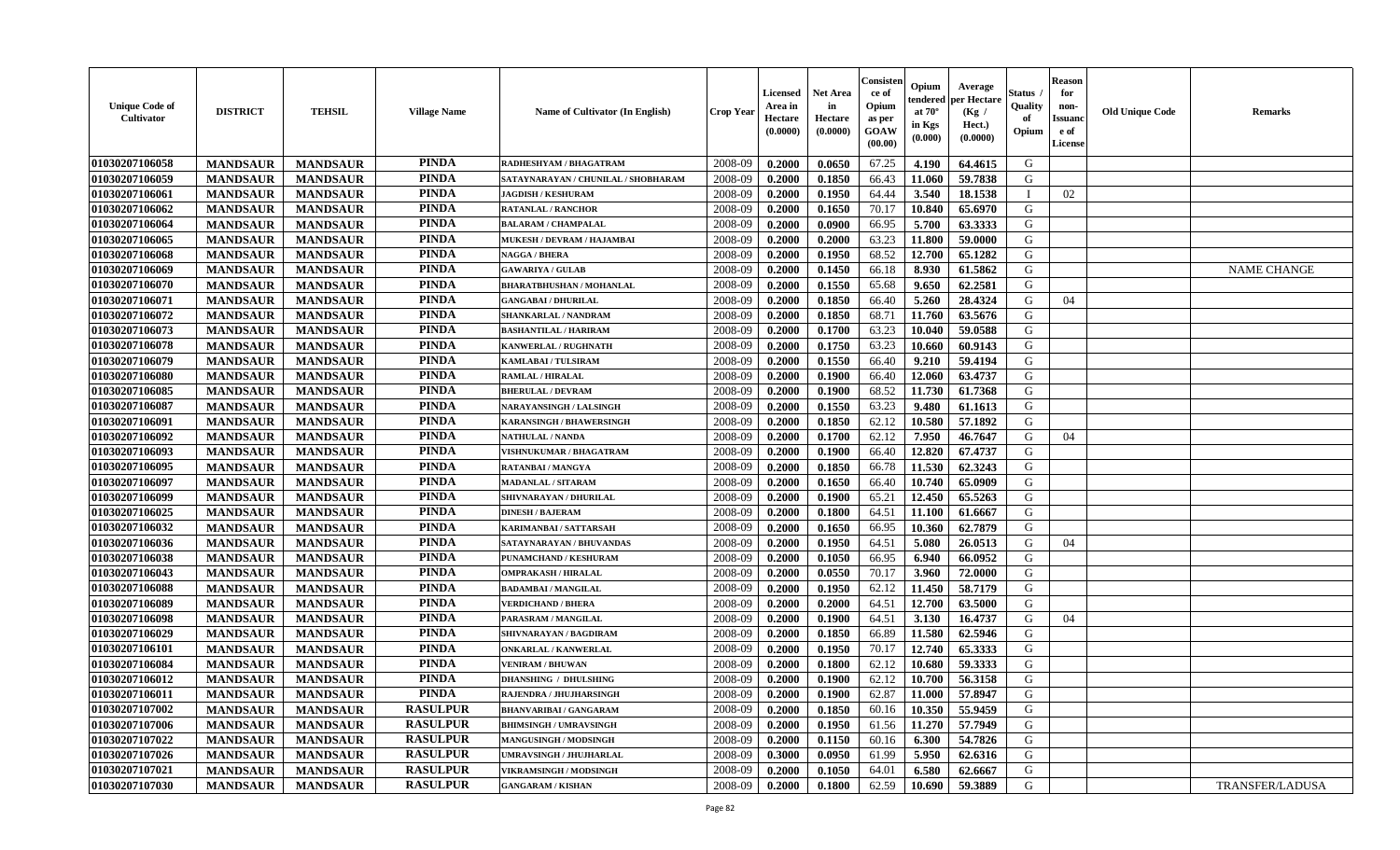| <b>Unique Code of</b><br><b>Cultivator</b> | <b>DISTRICT</b> | <b>TEHSIL</b>   | <b>Village Name</b> | Name of Cultivator (In English)   | <b>Crop Year</b> | <b>Licensed</b><br>Area in<br>Hectare<br>(0.0000) | Net Area<br>in<br>Hectare<br>(0.0000) | Consisteı<br>ce of<br>Opium<br>as per<br>GOAW<br>(00.00) | Opium<br>endered<br>at $70^\circ$<br>in Kgs<br>(0.000) | Average<br>oer Hectare<br>(Kg /<br>Hect.)<br>(0.0000) | Status<br>Quality<br>of<br>Opium | <b>Reason</b><br>for<br>non-<br>Issuano<br>e of<br>License | <b>Old Unique Code</b> | Remarks            |
|--------------------------------------------|-----------------|-----------------|---------------------|-----------------------------------|------------------|---------------------------------------------------|---------------------------------------|----------------------------------------------------------|--------------------------------------------------------|-------------------------------------------------------|----------------------------------|------------------------------------------------------------|------------------------|--------------------|
| 01030207107032                             | <b>MANDSAUR</b> | <b>MANDSAUR</b> | <b>RASULPUR</b>     | <b>HARIRAM / DEVA</b>             | 2008-09          | 0.2000                                            | 0.1800                                | 64.01                                                    | 9.150                                                  | 50.8333                                               | G                                | 04                                                         |                        |                    |
| 01030207060049                             | <b>MANDSAUR</b> | <b>MANDSAUR</b> | RICHABACCHA         | LAXMINARAYAN / GIRDHARI           | 2008-09          | 0.2000                                            | 0.0200                                | 69.25                                                    | 1.400                                                  | 70.0000                                               | G                                |                                                            |                        |                    |
| 01030207060002                             | <b>MANDSAUR</b> | <b>MANDSAUR</b> | RICHABACCHA         | <b>MANOHARLAL / CHATARBHUJ</b>    | 2008-09          | 0.2000                                            | 0.1950                                | 65.42                                                    | 12.740                                                 | 65.3333                                               | $\mathbf{I}$                     | 02                                                         |                        |                    |
| 01030207060003                             | <b>MANDSAUR</b> | <b>MANDSAUR</b> | RICHABACCHA         | NANDRAM / BHERULAL                | 2008-09          | 0.2000                                            | 0.1900                                | 66.92                                                    | 13.180                                                 | 69.3684                                               | G                                |                                                            |                        |                    |
| 01030207060004                             | <b>MANDSAUR</b> | <b>MANDSAUR</b> | RICHABACCHA         | PRABHULAL / BHERULAL              | 2008-09          | 0.2000                                            | 0.2050                                | 63.06                                                    | 12.970                                                 | 63.2683                                               | G                                |                                                            |                        |                    |
| 01030207060007                             | <b>MANDSAUR</b> | <b>MANDSAUR</b> | RICHABACCHA         | <b>DEVRAM / KALU</b>              | 2008-09          | 0.2000                                            | 0.1800                                | 68.31                                                    | 12.390                                                 | 68.8333                                               | G                                |                                                            |                        |                    |
| 01030207060008                             | <b>MANDSAUR</b> | <b>MANDSAUR</b> | RICHABACCHA         | <b>MOHANLAL / NANURAM</b>         | 2008-09          | 0.3000                                            | 0.1200                                | 68.31                                                    | 8.660                                                  | 72.1667                                               | G                                |                                                            |                        |                    |
| 01030207060009                             | <b>MANDSAUR</b> | <b>MANDSAUR</b> | RICHABACCHA         | RAJARAM / RAMA                    | 2008-09          | 0.2000                                            | 0.2000                                | 69.25                                                    | 13.820                                                 | 69.1000                                               | G                                |                                                            |                        |                    |
| 01030207060010                             | <b>MANDSAUR</b> | <b>MANDSAUR</b> | RICHABACCHA         | <b>BHERULAL / BHANVARLAL</b>      | 2008-09          | 0.2000                                            | 0.1950                                | 63.06                                                    | 12.800                                                 | 65.6410                                               | G                                |                                                            |                        |                    |
| 01030207060014                             | <b>MANDSAUR</b> | <b>MANDSAUR</b> | RICHABACCHA         | <b>VARDISHANKAR / LALA</b>        | 2008-09          | 0.2000                                            | 0.1900                                | 69.25                                                    | 13.820                                                 | 72.7368                                               | G                                |                                                            |                        |                    |
| 01030207060015                             | <b>MANDSAUR</b> | <b>MANDSAUR</b> | <b>RICHABACCHA</b>  | <b>INDARMAL / BHERULAL</b>        | 2008-09          | 0.2000                                            | 0.1950                                | 68.31                                                    | 12.470                                                 | 63.9487                                               | G                                |                                                            |                        |                    |
| 01030207060018                             | <b>MANDSAUR</b> | <b>MANDSAUR</b> | RICHABACCHA         | RADHESHYAM / GIRDHARILAL          | 2008-09          | 0.2000                                            | 0.2000                                | 66.92                                                    | 13.180                                                 | 65.9000                                               | G                                |                                                            |                        |                    |
| 01030207060021                             | <b>MANDSAUR</b> | <b>MANDSAUR</b> | RICHABACCHA         | <b>BHERU / DEVA</b>               | 2008-09          | 0.3000                                            |                                       |                                                          |                                                        | 0.0000                                                | $\mathbf{F}$                     |                                                            |                        |                    |
| 01030207060023                             | <b>MANDSAUR</b> | <b>MANDSAUR</b> | RICHABACCHA         | <b>MANGILAL / PYARCHAND</b>       | 2008-09          | 0.3000                                            | 0.1750                                | 66.92                                                    | 11.900                                                 | 68.0000                                               | G                                |                                                            |                        |                    |
| 01030207060024                             | <b>MANDSAUR</b> | <b>MANDSAUR</b> | RICHABACCHA         | KANHIYALAL / NATHU                | 2008-09          | 0.2000                                            | 0.1900                                | 66.92                                                    | 13.180                                                 | 69.3684                                               | $\mathbf G$                      |                                                            |                        |                    |
| 01030207060025                             | <b>MANDSAUR</b> | <b>MANDSAUR</b> | RICHABACCHA         | RAMNARAYAN / CHUNILAL             | 2008-09          | 0.2000                                            | 0.1900                                | 66.92                                                    | 12.830                                                 | 67.5263                                               | G                                |                                                            |                        |                    |
| 01030207060027                             | <b>MANDSAUR</b> | <b>MANDSAUR</b> | RICHABACCHA         | <b>LAKSHMAN / VARDA</b>           | 2008-09          | 0.2000                                            | 0.2050                                | 68.31                                                    | 14.480                                                 | 70.6341                                               | G                                |                                                            |                        | <b>NAME CHANGE</b> |
| 01030207060028                             | <b>MANDSAUR</b> | <b>MANDSAUR</b> | RICHABACCHA         | <b>BAGDIBAI / MANGILAL</b>        | 2008-09          | 0.2000                                            | 0.2000                                | 65.93                                                    | 12.650                                                 | 63.2500                                               | G                                |                                                            |                        |                    |
| 01030207060029                             | <b>MANDSAUR</b> | <b>MANDSAUR</b> | RICHABACCHA         | RAMPRATAP / GULABCHAND            | 2008-09          | 0.2000                                            | 0.1900                                | 68.31                                                    | 13.430                                                 | 70.6842                                               | G                                |                                                            |                        |                    |
| 01030207060031                             | <b>MANDSAUR</b> | <b>MANDSAUR</b> | <b>RICHABACCHA</b>  | <b>RAMIBAI/ONKAR</b>              | 2008-09          | 0.2000                                            | 0.1900                                | 65.93                                                    | 12.270                                                 | 64.5789                                               | G                                |                                                            |                        |                    |
| 01030207060032                             | <b>MANDSAUR</b> | <b>MANDSAUR</b> | RICHABACCHA         | <b>UMENDRAM / BAGDIRAM</b>        | 2008-09          | 0.2000                                            | 0.2000                                | 63.06                                                    | 11.330                                                 | 56.6500                                               | G                                |                                                            |                        |                    |
| 01030207060033                             | <b>MANDSAUR</b> | <b>MANDSAUR</b> | RICHABACCHA         | <b>MOHANLAL / PANALAI</b>         | 2008-09          | 0.2000                                            | 0.2000                                | 67.81                                                    | 13.690                                                 | 68.4500                                               | G                                |                                                            |                        |                    |
| 01030207060034                             | <b>MANDSAUR</b> | <b>MANDSAUR</b> | <b>RICHABACCHA</b>  | KAMLABAI / KISHOR                 | 2008-09          | 0.2000                                            | 0.2000                                | 69.25                                                    | 12.910                                                 | 64.5500                                               | G                                |                                                            |                        |                    |
| 01030207060036                             | <b>MANDSAUR</b> | <b>MANDSAUR</b> | RICHABACCHA         | NANDRAM / KALU                    | 2008-09          | 0.2000                                            | 0.1900                                | 65.93                                                    | 12.330                                                 | 64.8947                                               | G                                |                                                            |                        |                    |
| 01030207060037                             | <b>MANDSAUR</b> | <b>MANDSAUR</b> | RICHABACCHA         | <b>BABULAL / RAMLAL</b>           | 2008-09          | 0.2000                                            | 0.1900                                | 65.93                                                    | 12.140                                                 | 63.8947                                               | G                                |                                                            |                        |                    |
| 01030207060042                             | <b>MANDSAUR</b> | <b>MANDSAUR</b> | RICHABACCHA         | <b>BHAWERSINGH / KALUSINGH</b>    | 2008-09          | 0.2000                                            | 0.1000                                | 65.93                                                    | 6.870                                                  | 68.7000                                               | G                                |                                                            |                        |                    |
| 01030207060045                             | <b>MANDSAUR</b> | <b>MANDSAUR</b> | RICHABACCHA         | KANWERLAL / BHANWERLAL            | 2008-09          | 0.2000                                            | 0.1500                                | 65.93                                                    | 10.400                                                 | 69.3333                                               | G                                |                                                            |                        |                    |
| 01030207060046                             | <b>MANDSAUR</b> | <b>MANDSAUR</b> | RICHABACCHA         | <b>MATHURADAS / BHAWERLAL</b>     | 2008-09          | 0.2000                                            | 0.1000                                | 63.38                                                    | 6.760                                                  | 67.6000                                               | G                                |                                                            |                        |                    |
| 01030207060048                             | <b>MANDSAUR</b> | <b>MANDSAUR</b> | RICHABACCHA         | MADHOLAL / CHATURBHUJ             | 2008-09          | 0.2000                                            | 0.2000                                | 68.73                                                    | 13.990                                                 | 69.9500                                               | G                                |                                                            |                        |                    |
| 01030207060058                             | <b>MANDSAUR</b> | <b>MANDSAUR</b> | RICHABACCHA         | <b>BHUWAN / HIRALAL</b>           | 2008-09          | 0.2000                                            | 0.2000                                | 63.38                                                    | 11.440                                                 | 57.2000                                               | G                                |                                                            |                        |                    |
| 01030207060060                             | <b>MANDSAUR</b> | <b>MANDSAUR</b> | RICHABACCHA         | <b>BHUWAN / NANDA</b>             | 2008-09          | 0.2000                                            | 0.1950                                | 61.36                                                    | 10.980                                                 | 56.3077                                               | $\mathbf{I}$                     | 02                                                         |                        |                    |
| 01030207060061                             | <b>MANDSAUR</b> | <b>MANDSAUR</b> | RICHABACCHA         | SUNDARLAL / GIRDHARI              | 2008-09          | 0.2000                                            | 0.0600                                | 63.38                                                    | 3.630                                                  | 60.5000                                               | G                                |                                                            |                        |                    |
| 01030207060062                             | <b>MANDSAUR</b> | <b>MANDSAUR</b> | RICHABACCHA         | <b>JAGDISH / UMENDRAM</b>         | 2008-09          | 0.2000                                            | 0.0450                                | 61.37                                                    | 3.070                                                  | 68.2222                                               | G                                |                                                            |                        |                    |
| 01030207060064                             | <b>MANDSAUR</b> | <b>MANDSAUR</b> | RICHABACCHA         | MANGIALAL / BAGDIRAM CHAMAR       | 2008-09          | 0.2000                                            | 0.1900                                | 63.38                                                    | 8.650                                                  | 45.5263                                               | G                                | 04                                                         |                        |                    |
| 01030207060067                             | <b>MANDSAUR</b> | <b>MANDSAUR</b> | RICHABACCHA         | MANGILAL / BAGDIRAM BHAMI         | 2008-09          | 0.2000                                            | 0.1850                                | 66.77                                                    | 12.590                                                 | 68.0541                                               | G                                |                                                            |                        |                    |
| 01030207060068                             | <b>MANDSAUR</b> | <b>MANDSAUR</b> | <b>RICHABACCHA</b>  | <b>BHAWERLAL / BAGDIRAM</b>       | 2008-09          | 0.2000                                            | 0.1950                                | 67.46                                                    | 12.900                                                 | 66.1538                                               | T                                | 02                                                         |                        |                    |
| 01030207060070                             | <b>MANDSAUR</b> | <b>MANDSAUR</b> | RICHABACCHA         | <b>CHANDERSINGH / PARWATSINGH</b> | 2008-09          | 0.2000                                            | 0.2000                                | 66.41                                                    | 13.790                                                 | 68.9500                                               | $\mathbf{I}$                     | 02                                                         |                        |                    |
| 01030207060076                             | <b>MANDSAUR</b> | <b>MANDSAUR</b> | RICHABACCHA         | PRABHULAL / GIRDHARI              | 2008-09          | 0.2000                                            | 0.0400                                | 69.36                                                    | 2.620                                                  | 65.5000                                               | G                                |                                                            |                        |                    |
| 01030207060077                             | <b>MANDSAUR</b> | <b>MANDSAUR</b> | RICHABACCHA         | <b>DEVILAL / RAMLAL</b>           | 2008-09          | 0.2000                                            | 0.1950                                | 62.68                                                    | 12.230                                                 | 62.7179                                               | G                                |                                                            |                        |                    |
| 01030207060079                             | <b>MANDSAUR</b> | <b>MANDSAUR</b> | RICHABACCHA         | <b>KELASH / MANGILAL</b>          | 2008-09          | 0.3000                                            | 0.1900                                | 67.72                                                    | 12.300                                                 | 64.7368                                               | ${\bf G}$                        |                                                            |                        |                    |
| 01030207060080                             | <b>MANDSAUR</b> | <b>MANDSAUR</b> | RICHABACCHA         | SHANKERLAL / MANGILAL             | 2008-09          | 0.2000                                            | 0.2000                                | 62.68                                                    | 12.620                                                 | 63.1000                                               | G                                |                                                            |                        |                    |
| 01030207060083                             | <b>MANDSAUR</b> | <b>MANDSAUR</b> | <b>RICHABACCHA</b>  | VINOD / INDERMAL                  | 2008-09          | 0.3000                                            | 0.3000                                | 67.72                                                    | 20.640                                                 | 68.8000                                               | G                                |                                                            |                        |                    |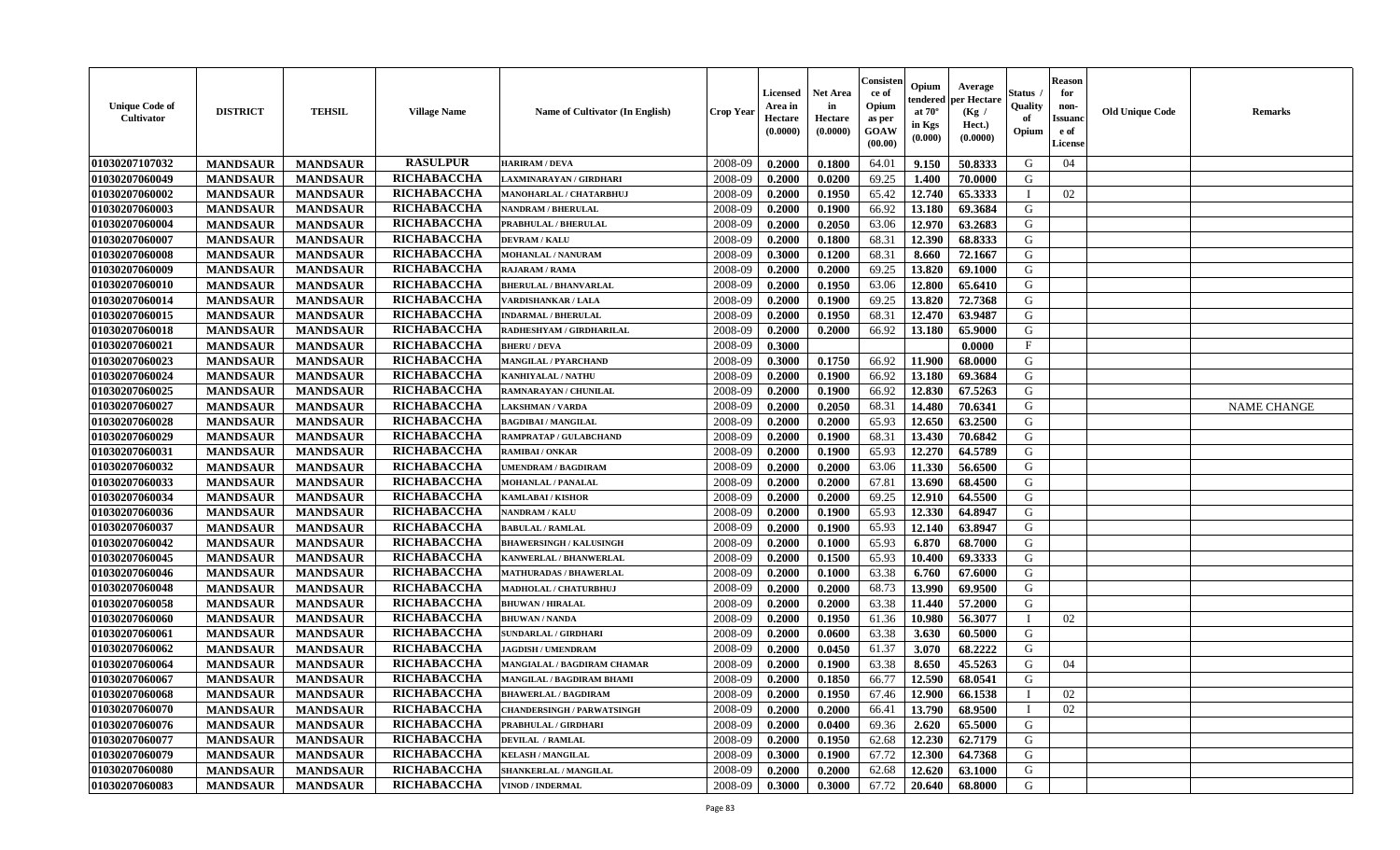| <b>Unique Code of</b><br>Cultivator | <b>DISTRICT</b> | <b>TEHSIL</b>   | <b>Village Name</b> | <b>Name of Cultivator (In English)</b> | <b>Crop Year</b> | <b>Licensed</b><br>Area in<br>Hectare<br>(0.0000) | <b>Net Area</b><br>in<br>Hectare<br>(0.0000) | Consisteı<br>ce of<br>Opium<br>as per<br>GOAW<br>(00.00) | Opium<br>endered<br>at $70^{\circ}$<br>in Kgs<br>(0.000) | Average<br>er Hectare<br>(Kg /<br>Hect.)<br>(0.0000) | Status<br>Quality<br>of<br>Opium | <b>Reason</b><br>for<br>non-<br><b>Issuand</b><br>e of<br>License | <b>Old Unique Code</b> | Remarks            |
|-------------------------------------|-----------------|-----------------|---------------------|----------------------------------------|------------------|---------------------------------------------------|----------------------------------------------|----------------------------------------------------------|----------------------------------------------------------|------------------------------------------------------|----------------------------------|-------------------------------------------------------------------|------------------------|--------------------|
| 01030207060084                      | <b>MANDSAUR</b> | <b>MANDSAUR</b> | RICHABACCHA         | SHIVNARAYAN / NANDRAM                  | 2008-09          | 0.2000                                            | 0.1000                                       | 67.72                                                    | 7.220                                                    | 72.2000                                              | G                                |                                                                   |                        |                    |
| 01030207060085                      | <b>MANDSAUR</b> | <b>MANDSAUR</b> | RICHABACCHA         | <b>DASRATH / PRABHULAL</b>             | 2008-09          | 0.3000                                            | 0.3050                                       | 62.68                                                    | 19.230                                                   | 63.0492                                              | G                                |                                                                   |                        |                    |
| 01030207060086                      | <b>MANDSAUR</b> | <b>MANDSAUR</b> | RICHABACCHA         | <b>BHAGIRATH / PRABHULAL</b>           | 2008-09          | 0.3000                                            | 0.3000                                       | 62.68                                                    | 19.230                                                   | 64.1000                                              | G                                |                                                                   |                        |                    |
| 01030207060092                      | <b>MANDSAUR</b> | <b>MANDSAUR</b> | RICHABACCHA         | <b>RAMESHWER / NANURAM</b>             | 2008-09          | 0.2000                                            | 0.2000                                       | 63.38                                                    | 12.840                                                   | 64.2000                                              | G                                |                                                                   |                        |                    |
| 01030207060093                      | <b>MANDSAUR</b> | <b>MANDSAUR</b> | <b>RICHABACCHA</b>  | <b>SHANKERLAL / DEVRAM</b>             | 2008-09          | 0.2000                                            | 0.2000                                       | 65.55                                                    | 12.760                                                   | 63.8000                                              | G                                |                                                                   |                        |                    |
| 01030207060094                      | <b>MANDSAUR</b> | <b>MANDSAUR</b> | RICHABACCHA         | <b>GOPAL / RAMPRATAP</b>               | 2008-09          | 0.2000                                            | 0.1950                                       | 67.72                                                    | 13.820                                                   | 70.8718                                              | G                                |                                                                   |                        | <b>NAME CHANGE</b> |
| 01030207060056                      | <b>MANDSAUR</b> | <b>MANDSAUR</b> | RICHABACCHA         | HAJARIBAI / HIRALAL                    | 2008-09          | 0.2000                                            | 0.1900                                       | 67.72                                                    | 13.160                                                   | 69.2632                                              | G                                |                                                                   |                        | <b>NAME CHANGE</b> |
| 01030207060012                      | <b>MANDSAUR</b> | <b>MANDSAUR</b> | RICHABACCHA         | <b>KAMLABAI/RATANLAL</b>               | 2008-09          | 0.2000                                            | 0.2050                                       | 62.68                                                    | 12.560                                                   | 61.2683                                              | G                                |                                                                   |                        |                    |
| 01030207060019                      | <b>MANDSAUR</b> | <b>MANDSAUR</b> | RICHABACCHA         | NIRBHAYRAM / RAMLAL                    | 2008-09          | 0.2000                                            | 0.2050                                       | 65.55                                                    | 13.020                                                   | 63.5122                                              | G                                |                                                                   |                        |                    |
| 01030207060091                      | <b>MANDSAUR</b> | <b>MANDSAUR</b> | RICHABACCHA         | RAMNARAYAN / MANGILAL                  | 2008-09          | 0.2000                                            | 0.2050                                       | 65.55                                                    | 13.490                                                   | 65.8049                                              | G                                |                                                                   |                        |                    |
| 01030207060087                      | <b>MANDSAUR</b> | <b>MANDSAUR</b> | RICHABACCHA         | PRABHULAL / HIRALAL                    | 2008-09          | 0.2000                                            | 0.1850                                       | 65.55                                                    | 12.720                                                   | 68.7568                                              | G                                |                                                                   |                        |                    |
| 01030207060016                      | <b>MANDSAUR</b> | <b>MANDSAUR</b> | RICHABACCHA         | <b>UDAYRAM / PANALAL</b>               | 2008-09          | 0.2000                                            | 0.2050                                       | 65.55                                                    | 13.190                                                   | 64.3415                                              | G                                |                                                                   |                        |                    |
| 01030207060017                      | <b>MANDSAUR</b> | <b>MANDSAUR</b> | RICHABACCHA         | ISHWERLAL / BHANWERLAL                 | 2008-09          | 0.2000                                            | 0.0450                                       | 68.79                                                    | 2.770                                                    | 61.5556                                              | G                                |                                                                   |                        |                    |
| 01030207060043                      | <b>MANDSAUR</b> | <b>MANDSAUR</b> | RICHABACCHA         | <b>BALU / NANURAM</b>                  | 2008-09          | 0.2000                                            | 0.1900                                       | 63.95                                                    | 13.140                                                   | 69.1579                                              | G                                |                                                                   |                        |                    |
| 01030207060082                      | <b>MANDSAUR</b> | <b>MANDSAUR</b> | <b>RICHABACCHA</b>  | <b>MANGILAL / RAMLAL</b>               | 2008-09          | 0.3000                                            | 0.2100                                       | 63.95                                                    | 13.590                                                   | 64.7143                                              | $\mathbf G$                      |                                                                   |                        |                    |
| 01030207060099                      | <b>MANDSAUR</b> | <b>MANDSAUR</b> | RICHABACCHA         | <b>BHUVAN / BHAGIRATH</b>              | 2008-09          | 0.2000                                            | 0.1950                                       | 64.61                                                    | 12.880                                                   | 66.0513                                              | G                                |                                                                   |                        |                    |
| 01030207060102                      | <b>MANDSAUR</b> | <b>MANDSAUR</b> | RICHABACCHA         | SATAYNARAYAN / HARIRAM                 | 2008-09          | 0.2000                                            | 0.0300                                       | 68.79                                                    | 2.080                                                    | 69.3333                                              | G                                |                                                                   |                        |                    |
| 01030207060107                      | <b>MANDSAUR</b> | <b>MANDSAUR</b> | RICHABACCHA         | <b>MOHAN/DHURA</b>                     | 2008-09          | 0.2000                                            | 0.2000                                       | 63.95                                                    | 12.470                                                   | 62.3500                                              | G                                |                                                                   |                        |                    |
| 01030207060108                      | <b>MANDSAUR</b> | <b>MANDSAUR</b> | RICHABACCHA         | <b>GANGABAI / MULCHANDRA</b>           | 2008-09          | 0.3000                                            | 0.1950                                       | 62.73                                                    | 11.650                                                   | 59.7436                                              | G                                |                                                                   |                        |                    |
| 01030207060109                      | <b>MANDSAUR</b> | <b>MANDSAUR</b> | RICHABACCHA         | <b>RAMESHWER / LAXMAN</b>              | 2008-09          | 0.2000                                            | 0.2000                                       | 63.05                                                    | 12.790                                                   | 63.9500                                              | G                                |                                                                   |                        |                    |
| 01030207060110                      | <b>MANDSAUR</b> | <b>MANDSAUR</b> | RICHABACCHA         | SHANKARLAL / LAKSHMAN                  | 2008-09          | 0.2000                                            | 0.2000                                       | 46.26                                                    | 5.230                                                    | 26.1500                                              | G                                | 04                                                                |                        |                    |
| 01030207060111                      | <b>MANDSAUR</b> | <b>MANDSAUR</b> | RICHABACCHA         | <b>RAJARAM / BHUVANIRAM</b>            | 2008-09          | 0.3000                                            | 0.1850                                       | 62.73                                                    | 12.020                                                   | 64.9730                                              | G                                |                                                                   | 01030207034003         |                    |
| 01030207060112                      | <b>MANDSAUR</b> | <b>MANDSAUR</b> | RICHABACCHA         | <b>MUNNIBAI/NANALAL</b>                | 2008-09          | 0.3000                                            | 0.2800                                       | 64.04                                                    | 17.400                                                   | 62.1429                                              | G                                |                                                                   | 01030207034002         |                    |
| 01030207060113                      | <b>MANDSAUR</b> | <b>MANDSAUR</b> | RICHABACCHA         | <b>MARLAL / MANGILAL</b>               | 2008-09          | 0.2000                                            | 0.2000                                       | 62.48                                                    | 11.690                                                   | 58.4500                                              | G                                |                                                                   | 01030208067006         |                    |
| 01030207060114                      | <b>MANDSAUR</b> | <b>MANDSAUR</b> | <b>RICHABACCHA</b>  | MANGILAL / KISHANLAL                   | 2008-09          | 0.2000                                            | 0.2000                                       | 62.73                                                    | 11.490                                                   | 57.4500                                              | G                                |                                                                   | 01030208067005         |                    |
| 01030207109001                      | <b>MANDSAUR</b> | <b>MANDSAUR</b> | <b>SETKHEDI</b>     | <b>BANSHILAL / MANGILAL</b>            | 2008-09          | 0.2000                                            | 0.2000                                       | 65.26                                                    | 13.060                                                   | 65.3000                                              | G                                |                                                                   |                        |                    |
| 01030207109002                      | <b>MANDSAUR</b> | <b>MANDSAUR</b> | <b>SETKHEDI</b>     | DASRATHLAL / MANGILAL                  | 2008-09          | 0.2000                                            | 0.1800                                       | 64.97                                                    | 11.820                                                   | 65.6667                                              | ${\bf G}$                        |                                                                   |                        |                    |
| 01030207109003                      | <b>MANDSAUR</b> | <b>MANDSAUR</b> | <b>SETKHEDI</b>     | <b>NAGULAL / KANIRAM</b>               | 2008-09          | 0.2000                                            | 0.1900                                       | 53.28                                                    | 9.430                                                    | 49.6316                                              | G                                | 04                                                                |                        |                    |
| 01030207109007                      | <b>MANDSAUR</b> | <b>MANDSAUR</b> | <b>SETKHEDI</b>     | <b>IMRAN KHA / IDRISH KHA</b>          | 2008-09          | 0.2000                                            | 0.1400                                       | 69.67                                                    | 8.060                                                    | 57.5714                                              | $\mathbf{I}$                     | 02                                                                |                        |                    |
| 01030207109008                      | <b>MANDSAUR</b> | <b>MANDSAUR</b> | <b>SETKHEDI</b>     | <b>OMPRAKASH / VERDICHAND</b>          | 2008-09          | 0.2000                                            | 0.0350                                       | 69.92                                                    | 2.370                                                    | 67.7143                                              | G                                |                                                                   |                        |                    |
| 01030207109009                      | <b>MANDSAUR</b> | <b>MANDSAUR</b> | <b>SETKHEDI</b>     | <b>OMPRAKASH / BHAGWATILAL</b>         | 2008-09          | 0.2000                                            | 0.2000                                       | 69.46                                                    | 13.530                                                   | 67.6500                                              | $\mathbf{I}$                     | 02                                                                |                        |                    |
| 01030207109010                      | <b>MANDSAUR</b> | <b>MANDSAUR</b> | <b>SETKHEDI</b>     | <b>GOPAL / MANGILAL</b>                | 2008-09          | 0.2000                                            | 0.1950                                       | 64.92                                                    | 12.230                                                   | 62.7179                                              | G                                |                                                                   |                        |                    |
| 01030207109014                      | <b>MANDSAUR</b> | <b>MANDSAUR</b> | <b>SETKHEDI</b>     | RADHESHYAM / AMRITLAL                  | 2008-09          | 0.2000                                            | 0.2000                                       | 56.41                                                    | 3.750                                                    | 18.7500                                              | G                                | 04                                                                |                        |                    |
| 01030207109011                      | <b>MANDSAUR</b> |                 | <b>SETKHEDI</b>     | <b>GULABCHAND / CHATURBHUJ</b>         | 2008-09          | 0.2000                                            | 0.1050                                       | 64.80                                                    | 6.310                                                    | 60.0952                                              | G                                |                                                                   |                        |                    |
|                                     |                 | <b>MANDSAUR</b> | <b>SETKHEDI</b>     |                                        |                  |                                                   |                                              |                                                          |                                                          |                                                      | G                                |                                                                   |                        |                    |
| 01030207109021                      | <b>MANDSAUR</b> | <b>MANDSAUR</b> | <b>SETKHEDI</b>     | RAMLAL / TULSIRAM                      | 2008-09          | 0.2000                                            | 0.2050                                       | 62.56                                                    | 12.990                                                   | 63.3659                                              |                                  |                                                                   |                        |                    |
| 01030207109022                      | <b>MANDSAUR</b> | <b>MANDSAUR</b> | <b>SETKHEDI</b>     | <b>BADRILAL / DOLATRAM</b>             | 2008-09          | 0.2000                                            | 0.2050                                       | 63.55                                                    | 12.480                                                   | 60.8780                                              | G                                |                                                                   |                        |                    |
| 01030207109023                      | <b>MANDSAUR</b> | <b>MANDSAUR</b> |                     | VARDICHANDRA / HIRALAL                 | 2008-09          | 0.2000                                            | 0.0500                                       | 76.17                                                    | 3.770                                                    | 75.4000                                              | G                                |                                                                   |                        |                    |
| 01030207109024                      | <b>MANDSAUR</b> | <b>MANDSAUR</b> | <b>SETKHEDI</b>     | <b>GOVINDRAM / KISHAN</b>              | 2008-09          | 0.2000                                            | 0.1800                                       | 69.50                                                    | 12.410                                                   | 68.9444                                              | G                                |                                                                   |                        |                    |
| 01030207109025                      | <b>MANDSAUR</b> | <b>MANDSAUR</b> | <b>SETKHEDI</b>     | <b>JANIBAI / KARU</b>                  | 2008-09          | 0.2000                                            | 0.0550                                       | 64.51                                                    | 3.560                                                    | 64.7273                                              | G                                |                                                                   |                        |                    |
| 01030207109027                      | <b>MANDSAUR</b> | <b>MANDSAUR</b> | <b>SETKHEDI</b>     | <b>MANGILAL / GANESHRAM</b>            | 2008-09          | 0.2000                                            | 0.1900                                       | 63.55                                                    | 11.740                                                   | 61.7895                                              | ${\bf G}$                        |                                                                   |                        |                    |
| 01030207109029                      | <b>MANDSAUR</b> | <b>MANDSAUR</b> | <b>SETKHEDI</b>     | <b>MANGU / KISHAN</b>                  | 2008-09          | 0.2000                                            | 0.2050                                       | 68.73                                                    | 13.550                                                   | 66.0976                                              | G                                |                                                                   |                        |                    |
| 01030207109032                      | <b>MANDSAUR</b> | <b>MANDSAUR</b> | <b>SETKHEDI</b>     | KACHANBAI / BHANWERLAL                 | 2008-09          | 0.2000                                            | 0.2000                                       | 65.26                                                    | 12.800                                                   | 64.0000                                              | G                                |                                                                   |                        |                    |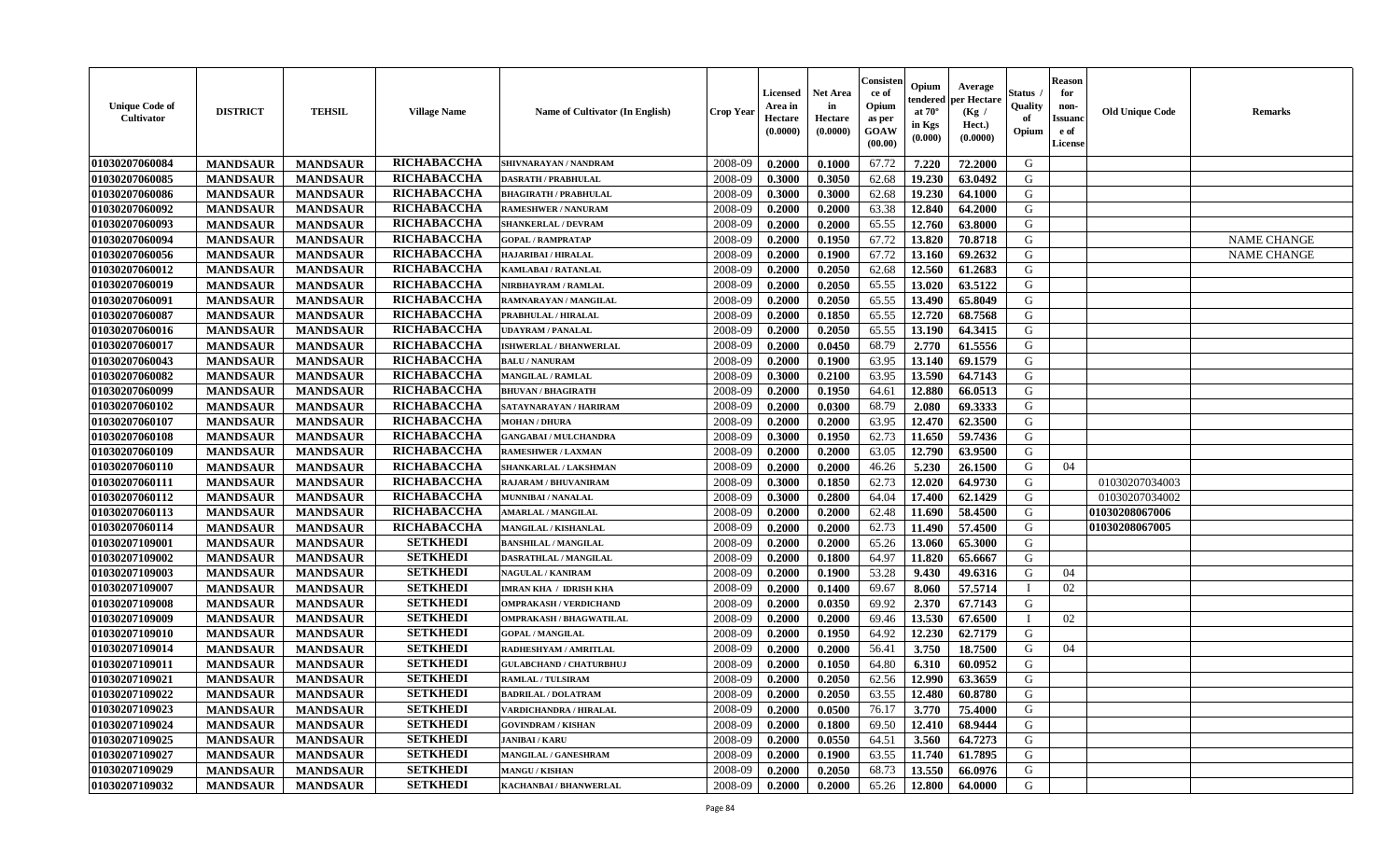| <b>Unique Code of</b><br><b>Cultivator</b> | <b>DISTRICT</b> | <b>TEHSIL</b>   | <b>Village Name</b> | Name of Cultivator (In English)  | <b>Crop Year</b> | <b>Licensed</b><br>Area in<br>Hectare<br>(0.0000) | <b>Net Area</b><br>in<br>Hectare<br>(0.0000) | Consister<br>ce of<br>Opium<br>as per<br><b>GOAW</b><br>(00.00) | Opium<br>endered<br>at $70^\circ$<br>in Kgs<br>$(\mathbf{0.000})$ | Average<br>per Hectare<br>(Kg /<br>Hect.)<br>(0.0000) | Status<br>Quality<br>of<br>Opium | Reason<br>for<br>non-<br>Issuan<br>e of<br>License | <b>Old Unique Code</b> | <b>Remarks</b>      |
|--------------------------------------------|-----------------|-----------------|---------------------|----------------------------------|------------------|---------------------------------------------------|----------------------------------------------|-----------------------------------------------------------------|-------------------------------------------------------------------|-------------------------------------------------------|----------------------------------|----------------------------------------------------|------------------------|---------------------|
| 01030207109033                             | <b>MANDSAUR</b> | <b>MANDSAUR</b> | <b>SETKHEDI</b>     | <b>BHAGWATILAL / GANESHRAM</b>   | 2008-09          | 0.2000                                            | 0.1500                                       | 63.55                                                           | 9.130                                                             | 60.8667                                               | G                                |                                                    |                        |                     |
| 01030207109036                             | <b>MANDSAUR</b> | <b>MANDSAUR</b> | <b>SETKHEDI</b>     | <b>BHERULAL / KANIRAM</b>        | 2008-09          | 0.2000                                            | 0.2000                                       | 63.18                                                           | 12.470                                                            | 62.3500                                               | G                                |                                                    |                        |                     |
| 01030207109041                             | <b>MANDSAUR</b> | <b>MANDSAUR</b> | <b>SETKHEDI</b>     | <b>DEVIBAI/RATANLAL</b>          | 2008-09          | 0.2000                                            | 0.1050                                       | 66.54                                                           | 6.420                                                             | 61.1429                                               | G                                |                                                    |                        |                     |
| 01030207109043                             | <b>MANDSAUR</b> | <b>MANDSAUR</b> | <b>SETKHEDI</b>     | <b>BHERULAL / AMERCHAND</b>      | 2008-09          | 0.2000                                            | 0.1850                                       | 66.54                                                           | 11.980                                                            | 64.7568                                               | G                                |                                                    |                        |                     |
| 01030207109051                             | <b>MANDSAUR</b> | <b>MANDSAUR</b> | <b>SETKHEDI</b>     | <b>NANDRAM / RAMA</b>            | 2008-09          | 0.2000                                            | 0.2050                                       | 65.26                                                           | 12.560                                                            | 61.2683                                               | G                                |                                                    |                        |                     |
| 01030207109015                             | <b>MANDSAUR</b> | <b>MANDSAUR</b> | <b>SETKHEDI</b>     | <b>SHYAMLAL / BADRILAL</b>       | 2008-09          | 0.2000                                            | 0.1750                                       | 65.26                                                           | 11.550                                                            | 66.0000                                               | G                                |                                                    |                        |                     |
| 01030207109054                             | <b>MANDSAUR</b> | <b>MANDSAUR</b> | <b>SETKHEDI</b>     | <b>BADRILAL / KESHURAM</b>       | 2008-09          | 0.2000                                            | 0.1650                                       | 48.44                                                           | 2.160                                                             | 13.0909                                               | G                                | 04                                                 |                        |                     |
| 01030207109055                             | <b>MANDSAUR</b> | <b>MANDSAUR</b> | <b>SETKHEDI</b>     | <b>UDEYRAM / KACHRU</b>          | 2008-09          | 0.2000                                            | 0.1850                                       | 68.97                                                           | 13.070                                                            | 70.6486                                               |                                  | 02                                                 |                        |                     |
| 01030207109056                             | <b>MANDSAUR</b> | <b>MANDSAUR</b> | <b>SETKHEDI</b>     | NANDLAL / SITARAM                | 2008-09          | 0.2000                                            | 0.1950                                       | 67.06                                                           | 14.160                                                            | 72.6154                                               | G                                |                                                    |                        |                     |
| 01030207109046                             | <b>MANDSAUR</b> | <b>MANDSAUR</b> | <b>SETKHEDI</b>     | <b>GANESHRAM / BABRU</b>         | 2008-09          | 0.2000                                            | 0.1500                                       | 67.64                                                           | 3.750                                                             | 25.0000                                               | G                                | 04                                                 |                        |                     |
| 01030207112006                             | <b>MANDSAUR</b> | <b>MANDSAUR</b> | <b>TAKARDA</b>      | <b>KARUSINGH / FATESINGH</b>     | 2008-09          | 0.3000                                            | 0.2950                                       | 65.96                                                           | 19.820                                                            | 67.1864                                               | G                                |                                                    |                        |                     |
| 01030207112007                             | <b>MANDSAUR</b> | <b>MANDSAUR</b> | <b>TAKARDA</b>      | <b>KESHURAM / ONKAR</b>          | 2008-09          | 0.3000                                            | 0.2750                                       | 63.82                                                           | 16.320                                                            | 59.3455                                               | $\mathbf I$                      | 02                                                 |                        |                     |
| 01030207112010                             | <b>MANDSAUR</b> | <b>MANDSAUR</b> | <b>TAKARDA</b>      | <b>BALWANTSINGH / FATESINGH</b>  | 2008-09          | 0.3000                                            | 0.2800                                       | 67.40                                                           | 20.040                                                            | 71.5714                                               | G                                |                                                    |                        |                     |
| 01030207112011                             | <b>MANDSAUR</b> | <b>MANDSAUR</b> | <b>TAKARDA</b>      | RAMPRASAD / JHUJHARLAL           | 2008-09          | 0.3000                                            | 0.0550                                       | 73.14                                                           | 4.060                                                             | 73.8182                                               |                                  | 02                                                 |                        |                     |
| 01030207112016                             | <b>MANDSAUR</b> | <b>MANDSAUR</b> | <b>TAKARDA</b>      | RAMKUNVAR / SHANKARSINGH         | 2008-09          | 0.2000                                            | 0.1950                                       | 63.07                                                           | 6.510                                                             | 33.3846                                               | G                                | 04                                                 |                        |                     |
| 01030207112017                             | <b>MANDSAUR</b> | <b>MANDSAUR</b> | <b>TAKARDA</b>      | <b>SAJJANSINGH / BHADURSINGH</b> | 2008-09          | 0.2000                                            | 0.1350                                       | 62.35                                                           | 8.200                                                             | 60.7407                                               | G                                |                                                    |                        |                     |
| 01030207112023                             | <b>MANDSAUR</b> | <b>MANDSAUR</b> | <b>TAKARDA</b>      | <b>NAGU / MANNA</b>              | 2008-09          | 0.2000                                            | 0.1950                                       | 62.35                                                           | 11.420                                                            | 58.5641                                               | G                                |                                                    |                        |                     |
| 01030207112026                             | <b>MANDSAUR</b> | <b>MANDSAUR</b> | <b>TAKARDA</b>      | <b>KAMLABAI/DHANNA</b>           | 2008-09          | 0.2000                                            | 0.2000                                       | 63.28                                                           | 6.050                                                             | 30.2500                                               | G                                | 04                                                 |                        |                     |
| 01030207112027                             | <b>MANDSAUR</b> | <b>MANDSAUR</b> | <b>TAKARDA</b>      | <b>JUJHARLAL / NANURAM</b>       | 2008-09          | 0.3000                                            | 0.2600                                       | 62.91                                                           | 7.310                                                             | 28.1154                                               | G                                | 04                                                 |                        |                     |
| 01030207112031                             | <b>MANDSAUR</b> | <b>MANDSAUR</b> | <b>TAKARDA</b>      | <b>BHOPALSINGH / DULESINGH</b>   | 2008-09          | 0.3000                                            | 0.3000                                       | 67.40                                                           | 20.130                                                            | 67.1000                                               | G                                |                                                    |                        |                     |
| 01030207112032                             | <b>MANDSAUR</b> | <b>MANDSAUR</b> | <b>TAKARDA</b>      | MADANSINGH / GANPATSINGH         | 2008-09          | 0.2000                                            | 0.2000                                       | 63.28                                                           | 6.000                                                             | 30.0000                                               | G                                | 04                                                 |                        |                     |
| 01030207112036                             | <b>MANDSAUR</b> | <b>MANDSAUR</b> | <b>TAKARDA</b>      | <b>DHAPUBAI/RADHUDAS</b>         | 2008-09          | 0.2000                                            | 0.2000                                       | 59.21                                                           | 10.140                                                            | 50.7000                                               | G                                | 04                                                 |                        |                     |
| 01030207112001                             | <b>MANDSAUR</b> | <b>MANDSAUR</b> | <b>TAKARDA</b>      | <b>HIRALAL / MANGILAL</b>        | 2008-09          | 0.2000                                            | 0.1900                                       | 70.27                                                           | 13.560                                                            | 71.3684                                               | G                                |                                                    |                        |                     |
| 01030207112009                             | <b>MANDSAUR</b> | <b>MANDSAUR</b> | <b>TAKARDA</b>      | <b>BADRILAL / KANHIYALAL</b>     | 2008-09          | 0.3000                                            | 0.2500                                       | 63.28                                                           | 15.930                                                            | 63.7200                                               | G                                |                                                    |                        |                     |
| 01030207114004                             | <b>MANDSAUR</b> | <b>MANDSAUR</b> | <b>AKYA FATTU</b>   | <b>HANSRAJ / KARU</b>            | 2008-09          | 0.2000                                            | 0.2000                                       | 61.75                                                           | 4.310                                                             | 21.5500                                               | G                                | 04                                                 |                        |                     |
| 01030207114011                             | <b>MANDSAUR</b> | <b>MANDSAUR</b> | <b>AKYA FATTU</b>   | <b>BASANTIBAI / MOHANLAL</b>     | 2008-09          | 0.2000                                            | 0.1850                                       | 65.13                                                           | 10.900                                                            | 58.9189                                               | G                                |                                                    |                        |                     |
| 01030207114024                             | <b>MANDSAUR</b> | <b>MANDSAUR</b> | <b>AKYA FATTU</b>   | SAJJANLALA / KISHANLAL           | 2008-09          | 0.2000                                            |                                              |                                                                 |                                                                   | 0.0000                                                | $_{\rm F}$                       |                                                    |                        |                     |
| 01030207114029                             | <b>MANDSAUR</b> | <b>MANDSAUR</b> | <b>AKYA FATTU</b>   | <b>MOTILAL / SAVA JI</b>         | 2008-09          | 0.2000                                            | 0.1950                                       | 61.75                                                           | 12.490                                                            | 64.0513                                               | G                                |                                                    |                        |                     |
| 01030207114034                             | <b>MANDSAUR</b> | <b>MANDSAUR</b> | <b>AKYA FATTU</b>   | <b>BABULAL / UDA JI</b>          | 2008-09          | 0.2000                                            | 0.1950                                       | 61.75                                                           | 12.080                                                            | 61.9487                                               | G                                |                                                    |                        |                     |
| 01030207114038                             | <b>MANDSAUR</b> | <b>MANDSAUR</b> | <b>AKYA FATTU</b>   | PARASRAM / MOTILAL               | 2008-09          | 0.2000                                            | 0.2000                                       | 65.13                                                           | 13.010                                                            | 65.0500                                               | G                                |                                                    |                        |                     |
| 01030207114040                             | <b>MANDSAUR</b> | <b>MANDSAUR</b> | <b>AKYA FATTU</b>   | <b>RAJARAM / MOTILAL</b>         | 2008-09          | 0.2000                                            | 0.1300                                       | 64.80                                                           | 7.650                                                             | 58.8462                                               | G                                |                                                    |                        |                     |
| 01030207114047                             | <b>MANDSAUR</b> | <b>MANDSAUR</b> | <b>AKYA FATTU</b>   | NIRBHAYRAM / KACHRU              | 2008-09          | 0.3000                                            | 0.1750                                       | 61.75                                                           | 10.570                                                            | 60.4000                                               | G                                |                                                    |                        |                     |
| 01030207114052                             | <b>MANDSAUR</b> | <b>MANDSAUR</b> | <b>AKYA FATTU</b>   | <b>GORDHAN / MAGAN JI</b>        | 2008-09          | 0.2000                                            | 0.1900                                       | 61.75                                                           | 10.920                                                            | 57.4737                                               | G                                |                                                    |                        |                     |
| 01030207114056                             | <b>MANDSAUR</b> | <b>MANDSAUR</b> | <b>AKYA FATTU</b>   | RADHIBAI / RAMLAL                | 2008-09          | 0.3000                                            | 0.2800                                       | 60.46                                                           | 17.450                                                            | 62.3214                                               | G                                |                                                    |                        |                     |
| 01030207114058                             | <b>MANDSAUR</b> | <b>MANDSAUR</b> | <b>AKYA FATTU</b>   | <b>JAGDISH / GIRDHARI</b>        | 2008-09          | 0.2000                                            |                                              |                                                                 |                                                                   | 0.0000                                                | $\mathbf{F}$                     |                                                    |                        |                     |
| 01030207114069                             | <b>MANDSAUR</b> | <b>MANDSAUR</b> | <b>AKYA FATTU</b>   | <b>BAPULAL / SONA</b>            | 2008-09          | 0.2000                                            |                                              |                                                                 |                                                                   | 0.0000                                                | F                                |                                                    |                        |                     |
| 01030207114072                             | <b>MANDSAUR</b> | <b>MANDSAUR</b> | <b>AKYA FATTU</b>   | <b>BAPULAL / HIRA JI</b>         | 2008-09          | 0.2000                                            |                                              |                                                                 |                                                                   | 0.0000                                                | $\mathbf{F}$                     |                                                    |                        |                     |
| 01030207114073                             | <b>MANDSAUR</b> | <b>MANDSAUR</b> | <b>AKYA FATTU</b>   | <b>KISHOR / KARULAL</b>          | 2008-09          | 0.2000                                            |                                              |                                                                 |                                                                   | 0.0000                                                | $\mathbf{F}$                     |                                                    |                        |                     |
| 01030207114075                             | <b>MANDSAUR</b> | <b>MANDSAUR</b> | <b>AKYA FATTU</b>   | <b>KANIRAM / HIRAJI</b>          | 2008-09          | 0.2000                                            |                                              |                                                                 |                                                                   | 0.0000                                                | $\mathbf{F}$                     |                                                    |                        |                     |
| 01030207114076                             | <b>MANDSAUR</b> | <b>MANDSAUR</b> | <b>AKYA FATTU</b>   | <b>KARU / HIRA</b>               | 2008-09          | 0.2000                                            | 0.1700                                       | 64.80                                                           | 11.260                                                            | 66.2353                                               | G                                |                                                    |                        |                     |
| 01030207115001                             | <b>MANDSAUR</b> | <b>MANDSAUR</b> | <b>BADRI</b>        | <b>FARM INCHARGE</b>             | 2008-09          | 1.0000                                            |                                              |                                                                 |                                                                   | 0.0000                                                | G                                |                                                    |                        | <b>EXPERIMENTAL</b> |
| 01030207115002                             | <b>MANDSAUR</b> | <b>MANDSAUR</b> | <b>BADRI</b>        | PROJECT INCHARGE                 | 2008-09          | 0.5000                                            | 0.1500                                       | 93.21                                                           | 2.440                                                             | 16.2667                                               | G                                |                                                    |                        | <b>EXPERIMENTAL</b> |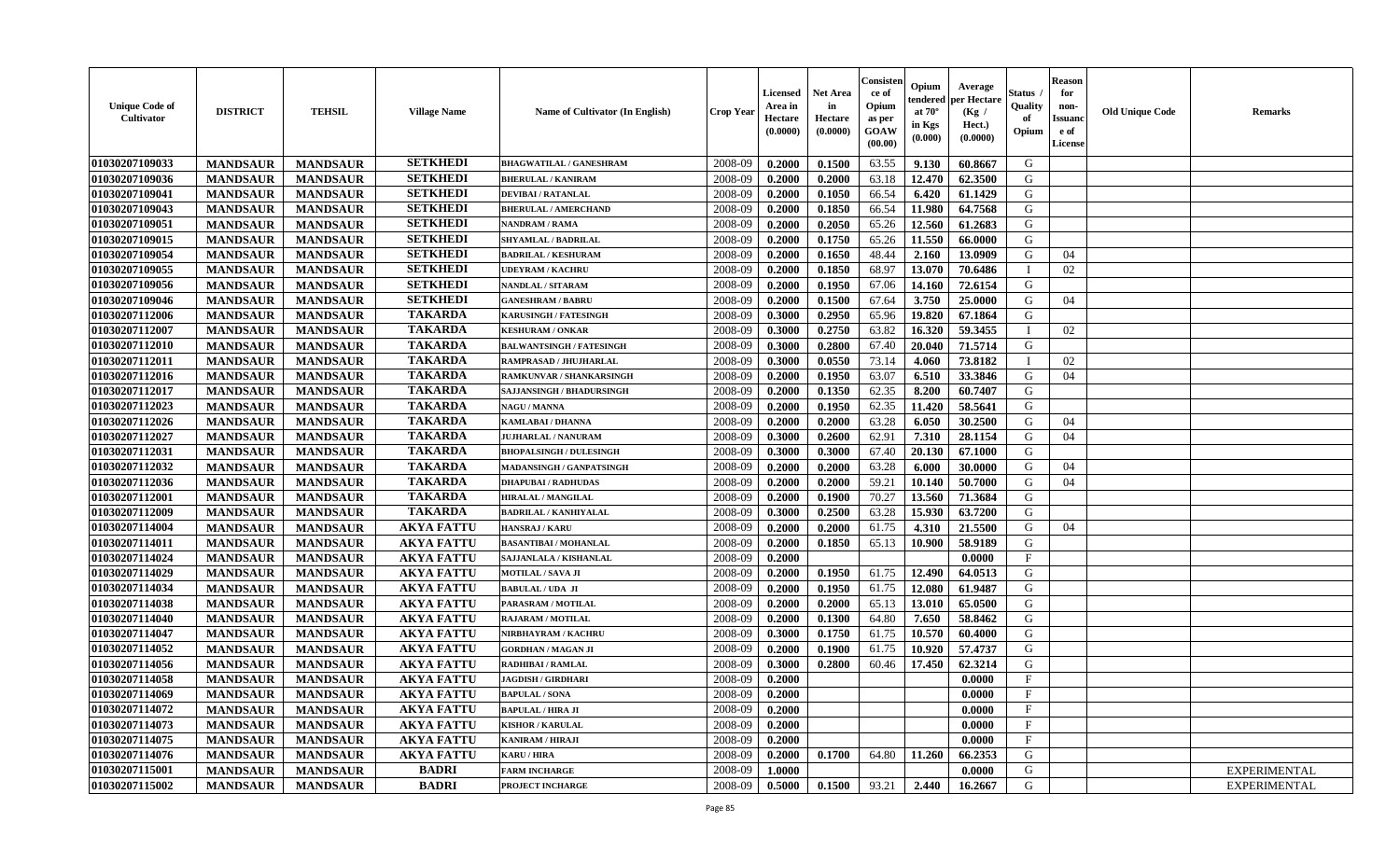| <b>Unique Code of</b><br><b>Cultivator</b> | <b>DISTRICT</b> | <b>TEHSIL</b>   | <b>Village Name</b> | Name of Cultivator (In English) | <b>Crop Year</b> | <b>Licensed</b><br>Area in<br>Hectare<br>(0.0000) | <b>Net Area</b><br>in<br>Hectare<br>(0.0000) | Consister<br>ce of<br>Opium<br>as per<br><b>GOAW</b><br>(00.00) | Opium<br>endered<br>at $70^\circ$<br>in Kgs<br>$(\mathbf{0.000})$ | Average<br>per Hectare<br>(Kg /<br>Hect.)<br>(0.0000) | Status<br>Quality<br>of<br>Opium | Reason<br>for<br>non-<br>Issuan<br>e of<br>License | <b>Old Unique Code</b> | <b>Remarks</b>                |
|--------------------------------------------|-----------------|-----------------|---------------------|---------------------------------|------------------|---------------------------------------------------|----------------------------------------------|-----------------------------------------------------------------|-------------------------------------------------------------------|-------------------------------------------------------|----------------------------------|----------------------------------------------------|------------------------|-------------------------------|
| 01030207116005                             | <b>MANDSAUR</b> | <b>MANDSAUR</b> | <b>BEHKHEDA</b>     | <b>BHARATSING / BHUVANSING</b>  | 2008-09          | 0.2000                                            | 0.1900                                       | 62.51                                                           | 11.490                                                            | 60.4737                                               | G                                |                                                    |                        |                               |
| 01030207116001                             | <b>MANDSAUR</b> | <b>MANDSAUR</b> | <b>BEHKHEDA</b>     | MAGNIRAM / KASHIRAM             | 2008-09          | 0.2000                                            | 0.1800                                       | 64.54                                                           | 11.100                                                            | 61.6667                                               | G                                |                                                    |                        |                               |
| 01030207116002                             | <b>MANDSAUR</b> | <b>MANDSAUR</b> | <b>BEHKHEDA</b>     | <b>RAMLAL / BHERULAL</b>        | 2008-09          | 0.2000                                            | 0.0600                                       | 64.54                                                           | 3.980                                                             | 66.3333                                               | G                                |                                                    |                        |                               |
| 01030207116004                             | <b>MANDSAUR</b> | <b>MANDSAUR</b> | <b>BEHKHEDA</b>     | <b>AMBALAL / KALURAM</b>        | 2008-09          | 0.2000                                            | 0.1850                                       | 64.36                                                           | 11.560                                                            | 62.4865                                               | G                                |                                                    |                        |                               |
| 01030207116012                             | <b>MANDSAUR</b> | <b>MANDSAUR</b> | <b>BEHKHEDA</b>     | MOHANBAI / BHAVARLAL            | 2008-09          | 0.2000                                            | 0.1750                                       | 64.36                                                           | 10.330                                                            | 59.0286                                               | G                                |                                                    |                        |                               |
| 01030207116015                             | <b>MANDSAUR</b> | <b>MANDSAUR</b> | <b>BEHKHEDA</b>     | <b>RAMNIVAS / RAMLAL</b>        | 2008-09          | 0.2000                                            | 0.1950                                       | 63.32                                                           | 10.620                                                            | 54.4615                                               | G                                |                                                    |                        |                               |
| 01030207116032                             | <b>MANDSAUR</b> | <b>MANDSAUR</b> | <b>BEHKHEDA</b>     | <b>SHUHAGBAI / NANDRAM</b>      | 2008-09          | 0.2000                                            |                                              |                                                                 |                                                                   | 0.0000                                                | $\mathbf{F}$                     |                                                    |                        |                               |
| 01030207116040                             | <b>MANDSAUR</b> | <b>MANDSAUR</b> | <b>BEHKHEDA</b>     | <b>HARISING / RAMSING</b>       | 2008-09          | 0.2000                                            | 0.1950                                       | 57.76                                                           | 10.970                                                            | 56.2564                                               | G                                |                                                    |                        |                               |
| 01030207116041                             | <b>MANDSAUR</b> | <b>MANDSAUR</b> | <b>BEHKHEDA</b>     | <b>KELASH D.P. / RAMSUKH</b>    | 2008-09          | 0.2000                                            | 0.2000                                       | 64.36                                                           | 12.410                                                            | 62.0500                                               | G                                |                                                    |                        |                               |
| 01030207116009                             | <b>MANDSAUR</b> | <b>MANDSAUR</b> | <b>BEHKHEDA</b>     | MOHANKUVAR / RODSINGH           | 2008-09          | 0.2000                                            | 0.1800                                       | 64.36                                                           | 10.720                                                            | 59.5556                                               | G                                |                                                    |                        |                               |
| 01030207116043                             | <b>MANDSAUR</b> | <b>MANDSAUR</b> | <b>BEHKHEDA</b>     | <b>BAPULAL / BHUVANIRAM</b>     | 2008-09          | 0.2000                                            | 0.1900                                       | 63.32                                                           | 11.400                                                            | 60.0000                                               | G                                |                                                    |                        | <b>TRANSFER/SHUNTHI M-III</b> |
| 01030207116017                             | <b>MANDSAUR</b> | <b>MANDSAUR</b> | <b>BEHKHEDA</b>     | <b>MOHANBAI/UDAYRAM</b>         | 2008-09          | 0.2000                                            | 0.1800                                       | 60.58                                                           | 10.180                                                            | 56.5556                                               | G                                |                                                    |                        |                               |
| 01030207119015                             | <b>MANDSAUR</b> | <b>MANDSAUR</b> | <b>CHIKLIYA</b>     | <b>RATANLAL / KACHARU</b>       | 2008-09          | 0.2000                                            | 0.1800                                       | 67.21                                                           | 6.790                                                             | 37.7222                                               | G                                | 04                                                 |                        |                               |
| 01030207119002                             | <b>MANDSAUR</b> | <b>MANDSAUR</b> | <b>CHIKLIYA</b>     | <b>MANSING / SHIVRAM</b>        | 2008-09          | 0.2000                                            | 0.1000                                       | 70.10                                                           | 6.760                                                             | 67.6000                                               | G                                |                                                    |                        |                               |
| 01030207119007                             | <b>MANDSAUR</b> | <b>MANDSAUR</b> | <b>CHIKLIYA</b>     | <b>CHAGANLAL / BHAWARLAL</b>    | 2008-09          | 0.2000                                            | 0.1800                                       | 65.80                                                           | 11.330                                                            | 62.9444                                               | G                                |                                                    |                        |                               |
| 01030207119008                             | <b>MANDSAUR</b> | <b>MANDSAUR</b> | <b>CHIKLIYA</b>     | RAMCHANDRAA / BHAVARLAL         | 2008-09          | 0.2000                                            | 0.1700                                       | 66.15                                                           | 10.570                                                            | 62.1765                                               | G                                |                                                    |                        |                               |
| 01030207119010                             | <b>MANDSAUR</b> | <b>MANDSAUR</b> | <b>CHIKLIYA</b>     | <b>NODARAM / SUKHALAL</b>       | 2008-09          | 0.2000                                            | 0.1900                                       | 59.33                                                           | 4.750                                                             | 25.0000                                               | G                                | 04                                                 |                        |                               |
| 01030207119011                             | <b>MANDSAUR</b> | <b>MANDSAUR</b> | <b>CHIKLIYA</b>     | PRABHULAL / RATANLAL            | 2008-09          | 0.2000                                            | 0.1950                                       | 56.41                                                           | 10.100                                                            | 51.7949                                               | G                                | 04                                                 |                        |                               |
| 01030207119018                             | <b>MANDSAUR</b> | <b>MANDSAUR</b> | <b>CHIKLIYA</b>     | <b>DHAPUBAI/BHAVARLAL</b>       | 2008-09          | 0.2000                                            | 0.1700                                       | 66.15                                                           | 10.490                                                            | 61.7059                                               | G                                |                                                    |                        |                               |
| 01030207119019                             | <b>MANDSAUR</b> | <b>MANDSAUR</b> | <b>CHIKLIYA</b>     | <b>MANGILAL / KANIRAM</b>       | 2008-09          | 0.2000                                            | 0.0950                                       | 66.15                                                           | 5.490                                                             | 57.7895                                               | G                                |                                                    |                        |                               |
| 01030207120010                             | <b>MANDSAUR</b> | <b>MANDSAUR</b> | <b>DAMDAM</b>       | JAVAHARLAL / KARULAL            | 2008-09          | 0.2000                                            | 0.0300                                       | 68.13                                                           | 2.090                                                             | 69.6667                                               | G                                |                                                    |                        |                               |
| 01030207120003                             | <b>MANDSAUR</b> | <b>MANDSAUR</b> | <b>DAMDAM</b>       | <b>MANGIBAI/NARAYAN</b>         | 2008-09          | 0.2000                                            |                                              |                                                                 |                                                                   | 0.0000                                                | $\mathbf{F}$                     |                                                    |                        |                               |
| 01030207120019                             | <b>MANDSAUR</b> | <b>MANDSAUR</b> | <b>DAMDAM</b>       | <b>BABULAL / KAVARLAL</b>       | 2008-09          | 0.2000                                            | 0.0700                                       | 68.13                                                           | 4.490                                                             | 64.1429                                               | $\mathbf I$                      | 02                                                 |                        |                               |
| 01030207120026                             | <b>MANDSAUR</b> | <b>MANDSAUR</b> | <b>DAMDAM</b>       | PREAMCHAND / CHAMPALAL          | 2008-09          | 0.2000                                            | 0.1450                                       | 59.54                                                           | 7.980                                                             | 55.0345                                               | G                                |                                                    |                        |                               |
| 01030207120030                             | <b>MANDSAUR</b> | <b>MANDSAUR</b> | <b>DAMDAM</b>       | <b>LAKSHMAN / FAKIRCHAND</b>    | 2008-09          | 0.2000                                            | 0.1000                                       | 67.91                                                           | 6.170                                                             | 61.7000                                               | G                                |                                                    |                        |                               |
| 01030207120033                             | <b>MANDSAUR</b> | <b>MANDSAUR</b> | <b>DAMDAM</b>       | <b>SUKHLAL / RATANLAL</b>       | 2008-09          | 0.2000                                            | 0.1700                                       | 69.21                                                           | 10.340                                                            | 60.8235                                               | G                                |                                                    |                        |                               |
| 01030207120034                             | <b>MANDSAUR</b> | <b>MANDSAUR</b> | <b>DAMDAM</b>       | <b>BHAVARLAL / LAKSHMAN</b>     | 2008-09          | 0.2000                                            | 0.1400                                       | 61.73                                                           | 8.520                                                             | 60.8571                                               | G                                |                                                    |                        |                               |
| 01030207120036                             | <b>MANDSAUR</b> | <b>MANDSAUR</b> | <b>DAMDAM</b>       | <b>BHERULAL / DEVA</b>          | 2008-09          | 0.3000                                            | 0.2650                                       | 64.38                                                           | 14.610                                                            | 55.1321                                               | G                                |                                                    |                        |                               |
| 01030207120037                             | <b>MANDSAUR</b> | <b>MANDSAUR</b> | <b>DAMDAM</b>       | <b>TARABAI / BHAIRULAL</b>      | 2008-09          | 0.2000                                            | 0.1900                                       | 65.59                                                           | 5.670                                                             | 29.8421                                               | G                                | 04                                                 |                        |                               |
| 01030207120038                             | <b>MANDSAUR</b> | <b>MANDSAUR</b> | <b>DAMDAM</b>       | TULASIBAI / KANVARALAL          | 2008-09          | 0.2000                                            | 0.0800                                       | 52.80                                                           | 1.890                                                             | 23.6250                                               | G                                | 04                                                 |                        |                               |
| 01030207120042                             | <b>MANDSAUR</b> | <b>MANDSAUR</b> | <b>DAMDAM</b>       | HARLAL / KANA JI                | 2008-09          | 0.2000                                            | 0.1850                                       | 59.03                                                           | 4.210                                                             | 22.7568                                               | G                                | 04                                                 |                        |                               |
| 01030207120055                             | <b>MANDSAUR</b> | <b>MANDSAUR</b> | <b>DAMDAM</b>       | <b>BALU / GORA</b>              | 2008-09          | 0.2000                                            | 0.0750                                       | 62.93                                                           | 4.680                                                             | 62.4000                                               | G                                |                                                    |                        |                               |
| 01030207120066                             | <b>MANDSAUR</b> | <b>MANDSAUR</b> | <b>DAMDAM</b>       | <b>KAMAL / RAMLAL</b>           | 2008-09          | 0.2000                                            | 0.0800                                       | 67.91                                                           | 5.700                                                             | 71.2500                                               | G                                |                                                    |                        |                               |
| 01030207120075                             | <b>MANDSAUR</b> | <b>MANDSAUR</b> | <b>DAMDAM</b>       | <b>KACHRUSING / DULESING</b>    | 2008-09          | 0.2000                                            | 0.2000                                       | 61.73                                                           | 10.890                                                            | 54.4500                                               | G                                |                                                    |                        |                               |
| 01030207120078                             | <b>MANDSAUR</b> | <b>MANDSAUR</b> | <b>DAMDAM</b>       | <b>RAYSINGH / KASTURA</b>       | 2008-09          | 0.2000                                            | 0.1600                                       | 55.00                                                           | 6.380                                                             | 39.8750                                               | G                                | 04                                                 | 01030207006021         |                               |
| <b>01030207121079</b>                      | <b>MANDSAUR</b> | MANDSAUR        | <b>DIGAON MALI</b>  | <b>KISHANLAL / ONKARLAL</b>     | 2008-09          | 0.2000                                            | 0.1000                                       | 68.55                                                           | 6.310                                                             | 63.1000                                               | G                                |                                                    |                        |                               |
| <b>01030207121001</b>                      | <b>MANDSAUR</b> | <b>MANDSAUR</b> | <b>DIGAON MALI</b>  | RAGHUNATHSINGH / KISHANSINGH    | 2008-09          | 0.2000                                            | 0.1000                                       | 68.55                                                           | 6.330                                                             | 63.3000                                               | G                                |                                                    |                        |                               |
| 01030207121002                             | <b>MANDSAUR</b> | <b>MANDSAUR</b> | <b>DIGAON MALI</b>  | <b>ONKARLAL / GOTAM</b>         | 2008-09          | 0.2000                                            | 0.1950                                       | 64.59                                                           | 11.950                                                            | 61.2821                                               | G                                |                                                    |                        |                               |
| 01030207121003                             | <b>MANDSAUR</b> | <b>MANDSAUR</b> | <b>DIGAON MALI</b>  | <b>GOPAL / GOTAM</b>            | 2008-09          | 0.2000                                            | 0.0950                                       | 64.59                                                           | 5.860                                                             | 61.6842                                               | G                                |                                                    |                        |                               |
| 01030207121005                             | <b>MANDSAUR</b> | <b>MANDSAUR</b> | <b>DIGAON MALI</b>  | <b>GOPAL / KASHIRAM</b>         | 2008-09          | 0.2000                                            | 0.1950                                       | 64.59                                                           | 12.260                                                            | 62.8718                                               | G                                |                                                    |                        |                               |
| 01030207121007                             | <b>MANDSAUR</b> | <b>MANDSAUR</b> | <b>DIGAON MALI</b>  | <b>SUGANBAI/BALU</b>            | 2008-09          | 0.2000                                            | 0.0300                                       | 64.06                                                           | 1.850                                                             | 61.6667                                               | G                                |                                                    |                        |                               |
| 01030207121008                             | <b>MANDSAUR</b> | <b>MANDSAUR</b> | <b>DIGAON MALI</b>  | RAMESHVAR / GANESHARAM          | 2008-09          | 0.2000                                            | 0.2000                                       | 66.74                                                           | 5.370                                                             | 26.8500                                               | G                                | 04                                                 |                        |                               |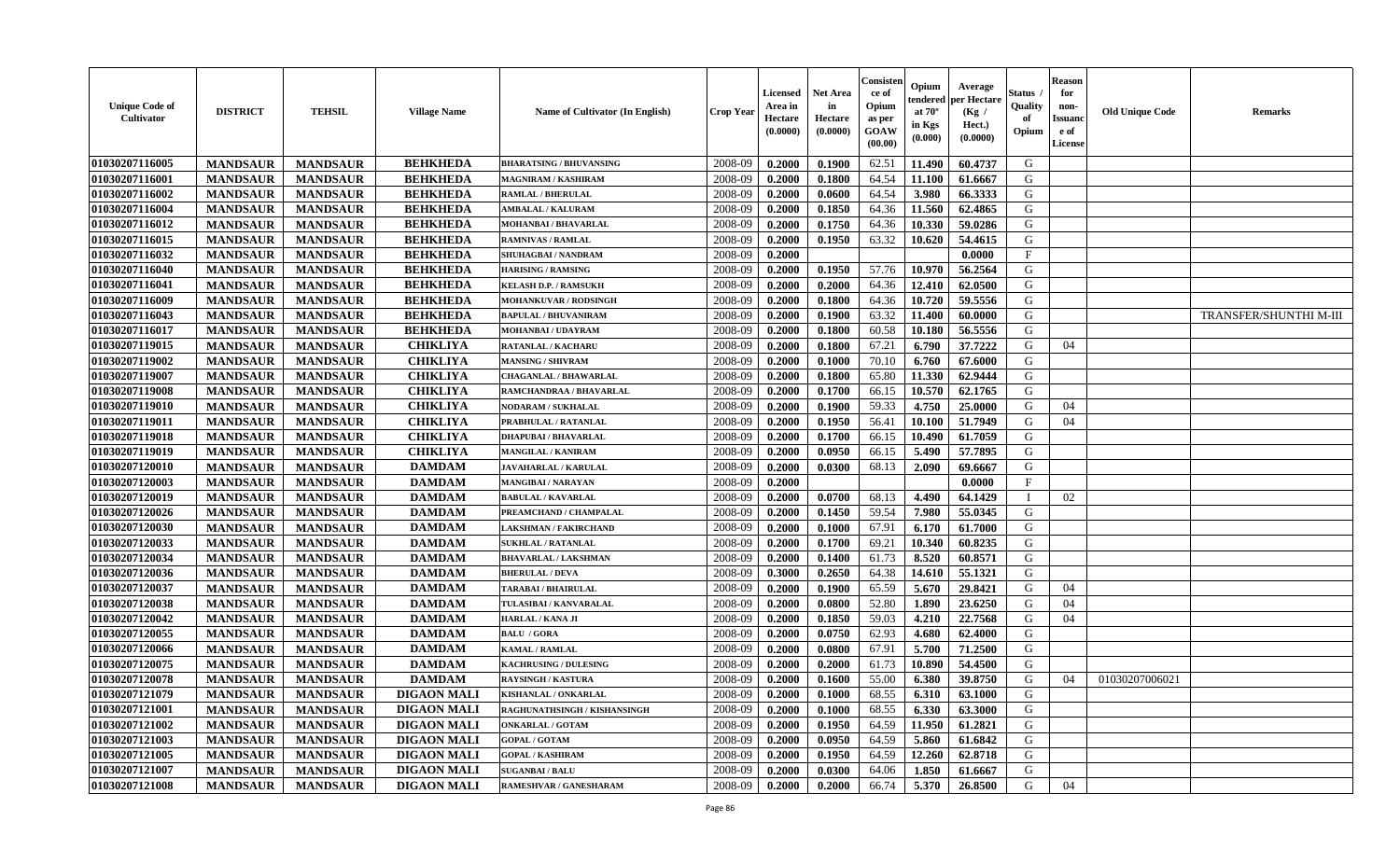| <b>Unique Code of</b><br><b>Cultivator</b> | <b>DISTRICT</b> | <b>TEHSIL</b>   | <b>Village Name</b> | <b>Name of Cultivator (In English)</b> | <b>Crop Year</b> | <b>Licensed</b><br>Area in<br>Hectare<br>(0.0000) | Net Area<br>in<br>Hectare<br>(0.0000) | Consisteı<br>ce of<br>Opium<br>as per<br>GOAW<br>(00.00) | Opium<br>endered<br>at $70^\circ$<br>in Kgs<br>(0.000) | Average<br>per Hectare<br>(Kg /<br>Hect.)<br>(0.0000) | Status<br>Quality<br>of<br>Opium | <b>Reason</b><br>for<br>non-<br>Issuano<br>e of<br>License | <b>Old Unique Code</b> | Remarks |
|--------------------------------------------|-----------------|-----------------|---------------------|----------------------------------------|------------------|---------------------------------------------------|---------------------------------------|----------------------------------------------------------|--------------------------------------------------------|-------------------------------------------------------|----------------------------------|------------------------------------------------------------|------------------------|---------|
| 01030207121009                             | <b>MANDSAUR</b> | <b>MANDSAUR</b> | <b>DIGAON MALI</b>  | SITABAI / GANESHARAM                   | 2008-09          | 0.2000                                            | 0.2000                                | 67.06                                                    | 4.870                                                  | 24.3500                                               | G                                | 04                                                         |                        |         |
| 01030207121014                             | <b>MANDSAUR</b> | <b>MANDSAUR</b> | <b>DIGAON MALI</b>  | <b>BHAGIRATH / HARIRAM</b>             | 2008-09          | 0.2000                                            | 0.2000                                | 62.04                                                    | 11.780                                                 | 58.9000                                               | G                                |                                                            |                        |         |
| 01030207121018                             | <b>MANDSAUR</b> | <b>MANDSAUR</b> | <b>DIGAON MALI</b>  | <b>CHATURBHUJ / UDAKUMHR</b>           | 2008-09          | 0.3000                                            | 0.2000                                | 62.04                                                    | 12.220                                                 | 61.1000                                               | G                                |                                                            |                        |         |
| 01030207121019                             | <b>MANDSAUR</b> | <b>MANDSAUR</b> | <b>DIGAON MALI</b>  | <b>BAGDIRAM / BHANA</b>                | 2008-09          | 0.2000                                            | 0.1900                                | 62.77                                                    | 11.320                                                 | 59.5789                                               | G                                |                                                            |                        |         |
| 01030207121021                             | <b>MANDSAUR</b> | <b>MANDSAUR</b> | <b>DIGAON MALI</b>  | <b>MANGU / BHUVAN</b>                  | 2008-09          | 0.2000                                            | 0.1000                                | 62.35                                                    | 5.890                                                  | 58.9000                                               | G                                |                                                            |                        |         |
| 01030207121028                             | <b>MANDSAUR</b> | <b>MANDSAUR</b> | <b>DIGAON MALI</b>  | <b>SHANTILAL / KACHRU</b>              | 2008-09          | 0.3000                                            | 0.3000                                | 62.04                                                    | 17.190                                                 | 57.3000                                               | G                                |                                                            |                        |         |
| 01030207121032                             | <b>MANDSAUR</b> | <b>MANDSAUR</b> | <b>DIGAON MALI</b>  | JIVANSINGH / SUNDARLAL                 | 2008-09          | 0.2000                                            | 0.1000                                | 63.29                                                    | 6.310                                                  | 63.1000                                               | G                                |                                                            |                        |         |
| 01030207121034                             | <b>MANDSAUR</b> | <b>MANDSAUR</b> | <b>DIGAON MALI</b>  | <b>TARABAI / BADRILAL</b>              | 2008-09          | 0.3000                                            | 0.2450                                | 58.67                                                    | 13.810                                                 | 56.3673                                               | G                                |                                                            |                        |         |
| 01030207121036                             | <b>MANDSAUR</b> | <b>MANDSAUR</b> | <b>DIGAON MALI</b>  | <b>RADHESHYAM / KACHRU</b>             | 2008-09          | 0.2000                                            | 0.1850                                | 62.41                                                    | 10.890                                                 | 58.8649                                               | G                                |                                                            |                        |         |
| 01030207121037                             | <b>MANDSAUR</b> | <b>MANDSAUR</b> | <b>DIGAON MALI</b>  | <b>AMRITRAJ / BAJERAM</b>              | 2008-09          | 0.2000                                            | 0.0400                                | 68.84                                                    | 2.480                                                  | 62.0000                                               | G                                |                                                            |                        |         |
| 01030207121040                             | <b>MANDSAUR</b> | <b>MANDSAUR</b> | <b>DIGAON MALI</b>  | <b>RANCHOR / BAJERAM</b>               | 2008-09          | 0.2000                                            | 0.0500                                | 62.34                                                    | 3.050                                                  | 61.0000                                               | G                                |                                                            |                        |         |
| 01030207121041                             | <b>MANDSAUR</b> | <b>MANDSAUR</b> | <b>DIGAON MALI</b>  | PAVAN / BHUVAN                         | 2008-09          | 0.2000                                            | 0.0500                                | 59.25                                                    | 2.770                                                  | 55.4000                                               | G                                |                                                            |                        |         |
| 01030207121042                             | <b>MANDSAUR</b> | <b>MANDSAUR</b> | <b>DIGAON MALI</b>  | <b>DURGASHANKER / PAYARCHAND</b>       | 2008-09          | 0.3000                                            | 0.2900                                | 63.29                                                    | 17.030                                                 | 58.7241                                               | G                                |                                                            |                        |         |
| 01030207121045                             | <b>MANDSAUR</b> | <b>MANDSAUR</b> | <b>DIGAON MALI</b>  | <b>BHERULAL / DHANNA</b>               | 2008-09          | 0.1000                                            |                                       |                                                          |                                                        | 0.0000                                                | $\mathbf{F}$                     |                                                            |                        |         |
| 01030207121050                             | <b>MANDSAUR</b> | <b>MANDSAUR</b> | <b>DIGAON MALI</b>  | <b>GOVINDARAM / RUPA</b>               | 2008-09          | 0.2000                                            | 0.0450                                | 65.98                                                    | 2.810                                                  | 62.4444                                               | $\mathbf G$                      |                                                            |                        |         |
| 01030207121052                             | <b>MANDSAUR</b> | <b>MANDSAUR</b> | <b>DIGAON MALI</b>  | <b>JAGDISH / NANURAM</b>               | 2008-09          | 0.3000                                            | 0.2950                                | 66.07                                                    | 18.810                                                 | 63.7627                                               | G                                |                                                            |                        |         |
| 01030207121053                             | <b>MANDSAUR</b> | <b>MANDSAUR</b> | <b>DIGAON MALI</b>  | RUGANATHASINGH / JAGADISH              | 2008-09          | 0.3000                                            |                                       |                                                          |                                                        | 0.0000                                                | $\mathbf{F}$                     |                                                            |                        |         |
| 01030207121057                             | <b>MANDSAUR</b> | <b>MANDSAUR</b> | <b>DIGAON MALI</b>  | <b>JHUMMABAI / KACHARU</b>             | 2008-09          | 0.2000                                            | 0.1950                                | 60.51                                                    | 5.260                                                  | 26.9744                                               | G                                | 04                                                         |                        |         |
| 01030207121062                             | <b>MANDSAUR</b> | <b>MANDSAUR</b> | <b>DIGAON MALI</b>  | LILABAI / BHAVARLAL                    | 2008-09          | 0.2000                                            | 0.1050                                | 62.04                                                    | 5.770                                                  | 54.9524                                               | G                                |                                                            |                        |         |
| 01030207121067                             |                 |                 |                     | <b>RATANLAL / RUPA</b>                 | 2008-09          |                                                   |                                       | 64.40                                                    |                                                        | 62.1000                                               | G                                |                                                            |                        |         |
|                                            | <b>MANDSAUR</b> | <b>MANDSAUR</b> | <b>DIGAON MALI</b>  |                                        |                  | 0.2000                                            | 0.1000                                |                                                          | 6.210                                                  |                                                       |                                  |                                                            |                        |         |
| 01030207121068                             | <b>MANDSAUR</b> | <b>MANDSAUR</b> | <b>DIGAON MALI</b>  | <b>BAHADURSINGH / KACHRU</b>           | 2008-09          | 0.2000                                            | 0.2000                                | 63.03                                                    | 11.750                                                 | 58.7500                                               | G                                |                                                            |                        |         |
| 01030207121073                             | <b>MANDSAUR</b> | <b>MANDSAUR</b> | <b>DIGAON MALI</b>  | SHANKARLAL / ONKARLAL                  | 2008-09          | 0.2000                                            | 0.0500                                | 61.82                                                    | 2.720                                                  | 54.4000                                               | G                                |                                                            |                        |         |
| 01030207121074                             | <b>MANDSAUR</b> | <b>MANDSAUR</b> | <b>DIGAON MALI</b>  | <b>GOPAL / D.P. KACHRU</b>             | 2008-09          | 0.2000                                            | 0.2000                                | 66.07                                                    | 12.100                                                 | 60.5000                                               | G                                |                                                            |                        |         |
| 01030207121153                             | <b>MANDSAUR</b> | <b>MANDSAUR</b> | <b>DIGAON MALI</b>  | <b>BAGDIRAM / RATANLAL</b>             | 2008-09          | 0.2000                                            | 0.1950                                | 62.04                                                    | 11.650                                                 | 59.7436                                               | G                                |                                                            |                        |         |
| 01030207121077                             | <b>MANDSAUR</b> | <b>MANDSAUR</b> | <b>DIGAON MALI</b>  | <b>BHUVANDAS / UDAYRAM</b>             | 2008-09          | 0.2000                                            | 0.1000                                | 67.06                                                    | 6.030                                                  | 60.3000                                               | G                                |                                                            |                        |         |
| 01030207121078                             | <b>MANDSAUR</b> | <b>MANDSAUR</b> | <b>DIGAON MALI</b>  | KACHANBAI / MADANLAL                   | 2008-09          | 0.3000                                            | 0.2850                                | 62.04                                                    | 17.560                                                 | 61.6140                                               | G                                |                                                            |                        |         |
| 01030207121080                             | <b>MANDSAUR</b> | <b>MANDSAUR</b> | <b>DIGAON MALI</b>  | <b>NANDLAL / HIRALAL</b>               | 2008-09          | 0.2000                                            | 0.2000                                | 63.44                                                    | 11.480                                                 | 57.4000                                               | G                                |                                                            |                        |         |
| 01030207121082                             | <b>MANDSAUR</b> | <b>MANDSAUR</b> | <b>DIGAON MALI</b>  | KACHARULAL D.PU. AMAR JI               | 2008-09          | 0.2000                                            | 0.1800                                | 67.06                                                    | 10.520                                                 | 58.4444                                               | G                                |                                                            |                        |         |
| 01030207121083                             | <b>MANDSAUR</b> | <b>MANDSAUR</b> | <b>DIGAON MALI</b>  | AASUBAI / MOHAMMAD KHAN                | 2008-09          | 0.2000                                            | 0.0200                                | 64.96                                                    | 1.200                                                  | 60.0000                                               | G                                |                                                            |                        |         |
| 01030207121090                             | <b>MANDSAUR</b> | <b>MANDSAUR</b> | <b>DIGAON MALI</b>  | <b>JAGHANNATH / BHAVARLAL</b>          | 2008-09          | 0.3000                                            | 0.2850                                | 62.04                                                    | 17.390                                                 | 61.0175                                               | G                                |                                                            |                        |         |
| 01030207121092                             | <b>MANDSAUR</b> | <b>MANDSAUR</b> | <b>DIGAON MALI</b>  | <b>GOVERDHAN / MODIRAM</b>             | 2008-09          | 0.3000                                            |                                       |                                                          |                                                        | 0.0000                                                | $\mathbf{F}$                     |                                                            |                        |         |
| 01030207121097                             | <b>MANDSAUR</b> | <b>MANDSAUR</b> | <b>DIGAON MALI</b>  | <b>JAGDISH / PRITHVIRAJ</b>            | 2008-09          | 0.3000                                            | 0.2900                                | 66.47                                                    | 17.620                                                 | 60.7586                                               | G                                |                                                            |                        |         |
| 01030207121098                             | <b>MANDSAUR</b> | <b>MANDSAUR</b> | <b>DIGAON MALI</b>  | <b>CHATURBHUJ / ONKAR</b>              | 2008-09          | 0.3000                                            | 0.2950                                | 63.44                                                    | 16.880                                                 | 57.2203                                               | G                                |                                                            |                        |         |
| 01030207121099                             | <b>MANDSAUR</b> | <b>MANDSAUR</b> | <b>DIGAON MALI</b>  | SAVITRIBAI / BALARAM                   | 2008-09          | 0.2000                                            | 0.0950                                | 61.59                                                    | 5.310                                                  | 55.8947                                               | G                                |                                                            |                        |         |
| 01030207121101                             | <b>MANDSAUR</b> | <b>MANDSAUR</b> | <b>DIGAON MALI</b>  | <b>CHUNNILAL / BHAGIRATH</b>           | 2008-09          | 0.3000                                            | 0.2100                                | 63.44                                                    | 11.890                                                 | 56.6190                                               | G                                |                                                            |                        |         |
| 01030207121103                             | <b>MANDSAUR</b> | <b>MANDSAUR</b> | <b>DIGAON MALI</b>  | RADHESHYAM / DEVAJI                    | 2008-09          | 0.2000                                            | 0.0800                                | 63.44                                                    | 4.790                                                  | 59.8750                                               | G                                |                                                            |                        |         |
| 01030207121104                             | <b>MANDSAUR</b> | <b>MANDSAUR</b> | <b>DIGAON MALI</b>  | <b>RAMLAL / BAJERAM</b>                | 2008-09          | 0.2000                                            | 0.0900                                | 65.05                                                    | 5.450                                                  | 60.5556                                               | G                                |                                                            |                        |         |
| 01030207121105                             | <b>MANDSAUR</b> | <b>MANDSAUR</b> | <b>DIGAON MALI</b>  | <b>BHAVARLAL / RAMLAL</b>              | 2008-09          | 0.3000                                            | 0.3050                                | 59.17                                                    | 17.940                                                 | 58.8197                                               | G                                |                                                            |                        |         |
| 01030207121111                             | <b>MANDSAUR</b> | <b>MANDSAUR</b> | <b>DIGAON MALI</b>  | <b>HEMRAJ / HARIRAM</b>                | 2008-09          | 0.2000                                            | 0.2050                                | 61.96                                                    | 12.370                                                 | 60.3415                                               | G                                |                                                            |                        |         |
| 01030207121123                             | <b>MANDSAUR</b> | <b>MANDSAUR</b> | <b>DIGAON MALI</b>  | <b>MANGILAL / RAJARAM</b>              | 2008-09          | 0.3000                                            | 0.3000                                | 61.55                                                    | 17.000                                                 | 56.6667                                               | G                                |                                                            |                        |         |
| 01030207121124                             | <b>MANDSAUR</b> | <b>MANDSAUR</b> | <b>DIGAON MALI</b>  | DHAPUBAI / MOHANALAL                   | 2008-09          | 0.2000                                            | 0.2100                                | 57.75                                                    | 10.840                                                 | 51.6190                                               | G                                | 04                                                         |                        |         |
| 01030207121127                             | <b>MANDSAUR</b> | <b>MANDSAUR</b> | <b>DIGAON MALI</b>  | <b>RATANLAL / BHAGVAN</b>              | 2008-09          | 0.2000                                            | 0.1050                                | 71.16                                                    | 6.980                                                  | 66.4762                                               | G                                |                                                            |                        |         |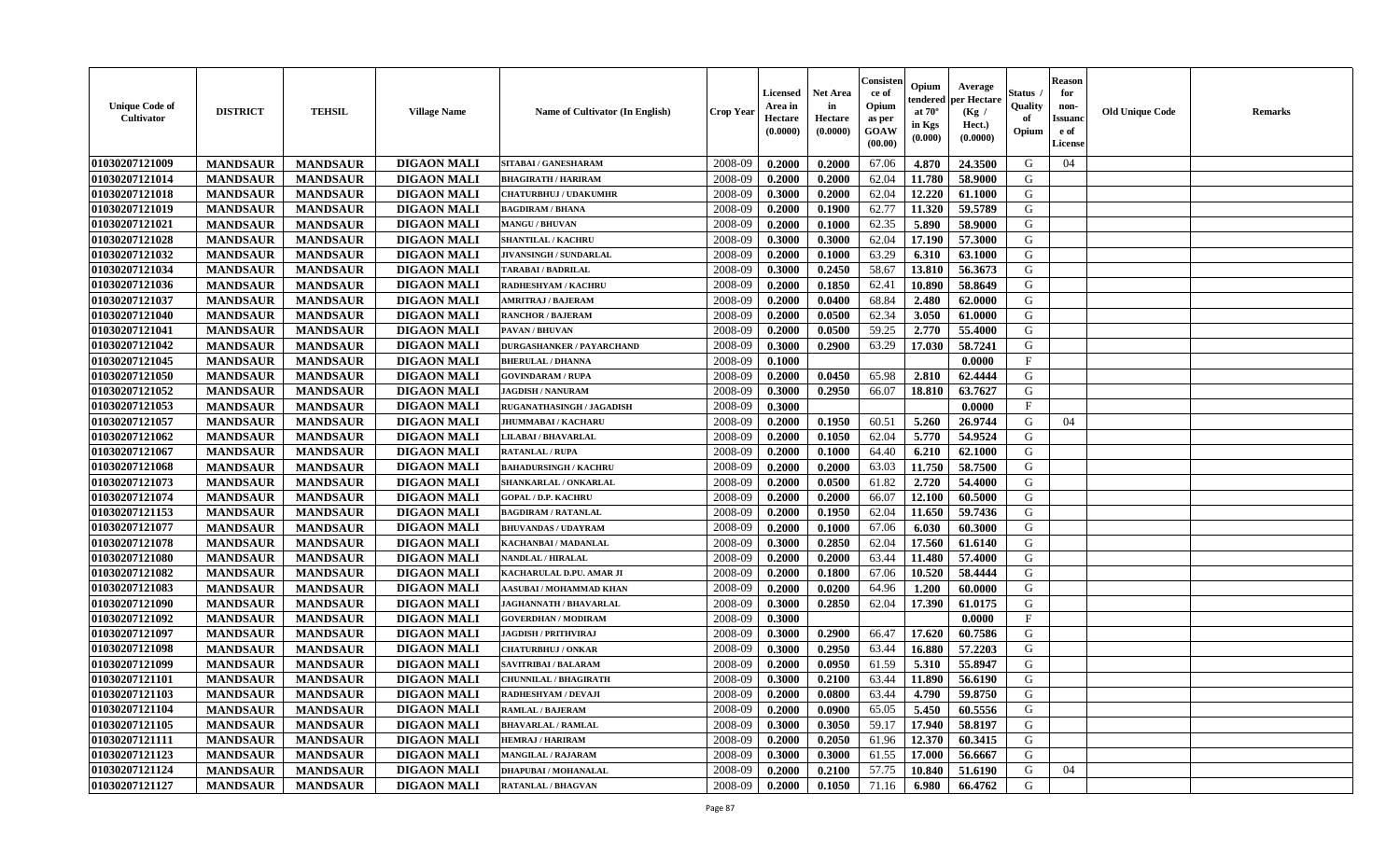| <b>Unique Code of</b><br><b>Cultivator</b> | <b>DISTRICT</b> | <b>TEHSIL</b>   | <b>Village Name</b> | <b>Name of Cultivator (In English)</b> | <b>Crop Year</b> | Licensed<br>Area in<br>Hectare<br>(0.0000) | Net Area<br>in<br>Hectare<br>(0.0000) | Consisteı<br>ce of<br>Opium<br>as per<br>GOAW<br>(00.00) | Opium<br>endered<br>at $70^\circ$<br>in Kgs<br>(0.000) | Average<br>per Hectare<br>(Kg /<br>Hect.)<br>(0.0000) | Status<br>Quality<br>of<br>Opium | <b>Reason</b><br>for<br>non-<br>Issuano<br>e of<br>License | <b>Old Unique Code</b> | Remarks            |
|--------------------------------------------|-----------------|-----------------|---------------------|----------------------------------------|------------------|--------------------------------------------|---------------------------------------|----------------------------------------------------------|--------------------------------------------------------|-------------------------------------------------------|----------------------------------|------------------------------------------------------------|------------------------|--------------------|
| 01030207121133                             | <b>MANDSAUR</b> | <b>MANDSAUR</b> | <b>DIGAON MALI</b>  | KAMLABAI / RAMESHVAR                   | 2008-09          | 0.3000                                     | 0.2900                                | 58.53                                                    | 16.360                                                 | 56.4138                                               | G                                |                                                            |                        |                    |
| 01030207121135                             | <b>MANDSAUR</b> | <b>MANDSAUR</b> | <b>DIGAON MALI</b>  | <b>BHERULAL / LAKSHMAN</b>             | 2008-09          | 0.2000                                     | 0.2050                                | 61.55                                                    | 6.780                                                  | 33.0732                                               | G                                | 04                                                         |                        |                    |
| 01030207121144                             | <b>MANDSAUR</b> | <b>MANDSAUR</b> | <b>DIGAON MALI</b>  | <b>MOHANLAL / LAL JI</b>               | 2008-09          | 0.3000                                     | 0.2950                                | 58.91                                                    | 16.490                                                 | 55.8983                                               | G                                |                                                            |                        |                    |
| 01030207121149                             | <b>MANDSAUR</b> | <b>MANDSAUR</b> | <b>DIGAON MALI</b>  | <b>AMRITLAL / SUNDARLAL</b>            | 2008-09          | 0.2000                                     | 0.1000                                | 64.19                                                    | 6.320                                                  | 63.2000                                               | G                                |                                                            |                        |                    |
| 01030207121150                             | <b>MANDSAUR</b> | <b>MANDSAUR</b> | <b>DIGAON MALI</b>  | <b>GANPATLAL / BHERULAL</b>            | 2008-09          | 0.2000                                     | 0.2050                                | 58.91                                                    | 11.380                                                 | 55.5122                                               | G                                |                                                            |                        |                    |
| 01030207121156                             | <b>MANDSAUR</b> | <b>MANDSAUR</b> | <b>DIGAON MALI</b>  | <b>VARDICHAND / RUPA</b>               | 2008-09          | 0.2000                                     | 0.0200                                | 64.45                                                    | 1.210                                                  | 60.5000                                               | G                                |                                                            |                        |                    |
| 01030207121158                             | <b>MANDSAUR</b> | <b>MANDSAUR</b> | <b>DIGAON MALI</b>  | KANIYALAL / JAGDISH                    | 2008-09          | 0.2000                                     | 0.1900                                | 69.25                                                    | 12.180                                                 | 64.1053                                               | G                                |                                                            |                        |                    |
| 01030207121161                             | <b>MANDSAUR</b> | <b>MANDSAUR</b> | <b>DIGAON MALI</b>  | VIJAYSINGH / SUNDARLAL                 | 2008-09          | 0.2000                                     | 0.2000                                | 61.55                                                    | 12.150                                                 | 60.7500                                               | G                                |                                                            |                        |                    |
| 01030207121164                             | <b>MANDSAUR</b> | <b>MANDSAUR</b> | <b>DIGAON MALI</b>  | <b>BALMUKAND / RADHAKISHAN</b>         | 2008-09          | 0.3000                                     | 0.0500                                | 64.19                                                    | 3.240                                                  | 64.8000                                               | G                                |                                                            |                        |                    |
| 01030207121146                             | <b>MANDSAUR</b> | <b>MANDSAUR</b> | <b>DIGAON MALI</b>  | <b>BAGDIRAM / GANGARAM</b>             | 2008-09          | 0.3000                                     | 0.1450                                | 61.55                                                    | 7.740                                                  | 53.3793                                               | G                                |                                                            |                        |                    |
| 01030207121027                             | <b>MANDSAUR</b> | <b>MANDSAUR</b> | <b>DIGAON MALI</b>  | <b>GOPALDAS / RUPDAS</b>               | 2008-09          | 0.3000                                     | 0.2050                                | 54.70                                                    | 10.310                                                 | 50.2927                                               | G                                | 04                                                         |                        |                    |
| 01030207121038                             | <b>MANDSAUR</b> | <b>MANDSAUR</b> | <b>DIGAON MALI</b>  | <b>BASANTIBAI/BHUVAN</b>               | 2008-09          | 0.2000                                     | 0.0200                                | 68.30                                                    | 1.410                                                  | 70.5000                                               | G                                |                                                            |                        |                    |
| 01030207121039                             | <b>MANDSAUR</b> | <b>MANDSAUR</b> | <b>DIGAON MALI</b>  | <b>KACHANBAI/BALARAM</b>               | 2008-09          | 0.2000                                     | 0.1600                                | 61.55                                                    | 8.640                                                  | 54.0000                                               | G                                |                                                            |                        |                    |
| 01030207121047                             | <b>MANDSAUR</b> | <b>MANDSAUR</b> | <b>DIGAON MALI</b>  | RAMESHCHAND / BAGDIRAM                 | 2008-09          | 0.2000                                     | 0.0950                                | 64.19                                                    | 6.230                                                  | 65.5789                                               | G                                |                                                            |                        |                    |
| 01030207121063                             | <b>MANDSAUR</b> | <b>MANDSAUR</b> | <b>DIGAON MALI</b>  | <b>BANSHILAL / GOTAM</b>               | 2008-09          | 0.2000                                     | 0.2050                                | 64.19                                                    | 11.750                                                 | 57.3171                                               | $\mathbf G$                      |                                                            |                        |                    |
| 01030207121069                             | <b>MANDSAUR</b> | <b>MANDSAUR</b> | <b>DIGAON MALI</b>  | <b>BHAGWAN / RUPA JI</b>               | 2008-09          | 0.2000                                     | 0.1000                                | 61.18                                                    | 6.080                                                  | 60.8000                                               | G                                |                                                            |                        |                    |
| 01030207121075                             | <b>MANDSAUR</b> | <b>MANDSAUR</b> | <b>DIGAON MALI</b>  | <b>GULAB / BHUVAN</b>                  | 2008-09          | 0.2000                                     | 0.1900                                | 68.30                                                    | 13.920                                                 | 73.2632                                               | G                                |                                                            |                        |                    |
| 01030207121086                             | <b>MANDSAUR</b> | <b>MANDSAUR</b> | <b>DIGAON MALI</b>  | MADANLAL / ONKARLAL                    | 2008-09          | 0.2000                                     | 0.2000                                | 61.18                                                    | 11.510                                                 | 57.5500                                               | G                                |                                                            |                        |                    |
| 01030207121091                             | <b>MANDSAUR</b> | <b>MANDSAUR</b> | <b>DIGAON MALI</b>  | <b>SURAJBAI / PANALAL</b>              | 2008-09          | 0.2000                                     | 0.1850                                | 64.19                                                    | 11.110                                                 | 60.0541                                               | G                                |                                                            |                        |                    |
| 01030207121132                             | <b>MANDSAUR</b> | <b>MANDSAUR</b> | <b>DIGAON MALI</b>  | SHANKARLAL / HARIRAM                   | 2008-09          | 0.2000                                     | 0.2000                                | 61.18                                                    | 11.570                                                 | 57.8500                                               | G                                |                                                            |                        | <b>NAME CHANGE</b> |
| 01030207121159                             | <b>MANDSAUR</b> | <b>MANDSAUR</b> | <b>DIGAON MALI</b>  | <b>OMPRAKASH / MADHOLAL</b>            | 2008-09          | 0.3000                                     | 0.2000                                | 61.18                                                    | 11.260                                                 | 56.3000                                               | G                                |                                                            |                        |                    |
| 01030207121048                             | <b>MANDSAUR</b> | <b>MANDSAUR</b> | <b>DIGAON MALI</b>  | <b>BANSHILAL / BAGDIRAM</b>            | 2008-09          | 0.3000                                     |                                       |                                                          |                                                        | 0.0000                                                | $_{\rm F}$                       |                                                            |                        |                    |
| 01030207121081                             | <b>MANDSAUR</b> | <b>MANDSAUR</b> | <b>DIGAON MALI</b>  | <b>BALURAM / RAMJI</b>                 | 2008-09          | 0.2000                                     | 0.1900                                | 61.18                                                    | 10.700                                                 | 56.3158                                               | G                                |                                                            |                        |                    |
| 01030207121011                             | <b>MANDSAUR</b> | <b>MANDSAUR</b> | <b>DIGAON MALI</b>  | KAMAL / RATANNLAL                      | 2008-09          | 0.3000                                     | 0.3050                                | 58.91                                                    | 17.570                                                 | 57.6066                                               | G                                |                                                            |                        |                    |
| 01030207121049                             | <b>MANDSAUR</b> | <b>MANDSAUR</b> | <b>DIGAON MALI</b>  | <b>VISHRAM / RAMLAL</b>                | 2008-09          | 0.2000                                     | 0.2000                                | 65.60                                                    | 11.680                                                 | 58.4000                                               | G                                |                                                            |                        |                    |
| 01030207121059                             | <b>MANDSAUR</b> | <b>MANDSAUR</b> | <b>DIGAON MALI</b>  | RAMKANYABAI / RANCHOR                  | 2008-09          | 0.2000                                     | 0.2000                                | 65.06                                                    | 11.730                                                 | 58.6500                                               | G                                |                                                            |                        |                    |
| 01030207121154                             | <b>MANDSAUR</b> | <b>MANDSAUR</b> | <b>DIGAON MALI</b>  | SHAMBHULAL / BHANVARLAL                | 2008-09          | 0.3000                                     | 0.2650                                | 58.91                                                    | 14.640                                                 | 55.2453                                               | G                                |                                                            |                        |                    |
| 01030207121166                             | <b>MANDSAUR</b> | <b>MANDSAUR</b> | <b>DIGAON MALI</b>  | <b>CHATURBHUJ / KACHRU</b>             | 2008-09          | 0.3000                                     | 0.3000                                | 61.47                                                    | 17.010                                                 | 56.7000                                               | G                                |                                                            |                        |                    |
| 01030207121167                             | <b>MANDSAUR</b> | <b>MANDSAUR</b> | <b>DIGAON MALI</b>  | <b>KISHANLAL / BAJERAM</b>             | 2008-09          | 0.3000                                     | 0.2950                                | 58.91                                                    | 17.540                                                 | 59.4576                                               | G                                |                                                            |                        |                    |
| 01030207121024                             | <b>MANDSAUR</b> | <b>MANDSAUR</b> | <b>DIGAON MALI</b>  | MOHANLAL / MANGILAL                    | 2008-09          | 0.2000                                     | 0.2000                                | 61.72                                                    | 12.340                                                 | 61.7000                                               | G                                |                                                            |                        |                    |
| 01030207121084                             | <b>MANDSAUR</b> | <b>MANDSAUR</b> | <b>DIGAON MALI</b>  | <b>GNGABAI/MOHANALAL</b>               | 2008-09          | 0.2000                                     | 0.1000                                | 68.30                                                    | 6.380                                                  | 63.8000                                               | G                                |                                                            |                        |                    |
| 01030207121051                             | <b>MANDSAUR</b> | <b>MANDSAUR</b> | <b>DIGAON MALI</b>  | NARAYANSINGH / KISHANSINGH             | 2008-09          | 0.2000                                     | 0.1000                                | 68.30                                                    | 6.150                                                  | 61.5000                                               | G                                |                                                            |                        |                    |
| 01030207121071                             | <b>MANDSAUR</b> | <b>MANDSAUR</b> | <b>DIGAON MALI</b>  | PANNALAL / ONKARLAL                    | 2008-09          | 0.2000                                     | 0.2000                                | 65.05                                                    | 11.480                                                 | 57.4000                                               | G                                |                                                            |                        |                    |
| 01030207121060                             | <b>MANDSAUR</b> | <b>MANDSAUR</b> | <b>DIGAON MALI</b>  | <b>BIHARILAL / ONKARLAL</b>            | 2008-09          | 0.2000                                     | 0.2000                                | 67.25                                                    | 11.840                                                 | 59.2000                                               | G                                |                                                            |                        |                    |
| 01030207121114                             | <b>MANDSAUR</b> | <b>MANDSAUR</b> | <b>DIGAON MALI</b>  | <b>JAMUNABAI / KACHRU</b>              | 2008-09          | 0.3000                                     |                                       |                                                          |                                                        | 0.0000                                                | F                                |                                                            |                        |                    |
| 01030207121033                             | <b>MANDSAUR</b> | <b>MANDSAUR</b> | <b>DIGAON MALI</b>  | <b>SHANTIBAI / RAMLAL</b>              | 2008-09          | 0.2000                                     | 0.1900                                | 61.47                                                    | 10.970                                                 | 57.7368                                               | G                                |                                                            |                        |                    |
| 01030207121162                             | <b>MANDSAUR</b> | <b>MANDSAUR</b> | <b>DIGAON MALI</b>  | <b>RAMLAL / HIRALAL</b>                | 2008-09          | 0.2000                                     | 0.1000                                | 65.06                                                    | 6.200                                                  | 62.0000                                               | G                                |                                                            |                        |                    |
| 01030207123001                             | <b>MANDSAUR</b> | <b>MANDSAUR</b> | <b>DHIKOLA</b>      | PANNALAL / CHAMPALAL                   | 2008-09          | 0.2000                                     | 0.0350                                | 64.92                                                    | 2.330                                                  | 66.5714                                               | G                                |                                                            |                        |                    |
| 01030207123008                             | <b>MANDSAUR</b> | <b>MANDSAUR</b> | <b>DHIKOLA</b>      | TANKUBAI / KANAJI                      | 2008-09          | 0.2000                                     | 0.1950                                | 61.07                                                    | 11.740                                                 | 60.2051                                               | G                                |                                                            |                        |                    |
| 01030207123011                             | <b>MANDSAUR</b> | <b>MANDSAUR</b> | <b>DHIKOLA</b>      | <b>RAMLAL / KANIRAM</b>                | 2008-09          | 0.2000                                     | 0.1750                                | 65.09                                                    | 11.470                                                 | 65.5429                                               | ${\bf G}$                        |                                                            |                        |                    |
| 01030207123012                             | <b>MANDSAUR</b> | <b>MANDSAUR</b> | <b>DHIKOLA</b>      | RATANLAL / RAMLAL BADA                 | 2008-09          | 0.2000                                     | 0.1850                                | 64.52                                                    | 11.010                                                 | 59.5135                                               | G                                |                                                            |                        |                    |
| 01030207123018                             | <b>MANDSAUR</b> | <b>MANDSAUR</b> | <b>DHIKOLA</b>      | VAGATARAM / DEVICHANDRA                | 2008-09          | 0.2000                                     | 0.1700                                | 54.40                                                    | 5.070                                                  | 29.8235                                               | G                                | 04                                                         |                        |                    |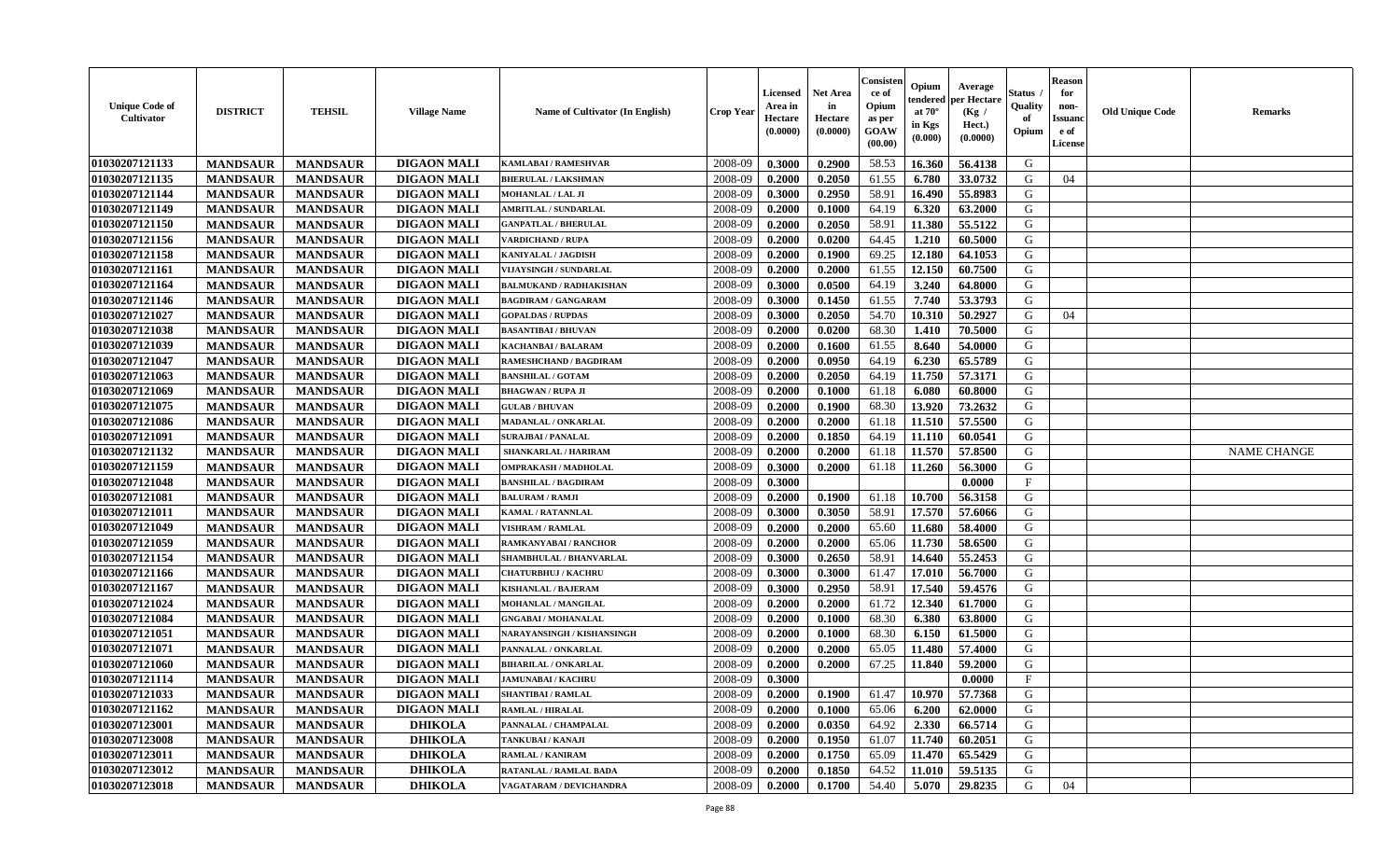| <b>Unique Code of</b><br><b>Cultivator</b> | <b>DISTRICT</b> | <b>TEHSIL</b>   | <b>Village Name</b> | <b>Name of Cultivator (In English)</b> | <b>Crop Year</b> | Licensed<br>Area in<br>Hectare<br>(0.0000) | Net Area<br>in<br>Hectare<br>(0.0000) | Consisteı<br>ce of<br>Opium<br>as per<br>GOAW<br>(00.00) | Opium<br>endered<br>at $70^\circ$<br>in Kgs<br>(0.000) | Average<br>per Hectare<br>(Kg /<br>Hect.)<br>(0.0000) | Status<br>Quality<br>of<br>Opium | <b>Reason</b><br>for<br>non-<br>Issuano<br>e of<br>License | <b>Old Unique Code</b> | Remarks |
|--------------------------------------------|-----------------|-----------------|---------------------|----------------------------------------|------------------|--------------------------------------------|---------------------------------------|----------------------------------------------------------|--------------------------------------------------------|-------------------------------------------------------|----------------------------------|------------------------------------------------------------|------------------------|---------|
| 01030207123031                             | <b>MANDSAUR</b> | <b>MANDSAUR</b> | <b>DHIKOLA</b>      | <b>RAMIBAI/KALU</b>                    | 2008-09          | 0.2000                                     | 0.1800                                | 66.98                                                    | 10.910                                                 | 60.6111                                               | G                                |                                                            |                        |         |
| 01030207123036                             | <b>MANDSAUR</b> | <b>MANDSAUR</b> | <b>DHIKOLA</b>      | MOHANALAL / BHUVANILAL                 | 2008-09          | 0.3000                                     | 0.1450                                | 64.52                                                    | 10.370                                                 | 71.5172                                               | G                                |                                                            |                        |         |
| 01030207123038                             | <b>MANDSAUR</b> | <b>MANDSAUR</b> | <b>DHIKOLA</b>      | KAVARALAL / BHUVANIRAM                 | 2008-09          | 0.2000                                     | 0.1600                                | 64.62                                                    | 5.000                                                  | 31.2500                                               | G                                | 04                                                         |                        |         |
| 01030207123042                             | <b>MANDSAUR</b> | <b>MANDSAUR</b> | <b>DHIKOLA</b>      | <b>FULANDEVI / BHAGATRAM</b>           | 2008-09          | 0.2000                                     | 0.1000                                | 64.62                                                    | 5.870                                                  | 58.7000                                               | G                                |                                                            |                        |         |
| 01030207123050                             | <b>MANDSAUR</b> | <b>MANDSAUR</b> | <b>DHIKOLA</b>      | <b>GOPAL / RAMLAL</b>                  | 2008-09          | 0.2000                                     | 0.1850                                | 57.71                                                    | 9.720                                                  | 52.5405                                               | G                                | 04                                                         |                        |         |
| 01030207123057                             | <b>MANDSAUR</b> | <b>MANDSAUR</b> | <b>DHIKOLA</b>      | MANOHARLAL / PANNALAL                  | 2008-09          | 0.2000                                     | 0.1700                                | 62.77                                                    | 3.620                                                  | 21.2941                                               | G                                | 04                                                         |                        |         |
| 01030207123058                             | <b>MANDSAUR</b> | <b>MANDSAUR</b> | <b>DHIKOLA</b>      | MADHULAL / KACHARU                     | 2008-09          | 0.2000                                     | 0.1650                                | 63.90                                                    | 8.950                                                  | 54.2424                                               | G                                |                                                            |                        |         |
| 01030207123063                             | <b>MANDSAUR</b> | <b>MANDSAUR</b> | <b>DHIKOLA</b>      | <b>GOPAL / RAMLAL</b>                  | 2008-09          | 0.2000                                     | 0.1850                                | 61.70                                                    | 4.830                                                  | 26.1081                                               | G                                | 04                                                         |                        |         |
| 01030207123066                             | <b>MANDSAUR</b> | <b>MANDSAUR</b> | <b>DHIKOLA</b>      | KARU / BHUVANIRAM                      | 2008-09          | 0.2000                                     | 0.1900                                | 64.52                                                    | 4.660                                                  | 24.5263                                               | G                                | 04                                                         |                        |         |
| 01030207123070                             | <b>MANDSAUR</b> | <b>MANDSAUR</b> | <b>DHIKOLA</b>      | <b>BHERULAL / SHIVARAM</b>             | 2008-09          | 0.2000                                     | 0.2000                                | 61.07                                                    | 4.370                                                  | 21.8500                                               | G                                | 04                                                         |                        |         |
| 01030207123075                             | <b>MANDSAUR</b> | <b>MANDSAUR</b> | <b>DHIKOLA</b>      | <b>MANGILAL / PARMANAD</b>             | 2008-09          | 0.2000                                     | 0.1550                                | 64.07                                                    | 9.410                                                  | 60.7097                                               | G                                |                                                            |                        |         |
| 01030207123076                             | <b>MANDSAUR</b> | <b>MANDSAUR</b> | <b>DHIKOLA</b>      | <b>UDERAM / JETARAM</b>                | 2008-09          | 0.2000                                     | 0.1850                                | 58.10                                                    | 4.180                                                  | 22.5946                                               | G                                | 04                                                         |                        |         |
| 01030207123082                             | <b>MANDSAUR</b> | <b>MANDSAUR</b> | <b>DHIKOLA</b>      | <b>BHUVANILAL / GIRADHARI</b>          | 2008-09          | 0.2000                                     | 0.1650                                | 55.54                                                    | 8.750                                                  | 53.0303                                               | G                                | 04                                                         | 0103020706010          |         |
| 01030207124008                             | <b>MANDSAUR</b> | <b>MANDSAUR</b> | <b>GANDHIGRAM</b>   | PRABHULAL / SHANKARLAL                 | 2008-09          | 0.2000                                     | 0.1800                                | 62.48                                                    | 11.150                                                 | 61.9444                                               | G                                |                                                            |                        |         |
| 01030207124001                             | <b>MANDSAUR</b> | <b>MANDSAUR</b> | <b>GANDHIGRAM</b>   | <b>BHERULAL / KANHAIYALAL</b>          | 2008-09          | 0.2000                                     | 0.2000                                | 65.00                                                    | 3.530                                                  | 17.6500                                               | $\mathbf G$                      | 04                                                         |                        |         |
| 01030207124005                             | <b>MANDSAUR</b> | <b>MANDSAUR</b> | <b>GANDHIGRAM</b>   | <b>GANPATLAL / SHANKARLAL</b>          | 2008-09          | 0.2000                                     | 0.2000                                | 60.06                                                    | 11.740                                                 | 58.7000                                               | G                                |                                                            |                        |         |
| 01030207124006                             | <b>MANDSAUR</b> | <b>MANDSAUR</b> | <b>GANDHIGRAM</b>   | MANOHARSINGH / BHAIRULAL               | 2008-09          | 0.2000                                     | 0.1600                                | 66.39                                                    | 10.030                                                 | 62.6875                                               | G                                |                                                            |                        |         |
| 01030207124007                             | <b>MANDSAUR</b> | <b>MANDSAUR</b> | <b>GANDHIGRAM</b>   | PURALAL / JAGANNATH                    | 2008-09          | 0.2000                                     | 0.2050                                | 62.48                                                    | 12.140                                                 | 59.2195                                               | G                                |                                                            |                        |         |
| 01030207124009                             | <b>MANDSAUR</b> | <b>MANDSAUR</b> | <b>GANDHIGRAM</b>   | <b>JANIBAI / BHERULAL</b>              | 2008-09          | 0.2000                                     | 0.1800                                | 66.92                                                    | 11.000                                                 | 61.1111                                               | G                                |                                                            |                        |         |
| 01030207124011                             | <b>MANDSAUR</b> | <b>MANDSAUR</b> | <b>GANDHIGRAM</b>   | <b>DEVILAL / MODA</b>                  | 2008-09          | 0.3000                                     | 0.2600                                | 60.06                                                    | 14.930                                                 | 57.4231                                               | G                                |                                                            |                        |         |
| 01030207124012                             | <b>MANDSAUR</b> | <b>MANDSAUR</b> | <b>GANDHIGRAM</b>   | <b>BHAGVAN / BAGDIRAM</b>              | 2008-09          | 0.2000                                     | 0.1850                                | 65.61                                                    | 10.000                                                 | 54.0541                                               | G                                |                                                            |                        |         |
| 01030207124004                             | <b>MANDSAUR</b> | <b>MANDSAUR</b> | <b>GANDHIGRAM</b>   | <b>BHARATSINGH / SHANKARLAL</b>        | 2008-09          | 0.2000                                     | 0.1800                                | 62.48                                                    | 10.520                                                 | 58.4444                                               | G                                |                                                            |                        |         |
| 01030207124015                             | <b>MANDSAUR</b> | <b>MANDSAUR</b> | <b>GANDHIGRAM</b>   | <b>BALVANTSINGH / DEV JI</b>           | 2008-09          | 0.2000                                     | 0.1950                                | 62.27                                                    | 11.640                                                 | 59.6923                                               | G                                |                                                            |                        |         |
| 01030207124019                             | <b>MANDSAUR</b> | <b>MANDSAUR</b> | <b>GANDHIGRAM</b>   | <b>KISHANLAL / BAPULAL</b>             | 2008-09          | 0.2000                                     | 0.1750                                | 62.48                                                    | 5.490                                                  | 31.3714                                               | G                                | 04                                                         |                        |         |
| 01030207124022                             | <b>MANDSAUR</b> | <b>MANDSAUR</b> | <b>GANDHIGRAM</b>   | <b>VARADA / KESHURAM</b>               | 2008-09          | 0.2000                                     | 0.1750                                | 65.63                                                    | 10.310                                                 | 58.9143                                               | G                                |                                                            |                        |         |
| 01030207124023                             | <b>MANDSAUR</b> | <b>MANDSAUR</b> | <b>GANDHIGRAM</b>   | <b>GANESHRAM / BHERA</b>               | 2008-09          | 0.2000                                     | 0.1650                                | 66.34                                                    | 10.040                                                 | 60.8485                                               | G                                |                                                            |                        |         |
| 01030207124003                             | <b>MANDSAUR</b> | <b>MANDSAUR</b> | <b>GANDHIGRAM</b>   | <b>HIRALAL / NANDA</b>                 | 2008-09          | 0.2000                                     | 0.1850                                | 66.85                                                    | 11.440                                                 | 61.8378                                               | G                                |                                                            |                        |         |
| 01030207124027                             | <b>MANDSAUR</b> | <b>MANDSAUR</b> | <b>GANDHIGRAM</b>   | RAMESHVAR / JAVAHARLAL                 | 2008-09          | 0.3000                                     | 0.2550                                | 66.79                                                    | 16.170                                                 | 63.4118                                               | G                                |                                                            |                        |         |
| 01030207124029                             | <b>MANDSAUR</b> | <b>MANDSAUR</b> | <b>GANDHIGRAM</b>   | KANHAIYALAL / NARAYAN                  | 2008-09          | 0.3000                                     | 0.3000                                | 68.64                                                    | 4.830                                                  | 16.1000                                               | $\mathbf{I}$                     | 02                                                         |                        |         |
| 01030207124002                             | <b>MANDSAUR</b> | <b>MANDSAUR</b> | <b>GANDHIGRAM</b>   | LAKSHMAN / LAL JI                      | 2008-09          | 0.3000                                     | 0.2250                                | 60.06                                                    | 5.900                                                  | 26.2222                                               | G                                | 04                                                         |                        |         |
| 01030207124031                             | <b>MANDSAUR</b> | <b>MANDSAUR</b> | <b>GANDHIGRAM</b>   | <b>MANGILAL / KARU</b>                 | 2008-09          | 0.2000                                     | 0.1900                                | 66.12                                                    | 11.580                                                 | 60.9474                                               | G                                |                                                            |                        |         |
| 01030207124032                             | <b>MANDSAUR</b> | <b>MANDSAUR</b> | <b>GANDHIGRAM</b>   | SHANTILAL / SHOBHARAM                  | 2008-09          | 0.2000                                     | 0.2050                                | 56.82                                                    | 9.860                                                  | 48.0976                                               | G                                | 04                                                         |                        |         |
| 01030207124033                             | <b>MANDSAUR</b> | <b>MANDSAUR</b> | <b>GANDHIGRAM</b>   | <b>BHANVARLAL / GANGARAM</b>           | 2008-09          | 0.2000                                     | 0.1900                                | 56.82                                                    | 5.250                                                  | 27.6316                                               | G                                | 04                                                         |                        |         |
| 01030207124034                             | <b>MANDSAUR</b> | <b>MANDSAUR</b> | <b>GANDHIGRAM</b>   | <b>HEMRAJ / HIRALAL</b>                | 2008-09          | 0.2000                                     | 0.1900                                | 62.48                                                    | 10.960                                                 | 57.6842                                               | G                                |                                                            |                        |         |
| 01030207124035                             | <b>MANDSAUR</b> | <b>MANDSAUR</b> | <b>GANDHIGRAM</b>   | RUKAMANBAI / BADRILAL                  | 2008-09          | 0.2000                                     | 0.1800                                | 62.64                                                    | 10.610                                                 | 58.9444                                               | G                                |                                                            |                        |         |
| 01030207124036                             | <b>MANDSAUR</b> | <b>MANDSAUR</b> | <b>GANDHIGRAM</b>   | <b>JAYSINGH / SHOBHARAM</b>            | 2008-09          | 0.2000                                     | 0.2000                                | 60.06                                                    | 11.090                                                 | 55.4500                                               | G                                |                                                            |                        |         |
| 01030207126009                             | <b>MANDSAUR</b> | <b>MANDSAUR</b> | <b>HASLI</b>        | <b>DASHRATH / KARU JI</b>              | 2008-09          | 0.3000                                     |                                       |                                                          |                                                        | 0.0000                                                | $\rm F$                          |                                                            |                        |         |
| 01030207126011                             | <b>MANDSAUR</b> | <b>MANDSAUR</b> | <b>HASLI</b>        | <b>RAMESHVAR / UDELAL</b>              | 2008-09          | 0.3000                                     | 0.2700                                | 63.63                                                    | 13.610                                                 | 50.4074                                               | $\mathbf{I}$                     | 02                                                         |                        |         |
| 01030207126015                             | <b>MANDSAUR</b> | <b>MANDSAUR</b> | <b>HASLI</b>        | <b>SOHANABAI / RAMLAL</b>              | 2008-09          | 0.3000                                     |                                       |                                                          |                                                        | 0.0000                                                | $_{\rm F}$                       |                                                            |                        |         |
| 01030207126019                             | <b>MANDSAUR</b> | <b>MANDSAUR</b> | <b>HASLI</b>        | <b>BHARATSINGH / KASTURA</b>           | 2008-09          | 0.3000                                     |                                       |                                                          |                                                        | 0.0000                                                | F                                |                                                            |                        |         |
| 01030207126020                             | <b>MANDSAUR</b> | <b>MANDSAUR</b> | <b>HASLI</b>        | <b>BALURAM / DHURA</b>                 | 2008-09          | 0.2000                                     | 0.0700                                | 56.54                                                    | 3.680                                                  | 52.5714                                               | G                                | 04                                                         |                        |         |
| 01030207126025                             | <b>MANDSAUR</b> | <b>MANDSAUR</b> | <b>HASLI</b>        | <b>KARULAL / BHERA</b>                 | 2008-09          | 0.2000                                     | 0.1800                                | 56.54                                                    | 3.240                                                  | 18.0000                                               | G                                | 04                                                         |                        |         |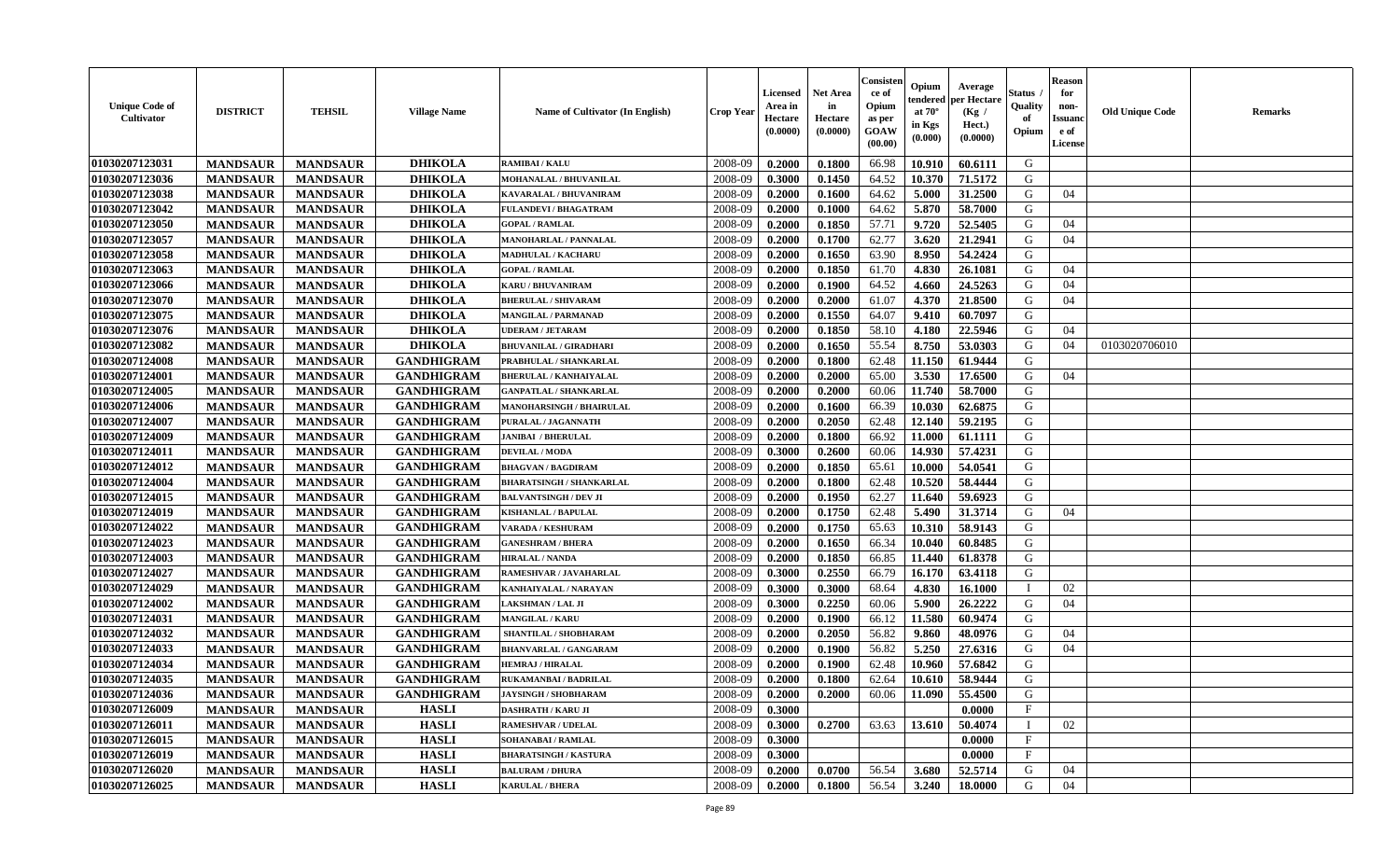| <b>Unique Code of</b><br><b>Cultivator</b> | <b>DISTRICT</b> | <b>TEHSIL</b>   | <b>Village Name</b> | Name of Cultivator (In English) | <b>Crop Year</b> | <b>Licensed</b><br>Area in<br>Hectare<br>(0.0000) | <b>Net Area</b><br>in<br>Hectare<br>(0.0000) | Consister<br>ce of<br>Opium<br>as per<br><b>GOAW</b><br>(00.00) | Opium<br>endered<br>at $70^\circ$<br>in Kgs<br>(0.000) | Average<br>per Hectare<br>(Kg /<br>Hect.)<br>(0.0000) | Status<br>Quality<br>of<br>Opium | <b>Reason</b><br>for<br>non-<br><b>Issuand</b><br>e of<br><b>License</b> | <b>Old Unique Code</b> | <b>Remarks</b>                     |
|--------------------------------------------|-----------------|-----------------|---------------------|---------------------------------|------------------|---------------------------------------------------|----------------------------------------------|-----------------------------------------------------------------|--------------------------------------------------------|-------------------------------------------------------|----------------------------------|--------------------------------------------------------------------------|------------------------|------------------------------------|
| 01030207126032                             | <b>MANDSAUR</b> | <b>MANDSAUR</b> | <b>HASLI</b>        | SOHANBAI / SALAGRAM             | 2008-09          | 0.2000                                            | 0.1200                                       | 61.73                                                           | 2.800                                                  | 23.3333                                               | G                                | 04                                                                       |                        |                                    |
| 01030207126021                             | <b>MANDSAUR</b> | <b>MANDSAUR</b> | <b>HASLI</b>        | <b>PYARCHNDR / BALARAM</b>      | 2008-09          | 0.3000                                            | 0.0950                                       | 64.57                                                           | 5.580                                                  | 58.7368                                               | - T                              | 02                                                                       |                        |                                    |
| 01030207126003                             | <b>MANDSAUR</b> | <b>MANDSAUR</b> | <b>HASLI</b>        | <b>RAYSINGH / KANIRAM</b>       | 2008-09          | 0.2000                                            | 0.1800                                       | 52.18                                                           | 8.160                                                  | 45.3333                                               | G                                | 04                                                                       |                        |                                    |
| 01030207126041                             | <b>MANDSAUR</b> | <b>MANDSAUR</b> | <b>HASLI</b>        | RAMCHANDRAIBAI / KISHANALAL     | 2008-09          | 0.2000                                            | 0.2000                                       | 61.73                                                           | 10.970                                                 | 54.8500                                               | G                                |                                                                          |                        |                                    |
| 01030207128006                             | <b>MANDSAUR</b> | <b>MANDSAUR</b> | <b>JAGGAKHEDI</b>   | RADHESHYAM / RATANLAL           | 2008-09          | 0.3000                                            | 0.2900                                       | 63.58                                                           | 15.750                                                 | 54.3103                                               | G                                |                                                                          |                        |                                    |
| 01030207128012                             | <b>MANDSAUR</b> | <b>MANDSAUR</b> | <b>JAGGAKHEDI</b>   | KANKUBAI / SURATRAM             | 2008-09          | 0.2000                                            | 0.1750                                       | 66.95                                                           | 11.600                                                 | 66.2857                                               | G                                |                                                                          |                        |                                    |
| 01030207128013                             | <b>MANDSAUR</b> | <b>MANDSAUR</b> | <b>JAGGAKHEDI</b>   | KHIMA / CHATURBHUJ              | 2008-09          | 0.2000                                            | 0.1650                                       | 66.35                                                           | 10.810                                                 | 65.5152                                               | G                                |                                                                          |                        |                                    |
| 01030207128019                             | <b>MANDSAUR</b> | <b>MANDSAUR</b> | <b>JAGGAKHEDI</b>   | <b>GOVINDSINGH / SHIVSINGH</b>  | 2008-09          | 0.2000                                            | 0.1900                                       | 69.34                                                           | 3.740                                                  | 19.6842                                               | G                                | 04                                                                       |                        |                                    |
| 01030207128026                             | <b>MANDSAUR</b> | <b>MANDSAUR</b> | <b>JAGGAKHEDI</b>   | <b>GITABAI/BHERULAL</b>         | 2008-09          | 0.2000                                            | 0.1950                                       | 60.79                                                           | 12.140                                                 | 62.2564                                               | G                                |                                                                          |                        |                                    |
| 01030207128060                             | <b>MANDSAUR</b> | <b>MANDSAUR</b> | <b>JAGGAKHEDI</b>   | UMRAVKHA / FAKIR MO.            | 2008-09          | 0.2000                                            | 0.2000                                       | 54.32                                                           | 7.510                                                  | 37.5500                                               | G                                | 04                                                                       |                        |                                    |
| 01030207128066                             | <b>MANDSAUR</b> | <b>MANDSAUR</b> | <b>JAGGAKHEDI</b>   | <b>KACHRULAL / NANURAM</b>      | 2008-09          | 0.3000                                            |                                              |                                                                 |                                                        | 0.0000                                                | $\mathbf{F}$                     |                                                                          |                        |                                    |
| 01030207128078                             | <b>MANDSAUR</b> | <b>MANDSAUR</b> | <b>JAGGAKHEDI</b>   | <b>JARESINGH / TEJSINGH</b>     | 2008-09          | 0.2000                                            | 0.0900                                       | 73.76                                                           | 6.270                                                  | 69.6667                                               | G                                |                                                                          |                        |                                    |
| 01030207128081                             | <b>MANDSAUR</b> | <b>MANDSAUR</b> | <b>JAGGAKHEDI</b>   | <b>CHANDMAL / RAMLAL</b>        | 2008-09          | 0.2000                                            | 0.2000                                       | 65.19                                                           | 11.290                                                 | 56.4500                                               | G                                |                                                                          |                        |                                    |
| 01030207128009                             | <b>MANDSAUR</b> | <b>MANDSAUR</b> | <b>JAGGAKHEDI</b>   | RADHESHYAM / NANDRAM            | 2008-09          | 0.2000                                            | 0.0250                                       | 69.34                                                           | 1.770                                                  | 70.8000                                               | G                                |                                                                          |                        |                                    |
| 01030207128005                             | <b>MANDSAUR</b> | <b>MANDSAUR</b> | <b>JAGGAKHEDI</b>   | RAJIBAI / RAMA                  | 2008-09          | 0.2000                                            | 0.2000                                       | 64.89                                                           | 4.600                                                  | 23.0000                                               | G                                | 04                                                                       |                        |                                    |
| 01030207128075                             | <b>MANDSAUR</b> | <b>MANDSAUR</b> | <b>JAGGAKHEDI</b>   | SAJANBAI / GARIBDAS             | 2008-09          | 0.3000                                            | 0.1400                                       | 65.89                                                           | 7.980                                                  | 57.0000                                               | G                                |                                                                          |                        | TRANSFER/MALYA<br><b>KHERKHEDA</b> |
| 01030207128083                             | <b>MANDSAUR</b> | <b>MANDSAUR</b> | <b>JAGGAKHEDI</b>   | LAKSHMINARAYAN / DHURA JI       | 2008-09          | 0.2000                                            | 0.1950                                       | 65.35                                                           | 4.120                                                  | 21.1282                                               | G                                | 04                                                                       |                        |                                    |
| 01030207128084                             | <b>MANDSAUR</b> | <b>MANDSAUR</b> | <b>JAGGAKHEDI</b>   | LALARAM / NANDA JI              | 2008-09          | 0.2000                                            | 0.1700                                       | 59.67                                                           | 4.150                                                  | 24.4118                                               | G                                | 04                                                                       |                        |                                    |
| 01030207129036                             | <b>MANDSAUR</b> | <b>MANDSAUR</b> | <b>KOLWA</b>        | PRITHVIRAJ / HIRA               | 2008-09          | 0.2000                                            | 0.1900                                       | 62.70                                                           | 11.270                                                 | 59.3158                                               | G                                |                                                                          |                        |                                    |
| 01030207129002                             | <b>MANDSAUR</b> | <b>MANDSAUR</b> | <b>KOLWA</b>        | <b>MANGILAL / NANDA</b>         | 2008-09          | 0.2000                                            | 0.2000                                       | 65.62                                                           | 12.360                                                 | 61.8000                                               | G                                |                                                                          |                        |                                    |
| 01030207129003                             | <b>MANDSAUR</b> | <b>MANDSAUR</b> | <b>KOLWA</b>        | <b>BAGDIRAM / MANGILAL</b>      | 2008-09          | 0.2000                                            | 0.1100                                       | 60.75                                                           | 6.400                                                  | 58.1818                                               | G                                |                                                                          |                        |                                    |
| 01030207129008                             | <b>MANDSAUR</b> | <b>MANDSAUR</b> | <b>KOLWA</b>        | <b>KHEMCHAND / RAGHUNATH</b>    | 2008-09          | 0.2000                                            | 0.1850                                       | 61.92                                                           | 11.190                                                 | 60.4865                                               | G                                |                                                                          |                        |                                    |
| 01030207129013                             | <b>MANDSAUR</b> | <b>MANDSAUR</b> | <b>KOLWA</b>        | <b>VINESH / RAMCHANDRA</b>      | 2008-09          | 0.2000                                            | 0.1950                                       | 61.92                                                           | 12.300                                                 | 63.0769                                               | G                                |                                                                          |                        |                                    |
| 01030207129014                             | <b>MANDSAUR</b> | <b>MANDSAUR</b> | <b>KOLWA</b>        | SATAYNARAYAN / MOTILAL          | 2008-09          | 0.2000                                            | 0.1900                                       | 60.75                                                           | 11.860                                                 | 62.4211                                               | G                                |                                                                          |                        |                                    |
| 01030207129024                             | <b>MANDSAUR</b> | <b>MANDSAUR</b> | <b>KOLWA</b>        | DEVILAL / JAGANNATH             | 2008-09          | 0.2000                                            | 0.1800                                       | 54.63                                                           | 4.960                                                  | 27.5556                                               | G                                | 04                                                                       |                        |                                    |
| 01030207129028                             | <b>MANDSAUR</b> | <b>MANDSAUR</b> | <b>KOLWA</b>        | KANHAIYALAL / KACHRU            | 2008-09          | 0.2000                                            | 0.1950                                       | 61.92                                                           | 11.220                                                 | 57.5385                                               | G                                |                                                                          |                        |                                    |
| 01030207129030                             | <b>MANDSAUR</b> | <b>MANDSAUR</b> | <b>KOLWA</b>        | <b>MADHU / HIRA</b>             | 2008-09          | 0.2000                                            | 0.1950                                       | 61.92                                                           | 11.740                                                 | 60.2051                                               | G                                |                                                                          |                        |                                    |
| 01030207129034                             | <b>MANDSAUR</b> | <b>MANDSAUR</b> | <b>KOLWA</b>        | <b>LAKSHMAN / HIRA</b>          | 2008-09          | 0.2000                                            | 0.1000                                       | 53.75                                                           | 4.790                                                  | 47.9000                                               | G                                | 04                                                                       |                        |                                    |
| 01030207129035                             | <b>MANDSAUR</b> | <b>MANDSAUR</b> | <b>KOLWA</b>        | <b>KALABAI/MANGUDAS</b>         | 2008-09          | 0.2000                                            | 0.2050                                       | 61.92                                                           | 12.590                                                 | 61.4146                                               | G                                |                                                                          |                        |                                    |
| 01030207129037                             | <b>MANDSAUR</b> | <b>MANDSAUR</b> | <b>KOLWA</b>        | NIYALIBAI / KANA                | 2008-09          | 0.2000                                            | 0.1800                                       | 46.33                                                           | 3.710                                                  | 20.6111                                               | G                                | 04                                                                       |                        |                                    |
| 01030207129040                             | <b>MANDSAUR</b> | <b>MANDSAUR</b> | <b>KOLWA</b>        | <b>BHAGIRATH / CHAMPALAL</b>    | 2008-09          | 0.2000                                            | 0.1600                                       | 62.51                                                           | 9.570                                                  | 59.8125                                               | ${\bf G}$                        |                                                                          |                        |                                    |
| 01030207129041                             | <b>MANDSAUR</b> | <b>MANDSAUR</b> | <b>KOLWA</b>        | <b>GIRDHARI / MOHAN</b>         | 2008-09          | 0.2000                                            | 0.1900                                       | 60.98                                                           | 11.620                                                 | 61.1579                                               | G                                |                                                                          |                        |                                    |
| 01030207129045                             | <b>MANDSAUR</b> | <b>MANDSAUR</b> | <b>KOLWA</b>        | <b>HARIDAS / KAMLADAS</b>       | 2008-09          | 0.2000                                            | 0.2050                                       | 60.98                                                           | 12.590                                                 | 61.4146                                               | G                                |                                                                          |                        |                                    |
| 01030207129046                             | <b>MANDSAUR</b> | <b>MANDSAUR</b> | <b>KOLWA</b>        | SATAYNARAYAN / HARLAL           | 2008-09          | 0.2000                                            | 0.1950                                       | 62.51                                                           | 12.000                                                 | 61.5385                                               | G                                |                                                                          |                        |                                    |
| 01030207129047                             | <b>MANDSAUR</b> | <b>MANDSAUR</b> | <b>KOLWA</b>        | <b>VARDICHANDRA / KACHRU</b>    | 2008-09          | 0.2000                                            | 0.1800                                       | 42.85                                                           | 2.500                                                  | 13.8889                                               | G                                | 04                                                                       |                        |                                    |
| 01030207129050                             | <b>MANDSAUR</b> | <b>MANDSAUR</b> | <b>KOLWA</b>        | <b>JANIBAI / RODIRAM</b>        | 2008-09          | 0.2000                                            | 0.1850                                       | 65.62                                                           | 11.710                                                 | 63.2973                                               | G                                |                                                                          |                        |                                    |
| 01030207129058                             | <b>MANDSAUR</b> | <b>MANDSAUR</b> | <b>KOLWA</b>        | <b>BAGDIRAM / HARLAL</b>        | 2008-09          | 0.2000                                            | 0.1800                                       | 62.51                                                           | 11.230                                                 | 62.3889                                               | G                                |                                                                          |                        |                                    |
| 01030207129067                             | <b>MANDSAUR</b> | <b>MANDSAUR</b> | <b>KOLWA</b>        | MAGANLAL / LAKSHMICHANDRA       | 2008-09          | 0.2000                                            | 0.2000                                       | 62.51                                                           | 11.260                                                 | 56.3000                                               | G                                |                                                                          |                        |                                    |
| 01030207129070                             | <b>MANDSAUR</b> | <b>MANDSAUR</b> | <b>KOLWA</b>        | RADHAKISHAN / BHAGIRATH         | 2008-09          | 0.2000                                            | 0.1950                                       | 51.63                                                           | 5.390                                                  | 27.6410                                               | G                                | 04                                                                       |                        |                                    |
| 01030207129072                             | <b>MANDSAUR</b> | <b>MANDSAUR</b> | <b>KOLWA</b>        | <b>AMRITRAM / SURAJMAL</b>      | 2008-09          | 0.2000                                            | 0.1900                                       | 60.98                                                           | 8.760                                                  | 46.1053                                               | G                                | 04                                                                       |                        |                                    |
| 01030207129075                             | <b>MANDSAUR</b> | <b>MANDSAUR</b> | <b>KOLWA</b>        | <b>PRABHULAL / KISHAN</b>       | 2008-09          | 0.2000                                            | 0.0200                                       | 66.03                                                           | 1.470                                                  | 73.5000                                               | G                                |                                                                          |                        |                                    |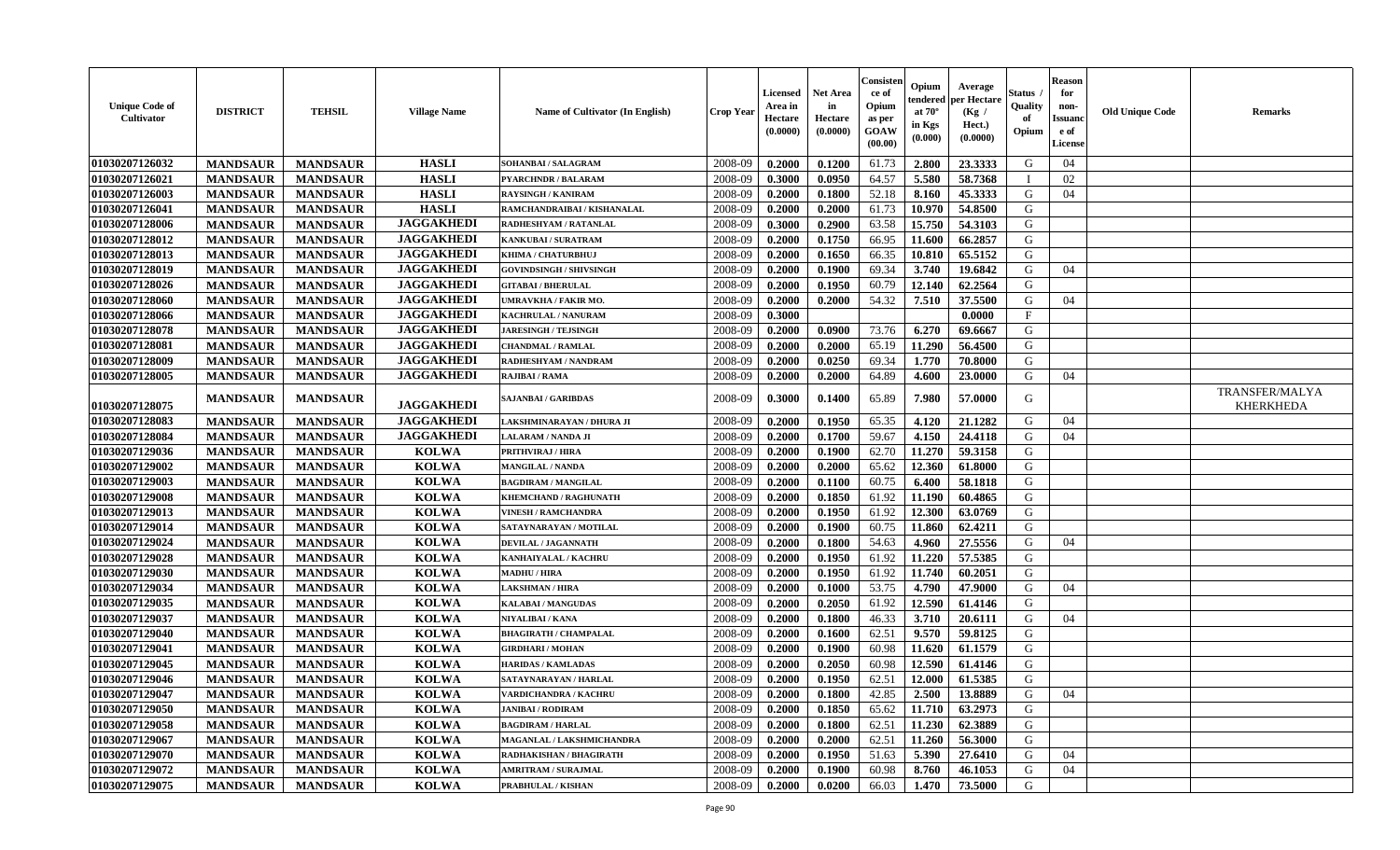| <b>Unique Code of</b><br><b>Cultivator</b> | <b>DISTRICT</b> | <b>TEHSIL</b>   | <b>Village Name</b>                          | Name of Cultivator (In English)            | <b>Crop Year</b> | Licensed<br>Area in<br>Hectare<br>(0.0000) | <b>Net Area</b><br>in<br>Hectare<br>(0.0000) | Consister<br>ce of<br>Opium<br>as per<br><b>GOAW</b><br>(00.00) | Opium<br>tendered<br>at $70^\circ$<br>in Kgs<br>$(\mathbf{0.000})$ | Average<br>per Hectare<br>(Kg)<br>Hect.)<br>(0.0000) | <b>Status</b><br>Quality<br>of<br>Opium | <b>Reason</b><br>for<br>non-<br><b>Issuand</b><br>e of<br>License | <b>Old Unique Code</b><br><b>Remarks</b> |  |
|--------------------------------------------|-----------------|-----------------|----------------------------------------------|--------------------------------------------|------------------|--------------------------------------------|----------------------------------------------|-----------------------------------------------------------------|--------------------------------------------------------------------|------------------------------------------------------|-----------------------------------------|-------------------------------------------------------------------|------------------------------------------|--|
| 01030207129076                             | <b>MANDSAUR</b> | <b>MANDSAUR</b> | <b>KOLWA</b>                                 | <b>BAGDIRAM / NARAYAN</b>                  | 2008-09          | 0.2000                                     | 0.1850                                       | 60.98                                                           | 10.660                                                             | 57.6216                                              | G                                       |                                                                   |                                          |  |
| 01030207129080                             | <b>MANDSAUR</b> | <b>MANDSAUR</b> | <b>KOLWA</b>                                 | <b>RAMLAL / HIRALAL</b>                    | 2008-09          | 0.2000                                     | 0.1800                                       | 62.67                                                           | 11.130                                                             | 61.8333                                              | G                                       |                                                                   |                                          |  |
| 01030207129051                             | <b>MANDSAUR</b> | <b>MANDSAUR</b> | <b>KOLWA</b>                                 | MOHANBAI / SHANKARLAL                      | 2008-09          | 0.2000                                     | 0.1950                                       | 60.98                                                           | 10.880                                                             | 55.7949                                              | G                                       |                                                                   |                                          |  |
| 01030207129032                             | <b>MANDSAUR</b> | <b>MANDSAUR</b> | <b>KOLWA</b>                                 | <b>CHATRA / RUGNATH</b>                    | 2008-09          | 0.2000                                     | 0.1850                                       | 56.91                                                           | 10.210                                                             | 55.1892                                              | G                                       |                                                                   |                                          |  |
| 01030207129088                             | <b>MANDSAUR</b> | <b>MANDSAUR</b> | <b>KOLWA</b>                                 | <b>RANGLAL / HEMRAJ</b>                    | 2008-09          | 0.2000                                     | 0.2000                                       | 67.03                                                           | 12.160                                                             | 60.8000                                              | G                                       |                                                                   |                                          |  |
| 01030207130004                             | <b>MANDSAUR</b> | <b>MANDSAUR</b> |                                              | KHANDERIYA MARURAMCHANDRA / LAKSHMICHANDRA | 2008-09          | 0.2000                                     | 0.1000                                       | 61.90                                                           | 6.000                                                              | 60.0000                                              | G                                       |                                                                   |                                          |  |
| 01030207130005                             | <b>MANDSAUR</b> | <b>MANDSAUR</b> | <b>KHANDERIYA MARU</b>                       | SAJJANBAI / HAMER                          | 2008-09          | 0.2000                                     | 0.1800                                       | 58.53                                                           | 5.360                                                              | 29.7778                                              | G                                       | 04                                                                |                                          |  |
| 01030207130006                             | <b>MANDSAUR</b> | <b>MANDSAUR</b> | <b>KHANDERIYA MARU PARASHRAM / KASTURA</b>   |                                            | 2008-09          | 0.2000                                     | 0.1900                                       | 58.53                                                           | 5.490                                                              | 28.8947                                              | G                                       | 04                                                                |                                          |  |
| 01030207130010                             | <b>MANDSAUR</b> | <b>MANDSAUR</b> | <b>KHANDERIYA MARU</b>                       | <b>KESHURAM / PANNALAL</b>                 | 2008-09          | 0.2000                                     | 0.1800                                       | 58.53                                                           | 4.420                                                              | 24.5556                                              | G                                       | 04                                                                |                                          |  |
| 01030207130011                             | <b>MANDSAUR</b> | <b>MANDSAUR</b> | <b>KHANDERIYA MARU</b>                       | NATHULAL / PANNALAL                        | 2008-09          | 0.2000                                     | 0.1800                                       | 64.47                                                           | 11.210                                                             | 62.2778                                              | G                                       |                                                                   |                                          |  |
| 01030207130019                             | <b>MANDSAUR</b> | <b>MANDSAUR</b> | <b>KHANDERIYA MARU BHAGIRATH / SHIVLAL</b>   |                                            | 2008-09          | 0.2000                                     | 0.1950                                       | 64.47                                                           | 11.310                                                             | 58.0000                                              | G                                       |                                                                   |                                          |  |
| 01030207130020                             | <b>MANDSAUR</b> | <b>MANDSAUR</b> | <b>KHANDERIYA MARU KAMLESH / SHIVLAL</b>     |                                            | 2008-09          | 0.2000                                     | 0.1800                                       | 54.99                                                           | 5.080                                                              | 28,2222                                              | G                                       | 04                                                                |                                          |  |
| 01030207130022                             | <b>MANDSAUR</b> | <b>MANDSAUR</b> | KHANDERIYA MARUBADRILAL / RAMLAL             |                                            | 2008-09          | 0.2000                                     | 0.1900                                       | 63.97                                                           | 12.140                                                             | 63.8947                                              | G                                       |                                                                   |                                          |  |
| 01030207130030                             | <b>MANDSAUR</b> | <b>MANDSAUR</b> |                                              | KHANDERIYA MARURAMLAL / LAKSHMAN CHAMAR    | 2008-09          | 0.2000                                     | 0.1900                                       | 53.52                                                           | 11.880                                                             | 62.5263                                              | G                                       | 05                                                                |                                          |  |
| 01030207130032                             | <b>MANDSAUR</b> | <b>MANDSAUR</b> | KHANDERIYA MARU                              | <b>LAKSHMAN / BHUVAN</b>                   | 2008-09          | 0.2000                                     | 0.1600                                       | 70.08                                                           | 10.780                                                             | 67.3750                                              | G                                       |                                                                   |                                          |  |
| 01030207130035                             | <b>MANDSAUR</b> | <b>MANDSAUR</b> | KHANDERIYA MARU BHARATSINGH / NANURAM        |                                            | 2008-09          | 0.2000                                     | 0.1850                                       | 63.52                                                           | 11.280                                                             | 60.9730                                              | G                                       |                                                                   |                                          |  |
| 01030207130044                             | <b>MANDSAUR</b> | <b>MANDSAUR</b> |                                              | KHANDERIYA MARU LAKSHMICHANDRA / DHANNA    | 2008-09          | 0.2000                                     | 0.1850                                       | 59.04                                                           | 3.800                                                              | 20.5405                                              | G                                       | 04                                                                |                                          |  |
| 01030207130045                             | <b>MANDSAUR</b> | <b>MANDSAUR</b> | KHANDERIYA MARU MODIRAM / HAMERA             |                                            | 2008-09          | 0.2000                                     | 0.1700                                       | 62.93                                                           | 10.550                                                             | 62.0588                                              | G                                       |                                                                   |                                          |  |
| 01030207130046                             | <b>MANDSAUR</b> | <b>MANDSAUR</b> | <b>KHANDERIYA MARU RAMSINGH / HIRA</b>       |                                            | 2008-09          | 0.2000                                     | 0.1550                                       | 54.99                                                           | 4.720                                                              | 30.4516                                              | G                                       | 04                                                                |                                          |  |
| 01030207130051                             | <b>MANDSAUR</b> | <b>MANDSAUR</b> | <b>KHANDERIYA MARI</b>                       | <b>VIRAM / RUPA</b>                        | 2008-09          | 0.2000                                     | 0.1500                                       | 51.29                                                           | 4.700                                                              | 31.3333                                              | G                                       | 04                                                                |                                          |  |
| 01030207130054                             | <b>MANDSAUR</b> | <b>MANDSAUR</b> | <b>KHANDERIYA MARI</b>                       | <b>BHULIBAI / ONKAR</b>                    | 2008-09          | 0.2000                                     | 0.1700                                       | 64.47                                                           | 5.080                                                              | 29.8824                                              | G                                       | 04                                                                |                                          |  |
| 01030207130055                             | <b>MANDSAUR</b> | <b>MANDSAUR</b> | KHANDERIYA MARU HEMRAJ / RAMLAL              |                                            | 2008-09          | 0.2000                                     | 0.2000                                       | 62.54                                                           | 11.630                                                             | 58.1500                                              | G                                       |                                                                   |                                          |  |
| 01030207130058                             | <b>MANDSAUR</b> | <b>MANDSAUR</b> | <b>KHANDERIYA MARU</b> GANGABAI / KASTURA    |                                            | 2008-09          | 0.2000                                     | 0.1900                                       | 64.47                                                           | 11.500                                                             | 60.5263                                              | G                                       |                                                                   |                                          |  |
| 01030207130059                             | <b>MANDSAUR</b> | <b>MANDSAUR</b> |                                              | KHANDERIYA MARU BHAVARLAL / DULICHANDRA    | 2008-09          | 0.2000                                     | 0.1650                                       | 64.47                                                           | 3.080                                                              | 18.6667                                              | G                                       | 04                                                                |                                          |  |
| 01030207130060                             | <b>MANDSAUR</b> | <b>MANDSAUR</b> |                                              | KHANDERIYA MARU RAJKUNVAR / D.PUTRI KISHOR | 2008-09          | 0.2000                                     | 0.1650                                       | 59.04                                                           | 9.030                                                              | 54.7273                                              | G                                       |                                                                   |                                          |  |
| 01030207130065                             | <b>MANDSAUR</b> | <b>MANDSAUR</b> | <b>KHANDERIYA MARU</b>                       | <b>RAMSINGH / RUGNATH</b>                  | 2008-09          | 0.2000                                     | 0.1800                                       | 51.29                                                           | 3.820                                                              | 21.2222                                              | G                                       | 04                                                                |                                          |  |
| 01030207130067                             | <b>MANDSAUR</b> | <b>MANDSAUR</b> | KHANDERIYA MARU MANGILAL / BHAGVAN           |                                            | 2008-09          | 0.2000                                     | 0.1900                                       | 67.21                                                           | 12.370                                                             | 65.1053                                              | G                                       |                                                                   |                                          |  |
| 01030207130078                             | <b>MANDSAUR</b> | <b>MANDSAUR</b> | <b>KHANDERIYA MARU SHIVLAL / MAGNIRAM</b>    |                                            | 2008-09          | 0.2000                                     | 0.1850                                       | 62.54                                                           | 10.780                                                             | 58.2703                                              | G                                       |                                                                   |                                          |  |
| 01030207130088                             | <b>MANDSAUR</b> | <b>MANDSAUR</b> | <b>KHANDERIYA MARI</b>                       | <b>GOPAL / BAPULAL</b>                     | 2008-09          | 0.2000                                     | 0.1950                                       | 54.99                                                           | 3.130                                                              | 16.0513                                              | G                                       | 04                                                                |                                          |  |
| 01030207130105                             | <b>MANDSAUR</b> | <b>MANDSAUR</b> | <b>KHANDERIYA MARU</b>                       | <b>SHIVALAL / KACHRU</b>                   | 2008-09          | 0.2000                                     | 0.1950                                       | 59.04                                                           | 11.330                                                             | 58.1026                                              | G                                       |                                                                   |                                          |  |
| 01030207130106                             | <b>MANDSAUR</b> | <b>MANDSAUR</b> | <b>KHANDERIYA MARU</b>                       | <b>NANALAL / UDA</b>                       | 2008-09          | 0.2000                                     |                                              |                                                                 |                                                                    | 0.0000                                               | F                                       |                                                                   |                                          |  |
| 01030207130052                             | <b>MANDSAUR</b> | <b>MANDSAUR</b> | <b>KHANDERIYA MARI</b>                       | <b>RAMSINGH / BHUVAN</b>                   | 2008-09          | 0.2000                                     | 0.0950                                       | 62.54                                                           | 5.730                                                              | 60.3158                                              | G                                       |                                                                   |                                          |  |
| 01030207130023                             | <b>MANDSAUR</b> | <b>MANDSAUR</b> | KHANDERIYA MARU RATANLAL / KANIRAM           |                                            | 2008-09          | 0.2000                                     | 0.1850                                       | 45.93                                                           | 3.070                                                              | 16.5946                                              | G                                       | 04                                                                |                                          |  |
| 01030207130096                             | <b>MANDSAUR</b> | <b>MANDSAUR</b> | <b>KHANDERIYA MARU</b> SONABAI / CHUNNILAL   |                                            | 2008-09          | 0.2000                                     | 0.1800                                       | 63.86                                                           | 10.570                                                             | 58.7222                                              | G                                       |                                                                   |                                          |  |
| 01030207130098                             | <b>MANDSAUR</b> | <b>MANDSAUR</b> |                                              | KHANDERIYA MARU JHAMAKLAL / PYARCHANDRA    | 2008-09          | 0.2000                                     | 0.1100                                       | 70.08                                                           | 7.460                                                              | 67.8182                                              | G                                       |                                                                   |                                          |  |
| <b>01030207130057</b>                      | <b>MANDSAUR</b> |                 | MANDSAUR   KHANDERIYA MARU KASTURIBAI / RUPA |                                            | 2008-09          | 0.2000                                     | 0.1800                                       | 63.86                                                           |                                                                    | $3.910$   21.7222                                    | G                                       | 04                                                                |                                          |  |
| 01030207130104                             | <b>MANDSAUR</b> | <b>MANDSAUR</b> | KHANDERIYA MARU KAWARLAL / SHANKARLAL        |                                            | 2008-09          | 0.2000                                     | 0.1750                                       | 67.21                                                           | 10.910                                                             | 62.3429                                              | G                                       |                                                                   |                                          |  |
| 01030207130013                             | <b>MANDSAUR</b> | <b>MANDSAUR</b> | KHANDERIYA MARUDHANRAJ/GAMER                 |                                            | 2008-09          | 0.2000                                     | 0.1850                                       | 63.86                                                           | 11.260                                                             | 60.8649                                              | G                                       |                                                                   |                                          |  |
| 01030207131016                             | <b>MANDSAUR</b> | <b>MANDSAUR</b> | <b>LABDARI</b>                               | <b>BAGDIRAM / UDAYLAL</b>                  | 2008-09          | 0.3000                                     | 0.2900                                       | 63.92                                                           | 17.530                                                             | 60.4483                                              | G                                       |                                                                   |                                          |  |
| 01030207131005                             | <b>MANDSAUR</b> | <b>MANDSAUR</b> | <b>LABDARI</b>                               | <b>KANIRAM / KANVARLAL</b>                 | 2008-09          | 0.3000                                     | 0.2900                                       | 61.03                                                           | 18.070                                                             | 62.3103                                              | G                                       |                                                                   |                                          |  |
| 01030207131014                             | <b>MANDSAUR</b> | <b>MANDSAUR</b> | <b>LABDARI</b>                               | <b>GANESHRAM / KAVNRLAL</b>                | 2008-09          | 0.3000                                     | 0.2800                                       | 65.73                                                           | 19.220                                                             | 68.6429                                              | G                                       |                                                                   |                                          |  |
| 01030207131015                             | <b>MANDSAUR</b> | <b>MANDSAUR</b> | <b>LABDARI</b>                               | KAVARLAL / CHUNNILAL                       | 2008-09          | 0.3000                                     | 0.2850                                       | 61.01                                                           | 17.570                                                             | 61.6491                                              | G                                       |                                                                   |                                          |  |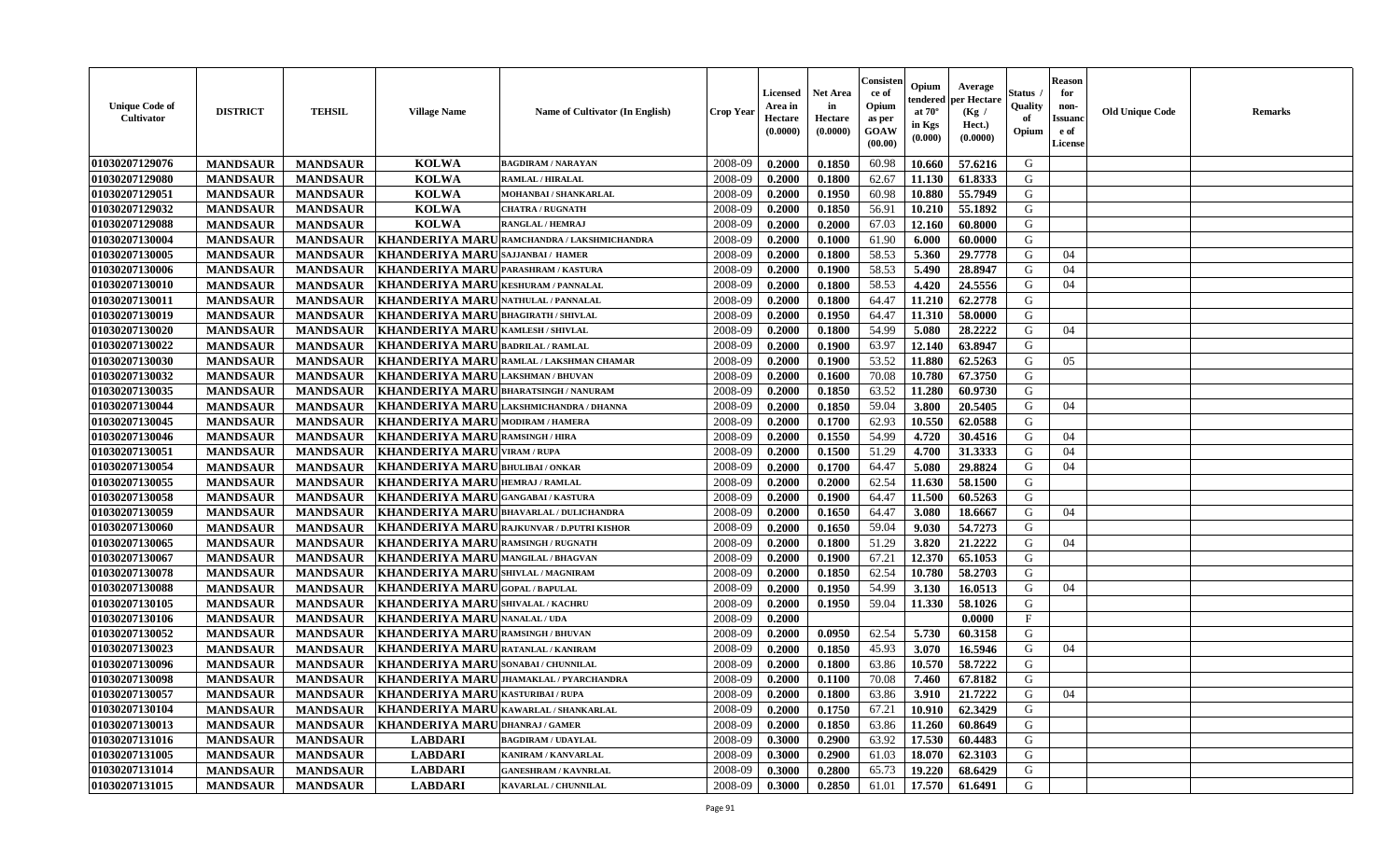| <b>Unique Code of</b><br><b>Cultivator</b> | <b>DISTRICT</b> | <b>TEHSIL</b>   | <b>Village Name</b> | Name of Cultivator (In English)    | <b>Crop Year</b> | <b>Licensed</b><br>Area in<br>Hectare<br>(0.0000) | <b>Net Area</b><br>in<br>Hectare<br>(0.0000) | Consister<br>ce of<br>Opium<br>as per<br>GOAW<br>(00.00) | Opium<br>endered<br>at $70^\circ$<br>in Kgs<br>$(\mathbf{0.000})$ | Average<br>oer Hectare<br>(Kg /<br>Hect.)<br>(0.0000) | Status<br>Quality<br>of<br>Opium | Reason<br>for<br>non-<br>Issuan<br>e of<br>License | <b>Old Unique Code</b> | <b>Remarks</b>         |
|--------------------------------------------|-----------------|-----------------|---------------------|------------------------------------|------------------|---------------------------------------------------|----------------------------------------------|----------------------------------------------------------|-------------------------------------------------------------------|-------------------------------------------------------|----------------------------------|----------------------------------------------------|------------------------|------------------------|
| 01030207131017                             | <b>MANDSAUR</b> | <b>MANDSAUR</b> | <b>LABDARI</b>      | <b>BAKSHIRAM / BABRU</b>           | 2008-09          | 0.2000                                            | 0.1950                                       | 61.25                                                    | 10.680                                                            | 54.7692                                               | G                                |                                                    |                        |                        |
| 01030207131019                             | <b>MANDSAUR</b> | <b>MANDSAUR</b> | <b>LABDARI</b>      | <b>MEHATABBAI/KARU</b>             | 2008-09          | 0.2000                                            | 0.1850                                       | 63.72                                                    | 10.320                                                            | 55.7838                                               | G                                |                                                    |                        |                        |
| 01030207131022                             | <b>MANDSAUR</b> | <b>MANDSAUR</b> | <b>LABDARI</b>      | KALABAI / GIRDHARI                 | 2008-09          | 0.2000                                            | 0.1900                                       | 62.48                                                    | 10.960                                                            | 57.6842                                               | G                                |                                                    |                        |                        |
| 01030207131024                             | <b>MANDSAUR</b> | <b>MANDSAUR</b> | <b>LABDARI</b>      | <b>BHERULAL / NANURAM</b>          | 2008-09          | 0.2000                                            | 0.1850                                       | 62.65                                                    | 11.540                                                            | 62.3784                                               | G                                |                                                    |                        |                        |
| 01030207131025                             | <b>MANDSAUR</b> | <b>MANDSAUR</b> | <b>LABDARI</b>      | <b>BHANVARLAL / SALAGRAM</b>       | 2008-09          | 0.3000                                            | 0.2850                                       | 60.22                                                    | 17.230                                                            | 60.4561                                               | G                                |                                                    |                        |                        |
| 01030207131001                             | <b>MANDSAUR</b> | <b>MANDSAUR</b> | <b>LABDARI</b>      | <b>KACHRU / UDAYLAL</b>            | 2008-09          | 0.3000                                            | 0.2950                                       | 61.70                                                    | 18.960                                                            | 64.2712                                               | G                                |                                                    |                        |                        |
| 01030207019002                             | <b>MANDSAUR</b> | <b>MANDSAUR</b> | <b>LALGHATI</b>     | NARBADABAI / MOHANLAL              | 2008-09          | 0.3000                                            | 0.2800                                       | 66.41                                                    | 17.480                                                            | 62.4286                                               | G                                |                                                    |                        |                        |
| 01030207019007                             | <b>MANDSAUR</b> | <b>MANDSAUR</b> | <b>LALGHATI</b>     | <b>DEUBAI/KISANLAL</b>             | 2008-09          | 0.3000                                            |                                              |                                                          |                                                                   | 0.0000                                                | $_{\rm F}$                       |                                                    |                        |                        |
| 01030207019009                             | <b>MANDSAUR</b> | <b>MANDSAUR</b> | <b>LALGHATI</b>     | <b>DHANRAJ / KALURAM</b>           | 2008-09          | 0.3000                                            |                                              |                                                          |                                                                   | 0.0000                                                | F                                |                                                    |                        |                        |
| 01030207019010                             | <b>MANDSAUR</b> | <b>MANDSAUR</b> | <b>LALGHATI</b>     | <b>MANGILAL / RAMLAL</b>           | 2008-09          | 0.3000                                            |                                              |                                                          |                                                                   | 0.0000                                                | $\mathbf F$                      |                                                    |                        |                        |
| 01030207019036                             | <b>MANDSAUR</b> | <b>MANDSAUR</b> | <b>LALGHATI</b>     | <b>MANSINGH / ONKARSINGH</b>       | 2008-09          | 0.3000                                            | 0.2150                                       | 63.55                                                    | 7.220                                                             | 33.5814                                               | G                                | 04                                                 |                        |                        |
| 01030207019034                             | <b>MANDSAUR</b> | <b>MANDSAUR</b> | <b>LALGHATI</b>     | PANNALAL / KISHANLAL               | 2008-09          | 0.2000                                            | 0.1750                                       | 68.20                                                    | 4.390                                                             | 25.0857                                               | G                                | 04                                                 |                        |                        |
| 01030207019040                             | <b>MANDSAUR</b> | <b>MANDSAUR</b> | <b>LALGHATI</b>     | <b>MADANLAL / BASANTILAL</b>       | 2008-09          | 0.3000                                            | 0.2900                                       | 65.13                                                    | 7.540                                                             | 26.0000                                               | G                                | 04                                                 |                        |                        |
| 01030207019041                             | <b>MANDSAUR</b> | <b>MANDSAUR</b> | <b>LALGHATI</b>     | <b>GATTUBAI/DEVICHANDRA</b>        | 2008-09          | 0.2000                                            |                                              |                                                          |                                                                   | 0.0000                                                | $\mathbf{F}$                     |                                                    |                        |                        |
| 01030207019046                             | <b>MANDSAUR</b> | <b>MANDSAUR</b> | <b>LALGHATI</b>     | <b>BHARATRAM / BAGDIRAM</b>        | 2008-09          | 0.2000                                            | 0.1950                                       | 69.82                                                    | 6.650                                                             | 34.1026                                               | G                                | 04                                                 |                        |                        |
| 01030207019047                             | <b>MANDSAUR</b> | <b>MANDSAUR</b> | <b>LALGHATI</b>     | <b>BAPULAL / KISHANLAL</b>         | 2008-09          | 0.3000                                            | 0.2850                                       | 63.55                                                    | 7.200                                                             | 25.2632                                               | G                                | 04                                                 |                        |                        |
| 01030207019050                             | <b>MANDSAUR</b> | <b>MANDSAUR</b> | <b>LALGHATI</b>     | NANIBAI / KACHRU                   | 2008-09          | 0.2000                                            | 0.2050                                       | 61.89                                                    | 6.760                                                             | 32.9756                                               | G                                | 04                                                 | 01030207003001         |                        |
| 01030207019051                             | <b>MANDSAUR</b> | <b>MANDSAUR</b> | <b>LALGHATI</b>     | <b>SAVLAL / ONKARLAL</b>           | 2008-09          | 0.2000                                            |                                              |                                                          |                                                                   | 0.0000                                                | $\mathbf F$                      |                                                    | 01030207003010         |                        |
| 01030207019052                             | <b>MANDSAUR</b> | <b>MANDSAUR</b> | <b>LALGHATI</b>     | <b>NANDA / BHUVAN</b>              | 2008-09          | 0.2000                                            | 0.0200                                       | 71.23                                                    | 1.600                                                             | 80.0000                                               | G                                |                                                    | 01030207006029         | TRANSFER/BHUKHI ADHARI |
| 01030207132030                             | <b>MANDSAUR</b> | <b>MANDSAUR</b> | <b>LILDA</b>        | <b>SAJJANSINGH / SHIVSINGH</b>     | 2008-09          | 0.2000                                            | 0.1950                                       | 62.88                                                    | 12.330                                                            | 63.2308                                               | G                                |                                                    |                        |                        |
| 01030207132001                             | <b>MANDSAUR</b> | <b>MANDSAUR</b> | <b>LILDA</b>        | <b>BHAVSINGH / CHANDA</b>          | 2008-09          | 0.2000                                            | 0.2000                                       | 64.70                                                    | 12.480                                                            | 62.4000                                               | G                                |                                                    |                        |                        |
| 01030207132004                             | <b>MANDSAUR</b> | <b>MANDSAUR</b> | <b>LILDA</b>        | KACHRUSINGH / BHANVARSINGH         | 2008-09          | 0.2000                                            | 0.1950                                       | 62.88                                                    | 10.910                                                            | 55,9487                                               | G                                |                                                    |                        |                        |
| 01030207132006                             | <b>MANDSAUR</b> | <b>MANDSAUR</b> | <b>LILDA</b>        | <b>MANSINGH / GOBARSINGH</b>       | 2008-09          | 0.2000                                            | 0.1900                                       | 62.16                                                    | 11.200                                                            | 58.9474                                               | G                                |                                                    |                        |                        |
| 01030207132007                             | <b>MANDSAUR</b> | <b>MANDSAUR</b> | <b>LILDA</b>        | PANIBAI / BHAGVATSINGH             | 2008-09          | 0.2000                                            | 0.1900                                       | 62.98                                                    | 11.290                                                            | 59.4211                                               | G                                |                                                    |                        |                        |
| 01030207132009                             | <b>MANDSAUR</b> | <b>MANDSAUR</b> | <b>LILDA</b>        | <b>AMARNATH / GANGARAM</b>         | 2008-09          | 0.2000                                            | 0.1950                                       | 46.53                                                    | 4.170                                                             | 21.3846                                               | G                                | 04                                                 |                        |                        |
| 01030207132013                             | <b>MANDSAUR</b> | <b>MANDSAUR</b> | <b>LILDA</b>        | UMMEDSINGH / KARANSINGH            | 2008-09          | 0.2000                                            | 0.1950                                       | 65.33                                                    | 12.730                                                            | 65.2821                                               | G                                |                                                    |                        |                        |
| 01030207132014                             | <b>MANDSAUR</b> | <b>MANDSAUR</b> | <b>LILDA</b>        | <b>BALVANTSINGH / BHAGVATSINGH</b> | 2008-09          | 0.2000                                            | 0.1900                                       | 62.98                                                    | 11.290                                                            | 59.4211                                               | G                                |                                                    |                        |                        |
| 01030207132016                             | <b>MANDSAUR</b> | <b>MANDSAUR</b> | <b>LILDA</b>        | <b>GOVINDSINGH / NIRBHESINGH</b>   | 2008-09          | 0.2000                                            | 0.2000                                       | 60.86                                                    | 11.350                                                            | 56.7500                                               | G                                |                                                    |                        |                        |
| 01030207132024                             | <b>MANDSAUR</b> | <b>MANDSAUR</b> | <b>LILDA</b>        | <b>DILIPSINGH / KARUSINGH</b>      | 2008-09          | 0.2000                                            | 0.1900                                       | 62.98                                                    | 11.120                                                            | 58.5263                                               | G                                |                                                    |                        |                        |
| 01030207132037                             | <b>MANDSAUR</b> | <b>MANDSAUR</b> | <b>LILDA</b>        | SUKHALAL / SAMADA JI               | 2008-09          | 0.2000                                            | 0.1900                                       | 60.86                                                    | 11.800                                                            | 62.1053                                               | G                                |                                                    |                        |                        |
| 01030207132043                             | <b>MANDSAUR</b> | <b>MANDSAUR</b> | <b>LILDA</b>        | <b>UDAYSINGH / SVARUPSINGH</b>     | 2008-09          | 0.3000                                            | 0.2800                                       | 59.98                                                    | 16.550                                                            | 59.1071                                               | G                                |                                                    |                        |                        |
| 01030207132044                             | <b>MANDSAUR</b> | <b>MANDSAUR</b> | <b>LILDA</b>        | <b>MAGANBAI / DULESINGH</b>        | 2008-09          | 0.2000                                            | 0.1900                                       | 59.98                                                    | 11.070                                                            | 58.2632                                               | G                                |                                                    |                        |                        |
| 01030207132046                             | <b>MANDSAUR</b> | <b>MANDSAUR</b> | <b>LILDA</b>        | <b>GORIYA / MEGHA</b>              | 2008-09          | 0.2000                                            | 0.2000                                       | 62.98                                                    | 12.130                                                            | 60.6500                                               | G                                |                                                    |                        | <b>NAME CHANGE</b>     |
| 01030207132047                             | <b>MANDSAUR</b> | <b>MANDSAUR</b> | <b>LILDA</b>        | <b>DULESINGH / UNKARSINGH</b>      | 2008-09          | 0.2000                                            | 0.1900                                       | 62.98                                                    | 11.440                                                            | 60.2105                                               | G                                |                                                    |                        | <b>NAME CHANGE</b>     |
| 01030207132055                             | <b>MANDSAUR</b> | <b>MANDSAUR</b> | <b>LILDA</b>        | <b>KESHARSINGH / MODASINGH</b>     | 2008-09          | 0.2000                                            | 0.1900                                       | 42.40                                                    | 3.380                                                             | 17.7895                                               | G                                | 04                                                 |                        |                        |
| 01030207132056                             | <b>MANDSAUR</b> | MANDSAUR        | <b>LILDA</b>        | <b>RAMSINGH / JAYSINGH</b>         | 2008-09          | 0.2000                                            | 0.1900                                       | 53.91                                                    | 3.530                                                             | 18.5789                                               | G                                | 04                                                 |                        |                        |
| 01030207132062                             | <b>MANDSAUR</b> | <b>MANDSAUR</b> | <b>LILDA</b>        | <b>NANDRAM / BHANVARLAL</b>        | 2008-09          | 0.2000                                            | 0.1800                                       | 59.98                                                    | 10.500                                                            | 58.3333                                               | G                                |                                                    |                        |                        |
| 01030207132063                             | <b>MANDSAUR</b> | <b>MANDSAUR</b> | <b>LILDA</b>        | AMARA / MEGHA                      | 2008-09          | 0.2000                                            | 0.1950                                       | 62.98                                                    | 11.330                                                            | 58.1026                                               | G                                |                                                    |                        |                        |
| 01030207132064                             | <b>MANDSAUR</b> | <b>MANDSAUR</b> | <b>LILDA</b>        | <b>GULRAJKISHOR / SHOBHARAM</b>    | 2008-09          | 0.2000                                            | 0.2000                                       | 65.96                                                    | 12.760                                                            | 63.8000                                               | G                                |                                                    |                        | <b>NAME CHANGE</b>     |
| 01030207132070                             | <b>MANDSAUR</b> | <b>MANDSAUR</b> | <b>LILDA</b>        | KHUMANSINGH / NAHARSINGH           | 2008-09          | 0.2000                                            | 0.2050                                       | 61.48                                                    | 12.210                                                            | 59.5610                                               | G                                |                                                    |                        |                        |
| 01030207132074                             | <b>MANDSAUR</b> | <b>MANDSAUR</b> | <b>LILDA</b>        | SHANKARLAL / KARULAL               | 2008-09          | 0.2000                                            | 0.2050                                       | 62.91                                                    | 12.700                                                            | 61.9512                                               | G                                |                                                    |                        |                        |
| 01030207132081                             | <b>MANDSAUR</b> | <b>MANDSAUR</b> | <b>LILDA</b>        | MANGILAL / HAJARILAL               | 2008-09          | 0.3000                                            |                                              |                                                          |                                                                   | 0.0000                                                | $\mathbf F$                      |                                                    |                        |                        |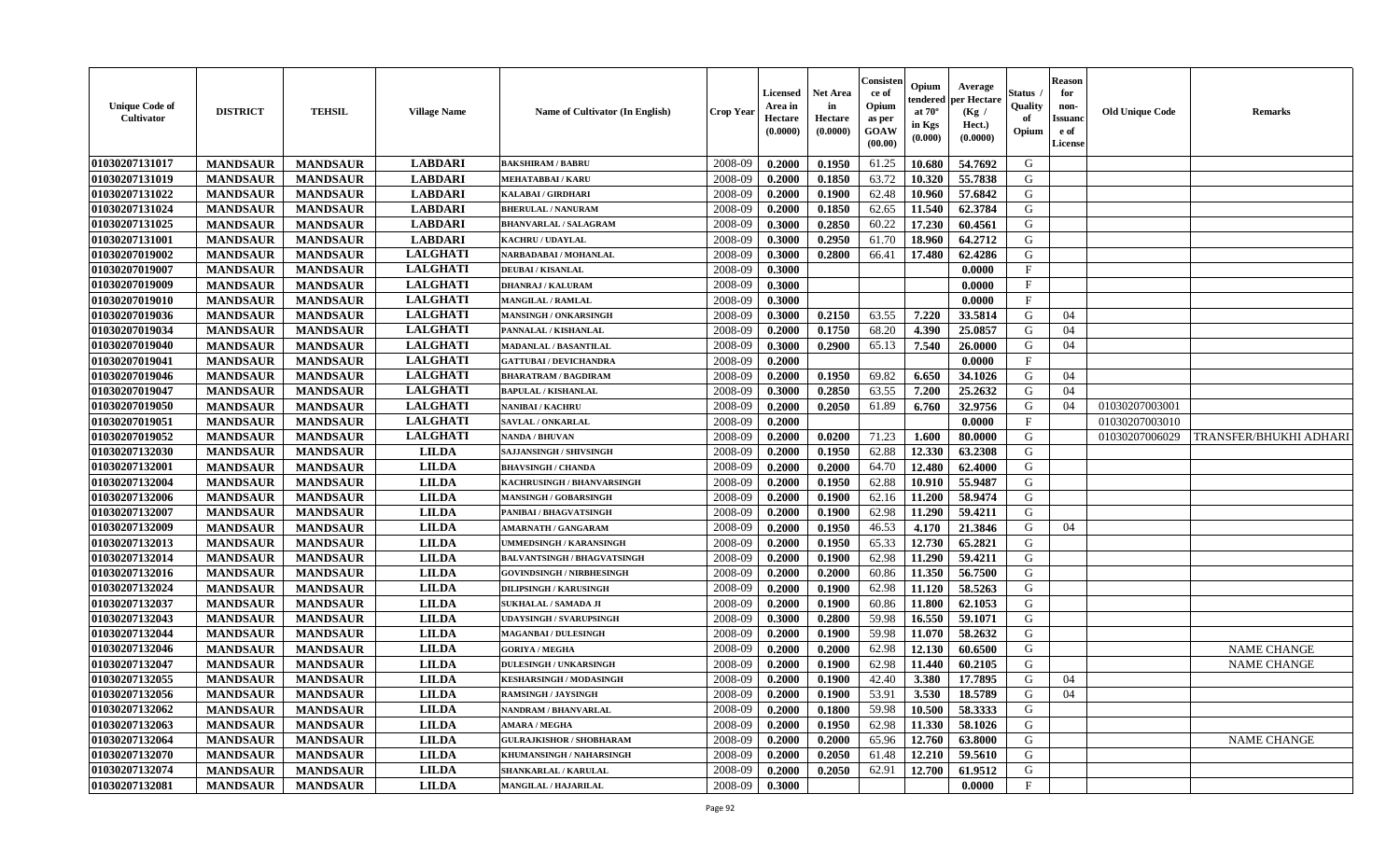| 01030207132005<br>2008-09<br>G<br><b>LILDA</b><br>0.2000<br>0.1950<br>60.80<br>11.350<br><b>MANDSAUR</b><br><b>MANDSAUR</b><br>58.2051<br>KARANSINGH / MODASINGH<br>01030207132085<br><b>LILDA</b><br>2008-09<br>60.86<br>11.490<br>60.4737<br>G<br><b>MANDSAUR</b><br><b>MANDSAUR</b><br>0.2000<br>0.1900<br><b>GOPIYABAI / MANGILAL</b><br>01030207133049<br><b>MANDSAUR</b><br>12.030<br>G<br><b>MANDSAUR</b><br><b>MALYA KHERKHEDA</b><br>2008-09<br>0.2000<br>0.1900<br>66.27<br>63.3158<br><b>SUKHLAL / BAGDIRAM</b><br>G<br>01030207133001<br><b>MANDSAUR</b><br><b>MANDSAUR</b><br>2008-09<br>0.3000<br>0.1500<br>60.60<br>9.030<br>60.2000<br><b>MALYA KHERKHEDA</b><br><b>KAMAL / HIRALAL</b><br>57.7222<br>01030207133002<br><b>MANDSAUR</b><br><b>MANDSAUR</b><br>2008-09<br>0.3000<br>0.1800<br>60.60<br>10.390<br>G<br><b>MALYA KHERKHEDA</b><br><b>DEVILAL / VAJERAM</b><br>01030207133008<br><b>MANDSAUR</b><br><b>MANDSAUR</b><br>0.1900<br>57.76<br>10.380<br>54.6316<br>G<br><b>MALYA KHERKHEDA</b><br>2008-09<br>0.2000<br><b>MOHANLAL / KACHRU</b><br>01030207133009<br><b>MANDSAUR</b><br><b>MANDSAUR</b><br>0.1500<br>57.76<br>8.480<br>56.5333<br>G<br><b>MALYA KHERKHEDA</b><br>2008-09<br>0.2000<br><b>BHARATSINGH / KISHANSINGH</b><br>01030207133011<br>G<br><b>MANDSAUR</b><br><b>MANDSAUR</b><br><b>MALYA KHERKHEDA</b><br>2008-09<br>0.3000<br>60.60<br>60.8000<br>0.1000<br>6.080<br><b>GORILAL / MOHANLAL</b><br>01030207133013<br><b>MANDSAUR</b><br>2008-09<br>63.97<br>G<br><b>MANDSAUR</b><br><b>MALYA KHERKHEDA</b><br>0.2000<br>0.1000<br>6.170<br>61.7000<br>PARASRAM / MADHU<br>01030207133005<br>2008-09<br>63.97<br>G<br><b>MANDSAUR</b><br>0.2000<br>0.1950<br>11.620<br>59.5897<br><b>MANDSAUR</b><br><b>MALYA KHERKHEDA</b><br><b>GOPIBAI/KANVARLAL</b><br>0.2850<br>18.650<br>65.4386<br>G<br>01030207133015<br><b>MANDSAUR</b><br><b>MANDSAUR</b><br>2008-09<br>0.3000<br>66.27<br><b>MALYA KHERKHEDA</b><br>MOHANLAL / MANNALAL<br>01030207133016<br><b>MANDSAUR</b><br>0.1950<br>55.55<br>18.9231<br><b>MANDSAUR</b><br><b>MALYA KHERKHEDA</b><br>2008-09<br>0.2000<br>3.690<br>G<br><b>NARAYAN / RAMLAL</b><br>04<br>01030207133017<br>63.97<br>9.800<br>59.3939<br><b>MANDSAUR</b><br><b>MANDSAUR</b><br><b>MALYA KHERKHEDA</b><br>2008-09<br>0.3000<br>0.1650<br>G<br>MADANLAL / GANGAJI<br>01030207133020<br><b>MANDSAUR</b><br><b>MANDSAUR</b><br>11.620<br>56.6829<br>G<br><b>MALYA KHERKHEDA</b><br>2008-09<br>0.2000<br>0.2050<br>60.60<br><b>RAMESHVAR / KANA</b><br>01030207133025<br>63.5455<br>G<br><b>MANDSAUR</b><br><b>MANDSAUR</b><br>2008-09<br>0.2000<br>0.1100<br>67.61<br>6.990<br><b>MALYA KHERKHEDA</b><br><b>GOPAL / JAVAHARLAL</b><br>13.460<br>G<br>01030207133026<br><b>MANDSAUR</b><br><b>MANDSAUR</b><br>2008-09<br>0.3000<br>0.2500<br>55.38<br>53.8400<br><b>MALYA KHERKHEDA</b><br><b>DASHRATH / KISHAN</b><br>5.510<br>G<br>01030207133027<br><b>MANDSAUR</b><br><b>MANDSAUR</b><br><b>MALYA KHERKHEDA</b><br>2008-09<br>0.0950<br>59.82<br>58.0000<br>0.2000<br><b>HIRALAL / DEV JI</b><br>01030207133030<br>G<br><b>MANDSAUR</b><br>2008-09<br>63.97<br><b>MANDSAUR</b><br><b>MALYA KHERKHEDA</b><br>0.3000<br>0.0650<br>4.260<br>65.5385<br><b>KACHRU / NATHU</b><br>01030207133031<br>F<br><b>MANDSAUR</b><br><b>MANDSAUR</b><br><b>MALYA KHERKHEDA</b><br>2008-09<br>0.3000<br>0.0000<br><b>SHANKAR / JORJI</b><br>01030207133032<br><b>MANDSAUR</b><br>0.2000<br>55.81<br>5.670<br>28.3500<br><b>MANDSAUR</b><br><b>MALYA KHERKHED</b><br>2008-09<br>0.2000<br>G<br>SHANTILAL / KARU JI<br>04<br>59.82<br>54.9474<br>G<br>01030207133034<br><b>MANDSAUR</b><br>2008-09<br>0.2000<br>0.1900<br>10.440<br><b>MANDSAUR</b><br><b>MALYA KHERKHEDA</b><br>KAMLABAI / RAMCHANDRA<br>G<br>01030207133035<br><b>MANDSAUR</b><br><b>MANDSAUR</b><br><b>MALYA KHERKHEDA</b><br>0.2000<br>0.1050<br>70.67<br>7.460<br>71.0476<br>NARAYANSINGH / GANESHRAM<br>2008-09<br>01030207133036<br>23.5676<br><b>MANDSAUR</b><br><b>MANDSAUR</b><br><b>MALYA KHERKHEDA</b><br>2008-09<br>0.2000<br>0.1850<br>63.97<br>4.360<br>G<br>JIVAN / BALU JI<br>04<br>01030207133038<br><b>MANDSAUR</b><br><b>MALYA KHERKHEDA</b><br>2008-09<br>0.2650<br>64.67<br>14.700<br>55.4717<br>G<br><b>MANDSAUR</b><br>0.3000<br>KISHANDAS / KANHIYADAS<br>01030207133039<br><b>MANDSAUR</b><br><b>MALYA KHERKHEDA</b><br>2008-09<br>0.1750<br>46.26<br>3.550<br>20.2857<br>G<br><b>MANDSAUR</b><br>0.2000<br>04<br><b>HIRASINGH / BAHADURSINGH</b><br>01030207133040<br>2008-09<br>56.60<br>4.540<br>G<br><b>MANDSAUR</b><br><b>MANDSAUR</b><br><b>MALYA KHERKHEDA</b><br>0.2000<br>0.0800<br>56.7500<br>JIVANSINGH / NARAYANSINGH<br>59.82<br>01030207133044<br><b>MANDSAUR</b><br><b>MANDSAUR</b><br>2008-09<br>0.3000<br>0.3000<br>16.950<br>56.5000<br>G<br><b>MALYA KHERKHEDA</b><br><b>SHIVLAL / GOVINDA</b><br>01030207133045<br><b>MANDSAUR</b><br><b>MANDSAUR</b><br>0.1750<br>51.59<br>3.500<br>G<br><b>MALYA KHERKHEDA</b><br>2008-09<br>0.2000<br>20.0000<br>04<br><b>DURGASHANKAR / BHERULAL</b><br>01030207133046<br><b>MANDSAUR</b><br><b>MANDSAUR</b><br>0.0450<br>61.32<br>2.650<br>G<br><b>MALYA KHERKHEDA</b><br>2008-09<br>0.2000<br>58.8889<br><b>BASANTILAL / MOHANLAL</b><br>01030207133048<br><b>MANDSAUR</b><br><b>MANDSAUR</b><br><b>MALYA KHERKHEDA</b><br>2008-09<br>0.3000<br>0.1900<br>61.32<br>10.850<br>57.1053<br>G<br>RAMKANYA / KAILASH<br>01030207133050<br><b>MANDSAUR</b><br><b>MANDSAUR</b><br><b>MALYA KHERKHED</b><br>2008-09<br>0.2000<br>0.0000<br>$_{\rm F}$<br><b>NANURAM / BAGDIRAM</b><br>59.82<br>01030207133055<br>2008-09<br>4.440<br>G<br><b>MANDSAUR</b><br><b>MALYA KHERKHEDA</b><br>0.2000<br>0.1550<br>28.6452<br>04<br><b>MANDSAUR</b><br>KAMALRAM / DEVILAL<br>G<br>01030207133057<br>61.32<br><b>MANDSAUR</b><br><b>MANDSAUR</b><br><b>MALYA KHERKHEDA</b><br>2008-09<br>0.2000<br>0.1950<br>9.550<br>48.9744<br>04<br><b>HIRALAL / BHAGVAN</b><br>01030207133058<br>$_{\rm F}$<br><b>MANDSAUR</b><br><b>MANDSAUR</b><br>2008-09<br>0.3000<br>0.0000<br><b>MALYA KHERKHEDA</b><br><b>RAMCHANDRA / KARU</b><br>0.2050<br>61.32<br>12.020<br>G<br>01030207133059<br><b>MANDSAUR</b><br>2008-09<br>0.2000<br>58.6341<br><b>MANDSAUR</b><br><b>MALYA KHERKHEDA</b><br><b>MANSINGH / BAHADUR SINGH</b><br> 01030207133060<br><b>MALYA KHERKHEDA</b><br><b>MANDSAUR</b><br><b>MANDSAUR</b><br><b>GAVRILAL / BHERUSING</b><br>2008-09<br>0.2000<br>0.0650<br>66.27<br>4.500<br>69.2308<br>G<br>01030207133064<br>2008-09<br>0.1350<br>61.32<br>3.690<br>27.3333<br><b>MANDSAUR</b><br><b>MANDSAUR</b><br><b>MALYA KHERKHEDA</b><br>VARDICHANDRA / MOHANLAL<br>0.2000<br>G<br>04<br>01030207133073<br><b>MANDSAUR</b><br><b>MANDSAUR</b><br><b>MALYA KHERKHEDA</b><br>2008-09<br>0.3000<br>0.1450<br>67.16<br>9.780<br>67.4483<br>G<br><b>BHERULAL / GUMAN</b><br>01030207133074<br><b>MANDSAUR</b><br><b>MANDSAUR</b><br>$\mathbf{F}$<br><b>MALYA KHERKHEDA</b><br>2008-09<br>0.3000<br>0.0000<br><b>BADRILAL / MOTILAL</b><br>01030207133075<br>G<br><b>MANDSAUR</b><br><b>MANDSAUR</b><br><b>MALYA KHERKHEDA</b><br>2008-09<br>0.1950<br>66.27<br>12.470<br>63.9487<br>0.2000<br>MOHANLAL / RAMA DHOBI<br>01030207133077<br><b>MALYA KHERKHEDA</b><br>2008-09<br><b>MANDSAUR</b><br><b>MANDSAUR</b><br>0.1750<br>64.80<br>10.220<br>58.4000<br>G<br><b>BAGDIRAM / UDA</b><br>0.2000 | <b>Unique Code of</b><br><b>Cultivator</b> | <b>DISTRICT</b> | <b>TEHSIL</b>   | <b>Village Name</b>    | <b>Name of Cultivator (In English)</b> | <b>Crop Year</b> | <b>Licensed</b><br>Area in<br>Hectare<br>(0.0000) | <b>Net Area</b><br>in<br>Hectare<br>(0.0000) | Consisteı<br>ce of<br>Opium<br>as per<br><b>GOAW</b><br>(00.00) | Opium<br>endered<br>at $70^\circ$<br>in Kgs<br>$(\mathbf{0.000})$ | Average<br>per Hectare<br>(Kg)<br>Hect.)<br>(0.0000) | Status<br>Quality<br>of<br>Opium | Reason<br>for<br>non-<br>Issuan<br>e of<br><b>License</b> | <b>Old Unique Code</b> | <b>Remarks</b> |
|-----------------------------------------------------------------------------------------------------------------------------------------------------------------------------------------------------------------------------------------------------------------------------------------------------------------------------------------------------------------------------------------------------------------------------------------------------------------------------------------------------------------------------------------------------------------------------------------------------------------------------------------------------------------------------------------------------------------------------------------------------------------------------------------------------------------------------------------------------------------------------------------------------------------------------------------------------------------------------------------------------------------------------------------------------------------------------------------------------------------------------------------------------------------------------------------------------------------------------------------------------------------------------------------------------------------------------------------------------------------------------------------------------------------------------------------------------------------------------------------------------------------------------------------------------------------------------------------------------------------------------------------------------------------------------------------------------------------------------------------------------------------------------------------------------------------------------------------------------------------------------------------------------------------------------------------------------------------------------------------------------------------------------------------------------------------------------------------------------------------------------------------------------------------------------------------------------------------------------------------------------------------------------------------------------------------------------------------------------------------------------------------------------------------------------------------------------------------------------------------------------------------------------------------------------------------------------------------------------------------------------------------------------------------------------------------------------------------------------------------------------------------------------------------------------------------------------------------------------------------------------------------------------------------------------------------------------------------------------------------------------------------------------------------------------------------------------------------------------------------------------------------------------------------------------------------------------------------------------------------------------------------------------------------------------------------------------------------------------------------------------------------------------------------------------------------------------------------------------------------------------------------------------------------------------------------------------------------------------------------------------------------------------------------------------------------------------------------------------------------------------------------------------------------------------------------------------------------------------------------------------------------------------------------------------------------------------------------------------------------------------------------------------------------------------------------------------------------------------------------------------------------------------------------------------------------------------------------------------------------------------------------------------------------------------------------------------------------------------------------------------------------------------------------------------------------------------------------------------------------------------------------------------------------------------------------------------------------------------------------------------------------------------------------------------------------------------------------------------------------------------------------------------------------------------------------------------------------------------------------------------------------------------------------------------------------------------------------------------------------------------------------------------------------------------------------------------------------------------------------------------------------------------------------------------------------------------------------------------------------------------------------------------------------------------------------------------------------------------------------------------------------------------------------------------------------------------------------------------------------------------------------------------------------------------------------------------------------------------------------------------------------------------------------------------------------------------------------------------------------------------------------------------------------------------------------------------------------------------------------------------------------------------------------------------------------------------------------------------------------------------------------------------------------------------------------------------------------------------------------------------------------------------------------------------------------------------------------------------------------------------------------------------------------------------------------------------------------------------------------------------------------------------------------------------------------------------------------------------------------------------------------------------------------------------------------------------------------------------------------------------------------------------------------------------------------------------------------------------------------------------------------------------------------------------------------------------------------------------------------------------------------------------------------------------------------------------------------------------------------------------------------------------------------------------------------------------------------------------------------------------------------------------------------------------------------------------------------------------------------------------------------------------------------------------------------------------------------------------------------------------------------------|--------------------------------------------|-----------------|-----------------|------------------------|----------------------------------------|------------------|---------------------------------------------------|----------------------------------------------|-----------------------------------------------------------------|-------------------------------------------------------------------|------------------------------------------------------|----------------------------------|-----------------------------------------------------------|------------------------|----------------|
|                                                                                                                                                                                                                                                                                                                                                                                                                                                                                                                                                                                                                                                                                                                                                                                                                                                                                                                                                                                                                                                                                                                                                                                                                                                                                                                                                                                                                                                                                                                                                                                                                                                                                                                                                                                                                                                                                                                                                                                                                                                                                                                                                                                                                                                                                                                                                                                                                                                                                                                                                                                                                                                                                                                                                                                                                                                                                                                                                                                                                                                                                                                                                                                                                                                                                                                                                                                                                                                                                                                                                                                                                                                                                                                                                                                                                                                                                                                                                                                                                                                                                                                                                                                                                                                                                                                                                                                                                                                                                                                                                                                                                                                                                                                                                                                                                                                                                                                                                                                                                                                                                                                                                                                                                                                                                                                                                                                                                                                                                                                                                                                                                                                                                                                                                                                                                                                                                                                                                                                                                                                                                                                                                                                                                                                                                                                                                                                                                                                                                                                                                                                                                                                                                                                                                                                                                                                                                                                                                                                                                                                                                                                                                                                                                                                                                                                                                                                               |                                            |                 |                 |                        |                                        |                  |                                                   |                                              |                                                                 |                                                                   |                                                      |                                  |                                                           |                        |                |
|                                                                                                                                                                                                                                                                                                                                                                                                                                                                                                                                                                                                                                                                                                                                                                                                                                                                                                                                                                                                                                                                                                                                                                                                                                                                                                                                                                                                                                                                                                                                                                                                                                                                                                                                                                                                                                                                                                                                                                                                                                                                                                                                                                                                                                                                                                                                                                                                                                                                                                                                                                                                                                                                                                                                                                                                                                                                                                                                                                                                                                                                                                                                                                                                                                                                                                                                                                                                                                                                                                                                                                                                                                                                                                                                                                                                                                                                                                                                                                                                                                                                                                                                                                                                                                                                                                                                                                                                                                                                                                                                                                                                                                                                                                                                                                                                                                                                                                                                                                                                                                                                                                                                                                                                                                                                                                                                                                                                                                                                                                                                                                                                                                                                                                                                                                                                                                                                                                                                                                                                                                                                                                                                                                                                                                                                                                                                                                                                                                                                                                                                                                                                                                                                                                                                                                                                                                                                                                                                                                                                                                                                                                                                                                                                                                                                                                                                                                                               |                                            |                 |                 |                        |                                        |                  |                                                   |                                              |                                                                 |                                                                   |                                                      |                                  |                                                           |                        |                |
|                                                                                                                                                                                                                                                                                                                                                                                                                                                                                                                                                                                                                                                                                                                                                                                                                                                                                                                                                                                                                                                                                                                                                                                                                                                                                                                                                                                                                                                                                                                                                                                                                                                                                                                                                                                                                                                                                                                                                                                                                                                                                                                                                                                                                                                                                                                                                                                                                                                                                                                                                                                                                                                                                                                                                                                                                                                                                                                                                                                                                                                                                                                                                                                                                                                                                                                                                                                                                                                                                                                                                                                                                                                                                                                                                                                                                                                                                                                                                                                                                                                                                                                                                                                                                                                                                                                                                                                                                                                                                                                                                                                                                                                                                                                                                                                                                                                                                                                                                                                                                                                                                                                                                                                                                                                                                                                                                                                                                                                                                                                                                                                                                                                                                                                                                                                                                                                                                                                                                                                                                                                                                                                                                                                                                                                                                                                                                                                                                                                                                                                                                                                                                                                                                                                                                                                                                                                                                                                                                                                                                                                                                                                                                                                                                                                                                                                                                                                               |                                            |                 |                 |                        |                                        |                  |                                                   |                                              |                                                                 |                                                                   |                                                      |                                  |                                                           |                        |                |
|                                                                                                                                                                                                                                                                                                                                                                                                                                                                                                                                                                                                                                                                                                                                                                                                                                                                                                                                                                                                                                                                                                                                                                                                                                                                                                                                                                                                                                                                                                                                                                                                                                                                                                                                                                                                                                                                                                                                                                                                                                                                                                                                                                                                                                                                                                                                                                                                                                                                                                                                                                                                                                                                                                                                                                                                                                                                                                                                                                                                                                                                                                                                                                                                                                                                                                                                                                                                                                                                                                                                                                                                                                                                                                                                                                                                                                                                                                                                                                                                                                                                                                                                                                                                                                                                                                                                                                                                                                                                                                                                                                                                                                                                                                                                                                                                                                                                                                                                                                                                                                                                                                                                                                                                                                                                                                                                                                                                                                                                                                                                                                                                                                                                                                                                                                                                                                                                                                                                                                                                                                                                                                                                                                                                                                                                                                                                                                                                                                                                                                                                                                                                                                                                                                                                                                                                                                                                                                                                                                                                                                                                                                                                                                                                                                                                                                                                                                                               |                                            |                 |                 |                        |                                        |                  |                                                   |                                              |                                                                 |                                                                   |                                                      |                                  |                                                           |                        |                |
|                                                                                                                                                                                                                                                                                                                                                                                                                                                                                                                                                                                                                                                                                                                                                                                                                                                                                                                                                                                                                                                                                                                                                                                                                                                                                                                                                                                                                                                                                                                                                                                                                                                                                                                                                                                                                                                                                                                                                                                                                                                                                                                                                                                                                                                                                                                                                                                                                                                                                                                                                                                                                                                                                                                                                                                                                                                                                                                                                                                                                                                                                                                                                                                                                                                                                                                                                                                                                                                                                                                                                                                                                                                                                                                                                                                                                                                                                                                                                                                                                                                                                                                                                                                                                                                                                                                                                                                                                                                                                                                                                                                                                                                                                                                                                                                                                                                                                                                                                                                                                                                                                                                                                                                                                                                                                                                                                                                                                                                                                                                                                                                                                                                                                                                                                                                                                                                                                                                                                                                                                                                                                                                                                                                                                                                                                                                                                                                                                                                                                                                                                                                                                                                                                                                                                                                                                                                                                                                                                                                                                                                                                                                                                                                                                                                                                                                                                                                               |                                            |                 |                 |                        |                                        |                  |                                                   |                                              |                                                                 |                                                                   |                                                      |                                  |                                                           |                        |                |
|                                                                                                                                                                                                                                                                                                                                                                                                                                                                                                                                                                                                                                                                                                                                                                                                                                                                                                                                                                                                                                                                                                                                                                                                                                                                                                                                                                                                                                                                                                                                                                                                                                                                                                                                                                                                                                                                                                                                                                                                                                                                                                                                                                                                                                                                                                                                                                                                                                                                                                                                                                                                                                                                                                                                                                                                                                                                                                                                                                                                                                                                                                                                                                                                                                                                                                                                                                                                                                                                                                                                                                                                                                                                                                                                                                                                                                                                                                                                                                                                                                                                                                                                                                                                                                                                                                                                                                                                                                                                                                                                                                                                                                                                                                                                                                                                                                                                                                                                                                                                                                                                                                                                                                                                                                                                                                                                                                                                                                                                                                                                                                                                                                                                                                                                                                                                                                                                                                                                                                                                                                                                                                                                                                                                                                                                                                                                                                                                                                                                                                                                                                                                                                                                                                                                                                                                                                                                                                                                                                                                                                                                                                                                                                                                                                                                                                                                                                                               |                                            |                 |                 |                        |                                        |                  |                                                   |                                              |                                                                 |                                                                   |                                                      |                                  |                                                           |                        |                |
|                                                                                                                                                                                                                                                                                                                                                                                                                                                                                                                                                                                                                                                                                                                                                                                                                                                                                                                                                                                                                                                                                                                                                                                                                                                                                                                                                                                                                                                                                                                                                                                                                                                                                                                                                                                                                                                                                                                                                                                                                                                                                                                                                                                                                                                                                                                                                                                                                                                                                                                                                                                                                                                                                                                                                                                                                                                                                                                                                                                                                                                                                                                                                                                                                                                                                                                                                                                                                                                                                                                                                                                                                                                                                                                                                                                                                                                                                                                                                                                                                                                                                                                                                                                                                                                                                                                                                                                                                                                                                                                                                                                                                                                                                                                                                                                                                                                                                                                                                                                                                                                                                                                                                                                                                                                                                                                                                                                                                                                                                                                                                                                                                                                                                                                                                                                                                                                                                                                                                                                                                                                                                                                                                                                                                                                                                                                                                                                                                                                                                                                                                                                                                                                                                                                                                                                                                                                                                                                                                                                                                                                                                                                                                                                                                                                                                                                                                                                               |                                            |                 |                 |                        |                                        |                  |                                                   |                                              |                                                                 |                                                                   |                                                      |                                  |                                                           |                        |                |
|                                                                                                                                                                                                                                                                                                                                                                                                                                                                                                                                                                                                                                                                                                                                                                                                                                                                                                                                                                                                                                                                                                                                                                                                                                                                                                                                                                                                                                                                                                                                                                                                                                                                                                                                                                                                                                                                                                                                                                                                                                                                                                                                                                                                                                                                                                                                                                                                                                                                                                                                                                                                                                                                                                                                                                                                                                                                                                                                                                                                                                                                                                                                                                                                                                                                                                                                                                                                                                                                                                                                                                                                                                                                                                                                                                                                                                                                                                                                                                                                                                                                                                                                                                                                                                                                                                                                                                                                                                                                                                                                                                                                                                                                                                                                                                                                                                                                                                                                                                                                                                                                                                                                                                                                                                                                                                                                                                                                                                                                                                                                                                                                                                                                                                                                                                                                                                                                                                                                                                                                                                                                                                                                                                                                                                                                                                                                                                                                                                                                                                                                                                                                                                                                                                                                                                                                                                                                                                                                                                                                                                                                                                                                                                                                                                                                                                                                                                                               |                                            |                 |                 |                        |                                        |                  |                                                   |                                              |                                                                 |                                                                   |                                                      |                                  |                                                           |                        |                |
|                                                                                                                                                                                                                                                                                                                                                                                                                                                                                                                                                                                                                                                                                                                                                                                                                                                                                                                                                                                                                                                                                                                                                                                                                                                                                                                                                                                                                                                                                                                                                                                                                                                                                                                                                                                                                                                                                                                                                                                                                                                                                                                                                                                                                                                                                                                                                                                                                                                                                                                                                                                                                                                                                                                                                                                                                                                                                                                                                                                                                                                                                                                                                                                                                                                                                                                                                                                                                                                                                                                                                                                                                                                                                                                                                                                                                                                                                                                                                                                                                                                                                                                                                                                                                                                                                                                                                                                                                                                                                                                                                                                                                                                                                                                                                                                                                                                                                                                                                                                                                                                                                                                                                                                                                                                                                                                                                                                                                                                                                                                                                                                                                                                                                                                                                                                                                                                                                                                                                                                                                                                                                                                                                                                                                                                                                                                                                                                                                                                                                                                                                                                                                                                                                                                                                                                                                                                                                                                                                                                                                                                                                                                                                                                                                                                                                                                                                                                               |                                            |                 |                 |                        |                                        |                  |                                                   |                                              |                                                                 |                                                                   |                                                      |                                  |                                                           |                        |                |
|                                                                                                                                                                                                                                                                                                                                                                                                                                                                                                                                                                                                                                                                                                                                                                                                                                                                                                                                                                                                                                                                                                                                                                                                                                                                                                                                                                                                                                                                                                                                                                                                                                                                                                                                                                                                                                                                                                                                                                                                                                                                                                                                                                                                                                                                                                                                                                                                                                                                                                                                                                                                                                                                                                                                                                                                                                                                                                                                                                                                                                                                                                                                                                                                                                                                                                                                                                                                                                                                                                                                                                                                                                                                                                                                                                                                                                                                                                                                                                                                                                                                                                                                                                                                                                                                                                                                                                                                                                                                                                                                                                                                                                                                                                                                                                                                                                                                                                                                                                                                                                                                                                                                                                                                                                                                                                                                                                                                                                                                                                                                                                                                                                                                                                                                                                                                                                                                                                                                                                                                                                                                                                                                                                                                                                                                                                                                                                                                                                                                                                                                                                                                                                                                                                                                                                                                                                                                                                                                                                                                                                                                                                                                                                                                                                                                                                                                                                                               |                                            |                 |                 |                        |                                        |                  |                                                   |                                              |                                                                 |                                                                   |                                                      |                                  |                                                           |                        |                |
|                                                                                                                                                                                                                                                                                                                                                                                                                                                                                                                                                                                                                                                                                                                                                                                                                                                                                                                                                                                                                                                                                                                                                                                                                                                                                                                                                                                                                                                                                                                                                                                                                                                                                                                                                                                                                                                                                                                                                                                                                                                                                                                                                                                                                                                                                                                                                                                                                                                                                                                                                                                                                                                                                                                                                                                                                                                                                                                                                                                                                                                                                                                                                                                                                                                                                                                                                                                                                                                                                                                                                                                                                                                                                                                                                                                                                                                                                                                                                                                                                                                                                                                                                                                                                                                                                                                                                                                                                                                                                                                                                                                                                                                                                                                                                                                                                                                                                                                                                                                                                                                                                                                                                                                                                                                                                                                                                                                                                                                                                                                                                                                                                                                                                                                                                                                                                                                                                                                                                                                                                                                                                                                                                                                                                                                                                                                                                                                                                                                                                                                                                                                                                                                                                                                                                                                                                                                                                                                                                                                                                                                                                                                                                                                                                                                                                                                                                                                               |                                            |                 |                 |                        |                                        |                  |                                                   |                                              |                                                                 |                                                                   |                                                      |                                  |                                                           |                        |                |
|                                                                                                                                                                                                                                                                                                                                                                                                                                                                                                                                                                                                                                                                                                                                                                                                                                                                                                                                                                                                                                                                                                                                                                                                                                                                                                                                                                                                                                                                                                                                                                                                                                                                                                                                                                                                                                                                                                                                                                                                                                                                                                                                                                                                                                                                                                                                                                                                                                                                                                                                                                                                                                                                                                                                                                                                                                                                                                                                                                                                                                                                                                                                                                                                                                                                                                                                                                                                                                                                                                                                                                                                                                                                                                                                                                                                                                                                                                                                                                                                                                                                                                                                                                                                                                                                                                                                                                                                                                                                                                                                                                                                                                                                                                                                                                                                                                                                                                                                                                                                                                                                                                                                                                                                                                                                                                                                                                                                                                                                                                                                                                                                                                                                                                                                                                                                                                                                                                                                                                                                                                                                                                                                                                                                                                                                                                                                                                                                                                                                                                                                                                                                                                                                                                                                                                                                                                                                                                                                                                                                                                                                                                                                                                                                                                                                                                                                                                                               |                                            |                 |                 |                        |                                        |                  |                                                   |                                              |                                                                 |                                                                   |                                                      |                                  |                                                           |                        |                |
|                                                                                                                                                                                                                                                                                                                                                                                                                                                                                                                                                                                                                                                                                                                                                                                                                                                                                                                                                                                                                                                                                                                                                                                                                                                                                                                                                                                                                                                                                                                                                                                                                                                                                                                                                                                                                                                                                                                                                                                                                                                                                                                                                                                                                                                                                                                                                                                                                                                                                                                                                                                                                                                                                                                                                                                                                                                                                                                                                                                                                                                                                                                                                                                                                                                                                                                                                                                                                                                                                                                                                                                                                                                                                                                                                                                                                                                                                                                                                                                                                                                                                                                                                                                                                                                                                                                                                                                                                                                                                                                                                                                                                                                                                                                                                                                                                                                                                                                                                                                                                                                                                                                                                                                                                                                                                                                                                                                                                                                                                                                                                                                                                                                                                                                                                                                                                                                                                                                                                                                                                                                                                                                                                                                                                                                                                                                                                                                                                                                                                                                                                                                                                                                                                                                                                                                                                                                                                                                                                                                                                                                                                                                                                                                                                                                                                                                                                                                               |                                            |                 |                 |                        |                                        |                  |                                                   |                                              |                                                                 |                                                                   |                                                      |                                  |                                                           |                        |                |
|                                                                                                                                                                                                                                                                                                                                                                                                                                                                                                                                                                                                                                                                                                                                                                                                                                                                                                                                                                                                                                                                                                                                                                                                                                                                                                                                                                                                                                                                                                                                                                                                                                                                                                                                                                                                                                                                                                                                                                                                                                                                                                                                                                                                                                                                                                                                                                                                                                                                                                                                                                                                                                                                                                                                                                                                                                                                                                                                                                                                                                                                                                                                                                                                                                                                                                                                                                                                                                                                                                                                                                                                                                                                                                                                                                                                                                                                                                                                                                                                                                                                                                                                                                                                                                                                                                                                                                                                                                                                                                                                                                                                                                                                                                                                                                                                                                                                                                                                                                                                                                                                                                                                                                                                                                                                                                                                                                                                                                                                                                                                                                                                                                                                                                                                                                                                                                                                                                                                                                                                                                                                                                                                                                                                                                                                                                                                                                                                                                                                                                                                                                                                                                                                                                                                                                                                                                                                                                                                                                                                                                                                                                                                                                                                                                                                                                                                                                                               |                                            |                 |                 |                        |                                        |                  |                                                   |                                              |                                                                 |                                                                   |                                                      |                                  |                                                           |                        |                |
|                                                                                                                                                                                                                                                                                                                                                                                                                                                                                                                                                                                                                                                                                                                                                                                                                                                                                                                                                                                                                                                                                                                                                                                                                                                                                                                                                                                                                                                                                                                                                                                                                                                                                                                                                                                                                                                                                                                                                                                                                                                                                                                                                                                                                                                                                                                                                                                                                                                                                                                                                                                                                                                                                                                                                                                                                                                                                                                                                                                                                                                                                                                                                                                                                                                                                                                                                                                                                                                                                                                                                                                                                                                                                                                                                                                                                                                                                                                                                                                                                                                                                                                                                                                                                                                                                                                                                                                                                                                                                                                                                                                                                                                                                                                                                                                                                                                                                                                                                                                                                                                                                                                                                                                                                                                                                                                                                                                                                                                                                                                                                                                                                                                                                                                                                                                                                                                                                                                                                                                                                                                                                                                                                                                                                                                                                                                                                                                                                                                                                                                                                                                                                                                                                                                                                                                                                                                                                                                                                                                                                                                                                                                                                                                                                                                                                                                                                                                               |                                            |                 |                 |                        |                                        |                  |                                                   |                                              |                                                                 |                                                                   |                                                      |                                  |                                                           |                        |                |
|                                                                                                                                                                                                                                                                                                                                                                                                                                                                                                                                                                                                                                                                                                                                                                                                                                                                                                                                                                                                                                                                                                                                                                                                                                                                                                                                                                                                                                                                                                                                                                                                                                                                                                                                                                                                                                                                                                                                                                                                                                                                                                                                                                                                                                                                                                                                                                                                                                                                                                                                                                                                                                                                                                                                                                                                                                                                                                                                                                                                                                                                                                                                                                                                                                                                                                                                                                                                                                                                                                                                                                                                                                                                                                                                                                                                                                                                                                                                                                                                                                                                                                                                                                                                                                                                                                                                                                                                                                                                                                                                                                                                                                                                                                                                                                                                                                                                                                                                                                                                                                                                                                                                                                                                                                                                                                                                                                                                                                                                                                                                                                                                                                                                                                                                                                                                                                                                                                                                                                                                                                                                                                                                                                                                                                                                                                                                                                                                                                                                                                                                                                                                                                                                                                                                                                                                                                                                                                                                                                                                                                                                                                                                                                                                                                                                                                                                                                                               |                                            |                 |                 |                        |                                        |                  |                                                   |                                              |                                                                 |                                                                   |                                                      |                                  |                                                           |                        |                |
|                                                                                                                                                                                                                                                                                                                                                                                                                                                                                                                                                                                                                                                                                                                                                                                                                                                                                                                                                                                                                                                                                                                                                                                                                                                                                                                                                                                                                                                                                                                                                                                                                                                                                                                                                                                                                                                                                                                                                                                                                                                                                                                                                                                                                                                                                                                                                                                                                                                                                                                                                                                                                                                                                                                                                                                                                                                                                                                                                                                                                                                                                                                                                                                                                                                                                                                                                                                                                                                                                                                                                                                                                                                                                                                                                                                                                                                                                                                                                                                                                                                                                                                                                                                                                                                                                                                                                                                                                                                                                                                                                                                                                                                                                                                                                                                                                                                                                                                                                                                                                                                                                                                                                                                                                                                                                                                                                                                                                                                                                                                                                                                                                                                                                                                                                                                                                                                                                                                                                                                                                                                                                                                                                                                                                                                                                                                                                                                                                                                                                                                                                                                                                                                                                                                                                                                                                                                                                                                                                                                                                                                                                                                                                                                                                                                                                                                                                                                               |                                            |                 |                 |                        |                                        |                  |                                                   |                                              |                                                                 |                                                                   |                                                      |                                  |                                                           |                        |                |
|                                                                                                                                                                                                                                                                                                                                                                                                                                                                                                                                                                                                                                                                                                                                                                                                                                                                                                                                                                                                                                                                                                                                                                                                                                                                                                                                                                                                                                                                                                                                                                                                                                                                                                                                                                                                                                                                                                                                                                                                                                                                                                                                                                                                                                                                                                                                                                                                                                                                                                                                                                                                                                                                                                                                                                                                                                                                                                                                                                                                                                                                                                                                                                                                                                                                                                                                                                                                                                                                                                                                                                                                                                                                                                                                                                                                                                                                                                                                                                                                                                                                                                                                                                                                                                                                                                                                                                                                                                                                                                                                                                                                                                                                                                                                                                                                                                                                                                                                                                                                                                                                                                                                                                                                                                                                                                                                                                                                                                                                                                                                                                                                                                                                                                                                                                                                                                                                                                                                                                                                                                                                                                                                                                                                                                                                                                                                                                                                                                                                                                                                                                                                                                                                                                                                                                                                                                                                                                                                                                                                                                                                                                                                                                                                                                                                                                                                                                                               |                                            |                 |                 |                        |                                        |                  |                                                   |                                              |                                                                 |                                                                   |                                                      |                                  |                                                           |                        |                |
|                                                                                                                                                                                                                                                                                                                                                                                                                                                                                                                                                                                                                                                                                                                                                                                                                                                                                                                                                                                                                                                                                                                                                                                                                                                                                                                                                                                                                                                                                                                                                                                                                                                                                                                                                                                                                                                                                                                                                                                                                                                                                                                                                                                                                                                                                                                                                                                                                                                                                                                                                                                                                                                                                                                                                                                                                                                                                                                                                                                                                                                                                                                                                                                                                                                                                                                                                                                                                                                                                                                                                                                                                                                                                                                                                                                                                                                                                                                                                                                                                                                                                                                                                                                                                                                                                                                                                                                                                                                                                                                                                                                                                                                                                                                                                                                                                                                                                                                                                                                                                                                                                                                                                                                                                                                                                                                                                                                                                                                                                                                                                                                                                                                                                                                                                                                                                                                                                                                                                                                                                                                                                                                                                                                                                                                                                                                                                                                                                                                                                                                                                                                                                                                                                                                                                                                                                                                                                                                                                                                                                                                                                                                                                                                                                                                                                                                                                                                               |                                            |                 |                 |                        |                                        |                  |                                                   |                                              |                                                                 |                                                                   |                                                      |                                  |                                                           |                        |                |
|                                                                                                                                                                                                                                                                                                                                                                                                                                                                                                                                                                                                                                                                                                                                                                                                                                                                                                                                                                                                                                                                                                                                                                                                                                                                                                                                                                                                                                                                                                                                                                                                                                                                                                                                                                                                                                                                                                                                                                                                                                                                                                                                                                                                                                                                                                                                                                                                                                                                                                                                                                                                                                                                                                                                                                                                                                                                                                                                                                                                                                                                                                                                                                                                                                                                                                                                                                                                                                                                                                                                                                                                                                                                                                                                                                                                                                                                                                                                                                                                                                                                                                                                                                                                                                                                                                                                                                                                                                                                                                                                                                                                                                                                                                                                                                                                                                                                                                                                                                                                                                                                                                                                                                                                                                                                                                                                                                                                                                                                                                                                                                                                                                                                                                                                                                                                                                                                                                                                                                                                                                                                                                                                                                                                                                                                                                                                                                                                                                                                                                                                                                                                                                                                                                                                                                                                                                                                                                                                                                                                                                                                                                                                                                                                                                                                                                                                                                                               |                                            |                 |                 |                        |                                        |                  |                                                   |                                              |                                                                 |                                                                   |                                                      |                                  |                                                           |                        |                |
|                                                                                                                                                                                                                                                                                                                                                                                                                                                                                                                                                                                                                                                                                                                                                                                                                                                                                                                                                                                                                                                                                                                                                                                                                                                                                                                                                                                                                                                                                                                                                                                                                                                                                                                                                                                                                                                                                                                                                                                                                                                                                                                                                                                                                                                                                                                                                                                                                                                                                                                                                                                                                                                                                                                                                                                                                                                                                                                                                                                                                                                                                                                                                                                                                                                                                                                                                                                                                                                                                                                                                                                                                                                                                                                                                                                                                                                                                                                                                                                                                                                                                                                                                                                                                                                                                                                                                                                                                                                                                                                                                                                                                                                                                                                                                                                                                                                                                                                                                                                                                                                                                                                                                                                                                                                                                                                                                                                                                                                                                                                                                                                                                                                                                                                                                                                                                                                                                                                                                                                                                                                                                                                                                                                                                                                                                                                                                                                                                                                                                                                                                                                                                                                                                                                                                                                                                                                                                                                                                                                                                                                                                                                                                                                                                                                                                                                                                                                               |                                            |                 |                 |                        |                                        |                  |                                                   |                                              |                                                                 |                                                                   |                                                      |                                  |                                                           |                        |                |
|                                                                                                                                                                                                                                                                                                                                                                                                                                                                                                                                                                                                                                                                                                                                                                                                                                                                                                                                                                                                                                                                                                                                                                                                                                                                                                                                                                                                                                                                                                                                                                                                                                                                                                                                                                                                                                                                                                                                                                                                                                                                                                                                                                                                                                                                                                                                                                                                                                                                                                                                                                                                                                                                                                                                                                                                                                                                                                                                                                                                                                                                                                                                                                                                                                                                                                                                                                                                                                                                                                                                                                                                                                                                                                                                                                                                                                                                                                                                                                                                                                                                                                                                                                                                                                                                                                                                                                                                                                                                                                                                                                                                                                                                                                                                                                                                                                                                                                                                                                                                                                                                                                                                                                                                                                                                                                                                                                                                                                                                                                                                                                                                                                                                                                                                                                                                                                                                                                                                                                                                                                                                                                                                                                                                                                                                                                                                                                                                                                                                                                                                                                                                                                                                                                                                                                                                                                                                                                                                                                                                                                                                                                                                                                                                                                                                                                                                                                                               |                                            |                 |                 |                        |                                        |                  |                                                   |                                              |                                                                 |                                                                   |                                                      |                                  |                                                           |                        |                |
|                                                                                                                                                                                                                                                                                                                                                                                                                                                                                                                                                                                                                                                                                                                                                                                                                                                                                                                                                                                                                                                                                                                                                                                                                                                                                                                                                                                                                                                                                                                                                                                                                                                                                                                                                                                                                                                                                                                                                                                                                                                                                                                                                                                                                                                                                                                                                                                                                                                                                                                                                                                                                                                                                                                                                                                                                                                                                                                                                                                                                                                                                                                                                                                                                                                                                                                                                                                                                                                                                                                                                                                                                                                                                                                                                                                                                                                                                                                                                                                                                                                                                                                                                                                                                                                                                                                                                                                                                                                                                                                                                                                                                                                                                                                                                                                                                                                                                                                                                                                                                                                                                                                                                                                                                                                                                                                                                                                                                                                                                                                                                                                                                                                                                                                                                                                                                                                                                                                                                                                                                                                                                                                                                                                                                                                                                                                                                                                                                                                                                                                                                                                                                                                                                                                                                                                                                                                                                                                                                                                                                                                                                                                                                                                                                                                                                                                                                                                               |                                            |                 |                 |                        |                                        |                  |                                                   |                                              |                                                                 |                                                                   |                                                      |                                  |                                                           |                        |                |
|                                                                                                                                                                                                                                                                                                                                                                                                                                                                                                                                                                                                                                                                                                                                                                                                                                                                                                                                                                                                                                                                                                                                                                                                                                                                                                                                                                                                                                                                                                                                                                                                                                                                                                                                                                                                                                                                                                                                                                                                                                                                                                                                                                                                                                                                                                                                                                                                                                                                                                                                                                                                                                                                                                                                                                                                                                                                                                                                                                                                                                                                                                                                                                                                                                                                                                                                                                                                                                                                                                                                                                                                                                                                                                                                                                                                                                                                                                                                                                                                                                                                                                                                                                                                                                                                                                                                                                                                                                                                                                                                                                                                                                                                                                                                                                                                                                                                                                                                                                                                                                                                                                                                                                                                                                                                                                                                                                                                                                                                                                                                                                                                                                                                                                                                                                                                                                                                                                                                                                                                                                                                                                                                                                                                                                                                                                                                                                                                                                                                                                                                                                                                                                                                                                                                                                                                                                                                                                                                                                                                                                                                                                                                                                                                                                                                                                                                                                                               |                                            |                 |                 |                        |                                        |                  |                                                   |                                              |                                                                 |                                                                   |                                                      |                                  |                                                           |                        |                |
|                                                                                                                                                                                                                                                                                                                                                                                                                                                                                                                                                                                                                                                                                                                                                                                                                                                                                                                                                                                                                                                                                                                                                                                                                                                                                                                                                                                                                                                                                                                                                                                                                                                                                                                                                                                                                                                                                                                                                                                                                                                                                                                                                                                                                                                                                                                                                                                                                                                                                                                                                                                                                                                                                                                                                                                                                                                                                                                                                                                                                                                                                                                                                                                                                                                                                                                                                                                                                                                                                                                                                                                                                                                                                                                                                                                                                                                                                                                                                                                                                                                                                                                                                                                                                                                                                                                                                                                                                                                                                                                                                                                                                                                                                                                                                                                                                                                                                                                                                                                                                                                                                                                                                                                                                                                                                                                                                                                                                                                                                                                                                                                                                                                                                                                                                                                                                                                                                                                                                                                                                                                                                                                                                                                                                                                                                                                                                                                                                                                                                                                                                                                                                                                                                                                                                                                                                                                                                                                                                                                                                                                                                                                                                                                                                                                                                                                                                                                               |                                            |                 |                 |                        |                                        |                  |                                                   |                                              |                                                                 |                                                                   |                                                      |                                  |                                                           |                        |                |
|                                                                                                                                                                                                                                                                                                                                                                                                                                                                                                                                                                                                                                                                                                                                                                                                                                                                                                                                                                                                                                                                                                                                                                                                                                                                                                                                                                                                                                                                                                                                                                                                                                                                                                                                                                                                                                                                                                                                                                                                                                                                                                                                                                                                                                                                                                                                                                                                                                                                                                                                                                                                                                                                                                                                                                                                                                                                                                                                                                                                                                                                                                                                                                                                                                                                                                                                                                                                                                                                                                                                                                                                                                                                                                                                                                                                                                                                                                                                                                                                                                                                                                                                                                                                                                                                                                                                                                                                                                                                                                                                                                                                                                                                                                                                                                                                                                                                                                                                                                                                                                                                                                                                                                                                                                                                                                                                                                                                                                                                                                                                                                                                                                                                                                                                                                                                                                                                                                                                                                                                                                                                                                                                                                                                                                                                                                                                                                                                                                                                                                                                                                                                                                                                                                                                                                                                                                                                                                                                                                                                                                                                                                                                                                                                                                                                                                                                                                                               |                                            |                 |                 |                        |                                        |                  |                                                   |                                              |                                                                 |                                                                   |                                                      |                                  |                                                           |                        |                |
|                                                                                                                                                                                                                                                                                                                                                                                                                                                                                                                                                                                                                                                                                                                                                                                                                                                                                                                                                                                                                                                                                                                                                                                                                                                                                                                                                                                                                                                                                                                                                                                                                                                                                                                                                                                                                                                                                                                                                                                                                                                                                                                                                                                                                                                                                                                                                                                                                                                                                                                                                                                                                                                                                                                                                                                                                                                                                                                                                                                                                                                                                                                                                                                                                                                                                                                                                                                                                                                                                                                                                                                                                                                                                                                                                                                                                                                                                                                                                                                                                                                                                                                                                                                                                                                                                                                                                                                                                                                                                                                                                                                                                                                                                                                                                                                                                                                                                                                                                                                                                                                                                                                                                                                                                                                                                                                                                                                                                                                                                                                                                                                                                                                                                                                                                                                                                                                                                                                                                                                                                                                                                                                                                                                                                                                                                                                                                                                                                                                                                                                                                                                                                                                                                                                                                                                                                                                                                                                                                                                                                                                                                                                                                                                                                                                                                                                                                                                               |                                            |                 |                 |                        |                                        |                  |                                                   |                                              |                                                                 |                                                                   |                                                      |                                  |                                                           |                        |                |
|                                                                                                                                                                                                                                                                                                                                                                                                                                                                                                                                                                                                                                                                                                                                                                                                                                                                                                                                                                                                                                                                                                                                                                                                                                                                                                                                                                                                                                                                                                                                                                                                                                                                                                                                                                                                                                                                                                                                                                                                                                                                                                                                                                                                                                                                                                                                                                                                                                                                                                                                                                                                                                                                                                                                                                                                                                                                                                                                                                                                                                                                                                                                                                                                                                                                                                                                                                                                                                                                                                                                                                                                                                                                                                                                                                                                                                                                                                                                                                                                                                                                                                                                                                                                                                                                                                                                                                                                                                                                                                                                                                                                                                                                                                                                                                                                                                                                                                                                                                                                                                                                                                                                                                                                                                                                                                                                                                                                                                                                                                                                                                                                                                                                                                                                                                                                                                                                                                                                                                                                                                                                                                                                                                                                                                                                                                                                                                                                                                                                                                                                                                                                                                                                                                                                                                                                                                                                                                                                                                                                                                                                                                                                                                                                                                                                                                                                                                                               |                                            |                 |                 |                        |                                        |                  |                                                   |                                              |                                                                 |                                                                   |                                                      |                                  |                                                           |                        |                |
|                                                                                                                                                                                                                                                                                                                                                                                                                                                                                                                                                                                                                                                                                                                                                                                                                                                                                                                                                                                                                                                                                                                                                                                                                                                                                                                                                                                                                                                                                                                                                                                                                                                                                                                                                                                                                                                                                                                                                                                                                                                                                                                                                                                                                                                                                                                                                                                                                                                                                                                                                                                                                                                                                                                                                                                                                                                                                                                                                                                                                                                                                                                                                                                                                                                                                                                                                                                                                                                                                                                                                                                                                                                                                                                                                                                                                                                                                                                                                                                                                                                                                                                                                                                                                                                                                                                                                                                                                                                                                                                                                                                                                                                                                                                                                                                                                                                                                                                                                                                                                                                                                                                                                                                                                                                                                                                                                                                                                                                                                                                                                                                                                                                                                                                                                                                                                                                                                                                                                                                                                                                                                                                                                                                                                                                                                                                                                                                                                                                                                                                                                                                                                                                                                                                                                                                                                                                                                                                                                                                                                                                                                                                                                                                                                                                                                                                                                                                               |                                            |                 |                 |                        |                                        |                  |                                                   |                                              |                                                                 |                                                                   |                                                      |                                  |                                                           |                        |                |
|                                                                                                                                                                                                                                                                                                                                                                                                                                                                                                                                                                                                                                                                                                                                                                                                                                                                                                                                                                                                                                                                                                                                                                                                                                                                                                                                                                                                                                                                                                                                                                                                                                                                                                                                                                                                                                                                                                                                                                                                                                                                                                                                                                                                                                                                                                                                                                                                                                                                                                                                                                                                                                                                                                                                                                                                                                                                                                                                                                                                                                                                                                                                                                                                                                                                                                                                                                                                                                                                                                                                                                                                                                                                                                                                                                                                                                                                                                                                                                                                                                                                                                                                                                                                                                                                                                                                                                                                                                                                                                                                                                                                                                                                                                                                                                                                                                                                                                                                                                                                                                                                                                                                                                                                                                                                                                                                                                                                                                                                                                                                                                                                                                                                                                                                                                                                                                                                                                                                                                                                                                                                                                                                                                                                                                                                                                                                                                                                                                                                                                                                                                                                                                                                                                                                                                                                                                                                                                                                                                                                                                                                                                                                                                                                                                                                                                                                                                                               |                                            |                 |                 |                        |                                        |                  |                                                   |                                              |                                                                 |                                                                   |                                                      |                                  |                                                           |                        |                |
|                                                                                                                                                                                                                                                                                                                                                                                                                                                                                                                                                                                                                                                                                                                                                                                                                                                                                                                                                                                                                                                                                                                                                                                                                                                                                                                                                                                                                                                                                                                                                                                                                                                                                                                                                                                                                                                                                                                                                                                                                                                                                                                                                                                                                                                                                                                                                                                                                                                                                                                                                                                                                                                                                                                                                                                                                                                                                                                                                                                                                                                                                                                                                                                                                                                                                                                                                                                                                                                                                                                                                                                                                                                                                                                                                                                                                                                                                                                                                                                                                                                                                                                                                                                                                                                                                                                                                                                                                                                                                                                                                                                                                                                                                                                                                                                                                                                                                                                                                                                                                                                                                                                                                                                                                                                                                                                                                                                                                                                                                                                                                                                                                                                                                                                                                                                                                                                                                                                                                                                                                                                                                                                                                                                                                                                                                                                                                                                                                                                                                                                                                                                                                                                                                                                                                                                                                                                                                                                                                                                                                                                                                                                                                                                                                                                                                                                                                                                               |                                            |                 |                 |                        |                                        |                  |                                                   |                                              |                                                                 |                                                                   |                                                      |                                  |                                                           |                        |                |
|                                                                                                                                                                                                                                                                                                                                                                                                                                                                                                                                                                                                                                                                                                                                                                                                                                                                                                                                                                                                                                                                                                                                                                                                                                                                                                                                                                                                                                                                                                                                                                                                                                                                                                                                                                                                                                                                                                                                                                                                                                                                                                                                                                                                                                                                                                                                                                                                                                                                                                                                                                                                                                                                                                                                                                                                                                                                                                                                                                                                                                                                                                                                                                                                                                                                                                                                                                                                                                                                                                                                                                                                                                                                                                                                                                                                                                                                                                                                                                                                                                                                                                                                                                                                                                                                                                                                                                                                                                                                                                                                                                                                                                                                                                                                                                                                                                                                                                                                                                                                                                                                                                                                                                                                                                                                                                                                                                                                                                                                                                                                                                                                                                                                                                                                                                                                                                                                                                                                                                                                                                                                                                                                                                                                                                                                                                                                                                                                                                                                                                                                                                                                                                                                                                                                                                                                                                                                                                                                                                                                                                                                                                                                                                                                                                                                                                                                                                                               |                                            |                 |                 |                        |                                        |                  |                                                   |                                              |                                                                 |                                                                   |                                                      |                                  |                                                           |                        |                |
|                                                                                                                                                                                                                                                                                                                                                                                                                                                                                                                                                                                                                                                                                                                                                                                                                                                                                                                                                                                                                                                                                                                                                                                                                                                                                                                                                                                                                                                                                                                                                                                                                                                                                                                                                                                                                                                                                                                                                                                                                                                                                                                                                                                                                                                                                                                                                                                                                                                                                                                                                                                                                                                                                                                                                                                                                                                                                                                                                                                                                                                                                                                                                                                                                                                                                                                                                                                                                                                                                                                                                                                                                                                                                                                                                                                                                                                                                                                                                                                                                                                                                                                                                                                                                                                                                                                                                                                                                                                                                                                                                                                                                                                                                                                                                                                                                                                                                                                                                                                                                                                                                                                                                                                                                                                                                                                                                                                                                                                                                                                                                                                                                                                                                                                                                                                                                                                                                                                                                                                                                                                                                                                                                                                                                                                                                                                                                                                                                                                                                                                                                                                                                                                                                                                                                                                                                                                                                                                                                                                                                                                                                                                                                                                                                                                                                                                                                                                               |                                            |                 |                 |                        |                                        |                  |                                                   |                                              |                                                                 |                                                                   |                                                      |                                  |                                                           |                        |                |
|                                                                                                                                                                                                                                                                                                                                                                                                                                                                                                                                                                                                                                                                                                                                                                                                                                                                                                                                                                                                                                                                                                                                                                                                                                                                                                                                                                                                                                                                                                                                                                                                                                                                                                                                                                                                                                                                                                                                                                                                                                                                                                                                                                                                                                                                                                                                                                                                                                                                                                                                                                                                                                                                                                                                                                                                                                                                                                                                                                                                                                                                                                                                                                                                                                                                                                                                                                                                                                                                                                                                                                                                                                                                                                                                                                                                                                                                                                                                                                                                                                                                                                                                                                                                                                                                                                                                                                                                                                                                                                                                                                                                                                                                                                                                                                                                                                                                                                                                                                                                                                                                                                                                                                                                                                                                                                                                                                                                                                                                                                                                                                                                                                                                                                                                                                                                                                                                                                                                                                                                                                                                                                                                                                                                                                                                                                                                                                                                                                                                                                                                                                                                                                                                                                                                                                                                                                                                                                                                                                                                                                                                                                                                                                                                                                                                                                                                                                                               |                                            |                 |                 |                        |                                        |                  |                                                   |                                              |                                                                 |                                                                   |                                                      |                                  |                                                           |                        |                |
|                                                                                                                                                                                                                                                                                                                                                                                                                                                                                                                                                                                                                                                                                                                                                                                                                                                                                                                                                                                                                                                                                                                                                                                                                                                                                                                                                                                                                                                                                                                                                                                                                                                                                                                                                                                                                                                                                                                                                                                                                                                                                                                                                                                                                                                                                                                                                                                                                                                                                                                                                                                                                                                                                                                                                                                                                                                                                                                                                                                                                                                                                                                                                                                                                                                                                                                                                                                                                                                                                                                                                                                                                                                                                                                                                                                                                                                                                                                                                                                                                                                                                                                                                                                                                                                                                                                                                                                                                                                                                                                                                                                                                                                                                                                                                                                                                                                                                                                                                                                                                                                                                                                                                                                                                                                                                                                                                                                                                                                                                                                                                                                                                                                                                                                                                                                                                                                                                                                                                                                                                                                                                                                                                                                                                                                                                                                                                                                                                                                                                                                                                                                                                                                                                                                                                                                                                                                                                                                                                                                                                                                                                                                                                                                                                                                                                                                                                                                               |                                            |                 |                 |                        |                                        |                  |                                                   |                                              |                                                                 |                                                                   |                                                      |                                  |                                                           |                        |                |
|                                                                                                                                                                                                                                                                                                                                                                                                                                                                                                                                                                                                                                                                                                                                                                                                                                                                                                                                                                                                                                                                                                                                                                                                                                                                                                                                                                                                                                                                                                                                                                                                                                                                                                                                                                                                                                                                                                                                                                                                                                                                                                                                                                                                                                                                                                                                                                                                                                                                                                                                                                                                                                                                                                                                                                                                                                                                                                                                                                                                                                                                                                                                                                                                                                                                                                                                                                                                                                                                                                                                                                                                                                                                                                                                                                                                                                                                                                                                                                                                                                                                                                                                                                                                                                                                                                                                                                                                                                                                                                                                                                                                                                                                                                                                                                                                                                                                                                                                                                                                                                                                                                                                                                                                                                                                                                                                                                                                                                                                                                                                                                                                                                                                                                                                                                                                                                                                                                                                                                                                                                                                                                                                                                                                                                                                                                                                                                                                                                                                                                                                                                                                                                                                                                                                                                                                                                                                                                                                                                                                                                                                                                                                                                                                                                                                                                                                                                                               |                                            |                 |                 |                        |                                        |                  |                                                   |                                              |                                                                 |                                                                   |                                                      |                                  |                                                           |                        |                |
|                                                                                                                                                                                                                                                                                                                                                                                                                                                                                                                                                                                                                                                                                                                                                                                                                                                                                                                                                                                                                                                                                                                                                                                                                                                                                                                                                                                                                                                                                                                                                                                                                                                                                                                                                                                                                                                                                                                                                                                                                                                                                                                                                                                                                                                                                                                                                                                                                                                                                                                                                                                                                                                                                                                                                                                                                                                                                                                                                                                                                                                                                                                                                                                                                                                                                                                                                                                                                                                                                                                                                                                                                                                                                                                                                                                                                                                                                                                                                                                                                                                                                                                                                                                                                                                                                                                                                                                                                                                                                                                                                                                                                                                                                                                                                                                                                                                                                                                                                                                                                                                                                                                                                                                                                                                                                                                                                                                                                                                                                                                                                                                                                                                                                                                                                                                                                                                                                                                                                                                                                                                                                                                                                                                                                                                                                                                                                                                                                                                                                                                                                                                                                                                                                                                                                                                                                                                                                                                                                                                                                                                                                                                                                                                                                                                                                                                                                                                               |                                            |                 |                 |                        |                                        |                  |                                                   |                                              |                                                                 |                                                                   |                                                      |                                  |                                                           |                        |                |
|                                                                                                                                                                                                                                                                                                                                                                                                                                                                                                                                                                                                                                                                                                                                                                                                                                                                                                                                                                                                                                                                                                                                                                                                                                                                                                                                                                                                                                                                                                                                                                                                                                                                                                                                                                                                                                                                                                                                                                                                                                                                                                                                                                                                                                                                                                                                                                                                                                                                                                                                                                                                                                                                                                                                                                                                                                                                                                                                                                                                                                                                                                                                                                                                                                                                                                                                                                                                                                                                                                                                                                                                                                                                                                                                                                                                                                                                                                                                                                                                                                                                                                                                                                                                                                                                                                                                                                                                                                                                                                                                                                                                                                                                                                                                                                                                                                                                                                                                                                                                                                                                                                                                                                                                                                                                                                                                                                                                                                                                                                                                                                                                                                                                                                                                                                                                                                                                                                                                                                                                                                                                                                                                                                                                                                                                                                                                                                                                                                                                                                                                                                                                                                                                                                                                                                                                                                                                                                                                                                                                                                                                                                                                                                                                                                                                                                                                                                                               |                                            |                 |                 |                        |                                        |                  |                                                   |                                              |                                                                 |                                                                   |                                                      |                                  |                                                           |                        |                |
|                                                                                                                                                                                                                                                                                                                                                                                                                                                                                                                                                                                                                                                                                                                                                                                                                                                                                                                                                                                                                                                                                                                                                                                                                                                                                                                                                                                                                                                                                                                                                                                                                                                                                                                                                                                                                                                                                                                                                                                                                                                                                                                                                                                                                                                                                                                                                                                                                                                                                                                                                                                                                                                                                                                                                                                                                                                                                                                                                                                                                                                                                                                                                                                                                                                                                                                                                                                                                                                                                                                                                                                                                                                                                                                                                                                                                                                                                                                                                                                                                                                                                                                                                                                                                                                                                                                                                                                                                                                                                                                                                                                                                                                                                                                                                                                                                                                                                                                                                                                                                                                                                                                                                                                                                                                                                                                                                                                                                                                                                                                                                                                                                                                                                                                                                                                                                                                                                                                                                                                                                                                                                                                                                                                                                                                                                                                                                                                                                                                                                                                                                                                                                                                                                                                                                                                                                                                                                                                                                                                                                                                                                                                                                                                                                                                                                                                                                                                               |                                            |                 |                 |                        |                                        |                  |                                                   |                                              |                                                                 |                                                                   |                                                      |                                  |                                                           |                        |                |
|                                                                                                                                                                                                                                                                                                                                                                                                                                                                                                                                                                                                                                                                                                                                                                                                                                                                                                                                                                                                                                                                                                                                                                                                                                                                                                                                                                                                                                                                                                                                                                                                                                                                                                                                                                                                                                                                                                                                                                                                                                                                                                                                                                                                                                                                                                                                                                                                                                                                                                                                                                                                                                                                                                                                                                                                                                                                                                                                                                                                                                                                                                                                                                                                                                                                                                                                                                                                                                                                                                                                                                                                                                                                                                                                                                                                                                                                                                                                                                                                                                                                                                                                                                                                                                                                                                                                                                                                                                                                                                                                                                                                                                                                                                                                                                                                                                                                                                                                                                                                                                                                                                                                                                                                                                                                                                                                                                                                                                                                                                                                                                                                                                                                                                                                                                                                                                                                                                                                                                                                                                                                                                                                                                                                                                                                                                                                                                                                                                                                                                                                                                                                                                                                                                                                                                                                                                                                                                                                                                                                                                                                                                                                                                                                                                                                                                                                                                                               |                                            |                 |                 |                        |                                        |                  |                                                   |                                              |                                                                 |                                                                   |                                                      |                                  |                                                           |                        |                |
|                                                                                                                                                                                                                                                                                                                                                                                                                                                                                                                                                                                                                                                                                                                                                                                                                                                                                                                                                                                                                                                                                                                                                                                                                                                                                                                                                                                                                                                                                                                                                                                                                                                                                                                                                                                                                                                                                                                                                                                                                                                                                                                                                                                                                                                                                                                                                                                                                                                                                                                                                                                                                                                                                                                                                                                                                                                                                                                                                                                                                                                                                                                                                                                                                                                                                                                                                                                                                                                                                                                                                                                                                                                                                                                                                                                                                                                                                                                                                                                                                                                                                                                                                                                                                                                                                                                                                                                                                                                                                                                                                                                                                                                                                                                                                                                                                                                                                                                                                                                                                                                                                                                                                                                                                                                                                                                                                                                                                                                                                                                                                                                                                                                                                                                                                                                                                                                                                                                                                                                                                                                                                                                                                                                                                                                                                                                                                                                                                                                                                                                                                                                                                                                                                                                                                                                                                                                                                                                                                                                                                                                                                                                                                                                                                                                                                                                                                                                               |                                            |                 |                 |                        |                                        |                  |                                                   |                                              |                                                                 |                                                                   |                                                      |                                  |                                                           |                        |                |
|                                                                                                                                                                                                                                                                                                                                                                                                                                                                                                                                                                                                                                                                                                                                                                                                                                                                                                                                                                                                                                                                                                                                                                                                                                                                                                                                                                                                                                                                                                                                                                                                                                                                                                                                                                                                                                                                                                                                                                                                                                                                                                                                                                                                                                                                                                                                                                                                                                                                                                                                                                                                                                                                                                                                                                                                                                                                                                                                                                                                                                                                                                                                                                                                                                                                                                                                                                                                                                                                                                                                                                                                                                                                                                                                                                                                                                                                                                                                                                                                                                                                                                                                                                                                                                                                                                                                                                                                                                                                                                                                                                                                                                                                                                                                                                                                                                                                                                                                                                                                                                                                                                                                                                                                                                                                                                                                                                                                                                                                                                                                                                                                                                                                                                                                                                                                                                                                                                                                                                                                                                                                                                                                                                                                                                                                                                                                                                                                                                                                                                                                                                                                                                                                                                                                                                                                                                                                                                                                                                                                                                                                                                                                                                                                                                                                                                                                                                                               | 01030207133078                             | <b>MANDSAUR</b> | <b>MANDSAUR</b> | <b>MALYA KHERKHEDA</b> | <b>JAGDISH / KACHRU</b>                | 2008-09          | 0.2000                                            | 0.0950                                       | 59.82                                                           | 5.890                                                             | 62.0000                                              | G                                |                                                           |                        |                |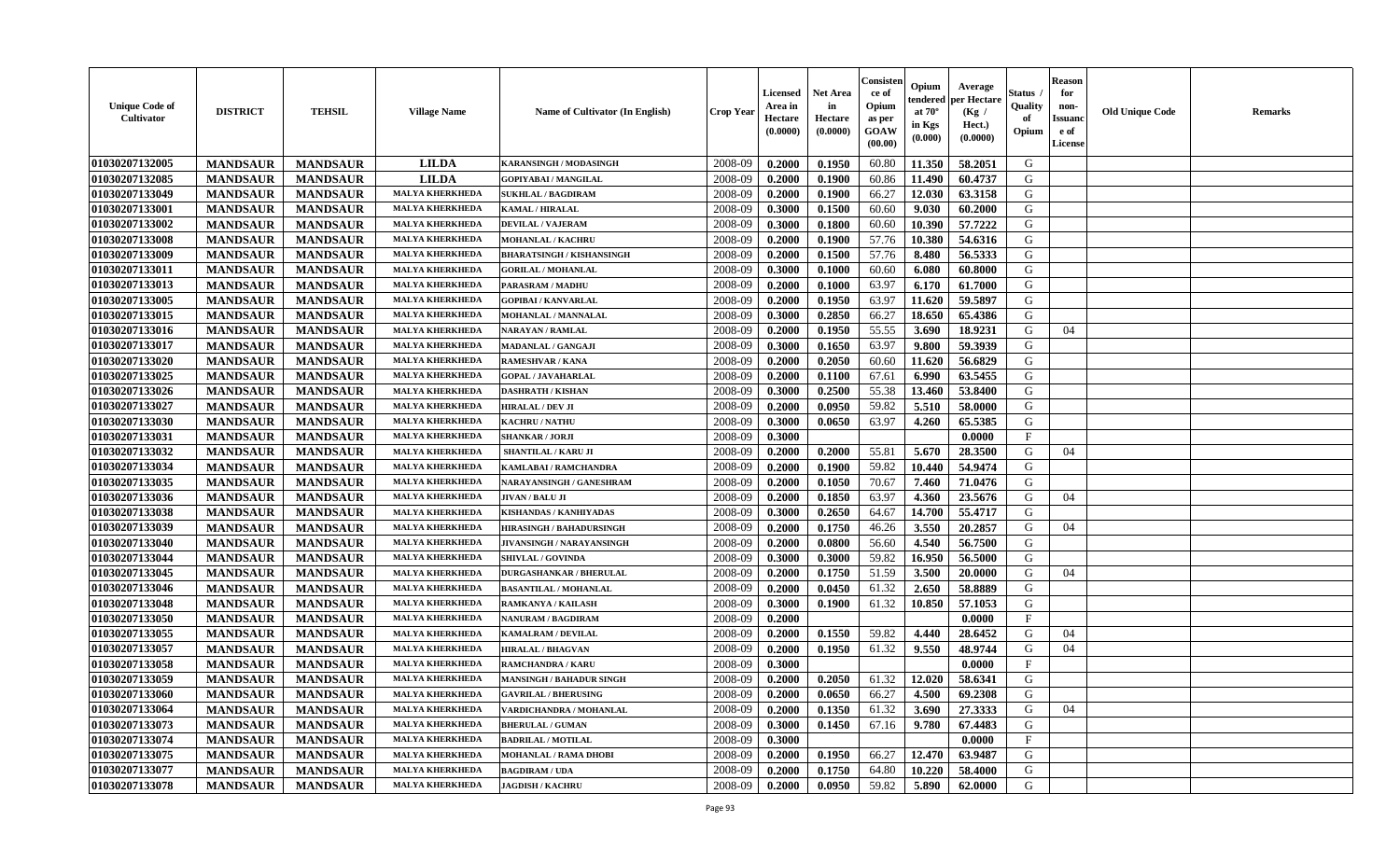| <b>Unique Code of</b><br>Cultivator | <b>DISTRICT</b> | <b>TEHSIL</b>   | <b>Village Name</b>    | Name of Cultivator (In English)  | Crop Year | <b>Licensed</b><br>Area in<br>Hectare<br>(0.0000) | <b>Net Area</b><br>in<br>Hectare<br>(0.0000) | Consister<br>ce of<br>Opium<br>as per<br><b>GOAW</b><br>(00.00) | Opium<br>endered<br>at $70^\circ$<br>in Kgs<br>(0.000) | Average<br>per Hectare<br>(Kg)<br>Hect.)<br>(0.0000) | Status<br>Quality<br>of<br>Opium | <b>Reason</b><br>for<br>non-<br><b>Issuanc</b><br>e of<br><b>License</b> | <b>Old Unique Code</b> | <b>Remarks</b>     |
|-------------------------------------|-----------------|-----------------|------------------------|----------------------------------|-----------|---------------------------------------------------|----------------------------------------------|-----------------------------------------------------------------|--------------------------------------------------------|------------------------------------------------------|----------------------------------|--------------------------------------------------------------------------|------------------------|--------------------|
| 01030207133080                      | <b>MANDSAUR</b> | <b>MANDSAUR</b> | <b>MALYA KHERKHEDA</b> | <b>JABRU / RAMKISHAN</b>         | 2008-09   | 0.2000                                            | 0.1000                                       | 59.67                                                           | 5.780                                                  | 57.8000                                              | G                                |                                                                          |                        |                    |
| 01030207133082                      | <b>MANDSAUR</b> | <b>MANDSAUR</b> | <b>MALYA KHERKHEDA</b> | PRABHUBAI / KACHRU               | 2008-09   | 0.2000                                            |                                              |                                                                 |                                                        | 0.0000                                               | $\mathbf{F}$                     |                                                                          |                        |                    |
| 01030207133083                      | <b>MANDSAUR</b> | <b>MANDSAUR</b> | <b>MALYA KHERKHEDA</b> | <b>SHANKARLAL / BHERU</b>        | 2008-09   | 0.3000                                            | 0.1800                                       | 56.60                                                           | 9.020                                                  | 50.1111                                              | G                                | 04                                                                       |                        |                    |
| <b>01030207133088</b>               | <b>MANDSAUR</b> | <b>MANDSAUR</b> | <b>MALYA KHERKHEDA</b> | <b>SURAJBAI / KACHRU</b>         | 2008-09   | 0.2000                                            | 0.2000                                       | 56.60                                                           | 4.800                                                  | 24.0000                                              | G                                | 04                                                                       |                        |                    |
| 01030207133091                      | <b>MANDSAUR</b> | <b>MANDSAUR</b> | <b>MALYA KHERKHEDA</b> | <b>HEMANTBAI/NARAYAN</b>         | 2008-09   | 0.2000                                            | 0.2000                                       | 59.67                                                           | 12.040                                                 | 60.2000                                              | G                                |                                                                          |                        |                    |
| 01030207133094                      | <b>MANDSAUR</b> | <b>MANDSAUR</b> | <b>MALYA KHERKHED</b>  | LAKSHMAN / MOD JI                | 2008-09   | 0.3000                                            |                                              |                                                                 |                                                        | 0.0000                                               | F                                |                                                                          |                        | <b>NAME CHANGE</b> |
| 01030207133095                      | <b>MANDSAUR</b> | <b>MANDSAUR</b> | <b>MALYA KHERKHED</b>  | <b>DEVA / NANURAM</b>            | 2008-09   | 0.3000                                            |                                              |                                                                 |                                                        | 0.0000                                               | $\mathbf{F}$                     |                                                                          |                        |                    |
| 01030207133086                      | <b>MANDSAUR</b> | <b>MANDSAUR</b> | <b>MALYA KHERKHEDA</b> | <b>JABRU / BHAGVAN</b>           | 2008-09   | 0.2000                                            |                                              |                                                                 |                                                        | 0.0000                                               | $\mathbf{F}$                     |                                                                          |                        |                    |
| 01030207133153                      | <b>MANDSAUR</b> | <b>MANDSAUR</b> | <b>MALYA KHERKHEDA</b> | <b>SURESHKUMAR / BHANVARLAL</b>  | 2008-09   | 0.2000                                            | 0.2050                                       | 62.48                                                           | 4.890                                                  | 23.8537                                              | G                                | 04                                                                       |                        |                    |
| 01030207133097                      | <b>MANDSAUR</b> | <b>MANDSAUR</b> | <b>MALYA KHERKHEDA</b> | <b>JAGDISH / GANGABAI</b>        | 2008-09   | 0.2000                                            | 0.2000                                       | 62.73                                                           | 5.000                                                  | 25.0000                                              | G                                | 04                                                                       |                        |                    |
| 01030207133099                      | <b>MANDSAUR</b> | <b>MANDSAUR</b> | <b>MALYA KHERKHEDA</b> | <b>LAKSHMAN / BALU</b>           | 2008-09   | 0.2000                                            | 0.1850                                       | 62.48                                                           | 11.480                                                 | 62.0541                                              | G                                |                                                                          |                        |                    |
| 01030207133100                      | <b>MANDSAUR</b> | <b>MANDSAUR</b> | <b>MALYA KHERKHEDA</b> | <b>KALURAM / KANAJI</b>          | 2008-09   | 0.3000                                            | 0.2800                                       | 62.74                                                           | 17.950                                                 | 64.1071                                              | G                                |                                                                          |                        |                    |
| 01030207133102                      | <b>MANDSAUR</b> | <b>MANDSAUR</b> | <b>MALYA KHERKHEDA</b> | <b>KISHANLAL / BHERU</b>         | 2008-09   | 0.3000                                            | 0.1700                                       | 51.59                                                           | 8.660                                                  | 50.9412                                              | G                                | 04                                                                       |                        |                    |
| 01030207133104                      | <b>MANDSAUR</b> | <b>MANDSAUR</b> | <b>MALYA KHERKHED</b>  | <b>DHAPUBAI/UDA</b>              | 2008-09   | 0.2000                                            | 0.1750                                       | 57.76                                                           | 9.560                                                  | 54.6286                                              | G                                |                                                                          |                        |                    |
| 01030207133105                      | <b>MANDSAUR</b> | <b>MANDSAUR</b> | <b>MALYA KHERKHED</b>  | <b>MANNA / BHERA</b>             | 2008-09   | 0.3000                                            | 0.2900                                       | 62.48                                                           | 16.750                                                 | 57.7586                                              | G                                |                                                                          |                        |                    |
| 01030207133106                      | <b>MANDSAUR</b> | <b>MANDSAUR</b> | MALYA KHERKHEDA        | <b>BHERULAL / KESHURAM</b>       | 2008-09   | 0.3000                                            | 0.2600                                       | 68.79                                                           | 16.750                                                 | 64.4231                                              | G                                |                                                                          |                        |                    |
| 01030207133108                      | <b>MANDSAUR</b> | <b>MANDSAUR</b> | <b>MALYA KHERKHEDA</b> | SAJJANBAI / SHANKARLAL           | 2008-09   | 0.3000                                            |                                              |                                                                 |                                                        | 0.0000                                               | $\mathbf F$                      |                                                                          |                        |                    |
| 01030207133109                      | <b>MANDSAUR</b> | <b>MANDSAUR</b> | <b>MALYA KHERKHEDA</b> | PRABHULAL / RAMLAL DHOBI         | 2008-09   | 0.2000                                            | 0.2000                                       | 64.61                                                           | 12.300                                                 | 61.5000                                              | G                                |                                                                          |                        |                    |
| 01030207133112                      | <b>MANDSAUR</b> | <b>MANDSAUR</b> | <b>MALYA KHERKHEDA</b> | <b>KELASHCHANDRA / BADRILAL</b>  | 2008-09   | 0.2000                                            | 0.1900                                       | 64.61                                                           | 12.370                                                 | 65.1053                                              | G                                |                                                                          |                        |                    |
| 01030207133113                      | <b>MANDSAUR</b> | <b>MANDSAUR</b> | <b>MALYA KHERKHEDA</b> | <b>GANPATLAL / MADHO</b>         | 2008-09   | 0.2000                                            | 0.0300                                       | 64.61                                                           | 2.060                                                  | 68.6667                                              | G                                |                                                                          |                        |                    |
| 01030207133115                      | <b>MANDSAUR</b> | <b>MANDSAUR</b> | <b>MALYA KHERKHEDA</b> | <b>DEVILAL / UDAJI</b>           | 2008-09   | 0.2000                                            | 0.2000                                       | 64.61                                                           | 12.380                                                 | 61.9000                                              | G                                |                                                                          |                        |                    |
| 01030207133124                      | <b>MANDSAUR</b> | <b>MANDSAUR</b> | <b>MALYA KHERKHED</b>  | <b>NANDRAM / NATHU JI</b>        | 2008-09   | 0.3000                                            | 0.2850                                       | 59.43                                                           | 6.620                                                  | 23.2281                                              | G                                | 04                                                                       |                        |                    |
| 01030207133131                      | <b>MANDSAUR</b> | <b>MANDSAUR</b> | <b>MALYA KHERKHED.</b> | <b>JAGDISH / NATHULAL</b>        | 2008-09   | 0.3000                                            | 0.3000                                       | 59.43                                                           | 16.940                                                 | 56.4667                                              | G                                |                                                                          |                        |                    |
| 01030207133135                      | <b>MANDSAUR</b> | <b>MANDSAUR</b> | <b>MALYA KHERKHEDA</b> | <b>MANGILAL / BHERULAL</b>       | 2008-09   | 0.2000                                            | 0.1200                                       | 62.48                                                           | 7.460                                                  | 62.1667                                              | G                                |                                                                          |                        |                    |
| 01030207133148                      | <b>MANDSAUR</b> | <b>MANDSAUR</b> | MALYA KHERKHEDA        | SITABAI / JORJI                  | 2008-09   | 0.3000                                            | 0.1150                                       | 64.31                                                           | 7.260                                                  | 63.1304                                              | - I                              | 02                                                                       |                        |                    |
| 01030207133149                      | <b>MANDSAUR</b> | <b>MANDSAUR</b> | <b>MALYA KHERKHEDA</b> | LILABAI / KISHANLAL              | 2008-09   | 0.3000                                            | 0.2450                                       | 59.43                                                           | 14.340                                                 | 58.5306                                              | G                                |                                                                          |                        |                    |
| 01030207133151                      | <b>MANDSAUR</b> | <b>MANDSAUR</b> | <b>MALYA KHERKHEDA</b> | <b>BANSHILAL / HARISHCHANDRA</b> | 2008-09   | 0.3000                                            |                                              |                                                                 |                                                        | 0.0000                                               | $\mathbf{F}$                     |                                                                          |                        |                    |
| 01030207133158                      | <b>MANDSAUR</b> | <b>MANDSAUR</b> | <b>MALYA KHERKHEDA</b> | <b>BHANVARLAL / SHANKARLAL</b>   | 2008-09   | 0.3000                                            | 0.2800                                       | 61.61                                                           | 16.550                                                 | 59.1071                                              | G                                |                                                                          |                        |                    |
| 01030207133161                      | <b>MANDSAUR</b> | <b>MANDSAUR</b> | <b>MALYA KHERKHEDA</b> | <b>GOPALSINGH / KHEMRAJ</b>      | 2008-09   | 0.2000                                            | 0.2000                                       | 69.25                                                           | 4.560                                                  | 22.8000                                              | G                                | 04                                                                       |                        |                    |
| 01030207133163                      | <b>MANDSAUR</b> | <b>MANDSAUR</b> | <b>MALYA KHERKHED</b>  | <b>KANCHANBAI / BAGDIRAM</b>     | 2008-09   | 0.2000                                            | 0.0400                                       | 62.83                                                           | 2.330                                                  | 58.2500                                              | G                                |                                                                          |                        |                    |
| 01030207133166                      | <b>MANDSAUR</b> | <b>MANDSAUR</b> | <b>MALYA KHERKHED.</b> | <b>BALARAM / NANDRAM DARJI</b>   | 2008-09   | 0.2000                                            | 0.1900                                       | 61.61                                                           | 5.490                                                  | 28.8947                                              | G                                | 04                                                                       |                        |                    |
| 01030207133167                      | <b>MANDSAUR</b> | <b>MANDSAUR</b> | <b>MALYA KHERKHED</b>  | <b>RUGNATH SINGH / KACHRU JI</b> | 2008-09   | 0.2000                                            | 0.2000                                       | 59.43                                                           | 12.010                                                 | 60.0500                                              | G                                |                                                                          |                        |                    |
| 01030207133168                      | <b>MANDSAUR</b> | <b>MANDSAUR</b> | <b>MALYA KHERKHEDA</b> | <b>GOPAL / KISHANLAL</b>         | 2008-09   | 0.2000                                            | 0.0850                                       | 63.52                                                           | 5.180                                                  | 60.9412                                              | G                                |                                                                          |                        |                    |
| 01030207133169                      | <b>MANDSAUR</b> | <b>MANDSAUR</b> | <b>MALYA KHERKHEDA</b> | <b>SHIVNARAYAN / JABRU</b>       | 2008-09   | 0.2000                                            | 0.1850                                       | 61.61                                                           | 7.590                                                  | 41.0270                                              | G                                | 04                                                                       |                        |                    |
| 01030207133170                      | <b>MANDSAUR</b> | <b>MANDSAUR</b> | <b>MALYA KHERKHEDA</b> | RUGNATHSINGH / KAILASHCHANDRA    | 2008-09   | 0.3000                                            | 0.1800                                       | 59.43                                                           | 10.210                                                 | 56.7222                                              | G                                |                                                                          |                        |                    |
| 01030207133172                      | <b>MANDSAUR</b> | <b>MANDSAUR</b> | <b>MALYA KHERKHEDA</b> | NARAYANDAS / KANHAIYALAL         | 2008-09   | 0.3000                                            | 0.2000                                       | 59.33                                                           | 12.040                                                 | 60.2000                                              | G                                |                                                                          |                        |                    |
| 01030207133175                      | <b>MANDSAUR</b> | <b>MANDSAUR</b> | <b>MALYA KHERKHEDA</b> | <b>DHURIBAI / KACHRU</b>         | 2008-09   | 0.2000                                            | 0.2050                                       | 61.61                                                           | 13.040                                                 | 63.6098                                              | G                                |                                                                          |                        |                    |
| 01030207133176                      | <b>MANDSAUR</b> | <b>MANDSAUR</b> | <b>MALYA KHERKHEDA</b> | <b>JAWAHARLAL / KACHRU</b>       | 2008-09   | 0.3000                                            | 0.2350                                       | 61.61                                                           | 14.960                                                 | 63.6596                                              | G                                |                                                                          |                        |                    |
| 01030207133180                      | <b>MANDSAUR</b> | <b>MANDSAUR</b> | <b>MALYA KHERKHED.</b> | DASHRATH / SHANKARLAI            | 2008-09   | 0.2000                                            | 0.0600                                       | 63.07                                                           | 3.860                                                  | 64.3333                                              | G                                |                                                                          |                        |                    |
| 01030207133184                      | <b>MANDSAUR</b> | <b>MANDSAUR</b> | <b>MALYA KHERKHED.</b> | MOHANLAL / FATTA JI              | 2008-09   | 0.2000                                            | 0.1900                                       | 64.08                                                           | 11.810                                                 | 62.1579                                              | G                                |                                                                          |                        |                    |
| 01030207133185                      | <b>MANDSAUR</b> | <b>MANDSAUR</b> | <b>MALYA KHERKHEDA</b> | <b>BALURAM / KISHAN JI</b>       | 2008-09   | 0.3000                                            | 0.1000                                       | 57.76                                                           | 5.450                                                  | 54.5000                                              | G                                |                                                                          |                        |                    |
| 01030207133188                      | <b>MANDSAUR</b> | <b>MANDSAUR</b> | <b>MALYA KHERKHEDA</b> | <b>MOHANLAL / RAMKISHAN</b>      | 2008-09   | 0.3000                                            | 0.2850                                       | 57.75                                                           | 12.850                                                 | 45.0877                                              | G                                | 04                                                                       |                        |                    |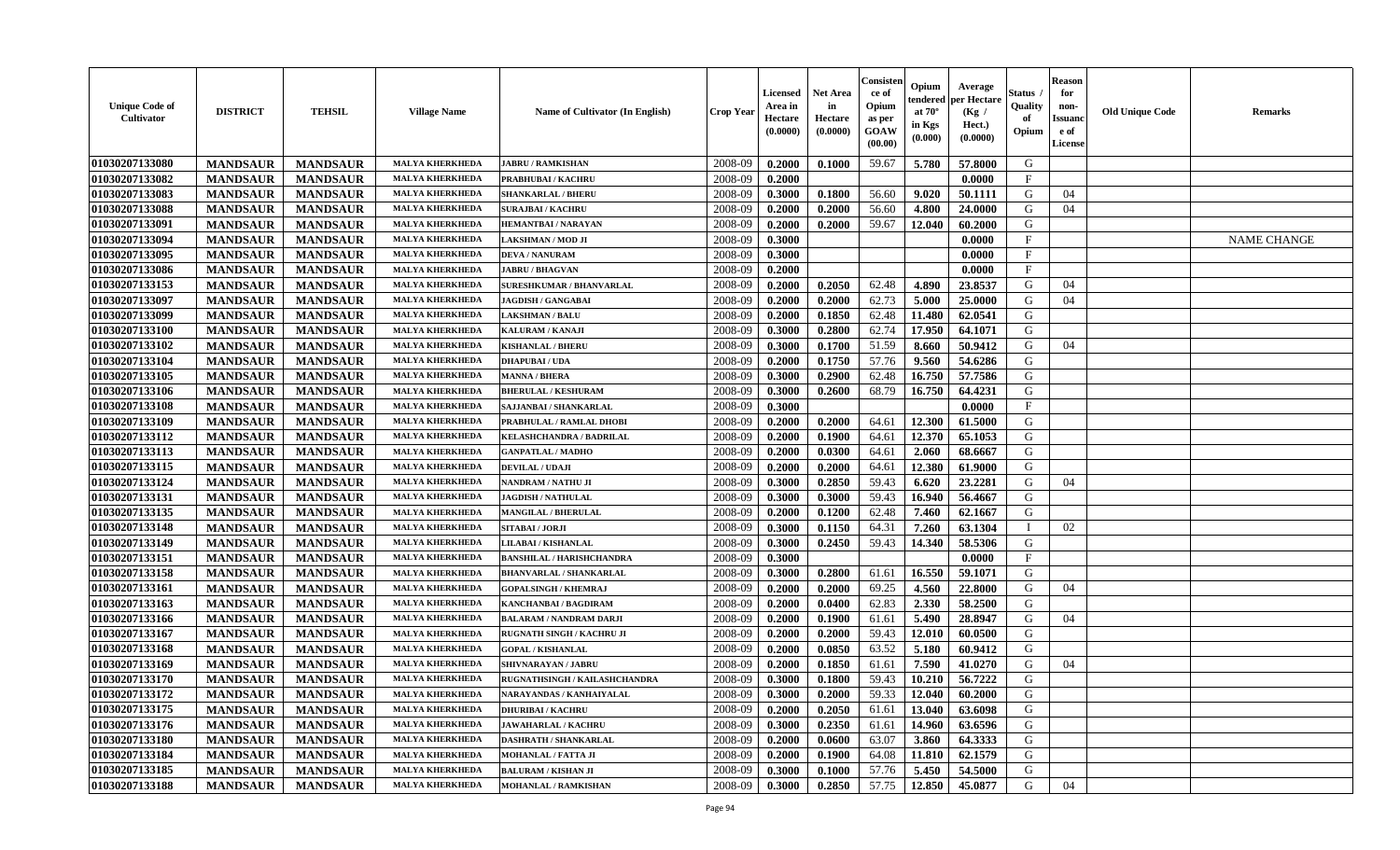| 01030207133189<br><b>MALYA KHERKHEDA</b><br>2008-09<br>0.3000<br>0.2700<br>64.08<br>16.260<br>60.2222<br>G<br><b>MANDSAUR</b><br><b>MANDSAUR</b><br><b>BADRILAL / JAVAHARLAL</b><br>01030207133157<br>2008-09<br>12.270<br>G<br><b>MANDSAUR</b><br>0.1900<br>64.08<br>64.5789<br><b>MANDSAUR</b><br><b>MALYA KHERKHEDA</b><br>0.2000<br><b>MIRABAI / BALIBAI</b><br>01030207133132<br>2008-09<br>0.1900<br>59.33<br>7.280<br><b>MANDSAUR</b><br><b>MANDSAUR</b><br><b>MALYA KHERKHEDA</b><br><b>JAGDISH / NANDLAL</b><br>0.2000<br>38.3158<br>G<br>04<br>01030207133144<br><b>MANDSAUR</b><br><b>MANDSAUR</b><br><b>MALYA KHERKHEDA</b><br>0.2000<br>59.33<br>4.270<br>21.3500<br>04<br>RODALAL / CHATARBHUJ<br>2008-09<br>0.2000<br>G<br>01030207133165<br><b>MANDSAUR</b><br><b>MANDSAUR</b><br><b>MALYA KHERKHEDA</b><br>2008-09<br>64.08<br>10.350<br>60.8824<br>G<br>MANGILAL / NANDRAM TAILI<br>0.2000<br>0.1700<br>01030207133087<br><b>MANDSAUR</b><br><b>MANDSAUR</b><br>0.1950<br>59.33<br>5.880<br>30.1538<br>G<br><b>MALYA KHERKHEDA</b><br>2008-09<br>0.2000<br>04<br>NANDU BAI / UDA<br>01030207133212<br><b>MANDSAUR</b><br><b>MANDSAUR</b><br><b>MALYA KHERKHEDA</b><br>2008-09<br>0.0000<br>$_{\rm F}$<br>01030207133087<br>SURESH / ANANTNARAYAN<br>0.2000<br>01030207134001<br>71.35<br><b>MANDSAUR</b><br><b>MANDSAUR</b><br><b>NAWANKHEDI</b><br>2008-09<br>0.2000<br>0.1850<br>13.750<br>74.3243<br>G<br><b>BABULAL / NANURAM</b><br>01030207134021<br><b>NAWANKHEDI</b><br>65.42<br><b>MANDSAUR</b><br><b>MANDSAUR</b><br>2008-09<br>0.2000<br>0.1900<br>13.100<br>68.9474<br>G<br>PRABHULAL / PRAKASH<br>01030207134031<br>65.50<br>12.210<br><b>MANDSAUR</b><br><b>NAWANKHEDI</b><br>2008-09<br>0.2000<br>0.1950<br>62.6154<br>02<br><b>MANDSAUR</b><br>PRABHULAL / NANURAM<br>T<br>13.030<br>01030207134043<br><b>MANDSAUR</b><br><b>NAWANKHEDI</b><br>2008-09<br>0.1900<br>69.87<br>68.5789<br>02<br><b>MANDSAUR</b><br>LAXMINARAYAN / HARIRAM<br>0.2000<br>$\mathbf{I}$<br>01030207134052<br><b>MANDSAUR</b><br><b>MANDSAUR</b><br><b>NAWANKHEDI</b><br>2008-09<br>0.1950<br>57.54<br>5.010<br>25.6923<br><b>SHANKARLAL / DEVILAL</b><br>0.2000<br>G<br>04<br>01030207134003<br><b>NAWANKHEDI</b><br>32.9677<br><b>MANDSAUR</b><br><b>MANDSAUR</b><br>2008-09<br>0.2000<br>0.1550<br>54.79<br>5.110<br>G<br>04<br><b>JAGDISH / DEVILAL</b><br>01030207134037<br><b>MANDSAUR</b><br><b>NAWANKHEDI</b><br>57.68<br>6.450<br>33.9474<br>G<br><b>MANDSAUR</b><br>2008-09<br>0.2000<br>0.1900<br>04<br><b>JORAVARSINGH / BHUVANISINGH</b><br>01030207134029<br><b>MANDSAUR</b><br><b>NAWANKHEDI</b><br>65.42<br>13.350<br>70.2632<br>G<br><b>MANDSAUR</b><br>2008-09<br>0.2000<br>0.1900<br>SHANTIBAI / OMPRAKASH<br>01030207134008<br>57.54<br>7.540<br>37.7000<br><b>MANDSAUR</b><br><b>MANDSAUR</b><br><b>NAWANKHEDI</b><br>2008-09<br>0.2000<br>0.2000<br>G<br>04<br>NATHULAL / SVARUP JI<br>01030207134049<br><b>NAWANKHEDI</b><br>65.37<br><b>MANDSAUR</b><br><b>MANDSAUR</b><br>2008-09<br>0.2000<br>0.2000<br>6.900<br>34.5000<br>G<br>04<br><b>DEVILAL / NATHU</b><br>01030207134033<br><b>NAWANKHEDI</b><br>2008-09<br>65.42<br>G<br>04<br><b>MANDSAUR</b><br><b>MANDSAUR</b><br>0.2050<br>20.2927<br>0.2000<br>4.160<br><b>MANGILAL / DHURA</b><br>01030207134034<br><b>MANDSAUR</b><br><b>MANDSAUR</b><br><b>NAWANKHEDI</b><br>2008-09<br>0.2000<br>0.1000<br>62.17<br>5.860<br>58.6000<br>G<br>SHANTIBAI / SHANKARLAL<br>01030207135039<br><b>MANDSAUR</b><br><b>MANDSAUR</b><br><b>NIRDHARI</b><br>2008-09<br>0.2000<br>0.1900<br>68.18<br>12.060<br>63.4737<br>G<br>MOHANLAL / KISHANLAL<br>01030207135001<br><b>NIRDHARI</b><br>6.520<br>62.0952<br><b>MANDSAUR</b><br><b>MANDSAUR</b><br>2008-09<br>0.2000<br>0.1050<br>68.52<br>G<br><b>NANDUBAI/MATHURADAS</b><br><b>MANDSAUR</b> | <b>Unique Code of</b><br><b>Cultivator</b> | <b>DISTRICT</b> | <b>TEHSIL</b> | <b>Village Name</b> | Name of Cultivator (In English) | <b>Crop Year</b> | <b>Licensed</b><br>Area in<br>Hectare<br>(0.0000) | <b>Net Area</b><br>in<br>Hectare<br>(0.0000) | Consister<br>ce of<br>Opium<br>as per<br>GOAW<br>(00.00) | Opium<br>endered<br>at $70^{\circ}$<br>in Kgs<br>(0.000) | Average<br>per Hectare<br>(Kg /<br>Hect.)<br>(0.0000) | <b>Status</b><br>Quality<br>of<br>Opium | <b>Reason</b><br>for<br>non-<br><b>Issuand</b><br>e of<br>License | <b>Old Unique Code</b> | <b>Remarks</b> |
|-----------------------------------------------------------------------------------------------------------------------------------------------------------------------------------------------------------------------------------------------------------------------------------------------------------------------------------------------------------------------------------------------------------------------------------------------------------------------------------------------------------------------------------------------------------------------------------------------------------------------------------------------------------------------------------------------------------------------------------------------------------------------------------------------------------------------------------------------------------------------------------------------------------------------------------------------------------------------------------------------------------------------------------------------------------------------------------------------------------------------------------------------------------------------------------------------------------------------------------------------------------------------------------------------------------------------------------------------------------------------------------------------------------------------------------------------------------------------------------------------------------------------------------------------------------------------------------------------------------------------------------------------------------------------------------------------------------------------------------------------------------------------------------------------------------------------------------------------------------------------------------------------------------------------------------------------------------------------------------------------------------------------------------------------------------------------------------------------------------------------------------------------------------------------------------------------------------------------------------------------------------------------------------------------------------------------------------------------------------------------------------------------------------------------------------------------------------------------------------------------------------------------------------------------------------------------------------------------------------------------------------------------------------------------------------------------------------------------------------------------------------------------------------------------------------------------------------------------------------------------------------------------------------------------------------------------------------------------------------------------------------------------------------------------------------------------------------------------------------------------------------------------------------------------------------------------------------------------------------------------------------------------------------------------------------------------------------------------------------------------------------------------------------------------------------------------------------------------------------------------------------------------------------------------------------------------------------------------------------------------------------------------------------------------------------------------------------------------------------------------------------------------------------------------------------------------------|--------------------------------------------|-----------------|---------------|---------------------|---------------------------------|------------------|---------------------------------------------------|----------------------------------------------|----------------------------------------------------------|----------------------------------------------------------|-------------------------------------------------------|-----------------------------------------|-------------------------------------------------------------------|------------------------|----------------|
|                                                                                                                                                                                                                                                                                                                                                                                                                                                                                                                                                                                                                                                                                                                                                                                                                                                                                                                                                                                                                                                                                                                                                                                                                                                                                                                                                                                                                                                                                                                                                                                                                                                                                                                                                                                                                                                                                                                                                                                                                                                                                                                                                                                                                                                                                                                                                                                                                                                                                                                                                                                                                                                                                                                                                                                                                                                                                                                                                                                                                                                                                                                                                                                                                                                                                                                                                                                                                                                                                                                                                                                                                                                                                                                                                                                                                             |                                            |                 |               |                     |                                 |                  |                                                   |                                              |                                                          |                                                          |                                                       |                                         |                                                                   |                        |                |
|                                                                                                                                                                                                                                                                                                                                                                                                                                                                                                                                                                                                                                                                                                                                                                                                                                                                                                                                                                                                                                                                                                                                                                                                                                                                                                                                                                                                                                                                                                                                                                                                                                                                                                                                                                                                                                                                                                                                                                                                                                                                                                                                                                                                                                                                                                                                                                                                                                                                                                                                                                                                                                                                                                                                                                                                                                                                                                                                                                                                                                                                                                                                                                                                                                                                                                                                                                                                                                                                                                                                                                                                                                                                                                                                                                                                                             |                                            |                 |               |                     |                                 |                  |                                                   |                                              |                                                          |                                                          |                                                       |                                         |                                                                   |                        |                |
|                                                                                                                                                                                                                                                                                                                                                                                                                                                                                                                                                                                                                                                                                                                                                                                                                                                                                                                                                                                                                                                                                                                                                                                                                                                                                                                                                                                                                                                                                                                                                                                                                                                                                                                                                                                                                                                                                                                                                                                                                                                                                                                                                                                                                                                                                                                                                                                                                                                                                                                                                                                                                                                                                                                                                                                                                                                                                                                                                                                                                                                                                                                                                                                                                                                                                                                                                                                                                                                                                                                                                                                                                                                                                                                                                                                                                             |                                            |                 |               |                     |                                 |                  |                                                   |                                              |                                                          |                                                          |                                                       |                                         |                                                                   |                        |                |
|                                                                                                                                                                                                                                                                                                                                                                                                                                                                                                                                                                                                                                                                                                                                                                                                                                                                                                                                                                                                                                                                                                                                                                                                                                                                                                                                                                                                                                                                                                                                                                                                                                                                                                                                                                                                                                                                                                                                                                                                                                                                                                                                                                                                                                                                                                                                                                                                                                                                                                                                                                                                                                                                                                                                                                                                                                                                                                                                                                                                                                                                                                                                                                                                                                                                                                                                                                                                                                                                                                                                                                                                                                                                                                                                                                                                                             |                                            |                 |               |                     |                                 |                  |                                                   |                                              |                                                          |                                                          |                                                       |                                         |                                                                   |                        |                |
|                                                                                                                                                                                                                                                                                                                                                                                                                                                                                                                                                                                                                                                                                                                                                                                                                                                                                                                                                                                                                                                                                                                                                                                                                                                                                                                                                                                                                                                                                                                                                                                                                                                                                                                                                                                                                                                                                                                                                                                                                                                                                                                                                                                                                                                                                                                                                                                                                                                                                                                                                                                                                                                                                                                                                                                                                                                                                                                                                                                                                                                                                                                                                                                                                                                                                                                                                                                                                                                                                                                                                                                                                                                                                                                                                                                                                             |                                            |                 |               |                     |                                 |                  |                                                   |                                              |                                                          |                                                          |                                                       |                                         |                                                                   |                        |                |
|                                                                                                                                                                                                                                                                                                                                                                                                                                                                                                                                                                                                                                                                                                                                                                                                                                                                                                                                                                                                                                                                                                                                                                                                                                                                                                                                                                                                                                                                                                                                                                                                                                                                                                                                                                                                                                                                                                                                                                                                                                                                                                                                                                                                                                                                                                                                                                                                                                                                                                                                                                                                                                                                                                                                                                                                                                                                                                                                                                                                                                                                                                                                                                                                                                                                                                                                                                                                                                                                                                                                                                                                                                                                                                                                                                                                                             |                                            |                 |               |                     |                                 |                  |                                                   |                                              |                                                          |                                                          |                                                       |                                         |                                                                   |                        |                |
|                                                                                                                                                                                                                                                                                                                                                                                                                                                                                                                                                                                                                                                                                                                                                                                                                                                                                                                                                                                                                                                                                                                                                                                                                                                                                                                                                                                                                                                                                                                                                                                                                                                                                                                                                                                                                                                                                                                                                                                                                                                                                                                                                                                                                                                                                                                                                                                                                                                                                                                                                                                                                                                                                                                                                                                                                                                                                                                                                                                                                                                                                                                                                                                                                                                                                                                                                                                                                                                                                                                                                                                                                                                                                                                                                                                                                             |                                            |                 |               |                     |                                 |                  |                                                   |                                              |                                                          |                                                          |                                                       |                                         |                                                                   |                        |                |
|                                                                                                                                                                                                                                                                                                                                                                                                                                                                                                                                                                                                                                                                                                                                                                                                                                                                                                                                                                                                                                                                                                                                                                                                                                                                                                                                                                                                                                                                                                                                                                                                                                                                                                                                                                                                                                                                                                                                                                                                                                                                                                                                                                                                                                                                                                                                                                                                                                                                                                                                                                                                                                                                                                                                                                                                                                                                                                                                                                                                                                                                                                                                                                                                                                                                                                                                                                                                                                                                                                                                                                                                                                                                                                                                                                                                                             |                                            |                 |               |                     |                                 |                  |                                                   |                                              |                                                          |                                                          |                                                       |                                         |                                                                   |                        |                |
|                                                                                                                                                                                                                                                                                                                                                                                                                                                                                                                                                                                                                                                                                                                                                                                                                                                                                                                                                                                                                                                                                                                                                                                                                                                                                                                                                                                                                                                                                                                                                                                                                                                                                                                                                                                                                                                                                                                                                                                                                                                                                                                                                                                                                                                                                                                                                                                                                                                                                                                                                                                                                                                                                                                                                                                                                                                                                                                                                                                                                                                                                                                                                                                                                                                                                                                                                                                                                                                                                                                                                                                                                                                                                                                                                                                                                             |                                            |                 |               |                     |                                 |                  |                                                   |                                              |                                                          |                                                          |                                                       |                                         |                                                                   |                        |                |
|                                                                                                                                                                                                                                                                                                                                                                                                                                                                                                                                                                                                                                                                                                                                                                                                                                                                                                                                                                                                                                                                                                                                                                                                                                                                                                                                                                                                                                                                                                                                                                                                                                                                                                                                                                                                                                                                                                                                                                                                                                                                                                                                                                                                                                                                                                                                                                                                                                                                                                                                                                                                                                                                                                                                                                                                                                                                                                                                                                                                                                                                                                                                                                                                                                                                                                                                                                                                                                                                                                                                                                                                                                                                                                                                                                                                                             |                                            |                 |               |                     |                                 |                  |                                                   |                                              |                                                          |                                                          |                                                       |                                         |                                                                   |                        |                |
|                                                                                                                                                                                                                                                                                                                                                                                                                                                                                                                                                                                                                                                                                                                                                                                                                                                                                                                                                                                                                                                                                                                                                                                                                                                                                                                                                                                                                                                                                                                                                                                                                                                                                                                                                                                                                                                                                                                                                                                                                                                                                                                                                                                                                                                                                                                                                                                                                                                                                                                                                                                                                                                                                                                                                                                                                                                                                                                                                                                                                                                                                                                                                                                                                                                                                                                                                                                                                                                                                                                                                                                                                                                                                                                                                                                                                             |                                            |                 |               |                     |                                 |                  |                                                   |                                              |                                                          |                                                          |                                                       |                                         |                                                                   |                        |                |
|                                                                                                                                                                                                                                                                                                                                                                                                                                                                                                                                                                                                                                                                                                                                                                                                                                                                                                                                                                                                                                                                                                                                                                                                                                                                                                                                                                                                                                                                                                                                                                                                                                                                                                                                                                                                                                                                                                                                                                                                                                                                                                                                                                                                                                                                                                                                                                                                                                                                                                                                                                                                                                                                                                                                                                                                                                                                                                                                                                                                                                                                                                                                                                                                                                                                                                                                                                                                                                                                                                                                                                                                                                                                                                                                                                                                                             |                                            |                 |               |                     |                                 |                  |                                                   |                                              |                                                          |                                                          |                                                       |                                         |                                                                   |                        |                |
|                                                                                                                                                                                                                                                                                                                                                                                                                                                                                                                                                                                                                                                                                                                                                                                                                                                                                                                                                                                                                                                                                                                                                                                                                                                                                                                                                                                                                                                                                                                                                                                                                                                                                                                                                                                                                                                                                                                                                                                                                                                                                                                                                                                                                                                                                                                                                                                                                                                                                                                                                                                                                                                                                                                                                                                                                                                                                                                                                                                                                                                                                                                                                                                                                                                                                                                                                                                                                                                                                                                                                                                                                                                                                                                                                                                                                             |                                            |                 |               |                     |                                 |                  |                                                   |                                              |                                                          |                                                          |                                                       |                                         |                                                                   |                        |                |
|                                                                                                                                                                                                                                                                                                                                                                                                                                                                                                                                                                                                                                                                                                                                                                                                                                                                                                                                                                                                                                                                                                                                                                                                                                                                                                                                                                                                                                                                                                                                                                                                                                                                                                                                                                                                                                                                                                                                                                                                                                                                                                                                                                                                                                                                                                                                                                                                                                                                                                                                                                                                                                                                                                                                                                                                                                                                                                                                                                                                                                                                                                                                                                                                                                                                                                                                                                                                                                                                                                                                                                                                                                                                                                                                                                                                                             |                                            |                 |               |                     |                                 |                  |                                                   |                                              |                                                          |                                                          |                                                       |                                         |                                                                   |                        |                |
|                                                                                                                                                                                                                                                                                                                                                                                                                                                                                                                                                                                                                                                                                                                                                                                                                                                                                                                                                                                                                                                                                                                                                                                                                                                                                                                                                                                                                                                                                                                                                                                                                                                                                                                                                                                                                                                                                                                                                                                                                                                                                                                                                                                                                                                                                                                                                                                                                                                                                                                                                                                                                                                                                                                                                                                                                                                                                                                                                                                                                                                                                                                                                                                                                                                                                                                                                                                                                                                                                                                                                                                                                                                                                                                                                                                                                             |                                            |                 |               |                     |                                 |                  |                                                   |                                              |                                                          |                                                          |                                                       |                                         |                                                                   |                        |                |
|                                                                                                                                                                                                                                                                                                                                                                                                                                                                                                                                                                                                                                                                                                                                                                                                                                                                                                                                                                                                                                                                                                                                                                                                                                                                                                                                                                                                                                                                                                                                                                                                                                                                                                                                                                                                                                                                                                                                                                                                                                                                                                                                                                                                                                                                                                                                                                                                                                                                                                                                                                                                                                                                                                                                                                                                                                                                                                                                                                                                                                                                                                                                                                                                                                                                                                                                                                                                                                                                                                                                                                                                                                                                                                                                                                                                                             |                                            |                 |               |                     |                                 |                  |                                                   |                                              |                                                          |                                                          |                                                       |                                         |                                                                   |                        |                |
|                                                                                                                                                                                                                                                                                                                                                                                                                                                                                                                                                                                                                                                                                                                                                                                                                                                                                                                                                                                                                                                                                                                                                                                                                                                                                                                                                                                                                                                                                                                                                                                                                                                                                                                                                                                                                                                                                                                                                                                                                                                                                                                                                                                                                                                                                                                                                                                                                                                                                                                                                                                                                                                                                                                                                                                                                                                                                                                                                                                                                                                                                                                                                                                                                                                                                                                                                                                                                                                                                                                                                                                                                                                                                                                                                                                                                             |                                            |                 |               |                     |                                 |                  |                                                   |                                              |                                                          |                                                          |                                                       |                                         |                                                                   |                        |                |
|                                                                                                                                                                                                                                                                                                                                                                                                                                                                                                                                                                                                                                                                                                                                                                                                                                                                                                                                                                                                                                                                                                                                                                                                                                                                                                                                                                                                                                                                                                                                                                                                                                                                                                                                                                                                                                                                                                                                                                                                                                                                                                                                                                                                                                                                                                                                                                                                                                                                                                                                                                                                                                                                                                                                                                                                                                                                                                                                                                                                                                                                                                                                                                                                                                                                                                                                                                                                                                                                                                                                                                                                                                                                                                                                                                                                                             |                                            |                 |               |                     |                                 |                  |                                                   |                                              |                                                          |                                                          |                                                       |                                         |                                                                   |                        |                |
|                                                                                                                                                                                                                                                                                                                                                                                                                                                                                                                                                                                                                                                                                                                                                                                                                                                                                                                                                                                                                                                                                                                                                                                                                                                                                                                                                                                                                                                                                                                                                                                                                                                                                                                                                                                                                                                                                                                                                                                                                                                                                                                                                                                                                                                                                                                                                                                                                                                                                                                                                                                                                                                                                                                                                                                                                                                                                                                                                                                                                                                                                                                                                                                                                                                                                                                                                                                                                                                                                                                                                                                                                                                                                                                                                                                                                             |                                            |                 |               |                     |                                 |                  |                                                   |                                              |                                                          |                                                          |                                                       |                                         |                                                                   |                        |                |
|                                                                                                                                                                                                                                                                                                                                                                                                                                                                                                                                                                                                                                                                                                                                                                                                                                                                                                                                                                                                                                                                                                                                                                                                                                                                                                                                                                                                                                                                                                                                                                                                                                                                                                                                                                                                                                                                                                                                                                                                                                                                                                                                                                                                                                                                                                                                                                                                                                                                                                                                                                                                                                                                                                                                                                                                                                                                                                                                                                                                                                                                                                                                                                                                                                                                                                                                                                                                                                                                                                                                                                                                                                                                                                                                                                                                                             |                                            |                 |               |                     |                                 |                  |                                                   |                                              |                                                          |                                                          |                                                       |                                         |                                                                   |                        |                |
|                                                                                                                                                                                                                                                                                                                                                                                                                                                                                                                                                                                                                                                                                                                                                                                                                                                                                                                                                                                                                                                                                                                                                                                                                                                                                                                                                                                                                                                                                                                                                                                                                                                                                                                                                                                                                                                                                                                                                                                                                                                                                                                                                                                                                                                                                                                                                                                                                                                                                                                                                                                                                                                                                                                                                                                                                                                                                                                                                                                                                                                                                                                                                                                                                                                                                                                                                                                                                                                                                                                                                                                                                                                                                                                                                                                                                             |                                            |                 |               |                     |                                 |                  |                                                   |                                              |                                                          |                                                          |                                                       |                                         |                                                                   |                        |                |
|                                                                                                                                                                                                                                                                                                                                                                                                                                                                                                                                                                                                                                                                                                                                                                                                                                                                                                                                                                                                                                                                                                                                                                                                                                                                                                                                                                                                                                                                                                                                                                                                                                                                                                                                                                                                                                                                                                                                                                                                                                                                                                                                                                                                                                                                                                                                                                                                                                                                                                                                                                                                                                                                                                                                                                                                                                                                                                                                                                                                                                                                                                                                                                                                                                                                                                                                                                                                                                                                                                                                                                                                                                                                                                                                                                                                                             | 01030207135002                             | <b>MANDSAUR</b> |               | <b>NIRDHARI</b>     | <b>RUKMANBAI / HIRALAL</b>      | 2008-09          | 0.2000                                            | 0.1850                                       | 50.23                                                    | 4.330                                                    | 23.4054                                               | G                                       | 04                                                                |                        |                |
| 01030207135003<br><b>MANDSAUR</b><br><b>MANDSAUR</b><br><b>NIRDHARI</b><br>12.340<br>61.7000<br>G<br>2008-09<br>0.2000<br>0.2000<br>62.64<br><b>BHANVARDAS / NARSINGDAS</b>                                                                                                                                                                                                                                                                                                                                                                                                                                                                                                                                                                                                                                                                                                                                                                                                                                                                                                                                                                                                                                                                                                                                                                                                                                                                                                                                                                                                                                                                                                                                                                                                                                                                                                                                                                                                                                                                                                                                                                                                                                                                                                                                                                                                                                                                                                                                                                                                                                                                                                                                                                                                                                                                                                                                                                                                                                                                                                                                                                                                                                                                                                                                                                                                                                                                                                                                                                                                                                                                                                                                                                                                                                                 |                                            |                 |               |                     |                                 |                  |                                                   |                                              |                                                          |                                                          |                                                       |                                         |                                                                   |                        |                |
| 01030207135004<br><b>NIRDHARI</b><br><b>MANDSAUR</b><br><b>MANDSAUR</b><br>2008-09<br>0.2000<br>61.13<br>5.980<br>29.9000<br>G<br>04<br>0.2000<br><b>GOPALDAS / BHAGVAN</b>                                                                                                                                                                                                                                                                                                                                                                                                                                                                                                                                                                                                                                                                                                                                                                                                                                                                                                                                                                                                                                                                                                                                                                                                                                                                                                                                                                                                                                                                                                                                                                                                                                                                                                                                                                                                                                                                                                                                                                                                                                                                                                                                                                                                                                                                                                                                                                                                                                                                                                                                                                                                                                                                                                                                                                                                                                                                                                                                                                                                                                                                                                                                                                                                                                                                                                                                                                                                                                                                                                                                                                                                                                                 |                                            |                 |               |                     |                                 |                  |                                                   |                                              |                                                          |                                                          |                                                       |                                         |                                                                   |                        |                |
| 01030207135006<br><b>MANDSAUR</b><br><b>NIRDHARI</b><br>2008-09<br>68.01<br>17.720<br>G<br><b>MANDSAUR</b><br>0.3000<br>0.2850<br>62.1754<br>MANGILAL / BHANWERLAL                                                                                                                                                                                                                                                                                                                                                                                                                                                                                                                                                                                                                                                                                                                                                                                                                                                                                                                                                                                                                                                                                                                                                                                                                                                                                                                                                                                                                                                                                                                                                                                                                                                                                                                                                                                                                                                                                                                                                                                                                                                                                                                                                                                                                                                                                                                                                                                                                                                                                                                                                                                                                                                                                                                                                                                                                                                                                                                                                                                                                                                                                                                                                                                                                                                                                                                                                                                                                                                                                                                                                                                                                                                          |                                            |                 |               |                     |                                 |                  |                                                   |                                              |                                                          |                                                          |                                                       |                                         |                                                                   |                        |                |
| 01030207135007<br><b>NIRDHARI</b><br>68.18<br>7.710<br>G<br>04<br><b>MANDSAUR</b><br>2008-09<br>0.2000<br>0.2050<br>37.6098<br><b>MANDSAUR</b><br><b>BADRIDAS / MADHUDAS</b>                                                                                                                                                                                                                                                                                                                                                                                                                                                                                                                                                                                                                                                                                                                                                                                                                                                                                                                                                                                                                                                                                                                                                                                                                                                                                                                                                                                                                                                                                                                                                                                                                                                                                                                                                                                                                                                                                                                                                                                                                                                                                                                                                                                                                                                                                                                                                                                                                                                                                                                                                                                                                                                                                                                                                                                                                                                                                                                                                                                                                                                                                                                                                                                                                                                                                                                                                                                                                                                                                                                                                                                                                                                |                                            |                 |               |                     |                                 |                  |                                                   |                                              |                                                          |                                                          |                                                       |                                         |                                                                   |                        |                |
| 01030207135009<br>$\mathbf{F}$<br><b>MANDSAUR</b><br><b>MANDSAUR</b><br><b>NIRDHARI</b><br>2008-09<br>0.3000<br>0.0000<br><b>KHEMA / BAGDIRAM</b>                                                                                                                                                                                                                                                                                                                                                                                                                                                                                                                                                                                                                                                                                                                                                                                                                                                                                                                                                                                                                                                                                                                                                                                                                                                                                                                                                                                                                                                                                                                                                                                                                                                                                                                                                                                                                                                                                                                                                                                                                                                                                                                                                                                                                                                                                                                                                                                                                                                                                                                                                                                                                                                                                                                                                                                                                                                                                                                                                                                                                                                                                                                                                                                                                                                                                                                                                                                                                                                                                                                                                                                                                                                                           |                                            |                 |               |                     |                                 |                  |                                                   |                                              |                                                          |                                                          |                                                       |                                         |                                                                   |                        |                |
| 01030207135010<br><b>MANDSAUR</b><br><b>MANDSAUR</b><br><b>NIRDHARI</b><br>2008-09<br>0.3000<br>0.1750<br>68.18<br>11.670<br>66.6857<br>HULASHIBAI / KISHANDAS<br>G                                                                                                                                                                                                                                                                                                                                                                                                                                                                                                                                                                                                                                                                                                                                                                                                                                                                                                                                                                                                                                                                                                                                                                                                                                                                                                                                                                                                                                                                                                                                                                                                                                                                                                                                                                                                                                                                                                                                                                                                                                                                                                                                                                                                                                                                                                                                                                                                                                                                                                                                                                                                                                                                                                                                                                                                                                                                                                                                                                                                                                                                                                                                                                                                                                                                                                                                                                                                                                                                                                                                                                                                                                                         |                                            |                 |               |                     |                                 |                  |                                                   |                                              |                                                          |                                                          |                                                       |                                         |                                                                   |                        |                |
| 01030207135011<br><b>MANDSAUR</b><br><b>MANDSAUR</b><br><b>NIRDHARI</b><br>7.840<br>65.3333<br><b>BHAGVAN / VARDA</b><br>2008-09<br>0.3000<br>0.1200<br>65.01<br>G                                                                                                                                                                                                                                                                                                                                                                                                                                                                                                                                                                                                                                                                                                                                                                                                                                                                                                                                                                                                                                                                                                                                                                                                                                                                                                                                                                                                                                                                                                                                                                                                                                                                                                                                                                                                                                                                                                                                                                                                                                                                                                                                                                                                                                                                                                                                                                                                                                                                                                                                                                                                                                                                                                                                                                                                                                                                                                                                                                                                                                                                                                                                                                                                                                                                                                                                                                                                                                                                                                                                                                                                                                                          |                                            |                 |               |                     |                                 |                  |                                                   |                                              |                                                          |                                                          |                                                       |                                         |                                                                   |                        |                |
| 01030207135014<br><b>MANDSAUR</b><br><b>MANDSAUR</b><br><b>NIRDHARI</b><br>13.290<br>66.4500<br>G<br>2008-09<br>0.2000<br>0.2000<br>65.69<br><b>JANIBAI / FAKIRCHND</b>                                                                                                                                                                                                                                                                                                                                                                                                                                                                                                                                                                                                                                                                                                                                                                                                                                                                                                                                                                                                                                                                                                                                                                                                                                                                                                                                                                                                                                                                                                                                                                                                                                                                                                                                                                                                                                                                                                                                                                                                                                                                                                                                                                                                                                                                                                                                                                                                                                                                                                                                                                                                                                                                                                                                                                                                                                                                                                                                                                                                                                                                                                                                                                                                                                                                                                                                                                                                                                                                                                                                                                                                                                                     |                                            |                 |               |                     |                                 |                  |                                                   |                                              |                                                          |                                                          |                                                       |                                         |                                                                   |                        |                |
| ${\bf G}$<br>01030207135016<br><b>MANDSAUR</b><br><b>MANDSAUR</b><br><b>NIRDHARI</b><br>61.13<br>10.940<br>57.5789<br>2008-09<br>0.2000<br>0.1900<br><b>DHAPUBAI/BHAGVAN</b>                                                                                                                                                                                                                                                                                                                                                                                                                                                                                                                                                                                                                                                                                                                                                                                                                                                                                                                                                                                                                                                                                                                                                                                                                                                                                                                                                                                                                                                                                                                                                                                                                                                                                                                                                                                                                                                                                                                                                                                                                                                                                                                                                                                                                                                                                                                                                                                                                                                                                                                                                                                                                                                                                                                                                                                                                                                                                                                                                                                                                                                                                                                                                                                                                                                                                                                                                                                                                                                                                                                                                                                                                                                |                                            |                 |               |                     |                                 |                  |                                                   |                                              |                                                          |                                                          |                                                       |                                         |                                                                   |                        |                |
| 01030207135018<br>65.36<br>G<br><b>MANDSAUR</b><br><b>MANDSAUR</b><br><b>NIRDHARI</b><br>2008-09<br>0.2000<br>0.0250<br>1.860<br>74.4000<br><b>JAGANNATH / KALURAM</b>                                                                                                                                                                                                                                                                                                                                                                                                                                                                                                                                                                                                                                                                                                                                                                                                                                                                                                                                                                                                                                                                                                                                                                                                                                                                                                                                                                                                                                                                                                                                                                                                                                                                                                                                                                                                                                                                                                                                                                                                                                                                                                                                                                                                                                                                                                                                                                                                                                                                                                                                                                                                                                                                                                                                                                                                                                                                                                                                                                                                                                                                                                                                                                                                                                                                                                                                                                                                                                                                                                                                                                                                                                                      |                                            |                 |               |                     |                                 |                  |                                                   |                                              |                                                          |                                                          |                                                       |                                         |                                                                   |                        |                |
| 01030207135020<br><b>NIRDHARI</b><br>G<br><b>MANDSAUR</b><br><b>MANDSAUR</b><br>2008-09<br>0.3000<br>0.2850<br>65.69<br>18.170<br>63.7544<br>RAMESHVER / LAKHMICHAND                                                                                                                                                                                                                                                                                                                                                                                                                                                                                                                                                                                                                                                                                                                                                                                                                                                                                                                                                                                                                                                                                                                                                                                                                                                                                                                                                                                                                                                                                                                                                                                                                                                                                                                                                                                                                                                                                                                                                                                                                                                                                                                                                                                                                                                                                                                                                                                                                                                                                                                                                                                                                                                                                                                                                                                                                                                                                                                                                                                                                                                                                                                                                                                                                                                                                                                                                                                                                                                                                                                                                                                                                                                        |                                            |                 |               |                     |                                 |                  |                                                   |                                              |                                                          |                                                          |                                                       |                                         |                                                                   |                        |                |
| 01030207135021<br><b>NIRDHARI</b><br>2008-09<br>0.2000<br>68.18<br>12.420<br>62.1000<br>G<br><b>MANDSAUR</b><br><b>MANDSAUR</b><br>0.2000<br><b>NAME CHANGE</b><br><b>RATANLAL / UDA</b>                                                                                                                                                                                                                                                                                                                                                                                                                                                                                                                                                                                                                                                                                                                                                                                                                                                                                                                                                                                                                                                                                                                                                                                                                                                                                                                                                                                                                                                                                                                                                                                                                                                                                                                                                                                                                                                                                                                                                                                                                                                                                                                                                                                                                                                                                                                                                                                                                                                                                                                                                                                                                                                                                                                                                                                                                                                                                                                                                                                                                                                                                                                                                                                                                                                                                                                                                                                                                                                                                                                                                                                                                                    |                                            |                 |               |                     |                                 |                  |                                                   |                                              |                                                          |                                                          |                                                       |                                         |                                                                   |                        |                |
| 01030207135022<br>F<br><b>MANDSAUR</b><br><b>MANDSAUR</b><br><b>NIRDHARI</b><br>2008-09<br>0.2000<br>0.0000<br><b>BHERULAL / D.P. BAGDIRAM</b>                                                                                                                                                                                                                                                                                                                                                                                                                                                                                                                                                                                                                                                                                                                                                                                                                                                                                                                                                                                                                                                                                                                                                                                                                                                                                                                                                                                                                                                                                                                                                                                                                                                                                                                                                                                                                                                                                                                                                                                                                                                                                                                                                                                                                                                                                                                                                                                                                                                                                                                                                                                                                                                                                                                                                                                                                                                                                                                                                                                                                                                                                                                                                                                                                                                                                                                                                                                                                                                                                                                                                                                                                                                                              |                                            |                 |               |                     |                                 |                  |                                                   |                                              |                                                          |                                                          |                                                       |                                         |                                                                   |                        |                |
| 17.620<br>01030207135024<br><b>MANDSAUR</b><br><b>MANDSAUR</b><br><b>NIRDHARI</b><br><b>GITABAI/MANGUDAS</b><br>2008-09<br>0.3000<br>0.2950<br>65.69<br>59.7288<br>G                                                                                                                                                                                                                                                                                                                                                                                                                                                                                                                                                                                                                                                                                                                                                                                                                                                                                                                                                                                                                                                                                                                                                                                                                                                                                                                                                                                                                                                                                                                                                                                                                                                                                                                                                                                                                                                                                                                                                                                                                                                                                                                                                                                                                                                                                                                                                                                                                                                                                                                                                                                                                                                                                                                                                                                                                                                                                                                                                                                                                                                                                                                                                                                                                                                                                                                                                                                                                                                                                                                                                                                                                                                        |                                            |                 |               |                     |                                 |                  |                                                   |                                              |                                                          |                                                          |                                                       |                                         |                                                                   |                        |                |
| 01030207135026<br><b>MANDSAUR</b><br><b>NIRDHARI</b><br>0.1850<br>11.930<br>64.4865<br><b>MANDSAUR</b><br><b>KAILASH / JAGANNATH</b><br>2008-09<br>0.2000<br>66.15<br>G                                                                                                                                                                                                                                                                                                                                                                                                                                                                                                                                                                                                                                                                                                                                                                                                                                                                                                                                                                                                                                                                                                                                                                                                                                                                                                                                                                                                                                                                                                                                                                                                                                                                                                                                                                                                                                                                                                                                                                                                                                                                                                                                                                                                                                                                                                                                                                                                                                                                                                                                                                                                                                                                                                                                                                                                                                                                                                                                                                                                                                                                                                                                                                                                                                                                                                                                                                                                                                                                                                                                                                                                                                                     |                                            |                 |               |                     |                                 |                  |                                                   |                                              |                                                          |                                                          |                                                       |                                         |                                                                   |                        |                |
| 01030207135027<br><b>MANDSAUR</b><br><b>MANDSAUR</b><br><b>NIRDHARI</b><br>0.3000<br>0.2850<br>65.69<br>17.350<br>60.8772<br>G<br><b>VARDICHANDRA / BHERULAL</b><br>2008-09                                                                                                                                                                                                                                                                                                                                                                                                                                                                                                                                                                                                                                                                                                                                                                                                                                                                                                                                                                                                                                                                                                                                                                                                                                                                                                                                                                                                                                                                                                                                                                                                                                                                                                                                                                                                                                                                                                                                                                                                                                                                                                                                                                                                                                                                                                                                                                                                                                                                                                                                                                                                                                                                                                                                                                                                                                                                                                                                                                                                                                                                                                                                                                                                                                                                                                                                                                                                                                                                                                                                                                                                                                                 |                                            |                 |               |                     |                                 |                  |                                                   |                                              |                                                          |                                                          |                                                       |                                         |                                                                   |                        |                |
| 01030207135031<br>${\bf G}$<br><b>MANDSAUR</b><br><b>MANDSAUR</b><br><b>NIRDHARI</b><br>0.1750<br>70.10<br>10.710<br>61.2000<br>2008-09<br>0.2000<br>SAWARUPIBAI / BHANA                                                                                                                                                                                                                                                                                                                                                                                                                                                                                                                                                                                                                                                                                                                                                                                                                                                                                                                                                                                                                                                                                                                                                                                                                                                                                                                                                                                                                                                                                                                                                                                                                                                                                                                                                                                                                                                                                                                                                                                                                                                                                                                                                                                                                                                                                                                                                                                                                                                                                                                                                                                                                                                                                                                                                                                                                                                                                                                                                                                                                                                                                                                                                                                                                                                                                                                                                                                                                                                                                                                                                                                                                                                    |                                            |                 |               |                     |                                 |                  |                                                   |                                              |                                                          |                                                          |                                                       |                                         |                                                                   |                        |                |
| 01030207135032<br><b>NIRDHARI</b><br>70.10<br>2.710<br>67.7500<br>G<br><b>MANDSAUR</b><br><b>MANDSAUR</b><br>2008-09<br>0.2000<br>0.0400<br><b>ONKARDAS / RATANDAS</b>                                                                                                                                                                                                                                                                                                                                                                                                                                                                                                                                                                                                                                                                                                                                                                                                                                                                                                                                                                                                                                                                                                                                                                                                                                                                                                                                                                                                                                                                                                                                                                                                                                                                                                                                                                                                                                                                                                                                                                                                                                                                                                                                                                                                                                                                                                                                                                                                                                                                                                                                                                                                                                                                                                                                                                                                                                                                                                                                                                                                                                                                                                                                                                                                                                                                                                                                                                                                                                                                                                                                                                                                                                                      |                                            |                 |               |                     |                                 |                  |                                                   |                                              |                                                          |                                                          |                                                       |                                         |                                                                   |                        |                |
| 01030207135033<br><b>NIRDHARI</b><br>12.890<br>G<br><b>MANDSAUR</b><br><b>MANDSAUR</b><br>2008-09<br>0.2000<br>0.1950<br>65.69<br>66.1026<br><b>BANSHILAL / VAJERAM</b>                                                                                                                                                                                                                                                                                                                                                                                                                                                                                                                                                                                                                                                                                                                                                                                                                                                                                                                                                                                                                                                                                                                                                                                                                                                                                                                                                                                                                                                                                                                                                                                                                                                                                                                                                                                                                                                                                                                                                                                                                                                                                                                                                                                                                                                                                                                                                                                                                                                                                                                                                                                                                                                                                                                                                                                                                                                                                                                                                                                                                                                                                                                                                                                                                                                                                                                                                                                                                                                                                                                                                                                                                                                     |                                            |                 |               |                     |                                 |                  |                                                   |                                              |                                                          |                                                          |                                                       |                                         |                                                                   |                        |                |
| G<br>01030207135034<br><b>NIRDHARI</b><br>2008-09<br>0.2000<br>0.1700<br>62.64<br>9.780<br>57.5294<br><b>MANDSAUR</b><br><b>MANDSAUR</b><br><b>JANIBAI / MANGILAL</b>                                                                                                                                                                                                                                                                                                                                                                                                                                                                                                                                                                                                                                                                                                                                                                                                                                                                                                                                                                                                                                                                                                                                                                                                                                                                                                                                                                                                                                                                                                                                                                                                                                                                                                                                                                                                                                                                                                                                                                                                                                                                                                                                                                                                                                                                                                                                                                                                                                                                                                                                                                                                                                                                                                                                                                                                                                                                                                                                                                                                                                                                                                                                                                                                                                                                                                                                                                                                                                                                                                                                                                                                                                                       |                                            |                 |               |                     |                                 |                  |                                                   |                                              |                                                          |                                                          |                                                       |                                         |                                                                   |                        |                |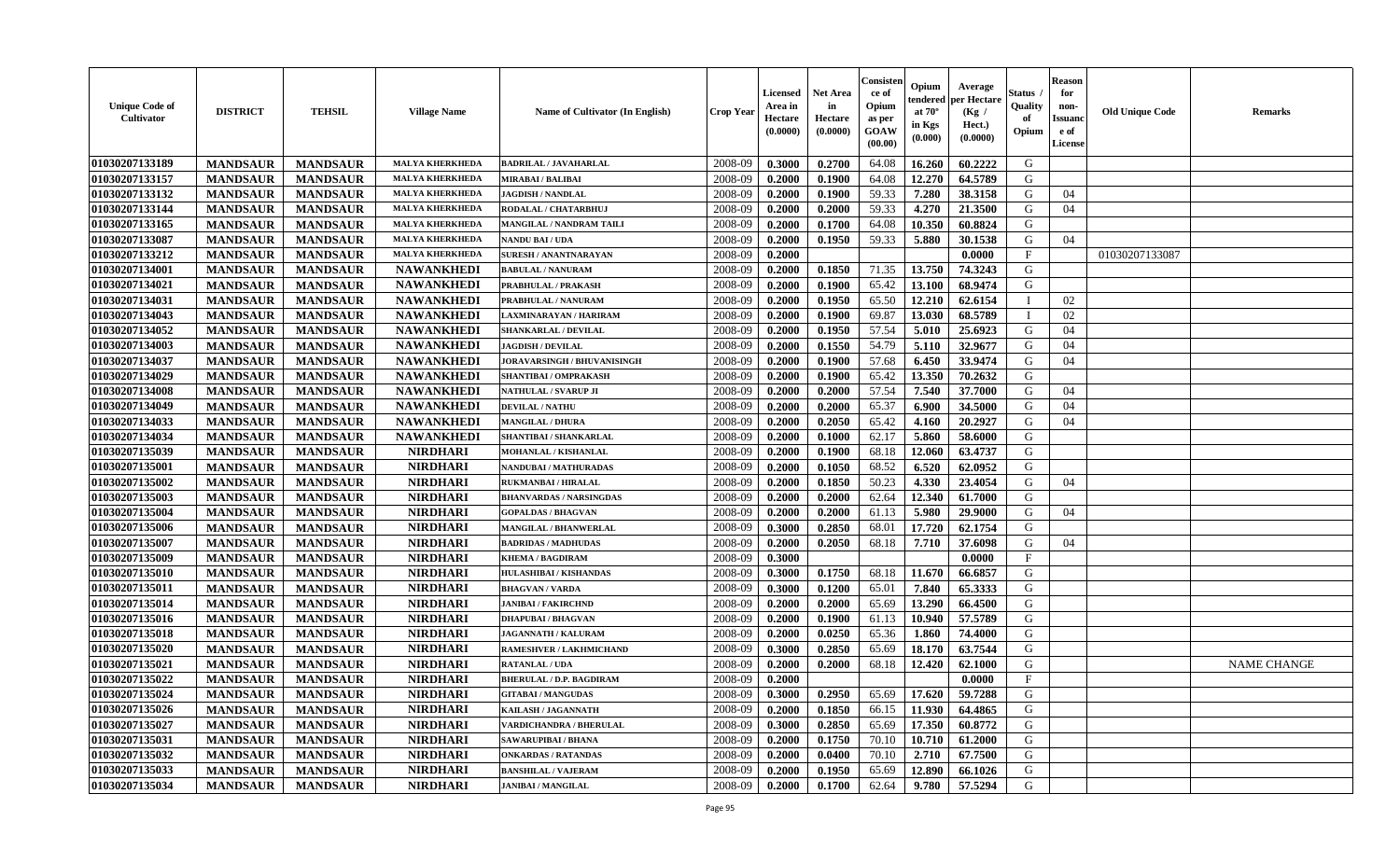| <b>Unique Code of</b><br>Cultivator | <b>DISTRICT</b> | <b>TEHSIL</b>   | <b>Village Name</b> | <b>Name of Cultivator (In English)</b> | <b>Crop Year</b> | <b>Licensed</b><br>Area in<br>Hectare<br>(0.0000) | <b>Net Area</b><br>in<br>Hectare<br>(0.0000) | Consister<br>ce of<br>Opium<br>as per<br><b>GOAW</b><br>(00.00) | Opium<br>tendered<br>at $70^\circ$<br>in Kgs<br>$(\mathbf{0.000})$ | Average<br>per Hectare<br>(Kg /<br>Hect.)<br>(0.0000) | Status .<br>Quality<br>of<br>Opium | <b>Reason</b><br>for<br>non-<br><b>Issuanc</b><br>e of<br>License | <b>Old Unique Code</b> | <b>Remarks</b>      |
|-------------------------------------|-----------------|-----------------|---------------------|----------------------------------------|------------------|---------------------------------------------------|----------------------------------------------|-----------------------------------------------------------------|--------------------------------------------------------------------|-------------------------------------------------------|------------------------------------|-------------------------------------------------------------------|------------------------|---------------------|
| 01030207135037                      | <b>MANDSAUR</b> | <b>MANDSAUR</b> | <b>NIRDHARI</b>     | <b>KALURAM / RAMLAL</b>                | 2008-09          | 0.2000                                            | 0.2000                                       | 62.64                                                           | 10.640                                                             | 53.2000                                               | G                                  |                                                                   |                        |                     |
| 01030207135040                      | <b>MANDSAUR</b> | <b>MANDSAUR</b> | <b>NIRDHARI</b>     | RAMIBAI / JAGANNATH                    | 2008-09          | 0.2000                                            | 0.1950                                       | 65.36                                                           | 11.440                                                             | 58.6667                                               | G                                  |                                                                   |                        |                     |
| 01030207135041                      | <b>MANDSAUR</b> | <b>MANDSAUR</b> | <b>NIRDHARI</b>     | KALURAM / BHERULAL                     | 2008-09          | 0.2000                                            | 0.2000                                       | 69.34                                                           | 14.250                                                             | 71.2500                                               | G                                  |                                                                   |                        |                     |
| 01030207135042                      | <b>MANDSAUR</b> | <b>MANDSAUR</b> | <b>NIRDHARI</b>     | MANGIBAI / SALAGRAM                    | 2008-09          | 0.2000                                            | 0.1000                                       | 62.64                                                           | 6.060                                                              | 60.6000                                               | G                                  |                                                                   |                        |                     |
| 01030207135045                      | <b>MANDSAUR</b> | <b>MANDSAUR</b> | <b>NIRDHARI</b>     | <b>GOKULSINGH / UDAYSINGH</b>          | 2008-09          | 0.3000                                            | 0.1100                                       | 61.13                                                           | 6.500                                                              | 59.0909                                               | G                                  |                                                                   |                        |                     |
| 01030207135046                      | <b>MANDSAUR</b> | <b>MANDSAUR</b> | <b>NIRDHARI</b>     | SATAYNARAYAN / DOLATRAM                | 2008-09          | 0.3000                                            | 0.2850                                       | 60.80                                                           | 16.720                                                             | 58.6667                                               | G                                  |                                                                   |                        |                     |
| 01030207135048                      | <b>MANDSAUR</b> | <b>MANDSAUR</b> | <b>NIRDHARI</b>     | <b>BAGDIRAM / KISHANALAL</b>           | 2008-09          | 0.2000                                            | 0.2000                                       | 63.36                                                           | 11.910                                                             | 59.5500                                               | G                                  |                                                                   |                        |                     |
| 01030207135050                      | <b>MANDSAUR</b> | <b>MANDSAUR</b> | <b>NIRDHARI</b>     | MANGILAL / BAGDIRAM                    | 2008-09          | 0.2000                                            | 0.1950                                       | 54.44                                                           | 5.440                                                              | 27.8974                                               | G                                  | 04                                                                |                        |                     |
| 01030207135051                      | <b>MANDSAUR</b> | <b>MANDSAUR</b> | <b>NIRDHARI</b>     | <b>GITABAI/BALARAM</b>                 | 2008-09          | 0.3000                                            | 0.2950                                       | 65.36                                                           | 18.320                                                             | 62.1017                                               | G                                  |                                                                   |                        |                     |
| 01030207135054                      | <b>MANDSAUR</b> | <b>MANDSAUR</b> | <b>NIRDHARI</b>     | RODILAL / BHANA                        | 2008-09          | 0.3000                                            | 0.1550                                       | 60.80                                                           | 8.640                                                              | 55.7419                                               | G                                  |                                                                   |                        |                     |
| 01030207135055                      | <b>MANDSAUR</b> | <b>MANDSAUR</b> | <b>NIRDHARI</b>     | FULKUNWAR / MOHANSINGH                 | 2008-09          | 0.2000                                            | 0.2000                                       | 65.36                                                           | 12.660                                                             | 63.3000                                               | G                                  |                                                                   |                        |                     |
| 01030207135056                      | <b>MANDSAUR</b> | <b>MANDSAUR</b> | <b>NIRDHARI</b>     | KANHAIYALAL / DEVJI RAWAT              | 2008-09          | 0.2000                                            | 0.1950                                       | 67.74                                                           | 12.000                                                             | 61.5385                                               | G                                  |                                                                   |                        |                     |
| 01030207135058                      | <b>MANDSAUR</b> | <b>MANDSAUR</b> | <b>NIRDHARI</b>     | <b>ISHVARSINGH / RAYSINGH</b>          | 2008-09          | 0.2000                                            | 0.1950                                       | 60.80                                                           | 4.340                                                              | 22,2564                                               | G                                  | 04                                                                |                        |                     |
| 01030207135059                      | <b>MANDSAUR</b> | <b>MANDSAUR</b> | <b>NIRDHARI</b>     | RAGHUVIRDAS / MATHURADAS               | 2008-09          | 0.2000                                            | 0.1000                                       | 60.80                                                           | 5.640                                                              | 56.4000                                               | G                                  |                                                                   |                        |                     |
| 01030207135061                      | <b>MANDSAUR</b> | <b>MANDSAUR</b> | <b>NIRDHARI</b>     | <b>MANNUBAI/AMBARAM</b>                | 2008-09          | 0.2000                                            | 0.1800                                       | 70.10                                                           | 12.080                                                             | 67.1111                                               | G                                  |                                                                   |                        |                     |
| 01030207135062                      | <b>MANDSAUR</b> | <b>MANDSAUR</b> | <b>NIRDHARI</b>     | <b>SHANKARLAL / HAMERA</b>             | 2008-09          | 0.2000                                            | 0.1950                                       | 54.44                                                           | 4.510                                                              | 23.1282                                               | G                                  | 04                                                                |                        |                     |
| 01030207135063                      | <b>MANDSAUR</b> | <b>MANDSAUR</b> | <b>NIRDHARI</b>     | KANHAIYALAL / DEVILAL BANJARA          | 2008-09          | 0.3000                                            | 0.2900                                       | 67.31                                                           | 17.540                                                             | 60.4828                                               | G                                  |                                                                   |                        |                     |
| 01030207135067                      | <b>MANDSAUR</b> | <b>MANDSAUR</b> | <b>NIRDHARI</b>     | PREMABAI / DULICHANDRA                 | 2008-09          | 0.2000                                            | 0.1950                                       | 65.90                                                           | 12.630                                                             | 64.7692                                               | G                                  |                                                                   |                        |                     |
| 01030207135071                      | <b>MANDSAUR</b> | <b>MANDSAUR</b> | <b>NIRDHARI</b>     | <b>MANNALAL / HIRALAL</b>              | 2008-09          | 0.2000                                            | 0.2000                                       | 60.80                                                           | 11.600                                                             | 58.0000                                               | G                                  |                                                                   |                        |                     |
| 01030207135073                      | <b>MANDSAUR</b> | <b>MANDSAUR</b> | <b>NIRDHARI</b>     | <b>KAMALDAS / NARAYANDAS</b>           | 2008-09          | 0.2000                                            | 0.1900                                       | 65.29                                                           | 11.660                                                             | 61.3684                                               | G                                  |                                                                   |                        |                     |
| 01030207135074                      | <b>MANDSAUR</b> | <b>MANDSAUR</b> | <b>NIRDHARI</b>     | RATANLAL / KASTURA JI                  | 2008-09          | 0.2000                                            | 0.2000                                       | 65.90                                                           | 5.240                                                              | 26.2000                                               | G                                  | 04                                                                |                        |                     |
| 01030207135075                      | <b>MANDSAUR</b> | <b>MANDSAUR</b> | <b>NIRDHARI</b>     | <b>FAKIRCHAND / MANGILAL</b>           | 2008-09          | 0.3000                                            |                                              |                                                                 |                                                                    | 0.0000                                                | $\mathbf F$                        |                                                                   |                        |                     |
| 01030207135076                      | <b>MANDSAUR</b> | <b>MANDSAUR</b> | <b>NIRDHARI</b>     | <b>GOPAL / RAMESHVAR</b>               | 2008-09          | 0.3000                                            |                                              |                                                                 |                                                                    | 0.0000                                                | $\mathbf{F}$                       |                                                                   |                        |                     |
| 01030207135080                      | <b>MANDSAUR</b> | <b>MANDSAUR</b> | <b>NIRDHARI</b>     | <b>RAGHUVIRSING / UDAYSING</b>         | 2008-09          | 0.2000                                            | 0.0600                                       | 69.34                                                           | 3.980                                                              | 66.3333                                               | G                                  |                                                                   |                        |                     |
| 01030207135053                      | <b>MANDSAUR</b> | <b>MANDSAUR</b> | <b>NIRDHARI</b>     | SAJJANSINGH / UDAYSINGH                | 2008-09          | 0.2000                                            | 0.0250                                       | 60.23                                                           | 1.160                                                              | 46.4000                                               | G                                  | 04                                                                |                        |                     |
|                                     |                 |                 |                     |                                        |                  |                                                   |                                              |                                                                 |                                                                    |                                                       |                                    |                                                                   |                        | TRANSFER/PITHAKHEDI |
| 01030207135095                      | <b>MANDSAUR</b> | <b>MANDSAUR</b> | <b>NIRDHARI</b>     | MANGILAL / BHAVSINGH                   | 2008-09          | 0.3000                                            | 0.2950                                       | 65.90                                                           | 15.900                                                             | 53.8983                                               | G                                  |                                                                   |                        | NAHARGARH           |
| 01030207135096                      | <b>MANDSAUR</b> | <b>MANDSAUR</b> | <b>NIRDHARI</b>     | <b>BHAIRUDAS / BALARAMDAS</b>          | 2008-09          | 0.2000                                            | 0.1900                                       | 69.34                                                           | 7.940                                                              | 41.7895                                               | G                                  | 04                                                                | 01030208082126         |                     |
| 01030207136003                      | <b>MANDSAUR</b> | <b>MANDSAUR</b> | PADLIYA MARU        | <b>BHAIRULAL / VENIRAM</b>             | 2008-09          | 0.2000                                            | 0.1900                                       | 63.36                                                           | 11.440                                                             | 60.2105                                               | G                                  |                                                                   |                        |                     |
| 01030207136004                      | <b>MANDSAUR</b> | <b>MANDSAUR</b> | <b>PADLIYA MARU</b> | <b>BAPULAL / SUKHLAL</b>               | 2008-09          | 0.2000                                            | 0.1950                                       | 63.36                                                           | 10.980                                                             | 56.3077                                               | G                                  |                                                                   |                        |                     |
| 01030207136005                      | <b>MANDSAUR</b> | <b>MANDSAUR</b> | <b>PADLIYA MARU</b> | <b>SHIVLAL / VENIRAM</b>               | 2008-09          | 0.3000                                            | 0.2850                                       | 63.36                                                           | 17.680                                                             | 62.0351                                               | G                                  |                                                                   |                        |                     |
| 01030207136006                      | <b>MANDSAUR</b> | <b>MANDSAUR</b> | <b>PADLIYA MARU</b> | RAMLAL / DEV JI                        | 2008-09          | 0.2000                                            | 0.1900                                       | 59.08                                                           | 4.200                                                              | 22.1053                                               | G                                  | 04                                                                |                        |                     |
| 01030207136009                      | <b>MANDSAUR</b> | <b>MANDSAUR</b> | <b>PADLIYA MARU</b> | SHANKARLAL / DHANSUKKH                 | 2008-09          | 0.2000                                            | 0.1950                                       | 63.36                                                           | 11.020                                                             | 56.5128                                               | G                                  |                                                                   |                        |                     |
| 01030207136010                      | <b>MANDSAUR</b> | <b>MANDSAUR</b> | <b>PADLIYA MARU</b> | <b>MOTILAL / HIRALAL</b>               | 2008-09          | 0.2000                                            | 0.1000                                       | 64.41                                                           | 5.940                                                              | 59.4000                                               | G                                  |                                                                   |                        |                     |
| 01030207136011                      | <b>MANDSAUR</b> | <b>MANDSAUR</b> | <b>PADLIYA MARU</b> | NIRBHAYRAM / DEVILAL                   | 2008-09          | 0.2000                                            | 0.1200                                       | 61.49                                                           | 6.820                                                              | 56.8333                                               | G                                  |                                                                   |                        |                     |
| 01030207136012                      | <b>MANDSAUR</b> | <b>MANDSAUR</b> | PADLIYA MARU        | <b>HARDEVRAM / KISHANLAL</b>           | 2008-09          | 0.2000                                            | 0.2000                                       | 67.27                                                           |                                                                    | $12.390 \mid 61.9500$                                 | G                                  |                                                                   |                        |                     |
| 01030207136013                      | <b>MANDSAUR</b> | <b>MANDSAUR</b> | <b>PADLIYA MARU</b> | <b>TULSIRAM / BHERULAL</b>             | 2008-09          | 0.2000                                            | 0.2000                                       | 67.27                                                           | 13.100                                                             | 65.5000                                               | G                                  |                                                                   |                        |                     |
| 01030207136015                      | <b>MANDSAUR</b> | <b>MANDSAUR</b> | <b>PADLIYA MARU</b> | PRABHULAL / SUKHLAL                    | 2008-09          | 0.2000                                            | 0.1900                                       | 59.08                                                           | 10.080                                                             | 53.0526                                               | G                                  |                                                                   |                        |                     |
| 01030207136016                      | <b>MANDSAUR</b> | <b>MANDSAUR</b> | <b>PADLIYA MARU</b> | <b>DULICHAND / CHUNNILAL</b>           | 2008-09          | 0.2000                                            | 0.0900                                       | 64.41                                                           | 5.540                                                              | 61.5556                                               | G                                  |                                                                   |                        |                     |
| 01030207136017                      | <b>MANDSAUR</b> | <b>MANDSAUR</b> | PADLIYA MARU        | NIRBHERAM / UNKARLAL                   | 2008-09          | 0.2000                                            | 0.1800                                       | 61.49                                                           | 10.060                                                             | 55.8889                                               | G                                  |                                                                   |                        | <b>NAME CHANGE</b>  |
| 01030207136019                      | <b>MANDSAUR</b> | <b>MANDSAUR</b> | PADLIYA MARU        | <b>CHAMPALAL / HIRALAL</b>             | 2008-09          | 0.3000                                            | 0.2800                                       | 66.02                                                           | 6.990                                                              | 24.9643                                               | G                                  | 04                                                                |                        |                     |
| 01030207136021                      | <b>MANDSAUR</b> | <b>MANDSAUR</b> | <b>PADLIYA MARU</b> | <b>AASHARAM / BHAIRA</b>               | 2008-09          | 0.2000                                            | 0.1000                                       | 64.41                                                           | 4.170                                                              | 41.7000                                               | G                                  | 04                                                                |                        |                     |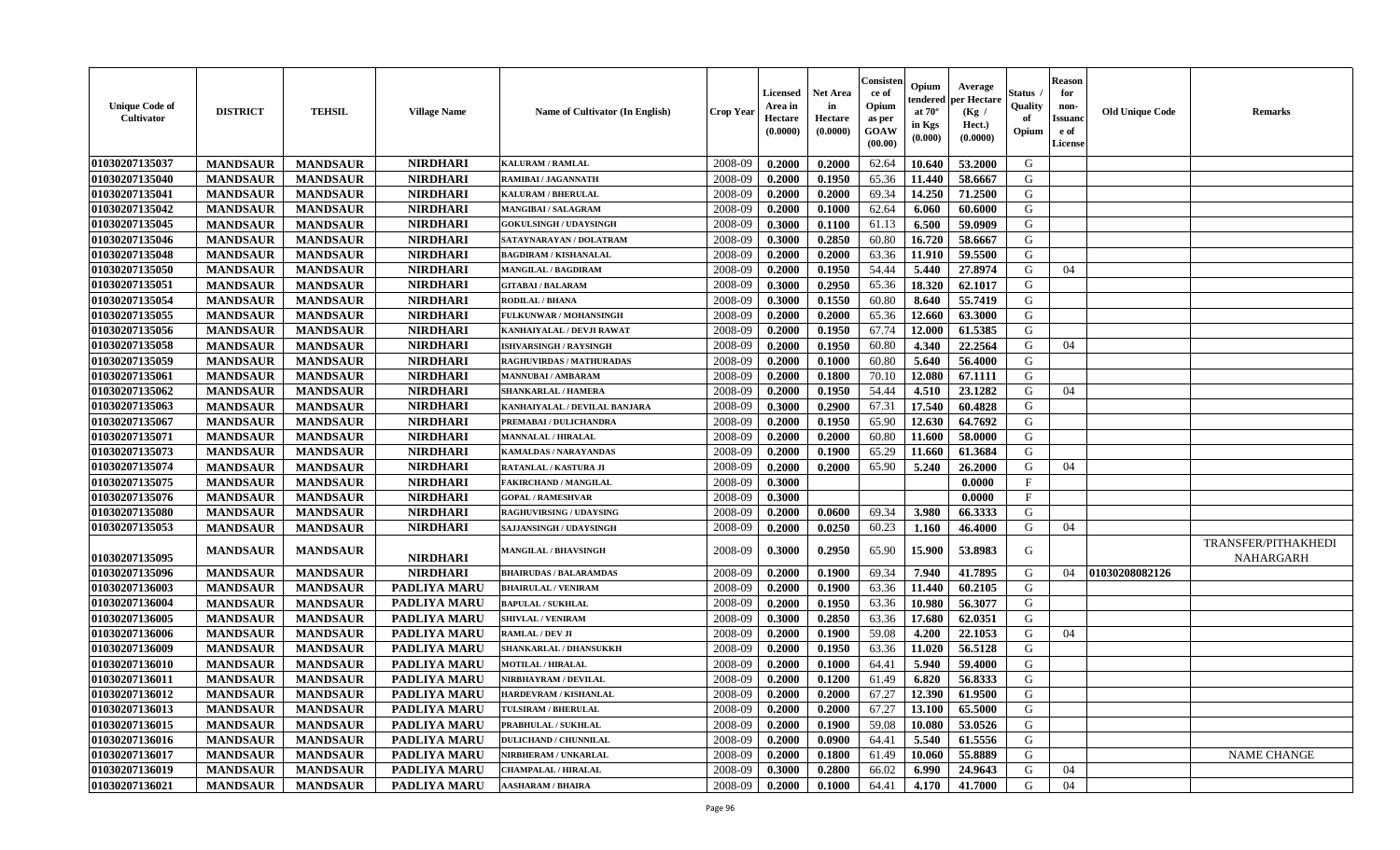| <b>Unique Code of</b><br><b>Cultivator</b> | <b>DISTRICT</b> | <b>TEHSIL</b>   | <b>Village Name</b> | Name of Cultivator (In English) | <b>Crop Year</b> | <b>Licensed</b><br>Area in<br>Hectare<br>(0.0000) | <b>Net Area</b><br>in<br>Hectare<br>(0.0000) | Consisteı<br>ce of<br>Opium<br>as per<br>GOAW<br>(00.00) | Opium<br>endered<br>at $70^\circ$<br>in Kgs<br>(0.000) | Average<br>per Hectare<br>(Kg /<br>Hect.)<br>(0.0000) | Status<br>Quality<br>of<br>Opium | <b>Reason</b><br>for<br>non-<br><b>Issuand</b><br>e of<br><b>License</b> | <b>Old Unique Code</b> | <b>Remarks</b> |
|--------------------------------------------|-----------------|-----------------|---------------------|---------------------------------|------------------|---------------------------------------------------|----------------------------------------------|----------------------------------------------------------|--------------------------------------------------------|-------------------------------------------------------|----------------------------------|--------------------------------------------------------------------------|------------------------|----------------|
| 01030207136022                             | <b>MANDSAUR</b> | <b>MANDSAUR</b> | <b>PADLIYA MARU</b> | KELASHCHAND / ONKARLAL          | 2008-09          | 0.2000                                            | 0.2000                                       | 64.41                                                    | 12.170                                                 | 60.8500                                               | G                                |                                                                          |                        |                |
| 01030207136024                             | <b>MANDSAUR</b> | <b>MANDSAUR</b> | <b>PADLIYA MARU</b> | <b>MOTIRAM / BHUVAN</b>         | 2008-09          | 0.2000                                            | 0.1700                                       | 64.41                                                    | 10.550                                                 | 62.0588                                               | G                                |                                                                          |                        |                |
| 01030207136025                             | <b>MANDSAUR</b> | <b>MANDSAUR</b> | PADLIYA MARU        | <b>BHIMSEN / LALA</b>           | 2008-09          | 0.2000                                            | 0.1950                                       | 67.27                                                    | 4.700                                                  | 24.1026                                               | G                                | 04                                                                       |                        |                |
| 01030207136026                             | <b>MANDSAUR</b> | <b>MANDSAUR</b> | <b>PADLIYA MARU</b> | <b>MADANLAL / AMBALAL</b>       | 2008-09          | 0.2000                                            | 0.1700                                       | 61.49                                                    | 7.050                                                  | 41.4706                                               | G                                | 04                                                                       |                        |                |
| 01030207136028                             | <b>MANDSAUR</b> | <b>MANDSAUR</b> | <b>PADLIYA MARU</b> | <b>ISMAIL / CHAND KHAN</b>      | 2008-09          | 0.2000                                            | 0.1650                                       | 66.56                                                    | 3.630                                                  | 22.0000                                               | G                                | 04                                                                       |                        |                |
| 01030207136029                             | <b>MANDSAUR</b> | <b>MANDSAUR</b> | PADLIYA MARU        | MOHANLAL / DHANSUKHLAL          | 2008-09          | 0.2000                                            | 0.1900                                       | 61.49                                                    | 11.520                                                 | 60.6316                                               | G                                |                                                                          |                        |                |
| 01030207136030                             | <b>MANDSAUR</b> | <b>MANDSAUR</b> | PADLIYA MARU        | <b>BAPULAL / RAMLAL</b>         | 2008-09          | 0.2000                                            | 0.0950                                       | 64.88                                                    | 6.060                                                  | 63.7895                                               | G                                |                                                                          |                        |                |
| 01030207136031                             | <b>MANDSAUR</b> | <b>MANDSAUR</b> | <b>PADLIYA MARU</b> | PANNALAL / BHERULAL             | 2008-09          | 0.2000                                            |                                              |                                                          |                                                        | 0.0000                                                | $_{\rm F}$                       |                                                                          |                        |                |
| 01030207136032                             | <b>MANDSAUR</b> | <b>MANDSAUR</b> | PADLIYA MARU        | HANGAMIBAI / GANGARAM           | 2008-09          | 0.2000                                            | 0.1850                                       | 71.93                                                    | 12.320                                                 | 66.5946                                               | G                                |                                                                          |                        |                |
| 01030207136035                             | <b>MANDSAUR</b> | <b>MANDSAUR</b> | <b>PADLIYA MARU</b> | SHOBHARAM / DHANSUKHLAL         | 2008-09          | 0.2000                                            | 0.1250                                       | 61.56                                                    | 2.800                                                  | 22.4000                                               | G                                | 04                                                                       |                        |                |
| 01030207136037                             | <b>MANDSAUR</b> | <b>MANDSAUR</b> | <b>PADLIYA MARU</b> | SHIVNARAYAN / RAMCHANDRA        | 2008-09          | 0.2000                                            | 0.1900                                       | 61.56                                                    | 10.960                                                 | 57.6842                                               | G                                |                                                                          |                        |                |
| 01030207136038                             | <b>MANDSAUR</b> | <b>MANDSAUR</b> | PADLIYA MARU        | <b>DHAPUBAI/BHANA JI</b>        | 2008-09          | 0.2000                                            | 0.1900                                       | 61.56                                                    | 11.130                                                 | 58.5789                                               | G                                |                                                                          |                        |                |
| 01030207136041                             | <b>MANDSAUR</b> | <b>MANDSAUR</b> | PADLIYA MARU        | <b>BANSHILAL / RAMCHANDRA</b>   | 2008-09          | 0.2000                                            | 0.1900                                       | 67.97                                                    | 12.200                                                 | 64.2105                                               | G                                |                                                                          |                        |                |
| 01030207136042                             | <b>MANDSAUR</b> | <b>MANDSAUR</b> | PADLIYA MARU        | <b>MOTILAL / KARULAL</b>        | 2008-09          | 0.2000                                            | 0.1800                                       | 64.88                                                    | 11.340                                                 | 63.0000                                               | G                                |                                                                          |                        |                |
| 01030207136045                             | <b>MANDSAUR</b> | <b>MANDSAUR</b> | PADLIYA MARU        | MANGU / NAGGA                   | 2008-09          | 0.2000                                            | 0.2000                                       | 59.08                                                    | 5.070                                                  | 25.3500                                               | G                                | 04                                                                       |                        |                |
| 01030207136046                             | <b>MANDSAUR</b> | <b>MANDSAUR</b> | PADLIYA MARU        | <b>NANDUBAI/GABBA</b>           | 2008-09          | 0.2000                                            | 0.0850                                       | 64.88                                                    | 3.260                                                  | 38.3529                                               | G                                | 04                                                                       |                        |                |
| 01030207136049                             | <b>MANDSAUR</b> | <b>MANDSAUR</b> | PADLIYA MARU        | RAMGOPAL / SHIVRAM              | 2008-09          | 0.2000                                            | 0.0300                                       | 68.99                                                    | 2.060                                                  | 68.6667                                               | G                                |                                                                          |                        |                |
| 01030207136050                             | <b>MANDSAUR</b> | <b>MANDSAUR</b> | <b>PADLIYA MARU</b> | NANIBAI / GANGARAM              | 2008-09          | 0.2000                                            | 0.1950                                       | 61.52                                                    | 11.070                                                 | 56.7692                                               | G                                |                                                                          |                        |                |
| 01030207136051                             | <b>MANDSAUR</b> | <b>MANDSAUR</b> | PADLIYA MARU        | <b>KASTURIBAI / NANDA</b>       | 2008-09          | 0.2000                                            | 0.1850                                       | 64.88                                                    | 11.880                                                 | 64.2162                                               | G                                |                                                                          |                        |                |
| 01030207136052                             | <b>MANDSAUR</b> | <b>MANDSAUR</b> | <b>PADLIYA MARU</b> | <b>BHAVRIBAI/SITARAM DAS</b>    | 2008-09          | 0.2000                                            | 0.1950                                       | 61.52                                                    | 12.070                                                 | 61.8974                                               | G                                |                                                                          |                        |                |
| 01030207136054                             | <b>MANDSAUR</b> | <b>MANDSAUR</b> | PADLIYA MARU        | KARULAL / MOTILAL               | 2008-09          | 0.2000                                            | 0.1950                                       | 64.88                                                    | 11.720                                                 | 60.1026                                               | G                                |                                                                          |                        |                |
| 01030207136055                             | <b>MANDSAUR</b> | <b>MANDSAUR</b> | PADLIYA MARU        | SHIVNARAYAN / KEVELRAM          | 2008-09          | 0.2000                                            | 0.1950                                       | 65.03                                                    | 11.180                                                 | 57.3333                                               | G                                |                                                                          |                        |                |
| 01030207136056                             | <b>MANDSAUR</b> | <b>MANDSAUR</b> | PADLIYA MARU        | RADHESHYAM / DEVILAL            | 2008-09          | 0.2000                                            | 0.1800                                       | 61.52                                                    | 10.590                                                 | 58.8333                                               | G                                |                                                                          |                        |                |
| 01030207136057                             | <b>MANDSAUR</b> | <b>MANDSAUR</b> | PADLIYA MARU        | <b>RAMLAL / DEVA</b>            | 2008-09          | 0.2000                                            | 0.1900                                       | 61.52                                                    | 4.470                                                  | 23.5263                                               | G                                | 04                                                                       |                        |                |
| 01030207136058                             | <b>MANDSAUR</b> | <b>MANDSAUR</b> | <b>PADLIYA MARU</b> | <b>DURGANATH / SHANKARNATH</b>  | 2008-09          | 0.2000                                            | 0.1950                                       | 68.65                                                    | 5.890                                                  | 30.2051                                               | G                                | 04                                                                       |                        |                |
| 01030207136060                             | <b>MANDSAUR</b> | <b>MANDSAUR</b> | PADLIYA MARU        | <b>AASHABAI/MOTILAL</b>         | 2008-09          | 0.2000                                            | 0.2000                                       | 61.52                                                    | 5.150                                                  | 25.7500                                               | G                                | 04                                                                       |                        |                |
| 01030207136061                             | <b>MANDSAUR</b> | <b>MANDSAUR</b> | PADLIYA MARU        | <b>RAMBILAS / RAMNARAYAN</b>    | 2008-09          | 0.2000                                            | 0.2000                                       | 61.22                                                    | 11.020                                                 | 55.1000                                               | G                                |                                                                          |                        |                |
| 01030207136065                             | <b>MANDSAUR</b> | <b>MANDSAUR</b> | <b>PADLIYA MARU</b> | RAMESHVAR / SUKHLAL             | 2008-09          | 0.2000                                            | 0.1200                                       | 67.27                                                    | 7.340                                                  | 61.1667                                               | G                                |                                                                          |                        |                |
| 01030207136071                             | <b>MANDSAUR</b> | <b>MANDSAUR</b> | PADLIYA MARU        | <b>BHIMA / NATHU</b>            | 2008-09          | 0.2000                                            | 0.0700                                       | 61.22                                                    | 4.210                                                  | 60.1429                                               | G                                |                                                                          |                        |                |
| 01030207136072                             | <b>MANDSAUR</b> | <b>MANDSAUR</b> | PADLIYA MARU        | MANGILAL / KISHANLAL            | 2008-09          | 0.2000                                            | 0.1800                                       | 65.03                                                    | 10.990                                                 | 61.0556                                               | G                                |                                                                          |                        |                |
| 01030207136073                             | <b>MANDSAUR</b> | <b>MANDSAUR</b> | PADLIYA MARU        | MANGIBAI / MOHANLAL             | 2008-09          | 0.2000                                            | 0.1950                                       | 67.27                                                    | 5.030                                                  | 25.7949                                               | G                                | 04                                                                       |                        |                |
| 01030207136074                             | <b>MANDSAUR</b> | <b>MANDSAUR</b> | <b>PADLIYA MARU</b> | <b>GOPAL / UDA</b>              | 2008-09          | 0.2000                                            | 0.1950                                       | 61.22                                                    | 10.870                                                 | 55.7436                                               | G                                |                                                                          |                        |                |
| 01030207136075                             | <b>MANDSAUR</b> | <b>MANDSAUR</b> | PADLIYA MARU        | <b>JUJHARLAL / BHEERULAL</b>    | 2008-09          | 0.2000                                            | 0.2000                                       | 65.03                                                    | 4.620                                                  | 23.1000                                               | G                                | 04                                                                       |                        |                |
| 01030207136076                             | <b>MANDSAUR</b> | <b>MANDSAUR</b> | PADLIYA MARU        | <b>MANGIBAI/BADRILAL</b>        | 2008-09          | 0.2000                                            | 0.1900                                       | 65.63                                                    | 12.430                                                 | 65.4211                                               | G                                |                                                                          |                        |                |
| 01030207136077                             | <b>MANDSAUR</b> | <b>MANDSAUR</b> | <b>PADLIYA MARU</b> | <b>BHANVARLAL / RAMA</b>        | 2008-09          | 0.2000                                            | 0.1000                                       | 65.03                                                    | 5.900                                                  | 59.0000                                               | G                                |                                                                          |                        |                |
| 01030207136079                             | <b>MANDSAUR</b> | <b>MANDSAUR</b> | <b>PADLIYA MARU</b> | <b>BHANVARLAL / HIRALAL</b>     | 2008-09          | 0.2000                                            | 0.0200                                       | 68.85                                                    | 1.340                                                  | 67.0000                                               | G                                |                                                                          |                        |                |
| 01030207136080                             | <b>MANDSAUR</b> | <b>MANDSAUR</b> | PADLIYA MARU        | KANIYALAL / RATANLAL            | 2008-09          | 0.2000                                            | 0.2000                                       | 67.97                                                    | 11.920                                                 | 59.6000                                               | G                                |                                                                          |                        |                |
| 01030207136084                             | <b>MANDSAUR</b> | <b>MANDSAUR</b> | PADLIYA MARU        | <b>JANIBAI / KANCHANBAI</b>     | 2008-09          | 0.2000                                            | 0.1900                                       | 61.22                                                    | 11.070                                                 | 58.2632                                               | G                                |                                                                          |                        |                |
| 01030207136085                             | <b>MANDSAUR</b> | <b>MANDSAUR</b> | PADLIYA MARU        | <b>BHANVARLAL / KACHRULAL</b>   | 2008-09          | 0.2000                                            | 0.0750                                       | 67.97                                                    | 5.110                                                  | 68.1333                                               | ${\bf G}$                        |                                                                          |                        |                |
| 01030207136089                             | <b>MANDSAUR</b> | <b>MANDSAUR</b> | PADLIYA MARU        | <b>BAGATRAM / DHANSUKHLAL</b>   | 2008-09          | 0.2000                                            | 0.1900                                       | 61.22                                                    | 10.190                                                 | 53.6316                                               | G                                |                                                                          |                        |                |
| 01030207136092                             | <b>MANDSAUR</b> | <b>MANDSAUR</b> | PADLIYA MARU        | <b>MOTILAL / KASTURA</b>        | 2008-09          | 0.2000                                            | 0.1950                                       | 65.03                                                    | 6.340                                                  | 32.5128                                               | G                                | 04                                                                       |                        |                |
| 01030207136095                             | <b>MANDSAUR</b> | <b>MANDSAUR</b> | PADLIYA MARU        | RADHESHYAM / BHERULAL           | 2008-09          | 0.2000                                            | 0.0300                                       | 70.34                                                    | 2.160                                                  | 72.0000                                               | G                                |                                                                          |                        |                |
|                                            |                 |                 |                     |                                 |                  |                                                   |                                              |                                                          |                                                        |                                                       |                                  |                                                                          |                        |                |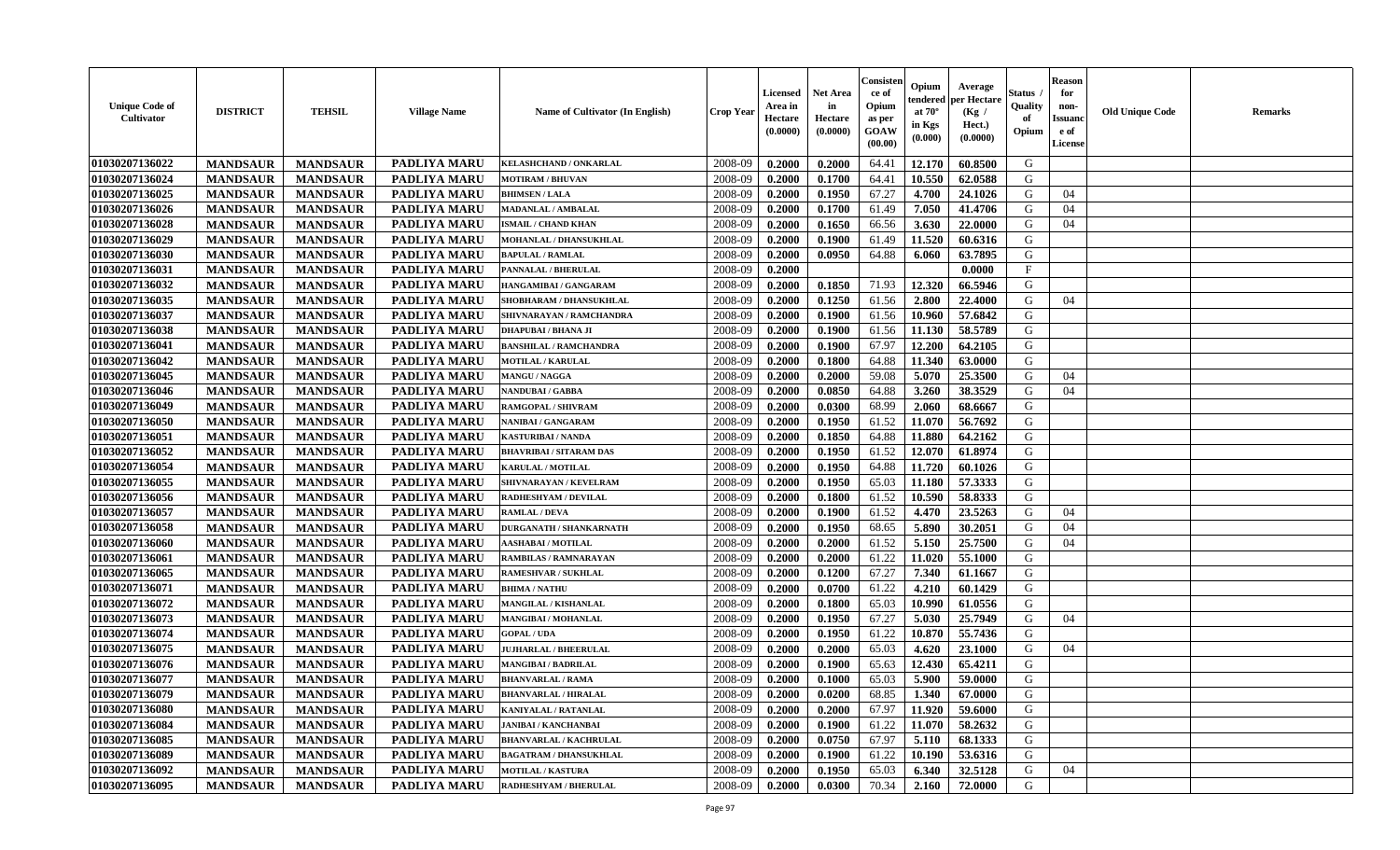| <b>Unique Code of</b><br>Cultivator | <b>DISTRICT</b> | <b>TEHSIL</b>   | <b>Village Name</b> | Name of Cultivator (In English)    | <b>Crop Year</b> | Licensed<br>Area in<br>Hectare<br>(0.0000) | <b>Net Area</b><br>in<br>Hectare<br>(0.0000) | Consister<br>-ce of<br>Opium<br>as per<br><b>GOAW</b><br>(00.00) | Opium<br>endered<br>at $70^\circ$<br>in Kgs<br>(0.000) | Average<br>er Hectare<br>(Kg /<br>Hect.)<br>(0.0000) | Status<br>Quality<br>of<br>Opium | <b>Reason</b><br>for<br>non-<br>Issuanc<br>e of<br>License | <b>Old Unique Code</b> | Remarks                                 |
|-------------------------------------|-----------------|-----------------|---------------------|------------------------------------|------------------|--------------------------------------------|----------------------------------------------|------------------------------------------------------------------|--------------------------------------------------------|------------------------------------------------------|----------------------------------|------------------------------------------------------------|------------------------|-----------------------------------------|
| 01030207136096                      | <b>MANDSAUR</b> | <b>MANDSAUR</b> | <b>PADLIYA MARU</b> | <b>BANSHILAL / RAMGOPAL</b>        | 2008-09          | 0.2000                                     | 0.1900                                       | 62.06                                                            | 11.190                                                 | 58.8947                                              | G                                |                                                            |                        |                                         |
| 01030207136098                      | <b>MANDSAUR</b> | <b>MANDSAUR</b> | PADLIYA MARU        | <b>RUPSINGH / GABBA</b>            | 2008-09          | 0.2000                                     | 0.0700                                       | 62.06                                                            | 3.300                                                  | 47.1429                                              | G                                | 04                                                         |                        |                                         |
| 01030207136100                      | <b>MANDSAUR</b> | <b>MANDSAUR</b> | PADLIYA MARU        | <b>BANSHIDAS / SITARAMDAS</b>      | 2008-09          | 0.2000                                     | 0.1550                                       | 67.97                                                            | 10.420                                                 | 67.2258                                              | G                                |                                                            |                        |                                         |
| 01030207136102                      | <b>MANDSAUR</b> | <b>MANDSAUR</b> | <b>PADLIYA MARU</b> | MULCHANDRA / BHERULAL              | 2008-09          | 0.2000                                     | 0.1800                                       | 68.59                                                            | 3.840                                                  | 21.3333                                              | G                                | 04                                                         |                        |                                         |
| 01030207136103                      | <b>MANDSAUR</b> | <b>MANDSAUR</b> | PADLIYA MARU        | HANSRAJ / KALURAM                  | 2008-09          | 0.2000                                     | 0.1800                                       | 67.21                                                            | 11.980                                                 | 66.5556                                              | G                                |                                                            |                        |                                         |
| 01030207136105                      | <b>MANDSAUR</b> | <b>MANDSAUR</b> | <b>PADLIYA MARU</b> | MANOHARLAL / CHUNNILAL             | 2008-09          | 0.2000                                     | 0.1900                                       | 64.57                                                            | 12.210                                                 | 64.2632                                              | G                                |                                                            |                        |                                         |
| 01030207136106                      | <b>MANDSAUR</b> | <b>MANDSAUR</b> | <b>PADLIYA MARU</b> | RAMGOAPL / CHUNNILAL               | 2008-09          | 0.2000                                     | 0.1000                                       | 70.34                                                            | 6.850                                                  | 68.5000                                              | G                                |                                                            |                        |                                         |
| 01030207136108                      | <b>MANDSAUR</b> | <b>MANDSAUR</b> | PADLIYA MARU        | <b>DURGASHANKAR / BAGDIRAM</b>     | 2008-09          | 0.3000                                     | 0.3000                                       | 64.57                                                            | 18.490                                                 | 61.6333                                              | ${\bf G}$                        |                                                            |                        |                                         |
| 01030207136109                      | <b>MANDSAUR</b> | <b>MANDSAUR</b> | <b>PADLIYA MARU</b> | <b>HARIKISHAN / SHIVLAL</b>        | 2008-09          | 0.2000                                     | 0.0950                                       | 67.21                                                            | 6.090                                                  | 64.1053                                              | G                                |                                                            |                        |                                         |
| 01030207136110                      | <b>MANDSAUR</b> | <b>MANDSAUR</b> | <b>PADLIYA MARU</b> | <b>AMARSINGH / GABBA JI</b>        | 2008-09          | 0.2000                                     | 0.0900                                       | 69.63                                                            | 2.063                                                  | 22.9222                                              | G                                | 04                                                         |                        |                                         |
| 01030207136112                      | <b>MANDSAUR</b> | <b>MANDSAUR</b> | PADLIYA MARU        | <b>KESHVRAM / MOTILAL</b>          | 2008-09          | 0.2000                                     | 0.1850                                       | 60.15                                                            | 10.560                                                 | 57.0811                                              | G                                |                                                            |                        |                                         |
| 01030207136113                      | <b>MANDSAUR</b> | <b>MANDSAUR</b> | <b>PADLIYA MARU</b> | RAMESHVAR / GANGARAM               | 2008-09          | 0.2000                                     | 0.1000                                       | 60.24                                                            | 2.920                                                  | 29.2000                                              | G                                | 04                                                         |                        |                                         |
| 01030207136114                      | <b>MANDSAUR</b> | <b>MANDSAUR</b> | PADLIYA MARU        | KANHAIYALAL / RAMGOPAL             | 2008-09          | 0.2000                                     | 0.1950                                       | 68.04                                                            | 3.300                                                  | 16.9231                                              | G                                | 04                                                         |                        |                                         |
| 01030207136116                      | <b>MANDSAUR</b> | <b>MANDSAUR</b> | <b>PADLIYA MARU</b> | <b>BANSHILAL / MANGILAL</b>        | 2008-09          | 0.2000                                     | 0.0550                                       | 65.82                                                            | 1.350                                                  | 24.5455                                              | G                                | 04                                                         |                        |                                         |
| 01030207136117                      | <b>MANDSAUR</b> | <b>MANDSAUR</b> | <b>PADLIYA MARU</b> | <b>BHRATRAM / BAPULAL</b>          | 2008-09          | 0.2000                                     | 0.0300                                       | 74.35                                                            | 2.050                                                  | 68.3333                                              | G                                |                                                            |                        |                                         |
| 01030207136118                      | <b>MANDSAUR</b> | <b>MANDSAUR</b> | PADLIYA MARU        | <b>UDAYLAL / DHANRAJ</b>           | 2008-09          | 0.2000                                     | 0.1900                                       | 62.00                                                            | 10.490                                                 | 55.2105                                              | G                                |                                                            |                        |                                         |
| 01030207136119                      | <b>MANDSAUR</b> | <b>MANDSAUR</b> | <b>PADLIYA MARU</b> | <b>JAGDISHCHANDRA / RAMNARAYAN</b> | 2008-09          | 0.2000                                     | 0.2000                                       | 60.24                                                            | 5.220                                                  | 26.1000                                              | G                                | 04                                                         |                        |                                         |
| 01030207136121                      | <b>MANDSAUR</b> | <b>MANDSAUR</b> | PADLIYA MARU        | <b>SALGRAM / DEVILAL</b>           | 2008-09          | 0.2000                                     | 0.1800                                       | 62.06                                                            | 10.180                                                 | 56.5556                                              | G                                |                                                            |                        |                                         |
| 01030207136124                      | <b>MANDSAUR</b> | <b>MANDSAUR</b> | <b>PADLIYA MARU</b> | RATANLAL / ONKARLAL                | 2008-09          | 0.2000                                     | 0.2000                                       | 67.21                                                            | 13.250                                                 | 66.2500                                              | G                                |                                                            |                        |                                         |
| 01030207136128                      | <b>MANDSAUR</b> | <b>MANDSAUR</b> | PADLIYA MARU        | <b>JIVRAJ / MANGILAL</b>           | 2008-09          | 0.2000                                     | 0.1900                                       | 60.24                                                            | 10.190                                                 | 53.6316                                              | G                                |                                                            |                        |                                         |
| 01030207136129                      | <b>MANDSAUR</b> | <b>MANDSAUR</b> | PADLIYA MARU        | LAKHSMAN / MANNALAL                | 2008-09          | 0.2000                                     | 0.1750                                       | 64.57                                                            | 10.380                                                 | 59.3143                                              | G                                |                                                            |                        |                                         |
| 01030207136082                      | <b>MANDSAUR</b> | <b>MANDSAUR</b> | <b>PADLIYA MARU</b> | <b>DHURALAL / MANGILAL</b>         | 2008-09          | 0.2000                                     | 0.1850                                       | 60.33                                                            | 10.110                                                 | 54.6486                                              | G                                |                                                            |                        |                                         |
| 01030207136086                      | <b>MANDSAUR</b> | <b>MANDSAUR</b> | PADLIYA MARU        | KALURAM / RAJARAM                  | 2008-09          | 0.2000                                     | 0.1900                                       | 60.24                                                            | 5.070                                                  | 26.6842                                              | G                                | 04                                                         |                        |                                         |
| 01030207136143                      | <b>MANDSAUR</b> | <b>MANDSAUR</b> | <b>PADLIYA MARU</b> | <b>RAMSINGH / RATANLAL</b>         | 2008-09          | 0.2000                                     | 0.2000                                       | 62.06                                                            | 10.500                                                 | 52.5000                                              | G                                | 04                                                         |                        |                                         |
| 01030207136145                      | <b>MANDSAUR</b> | <b>MANDSAUR</b> | <b>PADLIYA MARU</b> | <b>BAGDIRAM / GABBA JI</b>         | 2008-09          | 0.2000                                     | 0.1950                                       | 60.24                                                            | 12.510                                                 | 64.1538                                              | G                                |                                                            |                        | TRANSFER/PITHAKHEDI                     |
| 01030207136146                      | <b>MANDSAUR</b> | <b>MANDSAUR</b> | PADLIYA MARU        | RODILAL / BIHARILAL                | 2008-09          | 0.2000                                     | 0.1900                                       | 65.67                                                            | 12.230                                                 | 64.3684                                              | $\mathbf I$                      | 02                                                         |                        |                                         |
| 01030207136147                      | <b>MANDSAUR</b> | <b>MANDSAUR</b> | PADLIYA MARU        | DHURILAL / MANGILAL                | 2008-09          | 0.2000                                     | 0.2050                                       | 64.57                                                            | 12.300                                                 | 60.0000                                              | G                                |                                                            |                        | TRANSFER/PITHAKHEDI<br><b>NAHARGARH</b> |
| 01030207136148                      | <b>MANDSAUR</b> | <b>MANDSAUR</b> | PADLIYA MARU        | <b>SUNDARBAI / BHAGIRATH</b>       | 2008-09          | 0.2000                                     | 0.0550                                       | 68.80                                                            | 1.200                                                  | 21.8182                                              | G                                | 04                                                         | 01030207006033         |                                         |
| 01030207136144                      | <b>MANDSAUR</b> | <b>MANDSAUR</b> | PADLIYA MARU        | RAJIBAI / NANDRAMDAS               | 2008-09          | 0.2000                                     | 0.1950                                       | 52.25                                                            | 4.090                                                  | 20.9744                                              | G                                | 04                                                         |                        | TRANSFER/PITHAKHEDI<br><b>NAHARGARH</b> |
| 01030207137199                      | <b>MANDSAUR</b> | <b>MANDSAUR</b> | PIPLIYA KARADIYA    | RAMNIVAS / SURATRAM                | 2008-09          | 0.3000                                     |                                              |                                                                  |                                                        | 0.0000                                               | F                                |                                                            |                        |                                         |
| 01030207137001                      | <b>MANDSAUR</b> | <b>MANDSAUR</b> | PIPLIYA KARADIYA    | <b>JAGDISH / NANDRAM</b>           | 2008-09          | 0.2000                                     | 0.0300                                       | 67.98                                                            | 2.130                                                  | 71.0000                                              | G                                |                                                            |                        |                                         |
| 01030207137002                      | <b>MANDSAUR</b> | <b>MANDSAUR</b> | PIPLIYA KARADIYA    | <b>MADANLAL / NANDRAM</b>          | 2008-09          | 0.2000                                     | 0.2000                                       | 64.20                                                            | 12.210                                                 | 61.0500                                              | G                                |                                                            |                        |                                         |
| 01030207137003                      | <b>MANDSAUR</b> | <b>MANDSAUR</b> | PIPLIYA KARADIYA    | AJJANBAI / BHARATSINGH             | 2008-09          | 0.2000                                     | 0.0750                                       | 67.98                                                            | 2.330                                                  | 31.0667                                              | G                                | 04                                                         |                        |                                         |
| 01030207137009                      | <b>MANDSAUR</b> | <b>MANDSAUR</b> | PIPLIYA KARADIYA    | <b>MADHOLAL / LAKSHMAN</b>         | 2008-09          | 0.3000                                     | 0.1100                                       | 67.98                                                            | 6.840                                                  | 62.1818                                              | G                                |                                                            |                        |                                         |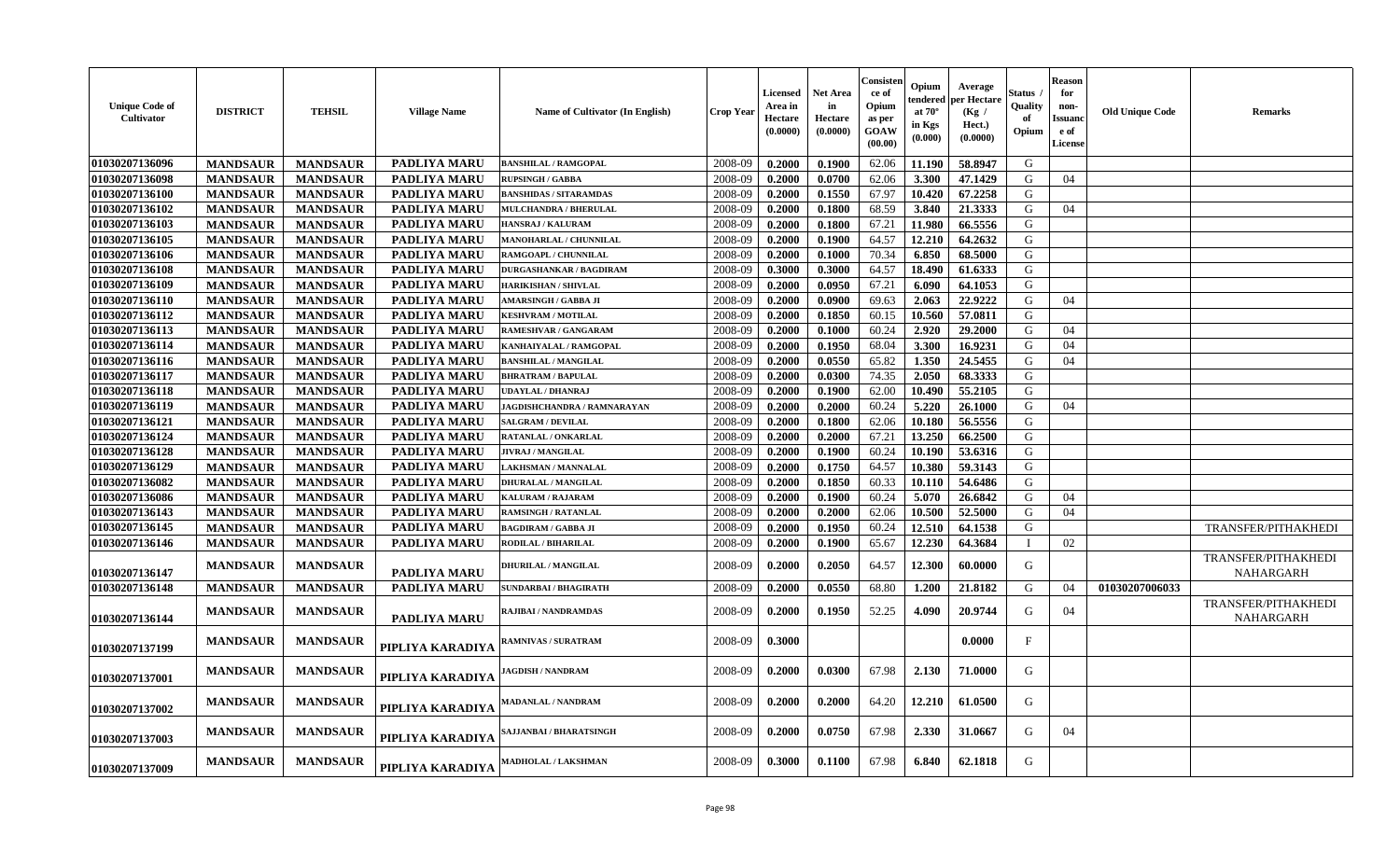| <b>Unique Code of</b><br>Cultivator | <b>DISTRICT</b> | <b>TEHSIL</b>   | <b>Village Name</b> | Name of Cultivator (In English)    | Crop Year | Licensed<br>Area in<br>Hectare<br>(0.0000) | Net Area<br>in<br>Hectare<br>(0.0000) | Consisten<br>ce of<br>Opium<br>as per<br>GOAW<br>(00.00) | Opium<br>tendered<br>at $70^\circ$<br>in Kgs<br>(0.000) | Average<br>oer Hectare<br>(Kg)<br>Hect.)<br>(0.0000) | Status<br>Quality<br>-of<br>Opium | <b>Reason</b><br>for<br>non-<br>Issuano<br>e of<br><b>License</b> | <b>Old Unique Code</b> | <b>Remarks</b> |
|-------------------------------------|-----------------|-----------------|---------------------|------------------------------------|-----------|--------------------------------------------|---------------------------------------|----------------------------------------------------------|---------------------------------------------------------|------------------------------------------------------|-----------------------------------|-------------------------------------------------------------------|------------------------|----------------|
| 01030207137017                      | <b>MANDSAUR</b> | <b>MANDSAUR</b> | PIPLIYA KARADIYA    | <b>SHANKERSING / WAKTAVARSING</b>  | 2008-09   | 0.3000                                     | 0.1500                                | 64.93                                                    | 9.160                                                   | 61.0667                                              | G                                 |                                                                   |                        |                |
| 01030207137022                      | <b>MANDSAUR</b> | <b>MANDSAUR</b> | PIPLIYA KARADIYA    | <b>GOPAL / GHAGANLAL</b>           | 2008-09   | 0.2000                                     | 0.1850                                | 65.17                                                    | 11.300                                                  | 61.0811                                              | G                                 |                                                                   |                        |                |
| 01030207137025                      | <b>MANDSAUR</b> | <b>MANDSAUR</b> | PIPLIYA KARADIYA    | <b>PREMGIR / KACHUGIR</b>          | 2008-09   | 0.3000                                     | 0.1650                                | 66.00                                                    | 10.830                                                  | 65.6364                                              |                                   | 02                                                                |                        |                |
| 01030207137026                      | <b>MANDSAUR</b> | <b>MANDSAUR</b> | PIPLIYA KARADIYA    | ASHRATHSING / SHAMBHUSINNNNG       | 2008-09   | 0.2000                                     | 0.1850                                | 62.81                                                    | 10.320                                                  | 55.7838                                              | G                                 |                                                                   |                        |                |
| 01030207137029                      | <b>MANDSAUR</b> | <b>MANDSAUR</b> | PIPLIYA KARADIYA    | <b>ALWANTSINGH / DHANSINGH</b>     | 2008-09   | 0.3000                                     | 0.2800                                | 71.06                                                    | 18.640                                                  | 66.5714                                              | G                                 |                                                                   |                        |                |
| 01030207137031                      | <b>MANDSAUR</b> | <b>MANDSAUR</b> | PIPLIYA KARADIYA    | <b>GORDHANSINGH / SHAMBHUSINGH</b> | 2008-09   | 0.3000                                     |                                       |                                                          |                                                         | 0.0000                                               | $_{\rm F}$                        |                                                                   |                        |                |
| 01030207137042                      | <b>MANDSAUR</b> | <b>MANDSAUR</b> | PIPLIYA KARADIYA    | <b>ARMDABAI/CHUNNILAL</b>          | 2008-09   | 0.3000                                     |                                       |                                                          |                                                         | 0.0000                                               | $\mathbf{F}$                      |                                                                   |                        |                |
| 01030207137044                      | <b>MANDSAUR</b> | <b>MANDSAUR</b> | PIPLIYA KARADIYA    | RAMCHANDRA / CHOTELAL              | 2008-09   | 0.3000                                     | 0.1350                                | 71.06                                                    | 9.310                                                   | 68.9630                                              | G                                 |                                                                   |                        |                |
| 01030207137046                      | <b>MANDSAUR</b> | <b>MANDSAUR</b> | PIPLIYA KARADIYA    | <b>ANESHRAM / ONKARLAL</b>         | 2008-09   | 0.2000                                     | 0.1750                                | 71.06                                                    | 10.770                                                  | 61.5429                                              | G                                 |                                                                   |                        |                |
| 01030207137047                      | <b>MANDSAUR</b> | <b>MANDSAUR</b> | PIPLIYA KARADIYA    | BHAGIRATH / NANDRAM                | 2008-09   | 0.3000                                     | 0.1800                                | 64.01                                                    | 10.800                                                  | 60.0000                                              | G                                 |                                                                   |                        |                |
| 01030207137051                      | <b>MANDSAUR</b> | <b>MANDSAUR</b> | PIPLIYA KARADIYA    | <b>ATUBAI / NATHU</b>              | 2008-09   | 0.2000                                     | 0.0250                                | 66.12                                                    | 1.650                                                   | 66.0000                                              | G                                 |                                                                   |                        |                |
| 01030207137052                      | <b>MANDSAUR</b> | <b>MANDSAUR</b> | PIPLIYA KARADIYA    | KISHAN / PARTHA                    | 2008-09   | 0.2000                                     | 0.1050                                | 61.97                                                    | 6.010                                                   | 57.2381                                              | G                                 |                                                                   |                        |                |
| 01030207137053                      | <b>MANDSAUR</b> | <b>MANDSAUR</b> | PIPLIYA KARADIYA    | <b>ANHAIYALAL / HIRALAL</b>        | 2008-09   | 0.2000                                     | 0.1900                                | 71.06                                                    | 11.730                                                  | 61.7368                                              | G                                 |                                                                   |                        |                |
| 01030207137054                      | <b>MANDSAUR</b> | <b>MANDSAUR</b> | PIPLIYA KARADIYA    | <b>UJHARLAL / BHERULAL</b>         | 2008-09   | 0.2000                                     | 0.0450                                | 67.98                                                    | 2.790                                                   | 62.0000                                              | G                                 |                                                                   |                        |                |
| 01030207137055                      | <b>MANDSAUR</b> | <b>MANDSAUR</b> | PIPLIYA KARADIYA    | RAMNIVAS / BHANVARLAL              | 2008-09   | 0.2000                                     | 0.1900                                | 67.98                                                    | 12.520                                                  | 65.8947                                              | G                                 |                                                                   |                        |                |
| 01030207137056                      | <b>MANDSAUR</b> | <b>MANDSAUR</b> | PIPLIYA KARADIYA    | RAMCHANDRA / RAMA                  | 2008-09   | 0.2000                                     | 0.1900                                | 66.12                                                    | 5.040                                                   | 26.5263                                              | G                                 | 04                                                                |                        |                |
| 01030207137057                      | <b>MANDSAUR</b> | <b>MANDSAUR</b> | PIPLIYA KARADIYA    | <b>BHERULAL / KALURAM</b>          | 2008-09   | 0.2000                                     | 0.1800                                | 63.92                                                    | 8.050                                                   | 44.7222                                              | G                                 | 04                                                                |                        |                |
| 01030207137059                      | <b>MANDSAUR</b> | <b>MANDSAUR</b> | PIPLIYA KARADIYA    | <b>ATHULAL / KALURAM</b>           | 2008-09   | 0.2000                                     | 0.0300                                | 76.06                                                    | 3.040                                                   | 101.3333                                             | G                                 |                                                                   |                        |                |
| 01030207137063                      | <b>MANDSAUR</b> | <b>MANDSAUR</b> | PIPLIYA KARADIYA    | ARDICHAND / KALURAM                | 2008-09   | 0.2000                                     | 0.2000                                | 71.06                                                    | 13.420                                                  | 67.1000                                              | G                                 |                                                                   |                        |                |
| 01030207137064                      | <b>MANDSAUR</b> | <b>MANDSAUR</b> | PIPLIYA KARADIYA    | /ARDA / NANDA JI                   | 2008-09   | 0.3000                                     | 0.2700                                | 63.92                                                    | 10.150                                                  | 37.5926                                              | G                                 | 04                                                                |                        |                |
| 01030207137065                      | <b>MANDSAUR</b> | <b>MANDSAUR</b> | PIPLIYA KARADIYA    | RAMESHCHANDRA / SURATRAM           | 2008-09   | 0.3000                                     | 0.2850                                | 68.73                                                    | 18.180                                                  | 63.7895                                              | G                                 |                                                                   |                        |                |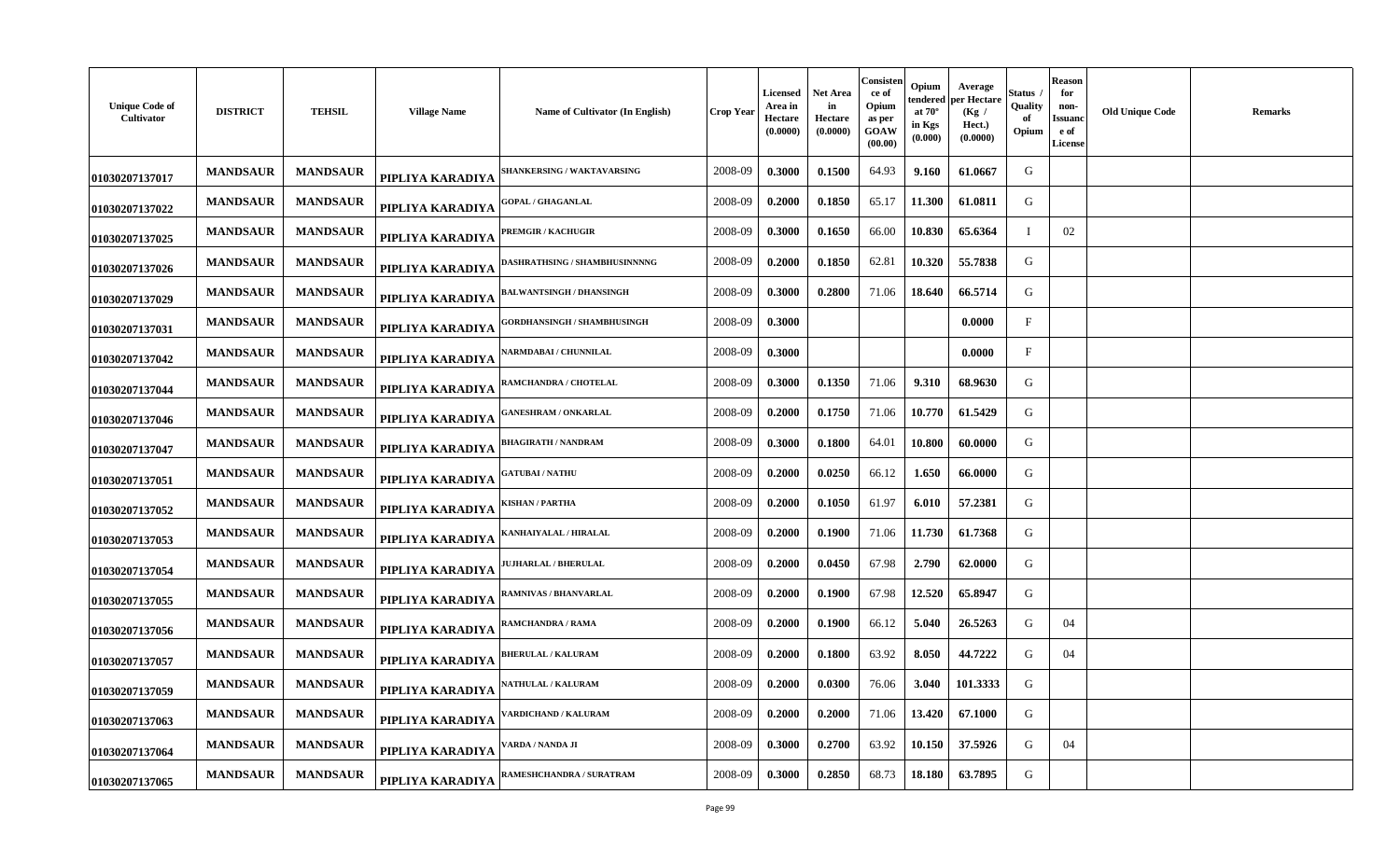| <b>Unique Code of</b><br>Cultivator | <b>DISTRICT</b> | <b>TEHSIL</b>   | <b>Village Name</b> | Name of Cultivator (In English)  | <b>Crop Year</b> | Licensed<br>Area in<br>Hectare<br>(0.0000) | Net Area<br>in<br>Hectare<br>(0.0000) | Consisten<br>ce of<br>Opium<br>as per<br>GOAW<br>(00.00) | Opium<br>tendered<br>at $70^\circ$<br>in Kgs<br>(0.000) | Average<br>per Hectare<br>(Kg)<br>Hect.)<br>(0.0000) | Status<br>Quality<br>of<br>Opium | <b>Reason</b><br>for<br>non-<br>Issuanc<br>e of<br><b>License</b> | <b>Old Unique Code</b> | <b>Remarks</b> |
|-------------------------------------|-----------------|-----------------|---------------------|----------------------------------|------------------|--------------------------------------------|---------------------------------------|----------------------------------------------------------|---------------------------------------------------------|------------------------------------------------------|----------------------------------|-------------------------------------------------------------------|------------------------|----------------|
| 01030207137067                      | <b>MANDSAUR</b> | <b>MANDSAUR</b> | PIPLIYA KARADIYA    | <b>ASNTILAL / PRABHULAL</b>      | 2008-09          | 0.2000                                     | 0.1950                                | 66.35                                                    | 12.040                                                  | 61.7436                                              | G                                |                                                                   |                        |                |
| 01030207137068                      | <b>MANDSAUR</b> | <b>MANDSAUR</b> | PIPLIYA KARADIYA    | <b>ATHULAL / RAMLAL</b>          | 2008-09          | 0.2000                                     |                                       |                                                          |                                                         | 0.0000                                               | $_{\rm F}$                       |                                                                   |                        |                |
| 01030207137069                      | <b>MANDSAUR</b> | <b>MANDSAUR</b> | PIPLIYA KARADIYA    | BADRILAL / AASHARAM              | 2008-09          | 0.2000                                     | 0.1950                                | 68.73                                                    | 12.860                                                  | 65.9487                                              | G                                |                                                                   |                        |                |
| 01030207137070                      | <b>MANDSAUR</b> | <b>MANDSAUR</b> | PIPLIYA KARADIYA    | <b>CHAMPALAL / CHUNNILAL</b>     | 2008-09          | 0.2000                                     | 0.1850                                | 68.73                                                    | 12.020                                                  | 64.9730                                              | G                                |                                                                   |                        |                |
| 01030207137071                      | <b>MANDSAUR</b> | <b>MANDSAUR</b> | PIPLIYA KARADIYA    | ALURAM / NANDRAM                 | 2008-09          | 0.2000                                     | 0.0950                                | 66.12                                                    | 6.540                                                   | 68.8421                                              | G                                |                                                                   |                        |                |
| 01030207137073                      | <b>MANDSAUR</b> | <b>MANDSAUR</b> | PIPLIYA KARADIYA    | <b>ANDRAM / BAGDIRAM</b>         | 2008-09          | 0.2000                                     | 0.1950                                | 66.12                                                    | 12.680                                                  | 65.0256                                              | G                                |                                                                   |                        |                |
| 01030207137074                      | <b>MANDSAUR</b> | <b>MANDSAUR</b> | PIPLIYA KARADIYA    | <b>BHAGATRAM / CHUNNILAL</b>     | 2008-09          | 0.2000                                     | 0.1850                                | 63.92                                                    | 11.510                                                  | 62.2162                                              | G                                |                                                                   |                        |                |
| 01030207137075                      | <b>MANDSAUR</b> | <b>MANDSAUR</b> | PIPLIYA KARADIYA    | <b>TULASIRAM / NANDARAM</b>      | 2008-09          | 0.2000                                     | 0.0950                                | 70.90                                                    | 5.820                                                   | 61.2632                                              | G                                |                                                                   |                        |                |
| 01030207137076                      | <b>MANDSAUR</b> | <b>MANDSAUR</b> | PIPLIYA KARADIYA    | ADRILAL / RODA                   | 2008-09          | 0.2000                                     | 0.2000                                | 68.73                                                    | 12.750                                                  | 63.7500                                              | G                                |                                                                   |                        |                |
| 01030207137078                      | <b>MANDSAUR</b> | <b>MANDSAUR</b> | PIPLIYA KARADIYA    | <b>DEVA / RAMA</b>               | 2008-09          | 0.2000                                     | 0.1600                                | 63.92                                                    | 9.430                                                   | 58.9375                                              | G                                |                                                                   |                        |                |
| 01030207137079                      | <b>MANDSAUR</b> | <b>MANDSAUR</b> | PIPLIYA KARADIYA    | MANGILAL / BHANVARLAL            | 2008-09          | 0.2000                                     | 0.1800                                | 71.15                                                    | 11.960                                                  | 66.4444                                              | G                                |                                                                   |                        |                |
| 01030207137084                      | <b>MANDSAUR</b> | <b>MANDSAUR</b> | PIPLIYA KARADIYA    | <b>BHULIBAI / BHERULAL</b>       | 2008-09          | 0.2000                                     | 0.1550                                | 66.35                                                    | 9.720                                                   | 62.7097                                              | G                                |                                                                   |                        |                |
| 01030207137085                      | <b>MANDSAUR</b> | <b>MANDSAUR</b> | PIPLIYA KARADIYA    | <b>BAKTAVARSINGH / AMARSINGH</b> | 2008-09          | 0.3000                                     | 0.3050                                | 63.92                                                    | 18.520                                                  | 60.7213                                              | G                                |                                                                   |                        |                |
| 01030207137086                      | <b>MANDSAUR</b> | <b>MANDSAUR</b> | PIPLIYA KARADIYA    | <b>MOTILAL / UDA</b>             | 2008-09          | 0.3000                                     | 0.2650                                | 63.92                                                    | 16.020                                                  | 60.4528                                              | G                                |                                                                   |                        |                |
| 01030207137087                      | <b>MANDSAUR</b> | <b>MANDSAUR</b> | PIPLIYA KARADIYA    | <b>SHAMBHUSINGH / AMARSINGH</b>  | 2008-09          | 0.2000                                     | 0.0450                                | 63.92                                                    | 2.740                                                   | 60.8889                                              | G                                |                                                                   |                        |                |
| 01030207137090                      | <b>MANDSAUR</b> | <b>MANDSAUR</b> | PIPLIYA KARADIYA    | <b>UJHARLAL / NATHU</b>          | 2008-09          | 0.3000                                     | 0.2850                                | 68.73                                                    | 20.500                                                  | 71.9298                                              | G                                |                                                                   |                        |                |
| 01030207137092                      | <b>MANDSAUR</b> | <b>MANDSAUR</b> | PIPLIYA KARADIYA    | RATANLAL / NATHULAL              | 2008-09          | 0.2000                                     | 0.0950                                | 66.35                                                    | 5.690                                                   | 59.8947                                              | G                                |                                                                   |                        |                |
| 01030207137093                      | <b>MANDSAUR</b> | <b>MANDSAUR</b> | PIPLIYA KARADIYA    | AKSHMINARAYAN / NATHU            | 2008-09          | 0.2000                                     | 0.1550                                | 65.81                                                    | 3.370                                                   | 21.7419                                              | G                                | 04                                                                |                        |                |
| 01030207137096                      | <b>MANDSAUR</b> | <b>MANDSAUR</b> | PIPLIYA KARADIYA    | ALARAM / GANGARAM                | 2008-09          | 0.2000                                     | 0.0900                                | 71.15                                                    | 3.890                                                   | 43.2222                                              | G                                | 04                                                                |                        |                |
| 01030207137098                      | <b>MANDSAUR</b> | <b>MANDSAUR</b> | PIPLIYA KARADIYA    | <b>DHANSINGH / MAGANSINGH</b>    | 2008-09          | 0.2000                                     | 0.1950                                | 71.15                                                    | 12.480                                                  | 64.0000                                              | G                                |                                                                   |                        |                |
| 01030207137101                      | <b>MANDSAUR</b> | <b>MANDSAUR</b> | PIPLIYA KARADIYA    | ANESHRAM / RADHAKISHAN           | 2008-09          | 0.2000                                     | 0.1800                                | 65.81                                                    | 10.900                                                  | 60.5556                                              | G                                |                                                                   |                        |                |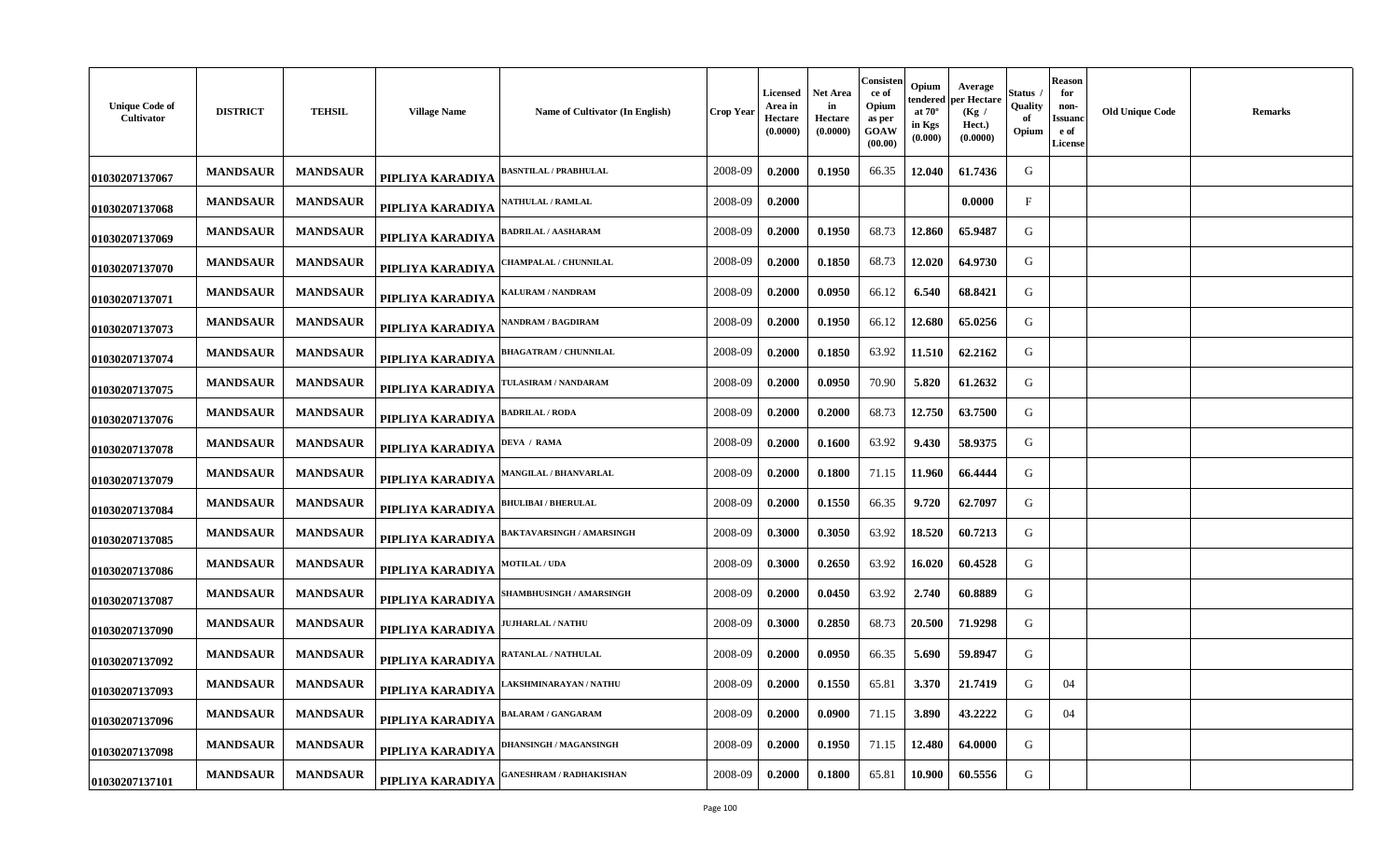| <b>Unique Code of</b><br>Cultivator | <b>DISTRICT</b> | <b>TEHSIL</b>   | <b>Village Name</b> | Name of Cultivator (In English) | <b>Crop Year</b> | <b>Licensed</b><br>Area in<br>Hectare<br>(0.0000) | <b>Net Area</b><br>in<br>Hectare<br>(0.0000) | Consisten<br>ce of<br>Opium<br>as per<br>GOAW<br>(00.00) | Opium<br>endered<br>at $70^{\circ}$<br>in Kgs<br>(0.000) | Average<br>per Hectare<br>(Kg /<br>Hect.)<br>(0.0000) | Status<br>Quality<br>of<br>Opium | Reason<br>for<br>non-<br><b>Issuanc</b><br>e of<br>License | <b>Old Unique Code</b> | <b>Remarks</b>     |
|-------------------------------------|-----------------|-----------------|---------------------|---------------------------------|------------------|---------------------------------------------------|----------------------------------------------|----------------------------------------------------------|----------------------------------------------------------|-------------------------------------------------------|----------------------------------|------------------------------------------------------------|------------------------|--------------------|
| 01030207137107                      | <b>MANDSAUR</b> | <b>MANDSAUR</b> | PIPLIYA KARADIYA    | RAJARAM / VARDICHAND            | 2008-09          | 0.3000                                            | 0.2400                                       | 61.85                                                    | 12.880                                                   | 53.6667                                               | G                                |                                                            |                        |                    |
| 01030207137041                      | <b>MANDSAUR</b> | <b>MANDSAUR</b> | PIPLIYA KARADIYA    | <b>BHERULAL / MATHURALAL</b>    | 2008-09          | 0.3000                                            | 0.2850                                       | 65.81                                                    | 18.090                                                   | 63.4737                                               | G                                |                                                            |                        |                    |
| 01030207137113                      | <b>MANDSAUR</b> | <b>MANDSAUR</b> | PIPLIYA KARADIYA    | <b>MANGILAL / DHURAJI</b>       | 2008-09          | 0.2000                                            | 0.1900                                       | 64.05                                                    | 13.200                                                   | 69.4737                                               | G                                |                                                            |                        |                    |
| 01030207137120                      | <b>MANDSAUR</b> | <b>MANDSAUR</b> | PIPLIYA KARADIYA    | BHANVARLAL / NANDRAM            | 2008-09          | 0.3000                                            |                                              |                                                          |                                                          | 0.0000                                                | $_{\rm F}$                       |                                                            |                        |                    |
| 01030207137123                      | <b>MANDSAUR</b> | <b>MANDSAUR</b> | PIPLIYA KARADIYA    | <b>KACHRU / KALU</b>            | 2008-09          | 0.3000                                            | 0.2650                                       | 61.85                                                    | 15.810                                                   | 59.6604                                               | G                                |                                                            |                        |                    |
| 01030207137125                      | <b>MANDSAUR</b> | <b>MANDSAUR</b> | PIPLIYA KARADIYA    | <b>MANGIBAI / BHANVARLAL</b>    | 2008-09          | 0.2000                                            | 0.1950                                       | 63.92                                                    | 10.460                                                   | 53.6410                                               | G                                |                                                            |                        | <b>NAME CHANGE</b> |
| 01030207137126                      | <b>MANDSAUR</b> | <b>MANDSAUR</b> | PIPLIYA KARADIYA    | <b>BHAGATRAM / MOTI</b>         | 2008-09          | 0.3000                                            | 0.1550                                       | 67.87                                                    | 2.910                                                    | 18.7742                                               | G                                | 04                                                         |                        |                    |
| 01030207137132                      | <b>MANDSAUR</b> | <b>MANDSAUR</b> | PIPLIYA KARADIYA    | UMMADSINGH / FATTESINGH         | 2008-09          | 0.2000                                            | 0.1800                                       | 63.92                                                    | 10.350                                                   | 57.5000                                               | G                                |                                                            |                        |                    |
| 01030207137137                      | <b>MANDSAUR</b> | <b>MANDSAUR</b> | PIPLIYA KARADIYA    | <b>BAGDIRAM / UDAYLAL</b>       | 2008-09          | 0.2000                                            | 0.1900                                       | 59.70                                                    | 4.270                                                    | 22.4737                                               | $\mathbf I$                      | 02                                                         |                        |                    |
| 01030207137140                      | <b>MANDSAUR</b> | <b>MANDSAUR</b> | PIPLIYA KARADIYA    | SALGRAM / RATANLAL              | 2008-09          | 0.2000                                            | 0.1750                                       | 61.85                                                    | 10.540                                                   | 60.2286                                               | G                                |                                                            |                        |                    |
| 01030207137141                      | <b>MANDSAUR</b> | <b>MANDSAUR</b> | PIPLIYA KARADIYA    | PAPPUSINGH / RAGHUVIRSINGH      | 2008-09          | 0.2000                                            | 0.1850                                       | 64.84                                                    | 10.890                                                   | 58.8649                                               | G                                |                                                            |                        |                    |
| 01030207137143                      | <b>MANDSAUR</b> | <b>MANDSAUR</b> | PIPLIYA KARADIYA    | KHEMRAJ / NANDRAM               | 2008-09          | 0.3000                                            | 0.2050                                       | 65.81                                                    | 7.530                                                    | 36.7317                                               | G                                | 04                                                         |                        |                    |
| 01030207137145                      | <b>MANDSAUR</b> | <b>MANDSAUR</b> | PIPLIYA KARADIYA    | <b>VIDHYASAGAR / SURATRAM</b>   | 2008-09          | 0.3000                                            |                                              |                                                          |                                                          | 0.0000                                                | $\mathbf{F}$                     |                                                            |                        |                    |
| 01030207137146                      | <b>MANDSAUR</b> | <b>MANDSAUR</b> | PIPLIYA KARADIYA    | <b>BHERULAL / PREMCHANDRA</b>   | 2008-09          | 0.2000                                            | 0.1800                                       | 63.66                                                    | 10.930                                                   | 60.7222                                               | G                                |                                                            |                        |                    |
| 01030207137147                      | <b>MANDSAUR</b> | <b>MANDSAUR</b> | PIPLIYA KARADIYA    | <b>HIRALAL / KALU</b>           | 2008-09          | 0.2000                                            | 0.1950                                       | 63.04                                                    | 11.510                                                   | 59.0256                                               | G                                |                                                            |                        |                    |
| 01030207137149                      | <b>MANDSAUR</b> | <b>MANDSAUR</b> | PIPLIYA KARADIYA    | <b>BHANVARLAL / CHHOTELAL</b>   | 2008-09          | 0.2000                                            | 0.1800                                       | 57.93                                                    | 9.830                                                    | 54.6111                                               | G                                |                                                            |                        |                    |
| 01030207137151                      | <b>MANDSAUR</b> | <b>MANDSAUR</b> | PIPLIYA KARADIYA    | KAMLABAI / DALURAM              | 2008-09          | 0.2000                                            | 0.0300                                       | 67.87                                                    | 2.180                                                    | 72.6667                                               | G                                |                                                            |                        |                    |
| 01030207137152                      | <b>MANDSAUR</b> | <b>MANDSAUR</b> | PIPLIYA KARADIYA    | PRATAPSINGH / DEVISINGH         | 2008-09          | 0.2000                                            | 0.1950                                       | 57.60                                                    | 3.210                                                    | 16.4615                                               | G                                | 04                                                         |                        |                    |
| 01030207137154                      | <b>MANDSAUR</b> | <b>MANDSAUR</b> | PIPLIYA KARADIYA    | SURAJBAI / NANDARAM / DHAPUBAI  | 2008-09          | 0.2000                                            | 0.1950                                       | 57.60                                                    | 6.680                                                    | 34.2564                                               | G                                | 04                                                         |                        |                    |
| 01030207137155                      | <b>MANDSAUR</b> | <b>MANDSAUR</b> | PIPLIYA KARADIYA    | <b>GORDHANSINGH / RAMSINGH</b>  | 2008-09          | 0.2000                                            | 0.1950                                       | 58.79                                                    | 2.900                                                    | 14.8718                                               | G                                | 04                                                         |                        |                    |
| 01030207137158                      | <b>MANDSAUR</b> | <b>MANDSAUR</b> | PIPLIYA KARADIYA    | <b>BHERULAL / NATHULAL</b>      | 2008-09          | 0.2000                                            | 0.1600                                       | 57.60                                                    | 8.550                                                    | 53.4375                                               | G                                |                                                            |                        |                    |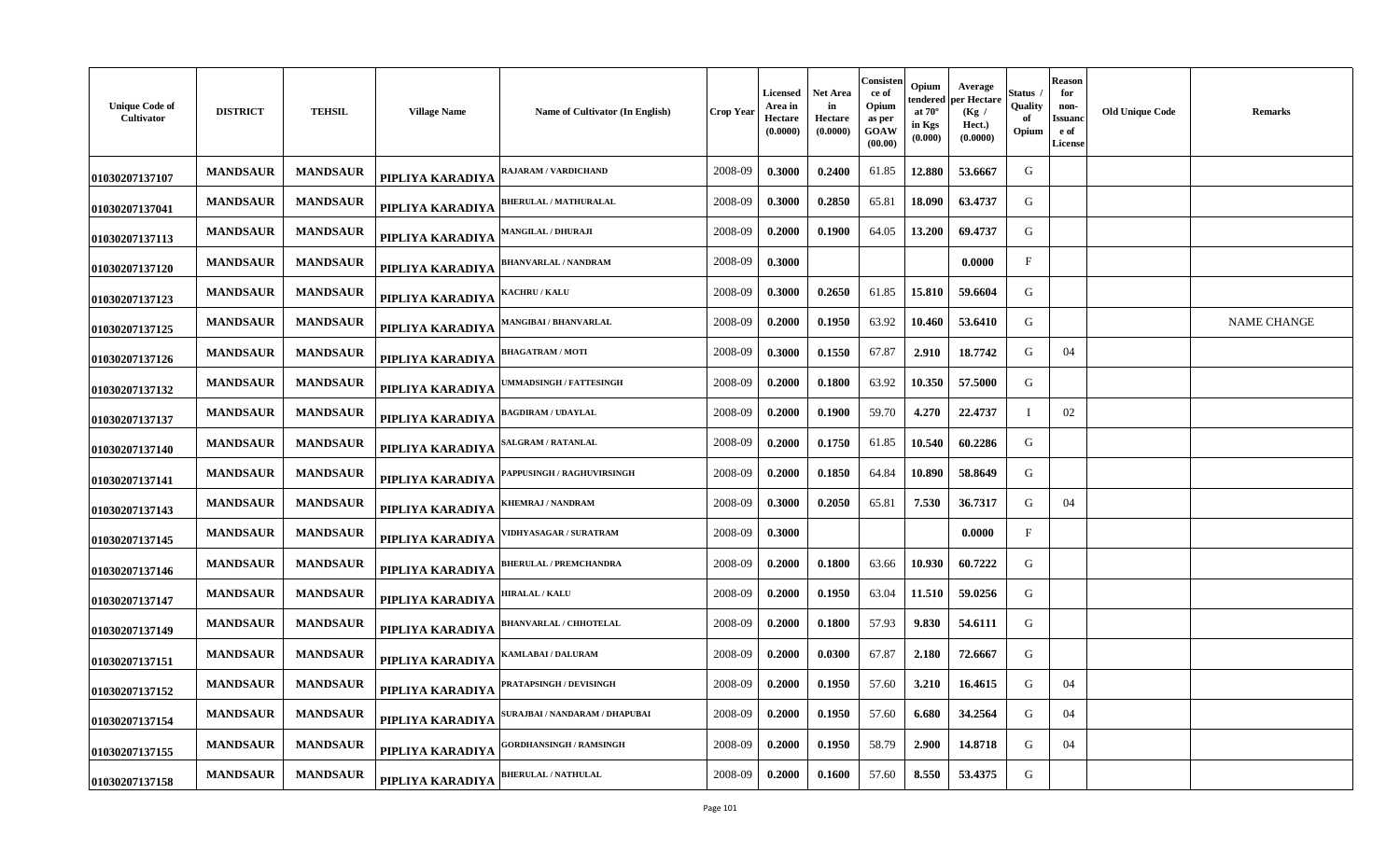| <b>Unique Code of</b><br>Cultivator | <b>DISTRICT</b> | <b>TEHSIL</b>   | <b>Village Name</b> | Name of Cultivator (In English) | <b>Crop Year</b> | Licensed<br>Area in<br>Hectare<br>(0.0000) | <b>Net Area</b><br>in<br>Hectare<br>(0.0000) | Consisten<br>ce of<br>Opium<br>as per<br>GOAW<br>(00.00) | Opium<br>tendered<br>at $70^\circ$<br>in Kgs<br>(0.000) | Average<br>per Hectare<br>(Kg)<br>Hect.)<br>(0.0000) | Status<br>Quality<br>of<br>Opium | <b>Reason</b><br>for<br>non-<br>Issuanc<br>e of<br><b>License</b> | <b>Old Unique Code</b> | <b>Remarks</b> |
|-------------------------------------|-----------------|-----------------|---------------------|---------------------------------|------------------|--------------------------------------------|----------------------------------------------|----------------------------------------------------------|---------------------------------------------------------|------------------------------------------------------|----------------------------------|-------------------------------------------------------------------|------------------------|----------------|
| 01030207137159                      | <b>MANDSAUR</b> | <b>MANDSAUR</b> | PIPLIYA KARADIYA    | <b>BHANVARBAI/MANGILAL</b>      | 2008-09          | 0.2000                                     | 0.1750                                       | 62.74                                                    | 11.100                                                  | 63.4286                                              | G                                |                                                                   |                        |                |
| 01030207137164                      | <b>MANDSAUR</b> | <b>MANDSAUR</b> | PIPLIYA KARADIYA    | <b>BHANWERLAL / TEKCHNDRA</b>   | 2008-09          | 0.2000                                     | 0.1850                                       | 65.81                                                    | 11.460                                                  | 61.9459                                              | G                                |                                                                   |                        |                |
| 01030207137167                      | <b>MANDSAUR</b> | <b>MANDSAUR</b> | PIPLIYA KARADIYA    | <b>\ATHULAL / BADRILAL</b>      | 2008-09          | 0.3000                                     | 0.2850                                       | 65.44                                                    | 18.790                                                  | 65.9298                                              | G                                |                                                                   |                        |                |
| 01030207137170                      | <b>MANDSAUR</b> | <b>MANDSAUR</b> | PIPLIYA KARADIYA    | <b>GOPALSINGH / BHARATSINGH</b> | 2008-09          | 0.3000                                     | 0.2650                                       | 58.79                                                    | 14.100                                                  | 53.2075                                              | G                                |                                                                   |                        |                |
| 01030207137171                      | <b>MANDSAUR</b> | <b>MANDSAUR</b> | PIPLIYA KARADIYA    | <b>ANNALAL / RAMLAL</b>         | 2008-09          | 0.2000                                     | 0.1950                                       | 71.15                                                    | 13.210                                                  | 67.7436                                              | G                                |                                                                   |                        |                |
| 01030207137172                      | <b>MANDSAUR</b> | <b>MANDSAUR</b> | PIPLIYA KARADIYA    | <b>BHAGIRATH / LAKSHMAN</b>     | 2008-09          | 0.2000                                     | 0.1350                                       | 67.87                                                    | 8.690                                                   | 64.3704                                              | G                                |                                                                   |                        |                |
| 01030207137177                      | <b>MANDSAUR</b> | <b>MANDSAUR</b> | PIPLIYA KARADIYA    | ANIBAI / BAGDIRAM               | 2008-09          | 0.3000                                     |                                              |                                                          |                                                         | 0.0000                                               | $_{\rm F}$                       |                                                                   |                        |                |
| 01030207137183                      | <b>MANDSAUR</b> | <b>MANDSAUR</b> | PIPLIYA KARADIYA    | <b>GOTAM / KARURAM</b>          | 2008-09          | 0.2000                                     | 0.0150                                       | 58.79                                                    | 1.130                                                   | 75.3333                                              | G                                |                                                                   |                        |                |
| 01030207137185                      | <b>MANDSAUR</b> | <b>MANDSAUR</b> | PIPLIYA KARADIYA    | SHYAMLAL / PRITHVIRAJ           | 2008-09          | 0.3000                                     | 0.3000                                       | 65.44                                                    | 19.670                                                  | 65.5667                                              | G                                |                                                                   |                        |                |
| 01030207137187                      | <b>MANDSAUR</b> | <b>MANDSAUR</b> | PIPLIYA KARADIYA    | <b>BADRILAL / HARIRAM</b>       | 2008-09          | 0.2000                                     | 0.1850                                       | 62.74                                                    | 5.640                                                   | 30.4865                                              | G                                | 04                                                                |                        |                |
| 01030207137191                      | <b>MANDSAUR</b> | <b>MANDSAUR</b> | PIPLIYA KARADIYA    | <b>JDAYRAM / BHERULAL</b>       | 2008-09          | 0.2000                                     | 0.1800                                       | 62.74                                                    | 10.950                                                  | 60.8333                                              | G                                |                                                                   |                        |                |
| 01030207137195                      | <b>MANDSAUR</b> | <b>MANDSAUR</b> | PIPLIYA KARADIYA    | <b>ADHESHYAM / BHERULAL</b>     | 2008-09          | 0.2000                                     | 0.0950                                       | 65.44                                                    | 6.210                                                   | 65.3684                                              | G                                |                                                                   |                        |                |
| 01030207137200                      | <b>MANDSAUR</b> | <b>MANDSAUR</b> | PIPLIYA KARADIYA    | <b>SHYAMDAS / LAKSHMANDAS</b>   | 2008-09          | 0.2000                                     | 0.1700                                       | 65.44                                                    | 10.820                                                  | 63.6471                                              | G                                |                                                                   |                        |                |
| 01030207137202                      | <b>MANDSAUR</b> | <b>MANDSAUR</b> | PIPLIYA KARADIYA    | <b>ANESHRAM / SAVA</b>          | 2008-09          | 0.2000                                     | 0.1950                                       | 53.35                                                    | 8.890                                                   | 45.5897                                              | G                                | 04                                                                |                        |                |
| 01030207137203                      | <b>MANDSAUR</b> | <b>MANDSAUR</b> | PIPLIYA KARADIYA    | <b>IATANKUNVAR / UDAYSINGH</b>  | 2008-09          | 0.2000                                     | 0.1800                                       | 62.74                                                    | 10.250                                                  | 56.9444                                              | G                                |                                                                   |                        |                |
| 01030207137205                      | <b>MANDSAUR</b> | <b>MANDSAUR</b> | PIPLIYA KARADIYA    | <b>ILIPKUMAR / SHIVNARAYAN</b>  | 2008-09          | 0.2000                                     | 0.1650                                       | 62.74                                                    | 5.270                                                   | 31.9394                                              | G                                | 04                                                                |                        |                |
| 01030207137207                      | <b>MANDSAUR</b> | <b>MANDSAUR</b> | PIPLIYA KARADIYA    | <b>SHOK / MADHOLAL</b>          | 2008-09          | 0.2000                                     | 0.1950                                       | 65.44                                                    | 12.590                                                  | 64.5641                                              | G                                |                                                                   |                        |                |
| 01030207137208                      | <b>MANDSAUR</b> | <b>MANDSAUR</b> | PIPLIYA KARADIYA    | <b>OMPRAKASH / SHANTILAL</b>    | 2008-09          | 0.2000                                     | 0.1900                                       | 67.87                                                    | 12.780                                                  | 67.2632                                              | G                                |                                                                   |                        |                |
| 01030207137217                      | <b>MANDSAUR</b> | <b>MANDSAUR</b> | PIPLIYA KARADIYA    | ANVARLAL / PRABHULAL            | 2008-09          | 0.2000                                     | 0.0900                                       | 66.77                                                    | 5.970                                                   | 66.3333                                              | G                                |                                                                   |                        |                |
| 01030207137142                      | <b>MANDSAUR</b> | <b>MANDSAUR</b> | PIPLIYA KARADIYA    | <b>HENRAM / KALURAM</b>         | 2008-09          | 0.3000                                     | 0.1500                                       | 58.79                                                    | 2.280                                                   | 15.2000                                              | G                                | 04                                                                |                        |                |
| 01030207137221                      | <b>MANDSAUR</b> | <b>MANDSAUR</b> | PIPLIYA KARADIYA    | <b>GITABAI / KANHAIYALAL</b>    | 2008-09          | 0.2000                                     | 0.1700                                       | 66.67                                                    | 10.420                                                  | 61.2941                                              | G                                |                                                                   |                        |                |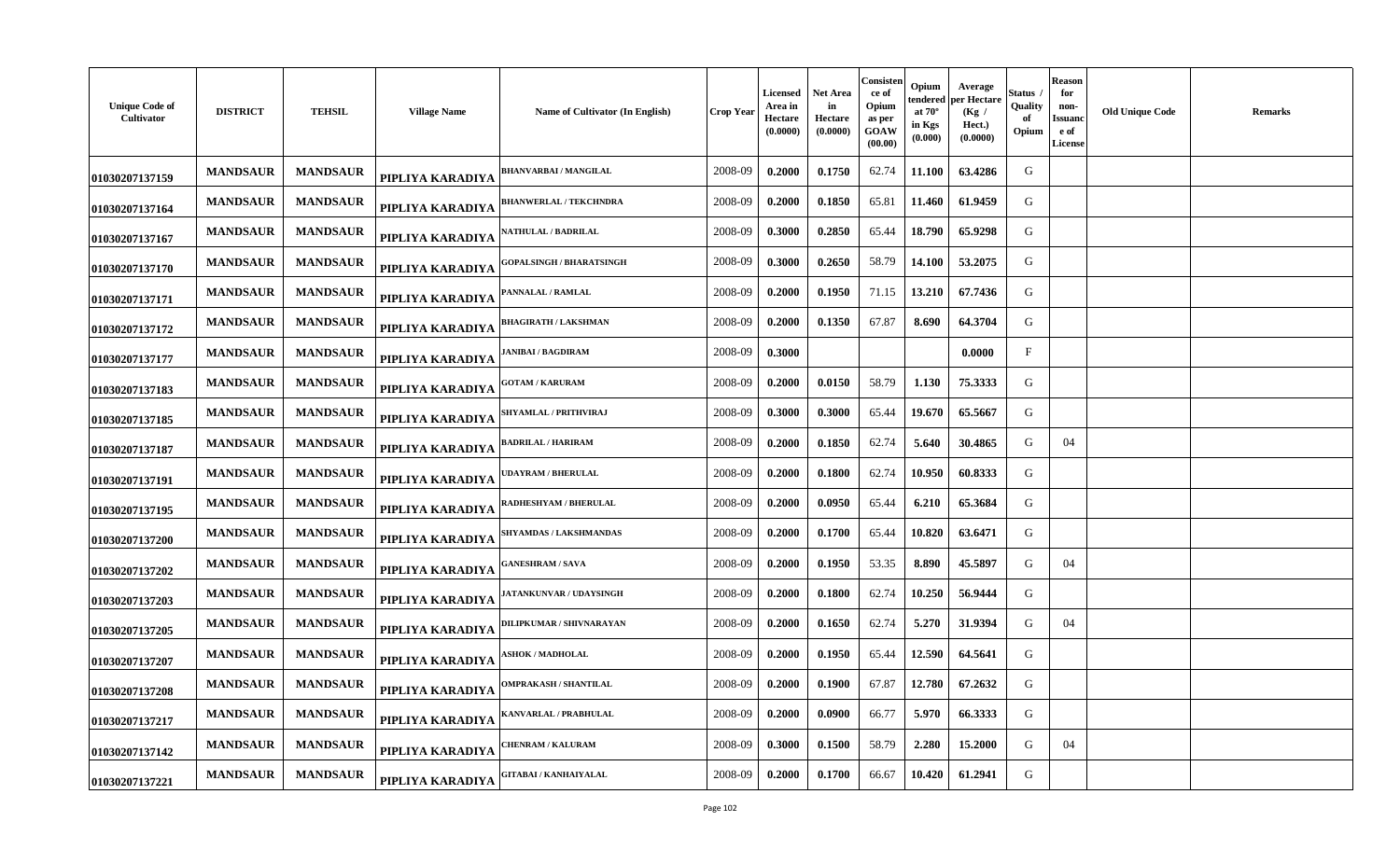| <b>Unique Code of</b><br>Cultivator | <b>DISTRICT</b> | <b>TEHSIL</b>   | <b>Village Name</b> | <b>Name of Cultivator (In English)</b> | Crop Year | <b>Licensed</b><br>Area in<br>Hectare<br>(0.0000) | Net Area<br>in<br><b>Hectare</b><br>(0.0000) | Consisten<br>ce of<br>Opium<br>as per<br>GOAW<br>(00.00) | Opium<br>tendered<br>at $70^\circ$<br>in Kgs<br>(0.000) | Average<br>oer Hectare<br>(Kg)<br>Hect.)<br>(0.0000) | Status<br>Quality<br>оf<br>Opium | <b>Reason</b><br>for<br>non-<br>Issuano<br>e of<br><b>License</b> | <b>Old Unique Code</b> | <b>Remarks</b> |
|-------------------------------------|-----------------|-----------------|---------------------|----------------------------------------|-----------|---------------------------------------------------|----------------------------------------------|----------------------------------------------------------|---------------------------------------------------------|------------------------------------------------------|----------------------------------|-------------------------------------------------------------------|------------------------|----------------|
| 01030207137114                      | <b>MANDSAUR</b> | <b>MANDSAUR</b> | PIPLIYA KARADIYA    | <b>RAGHUVIRSINGH / ARJUNSINGH</b>      | 2008-09   | 0.2000                                            | 0.2000                                       | 66.67                                                    | 3.850                                                   | 19.2500                                              | G                                | 04                                                                |                        |                |
| 01030207137066                      | <b>MANDSAUR</b> | <b>MANDSAUR</b> | PIPLIYA KARADIYA    | <b>(ANHIYALAL / BAGDIRAM</b>           | 2008-09   | 0.2000                                            | 0.1650                                       | 67.87                                                    | 11.810                                                  | 71.5758                                              | G                                |                                                                   |                        |                |
| 01030207137080                      | <b>MANDSAUR</b> | <b>MANDSAUR</b> | PIPLIYA KARADIYA    | <b>IAYRAM / BHERAJI</b>                | 2008-09   | 0.3000                                            | 0.2950                                       | 68.70                                                    | 18.830                                                  | 63.8305                                              | G                                |                                                                   |                        |                |
| 01030207137034                      | <b>MANDSAUR</b> | <b>MANDSAUR</b> | PIPLIYA KARADIYA    | <b>AGDISH / RAMESHVER</b>              | 2008-09   | 0.3000                                            |                                              |                                                          |                                                         | 0.0000                                               | $\mathbf{F}$                     |                                                                   |                        |                |
| 01030207137040                      | <b>MANDSAUR</b> | <b>MANDSAUR</b> | PIPLIYA KARADIYA    | <b>HAGATGIR / MOHANGIR</b>             | 2008-09   | 0.2000                                            | 0.1850                                       | 62.24                                                    | 11.300                                                  | 61.0811                                              | G                                |                                                                   |                        |                |
| 01030207137091                      | <b>MANDSAUR</b> | <b>MANDSAUR</b> | PIPLIYA KARADIYA    | <b>SHANTABAI / MOHANDAS</b>            | 2008-09   | 0.2000                                            | 0.1850                                       | 68.70                                                    | 12.610                                                  | 68.1622                                              | G                                |                                                                   |                        |                |
| 01030207137100                      | <b>MANDSAUR</b> | <b>MANDSAUR</b> | PIPLIYA KARADIYA    | <b>ADRILAL / KESHURAM</b>              | 2008-09   | 0.3000                                            | 0.2600                                       | 66.67                                                    | 15.780                                                  | 60.6923                                              | G                                |                                                                   |                        |                |
| 01030207137105                      | <b>MANDSAUR</b> | <b>MANDSAUR</b> | PIPLIYA KARADIYA    | <b>NANDRAM / ONKARLAL</b>              | 2008-09   | 0.3000                                            | 0.2350                                       | 51.04                                                    | 4.310                                                   | 18.3404                                              | G                                | 04                                                                |                        |                |
| 01030207137118                      | <b>MANDSAUR</b> | <b>MANDSAUR</b> | PIPLIYA KARADIYA    | <b>PRAHLADSINGH / UDAYSINGH</b>        | 2008-09   | 0.2000                                            | 0.1000                                       | 62.24                                                    | 6.060                                                   | 60.6000                                              | G                                |                                                                   |                        |                |
| 01030207137122                      | <b>MANDSAUR</b> | <b>MANDSAUR</b> | PIPLIYA KARADIYA    | <b>RATANLAL / CHOTELAL</b>             | 2008-09   | 0.3000                                            | 0.1400                                       | 62.24                                                    | 9.130                                                   | 65.2143                                              | G                                |                                                                   |                        |                |
| 01030207137169                      | <b>MANDSAUR</b> | <b>MANDSAUR</b> | PIPLIYA KARADIYA    | <b>HARIOM / RAMJAS</b>                 | 2008-09   | 0.3000                                            | 0.0800                                       | 66.67                                                    | 5.320                                                   | 66.5000                                              | G                                |                                                                   |                        |                |
| 01030207137030                      | <b>MANDSAUR</b> | <b>MANDSAUR</b> | PIPLIYA KARADIYA    | <b>SHYAMSINGH / BAGDUSINGH</b>         | 2008-09   | 0.3000                                            | 0.2750                                       | 53.34                                                    | 4.640                                                   | 16.8727                                              | G                                | 04                                                                |                        |                |
| 01030207137088                      | <b>MANDSAUR</b> | <b>MANDSAUR</b> | PIPLIYA KARADIYA    | <b>KASTURIBAI / RATANLAL</b>           | 2008-09   | 0.3000                                            | 0.2900                                       | 66.23                                                    | 18.200                                                  | 62.7586                                              | G                                |                                                                   |                        |                |
| 01030207137050                      | <b>MANDSAUR</b> | <b>MANDSAUR</b> | PIPLIYA KARADIYA    | <b>AURLIDAS / LAKSHMANDAS</b>          | 2008-09   | 0.2000                                            | 0.1950                                       | 68.70                                                    | 13.560                                                  | 69.5385                                              | G                                |                                                                   |                        |                |
| 01030207137192                      | <b>MANDSAUR</b> | <b>MANDSAUR</b> | PIPLIYA KARADIYA    | <b>MANGILAL / BALMUKUND</b>            | 2008-09   | 0.2000                                            | 0.1800                                       | 59.18                                                    | 10.040                                                  | 55.7778                                              | G                                |                                                                   |                        |                |
| 01030207137222                      | <b>MANDSAUR</b> | <b>MANDSAUR</b> | PIPLIYA KARADIYA    | <b>DHARMENDRKUMAR / BALARAM</b>        | 2008-09   | 0.2000                                            | 0.1850                                       | 62.24                                                    | 11.150                                                  | 60.2703                                              | G                                |                                                                   |                        |                |
| 01030207137082                      | <b>MANDSAUR</b> | <b>MANDSAUR</b> | PIPLIYA KARADIYA    | RAMESHVAR / NANDRAM                    | 2008-09   | 0.2000                                            | 0.1050                                       | 68.50                                                    | 6.920                                                   | 65.9048                                              | G                                |                                                                   |                        |                |
| 01030207137115                      | <b>MANDSAUR</b> | <b>MANDSAUR</b> | PIPLIYA KARADIYA    | <b>DASHRATH / JAGDISH</b>              | 2008-09   | 0.2000                                            | 0.1900                                       | 66.23                                                    | 12.590                                                  | 66.2632                                              | G                                |                                                                   |                        |                |
| 01030207137165                      | <b>MANDSAUR</b> | <b>MANDSAUR</b> | PIPLIYA KARADIYA    | ADHESHYAM / KISHAN                     | 2008-09   | 0.2000                                            | 0.1900                                       | 62.24                                                    | 11.220                                                  | 59.0526                                              | G                                |                                                                   |                        |                |
| 01030207137232                      | <b>MANDSAUR</b> | <b>MANDSAUR</b> | PIPLIYA KARADIYA    | <b>RAMCHANDRIBAI / KALURAM</b>         | 2008-09   | 0.2000                                            | 0.0400                                       | 63.46                                                    | 2.740                                                   | 68.5000                                              | G                                |                                                                   |                        |                |
| 01030207137234                      | <b>MANDSAUR</b> | <b>MANDSAUR</b> | PIPLIYA KARADIYA    | <b>SITABAI / MOHANLAL</b>              | 2008-09   | 0.2000                                            | 0.0300                                       | 68.50                                                    | 2.120                                                   | 70.6667                                              | G                                |                                                                   |                        |                |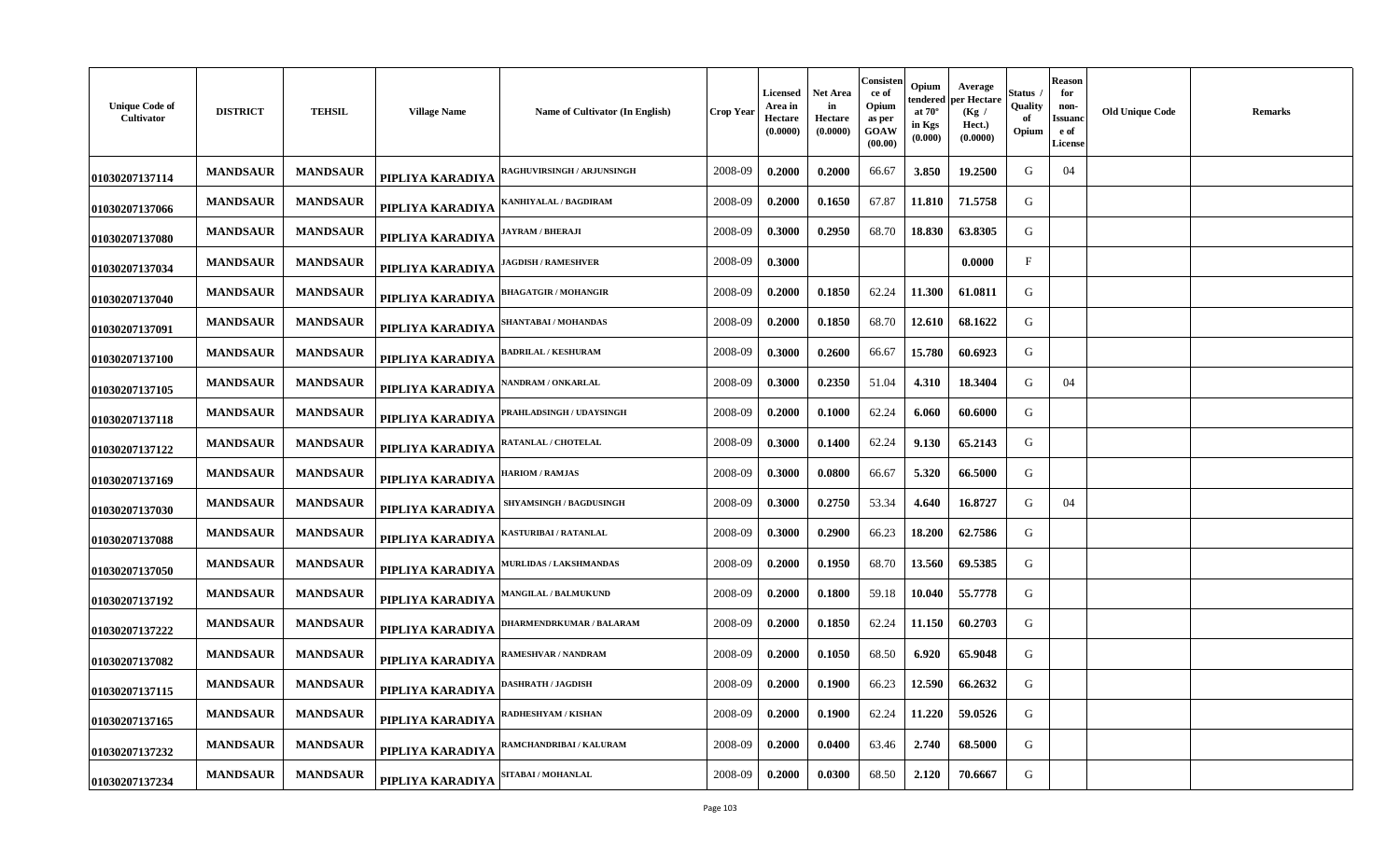| <b>Unique Code of</b><br>Cultivator | <b>DISTRICT</b> | <b>TEHSIL</b>   | <b>Village Name</b>   | Name of Cultivator (In English) | Crop Year | Licensed<br>Area in<br>Hectare<br>(0.0000) | Net Area<br>in<br>Hectare<br>(0.0000) | Consisten<br>ce of<br>Opium<br>as per<br>GOAW<br>(00.00) | Opium<br>tendered<br>at $70^\circ$<br>in Kgs<br>(0.000) | Average<br>per Hectare<br>(Kg)<br>Hect.)<br>(0.0000) | Status<br>Quality<br>-of<br>Opium | <b>Reason</b><br>for<br>non-<br>Issuano<br>e of<br><b>License</b> | <b>Old Unique Code</b> | <b>Remarks</b>      |
|-------------------------------------|-----------------|-----------------|-----------------------|---------------------------------|-----------|--------------------------------------------|---------------------------------------|----------------------------------------------------------|---------------------------------------------------------|------------------------------------------------------|-----------------------------------|-------------------------------------------------------------------|------------------------|---------------------|
| 01030207137148                      | <b>MANDSAUR</b> | <b>MANDSAUR</b> | PIPLIYA KARADIYA      | AKSHMINARAYAN / SHANKARLAL      | 2008-09   | 0.2000                                     | 0.1800                                | 66.23                                                    | 10.790                                                  | 59.9444                                              | G                                 |                                                                   |                        |                     |
| 01030207137236                      | <b>MANDSAUR</b> | <b>MANDSAUR</b> | PIPLIYA KARADIYA      | RADHESHYAM / BHANWARLAL         | 2008-09   | 0.2000                                     | 0.1900                                | 62.07                                                    | 11.160                                                  | 58.7368                                              | G                                 |                                                                   |                        |                     |
| 01030207137237                      | <b>MANDSAUR</b> | <b>MANDSAUR</b> | PIPLIYA KARADIYA      | PRAYAGRAJ / PYARCHANDRA         | 2008-09   | 0.2000                                     | 0.1550                                | 58.24                                                    | 4.960                                                   | 32.0000                                              | G                                 | 04                                                                |                        |                     |
| 01030207137058                      | <b>MANDSAUR</b> | <b>MANDSAUR</b> | PIPLIYA KARADIYA      | <b>SURAJBAI / JAGANNATH</b>     | 2008-09   | 0.2000                                     | 0.1650                                | 66.23                                                    | 10.340                                                  | 62.6667                                              | G                                 |                                                                   |                        |                     |
| 01030207137229                      | <b>MANDSAUR</b> | <b>MANDSAUR</b> | PIPLIYA KARADIYA      | <b>RAMLAL / KASHIRAM</b>        | 2008-09   | 0.3000                                     |                                       |                                                          |                                                         | 0.0000                                               | $\mathbf{F}$                      |                                                                   | 01030208051107         | TRANSFER/KARNAKHEDI |
| 01030207137194                      | <b>MANDSAUR</b> | <b>MANDSAUR</b> | PIPLIYA KARADIYA      | <b>HENRAM / SHANTILAL</b>       | 2008-09   | 0.2000                                     | 0.2000                                | 68.70                                                    | 13.310                                                  | 66.5500                                              | G                                 |                                                                   |                        |                     |
| 01030207137210                      | <b>MANDSAUR</b> | <b>MANDSAUR</b> | PIPLIYA KARADIYA      | <b>AMARSINGH / RAMSINGH</b>     | 2008-09   | 0.3000                                     | 0.2350                                | 66.23                                                    | 13.510                                                  | 57.4894                                              | G                                 |                                                                   |                        |                     |
| 01030207137213                      | <b>MANDSAUR</b> | <b>MANDSAUR</b> | PIPLIYA KARADIYA      | <b>MANGILAL / KHIMA</b>         | 2008-09   | 0.3000                                     |                                       |                                                          |                                                         | 0.0000                                               | $\mathbf{F}$                      |                                                                   |                        |                     |
| 01030207137215                      | <b>MANDSAUR</b> | <b>MANDSAUR</b> | PIPLIYA KARADIYA      | <b>AMJAS / ONKAR</b>            | 2008-09   | 0.2000                                     | 0.0950                                | 68.70                                                    | 6.140                                                   | 64.6316                                              | G                                 |                                                                   |                        |                     |
| 01030207029001                      | <b>MANDSAUR</b> | <b>MANDSAUR</b> | <b>RUPAWALI KHURD</b> | <b>MANGILAL / JAYSING</b>       | 2008-09   | 0.2000                                     | 0.2000                                | 66.99                                                    | 13.130                                                  | 65.6500                                              | G                                 |                                                                   |                        |                     |
| 01030207029003                      | <b>MANDSAUR</b> | <b>MANDSAUR</b> | <b>RUPAWALI KHURD</b> | <b>GOPALPURI / MOHANPURI</b>    | 2008-09   | 0.3000                                     | 0.2950                                | 63.50                                                    | 18.380                                                  | 62.3051                                              | G                                 |                                                                   |                        |                     |
| 01030207029005                      | <b>MANDSAUR</b> | <b>MANDSAUR</b> | <b>RUPAWALI KHURD</b> | <b>BAPULAL / RAGHUNATH</b>      | 2008-09   | 0.2000                                     | 0.1950                                | 66.99                                                    | 12.530                                                  | 64.2564                                              | G                                 |                                                                   |                        |                     |
| 01030207029006                      | <b>MANDSAUR</b> | <b>MANDSAUR</b> | <b>RUPAWALI KHURD</b> | <b>DEVILAL / MANNALAL</b>       | 2008-09   | 0.3000                                     | 0.2900                                | 58.61                                                    | 16.170                                                  | 55.7586                                              | G                                 |                                                                   |                        |                     |
| 01030207029009                      | <b>MANDSAUR</b> | <b>MANDSAUR</b> | <b>RUPAWALI KHURD</b> | AMCHANDRAA / HIRALAL            | 2008-09   | 0.3000                                     |                                       |                                                          |                                                         | 0.0000                                               | $_{\rm F}$                        |                                                                   |                        |                     |
| 01030207029010                      | <b>MANDSAUR</b> | <b>MANDSAUR</b> | <b>RUPAWALI KHURD</b> | <b>DHANRAJ / JAYSING</b>        | 2008-09   | 0.3000                                     | 0.1700                                | 66.35                                                    | 10.900                                                  | 64.1176                                              | П                                 | 02                                                                |                        |                     |
| 01030207029018                      | <b>MANDSAUR</b> | <b>MANDSAUR</b> | <b>RUPAWALI KHURD</b> | SITABAI / JAGNNATH              | 2008-09   | 0.3000                                     | 0.3000                                | 63.50                                                    | 6.900                                                   | 23.0000                                              | G                                 | 04                                                                |                        |                     |
| 01030207029022                      | <b>MANDSAUR</b> | <b>MANDSAUR</b> | <b>RUPAWALI KHURD</b> | <b>BHULIBAI / MOHANPURI</b>     | 2008-09   | 0.3000                                     | 0.3000                                | 63.50                                                    | 17.750                                                  | 59.1667                                              | G                                 |                                                                   |                        |                     |
| 01030207029028                      | <b>MANDSAUR</b> | <b>MANDSAUR</b> | <b>RUPAWALI KHURD</b> | <b>MOTILAL / KANIRAM</b>        | 2008-09   | 0.2000                                     |                                       |                                                          |                                                         | 0.0000                                               | $\mathbf{F}$                      |                                                                   | 01030207003002         |                     |
| 01030207029029                      | <b>MANDSAUR</b> | <b>MANDSAUR</b> | <b>RUPAWALI KHURD</b> | <b>:HATURBHUJ / KHIMA</b>       | 2008-09   | 0.2000                                     | 0.2000                                | 60.49                                                    | 4.180                                                   | 20.9000                                              | G                                 | 04                                                                | 01030207003002         |                     |
| 01030207029030                      | <b>MANDSAUR</b> | <b>MANDSAUR</b> | <b>RUPAWALI KHURD</b> | ARULAL / KHIMA                  | 2008-09   | 0.2000                                     | 0.2000                                | 60.49                                                    | 4.860                                                   | 24.3000                                              | G                                 | 04                                                                | 01030207003014         |                     |
| 01030207139047                      | <b>MANDSAUR</b> | <b>MANDSAUR</b> | <b>SURI</b>           | <b>GOPAL / CHAMPALAL</b>        | 2008-09   | 0.2000                                     | 0.1800                                | 66.88                                                    | 12.190                                                  | 67.7222                                              | G                                 |                                                                   |                        |                     |
| 01030207139007                      | <b>MANDSAUR</b> | <b>MANDSAUR</b> | <b>SURI</b>           | <b>BANSHILAL / PRABHULAL</b>    | 2008-09   | 0.2000                                     | 0.1800                                | 61.26                                                    | 10.690                                                  | 59.3889                                              | G                                 |                                                                   |                        |                     |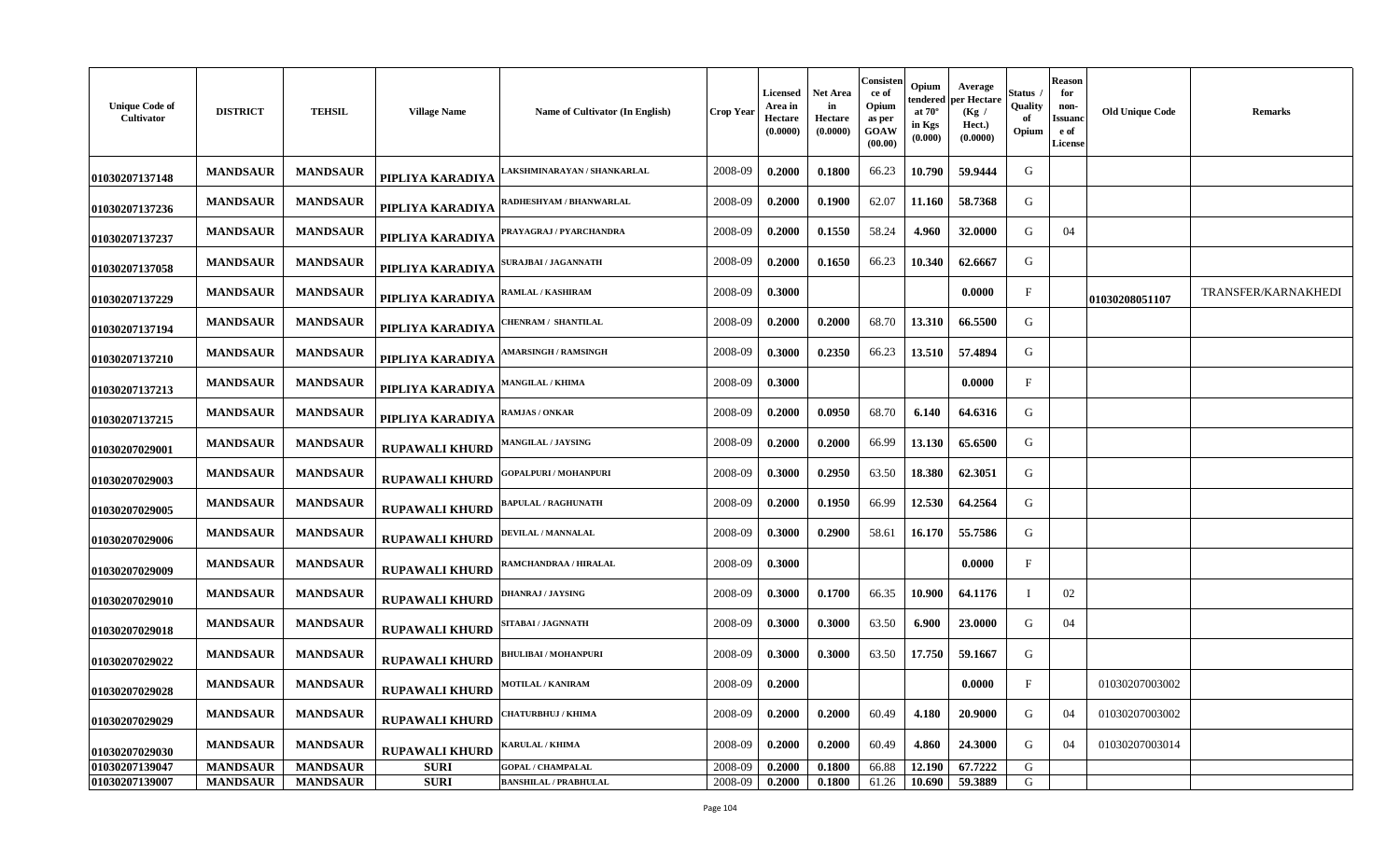| <b>Unique Code of</b><br><b>Cultivator</b> | <b>DISTRICT</b> | <b>TEHSIL</b>   | <b>Village Name</b> | Name of Cultivator (In English) | <b>Crop Year</b> | Licensed<br>Area in<br>Hectare<br>(0.0000) | <b>Net Area</b><br>in<br>Hectare<br>(0.0000) | Consisteı<br>ce of<br>Opium<br>as per<br>GOAW<br>(00.00) | Opium<br>endered<br>at $70^\circ$<br>in Kgs<br>(0.000) | Average<br>per Hectare<br>(Kg /<br>Hect.)<br>(0.0000) | Status<br>Quality<br>of<br>Opium | <b>Reason</b><br>for<br>non-<br><b>Issuand</b><br>e of<br><b>License</b> | <b>Old Unique Code</b> | <b>Remarks</b> |
|--------------------------------------------|-----------------|-----------------|---------------------|---------------------------------|------------------|--------------------------------------------|----------------------------------------------|----------------------------------------------------------|--------------------------------------------------------|-------------------------------------------------------|----------------------------------|--------------------------------------------------------------------------|------------------------|----------------|
| 01030207139008                             | <b>MANDSAUR</b> | <b>MANDSAUR</b> | <b>SURI</b>         | <b>OMAPRAKASH / RAMLAL</b>      | 2008-09          | 0.2000                                     | 0.1600                                       | 64.32                                                    | 10.510                                                 | 65.6875                                               | G                                |                                                                          |                        |                |
| 01030207139014                             | <b>MANDSAUR</b> | <b>MANDSAUR</b> | <b>SURI</b>         | PARASRAM / BAPULAL              | 2008-09          | 0.2000                                     | 0.1950                                       | 65.03                                                    | 13.260                                                 | 68.0000                                               | G                                |                                                                          |                        |                |
| 01030207139015                             | <b>MANDSAUR</b> | <b>MANDSAUR</b> | <b>SURI</b>         | <b>MOHANLAL / KALURAM</b>       | 2008-09          | 0.2000                                     | 0.1950                                       | 67.11                                                    | 12.940                                                 | 66.3590                                               | G                                |                                                                          |                        |                |
| 01030207139016                             | <b>MANDSAUR</b> | <b>MANDSAUR</b> | <b>SURI</b>         | <b>PRAHALAD / RAMSUKH</b>       | 2008-09          | 0.2000                                     | 0.1750                                       | 67.11                                                    | 11.510                                                 | 65.7714                                               | G                                |                                                                          |                        |                |
| 01030207139020                             | <b>MANDSAUR</b> | <b>MANDSAUR</b> | <b>SURI</b>         | <b>MANGILAL / BHERULAL</b>      | 2008-09          | 0.2000                                     | 0.1950                                       | 65.08                                                    | 11.990                                                 | 61.4872                                               | G                                |                                                                          |                        |                |
| 01030207139021                             | <b>MANDSAUR</b> | <b>MANDSAUR</b> | <b>SURI</b>         | <b>JAGDISH / RAMSUKH</b>        | 2008-09          | 0.2000                                     | 0.1700                                       | 67.05                                                    | 11.240                                                 | 66.1176                                               | G                                |                                                                          |                        |                |
| 01030207139023                             | <b>MANDSAUR</b> | <b>MANDSAUR</b> | <b>SURI</b>         | RAMGOPAL / KALURAM              | 2008-09          | 0.2000                                     | 0.2000                                       | 63.08                                                    | 12.640                                                 | 63.2000                                               | G                                |                                                                          |                        |                |
| 01030207139025                             | <b>MANDSAUR</b> | <b>MANDSAUR</b> | <b>SURI</b>         | <b>KESHURAM / PRABHULAL</b>     | 2008-09          | 0.2000                                     | 0.2000                                       | 66.58                                                    | 13.580                                                 | 67.9000                                               | G                                |                                                                          |                        |                |
| 01030207139027                             | <b>MANDSAUR</b> | <b>MANDSAUR</b> | <b>SURI</b>         | <b>BAPULAL / KACHRU</b>         | 2008-09          | 0.2000                                     | 0.1750                                       | 63.08                                                    | 10.740                                                 | 61.3714                                               | G                                |                                                                          |                        |                |
| 01030207139028                             | <b>MANDSAUR</b> | <b>MANDSAUR</b> | <b>SURI</b>         | PRABHULAL / HIRALAL             | 2008-09          | 0.2000                                     | 0.1850                                       | 55.20                                                    | 6.320                                                  | 34.1622                                               | G                                | 04                                                                       |                        |                |
| 01030207139033                             | <b>MANDSAUR</b> | <b>MANDSAUR</b> | <b>SURI</b>         | RAMNARAYAN / DHANNA             | 2008-09          | 0.2000                                     | 0.1450                                       | 63.08                                                    | 9.140                                                  | 63.0345                                               | G                                |                                                                          |                        |                |
| 01030207139040                             | <b>MANDSAUR</b> | <b>MANDSAUR</b> | <b>SURI</b>         | <b>RAMSING / BHANVARSINGH</b>   | 2008-09          | 0.2000                                     | 0.1900                                       | 63.08                                                    | 11.310                                                 | 59.5263                                               | G                                |                                                                          |                        |                |
| 01030207139041                             | <b>MANDSAUR</b> | <b>MANDSAUR</b> | <b>SURI</b>         | TULSIBAI / JAGNNATH             | 2008-09          | 0.2000                                     | 0.1700                                       | 67.05                                                    | 11.490                                                 | 67.5882                                               | G                                |                                                                          |                        |                |
| 01030207139043                             | <b>MANDSAUR</b> | <b>MANDSAUR</b> | <b>SURI</b>         | VASHIBAI / KARULAL              | 2008-09          | 0.2000                                     | 0.0950                                       | 64.03                                                    | 5.940                                                  | 62.5263                                               | G                                |                                                                          |                        |                |
| 01030207139045                             | <b>MANDSAUR</b> | <b>MANDSAUR</b> | <b>SURI</b>         | <b>SHAMBHU / BHUVAN</b>         | 2008-09          | 0.2000                                     | 0.0950                                       | 67.05                                                    | 6.670                                                  | 70.2105                                               | G                                |                                                                          |                        |                |
| 01030207139046                             | <b>MANDSAUR</b> | <b>MANDSAUR</b> | <b>SURI</b>         | <b>VARDICHANDRA / VIRAM</b>     | 2008-09          | 0.2000                                     | 0.1550                                       | 61.26                                                    | 7.940                                                  | 51.2258                                               | G                                | 04                                                                       |                        |                |
| 01030207139053                             | <b>MANDSAUR</b> | <b>MANDSAUR</b> | <b>SURI</b>         | <b>BAGDIRAM / BAPULAL</b>       | 2008-09          | 0.2000                                     | 0.1900                                       | 64.41                                                    | 12.790                                                 | 67.3158                                               | G                                |                                                                          |                        |                |
| 01030207139055                             | <b>MANDSAUR</b> | <b>MANDSAUR</b> | <b>SURI</b>         | LAKSHMINARAYAN / RAMLAL         | 2008-09          | 0.2000                                     | 0.2000                                       | 64.03                                                    | 13.000                                                 | 65.0000                                               | G                                |                                                                          |                        |                |
| 01030207139056                             | <b>MANDSAUR</b> | <b>MANDSAUR</b> | <b>SURI</b>         | KANIYALAL / KALURAM             | 2008-09          | 0.2000                                     | 0.1600                                       | 68.51                                                    | 10.980                                                 | 68.6250                                               | G                                |                                                                          |                        |                |
| 01030207139057                             | <b>MANDSAUR</b> | <b>MANDSAUR</b> | <b>SURI</b>         | <b>KANVARLAL / BHERULAL</b>     | 2008-09          | 0.2000                                     | 0.1900                                       | 67.27                                                    | 12.780                                                 | 67.2632                                               | $\mathbf{I}$                     | 02                                                                       |                        |                |
| 01030207139059                             | <b>MANDSAUR</b> | <b>MANDSAUR</b> | <b>SURI</b>         | SAMPATBAI / RADHESHYAM          | 2008-09          | 0.2000                                     | 0.1700                                       | 66.02                                                    | 11.270                                                 | 66.2941                                               | G                                |                                                                          |                        |                |
| 01030207139064                             | <b>MANDSAUR</b> | <b>MANDSAUR</b> | <b>SURI</b>         | DEVILAL D.PU. KANIRAM           | 2008-09          | 0.2000                                     | 0.2100                                       | 59.11                                                    | 9.370                                                  | 44.6190                                               | G                                | 04                                                                       |                        |                |
| 01030207139069                             | <b>MANDSAUR</b> | <b>MANDSAUR</b> | <b>SURI</b>         | <b>UDAYSINGH / FATTESINGH</b>   | 2008-09          | 0.2000                                     | 0.1950                                       | 59.11                                                    | 11.010                                                 | 56.4615                                               | G                                |                                                                          |                        |                |
| 01030207139076                             | <b>MANDSAUR</b> | <b>MANDSAUR</b> | <b>SURI</b>         | PRABHULAL / RATANLAL            | 2008-09          | 0.2000                                     | 0.1850                                       | 61.26                                                    | 11.500                                                 | 62.1622                                               | G                                |                                                                          |                        |                |
| 01030207139078                             | <b>MANDSAUR</b> | <b>MANDSAUR</b> | <b>SURI</b>         | KANHEYALAL / MANNALAL           | 2008-09          | 0.2000                                     | 0.1900                                       | 66.41                                                    | 12.750                                                 | 67.1053                                               | G                                |                                                                          |                        |                |
| 01030207139081                             | <b>MANDSAUR</b> | <b>MANDSAUR</b> | <b>SURI</b>         | <b>DEVISINGH / RODSINGH</b>     | 2008-09          | 0.2000                                     | 0.1900                                       | 61.39                                                    | 11.680                                                 | 61.4737                                               | G                                |                                                                          |                        |                |
| 01030207139083                             | <b>MANDSAUR</b> | <b>MANDSAUR</b> | <b>SURI</b>         | <b>NANDRAM / NATHU</b>          | 2008-09          | 0.2000                                     | 0.1900                                       | 64.03                                                    | 12.390                                                 | 65.2105                                               | G                                |                                                                          |                        |                |
| 01030207139085                             | <b>MANDSAUR</b> | <b>MANDSAUR</b> | <b>SURI</b>         | <b>BANSHILAL / MANNALAL</b>     | 2008-09          | 0.2000                                     | 0.1950                                       | 64.03                                                    | 11.650                                                 | 59.7436                                               | G                                |                                                                          |                        |                |
| 01030207139088                             | <b>MANDSAUR</b> | <b>MANDSAUR</b> | <b>SURI</b>         | <b>RAMKISHAN / GULAB</b>        | 2008-09          | 0.2000                                     | 0.2000                                       | 65.79                                                    | 13.090                                                 | 65.4500                                               | G                                |                                                                          |                        |                |
| 01030207139092                             | <b>MANDSAUR</b> | <b>MANDSAUR</b> | <b>SURI</b>         | PANNALAL / NANURAM              | 2008-09          | 0.2000                                     | 0.1950                                       | 64.03                                                    | 12.390                                                 | 63.5385                                               | G                                |                                                                          |                        |                |
| 01030207139095                             | <b>MANDSAUR</b> | <b>MANDSAUR</b> | <b>SURI</b>         | NANDA / PYARA                   | 2008-09          | 0.3000                                     | 0.1850                                       | 56.39                                                    | 7.430                                                  | 40.1622                                               | G                                | 04                                                                       |                        |                |
| 01030207139097                             | <b>MANDSAUR</b> | <b>MANDSAUR</b> | <b>SURI</b>         | PRAKASHCHAND / MADANLAL         | 2008-09          | 0.2000                                     | 0.1800                                       | 61.39                                                    | 11.090                                                 | 61.6111                                               | G                                |                                                                          |                        |                |
| 01030207139100                             | <b>MANDSAUR</b> | <b>MANDSAUR</b> | <b>SURI</b>         | SITBAI / JAGDISH                | 2008-09          | 0.2000                                     | 0.1800                                       | 66.02                                                    | 12.010                                                 | 66.7222                                               | G                                |                                                                          |                        |                |
| 01030207139102                             | <b>MANDSAUR</b> | <b>MANDSAUR</b> | <b>SURI</b>         | RAMLAL / KANHEYALAL             | 2008-09          | 0.2000                                     | 0.2000                                       | 59.11                                                    | 3.450                                                  | 17.2500                                               | G                                | 04                                                                       |                        |                |
| 01030207139106                             | <b>MANDSAUR</b> | <b>MANDSAUR</b> | <b>SURI</b>         | <b>GANESH / BHERULAL</b>        | 2008-09          | 0.2000                                     | 0.1900                                       | 64.95                                                    | 12.030                                                 | 63.3158                                               | G                                |                                                                          |                        |                |
| 01030207139108                             | <b>MANDSAUR</b> | <b>MANDSAUR</b> | <b>SURI</b>         | SHANTILAL / KISHANLAL           | 2008-09          | 0.2000                                     | 0.1950                                       | 62.71                                                    | 12.370                                                 | 63.4359                                               | G                                |                                                                          |                        |                |
| 01030207139030                             | <b>MANDSAUR</b> | <b>MANDSAUR</b> | <b>SURI</b>         | <b>AATMARAM / RAMLAL</b>        | 2008-09          | 0.2000                                     | 0.1550                                       | 62.34                                                    | 9.620                                                  | 62.0645                                               | G                                |                                                                          |                        |                |
| 01030207139006                             | <b>MANDSAUR</b> | <b>MANDSAUR</b> | <b>SURI</b>         | LAKSHMINARAYAN / BHANVARLAL     | 2008-09          | 0.2000                                     | 0.1900                                       | 63.66                                                    | 12.600                                                 | 66.3158                                               | G                                |                                                                          |                        |                |
| 01030207139013                             | <b>MANDSAUR</b> | <b>MANDSAUR</b> | <b>SURI</b>         | <b>DEVILAL / NANURAM</b>        | 2008-09          | 0.2000                                     | 0.1850                                       | 63.66                                                    | 11.790                                                 | 63.7297                                               | G                                |                                                                          |                        |                |
| 01030207139018                             | <b>MANDSAUR</b> | <b>MANDSAUR</b> | <b>SURI</b>         | <b>NAGESHVAR / NANURAM</b>      | 2008-09          | 0.2000                                     | 0.1900                                       | 68.14                                                    | 12.790                                                 | 67.3158                                               | G                                |                                                                          |                        |                |
| 01030207139022                             | <b>MANDSAUR</b> | <b>MANDSAUR</b> | <b>SURI</b>         | <b>DOLATRAM / RAMNIVAS</b>      | 2008-09          | 0.2000                                     | 0.1700                                       | 63.33                                                    | 10.830                                                 | 63.7059                                               | G                                |                                                                          |                        |                |
| 01030207139026                             | <b>MANDSAUR</b> | <b>MANDSAUR</b> | <b>SURI</b>         | <b>DEVILAL / LACCHIRAM</b>      | 2008-09          | 0.2000                                     | 0.1900                                       | 68.14                                                    | 12.650                                                 | 66.5789                                               | G                                |                                                                          |                        |                |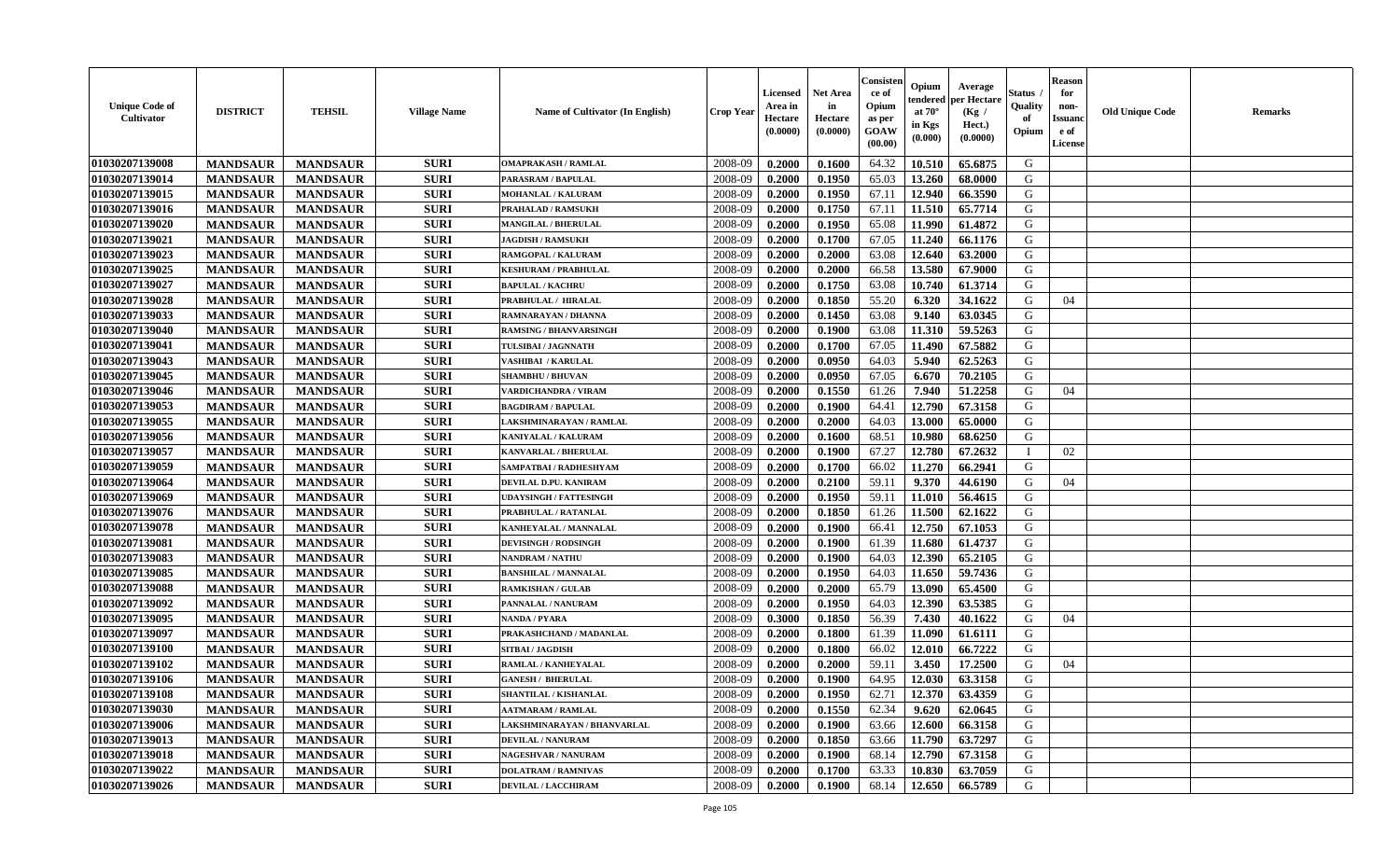| <b>Unique Code of</b><br><b>Cultivator</b> | <b>DISTRICT</b> | <b>TEHSIL</b>   | <b>Village Name</b> | Name of Cultivator (In English)   | <b>Crop Year</b> | <b>Licensed</b><br>Area in<br>Hectare<br>(0.0000) | <b>Net Area</b><br>in<br>Hectare<br>(0.0000) | Consisteı<br>ce of<br>Opium<br>as per<br><b>GOAW</b><br>(00.00) | Opium<br>endered<br>at $70^\circ$<br>in Kgs<br>$(\mathbf{0.000})$ | Average<br>per Hectare<br>(Kg /<br>Hect.)<br>(0.0000) | Status<br>Quality<br>of<br>Opium | Reason<br>for<br>non-<br>Issuan<br>e of<br><b>License</b> | <b>Old Unique Code</b> | <b>Remarks</b> |
|--------------------------------------------|-----------------|-----------------|---------------------|-----------------------------------|------------------|---------------------------------------------------|----------------------------------------------|-----------------------------------------------------------------|-------------------------------------------------------------------|-------------------------------------------------------|----------------------------------|-----------------------------------------------------------|------------------------|----------------|
| 01030207139035                             | <b>MANDSAUR</b> | <b>MANDSAUR</b> | <b>SURI</b>         | <b>SHOBHARAM / UDA</b>            | 2008-09          | 0.2000                                            | 0.1800                                       | 63.66                                                           | 10.760                                                            | 59.7778                                               | G                                |                                                           |                        |                |
| 01030207139037                             | <b>MANDSAUR</b> | <b>MANDSAUR</b> | <b>SURI</b>         | KANVARLAL / NANURAM               | 2008-09          | 0.2000                                            | 0.2000                                       | 68.14                                                           | 14.060                                                            | 70.3000                                               | G                                |                                                           |                        |                |
| 01030207139039                             | <b>MANDSAUR</b> | <b>MANDSAUR</b> | <b>SURI</b>         | PRAKASHCHAND / MANGILAL / CHENRAM | 2008-09          | 0.2000                                            | 0.1900                                       | 66.88                                                           | 12.300                                                            | 64.7368                                               | G                                |                                                           |                        |                |
| 01030207139048                             | <b>MANDSAUR</b> | <b>MANDSAUR</b> | <b>SURI</b>         | KANVARLAL / KISHANLAL             | 2008-09          | 0.2000                                            | 0.1500                                       | 63.66                                                           | 9.360                                                             | 62.4000                                               | G                                |                                                           |                        |                |
| 01030207139049                             | <b>MANDSAUR</b> | <b>MANDSAUR</b> | <b>SURI</b>         | <b>RAMDAYAL / NANURAM</b>         | 2008-09          | 0.2000                                            | 0.1900                                       | 62.45                                                           | 11.880                                                            | 62.5263                                               | G                                |                                                           |                        |                |
| 01030207139051                             | <b>MANDSAUR</b> | <b>MANDSAUR</b> | <b>SURI</b>         | <b>BALARAM / RAMCHANDRA</b>       | 2008-09          | 0.2000                                            | 0.1300                                       | 52.63                                                           | 3.750                                                             | 28.8462                                               | G                                | 04                                                        |                        |                |
| 01030207139052                             | <b>MANDSAUR</b> | <b>MANDSAUR</b> | <b>SURI</b>         | <b>GOKUL / BHUVAN</b>             | 2008-09          | 0.2000                                            | 0.1450                                       | 66.88                                                           | 9.750                                                             | 67.2414                                               | G                                |                                                           |                        |                |
| 01030207139067                             | <b>MANDSAUR</b> | <b>MANDSAUR</b> | <b>SURI</b>         | <b>SURAJBAI / BHERULAL</b>        | 2008-09          | 0.2000                                            | 0.1800                                       | 66.88                                                           | 11.430                                                            | 63.5000                                               | G                                |                                                           |                        |                |
| 01030207139082                             | <b>MANDSAUR</b> | <b>MANDSAUR</b> | <b>SURI</b>         | SAGARKUNVAR / MULCHAND            | 2008-09          | 0.2000                                            | 0.2000                                       | 62.45                                                           | 12.550                                                            | 62.7500                                               | G                                |                                                           |                        |                |
| 01030207139087                             | <b>MANDSAUR</b> | <b>MANDSAUR</b> | <b>SURI</b>         | <b>SITARAM / KISHAN</b>           | 2008-09          | 0.2000                                            | 0.1800                                       | 63.66                                                           | 11.350                                                            | 63.0556                                               | G                                |                                                           |                        |                |
| 01030207139091                             | <b>MANDSAUR</b> | <b>MANDSAUR</b> | <b>SURI</b>         | RADHESHYAM / RAMNARAYAN           | 2008-09          | 0.2000                                            | 0.2000                                       | 63.58                                                           | 12.700                                                            | 63.5000                                               | G                                |                                                           |                        |                |
| 01030207139099                             | <b>MANDSAUR</b> | <b>MANDSAUR</b> | <b>SURI</b>         | <b>GANESH / ONKAR</b>             | 2008-09          | 0.2000                                            | 0.1900                                       | 64.19                                                           | 12.030                                                            | 63.3158                                               | G                                |                                                           |                        |                |
| 01030207139104                             | <b>MANDSAUR</b> | <b>MANDSAUR</b> | <b>SURI</b>         | <b>GOBA / HARIRAM</b>             | 2008-09          | 0.2000                                            | 0.1900                                       | 62.45                                                           | 11.390                                                            | 59.9474                                               | G                                |                                                           |                        |                |
| 01030207139107                             | <b>MANDSAUR</b> | <b>MANDSAUR</b> | <b>SURI</b>         | <b>BHUVANIBAI / RAMJAS</b>        | 2008-09          | 0.2000                                            | 0.2000                                       | 62.24                                                           | 11.940                                                            | 59.7000                                               | G                                |                                                           |                        |                |
| 01030207139113                             | <b>MANDSAUR</b> | <b>MANDSAUR</b> | <b>SURI</b>         | <b>SHIVALAL / NATHU</b>           | 2008-09          | 0.2000                                            | 0.1950                                       | 63.58                                                           | 5.020                                                             | 25.7436                                               | G                                | 04                                                        |                        |                |
| 01030207139114                             | <b>MANDSAUR</b> | <b>MANDSAUR</b> | <b>SURI</b>         | NIRBHAYRAM / RAMNARAYAN           | 2008-09          | 0.2000                                            | 0.1800                                       | 63.58                                                           | 11.740                                                            | 65,2222                                               | G                                |                                                           |                        |                |
| 01030207139115                             | <b>MANDSAUR</b> | <b>MANDSAUR</b> | <b>SURI</b>         | <b>KAMLABAI/NATHULAL</b>          | 2008-09          | 0.2000                                            | 0.1900                                       | 63.58                                                           | 12.110                                                            | 63.7368                                               | G                                |                                                           |                        |                |
| 01030207139036                             | <b>MANDSAUR</b> | <b>MANDSAUR</b> | <b>SURI</b>         | <b>GOTAM / MAGNIRAM</b>           | 2008-09          | 0.2000                                            | 0.1950                                       | 66.88                                                           | 12.220                                                            | 62.6667                                               | G                                |                                                           |                        |                |
| 01030207139093                             | <b>MANDSAUR</b> | <b>MANDSAUR</b> | <b>SURI</b>         | SALGRAM / SHANKARLAL              | 2008-09          | 0.2000                                            | 0.1950                                       | 63.58                                                           | 12.360                                                            | 63.3846                                               | G                                |                                                           |                        |                |
| 01030207139116                             | <b>MANDSAUR</b> | <b>MANDSAUR</b> | <b>SURI</b>         | <b>GOBARIYA / UNKARLAL</b>        | 2008-09          | 0.2000                                            | 0.2000                                       | 59.11                                                           | 11.860                                                            | 59.3000                                               | G                                |                                                           |                        |                |
| 01030207139024                             | <b>MANDSAUR</b> | <b>MANDSAUR</b> | <b>SURI</b>         | <b>MANGYA / BAGDIRAM</b>          | 2008-09          | 0.2000                                            | 0.1950                                       | 59.11                                                           | 10.430                                                            | 53.4872                                               | G                                |                                                           |                        |                |
| 01030207139074                             | <b>MANDSAUR</b> | <b>MANDSAUR</b> | <b>SURI</b>         | PRABHULAL / GANGARAM              | 2008-09          | 0.2000                                            | 0.0850                                       | 63.58                                                           | 5.460                                                             | 64.2353                                               | G                                |                                                           |                        |                |
| 01030207139071                             | <b>MANDSAUR</b> | <b>MANDSAUR</b> | <b>SURI</b>         | KAMLABAI / KANHAIYALAL            | 2008-09          | 0.2000                                            | 0.1900                                       | 61.26                                                           | 11.080                                                            | 58.3158                                               | G                                |                                                           |                        |                |
| 01030207139118                             | <b>MANDSAUR</b> | <b>MANDSAUR</b> | <b>SURI</b>         | <b>SHANTIBAI / RAMESHVR</b>       | 2008-09          | 0.2000                                            | 0.1800                                       | 64.32                                                           | 11.280                                                            | 62.6667                                               | G                                |                                                           |                        |                |
| 01030207139009                             | <b>MANDSAUR</b> | <b>MANDSAUR</b> | <b>SURI</b>         | MOHANLAL / BALURAM                | 2008-09          | 0.2000                                            | 0.1700                                       | 61.26                                                           | 10.320                                                            | 60.7059                                               | G                                |                                                           |                        |                |
| 01030207139034                             | <b>MANDSAUR</b> | <b>MANDSAUR</b> | <b>SURI</b>         | <b>BADRILAL / BHERULAL</b>        | 2008-09          | 0.2000                                            | 0.1850                                       | 65.29                                                           | 12.330                                                            | 66.6486                                               | G                                |                                                           |                        |                |
| 01030207139123                             | <b>MANDSAUR</b> | <b>MANDSAUR</b> | <b>SURI</b>         | <b>GITABAI/SALGRAM</b>            | 2008-09          | 0.2000                                            | 0.1950                                       | 64.32                                                           | 12.520                                                            | 64.2051                                               | G                                |                                                           |                        |                |
| 01030207140010                             | <b>MANDSAUR</b> | <b>MANDSAUR</b> | <b>SEMLI</b>        | <b>GOPAL / PARTHA</b>             | 2008-09          | 0.3000                                            | 0.2500                                       | 69.74                                                           | 18.140                                                            | 72.5600                                               | G                                |                                                           |                        |                |
| 01030207140004                             | <b>MANDSAUR</b> | <b>MANDSAUR</b> | <b>SEMLI</b>        | LAKSHMINARAYAN / BHUVAN           | 2008-09          | 0.3000                                            | 0.1950                                       | 68.05                                                           | 13.200                                                            | 67.6923                                               | G                                |                                                           |                        |                |
| 01030207140005                             | <b>MANDSAUR</b> | <b>MANDSAUR</b> | <b>SEMLI</b>        | <b>ABBAS / MOHAMMAD</b>           | 2008-09          | 0.3000                                            |                                              |                                                                 |                                                                   | 0.0000                                                | $\mathbf{F}$                     |                                                           |                        |                |
| 01030207140008                             | <b>MANDSAUR</b> | <b>MANDSAUR</b> | <b>SEMLI</b>        | PARSRAM / HANSRAJ                 | 2008-09          | 0.2000                                            | 0.2000                                       | 69.74                                                           | 13.390                                                            | 66.9500                                               | G                                |                                                           |                        |                |
| 01030207140009                             | <b>MANDSAUR</b> | <b>MANDSAUR</b> | <b>SEMLI</b>        | <b>JAKIR / MOHMMD</b>             | 2008-09          | 0.3000                                            | 0.2800                                       | 63.98                                                           | 17.390                                                            | 62.1071                                               | G                                |                                                           |                        |                |
| 01030207140011                             | <b>MANDSAUR</b> | <b>MANDSAUR</b> | <b>SEMLI</b>        | <b>MOHANLAL / HANSRAJ</b>         | 2008-09          | 0.3000                                            | 0.3000                                       | 69.74                                                           | 19.880                                                            | 66.2667                                               | G                                |                                                           |                        |                |
| 01030207140015                             | <b>MANDSAUR</b> | <b>MANDSAUR</b> | <b>SEMLI</b>        | <b>GANESHRAM / NARAYAN</b>        | 2008-09          | 0.2000                                            | 0.2050                                       | 68.05                                                           | 13.480                                                            | 65.7561                                               | G                                |                                                           |                        |                |
| 01030207140017                             | <b>MANDSAUR</b> | <b>MANDSAUR</b> | <b>SEMLI</b>        | MOHANLAL / NARAYAN                | 2008-09          | 0.2000                                            | 0.2050                                       | 68.05                                                           | 12.790                                                            | 62.3902                                               | G                                |                                                           |                        |                |
| <b>01030207140025</b>                      | <b>MANDSAUR</b> | <b>MANDSAUR</b> | <b>SEMLI</b>        | <b>JAMAL / FAKIRA</b>             | 2008-09          | 0.2000                                            | 0.1700                                       | 61.87                                                           |                                                                   | $10.000$ 58.8235                                      | G                                |                                                           |                        |                |
| 01030207140030                             | <b>MANDSAUR</b> | <b>MANDSAUR</b> | <b>SEMLI</b>        | <b>KASAM / RAJU</b>               | 2008-09          | 0.2000                                            |                                              |                                                                 |                                                                   | 0.0000                                                | $\mathbf{F}$                     |                                                           |                        |                |
| 01030207140036                             | <b>MANDSAUR</b> | <b>MANDSAUR</b> | <b>SEMLI</b>        | <b>SUGRABAI/KHAJU</b>             | 2008-09          | 0.3000                                            | 0.2850                                       | 65.63                                                           | 17.030                                                            | 59.7544                                               | G                                |                                                           |                        |                |
| 01030207140038                             | <b>MANDSAUR</b> | <b>MANDSAUR</b> | <b>SEMLI</b>        | <b>IBRAHIM / ALLARAKH</b>         | 2008-09          | 0.2000                                            | 0.1800                                       | 60.58                                                           | 10.300                                                            | 57,2222                                               | G                                |                                                           |                        |                |
| 01030207140039                             | <b>MANDSAUR</b> | <b>MANDSAUR</b> | <b>SEMLI</b>        | <b>BHUVAN / NANDLAL</b>           | 2008-09          | 0.3000                                            | 0.1000                                       | 68.05                                                           | 6.340                                                             | 63.4000                                               | G                                |                                                           |                        |                |
| 01030207140042                             | <b>MANDSAUR</b> | <b>MANDSAUR</b> | <b>SEMLI</b>        | <b>JAGDISH / RADHAKISHAN</b>      | 2008-09          | 0.2000                                            | 0.1750                                       | 68.05                                                           | 11.540                                                            | 65.9429                                               | G                                |                                                           |                        |                |
| 01030207140043                             | <b>MANDSAUR</b> | <b>MANDSAUR</b> | <b>SEMLI</b>        | <b>HEMRAJ / HANSRAJ</b>           | 2008-09          | 0.2000                                            | 0.1950                                       | 68.79                                                           | 12.980                                                            | 66.5641                                               | G                                |                                                           |                        |                |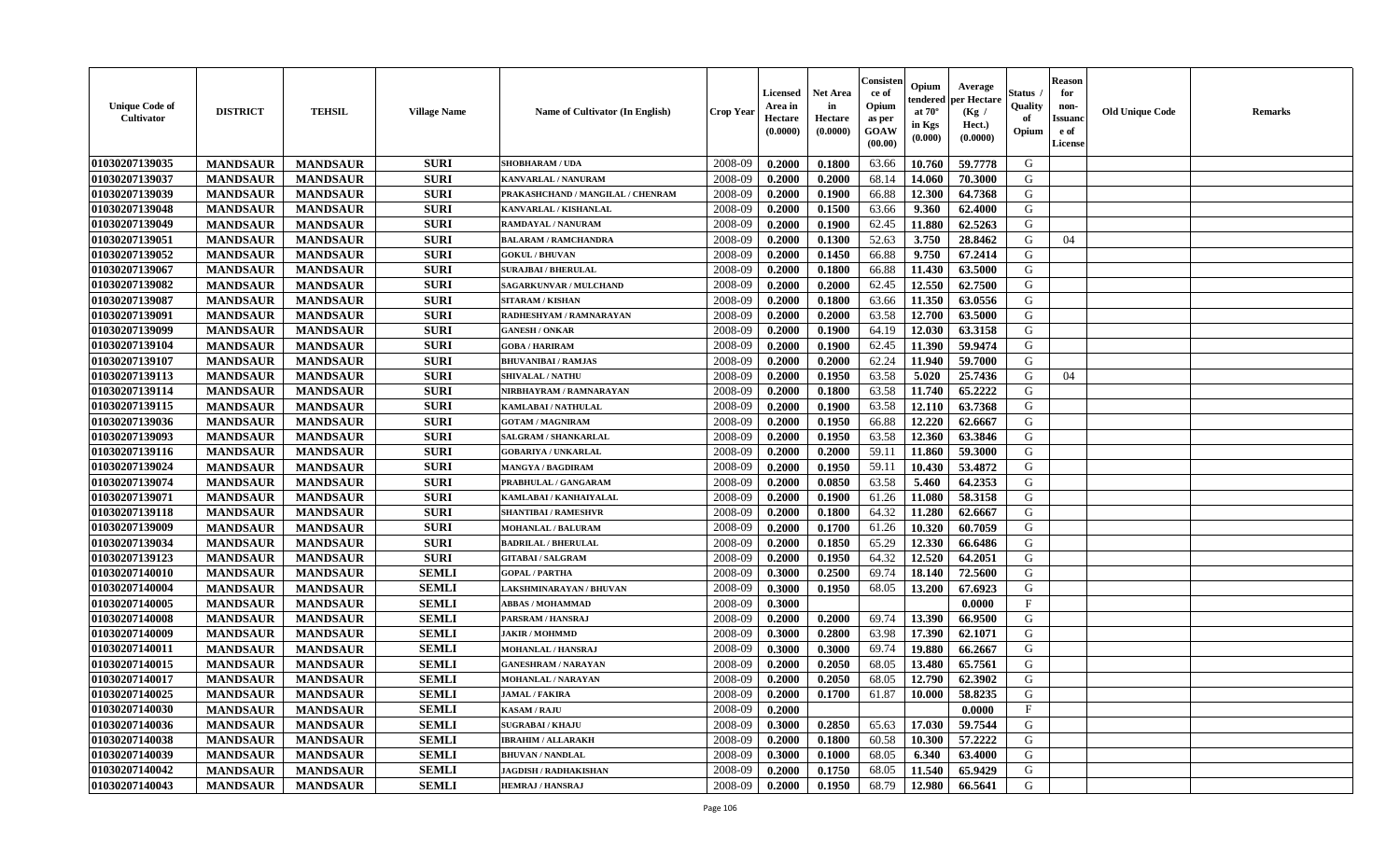| <b>Unique Code of</b><br><b>Cultivator</b> | <b>DISTRICT</b> | <b>TEHSIL</b>   | <b>Village Name</b> | Name of Cultivator (In English) | <b>Crop Year</b> | <b>Licensed</b><br>Area in<br>Hectare<br>(0.0000) | <b>Net Area</b><br>in<br>Hectare<br>(0.0000) | Consister<br>ce of<br>Opium<br>as per<br><b>GOAW</b><br>(00.00) | Opium<br>endered<br>at $70^\circ$<br>in Kgs<br>(0.000) | Average<br>per Hectare<br>(Kg)<br>Hect.)<br>(0.0000) | Status<br>Quality<br>of<br>Opium | <b>Reason</b><br>for<br>non-<br><b>Issuand</b><br>e of<br><b>License</b> | <b>Old Unique Code</b> | <b>Remarks</b> |
|--------------------------------------------|-----------------|-----------------|---------------------|---------------------------------|------------------|---------------------------------------------------|----------------------------------------------|-----------------------------------------------------------------|--------------------------------------------------------|------------------------------------------------------|----------------------------------|--------------------------------------------------------------------------|------------------------|----------------|
| 01030207140044                             | <b>MANDSAUR</b> | <b>MANDSAUR</b> | <b>SEMLI</b>        | NURIBAI / NURAMOHAMMAD          | 2008-09          | 0.2000                                            | 0.1950                                       | 66.10                                                           | 12.890                                                 | 66.1026                                              | G                                |                                                                          |                        |                |
| 01030207140048                             | <b>MANDSAUR</b> | <b>MANDSAUR</b> | <b>SEMLI</b>        | <b>ANWAR / KASAM</b>            | 2008-09          | 0.3000                                            | 0.3000                                       | 57.76                                                           | 16.410                                                 | 54.7000                                              | G                                |                                                                          |                        |                |
| 01030207140049                             | <b>MANDSAUR</b> | <b>MANDSAUR</b> | <b>SEMLI</b>        | <b>GAFFUR / GHASI</b>           | 2008-09          | 0.2000                                            | 0.1300                                       | 72.03                                                           | 9.370                                                  | 72.0769                                              | G                                |                                                                          |                        |                |
| 01030207140051                             | <b>MANDSAUR</b> | <b>MANDSAUR</b> | <b>SEMLI</b>        | <b>BAGDIRAM / GODHA</b>         | 2008-09          | 0.2000                                            | 0.1900                                       | 60.58                                                           | 11.360                                                 | 59.7895                                              | G                                |                                                                          |                        |                |
| 01030207140052                             | <b>MANDSAUR</b> | <b>MANDSAUR</b> | <b>SEMLI</b>        | <b>ALLARAKH / LADU</b>          | 2008-09          | 0.2000                                            | 0.1750                                       | 61.87                                                           | 6.890                                                  | 39.3714                                              | G                                | 04                                                                       |                        |                |
| 01030207140061                             | <b>MANDSAUR</b> | <b>MANDSAUR</b> | <b>SEMLI</b>        | VALIBAI / ALLARAKH              | 2008-09          | 0.3000                                            | 0.2900                                       | 64.59                                                           | 18.700                                                 | 64.4828                                              | G                                |                                                                          |                        |                |
| 01030207140065                             | <b>MANDSAUR</b> | <b>MANDSAUR</b> | <b>SEMLI</b>        | RADHESHYAM / MANGILAL           | 2008-09          | 0.2000                                            | 0.1800                                       | 65.63                                                           | 11.740                                                 | 65.2222                                              | G                                |                                                                          |                        |                |
| 01030207140077                             | <b>MANDSAUR</b> | <b>MANDSAUR</b> | <b>SEMLI</b>        | <b>MANGILAL / NANDRAM</b>       | 2008-09          | 0.3000                                            | 0.2000                                       | 65.63                                                           | 11.800                                                 | 59.0000                                              | G                                |                                                                          |                        |                |
| 01030207140069                             | <b>MANDSAUR</b> | <b>MANDSAUR</b> | <b>SEMLI</b>        | <b>MOHHMAD HUSAIN / ALLAKH</b>  | 2008-09          | 0.2000                                            | 0.1800                                       | 64.59                                                           | 11.570                                                 | 64.2778                                              | G                                |                                                                          |                        |                |
| 01030207140035                             | <b>MANDSAUR</b> | <b>MANDSAUR</b> | <b>SEMLI</b>        | <b>RAJU / LADU</b>              | 2008-09          | 0.3000                                            | 0.2800                                       | 61.87                                                           | 7.600                                                  | 27.1429                                              | G                                | 04                                                                       |                        |                |
| 01030207140021                             | <b>MANDSAUR</b> | <b>MANDSAUR</b> | <b>SEMLI</b>        | <b>IBRAHIM / KHANU</b>          | 2008-09          | 0.3000                                            | 0.2900                                       | 68.63                                                           | 18.340                                                 | 63.2414                                              | G                                |                                                                          |                        |                |
| 01030207140081                             | <b>MANDSAUR</b> | <b>MANDSAUR</b> | <b>SEMLI</b>        | MOHD. HUSSAIN / ALLARAKH        | 2008-09          | 0.3000                                            | 0.2850                                       | 65.63                                                           | 18.570                                                 | 65.1579                                              | G                                |                                                                          |                        |                |
| 01030207140062                             | <b>MANDSAUR</b> | <b>MANDSAUR</b> | <b>SEMLI</b>        | <b>ASARAPH / ALLARAKH</b>       | 2008-09          | 0.3000                                            | 0.2700                                       | 66.10                                                           | 16.670                                                 | 61.7407                                              | G                                |                                                                          |                        |                |
| 01030207140041                             | <b>MANDSAUR</b> | <b>MANDSAUR</b> | <b>SEMLI</b>        | <b>KASAM / GHASI</b>            | 2008-09          | 0.3000                                            | 0.2850                                       | 63.75                                                           | 16.890                                                 | 59.2632                                              | G                                |                                                                          |                        |                |
| 01030207140029                             | <b>MANDSAUR</b> | <b>MANDSAUR</b> | <b>SEMLI</b>        | <b>AHMEDNUR / KHAJU</b>         | 2008-09          | 0.3000                                            | 0.2800                                       | 66.01                                                           | 16.960                                                 | 60.5714                                              | G                                |                                                                          |                        |                |
| 01030207140058                             | <b>MANDSAUR</b> | <b>MANDSAUR</b> | <b>SEMLI</b>        | <b>AAMIN / KHAJU</b>            | 2008-09          | 0.3000                                            |                                              |                                                                 |                                                        | 0.0000                                               | $\rm F$                          |                                                                          |                        |                |
| 01030207140079                             | <b>MANDSAUR</b> | <b>MANDSAUR</b> | <b>SEMLI</b>        | <b>GOPAL / RATANLAL</b>         | 2008-09          | 0.3000                                            | 0.2450                                       | 61.87                                                           | 13.770                                                 | 56.2041                                              | G                                |                                                                          |                        |                |
| 01030207140046                             | <b>MANDSAUR</b> | <b>MANDSAUR</b> | <b>SEMLI</b>        | <b>GATTUBAI/PARTHA</b>          | 2008-09          | 0.3000                                            | 0.3050                                       | 69.74                                                           | 20.570                                                 | 67.4426                                              | G                                |                                                                          |                        |                |
| 01030207140003                             | <b>MANDSAUR</b> | <b>MANDSAUR</b> | <b>SEMLI</b>        | MANGILAL / GORDHANLAL           | 2008-09          | 0.3000                                            | 0.1800                                       | 69.74                                                           | 11.410                                                 | 63.3889                                              | G                                |                                                                          |                        |                |
| 01030207140012                             | <b>MANDSAUR</b> | <b>MANDSAUR</b> | <b>SEMLI</b>        | <b>KISHOR / PARTHA</b>          | 2008-09          | 0.3000                                            | 0.2950                                       | 69.42                                                           | 20.240                                                 | 68.6102                                              | G                                |                                                                          |                        |                |
| 01030207140040                             | <b>MANDSAUR</b> | <b>MANDSAUR</b> | <b>SEMLI</b>        | <b>DHAPUBAI/NAGAJI</b>          | 2008-09          | 0.3000                                            | 0.3000                                       | 69.42                                                           | 19.890                                                 | 66.3000                                              | G                                |                                                                          |                        |                |
| 01030207140047                             | <b>MANDSAUR</b> | <b>MANDSAUR</b> | <b>SEMLI</b>        | <b>SALGRAM / DEVBAI</b>         | 2008-09          | 0.3000                                            | 0.2950                                       | 69.42                                                           | 20.020                                                 | 67.8644                                              | G                                |                                                                          |                        |                |
| 01030207140053                             | <b>MANDSAUR</b> | <b>MANDSAUR</b> | <b>SEMLI</b>        | <b>SHAFI MOHD. / RAJU</b>       | 2008-09          | 0.3000                                            | 0.2750                                       | 68.79                                                           | 16.460                                                 | 59.8545                                              | G                                |                                                                          |                        |                |
| 01030207140056                             | <b>MANDSAUR</b> | <b>MANDSAUR</b> | <b>SEMLI</b>        | MADANLAL / NAGAJI               | 2008-09          | 0.3000                                            | 0.3000                                       | 68.79                                                           | 20.030                                                 | 66.7667                                              | G                                |                                                                          |                        |                |
| 01030207140073                             | <b>MANDSAUR</b> | <b>MANDSAUR</b> | <b>SEMLI</b>        | <b>NANDKISHOR / RAMLAL</b>      | 2008-09          | 0.3000                                            | 0.2550                                       | 68.79                                                           | 16.170                                                 | 63.4118                                              | G                                |                                                                          |                        |                |
| 01030207140014                             | <b>MANDSAUR</b> | <b>MANDSAUR</b> | <b>SEMLI</b>        | <b>HUSAIN / BHIMA</b>           | 2008-09          | 0.2000                                            | 0.1900                                       | 66.01                                                           | 12.660                                                 | 66.6316                                              | G                                |                                                                          |                        |                |
| 01030207140068                             | <b>MANDSAUR</b> | <b>MANDSAUR</b> | <b>SEMLI</b>        | <b>PYARCHANDRA / RUPA</b>       | 2008-09          | 0.3000                                            | 0.1850                                       | 69.42                                                           | 12.490                                                 | 67.5135                                              | G                                |                                                                          |                        |                |
| 01030207140032                             | <b>MANDSAUR</b> | <b>MANDSAUR</b> | <b>SEMLI</b>        | <b>AYYUB / JAMAL</b>            | 2008-09          | 0.2000                                            | 0.0250                                       | 72.81                                                           | 1.650                                                  | 66.0000                                              | G                                |                                                                          |                        |                |
| 01030207140050                             | <b>MANDSAUR</b> | <b>MANDSAUR</b> | <b>SEMLI</b>        | <b>MOHANLAL / GODHA</b>         | 2008-09          | 0.2000                                            | 0.1850                                       | 57.76                                                           | 2.730                                                  | 14.7568                                              | G                                | 04                                                                       |                        |                |
| 01030207140070                             | <b>MANDSAUR</b> | <b>MANDSAUR</b> | <b>SEMLI</b>        | <b>JAIBUNBAI/MOHMMAD</b>        | 2008-09          | 0.3000                                            | 0.1050                                       | 66.10                                                           | 6.470                                                  | 61.6190                                              | G                                |                                                                          |                        |                |
| 01030207140084                             | <b>MANDSAUR</b> | <b>MANDSAUR</b> | <b>SEMLI</b>        | <b>SHAKINABAI/SATTAR</b>        | 2008-09          | 0.3000                                            |                                              |                                                                 |                                                        | 0.0000                                               | F                                |                                                                          |                        |                |
| 01030207140085                             | <b>MANDSAUR</b> | <b>MANDSAUR</b> | <b>SEMLI</b>        | <b>MEHABUB / RAJU</b>           | 2008-09          | 0.3000                                            | 0.2400                                       | 66.93                                                           | 15.270                                                 | 63.6250                                              | G                                |                                                                          |                        |                |
| 01030207140086                             | <b>MANDSAUR</b> | <b>MANDSAUR</b> | <b>SEMLI</b>        | SHIVNARAYAN / BHUVAN            | 2008-09          | 0.2000                                            | 0.1850                                       | 68.79                                                           | 12.730                                                 | 68.8108                                              | G                                |                                                                          |                        |                |
| 01030207140090                             | <b>MANDSAUR</b> | <b>MANDSAUR</b> | <b>SEMLI</b>        | VALI MO. / HAJI KASAM           | 2008-09          | 0.2000                                            | 0.2000                                       | 67.92                                                           | 13.170                                                 | 65.8500                                              | G                                |                                                                          |                        |                |
| 01030207140080                             | <b>MANDSAUR</b> | <b>MANDSAUR</b> | <b>SEMLI</b>        | <b>SHAFHI MO. / KASAM</b>       | 2008-09          | 0.3000                                            | 0.2800                                       | 66.93                                                           | 16.470                                                 | 58.8214                                              | G                                |                                                                          |                        |                |
| 01030207140087                             | <b>MANDSAUR</b> | <b>MANDSAUR</b> | <b>SEMLI</b>        | <b>BATUNBAI/GAFUR</b>           | 2008-09          | 0.2000                                            | 0.1850                                       | 66.93                                                           | 12.010                                                 | 64.9189                                              | G                                |                                                                          | 01030207040101         |                |
| 01030207143038                             | <b>MANDSAUR</b> | <b>MANDSAUR</b> | <b>UDPURA</b>       | <b>BHERULAL / RUGANATH</b>      | 2008-09          | 0.2000                                            | 0.1950                                       | 62.64                                                           | 11.120                                                 | 57.0256                                              | G                                |                                                                          |                        |                |
| 01030207143002                             | <b>MANDSAUR</b> | <b>MANDSAUR</b> | <b>UDPURA</b>       | <b>KISHOR / KHEMARAJ</b>        | 2008-09          | 0.3000                                            | 0.1200                                       | 62.64                                                           | 7.110                                                  | 59.2500                                              | G                                |                                                                          |                        |                |
| 01030207143003                             | <b>MANDSAUR</b> | <b>MANDSAUR</b> | <b>UDPURA</b>       | <b>SALAGRAM / PURALAL</b>       | 2008-09          | 0.2000                                            | 0.0650                                       | 67.24                                                           | 4.360                                                  | 67.0769                                              | G                                |                                                                          |                        |                |
| 01030207143007                             | <b>MANDSAUR</b> | <b>MANDSAUR</b> | <b>UDPURA</b>       | PARASARAM / NANDARAM            | 2008-09          | 0.2000                                            | 0.1900                                       | 62.64                                                           | 11.820                                                 | 62.2105                                              | G                                |                                                                          |                        |                |
| 01030207143009                             | <b>MANDSAUR</b> | <b>MANDSAUR</b> | <b>UDPURA</b>       | RAJPURI / MOHANPURI             | 2008-09          | 0.3000                                            | 0.1650                                       | 66.89                                                           | 11.180                                                 | 67.7576                                              | G                                |                                                                          |                        |                |
| 01030207143012                             | <b>MANDSAUR</b> | <b>MANDSAUR</b> | <b>UDPURA</b>       | RODIRAM / NANDARAM              | 2008-09          | 0.3000                                            | 0.0950                                       | 60.06                                                           | 5.350                                                  | 56.3158                                              | G                                |                                                                          |                        |                |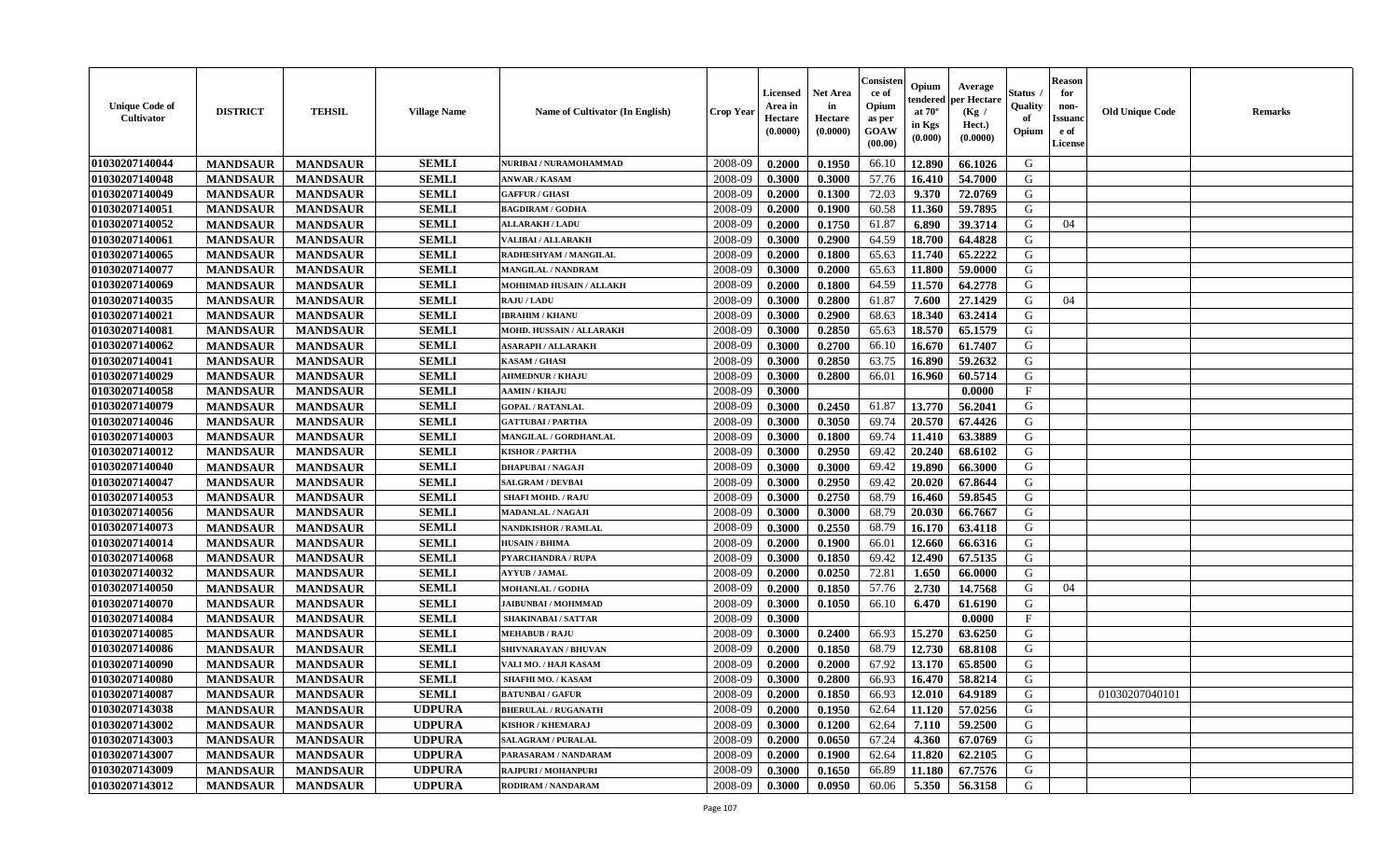| <b>Unique Code of</b><br>Cultivator | <b>DISTRICT</b> | <b>TEHSIL</b>   | <b>Village Name</b> | Name of Cultivator (In English)  | Crop Year | <b>Licensed</b><br>Area in<br>Hectare<br>(0.0000) | <b>Net Area</b><br>in<br>Hectare<br>(0.0000) | Consister<br>ce of<br>Opium<br>as per<br>GOAW<br>(00.00) | Opium<br>endered<br>at $70^\circ$<br>in Kgs<br>$(\mathbf{0.000})$ | Average<br>per Hectare<br>(Kg /<br>Hect.)<br>(0.0000) | Status<br>Quality<br>of<br>Opium | <b>Reason</b><br>for<br>non-<br><b>Issuanc</b><br>e of<br><b>License</b> | <b>Old Unique Code</b> | <b>Remarks</b>   |
|-------------------------------------|-----------------|-----------------|---------------------|----------------------------------|-----------|---------------------------------------------------|----------------------------------------------|----------------------------------------------------------|-------------------------------------------------------------------|-------------------------------------------------------|----------------------------------|--------------------------------------------------------------------------|------------------------|------------------|
| 01030207143017                      | <b>MANDSAUR</b> | <b>MANDSAUR</b> | <b>UDPURA</b>       | <b>KARI / NANDRAM</b>            | 2008-09   | 0.2000                                            | 0.1950                                       | 64.01                                                    | 12.320                                                            | 63.1795                                               | G                                |                                                                          |                        |                  |
| 01030207143018                      | <b>MANDSAUR</b> | <b>MANDSAUR</b> | <b>UDPURA</b>       | <b>MANGILAL / SHIVLAL</b>        | 2008-09   | 0.2000                                            | 0.1850                                       | 62.72                                                    | 10.540                                                            | 56.9730                                               | G                                |                                                                          |                        |                  |
| 01030207143019                      | <b>MANDSAUR</b> | <b>MANDSAUR</b> | <b>UDPURA</b>       | SHIVAKALABAI / RATANLAL          | 2008-09   | 0.2000                                            | 0.1900                                       | 56.78                                                    | 10.370                                                            | 54.5789                                               | G                                |                                                                          |                        |                  |
| 01030207143025                      | <b>MANDSAUR</b> | <b>MANDSAUR</b> | <b>UDPURA</b>       | <b>DEVILAL / BHANVARLAL</b>      | 2008-09   | 0.2000                                            | 0.0750                                       | 69.33                                                    | 4.870                                                             | 64.9333                                               | G                                |                                                                          |                        |                  |
| 01030207143026                      | <b>MANDSAUR</b> | <b>MANDSAUR</b> | <b>UDPURA</b>       | <b>BHNVARABAI/BHANVARLAL</b>     | 2008-09   | 0.2000                                            | 0.0500                                       | 71.37                                                    | 3.640                                                             | 72.8000                                               | G                                |                                                                          |                        |                  |
| 01030207143027                      | <b>MANDSAUR</b> | <b>MANDSAUR</b> | <b>UDPURA</b>       | KANHAIYALAL / GULAB              | 2008-09   | 0.2000                                            | 0.1900                                       | 60.49                                                    | 11.200                                                            | 58.9474                                               | G                                |                                                                          |                        | TRANSFER/LABDADI |
| 01030207143028                      | <b>MANDSAUR</b> | <b>MANDSAUR</b> | <b>UDPURA</b>       | <b>BAPULAL / JAGANNATH</b>       | 2008-09   | 0.2000                                            | 0.1950                                       | 65.37                                                    | 11.110                                                            | 56.9744                                               | G                                |                                                                          |                        |                  |
| 01030207143029                      | <b>MANDSAUR</b> | <b>MANDSAUR</b> | <b>UDPURA</b>       | KARANSINGH / MOHANLAL            | 2008-09   | 0.2000                                            | 0.1850                                       | 62.72                                                    | 11.250                                                            | 60.8108                                               | G                                |                                                                          |                        |                  |
| 01030207143030                      | <b>MANDSAUR</b> | <b>MANDSAUR</b> | <b>UDPURA</b>       | <b>AMBALAL / MOTILAL</b>         | 2008-09   | 0.2000                                            | 0.1950                                       | 70.57                                                    | 12.560                                                            | 64.4103                                               | G                                |                                                                          |                        |                  |
| 01030207143032                      | <b>MANDSAUR</b> | <b>MANDSAUR</b> | <b>UDPURA</b>       | <b>RAMESHLAL / BALU</b>          | 2008-09   | 0.2000                                            | 0.1900                                       | 62.72                                                    | 11.930                                                            | 62.7895                                               | G                                |                                                                          |                        |                  |
| 01030207143033                      | <b>MANDSAUR</b> | <b>MANDSAUR</b> | <b>UDPURA</b>       | MOHANAPURI / NATHUPURI           | 2008-09   | 0.2000                                            | 0.1950                                       | 69.55                                                    | 12.900                                                            | 66.1538                                               | G                                |                                                                          |                        |                  |
| 01030207143035                      | <b>MANDSAUR</b> | <b>MANDSAUR</b> | <b>UDPURA</b>       | <b>NANIBAI / PURALAL</b>         | 2008-09   | 0.2000                                            | 0.2000                                       | 60.49                                                    | 6.460                                                             | 32.3000                                               | G                                | 04                                                                       |                        |                  |
| 01030207143036                      | <b>MANDSAUR</b> | <b>MANDSAUR</b> | <b>UDPURA</b>       | SAMARATHAPURI / D.PU.MADANAPUR   | 2008-09   | 0.3000                                            | 0.1750                                       | 67.99                                                    | 12.270                                                            | 70.1143                                               | G                                |                                                                          |                        |                  |
| 01030207143041                      | <b>MANDSAUR</b> | <b>MANDSAUR</b> | <b>UDPURA</b>       | MANGILAL / AASHARAM              | 2008-09   | 0.2000                                            | 0.1850                                       | 60.49                                                    | 10.270                                                            | 55.5135                                               | G                                |                                                                          |                        |                  |
| 01030207143042                      | <b>MANDSAUR</b> | <b>MANDSAUR</b> | <b>UDPURA</b>       | <b>BANSHIDAS / MUKANDDAS</b>     | 2008-09   | 0.2000                                            | 0.1950                                       | 60.49                                                    | 11.730                                                            | 60.1538                                               | G                                |                                                                          |                        |                  |
| 01030207143043                      | <b>MANDSAUR</b> | <b>MANDSAUR</b> | <b>UDPURA</b>       | <b>RAMSINGH / NANDA</b>          | 2008-09   | 0.2000                                            | 0.0950                                       | 62.72                                                    | 5.440                                                             | 57.2632                                               | G                                |                                                                          |                        |                  |
| 01030207143045                      | <b>MANDSAUR</b> | <b>MANDSAUR</b> | <b>UDPURA</b>       | <b>MADANALAL / UDA</b>           | 2008-09   | 0.2000                                            | 0.1850                                       | 65.52                                                    | 10.700                                                            | 57.8378                                               | G                                |                                                                          |                        |                  |
| 01030207143051                      | <b>MANDSAUR</b> | <b>MANDSAUR</b> | <b>UDPURA</b>       | <b>JANIBAI / LAKSHMAN</b>        | 2008-09   | 0.2000                                            | 0.1750                                       | 66.89                                                    | 10.350                                                            | 59.1429                                               | G                                |                                                                          |                        |                  |
| 01030207143052                      | <b>MANDSAUR</b> | <b>MANDSAUR</b> | <b>UDPURA</b>       | <b>BALAKARAMDAS / MANSHARAM</b>  | 2008-09   | 0.2000                                            | 0.1950                                       | 66.89                                                    | 11.770                                                            | 60.3590                                               | G                                |                                                                          |                        |                  |
| 01030207143053                      | <b>MANDSAUR</b> | <b>MANDSAUR</b> | <b>UDPURA</b>       | <b>MANNALAL / KHEMARAJ</b>       | 2008-09   | 0.2000                                            | 0.0300                                       | 67.99                                                    | 1.990                                                             | 66.3333                                               | G                                |                                                                          |                        |                  |
| 01030207143054                      | <b>MANDSAUR</b> | <b>MANDSAUR</b> | <b>UDPURA</b>       | <b>RATANLAL / TULASIRAM</b>      | 2008-09   | 0.2000                                            | 0.1650                                       | 62.72                                                    | 9.470                                                             | 57.3939                                               | G                                |                                                                          |                        |                  |
| 01030207143056                      | <b>MANDSAUR</b> | <b>MANDSAUR</b> | <b>UDPURA</b>       | <b>BHERULAL / NATHU</b>          | 2008-09   | 0.2000                                            | 0.2000                                       | 62.37                                                    | 11.500                                                            | 57.5000                                               | G                                |                                                                          |                        |                  |
| 01030207143057                      | <b>MANDSAUR</b> | <b>MANDSAUR</b> | <b>UDPURA</b>       | RUPCHANDA / BAPULAL              | 2008-09   | 0.2000                                            | 0.2000                                       | 69.29                                                    | 12.800                                                            | 64.0000                                               | G                                |                                                                          |                        |                  |
| 01030207143060                      | <b>MANDSAUR</b> | <b>MANDSAUR</b> | <b>UDPURA</b>       | <b>BAGDIRAM / NANDA TAILI</b>    | 2008-09   | 0.2000                                            | 0.1800                                       | 67.70                                                    | 11.110                                                            | 61.7222                                               | G                                |                                                                          |                        |                  |
| 01030207143061                      | <b>MANDSAUR</b> | <b>MANDSAUR</b> | <b>UDPURA</b>       | <b>BHAGVANTIBAI / PRAHALAD</b>   | 2008-09   | 0.2000                                            | 0.2000                                       | 62.37                                                    | 12.020                                                            | 60.1000                                               | G                                |                                                                          |                        |                  |
| 01030207143062                      | <b>MANDSAUR</b> | <b>MANDSAUR</b> | <b>UDPURA</b>       | SHNKARALAL KACHARU               | 2008-09   | 0.2000                                            | 0.1900                                       | 68.47                                                    | 12.660                                                            | 66.6316                                               | G                                |                                                                          |                        |                  |
| 01030207143063                      | <b>MANDSAUR</b> | <b>MANDSAUR</b> | <b>UDPURA</b>       | <b>AMBALAL / MUKAND DAS</b>      | 2008-09   | 0.2000                                            | 0.1800                                       | 60.49                                                    | 10.110                                                            | 56.1667                                               | G                                |                                                                          |                        |                  |
| 01030207143069                      | <b>MANDSAUR</b> | <b>MANDSAUR</b> | <b>UDPURA</b>       | <b>SALAGRAM / NIRBHAYRAM</b>     | 2008-09   | 0.2000                                            | 0.1850                                       | 62.37                                                    | 10.750                                                            | 58.1081                                               | G                                |                                                                          |                        |                  |
| 01030207143074                      | <b>MANDSAUR</b> | <b>MANDSAUR</b> | <b>UDPURA</b>       | <b>RAMESHCHAND / RADHAKISHAN</b> | 2008-09   | 0.3000                                            | 0.1150                                       | 60.59                                                    | 6.690                                                             | 58.1739                                               | G                                |                                                                          |                        |                  |
| 01030207143075                      | <b>MANDSAUR</b> | <b>MANDSAUR</b> | <b>UDPURA</b>       | <b>KUSHALIBAI / DHURILAI</b>     | 2008-09   | 0.2000                                            | 0.1950                                       | 68.77                                                    | 12.240                                                            | 62.7692                                               |                                  | 02                                                                       |                        |                  |
| 01030207143076                      | <b>MANDSAUR</b> | <b>MANDSAUR</b> | <b>UDPURA</b>       | PRABHULAL / DEVRAM               | 2008-09   | 0.2000                                            | 0.1950                                       | 66.60                                                    | 11.920                                                            | 61.1282                                               | G                                |                                                                          |                        |                  |
| 01030207143079                      | <b>MANDSAUR</b> | <b>MANDSAUR</b> | <b>UDPURA</b>       | <b>BHAGWANTABAI / CHENRAM</b>    | 2008-09   | 0.2000                                            | 0.1900                                       | 65.04                                                    | 10.970                                                            | 57.7368                                               | G                                |                                                                          |                        |                  |
| 01030207143080                      | <b>MANDSAUR</b> | <b>MANDSAUR</b> | <b>UDPURA</b>       | <b>BAPULAL / BHERULAL</b>        | 2008-09   | 0.2000                                            | 0.1950                                       | 65.04                                                    | 12.440                                                            | 63.7949                                               | G                                |                                                                          |                        |                  |
| 01030207143083                      | <b>MANDSAUR</b> | <b>MANDSAUR</b> | <b>UDPURA</b>       | <b>GANESHARAM / BAGDIRAM</b>     | 2008-09   | 0.2000                                            | 0.1900                                       | 62.37                                                    | 11.320                                                            | 59.5789                                               | G                                |                                                                          |                        |                  |
| 01030207143084                      | <b>MANDSAUR</b> | <b>MANDSAUR</b> | <b>UDPURA</b>       | <b>RAMLAL / MOHANALAL</b>        | 2008-09   | 0.2000                                            | 0.1350                                       | 67.92                                                    | 8.900                                                             | 65.9259                                               | G                                |                                                                          |                        |                  |
| 01030207143085                      | <b>MANDSAUR</b> | <b>MANDSAUR</b> | <b>UDPURA</b>       | <b>BHARATARAM / NNDARAM</b>      | 2008-09   | 0.2000                                            | 0.0900                                       | 67.01                                                    | 6.060                                                             | 67.3333                                               | G                                |                                                                          |                        |                  |
| 01030207143087                      | <b>MANDSAUR</b> | <b>MANDSAUR</b> | <b>UDPURA</b>       | <b>MASTRAM / GOTAM</b>           | 2008-09   | 0.2000                                            | 0.1800                                       | 69.62                                                    | 12.050                                                            | 66.9444                                               | G                                |                                                                          |                        |                  |
| 01030207143088                      | <b>MANDSAUR</b> | <b>MANDSAUR</b> | <b>UDPURA</b>       | RATANLAL / UDAYRAM               | 2008-09   | 0.3000                                            | 0.0950                                       | 65.04                                                    | 6.130                                                             | 64.5263                                               | G                                |                                                                          |                        |                  |
| 01030207143090                      | <b>MANDSAUR</b> | <b>MANDSAUR</b> | <b>UDPURA</b>       | <b>NANDAKISHOR / BAGDIRAM</b>    | 2008-09   | 0.2000                                            | 0.2000                                       | 62.37                                                    | 12.070                                                            | 60.3500                                               | G                                |                                                                          |                        |                  |
| 01030207143091                      | <b>MANDSAUR</b> | <b>MANDSAUR</b> | <b>UDPURA</b>       | MULACHANDRA / DEVARAM            | 2008-09   | 0.2000                                            | 0.1650                                       | 68.47                                                    | 6.300                                                             | 38.1818                                               | G                                | 04                                                                       |                        |                  |
| 01030207143092                      | <b>MANDSAUR</b> | <b>MANDSAUR</b> | <b>UDPURA</b>       | <b>PUSHKAR / HARIKISHAN</b>      | 2008-09   | 0.3000                                            | 0.2150                                       | 65.04                                                    | 13.170                                                            | 61.2558                                               | G                                |                                                                          |                        |                  |
| 01030207143095                      | <b>MANDSAUR</b> | <b>MANDSAUR</b> | <b>UDPURA</b>       | <b>BADRILAL / NARAYAN</b>        | 2008-09   | 0.2000                                            | 0.1900                                       | 65.04                                                    | 11.830                                                            | 62.2632                                               | G                                |                                                                          |                        |                  |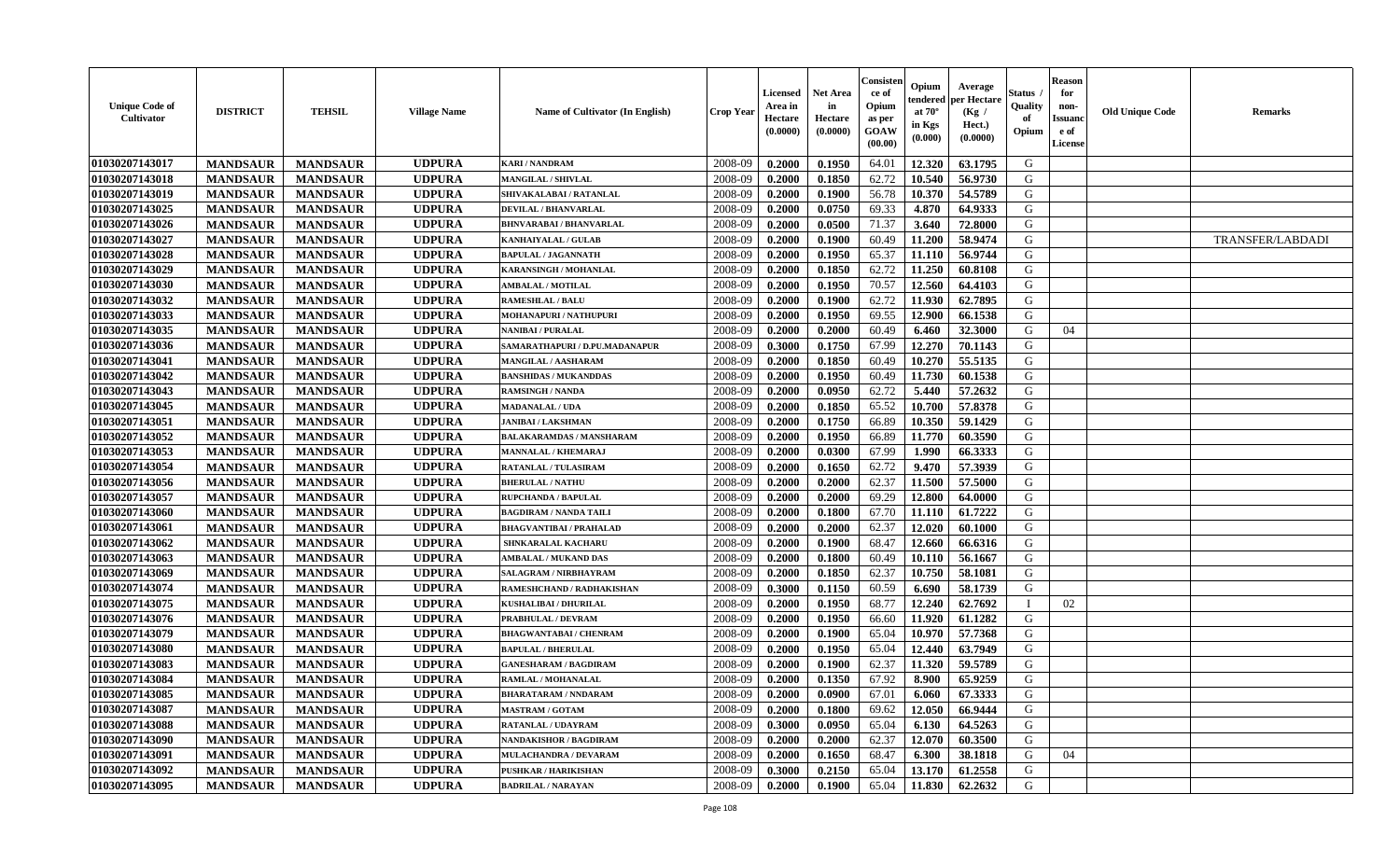| <b>Unique Code of</b><br><b>Cultivator</b> | <b>DISTRICT</b> | <b>TEHSIL</b>   | <b>Village Name</b>                          | <b>Name of Cultivator (In English)</b>    | <b>Crop Year</b> | <b>Licensed</b><br>Area in<br>Hectare<br>(0.0000) | Net Area<br>in<br>Hectare<br>(0.0000) | Consisteı<br>ce of<br>Opium<br>as per<br><b>GOAW</b><br>(00.00) | Opium<br>endered<br>at $70^\circ$<br>in Kgs<br>(0.000) | Average<br><b>per Hectare</b><br>(Kg /<br>Hect.)<br>(0.0000) | Status<br>Quality<br>of<br>Opium | <b>Reason</b><br>for<br>non-<br>Issuano<br>e of<br><b>License</b> | <b>Old Unique Code</b> | Remarks            |
|--------------------------------------------|-----------------|-----------------|----------------------------------------------|-------------------------------------------|------------------|---------------------------------------------------|---------------------------------------|-----------------------------------------------------------------|--------------------------------------------------------|--------------------------------------------------------------|----------------------------------|-------------------------------------------------------------------|------------------------|--------------------|
| 01030207143097                             | <b>MANDSAUR</b> | <b>MANDSAUR</b> | <b>UDPURA</b>                                | <b>JAMNABAI / BHERULAL</b>                | 2008-09          | 0.3000                                            | 0.1950                                | 61.85                                                           | 11.550                                                 | 59.2308                                                      | G                                |                                                                   |                        |                    |
| 01030207143098                             | <b>MANDSAUR</b> | <b>MANDSAUR</b> | <b>UDPURA</b>                                | <b>RAJESH / RUPCHAND</b>                  | 2008-09          | 0.2000                                            | 0.1100                                | 68.54                                                           | 7.450                                                  | 67.7273                                                      | G                                |                                                                   |                        |                    |
| 01030207143100                             | <b>MANDSAUR</b> | <b>MANDSAUR</b> | <b>UDPURA</b>                                | NIRBHERAM / PRABHULAL                     | 2008-09          | 0.3000                                            | 0.2900                                | 64.65                                                           | 16.910                                                 | 58.3103                                                      | G                                |                                                                   |                        |                    |
| 01030207143101                             | <b>MANDSAUR</b> | <b>MANDSAUR</b> | <b>UDPURA</b>                                | RADHESHYAM / PRABHULAL                    | 2008-09          | 0.3000                                            | 0.2800                                | 60.59                                                           | 15.500                                                 | 55.3571                                                      | G                                |                                                                   |                        |                    |
| 01030207143047                             | <b>MANDSAUR</b> | <b>MANDSAUR</b> | <b>UDPURA</b>                                | <b>RATANLAL / RAMLAL</b>                  | 2008-09          | 0.3000                                            | 0.2950                                | 64.65                                                           | 6.040                                                  | 20.4746                                                      | G                                | 04                                                                |                        |                    |
| 01030207143001                             | <b>MANDSAUR</b> | <b>MANDSAUR</b> | <b>UDPURA</b>                                | RAHDESHYAM / MAGNIRAM                     | 2008-09          | 0.2000                                            | 0.1900                                | 65.61                                                           | 11.780                                                 | 62.0000                                                      | G                                |                                                                   |                        |                    |
| 01030207143040                             | <b>MANDSAUR</b> | <b>MANDSAUR</b> | <b>UDPURA</b>                                | KACHARU / LAKSHMAN                        | 2008-09          | 0.2000                                            | 0.1900                                | 56.52                                                           | 7.640                                                  | 40.2105                                                      | G                                | 04                                                                |                        |                    |
| 01030207143133                             | <b>MANDSAUR</b> | <b>MANDSAUR</b> | <b>UDPURA</b>                                | NANIBAI / PYAR JI                         | 2008-09          | 0.2000                                            | 0.1000                                | 61.85                                                           | 6.090                                                  | 60.9000                                                      | G                                |                                                                   |                        |                    |
| 01030207144003                             | <b>MANDSAUR</b> | <b>MANDSAUR</b> | <b>AFZALPUR</b>                              | SHIVANARAYAN / KACHRULAL                  | 2008-09          | 0.2000                                            | 0.0900                                | 61.99                                                           | 5.030                                                  | 55.8889                                                      | G                                |                                                                   |                        |                    |
| 01030207144033                             | <b>MANDSAUR</b> | <b>MANDSAUR</b> | <b>AFZALPUR</b>                              | VIJAYASINGH / KACHARULAL                  | 2008-09          | 0.2000                                            | 0.0900                                | 64.82                                                           | 5.410                                                  | 60.1111                                                      | G                                |                                                                   |                        |                    |
| 01030207144083                             | <b>MANDSAUR</b> | <b>MANDSAUR</b> | <b>AFZALPUR</b>                              | <b>TULASIRAM / VARDA</b>                  | 2008-09          | 0.2000                                            | 0.1850                                | 60.16                                                           | 10.340                                                 | 55.8919                                                      | G                                |                                                                   |                        |                    |
| 01030207144014                             | <b>MANDSAUR</b> | <b>MANDSAUR</b> | <b>AFZALPUR</b>                              | <b>DEVILAL / BHUVAN</b>                   | 2008-09          | 0.3000                                            | 0.2750                                | 64.82                                                           | 16.840                                                 | 61.2364                                                      | G                                |                                                                   |                        |                    |
| 01030207144070                             | <b>MANDSAUR</b> | <b>MANDSAUR</b> | <b>AFZALPUR</b>                              | <b>GNGARAM / BHUVAN</b>                   | 2008-09          | 0.2000                                            | 0.1900                                | 61.99                                                           | 10.170                                                 | 53.5263                                                      | G                                |                                                                   |                        | <b>NAME CHANGE</b> |
| 01030207144012                             | <b>MANDSAUR</b> | <b>MANDSAUR</b> | <b>AFZALPUR</b>                              | <b>MADHUSINGH / NANURAM</b>               | 2008-09          | 0.2000                                            | 0.1950                                | 68.11                                                           | 11.560                                                 | 59.2821                                                      | ${\bf G}$                        |                                                                   |                        |                    |
| 01030207144054                             | <b>MANDSAUR</b> | <b>MANDSAUR</b> | <b>AFZALPUR</b>                              | <b>GITABAI/GOPAL</b>                      | 2008-09          | 0.2000                                            | 0.1700                                | 61.99                                                           | 9.580                                                  | 56.3529                                                      | G                                |                                                                   |                        |                    |
| 01030207144093                             | <b>MANDSAUR</b> | <b>MANDSAUR</b> | <b>AFZALPUR</b>                              | MOHANABAI / LAKSHMAN                      | 2008-09          | 0.2000                                            | 0.1950                                | 56.37                                                           | 4.070                                                  | 20.8718                                                      | G                                | 04                                                                |                        |                    |
| 01030207144094                             | <b>MANDSAUR</b> | <b>MANDSAUR</b> | <b>AFZALPUR</b>                              | HASTIMAL / MOHANALAL                      | 2008-09          | 0.2000                                            | 0.2000                                | 58.40                                                           | 10.300                                                 | 51.5000                                                      | G                                | 04                                                                |                        |                    |
| 01030207144095                             | <b>MANDSAUR</b> | <b>MANDSAUR</b> | <b>AFZALPUR</b>                              | <b>BHERULAL / DEVA</b>                    | 2008-09          | 0.2000                                            | 0.2000                                | 60.16                                                           | 3.860                                                  | 19.3000                                                      | G                                | 04                                                                |                        |                    |
| 01030207145001                             | <b>MANDSAUR</b> | <b>MANDSAUR</b> | RNIYA NIZAMUDDINSAFHI MO. / ALARAKH          |                                           | 2008-09          | 0.3000                                            | 0.3000                                | 56.67                                                           | 16.460                                                 | 54.8667                                                      | G                                |                                                                   |                        |                    |
| 01030207145003                             | <b>MANDSAUR</b> | <b>MANDSAUR</b> | RNIYA NIZAMUDDINFAKRUDIN/TAJU                |                                           | 2008-09          | 0.2000                                            | 0.1900                                | 64.93                                                           | 11.330                                                 | 59.6316                                                      | G                                |                                                                   |                        |                    |
| 01030207145005                             | <b>MANDSAUR</b> | <b>MANDSAUR</b> | <b>RNIYA NIZAMUDDIN</b> LALIBAI/MOHAMMAD     |                                           | 2008-09          | 0.2000                                            | 0.1950                                | 64.81                                                           | 11.260                                                 | 57.7436                                                      | G                                |                                                                   |                        |                    |
| 01030207145008                             | <b>MANDSAUR</b> | <b>MANDSAUR</b> | <b>RNIYA NIZAMUDDINJAMAL/RAJU</b>            |                                           | 2008-09          | 0.2000                                            | 0.1900                                | 56.67                                                           | 3.900                                                  | 20.5263                                                      | G                                | 04                                                                |                        |                    |
| 01030207145027                             | <b>MANDSAUR</b> | <b>MANDSAUR</b> | <b>RNIYA NIZAMUDDINLALIBAI/LALU</b>          |                                           | 2008-09          | 0.2000                                            | 0.1900                                | 58.99                                                           | 10.100                                                 | 53.1579                                                      | G                                |                                                                   |                        |                    |
| 01030207145039                             | <b>MANDSAUR</b> | <b>MANDSAUR</b> |                                              | RNIYA NIZAMUDDINSATAYNARAYAN / HARIVALABH | 2008-09          | 0.2000                                            | 0.2000                                | 66.37                                                           | 11.530                                                 | 57.6500                                                      | G                                |                                                                   |                        |                    |
| 01030207145042                             | <b>MANDSAUR</b> | <b>MANDSAUR</b> | <b>RNIYA NIZAMUDDIN</b> YUSUF/TAJU           |                                           | 2008-09          | 0.2000                                            | 0.1600                                | 61.65                                                           | 8.750                                                  | 54.6875                                                      | G                                |                                                                   |                        |                    |
| 01030207145057                             | <b>MANDSAUR</b> | <b>MANDSAUR</b> | <b>RNIYA NIZAMUDDIN</b> SHAKINABAI / MOHMMAD |                                           | 2008-09          | 0.3000                                            | 0.3050                                | 56.53                                                           | 17.100                                                 | 56.0656                                                      | G                                |                                                                   |                        |                    |
| 01030207145059                             | <b>MANDSAUR</b> | <b>MANDSAUR</b> | <b>RNIYA NIZAMUDDIN</b> GAPHUR / KHAJU       |                                           | 2008-09          | 0.2000                                            | 0.1800                                | 64.38                                                           | 11.750                                                 | 65,2778                                                      | G                                |                                                                   |                        | <b>NAME CHANGE</b> |
| 01030207145065                             | <b>MANDSAUR</b> | <b>MANDSAUR</b> |                                              | RNIYA NIZAMUDDINHARIBALLABH / SHANKARLAL  | 2008-09          | 0.2000                                            | 0.1850                                | 61.65                                                           | 5.520                                                  | 29.8378                                                      | G                                | 04                                                                |                        |                    |
| 01030207145066                             | <b>MANDSAUR</b> | <b>MANDSAUR</b> | <b>RNIYA NIZAMUDDIN</b> FAKRUDIN / NASRUDIN  |                                           | 2008-09          | 0.2000                                            | 0.1950                                | 64.93                                                           | 12.120                                                 | 62.1538                                                      | G                                |                                                                   |                        |                    |
| 01030207145062                             | <b>MANDSAUR</b> | <b>MANDSAUR</b> | ARNIYA NIZAMUDDINBHAGWANTIBAI / KACHRU       |                                           | 2008-09          | 0.2000                                            | 0.1950                                | 64.90                                                           | 11.910                                                 | 61.0769                                                      | G                                |                                                                   |                        |                    |
| 01030207145019                             | <b>MANDSAUR</b> | <b>MANDSAUR</b> | RNIYA NIZAMUDDINMOHAMAD HUSSAIN / LADU       |                                           | 2008-09          | 0.2000                                            | 0.2000                                | 64.06                                                           | 11.950                                                 | 59.7500                                                      | G                                |                                                                   |                        |                    |
| 01030207145011                             | <b>MANDSAUR</b> | <b>MANDSAUR</b> | RNIYA NIZAMUDDINMOHAMMAD/GAFUR               |                                           | 2008-09          | 0.2000                                            |                                       |                                                                 |                                                        | 0.0000                                                       | $_{\rm F}$                       |                                                                   |                        |                    |
| 01030207145044                             | <b>MANDSAUR</b> | <b>MANDSAUR</b> | RNIYA NIZAMUDDINASRAF / ISMAIL               |                                           | 2008-09          | 0.2000                                            | 0.2000                                | 66.37                                                           | 11.980                                                 | 59.9000                                                      | G                                |                                                                   |                        |                    |
| 01030207145070                             | <b>MANDSAUR</b> | <b>MANDSAUR</b> | RNIYA NIZAMUDDIN SAIDAKHAN / RODE KHAN       |                                           | 2008-09          | 0.2000                                            | 0.1950                                | 61.65                                                           | 11.460                                                 | 58.7692                                                      | G                                |                                                                   |                        | TRANSFER/PANPUR    |
| 01030207147007                             | <b>MANDSAUR</b> | <b>MANDSAUR</b> | <b>BANSAKHEDI</b>                            | <b>SHAWRAM / MOTILAL</b>                  | 2008-09          | 0.3000                                            | 0.3000                                | 60.04                                                           | 17.230                                                 | 57.4333                                                      | G                                |                                                                   |                        |                    |
| 01030207147003                             | <b>MANDSAUR</b> | <b>MANDSAUR</b> | <b>BANSAKHEDI</b>                            | <b>DHURA / MOTI</b>                       | 2008-09          | 0.3000                                            |                                       |                                                                 |                                                        | 0.0000                                                       | $_{\rm F}$                       |                                                                   |                        |                    |
| 01030207147004                             | <b>MANDSAUR</b> | <b>MANDSAUR</b> | <b>BANSAKHEDI</b>                            | <b>BANSHILAL / BHAWERLAL</b>              | 2008-09          | 0.2000                                            | 0.2000                                | 62.98                                                           | 11.860                                                 | 59.3000                                                      | G                                |                                                                   |                        |                    |
| 01030207147009                             | <b>MANDSAUR</b> | <b>MANDSAUR</b> | <b>BANSAKHEDI</b>                            | UDAYARAM / VAJJA                          | 2008-09          | 0.3000                                            | 0.2650                                | 63.73                                                           | 7.280                                                  | 27.4717                                                      | G                                | 04                                                                |                        |                    |
| 01030207147010                             | <b>MANDSAUR</b> | <b>MANDSAUR</b> | <b>BANSAKHEDI</b>                            | SAMANDABAI / NANALAL                      | 2008-09          | 0.2000                                            | 0.1000                                | 66.95                                                           | 6.260                                                  | 62.6000                                                      | G                                |                                                                   |                        | <b>NAME CHANGE</b> |
| 01030207147011                             | <b>MANDSAUR</b> | <b>MANDSAUR</b> | <b>BANSAKHEDI</b>                            | <b>GANESHRAM / TULSHIRAM</b>              | 2008-09          | 0.3000                                            | 0.2550                                | 67.67                                                           | 16.120                                                 | 63.2157                                                      | G                                |                                                                   |                        |                    |
| 01030207147012                             | <b>MANDSAUR</b> | <b>MANDSAUR</b> | <b>BANSAKHEDI</b>                            | <b>CHAMPALAL / KALURAM</b>                | 2008-09          | 0.2000                                            | 0.1850                                | 60.59                                                           | 10.680                                                 | 57.7297                                                      | G                                |                                                                   |                        |                    |
| 01030207147013                             | <b>MANDSAUR</b> | <b>MANDSAUR</b> | <b>BANSAKHEDI</b>                            | <b>NANDA / PANALAL</b>                    | 2008-09          | 0.3000                                            | 0.1650                                | 60.59                                                           | 9.800                                                  | 59.3939                                                      | G                                |                                                                   |                        |                    |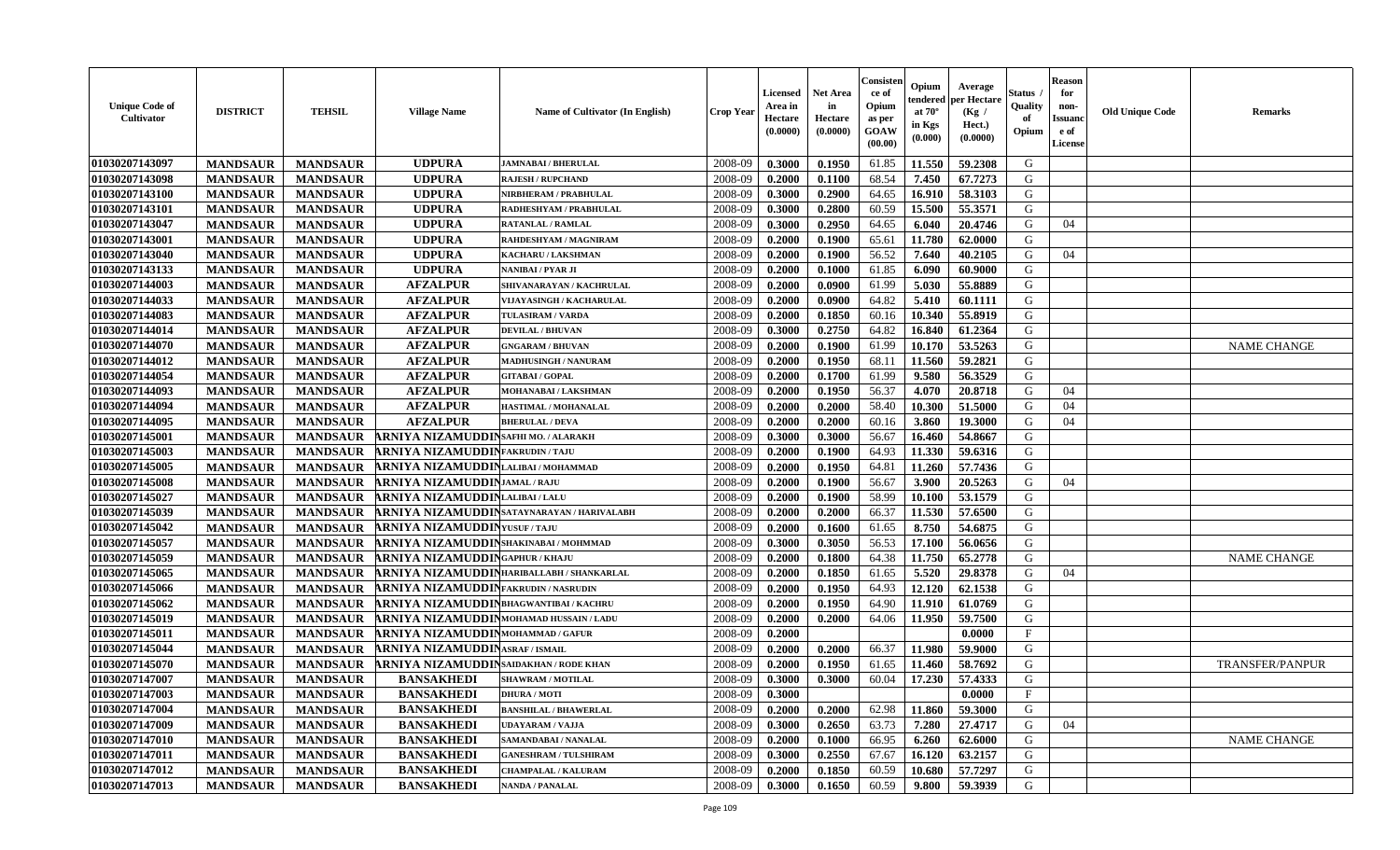| Consisten<br><b>Reason</b><br>Opium<br>Average<br><b>Net Area</b><br>Status<br>for<br>Licensed<br>ce of<br>per Hectare<br>tendered<br><b>Unique Code of</b><br>Opium<br>Quality<br>in<br>Area in<br>non-<br><b>DISTRICT</b><br><b>TEHSIL</b><br><b>Old Unique Code</b><br><b>Village Name</b><br>Name of Cultivator (In English)<br><b>Crop Year</b><br>at $70^\circ$<br>(Kg /<br><b>Cultivator</b><br>Hectare<br>Hectare<br>of<br><b>Issuand</b><br>as per<br>in Kgs<br>Hect.)<br>(0.0000)<br><b>GOAW</b><br>(0.0000)<br>Opium<br>e of<br>(0.0000)<br>$(\mathbf{0.000})$<br>(00.00)<br>License | <b>Remarks</b>         |
|-------------------------------------------------------------------------------------------------------------------------------------------------------------------------------------------------------------------------------------------------------------------------------------------------------------------------------------------------------------------------------------------------------------------------------------------------------------------------------------------------------------------------------------------------------------------------------------------------|------------------------|
| <b>BANSAKHEDI</b><br>2008-09<br>57.21<br>01030207147015<br><b>MANDSAUR</b><br>0.2000<br>0.1500<br>4.450<br>G<br><b>MANDSAUR</b><br><b>ONKARALAL / JETARAM</b><br>29.6667<br>04                                                                                                                                                                                                                                                                                                                                                                                                                  |                        |
| 01030207147022<br>68.95<br><b>BANSAKHEDI</b><br>2008-09<br>0.1450<br>59.3103<br>G<br><b>MANDSAUR</b><br><b>MANDSAUR</b><br>0.2000<br>8.600<br><b>BHULIBAI/GOPAL</b>                                                                                                                                                                                                                                                                                                                                                                                                                             |                        |
| 01030207147028<br><b>BANSAKHEDI</b><br>60.59<br>5.960<br>G<br><b>MANDSAUR</b><br><b>MANDSAUR</b><br>2008-09<br>0.2000<br>0.1100<br>54.1818<br>LAKSHMINARAYAN / RAJARAM                                                                                                                                                                                                                                                                                                                                                                                                                          |                        |
| 64.97<br>G<br>01030207147030<br><b>MANDSAUR</b><br><b>MANDSAUR</b><br><b>BANSAKHEDI</b><br>2008-09<br>0.3000<br>0.1550<br>9.610<br>62.0000<br><b>RAMSINGH / PANNALAL</b>                                                                                                                                                                                                                                                                                                                                                                                                                        |                        |
| 0.2750<br>66.95<br>17.420<br>G<br>01030207147032<br><b>MANDSAUR</b><br><b>MANDSAUR</b><br><b>BANSAKHEDI</b><br>2008-09<br>0.3000<br>63.3455<br><b>BHAGATRAM / PANALAL</b>                                                                                                                                                                                                                                                                                                                                                                                                                       |                        |
| <b>MANDSAUR</b><br><b>MANDSAUR</b><br><b>BANSAKHEDI</b><br>0.2000<br>62.65<br>11.940<br>59.7000<br>01030207147033<br>2008-09<br>0.2000<br>02<br><b>GOTAM / RAMA</b>                                                                                                                                                                                                                                                                                                                                                                                                                             |                        |
| 01030207147037<br><b>MANDSAUR</b><br><b>MANDSAUR</b><br><b>BANSAKHEDI</b><br>2008-09<br>68.95<br>6.680<br>63.6190<br>G<br>0.2000<br>0.1050<br><b>INDARAML / SHIVARAM</b>                                                                                                                                                                                                                                                                                                                                                                                                                        |                        |
| 01030207147039<br><b>BANSAKHEDI</b><br>G<br>2008-09<br>0.2600<br>66.95<br>15.910<br><b>MANDSAUR</b><br><b>MANDSAUR</b><br>0.3000<br>61.1923<br><b>NANEDARAM / DHURA</b>                                                                                                                                                                                                                                                                                                                                                                                                                         |                        |
| 01030207147044<br><b>BANSAKHEDI</b><br>2008-09<br>60.59<br>G<br><b>MANDSAUR</b><br><b>MANDSAUR</b><br>0.3000<br>0.2650<br>14.650<br>55,2830<br>PANALAL / RAJARAM                                                                                                                                                                                                                                                                                                                                                                                                                                |                        |
| 60.59<br>G<br>01030207147045<br><b>BANSAKHEDI</b><br>2008-09<br>0.2900<br>16.840<br><b>MANDSAUR</b><br><b>MANDSAUR</b><br>0.3000<br>58.0690<br><b>BADRILAL / BHERULAL</b>                                                                                                                                                                                                                                                                                                                                                                                                                       |                        |
| <b>BANSAKHEDI</b><br>0.1350<br>69.34<br>5.380<br>G<br>01030207147018<br><b>MANDSAUR</b><br><b>MANDSAUR</b><br>2008-09<br>0.2000<br>39.8519<br><b>RATANLAL / BASANTILAL</b><br>04                                                                                                                                                                                                                                                                                                                                                                                                                |                        |
| 01030207147002<br><b>MANDSAUR</b><br><b>MANDSAUR</b><br><b>BANSAKHEDI</b><br>2008-09<br>0.1950<br>57.21<br>8.840<br>45.3333<br>0.2000<br>G<br>04<br><b>MANSINGH / NANDA</b>                                                                                                                                                                                                                                                                                                                                                                                                                     |                        |
| 01030207147020<br><b>MANDSAUR</b><br><b>MANDSAUR</b><br><b>BANSAKHEDI</b><br>2008-09<br>0.2000<br>0.1000<br>66.95<br>4.490<br>44.9000<br>G<br>04<br>PRATAPASINGH / BASANTILAL                                                                                                                                                                                                                                                                                                                                                                                                                   |                        |
| 01030207147050<br><b>MANDSAUR</b><br><b>BANSAKHEDI</b><br>0.2500<br>66.49<br>15.580<br>62.3200<br><b>MANDSAUR</b><br>2008-09<br>0.3000<br>02<br>ASHOKKUMAR / MANGILAL                                                                                                                                                                                                                                                                                                                                                                                                                           |                        |
| 01030207147038<br>0.1750<br>5.310<br>30.3429<br><b>MANDSAUR</b><br><b>MANDSAUR</b><br><b>BANSAKHEDI</b><br>2008-09<br>0.2000<br>48.72<br>G<br>KNVARALAL / BHANVARLAL<br>04                                                                                                                                                                                                                                                                                                                                                                                                                      |                        |
| 0.0250<br>59.67<br>59.2000<br>01030207147042<br><b>MANDSAUR</b><br><b>MANDSAUR</b><br><b>BANSAKHEDI</b><br>2008-09<br>0.2000<br>1.480<br>G<br><b>ONKAR / NANURAM</b>                                                                                                                                                                                                                                                                                                                                                                                                                            |                        |
| <b>BANSAKHEDI</b><br>G<br>01030207147051<br><b>MANDSAUR</b><br>2008-09<br>68.95<br>11.950<br>62.8947<br>01030207160018<br><b>MANDSAUR</b><br>0.2000<br>0.1900<br>PANALAL / BHAWERLAL                                                                                                                                                                                                                                                                                                                                                                                                            |                        |
| 01030207147052<br><b>BANSAKHEDI</b><br>2008-09<br>G<br><b>MANDSAUR</b><br><b>MANDSAUR</b><br>0.2000<br>0.0800<br>64.18<br>5.090<br>63.6250<br>01030207006030<br><b>GITABAI/MNAGILAL</b><br>08                                                                                                                                                                                                                                                                                                                                                                                                   | TRANSFER/BHUKHI ADHARI |
| 01030207147031<br><b>MANDSAUR</b><br><b>MANDSAUR</b><br>2008-09<br>64.97<br>5.040<br>63.0000<br><b>BANSAKHEDI</b><br>0.2000<br>0.0800<br>G<br><b>BHARATRAM / PANALAL</b>                                                                                                                                                                                                                                                                                                                                                                                                                        |                        |
| 01030207147041<br><b>MANDSAUR</b><br><b>MANDSAUR</b><br><b>BANSAKHEDI</b><br>2008-09<br>0.2000<br>0.1900<br>68.95<br>8.390<br>G<br><b>BHUVANILAL / BASNTILAL</b><br>44.1579<br>04                                                                                                                                                                                                                                                                                                                                                                                                               |                        |
| 62.3684<br>G<br>01030207148032<br><b>MANDSAUR</b><br><b>MANDSAUR</b><br><b>BARDIYAKHEDI</b><br>2008-09<br>0.2000<br>0.1900<br>66.78<br>11.850<br>NANDRAM / LAXMAN                                                                                                                                                                                                                                                                                                                                                                                                                               |                        |
| 59.42<br>7.410<br>01030207148007<br><b>MANDSAUR</b><br><b>MANDSAUR</b><br><b>BARDIYAKHEDI</b><br>2008-09<br>0.2000<br>0.1800<br>41.1667<br>G<br><b>RUGANATH / CHUNNILAL</b><br>04                                                                                                                                                                                                                                                                                                                                                                                                               |                        |
| 01030207148008<br><b>MANDSAUR</b><br><b>MANDSAUR</b><br><b>BARDIYAKHEDI</b><br>0.2000<br>61.88<br>12.460<br>62.3000<br>G<br><b>KANCHANBAI / BAGDIRAM</b><br>2008-09<br>0.2000                                                                                                                                                                                                                                                                                                                                                                                                                   |                        |
| 01030207148011<br>2008-09<br>12.020<br>G<br><b>BARDIYAKHEDI</b><br>0.1850<br>66.78<br>64.9730<br><b>MANDSAUR</b><br><b>MANDSAUR</b><br>0.2000<br>KANVARLAL / PUNAMCHAND                                                                                                                                                                                                                                                                                                                                                                                                                         |                        |
| 01030207148013<br>12.490<br>G<br><b>MANDSAUR</b><br><b>MANDSAUR</b><br><b>BARDIYAKHEDI</b><br>2008-09<br>0.2000<br>0.2000<br>61.88<br>62.4500<br>NATHULAL / NANURAM                                                                                                                                                                                                                                                                                                                                                                                                                             |                        |
| 2008-09<br>01030207148016<br><b>MANDSAUR</b><br><b>MANDSAUR</b><br><b>BARDIYAKHEDI</b><br>0.2000<br>0.1600<br>66.78<br>10.230<br>63.9375<br>G<br>PANNALAL / KESHURAM                                                                                                                                                                                                                                                                                                                                                                                                                            |                        |
| 65.74<br>14.220<br>66.1395<br>G<br>01030207148023<br><b>MANDSAUR</b><br><b>MANDSAUR</b><br><b>BARDIYAKHEDI</b><br>2008-09<br>0.3000<br>0.2150<br><b>JAGDISH / BHERULAL</b>                                                                                                                                                                                                                                                                                                                                                                                                                      |                        |
| G<br><b>MANDSAUR</b><br><b>MANDSAUR</b><br><b>BARDIYAKHEDI</b><br>0.1450<br>65.74<br>9.510<br>65.5862<br>01030207148027<br>2008-09<br>0.2000<br><b>BHARATRAM / MOTILAL</b>                                                                                                                                                                                                                                                                                                                                                                                                                      |                        |
| 01030207148037<br><b>MANDSAUR</b><br><b>MANDSAUR</b><br><b>BARDIYAKHEDI</b><br>2008-09<br>0.1950<br>12.720<br>65.2308<br>G<br>0.2000<br>66.78<br><b>SURAJBAI / PUNUMCHAND</b>                                                                                                                                                                                                                                                                                                                                                                                                                   |                        |
| 01030207148038<br><b>MANDSAUR</b><br>2008-09<br>0.0350<br>72.54<br>2.700<br>G<br><b>MANDSAUR</b><br><b>BARDIYAKHEDI</b><br>0.2000<br>77.1429<br>RUPA / GOTAM                                                                                                                                                                                                                                                                                                                                                                                                                                    |                        |
| 01030207148042<br><b>MANDSAUR</b><br><b>MANDSAUR</b><br><b>BARDIYAKHEDI</b><br>2008-09<br>0.1500<br>65.74<br>G<br>0.2000<br>9.160<br>61.0667<br>09<br>KESHIBAI / MAGANIRAM                                                                                                                                                                                                                                                                                                                                                                                                                      |                        |
| G<br>01030207148046<br><b>BARDIYAKHEDI</b><br>2008-09<br>66.78<br>12.070<br>65.2432<br><b>MANDSAUR</b><br><b>MANDSAUR</b><br><b>GANGABAI/CHAGANLAL</b><br>0.2000<br>0.1850                                                                                                                                                                                                                                                                                                                                                                                                                      |                        |
| 01030207148048<br><b>BARDIYAKHEDI</b><br>2008-09<br>65.74<br>5.790<br>64.3333<br>G<br><b>MANDSAUR</b><br><b>MANDSAUR</b><br>0.2000<br>0.0900<br><b>RAMLAL / DHURA</b>                                                                                                                                                                                                                                                                                                                                                                                                                           |                        |
| 13.230<br>G<br>01030207148057<br><b>MANDSAUR</b><br><b>BARDIYAKHEDI</b><br>2008-09<br>67.41<br>69.6316<br><b>MANDSAUR</b><br>0.2000<br>0.1900<br>KAMLABAI / KACHRU                                                                                                                                                                                                                                                                                                                                                                                                                              |                        |
| 12.270<br>61.3500<br>G<br>2008-09<br>0.2000<br>0.2000<br>65.74<br>01030207148058<br><b>MANDSAUR</b><br><b>MANDSAUR</b><br><b>BARDIYAKHEDI</b><br><b>GITABAI/MOTILAL</b>                                                                                                                                                                                                                                                                                                                                                                                                                         |                        |
| 01030207148067<br><b>MANDSAUR</b><br><b>MANDSAUR</b><br><b>BARDIYAKHEDI</b><br><b>RODA / GHASI</b><br>2008-09<br>0.2000<br>0.1800<br>65.74<br>11.860<br>65.8889<br>G                                                                                                                                                                                                                                                                                                                                                                                                                            |                        |
| 01030207148002<br>70.27<br>9.530<br><b>MANDSAUR</b><br><b>MANDSAUR</b><br><b>BARDIYAKHEDI</b><br><b>MANDALAL / GANESHRAM</b><br>2008-09<br>0.2000<br>0.1600<br>59.5625<br>02                                                                                                                                                                                                                                                                                                                                                                                                                    |                        |
| 01030207148012<br><b>MANDSAUR</b><br>2008-09<br>0.2000<br>0.2000<br>65.42<br>11.930<br>59.6500<br>02<br><b>MANDSAUR</b><br><b>BARDIYAKHEDI</b><br><b>RAMLAL / KACHRU</b>                                                                                                                                                                                                                                                                                                                                                                                                                        |                        |
| <b>MANDSAUR</b><br><b>BARDIYAKHEDI</b><br>G<br>01030207148014<br><b>MANDSAUR</b><br>0.2000<br>0.1650<br>70.77<br>11.050<br>66.9697<br><b>SUKHLAL / MOHANLAL</b><br>2008-09                                                                                                                                                                                                                                                                                                                                                                                                                      |                        |
| G<br>01030207148034<br><b>MANDSAUR</b><br><b>MANDSAUR</b><br><b>BARDIYAKHEDI</b><br>2008-09<br>0.2000<br>0.1500<br>65.11<br>9.290<br>61.9333<br><b>MOHANLAL / KASTURA</b>                                                                                                                                                                                                                                                                                                                                                                                                                       |                        |
| 01030207148036<br><b>BARDIYAKHEDI</b><br>G<br>2008-09<br>68.84<br>62.9524<br><b>MANDSAUR</b><br><b>MANDSAUR</b><br><b>DHAPUBAI/MODIRAM</b><br>0.2000<br>0.1050<br>6.610                                                                                                                                                                                                                                                                                                                                                                                                                         |                        |
| G<br>01030207148043<br><b>BARDIYAKHEDI</b><br>2008-09<br>0.2000<br>0.1750<br>67.41<br>10.180 58.1714<br><b>MANDSAUR</b><br><b>MANDSAUR</b><br><b>GANGARAM / KESHURAM</b>                                                                                                                                                                                                                                                                                                                                                                                                                        |                        |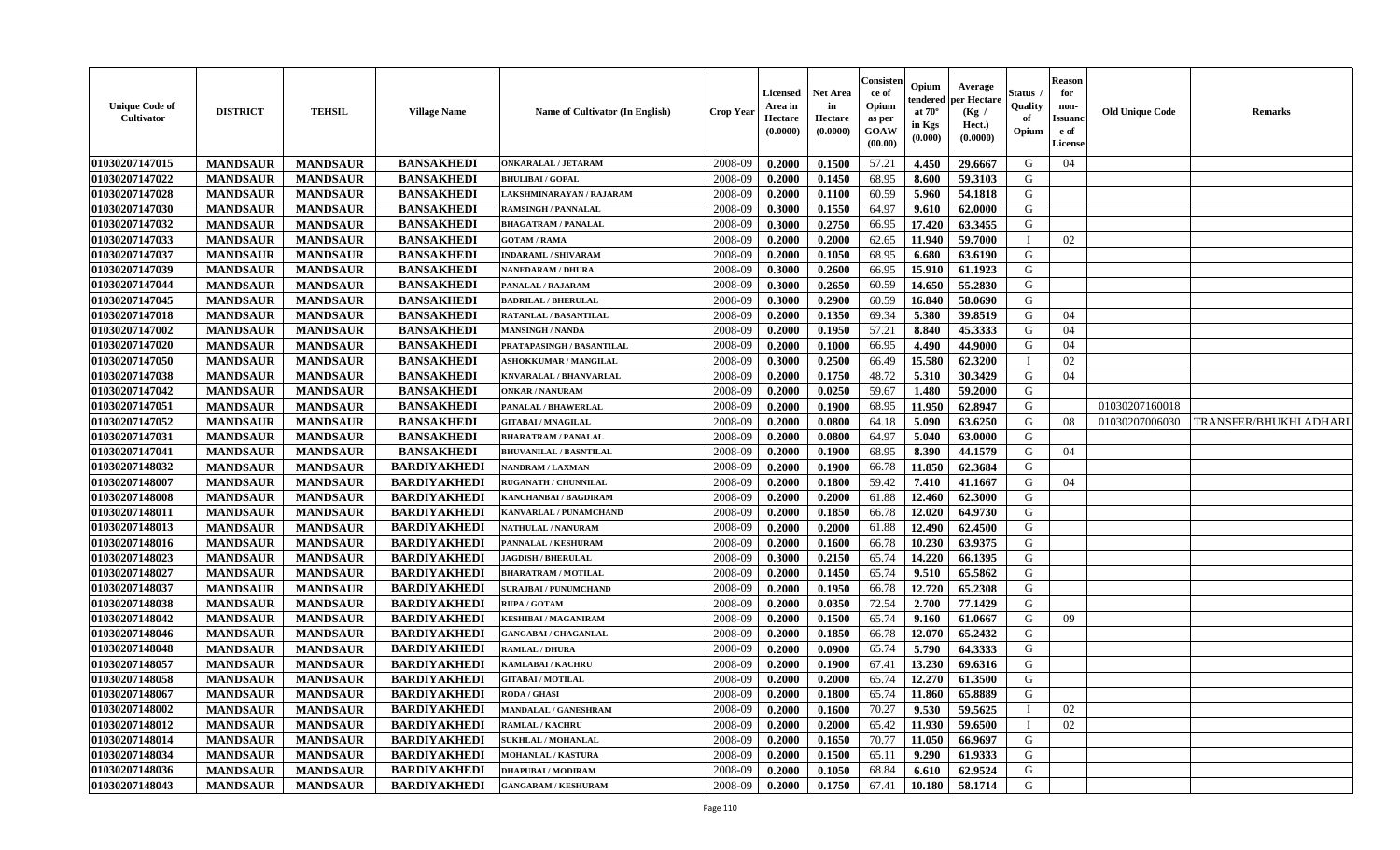| <b>Unique Code of</b><br><b>Cultivator</b> | <b>DISTRICT</b> | <b>TEHSIL</b>   | <b>Village Name</b> | Name of Cultivator (In English) | <b>Crop Year</b> | Licensed<br>Area in<br>Hectare<br>(0.0000) | <b>Net Area</b><br>in<br>Hectare<br>(0.0000) | Consisteı<br>ce of<br>Opium<br>as per<br>GOAW<br>(00.00) | Opium<br>endered<br>at $70^\circ$<br>in Kgs<br>(0.000) | Average<br>oer Hectare<br>(Kg /<br>Hect.)<br>(0.0000) | Status<br>Quality<br>of<br>Opium | <b>Reason</b><br>for<br>non-<br><b>Issuand</b><br>e of<br>License | <b>Old Unique Code</b> | <b>Remarks</b>     |
|--------------------------------------------|-----------------|-----------------|---------------------|---------------------------------|------------------|--------------------------------------------|----------------------------------------------|----------------------------------------------------------|--------------------------------------------------------|-------------------------------------------------------|----------------------------------|-------------------------------------------------------------------|------------------------|--------------------|
| 01030207148045                             | <b>MANDSAUR</b> | <b>MANDSAUR</b> | <b>BARDIYAKHEDI</b> | <b>BALURAM / DHURA</b>          | 2008-09          | 0.2000                                     | 0.1050                                       | 70.17                                                    | 6.820                                                  | 64.9524                                               | G                                |                                                                   |                        |                    |
| 01030207148051                             | <b>MANDSAUR</b> | <b>MANDSAUR</b> | <b>BARDIYAKHEDI</b> | <b>MOTILAL / GULALB</b>         | 2008-09          | 0.2000                                     | 0.1400                                       | 67.41                                                    | 9.750                                                  | 69.6429                                               | G                                |                                                                   |                        |                    |
| 01030207148030                             | <b>MANDSAUR</b> | <b>MANDSAUR</b> | <b>BARDIYAKHEDI</b> | <b>RAMESHVER / RUPA</b>         | 2008-09          | 0.2000                                     | 0.2000                                       | 66.94                                                    | 13.600                                                 | 68.0000                                               | G                                |                                                                   |                        |                    |
| 01030207148069                             | <b>MANDSAUR</b> | <b>MANDSAUR</b> | <b>BARDIYAKHEDI</b> | <b>VAJERAM / NANDA</b>          | 2008-09          | 0.2000                                     | 0.1000                                       | 70.04                                                    | 7.490                                                  | 74.9000                                               | G                                |                                                                   |                        |                    |
| 01030207148061                             | <b>MANDSAUR</b> | <b>MANDSAUR</b> | <b>BARDIYAKHEDI</b> | <b>BHERULAL / CHUNNILAL</b>     | 2008-09          | 0.2000                                     | 0.1900                                       | 61.88                                                    | 9.670                                                  | 50.8947                                               | G                                | 04                                                                |                        |                    |
| 01030207148020                             | <b>MANDSAUR</b> | <b>MANDSAUR</b> | <b>BARDIYAKHEDI</b> | KACHRU / CHAMPALAL              | 2008-09          | 0.2000                                     | 0.1900                                       | 65.11                                                    | 12.120                                                 | 63.7895                                               | G                                |                                                                   |                        |                    |
| 01030207148072                             | <b>MANDSAUR</b> | <b>MANDSAUR</b> | <b>BARDIYAKHEDI</b> | <b>BRADILAL / BALARAM</b>       | 2008-09          | 0.2000                                     | 0.2050                                       | 65.11                                                    | 4.770                                                  | 23.2683                                               | G                                | 04                                                                |                        |                    |
| 01030207148047                             | <b>MANDSAUR</b> | <b>MANDSAUR</b> | <b>BARDIYAKHEDI</b> | <b>HIRALAL / BHANA</b>          | 2008-09          | 0.2000                                     | 0.1500                                       | 67.41                                                    | 10.160                                                 | 67.7333                                               | G                                |                                                                   |                        |                    |
| 01030207148059                             | <b>MANDSAUR</b> | <b>MANDSAUR</b> | <b>BARDIYAKHEDI</b> | <b>JAGANNATH / VARADA</b>       | 2008-09          | 0.2000                                     | 0.0950                                       | 65.11                                                    | 6.840                                                  | 72.0000                                               | G                                |                                                                   |                        | <b>NAME CHANGE</b> |
| 01030207148065                             | <b>MANDSAUR</b> | <b>MANDSAUR</b> | <b>BARDIYAKHEDI</b> | <b>DHURILAL / NATHULAL</b>      | 2008-09          | 0.2000                                     | 0.1500                                       | 62.96                                                    | 9.790                                                  | 65.2667                                               | G                                |                                                                   |                        |                    |
| 01030207149001                             | <b>MANDSAUR</b> | <b>MANDSAUR</b> | <b>BILANTRI</b>     | <b>SHAMBHUSING / BEGAMSING</b>  | 2008-09          | 0.2000                                     | 0.1800                                       | 66.02                                                    | 10.710                                                 | 59.5000                                               | $\mathbf G$                      |                                                                   |                        |                    |
| 01030207149009                             | <b>MANDSAUR</b> | <b>MANDSAUR</b> | <b>BILANTRI</b>     | DHULASINGH / JAVANASINGH        | 2008-09          | 0.2000                                     | 0.1800                                       | 65.20                                                    | 11.100                                                 | 61.6667                                               | $\mathbf{I}$                     | 02                                                                |                        |                    |
| 01030207149014                             | <b>MANDSAUR</b> | <b>MANDSAUR</b> | <b>BILANTRI</b>     | <b>RUPA / KACHRU</b>            | 2008-09          | 0.2000                                     | 0.1650                                       | 64.06                                                    | 10.130                                                 | 61.3939                                               | $\mathbf I$                      | 02                                                                |                        |                    |
| 01030207149017                             | <b>MANDSAUR</b> | <b>MANDSAUR</b> | <b>BILANTRI</b>     | <b>SHANIBAI / NANDRAM</b>       | 2008-09          | 0.3000                                     | 0.2950                                       | 66.02                                                    | 18.110                                                 | 61.3898                                               | G                                |                                                                   |                        |                    |
| 01030207149044                             | <b>MANDSAUR</b> | <b>MANDSAUR</b> | <b>BILANTRI</b>     | <b>BHARATKUNVAR / RAMSING</b>   | 2008-09          | 0.2000                                     | 0.1950                                       | 61.70                                                    | 12.700                                                 | 65.1282                                               | G                                |                                                                   |                        |                    |
| 01030207149050                             | <b>MANDSAUR</b> | <b>MANDSAUR</b> | <b>BILANTRI</b>     | MANGILAL / NATHULAL             | 2008-09          | 0.3000                                     | 0.2800                                       | 63.76                                                    | 17.840                                                 | 63.7143                                               | G                                |                                                                   |                        |                    |
| 01030207149051                             | <b>MANDSAUR</b> | <b>MANDSAUR</b> | <b>BILANTRI</b>     | <b>BASANTILAL / NATHULAL</b>    | 2008-09          | 0.3000                                     | 0.2950                                       | 65.46                                                    | 18.840                                                 | 63.8644                                               | G                                |                                                                   |                        |                    |
| 01030207150001                             | <b>MANDSAUR</b> | <b>MANDSAUR</b> | <b>BHATANA</b>      | <b>DEVIDAS / BALUDAS</b>        | 2008-09          | 0.2000                                     | 0.1650                                       | 37.08                                                    | 2.120                                                  | 12.8485                                               | $\mathbf{I}$                     | 02                                                                |                        |                    |
| 01030207150007                             | <b>MANDSAUR</b> | <b>MANDSAUR</b> | <b>BHATANA</b>      | RADHESHYAM / NANURAM            | 2008-09          | 0.2000                                     | 0.1000                                       | 71.16                                                    | 6.300                                                  | 63.0000                                               | G                                |                                                                   |                        |                    |
| 01030207150012                             | <b>MANDSAUR</b> | <b>MANDSAUR</b> | <b>BHATANA</b>      | <b>BABULAL / HIRALAL</b>        | 2008-09          | 0.2000                                     | 0.1850                                       | 58.53                                                    | 9.670                                                  | 52.2703                                               | G                                | 04                                                                |                        |                    |
| 01030207150015                             | <b>MANDSAUR</b> | <b>MANDSAUR</b> | <b>BHATANA</b>      | <b>BANSHILAL / NANURAM</b>      | 2008-09          | 0.2000                                     | 0.1950                                       | 64.18                                                    | 11.600                                                 | 59.4872                                               | G                                |                                                                   |                        |                    |
| 01030207150035                             | <b>MANDSAUR</b> | <b>MANDSAUR</b> | <b>BHATANA</b>      | <b>KALURAM / RAJARAM</b>        | 2008-09          | 0.2000                                     | 0.1550                                       | 48.27                                                    | 2.830                                                  | 18.2581                                               | G                                | 04                                                                |                        |                    |
| 01030207150038                             | <b>MANDSAUR</b> | <b>MANDSAUR</b> | <b>BHATANA</b>      | <b>RAMA / PURA CHAMAR</b>       | 2008-09          | 0.2000                                     | 0.2100                                       | 62.34                                                    | 11.120                                                 | 52.9524                                               |                                  | 02                                                                |                        |                    |
| 01030207150027                             | <b>MANDSAUR</b> | <b>MANDSAUR</b> | <b>BHATANA</b>      | <b>BRADILAL / DHANARAJ</b>      | 2008-09          | 0.2000                                     | 0.2000                                       | 51.21                                                    | 3.000                                                  | 15.0000                                               | G                                | 04                                                                |                        |                    |
| 01030207150042                             | <b>MANDSAUR</b> | <b>MANDSAUR</b> | <b>BHATANA</b>      | <b>KASTURIBAI/RAJARAM</b>       | 2008-09          | 0.2000                                     | 0.1950                                       | 66.14                                                    | 11.820                                                 | 60.6154                                               | G                                |                                                                   |                        |                    |
| 01030207150050                             | <b>MANDSAUR</b> | <b>MANDSAUR</b> | <b>BHATANA</b>      | <b>BHANVARLAL / NANURAM</b>     | 2008-09          | 0.3000                                     | 0.2800                                       | 64.18                                                    | 16.560                                                 | 59.1429                                               | G                                |                                                                   |                        |                    |
| 01030207150054                             | <b>MANDSAUR</b> | <b>MANDSAUR</b> | <b>BHATANA</b>      | <b>KALU / BAGDIRAM</b>          | 2008-09          | 0.2000                                     | 0.0250                                       | 64.18                                                    | 1.610                                                  | 64.4000                                               | G                                |                                                                   |                        |                    |
| 01030207150019                             | <b>MANDSAUR</b> | <b>MANDSAUR</b> | <b>BHATANA</b>      | <b>JAGDISH / VARDA</b>          | 2008-09          | 0.2000                                     | 0.1950                                       | 61.93                                                    | 12.070                                                 | 61.8974                                               | G                                |                                                                   |                        |                    |
| 01030207150049                             | <b>MANDSAUR</b> | <b>MANDSAUR</b> | <b>BHATANA</b>      | <b>CHNPALAL / KASTURA</b>       | 2008-09          | 0.2000                                     | 0.1950                                       | 61.93                                                    | 4.030                                                  | 20.6667                                               | G                                | 04                                                                |                        |                    |
| 01030207150056                             | <b>MANDSAUR</b> | <b>MANDSAUR</b> | <b>BHATANA</b>      | <b>SHAVARAM / KISHAN</b>        | 2008-09          | 0.2000                                     | 0.1850                                       | 65.05                                                    | 3.680                                                  | 19.8919                                               | G                                | 04                                                                |                        |                    |
| 01030207150010                             | <b>MANDSAUR</b> | <b>MANDSAUR</b> | <b>BHATANA</b>      | <b>BHUVANILAL / HIRALAL</b>     | 2008-09          | 0.2000                                     | 0.1900                                       | 60.34                                                    | 4.220                                                  | 22.2105                                               | G                                | 04                                                                |                        |                    |
| 01030207088001                             | <b>MANDSAUR</b> | <b>MANDSAUR</b> | <b>CHIPLANA</b>     | RAGHUNATHSING / KALUSING        | 2008-09          | 0.3000                                     | 0.2950                                       | 65.90                                                    | 18.960                                                 | 64.2712                                               | G                                |                                                                   |                        |                    |
| 01030207088002                             | <b>MANDSAUR</b> | <b>MANDSAUR</b> | <b>CHIPLANA</b>     | <b>JHUJHARSNIG / KALUSING</b>   | 2008-09          | 0.2000                                     | 0.2000                                       | 57.96                                                    | 10.970                                                 | 54.8500                                               | G                                |                                                                   |                        |                    |
| 01030207088003                             | <b>MANDSAUR</b> | <b>MANDSAUR</b> | <b>CHIPLANA</b>     | JITENDRASINGH / KALUSINGH       | 2008-09          | 0.3000                                     | 0.2650                                       | 61.38                                                    | 15.850                                                 | 59.8113                                               | G                                |                                                                   |                        |                    |
| 01030207088012                             | <b>MANDSAUR</b> | <b>MANDSAUR</b> | <b>CHIPLANA</b>     | VARDICHAND / KESHURAM           | 2008-09          | 0.2000                                     | 0.1700                                       | 65.90                                                    | 10.500                                                 | 61.7647                                               | G                                |                                                                   |                        |                    |
| 01030207088013                             | <b>MANDSAUR</b> | <b>MANDSAUR</b> | <b>CHIPLANA</b>     | <b>BHAVARADAS / GANGADAS</b>    | 2008-09          | 0.2000                                     | 0.2000                                       | 60.04                                                    | 8.560                                                  | 42.8000                                               | G                                | 04                                                                |                        |                    |
| 01030207088020                             | <b>MANDSAUR</b> | <b>MANDSAUR</b> | <b>CHIPLANA</b>     | RAMESHCHAND / MANGILAL          | 2008-09          | 0.3000                                     | 0.2900                                       | 63.80                                                    | 17.630                                                 | 60.7931                                               | G                                |                                                                   |                        |                    |
| 01030207088022                             | <b>MANDSAUR</b> | <b>MANDSAUR</b> | <b>CHIPLANA</b>     | <b>BHERULAL / MANGILAI</b>      | 2008-09          | 0.3000                                     | 0.2900                                       | 62.09                                                    | 17.010                                                 | 58.6552                                               | G                                |                                                                   |                        |                    |
| 01030207088023                             | <b>MANDSAUR</b> | <b>MANDSAUR</b> | <b>CHIPLANA</b>     | PANNALAL / MOTILAL              | 2008-09          | 0.2000                                     | 0.1800                                       | 62.75                                                    | 10.840                                                 | 60.2222                                               | G                                |                                                                   |                        |                    |
| 01030207088025                             | <b>MANDSAUR</b> | <b>MANDSAUR</b> | <b>CHIPLANA</b>     | PREMASINGH / DUNGARASINGH       | 2008-09          | 0.2000                                     | 0.1900                                       | 60.04                                                    | 11.240                                                 | 59.1579                                               | G                                |                                                                   |                        |                    |
| 01030207088031                             | <b>MANDSAUR</b> | <b>MANDSAUR</b> | <b>CHIPLANA</b>     | <b>CHUNNILAL / UDAJI</b>        | 2008-09          | 0.2000                                     | 0.1900                                       | 68.23                                                    | 12.660                                                 | 66.6316                                               | G                                |                                                                   |                        |                    |
| 01030207088035                             | <b>MANDSAUR</b> | <b>MANDSAUR</b> | <b>CHIPLANA</b>     | RAMNARAYAN / MANGILAL           | 2008-09          | 0.3000                                     | 0.2950                                       | 61.45                                                    | 16.370                                                 | 55.4915                                               | G                                |                                                                   |                        |                    |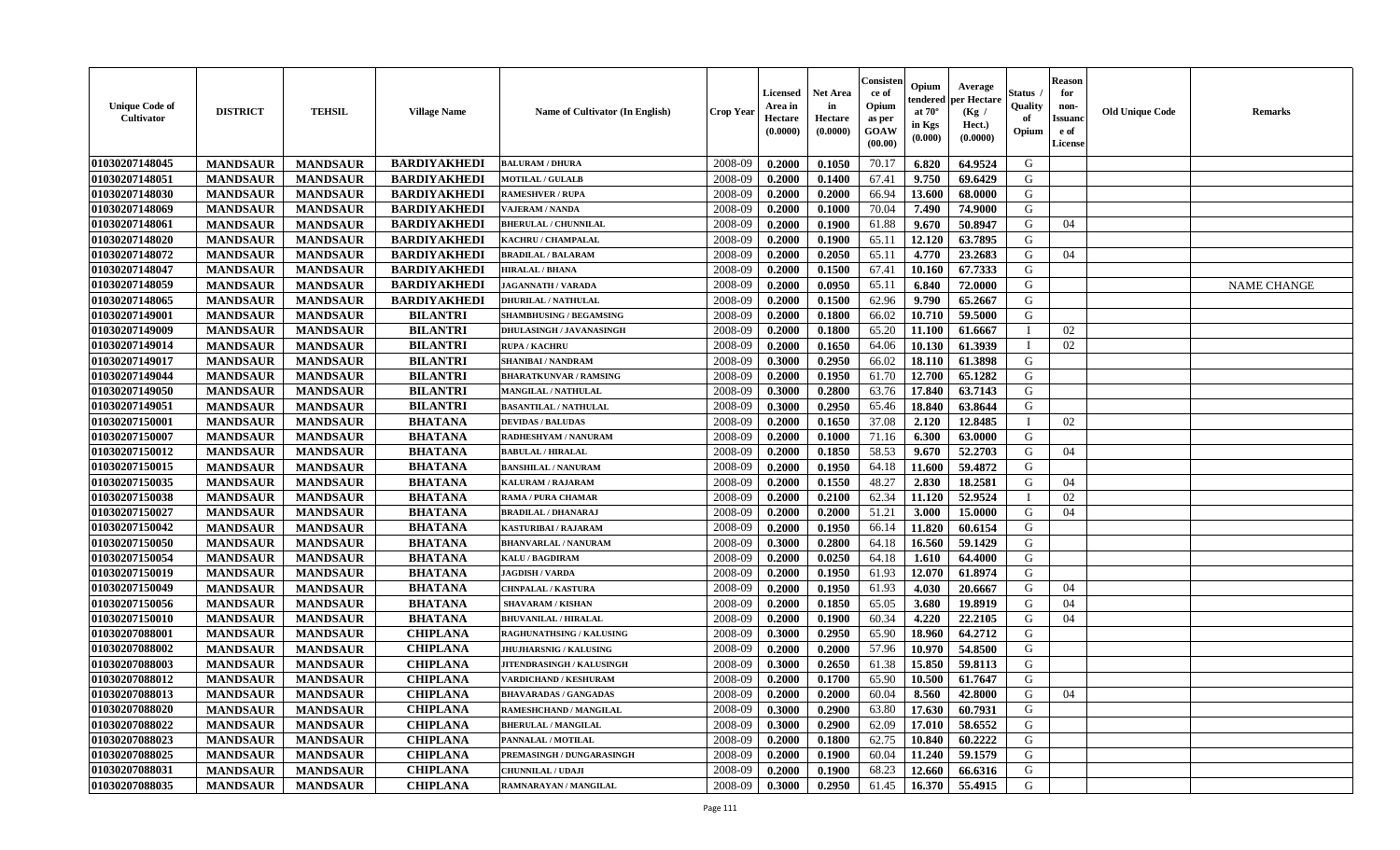| <b>Unique Code of</b><br><b>Cultivator</b> | <b>DISTRICT</b> | <b>TEHSIL</b>   | <b>Village Name</b> | Name of Cultivator (In English)   | <b>Crop Year</b> | <b>Licensed</b><br>Area in<br>Hectare<br>(0.0000) | <b>Net Area</b><br>in<br>Hectare<br>(0.0000) | Consister<br>ce of<br>Opium<br>as per<br>GOAW<br>(00.00) | Opium<br>endered<br>at $70^{\circ}$<br>in Kgs<br>(0.000) | Average<br>per Hectare<br>(Kg /<br>Hect.)<br>(0.0000) | Status<br>Quality<br>of<br>Opium | <b>Reason</b><br>for<br>non-<br><b>Issuand</b><br>e of<br>License | <b>Old Unique Code</b> | <b>Remarks</b> |
|--------------------------------------------|-----------------|-----------------|---------------------|-----------------------------------|------------------|---------------------------------------------------|----------------------------------------------|----------------------------------------------------------|----------------------------------------------------------|-------------------------------------------------------|----------------------------------|-------------------------------------------------------------------|------------------------|----------------|
| 01030207088036                             | <b>MANDSAUR</b> | <b>MANDSAUR</b> | <b>CHIPLANA</b>     | <b>SHANTIBAI / NANURAM</b>        | 2008-09          | 0.2000                                            | 0.0250                                       | 66.86                                                    | 1.620                                                    | 64.8000                                               | - 1                              | 02                                                                |                        |                |
| 01030207088038                             | <b>MANDSAUR</b> | <b>MANDSAUR</b> | <b>CHIPLANA</b>     | RAGHUNATHSING / RAMSING           | 2008-09          | 0.2000                                            | 0.1900                                       | 64.77                                                    | 11.990                                                   | 63.1053                                               | G                                |                                                                   |                        |                |
| 01030207088039                             | <b>MANDSAUR</b> | <b>MANDSAUR</b> | <b>CHIPLANA</b>     | PREMASINGH / GORDHANASINGH        | 2008-09          | 0.2000                                            | 0.1850                                       | 57.96                                                    | 6.070                                                    | 32.8108                                               | G                                | 04                                                                |                        |                |
| 01030207088043                             | <b>MANDSAUR</b> | <b>MANDSAUR</b> | <b>CHIPLANA</b>     | <b>GANESH / DHNNA</b>             | 2008-09          | 0.2000                                            | 0.0850                                       | 66.17                                                    | 5.250                                                    | 61.7647                                               | G                                |                                                                   |                        |                |
| 01030207088044                             | <b>MANDSAUR</b> | <b>MANDSAUR</b> | <b>CHIPLANA</b>     | SAJJANASINGH / LALASINGH          | 2008-09          | 0.2000                                            | 0.1700                                       | 62.75                                                    | 9.670                                                    | 56.8824                                               | G                                |                                                                   |                        |                |
| 01030207088047                             | <b>MANDSAUR</b> | <b>MANDSAUR</b> | <b>CHIPLANA</b>     | <b>GOPAL / BHERULAL</b>           | 2008-09          | 0.2000                                            | 0.1850                                       | 66.17                                                    | 11.440                                                   | 61.8378                                               | G                                |                                                                   |                        |                |
| 01030207088048                             | <b>MANDSAUR</b> | <b>MANDSAUR</b> | <b>CHIPLANA</b>     | <b>RAMSING / LALSINGH</b>         | 2008-09          | 0.2000                                            | 0.1850                                       | 66.17                                                    | 10.320                                                   | 55.7838                                               | ${\bf G}$                        |                                                                   |                        |                |
| 01030207088049                             | <b>MANDSAUR</b> | <b>MANDSAUR</b> | <b>CHIPLANA</b>     | RAJKUNWAR / HIMMATSINGH           | 2008-09          | 0.2000                                            | 0.1950                                       | 66.04                                                    | 12.100                                                   | 62.0513                                               | G                                |                                                                   |                        |                |
| 01030207088051                             | <b>MANDSAUR</b> | <b>MANDSAUR</b> | <b>CHIPLANA</b>     | NARAYANSING / SHAMBHUSINGH        | 2008-09          | 0.2000                                            | 0.1850                                       | 66.17                                                    | 10.970                                                   | 59.2973                                               | G                                |                                                                   |                        |                |
| 01030207088053                             | <b>MANDSAUR</b> | <b>MANDSAUR</b> | <b>CHIPLANA</b>     | RADHESHYAM / BHANVARLAL           | 2008-09          | 0.2000                                            | 0.1900                                       | 66.17                                                    | 11.590                                                   | 61.0000                                               | G                                |                                                                   |                        |                |
| 01030207088057                             | <b>MANDSAUR</b> | <b>MANDSAUR</b> | <b>CHIPLANA</b>     | LAKSHMANSINGH / BHUVANSINGH       | 2008-09          | 0.2000                                            | 0.1950                                       | 68.23                                                    | 12.890                                                   | 66.1026                                               | G                                |                                                                   |                        |                |
| 01030207088059                             | <b>MANDSAUR</b> | <b>MANDSAUR</b> | <b>CHIPLANA</b>     | <b>DILIPSING / SOHANSING</b>      | 2008-09          | 0.2000                                            | 0.1800                                       | 68.23                                                    | 11.170                                                   | 62.0556                                               | G                                |                                                                   |                        |                |
| 01030207088063                             | <b>MANDSAUR</b> | <b>MANDSAUR</b> | <b>CHIPLANA</b>     | <b>GOPALSINGH / JASTWANTSINGH</b> | 2008-09          | 0.2000                                            | 0.0600                                       | 69.21                                                    | 3.970                                                    | 66.1667                                               | G                                |                                                                   |                        |                |
| 01030207088065                             | <b>MANDSAUR</b> | <b>MANDSAUR</b> | <b>CHIPLANA</b>     | <b>MANOHARASINGH / KALUSINGH</b>  | 2008-09          | 0.2000                                            | 0.2000                                       | 68.23                                                    | 12.370                                                   | 61.8500                                               | G                                |                                                                   |                        |                |
| 01030207088067                             | <b>MANDSAUR</b> | <b>MANDSAUR</b> | <b>CHIPLANA</b>     | SHYAMLAL / LAKSHMINARAYAN         | 2008-09          | 0.2000                                            | 0.1950                                       | 65.33                                                    | 12.790                                                   | 65.5897                                               | G                                |                                                                   |                        |                |
| 01030207088070                             | <b>MANDSAUR</b> | <b>MANDSAUR</b> | <b>CHIPLANA</b>     | RATANASINGH / MADHOSINGH          | 2008-09          | 0.2000                                            | 0.1950                                       | 68.23                                                    | 11.870                                                   | 60.8718                                               | G                                |                                                                   |                        |                |
| 01030207088072                             | <b>MANDSAUR</b> | <b>MANDSAUR</b> | <b>CHIPLANA</b>     | JIVANASINGH / MADHOSINGH          | 2008-09          | 0.3000                                            | 0.1800                                       | 65.33                                                    | 10.630                                                   | 59.0556                                               | G                                |                                                                   |                        |                |
| 01030207088073                             | <b>MANDSAUR</b> | <b>MANDSAUR</b> | <b>CHIPLANA</b>     | RAMESHCHAND / MANGILAL            | 2008-09          | 0.2000                                            | 0.2050                                       | 65.33                                                    | 12.310                                                   | 60.0488                                               | G                                |                                                                   |                        |                |
| 01030207088075                             | <b>MANDSAUR</b> | <b>MANDSAUR</b> | <b>CHIPLANA</b>     | <b>SHAMBHUSINGH / LALSINGH</b>    | 2008-09          | 0.2000                                            | 0.1950                                       | 65.33                                                    | 11.340                                                   | 58.1538                                               | G                                |                                                                   |                        |                |
| 01030207088080                             | <b>MANDSAUR</b> | <b>MANDSAUR</b> | <b>CHIPLANA</b>     | MOHANSINGH / LALSINGH             | 2008-09          | 0.2000                                            | 0.2000                                       | 65.33                                                    | 12.810                                                   | 64.0500                                               | G                                |                                                                   |                        |                |
| 01030207088082                             | <b>MANDSAUR</b> | <b>MANDSAUR</b> | <b>CHIPLANA</b>     | <b>KRISHNADAS / MOHANDAS</b>      | 2008-09          | 0.2000                                            | 0.1900                                       | 66.83                                                    | 11.590                                                   | 61.0000                                               | G                                |                                                                   |                        |                |
| 01030207088083                             | <b>MANDSAUR</b> | <b>MANDSAUR</b> | <b>CHIPLANA</b>     | <b>BANUSINGH / SOHANASINGH</b>    | 2008-09          | 0.2000                                            | 0.1750                                       | 65.33                                                    | 11.030                                                   | 63.0286                                               | G                                |                                                                   |                        |                |
| 01030207088084                             | <b>MANDSAUR</b> | <b>MANDSAUR</b> | <b>CHIPLANA</b>     | <b>NAHARASINGH / GOKULASINGH</b>  | 2008-09          | 0.2000                                            | 0.1950                                       | 64.94                                                    | 11.680                                                   | 59.8974                                               | G                                |                                                                   |                        |                |
| 01030207088089                             | <b>MANDSAUR</b> | <b>MANDSAUR</b> | <b>CHIPLANA</b>     | <b>GANGADAS / BAGDIRAM</b>        | 2008-09          | 0.2000                                            | 0.1900                                       | 62.23                                                    | 11.490                                                   | 60.4737                                               | G                                |                                                                   |                        |                |
| 01030207088090                             | <b>MANDSAUR</b> | <b>MANDSAUR</b> | <b>CHIPLANA</b>     | RAMLAL / KANVARLAL                | 2008-09          | 0.2000                                            | 0.1000                                       | 64.88                                                    | 6.070                                                    | 60.7000                                               | G                                |                                                                   |                        |                |
| 01030207088091                             | <b>MANDSAUR</b> | <b>MANDSAUR</b> | <b>CHIPLANA</b>     | RAMDAYAL / KANCHANBAI             | 2008-09          | 0.2000                                            | 0.2000                                       | 66.46                                                    | 12.420                                                   | 62.1000                                               | G                                |                                                                   |                        |                |
| 01030207088092                             | <b>MANDSAUR</b> | <b>MANDSAUR</b> | <b>CHIPLANA</b>     | <b>OMPRAKASH / BASNTILAL</b>      | 2008-09          | 0.2000                                            |                                              |                                                          |                                                          | 0.0000                                                | $\mathbf{F}$                     |                                                                   |                        |                |
| 01030207088093                             | <b>MANDSAUR</b> | <b>MANDSAUR</b> | <b>CHIPLANA</b>     | <b>SURAJABAI / BHULIBAI</b>       | 2008-09          | 0.2000                                            | 0.0900                                       | 69.56                                                    | 6.400                                                    | 71.1111                                               | G                                |                                                                   |                        |                |
| 01030207088097                             | <b>MANDSAUR</b> | <b>MANDSAUR</b> | <b>CHIPLANA</b>     | <b>BHEULAL / SAWA</b>             | 2008-09          | 0.2000                                            |                                              |                                                          |                                                          | 0.0000                                                | $\mathbf{F}$                     |                                                                   |                        |                |
| 01030207088100                             | <b>MANDSAUR</b> | <b>MANDSAUR</b> | <b>CHIPLANA</b>     | <b>BASANTIBAI / KESHURAM</b>      | 2008-09          | 0.2000                                            | 0.2000                                       | 65.40                                                    | 12.430                                                   | 62.1500                                               | G                                |                                                                   |                        |                |
| 01030207088104                             | <b>MANDSAUR</b> | <b>MANDSAUR</b> | <b>CHIPLANA</b>     | <b>DASHRATH / BAPULAL</b>         | 2008-09          | 0.2000                                            | 0.2100                                       | 60.04                                                    | 12.050                                                   | 57.3810                                               | ${\bf G}$                        |                                                                   |                        |                |
| 01030207088107                             | <b>MANDSAUR</b> | <b>MANDSAUR</b> | <b>CHIPLANA</b>     | MADHOSINGH / VAKTAVARSINGH        | 2008-09          | 0.2000                                            | 0.1900                                       | 65.05                                                    | 11.730                                                   | 61.7368                                               | G                                |                                                                   |                        |                |
| 01030207088112                             | <b>MANDSAUR</b> | <b>MANDSAUR</b> | <b>CHIPLANA</b>     | <b>ISHWARSINGH / FATTESINGH</b>   | 2008-09          | 0.2000                                            | 0.1900                                       | 69.56                                                    | 11.750                                                   | 61.8421                                               | G                                |                                                                   |                        |                |
| 01030207088114                             | <b>MANDSAUR</b> | <b>MANDSAUR</b> | <b>CHIPLANA</b>     | KACHRIBAI / KANVARLAL             | 2008-09          | 0.2000                                            | 0.1750                                       | 65.05                                                    | 10.880                                                   | 62.1714                                               | G                                |                                                                   |                        |                |
| 01030207088115                             | <b>MANDSAUR</b> | <b>MANDSAUR</b> | <b>CHIPLANA</b>     | SHANKARLAL / BHERULAL             | 2008-09          | 0.2000                                            | 0.1850                                       | 65.05                                                    | 10.930                                                   | 59.0811                                               | G                                |                                                                   |                        |                |
| 01030207088122                             | <b>MANDSAUR</b> | <b>MANDSAUR</b> | <b>CHIPLANA</b>     | PRABHULAL / SAVARAM               | 2008-09          | 0.2000                                            | 0.1900                                       | 65.05                                                    | 11.050                                                   | 58.1579                                               | G                                |                                                                   |                        |                |
| 01030207088126                             | <b>MANDSAUR</b> | <b>MANDSAUR</b> | <b>CHIPLANA</b>     | <b>JAGDISH / LAKHSMINARAYAN</b>   | 2008-09          | 0.2000                                            | 0.1850                                       | 63.95                                                    | 11.550                                                   | 62.4324                                               | G                                |                                                                   |                        |                |
| 01030207088127                             | <b>MANDSAUR</b> | <b>MANDSAUR</b> | <b>CHIPLANA</b>     | KAMLABAI / GOPAL                  | 2008-09          | 0.2000                                            | 0.1950                                       | 63.95                                                    | 11.280                                                   | 57.8462                                               | G                                |                                                                   |                        |                |
| 01030207088128                             | <b>MANDSAUR</b> | <b>MANDSAUR</b> | <b>CHIPLANA</b>     | <b>MOHANLAL / BHERA</b>           | 2008-09          | 0.2000                                            | 0.1950                                       | 63.30                                                    | 11.370                                                   | 58.3077                                               | ${\bf G}$                        |                                                                   |                        |                |
| 01030207088129                             | <b>MANDSAUR</b> | <b>MANDSAUR</b> | <b>CHIPLANA</b>     | <b>RAMESH / MANNALAL</b>          | 2008-09          | 0.2000                                            | 0.2000                                       | 65.05                                                    | 4.770                                                    | 23.8500                                               | G                                | 04                                                                |                        |                |
| 01030207088132                             | <b>MANDSAUR</b> | <b>MANDSAUR</b> | <b>CHIPLANA</b>     | <b>KAMALABAI/NANDA</b>            | 2008-09          | 0.2000                                            | 0.1900                                       | 57.58                                                    | 7.550                                                    | 39.7368                                               | G                                | 04                                                                |                        |                |
| 01030207088134                             | <b>MANDSAUR</b> | <b>MANDSAUR</b> | <b>CHIPLANA</b>     | <b>NAGUSINGH / NATHUSINGH</b>     | 2008-09          | 0.2000                                            | 0.1950                                       | 57.58                                                    | 6.820                                                    | 34.9744                                               | G                                | 04                                                                |                        |                |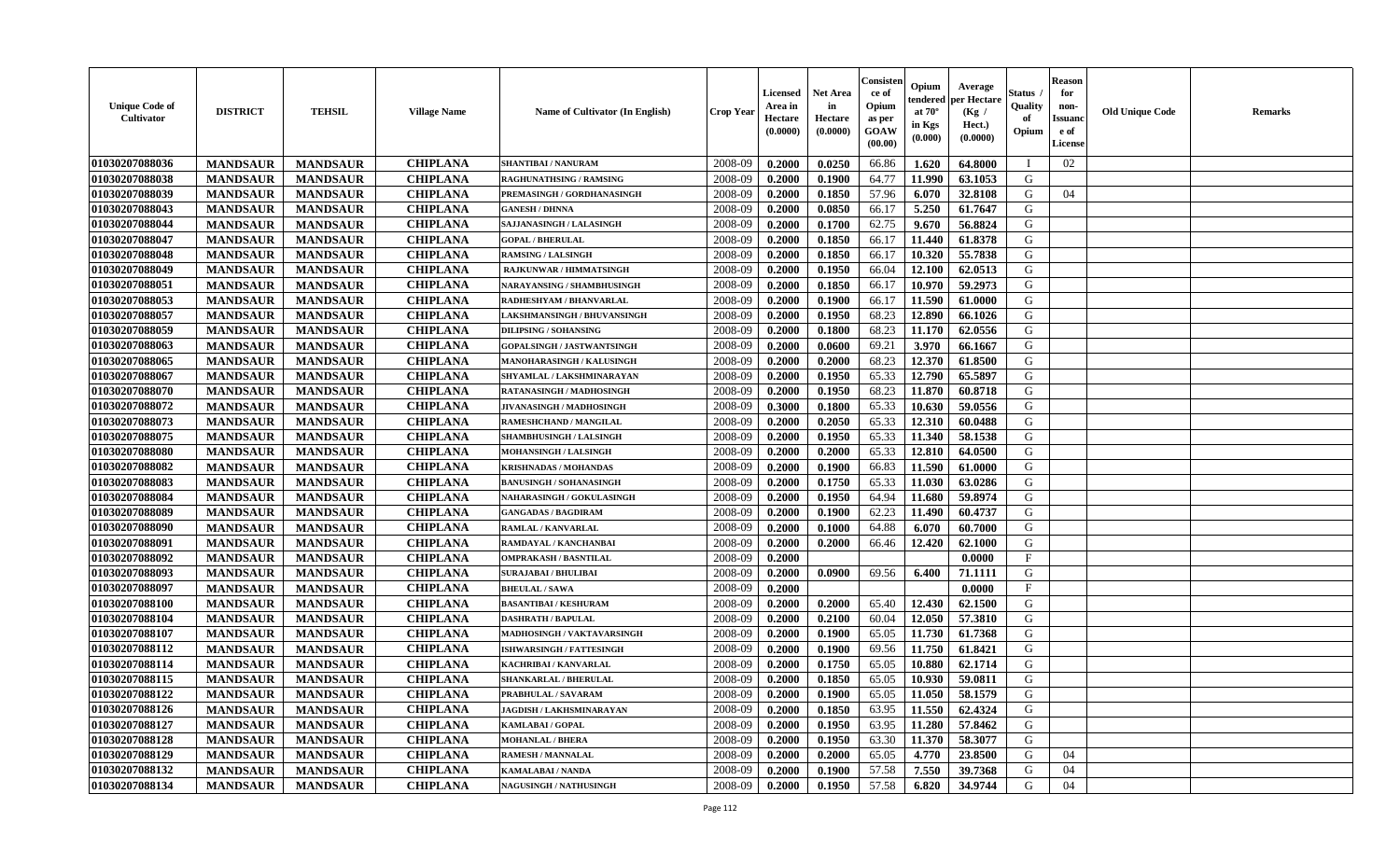| <b>Unique Code of</b><br><b>Cultivator</b> | <b>DISTRICT</b> | <b>TEHSIL</b>   | <b>Village Name</b> | <b>Name of Cultivator (In English)</b> | <b>Crop Year</b> | <b>Licensed</b><br>Area in<br>Hectare<br>(0.0000) | <b>Net Area</b><br>in<br>Hectare<br>(0.0000) | Consister<br>ce of<br>Opium<br>as per<br><b>GOAW</b><br>(00.00) | Opium<br>endered<br>at $70^\circ$<br>in Kgs<br>$(\mathbf{0.000})$ | Average<br>per Hectare<br>(Kg)<br>Hect.)<br>(0.0000) | Status<br>Quality<br>of<br>Opium | Reason<br>for<br>non-<br>Issuan<br>e of<br><b>License</b> | <b>Old Unique Code</b> | <b>Remarks</b> |
|--------------------------------------------|-----------------|-----------------|---------------------|----------------------------------------|------------------|---------------------------------------------------|----------------------------------------------|-----------------------------------------------------------------|-------------------------------------------------------------------|------------------------------------------------------|----------------------------------|-----------------------------------------------------------|------------------------|----------------|
| 01030207088139                             | <b>MANDSAUR</b> | <b>MANDSAUR</b> | <b>CHIPLANA</b>     | JASWANTSINGH / AMARSINGH               | 2008-09          | 0.2000                                            | 0.0250                                       | 65.05                                                           | 1.490                                                             | 59.6000                                              | G                                |                                                           |                        |                |
| 01030207088142                             | <b>MANDSAUR</b> | <b>MANDSAUR</b> | <b>CHIPLANA</b>     | <b>DHAPUBAI/MOHANDAS</b>               | 2008-09          | 0.2000                                            | 0.2000                                       | 65.39                                                           | 11.960                                                            | 59.8000                                              | G                                |                                                           |                        |                |
| 01030207088143                             | <b>MANDSAUR</b> | <b>MANDSAUR</b> | <b>CHIPLANA</b>     | <b>DHURA / NATHU</b>                   | 2008-09          | 0.2000                                            | 0.1900                                       | 65.39                                                           | 4.330                                                             | 22.7895                                              | G                                | 04                                                        |                        |                |
| 01030207088144                             | <b>MANDSAUR</b> | <b>MANDSAUR</b> | <b>CHIPLANA</b>     | <b>BHANVARKUNWAR / GORDHANSINGH</b>    | 2008-09          | 0.2000                                            | 0.1950                                       | 65.39                                                           | 12.080                                                            | 61.9487                                              | G                                |                                                           |                        |                |
| 01030207088146                             | <b>MANDSAUR</b> | <b>MANDSAUR</b> | <b>CHIPLANA</b>     | <b>MANGILAL / NATHU</b>                | 2008-09          | 0.2000                                            | 0.1950                                       | 63.30                                                           | 11.950                                                            | 61.2821                                              | G                                |                                                           |                        |                |
| 01030207088029                             | <b>MANDSAUR</b> | <b>MANDSAUR</b> | <b>CHIPLANA</b>     | RADHESHYAM / NATHULAL                  | 2008-09          | 0.2000                                            | 0.2000                                       | 65.76                                                           | 11.400                                                            | 57.0000                                              | G                                |                                                           |                        |                |
| 01030207088040                             | <b>MANDSAUR</b> | <b>MANDSAUR</b> | <b>CHIPLANA</b>     | <b>BHAGAVAN / GORDHAN</b>              | 2008-09          | 0.2000                                            | 0.1500                                       | 57.58                                                           | 4.910                                                             | 32.7333                                              | G                                | 04                                                        |                        |                |
| 01030207088056                             | <b>MANDSAUR</b> | <b>MANDSAUR</b> | <b>CHIPLANA</b>     | AMARASINGH / DALAPATASINGH             | 2008-09          | 0.2000                                            | 0.1900                                       | 53.34                                                           | 4.860                                                             | 25.5789                                              | G                                | 04                                                        |                        |                |
| 01030207088088                             | <b>MANDSAUR</b> | <b>MANDSAUR</b> | <b>CHIPLANA</b>     | RAJMAL / KANHAIYALAL                   | 2008-09          | 0.2000                                            | 0.1950                                       | 63.30                                                           | 11.700                                                            | 60.0000                                              | G                                |                                                           |                        |                |
| 01030207088095                             | <b>MANDSAUR</b> | <b>MANDSAUR</b> | <b>CHIPLANA</b>     | <b>BHAGUBAI/RAMLAL</b>                 | 2008-09          | 0.2000                                            | 0.1950                                       | 67.22                                                           | 11.640                                                            | 59.6923                                              | G                                |                                                           |                        |                |
| 01030207088098                             | <b>MANDSAUR</b> | <b>MANDSAUR</b> | <b>CHIPLANA</b>     | RATANKUNVAR / ARJUNSINGH               | 2008-09          | 0.2000                                            | 0.2000                                       | 65.39                                                           | 11.940                                                            | 59.7000                                              | G                                |                                                           |                        |                |
| 01030207088111                             | <b>MANDSAUR</b> | <b>MANDSAUR</b> | <b>CHIPLANA</b>     | <b>LALASINGH / GOPALASINGH</b>         | 2008-09          | 0.2000                                            | 0.1800                                       | 62.12                                                           | 7.620                                                             | 42.3333                                              | G                                | 04                                                        |                        |                |
| 01030207088119                             | <b>MANDSAUR</b> | <b>MANDSAUR</b> | <b>CHIPLANA</b>     | KAMLABAI / CHUNNILAL                   | 2008-09          | 0.2000                                            | 0.1600                                       | 65.68                                                           | 9.840                                                             | 61.5000                                              | G                                |                                                           |                        |                |
| 01030207088085                             | <b>MANDSAUR</b> | <b>MANDSAUR</b> | <b>CHIPLANA</b>     | SANADKUMAR / GOPAL                     | 2008-09          | 0.2000                                            | 0.2000                                       | 65.39                                                           | 11.770                                                            | 58.8500                                              | G                                |                                                           |                        |                |
| 01030207088140                             | <b>MANDSAUR</b> | <b>MANDSAUR</b> | <b>CHIPLANA</b>     | RUPIBAI / GORDHANALAL                  | 2008-09          | 0.2000                                            | 0.2000                                       | 60.53                                                           | 10.450                                                            | 52.2500                                              | G                                | 04                                                        |                        |                |
| 01030207088141                             | <b>MANDSAUR</b> | <b>MANDSAUR</b> | <b>CHIPLANA</b>     | <b>MODA / NANDA</b>                    | 2008-09          | 0.2000                                            | 0.2000                                       | 57.58                                                           | 10.220                                                            | 51.1000                                              | G                                | 04                                                        |                        |                |
| 01030207088071                             | <b>MANDSAUR</b> | <b>MANDSAUR</b> | <b>CHIPLANA</b>     | RANAJITASINGH / MODASINGH              | 2008-09          | 0.3000                                            | 0.2900                                       | 66.96                                                           | 18.510                                                            | 63.8276                                              | G                                |                                                           |                        |                |
| 01030207088124                             | <b>MANDSAUR</b> | <b>MANDSAUR</b> | <b>CHIPLANA</b>     | NANDAKUNVAR / SHAMBHUSINGH             | 2008-09          | 0.2000                                            | 0.1900                                       | 66.96                                                           | 11.510                                                            | 60.5789                                              | G                                |                                                           |                        |                |
| 01030207088007                             | <b>MANDSAUR</b> | <b>MANDSAUR</b> | <b>CHIPLANA</b>     | <b>NARAYANSING / KALUSING</b>          | 2008-09          | 0.2000                                            | 0.2000                                       | 66.96                                                           | 12.360                                                            | 61.8000                                              | G                                |                                                           |                        |                |
| 01030207088008                             | <b>MANDSAUR</b> | <b>MANDSAUR</b> | <b>CHIPLANA</b>     | <b>JORAWARSING / KALUSING</b>          | 2008-09          | 0.2000                                            | 0.1850                                       | 63.30                                                           | 11.580                                                            | 62.5946                                              | G                                |                                                           |                        |                |
| 01030207088076                             | <b>MANDSAUR</b> | <b>MANDSAUR</b> | <b>CHIPLANA</b>     | <b>CHATARSINGH / KALUSINGH</b>         | 2008-09          | 0.2000                                            | 0.1850                                       | 66.96                                                           | 11.390                                                            | 61.5676                                              | G                                |                                                           |                        |                |
| 01030207088032                             | <b>MANDSAUR</b> | <b>MANDSAUR</b> | <b>CHIPLANA</b>     | <b>BALARAM / DHANNA</b>                | 2008-09          | 0.2000                                            | 0.1850                                       | 66.96                                                           | 12.520                                                            | 67.6757                                              | G                                |                                                           |                        |                |
| 01030207088102                             | <b>MANDSAUR</b> | <b>MANDSAUR</b> | <b>CHIPLANA</b>     | RAMKUNVARBAI / AMBASHANKAR             | 2008-09          | 0.2000                                            | 0.1950                                       | 65.68                                                           | 11.650                                                            | 59.7436                                              | G                                |                                                           |                        |                |
| 01030207151016                             | <b>MANDSAUR</b> | <b>MANDSAUR</b> | <b>CHIRMOLIYA</b>   | RAMKANYABAI / KANIRAM                  | 2008-09          | 0.2000                                            | 0.1850                                       | 67.88                                                           | 12.090                                                            | 65.3514                                              | G                                |                                                           |                        |                |
| 01030207151003                             | <b>MANDSAUR</b> | <b>MANDSAUR</b> | <b>CHIRMOLIYA</b>   | <b>JHUJHAR / MANGALU</b>               | 2008-09          | 0.3000                                            |                                              |                                                                 |                                                                   | 0.0000                                               | $\mathbf{F}$                     |                                                           |                        |                |
| 01030207151005                             | <b>MANDSAUR</b> | <b>MANDSAUR</b> | <b>CHIRMOLIYA</b>   | <b>GOPAL / BHANVARLAL</b>              | 2008-09          | 0.2000                                            | 0.1900                                       | 61.83                                                           | 11.400                                                            | 60.0000                                              | G                                |                                                           |                        |                |
| 01030207151006                             | <b>MANDSAUR</b> | <b>MANDSAUR</b> | <b>CHIRMOLIYA</b>   | <b>MOHANLAL / BHERULAL</b>             | 2008-09          | 0.2000                                            | 0.1800                                       | 67.88                                                           | 11.400                                                            | 63.3333                                              | G                                |                                                           |                        |                |
| 01030207151007                             | <b>MANDSAUR</b> | <b>MANDSAUR</b> | <b>CHIRMOLIYA</b>   | <b>KANIRAM / BHERULAL</b>              | 2008-09          | 0.2000                                            | 0.1600                                       | 65.90                                                           | 8.930                                                             | 55.8125                                              | G                                |                                                           |                        |                |
| 01030207151010                             | <b>MANDSAUR</b> | <b>MANDSAUR</b> | <b>CHIRMOLIYA</b>   | PANNALAL / AMRATRAM                    | 2008-09          | 0.2000                                            | 0.0300                                       | 63.05                                                           | 1.830                                                             | 61.0000                                              | G                                |                                                           |                        |                |
| 01030207151015                             | <b>MANDSAUR</b> | <b>MANDSAUR</b> | <b>CHIRMOLIYA</b>   | RAM KUNVAR / NARAYAN                   | 2008-09          | 0.3000                                            | 0.2600                                       | 61.83                                                           | 15.550                                                            | 59.8077                                              | G                                |                                                           |                        |                |
| 01030207151017                             | <b>MANDSAUR</b> | <b>MANDSAUR</b> | <b>CHIRMOLIYA</b>   | <b>BAGDIRAM / BHUVANIRAM</b>           | 2008-09          | 0.2000                                            | 0.0200                                       | 69.15                                                           | 1.520                                                             | 76.0000                                              | G                                |                                                           |                        |                |
| 01030207151019                             | <b>MANDSAUR</b> | <b>MANDSAUR</b> | <b>CHIRMOLIYA</b>   | <b>MEGHA / MANGILAL</b>                | 2008-09          | 0.2000                                            | 0.0500                                       | 57.78                                                           | 2.890                                                             | 57.8000                                              | G                                |                                                           |                        |                |
| 01030207151021                             | <b>MANDSAUR</b> | <b>MANDSAUR</b> | <b>CHIRMOLIYA</b>   | <b>GATTUBAI/GOPAL</b>                  | 2008-09          | 0.2000                                            | 0.0750                                       | 57.78                                                           | 4.260                                                             | 56.8000                                              | G                                |                                                           |                        |                |
| 01030207151029                             | <b>MANDSAUR</b> | <b>MANDSAUR</b> | <b>CHIRMOLIYA</b>   | <b>BASANTILAL / PRABHULAL</b>          | 2008-09          | 0.2000                                            | 0.0250                                       | 62.12                                                           | 1.470                                                             | 58.8000                                              | G                                |                                                           |                        |                |
| 01030207151041                             | <b>MANDSAUR</b> | <b>MANDSAUR</b> | <b>CHIRMOLIYA</b>   | <b>BASANTILAL / JETRAM</b>             | 2008-09          | 0.2000                                            | 0.0300                                       | 63.05                                                           | 2.050                                                             | 68.3333                                              | G                                |                                                           |                        |                |
| 01030207151043                             | <b>MANDSAUR</b> | MANDSAUR        | <b>CHIRMOLIYA</b>   | <b>BHAGIRATH / HIRALAL</b>             | 2008-09          | 0.2000                                            | 0.1050                                       | 57.78                                                           |                                                                   | 5.830 55.5238                                        | G                                |                                                           |                        |                |
| 01030207151044                             | <b>MANDSAUR</b> | <b>MANDSAUR</b> | <b>CHIRMOLIYA</b>   | <b>RAMSINGH / KARUSINGH</b>            | 2008-09          | 0.2000                                            | 0.1950                                       | 63.05                                                           | 12.120                                                            | 62.1538                                              | G                                |                                                           |                        |                |
| 01030207151045                             | <b>MANDSAUR</b> | <b>MANDSAUR</b> | <b>CHIRMOLIYA</b>   | KARULAL / RAMLAL                       | 2008-09          | 0.2000                                            | 0.1050                                       | 63.05                                                           | 6.310                                                             | 60.0952                                              | G                                |                                                           |                        |                |
| 01030207151049                             | <b>MANDSAUR</b> | <b>MANDSAUR</b> | <b>CHIRMOLIYA</b>   | <b>RAMSINGH / BHUVANIRAM</b>           | 2008-09          | 0.2000                                            | 0.1950                                       | 57.78                                                           | 8.180                                                             | 41.9487                                              | G                                | 04                                                        |                        |                |
| 01030207151050                             | <b>MANDSAUR</b> | <b>MANDSAUR</b> | <b>CHIRMOLIYA</b>   | <b>SHYAMUBAI / RAMSINGH</b>            | 2008-09          | 0.2000                                            | 0.1750                                       | 63.05                                                           | 4.010                                                             | 22.9143                                              | G                                | 04                                                        |                        |                |
| 01030207151058                             | <b>MANDSAUR</b> | <b>MANDSAUR</b> | <b>CHIRMOLIYA</b>   | <b>KESLASH / BHERULAL</b>              | 2008-09          | 0.2000                                            | 0.1800                                       | 63.05                                                           | 10.570                                                            | 58.7222                                              | G                                |                                                           |                        |                |
| 01030207151060                             | <b>MANDSAUR</b> | <b>MANDSAUR</b> | <b>CHIRMOLIYA</b>   | KASTURIBAI / BHUWANIRAM                | 2008-09          | 0.3000                                            |                                              |                                                                 |                                                                   | 0.0000                                               | $\mathbf{F}$                     |                                                           |                        |                |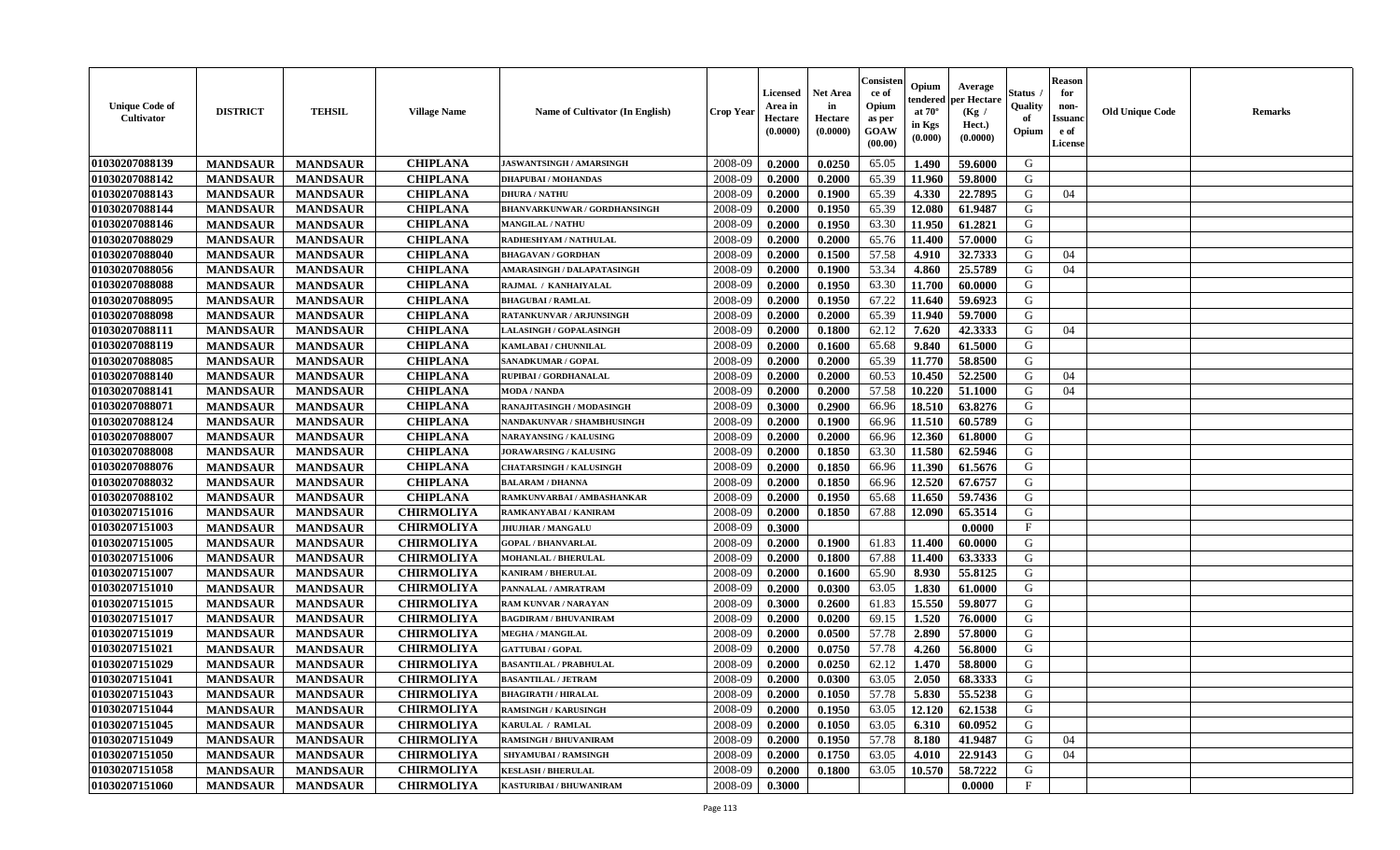| <b>Unique Code of</b><br><b>Cultivator</b> | <b>DISTRICT</b> | <b>TEHSIL</b>   | <b>Village Name</b>  | <b>Name of Cultivator (In English)</b> | <b>Crop Year</b> | <b>Licensed</b><br>Area in<br>Hectare<br>(0.0000) | <b>Net Area</b><br>in<br>Hectare<br>(0.0000) | Consisteı<br>ce of<br>Opium<br>as per<br><b>GOAW</b><br>(00.00) | Opium<br>endered<br>at $70^\circ$<br>in Kgs<br>$(\mathbf{0.000})$ | Average<br>per Hectare<br>(Kg /<br>Hect.)<br>(0.0000) | Status<br>Quality<br>of<br>Opium | Reason<br>for<br>non-<br>Issuan<br>e of<br>License | <b>Old Unique Code</b> | <b>Remarks</b> |
|--------------------------------------------|-----------------|-----------------|----------------------|----------------------------------------|------------------|---------------------------------------------------|----------------------------------------------|-----------------------------------------------------------------|-------------------------------------------------------------------|-------------------------------------------------------|----------------------------------|----------------------------------------------------|------------------------|----------------|
| 01030207151062                             | <b>MANDSAUR</b> | <b>MANDSAUR</b> | <b>CHIRMOLIYA</b>    | <b>RATANLAL / NANDA</b>                | 2008-09          | 0.2000                                            | 0.0300                                       | 54.49                                                           | 1.640                                                             | 54.6667                                               | G                                | 05                                                 |                        |                |
| 01030207151064                             | <b>MANDSAUR</b> | <b>MANDSAUR</b> | <b>CHIRMOLIYA</b>    | <b>SUNDARBAI/NANDA</b>                 | 2008-09          | 0.2000                                            | 0.0300                                       | 61.83                                                           | 1.850                                                             | 61.6667                                               | G                                |                                                    |                        |                |
| 01030207151066                             | <b>MANDSAUR</b> | <b>MANDSAUR</b> | <b>CHIRMOLIYA</b>    | <b>DEVRAM / BAGDIRAM</b>               | 2008-09          | 0.2000                                            | 0.0850                                       | 61.83                                                           | 4.780                                                             | 56.2353                                               | G                                |                                                    |                        |                |
| 01030207151069                             | <b>MANDSAUR</b> | <b>MANDSAUR</b> | <b>CHIRMOLIYA</b>    | <b>GANESHRAM / KACHRU</b>              | 2008-09          | 0.2000                                            | 0.1950                                       | 61.83                                                           | 11.390                                                            | 58.4103                                               | G                                |                                                    |                        |                |
| 01030207151071                             | <b>MANDSAUR</b> | <b>MANDSAUR</b> | <b>CHIRMOLIYA</b>    | <b>GATTUBAI / KISHANLAL</b>            | 2008-09          | 0.2000                                            | 0.2050                                       | 61.83                                                           | 11.360                                                            | 55.4146                                               | G                                |                                                    |                        |                |
| 01030207151072                             | <b>MANDSAUR</b> | <b>MANDSAUR</b> | <b>CHIRMOLIYA</b>    | RATANABAI / RAJARAM                    | 2008-09          | 0.2000                                            | 0.2000                                       | 57.72                                                           | 4.410                                                             | 22.0500                                               | $\blacksquare$                   | 02                                                 |                        |                |
| 01030207151077                             | <b>MANDSAUR</b> | <b>MANDSAUR</b> | <b>CHIRMOLIYA</b>    | RAMCHANDRA / RATANLAL                  | 2008-09          | 0.2000                                            | 0.1950                                       | 56.53                                                           | 10.080                                                            | 51.6923                                               | G                                | 04                                                 |                        |                |
| 01030207151078                             | <b>MANDSAUR</b> | <b>MANDSAUR</b> | <b>CHIRMOLIYA</b>    | PRABHULAL / MOTILAL                    | 2008-09          | 0.2000                                            | 0.1950                                       | 56.53                                                           | 4.450                                                             | 22.8205                                               | G                                | 04                                                 |                        |                |
| 01030207151083                             | <b>MANDSAUR</b> | <b>MANDSAUR</b> | <b>CHIRMOLIYA</b>    | PRABHULAL / HEMRAJ                     | 2008-09          | 0.2000                                            | 0.1100                                       | 67.88                                                           | 6.530                                                             | 59.3636                                               | G                                |                                                    |                        |                |
| 01030207151088                             | <b>MANDSAUR</b> | <b>MANDSAUR</b> | <b>CHIRMOLIYA</b>    | KALURAM / JETARAM                      | 2008-09          | 0.2000                                            | 0.1950                                       | 62.94                                                           | 2.370                                                             | 12.1538                                               | G                                | 04                                                 |                        |                |
| 01030207151038                             | <b>MANDSAUR</b> | <b>MANDSAUR</b> | <b>CHIRMOLIYA</b>    | <b>MANSINGH / BHERULAL</b>             | 2008-09          | 0.2000                                            | 0.0200                                       | 58.47                                                           | 1.130                                                             | 56.5000                                               | G                                |                                                    |                        |                |
| 01030207151047                             | <b>MANDSAUR</b> | <b>MANDSAUR</b> | <b>CHIRMOLIYA</b>    | <b>BASANTILAL / RAMLAL</b>             | 2008-09          | 0.2000                                            | 0.0350                                       | 62.46                                                           | 2.200                                                             | 62.8571                                               | G                                |                                                    |                        |                |
| 01030207151063                             | <b>MANDSAUR</b> | <b>MANDSAUR</b> | <b>CHIRMOLIYA</b>    | <b>BHERULAL / BHULIBAI</b>             | 2008-09          | 0.2000                                            | 0.0300                                       | 58.22                                                           | 1.760                                                             | 58.6667                                               | G                                |                                                    |                        |                |
| 01030207151012                             | <b>MANDSAUR</b> | <b>MANDSAUR</b> | <b>CHIRMOLIYA</b>    | <b>SHAVRAM / RAJAJRAM</b>              | 2008-09          | 0.2000                                            | 0.0300                                       | 62.94                                                           | 1.860                                                             | 62.0000                                               | G                                |                                                    |                        |                |
| 01030207151013                             | <b>MANDSAUR</b> | <b>MANDSAUR</b> | <b>CHIRMOLIYA</b>    | <b>DHULICHAND / HEMRAJ</b>             | 2008-09          | 0.2000                                            | 0.0250                                       | 62.46                                                           | 1.550                                                             | 62.0000                                               | G                                |                                                    |                        |                |
| 01030207151023                             | <b>MANDSAUR</b> | <b>MANDSAUR</b> | <b>CHIRMOLIYA</b>    | <b>GORDHAN / MANGILAL</b>              | 2008-09          | 0.2000                                            | 0.1950                                       | 57.01                                                           | 5.550                                                             | 28.4615                                               | G                                | 04                                                 |                        |                |
| 01030207151024                             | <b>MANDSAUR</b> | <b>MANDSAUR</b> | <b>CHIRMOLIYA</b>    | <b>GUDDIBAI / MANGILAL</b>             | 2008-09          | 0.2000                                            | 0.2000                                       | 62.94                                                           | 12.670                                                            | 63.3500                                               | G                                |                                                    |                        |                |
| 01030207151025                             | <b>MANDSAUR</b> | <b>MANDSAUR</b> | <b>CHIRMOLIYA</b>    | <b>BAPULAL / CHUNNILAL</b>             | 2008-09          | 0.2000                                            | 0.1900                                       | 66.68                                                           | 11.880                                                            | 62.5263                                               | П                                | 02                                                 |                        |                |
| 01030207151020                             | <b>MANDSAUR</b> | <b>MANDSAUR</b> | <b>CHIRMOLIYA</b>    | VISHRAMBAI / AMRATRAM                  | 2008-09          | 0.3000                                            |                                              |                                                                 |                                                                   | 0.0000                                                | $\mathbf{F}$                     |                                                    |                        |                |
| 01030207151026                             | <b>MANDSAUR</b> | <b>MANDSAUR</b> | <b>CHIRMOLIYA</b>    | <b>FAKIRCHAND / KISHAN</b>             | 2008-09          | 0.3000                                            | 0.2750                                       | 62.94                                                           | 15.190                                                            | 55.2364                                               | G                                |                                                    |                        |                |
| 01030207151027                             | <b>MANDSAUR</b> | <b>MANDSAUR</b> | <b>CHIRMOLIYA</b>    | CHAMANALAL / ONKARLAL                  | 2008-09          | 0.2000                                            | 0.1900                                       | 56.53                                                           | 2.890                                                             | 15.2105                                               | G                                | 04                                                 |                        |                |
| 01030207151051                             | <b>MANDSAUR</b> | <b>MANDSAUR</b> | <b>CHIRMOLIYA</b>    | MISHRRABAI / MANGILAL                  | 2008-09          | 0.2000                                            | 0.2000                                       | 54.49                                                           | 3.280                                                             | 16.4000                                               | G                                | 04                                                 |                        |                |
| 01030207151048                             | <b>MANDSAUR</b> | <b>MANDSAUR</b> | <b>CHIRMOLIYA</b>    | <b>SUKHALAL / BHERULAL</b>             | 2008-09          | 0.2000                                            |                                              |                                                                 |                                                                   | 0.0000                                                | $\mathbf{F}$                     |                                                    |                        |                |
| 01030207151090                             | <b>MANDSAUR</b> | <b>MANDSAUR</b> | <b>CHIRMOLIYA</b>    | <b>BAGDIRAM / BHANVARALAL</b>          | 2008-09          | 0.2000                                            | 0.1850                                       | 56.53                                                           | 3.830                                                             | 20.7027                                               | G                                | 04                                                 |                        |                |
| 01030207152010                             | <b>MANDSAUR</b> | <b>MANDSAUR</b> | <b>DHATURIYA</b>     | <b>SUKHIBAI / RAMCHANDRA</b>           | 2008-09          | 0.2000                                            | 0.1850                                       | 57.07                                                           | 4.090                                                             | 22.1081                                               | G                                | 04                                                 |                        |                |
| 01030207152001                             | <b>MANDSAUR</b> | <b>MANDSAUR</b> | <b>DHATURIYA</b>     | NATHIBAI / KACHARU                     | 2008-09          | 0.2000                                            | 0.0200                                       | 65.27                                                           | 1.330                                                             | 66.5000                                               | G                                | 09                                                 |                        |                |
| 01030207152003                             | <b>MANDSAUR</b> | <b>MANDSAUR</b> | <b>DHATURIYA</b>     | HARKUNVARBAI / RAMSINGH                | 2008-09          | 0.2000                                            | 0.1400                                       | 67.16                                                           | 8.510                                                             | 60.7857                                               | G                                |                                                    |                        |                |
| 01030207152006                             | <b>MANDSAUR</b> | <b>MANDSAUR</b> | <b>DHATURIYA</b>     | <b>HIRALAL / KACHRU</b>                | 2008-09          | 0.2000                                            | 0.0950                                       | 68.35                                                           | 6.540                                                             | 68.8421                                               | G                                |                                                    |                        |                |
| 01030207152008                             | <b>MANDSAUR</b> | <b>MANDSAUR</b> | <b>DHATURIYA</b>     | <b>GIRDHARI / RAGHUNATH</b>            | 2008-09          | 0.3000                                            |                                              |                                                                 |                                                                   | 0.0000                                                | $\mathbf{F}$                     |                                                    |                        |                |
| 01030207152009                             | <b>MANDSAUR</b> | <b>MANDSAUR</b> | <b>DHATURIYA</b>     | <b>BHAGIRATH / KARULAL GURJAR</b>      | 2008-09          | 0.2000                                            | 0.1000                                       | 65.10                                                           | 6.230                                                             | 62.3000                                               | G                                |                                                    |                        |                |
| 01030207152012                             | <b>MANDSAUR</b> | <b>MANDSAUR</b> | <b>DHATURIYA</b>     | <b>BHANVARGIR / TULASIGIR</b>          | 2008-09          | 0.2000                                            | 0.2000                                       | 52.21                                                           | 4.720                                                             | 23.6000                                               | G                                | 04                                                 |                        |                |
| 01030207152016                             | <b>MANDSAUR</b> | <b>MANDSAUR</b> | <b>DHATURIYA</b>     | <b>MANSINGH / UDA</b>                  | 2008-09          | 0.2000                                            | 0.2000                                       | 68.32                                                           | 11.860                                                            | 59.3000                                               | G                                |                                                    |                        |                |
| 01030207152017                             | <b>MANDSAUR</b> | <b>MANDSAUR</b> | <b>DHATURIYA</b>     | <b>VAGATRAM / ONKAR</b>                | 2008-09          | 0.3000                                            | 0.1100                                       | 69.02                                                           | 6.770                                                             | 61.5455                                               | G                                |                                                    |                        |                |
| 01030207152019                             | <b>MANDSAUR</b> | <b>MANDSAUR</b> | <b>DHATURIYA</b>     | <b>NAGU / GULAB</b>                    | 2008-09          | 0.3000                                            |                                              |                                                                 |                                                                   | 0.0000                                                | $\mathbf{F}$                     |                                                    |                        |                |
| 01030207152024                             | <b>MANDSAUR</b> | <b>MANDSAUR</b> | <b>DHATURIYA</b>     | <b>RAMESHVAR / KACHRU</b>              | 2008-09          | 0.3000                                            | 0.2200                                       | 62.91                                                           | 13.710                                                            | 62.3182                                               | G                                |                                                    |                        |                |
| <b>01030207152035</b>                      | <b>MANDSAUR</b> | <b>MANDSAUR</b> | <b>DHATURIYA</b>     | <b>RAMIBAI / DEVARAM</b>               | 2008-09          | 0.3000                                            | 0.2950                                       | 65.10                                                           |                                                                   | $15.280$ 51.7966                                      | G                                | 04                                                 |                        |                |
| 01030207152036                             | <b>MANDSAUR</b> | <b>MANDSAUR</b> | <b>DHATURIYA</b>     | MADHU / RUPA                           | 2008-09          | 0.3000                                            | 0.2850                                       | 68.22                                                           | 16.930                                                            | 59.4035                                               | G                                |                                                    |                        |                |
| 01030207152005                             | <b>MANDSAUR</b> | <b>MANDSAUR</b> | <b>DHATURIYA</b>     | <b>SONIBAI/GULAB</b>                   | 2008-09          | 0.2000                                            |                                              |                                                                 |                                                                   | 0.0000                                                | $_{\rm F}$                       |                                                    |                        |                |
| 01030207152002                             | <b>MANDSAUR</b> | <b>MANDSAUR</b> | <b>DHATURIYA</b>     | RANGLAL / GULAB GAYARI                 | 2008-09          | 0.3000                                            |                                              |                                                                 |                                                                   | 0.0000                                                | $\mathbf{F}$                     |                                                    |                        |                |
| 01030207152049                             | <b>MANDSAUR</b> | <b>MANDSAUR</b> | <b>DHATURIYA</b>     | SHANKARABAI / KANIRAM                  | 2008-09          | 0.2000                                            | 0.0300                                       | 70.86                                                           | 2.060                                                             | 68.6667                                               | G                                |                                                    |                        |                |
| 01030207152051                             | <b>MANDSAUR</b> | <b>MANDSAUR</b> | <b>DHATURIYA</b>     | SHIVAKANYABAI / MOHANALAL              | 2008-09          | 0.3000                                            | 0.1000                                       | 68.22                                                           | 6.390                                                             | 63.9000                                               | G                                |                                                    |                        |                |
| 01030207153185                             | <b>MANDSAUR</b> | <b>MANDSAUR</b> | <b>GURJARBARDIYA</b> | <b>MANSINGH / BASNTILAL</b>            | 2008-09          | 0.3000                                            | 0.1500                                       | 66.17                                                           | 11.720                                                            | 78.1333                                               | G                                |                                                    |                        |                |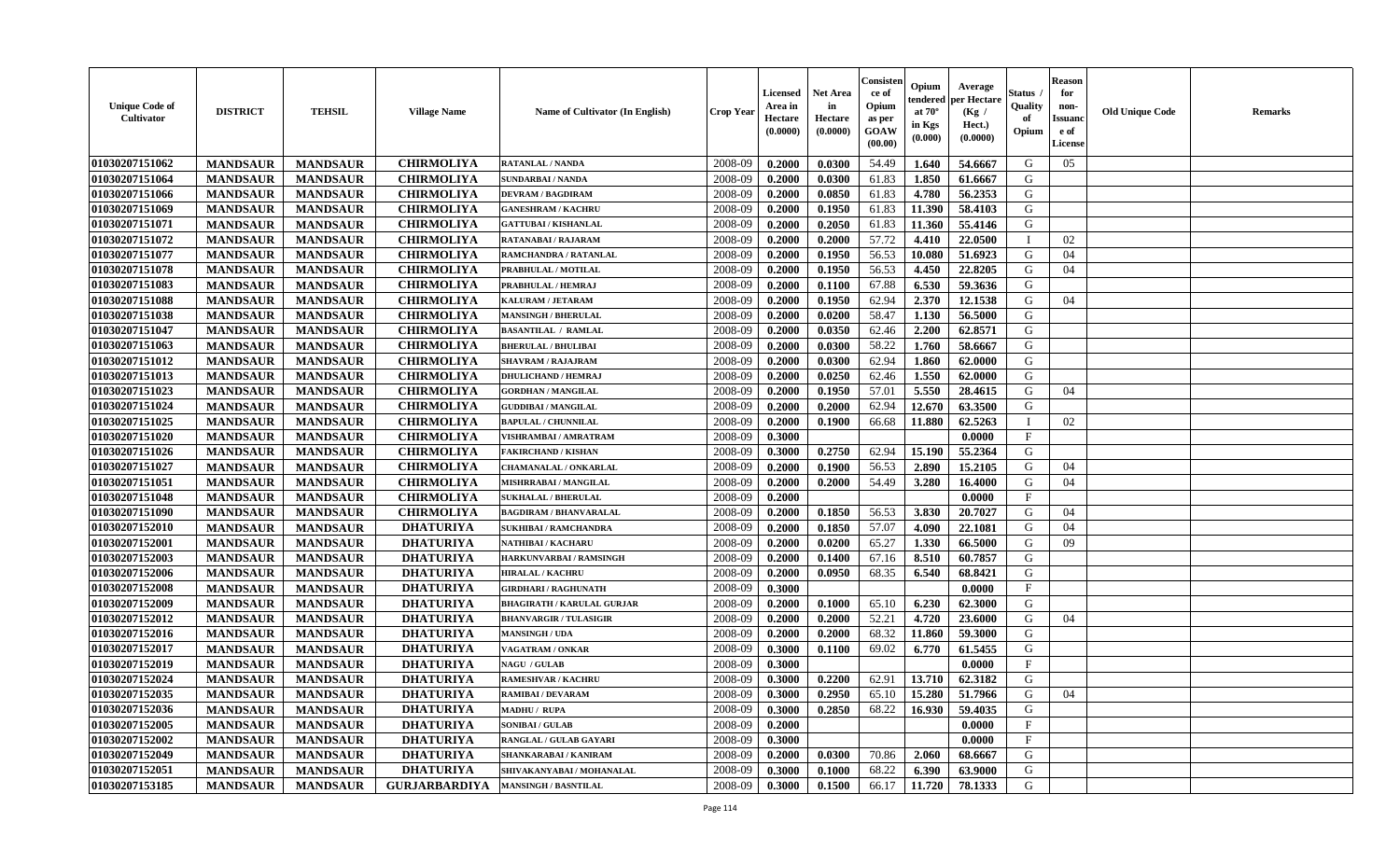| <b>Unique Code of</b><br><b>Cultivator</b> | <b>DISTRICT</b> | <b>TEHSIL</b>   | <b>Village Name</b>  | Name of Cultivator (In English)     | <b>Crop Year</b> | Licensed<br>Area in<br>Hectare<br>(0.0000) | <b>Net Area</b><br>in<br>Hectare<br>(0.0000) | Consister<br>ce of<br>Opium<br>as per<br><b>GOAW</b><br>(00.00) | Opium<br>tendered<br>at $70^\circ$<br>in Kgs<br>(0.000) | Average<br>per Hectare<br>(Kg)<br>Hect.)<br>(0.0000) | Status /<br>Quality<br>of<br>Opium | <b>Reason</b><br>for<br>non-<br><b>Issuand</b><br>e of<br>License | <b>Old Unique Code</b> | <b>Remarks</b> |
|--------------------------------------------|-----------------|-----------------|----------------------|-------------------------------------|------------------|--------------------------------------------|----------------------------------------------|-----------------------------------------------------------------|---------------------------------------------------------|------------------------------------------------------|------------------------------------|-------------------------------------------------------------------|------------------------|----------------|
| 01030207153004                             | <b>MANDSAUR</b> | <b>MANDSAUR</b> | <b>GURJARBARDIYA</b> | <b>NANALAL / PANNALAL</b>           | 2008-09          | 0.2000                                     | 0.1950                                       | 56.63                                                           | 7.600                                                   | 38.9744                                              | G                                  | 04                                                                |                        |                |
| 01030207153007                             | <b>MANDSAUR</b> | <b>MANDSAUR</b> | <b>GURJARBARDIYA</b> | <b>GORISHANKAR / MADHULAL</b>       | 2008-09          | 0.3000                                     | 0.3000                                       | 66.17                                                           | 20.050                                                  | 66.8333                                              | G                                  |                                                                   |                        |                |
| 01030207153009                             | <b>MANDSAUR</b> | <b>MANDSAUR</b> | <b>GURJARBARDIYA</b> | <b>FAKIRCHANDRA / BASNTILAL</b>     | 2008-09          | 0.3000                                     | 0.1450                                       | 56.63                                                           | 7.940                                                   | 54.7586                                              | G                                  |                                                                   |                        |                |
| 01030207153011                             | <b>MANDSAUR</b> | <b>MANDSAUR</b> | <b>GURJARBARDIYA</b> | <b>JAVAHARLAL / UDAYLAL</b>         | 2008-09          | 0.2000                                     |                                              |                                                                 |                                                         | 0.0000                                               | F                                  |                                                                   |                        |                |
| 01030207153014                             | <b>MANDSAUR</b> | <b>MANDSAUR</b> | <b>GURJARBARDIYA</b> | <b>GANGABAI/KARULAL</b>             | 2008-09          | 0.2000                                     |                                              |                                                                 |                                                         | 0.0000                                               | $\mathbf F$                        |                                                                   |                        |                |
| 01030207153017                             | <b>MANDSAUR</b> | <b>MANDSAUR</b> | <b>GURJARBARDIYA</b> | <b>KARULAL / KISHANLAL</b>          | 2008-09          | 0.2000                                     |                                              |                                                                 |                                                         | 0.0000                                               | $\mathbf{F}$                       |                                                                   |                        |                |
| 01030207153023                             | <b>MANDSAUR</b> | <b>MANDSAUR</b> | <b>GURJARBARDIYA</b> | <b>BAPULAL / JAYSINGH</b>           | 2008-09          | 0.2000                                     | 0.1750                                       | 64.04                                                           | 3.550                                                   | 20.2857                                              | G                                  | 04                                                                |                        |                |
| 01030207153025                             | <b>MANDSAUR</b> | <b>MANDSAUR</b> | <b>GURJARBARDIYA</b> | <b>KESARBAI/ CHAMPALAL</b>          | 2008-09          | 0.2000                                     | 0.2000                                       | 51.49                                                           | 3.800                                                   | 19.0000                                              |                                    | 02                                                                |                        |                |
| 01030207153029                             | <b>MANDSAUR</b> | <b>MANDSAUR</b> | <b>GURJARBARDIYA</b> | <b>BHERULAL / KARULAL</b>           | 2008-09          | 0.3000                                     | 0.1000                                       | 58.84                                                           | 5.680                                                   | 56.8000                                              | G                                  |                                                                   |                        |                |
| 01030207153032                             | <b>MANDSAUR</b> | <b>MANDSAUR</b> | <b>GURJARBARDIYA</b> | <b>KOMAL / MANGILAL</b>             | 2008-09          | 0.3000                                     |                                              |                                                                 |                                                         | 0.0000                                               | F                                  |                                                                   |                        |                |
| 01030207153034                             | <b>MANDSAUR</b> | <b>MANDSAUR</b> | <b>GURJARBARDIYA</b> | <b>BANSHILAL / BHANVARLAL</b>       | 2008-09          | 0.2000                                     | 0.1950                                       | 62.49                                                           | 9.520                                                   | 48.8205                                              | -1                                 | 02                                                                |                        |                |
| 01030207153035                             | <b>MANDSAUR</b> | <b>MANDSAUR</b> | <b>GURJARBARDIYA</b> | SATAYNARAYAN / RAMLAL               | 2008-09          | 0.2000                                     | 0.1300                                       | 66.87                                                           | 7.620                                                   | 58.6154                                              |                                    | 02                                                                |                        |                |
| 01030207153037                             | <b>MANDSAUR</b> | <b>MANDSAUR</b> | <b>GURJARBARDIYA</b> | <b>SHANTILAL / RAMLAL</b>           | 2008-09          | 0.2000                                     | 0.2100                                       | 62.22                                                           | 13.080                                                  | 62,2857                                              |                                    | 02                                                                |                        |                |
| 01030207153041                             | <b>MANDSAUR</b> | <b>MANDSAUR</b> | <b>GURJARBARDIYA</b> | HANSRAJ / KISHANLAL                 | 2008-09          | 0.2000                                     |                                              |                                                                 |                                                         | 0.0000                                               | F                                  |                                                                   |                        |                |
| 01030207153045                             | <b>MANDSAUR</b> | <b>MANDSAUR</b> | <b>GURJARBARDIYA</b> | RAMLAL / LAKSHMINARAYAN             | 2008-09          | 0.2000                                     | 0.1950                                       | 63.59                                                           | 11.970                                                  | 61.3846                                              | G                                  |                                                                   |                        |                |
| 01030207153049                             | <b>MANDSAUR</b> | <b>MANDSAUR</b> | <b>GURJARBARDIYA</b> | SHYAMLAL / PRABHULAL                | 2008-09          | 0.2000                                     | 0.2000                                       | 63.59                                                           | 11.900                                                  | 59.5000                                              | G                                  |                                                                   |                        |                |
| 01030207153050                             | <b>MANDSAUR</b> | <b>MANDSAUR</b> | <b>GURJARBARDIYA</b> | <b>KAMALSINGH / KANVARLAL</b>       | 2008-09          | 0.2000                                     | 0.1900                                       | 63.59                                                           | 11.060                                                  | 58.2105                                              | G                                  |                                                                   |                        |                |
| 01030207153052                             | <b>MANDSAUR</b> | <b>MANDSAUR</b> | <b>GURJARBARDIYA</b> | <b>MANNSINGH / UDERAM</b>           | 2008-09          | 0.2000                                     | 0.1850                                       | 63.59                                                           | 9.090                                                   | 49.1351                                              | G                                  | 04                                                                |                        |                |
| 01030207153055                             | <b>MANDSAUR</b> | <b>MANDSAUR</b> | <b>GURJARBARDIYA</b> | <b>MANNALAL / DEVILAL</b>           | 2008-09          | 0.2000                                     |                                              |                                                                 |                                                         | 0.0000                                               | F                                  |                                                                   |                        |                |
| 01030207153057                             | <b>MANDSAUR</b> | <b>MANDSAUR</b> | <b>GURJARBARDIYA</b> | <b>BALURAM / GANESHRAM</b>          | 2008-09          | 0.2000                                     | 0.0500                                       | 64.04                                                           | 3.010                                                   | 60.2000                                              | G                                  |                                                                   |                        |                |
| 01030207153059                             | <b>MANDSAUR</b> | <b>MANDSAUR</b> | <b>GURJARBARDIYA</b> | <b>GOPALDAS / RAMDAYALDAS</b>       | 2008-09          | 0.2000                                     | 0.1900                                       | 59.63                                                           | 10.680                                                  | 56.2105                                              | G                                  |                                                                   |                        |                |
| 01030207153061                             | <b>MANDSAUR</b> | <b>MANDSAUR</b> | <b>GURJARBARDIYA</b> | LAKSHMINARAYAN / BADRILAL           | 2008-09          | 0.2000                                     | 0.2050                                       | 64.04                                                           | 12.260                                                  | 59.8049                                              | G                                  |                                                                   |                        |                |
| 01030207153062                             | <b>MANDSAUR</b> | <b>MANDSAUR</b> | <b>GURJARBARDIYA</b> | <b>SUKHLAL / ONKAR GURJAR CHOTA</b> | 2008-09          | 0.2000                                     | 0.1850                                       | 59.63                                                           | 11.310                                                  | 61.1351                                              | G                                  |                                                                   |                        |                |
| 01030207153066                             | <b>MANDSAUR</b> | <b>MANDSAUR</b> | <b>GURJARBARDIYA</b> | LAKSHMAN / GANGARAM                 | 2008-09          | 0.3000                                     | 0.2950                                       | 57.70                                                           | 8.760                                                   | 29.6949                                              | G                                  | 04                                                                |                        |                |
| 01030207153070                             | <b>MANDSAUR</b> | <b>MANDSAUR</b> | <b>GURJARBARDIYA</b> | <b>SAGARMAL / RAMNIVAS</b>          | 2008-09          | 0.2000                                     | 0.2000                                       | 62.77                                                           | 12.580                                                  | 62.9000                                              | G                                  |                                                                   |                        |                |
| 01030207153073                             | <b>MANDSAUR</b> | <b>MANDSAUR</b> | <b>GURJARBARDIYA</b> | <b>GORISHANKAR / BHANVARLAL</b>     | 2008-09          | 0.3000                                     | 0.2850                                       | 65.95                                                           | 19.810                                                  | 69.5088                                              | G                                  |                                                                   |                        |                |
| 01030207153076                             | <b>MANDSAUR</b> | <b>MANDSAUR</b> | <b>GURJARBARDIYA</b> | <b>BHUVANSINGH / BASANTILAL</b>     | 2008-09          | 0.2000                                     | 0.1000                                       | 62.77                                                           | 6.250                                                   | 62.5000                                              | G                                  |                                                                   |                        |                |
| 01030207153078                             | <b>MANDSAUR</b> | <b>MANDSAUR</b> | <b>GURJARBARDIYA</b> | <b>NAGULAL / BADRILAL</b>           | 2008-09          | 0.3000                                     | 0.2000                                       | 62.77                                                           | 11.670                                                  | 58.3500                                              | G                                  |                                                                   |                        |                |
| 01030207153090                             | <b>MANDSAUR</b> | <b>MANDSAUR</b> | <b>GURJARBARDIYA</b> | <b>KANHAIYALAL / RAMLAL</b>         | 2008-09          | 0.2000                                     | 0.2000                                       | 66.10                                                           | 13.120                                                  | 65.6000                                              | G                                  |                                                                   |                        |                |
| 01030207153093                             | <b>MANDSAUR</b> | <b>MANDSAUR</b> | <b>GURJARBARDIYA</b> | <b>GORDHAN / RAMNIVAS</b>           | 2008-09          | 0.2000                                     | 0.1900                                       | 61.89                                                           | 4.980                                                   | 26.2105                                              | G                                  | 04                                                                |                        |                |
| 01030207153096                             | <b>MANDSAUR</b> | <b>MANDSAUR</b> | <b>GURJARBARDIYA</b> | RAMNARAYAN / BHAGIRATH              | 2008-09          | 0.2000                                     | 0.1800                                       | 61.89                                                           | 5.150                                                   | 28.6111                                              | G                                  | 04                                                                |                        |                |
| 01030207153097                             | <b>MANDSAUR</b> | <b>MANDSAUR</b> | <b>GURJARBARDIYA</b> | <b>MOTILAL / PYARCHANDRA</b>        | 2008-09          | 0.2000                                     | 0.1000                                       | 62.41                                                           | 6.330                                                   | 63.3000                                              | G                                  |                                                                   |                        |                |
| 01030207153104                             | <b>MANDSAUR</b> | <b>MANDSAUR</b> | <b>GURJARBARDIYA</b> | KANCHANBAI / GOVINDRAM              | 2008-09          | 0.2000                                     | 0.0950                                       | 59.93                                                           | 5.690                                                   | 59.8947                                              | G                                  |                                                                   |                        |                |
| 01030207153105                             | <b>MANDSAUR</b> | <b>MANDSAUR</b> | <b>GURJARBARDIYA</b> | <b>GOPAL/NATHULAL</b>               | 2008-09          | 0.3000                                     | 0.1150                                       | 64.63                                                           | 7.030                                                   | 61.1304                                              | G                                  |                                                                   |                        |                |
| 01030207153106                             | <b>MANDSAUR</b> | <b>MANDSAUR</b> | <b>GURJARBARDIYA</b> | PANNALAL / HIRALAL                  | 2008-09          | 0.2000                                     | 0.1950                                       | 59.93                                                           | 10.690                                                  | 54.8205                                              | G                                  |                                                                   |                        |                |
| 01030207153107                             | <b>MANDSAUR</b> | <b>MANDSAUR</b> | <b>GURJARBARDIYA</b> | <b>MANGILAL / GABBA JI</b>          | 2008-09          | 0.2000                                     | 0.1950                                       | 59.93                                                           | 11.650                                                  | 59.7436                                              | G                                  |                                                                   |                        |                |
| 01030207153119                             | <b>MANDSAUR</b> | <b>MANDSAUR</b> | <b>GURJARBARDIYA</b> | <b>UDAYLAL / KARU</b>               | 2008-09          | 0.2000                                     | 0.1750                                       | 62.41                                                           | 10.430                                                  | 59.6000                                              | G                                  |                                                                   |                        |                |
| 01030207153122                             | <b>MANDSAUR</b> | <b>MANDSAUR</b> | <b>GURJARBARDIYA</b> | <b>SHAVRAM / KANVARLAL</b>          | 2008-09          | 0.2000                                     | 0.1900                                       | 64.63                                                           | 7.880                                                   | 41.4737                                              | G                                  | 04                                                                |                        |                |
| 01030207153123                             | <b>MANDSAUR</b> | <b>MANDSAUR</b> | <b>GURJARBARDIYA</b> | <b>VARDIBAI / DEVICHANDRA</b>       | 2008-09          | 0.2000                                     | 0.1200                                       | 59.63                                                           | 6.520                                                   | 54.3333                                              | G                                  |                                                                   |                        |                |
| 01030207153125                             | <b>MANDSAUR</b> | <b>MANDSAUR</b> | <b>GURJARBARDIYA</b> | <b>MANGILAL / HIRALAL</b>           | 2008-09          | 0.2000                                     | 0.1800                                       | 62.41                                                           | 6.130                                                   | 34.0556                                              | G                                  | 04                                                                |                        |                |
| 01030207153127                             | <b>MANDSAUR</b> | <b>MANDSAUR</b> | <b>GURJARBARDIYA</b> | <b>HIRALAL / MODIRAM</b>            | 2008-09          | 0.3000                                     | 0.3050                                       | 62.41                                                           | 20.430                                                  | 66.9836                                              | G                                  |                                                                   |                        |                |
| 01030207153135                             | <b>MANDSAUR</b> | <b>MANDSAUR</b> | <b>GURJARBARDIYA</b> | <b>GITABAI/DULICHANDRA</b>          | 2008-09          | 0.2000                                     | 0.1950                                       | 64.63                                                           | 11.630                                                  | 59.6410                                              | G                                  |                                                                   |                        |                |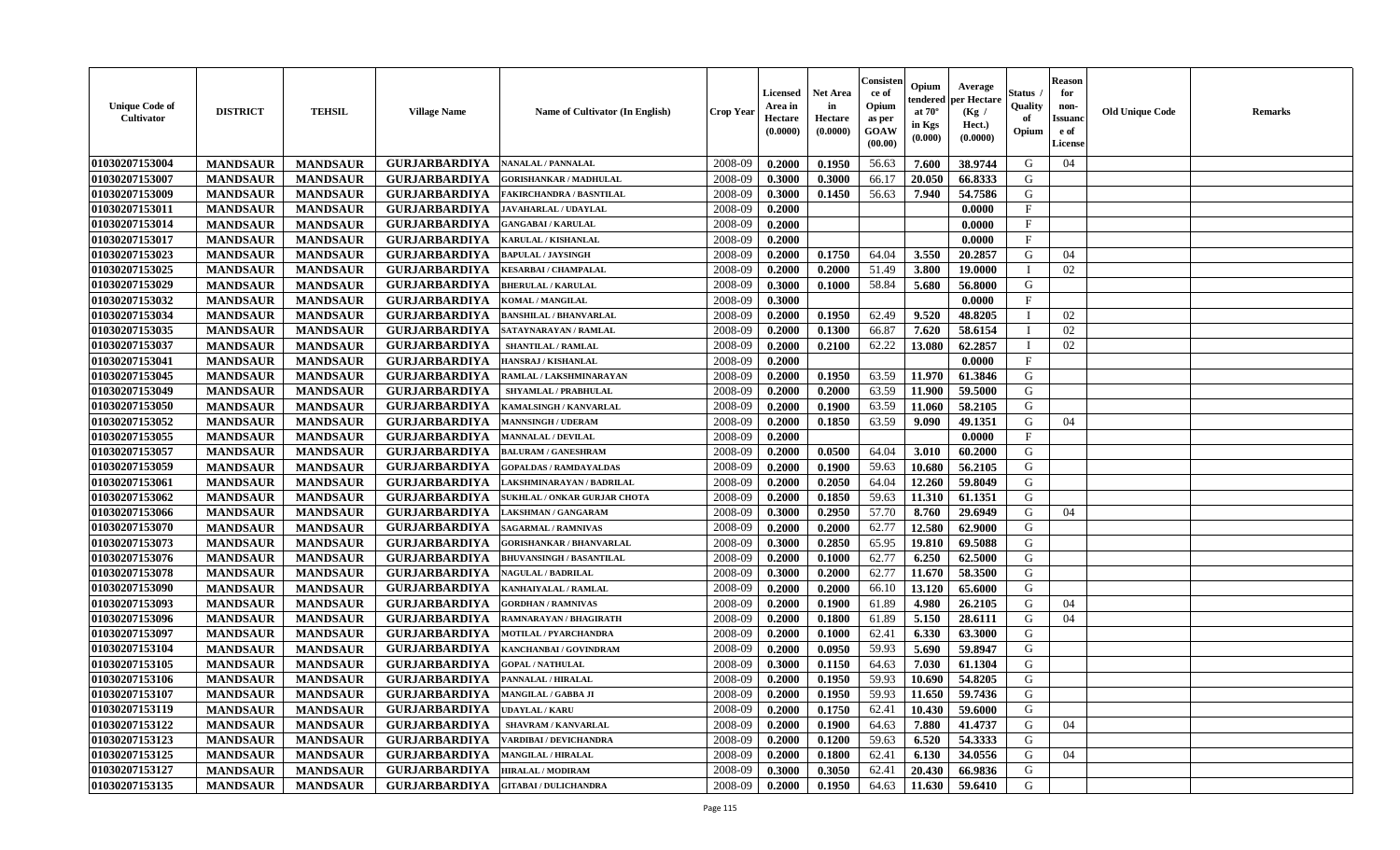| <b>Unique Code of</b><br>Cultivator | <b>DISTRICT</b> | <b>TEHSIL</b>   | <b>Village Name</b>  | Name of Cultivator (In English) | Crop Year | Licensed<br>Area in<br>Hectare<br>(0.0000) | <b>Net Area</b><br>in<br>Hectare<br>(0.0000) | Consisten<br>ce of<br>Opium<br>as per<br>GOAW<br>(00.00) | Opium<br>tendered<br>at $70^{\circ}$<br>in Kgs<br>(0.000) | Average<br>per Hectare<br>(Kg /<br>Hect.)<br>(0.0000) | Status<br>Quality<br>of<br>Opium | <b>Reason</b><br>for<br>non-<br><b>Issuand</b><br>e of<br>License | <b>Old Unique Code</b> | <b>Remarks</b>     |
|-------------------------------------|-----------------|-----------------|----------------------|---------------------------------|-----------|--------------------------------------------|----------------------------------------------|----------------------------------------------------------|-----------------------------------------------------------|-------------------------------------------------------|----------------------------------|-------------------------------------------------------------------|------------------------|--------------------|
| 01030207153140                      | <b>MANDSAUR</b> | <b>MANDSAUR</b> | <b>GURJARBARDIYA</b> | <b>SAMPATBAI/NATHU</b>          | 2008-09   | 0.3000                                     | 0.1350                                       | 64.63                                                    | 8.050                                                     | 59.6296                                               | G                                |                                                                   |                        |                    |
| 01030207153141                      | <b>MANDSAUR</b> | <b>MANDSAUR</b> | <b>GURJARBARDIYA</b> | <b>MANGILAL / RAMA</b>          | 2008-09   | 0.2000                                     | 0.1950                                       | 59.63                                                    | 10.790                                                    | 55.3333                                               | G                                |                                                                   |                        |                    |
| 01030207153144                      | <b>MANDSAUR</b> | <b>MANDSAUR</b> | <b>GURJARBARDIYA</b> | <b>RAMESHVAR / BHERULAL</b>     | 2008-09   | 0.3000                                     | 0.2900                                       | 62.41                                                    | 17.690                                                    | 61.0000                                               | G                                |                                                                   |                        |                    |
| 01030207153024                      | <b>MANDSAUR</b> | <b>MANDSAUR</b> | <b>GURJARBARDIYA</b> | <b>KESHARBAI / KAMALSINGH</b>   | 2008-09   | 0.2000                                     |                                              |                                                          |                                                           | 0.0000                                                | F                                |                                                                   |                        |                    |
| 01030207153109                      | <b>MANDSAUR</b> | <b>MANDSAUR</b> | <b>GURJARBARDIYA</b> | KACHRULAL / CHAMPALAL           | 2008-09   | 0.2000                                     | 0.1950                                       | 64.63                                                    | 12.380                                                    | 63.4872                                               | G                                |                                                                   |                        |                    |
| 01030207153149                      | <b>MANDSAUR</b> | <b>MANDSAUR</b> | <b>GURJARBARDIYA</b> | KANVARLAL / BHANVARLAL          | 2008-09   | 0.2000                                     | 0.1900                                       | 66.17                                                    | 12.360                                                    | 65.0526                                               | G                                |                                                                   |                        |                    |
| 01030207153150                      | <b>MANDSAUR</b> | <b>MANDSAUR</b> | <b>GURJARBARDIYA</b> | <b>NATHU / RAMA</b>             | 2008-09   | 0.2000                                     | 0.1850                                       | 66.17                                                    | 5.820                                                     | 31.4595                                               | G                                | 04                                                                |                        |                    |
| 01030207153151                      | <b>MANDSAUR</b> | <b>MANDSAUR</b> | <b>GURJARBARDIYA</b> | <b>BHANVARLAL / NATHU</b>       | 2008-09   | 0.2000                                     | 0.2000                                       | 62.67                                                    | 11.460                                                    | 57.3000                                               | G                                |                                                                   |                        |                    |
| 01030207153160                      | <b>MANDSAUR</b> | <b>MANDSAUR</b> | <b>GURJARBARDIYA</b> | <b>UDAYLAL / RAMLAL</b>         | 2008-09   | 0.2000                                     | 0.1100                                       | 61.00                                                    | 4.700                                                     | 42.7273                                               | G                                | 04                                                                |                        |                    |
| 01030207153165                      | <b>MANDSAUR</b> | <b>MANDSAUR</b> | <b>GURJARBARDIYA</b> | KAMLABAI / RAMCHANDRA           | 2008-09   | 0.2000                                     | 0.2000                                       | 66.17                                                    | 12.640                                                    | 63.2000                                               | G                                |                                                                   |                        |                    |
| 01030207153167                      | <b>MANDSAUR</b> | <b>MANDSAUR</b> | <b>GURJARBARDIYA</b> | <b>MANGILAL / BHERULAL</b>      | 2008-09   | 0.2000                                     | 0.1900                                       | 65.28                                                    | 12.260                                                    | 64.5263                                               | G                                |                                                                   |                        |                    |
| 01030207153168                      | <b>MANDSAUR</b> | <b>MANDSAUR</b> | <b>GURJARBARDIYA</b> | <b>NANALAL / BHUVAN</b>         | 2008-09   | 0.2000                                     | 0.1900                                       | 64.68                                                    | 10.020                                                    | 52.7368                                               | G                                |                                                                   |                        | <b>NAME CHANGE</b> |
| 01030207153171                      | <b>MANDSAUR</b> | <b>MANDSAUR</b> | <b>GURJARBARDIYA</b> | RODIBAI / KASTURA               | 2008-09   | 0.2000                                     | 0.2000                                       | 62.94                                                    | 12.040                                                    | 60.2000                                               | G                                |                                                                   |                        |                    |
| 01030207153176                      | <b>MANDSAUR</b> | <b>MANDSAUR</b> | <b>GURJARBARDIYA</b> | <b>SITABAI/NANURAM</b>          | 2008-09   | 0.2000                                     | 0.1600                                       | 64.68                                                    | 9.660                                                     | 60.3750                                               | G                                |                                                                   |                        |                    |
| 01030207153177                      | <b>MANDSAUR</b> | <b>MANDSAUR</b> | <b>GURJARBARDIYA</b> | PARVATIBAI / LAKSHMAN           | 2008-09   | 0.3000                                     |                                              |                                                          |                                                           | 0.0000                                                | F                                |                                                                   |                        |                    |
| 01030207153183                      | <b>MANDSAUR</b> | <b>MANDSAUR</b> | <b>GURJARBARDIYA</b> | VAJIBAI / GANESHRAM             | 2008-09   | 0.3000                                     | 0.2750                                       | 61.46                                                    | 17.580                                                    | 63.9273                                               | - I                              | 02                                                                |                        |                    |
| 01030207153184                      | <b>MANDSAUR</b> | <b>MANDSAUR</b> | <b>GURJARBARDIYA</b> | <b>BADRILAL / AMRITRAM</b>      | 2008-09   | 0.3000                                     | 0.2900                                       | 62.07                                                    | 17.900                                                    | 61.7241                                               | G                                |                                                                   |                        |                    |
| 01030207153187                      | <b>MANDSAUR</b> | <b>MANDSAUR</b> | <b>GURJARBARDIYA</b> | <b>GHANSHYAM / BAGDIRAM</b>     | 2008-09   | 0.2000                                     | 0.2000                                       | 64.68                                                    | 12.890                                                    | 64.4500                                               | G                                |                                                                   |                        |                    |
| 01030207153189                      | <b>MANDSAUR</b> | <b>MANDSAUR</b> | <b>GURJARBARDIYA</b> | <b>JAGADISH / KACHRULAL</b>     | 2008-09   | 0.2000                                     | 0.1950                                       | 63.13                                                    | 12.210                                                    | 62.6154                                               | G                                |                                                                   |                        |                    |
| 01030207153207                      | <b>MANDSAUR</b> | <b>MANDSAUR</b> | <b>GURJARBARDIYA</b> | KAMLIBAI / RAMCHANDRA           | 2008-09   | 0.2000                                     | 0.1500                                       | 61.47                                                    | 8.240                                                     | 54.9333                                               |                                  | 02                                                                |                        |                    |
| 01030207153222                      | <b>MANDSAUR</b> | <b>MANDSAUR</b> | <b>GURJARBARDIYA</b> | <b>GOPILAL / RAMLAL</b>         | 2008-09   | 0.2000                                     | 0.1950                                       | 61.98                                                    | 11.390                                                    | 58.4103                                               | G                                |                                                                   |                        |                    |
| 01030207153229                      | <b>MANDSAUR</b> | <b>MANDSAUR</b> | <b>GURJARBARDIYA</b> | RAMPRASAD / RAMLAL              | 2008-09   | 0.2000                                     | 0.1900                                       | 63.65                                                    | 10.990                                                    | 57.8421                                               | G                                |                                                                   |                        | <b>NAME CHANGE</b> |
| 01030207153232                      | <b>MANDSAUR</b> | <b>MANDSAUR</b> | <b>GURJARBARDIYA</b> | <b>KARULAL / RAMLAL</b>         | 2008-09   | 0.2000                                     | 0.2050                                       | 66.04                                                    | 11.930                                                    | 58.1951                                               |                                  | 02                                                                |                        |                    |
| 01030207153233                      | <b>MANDSAUR</b> | <b>MANDSAUR</b> | <b>GURJARBARDIYA</b> | <b>DHAPUBAI/GUMANIRAM</b>       | 2008-09   | 0.2000                                     | 0.1050                                       | 60.62                                                    | 2.570                                                     | 24.4762                                               | - 1                              | 02                                                                |                        |                    |
| 01030207153236                      | <b>MANDSAUR</b> | <b>MANDSAUR</b> | <b>GURJARBARDIYA</b> | MOHANLAL / KISHANLAL            | 2008-09   | 0.2000                                     |                                              |                                                          |                                                           | 0.0000                                                | $\mathbf{F}$                     |                                                                   |                        |                    |
| 01030207153253                      | <b>MANDSAUR</b> | <b>MANDSAUR</b> | <b>GURJARBARDIYA</b> | VARDICHANDRA / RAMDAYALDAS      | 2008-09   | 0.2000                                     | 0.1900                                       | 59.73                                                    | 10.520                                                    | 55.3684                                               | G                                |                                                                   |                        |                    |
| 01030207153255                      | <b>MANDSAUR</b> | <b>MANDSAUR</b> | <b>GURJARBARDIYA</b> | <b>RAMKUNVARBAI / BABULAL</b>   | 2008-09   | 0.2000                                     | 0.1950                                       | 67.64                                                    | 12.270                                                    | 62.9231                                               | G                                |                                                                   |                        |                    |
| 01030207153258                      | <b>MANDSAUR</b> | <b>MANDSAUR</b> | <b>GURJARBARDIYA</b> | <b>GOTAM / PYAR JI</b>          | 2008-09   | 0.2000                                     |                                              |                                                          |                                                           | 0.0000                                                | $\mathbf{F}$                     |                                                                   |                        |                    |
| 01030207153261                      | <b>MANDSAUR</b> | <b>MANDSAUR</b> | <b>GURJARBARDIYA</b> | PANNALAL / KARULAL              | 2008-09   | 0.2000                                     | 0.1800                                       | 62.21                                                    | 10.070                                                    | 55.9444                                               | G                                |                                                                   |                        |                    |
| 01030207153264                      | <b>MANDSAUR</b> | <b>MANDSAUR</b> | <b>GURJARBARDIYA</b> | DAYARAM / RADHAKISHAN           | 2008-09   | 0.2000                                     | 0.2000                                       | 64.53                                                    | 12.100                                                    | 60.5000                                               | G                                |                                                                   |                        |                    |
| 01030207153267                      | <b>MANDSAUR</b> | <b>MANDSAUR</b> | <b>GURJARBARDIYA</b> | <b>VINOD / KHEMRAJ</b>          | 2008-09   | 0.2000                                     | 0.0900                                       | 62.21                                                    | 5.220                                                     | 58.0000                                               | G                                |                                                                   |                        |                    |
| 01030207153284                      | <b>MANDSAUR</b> | <b>MANDSAUR</b> | <b>GURJARBARDIYA</b> | <b>GANESHRAM / TEKCHANDRA</b>   | 2008-09   | 0.2000                                     | 0.2000                                       | 59.73                                                    | 11.520                                                    | 57.6000                                               | G                                |                                                                   |                        |                    |
| 01030207153287                      | <b>MANDSAUR</b> | <b>MANDSAUR</b> | <b>GURJARBARDIYA</b> | <b>LALCHANDRA / MANGILAL</b>    | 2008-09   | 0.2000                                     | 0.1950                                       | 59.73                                                    | 11.190                                                    | 57.3846                                               | G                                |                                                                   |                        |                    |
| 01030207153288                      | <b>MANDSAUR</b> | <b>MANDSAUR</b> | <b>GURJARBARDIYA</b> | <b>CHANDBEE / NATHE KHAN</b>    | 2008-09   | 0.2000                                     | 0.1800                                       | 63.65                                                    | 11.650                                                    | 64.7222                                               | G                                |                                                                   |                        |                    |
| 01030207153290                      | <b>MANDSAUR</b> | <b>MANDSAUR</b> | <b>GURJARBARDIYA</b> | SHAMBULAL / SHIVNARAYAN         | 2008-09   | 0.2000                                     | 0.1800                                       | 59.73                                                    | 10.650                                                    | 59.1667                                               | G                                |                                                                   |                        |                    |
| 01030207153291                      | <b>MANDSAUR</b> | <b>MANDSAUR</b> | <b>GURJARBARDIYA</b> | KAILASHCHANDRA / MODIRAM        | 2008-09   | 0.3000                                     | 0.2800                                       | 60.06                                                    |                                                           | 15.430 55.1071                                        | G                                |                                                                   |                        |                    |
| 01030207153273                      | <b>MANDSAUR</b> | <b>MANDSAUR</b> | <b>GURJARBARDIYA</b> | <b>INDRABI/SUKHLAL</b>          | 2008-09   | 0.2000                                     | 0.1650                                       | 63.65                                                    | 9.300                                                     | 56.3636                                               | G                                |                                                                   |                        |                    |
| 01030207153281                      | <b>MANDSAUR</b> | <b>MANDSAUR</b> | <b>GURJARBARDIYA</b> | <b>BHULIBAI / GOTAMLAL</b>      | 2008-09   | 0.2000                                     | 0.1350                                       | 63.65                                                    | 7.410                                                     | 54.8889                                               | G                                |                                                                   |                        |                    |
| 01030207153294                      | <b>MANDSAUR</b> | <b>MANDSAUR</b> | <b>GURJARBARDIYA</b> | RADHESHYAM / RAMNIVAS           | 2008-09   | 0.2000                                     | 0.1350                                       | 63.12                                                    | 8.060                                                     | 59.7037                                               | G                                |                                                                   |                        |                    |
| 01030207153295                      | <b>MANDSAUR</b> | <b>MANDSAUR</b> | <b>GURJARBARDIYA</b> | <b>BHANVARLAL / BHERULAL</b>    | 2008-09   | 0.3000                                     | 0.3000                                       | 63.12                                                    | 19.310                                                    | 64.3667                                               | G                                |                                                                   |                        |                    |
| 01030207153179                      | <b>MANDSAUR</b> | <b>MANDSAUR</b> | <b>GURJARBARDIYA</b> | <b>BHANVARBAI/SHRILAL</b>       | 2008-09   | 0.3000                                     | 0.2900                                       | 64.11                                                    | 18.040                                                    | 62.2069                                               | - I                              | 02                                                                |                        |                    |
| 01030207153210                      | <b>MANDSAUR</b> | <b>MANDSAUR</b> | <b>GURJARBARDIYA</b> | <b>JETRAM / BHANVARLAL</b>      | 2008-09   | 0.2000                                     | 0.1900                                       | 70.40                                                    | 13.350                                                    | 70.2632                                               | G                                |                                                                   |                        |                    |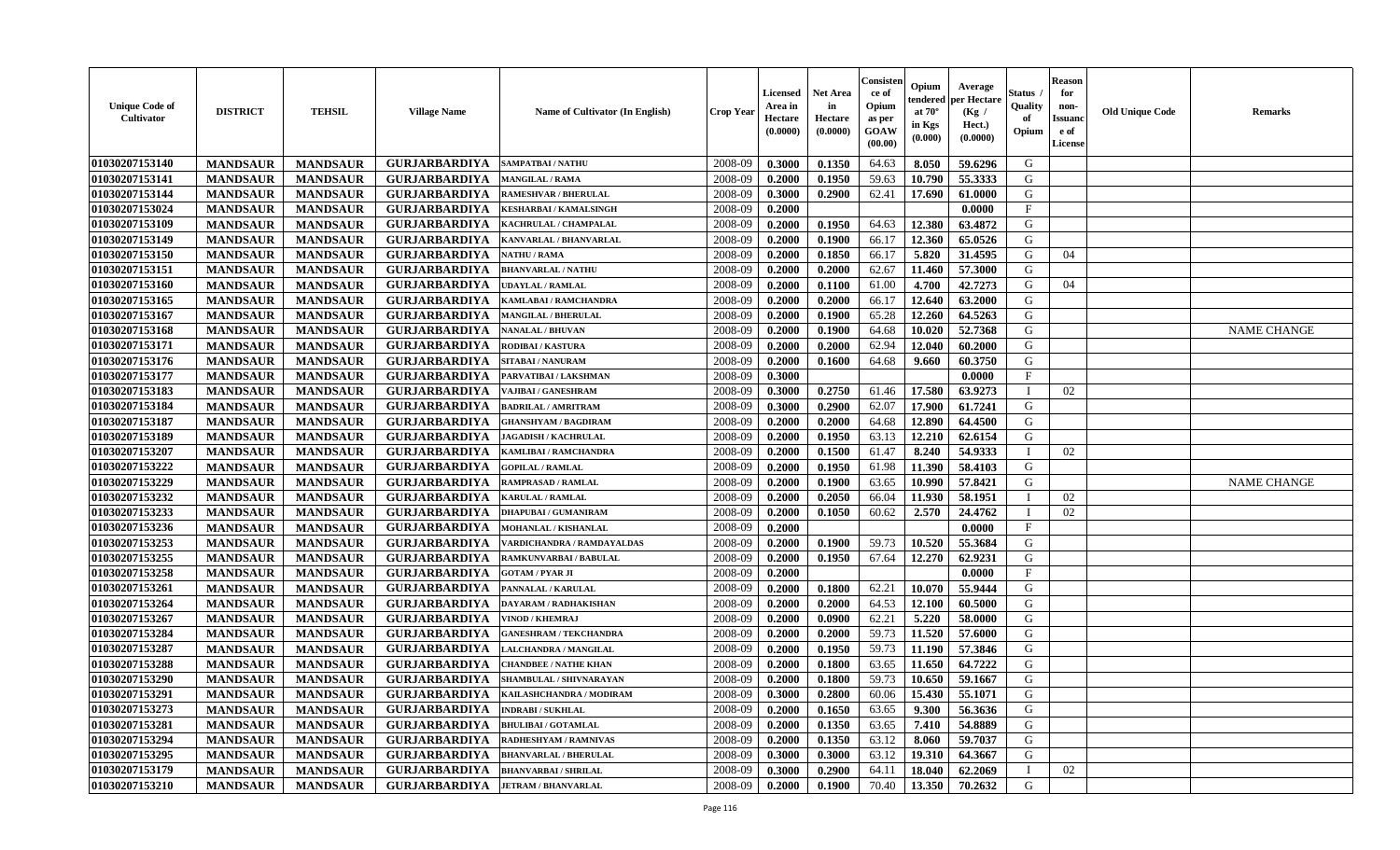| <b>Unique Code of</b><br><b>Cultivator</b> | <b>DISTRICT</b> | <b>TEHSIL</b>   | <b>Village Name</b>  | <b>Name of Cultivator (In English)</b> | <b>Crop Year</b> | <b>Licensed</b><br>Area in<br>Hectare<br>(0.0000) | <b>Net Area</b><br>in<br>Hectare<br>(0.0000) | Consister<br>ce of<br>Opium<br>as per<br><b>GOAW</b><br>(00.00) | Opium<br>endered<br>at $70^\circ$<br>in Kgs<br>$(\mathbf{0.000})$ | Average<br>per Hectare<br>(Kg /<br>Hect.)<br>(0.0000) | Status<br>Quality<br>of<br>Opium | Reason<br>for<br>non-<br>Issuan<br>e of<br><b>License</b> | <b>Old Unique Code</b> | <b>Remarks</b>          |
|--------------------------------------------|-----------------|-----------------|----------------------|----------------------------------------|------------------|---------------------------------------------------|----------------------------------------------|-----------------------------------------------------------------|-------------------------------------------------------------------|-------------------------------------------------------|----------------------------------|-----------------------------------------------------------|------------------------|-------------------------|
| 01030207153170                             | <b>MANDSAUR</b> | <b>MANDSAUR</b> | <b>GURJARBARDIYA</b> | <b>BAGDIRAM / AMRITRAM</b>             | 2008-09          | 0.3000                                            | 0.1000                                       | 63.12                                                           | 5.760                                                             | 57.6000                                               | G                                |                                                           |                        |                         |
| 01030207153300                             | <b>MANDSAUR</b> | <b>MANDSAUR</b> | <b>GURJARBARDIYA</b> | <b>BASNTILAL / PANNALAL</b>            | 2008-09          | 0.3000                                            | 0.2750                                       | 58.59                                                           | 14.650                                                            | 53,2727                                               | G                                |                                                           |                        |                         |
| 01030207153030                             | <b>MANDSAUR</b> | <b>MANDSAUR</b> | <b>GURJARBARDIYA</b> | <b>MOHANLAL / RATANLAL</b>             | 2008-09          | 0.2000                                            | 0.1900                                       | 55.57                                                           | 4.300                                                             | 22.6316                                               | G                                | 04                                                        |                        |                         |
| 01030207153113                             | <b>MANDSAUR</b> | <b>MANDSAUR</b> | <b>GURJARBARDIYA</b> | NANDLAL / JAGANNATH                    | 2008-09          | 0.2000                                            | 0.1950                                       | 67.80                                                           | 12.670                                                            | 64.9744                                               | G                                |                                                           |                        |                         |
| 01030207153173                             | <b>MANDSAUR</b> | <b>MANDSAUR</b> | <b>GURJARBARDIYA</b> | RAGHUNATH / GOTAM                      | 2008-09          | 0.2000                                            | 0.1800                                       | 63.12                                                           | 9.730                                                             | 54.0556                                               | G                                |                                                           |                        |                         |
| 01030207153099                             | <b>MANDSAUR</b> | <b>MANDSAUR</b> | <b>GURJARBARDIYA</b> | <b>FAKIRCHANDRA / GOTAM</b>            | 2008-09          | 0.2000                                            | 0.1900                                       | 49.04                                                           | 3.660                                                             | 19.2632                                               | G                                | 04                                                        |                        |                         |
| 01030207153131                             | <b>MANDSAUR</b> | <b>MANDSAUR</b> | <b>GURJARBARDIYA</b> | MANGILAL / RAMLAL                      | 2008-09          | 0.2000                                            | 0.2000                                       | 63.12                                                           | 12.540                                                            | 62.7000                                               | G                                |                                                           |                        |                         |
| 01030207153178                             | <b>MANDSAUR</b> | <b>MANDSAUR</b> | <b>GURJARBARDIYA</b> | DEVILAL / KISHANLAL                    | 2008-09          | 0.2000                                            |                                              |                                                                 |                                                                   | 0.0000                                                | $\mathbf{F}$                     |                                                           |                        |                         |
| 01030207153148                             | <b>MANDSAUR</b> | <b>MANDSAUR</b> | <b>GURJARBARDIYA</b> | LAXMINARAYAN / AMARA CHOTA             | 2008-09          | 0.2000                                            | 0.2000                                       | 61.91                                                           | 12.130                                                            | 60.6500                                               | G                                |                                                           |                        |                         |
| 01030207153020                             | <b>MANDSAUR</b> | <b>MANDSAUR</b> | <b>GURJARBARDIYA</b> | <b>RAKESH / MOHANLAL</b>               | 2008-09          | 0.3000                                            | 0.2950                                       | 64.04                                                           | 18.260                                                            | 61.8983                                               | G                                |                                                           |                        |                         |
| 01030207153270                             | <b>MANDSAUR</b> | <b>MANDSAUR</b> | <b>GURJARBARDIYA</b> | PREMKUNVAR / RATANLAL                  | 2008-09          | 0.2000                                            | 0.2000                                       | 62.24                                                           | 12.480                                                            | 62.4000                                               | G                                |                                                           |                        |                         |
| 01030207153298                             | <b>MANDSAUR</b> | <b>MANDSAUR</b> | <b>GURJARBARDIYA</b> | SHYAMLAL / MOTILAL                     | 2008-09          | 0.2000                                            | 0.2050                                       | 64.04                                                           | 12.100                                                            | 59.0244                                               | G                                |                                                           |                        |                         |
| 01030207153182                             | <b>MANDSAUR</b> | <b>MANDSAUR</b> | <b>GURJARBARDIYA</b> | <b>BHAGATRAM / DEVRAM</b>              | 2008-09          | 0.2000                                            | 0.2050                                       | 65.54                                                           | 13.210                                                            | 64.4390                                               | G                                |                                                           |                        |                         |
| 01030207153006                             | <b>MANDSAUR</b> | <b>MANDSAUR</b> | <b>GURJARBARDIYA</b> | SUKHLAL / DEVRAM URF JAMNALAL          | 2008-09          | 0.2000                                            | 0.2000                                       | 61.91                                                           | 11.960                                                            | 59.8000                                               | G                                |                                                           |                        |                         |
| 01030207153245                             | <b>MANDSAUR</b> | <b>MANDSAUR</b> | <b>GURJARBARDIYA</b> | <b>BHUVANIRAM / CHENRAM</b>            | 2008-09          | 0.2000                                            | 0.0850                                       | 61.91                                                           | 5.070                                                             | 59.6471                                               | G                                |                                                           |                        |                         |
| 01030207153044                             | <b>MANDSAUR</b> | <b>MANDSAUR</b> | <b>GURJARBARDIYA</b> | <b>BALMUKAND / AMRITRAM</b>            | 2008-09          | 0.3000                                            | 0.2000                                       | 64.04                                                           | 13.060                                                            | 65.3000                                               | G                                |                                                           |                        |                         |
| 01030207153051                             | <b>MANDSAUR</b> | <b>MANDSAUR</b> | <b>GURJARBARDIYA</b> | <b>SURESHCHANDRA / HAJARILAL</b>       | 2008-09          | 0.3000                                            | 0.2900                                       | 59.73                                                           | 16.290                                                            | 56.1724                                               | G                                |                                                           |                        |                         |
| 01030207153033                             | <b>MANDSAUR</b> | <b>MANDSAUR</b> | <b>GURJARBARDIYA</b> | <b>MOHANLAL / RAMLAL</b>               | 2008-09          | 0.2000                                            | 0.1800                                       | 61.91                                                           | 6.530                                                             | 36.2778                                               | G                                | 04                                                        |                        |                         |
| 01030207153145                             | <b>MANDSAUR</b> | <b>MANDSAUR</b> | <b>GURJARBARDIYA</b> | <b>BHAGATRAM / BHAIRULAL</b>           | 2008-09          | 0.2000                                            | 0.1950                                       | 64.68                                                           | 11.680                                                            | 59.8974                                               | G                                |                                                           |                        |                         |
| 01030207153156                             | <b>MANDSAUR</b> | <b>MANDSAUR</b> | <b>GURJARBARDIYA</b> | RUKAMANIBAI / BASANTILAL               | 2008-09          | 0.2000                                            | 0.0900                                       | 64.68                                                           | 5.350                                                             | 59.4444                                               | G                                |                                                           |                        |                         |
| 01030207153154                             | <b>MANDSAUR</b> | <b>MANDSAUR</b> | <b>GURJARBARDIYA</b> | <b>BHUVANI / KHEMRAJ</b>               | 2008-09          | 0.2000                                            | 0.1500                                       | 63.30                                                           | 9.430                                                             | 62.8667                                               | G                                |                                                           |                        |                         |
| 01030207153081                             | <b>MANDSAUR</b> | <b>MANDSAUR</b> | <b>GURJARBARDIYA</b> | <b>BADRILAL / RAMCHANDRA</b>           | 2008-09          | 0.3000                                            | 0.0550                                       | 55.57                                                           | 3.500                                                             | 63.6364                                               | G                                |                                                           |                        |                         |
| 01030207153292                             | <b>MANDSAUR</b> | <b>MANDSAUR</b> | <b>GURJARBARDIYA</b> | UMADEVIBAI / MANOHARSINGH              | 2008-09          | 0.2000                                            |                                              |                                                                 |                                                                   | 0.0000                                                | $\mathbf{F}$                     |                                                           |                        |                         |
| 01030207154005                             | <b>MANDSAUR</b> | <b>MANDSAUR</b> | <b>ISHAKPUR</b>      | <b>MOTYABAI/DEVRAM</b>                 | 2008-09          | 0.2000                                            | 0.2000                                       | 65.51                                                           | 11.990                                                            | 59.9500                                               | G                                |                                                           |                        |                         |
| 01030207154012                             | <b>MANDSAUR</b> | <b>MANDSAUR</b> | <b>ISHAKPUR</b>      | <b>BHARATSINGH / KALURAM</b>           | 2008-09          | 0.2000                                            | 0.0350                                       | 69.34                                                           | 2.190                                                             | 62.5714                                               | G                                |                                                           |                        |                         |
| 01030207154018                             | <b>MANDSAUR</b> | <b>MANDSAUR</b> | <b>ISHAKPUR</b>      | <b>BHAGVATIBAI/DEVILAL</b>             | 2008-09          | 0.2000                                            | 0.2000                                       | 65.49                                                           | 12.010                                                            | 60.0500                                               | G                                |                                                           |                        |                         |
| 01030207154027                             | <b>MANDSAUR</b> | <b>MANDSAUR</b> | <b>ISHAKPUR</b>      | <b>CHANDABAI / MOHANLAL</b>            | 2008-09          | 0.2000                                            | 0.1950                                       | 57.21                                                           | 3.560                                                             | 18.2564                                               | G                                | 04                                                        |                        |                         |
| 01030207154029                             | <b>MANDSAUR</b> | <b>MANDSAUR</b> | <b>ISHAKPUR</b>      | NANDLAL / BHERULAL                     | 2008-09          | 0.2000                                            | 0.1850                                       | 60.04                                                           | 4.160                                                             | 22.4865                                               | G                                | 04                                                        |                        |                         |
| 01030207154050                             | <b>MANDSAUR</b> | <b>MANDSAUR</b> | <b>ISHAKPUR</b>      | <b>RAJARAM / RADHAKISHAN</b>           | 2008-09          | 0.2000                                            | 0.2000                                       | 62.98                                                           | 11.500                                                            | 57.5000                                               | G                                |                                                           |                        |                         |
| 01030207154007                             | <b>MANDSAUR</b> | <b>MANDSAUR</b> | <b>ISHAKPUR</b>      | <b>OMPRAKASH / MANGILAL</b>            | 2008-09          | 0.2000                                            | 0.1900                                       | 62.98                                                           | 11.660                                                            | 61.3684                                               | G                                |                                                           |                        |                         |
| 01030207154028                             | <b>MANDSAUR</b> | <b>MANDSAUR</b> | <b>ISHAKPUR</b>      | <b>KASHIRAM / GULAB</b>                | 2008-09          | 0.2000                                            | 0.2000                                       | 62.98                                                           | 11.880                                                            | 59.4000                                               | G                                |                                                           |                        |                         |
| 01030207154045                             | <b>MANDSAUR</b> | <b>MANDSAUR</b> | <b>ISHAKPUR</b>      | <b>RUKAMANIBAI / RAMA</b>              | 2008-09          | 0.2000                                            | 0.2000                                       | 60.04                                                           | 11.190                                                            | 55.9500                                               | G                                |                                                           |                        |                         |
| 01030207154019                             | <b>MANDSAUR</b> | <b>MANDSAUR</b> | <b>ISHAKPUR</b>      | RAMPRAHALAD / CHHAGANLAL               | 2008-09          | 0.2000                                            | 0.1950                                       | 60.04                                                           | 10.750                                                            | 55.1282                                               | G                                |                                                           |                        |                         |
| 01030207154003                             | <b>MANDSAUR</b> | <b>MANDSAUR</b> | <b>ISHAKPUR</b>      | <b>GITABAI/SUKHLAL</b>                 | 2008-09          | 0.2000                                            | 0.2050                                       | 62.98                                                           | 11.880                                                            | 57.9512                                               | G                                |                                                           |                        |                         |
| 01030207154062                             | <b>MANDSAUR</b> | <b>MANDSAUR</b> | <b>ISHAKPUR</b>      | <b>JETRAM / BRADILAL</b>               | 2008-09          | 0.3000                                            | 0.1550                                       | 65.51                                                           | 9.780                                                             | 63.0968                                               | G                                |                                                           |                        |                         |
| 01030207154063                             | <b>MANDSAUR</b> | <b>MANDSAUR</b> | <b>ISHAKPUR</b>      | <b>SHOBHARAM / NANURAM</b>             | 2008-09          | 0.2000                                            | 0.1900                                       | 67.67                                                           | 12.030                                                            | 63.3158                                               | G                                |                                                           |                        |                         |
| 01030207155002                             | <b>MANDSAUR</b> | <b>MANDSAUR</b> | <b>KAMALPURA</b>     | <b>RAMLAL / BHARATLAL</b>              | 2008-09          | 0.3000                                            | 0.2850                                       | 57.28                                                           | 5.930                                                             | 20.8070                                               | G                                | 04                                                        |                        |                         |
| 01030207155001                             | <b>MANDSAUR</b> | <b>MANDSAUR</b> | <b>KAMALPURA</b>     | MANGILAL / KACHRU MALI                 | 2008-09          | 0.2000                                            | 0.2000                                       | 62.91                                                           | 6.800                                                             | 34.0000                                               | G                                | 04                                                        |                        |                         |
| 01030207155011                             | <b>MANDSAUR</b> | <b>MANDSAUR</b> | <b>KAMALPURA</b>     | <b>HARISINGH / NARSINGH</b>            | 2008-09          | 0.2000                                            | 0.2050                                       | 59.98                                                           | 5.320                                                             | 25.9512                                               | G                                | 04                                                        |                        |                         |
| 01030207155016                             | <b>MANDSAUR</b> | <b>MANDSAUR</b> | <b>KAMALPURA</b>     | <b>BHUVAN / DEVA</b>                   | 2008-09          | 0.2000                                            | 0.2000                                       | 57.28                                                           | 5.770                                                             | 28.8500                                               | G                                | 04                                                        |                        |                         |
| 01030207155022                             | <b>MANDSAUR</b> | <b>MANDSAUR</b> | <b>KAMALPURA</b>     | LACHHIRAM / MANNALAL                   | 2008-09          | 0.2000                                            | 0.1800                                       | 62.91                                                           | 11.310                                                            | 62.8333                                               | G                                |                                                           |                        | TRANSFER/SHIVGARH M-III |
| 01030207155027                             | <b>MANDSAUR</b> | <b>MANDSAUR</b> | <b>KAMALPURA</b>     | <b>BHAGIRATH / GODHA</b>               | 2008-09          | 0.2000                                            | 0.1000                                       | 65.10                                                           | 5.850                                                             | 58.5000                                               | G                                |                                                           |                        | NAME CHANGE             |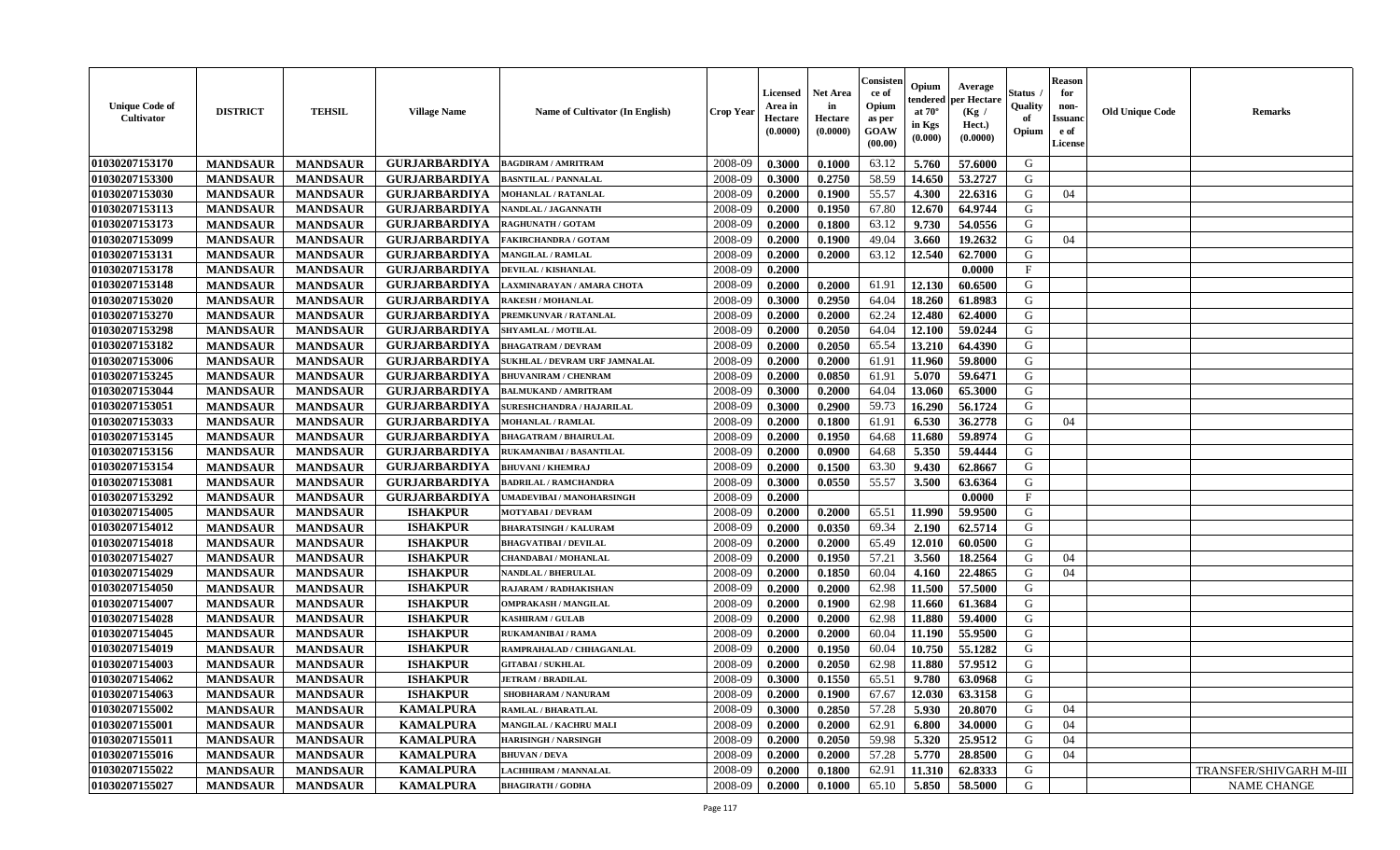| <b>Unique Code of</b><br><b>Cultivator</b> | <b>DISTRICT</b> | <b>TEHSIL</b>   | <b>Village Name</b> | Name of Cultivator (In English) | <b>Crop Year</b> | Licensed<br>Area in<br>Hectare<br>(0.0000) | <b>Net Area</b><br>in<br>Hectare<br>(0.0000) | Consister<br>ce of<br>Opium<br>as per<br>GOAW<br>(00.00) | Opium<br>endered<br>at $70^\circ$<br>in Kgs<br>$(\mathbf{0.000})$ | Average<br>per Hectare<br>(Kg /<br>Hect.)<br>(0.0000) | Status<br>Quality<br>of<br>Opium | <b>Reason</b><br>for<br>non-<br><b>Issuanc</b><br>e of<br>License | <b>Old Unique Code</b> | <b>Remarks</b>     |
|--------------------------------------------|-----------------|-----------------|---------------------|---------------------------------|------------------|--------------------------------------------|----------------------------------------------|----------------------------------------------------------|-------------------------------------------------------------------|-------------------------------------------------------|----------------------------------|-------------------------------------------------------------------|------------------------|--------------------|
| 01030207155032                             | <b>MANDSAUR</b> | <b>MANDSAUR</b> | <b>KAMALPURA</b>    | <b>BHANVARLAL / BHERULAL</b>    | 2008-09          | 0.2000                                     | 0.1950                                       | 65.10                                                    | 6.990                                                             | 35.8462                                               | G                                | 04                                                                |                        |                    |
| 01030207155014                             | <b>MANDSAUR</b> | <b>MANDSAUR</b> | <b>KAMALPURA</b>    | SOHANBAI / SALAGRAM             | 2008-09          | 0.2000                                     | 0.1900                                       | 62.08                                                    | 4.530                                                             | 23.8421                                               | G                                | 04                                                                |                        |                    |
| 01030207155030                             | <b>MANDSAUR</b> | <b>MANDSAUR</b> | <b>KAMALPURA</b>    | <b>JHUJHAR / NANURAM</b>        | 2008-09          | 0.2000                                     | 0.1950                                       | 59.84                                                    | 10.530                                                            | 54.0000                                               | G                                |                                                                   |                        |                    |
| 01030207155039                             | <b>MANDSAUR</b> | <b>MANDSAUR</b> | <b>KAMALPURA</b>    | <b>JUJHARLAL / MANGILAL</b>     | 2008-09          | 0.3000                                     | 0.2500                                       | 63.10                                                    | 16.020                                                            | 64.0800                                               | $\mathbf I$                      | 02                                                                |                        |                    |
| 01030207156017                             | <b>MANDSAUR</b> | <b>MANDSAUR</b> | <b>LACCHAKHEDI</b>  | <b>BAPULAL / KANHAIYALAL</b>    | 2008-09          | 0.3000                                     | 0.2850                                       | 60.52                                                    | 17.130                                                            | 60.1053                                               | G                                |                                                                   |                        |                    |
| 01030207156026                             | <b>MANDSAUR</b> | <b>MANDSAUR</b> | <b>LACCHAKHEDI</b>  | <b>BHERULAL / BHAGATRAM</b>     | 2008-09          | 0.3000                                     | 0.2800                                       | 67.19                                                    | 19.260                                                            | 68.7857                                               | G                                |                                                                   |                        |                    |
| 01030207156001                             | <b>MANDSAUR</b> | <b>MANDSAUR</b> | <b>LACCHAKHEDI</b>  | <b>SHANTILAL / HIRALAL</b>      | 2008-09          | 0.2000                                     | 0.1900                                       | 63.80                                                    | 11.880                                                            | 62.5263                                               | G                                |                                                                   |                        |                    |
| 01030207156002                             | <b>MANDSAUR</b> | <b>MANDSAUR</b> | <b>LACCHAKHEDI</b>  | <b>JAGDISH / BHAGATRAM</b>      | 2008-09          | 0.3000                                     | 0.2700                                       | 60.52                                                    | 15.800                                                            | 58.5185                                               | G                                |                                                                   |                        |                    |
| 01030207156003                             | <b>MANDSAUR</b> | <b>MANDSAUR</b> | <b>LACCHAKHEDI</b>  | RADHESHYAM / BAPULAL            | 2008-09          | 0.3000                                     | 0.2800                                       | 60.52                                                    | 16.500                                                            | 58.9286                                               | G                                |                                                                   |                        |                    |
| 01030207156005                             | <b>MANDSAUR</b> | <b>MANDSAUR</b> | <b>LACCHAKHEDI</b>  | <b>VISHNULAL / CHAMPALAL</b>    | 2008-09          | 0.3000                                     | 0.2950                                       | 60.52                                                    | 17.920                                                            | 60.7458                                               | G                                |                                                                   |                        |                    |
| 01030207156010                             | <b>MANDSAUR</b> | <b>MANDSAUR</b> | <b>LACCHAKHEDI</b>  | <b>MANSINGH / BHANVARLAL</b>    | 2008-09          | 0.3000                                     | 0.1300                                       | 60.52                                                    | 7.630                                                             | 58.6923                                               | G                                |                                                                   |                        |                    |
| 01030207156011                             | <b>MANDSAUR</b> | <b>MANDSAUR</b> | <b>LACCHAKHEDI</b>  | <b>BALARAM / BAPULAL</b>        | 2008-09          | 0.2000                                     | 0.1950                                       | 61.53                                                    | 11.710                                                            | 60.0513                                               | G                                |                                                                   |                        |                    |
| 01030207156012                             | <b>MANDSAUR</b> | <b>MANDSAUR</b> | <b>LACCHAKHEDI</b>  | <b>BALMUKAND / BHAGATRAM</b>    | 2008-09          | 0.3000                                     | 0.2700                                       | 63.88                                                    | 16.950                                                            | 62.7778                                               | G                                |                                                                   |                        |                    |
| 01030207156015                             | <b>MANDSAUR</b> | <b>MANDSAUR</b> | <b>LACCHAKHEDI</b>  | <b>BHAGVATILAL / JAGANNATH</b>  | 2008-09          | 0.2000                                     | 0.1900                                       | 63.88                                                    | 11.970                                                            | 63.0000                                               | G                                |                                                                   |                        |                    |
| 01030207156016                             | <b>MANDSAUR</b> | <b>MANDSAUR</b> | <b>LACCHAKHEDI</b>  | <b>MOHANLAL / KESHURAM</b>      | 2008-09          | 0.2000                                     | 0.0900                                       | 67.19                                                    | 5.710                                                             | 63.4444                                               | ${\bf G}$                        |                                                                   |                        |                    |
| 01030207156018                             | <b>MANDSAUR</b> | <b>MANDSAUR</b> | <b>LACCHAKHEDI</b>  | RAMKANYABAI/RAMGOPAL            | 2008-09          | 0.2000                                     | 0.1850                                       | 61.53                                                    | 10.120                                                            | 54.7027                                               | G                                |                                                                   |                        |                    |
| 01030207156019                             | <b>MANDSAUR</b> | <b>MANDSAUR</b> | <b>LACCHAKHEDI</b>  | <b>MEHATABSINGH / ONKARLAL</b>  | 2008-09          | 0.2000                                     | 0.1950                                       | 63.88                                                    | 11.660                                                            | 59.7949                                               | ${\bf G}$                        |                                                                   |                        |                    |
| 01030207156020                             | <b>MANDSAUR</b> | <b>MANDSAUR</b> | <b>LACCHAKHEDI</b>  | <b>KASTURIBAI / BHERULAL</b>    | 2008-09          | 0.3000                                     | 0.2550                                       | 64.80                                                    | 14.940                                                            | 58.5882                                               | G                                |                                                                   |                        |                    |
| 01030207156021                             | <b>MANDSAUR</b> | <b>MANDSAUR</b> | <b>LACCHAKHEDI</b>  | <b>MOHANLAL / NANURAM</b>       | 2008-09          | 0.3000                                     | 0.2800                                       | 63.88                                                    | 17.140                                                            | 61.2143                                               | G                                |                                                                   |                        |                    |
| 01030207156024                             | <b>MANDSAUR</b> | <b>MANDSAUR</b> | <b>LACCHAKHEDI</b>  | <b>BALDEV / MOHANLAL</b>        | 2008-09          | 0.3000                                     | 0.2900                                       | 61.53                                                    | 17.440                                                            | 60.1379                                               | G                                |                                                                   |                        |                    |
| 01030207156027                             | <b>MANDSAUR</b> | <b>MANDSAUR</b> | <b>LACCHAKHEDI</b>  | <b>JAGANNATH / BHAVARLAL</b>    | 2008-09          | 0.2000                                     | 0.1900                                       | 61.53                                                    | 11.430                                                            | 60.1579                                               | G                                |                                                                   |                        |                    |
| 01030207156029                             | <b>MANDSAUR</b> | <b>MANDSAUR</b> | <b>LACCHAKHEDI</b>  | <b>BABULAL / MANGILAL</b>       | 2008-09          | 0.2000                                     | 0.1850                                       | 64.80                                                    | 10.810                                                            | 58.4324                                               | G                                |                                                                   |                        |                    |
| 01030207156031                             | <b>MANDSAUR</b> | <b>MANDSAUR</b> | <b>LACCHAKHEDI</b>  | <b>BHERULAL / CHUNNILAL</b>     | 2008-09          | 0.3000                                     | 0.2750                                       | 64.80                                                    | 16.880                                                            | 61.3818                                               | ${\bf G}$                        |                                                                   |                        |                    |
| 01030207156033                             | <b>MANDSAUR</b> | <b>MANDSAUR</b> | <b>LACCHAKHEDI</b>  | KANHAIYALAL / UDAYRAM           | 2008-09          | 0.3000                                     | 0.2700                                       | 64.80                                                    | 16.760                                                            | 62.0741                                               | ${\bf G}$                        |                                                                   |                        |                    |
| 01030207156034                             | <b>MANDSAUR</b> | <b>MANDSAUR</b> | <b>LACCHAKHEDI</b>  | <b>DHURILAL / BHAVANIRAM</b>    | 2008-09          | 0.2000                                     | 0.1900                                       | 67.91                                                    | 13.170                                                            | 69.3158                                               | G                                |                                                                   |                        |                    |
| 01030207156035                             | <b>MANDSAUR</b> | <b>MANDSAUR</b> | <b>LACCHAKHEDI</b>  | KALURAM / NIRBHAYRAM            | 2008-09          | 0.3000                                     | 0.2800                                       | 63.88                                                    | 17.450                                                            | 62.3214                                               | G                                |                                                                   |                        |                    |
| 01030207156038                             | <b>MANDSAUR</b> | <b>MANDSAUR</b> | <b>LACCHAKHEDI</b>  | <b>GITABAI/LAKSHMAN</b>         | 2008-09          | 0.3000                                     | 0.2900                                       | 55.47                                                    | 9.610                                                             | 33.1379                                               | G                                | 04                                                                |                        |                    |
| 01030207156040                             | <b>MANDSAUR</b> | <b>MANDSAUR</b> | <b>LACCHAKHEDI</b>  | KANA / MOTI                     | 2008-09          | 0.2000                                     | 0.1850                                       | 64.41                                                    | 11.200                                                            | 60.5405                                               | G                                |                                                                   |                        | <b>NAME CHANGE</b> |
| 01030207156041                             | <b>MANDSAUR</b> | <b>MANDSAUR</b> | <b>LACCHAKHEDI</b>  | RAMSURATBAI / LAXMINARAYAN      | 2008-09          | 0.2000                                     | 0.1950                                       | 62.99                                                    | 12.080                                                            | 61.9487                                               | G                                |                                                                   |                        |                    |
| 01030207156043                             | <b>MANDSAUR</b> | <b>MANDSAUR</b> | <b>LACCHAKHEDI</b>  | KALURAM / KISHANLAL             | 2008-09          | 0.2000                                     | 0.1850                                       | 64.41                                                    | 11.250                                                            | 60.8108                                               | G                                |                                                                   |                        |                    |
| 01030207156047                             | <b>MANDSAUR</b> | <b>MANDSAUR</b> | <b>LACCHAKHEDI</b>  | <b>RAMCHANDRA / BHAGVAN</b>     | 2008-09          | 0.3000                                     | 0.3000                                       | 64.26                                                    | 18.640                                                            | 62.1333                                               | G                                |                                                                   |                        |                    |
| 01030207156048                             | <b>MANDSAUR</b> | <b>MANDSAUR</b> | <b>LACCHAKHEDI</b>  | <b>RAGHUVIR / KISHAN</b>        | 2008-09          | 0.3000                                     | 0.2950                                       | 61.53                                                    | 17.320                                                            | 58.7119                                               | G                                |                                                                   |                        |                    |
| 01030207156050                             | <b>MANDSAUR</b> | <b>MANDSAUR</b> | <b>LACCHAKHEDI</b>  | <b>BADRILAL / BHERULAL</b>      | 2008-09          | 0.2000                                     | 0.2000                                       | 64.41                                                    | 12.070                                                            | 60.3500                                               | G                                |                                                                   |                        |                    |
| 01030207156053                             | <b>MANDSAUR</b> | <b>MANDSAUR</b> | <b>LACCHAKHEDI</b>  | RAMKANYABAI / FULCHANDRA        | 2008-09          | 0.3000                                     | 0.2950                                       | 61.55                                                    | 18.310                                                            | 62.0678                                               | G                                |                                                                   |                        |                    |
| 01030207156056                             | <b>MANDSAUR</b> | <b>MANDSAUR</b> | <b>LACCHAKHEDI</b>  | <b>HUDIBAI/BHABHUTGIR</b>       | 2008-09          | 0.2000                                     | 0.1950                                       | 64.41                                                    | 12.310                                                            | 63.1282                                               | ${\bf G}$                        |                                                                   |                        |                    |
| 01030207156059                             | <b>MANDSAUR</b> | <b>MANDSAUR</b> | <b>LACCHAKHEDI</b>  | <b>MOHANLAL / BHERULAL</b>      | 2008-09          | 0.2000                                     | 0.1950                                       | 63.59                                                    | 12.610                                                            | 64.6667                                               | G                                |                                                                   |                        |                    |
| 01030207156060                             | <b>MANDSAUR</b> | <b>MANDSAUR</b> | <b>LACCHAKHEDI</b>  | <b>NARSINGHLAL / BHAIRULAL</b>  | 2008-09          | 0.3000                                     | 0.1600                                       | 64.41                                                    | 6.480                                                             | 40.5000                                               | G                                | 04                                                                |                        |                    |
| 01030207156061                             | <b>MANDSAUR</b> | <b>MANDSAUR</b> | <b>LACCHAKHEDI</b>  | DHURILAL / HARDEVRAM            | 2008-09          | 0.3000                                     | 0.2900                                       | 65.64                                                    | 17.640                                                            | 60.8276                                               | $\mathbf I$                      | 02                                                                |                        |                    |
| 01030207156036                             | <b>MANDSAUR</b> | <b>MANDSAUR</b> | <b>LACCHAKHEDI</b>  | <b>BHAGVAN / PRATAP</b>         | 2008-09          | 0.3000                                     | 0.2450                                       | 63.94                                                    | 15.220                                                            | 62.1224                                               | G                                |                                                                   |                        |                    |
| 01030207156065                             | <b>MANDSAUR</b> | <b>MANDSAUR</b> | <b>LACCHAKHEDI</b>  | <b>IUJHARSINGH / NANURAM</b>    | 2008-09          | 0.3000                                     | 0.2750                                       | 63.94                                                    | 16.770                                                            | 60.9818                                               | ${\bf G}$                        |                                                                   |                        |                    |
| 01030207156066                             | <b>MANDSAUR</b> | <b>MANDSAUR</b> | <b>LACCHAKHEDI</b>  | AKARAMKHAN / AAJAD KHAN         | 2008-09          | 0.3000                                     | 0.2900                                       | 61.55                                                    | 18.090                                                            | 62.3793                                               | G                                |                                                                   |                        |                    |
| 01030207156067                             | <b>MANDSAUR</b> | <b>MANDSAUR</b> | <b>LACCHAKHEDI</b>  | SAMADBAI / KESHURAM             | 2008-09          | 0.2000                                     | 0.0950                                       | 64.80                                                    | 6.040                                                             | 63.5789                                               | G                                |                                                                   |                        |                    |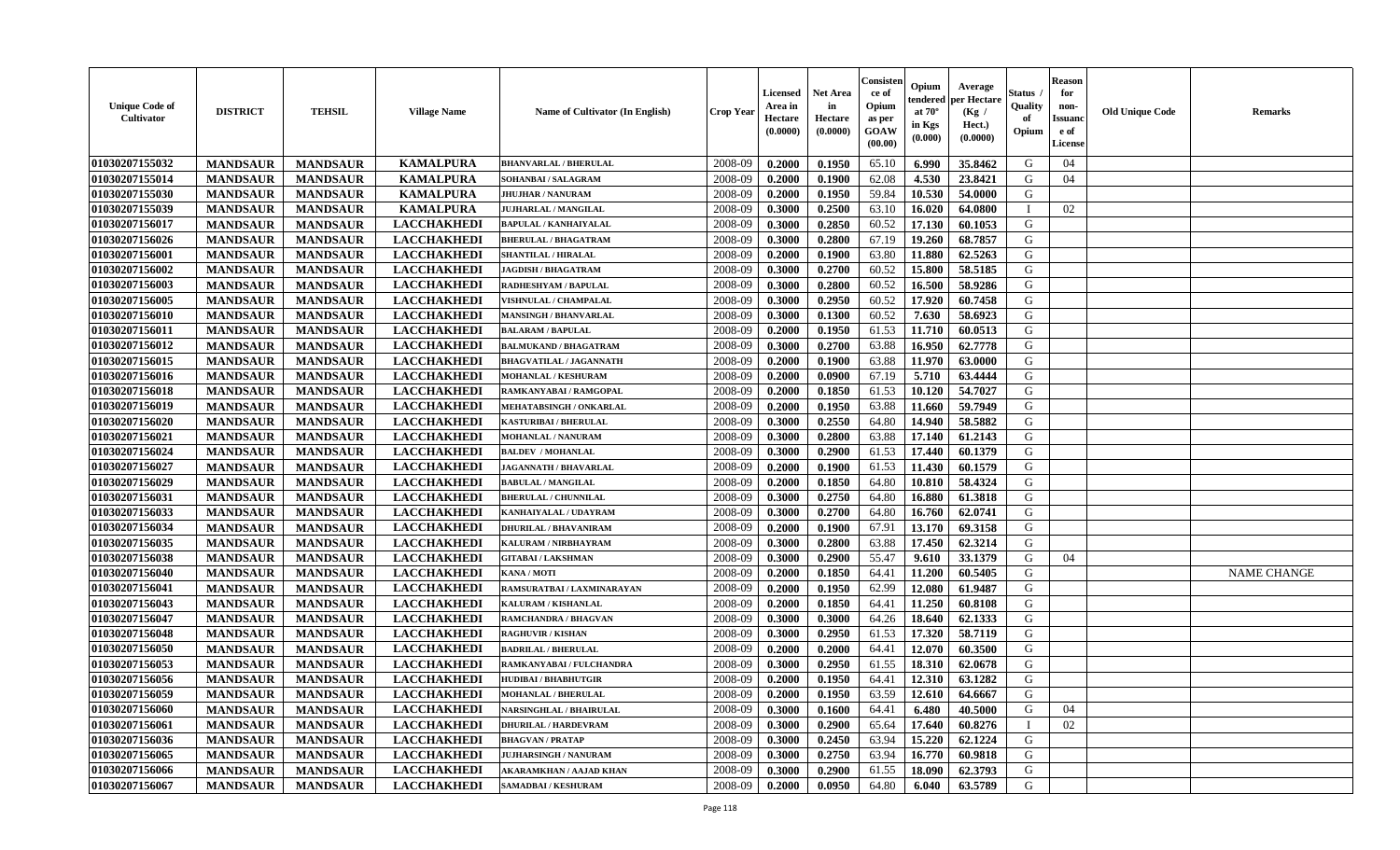| <b>Unique Code of</b><br><b>Cultivator</b> | <b>DISTRICT</b> | <b>TEHSIL</b>   | <b>Village Name</b> | Name of Cultivator (In English)    | <b>Crop Year</b> | Licensed<br>Area in<br>Hectare<br>(0.0000) | <b>Net Area</b><br>in<br>Hectare<br>(0.0000) | Consisteı<br>ce of<br>Opium<br>as per<br>GOAW<br>(00.00) | Opium<br>endered<br>at $70^\circ$<br>in Kgs<br>(0.000) | Average<br>per Hectare<br>(Kg /<br>Hect.)<br>(0.0000) | Status<br>Quality<br>of<br>Opium | <b>Reason</b><br>for<br>non-<br>Issuano<br>e of<br>License | <b>Old Unique Code</b> | Remarks            |
|--------------------------------------------|-----------------|-----------------|---------------------|------------------------------------|------------------|--------------------------------------------|----------------------------------------------|----------------------------------------------------------|--------------------------------------------------------|-------------------------------------------------------|----------------------------------|------------------------------------------------------------|------------------------|--------------------|
| 01030207156009                             | <b>MANDSAUR</b> | <b>MANDSAUR</b> | <b>LACCHAKHEDI</b>  | <b>GANPATLAL / DHURILAL</b>        | 2008-09          | 0.3000                                     | 0.2900                                       | 62.52                                                    | 17.320                                                 | 59.7241                                               | П                                | 02                                                         |                        |                    |
| 01030207156004                             | <b>MANDSAUR</b> | <b>MANDSAUR</b> | <b>LACCHAKHEDI</b>  | <b>ASHOK / RAMESHVAR</b>           | 2008-09          | 0.3000                                     | 0.2100                                       | 64.39                                                    | 13.270                                                 | 63.1905                                               | П                                | 02                                                         |                        |                    |
| 01030207156007                             | <b>MANDSAUR</b> | <b>MANDSAUR</b> | <b>LACCHAKHEDI</b>  | SHANTILAL / KARULAL                | 2008-09          | 0.3000                                     | 0.2500                                       | 63.94                                                    | 15.340                                                 | 61.3600                                               | G                                |                                                            |                        |                    |
| 01030207156008                             | <b>MANDSAUR</b> | <b>MANDSAUR</b> | <b>LACCHAKHEDI</b>  | SHIVNARAYAN / KARULAL              | 2008-09          | 0.3000                                     | 0.2850                                       | 61.55                                                    | 16.590                                                 | 58.2105                                               | G                                |                                                            |                        |                    |
| 01030207157003                             | <b>MANDSAUR</b> | <b>MANDSAUR</b> | <b>LASUDI</b>       | <b>RAMESHVAR / BHERULAL</b>        | 2008-09          | 0.2000                                     | 0.2000                                       | 62.23                                                    | 12.440                                                 | 62.2000                                               | G                                |                                                            |                        |                    |
| 01030207157029                             | <b>MANDSAUR</b> | <b>MANDSAUR</b> | <b>LASUDI</b>       | SHAMBHUSINGH / HINDUSINGH          | 2008-09          | 0.2000                                     | 0.1850                                       | 67.21                                                    | 4.910                                                  | 26.5405                                               | G                                | 04                                                         |                        |                    |
| 01030207157013                             | <b>MANDSAUR</b> | <b>MANDSAUR</b> | <b>LASUDI</b>       | <b>GORDHAN / KALUSINGH</b>         | 2008-09          | 0.2000                                     | 0.1900                                       | 62.23                                                    | 3.200                                                  | 16.8421                                               | G                                | 04                                                         |                        |                    |
| 01030207157024                             | <b>MANDSAUR</b> | <b>MANDSAUR</b> | <b>LASUDI</b>       | <b>AMARDAS / HARIDAS</b>           | 2008-09          | 0.2000                                     | 0.1950                                       | 61.90                                                    | 12.390                                                 | 63.5385                                               | G                                |                                                            |                        |                    |
| 01030207157028                             | <b>MANDSAUR</b> | <b>MANDSAUR</b> | <b>LASUDI</b>       | <b>RAMESHDAS / HARIDAS</b>         | 2008-09          | 0.2000                                     | 0.1950                                       | 62.23                                                    | 12.590                                                 | 64.5641                                               | G                                |                                                            |                        |                    |
| 01030207157015                             | <b>MANDSAUR</b> | <b>MANDSAUR</b> | <b>LASUDI</b>       | <b>SALAGRAM / HIRALAL</b>          | 2008-09          | 0.2000                                     |                                              |                                                          |                                                        | 0.0000                                                | $\mathbf N$                      |                                                            |                        |                    |
| 01030207157027                             | <b>MANDSAUR</b> | <b>MANDSAUR</b> | <b>LASUDI</b>       | <b>BHAGVANSINGH / GORDHANSINGH</b> | 2008-09          | 0.2000                                     | 0.1900                                       | 54.68                                                    | 5.300                                                  | 27.8947                                               | G                                | 04                                                         |                        |                    |
| 01030207157005                             | <b>MANDSAUR</b> | <b>MANDSAUR</b> | <b>LASUDI</b>       | <b>RATANSINGH / JAYSINGH</b>       | 2008-09          | 0.2000                                     | 0.1950                                       | 64.67                                                    | 11.620                                                 | 59.5897                                               | G                                |                                                            |                        | <b>NAME CHANGE</b> |
| 01030207158027                             | <b>MANDSAUR</b> | <b>MANDSAUR</b> | <b>LODH</b>         | RAMCHANDRA / RATANLAL              | 2008-09          | 0.3000                                     |                                              |                                                          |                                                        | 0.0000                                                | $\mathbf{F}$                     |                                                            |                        |                    |
| 01030207158002                             | <b>MANDSAUR</b> | <b>MANDSAUR</b> | <b>LODH</b>         | <b>BANSHILAL / RATANLAL</b>        | 2008-09          | 0.3000                                     | 0.2950                                       | 66.15                                                    | 18.450                                                 | 62.5424                                               | G                                |                                                            |                        |                    |
| 01030207158012                             | <b>MANDSAUR</b> | <b>MANDSAUR</b> | <b>LODH</b>         | <b>BALU / JETRAM</b>               | 2008-09          | 0.2000                                     | 0.2050                                       | 65.10                                                    | 13.430                                                 | 65.5122                                               | $\mathbf G$                      |                                                            |                        |                    |
| 01030207158013                             | <b>MANDSAUR</b> | <b>MANDSAUR</b> | <b>LODH</b>         | KOSHALYABAI / BADRILAL             | 2008-09          | 0.2000                                     | 0.1300                                       | 60.46                                                    | 7.990                                                  | 61.4615                                               | G                                |                                                            |                        |                    |
| 01030207158014                             | <b>MANDSAUR</b> | <b>MANDSAUR</b> | <b>LODH</b>         | KAILASH / AUKARLAL                 | 2008-09          | 0.2000                                     | 0.1000                                       | 61.17                                                    | 5.640                                                  | 56.4000                                               | T                                | 02                                                         |                        |                    |
| 01030207158015                             | <b>MANDSAUR</b> | <b>MANDSAUR</b> | <b>LODH</b>         | PRABHULAL / KISHAN                 | 2008-09          | 0.2000                                     | 0.1950                                       | 65.10                                                    | 12.800                                                 | 65.6410                                               | G                                |                                                            |                        |                    |
| 01030207158016                             | <b>MANDSAUR</b> | <b>MANDSAUR</b> | <b>LODH</b>         | <b>DASHRATH / RATANLAL</b>         | 2008-09          | 0.2000                                     | 0.0200                                       | 67.73                                                    | 1.320                                                  | 66.0000                                               | G                                |                                                            |                        |                    |
| 01030207158028                             | <b>MANDSAUR</b> | <b>MANDSAUR</b> | <b>LODH</b>         | NATHULAL / BHANVARLAL              | 2008-09          | 0.2000                                     | 0.1950                                       | 62.81                                                    | 11.950                                                 | 61.2821                                               | G                                |                                                            |                        |                    |
| 01030207158030                             | <b>MANDSAUR</b> | <b>MANDSAUR</b> | <b>LODH</b>         | <b>BHANVARIBAI / GANGARAM</b>      | 2008-09          | 0.2000                                     | 0.1900                                       | 62.43                                                    | 10.610                                                 | 55.8421                                               | G                                |                                                            |                        |                    |
| 01030207158035                             | <b>MANDSAUR</b> | <b>MANDSAUR</b> | <b>LODH</b>         | <b>MOHANLAL / GOBAR</b>            | 2008-09          | 0.2000                                     | 0.1900                                       | 57.61                                                    | 10.430                                                 | 54.8947                                               | G                                |                                                            |                        |                    |
| 01030207158037                             | <b>MANDSAUR</b> | <b>MANDSAUR</b> | <b>LODH</b>         | SAMANDARBAI / KARULAL              | 2008-09          | 0.2000                                     | 0.2000                                       | 62.76                                                    | 10.730                                                 | 53.6500                                               | G                                |                                                            |                        |                    |
| 01030207158044                             | <b>MANDSAUR</b> | <b>MANDSAUR</b> | <b>LODH</b>         | <b>BHERULAL / AMRATRAM</b>         | 2008-09          | 0.2000                                     | 0.1150                                       | 62.24                                                    | 6.920                                                  | 60.1739                                               | G                                |                                                            |                        |                    |
| 01030207158048                             | <b>MANDSAUR</b> | <b>MANDSAUR</b> | <b>LODH</b>         | RAMNARAYAN / KISHANLAL             | 2008-09          | 0.2000                                     | 0.1000                                       | 67.81                                                    | 6.920                                                  | 69.2000                                               | G                                |                                                            |                        |                    |
| 01030207158059                             | <b>MANDSAUR</b> | <b>MANDSAUR</b> | <b>LODH</b>         | RATANLAL / HIRALAL GAYARI          | 2008-09          | 0.2000                                     | 0.0700                                       | 65.10                                                    | 4.380                                                  | 62.5714                                               | G                                |                                                            |                        |                    |
| 01030207158067                             | <b>MANDSAUR</b> | <b>MANDSAUR</b> | <b>LODH</b>         | <b>BHERULAL / NATHULAL</b>         | 2008-09          | 0.2000                                     | 0.1000                                       | 68.01                                                    | 6.370                                                  | 63.7000                                               | G                                |                                                            |                        |                    |
| 01030207158070                             | <b>MANDSAUR</b> | <b>MANDSAUR</b> | <b>LODH</b>         | SATAYNARAYAN / UDAYLAL             | 2008-09          | 0.2000                                     | 0.0500                                       | 68.01                                                    | 3.430                                                  | 68.6000                                               | G                                |                                                            |                        |                    |
| 01030207158079                             | <b>MANDSAUR</b> | <b>MANDSAUR</b> | <b>LODH</b>         | SHIVNARAYAN / TORIRAM              | 2008-09          | 0.2000                                     | 0.2000                                       | 68.01                                                    | 5.690                                                  | 28.4500                                               | G                                | 04                                                         |                        |                    |
| 01030207158082                             | <b>MANDSAUR</b> | <b>MANDSAUR</b> | <b>LODH</b>         | <b>BHULIBAI/DEVA</b>               | 2008-09          | 0.2000                                     | 0.2000                                       | 62.16                                                    | 7.230                                                  | 36.1500                                               | T                                | 02                                                         |                        |                    |
| 01030207158091                             | <b>MANDSAUR</b> | <b>MANDSAUR</b> | <b>LODH</b>         | RAMKANYABAI / MANGILAL             | 2008-09          | 0.2000                                     | 0.2000                                       | 62.24                                                    | 11.250                                                 | 56.2500                                               | G                                |                                                            |                        |                    |
| 01030207158163                             | <b>MANDSAUR</b> | <b>MANDSAUR</b> | <b>LODH</b>         | <b>DULESINGH / NATHUSINGH</b>      | 2008-09          | 0.2000                                     |                                              |                                                          |                                                        | 0.0000                                                | $\mathbf{F}$                     | 07                                                         |                        |                    |
| 01030207158154                             | <b>MANDSAUR</b> | <b>MANDSAUR</b> | <b>LODH</b>         | <b>AMARSINGH / GOTAMSINGH</b>      | 2008-09          | 0.2000                                     | 0.1100                                       | 65.10                                                    | 7.230                                                  | 65.7273                                               | G                                |                                                            |                        |                    |
| 01030207158130                             | <b>MANDSAUR</b> | <b>MANDSAUR</b> | <b>LODH</b>         | PHULACHANDRA / NATHULAL            | 2008-09          | 0.2000                                     | 0.1950                                       | 50.95                                                    | 7.360                                                  | 37.7436                                               | G                                | 04                                                         |                        |                    |
| 01030207158133                             | <b>MANDSAUR</b> | <b>MANDSAUR</b> | <b>LODH</b>         | KNVARALAL / MOHANALAL              | 2008-09          | 0.2000                                     | 0.0800                                       | 62.24                                                    | 5.000                                                  | 62.5000                                               | G                                |                                                            |                        |                    |
| 01030207158072                             | <b>MANDSAUR</b> | <b>MANDSAUR</b> | <b>LODH</b>         | <b>DHAPUBAI/MANGILAL</b>           | 2008-09          | 0.2000                                     | 0.1000                                       | 65.10                                                    | 6.590                                                  | 65.9000                                               | G                                |                                                            |                        |                    |
| 01030207158026                             | <b>MANDSAUR</b> | <b>MANDSAUR</b> | <b>LODH</b>         | <b>RAMESHVAR / BHAGAVAN</b>        | 2008-09          | 0.2000                                     | 0.0950                                       | 68.01                                                    | 6.760                                                  | 71.1579                                               | G                                |                                                            |                        |                    |
| 01030207158205                             | <b>MANDSAUR</b> | <b>MANDSAUR</b> | <b>LODH</b>         | RADHESHYAM / MAGANIRAM             | 2008-09          | 0.3000                                     | 0.2550                                       | 62.24                                                    | 3.040                                                  | 11.9216                                               | G                                | 04                                                         |                        |                    |
| 01030207158033                             | <b>MANDSAUR</b> | <b>MANDSAUR</b> | <b>LODH</b>         | <b>DASHRATH / NAGULAL</b>          | 2008-09          | 0.2000                                     | 0.1000                                       | 65.10                                                    | 6.510                                                  | 65.1000                                               | G                                |                                                            |                        |                    |
| 01030207158024                             | <b>MANDSAUR</b> | <b>MANDSAUR</b> | <b>LODH</b>         | <b>BHERULAL / NAGULAL</b>          | 2008-09          | 0.2000                                     | 0.0950                                       | 64.94                                                    | 6.030                                                  | 63.4737                                               | G                                |                                                            |                        |                    |
| 01030207158099                             | <b>MANDSAUR</b> | <b>MANDSAUR</b> | <b>LODH</b>         | RAMLAL / ONKARLAL                  | 2008-09          | 0.2000                                     | 0.1950                                       | 64.94                                                    | 11.560                                                 | 59.2821                                               | G                                |                                                            |                        |                    |
| 01030207158116                             | <b>MANDSAUR</b> |                 | <b>LODH</b>         | <b>BANSHILAL / CHAMPALAL</b>       | 2008-09          | 0.2000                                     | 0.1850                                       | 64.94                                                    | 11.260                                                 | 60.8649                                               | G                                |                                                            |                        |                    |
|                                            |                 | <b>MANDSAUR</b> |                     |                                    |                  |                                            |                                              |                                                          |                                                        |                                                       |                                  |                                                            |                        |                    |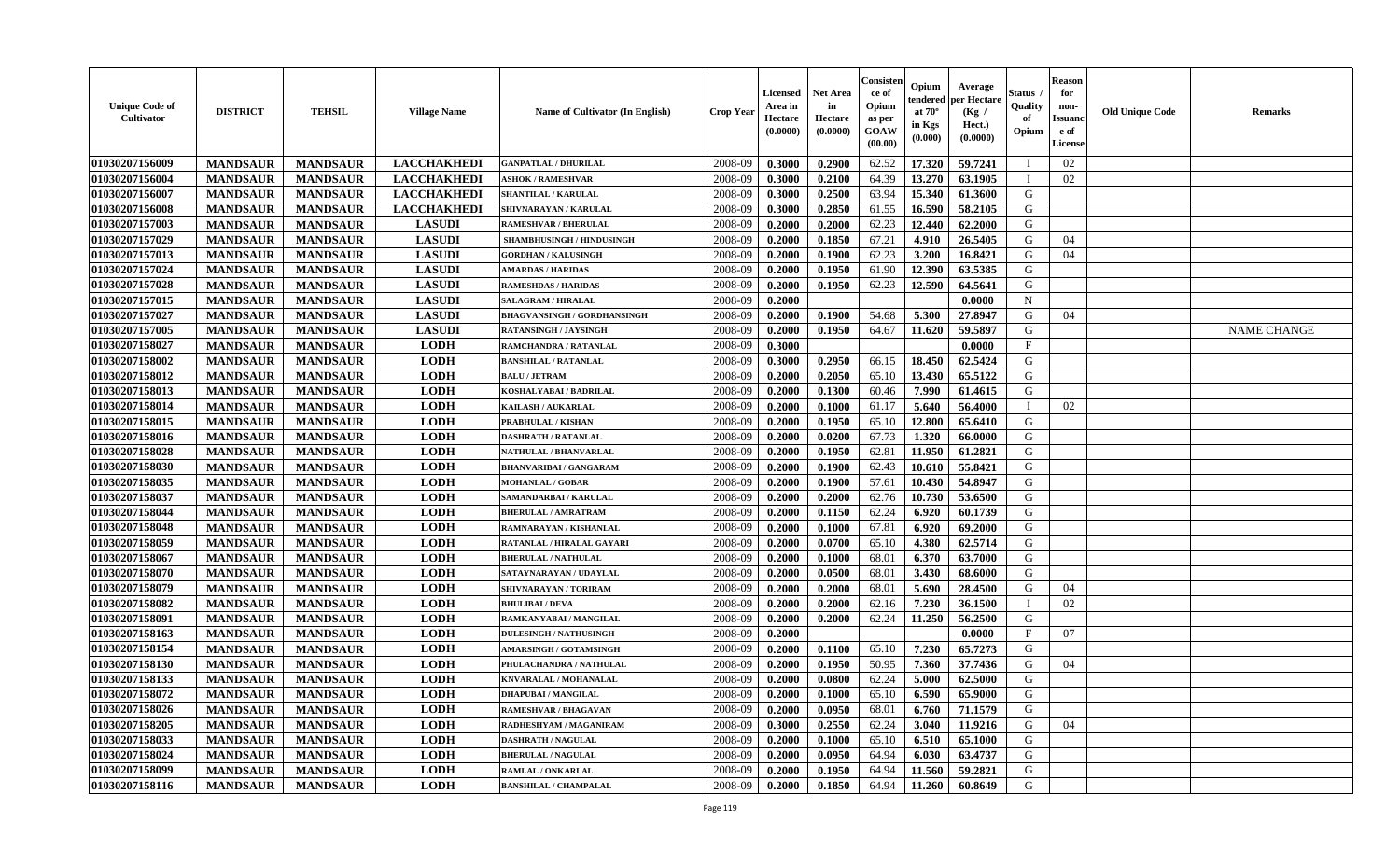| <b>Unique Code of</b><br><b>Cultivator</b> | <b>DISTRICT</b> | <b>TEHSIL</b>   | <b>Village Name</b> | <b>Name of Cultivator (In English)</b> | <b>Crop Year</b> | Licensed<br>Area in<br>Hectare<br>(0.0000) | <b>Net Area</b><br>in<br>Hectare<br>(0.0000) | Consisteı<br>ce of<br>Opium<br>as per<br>GOAW<br>(00.00) | Opium<br>endered<br>at $70^\circ$<br>in Kgs<br>(0.000) | Average<br>per Hectare<br>(Kg /<br>Hect.)<br>(0.0000) | Status<br>Quality<br>of<br>Opium | <b>Reason</b><br>for<br>non-<br><b>Issuand</b><br>e of<br><b>License</b> | <b>Old Unique Code</b> | <b>Remarks</b>     |
|--------------------------------------------|-----------------|-----------------|---------------------|----------------------------------------|------------------|--------------------------------------------|----------------------------------------------|----------------------------------------------------------|--------------------------------------------------------|-------------------------------------------------------|----------------------------------|--------------------------------------------------------------------------|------------------------|--------------------|
| 01030207158006                             | <b>MANDSAUR</b> | <b>MANDSAUR</b> | <b>LODH</b>         | <b>MANGILAL / SHRILAL</b>              | 2008-09          | 0.2000                                     | 0.1950                                       | 71.15                                                    | 13.800                                                 | 70.7692                                               | П                                | 02                                                                       |                        |                    |
| 01030207158058                             | <b>MANDSAUR</b> | <b>MANDSAUR</b> | <b>LODH</b>         | NARAYAN / UDA GAYARI                   | 2008-09          | 0.2000                                     | 0.2000                                       | 62.24                                                    | 6.570                                                  | 32.8500                                               | G                                | 04                                                                       |                        |                    |
| 01030207158061                             | <b>MANDSAUR</b> | <b>MANDSAUR</b> | <b>LODH</b>         | <b>JETRAM / AMRITRAM</b>               | 2008-09          | 0.2000                                     | 0.0400                                       | 68.01                                                    | 2.780                                                  | 69.5000                                               | G                                |                                                                          |                        |                    |
| 01030207158051                             | <b>MANDSAUR</b> | <b>MANDSAUR</b> | <b>LODH</b>         | RAMCHANDRA / RATANLAL                  | 2008-09          | 0.2000                                     | 0.1000                                       | 68.01                                                    | 6.550                                                  | 65.5000                                               | G                                |                                                                          |                        |                    |
| 01030207158137                             | <b>MANDSAUR</b> | <b>MANDSAUR</b> | <b>LODH</b>         | PRABHULAL / AMARACHANDRA               | 2008-09          | 0.2000                                     | 0.1700                                       | 62.24                                                    | 10.550                                                 | 62.0588                                               | G                                |                                                                          |                        |                    |
| 01030207158045                             | <b>MANDSAUR</b> | <b>MANDSAUR</b> | <b>LODH</b>         | VARDIBAI / MANGILAL                    | 2008-09          | 0.2000                                     | 0.2050                                       | 64.94                                                    | 12.080                                                 | 58.9268                                               | G                                |                                                                          |                        |                    |
| 01030207158093                             | <b>MANDSAUR</b> | <b>MANDSAUR</b> | <b>LODH</b>         | RAHDESHYAM / KALURAM NAI               | 2008-09          | 0.2000                                     | 0.0700                                       | 66.83                                                    | 4.880                                                  | 69.7143                                               | G                                |                                                                          |                        |                    |
| 01030207158021                             | <b>MANDSAUR</b> | <b>MANDSAUR</b> | <b>LODH</b>         | RAMNARAYAN / NATHULAL                  | 2008-09          | 0.3000                                     | 0.2000                                       | 64.94                                                    | 12.660                                                 | 63.3000                                               | G                                |                                                                          |                        |                    |
| 01030207158025                             | <b>MANDSAUR</b> | <b>MANDSAUR</b> | <b>LODH</b>         | <b>BALURAM / RAMCHANDRA</b>            | 2008-09          | 0.2000                                     | 0.0200                                       | 68.80                                                    | 1.840                                                  | 92.0000                                               | G                                |                                                                          |                        |                    |
| 01030207158145                             | <b>MANDSAUR</b> | <b>MANDSAUR</b> | <b>LODH</b>         | SHIVANARAYAN / BHAGIRATH               | 2008-09          | 0.2000                                     | 0.1000                                       | 66.63                                                    | 6.240                                                  | 62.4000                                               | G                                |                                                                          |                        |                    |
| 01030207158054                             | <b>MANDSAUR</b> | <b>MANDSAUR</b> | <b>LODH</b>         | <b>KANHAIYALAL / GULAB</b>             | 2008-09          | 0.2000                                     | 0.2000                                       | 53.58                                                    | 4.620                                                  | 23.1000                                               | G                                | 04                                                                       |                        |                    |
| 01030207158148                             | <b>MANDSAUR</b> | <b>MANDSAUR</b> | <b>LODH</b>         | <b>KACHARU / RO DIRAM</b>              | 2008-09          | 0.2000                                     | 0.1850                                       | 62.79                                                    | 4.630                                                  | 25.0270                                               | G                                | 04                                                                       |                        |                    |
| 01030207158149                             | <b>MANDSAUR</b> | <b>MANDSAUR</b> | <b>LODH</b>         | <b>SURESH / SHNKARALAL</b>             | 2008-09          | 0.2000                                     | 0.0650                                       | 67.14                                                    | 4.400                                                  | 67.6923                                               | G                                |                                                                          |                        |                    |
| 01030207158156                             | <b>MANDSAUR</b> | <b>MANDSAUR</b> | <b>LODH</b>         | <b>MANGILAL / RAMLAL</b>               | 2008-09          | 0.2000                                     | 0.1450                                       | 62.79                                                    | 9.380                                                  | 64.6897                                               | G                                |                                                                          |                        |                    |
| 01030207158115                             | <b>MANDSAUR</b> | <b>MANDSAUR</b> | <b>LODH</b>         | <b>JANIBAI / MOHANLAL</b>              | 2008-09          | 0.2000                                     | 0.2000                                       | 43.07                                                    | 3.670                                                  | 18.3500                                               | G                                | 04                                                                       |                        |                    |
| 01030207158090                             | <b>MANDSAUR</b> | <b>MANDSAUR</b> | <b>LODH</b>         | <b>GANGABAI / BHANVARLAL</b>           | 2008-09          | 0.2000                                     | 0.2050                                       | 62.79                                                    | 12.340                                                 | 60.1951                                               | G                                |                                                                          |                        |                    |
| 01030207158081                             | <b>MANDSAUR</b> | <b>MANDSAUR</b> | <b>LODH</b>         | <b>BAGDIRAM / RUPA</b>                 | 2008-09          | 0.3000                                     | 0.2750                                       | 62.79                                                    | 16.930                                                 | 61.5636                                               | G                                |                                                                          |                        |                    |
| 01030207158053                             | <b>MANDSAUR</b> | <b>MANDSAUR</b> | <b>LODH</b>         | RAMCHANDRA / GANESHRAM                 | 2008-09          | 0.2000                                     | 0.0300                                       | 69.58                                                    | 2.440                                                  | 81.3333                                               | G                                |                                                                          |                        |                    |
| 01030207158066                             | <b>MANDSAUR</b> | <b>MANDSAUR</b> | <b>LODH</b>         | <b>DASHRATH / BADRILAL</b>             | 2008-09          | 0.2000                                     | 0.0250                                       | 70.63                                                    | 1.940                                                  | 77.6000                                               | G                                |                                                                          |                        |                    |
| 01030207158018                             | <b>MANDSAUR</b> | <b>MANDSAUR</b> | <b>LODH</b>         | <b>BHANVARLAL / SHANKARLAL</b>         | 2008-09          | 0.2000                                     | 0.1150                                       | 60.46                                                    | 6.930                                                  | 60.2609                                               | G                                |                                                                          |                        |                    |
| 01030207158167                             | <b>MANDSAUR</b> | <b>MANDSAUR</b> | <b>LODH</b>         | <b>DEVILAL / GOBARU</b>                | 2008-09          | 0.2000                                     | 0.0500                                       | 65.84                                                    | 3.110                                                  | 62.2000                                               | G                                |                                                                          |                        |                    |
| 01030207158071                             | <b>MANDSAUR</b> | <b>MANDSAUR</b> | <b>LODH</b>         | <b>BHANVARLAL / RATANLAL</b>           | 2008-09          | 0.3000                                     | 0.2000                                       | 77.39                                                    | 13.710                                                 | 68.5500                                               | G                                |                                                                          |                        |                    |
| 01030207158009                             | <b>MANDSAUR</b> | <b>MANDSAUR</b> | <b>LODH</b>         | <b>KAILASH / GOBARU</b>                | 2008-09          | 0.2000                                     | 0.1950                                       | 64.21                                                    | 2.870                                                  | 14.7179                                               |                                  | 02                                                                       |                        |                    |
| 01030207158022                             | <b>MANDSAUR</b> | <b>MANDSAUR</b> | <b>LODH</b>         | <b>JAVAHARLAL / SHRILAL</b>            | 2008-09          | 0.2000                                     | 0.1800                                       | 57.06                                                    | 3.250                                                  | 18.0556                                               | $\mathbf{I}$                     | 02                                                                       |                        |                    |
| 01030207158085                             | <b>MANDSAUR</b> | <b>MANDSAUR</b> | <b>LODH</b>         | <b>DHANNIBAI / GANESHRAM</b>           | 2008-09          | 0.2000                                     | 0.1600                                       | 53.23                                                    | 6.240                                                  | 39.0000                                               | G                                | 04                                                                       |                        |                    |
| 01030207158019                             | <b>MANDSAUR</b> | <b>MANDSAUR</b> | <b>LODH</b>         | <b>OMPRAKASH / RAMCHANDRA</b>          | 2008-09          | 0.2000                                     | 0.1950                                       | 65.84                                                    | 12.240                                                 | 62.7692                                               | G                                |                                                                          |                        |                    |
| 01030207158119                             | <b>MANDSAUR</b> | <b>MANDSAUR</b> | <b>LODH</b>         | RAMESHVAR / SHANKARLAI                 | 2008-09          | 0.3000                                     | 0.2400                                       | 62.79                                                    | 14.680                                                 | 61.1667                                               | G                                |                                                                          |                        |                    |
| 01030207158184                             | <b>MANDSAUR</b> | <b>MANDSAUR</b> | <b>LODH</b>         | DAYARAM / RAMCHANDRA                   | 2008-09          | 0.3000                                     | 0.1700                                       | 60.46                                                    | 10.450                                                 | 61.4706                                               | G                                |                                                                          |                        |                    |
| 01030207158041                             | <b>MANDSAUR</b> | <b>MANDSAUR</b> | <b>LODH</b>         | <b>KARULAL / RATANLAL</b>              | 2008-09          | 0.2000                                     | 0.1000                                       | 73.73                                                    | 6.950                                                  | 69.5000                                               | G                                |                                                                          |                        |                    |
| 01030207158031                             | <b>MANDSAUR</b> | <b>MANDSAUR</b> | <b>LODH</b>         | <b>SURESH / RAMCHANDRA</b>             | 2008-09          | 0.3000                                     |                                              |                                                          |                                                        | 0.0000                                                | $\mathbf{F}$                     |                                                                          |                        |                    |
| 01030207158017                             | <b>MANDSAUR</b> | <b>MANDSAUR</b> | <b>LODH</b>         | <b>OMPRAKASH / HIRALAL</b>             | 2008-09          | 0.2000                                     | 0.0350                                       | 66.55                                                    | 2.420                                                  | 69.1429                                               | G                                |                                                                          |                        |                    |
| 01030207158083                             | <b>MANDSAUR</b> | <b>MANDSAUR</b> | <b>LODH</b>         | <b>SUKHIBAI / BRADILAL</b>             | 2008-09          | 0.2000                                     | 0.1900                                       | 53.23                                                    | 4.190                                                  | 22.0526                                               | G                                | 04                                                                       |                        |                    |
| 01030207158104                             | <b>MANDSAUR</b> | <b>MANDSAUR</b> | <b>LODH</b>         | KALU / SUKHA                           | 2008-09          | 0.2000                                     | 0.1600                                       | 53.23                                                    | 1.950                                                  | 12.1875                                               | G                                | 04                                                                       |                        |                    |
| 01030207158198                             | <b>MANDSAUR</b> | <b>MANDSAUR</b> | <b>LODH</b>         | <b>HARIRAM / AMRITARAM</b>             | 2008-09          | 0.3000                                     | 0.1850                                       | 57.51                                                    | 5.610                                                  | 30.3243                                               | G                                | 04                                                                       |                        |                    |
| 01030207158199                             | <b>MANDSAUR</b> | <b>MANDSAUR</b> | <b>LODH</b>         | DASHARATHASINGH / RAMSINGH             | 2008-09          | 0.2000                                     | 0.1900                                       | 65.84                                                    | 4.770                                                  | 25.1053                                               | G                                | 04                                                                       |                        |                    |
| 01030207158201                             | <b>MANDSAUR</b> | <b>MANDSAUR</b> | <b>LODH</b>         | RAMKUNVARABAI / BHANVARLAL             | 2008-09          | 0.2000                                     | 0.1800                                       | 53.23                                                    | 4.590                                                  | 25.5000                                               | G                                | 04                                                                       |                        |                    |
| 01030207158202                             | <b>MANDSAUR</b> | <b>MANDSAUR</b> | <b>LODH</b>         | <b>ISHVARASINGH / PHATESINGH</b>       | 2008-09          | 0.2000                                     | 0.2000                                       | 65.84                                                    | 12.980                                                 | 64.9000                                               | G                                |                                                                          |                        |                    |
| 01030207158213                             | <b>MANDSAUR</b> | <b>MANDSAUR</b> | <b>LODH</b>         | <b>BHAGWATILAL / BHANVARLAL</b>        | 2008-09          | 0.2000                                     | 0.2000                                       | 63.13                                                    | 12.440                                                 | 62.2000                                               | G                                |                                                                          |                        |                    |
| 01030207158078                             | <b>MANDSAUR</b> | <b>MANDSAUR</b> | <b>LODH</b>         | <b>DHAPUBAI / DHANNALAL</b>            | 2008-09          | 0.2000                                     | 0.2000                                       | 65.84                                                    | 12.850                                                 | 64.2500                                               | G                                |                                                                          |                        |                    |
| 01030207158128                             | <b>MANDSAUR</b> | <b>MANDSAUR</b> | <b>LODH</b>         | <b>BADRILAL / KARULAL</b>              | 2008-09          | 0.3000                                     | 0.3000                                       | 63.13                                                    | 18.370                                                 | 61.2333                                               | G                                |                                                                          |                        |                    |
| 01030207158052                             | <b>MANDSAUR</b> | <b>MANDSAUR</b> | <b>LODH</b>         | <b>BADAMIBAI / SALAGRAM</b>            | 2008-09          | 0.2000                                     | 0.1000                                       | 69.41                                                    | 6.720                                                  | 67.2000                                               |                                  | 02                                                                       | 01030207168073         | <b>NAME CHANGE</b> |
| 01030207160076                             | <b>MANDSAUR</b> | <b>MANDSAUR</b> | <b>NETAWALI</b>     | HARINARAYAN / SHIVNARAYAN              | 2008-09          | 0.2000                                     | 0.1950                                       | 67.67                                                    | 9.570                                                  | 49.0769                                               | G                                | 04                                                                       |                        |                    |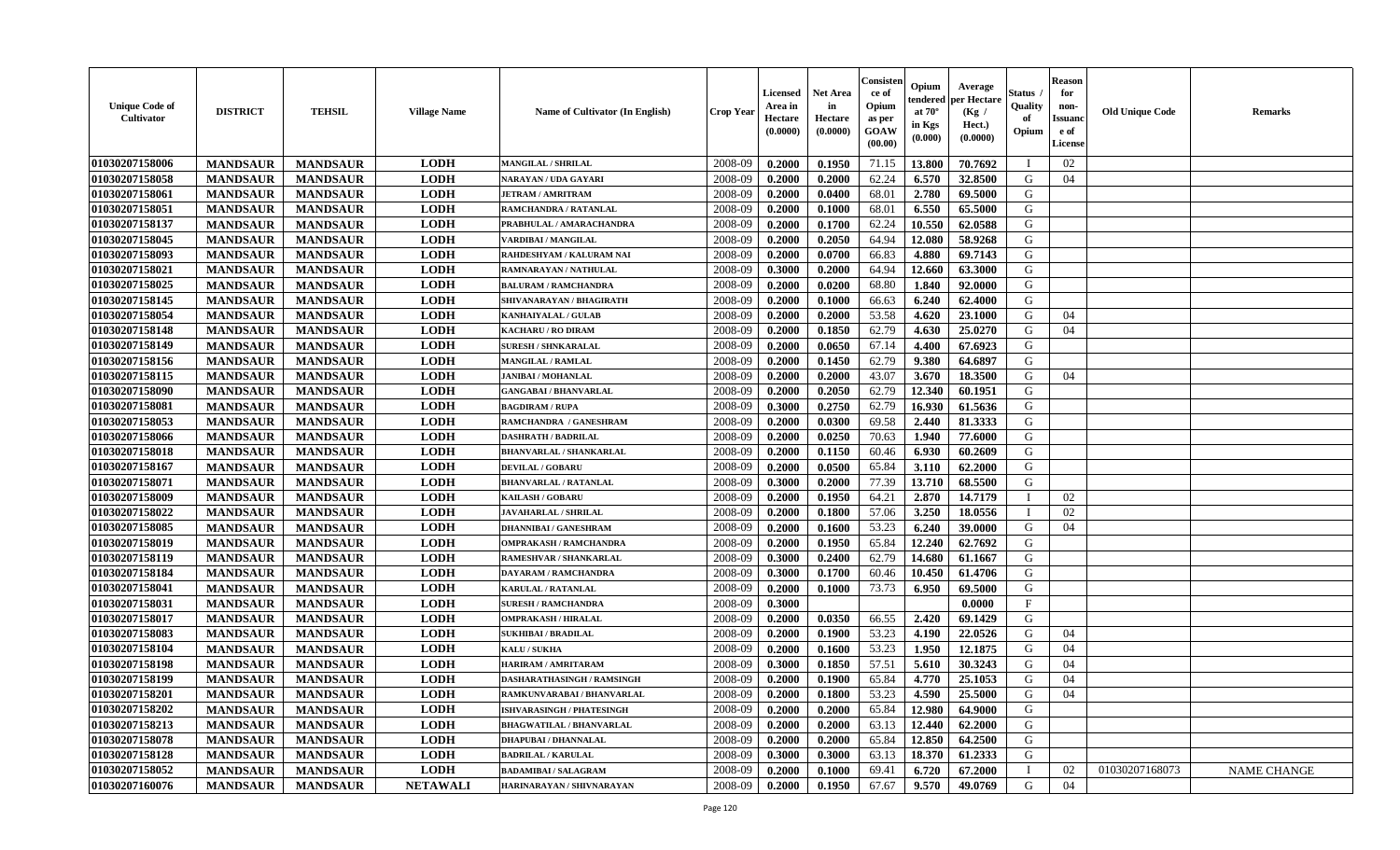| <b>Unique Code of</b><br><b>Cultivator</b> | <b>DISTRICT</b> | <b>TEHSIL</b>   | <b>Village Name</b> | <b>Name of Cultivator (In English)</b> | <b>Crop Year</b> | Licensed<br>Area in<br>Hectare<br>(0.0000) | <b>Net Area</b><br>in<br>Hectare<br>(0.0000) | Consisteı<br>ce of<br>Opium<br>as per<br>GOAW<br>(00.00) | Opium<br>endered<br>at $70^\circ$<br>in Kgs<br>(0.000) | Average<br>per Hectare<br>(Kg /<br>Hect.)<br>(0.0000) | Status<br>Quality<br>of<br>Opium | <b>Reason</b><br>for<br>non-<br>Issuano<br>e of<br><b>License</b> | <b>Old Unique Code</b> | <b>Remarks</b>     |
|--------------------------------------------|-----------------|-----------------|---------------------|----------------------------------------|------------------|--------------------------------------------|----------------------------------------------|----------------------------------------------------------|--------------------------------------------------------|-------------------------------------------------------|----------------------------------|-------------------------------------------------------------------|------------------------|--------------------|
| 01030207160004                             | <b>MANDSAUR</b> | <b>MANDSAUR</b> | <b>NETAWALI</b>     | <b>RAMSING / RAGHUNATHSING</b>         | 2008-09          | 0.2000                                     | 0.1700                                       | 65.51                                                    | 10.660                                                 | 62.7059                                               | G                                |                                                                   |                        |                    |
| 01030207160007                             | <b>MANDSAUR</b> | <b>MANDSAUR</b> | <b>NETAWALI</b>     | <b>SHIVRAM / KARULAL</b>               | 2008-09          | 0.2000                                     | 0.1950                                       | 62.24                                                    | 4.850                                                  | 24.8718                                               | G                                | 04                                                                |                        |                    |
| 01030207160013                             | <b>MANDSAUR</b> | <b>MANDSAUR</b> | <b>NETAWALI</b>     | <b>BAJJIBAI / HEMRAJ</b>               | 2008-09          | 0.2000                                     | 0.0600                                       | 65.51                                                    | 3.790                                                  | 63.1667                                               | G                                |                                                                   |                        |                    |
| 01030207160019                             | <b>MANDSAUR</b> | <b>MANDSAUR</b> | <b>NETAWALI</b>     | <b>BASANTILAL / HIRALAL</b>            | 2008-09          | 0.2000                                     | 0.1750                                       | 69.34                                                    | 11.570                                                 | 66.1143                                               | G                                |                                                                   |                        |                    |
| 01030207160035                             | <b>MANDSAUR</b> | <b>MANDSAUR</b> | <b>NETAWALI</b>     | <b>INDRALAL / BHANVARLAL</b>           | 2008-09          | 0.2000                                     | 0.1950                                       | 62.24                                                    | 8.540                                                  | 43.7949                                               | G                                | 04                                                                |                        |                    |
| 01030207160040                             | <b>MANDSAUR</b> | <b>MANDSAUR</b> | <b>NETAWALI</b>     | NONDRAM / PRITHVIRAJ                   | 2008-09          | 0.2000                                     | 0.0200                                       | 64.06                                                    | 1.370                                                  | 68.5000                                               | G                                |                                                                   |                        |                    |
| 01030207160041                             | <b>MANDSAUR</b> | <b>MANDSAUR</b> | <b>NETAWALI</b>     | PRABHULAL / HIRALAL                    | 2008-09          | 0.2000                                     | 0.1600                                       | 62.24                                                    | 5.040                                                  | 31.5000                                               | G                                | 04                                                                |                        |                    |
| 01030207160049                             | <b>MANDSAUR</b> | <b>MANDSAUR</b> | <b>NETAWALI</b>     | PRABHULAL / PANNALAL                   | 2008-09          | 0.2000                                     | 0.0900                                       | 60.04                                                    | 5.020                                                  | 55,7778                                               | G                                |                                                                   |                        |                    |
| 01030207160060                             | <b>MANDSAUR</b> | <b>MANDSAUR</b> | <b>NETAWALI</b>     | <b>BHAGIRATH / HIRALAL</b>             | 2008-09          | 0.2000                                     | 0.1850                                       | 44.67                                                    | 3.310                                                  | 17.8919                                               | G                                | 04                                                                |                        |                    |
| 01030207160063                             | <b>MANDSAUR</b> | <b>MANDSAUR</b> | <b>NETAWALI</b>     | KANVARLAL / UDA                        | 2008-09          | 0.2000                                     | 0.1700                                       | 67.67                                                    | 4.330                                                  | 25,4706                                               | G                                | 04                                                                |                        |                    |
| 01030207160065                             | <b>MANDSAUR</b> | <b>MANDSAUR</b> | <b>NETAWALI</b>     | KAMLABAI / KANHAIYALAL                 | 2008-09          | 0.2000                                     |                                              |                                                          |                                                        | 0.0000                                                | F                                |                                                                   |                        |                    |
| 01030207160067                             | <b>MANDSAUR</b> | <b>MANDSAUR</b> | <b>NETAWALI</b>     | <b>RUGANATH / MOD JI</b>               | 2008-09          | 0.2000                                     | 0.0250                                       | 65.51                                                    | 1.840                                                  | 73.6000                                               | G                                |                                                                   |                        |                    |
| 01030207160068                             | <b>MANDSAUR</b> | <b>MANDSAUR</b> | <b>NETAWALI</b>     | <b>MANGILAL / KISHANLAL</b>            | 2008-09          | 0.2000                                     | 0.1950                                       | 57.21                                                    | 6.180                                                  | 31.6923                                               | G                                | 04                                                                |                        |                    |
| 01030207160073                             | <b>MANDSAUR</b> | <b>MANDSAUR</b> | <b>NETAWALI</b>     | <b>GOPAL / RATANLAL</b>                | 2008-09          | 0.2000                                     | 0.1800                                       | 65.75                                                    | 10.760                                                 | 59.7778                                               | $\mathbf I$                      | 02                                                                |                        |                    |
| 01030207160094                             | <b>MANDSAUR</b> | <b>MANDSAUR</b> | <b>NETAWALI</b>     | RATANLAL / PRITHVIRAJ                  | 2008-09          | 0.2000                                     | 0.1750                                       | 62.24                                                    | 8.510                                                  | 48.6286                                               | G                                | 04                                                                |                        |                    |
| 01030207160115                             | <b>MANDSAUR</b> | <b>MANDSAUR</b> | <b>NETAWALI</b>     | <b>MANSINGH / KISHAN</b>               | 2008-09          | 0.2000                                     | 0.2000                                       | 62.24                                                    | 9.440                                                  | 47.2000                                               | G                                | 04                                                                |                        |                    |
| 01030207161005                             | <b>MANDSAUR</b> | <b>MANDSAUR</b> | <b>PALWAI</b>       | KANCHANBAI / KESHARLAL                 | 2008-09          | 0.3000                                     | 0.2600                                       | 62.10                                                    | 8.640                                                  | 33.2308                                               | G                                | 04                                                                |                        |                    |
| 01030207161002                             | <b>MANDSAUR</b> | <b>MANDSAUR</b> | <b>PALWAI</b>       | <b>SALAGRAM / BAGDIRAM</b>             | 2008-09          | 0.2000                                     | 0.1900                                       | 61.73                                                    | 4.440                                                  | 23.3684                                               | G                                | 04                                                                |                        |                    |
| 01030207161004                             | <b>MANDSAUR</b> | <b>MANDSAUR</b> | <b>PALWAI</b>       | <b>BAPULAL / KANIRAM</b>               | 2008-09          | 0.2000                                     | 0.1950                                       | 56.94                                                    | 4.650                                                  | 23.8462                                               | G                                | 04                                                                |                        |                    |
| 01030207161010                             | <b>MANDSAUR</b> | <b>MANDSAUR</b> | <b>PALWAI</b>       | <b>MANGILAL / RAMLAL</b>               | 2008-09          | 0.2000                                     | 0.1800                                       | 58.43                                                    | 3.740                                                  | 20.7778                                               | G                                | 04                                                                |                        |                    |
| 01030207161011                             | <b>MANDSAUR</b> | <b>MANDSAUR</b> | <b>PALWAI</b>       | PARVATIBAI / KANVARLAL                 | 2008-09          | 0.2000                                     | 0.1700                                       | 53.11                                                    | 3.200                                                  | 18.8235                                               | G                                | 04                                                                |                        |                    |
| 01030207161014                             | <b>MANDSAUR</b> | <b>MANDSAUR</b> | <b>PALWAI</b>       | <b>BHAGVAN / RAMA</b>                  | 2008-09          | 0.2000                                     | 0.0200                                       | 71.20                                                    | 1.560                                                  | 78.0000                                               | G                                |                                                                   |                        | TRANSFER/SABAKHEDA |
| 01030207161017                             | <b>MANDSAUR</b> | <b>MANDSAUR</b> | <b>PALWAI</b>       | <b>BHARATRAM / BHAGIRATH</b>           | 2008-09          | 0.3000                                     | 0.2400                                       | 49.85                                                    | 8.800                                                  | 36.6667                                               | G                                | 04                                                                |                        |                    |
| 01030207161020                             | <b>MANDSAUR</b> | <b>MANDSAUR</b> | <b>PALWAI</b>       | SHANTIBAI / MADANLAL                   | 2008-09          | 0.2000                                     | 0.0200                                       | 72.04                                                    | 1.470                                                  | 73.5000                                               | G                                | 08                                                                |                        |                    |
| 01030207162001                             | <b>MANDSAUR</b> | <b>MANDSAUR</b> | <b>PALDI</b>        | <b>KARULAL / CHAMPALAL</b>             | 2008-09          | 0.2000                                     | 0.1950                                       | 64.95                                                    | 11.310                                                 | 58.0000                                               | G                                |                                                                   |                        |                    |
| 01030207162004                             | <b>MANDSAUR</b> | <b>MANDSAUR</b> | <b>PALDI</b>        | PRABHULAL / AMRITRAM                   | 2008-09          | 0.2000                                     | 0.1900                                       | 69.84                                                    | 11.670                                                 | 61.4211                                               | G                                |                                                                   |                        |                    |
| 01030207162006                             | <b>MANDSAUR</b> | <b>MANDSAUR</b> | <b>PALDI</b>        | <b>RAMESHVAR / DEVILAL</b>             | 2008-09          | 0.3000                                     | 0.2750                                       | 69.84                                                    | 17.800                                                 | 64.7273                                               | G                                |                                                                   |                        |                    |
| 01030207162007                             | <b>MANDSAUR</b> | <b>MANDSAUR</b> | <b>PALDI</b>        | PARVATIBAI / PRITHVIRAJ                | 2008-09          | 0.2000                                     | 0.1950                                       | 67.14                                                    | 11.750                                                 | 60.2564                                               | G                                |                                                                   |                        |                    |
| 01030207162010                             | <b>MANDSAUR</b> | <b>MANDSAUR</b> | <b>PALDI</b>        | <b>BABULAL / DEVILAL</b>               | 2008-09          | 0.2000                                     | 0.1950                                       | 67.14                                                    | 11.760                                                 | 60.3077                                               | G                                |                                                                   |                        |                    |
| 01030207162011                             | <b>MANDSAUR</b> | <b>MANDSAUR</b> | <b>PALDI</b>        | PREMBAI / MANOHARSINGH                 | 2008-09          | 0.2000                                     | 0.2000                                       | 64.95                                                    | 11.840                                                 | 59.2000                                               | G                                |                                                                   |                        |                    |
| 01030207162013                             | <b>MANDSAUR</b> | <b>MANDSAUR</b> | <b>PALDI</b>        | RATANLAL / BHANVARLAL                  | 2008-09          | 0.2000                                     | 0.1850                                       | 67.14                                                    | 10.990                                                 | 59.4054                                               | ${\bf G}$                        |                                                                   |                        |                    |
| 01030207162017                             | <b>MANDSAUR</b> | <b>MANDSAUR</b> | <b>PALDI</b>        | <b>RAMESHVAR / MOTILAL</b>             | 2008-09          | 0.2000                                     | 0.2000                                       | 67.52                                                    | 12.930                                                 | 64.6500                                               | G                                |                                                                   |                        |                    |
| 01030207162019                             | <b>MANDSAUR</b> | <b>MANDSAUR</b> | <b>PALDI</b>        | RADHESHYAM / MOHANLAL                  | 2008-09          | 0.2000                                     | 0.1950                                       | 67.52                                                    | 12.660                                                 | 64.9231                                               | G                                |                                                                   |                        |                    |
| 01030207162023                             | <b>MANDSAUR</b> | <b>MANDSAUR</b> | <b>PALDI</b>        | HARKUNVARBAI / KARULAL                 | 2008-09          | 0.2000                                     | 0.1900                                       | 58.34                                                    | 10.290                                                 | 54.1579                                               | G                                |                                                                   |                        |                    |
| 01030207162024                             | <b>MANDSAUR</b> | <b>MANDSAUR</b> | <b>PALDI</b>        | <b>DEVILAL / MOHANLAL</b>              | 2008-09          | 0.2000                                     | 0.1350                                       | 64.95                                                    | 8.250                                                  | 61.1111                                               | G                                |                                                                   |                        |                    |
| 01030207162030                             | <b>MANDSAUR</b> | <b>MANDSAUR</b> | <b>PALDI</b>        | <b>MANGIBAI/VARDICHANDRA</b>           | 2008-09          | 0.2000                                     | 0.1950                                       | 67.52                                                    | 12.680                                                 | 65.0256                                               | G                                |                                                                   |                        |                    |
| 01030207162031                             | <b>MANDSAUR</b> | <b>MANDSAUR</b> | <b>PALDI</b>        | <b>ONKARLAL / MOTILAL</b>              | 2008-09          | 0.2000                                     | 0.1950                                       | 64.95                                                    | 11.440                                                 | 58.6667                                               | G                                |                                                                   |                        |                    |
| 01030207162033                             | <b>MANDSAUR</b> | <b>MANDSAUR</b> | <b>PALDI</b>        | <b>MANGILAL / RATANLAL</b>             | 2008-09          | 0.2000                                     | 0.2000                                       | 67.52                                                    | 12.430                                                 | 62.1500                                               | G                                |                                                                   |                        |                    |
| 01030207162035                             | <b>MANDSAUR</b> | <b>MANDSAUR</b> | <b>PALDI</b>        | <b>MAHADEV / TULSIRAM</b>              | 2008-09          | 0.2000                                     | 0.2000                                       | 64.95                                                    | 12.070                                                 | 60.3500                                               | G                                |                                                                   |                        |                    |
| 01030207162037                             | <b>MANDSAUR</b> | <b>MANDSAUR</b> | <b>PALDI</b>        | <b>BHUVANIRAM / VARDA</b>              | 2008-09          | 0.2000                                     | 0.1950                                       | 67.52                                                    | 12.230                                                 | 62.7179                                               | G                                |                                                                   |                        |                    |
| 01030207162045                             | <b>MANDSAUR</b> | <b>MANDSAUR</b> | <b>PALDI</b>        | <b>RAMIBAI / MANGILAL</b>              | 2008-09          | 0.2000                                     | 0.1900                                       | 65.78                                                    | 11.670                                                 | 61.4211                                               | G                                |                                                                   |                        |                    |
| 01030207162048                             | <b>MANDSAUR</b> | <b>MANDSAUR</b> | <b>PALDI</b>        | <b>JUJHAR / RAMA</b>                   | 2008-09          | 0.2000                                     | 0.1350                                       | 57.41                                                    | 6.550                                                  | 48.5185                                               | G                                | 04                                                                |                        |                    |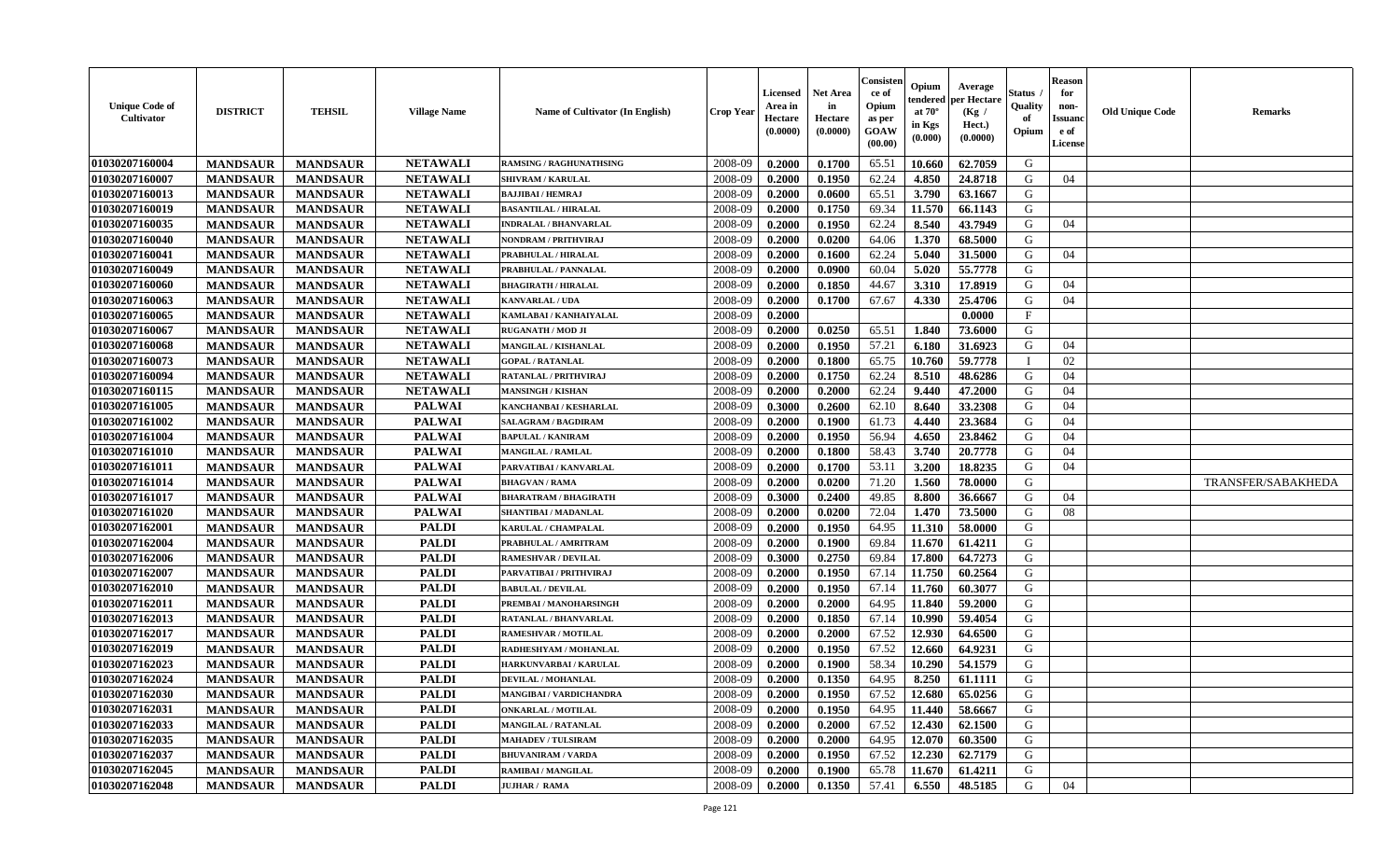| <b>Unique Code of</b><br><b>Cultivator</b> | <b>DISTRICT</b> | <b>TEHSIL</b>   | <b>Village Name</b> | Name of Cultivator (In English) | <b>Crop Year</b> | <b>Licensed</b><br>Area in<br>Hectare<br>(0.0000) | <b>Net Area</b><br>in<br>Hectare<br>(0.0000) | Consisteı<br>ce of<br>Opium<br>as per<br>GOAW<br>(00.00) | Opium<br>endered<br>at $70^\circ$<br>in Kgs<br>(0.000) | Average<br>per Hectare<br>(Kg /<br>Hect.)<br>(0.0000) | Status<br>Quality<br>of<br>Opium | <b>Reason</b><br>for<br>non-<br>Issuano<br>e of<br>License | <b>Old Unique Code</b> | Remarks               |
|--------------------------------------------|-----------------|-----------------|---------------------|---------------------------------|------------------|---------------------------------------------------|----------------------------------------------|----------------------------------------------------------|--------------------------------------------------------|-------------------------------------------------------|----------------------------------|------------------------------------------------------------|------------------------|-----------------------|
| 01030207162049                             | <b>MANDSAUR</b> | <b>MANDSAUR</b> | <b>PALDI</b>        | <b>RAMLAL / SAWRUP</b>          | 2008-09          | 0.2000                                            | 0.2000                                       | 65.13                                                    | 12.260                                                 | 61.3000                                               | G                                |                                                            |                        |                       |
| 01030207162040                             | <b>MANDSAUR</b> | <b>MANDSAUR</b> | <b>PALDI</b>        | <b>BALARAM / HIRALAL</b>        | 2008-09          | 0.2000                                            | 0.1500                                       | 65.13                                                    | 9.030                                                  | 60.2000                                               | G                                |                                                            |                        | <b>NAME CHANGE</b>    |
| 01030207162003                             | <b>MANDSAUR</b> | <b>MANDSAUR</b> | <b>PALDI</b>        | DEVILAL / BHANVARLAL            | 2008-09          | 0.2000                                            | 0.2050                                       | 65.13                                                    | 12.440                                                 | 60.6829                                               | G                                |                                                            |                        |                       |
| 01030207162009                             | <b>MANDSAUR</b> | <b>MANDSAUR</b> | <b>PALDI</b>        | PUSHPABAI / GOPAL               | 2008-09          | 0.2000                                            | 0.1900                                       | 65.78                                                    | 12.280                                                 | 64.6316                                               | G                                |                                                            |                        |                       |
| 01030207162026                             | <b>MANDSAUR</b> | <b>MANDSAUR</b> | <b>PALDI</b>        | <b>MANGILAL / NANDRAM</b>       | 2008-09          | 0.2000                                            | 0.2000                                       | 73.24                                                    | 13.400                                                 | 67.0000                                               | G                                |                                                            |                        |                       |
| 01030207162020                             | <b>MANDSAUR</b> | <b>MANDSAUR</b> | <b>PALDI</b>        | <b>RAMLAL / UDA BALAI</b>       | 2008-09          | 0.2000                                            | 0.1800                                       | 58.34                                                    | 9.330                                                  | 51.8333                                               | G                                | 04                                                         |                        |                       |
| 01030207162021                             | <b>MANDSAUR</b> | <b>MANDSAUR</b> | <b>PALDI</b>        | KACHRU / KASHIRAM               | 2008-09          | 0.2000                                            | 0.1850                                       | 59.84                                                    | 3.910                                                  | 21.1351                                               |                                  | 02                                                         |                        |                       |
| 01030207162028                             | <b>MANDSAUR</b> | <b>MANDSAUR</b> | <b>PALDI</b>        | <b>BALARAM / NATHULAL</b>       | 2008-09          | 0.2000                                            | 0.2000                                       | 69.84                                                    | 12.500                                                 | 62.5000                                               | G                                |                                                            |                        |                       |
| 01030207162032                             | <b>MANDSAUR</b> | <b>MANDSAUR</b> | <b>PALDI</b>        | RADHESHYAM / NATHULAL           | 2008-09          | 0.2000                                            | 0.2000                                       | 65.78                                                    | 12.190                                                 | 60.9500                                               | G                                |                                                            |                        |                       |
| 01030207163030                             | <b>MANDSAUR</b> | <b>MANDSAUR</b> | <b>PANPUR</b>       | <b>MOHANLAL / HIRALAL</b>       | 2008-09          | 0.2000                                            | 0.2000                                       | 61.48                                                    | 12.230                                                 | 61.1500                                               | G                                |                                                            |                        |                       |
| 01030207163002                             | <b>MANDSAUR</b> | <b>MANDSAUR</b> | <b>PANPUR</b>       | <b>RAMESHVAR / MAHADEV</b>      | 2008-09          | 0.3000                                            | 0.1500                                       | 61.48                                                    | 7.450                                                  | 49.6667                                               | G                                | 04                                                         |                        |                       |
| 01030207163003                             | <b>MANDSAUR</b> | <b>MANDSAUR</b> | <b>PANPUR</b>       | <b>SHANIBAI / JAYRAM</b>        | 2008-09          | 0.3000                                            | 0.2300                                       | 61.48                                                    | 13.310                                                 | 57.8696                                               | G                                |                                                            |                        |                       |
| 01030207163006                             | <b>MANDSAUR</b> | <b>MANDSAUR</b> | <b>PANPUR</b>       | <b>DHAPUBAI/DULICHANDRA</b>     | 2008-09          | 0.3000                                            | 0.2700                                       | 61.23                                                    | 10.930                                                 | 40.4815                                               | G                                | 04                                                         |                        |                       |
| 01030207163007                             | <b>MANDSAUR</b> | <b>MANDSAUR</b> | <b>PANPUR</b>       | <b>BAGDIBAI/LAKSHMAN</b>        | 2008-09          | 0.2000                                            | 0.1800                                       | 68.19                                                    | 10.730                                                 | 59.6111                                               | G                                |                                                            |                        |                       |
| 01030207163011                             | <b>MANDSAUR</b> | <b>MANDSAUR</b> | <b>PANPUR</b>       | <b>BHANVARLAL / BHURA</b>       | 2008-09          | 0.3000                                            | 0.2000                                       | 65.91                                                    | 11.610                                                 | 58.0500                                               | $\mathbf G$                      |                                                            |                        |                       |
| 01030207163012                             | <b>MANDSAUR</b> | <b>MANDSAUR</b> | <b>PANPUR</b>       | <b>DHAPUBAI/BHUVAN</b>          | 2008-09          | 0.3000                                            | 0.2650                                       | 68.27                                                    | 15.810                                                 | 59.6604                                               | G                                |                                                            |                        |                       |
| 01030207163018                             | <b>MANDSAUR</b> | <b>MANDSAUR</b> | <b>PANPUR</b>       | HAMERIBAI / MOHANLAL            | 2008-09          | 0.3000                                            | 0.2950                                       | 68.19                                                    | 20.080                                                 | 68.0678                                               | G                                |                                                            |                        |                       |
| 01030207163025                             | <b>MANDSAUR</b> | <b>MANDSAUR</b> | <b>PANPUR</b>       | <b>SHIVLAL / HAMERA</b>         | 2008-09          | 0.2000                                            | 0.1900                                       | 67.11                                                    | 10.870                                                 | 57.2105                                               | G                                |                                                            |                        |                       |
| 01030207163029                             | <b>MANDSAUR</b> | <b>MANDSAUR</b> | <b>PANPUR</b>       | <b>RAMA / PYARA</b>             | 2008-09          | 0.3000                                            | 0.1850                                       | 68.19                                                    | 11.260                                                 | 60.8649                                               | G                                |                                                            |                        |                       |
| 01030207163042                             | <b>MANDSAUR</b> | <b>MANDSAUR</b> | <b>PANPUR</b>       | <b>GOVINDRAM / KISHANLAL</b>    | 2008-09          | 0.2000                                            | 0.1900                                       | 67.11                                                    | 4.630                                                  | 24.3684                                               | G                                | 04                                                         |                        |                       |
| 01030207163044                             | <b>MANDSAUR</b> | <b>MANDSAUR</b> | <b>PANPUR</b>       | <b>SITABAI / BHERULAL</b>       | 2008-09          | 0.3000                                            | 0.3000                                       | 60.47                                                    | 7.270                                                  | 24.2333                                               | G                                | 04                                                         |                        |                       |
| 01030207163051                             | <b>MANDSAUR</b> | <b>MANDSAUR</b> | <b>PANPUR</b>       | <b>BHANVARLAL / RATANLAL</b>    | 2008-09          | 0.3000                                            | 0.2800                                       | 66.06                                                    | 12.430                                                 | 44.3929                                               | G                                | 04                                                         |                        |                       |
| 01030207163056                             | <b>MANDSAUR</b> | <b>MANDSAUR</b> | <b>PANPUR</b>       | <b>DEVISINGH / DALUSINGH</b>    | 2008-09          | 0.3000                                            | 0.2600                                       | 66.06                                                    | 10.040                                                 | 38.6154                                               | G                                | 04                                                         |                        |                       |
| 01030207163058                             | <b>MANDSAUR</b> | <b>MANDSAUR</b> | <b>PANPUR</b>       | <b>GITABAI/KACHRAML</b>         | 2008-09          | 0.2000                                            | 0.2000                                       | 56.50                                                    | 6.890                                                  | 34.4500                                               | G                                | 04                                                         |                        |                       |
| 01030207163061                             | <b>MANDSAUR</b> | <b>MANDSAUR</b> | <b>PANPUR</b>       | <b>AMARSINGH / DHULSINGH</b>    | 2008-09          | 0.2000                                            | 0.2000                                       | 57.96                                                    | 10.090                                                 | 50.4500                                               | G                                | 04                                                         |                        |                       |
| 01030207163072                             | <b>MANDSAUR</b> | <b>MANDSAUR</b> | <b>PANPUR</b>       | <b>HIRASING / JAYRAM</b>        | 2008-09          | 0.3000                                            | 0.1100                                       | 66.06                                                    | 7.150                                                  | 65.0000                                               | G                                |                                                            |                        |                       |
| 01030207163073                             | <b>MANDSAUR</b> | <b>MANDSAUR</b> | <b>PANPUR</b>       | <b>BABULAL / SHANKARLAL</b>     | 2008-09          | 0.2000                                            | 0.1900                                       | 63.79                                                    | 11.760                                                 | 61.8947                                               | G                                |                                                            |                        |                       |
| 01030207163074                             | <b>MANDSAUR</b> | <b>MANDSAUR</b> | <b>PANPUR</b>       | <b>GIRDHARI / KACHRUMAL</b>     | 2008-09          | 0.2000                                            | 0.2050                                       | 61.48                                                    | 12.370                                                 | 60.3415                                               | G                                |                                                            |                        |                       |
| 01030207163076                             | <b>MANDSAUR</b> | <b>MANDSAUR</b> | <b>PANPUR</b>       | <b>NARAYAN / DHURA</b>          | 2008-09          | 0.2000                                            | 0.2000                                       | 63.79                                                    | 6.270                                                  | 31.3500                                               | G                                | 04                                                         |                        |                       |
| 01030207163077                             | <b>MANDSAUR</b> | <b>MANDSAUR</b> | <b>PANPUR</b>       | <b>BHARAT / PYARA</b>           | 2008-09          | 0.2000                                            |                                              |                                                          |                                                        | 0.0000                                                | $_{\rm F}$                       |                                                            |                        |                       |
| 01030207163079                             | <b>MANDSAUR</b> | <b>MANDSAUR</b> | <b>PANPUR</b>       | RAMESHVAR / GOVINDRAM           | 2008-09          | 0.3000                                            | 0.2600                                       | 63.79                                                    | 14.840                                                 | 57.0769                                               | G                                |                                                            |                        |                       |
| 01030207163080                             | <b>MANDSAUR</b> | <b>MANDSAUR</b> | <b>PANPUR</b>       | <b>CHINRAM / GOVINDRAM</b>      | 2008-09          | 0.3000                                            | 0.1450                                       | 61.48                                                    | 9.150                                                  | 63.1034                                               | G                                |                                                            |                        |                       |
| 01030207163083                             | <b>MANDSAUR</b> | <b>MANDSAUR</b> | <b>PANPUR</b>       | KANIYALAL / GOVINDRAM           | 2008-09          | 0.2000                                            | 0.1900                                       | 63.79                                                    | 11.890                                                 | 62.5789                                               | G                                |                                                            |                        |                       |
| 01030207163085                             | <b>MANDSAUR</b> | <b>MANDSAUR</b> | <b>PANPUR</b>       | <b>KAILASH / RADHUSINGH</b>     | 2008-09          | 0.3000                                            | 0.2100                                       | 61.33                                                    | 3.780                                                  | 18.0000                                               | T                                | 02                                                         |                        |                       |
| 01030207163086                             | <b>MANDSAUR</b> | <b>MANDSAUR</b> | <b>PANPUR</b>       | <b>MANGUSINGH / KHEMRAJ</b>     | 2008-09          | 0.3000                                            | 0.2950                                       | 63.05                                                    | 9.050                                                  | 30.6780                                               | G                                | 04                                                         |                        |                       |
| 01030207163088                             | <b>MANDSAUR</b> | <b>MANDSAUR</b> | <b>PANPUR</b>       | YUGALSINGH / GOTAMSINGH         | 2008-09          | 0.3000                                            | 0.2800                                       | 62.79                                                    | 11.180                                                 | 39.9286                                               | $\mathbf I$                      | 02                                                         |                        |                       |
| 01030207163093                             | <b>MANDSAUR</b> | <b>MANDSAUR</b> | <b>PANPUR</b>       | SAMPATBAI / GANPAT              | 2008-09          | 0.3000                                            |                                              |                                                          |                                                        | 0.0000                                                | $\mathbf{F}$                     |                                                            |                        |                       |
| 01030207163094                             | <b>MANDSAUR</b> | <b>MANDSAUR</b> | <b>PANPUR</b>       | <b>SHANTILAL / BHUVAN</b>       | 2008-09          | 0.3000                                            |                                              |                                                          |                                                        | 0.0000                                                | $\mathbf{F}$                     |                                                            |                        | <b>TRANSFER/SEMLI</b> |
| 01030207163095                             | <b>MANDSAUR</b> | <b>MANDSAUR</b> | <b>PANPUR</b>       | <b>RADHESHYAM / GOBRU</b>       | 2008-09          | 0.3000                                            | 0.2650                                       | 62.83                                                    | 5.660                                                  | 21.3585                                               | G                                | 04                                                         |                        |                       |
| 01030207163097                             | <b>MANDSAUR</b> | <b>MANDSAUR</b> | <b>PANPUR</b>       | <b>JAGDISH / NANURAM</b>        | 2008-09          | 0.3000                                            | 0.1350                                       | 67.11                                                    | 7.470                                                  | 55.3333                                               | G                                |                                                            |                        |                       |
| 01030207163101                             | <b>MANDSAUR</b> | <b>MANDSAUR</b> | <b>PANPUR</b>       | NIRMALABAI / RADHESHYAM         | 2008-09          | 0.2000                                            | 0.1850                                       | 63.79                                                    | 10.220                                                 | 55.2432                                               | G                                |                                                            |                        |                       |
| 01030207163102                             | <b>MANDSAUR</b> | <b>MANDSAUR</b> | <b>PANPUR</b>       | <b>ISMAIL / ALLARAKH</b>        | 2008-09          | 0.2000                                            | 0.2000                                       | 61.00                                                    | 6.930                                                  | 34.6500                                               | G                                | 04                                                         |                        |                       |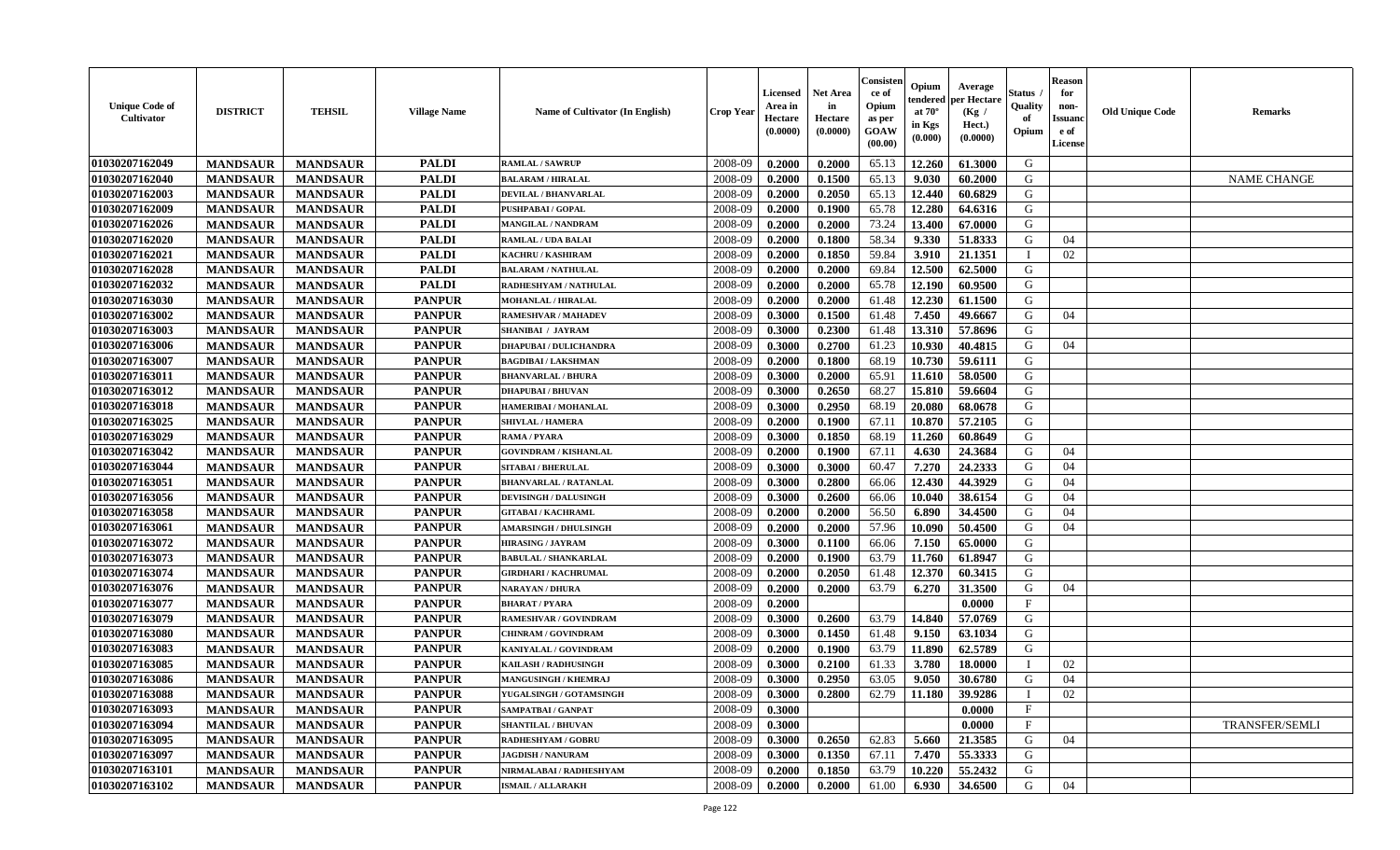| <b>Unique Code of</b><br><b>Cultivator</b> | <b>DISTRICT</b> | <b>TEHSIL</b>   | <b>Village Name</b> | <b>Name of Cultivator (In English)</b> | <b>Crop Year</b> | <b>Licensed</b><br>Area in<br>Hectare<br>(0.0000) | <b>Net Area</b><br>in<br>Hectare<br>(0.0000) | Consisteı<br>ce of<br>Opium<br>as per<br><b>GOAW</b><br>(00.00) | Opium<br>endered<br>at $70^\circ$<br>in Kgs<br>$(\mathbf{0.000})$ | Average<br>per Hectare<br>(Kg)<br>Hect.)<br>(0.0000) | Status<br>Quality<br>of<br>Opium | Reason<br>for<br>non-<br>Issuan<br>e of<br>License | <b>Old Unique Code</b> | <b>Remarks</b>     |
|--------------------------------------------|-----------------|-----------------|---------------------|----------------------------------------|------------------|---------------------------------------------------|----------------------------------------------|-----------------------------------------------------------------|-------------------------------------------------------------------|------------------------------------------------------|----------------------------------|----------------------------------------------------|------------------------|--------------------|
| 01030207164016                             | <b>MANDSAUR</b> | <b>MANDSAUR</b> | PIPALKHUNTA         | <b>ROSHANBAI/KANWERLAL</b>             | 2008-09          | 0.2000                                            | 0.2000                                       | 62.54                                                           | 11.900                                                            | 59.5000                                              | G                                |                                                    |                        |                    |
| 01030207164002                             | <b>MANDSAUR</b> | <b>MANDSAUR</b> | <b>PIPALKHUNTA</b>  | PRABHULAL / BHUWAN                     | 2008-09          | 0.2000                                            | 0.1900                                       | 66.14                                                           | 12.080                                                            | 63.5789                                              | G                                |                                                    |                        |                    |
| 01030207164003                             | <b>MANDSAUR</b> | <b>MANDSAUR</b> | <b>PIPALKHUNTA</b>  | MANOHERSINGH / JAYSINGH                | 2008-09          | 0.2000                                            | 0.1950                                       | 66.14                                                           | 12.260                                                            | 62.8718                                              | G                                |                                                    |                        |                    |
| 01030207164007                             | <b>MANDSAUR</b> | <b>MANDSAUR</b> | PIPALKHUNTA         | <b>GORDHANALAL / MOTI</b>              | 2008-09          | 0.2000                                            | 0.1900                                       | 62.54                                                           | 11.610                                                            | 61.1053                                              | G                                |                                                    |                        |                    |
| 01030207164010                             | <b>MANDSAUR</b> | <b>MANDSAUR</b> | PIPALKHUNTA         | KARULAL / RATANLAL                     | 2008-09          | 0.2000                                            | 0.2000                                       | 62.54                                                           | 11.930                                                            | 59.6500                                              | G                                |                                                    |                        |                    |
| 01030207164012                             | <b>MANDSAUR</b> | <b>MANDSAUR</b> | PIPALKHUNTA         | <b>DEVILAL / LALJI</b>                 | 2008-09          | 0.2000                                            | 0.1800                                       | 66.14                                                           | 12.110                                                            | 67.2778                                              | G                                |                                                    |                        |                    |
| 01030207164014                             | <b>MANDSAUR</b> | <b>MANDSAUR</b> | PIPALKHUNTA         | <b>DASHRATHSINGH / BHANWERSINGH</b>    | 2008-09          | 0.2000                                            | 0.1900                                       | 62.54                                                           | 11.100                                                            | 58.4211                                              | G                                |                                                    |                        |                    |
| 01030207164018                             | <b>MANDSAUR</b> | <b>MANDSAUR</b> | <b>PIPALKHUNTA</b>  | KANWERLAL / GANESHRAM                  | 2008-09          | 0.2000                                            | 0.1950                                       | 62.54                                                           | 11.590                                                            | 59.4359                                              | G                                |                                                    |                        |                    |
| 01030207164019                             | <b>MANDSAUR</b> | <b>MANDSAUR</b> | PIPALKHUNTA         | <b>HIRALALA / ONKAR</b>                | 2008-09          | 0.3000                                            | 0.2800                                       | 68.95                                                           | 20.170                                                            | 72.0357                                              | G                                |                                                    |                        |                    |
| 01030207164020                             | <b>MANDSAUR</b> | <b>MANDSAUR</b> | PIPALKHUNTA         | AMRITRAM / KISHAN                      | 2008-09          | 0.2000                                            | 0.2000                                       | 63.81                                                           | 13.110                                                            | 65.5500                                              | G                                |                                                    |                        | <b>NAME CHANGE</b> |
| 01030207164021                             | <b>MANDSAUR</b> | <b>MANDSAUR</b> | <b>PIPALKHUNTA</b>  | <b>BHERULAL / BHUVAN</b>               | 2008-09          | 0.2000                                            | 0.2000                                       | 59.67                                                           | 8.580                                                             | 42.9000                                              | G                                | 04                                                 |                        |                    |
| 01030207164023                             | <b>MANDSAUR</b> | <b>MANDSAUR</b> | PIPALKHUNTA         | <b>RAMA / NATHU BALAI</b>              | 2008-09          | 0.2000                                            | 0.1000                                       | 66.14                                                           | 6.380                                                             | 63.8000                                              | G                                |                                                    |                        |                    |
| 01030207164027                             | <b>MANDSAUR</b> | <b>MANDSAUR</b> | <b>PIPALKHUNTA</b>  | <b>BHERULAL / KACHRU</b>               | 2008-09          | 0.2000                                            | 0.1950                                       | 63.81                                                           | 12.390                                                            | 63.5385                                              | G                                |                                                    |                        |                    |
| 01030207164028                             | <b>MANDSAUR</b> | <b>MANDSAUR</b> | <b>PIPALKHUNTA</b>  | RODIBAI / MANNALAL                     | 2008-09          | 0.2000                                            | 0.1950                                       | 66.14                                                           | 12.180                                                            | 62.4615                                              | G                                |                                                    |                        |                    |
| 01030207164031                             | <b>MANDSAUR</b> | <b>MANDSAUR</b> | <b>PIPALKHUNTA</b>  | <b>BHANWERSINGH / BHUWANISINGH</b>     | 2008-09          | 0.2000                                            | 0.1950                                       | 69.34                                                           | 13.110                                                            | 67.2308                                              | G                                |                                                    |                        |                    |
| 01030207164038                             | <b>MANDSAUR</b> | <b>MANDSAUR</b> | PIPALKHUNTA         | <b>ARJUNSINGH / KALUSINGH</b>          | 2008-09          | 0.2000                                            | 0.1850                                       | 65.51                                                           | 11.810                                                            | 63.8378                                              | G                                |                                                    |                        |                    |
| 01030207164042                             | <b>MANDSAUR</b> | <b>MANDSAUR</b> | PIPALKHUNTA         | <b>BALURAM / MANNALAL</b>              | 2008-09          | 0.2000                                            | 0.1950                                       | 63.34                                                           | 9.700                                                             | 49.7436                                              | G                                | 04                                                 |                        |                    |
| 01030207164044                             | <b>MANDSAUR</b> | <b>MANDSAUR</b> | PIPALKHUNTA         | <b>RESHAMBAI / HINDUSINGH</b>          | 2008-09          | 0.2000                                            | 0.1800                                       | 65.51                                                           | 11.550                                                            | 64.1667                                              | G                                |                                                    |                        |                    |
| 01030207164048                             | <b>MANDSAUR</b> | <b>MANDSAUR</b> | <b>PIPALKHUNTA</b>  | <b>KARIBAI/MANNALAL</b>                | 2008-09          | 0.2000                                            | 0.1900                                       | 65.51                                                           | 11.530                                                            | 60.6842                                              | G                                |                                                    |                        |                    |
| 01030207164055                             | <b>MANDSAUR</b> | <b>MANDSAUR</b> | PIPALKHUNTA         | <b>MOHANLAL / LALA</b>                 | 2008-09          | 0.2000                                            | 0.1800                                       | 65.51                                                           | 12.030                                                            | 66.8333                                              | G                                |                                                    |                        |                    |
| 01030207164056                             | <b>MANDSAUR</b> | <b>MANDSAUR</b> | PIPALKHUNTA         | <b>KANA / SHAMBU</b>                   | 2008-09          | 0.2000                                            | 0.1900                                       | 68.95                                                           | 12.150                                                            | 63.9474                                              | G                                |                                                    |                        |                    |
| 01030207164013                             | <b>MANDSAUR</b> | <b>MANDSAUR</b> | <b>PIPALKHUNTA</b>  | RAMKUNWERBAI / BADANSINGH              | 2008-09          | 0.2000                                            | 0.2000                                       | 68.95                                                           | 12.020                                                            | 60.1000                                              | G                                |                                                    |                        |                    |
| 01030207164004                             | <b>MANDSAUR</b> | <b>MANDSAUR</b> | PIPALKHUNTA         | <b>RAMDAS / UMEDRAM</b>                | 2008-09          | 0.2000                                            | 0.1900                                       | 68.95                                                           | 12.200                                                            | 64.2105                                              | G                                |                                                    |                        |                    |
| 01030207164058                             | <b>MANDSAUR</b> | <b>MANDSAUR</b> | PIPALKHUNTA         | PREMCHANDRA / UDA MALI                 | 2008-09          | 0.2000                                            | 0.1900                                       | 59.67                                                           | 6.420                                                             | 33.7895                                              | G                                | 04                                                 |                        |                    |
| 01030207165001                             | <b>MANDSAUR</b> | <b>MANDSAUR</b> | <b>RANAKHEDA</b>    | <b>BHANWERLAL / DEVICHAND</b>          | 2008-09          | 0.3000                                            | 0.1000                                       | 63.28                                                           | 6.880                                                             | 68.8000                                              | G                                |                                                    |                        |                    |
| 01030207165002                             | <b>MANDSAUR</b> | <b>MANDSAUR</b> | <b>RANAKHEDA</b>    | <b>OMPRAKASH / DEVILAL</b>             | 2008-09          | 0.3000                                            | 0.1000                                       | 65.31                                                           | 6.720                                                             | 67.2000                                              | G                                |                                                    |                        |                    |
| 01030207165003                             | <b>MANDSAUR</b> | <b>MANDSAUR</b> | <b>RANAKHEDA</b>    | <b>AMBALAL / RAMESHWER</b>             | 2008-09          | 0.3000                                            | 0.1800                                       | 63.28                                                           | 11.740                                                            | 65.2222                                              | G                                |                                                    |                        |                    |
| 01030207165008                             | <b>MANDSAUR</b> | <b>MANDSAUR</b> | <b>RANAKHEDA</b>    | <b>BADRILAL / CHAMPALAL</b>            | 2008-09          | 0.3000                                            | 0.2950                                       | 60.72                                                           | 18.100                                                            | 61.3559                                              | G                                |                                                    |                        |                    |
| 01030207165009                             | <b>MANDSAUR</b> | <b>MANDSAUR</b> | <b>RANAKHEDA</b>    | <b>RAMSINGH / JAYSINGH</b>             | 2008-09          | 0.3000                                            | 0.2000                                       | 63.28                                                           | 13.860                                                            | 69.3000                                              | G                                |                                                    |                        |                    |
| 01030207165015                             | <b>MANDSAUR</b> | <b>MANDSAUR</b> | <b>RANAKHEDA</b>    | <b>KISHAN / NATHU</b>                  | 2008-09          | 0.3000                                            | 0.2200                                       | 56.63                                                           | 11.920                                                            | 54.1818                                              | G                                |                                                    |                        |                    |
| 01030207165016                             | <b>MANDSAUR</b> | <b>MANDSAUR</b> | <b>RANAKHEDA</b>    | <b>FAKIRCHAND / RAMCHAND</b>           | 2008-09          | 0.2000                                            | 0.1050                                       | 64.62                                                           | 6.820                                                             | 64.9524                                              | G                                |                                                    |                        |                    |
| 01030207165017                             | <b>MANDSAUR</b> | <b>MANDSAUR</b> | <b>RANAKHEDA</b>    | <b>JAGDISH / KACHRULAL</b>             | 2008-09          | 0.3000                                            | 0.1000                                       | 63.28                                                           | 6.740                                                             | 67.4000                                              | G                                |                                                    |                        |                    |
| 01030207165023                             | <b>MANDSAUR</b> | <b>MANDSAUR</b> | <b>RANAKHEDA</b>    | <b>BADRILAL / KISHAN</b>               | 2008-09          | 0.2000                                            | 0.2000                                       | 60.72                                                           | 11.350                                                            | 56.7500                                              | G                                |                                                    |                        |                    |
| 01030207165025                             | <b>MANDSAUR</b> | <b>MANDSAUR</b> | <b>RANAKHEDA</b>    | <b>RANCHOR / MANGILAL</b>              | 2008-09          | 0.3000                                            | 0.2400                                       | 63.28                                                           | 15.930                                                            | 66.3750                                              | G                                |                                                    |                        |                    |
| 01030207165028                             | <b>MANDSAUR</b> | <b>MANDSAUR</b> | <b>RANAKHEDA</b>    | <b>NANDLAL / KACHRU</b>                | 2008-09          | 0.3000                                            |                                              |                                                                 |                                                                   | 0.0000                                               | $\mathbf{F}$                     |                                                    |                        |                    |
| 01030207165032                             | <b>MANDSAUR</b> | <b>MANDSAUR</b> | <b>RANAKHEDA</b>    | <b>BALMUKAND / LAKHMICHAND</b>         | 2008-09          | 0.3000                                            | 0.2900                                       | 70.72                                                           |                                                                   | $ 17.650 $ 60.8621                                   | G                                |                                                    |                        |                    |
| 01030207165037                             | <b>MANDSAUR</b> | <b>MANDSAUR</b> | <b>RANAKHEDA</b>    | PRABHULAL / KISHAN                     | 2008-09          | 0.3000                                            | 0.1650                                       | 60.72                                                           | 8.750                                                             | 53.0303                                              | G                                |                                                    |                        |                    |
| 01030207165038                             | <b>MANDSAUR</b> | <b>MANDSAUR</b> | <b>RANAKHEDA</b>    | <b>NANDLAL / PARSRAM</b>               | 2008-09          | 0.2000                                            | 0.1900                                       | 63.08                                                           | 12.420                                                            | 65.3684                                              | G                                |                                                    |                        |                    |
| 01030207165040                             | <b>MANDSAUR</b> | <b>MANDSAUR</b> | <b>RANAKHEDA</b>    | MOHANLAL / RAMESHWAR                   | 2008-09          | 0.3000                                            | 0.2950                                       | 64.62                                                           | 19.250                                                            | 65.2542                                              | G                                |                                                    |                        |                    |
| 01030207165047                             | <b>MANDSAUR</b> | <b>MANDSAUR</b> | <b>RANAKHEDA</b>    | DEVKANYABAI / ANOKHILAL                | 2008-09          | 0.3000                                            | 0.0900                                       | 64.62                                                           | 6.270                                                             | 69.6667                                              | G                                |                                                    |                        |                    |
| 01030207165048                             | <b>MANDSAUR</b> | <b>MANDSAUR</b> | <b>RANAKHEDA</b>    | DASRATHSINGH / JUJHARSINGH             | 2008-09          | 0.3000                                            | 0.1500                                       | 66.54                                                           | 10.670                                                            | 71.1333                                              | G                                |                                                    |                        |                    |
| 01030207165049                             | <b>MANDSAUR</b> | <b>MANDSAUR</b> | <b>RANAKHEDA</b>    | <b>BHERUSINGH / UMRAVSINGH</b>         | 2008-09          | 0.3000                                            | 0.2000                                       | 63.08                                                           | 13.080                                                            | 65.4000                                              | G                                |                                                    |                        |                    |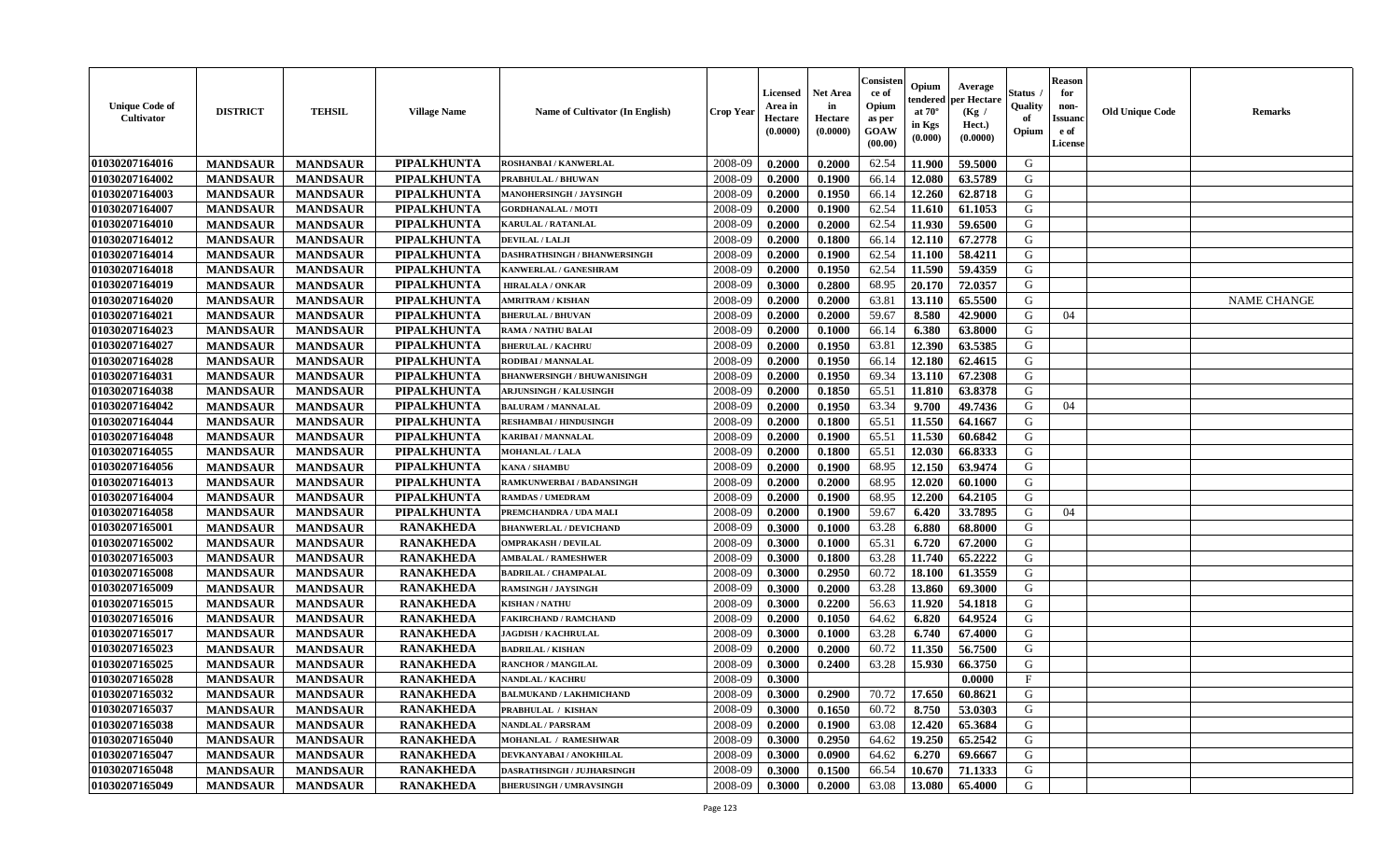| <b>Unique Code of</b><br><b>Cultivator</b> | <b>DISTRICT</b> | <b>TEHSIL</b>   | <b>Village Name</b> | Name of Cultivator (In English) | <b>Crop Year</b> | <b>Licensed</b><br>Area in<br>Hectare<br>(0.0000) | Net Area<br>in<br>Hectare<br>(0.0000) | Consisteı<br>ce of<br>Opium<br>as per<br>GOAW<br>(00.00) | Opium<br>endered<br>at $70^\circ$<br>in Kgs<br>(0.000) | Average<br>per Hectare<br>(Kg /<br>Hect.)<br>(0.0000) | Status<br>Quality<br>of<br>Opium | <b>Reason</b><br>for<br>non-<br>Issuano<br>e of<br>License | <b>Old Unique Code</b> | Remarks |
|--------------------------------------------|-----------------|-----------------|---------------------|---------------------------------|------------------|---------------------------------------------------|---------------------------------------|----------------------------------------------------------|--------------------------------------------------------|-------------------------------------------------------|----------------------------------|------------------------------------------------------------|------------------------|---------|
| 01030207165057                             | <b>MANDSAUR</b> | <b>MANDSAUR</b> | <b>RANAKHEDA</b>    | <b>ANUGIR / DARYAVGIR</b>       | 2008-09          | 0.3000                                            | 0.1700                                | 60.72                                                    | 10.660                                                 | 62.7059                                               | G                                |                                                            |                        |         |
| 01030207165064                             | <b>MANDSAUR</b> | <b>MANDSAUR</b> | <b>RANAKHEDA</b>    | <b>HIRALAL / PRABHULAL</b>      | 2008-09          | 0.3000                                            | 0.3050                                | 63.08                                                    | 19.290                                                 | 63.2459                                               | G                                |                                                            |                        |         |
| 01030207165066                             | <b>MANDSAUR</b> | <b>MANDSAUR</b> | <b>RANAKHEDA</b>    | <b>GOPAL / BHERULAL</b>         | 2008-09          | 0.3000                                            | 0.2050                                | 64.62                                                    | 13.790                                                 | 67.2683                                               | G                                |                                                            |                        |         |
| 01030207165069                             | <b>MANDSAUR</b> | <b>MANDSAUR</b> | <b>RANAKHEDA</b>    | <b>DHURIBAI / DEVGIR</b>        | 2008-09          | 0.3000                                            |                                       |                                                          |                                                        | 0.0000                                                | $\mathbf{F}$                     |                                                            |                        |         |
| 01030207165071                             | <b>MANDSAUR</b> | <b>MANDSAUR</b> | <b>RANAKHEDA</b>    | <b>DEVILAL / SHANKERLAL</b>     | 2008-09          | 0.3000                                            | 0.3000                                | 63.08                                                    | 19.600                                                 | 65.3333                                               | G                                |                                                            |                        |         |
| 01030207165074                             | <b>MANDSAUR</b> | <b>MANDSAUR</b> | <b>RANAKHEDA</b>    | PARSRAM / KACHRU                | 2008-09          | 0.3000                                            | 0.2700                                | 63.08                                                    | 18.470                                                 | 68.4074                                               | G                                |                                                            |                        |         |
| 01030207165075                             | <b>MANDSAUR</b> | <b>MANDSAUR</b> | <b>RANAKHEDA</b>    | MUNNALAL / HARIRAM              | 2008-09          | 0.3000                                            |                                       |                                                          |                                                        | 0.0000                                                | $\mathbf{F}$                     |                                                            |                        |         |
| 01030207165076                             | <b>MANDSAUR</b> | <b>MANDSAUR</b> | <b>RANAKHEDA</b>    | <b>BHADURSINGH / JAYSINGH</b>   | 2008-09          | 0.3000                                            | 0.1950                                | 64.62                                                    | 12.100                                                 | 62.0513                                               | G                                |                                                            |                        |         |
| 01030207165077                             | <b>MANDSAUR</b> | <b>MANDSAUR</b> | <b>RANAKHEDA</b>    | <b>AMARCHANDRA / PRABHULAL</b>  | 2008-09          | 0.2000                                            | 0.1950                                | 45.38                                                    | 4.260                                                  | 21.8462                                               | G                                | 04                                                         |                        |         |
| 01030207165078                             | <b>MANDSAUR</b> | <b>MANDSAUR</b> | <b>RANAKHEDA</b>    | <b>VERDICHAND / TULSIRAM</b>    | 2008-09          | 0.3000                                            | 0.0800                                | 66.10                                                    | 5.850                                                  | 73.1250                                               | G                                |                                                            |                        |         |
| 01030207165080                             | <b>MANDSAUR</b> | <b>MANDSAUR</b> | <b>RANAKHEDA</b>    | <b>RAMESWER / LAXMICHAND</b>    | 2008-09          | 0.3000                                            | 0.0700                                | 59.93                                                    | 4.650                                                  | 66.4286                                               | G                                |                                                            |                        |         |
| 01030207165083                             | <b>MANDSAUR</b> | <b>MANDSAUR</b> | <b>RANAKHEDA</b>    | MANGILAL / JAGANATH             | 2008-09          | 0.2000                                            | 0.1250                                | 61.89                                                    | 7.310                                                  | 58.4800                                               | G                                |                                                            |                        |         |
| 01030207165088                             | <b>MANDSAUR</b> | <b>MANDSAUR</b> | <b>RANAKHEDA</b>    | <b>CHAMPALAL / RATANLAL</b>     | 2008-09          | 0.3000                                            | 0.1500                                | 66.54                                                    | 10.670                                                 | 71.1333                                               | G                                |                                                            |                        |         |
| 01030207165089                             | <b>MANDSAUR</b> | <b>MANDSAUR</b> | <b>RANAKHEDA</b>    | <b>GENDKUNWER / BAGDUSINGH</b>  | 2008-09          | 0.3000                                            | 0.2950                                | 59.93                                                    | 17.830                                                 | 60.4407                                               | G                                |                                                            |                        |         |
| 01030207165091                             | <b>MANDSAUR</b> | <b>MANDSAUR</b> | <b>RANAKHEDA</b>    | <b>SHANKERLAL / NANDA</b>       | 2008-09          | 0.3000                                            |                                       |                                                          |                                                        | 0.0000                                                | F                                |                                                            |                        |         |
| 01030207165092                             | <b>MANDSAUR</b> | <b>MANDSAUR</b> | <b>RANAKHEDA</b>    | <b>JUJHARSINGH / KALUSINGH</b>  | 2008-09          | 0.3000                                            | 0.1200                                | 66.10                                                    | 8.080                                                  | 67.3333                                               | G                                |                                                            |                        |         |
| 01030207165093                             | <b>MANDSAUR</b> | <b>MANDSAUR</b> | <b>RANAKHEDA</b>    | <b>GHASIRAM / TULSIRAM</b>      | 2008-09          | 0.3000                                            |                                       |                                                          |                                                        | 0.0000                                                | $\mathbf{F}$                     |                                                            |                        |         |
| 01030207165094                             | <b>MANDSAUR</b> | <b>MANDSAUR</b> | <b>RANAKHEDA</b>    | <b>ISHWERLAL / KAVERIBAI</b>    | 2008-09          | 0.2000                                            | 0.2050                                | 66.10                                                    | 13.280                                                 | 64.7805                                               | G                                |                                                            |                        |         |
| 01030207165095                             | <b>MANDSAUR</b> | <b>MANDSAUR</b> | <b>RANAKHEDA</b>    | <b>KAILASHBAI / RAMESHVAR</b>   | 2008-09          | 0.3000                                            | 0.2650                                | 61.89                                                    | 16.630                                                 | 62.7547                                               | G                                |                                                            |                        |         |
| 01030207165096                             | <b>MANDSAUR</b> | <b>MANDSAUR</b> | <b>RANAKHEDA</b>    | <b>KACHRU / SHAVRAM</b>         | 2008-09          | 0.2000                                            | 0.1950                                | 61.89                                                    | 12.710                                                 | 65.1795                                               | G                                |                                                            |                        |         |
| 01030207165098                             | <b>MANDSAUR</b> | <b>MANDSAUR</b> | <b>RANAKHEDA</b>    | <b>RAMSHUKIBAI / RAMCHAND</b>   | 2008-09          | 0.3000                                            | 0.1500                                | 66.10                                                    | 9.780                                                  | 65.2000                                               | G                                |                                                            |                        |         |
| 01030207165099                             | <b>MANDSAUR</b> | <b>MANDSAUR</b> | <b>RANAKHEDA</b>    | RAMLAL / JADAWCHAND             | 2008-09          | 0.2000                                            | 0.2050                                | 63.83                                                    | 13.550                                                 | 66.0976                                               | G                                |                                                            |                        |         |
| 01030207165101                             | <b>MANDSAUR</b> | <b>MANDSAUR</b> | <b>RANAKHEDA</b>    | KALU / DEVA BALAI               | 2008-09          | 0.3000                                            | 0.1550                                | 61.85                                                    | 3.480                                                  | 22.4516                                               | G                                | 04                                                         |                        |         |
| 01030207165102                             | <b>MANDSAUR</b> | <b>MANDSAUR</b> | <b>RANAKHEDA</b>    | <b>BADRILAL / TULSIRAM</b>      | 2008-09          | 0.3000                                            | 0.1950                                | 66.54                                                    | 13.570                                                 | 69.5897                                               | G                                |                                                            |                        |         |
| 01030207165104                             | <b>MANDSAUR</b> | <b>MANDSAUR</b> | <b>RANAKHEDA</b>    | <b>BHERULAL / BHANWERLAL</b>    | 2008-09          | 0.3000                                            | 0.3000                                | 63.30                                                    | 19.750                                                 | 65.8333                                               | G                                |                                                            |                        |         |
| 01030207165105                             | <b>MANDSAUR</b> | <b>MANDSAUR</b> | <b>RANAKHEDA</b>    | MOHANLAL / ASHARAM              | 2008-09          | 0.2000                                            | 0.1950                                | 65.26                                                    | 13.200                                                 | 67.6923                                               | G                                |                                                            |                        |         |
| 01030207165106                             | <b>MANDSAUR</b> | <b>MANDSAUR</b> | <b>RANAKHEDA</b>    | NANDIBAI / UDAYRAM              | 2008-09          | 0.3000                                            | 0.2000                                | 60.59                                                    | 12.750                                                 | 63.7500                                               | G                                |                                                            |                        |         |
| 01030207165111                             | <b>MANDSAUR</b> | <b>MANDSAUR</b> | <b>RANAKHEDA</b>    | <b>VENIRAM / MANNA</b>          | 2008-09          | 0.3000                                            | 0.2950                                | 63.30                                                    | 19.450                                                 | 65.9322                                               | G                                |                                                            |                        |         |
| 01030207165112                             | <b>MANDSAUR</b> | <b>MANDSAUR</b> | <b>RANAKHEDA</b>    | <b>GITABAI/HIRALAL</b>          | 2008-09          | 0.2000                                            | 0.0200                                | 65.26                                                    | 1.360                                                  | 68.0000                                               | G                                |                                                            |                        |         |
| 01030207165114                             | <b>MANDSAUR</b> | <b>MANDSAUR</b> | <b>RANAKHEDA</b>    | <b>RANCHOR / KISHAN</b>         | 2008-09          | 0.3000                                            | 0.3000                                | 63.30                                                    | 18.390                                                 | 61.3000                                               | G                                |                                                            |                        |         |
| 01030207165115                             | <b>MANDSAUR</b> | <b>MANDSAUR</b> | <b>RANAKHEDA</b>    | <b>DEVILAL / DHURA</b>          | 2008-09          | 0.3000                                            | 0.3150                                | 63.30                                                    | 19.290                                                 | 61.2381                                               | G                                |                                                            |                        |         |
| 01030207165119                             | <b>MANDSAUR</b> | <b>MANDSAUR</b> | <b>RANAKHEDA</b>    | <b>LAXMAN / PARTHA</b>          | 2008-09          | 0.3000                                            | 0.2000                                | 63.30                                                    | 12.550                                                 | 62.7500                                               | G                                |                                                            |                        |         |
| 01030207165120                             | <b>MANDSAUR</b> | <b>MANDSAUR</b> | <b>RANAKHEDA</b>    | NARAYANSINGH / NATHUSINGH       | 2008-09          | 0.2000                                            | 0.2000                                | 60.59                                                    | 12.650                                                 | 63.2500                                               | G                                |                                                            |                        |         |
| 01030207165121                             | <b>MANDSAUR</b> | <b>MANDSAUR</b> | <b>RANAKHEDA</b>    | <b>SHANKERGIR / DEVGIR</b>      | 2008-09          | 0.3000                                            | 0.1600                                | 63.16                                                    | 10.010                                                 | 62.5625                                               | G                                |                                                            |                        |         |
| 01030207165127                             | <b>MANDSAUR</b> | <b>MANDSAUR</b> | <b>RANAKHEDA</b>    | <b>LAXMICHAND / TULSIRAM</b>    | 2008-09          | 0.3000                                            | 0.1450                                | 60.59                                                    | 9.070                                                  | 62.5517                                               | G                                |                                                            |                        |         |
| 01030207165128                             | <b>MANDSAUR</b> | <b>MANDSAUR</b> | <b>RANAKHEDA</b>    | <b>NAHARSINGH / HMERSINGH</b>   | 2008-09          | 0.3000                                            | 0.1500                                | 59.87                                                    | 9.270                                                  | 61.8000                                               | G                                |                                                            |                        |         |
| 01030207165129                             | <b>MANDSAUR</b> | <b>MANDSAUR</b> | <b>RANAKHEDA</b>    | <b>BHERULAL / MANNA</b>         | 2008-09          | 0.3000                                            |                                       |                                                          |                                                        | 0.0000                                                | $\rm F$                          |                                                            |                        |         |
| 01030207165131                             | <b>MANDSAUR</b> | <b>MANDSAUR</b> | <b>RANAKHEDA</b>    | HARIRAM / AMRATRAM              | 2008-09          | 0.3000                                            | 0.2950                                | 65.26                                                    | 19.860                                                 | 67.3220                                               | G                                |                                                            |                        |         |
| 01030207165132                             | <b>MANDSAUR</b> | <b>MANDSAUR</b> | <b>RANAKHEDA</b>    | MANOHARSINGH / NAHARSINGH       | 2008-09          | 0.3000                                            | 0.2700                                | 56.52                                                    | 8.640                                                  | 32.0000                                               | G                                | 04                                                         |                        |         |
| 01030207165133                             | <b>MANDSAUR</b> | <b>MANDSAUR</b> | <b>RANAKHEDA</b>    | <b>RODSINGH / ANOPSINGH</b>     | 2008-09          | 0.3000                                            | 0.1500                                | 65.26                                                    | 10.340                                                 | 68.9333                                               | ${\bf G}$                        |                                                            |                        |         |
| 01030207165134                             | <b>MANDSAUR</b> | <b>MANDSAUR</b> | <b>RANAKHEDA</b>    | <b>NARAYAN / TORIRAM</b>        | 2008-09          | 0.2000                                            | 0.0950                                | 65.26                                                    | 6.510                                                  | 68.5263                                               | G                                |                                                            |                        |         |
| 01030207165136                             | <b>MANDSAUR</b> | <b>MANDSAUR</b> | <b>RANAKHEDA</b>    | <b>NAGU / DOLA</b>              | 2008-09          | 0.2000                                            | 0.1650                                | 59.52                                                    | 9.750                                                  | 59.0909                                               | G                                |                                                            |                        |         |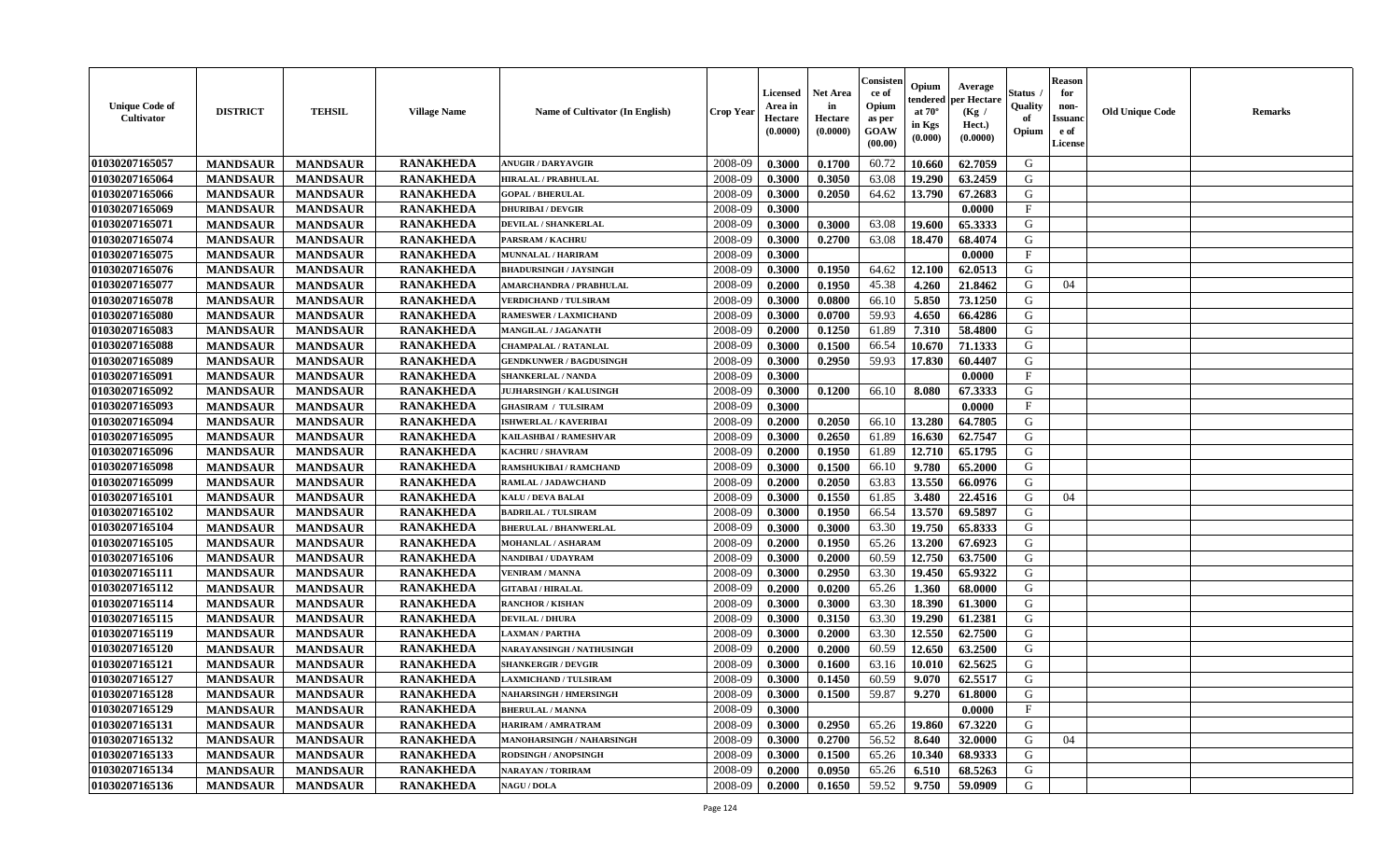| <b>Unique Code of</b><br><b>Cultivator</b> | <b>DISTRICT</b> | <b>TEHSIL</b>   | <b>Village Name</b> | <b>Name of Cultivator (In English)</b> | <b>Crop Year</b> | <b>Licensed</b><br>Area in<br>Hectare<br>(0.0000) | <b>Net Area</b><br>in<br>Hectare<br>(0.0000) | Consisteı<br>ce of<br>Opium<br>as per<br>GOAW<br>(00.00) | Opium<br>endered<br>at $70^\circ$<br>in Kgs<br>(0.000) | Average<br>per Hectare<br>(Kg /<br>Hect.)<br>(0.0000) | Status<br>Quality<br>of<br>Opium | <b>Reason</b><br>for<br>non-<br><b>Issuand</b><br>e of<br><b>License</b> | <b>Old Unique Code</b> | <b>Remarks</b> |
|--------------------------------------------|-----------------|-----------------|---------------------|----------------------------------------|------------------|---------------------------------------------------|----------------------------------------------|----------------------------------------------------------|--------------------------------------------------------|-------------------------------------------------------|----------------------------------|--------------------------------------------------------------------------|------------------------|----------------|
| 01030207165011                             | <b>MANDSAUR</b> | <b>MANDSAUR</b> | <b>RANAKHEDA</b>    | <b>DINESHCHAND / VERDICHAND</b>        | 2008-09          | 0.2000                                            | 0.0850                                       | 64.80                                                    | 5.990                                                  | 70.4706                                               | G                                |                                                                          |                        |                |
| 01030207165012                             | <b>MANDSAUR</b> | <b>MANDSAUR</b> | <b>RANAKHEDA</b>    | <b>KAMLASHANKER / DEVILAL</b>          | 2008-09          | 0.3000                                            | 0.3050                                       | 63.16                                                    | 19.210                                                 | 62.9836                                               | G                                |                                                                          |                        |                |
| 01030207165013                             | <b>MANDSAUR</b> | <b>MANDSAUR</b> | <b>RANAKHEDA</b>    | <b>MUKESH / BADRILAL</b>               | 2008-09          | 0.3000                                            |                                              |                                                          |                                                        | 0.0000                                                | $\mathbf{F}$                     |                                                                          |                        |                |
| 01030207165024                             | <b>MANDSAUR</b> | <b>MANDSAUR</b> | <b>RANAKHEDA</b>    | ANOKHILAL / RAMNARAYAN                 | 2008-09          | 0.2000                                            | 0.1000                                       | 66.54                                                    | 6.990                                                  | 69.9000                                               | G                                |                                                                          |                        |                |
| 01030207165060                             | <b>MANDSAUR</b> | <b>MANDSAUR</b> | <b>RANAKHEDA</b>    | <b>GOPAL / DOLATRAM</b>                | 2008-09          | 0.3000                                            | 0.2900                                       | 64.15                                                    | 9.500                                                  | 32.7586                                               | T                                | 02                                                                       |                        |                |
| 01030207165043                             | <b>MANDSAUR</b> | <b>MANDSAUR</b> | <b>RANAKHEDA</b>    | KARULAL / GHASIRAM                     | 2008-09          | 0.2000                                            | 0.1850                                       | 69.54                                                    | 13.780                                                 | 74.4865                                               | G                                |                                                                          |                        |                |
| 01030207165116                             | <b>MANDSAUR</b> | <b>MANDSAUR</b> | <b>RANAKHEDA</b>    | <b>BHULIBAI/ASHARAM</b>                | 2008-09          | 0.3000                                            | 0.1500                                       | 66.54                                                    | 9.880                                                  | 65.8667                                               | G                                |                                                                          |                        |                |
| 01030207165118                             | <b>MANDSAUR</b> | <b>MANDSAUR</b> | <b>RANAKHEDA</b>    | SHANKARLAL / AMRATRAM                  | 2008-09          | 0.2000                                            | 0.1000                                       | 63.16                                                    | 6.350                                                  | 63.5000                                               | G                                |                                                                          |                        |                |
| 01030207165021                             | <b>MANDSAUR</b> | <b>MANDSAUR</b> | <b>RANAKHEDA</b>    | <b>BHAGIRATH / PARTHA</b>              | 2008-09          | 0.3000                                            | 0.2850                                       | 57.91                                                    | 7.710                                                  | 27.0526                                               | G                                | 04                                                                       |                        |                |
| 01030207165042                             | <b>MANDSAUR</b> | <b>MANDSAUR</b> | <b>RANAKHEDA</b>    | <b>RAMESWER / DOLA</b>                 | 2008-09          | 0.3000                                            | 0.2100                                       | 69.91                                                    | 15.070                                                 | 71.7619                                               | $\mathbf{I}$                     | 02                                                                       |                        |                |
| 01030207165022                             | <b>MANDSAUR</b> | <b>MANDSAUR</b> | <b>RANAKHEDA</b>    | SHYAMLAL / LAXMINARAYAN                | 2008-09          | 0.3000                                            |                                              |                                                          |                                                        | 0.0000                                                | $\mathbf F$                      |                                                                          |                        |                |
| 01030207165067                             | <b>MANDSAUR</b> | <b>MANDSAUR</b> | <b>RANAKHEDA</b>    | KAMALSINGH / NAHARSINGH                | 2008-09          | 0.3000                                            | 0.2350                                       | 64.40                                                    | 15.420                                                 | 65.6170                                               | $\mathbf{I}$                     | 02                                                                       |                        |                |
| 01030207165014                             | <b>MANDSAUR</b> | <b>MANDSAUR</b> | <b>RANAKHEDA</b>    | <b>GANGARAM / NATHU</b>                | 2008-09          | 0.3000                                            | 0.2400                                       | 58.19                                                    | 13.410                                                 | 55.8750                                               | G                                |                                                                          |                        |                |
| 01030207165039                             | <b>MANDSAUR</b> | <b>MANDSAUR</b> | <b>RANAKHEDA</b>    | <b>GOPALSINGH / BAGDUSINGH</b>         | 2008-09          | 0.2000                                            | 0.2000                                       | 60.52                                                    | 12.160                                                 | 60.8000                                               | G                                |                                                                          |                        |                |
| 01030207165019                             | <b>MANDSAUR</b> | <b>MANDSAUR</b> | <b>RANAKHEDA</b>    | <b>KACHRULAL / HARIRAM</b>             | 2008-09          | 0.3000                                            | 0.2900                                       | 63.16                                                    | 18.970                                                 | 65.4138                                               | G                                |                                                                          |                        |                |
| 01030207165058                             | <b>MANDSAUR</b> | <b>MANDSAUR</b> | <b>RANAKHEDA</b>    | RAMCHANDRA / NATHU                     | 2008-09          | 0.3000                                            | 0.2750                                       | 56.52                                                    | 15.950                                                 | 58.0000                                               | G                                |                                                                          |                        |                |
| 01030207165085                             | <b>MANDSAUR</b> | <b>MANDSAUR</b> | <b>RANAKHEDA</b>    | <b>GOKUL / KACHRULAL</b>               | 2008-09          | 0.3000                                            | 0.2850                                       | 65.17                                                    | 18.890                                                 | 66.2807                                               | G                                |                                                                          |                        |                |
| 01030207165138                             | <b>MANDSAUR</b> | <b>MANDSAUR</b> | <b>RANAKHEDA</b>    | KISHANKUNWER / JUJHARSINGH             | 2008-09          | 0.3000                                            | 0.2900                                       | 63.16                                                    | 17.650                                                 | 60.8621                                               | G                                |                                                                          |                        |                |
| 01030207166006                             | <b>MANDSAUR</b> | <b>MANDSAUR</b> | <b>RATHANA</b>      | <b>GANPATSINGH / JUJHARSINGH</b>       | 2008-09          | 0.2000                                            | 0.1950                                       | 55.93                                                    | 10.440                                                 | 53.5385                                               | G                                |                                                                          |                        |                |
| 01030207166001                             | <b>MANDSAUR</b> | <b>MANDSAUR</b> | <b>RATHANA</b>      | MURALIMANOHAR / GORDHAN                | 2008-09          | 0.2000                                            | 0.1900                                       | 60.10                                                    | 10.720                                                 | 56.4211                                               | G                                |                                                                          |                        |                |
| 01030207166002                             | <b>MANDSAUR</b> | <b>MANDSAUR</b> | <b>RATHANA</b>      | <b>SHOBHRAM / RATANLAL</b>             | 2008-09          | 0.2000                                            | 0.0950                                       | 65.65                                                    | 6.440                                                  | 67.7895                                               | G                                |                                                                          |                        |                |
| 01030207166003                             | <b>MANDSAUR</b> | <b>MANDSAUR</b> | <b>RATHANA</b>      | KANHIYALAL / BAPULAL                   | 2008-09          | 0.2000                                            | 0.2000                                       | 65.65                                                    | 12.610                                                 | 63.0500                                               | G                                |                                                                          |                        |                |
| 01030207166005                             | <b>MANDSAUR</b> | <b>MANDSAUR</b> | <b>RATHANA</b>      | <b>RAMLAL / KISHAN</b>                 | 2008-09          | 0.2000                                            | 0.0900                                       | 65.65                                                    | 6.240                                                  | 69.3333                                               | G                                |                                                                          |                        |                |
| 01030207166008                             | <b>MANDSAUR</b> | <b>MANDSAUR</b> | <b>RATHANA</b>      | <b>SUGANBAI/RAMESHVAR</b>              | 2008-09          | 0.2000                                            | 0.2000                                       | 49.74                                                    | 5.030                                                  | 25.1500                                               | <sup>1</sup>                     | 02                                                                       |                        |                |
| 01030207166010                             | <b>MANDSAUR</b> | <b>MANDSAUR</b> | <b>RATHANA</b>      | <b>MOTI / RUGHNATH</b>                 | 2008-09          | 0.2000                                            | 0.1950                                       | 67.03                                                    | 12.620                                                 | 64.7179                                               | G                                |                                                                          |                        |                |
| 01030207166011                             | <b>MANDSAUR</b> | <b>MANDSAUR</b> | <b>RATHANA</b>      | <b>KARULAL / BHANWERLAL</b>            | 2008-09          | 0.2000                                            | 0.2000                                       | 64.23                                                    | 12.180                                                 | 60.9000                                               | G                                |                                                                          |                        |                |
| 01030207166017                             | <b>MANDSAUR</b> | <b>MANDSAUR</b> | <b>RATHANA</b>      | SATYNARAYAN / KARULAL                  | 2008-09          | 0.2000                                            | 0.1900                                       | 64.23                                                    | 12.530                                                 | 65.9474                                               | G                                |                                                                          |                        |                |
| 01030207166020                             | <b>MANDSAUR</b> | <b>MANDSAUR</b> | <b>RATHANA</b>      | SHAMBHULAL / SHIVRAM                   | 2008-09          | 0.2000                                            | 0.1200                                       | 64.23                                                    | 7.650                                                  | 63.7500                                               | G                                |                                                                          |                        |                |
| 01030207166021                             | <b>MANDSAUR</b> | <b>MANDSAUR</b> | <b>RATHANA</b>      | <b>KARULAL / UDERAM</b>                | 2008-09          | 0.2000                                            | 0.1900                                       | 64.23                                                    | 11.880                                                 | 62.5263                                               | G                                |                                                                          |                        |                |
| 01030207166022                             | <b>MANDSAUR</b> | <b>MANDSAUR</b> | <b>RATHANA</b>      | RADHESHYAM / RATANLAL                  | 2008-09          | 0.2000                                            | 0.2000                                       | 55.93                                                    | 10.730                                                 | 53.6500                                               | G                                |                                                                          |                        |                |
| 01030207166024                             | <b>MANDSAUR</b> | <b>MANDSAUR</b> | <b>RATHANA</b>      | <b>RUGHNATHSINGH / RAMSINGH</b>        | 2008-09          | 0.2000                                            | 0.1800                                       | 62.63                                                    | 10.970                                                 | 60.9444                                               | ${\bf G}$                        |                                                                          |                        |                |
| 01030207166025                             | <b>MANDSAUR</b> | <b>MANDSAUR</b> | <b>RATHANA</b>      | SAGARMAL / VARDICHANDRA                | 2008-09          | 0.2000                                            | 0.2000                                       | 50.39                                                    | 2.930                                                  | 14.6500                                               | G                                | 04                                                                       |                        |                |
| 01030207166026                             | <b>MANDSAUR</b> | <b>MANDSAUR</b> | <b>RATHANA</b>      | <b>BHANVARSINGH / MOHANSINGH</b>       | 2008-09          | 0.2000                                            | 0.2000                                       | 60.10                                                    | 3.190                                                  | 15.9500                                               | G                                | 04                                                                       |                        |                |
| 01030207166028                             | <b>MANDSAUR</b> | <b>MANDSAUR</b> | <b>RATHANA</b>      | <b>SITABAI/NANDRAM</b>                 | 2008-09          | 0.2000                                            | 0.1850                                       | 55.93                                                    | 2.560                                                  | 13.8378                                               | G                                | 04                                                                       |                        |                |
| 01030207166029                             | <b>MANDSAUR</b> | <b>MANDSAUR</b> | <b>RATHANA</b>      | UMRAWSINGH / D.P. INDRABAI             | 2008-09          | 0.2000                                            | 0.0650                                       | 55.93                                                    | 3.740                                                  | 57.5385                                               | G                                |                                                                          |                        |                |
| 01030207166030                             | <b>MANDSAUR</b> | <b>MANDSAUR</b> | <b>RATHANA</b>      | NATHULAL / JUJHARLAL                   | 2008-09          | 0.2000                                            | 0.1900                                       | 64.23                                                    | 11.650                                                 | 61.3158                                               | G                                |                                                                          |                        |                |
| 01030207166031                             | <b>MANDSAUR</b> | <b>MANDSAUR</b> | <b>RATHANA</b>      | <b>ARJUNSINGH / RAMSINGH</b>           | 2008-09          | 0.2000                                            | 0.1000                                       | 64.23                                                    | 5.980                                                  | 59.8000                                               | G                                |                                                                          |                        |                |
| 01030207166035                             | <b>MANDSAUR</b> | <b>MANDSAUR</b> | <b>RATHANA</b>      | <b>BALARAM / BHANWERLAL</b>            | 2008-09          | 0.2000                                            | 0.2000                                       | 64.89                                                    | 12.350                                                 | 61.7500                                               | G                                |                                                                          |                        |                |
| 01030207166036                             | <b>MANDSAUR</b> | <b>MANDSAUR</b> | <b>RATHANA</b>      | RAMSHUKHIBAI / BHANWERLAL              | 2008-09          | 0.2000                                            | 0.1950                                       | 62.63                                                    | 11.350                                                 | 58.2051                                               | ${\bf G}$                        |                                                                          |                        |                |
| 01030207166037                             | <b>MANDSAUR</b> | <b>MANDSAUR</b> | <b>RATHANA</b>      | <b>RATAN / SAWA GAYARI</b>             | 2008-09          | 0.2000                                            | 0.2000                                       | 56.91                                                    | 10.830                                                 | 54.1500                                               | G                                |                                                                          |                        |                |
| 01030207166038                             | <b>MANDSAUR</b> | <b>MANDSAUR</b> | <b>RATHANA</b>      | <b>RAMESHWER / HERDEVRAM</b>           | 2008-09          | 0.2000                                            | 0.1950                                       | 64.89                                                    | 13.010                                                 | 66.7179                                               | G                                |                                                                          |                        |                |
| 01030207166039                             | <b>MANDSAUR</b> | <b>MANDSAUR</b> | <b>RATHANA</b>      | <b>GOVERDHAN / JAGANNATH</b>           | 2008-09          | 0.2000                                            | 0.1900                                       | 60.10                                                    | 10.630                                                 | 55.9474                                               | G                                |                                                                          |                        |                |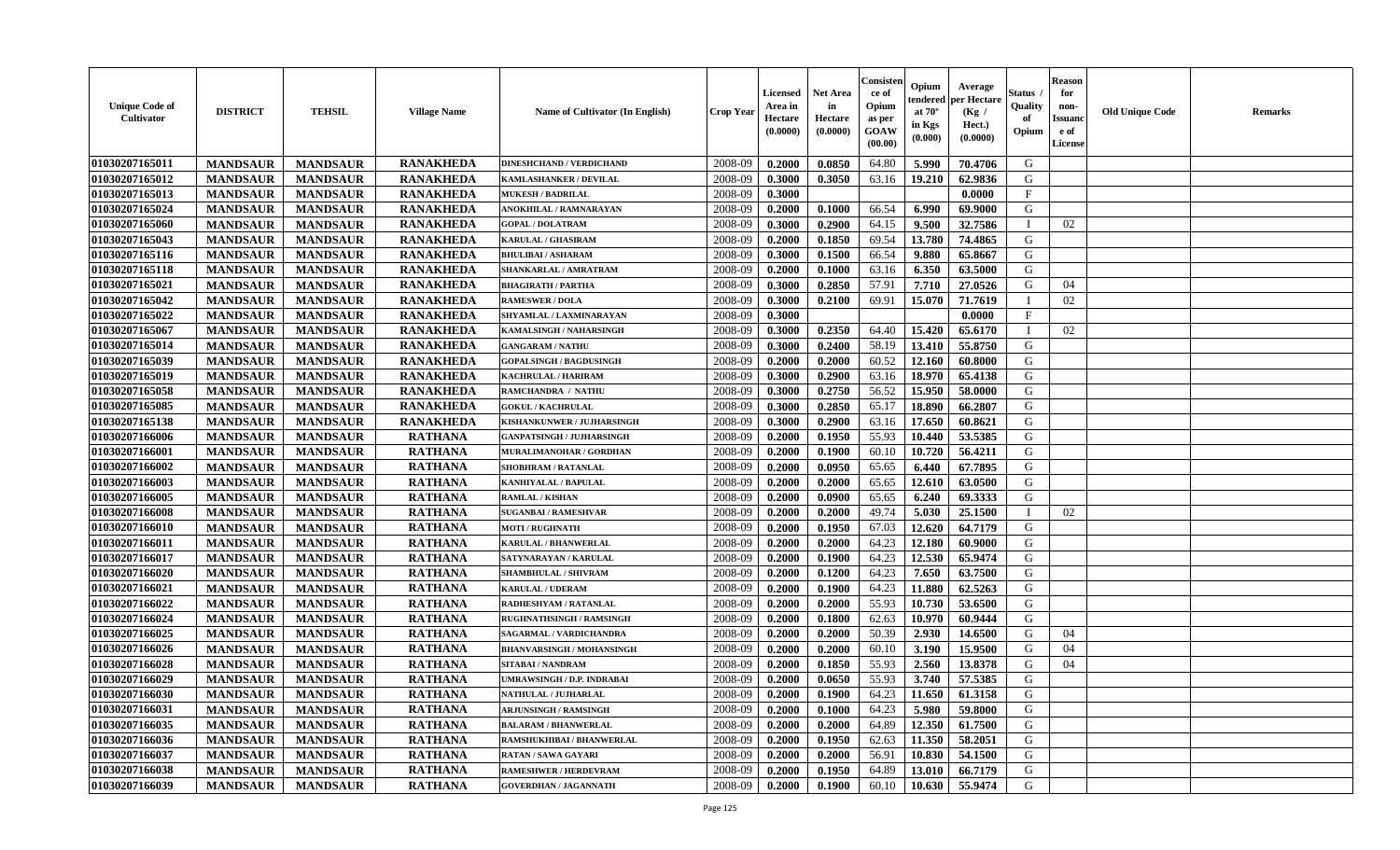| <b>Unique Code of</b><br>Cultivator | <b>DISTRICT</b> | <b>TEHSIL</b>   | <b>Village Name</b> | Name of Cultivator (In English)   | <b>Crop Year</b> | <b>Licensed</b><br>Area in<br>Hectare<br>(0.0000) | Net Area<br>in<br>Hectare<br>(0.0000) | Consisteı<br>ce of<br>Opium<br>as per<br><b>GOAW</b><br>(00.00) | Opium<br>endered<br>at $70^\circ$<br>in Kgs<br>(0.000) | Average<br><b>per Hectare</b><br>(Kg /<br>Hect.)<br>(0.0000) | Status<br>Quality<br>of<br>Opium | <b>Reason</b><br>for<br>non-<br><b>Issuanc</b><br>e of<br><b>License</b> | <b>Old Unique Code</b> | Remarks |
|-------------------------------------|-----------------|-----------------|---------------------|-----------------------------------|------------------|---------------------------------------------------|---------------------------------------|-----------------------------------------------------------------|--------------------------------------------------------|--------------------------------------------------------------|----------------------------------|--------------------------------------------------------------------------|------------------------|---------|
| 01030207166040                      | <b>MANDSAUR</b> | <b>MANDSAUR</b> | <b>RATHANA</b>      | <b>UDAYRAM / KESHURAM</b>         | 2008-09          | 0.2000                                            | 0.1200                                | 62.63                                                           | 7.020                                                  | 58.5000                                                      | G                                |                                                                          |                        |         |
| 01030207166041                      | <b>MANDSAUR</b> | <b>MANDSAUR</b> | <b>RATHANA</b>      | JORAVARSINGH / JUJHARSINGH        | 2008-09          | 0.2000                                            | 0.2000                                | 53.00                                                           | 10.190                                                 | 50.9500                                                      | G                                | 04                                                                       |                        |         |
| 01030207166042                      | <b>MANDSAUR</b> | <b>MANDSAUR</b> | <b>RATHANA</b>      | <b>AATMARAM / MAGNIRAM</b>        | 2008-09          | 0.2000                                            | 0.1900                                | 47.96                                                           | 3.360                                                  | 17.6842                                                      | G                                | 04                                                                       |                        |         |
| 01030207166044                      | <b>MANDSAUR</b> | <b>MANDSAUR</b> | <b>RATHANA</b>      | <b>MANGILAL / DEVA</b>            | 2008-09          | 0.2000                                            | 0.1250                                | 64.89                                                           | 7.770                                                  | 62.1600                                                      | G                                |                                                                          |                        |         |
| 01030207166045                      | <b>MANDSAUR</b> | <b>MANDSAUR</b> | <b>RATHANA</b>      | <b>GITABAI/PRBHULAL</b>           | 2008-09          | 0.2000                                            | 0.1000                                | 62.63                                                           | 5.960                                                  | 59.6000                                                      | G                                |                                                                          |                        |         |
| 01030207166046                      | <b>MANDSAUR</b> | <b>MANDSAUR</b> | <b>RATHANA</b>      | <b>NATHUSINGH / UMRAVSINGH</b>    | 2008-09          | 0.2000                                            | 0.1900                                | 64.89                                                           | 12.360                                                 | 65.0526                                                      | G                                |                                                                          |                        |         |
| 01030207166048                      | <b>MANDSAUR</b> | <b>MANDSAUR</b> | <b>RATHANA</b>      | <b>GULABSINGH / RUGHNATHSINGH</b> | 2008-09          | 0.2000                                            | 0.1000                                | 62.63                                                           | 6.510                                                  | 65.1000                                                      | G                                |                                                                          |                        |         |
| 01030207166049                      | <b>MANDSAUR</b> | <b>MANDSAUR</b> | <b>RATHANA</b>      | NANDLAL / SURATMAL                | 2008-09          | 0.2000                                            | 0.1950                                | 56.91                                                           | 9.900                                                  | 50.7692                                                      | G                                | 04                                                                       |                        |         |
| 01030207166056                      | <b>MANDSAUR</b> | <b>MANDSAUR</b> | <b>RATHANA</b>      | <b>MATHURALAL / GANGARAM</b>      | 2008-09          | 0.2000                                            | 0.1900                                | 62.70                                                           | 11.470                                                 | 60.3684                                                      | G                                |                                                                          |                        |         |
| 01030207166057                      | <b>MANDSAUR</b> | <b>MANDSAUR</b> | <b>RATHANA</b>      | <b>RASALKUNWER / DULESINGH</b>    | 2008-09          | 0.2000                                            | 0.1850                                | 60.10                                                           | 10.010                                                 | 54.1081                                                      | G                                | 08                                                                       |                        |         |
| 01030207166058                      | <b>MANDSAUR</b> | <b>MANDSAUR</b> | <b>RATHANA</b>      | SHETANKUNWER / RAMSINGH           | 2008-09          | 0.2000                                            | 0.1800                                | 64.89                                                           | 10.510                                                 | 58.3889                                                      | G                                |                                                                          |                        |         |
| 01030207166063                      | <b>MANDSAUR</b> | <b>MANDSAUR</b> | <b>RATHANA</b>      | <b>KAMLABAI/KARULAL</b>           | 2008-09          | 0.2000                                            | 0.1900                                | 62.70                                                           | 11.060                                                 | 58.2105                                                      | G                                |                                                                          |                        |         |
| 01030207166066                      | <b>MANDSAUR</b> | <b>MANDSAUR</b> | <b>RATHANA</b>      | <b>BAPULAL / KESHURAM</b>         | 2008-09          | 0.2000                                            | 0.0200                                | 64.89                                                           | 1.560                                                  | 78.0000                                                      | G                                |                                                                          |                        |         |
| 01030207166067                      | <b>MANDSAUR</b> | <b>MANDSAUR</b> | <b>RATHANA</b>      | NIRBHAYRAM / MAGNIRAM             | 2008-09          | 0.2000                                            | 0.1950                                | 60.10                                                           | 11.050                                                 | 56.6667                                                      | G                                |                                                                          |                        |         |
| 01030207166071                      | <b>MANDSAUR</b> | <b>MANDSAUR</b> | <b>RATHANA</b>      | LAKSHMIBAI / MODIRAM              | 2008-09          | 0.2000                                            | 0.1950                                | 54.55                                                           | 3.800                                                  | 19.4872                                                      | - 1                              | 02                                                                       |                        |         |
| 01030207166076                      | <b>MANDSAUR</b> | <b>MANDSAUR</b> | <b>RATHANA</b>      | <b>HIRALAL / NANURAM</b>          | 2008-09          | 0.2000                                            | 0.1850                                | 65.01                                                           | 11.140                                                 | 60.2162                                                      | G                                |                                                                          |                        |         |
| 01030207166077                      | <b>MANDSAUR</b> | <b>MANDSAUR</b> | <b>RATHANA</b>      | <b>RAMCHAND / AMRA</b>            | 2008-09          | 0.2000                                            | 0.1550                                | 60.10                                                           | 8.850                                                  | 57.0968                                                      | G                                |                                                                          |                        |         |
| 01030207166078                      | <b>MANDSAUR</b> | <b>MANDSAUR</b> | <b>RATHANA</b>      | <b>KACHRIBAI / KISHAN</b>         | 2008-09          | 0.2000                                            | 0.2000                                | 50.82                                                           | 3.370                                                  | 16.8500                                                      | G                                | 04                                                                       |                        |         |
| 01030207166083                      | <b>MANDSAUR</b> | <b>MANDSAUR</b> | <b>RATHANA</b>      | <b>KISHAN/SAVA</b>                | 2008-09          | 0.2000                                            | 0.1250                                | 60.75                                                           | 6.800                                                  | 54.4000                                                      | G                                |                                                                          |                        |         |
| 01030207166084                      | <b>MANDSAUR</b> | <b>MANDSAUR</b> | <b>RATHANA</b>      | SHIVNARAYAN / BHERULAL            | 2008-09          | 0.2000                                            | 0.1900                                | 65.01                                                           | 11.880                                                 | 62.5263                                                      | G                                |                                                                          |                        |         |
| 01030207166085                      | <b>MANDSAUR</b> | <b>MANDSAUR</b> | <b>RATHANA</b>      | <b>KACHRU / SURATRAM</b>          | 2008-09          | 0.2000                                            | 0.1950                                | 62.70                                                           | 11.890                                                 | 60.9744                                                      | G                                |                                                                          |                        |         |
| 01030207166088                      | <b>MANDSAUR</b> | <b>MANDSAUR</b> | <b>RATHANA</b>      | <b>BHANWERLAL / NATHULAL</b>      | 2008-09          | 0.2000                                            | 0.0950                                | 65.01                                                           | 5.920                                                  | 62.3158                                                      | G                                |                                                                          |                        |         |
| 01030207166093                      | <b>MANDSAUR</b> | <b>MANDSAUR</b> | <b>RATHANA</b>      | <b>BHANWERLAL / PYARAJI</b>       | 2008-09          | 0.2000                                            | 0.2000                                | 62.70                                                           | 11.360                                                 | 56.8000                                                      | G                                |                                                                          |                        |         |
| 01030207166096                      | <b>MANDSAUR</b> | <b>MANDSAUR</b> | <b>RATHANA</b>      | <b>AMRATRAM / DUNGA</b>           | 2008-09          | 0.2000                                            | 0.1950                                | 65.01                                                           | 11.890                                                 | 60.9744                                                      | G                                |                                                                          |                        |         |
| 01030207166098                      | <b>MANDSAUR</b> | <b>MANDSAUR</b> | <b>RATHANA</b>      | RADHESHYAM / GOVERDHAN            | 2008-09          | 0.2000                                            | 0.2000                                | 60.75                                                           | 11.300                                                 | 56.5000                                                      | G                                |                                                                          |                        |         |
| 01030207166104                      | <b>MANDSAUR</b> | <b>MANDSAUR</b> | <b>RATHANA</b>      | RAMDAYAL / DOLATRAM               | 2008-09          | 0.2000                                            | 0.1950                                | 65.01                                                           | 12.540                                                 | 64.3077                                                      | G                                |                                                                          |                        |         |
| 01030207166105                      | <b>MANDSAUR</b> | <b>MANDSAUR</b> | <b>RATHANA</b>      | <b>RAJARAM / DHURILAL</b>         | 2008-09          | 0.2000                                            | 0.1950                                | 59.06                                                           | 11.490                                                 | 58.9231                                                      | $\mathbf{I}$                     | 02                                                                       |                        |         |
| 01030207166111                      | <b>MANDSAUR</b> | <b>MANDSAUR</b> | <b>RATHANA</b>      | KAILASHBAI / DEVRAM               | 2008-09          | 0.2000                                            | 0.1950                                | 65.62                                                           | 12.630                                                 | 64.7692                                                      | G                                |                                                                          |                        |         |
| 01030207166113                      | <b>MANDSAUR</b> | <b>MANDSAUR</b> | <b>RATHANA</b>      | <b>MANKUNVAR / JAGDISH</b>        | 2008-09          | 0.2000                                            | 0.1950                                | 65.62                                                           | 12.650                                                 | 64.8718                                                      | G                                |                                                                          |                        |         |
| 01030207166019                      | <b>MANDSAUR</b> | <b>MANDSAUR</b> | <b>RATHANA</b>      | <b>RAMLAL / DEVA</b>              | 2008-09          | 0.2000                                            | 0.1950                                | 60.75                                                           | 10.770                                                 | 55.2308                                                      | G                                |                                                                          |                        |         |
| 01030207166033                      | <b>MANDSAUR</b> | <b>MANDSAUR</b> | <b>RATHANA</b>      | <b>BHULIBAI / MANGU</b>           | 2008-09          | 0.2000                                            | 0.1850                                | 60.75                                                           | 11.690                                                 | 63.1892                                                      | G                                |                                                                          |                        |         |
| 01030207108001                      | <b>MANDSAUR</b> | <b>MANDSAUR</b> | <b>RINDA</b>        | <b>RAMLAL / BHERULAL</b>          | 2008-09          | 0.2000                                            | 0.1900                                | 66.65                                                           | 12.000                                                 | 63.1579                                                      | G                                |                                                                          |                        |         |
| 01030207108002                      | <b>MANDSAUR</b> | <b>MANDSAUR</b> | <b>RINDA</b>        | <b>BASNTILAL / NANDLAL</b>        | 2008-09          | 0.2000                                            | 0.2000                                | 60.06                                                           | 10.990                                                 | 54.9500                                                      | G                                |                                                                          |                        |         |
| 01030207108003                      | <b>MANDSAUR</b> | <b>MANDSAUR</b> | <b>RINDA</b>        | <b>PUSHKARLAL / BHERULAL</b>      | 2008-09          | 0.2000                                            | 0.1950                                | 63.65                                                           | 12.360                                                 | 63.3846                                                      | G                                |                                                                          |                        |         |
| 01030207108006                      | <b>MANDSAUR</b> | <b>MANDSAUR</b> | <b>RINDA</b>        | <b>BILASKUNVAR / RAMSINGH</b>     | 2008-09          | 0.2000                                            | 0.2000                                | 69.32                                                           | 2.860                                                  | 14.3000                                                      | G                                | 04                                                                       |                        |         |
| 01030207108007                      | <b>MANDSAUR</b> | <b>MANDSAUR</b> | <b>RINDA</b>        | <b>GANESHDAS / VISHNUDAS</b>      | 2008-09          | 0.3000                                            | 0.1500                                | 66.44                                                           | 9.860                                                  | 65.7333                                                      | G                                |                                                                          |                        |         |
| 01030207108008                      | <b>MANDSAUR</b> | <b>MANDSAUR</b> | <b>RINDA</b>        | <b>JAGDISH / BHERULAL</b>         | 2008-09          | 0.3000                                            | 0.2850                                | 63.89                                                           | 8.090                                                  | 28.3860                                                      | G                                | 04                                                                       |                        |         |
| 01030207108009                      | <b>MANDSAUR</b> | <b>MANDSAUR</b> | <b>RINDA</b>        | ISHWERLAL / BHUVANISHANKER        | 2008-09          | 0.3000                                            | 0.1550                                | 63.89                                                           | 9.470                                                  | 61.0968                                                      | G                                |                                                                          |                        |         |
| 01030207108013                      | <b>MANDSAUR</b> | <b>MANDSAUR</b> | <b>RINDA</b>        | VIKRAMSINGH / NARAYANSINGH        | 2008-09          | 0.2000                                            | 0.1950                                | 59.31                                                           | 11.630                                                 | 59.6410                                                      | G                                |                                                                          |                        |         |
| 01030207108014                      | <b>MANDSAUR</b> | <b>MANDSAUR</b> | <b>RINDA</b>        | MANGILAL / KACHRU                 | 2008-09          | 0.3000                                            | 0.2950                                | 60.06                                                           | 17.820                                                 | 60.4068                                                      | G                                |                                                                          |                        |         |
| 01030207108019                      | <b>MANDSAUR</b> | <b>MANDSAUR</b> | <b>RINDA</b>        | <b>JUJHARLAL / AMRATRAM</b>       | 2008-09          | 0.2000                                            | 0.2000                                | 63.89                                                           | 12.090                                                 | 60.4500                                                      | G                                |                                                                          |                        |         |
| 01030207108023                      | <b>MANDSAUR</b> | <b>MANDSAUR</b> | <b>RINDA</b>        | <b>MUKESH / BALUDAS</b>           | 2008-09          | 0.2000                                            | 0.0450                                | 69.06                                                           | 3.090                                                  | 68.6667                                                      | G                                |                                                                          |                        |         |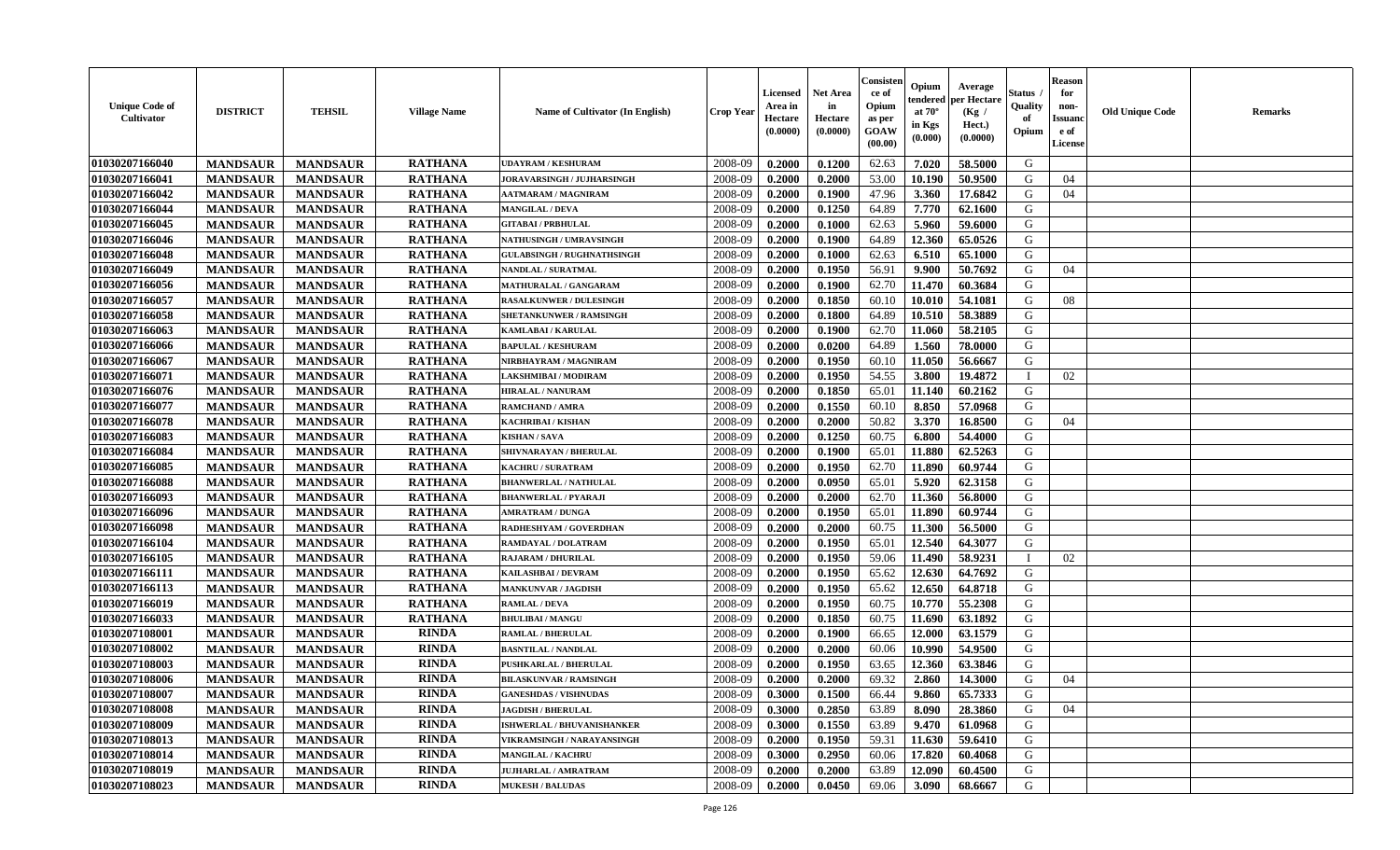| <b>Unique Code of</b><br><b>Cultivator</b> | <b>DISTRICT</b> | <b>TEHSIL</b>   | <b>Village Name</b> | <b>Name of Cultivator (In English)</b> | <b>Crop Year</b> | Licensed<br>Area in<br>Hectare<br>(0.0000) | Net Area<br>in<br>Hectare<br>(0.0000) | Consisteı<br>ce of<br>Opium<br>as per<br>GOAW<br>(00.00) | Opium<br>endered<br>at $70^{\circ}$<br>in Kgs<br>(0.000) | Average<br>oer Hectare<br>(Kg /<br>Hect.)<br>(0.0000) | Status<br>Quality<br>of<br>Opium | <b>Reason</b><br>for<br>non-<br>Issuano<br>e of<br>License | <b>Old Unique Code</b> | Remarks            |
|--------------------------------------------|-----------------|-----------------|---------------------|----------------------------------------|------------------|--------------------------------------------|---------------------------------------|----------------------------------------------------------|----------------------------------------------------------|-------------------------------------------------------|----------------------------------|------------------------------------------------------------|------------------------|--------------------|
| 01030207108025                             | <b>MANDSAUR</b> | <b>MANDSAUR</b> | <b>RINDA</b>        | <b>AMRATRAM / NANURAM</b>              | 2008-09          | 0.2000                                     | 0.2000                                | 62.19                                                    | 12.300                                                   | 61.5000                                               | G                                |                                                            |                        |                    |
| 01030207108026                             | <b>MANDSAUR</b> | <b>MANDSAUR</b> | <b>RINDA</b>        | <b>BHUWANISINGH / ARJUNSINGH</b>       | 2008-09          | 0.2000                                     | 0.2050                                | 60.06                                                    | 12.820                                                   | 62.5366                                               | G                                |                                                            |                        |                    |
| 01030207108027                             | <b>MANDSAUR</b> | <b>MANDSAUR</b> | <b>RINDA</b>        | <b>MANGILAL / RAMRATAN</b>             | 2008-09          | 0.2000                                     | 0.2000                                | 59.31                                                    | 11.110                                                   | 55.5500                                               | G                                |                                                            |                        |                    |
| 01030207108038                             | <b>MANDSAUR</b> | <b>MANDSAUR</b> | <b>RINDA</b>        | <b>KARULAL / BHERULAL</b>              | 2008-09          | 0.2000                                     | 0.1950                                | 59.31                                                    | 11.750                                                   | 60.2564                                               | G                                |                                                            |                        |                    |
| 01030207108044                             | <b>MANDSAUR</b> | <b>MANDSAUR</b> | <b>RINDA</b>        | PRABHULAL / RATANLAL                   | 2008-09          | 0.2000                                     | 0.2000                                | 59.31                                                    | 10.870                                                   | 54.3500                                               | G                                |                                                            |                        |                    |
| 01030207108045                             | <b>MANDSAUR</b> | <b>MANDSAUR</b> | <b>RINDA</b>        | PRAHADPURI / MOHANPURI                 | 2008-09          | 0.2000                                     | 0.1850                                | 66.44                                                    | 12.180                                                   | 65.8378                                               | G                                |                                                            |                        |                    |
| 01030207108052                             | <b>MANDSAUR</b> | <b>MANDSAUR</b> | <b>RINDA</b>        | LAXMINARAYAN / SURATRAM                | 2008-09          | 0.3000                                     | 0.1000                                | 63.89                                                    | 5.770                                                    | 57.7000                                               | G                                |                                                            |                        |                    |
| 01030207108055                             | <b>MANDSAUR</b> | <b>MANDSAUR</b> | <b>RINDA</b>        | SAMMANBAI / RAMPRASAD                  | 2008-09          | 0.2000                                     | 0.2000                                | 60.06                                                    | 10.330                                                   | 51.6500                                               | G                                | 04                                                         |                        |                    |
| 01030207108058                             | <b>MANDSAUR</b> | <b>MANDSAUR</b> | <b>RINDA</b>        | <b>JHAMKUBAI/KARULAL</b>               | 2008-09          | 0.2000                                     | 0.2000                                | 63.89                                                    | 13.330                                                   | 66.6500                                               | G                                |                                                            |                        |                    |
| 01030207108059                             | <b>MANDSAUR</b> | <b>MANDSAUR</b> | <b>RINDA</b>        | RADHESHYAM / AMRATRAM                  | 2008-09          | 0.2000                                     | 0.1950                                | 58.93                                                    | 11.940                                                   | 61.2308                                               | G                                |                                                            |                        |                    |
| 01030207108060                             | <b>MANDSAUR</b> | <b>MANDSAUR</b> | <b>RINDA</b>        | <b>MOHANPURI / BHAGWANPURI</b>         | 2008-09          | 0.2000                                     | 0.1850                                | 69.61                                                    | 12.780                                                   | 69.0811                                               | G                                |                                                            |                        |                    |
| 01030207108064                             | <b>MANDSAUR</b> | <b>MANDSAUR</b> | <b>RINDA</b>        | <b>BHUVANISHANKAR / NATHULAL</b>       | 2008-09          | 0.2000                                     | 0.1900                                | 58.93                                                    | 10.870                                                   | 57.2105                                               | G                                |                                                            |                        | <b>NAME CHANGE</b> |
| 01030207108066                             | <b>MANDSAUR</b> | <b>MANDSAUR</b> | <b>RINDA</b>        | <b>SAMPATBAI/RAMLAL</b>                | 2008-09          | 0.2000                                     | 0.1950                                | 58.93                                                    | 11.250                                                   | 57.6923                                               | G                                |                                                            |                        |                    |
| 01030207108070                             | <b>MANDSAUR</b> | <b>MANDSAUR</b> | <b>RINDA</b>        | <b>BHUVANISHANKAR / BAGDIRAM</b>       | 2008-09          | 0.2000                                     | 0.2000                                | 64.28                                                    | 12.280                                                   | 61.4000                                               | G                                |                                                            |                        |                    |
| 01030207108072                             | <b>MANDSAUR</b> | <b>MANDSAUR</b> | <b>RINDA</b>        | <b>GITABAI/MANGILAL</b>                | 2008-09          | 0.3000                                     | 0.3000                                | 67.90                                                    | 19.630                                                   | 65.4333                                               | G                                |                                                            |                        |                    |
| 01030207108074                             | <b>MANDSAUR</b> | <b>MANDSAUR</b> | <b>RINDA</b>        | <b>FATESINGH / GORDHANSINGH</b>        | 2008-09          | 0.2000                                     | 0.1950                                | 58.93                                                    | 11.860                                                   | 60.8205                                               |                                  | 02                                                         |                        |                    |
| 01030207108076                             | <b>MANDSAUR</b> | <b>MANDSAUR</b> | <b>RINDA</b>        | KISHANLAL / BHERULAL                   | 2008-09          | 0.3000                                     | 0.2850                                | 69.14                                                    | 17.590                                                   | 61.7193                                               | G                                |                                                            |                        |                    |
| 01030207108077                             | <b>MANDSAUR</b> | <b>MANDSAUR</b> | <b>RINDA</b>        | <b>BALUDAS / FAKIRDAS</b>              | 2008-09          | 0.2000                                     | 0.1950                                | 66.44                                                    | 12.800                                                   | 65.6410                                               | G                                |                                                            |                        |                    |
| 01030207108079                             | <b>MANDSAUR</b> | <b>MANDSAUR</b> | <b>RINDA</b>        | MOHANBAI / RAMRATAN                    | 2008-09          | 0.2000                                     | 0.1950                                | 58.93                                                    | 6.350                                                    | 32.5641                                               | G                                | 04                                                         |                        |                    |
| 01030207108092                             | <b>MANDSAUR</b> | <b>MANDSAUR</b> | <b>RINDA</b>        | SHAMBHUKUNWER / HATESINGH              | 2008-09          | 0.2000                                     | 0.1950                                | 58.93                                                    | 11.920                                                   | 61.1282                                               | G                                |                                                            |                        |                    |
| 01030207108093                             | <b>MANDSAUR</b> | <b>MANDSAUR</b> | <b>RINDA</b>        | <b>BHARTIKUNWER / RAGHUVIRSINGH</b>    | 2008-09          | 0.2000                                     | 0.1900                                | 58.87                                                    | 10.710                                                   | 56.3684                                               | G                                |                                                            |                        |                    |
| 01030207108094                             | <b>MANDSAUR</b> | <b>MANDSAUR</b> | <b>RINDA</b>        | <b>AASHARAM / SAVRAM</b>               | 2008-09          | 0.2000                                     | 0.1950                                | 66.80                                                    | 12.540                                                   | 64.3077                                               | G                                |                                                            |                        |                    |
| 01030207108096                             | <b>MANDSAUR</b> | <b>MANDSAUR</b> | <b>RINDA</b>        | KALAWATI / NANDRAM                     | 2008-09          | 0.2000                                     | 0.2000                                | 58.87                                                    | 11.130                                                   | 55.6500                                               | G                                |                                                            |                        |                    |
| 01030207108097                             | <b>MANDSAUR</b> | <b>MANDSAUR</b> | <b>RINDA</b>        | LAXMINARAYAN / BHUWAN                  | 2008-09          | 0.2000                                     | 0.0950                                | 58.87                                                    | 5.360                                                    | 56.4211                                               | G                                |                                                            |                        |                    |
| 01030207108112                             | <b>MANDSAUR</b> | <b>MANDSAUR</b> | <b>RINDA</b>        | <b>GANGABAI/RATANLAL</b>               | 2008-09          | 0.2000                                     | 0.2000                                | 58.87                                                    | 11.650                                                   | 58.2500                                               | G                                |                                                            |                        |                    |
| 01030207108113                             | <b>MANDSAUR</b> | <b>MANDSAUR</b> | <b>RINDA</b>        | <b>GANESHRAM / GANGARAM</b>            | 2008-09          | 0.3000                                     | 0.3000                                | 59.31                                                    | 17.680                                                   | 58.9333                                               | G                                |                                                            |                        |                    |
| 01030207108114                             | <b>MANDSAUR</b> | <b>MANDSAUR</b> | <b>RINDA</b>        | <b>ALLANUR / CHAND KHAN</b>            | 2008-09          | 0.3000                                     | 0.2900                                | 58.87                                                    | 11.720                                                   | 40.4138                                               | G                                | 04                                                         |                        |                    |
| 01030207108115                             | <b>MANDSAUR</b> | <b>MANDSAUR</b> | <b>RINDA</b>        | <b>SUHAGBAI/GANGARAM</b>               | 2008-09          | 0.2000                                     | 0.2050                                | 59.09                                                    | 10.360                                                   | 50.5366                                               | G                                | 04                                                         |                        |                    |
| 01030207108120                             | <b>MANDSAUR</b> | <b>MANDSAUR</b> | <b>RINDA</b>        | <b>ARJUNSINGH / JUJHARSINGH</b>        | 2008-09          | 0.2000                                     | 0.2000                                | 62.32                                                    | 8.620                                                    | 43.1000                                               | G                                | 04                                                         |                        |                    |
| 01030207108123                             | <b>MANDSAUR</b> | <b>MANDSAUR</b> | <b>RINDA</b>        | <b>LILABAI/MATHURADAS</b>              | 2008-09          | 0.3000                                     | 0.2950                                | 62.32                                                    | 17.010                                                   | 57.6610                                               | G                                |                                                            |                        |                    |
| 01030207108130                             | <b>MANDSAUR</b> | <b>MANDSAUR</b> | <b>RINDA</b>        | KACHANBAI / RAGHUJI                    | 2008-09          | 0.3000                                     | 0.2700                                | 58.87                                                    | 16.070                                                   | 59.5185                                               | G                                |                                                            |                        |                    |
| 01030207108134                             | <b>MANDSAUR</b> | <b>MANDSAUR</b> | <b>RINDA</b>        | NANDA / BHERAJI                        | 2008-09          | 0.2000                                     | 0.2000                                | 62.32                                                    | 11.790                                                   | 58.9500                                               | G                                |                                                            |                        |                    |
| 01030207108135                             | <b>MANDSAUR</b> | <b>MANDSAUR</b> | <b>RINDA</b>        | KESHERBAI / LAXMINARAYAN               | 2008-09          | 0.2000                                     | 0.2000                                | 59.37                                                    | 11.420                                                   | 57.1000                                               | G                                |                                                            |                        |                    |
| 01030207108142                             | <b>MANDSAUR</b> | <b>MANDSAUR</b> | <b>RINDA</b>        | <b>NATHU / BAGDIRAM</b>                | 2008-09          | 0.2000                                     | 0.1950                                | 59.09                                                    | 11.480                                                   | 58.8718                                               | G                                |                                                            |                        |                    |
| 01030207108148                             | <b>MANDSAUR</b> | <b>MANDSAUR</b> | <b>RINDA</b>        | KAMLABAI / NANDA                       | 2008-09          | 0.3000                                     | 0.2950                                | 59.37                                                    | 15.650                                                   | 53.0508                                               | G                                |                                                            |                        |                    |
| 01030207108150                             | <b>MANDSAUR</b> | <b>MANDSAUR</b> | <b>RINDA</b>        | SUGANKUNVAR / BHANVARSINGH             | 2008-09          | 0.2000                                     | 0.1900                                | 53.44                                                    | 6.300                                                    | 33.1579                                               | G                                | 04                                                         |                        |                    |
| 01030207108151                             | <b>MANDSAUR</b> | <b>MANDSAUR</b> | <b>RINDA</b>        | <b>MANGILAL / GORDHAN</b>              | 2008-09          | 0.2000                                     | 0.1950                                | 59.09                                                    | 11.450                                                   | 58.7179                                               | G                                |                                                            |                        |                    |
| 01030207108176                             | <b>MANDSAUR</b> | <b>MANDSAUR</b> | <b>RINDA</b>        | <b>NABINUR / RASUL KHA</b>             | 2008-09          | 0.2000                                     | 0.1950                                | 59.37                                                    | 11.350                                                   | 58.2051                                               | G                                |                                                            |                        |                    |
| 01030207108189                             | <b>MANDSAUR</b> | <b>MANDSAUR</b> | <b>RINDA</b>        | <b>GOPAL / BHUWANISHANKER</b>          | 2008-09          | 0.2000                                     | 0.1950                                | 66.13                                                    | 12.330                                                   | 63.2308                                               | G                                |                                                            |                        |                    |
| 01030207108190                             | <b>MANDSAUR</b> | <b>MANDSAUR</b> | <b>RINDA</b>        | <b>BHARATSINGH / INDRASINGH</b>        | 2008-09          | 0.2000                                     | 0.2000                                | 67.15                                                    | 13.240                                                   | 66.2000                                               | G                                |                                                            |                        |                    |
| 01030207108192                             | <b>MANDSAUR</b> | <b>MANDSAUR</b> | RINDA               | <b>RAJMAL / HIRALAL</b>                | 2008-09          | 0.2000                                     | 0.1900                                | 62.32                                                    | 11.550                                                   | 60.7895                                               | G                                |                                                            |                        |                    |
| 01030207108193                             | <b>MANDSAUR</b> | <b>MANDSAUR</b> | RINDA               | <b>BANSHILAL / BHERULAL</b>            | 2008-09          | 0.2000                                     | 0.1900                                | 59.37                                                    | 10.810                                                   | 56.8947                                               | G                                |                                                            |                        |                    |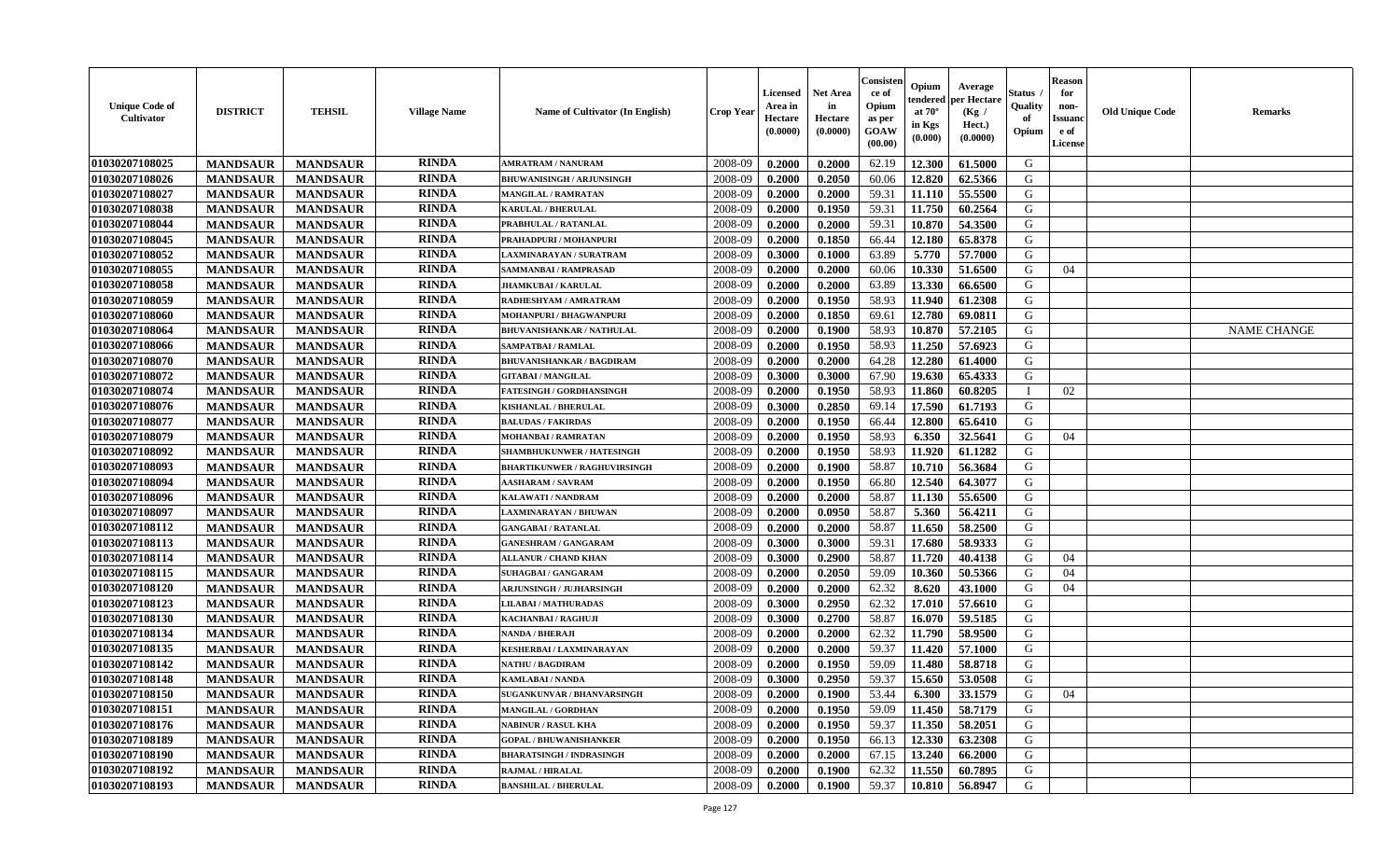| <b>RINDA</b><br>2008-09<br>$\mathbf{F}$<br>0.3000<br><b>MANDSAUR</b><br><b>MANDSAUR</b><br>0.0000<br><b>LALPURI / SHAMBHUPURI</b><br><b>RINDA</b><br>62.32<br>2008-09<br>2.650<br>G<br><b>MANDSAUR</b><br><b>MANDSAUR</b><br>0.2000<br>0.1900<br>13.9474<br>04<br><b>GUDDIKUNVAR / JITENDRASINGH</b><br><b>RINDA</b><br><b>MANDSAUR</b><br>0.2000<br>59.37<br>10.910<br>54.5500<br>G<br><b>MANDSAUR</b><br>2008-09<br>0.2000<br><b>SHIVDAS / TULSIRAM</b><br><b>RINDA</b><br>G<br><b>MANDSAUR</b><br><b>MANDSAUR</b><br>2008-09<br>0.2000<br>0.1950<br>59.37<br>10.910<br>55.9487<br>SHYAMLAL / RAMRATAN<br><b>RINDA</b><br>57.5500<br><b>MANDSAUR</b><br><b>MANDSAUR</b><br>2008-09<br>0.2000<br>0.2000<br>60.40<br>11.510<br>G<br><b>GOPAL / BHUWAN</b><br><b>RINDA</b><br><b>MANDSAUR</b><br><b>MANDSAUR</b><br>3.970<br>61.0769<br>G<br><b>BALARAM / SITARAM</b><br>2008-09<br>0.2000<br>0.0650<br>60.40<br><b>RINDA</b><br><b>MANDSAUR</b><br><b>MANDSAUR</b><br>11.710<br>58.5500<br>G<br>2008-09<br>0.2000<br>0.2000<br>60.40<br><b>SHIVLAL / HIRALAL</b><br><b>RINDA</b><br>59.09<br><b>MANDSAUR</b><br><b>MANDSAUR</b><br>2008-09<br>6.290<br>33.1053<br>G<br><b>SITABAI / BHERULAL</b><br>0.2000<br>0.1900<br>04<br><b>MANDSAUR</b><br><b>RINDA</b><br>2008-09<br>0.0550<br>62.32<br>G<br><b>MANDSAUR</b><br>RAMESHCHAND / BHERULAL<br>0.2000<br>3.490<br>63.4545<br><b>RINDA</b><br>2008-09<br>0.1850<br>59.09<br>3.770<br>G<br><b>MANDSAUR</b><br>0.2000<br>20.3784<br>04<br><b>MANDSAUR</b><br>MUKANDPURI / DHULPURI<br><b>RINDA</b><br><b>MANDSAUR</b><br><b>MANDSAUR</b><br>55.87<br>15.880<br>52.9333<br>G<br>2008-09<br>0.3000<br>0.3000<br>04<br>AASHA / B.S. SISODIYA<br><b>RINDA</b><br><b>MANDSAUR</b><br>0.1950<br><b>MANDSAUR</b><br><b>GANESHRAM / SHAVRAM</b><br>2008-09<br>0.2000<br>60.41<br>3.280<br>16.8205<br>G<br>04<br><b>RINDA</b><br>0.2800<br>64.79<br>18.380<br>65.6429<br><b>MANDSAUR</b><br><b>MANDSAUR</b><br>2008-09<br>0.3000<br>G<br><b>RAMNIWAS / PRBHULAL</b><br><b>RINDA</b><br><b>MANDSAUR</b><br><b>MANDSAUR</b><br>11.670<br>58.3500<br>G<br>2008-09<br>0.2000<br>0.2000<br>64.79<br>RAMGOPAL / KANWERLAL<br><b>RINDA</b><br>G<br><b>MANDSAUR</b><br><b>MANDSAUR</b><br>2008-09<br>0.2000<br>0.1800<br>70.18<br>12.420<br>69.0000<br>SATAYNARAYAN / MANNALAL<br><b>RINDA</b><br>12.140<br>G<br><b>MANDSAUR</b><br><b>MANDSAUR</b><br>2008-09<br>0.2000<br>0.2050<br>60.40<br>59.2195<br>SHIVLAL / BHANWERLAL<br><b>RINDA</b><br>G<br><b>MANDSAUR</b><br><b>MANDSAUR</b><br>2008-09<br>0.1900<br>64.79<br>12.040<br>63.3684<br>0.2000<br><b>GOPAL / BHUWANIRAM</b><br>01030207108051<br><b>RINDA</b><br>G<br><b>MANDSAUR</b><br>2008-09<br>62.70<br>12.330<br>63.2308<br><b>MANDSAUR</b><br>0.2000<br>0.1950<br>TULSIBAI / GANESHRAM<br><b>RINDA</b><br>12.700<br>69.81<br>70.5556<br>G<br><b>MANDSAUR</b><br><b>MANDSAUR</b><br>2008-09<br>0.2000<br>0.1800<br><b>CHOTIBAI / MUNSHISAHA</b><br><b>RINDA</b><br>01030207108071<br><b>MANDSAUR</b><br>0.2000<br>62.70<br>12.580<br>62.9000<br><b>MANDSAUR</b><br>2008-09<br>0.2000<br>G<br><b>JAMUNABAI / NANDA</b><br><b>RINDA</b><br>12.210<br>64.2632<br>G<br>01030207108080<br><b>MANDSAUR</b><br>2008-09<br>0.2000<br>0.1900<br>62.70<br><b>MANDSAUR</b><br>KACHRULAL / BHUWANILAL<br><b>RINDA</b><br><b>MANDSAUR</b><br>12.160<br>G<br>01030207108083<br><b>MANDSAUR</b><br>0.3000<br>0.1900<br>64.79<br>64.0000<br>PRBHULAL / BHANWERLAL<br>2008-09<br><b>RINDA</b><br>01030207108085<br><b>MANDSAUR</b><br>12.340<br><b>MANDSAUR</b><br>2008-09<br>0.2000<br>0.2000<br>62.70<br>61.7000<br>G<br><b>BHUWANILAL / SURATRAM</b><br>01030207108088<br><b>RINDA</b><br>62.70<br>12.540<br><b>MANDSAUR</b><br>2008-09<br>62.7000<br>G<br><b>MANDSAUR</b><br>0.2000<br>0.2000<br>MADHAVLAL / AMRATRAM<br>01030207108090<br>RINDA<br>G<br><b>MANDSAUR</b><br><b>MANDSAUR</b><br>2008-09<br>0.1950<br>64.48<br>11.790<br>0.2000<br>60.4615<br><b>GITABAI/MANGU</b><br><b>RINDA</b><br>01030207108099<br>2008-09<br>72.7778<br>G<br><b>MANDSAUR</b><br><b>MANDSAUR</b><br><b>KANWERLAL / BHERULAL</b><br>0.3000<br>0.1800<br>64.79<br>13.100<br><b>RINDA</b><br>12.270<br>62.9231<br>01030207108152<br><b>MANDSAUR</b><br><b>MANDSAUR</b><br>2008-09<br>0.2000<br>0.1950<br>65.27<br>G<br><b>SURAJBAI / RAMKISHAN</b><br><b>RINDA</b><br>01030207108158<br><b>MANDSAUR</b><br><b>MANDSAUR</b><br>0.1950<br>64.68<br>11.680<br>59.8974<br>G<br>2008-09<br>0.2000<br>SHAMBHULAL / BHAGIRATH<br><b>RINDA</b><br>01030207108165<br><b>MANDSAUR</b><br><b>MANDSAUR</b><br>0.1950<br>10.940<br>56.1026<br>G<br>2008-09<br>0.2000<br>60.41<br>KARULAL / SHOBHRAM<br><b>RINDA</b><br>65.27<br>10.870<br>63.9412<br>01030207108172<br><b>MANDSAUR</b><br><b>MANDSAUR</b><br>2008-09<br>0.2000<br>0.1700<br>G<br>RAMCHAND / BHUWANILAL<br>01030207108191<br><b>MANDSAUR</b><br><b>RINDA</b><br>12.110<br>60.5500<br><b>MANDSAUR</b><br>SAMPATBAI / JHUJHARLAL<br>2008-09<br>0.2000<br>0.2000<br>60.41<br>G<br><b>RINDA</b><br>01030207108201<br>2008-09<br>65.27<br>12.370<br>G<br><b>MANDSAUR</b><br><b>MANDSAUR</b><br>0.2000<br>0.2000<br>61.8500<br><b>SHIVLAL / BALARAM</b><br><b>RINDA</b><br>G<br>01030207108202<br>12.990<br><b>MANDSAUR</b><br><b>MANDSAUR</b><br>2008-09<br>0.2000<br>0.2000<br>68.43<br>64.9500<br>SHANKERLAL / RADHESHYAM<br><b>RINDA</b><br>01030207108206<br>2008-09<br>58.8000<br>G<br><b>MANDSAUR</b><br><b>MANDSAUR</b><br>0.2000<br>0.2000<br>65.27<br>11.760<br>MOHANLAL / SALAGRAM<br>RINDA<br>0.2000<br>12.020<br>G<br>01030207108210<br><b>MANDSAUR</b><br>2008-09<br>0.2000<br>64.48<br>60.1000<br><b>MANDSAUR</b><br>PRAHLAD / MANNALAL<br><b>01030207108214</b><br><b>RINDA</b><br>$10.020$ 69.1034<br><b>MANDSAUR</b><br><b>MANDSAUR</b><br><b>IBRAHIM / MUNSHISHAH</b><br>2008-09<br>0.2000<br>0.1450<br>68.74<br>G<br><b>RINDA</b><br><b>01030207108219</b><br><b>MANDSAUR</b><br>2008-09<br>0.3000<br>0.2950<br>17.450<br>59.1525<br>G<br><b>MANDSAUR</b><br><b>BALMUKAND / BALARAM</b><br>60.41<br><b>RINDA</b><br>12.290<br>01030207108228<br><b>MANDSAUR</b><br><b>MANDSAUR</b><br><b>HIRALAL / KISHANLAL</b><br>2008-09<br>0.2000<br>0.1950<br>65.27<br>63.0256<br>G<br><b>RINDA</b><br>01030207108109<br><b>MANDSAUR</b><br><b>MANDSAUR</b><br>37.5625<br>G<br><b>BHAGIRATH / BHUVANILAL</b><br>2008-09<br>0.2000<br>0.1600<br>60.40<br>6.010<br>04<br>01030207108247<br><b>RINDA</b><br>G<br><b>MANDSAUR</b><br><b>MANDSAUR</b><br>2008-09<br>0.1900<br>65.27<br>12.260<br>64.5263<br><b>SAREKUNWER / HIRALAL</b><br>0.2000<br>01030207108248<br><b>RINDA</b><br>2008-09<br>G<br><b>MANDSAUR</b><br><b>MANDSAUR</b><br><b>RAMESH / KESHURAM</b><br>0.2000<br>0.1900<br>64.48<br>11.520<br>60.6316<br>01030207167024<br><b>RUPAWALI KALA</b><br>G<br><b>MANDSAUR</b><br><b>RAMESWER / FAKIRCHAND</b><br>2008-09<br>0.2000<br>0.2050<br>61.65<br>12.330<br><b>MANDSAUR</b><br>60.1463 | <b>Unique Code of</b><br><b>Cultivator</b> | <b>DISTRICT</b> | <b>TEHSIL</b> | <b>Village Name</b> | <b>Name of Cultivator (In English)</b> | <b>Crop Year</b> | <b>Licensed</b><br>Area in<br>Hectare<br>(0.0000) | <b>Net Area</b><br>in<br>Hectare<br>(0.0000) | Consisteı<br>ce of<br>Opium<br>as per<br><b>GOAW</b><br>(00.00) | Opium<br>endered<br>at $70^\circ$<br>in Kgs<br>$(\mathbf{0.000})$ | Average<br>per Hectare<br>(Kg)<br>Hect.)<br>(0.0000) | Status<br>Quality<br>of<br>Opium | Reason<br>for<br>non-<br>Issuan<br>e of<br><b>License</b> | <b>Old Unique Code</b> | <b>Remarks</b> |
|--------------------------------------------------------------------------------------------------------------------------------------------------------------------------------------------------------------------------------------------------------------------------------------------------------------------------------------------------------------------------------------------------------------------------------------------------------------------------------------------------------------------------------------------------------------------------------------------------------------------------------------------------------------------------------------------------------------------------------------------------------------------------------------------------------------------------------------------------------------------------------------------------------------------------------------------------------------------------------------------------------------------------------------------------------------------------------------------------------------------------------------------------------------------------------------------------------------------------------------------------------------------------------------------------------------------------------------------------------------------------------------------------------------------------------------------------------------------------------------------------------------------------------------------------------------------------------------------------------------------------------------------------------------------------------------------------------------------------------------------------------------------------------------------------------------------------------------------------------------------------------------------------------------------------------------------------------------------------------------------------------------------------------------------------------------------------------------------------------------------------------------------------------------------------------------------------------------------------------------------------------------------------------------------------------------------------------------------------------------------------------------------------------------------------------------------------------------------------------------------------------------------------------------------------------------------------------------------------------------------------------------------------------------------------------------------------------------------------------------------------------------------------------------------------------------------------------------------------------------------------------------------------------------------------------------------------------------------------------------------------------------------------------------------------------------------------------------------------------------------------------------------------------------------------------------------------------------------------------------------------------------------------------------------------------------------------------------------------------------------------------------------------------------------------------------------------------------------------------------------------------------------------------------------------------------------------------------------------------------------------------------------------------------------------------------------------------------------------------------------------------------------------------------------------------------------------------------------------------------------------------------------------------------------------------------------------------------------------------------------------------------------------------------------------------------------------------------------------------------------------------------------------------------------------------------------------------------------------------------------------------------------------------------------------------------------------------------------------------------------------------------------------------------------------------------------------------------------------------------------------------------------------------------------------------------------------------------------------------------------------------------------------------------------------------------------------------------------------------------------------------------------------------------------------------------------------------------------------------------------------------------------------------------------------------------------------------------------------------------------------------------------------------------------------------------------------------------------------------------------------------------------------------------------------------------------------------------------------------------------------------------------------------------------------------------------------------------------------------------------------------------------------------------------------------------------------------------------------------------------------------------------------------------------------------------------------------------------------------------------------------------------------------------------------------------------------------------------------------------------------------------------------------------------------------------------------------------------------------------------------------------------------------------------------------------------------------------------------------------------------------------------------------------------------------------------------------------------------------------------------------------------------------------------------------------------------------------------------------------------------------------------------------------------------------------------------------------------------------------------------------------------------------------------------------------------------------------------------------------------------------------------------------------------------------------------------------------------------------------------------------------------------------------------------------------------------------------------------------------------------------------------------------------------------------------------------------------------------------------------------------------------------------------------------|--------------------------------------------|-----------------|---------------|---------------------|----------------------------------------|------------------|---------------------------------------------------|----------------------------------------------|-----------------------------------------------------------------|-------------------------------------------------------------------|------------------------------------------------------|----------------------------------|-----------------------------------------------------------|------------------------|----------------|
|                                                                                                                                                                                                                                                                                                                                                                                                                                                                                                                                                                                                                                                                                                                                                                                                                                                                                                                                                                                                                                                                                                                                                                                                                                                                                                                                                                                                                                                                                                                                                                                                                                                                                                                                                                                                                                                                                                                                                                                                                                                                                                                                                                                                                                                                                                                                                                                                                                                                                                                                                                                                                                                                                                                                                                                                                                                                                                                                                                                                                                                                                                                                                                                                                                                                                                                                                                                                                                                                                                                                                                                                                                                                                                                                                                                                                                                                                                                                                                                                                                                                                                                                                                                                                                                                                                                                                                                                                                                                                                                                                                                                                                                                                                                                                                                                                                                                                                                                                                                                                                                                                                                                                                                                                                                                                                                                                                                                                                                                                                                                                                                                                                                                                                                                                                                                                                                                                                                                                                                                                                                                                                                                                                                                                                                                                                                                                                                                                                                                                                                                                                                                                                                                                                                                                                                                                                                                                                                          | 01030207108209                             |                 |               |                     |                                        |                  |                                                   |                                              |                                                                 |                                                                   |                                                      |                                  |                                                           |                        |                |
|                                                                                                                                                                                                                                                                                                                                                                                                                                                                                                                                                                                                                                                                                                                                                                                                                                                                                                                                                                                                                                                                                                                                                                                                                                                                                                                                                                                                                                                                                                                                                                                                                                                                                                                                                                                                                                                                                                                                                                                                                                                                                                                                                                                                                                                                                                                                                                                                                                                                                                                                                                                                                                                                                                                                                                                                                                                                                                                                                                                                                                                                                                                                                                                                                                                                                                                                                                                                                                                                                                                                                                                                                                                                                                                                                                                                                                                                                                                                                                                                                                                                                                                                                                                                                                                                                                                                                                                                                                                                                                                                                                                                                                                                                                                                                                                                                                                                                                                                                                                                                                                                                                                                                                                                                                                                                                                                                                                                                                                                                                                                                                                                                                                                                                                                                                                                                                                                                                                                                                                                                                                                                                                                                                                                                                                                                                                                                                                                                                                                                                                                                                                                                                                                                                                                                                                                                                                                                                                          | 01030207108212                             |                 |               |                     |                                        |                  |                                                   |                                              |                                                                 |                                                                   |                                                      |                                  |                                                           |                        |                |
|                                                                                                                                                                                                                                                                                                                                                                                                                                                                                                                                                                                                                                                                                                                                                                                                                                                                                                                                                                                                                                                                                                                                                                                                                                                                                                                                                                                                                                                                                                                                                                                                                                                                                                                                                                                                                                                                                                                                                                                                                                                                                                                                                                                                                                                                                                                                                                                                                                                                                                                                                                                                                                                                                                                                                                                                                                                                                                                                                                                                                                                                                                                                                                                                                                                                                                                                                                                                                                                                                                                                                                                                                                                                                                                                                                                                                                                                                                                                                                                                                                                                                                                                                                                                                                                                                                                                                                                                                                                                                                                                                                                                                                                                                                                                                                                                                                                                                                                                                                                                                                                                                                                                                                                                                                                                                                                                                                                                                                                                                                                                                                                                                                                                                                                                                                                                                                                                                                                                                                                                                                                                                                                                                                                                                                                                                                                                                                                                                                                                                                                                                                                                                                                                                                                                                                                                                                                                                                                          | 01030207108215                             |                 |               |                     |                                        |                  |                                                   |                                              |                                                                 |                                                                   |                                                      |                                  |                                                           |                        |                |
|                                                                                                                                                                                                                                                                                                                                                                                                                                                                                                                                                                                                                                                                                                                                                                                                                                                                                                                                                                                                                                                                                                                                                                                                                                                                                                                                                                                                                                                                                                                                                                                                                                                                                                                                                                                                                                                                                                                                                                                                                                                                                                                                                                                                                                                                                                                                                                                                                                                                                                                                                                                                                                                                                                                                                                                                                                                                                                                                                                                                                                                                                                                                                                                                                                                                                                                                                                                                                                                                                                                                                                                                                                                                                                                                                                                                                                                                                                                                                                                                                                                                                                                                                                                                                                                                                                                                                                                                                                                                                                                                                                                                                                                                                                                                                                                                                                                                                                                                                                                                                                                                                                                                                                                                                                                                                                                                                                                                                                                                                                                                                                                                                                                                                                                                                                                                                                                                                                                                                                                                                                                                                                                                                                                                                                                                                                                                                                                                                                                                                                                                                                                                                                                                                                                                                                                                                                                                                                                          | 01030207108216                             |                 |               |                     |                                        |                  |                                                   |                                              |                                                                 |                                                                   |                                                      |                                  |                                                           |                        |                |
|                                                                                                                                                                                                                                                                                                                                                                                                                                                                                                                                                                                                                                                                                                                                                                                                                                                                                                                                                                                                                                                                                                                                                                                                                                                                                                                                                                                                                                                                                                                                                                                                                                                                                                                                                                                                                                                                                                                                                                                                                                                                                                                                                                                                                                                                                                                                                                                                                                                                                                                                                                                                                                                                                                                                                                                                                                                                                                                                                                                                                                                                                                                                                                                                                                                                                                                                                                                                                                                                                                                                                                                                                                                                                                                                                                                                                                                                                                                                                                                                                                                                                                                                                                                                                                                                                                                                                                                                                                                                                                                                                                                                                                                                                                                                                                                                                                                                                                                                                                                                                                                                                                                                                                                                                                                                                                                                                                                                                                                                                                                                                                                                                                                                                                                                                                                                                                                                                                                                                                                                                                                                                                                                                                                                                                                                                                                                                                                                                                                                                                                                                                                                                                                                                                                                                                                                                                                                                                                          | 01030207108220                             |                 |               |                     |                                        |                  |                                                   |                                              |                                                                 |                                                                   |                                                      |                                  |                                                           |                        |                |
|                                                                                                                                                                                                                                                                                                                                                                                                                                                                                                                                                                                                                                                                                                                                                                                                                                                                                                                                                                                                                                                                                                                                                                                                                                                                                                                                                                                                                                                                                                                                                                                                                                                                                                                                                                                                                                                                                                                                                                                                                                                                                                                                                                                                                                                                                                                                                                                                                                                                                                                                                                                                                                                                                                                                                                                                                                                                                                                                                                                                                                                                                                                                                                                                                                                                                                                                                                                                                                                                                                                                                                                                                                                                                                                                                                                                                                                                                                                                                                                                                                                                                                                                                                                                                                                                                                                                                                                                                                                                                                                                                                                                                                                                                                                                                                                                                                                                                                                                                                                                                                                                                                                                                                                                                                                                                                                                                                                                                                                                                                                                                                                                                                                                                                                                                                                                                                                                                                                                                                                                                                                                                                                                                                                                                                                                                                                                                                                                                                                                                                                                                                                                                                                                                                                                                                                                                                                                                                                          | 01030207108222                             |                 |               |                     |                                        |                  |                                                   |                                              |                                                                 |                                                                   |                                                      |                                  |                                                           |                        |                |
|                                                                                                                                                                                                                                                                                                                                                                                                                                                                                                                                                                                                                                                                                                                                                                                                                                                                                                                                                                                                                                                                                                                                                                                                                                                                                                                                                                                                                                                                                                                                                                                                                                                                                                                                                                                                                                                                                                                                                                                                                                                                                                                                                                                                                                                                                                                                                                                                                                                                                                                                                                                                                                                                                                                                                                                                                                                                                                                                                                                                                                                                                                                                                                                                                                                                                                                                                                                                                                                                                                                                                                                                                                                                                                                                                                                                                                                                                                                                                                                                                                                                                                                                                                                                                                                                                                                                                                                                                                                                                                                                                                                                                                                                                                                                                                                                                                                                                                                                                                                                                                                                                                                                                                                                                                                                                                                                                                                                                                                                                                                                                                                                                                                                                                                                                                                                                                                                                                                                                                                                                                                                                                                                                                                                                                                                                                                                                                                                                                                                                                                                                                                                                                                                                                                                                                                                                                                                                                                          | 01030207108010                             |                 |               |                     |                                        |                  |                                                   |                                              |                                                                 |                                                                   |                                                      |                                  |                                                           |                        |                |
|                                                                                                                                                                                                                                                                                                                                                                                                                                                                                                                                                                                                                                                                                                                                                                                                                                                                                                                                                                                                                                                                                                                                                                                                                                                                                                                                                                                                                                                                                                                                                                                                                                                                                                                                                                                                                                                                                                                                                                                                                                                                                                                                                                                                                                                                                                                                                                                                                                                                                                                                                                                                                                                                                                                                                                                                                                                                                                                                                                                                                                                                                                                                                                                                                                                                                                                                                                                                                                                                                                                                                                                                                                                                                                                                                                                                                                                                                                                                                                                                                                                                                                                                                                                                                                                                                                                                                                                                                                                                                                                                                                                                                                                                                                                                                                                                                                                                                                                                                                                                                                                                                                                                                                                                                                                                                                                                                                                                                                                                                                                                                                                                                                                                                                                                                                                                                                                                                                                                                                                                                                                                                                                                                                                                                                                                                                                                                                                                                                                                                                                                                                                                                                                                                                                                                                                                                                                                                                                          | 01030207108050                             |                 |               |                     |                                        |                  |                                                   |                                              |                                                                 |                                                                   |                                                      |                                  |                                                           |                        |                |
|                                                                                                                                                                                                                                                                                                                                                                                                                                                                                                                                                                                                                                                                                                                                                                                                                                                                                                                                                                                                                                                                                                                                                                                                                                                                                                                                                                                                                                                                                                                                                                                                                                                                                                                                                                                                                                                                                                                                                                                                                                                                                                                                                                                                                                                                                                                                                                                                                                                                                                                                                                                                                                                                                                                                                                                                                                                                                                                                                                                                                                                                                                                                                                                                                                                                                                                                                                                                                                                                                                                                                                                                                                                                                                                                                                                                                                                                                                                                                                                                                                                                                                                                                                                                                                                                                                                                                                                                                                                                                                                                                                                                                                                                                                                                                                                                                                                                                                                                                                                                                                                                                                                                                                                                                                                                                                                                                                                                                                                                                                                                                                                                                                                                                                                                                                                                                                                                                                                                                                                                                                                                                                                                                                                                                                                                                                                                                                                                                                                                                                                                                                                                                                                                                                                                                                                                                                                                                                                          | 01030207108226                             |                 |               |                     |                                        |                  |                                                   |                                              |                                                                 |                                                                   |                                                      |                                  |                                                           |                        |                |
|                                                                                                                                                                                                                                                                                                                                                                                                                                                                                                                                                                                                                                                                                                                                                                                                                                                                                                                                                                                                                                                                                                                                                                                                                                                                                                                                                                                                                                                                                                                                                                                                                                                                                                                                                                                                                                                                                                                                                                                                                                                                                                                                                                                                                                                                                                                                                                                                                                                                                                                                                                                                                                                                                                                                                                                                                                                                                                                                                                                                                                                                                                                                                                                                                                                                                                                                                                                                                                                                                                                                                                                                                                                                                                                                                                                                                                                                                                                                                                                                                                                                                                                                                                                                                                                                                                                                                                                                                                                                                                                                                                                                                                                                                                                                                                                                                                                                                                                                                                                                                                                                                                                                                                                                                                                                                                                                                                                                                                                                                                                                                                                                                                                                                                                                                                                                                                                                                                                                                                                                                                                                                                                                                                                                                                                                                                                                                                                                                                                                                                                                                                                                                                                                                                                                                                                                                                                                                                                          | 01030207108238                             |                 |               |                     |                                        |                  |                                                   |                                              |                                                                 |                                                                   |                                                      |                                  |                                                           |                        |                |
|                                                                                                                                                                                                                                                                                                                                                                                                                                                                                                                                                                                                                                                                                                                                                                                                                                                                                                                                                                                                                                                                                                                                                                                                                                                                                                                                                                                                                                                                                                                                                                                                                                                                                                                                                                                                                                                                                                                                                                                                                                                                                                                                                                                                                                                                                                                                                                                                                                                                                                                                                                                                                                                                                                                                                                                                                                                                                                                                                                                                                                                                                                                                                                                                                                                                                                                                                                                                                                                                                                                                                                                                                                                                                                                                                                                                                                                                                                                                                                                                                                                                                                                                                                                                                                                                                                                                                                                                                                                                                                                                                                                                                                                                                                                                                                                                                                                                                                                                                                                                                                                                                                                                                                                                                                                                                                                                                                                                                                                                                                                                                                                                                                                                                                                                                                                                                                                                                                                                                                                                                                                                                                                                                                                                                                                                                                                                                                                                                                                                                                                                                                                                                                                                                                                                                                                                                                                                                                                          | 01030207108239                             |                 |               |                     |                                        |                  |                                                   |                                              |                                                                 |                                                                   |                                                      |                                  |                                                           |                        |                |
|                                                                                                                                                                                                                                                                                                                                                                                                                                                                                                                                                                                                                                                                                                                                                                                                                                                                                                                                                                                                                                                                                                                                                                                                                                                                                                                                                                                                                                                                                                                                                                                                                                                                                                                                                                                                                                                                                                                                                                                                                                                                                                                                                                                                                                                                                                                                                                                                                                                                                                                                                                                                                                                                                                                                                                                                                                                                                                                                                                                                                                                                                                                                                                                                                                                                                                                                                                                                                                                                                                                                                                                                                                                                                                                                                                                                                                                                                                                                                                                                                                                                                                                                                                                                                                                                                                                                                                                                                                                                                                                                                                                                                                                                                                                                                                                                                                                                                                                                                                                                                                                                                                                                                                                                                                                                                                                                                                                                                                                                                                                                                                                                                                                                                                                                                                                                                                                                                                                                                                                                                                                                                                                                                                                                                                                                                                                                                                                                                                                                                                                                                                                                                                                                                                                                                                                                                                                                                                                          | 01030207108043                             |                 |               |                     |                                        |                  |                                                   |                                              |                                                                 |                                                                   |                                                      |                                  |                                                           |                        |                |
|                                                                                                                                                                                                                                                                                                                                                                                                                                                                                                                                                                                                                                                                                                                                                                                                                                                                                                                                                                                                                                                                                                                                                                                                                                                                                                                                                                                                                                                                                                                                                                                                                                                                                                                                                                                                                                                                                                                                                                                                                                                                                                                                                                                                                                                                                                                                                                                                                                                                                                                                                                                                                                                                                                                                                                                                                                                                                                                                                                                                                                                                                                                                                                                                                                                                                                                                                                                                                                                                                                                                                                                                                                                                                                                                                                                                                                                                                                                                                                                                                                                                                                                                                                                                                                                                                                                                                                                                                                                                                                                                                                                                                                                                                                                                                                                                                                                                                                                                                                                                                                                                                                                                                                                                                                                                                                                                                                                                                                                                                                                                                                                                                                                                                                                                                                                                                                                                                                                                                                                                                                                                                                                                                                                                                                                                                                                                                                                                                                                                                                                                                                                                                                                                                                                                                                                                                                                                                                                          | 01030207108015                             |                 |               |                     |                                        |                  |                                                   |                                              |                                                                 |                                                                   |                                                      |                                  |                                                           |                        |                |
|                                                                                                                                                                                                                                                                                                                                                                                                                                                                                                                                                                                                                                                                                                                                                                                                                                                                                                                                                                                                                                                                                                                                                                                                                                                                                                                                                                                                                                                                                                                                                                                                                                                                                                                                                                                                                                                                                                                                                                                                                                                                                                                                                                                                                                                                                                                                                                                                                                                                                                                                                                                                                                                                                                                                                                                                                                                                                                                                                                                                                                                                                                                                                                                                                                                                                                                                                                                                                                                                                                                                                                                                                                                                                                                                                                                                                                                                                                                                                                                                                                                                                                                                                                                                                                                                                                                                                                                                                                                                                                                                                                                                                                                                                                                                                                                                                                                                                                                                                                                                                                                                                                                                                                                                                                                                                                                                                                                                                                                                                                                                                                                                                                                                                                                                                                                                                                                                                                                                                                                                                                                                                                                                                                                                                                                                                                                                                                                                                                                                                                                                                                                                                                                                                                                                                                                                                                                                                                                          | 01030207108016                             |                 |               |                     |                                        |                  |                                                   |                                              |                                                                 |                                                                   |                                                      |                                  |                                                           |                        |                |
|                                                                                                                                                                                                                                                                                                                                                                                                                                                                                                                                                                                                                                                                                                                                                                                                                                                                                                                                                                                                                                                                                                                                                                                                                                                                                                                                                                                                                                                                                                                                                                                                                                                                                                                                                                                                                                                                                                                                                                                                                                                                                                                                                                                                                                                                                                                                                                                                                                                                                                                                                                                                                                                                                                                                                                                                                                                                                                                                                                                                                                                                                                                                                                                                                                                                                                                                                                                                                                                                                                                                                                                                                                                                                                                                                                                                                                                                                                                                                                                                                                                                                                                                                                                                                                                                                                                                                                                                                                                                                                                                                                                                                                                                                                                                                                                                                                                                                                                                                                                                                                                                                                                                                                                                                                                                                                                                                                                                                                                                                                                                                                                                                                                                                                                                                                                                                                                                                                                                                                                                                                                                                                                                                                                                                                                                                                                                                                                                                                                                                                                                                                                                                                                                                                                                                                                                                                                                                                                          | 01030207108020                             |                 |               |                     |                                        |                  |                                                   |                                              |                                                                 |                                                                   |                                                      |                                  |                                                           |                        |                |
|                                                                                                                                                                                                                                                                                                                                                                                                                                                                                                                                                                                                                                                                                                                                                                                                                                                                                                                                                                                                                                                                                                                                                                                                                                                                                                                                                                                                                                                                                                                                                                                                                                                                                                                                                                                                                                                                                                                                                                                                                                                                                                                                                                                                                                                                                                                                                                                                                                                                                                                                                                                                                                                                                                                                                                                                                                                                                                                                                                                                                                                                                                                                                                                                                                                                                                                                                                                                                                                                                                                                                                                                                                                                                                                                                                                                                                                                                                                                                                                                                                                                                                                                                                                                                                                                                                                                                                                                                                                                                                                                                                                                                                                                                                                                                                                                                                                                                                                                                                                                                                                                                                                                                                                                                                                                                                                                                                                                                                                                                                                                                                                                                                                                                                                                                                                                                                                                                                                                                                                                                                                                                                                                                                                                                                                                                                                                                                                                                                                                                                                                                                                                                                                                                                                                                                                                                                                                                                                          | 01030207108040                             |                 |               |                     |                                        |                  |                                                   |                                              |                                                                 |                                                                   |                                                      |                                  |                                                           |                        |                |
|                                                                                                                                                                                                                                                                                                                                                                                                                                                                                                                                                                                                                                                                                                                                                                                                                                                                                                                                                                                                                                                                                                                                                                                                                                                                                                                                                                                                                                                                                                                                                                                                                                                                                                                                                                                                                                                                                                                                                                                                                                                                                                                                                                                                                                                                                                                                                                                                                                                                                                                                                                                                                                                                                                                                                                                                                                                                                                                                                                                                                                                                                                                                                                                                                                                                                                                                                                                                                                                                                                                                                                                                                                                                                                                                                                                                                                                                                                                                                                                                                                                                                                                                                                                                                                                                                                                                                                                                                                                                                                                                                                                                                                                                                                                                                                                                                                                                                                                                                                                                                                                                                                                                                                                                                                                                                                                                                                                                                                                                                                                                                                                                                                                                                                                                                                                                                                                                                                                                                                                                                                                                                                                                                                                                                                                                                                                                                                                                                                                                                                                                                                                                                                                                                                                                                                                                                                                                                                                          | 01030207108042                             |                 |               |                     |                                        |                  |                                                   |                                              |                                                                 |                                                                   |                                                      |                                  |                                                           |                        |                |
|                                                                                                                                                                                                                                                                                                                                                                                                                                                                                                                                                                                                                                                                                                                                                                                                                                                                                                                                                                                                                                                                                                                                                                                                                                                                                                                                                                                                                                                                                                                                                                                                                                                                                                                                                                                                                                                                                                                                                                                                                                                                                                                                                                                                                                                                                                                                                                                                                                                                                                                                                                                                                                                                                                                                                                                                                                                                                                                                                                                                                                                                                                                                                                                                                                                                                                                                                                                                                                                                                                                                                                                                                                                                                                                                                                                                                                                                                                                                                                                                                                                                                                                                                                                                                                                                                                                                                                                                                                                                                                                                                                                                                                                                                                                                                                                                                                                                                                                                                                                                                                                                                                                                                                                                                                                                                                                                                                                                                                                                                                                                                                                                                                                                                                                                                                                                                                                                                                                                                                                                                                                                                                                                                                                                                                                                                                                                                                                                                                                                                                                                                                                                                                                                                                                                                                                                                                                                                                                          |                                            |                 |               |                     |                                        |                  |                                                   |                                              |                                                                 |                                                                   |                                                      |                                  |                                                           |                        |                |
|                                                                                                                                                                                                                                                                                                                                                                                                                                                                                                                                                                                                                                                                                                                                                                                                                                                                                                                                                                                                                                                                                                                                                                                                                                                                                                                                                                                                                                                                                                                                                                                                                                                                                                                                                                                                                                                                                                                                                                                                                                                                                                                                                                                                                                                                                                                                                                                                                                                                                                                                                                                                                                                                                                                                                                                                                                                                                                                                                                                                                                                                                                                                                                                                                                                                                                                                                                                                                                                                                                                                                                                                                                                                                                                                                                                                                                                                                                                                                                                                                                                                                                                                                                                                                                                                                                                                                                                                                                                                                                                                                                                                                                                                                                                                                                                                                                                                                                                                                                                                                                                                                                                                                                                                                                                                                                                                                                                                                                                                                                                                                                                                                                                                                                                                                                                                                                                                                                                                                                                                                                                                                                                                                                                                                                                                                                                                                                                                                                                                                                                                                                                                                                                                                                                                                                                                                                                                                                                          | 01030207108061                             |                 |               |                     |                                        |                  |                                                   |                                              |                                                                 |                                                                   |                                                      |                                  |                                                           |                        |                |
|                                                                                                                                                                                                                                                                                                                                                                                                                                                                                                                                                                                                                                                                                                                                                                                                                                                                                                                                                                                                                                                                                                                                                                                                                                                                                                                                                                                                                                                                                                                                                                                                                                                                                                                                                                                                                                                                                                                                                                                                                                                                                                                                                                                                                                                                                                                                                                                                                                                                                                                                                                                                                                                                                                                                                                                                                                                                                                                                                                                                                                                                                                                                                                                                                                                                                                                                                                                                                                                                                                                                                                                                                                                                                                                                                                                                                                                                                                                                                                                                                                                                                                                                                                                                                                                                                                                                                                                                                                                                                                                                                                                                                                                                                                                                                                                                                                                                                                                                                                                                                                                                                                                                                                                                                                                                                                                                                                                                                                                                                                                                                                                                                                                                                                                                                                                                                                                                                                                                                                                                                                                                                                                                                                                                                                                                                                                                                                                                                                                                                                                                                                                                                                                                                                                                                                                                                                                                                                                          |                                            |                 |               |                     |                                        |                  |                                                   |                                              |                                                                 |                                                                   |                                                      |                                  |                                                           |                        |                |
|                                                                                                                                                                                                                                                                                                                                                                                                                                                                                                                                                                                                                                                                                                                                                                                                                                                                                                                                                                                                                                                                                                                                                                                                                                                                                                                                                                                                                                                                                                                                                                                                                                                                                                                                                                                                                                                                                                                                                                                                                                                                                                                                                                                                                                                                                                                                                                                                                                                                                                                                                                                                                                                                                                                                                                                                                                                                                                                                                                                                                                                                                                                                                                                                                                                                                                                                                                                                                                                                                                                                                                                                                                                                                                                                                                                                                                                                                                                                                                                                                                                                                                                                                                                                                                                                                                                                                                                                                                                                                                                                                                                                                                                                                                                                                                                                                                                                                                                                                                                                                                                                                                                                                                                                                                                                                                                                                                                                                                                                                                                                                                                                                                                                                                                                                                                                                                                                                                                                                                                                                                                                                                                                                                                                                                                                                                                                                                                                                                                                                                                                                                                                                                                                                                                                                                                                                                                                                                                          |                                            |                 |               |                     |                                        |                  |                                                   |                                              |                                                                 |                                                                   |                                                      |                                  |                                                           |                        |                |
|                                                                                                                                                                                                                                                                                                                                                                                                                                                                                                                                                                                                                                                                                                                                                                                                                                                                                                                                                                                                                                                                                                                                                                                                                                                                                                                                                                                                                                                                                                                                                                                                                                                                                                                                                                                                                                                                                                                                                                                                                                                                                                                                                                                                                                                                                                                                                                                                                                                                                                                                                                                                                                                                                                                                                                                                                                                                                                                                                                                                                                                                                                                                                                                                                                                                                                                                                                                                                                                                                                                                                                                                                                                                                                                                                                                                                                                                                                                                                                                                                                                                                                                                                                                                                                                                                                                                                                                                                                                                                                                                                                                                                                                                                                                                                                                                                                                                                                                                                                                                                                                                                                                                                                                                                                                                                                                                                                                                                                                                                                                                                                                                                                                                                                                                                                                                                                                                                                                                                                                                                                                                                                                                                                                                                                                                                                                                                                                                                                                                                                                                                                                                                                                                                                                                                                                                                                                                                                                          |                                            |                 |               |                     |                                        |                  |                                                   |                                              |                                                                 |                                                                   |                                                      |                                  |                                                           |                        |                |
|                                                                                                                                                                                                                                                                                                                                                                                                                                                                                                                                                                                                                                                                                                                                                                                                                                                                                                                                                                                                                                                                                                                                                                                                                                                                                                                                                                                                                                                                                                                                                                                                                                                                                                                                                                                                                                                                                                                                                                                                                                                                                                                                                                                                                                                                                                                                                                                                                                                                                                                                                                                                                                                                                                                                                                                                                                                                                                                                                                                                                                                                                                                                                                                                                                                                                                                                                                                                                                                                                                                                                                                                                                                                                                                                                                                                                                                                                                                                                                                                                                                                                                                                                                                                                                                                                                                                                                                                                                                                                                                                                                                                                                                                                                                                                                                                                                                                                                                                                                                                                                                                                                                                                                                                                                                                                                                                                                                                                                                                                                                                                                                                                                                                                                                                                                                                                                                                                                                                                                                                                                                                                                                                                                                                                                                                                                                                                                                                                                                                                                                                                                                                                                                                                                                                                                                                                                                                                                                          |                                            |                 |               |                     |                                        |                  |                                                   |                                              |                                                                 |                                                                   |                                                      |                                  |                                                           |                        |                |
|                                                                                                                                                                                                                                                                                                                                                                                                                                                                                                                                                                                                                                                                                                                                                                                                                                                                                                                                                                                                                                                                                                                                                                                                                                                                                                                                                                                                                                                                                                                                                                                                                                                                                                                                                                                                                                                                                                                                                                                                                                                                                                                                                                                                                                                                                                                                                                                                                                                                                                                                                                                                                                                                                                                                                                                                                                                                                                                                                                                                                                                                                                                                                                                                                                                                                                                                                                                                                                                                                                                                                                                                                                                                                                                                                                                                                                                                                                                                                                                                                                                                                                                                                                                                                                                                                                                                                                                                                                                                                                                                                                                                                                                                                                                                                                                                                                                                                                                                                                                                                                                                                                                                                                                                                                                                                                                                                                                                                                                                                                                                                                                                                                                                                                                                                                                                                                                                                                                                                                                                                                                                                                                                                                                                                                                                                                                                                                                                                                                                                                                                                                                                                                                                                                                                                                                                                                                                                                                          |                                            |                 |               |                     |                                        |                  |                                                   |                                              |                                                                 |                                                                   |                                                      |                                  |                                                           |                        |                |
|                                                                                                                                                                                                                                                                                                                                                                                                                                                                                                                                                                                                                                                                                                                                                                                                                                                                                                                                                                                                                                                                                                                                                                                                                                                                                                                                                                                                                                                                                                                                                                                                                                                                                                                                                                                                                                                                                                                                                                                                                                                                                                                                                                                                                                                                                                                                                                                                                                                                                                                                                                                                                                                                                                                                                                                                                                                                                                                                                                                                                                                                                                                                                                                                                                                                                                                                                                                                                                                                                                                                                                                                                                                                                                                                                                                                                                                                                                                                                                                                                                                                                                                                                                                                                                                                                                                                                                                                                                                                                                                                                                                                                                                                                                                                                                                                                                                                                                                                                                                                                                                                                                                                                                                                                                                                                                                                                                                                                                                                                                                                                                                                                                                                                                                                                                                                                                                                                                                                                                                                                                                                                                                                                                                                                                                                                                                                                                                                                                                                                                                                                                                                                                                                                                                                                                                                                                                                                                                          |                                            |                 |               |                     |                                        |                  |                                                   |                                              |                                                                 |                                                                   |                                                      |                                  |                                                           |                        |                |
|                                                                                                                                                                                                                                                                                                                                                                                                                                                                                                                                                                                                                                                                                                                                                                                                                                                                                                                                                                                                                                                                                                                                                                                                                                                                                                                                                                                                                                                                                                                                                                                                                                                                                                                                                                                                                                                                                                                                                                                                                                                                                                                                                                                                                                                                                                                                                                                                                                                                                                                                                                                                                                                                                                                                                                                                                                                                                                                                                                                                                                                                                                                                                                                                                                                                                                                                                                                                                                                                                                                                                                                                                                                                                                                                                                                                                                                                                                                                                                                                                                                                                                                                                                                                                                                                                                                                                                                                                                                                                                                                                                                                                                                                                                                                                                                                                                                                                                                                                                                                                                                                                                                                                                                                                                                                                                                                                                                                                                                                                                                                                                                                                                                                                                                                                                                                                                                                                                                                                                                                                                                                                                                                                                                                                                                                                                                                                                                                                                                                                                                                                                                                                                                                                                                                                                                                                                                                                                                          |                                            |                 |               |                     |                                        |                  |                                                   |                                              |                                                                 |                                                                   |                                                      |                                  |                                                           |                        |                |
|                                                                                                                                                                                                                                                                                                                                                                                                                                                                                                                                                                                                                                                                                                                                                                                                                                                                                                                                                                                                                                                                                                                                                                                                                                                                                                                                                                                                                                                                                                                                                                                                                                                                                                                                                                                                                                                                                                                                                                                                                                                                                                                                                                                                                                                                                                                                                                                                                                                                                                                                                                                                                                                                                                                                                                                                                                                                                                                                                                                                                                                                                                                                                                                                                                                                                                                                                                                                                                                                                                                                                                                                                                                                                                                                                                                                                                                                                                                                                                                                                                                                                                                                                                                                                                                                                                                                                                                                                                                                                                                                                                                                                                                                                                                                                                                                                                                                                                                                                                                                                                                                                                                                                                                                                                                                                                                                                                                                                                                                                                                                                                                                                                                                                                                                                                                                                                                                                                                                                                                                                                                                                                                                                                                                                                                                                                                                                                                                                                                                                                                                                                                                                                                                                                                                                                                                                                                                                                                          |                                            |                 |               |                     |                                        |                  |                                                   |                                              |                                                                 |                                                                   |                                                      |                                  |                                                           |                        |                |
|                                                                                                                                                                                                                                                                                                                                                                                                                                                                                                                                                                                                                                                                                                                                                                                                                                                                                                                                                                                                                                                                                                                                                                                                                                                                                                                                                                                                                                                                                                                                                                                                                                                                                                                                                                                                                                                                                                                                                                                                                                                                                                                                                                                                                                                                                                                                                                                                                                                                                                                                                                                                                                                                                                                                                                                                                                                                                                                                                                                                                                                                                                                                                                                                                                                                                                                                                                                                                                                                                                                                                                                                                                                                                                                                                                                                                                                                                                                                                                                                                                                                                                                                                                                                                                                                                                                                                                                                                                                                                                                                                                                                                                                                                                                                                                                                                                                                                                                                                                                                                                                                                                                                                                                                                                                                                                                                                                                                                                                                                                                                                                                                                                                                                                                                                                                                                                                                                                                                                                                                                                                                                                                                                                                                                                                                                                                                                                                                                                                                                                                                                                                                                                                                                                                                                                                                                                                                                                                          |                                            |                 |               |                     |                                        |                  |                                                   |                                              |                                                                 |                                                                   |                                                      |                                  |                                                           |                        |                |
|                                                                                                                                                                                                                                                                                                                                                                                                                                                                                                                                                                                                                                                                                                                                                                                                                                                                                                                                                                                                                                                                                                                                                                                                                                                                                                                                                                                                                                                                                                                                                                                                                                                                                                                                                                                                                                                                                                                                                                                                                                                                                                                                                                                                                                                                                                                                                                                                                                                                                                                                                                                                                                                                                                                                                                                                                                                                                                                                                                                                                                                                                                                                                                                                                                                                                                                                                                                                                                                                                                                                                                                                                                                                                                                                                                                                                                                                                                                                                                                                                                                                                                                                                                                                                                                                                                                                                                                                                                                                                                                                                                                                                                                                                                                                                                                                                                                                                                                                                                                                                                                                                                                                                                                                                                                                                                                                                                                                                                                                                                                                                                                                                                                                                                                                                                                                                                                                                                                                                                                                                                                                                                                                                                                                                                                                                                                                                                                                                                                                                                                                                                                                                                                                                                                                                                                                                                                                                                                          |                                            |                 |               |                     |                                        |                  |                                                   |                                              |                                                                 |                                                                   |                                                      |                                  |                                                           |                        |                |
|                                                                                                                                                                                                                                                                                                                                                                                                                                                                                                                                                                                                                                                                                                                                                                                                                                                                                                                                                                                                                                                                                                                                                                                                                                                                                                                                                                                                                                                                                                                                                                                                                                                                                                                                                                                                                                                                                                                                                                                                                                                                                                                                                                                                                                                                                                                                                                                                                                                                                                                                                                                                                                                                                                                                                                                                                                                                                                                                                                                                                                                                                                                                                                                                                                                                                                                                                                                                                                                                                                                                                                                                                                                                                                                                                                                                                                                                                                                                                                                                                                                                                                                                                                                                                                                                                                                                                                                                                                                                                                                                                                                                                                                                                                                                                                                                                                                                                                                                                                                                                                                                                                                                                                                                                                                                                                                                                                                                                                                                                                                                                                                                                                                                                                                                                                                                                                                                                                                                                                                                                                                                                                                                                                                                                                                                                                                                                                                                                                                                                                                                                                                                                                                                                                                                                                                                                                                                                                                          |                                            |                 |               |                     |                                        |                  |                                                   |                                              |                                                                 |                                                                   |                                                      |                                  |                                                           |                        |                |
|                                                                                                                                                                                                                                                                                                                                                                                                                                                                                                                                                                                                                                                                                                                                                                                                                                                                                                                                                                                                                                                                                                                                                                                                                                                                                                                                                                                                                                                                                                                                                                                                                                                                                                                                                                                                                                                                                                                                                                                                                                                                                                                                                                                                                                                                                                                                                                                                                                                                                                                                                                                                                                                                                                                                                                                                                                                                                                                                                                                                                                                                                                                                                                                                                                                                                                                                                                                                                                                                                                                                                                                                                                                                                                                                                                                                                                                                                                                                                                                                                                                                                                                                                                                                                                                                                                                                                                                                                                                                                                                                                                                                                                                                                                                                                                                                                                                                                                                                                                                                                                                                                                                                                                                                                                                                                                                                                                                                                                                                                                                                                                                                                                                                                                                                                                                                                                                                                                                                                                                                                                                                                                                                                                                                                                                                                                                                                                                                                                                                                                                                                                                                                                                                                                                                                                                                                                                                                                                          |                                            |                 |               |                     |                                        |                  |                                                   |                                              |                                                                 |                                                                   |                                                      |                                  |                                                           |                        |                |
|                                                                                                                                                                                                                                                                                                                                                                                                                                                                                                                                                                                                                                                                                                                                                                                                                                                                                                                                                                                                                                                                                                                                                                                                                                                                                                                                                                                                                                                                                                                                                                                                                                                                                                                                                                                                                                                                                                                                                                                                                                                                                                                                                                                                                                                                                                                                                                                                                                                                                                                                                                                                                                                                                                                                                                                                                                                                                                                                                                                                                                                                                                                                                                                                                                                                                                                                                                                                                                                                                                                                                                                                                                                                                                                                                                                                                                                                                                                                                                                                                                                                                                                                                                                                                                                                                                                                                                                                                                                                                                                                                                                                                                                                                                                                                                                                                                                                                                                                                                                                                                                                                                                                                                                                                                                                                                                                                                                                                                                                                                                                                                                                                                                                                                                                                                                                                                                                                                                                                                                                                                                                                                                                                                                                                                                                                                                                                                                                                                                                                                                                                                                                                                                                                                                                                                                                                                                                                                                          |                                            |                 |               |                     |                                        |                  |                                                   |                                              |                                                                 |                                                                   |                                                      |                                  |                                                           |                        |                |
|                                                                                                                                                                                                                                                                                                                                                                                                                                                                                                                                                                                                                                                                                                                                                                                                                                                                                                                                                                                                                                                                                                                                                                                                                                                                                                                                                                                                                                                                                                                                                                                                                                                                                                                                                                                                                                                                                                                                                                                                                                                                                                                                                                                                                                                                                                                                                                                                                                                                                                                                                                                                                                                                                                                                                                                                                                                                                                                                                                                                                                                                                                                                                                                                                                                                                                                                                                                                                                                                                                                                                                                                                                                                                                                                                                                                                                                                                                                                                                                                                                                                                                                                                                                                                                                                                                                                                                                                                                                                                                                                                                                                                                                                                                                                                                                                                                                                                                                                                                                                                                                                                                                                                                                                                                                                                                                                                                                                                                                                                                                                                                                                                                                                                                                                                                                                                                                                                                                                                                                                                                                                                                                                                                                                                                                                                                                                                                                                                                                                                                                                                                                                                                                                                                                                                                                                                                                                                                                          |                                            |                 |               |                     |                                        |                  |                                                   |                                              |                                                                 |                                                                   |                                                      |                                  |                                                           |                        |                |
|                                                                                                                                                                                                                                                                                                                                                                                                                                                                                                                                                                                                                                                                                                                                                                                                                                                                                                                                                                                                                                                                                                                                                                                                                                                                                                                                                                                                                                                                                                                                                                                                                                                                                                                                                                                                                                                                                                                                                                                                                                                                                                                                                                                                                                                                                                                                                                                                                                                                                                                                                                                                                                                                                                                                                                                                                                                                                                                                                                                                                                                                                                                                                                                                                                                                                                                                                                                                                                                                                                                                                                                                                                                                                                                                                                                                                                                                                                                                                                                                                                                                                                                                                                                                                                                                                                                                                                                                                                                                                                                                                                                                                                                                                                                                                                                                                                                                                                                                                                                                                                                                                                                                                                                                                                                                                                                                                                                                                                                                                                                                                                                                                                                                                                                                                                                                                                                                                                                                                                                                                                                                                                                                                                                                                                                                                                                                                                                                                                                                                                                                                                                                                                                                                                                                                                                                                                                                                                                          |                                            |                 |               |                     |                                        |                  |                                                   |                                              |                                                                 |                                                                   |                                                      |                                  |                                                           |                        |                |
|                                                                                                                                                                                                                                                                                                                                                                                                                                                                                                                                                                                                                                                                                                                                                                                                                                                                                                                                                                                                                                                                                                                                                                                                                                                                                                                                                                                                                                                                                                                                                                                                                                                                                                                                                                                                                                                                                                                                                                                                                                                                                                                                                                                                                                                                                                                                                                                                                                                                                                                                                                                                                                                                                                                                                                                                                                                                                                                                                                                                                                                                                                                                                                                                                                                                                                                                                                                                                                                                                                                                                                                                                                                                                                                                                                                                                                                                                                                                                                                                                                                                                                                                                                                                                                                                                                                                                                                                                                                                                                                                                                                                                                                                                                                                                                                                                                                                                                                                                                                                                                                                                                                                                                                                                                                                                                                                                                                                                                                                                                                                                                                                                                                                                                                                                                                                                                                                                                                                                                                                                                                                                                                                                                                                                                                                                                                                                                                                                                                                                                                                                                                                                                                                                                                                                                                                                                                                                                                          |                                            |                 |               |                     |                                        |                  |                                                   |                                              |                                                                 |                                                                   |                                                      |                                  |                                                           |                        |                |
|                                                                                                                                                                                                                                                                                                                                                                                                                                                                                                                                                                                                                                                                                                                                                                                                                                                                                                                                                                                                                                                                                                                                                                                                                                                                                                                                                                                                                                                                                                                                                                                                                                                                                                                                                                                                                                                                                                                                                                                                                                                                                                                                                                                                                                                                                                                                                                                                                                                                                                                                                                                                                                                                                                                                                                                                                                                                                                                                                                                                                                                                                                                                                                                                                                                                                                                                                                                                                                                                                                                                                                                                                                                                                                                                                                                                                                                                                                                                                                                                                                                                                                                                                                                                                                                                                                                                                                                                                                                                                                                                                                                                                                                                                                                                                                                                                                                                                                                                                                                                                                                                                                                                                                                                                                                                                                                                                                                                                                                                                                                                                                                                                                                                                                                                                                                                                                                                                                                                                                                                                                                                                                                                                                                                                                                                                                                                                                                                                                                                                                                                                                                                                                                                                                                                                                                                                                                                                                                          |                                            |                 |               |                     |                                        |                  |                                                   |                                              |                                                                 |                                                                   |                                                      |                                  |                                                           |                        |                |
|                                                                                                                                                                                                                                                                                                                                                                                                                                                                                                                                                                                                                                                                                                                                                                                                                                                                                                                                                                                                                                                                                                                                                                                                                                                                                                                                                                                                                                                                                                                                                                                                                                                                                                                                                                                                                                                                                                                                                                                                                                                                                                                                                                                                                                                                                                                                                                                                                                                                                                                                                                                                                                                                                                                                                                                                                                                                                                                                                                                                                                                                                                                                                                                                                                                                                                                                                                                                                                                                                                                                                                                                                                                                                                                                                                                                                                                                                                                                                                                                                                                                                                                                                                                                                                                                                                                                                                                                                                                                                                                                                                                                                                                                                                                                                                                                                                                                                                                                                                                                                                                                                                                                                                                                                                                                                                                                                                                                                                                                                                                                                                                                                                                                                                                                                                                                                                                                                                                                                                                                                                                                                                                                                                                                                                                                                                                                                                                                                                                                                                                                                                                                                                                                                                                                                                                                                                                                                                                          |                                            |                 |               |                     |                                        |                  |                                                   |                                              |                                                                 |                                                                   |                                                      |                                  |                                                           |                        |                |
|                                                                                                                                                                                                                                                                                                                                                                                                                                                                                                                                                                                                                                                                                                                                                                                                                                                                                                                                                                                                                                                                                                                                                                                                                                                                                                                                                                                                                                                                                                                                                                                                                                                                                                                                                                                                                                                                                                                                                                                                                                                                                                                                                                                                                                                                                                                                                                                                                                                                                                                                                                                                                                                                                                                                                                                                                                                                                                                                                                                                                                                                                                                                                                                                                                                                                                                                                                                                                                                                                                                                                                                                                                                                                                                                                                                                                                                                                                                                                                                                                                                                                                                                                                                                                                                                                                                                                                                                                                                                                                                                                                                                                                                                                                                                                                                                                                                                                                                                                                                                                                                                                                                                                                                                                                                                                                                                                                                                                                                                                                                                                                                                                                                                                                                                                                                                                                                                                                                                                                                                                                                                                                                                                                                                                                                                                                                                                                                                                                                                                                                                                                                                                                                                                                                                                                                                                                                                                                                          |                                            |                 |               |                     |                                        |                  |                                                   |                                              |                                                                 |                                                                   |                                                      |                                  |                                                           |                        |                |
|                                                                                                                                                                                                                                                                                                                                                                                                                                                                                                                                                                                                                                                                                                                                                                                                                                                                                                                                                                                                                                                                                                                                                                                                                                                                                                                                                                                                                                                                                                                                                                                                                                                                                                                                                                                                                                                                                                                                                                                                                                                                                                                                                                                                                                                                                                                                                                                                                                                                                                                                                                                                                                                                                                                                                                                                                                                                                                                                                                                                                                                                                                                                                                                                                                                                                                                                                                                                                                                                                                                                                                                                                                                                                                                                                                                                                                                                                                                                                                                                                                                                                                                                                                                                                                                                                                                                                                                                                                                                                                                                                                                                                                                                                                                                                                                                                                                                                                                                                                                                                                                                                                                                                                                                                                                                                                                                                                                                                                                                                                                                                                                                                                                                                                                                                                                                                                                                                                                                                                                                                                                                                                                                                                                                                                                                                                                                                                                                                                                                                                                                                                                                                                                                                                                                                                                                                                                                                                                          |                                            |                 |               |                     |                                        |                  |                                                   |                                              |                                                                 |                                                                   |                                                      |                                  |                                                           |                        |                |
|                                                                                                                                                                                                                                                                                                                                                                                                                                                                                                                                                                                                                                                                                                                                                                                                                                                                                                                                                                                                                                                                                                                                                                                                                                                                                                                                                                                                                                                                                                                                                                                                                                                                                                                                                                                                                                                                                                                                                                                                                                                                                                                                                                                                                                                                                                                                                                                                                                                                                                                                                                                                                                                                                                                                                                                                                                                                                                                                                                                                                                                                                                                                                                                                                                                                                                                                                                                                                                                                                                                                                                                                                                                                                                                                                                                                                                                                                                                                                                                                                                                                                                                                                                                                                                                                                                                                                                                                                                                                                                                                                                                                                                                                                                                                                                                                                                                                                                                                                                                                                                                                                                                                                                                                                                                                                                                                                                                                                                                                                                                                                                                                                                                                                                                                                                                                                                                                                                                                                                                                                                                                                                                                                                                                                                                                                                                                                                                                                                                                                                                                                                                                                                                                                                                                                                                                                                                                                                                          |                                            |                 |               |                     |                                        |                  |                                                   |                                              |                                                                 |                                                                   |                                                      |                                  |                                                           |                        |                |
|                                                                                                                                                                                                                                                                                                                                                                                                                                                                                                                                                                                                                                                                                                                                                                                                                                                                                                                                                                                                                                                                                                                                                                                                                                                                                                                                                                                                                                                                                                                                                                                                                                                                                                                                                                                                                                                                                                                                                                                                                                                                                                                                                                                                                                                                                                                                                                                                                                                                                                                                                                                                                                                                                                                                                                                                                                                                                                                                                                                                                                                                                                                                                                                                                                                                                                                                                                                                                                                                                                                                                                                                                                                                                                                                                                                                                                                                                                                                                                                                                                                                                                                                                                                                                                                                                                                                                                                                                                                                                                                                                                                                                                                                                                                                                                                                                                                                                                                                                                                                                                                                                                                                                                                                                                                                                                                                                                                                                                                                                                                                                                                                                                                                                                                                                                                                                                                                                                                                                                                                                                                                                                                                                                                                                                                                                                                                                                                                                                                                                                                                                                                                                                                                                                                                                                                                                                                                                                                          |                                            |                 |               |                     |                                        |                  |                                                   |                                              |                                                                 |                                                                   |                                                      |                                  |                                                           |                        |                |
|                                                                                                                                                                                                                                                                                                                                                                                                                                                                                                                                                                                                                                                                                                                                                                                                                                                                                                                                                                                                                                                                                                                                                                                                                                                                                                                                                                                                                                                                                                                                                                                                                                                                                                                                                                                                                                                                                                                                                                                                                                                                                                                                                                                                                                                                                                                                                                                                                                                                                                                                                                                                                                                                                                                                                                                                                                                                                                                                                                                                                                                                                                                                                                                                                                                                                                                                                                                                                                                                                                                                                                                                                                                                                                                                                                                                                                                                                                                                                                                                                                                                                                                                                                                                                                                                                                                                                                                                                                                                                                                                                                                                                                                                                                                                                                                                                                                                                                                                                                                                                                                                                                                                                                                                                                                                                                                                                                                                                                                                                                                                                                                                                                                                                                                                                                                                                                                                                                                                                                                                                                                                                                                                                                                                                                                                                                                                                                                                                                                                                                                                                                                                                                                                                                                                                                                                                                                                                                                          |                                            |                 |               |                     |                                        |                  |                                                   |                                              |                                                                 |                                                                   |                                                      |                                  |                                                           |                        |                |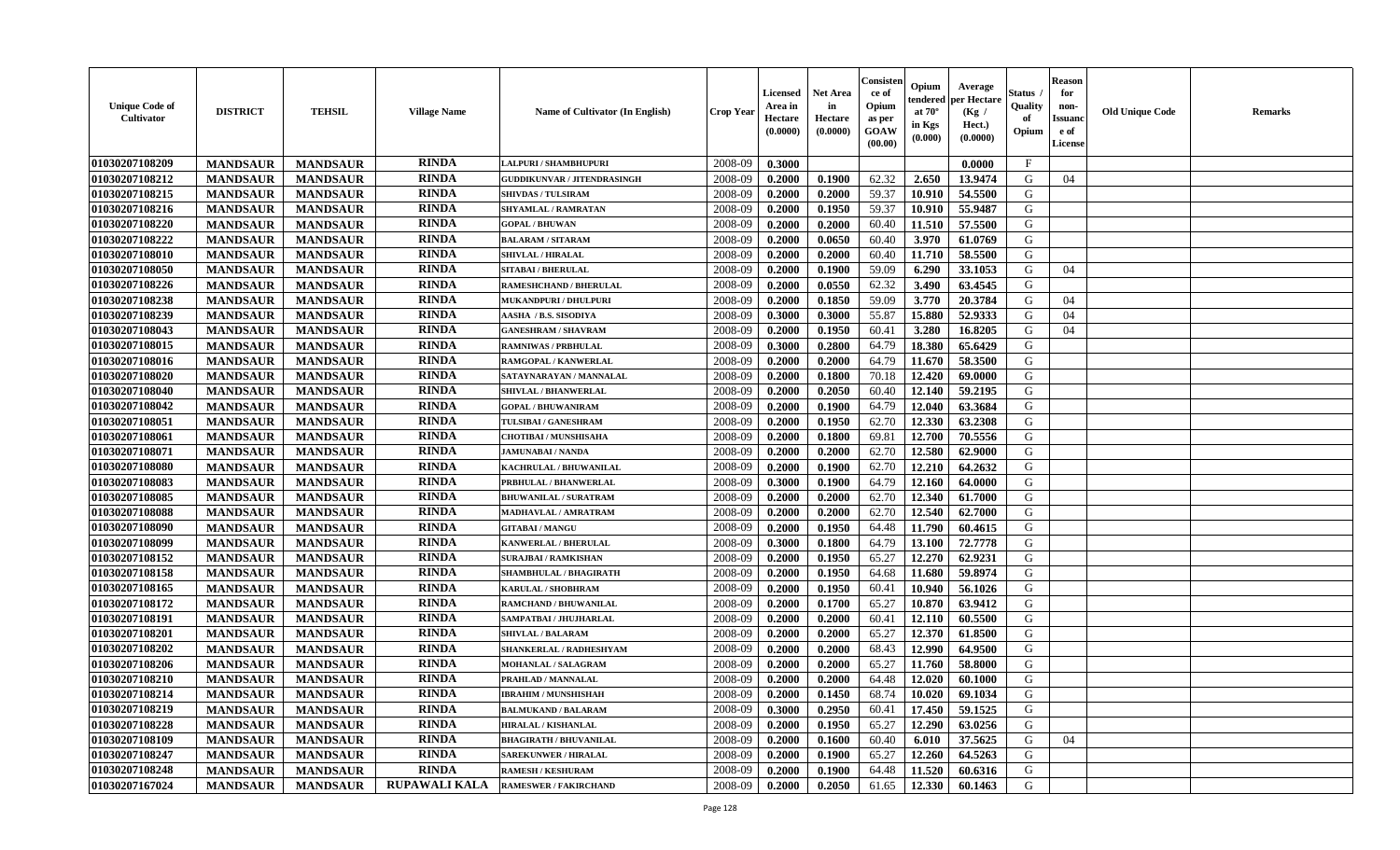| <b>Unique Code of</b><br><b>Cultivator</b> | <b>DISTRICT</b> | <b>TEHSIL</b>   | <b>Village Name</b>  | <b>Name of Cultivator (In English)</b> | <b>Crop Year</b> | <b>Licensed</b><br>Area in<br>Hectare<br>(0.0000) | <b>Net Area</b><br>in<br>Hectare<br>(0.0000) | Consisteı<br>ce of<br>Opium<br>as per<br><b>GOAW</b><br>(00.00) | Opium<br>endered<br>at $70^\circ$<br>in Kgs<br>$(\mathbf{0.000})$ | Average<br>per Hectare<br>(Kg /<br>Hect.)<br>(0.0000) | Status<br>Quality<br>of<br>Opium | Reason<br>for<br>non-<br>Issuan<br>e of<br><b>License</b> | <b>Old Unique Code</b> | <b>Remarks</b> |
|--------------------------------------------|-----------------|-----------------|----------------------|----------------------------------------|------------------|---------------------------------------------------|----------------------------------------------|-----------------------------------------------------------------|-------------------------------------------------------------------|-------------------------------------------------------|----------------------------------|-----------------------------------------------------------|------------------------|----------------|
| 01030207167005                             | <b>MANDSAUR</b> | <b>MANDSAUR</b> | RUPAWALI KALA        | <b>BASANTILAL / RAJARAM</b>            | 2008-09          | 0.2000                                            | 0.1700                                       | 68.30                                                           | 2.700                                                             | 15.8824                                               |                                  | 02                                                        |                        |                |
| 01030207167010                             | <b>MANDSAUR</b> | <b>MANDSAUR</b> | <b>RUPAWALI KALA</b> | SATAYNARAYAN / PRATHVIDAS              | 2008-09          | 0.2000                                            | 0.1950                                       | 65.32                                                           | 11.920                                                            | 61.1282                                               | G                                |                                                           |                        |                |
| 01030207167026                             | <b>MANDSAUR</b> | <b>MANDSAUR</b> | <b>RUPAWALI KALA</b> | <b>DEVILAL / FAKIRCHAND</b>            | 2008-09          | 0.2000                                            | 0.1850                                       | 65.32                                                           | 11.440                                                            | 61.8378                                               | G                                |                                                           |                        |                |
| 01030207167035                             | <b>MANDSAUR</b> | <b>MANDSAUR</b> | <b>RUPAWALI KALA</b> | FAKIRCHANDRA / KISHANLAL               | 2008-09          | 0.2000                                            | 0.1900                                       | 58.99                                                           | 9.160                                                             | 48.2105                                               | G                                | 04                                                        |                        |                |
| 01030207167036                             | <b>MANDSAUR</b> | <b>MANDSAUR</b> | RUPAWALI KALA        | <b>FAKIRCHANDRA / KALU</b>             | 2008-09          | 0.2000                                            | 0.2000                                       | 61.65                                                           | 3.420                                                             | 17.1000                                               | G                                | 04                                                        |                        |                |
| 01030207167037                             | <b>MANDSAUR</b> | <b>MANDSAUR</b> | <b>RUPAWALI KALA</b> | <b>BANSTIBAI / CHATARDAS</b>           | 2008-09          | 0.2000                                            | 0.0500                                       | 65.32                                                           | 3.010                                                             | 60.2000                                               | G                                |                                                           |                        |                |
| 01030207167039                             | <b>MANDSAUR</b> | <b>MANDSAUR</b> | <b>RUPAWALI KALA</b> | <b>BHERULAL / KACHRU</b>               | 2008-09          | 0.2000                                            |                                              |                                                                 |                                                                   | 0.0000                                                | $\mathbf{F}$                     |                                                           |                        |                |
| 01030207167042                             | <b>MANDSAUR</b> | <b>MANDSAUR</b> | <b>RUPAWALI KALA</b> | <b>UDELAL / GULAB</b>                  | 2008-09          | 0.2000                                            | 0.0800                                       | 65.32                                                           | 4.860                                                             | 60.7500                                               | G                                |                                                           |                        |                |
| 01030207167045                             | <b>MANDSAUR</b> | <b>MANDSAUR</b> | <b>RUPAWALI KALA</b> | <b>MANGILAL / KACHRU</b>               | 2008-09          | 0.2000                                            | 0.1650                                       | 60.97                                                           | 5.030                                                             | 30.4848                                               | G                                | 04                                                        |                        |                |
| 01030207167047                             | <b>MANDSAUR</b> | <b>MANDSAUR</b> | <b>RUPAWALI KALA</b> | <b>DULICHANDRA / KANIRAM</b>           | 2008-09          | 0.2000                                            | 0.1900                                       | 56.53                                                           | 7.290                                                             | 38.3684                                               | G                                | 04                                                        |                        |                |
| 01030207167051                             | <b>MANDSAUR</b> | <b>MANDSAUR</b> | <b>RUPAWALI KALA</b> | <b>KESHERBAI / JANKIDAS</b>            | 2008-09          | 0.2000                                            | 0.1000                                       | 58.99                                                           | 5.550                                                             | 55.5000                                               | G                                |                                                           |                        |                |
| 01030207167053                             | <b>MANDSAUR</b> | <b>MANDSAUR</b> | <b>RUPAWALI KALA</b> | <b>BHANVARLAL / RAMRATAN</b>           | 2008-09          | 0.2000                                            | 0.1950                                       | 58.99                                                           | 3.520                                                             | 18.0513                                               | G                                | 04                                                        |                        |                |
| 01030207167054                             | <b>MANDSAUR</b> | <b>MANDSAUR</b> | <b>RUPAWALI KALA</b> | <b>BHAGUBAI/RAMRATAN</b>               | 2008-09          | 0.2000                                            | 0.2000                                       | 65.32                                                           | 12.490                                                            | 62.4500                                               | G                                |                                                           |                        |                |
| 01030207167058                             | <b>MANDSAUR</b> | <b>MANDSAUR</b> | <b>RUPAWALI KALA</b> | RAMKUNWERBAI / CHAMPALAL               | 2008-09          | 0.2000                                            | 0.0500                                       | 66.37                                                           | 3.310                                                             | 66.2000                                               | G                                |                                                           |                        |                |
| 01030207167040                             | <b>MANDSAUR</b> | <b>MANDSAUR</b> | <b>RUPAWALI KALA</b> | <b>UDAYLAL / HEMRAJ</b>                | 2008-09          | 0.2000                                            | 0.2000                                       | 60.97                                                           | 8.150                                                             | 40.7500                                               | G                                | 04                                                        |                        |                |
| 01030207168029                             | <b>MANDSAUR</b> | <b>MANDSAUR</b> | <b>TISAI</b>         | <b>MANOHARSING / BHUVANSING</b>        | 2008-09          | 0.2000                                            | 0.1950                                       | 65.46                                                           | 11.820                                                            | 60.6154                                               | G                                |                                                           |                        |                |
| 01030207168002                             | <b>MANDSAUR</b> | <b>MANDSAUR</b> | <b>TISAI</b>         | RAMESHVAR / JAGANNATH                  | 2008-09          | 0.2000                                            | 0.2000                                       | 56.41                                                           | 5.000                                                             | 25.0000                                               | G                                | 04                                                        |                        |                |
| 01030207168003                             | <b>MANDSAUR</b> | <b>MANDSAUR</b> | <b>TISAI</b>         | VARDICHANDRA / NANALAL                 | 2008-09          | 0.3000                                            | 0.2950                                       | 38.54                                                           | 3.400                                                             | 11.5254                                               | G                                | 04                                                        |                        |                |
| 01030207168005                             | <b>MANDSAUR</b> | <b>MANDSAUR</b> | <b>TISAI</b>         | <b>BADARILAL / BALU</b>                | 2008-09          | 0.2000                                            | 0.1850                                       | 51.81                                                           | 4.800                                                             | 25.9459                                               | G                                | 04                                                        |                        |                |
| 01030207168007                             | <b>MANDSAUR</b> | <b>MANDSAUR</b> | <b>TISAI</b>         | <b>RATANLAL / PYAR JI</b>              | 2008-09          | 0.2000                                            | 0.1950                                       | 60.22                                                           | 10.990                                                            | 56.3590                                               | G                                |                                                           |                        |                |
| 01030207168009                             | <b>MANDSAUR</b> | <b>MANDSAUR</b> | <b>TISAI</b>         | <b>BHANVARLAL / RAMCHANDRA</b>         | 2008-09          | 0.2000                                            |                                              |                                                                 |                                                                   | 0.0000                                                | F                                |                                                           |                        |                |
| 01030207168017                             | <b>MANDSAUR</b> | <b>MANDSAUR</b> | <b>TISAI</b>         | KNVARALAL / BHANVARLAL                 | 2008-09          | 0.2000                                            | 0.2000                                       | 60.22                                                           | 11.540                                                            | 57.7000                                               | G                                |                                                           |                        |                |
| 01030207168019                             | <b>MANDSAUR</b> | <b>MANDSAUR</b> | <b>TISAI</b>         | BALAVANTASINGH / JAYASINGH             | 2008-09          | 0.3000                                            | 0.2900                                       | 61.70                                                           | 17.230                                                            | 59.4138                                               | G                                |                                                           |                        |                |
| 01030207168021                             | <b>MANDSAUR</b> | <b>MANDSAUR</b> | <b>TISAI</b>         | <b>KESHARASINGH / JAYASINGH</b>        | 2008-09          | 0.2000                                            | 0.1900                                       | 56.41                                                           | 3.550                                                             | 18.6842                                               | G                                | 04                                                        |                        |                |
| 01030207168022                             | <b>MANDSAUR</b> | <b>MANDSAUR</b> | <b>TISAI</b>         | KARUSINGH / MANASINGH                  | 2008-09          | 0.2000                                            | 0.2000                                       | 60.22                                                           | 11.740                                                            | 58.7000                                               | G                                |                                                           |                        |                |
| 01030207168025                             | <b>MANDSAUR</b> | <b>MANDSAUR</b> | <b>TISAI</b>         | <b>GOVINKUNVAR / ISHWARSING</b>        | 2008-09          | 0.2000                                            | 0.2000                                       | 65.46                                                           | 12.130                                                            | 60.6500                                               | G                                |                                                           |                        |                |
| 01030207168033                             | <b>MANDSAUR</b> | <b>MANDSAUR</b> | <b>TISAI</b>         | CHNDRIBAI / JAGANNATH                  | 2008-09          | 0.2000                                            | 0.1950                                       | 60.22                                                           | 11.040                                                            | 56.6154                                               | G                                |                                                           |                        |                |
| 01030207168035                             | <b>MANDSAUR</b> | <b>MANDSAUR</b> | <b>TISAI</b>         | SAJJANASINGH / JAYSINGH                | 2008-09          | 0.2000                                            |                                              |                                                                 |                                                                   | 0.0000                                                | $\mathbf{F}$                     |                                                           |                        |                |
| 01030207168037                             | <b>MANDSAUR</b> | <b>MANDSAUR</b> | <b>TISAI</b>         | <b>GULABABAI / AMARACHANDRA</b>        | 2008-09          | 0.3000                                            | 0.2950                                       | 59.33                                                           | 17.120                                                            | 58.0339                                               | G                                |                                                           |                        |                |
| 01030207168039                             | <b>MANDSAUR</b> | <b>MANDSAUR</b> | <b>TISAI</b>         | <b>RUKMANIBAI / KACHRU</b>             | 2008-09          | 0.2000                                            | 0.1900                                       | 61.70                                                           | 11.400                                                            | 60.0000                                               | G                                |                                                           |                        |                |
| 01030207168040                             | <b>MANDSAUR</b> | <b>MANDSAUR</b> | <b>TISAI</b>         | JAGANNATH / UDAYARAM                   | 2008-09          | 0.2000                                            | 0.1950                                       | 65.46                                                           | 12.000                                                            | 61.5385                                               | G                                |                                                           |                        |                |
| 01030207168041                             | <b>MANDSAUR</b> | <b>MANDSAUR</b> | <b>TISAI</b>         | <b>BALU / BAGADU BALAI</b>             | 2008-09          | 0.2000                                            | 0.1950                                       | 63.53                                                           | 11.310                                                            | 58.0000                                               | G                                |                                                           |                        |                |
| 01030207168043                             | <b>MANDSAUR</b> | <b>MANDSAUR</b> | <b>TISAI</b>         | <b>BHULIBAI / DEVABAI</b>              | 2008-09          | 0.2000                                            | 0.2000                                       | 66.31                                                           | 12.840                                                            | 64.2000                                               | G                                |                                                           |                        |                |
| 01030207168044                             | <b>MANDSAUR</b> | <b>MANDSAUR</b> | <b>TISAI</b>         | <b>VIRAMSINGH / MANASINGH</b>          | 2008-09          | 0.2000                                            | 0.2000                                       | 61.95                                                           | 12.050                                                            | 60.2500                                               | G                                |                                                           |                        |                |
| 01030207168046                             | <b>MANDSAUR</b> | <b>MANDSAUR</b> | <b>TISAI</b>         | PYARA / MAGAN                          | 2008-09          | 0.2000                                            | 0.1850                                       | 65.46                                                           | 11.560                                                            | 62.4865                                               | G                                |                                                           |                        |                |
| 01030207168047                             | <b>MANDSAUR</b> | <b>MANDSAUR</b> | TISAI                | <b>HIRALAL / UDA</b>                   | 2008-09          | 0.2000                                            | 0.1850                                       | 61.95                                                           |                                                                   | $10.130$   54.7568                                    | G                                |                                                           |                        |                |
| 01030207168051                             | <b>MANDSAUR</b> | <b>MANDSAUR</b> | <b>TISAI</b>         | RO DASINGH / MADHUSINGH                | 2008-09          | 0.2000                                            | 0.1900                                       | 59.33                                                           | 6.490                                                             | 34.1579                                               | G                                | 04                                                        |                        |                |
| 01030207168054                             | <b>MANDSAUR</b> | <b>MANDSAUR</b> | <b>TISAI</b>         | <b>HARISINGH / MOTISINGH</b>           | 2008-09          | 0.2000                                            | 0.1900                                       | 65.98                                                           | 5.930                                                             | 31.2105                                               | G                                | 04                                                        |                        |                |
| 01030207168055                             | <b>MANDSAUR</b> | <b>MANDSAUR</b> | <b>TISAI</b>         | <b>GULABASINGH / ANARASINGH</b>        | 2008-09          | 0.2000                                            | 0.2050                                       | 61.95                                                           | 13.010                                                            | 63.4634                                               | G                                |                                                           |                        |                |
| <b>01030207168061</b>                      | <b>MANDSAUR</b> | <b>MANDSAUR</b> | <b>TISAI</b>         | <b>RAMNARAYAN / RUPA</b>               | 2008-09          | 0.2000                                            | 0.1850                                       | 59.33                                                           | 11.140                                                            | 60.2162                                               | G                                |                                                           |                        |                |
| 01030207168062                             | <b>MANDSAUR</b> | <b>MANDSAUR</b> | <b>TISAI</b>         | SHOBHARAM / UDA                        | 2008-09          | 0.2000                                            |                                              |                                                                 |                                                                   | 0.0000                                                | $\mathbf{F}$                     |                                                           |                        |                |
| 01030207168064                             | <b>MANDSAUR</b> | <b>MANDSAUR</b> | <b>TISAI</b>         | <b>GOPIBAI/BHANVARLAL</b>              | 2008-09          | 0.2000                                            | 0.2000                                       | 59.33                                                           | 11.250                                                            | 56.2500                                               | G                                |                                                           |                        |                |